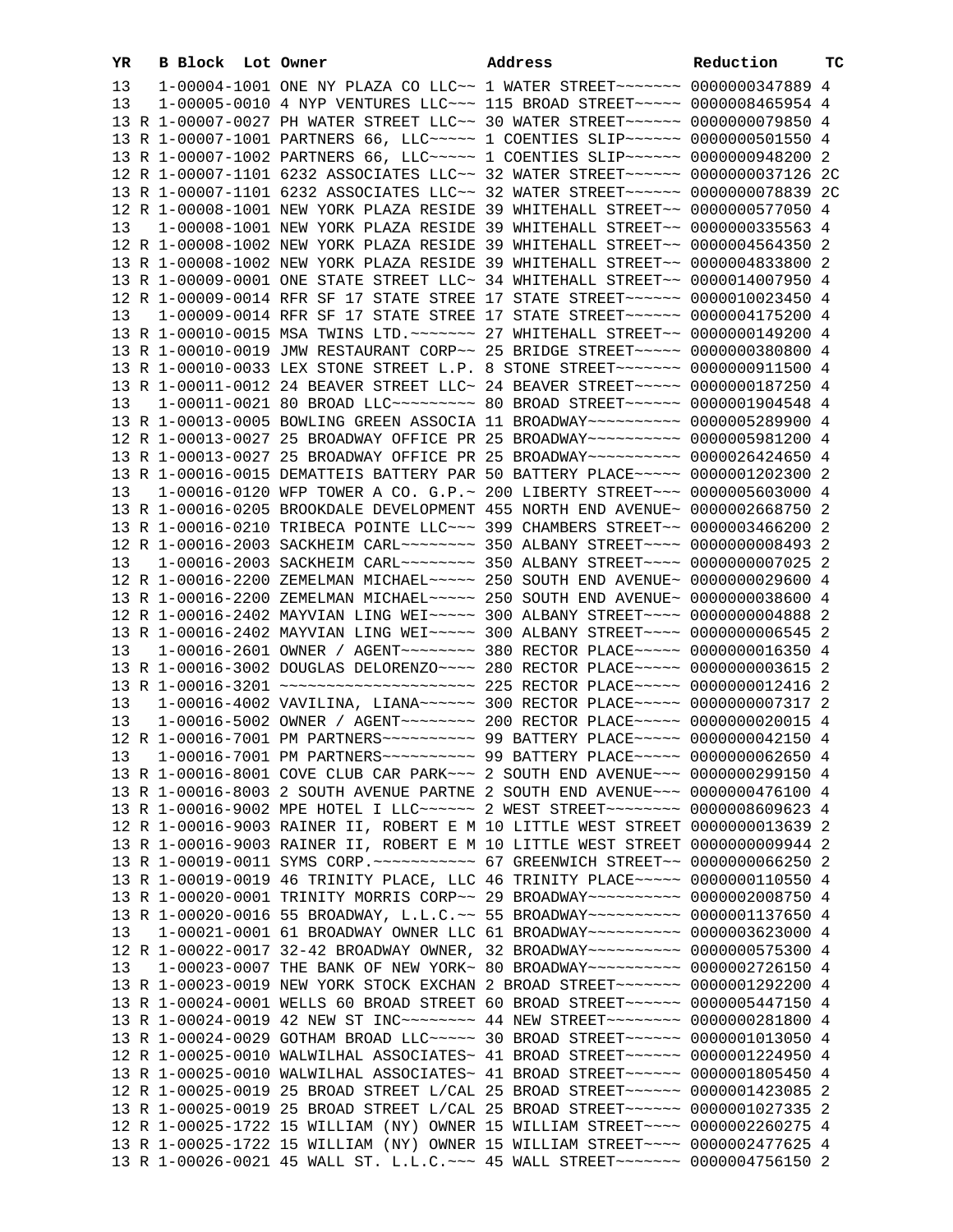| YR. | B Block Lot Owner |                                                                                                                                                                 | Address | Reduction | TC |
|-----|-------------------|-----------------------------------------------------------------------------------------------------------------------------------------------------------------|---------|-----------|----|
|     |                   | 13 R 1-00027-1201 TWENTY EXCHANGE PLACE 20 EXCHANGE PLACE~~~~ 0000002718340 4                                                                                   |         |           |    |
|     |                   | 12 R 1-00027-1202 TWENTY EXCHANGE PLACE 20 EXCHANGE PLACE~~~~ 0000000708768 4                                                                                   |         |           |    |
|     |                   | 13 R 1-00027-1202 TWENTY EXCHANGE PLACE 20 EXCHANGE PLACE~~~~ 0000000853010 4                                                                                   |         |           |    |
|     |                   | 13 R 1-00028-0001 3 HANOVER SQUARE OWNE 3 HANOVER SQUARE~~~~~ 0000000721050 2                                                                                   |         |           |    |
|     |                   | 13 R 1-00028-0005 5 HANOVER SQUARE (NY) 5 HANOVER SQUARE~~~~~ 0000000558300 4                                                                                   |         |           |    |
|     |                   | 13 R 1-00028-0015 CALLAGHAN ENTERPRISES 80 BEAVER STREET~~~~~ 0000000022100 4                                                                                   |         |           |    |
|     |                   | 12 R 1-00029-0001 85 BROAD STREET LLC~~ 91 BROAD STREET~~~~~~ 0000010108950 4                                                                                   |         |           |    |
| 13  |                   | 1-00029-0001 85 BROAD STREET LLC~~ 91 BROAD STREET~~~~~~ 0000029932206 4                                                                                        |         |           |    |
|     |                   | 12 R 1-00029-0029 93 PEARL, LLC ------- 58 STONE STREET ----- 0000000047050 4                                                                                   |         |           |    |
|     |                   | 13 R 1-00029-0029 93 PEARL, LLC ------- 58 STONE STREET ----- 0000000033318 4                                                                                   |         |           |    |
| 13  |                   | 1-00029-0070 75 BROAD LLC~~~~~~~~~ 75 BROAD STREET~~~~~~ 0000007585900 4                                                                                        |         |           |    |
|     |                   | 13 R 1-00030-0001 COENTIES SLIP AND PEA 2 COENTIES SLIP~~~~~~ 0000000011684 2A                                                                                  |         |           |    |
|     |                   | 13 R 1-00030-0019 SEVEN HANOVER ASSOCIA 7 HANOVER SQUARE~~~~~ 0000011951700 4<br>13 R 1-00031-0001 UDR 10 HANOVER LLC~~~ 10 HANOVER SQUARE~~~~ 0000001023750 2  |         |           |    |
|     |                   | 13 R 1-00031-0010 LONGFORE REALTY INC~~ 126 PEARL STREET~~~~~ 0000000202000 4                                                                                   |         |           |    |
|     |                   | 13 R 1-00032-1001 NEW WATER STREET CORP 55 WATER STREET~~~~~~ 0000002188607 4                                                                                   |         |           |    |
|     |                   | 13 R 1-00033-0011 NINETY FIVE WALL STRE 95 WALL STREET~~~~~~~ 0000001536300 2                                                                                   |         |           |    |
|     |                   | 12 R 1-00033-0022 CLAREMONT 99 WALL LL~ 99 WALL STREET~~~~~~~~ 0000001002900 4                                                                                  |         |           |    |
|     |                   | 13 R 1-00035-0010 230 CENTRAL CO., LLC~ 111 WALL STREET~~~~~~ 0000007635670 4                                                                                   |         |           |    |
|     |                   | 12 R 1-00037-0008 110 WALL STREET L.P.~ 110 WALL STREET~~~~~~ 0000002975100 4                                                                                   |         |           |    |
| 13  |                   | 1-00037-0008 110 WALL STREET L.P.~ 110 WALL STREET~~~~~~~ 0000002670000 4                                                                                       |         |           |    |
| 13  |                   | 1-00038-0001 BROADWAY WALL JUNIOR~ 100 WALL STREET~~~~~~ 0000004104058 4                                                                                        |         |           |    |
|     |                   | 13 R 1-00038-0017 ORIENT OVERSEAS ASSOC 88 PINE STREET~~~~~~~~ 0000006363550 4                                                                                  |         |           |    |
|     |                   | 13 R 1-00039-0001 THE OTTO GERDAV CO~~~ 82 WALL STREET~~~~~~~~ 0000000215800 4                                                                                  |         |           |    |
|     |                   | 12 R 1-00039-0012 80 PINE LLC~~~~~~~~~~~~~~~ 110 MAIDEN LANE~~~~~~~ 0000002048200 4                                                                             |         |           |    |
| 13  |                   | 1-00039-0012 80 PINE LLC~~~~~~~~~~ 110 MAIDEN LANE~~~~~~ 0000005739538 4                                                                                        |         |           |    |
|     |                   | 12 R 1-00039-0038 HHLP WATER STREET ASS 126 WATER STREET~~~~~ 0000000768000 4                                                                                   |         |           |    |
|     |                   | 13 R 1-00039-0038 HHLP WATER STREET ASS 126 WATER STREET~~~~~ 0000004145050 4                                                                                   |         |           |    |
|     |                   | 12 R 1-00039-1002 COSMOS STUDIO CORP~~~ 164 PEARL STREET~~~~~ 0000000012193 2                                                                                   |         |           |    |
| 13  |                   | 1-00039-1002 COSMOS STUDIO CORP~~~ 164 PEARL STREET~~~~~ 0000000004290 2                                                                                        |         |           |    |
|     |                   | 13 R 1-00040-0003 PGREF II 60 WALL STRE 60 WALL STREET~~~~~~~~ 0000028305700 4                                                                                  |         |           |    |
|     |                   | 13 R 1-00040-0014 48 WALL LLC ---------- 48 WALL STREET ------- 0000000903750 4                                                                                 |         |           |    |
|     |                   | 13 R 1-00041-1102 KARABEES, KRISTIN~~~~ 54 PINE STREET~~~~~~~ 0000000012148 2C<br>13 R 1-00042-0001 MAIDEN LANE PROPERTI~ 100 MAIDEN LANE~~~~~~ 0000003907100 2 |         |           |    |
| 13  |                   | 1-00047-1001 120 BROADWAY HOLDINGS 120 BROADWAY~~~~~~~~~ 0000007717418 4                                                                                        |         |           |    |
| 13  |                   | $1-00048-0001$ 140 BW LLC~~~~~~~~~~~ 140 BROADWAY~~~~~~~~~ 0000010141700 4                                                                                      |         |           |    |
|     |                   | 13 R 1-00053-0006 109 WASHINGTON STREET 109 WASHINGTON STREET 0000000050435 2                                                                                   |         |           |    |
|     |                   | 12 R 1-00053-0012 FRED RICH LLC -------- 111 WASHINGTON STREET 0000000151200 4                                                                                  |         |           |    |
|     |                   | 13 R 1-00053-0012 FRED RICH LLC -------- 111 WASHINGTON STREET 0000000217800 4                                                                                  |         |           |    |
|     |                   | 13 R 1-00053-1144 DELPHI GREENWICH, LP~ 120 GREENWICH STREET~ 0000000005943 4                                                                                   |         |           |    |
|     |                   | 13 R 1-00055-0016 HMC FINANCIAL CENTER, 80 WEST STREET~~~~~~~~ 0000005677800 4                                                                                  |         |           |    |
|     |                   | 13 R 1-00063-0001 SARGENTS LLC -------- 10 CORTLANDT STREET -- 0000001451150 4                                                                                  |         |           |    |
|     |                   | 12 R 1-00063-0006 BLUE MILLENNIUM REALT 19 CHURCH STREET~~~~~ 0000000610850 4                                                                                   |         |           |    |
|     |                   | 13 R 1-00063-0006 BLUE MILLENNIUM REALT 19 CHURCH STREET~~~~~ 0000000545117 4                                                                                   |         |           |    |
|     |                   | 13 R 1-00063-0019 175-177 BROADWAY LLC~ 177 BROADWAY~~~~~~~~~ 0000000290200 4                                                                                   |         |           |    |
|     |                   | 13 R 1-00063-0021 BROADWAY&CORTLANDT RL 173 BROADWAY~~~~~~~~~ 0000000274300 4                                                                                   |         |           |    |
|     |                   | 12 R 1-00064-0008 55 LIBERTY OWNERS COR 53 LIBERTY STREET~~~~ 0000000674900 2                                                                                   |         |           |    |
|     |                   | 13 R 1-00064-0008 55 LIBERTY OWNERS COR 53 LIBERTY STREET~~~~ 0000000669850 2                                                                                   |         |           |    |
|     |                   | 13 R 1-00064-0012 BAILEY N.Y. ASSOCIATE 150 BROADWAY~~~~~~~~~ 0000001093100 4                                                                                   |         |           |    |
|     |                   | 13 R 1-00065-0004 59 NASSAU STREET, LLC 25 MAIDEN LANE~~~~~~~ 0000000099650 4<br>13 R 1-00065-0010 PHOENIX EQUITY VENTUR 9 MAIDEN LANE~~~~~~~~ 0000000189550 2  |         |           |    |
|     |                   | 13 R 1-00065-0016 ONE MAIDEN LANE REALT 174 BROADWAY~~~~~~~~~ 0000000107100 4                                                                                   |         |           |    |
|     |                   | 13 R 1-00065-1001 65 NASSAU OWNERS CORP 65 NASSAU STREET~~~~~ 0000000380900 2                                                                                   |         |           |    |
|     |                   | 13 R 1-00065-1002 65 NASSAU STREET LLC~ 65 NASSAU STREET~~~~~ 0000000216550 4                                                                                   |         |           |    |
| 13  |                   | 1-00067-0001 59 MAIDEN LANE ASSOCI 66 JOHN STREET~~~~~~~ 0000015859450 4                                                                                        |         |           |    |
|     |                   | 12 R 1-00067-0023 MAIDEN & NASSAU LLC~~ 56 NASSAU STREET~~~~~ 0000005294150 4                                                                                   |         |           |    |
|     |                   | 13 R 1-00067-0023 MAIDEN & NASSAU LLC~~ 56 NASSAU STREET~~~~~ 0000000951300 4                                                                                   |         |           |    |
|     |                   | 12 R 1-00068-0011 75 MAIDEN LANE, LLC ~~~ 75 MAIDEN LANE ~~~~~~~ 0000000470950 4                                                                                |         |           |    |
|     |                   | 13 R 1-00068-0028 NYC SERENADE, L.L.C.~ 15 GOLD STREET~~~~~~~~ 0000003110700 4                                                                                  |         |           |    |
|     |                   |                                                                                                                                                                 |         |           |    |
|     |                   | 12 R 1-00068-0036 JOHN HANCOCK LIFE INS 100 WILLIAM STREET~~~ 0000001929950 4                                                                                   |         |           |    |
|     |                   | 13 R 1-00068-0036 JOHN HANCOCK LIFE INS 100 WILLIAM STREET~~~ 0000003054500 4                                                                                   |         |           |    |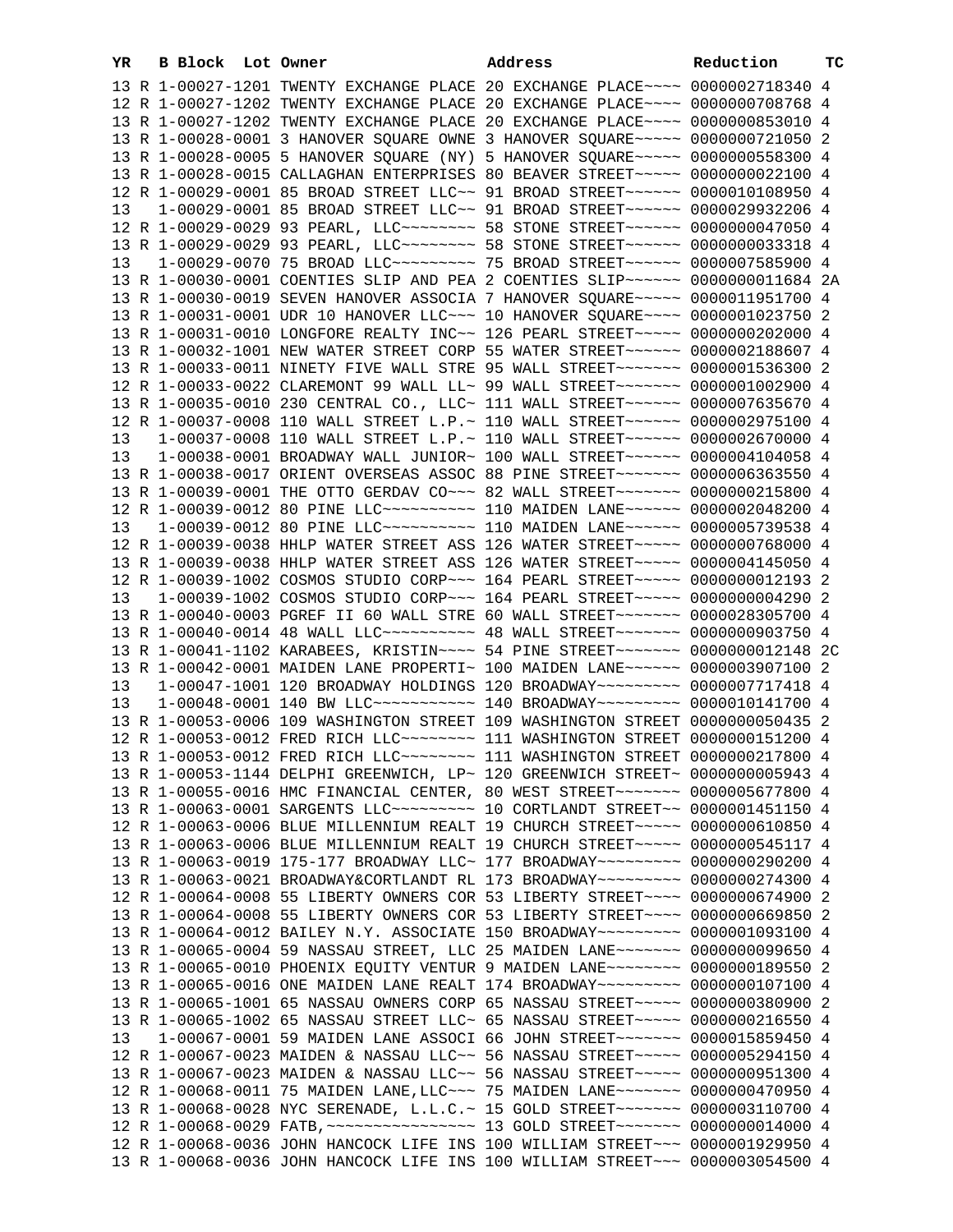| YR | B Block Lot Owner |                                                                                                                                                                  | Address | Reduction | тc |
|----|-------------------|------------------------------------------------------------------------------------------------------------------------------------------------------------------|---------|-----------|----|
| 13 |                   | 1-00069-0006 211 PEARL LLC -------- 211 PEARL STREET ----- 0000002768368 2                                                                                       |         |           |    |
| 13 |                   | 1-00069-0018 2 GOLD LLC~~~~~~~~~~~~~~~~~ 2 GOLD STREET~~~~~~~~~~ 0000011552790 2                                                                                 |         |           |    |
|    |                   | 12 R 1-00069-1101 90 JOHN MAZAL LLC --- 90 JOHN STREET ----- 0000004381400 4                                                                                     |         |           |    |
|    |                   | 13 R 1-00070-0043 160 WATER ST. ASSOCIA 160 WATER STREET~~~~~ 0000001257474 4                                                                                    |         |           |    |
|    |                   | 12 R 1-00071-0001 160 FRONT STREET ASSO 156 FRONT STREET~~~~~ 0000000214800 2                                                                                    |         |           |    |
| 13 |                   | 1-00071-1001 AMERICAN INTERNATIONA 175 WATER STREET~~~~~ 0000000222638 4                                                                                         |         |           |    |
|    |                   | 13 R 1-00072-0014 SWH FRONT STREET, ~~~~ 165 FRONT STREET~~~~~ 0000000157164 4                                                                                   |         |           |    |
|    |                   | 13 R 1-00072-0027 83-85 SOUTH STREET LL 85 SOUTH STREET~~~~~~ 0000000206300 2                                                                                    |         |           |    |
| 13 |                   | 1-00074-1001 RESNICK SEAPORT, LLC~ 199 WATER STREET~~~~~ 0000000013298 4                                                                                         |         |           |    |
| 13 |                   | 1-00075-0030 PEARL STREET PARKINGC 111 JOHN STREET~~~~~~ 0000001712984 4                                                                                         |         |           |    |
|    |                   | 13 R 1-00075-0035 PEARL STREET PARKINGC 248 PEARL STREET~~~~~ 0000000403050 4                                                                                    |         |           |    |
|    |                   | 12 R 1-00075-0048 204 MCDONALD' CORPORA 34 CLIFF STREET~~~~~~ 0000000148500 4                                                                                    |         |           |    |
|    |                   | 13 R 1-00075-1011 40 FULTON STREET~~~~~ 28 CLIFF STREET~~~~~~ 0000000019345 2C                                                                                   |         |           |    |
|    |                   | 13 R 1-00076-0001 COUNTRY CLUB RECOVERY 64 FULTON STREET~~~~~ 0000000503950 4                                                                                    |         |           |    |
|    |                   | 13 R 1-00076-0007 27 CLIFF STREET REALT 27 CLIFF STREET~~~~~~ 0000000173200 4                                                                                    |         |           |    |
|    |                   | 13 R 1-00077-0008 110 WILLIAM, LLC ---- 110 WILLIAM STREET --- 0000002533000 4                                                                                   |         |           |    |
|    |                   | 13 R 1-00078-0011 55 JOHN OWNER LLC~~~~ 55 JOHN STREET~~~~~~~ 0000001217050 4                                                                                    |         |           |    |
|    |                   | 13 R 1-00078-1101 41 JOHN STREET EQUITI 41 JOHN STREET~~~~~~~~ 0000000019324 2C                                                                                  |         |           |    |
|    |                   | 13 R 1-00078-1201 NASSAU STREET EQUITIE 80 NASSAU STREET~~~~~ 0000001134650 2                                                                                    |         |           |    |
|    |                   | 12 R 1-00078-1401 GALB REALTY ASSOCIATE 72 NASSAU STREET~~~~~ 0000000177200 4                                                                                    |         |           |    |
|    |                   | 13 R 1-00078-1401 GALB REALTY ASSOCIATE 72 NASSAU STREET~~~~~ 0000000362800 4                                                                                    |         |           |    |
|    |                   |                                                                                                                                                                  |         |           |    |
|    |                   | 13 R 1-00078-1602 IWASHITA, ISAO~~~~~~~ 59 JOHN STREET~~~~~~~ 0000000008674 2                                                                                    |         |           |    |
|    |                   | 12 R 1-00079-0003 INDENTURE OF TRUST 11 83 NASSAU STREET~~~~~ 0000000170150 4                                                                                    |         |           |    |
|    |                   | 13 R 1-00079-0003 INDENTURE OF TRUST 11 83 NASSAU STREET~~~~~ 0000000218370 4                                                                                    |         |           |    |
|    |                   | 12 R 1-00079-0010 17 JOHN STREET ASSOCI 17 JOHN STREET~~~~~~~ 0000000442650 2                                                                                    |         |           |    |
|    |                   | 13 R 1-00079-0010 17 JOHN STREET ASSOCI 17 JOHN STREET~~~~~~~ 0000000392100 2                                                                                    |         |           |    |
|    |                   | 13 R 1-00079-0027 FULTON ASSOCIATES LLC 140 FULTON STREET~~~~ 0000000239800 4                                                                                    |         |           |    |
| 13 |                   | 1-00080-0001 195 BROADWAY PROPERTY 195 BROADWAY~~~~~~~~~ 0000002442750 4                                                                                         |         |           |    |
| 13 |                   | 1-00080-0004 CDL (NEW YORK) LIMITE 55 CHURCH STREET~~~~~ 0000011292000 4                                                                                         |         |           |    |
|    |                   | 13 R 1-00088-0002 COUNTY LAWYERS ASSOCI 14 VESEY STREET~~~~~~ 0000000389800 4                                                                                    |         |           |    |
|    |                   | 13 R 1-00088-0010 GREYSTONE PROPERTIESV 30 VESEY STREET~~~~~~ 0000001127200 4<br>13 R 1-00090-0001 1 PARK ROW LLC ------- 1 PARK ROW ----------- 0000000113003 4 |         |           |    |
|    |                   | 13 R 1-00090-0013 SHARONORN ASSOCIATESI 34 PARK ROW~~~~~~~~~~ 0000000216950 4                                                                                    |         |           |    |
|    |                   | 12 R 1-00090-1001 ~~~~~~~~~~~~~~~~~~~~~~~~ 15 PARK ROW~~~~~~~~~~~ 0000000232710 4                                                                                |         |           |    |
|    |                   | 13 R 1-00090-1001 ~~~~~~~~~~~~~~~~~~~~~~~ 15 PARK ROW~~~~~~~~~~ 0000000955782 4                                                                                  |         |           |    |
|    |                   | 13 R 1-00090-1003 CUPOLA APTS LLC ----- 15 PARK ROW --------- 0000000198930 2                                                                                    |         |           |    |
|    |                   | 13 R 1-00090-1004 PARK ROW 7 & 8 LLC~~~ 15 PARK ROW~~~~~~~~~~ 0000000564209 4                                                                                    |         |           |    |
|    |                   | 13 R 1-00093-0020 156 WILLIAM STREET OW 156 WILLIAM STREET~~~ 0000001055050 4                                                                                    |         |           |    |
|    |                   | 13 R 1-00097-0033 FOURTH JAM DEVELOPMEN 234 FRONT STREET~~~~~ 0000000235575 2B                                                                                   |         |           |    |
| 13 |                   | 1-00097-1102 BREWER, CONTESSA~~~~~ 130 BEEKMAN STREET~~~ 0000000008971 2                                                                                         |         |           |    |
|    |                   | 13 R 1-00098-0001 PM PARTNERS ---------- 246 WATER STREET ----- 0000001029400 4                                                                                  |         |           |    |
|    |                   | 13 R 1-00100-0026 140 NASSAU RESIDENCE~ 138 NASSAU STREET~~~~ 0000000741350 2                                                                                    |         |           |    |
|    |                   | 13 R 1-00101-0001 38 PARK ROW RESIDENCE 36 PARK ROW~~~~~~~~~~ 0000001513750 2                                                                                    |         |           |    |
|    |                   | 12 R 1-00106-0007 264 H2O BORROWER, LLC 266 WATER STREET~~~~~ 0000000614000 2                                                                                    |         |           |    |
| 13 |                   | 1-00106-0007 264 H2O BORROWER, LLC 266 WATER STREET~~~~~ 0000000284975 2                                                                                         |         |           |    |
|    |                   | 13 R 1-00106-0017 SEAPORT HOSPITALITY, ~ 320 PEARL STREET~~~~~ 0000001116950 4                                                                                   |         |           |    |
|    |                   | 13 R 1-00107-0038 PSF SEAPORT REALTY CO 29 PECK SLIP~~~~~~~~~ 0000000200750 4                                                                                    |         |           |    |
|    |                   | 12 R 1-00117-0001 CHATHAM GREEN~~~~~~~~ 185 PARK ROW~~~~~~~~~ 0000012444850 2                                                                                    |         |           |    |
|    |                   | 13 R 1-00117-0001 CHATHAM GREEN~~~~~~~~ 185 PARK ROW~~~~~~~~~ 0000007255400 2                                                                                    |         |           |    |
|    |                   | 13 R 1-00123-1001 233 BROADWAY OWNERS L 233 BROADWAY~~~~~~~~~ 0000008277582 4                                                                                    |         |           |    |
|    |                   | 13 R 1-00123-1002 WOOLWORTH 100 OWNER L 233 BROADWAY~~~~~~~~~ 0000004540669 4                                                                                    |         |           |    |
|    |                   | 13 R 1-00124-0024 250 BROADWAY ASSOCIAT 250 BROADWAY~~~~~~~~~ 0000001311200 4                                                                                    |         |           |    |
|    |                   | 12 R 1-00126-0027 110 CHURCH OWNER LLC~ 38 MURRAY STREET~~~~~ 0000001657400 2                                                                                    |         |           |    |
|    |                   | 13 R 1-00126-0027 110 CHURCH OWNER LLC~ 38 MURRAY STREET~~~~~ 0000002952750 2                                                                                    |         |           |    |
|    |                   | 13 R 1-00127-0018 RESNICK 75 PARK PLACE 253 GREENWICH STREET~ 0000001977800 4                                                                                    |         |           |    |
| 13 |                   | 1-00128-0026 ESPEUT, ELAINE TR~~~~ 125 BARCLAY STREET~~~ 0000001244760 4                                                                                         |         |           |    |
|    |                   | 12 R 1-00132-1302 TRANTOR PARTNERS LLC~ 71 MURRAY STREET~~~~~ 0000000119114 2                                                                                    |         |           |    |
|    |                   | 13 R 1-00132-1302 TRANTOR PARTNERS LLC~ 71 MURRAY STREET~~~~~ 0000000090225 2                                                                                    |         |           |    |
|    |                   | 13 R 1-00133-0015 EDEN HADLEY REALTY LL 57 MURRAY STREET~~~~~ 0000000528600 4                                                                                    |         |           |    |
|    |                   | 13 R 1-00134-0011 FELDMAN HERITAGE LLC~ 33 WARREN STREET~~~~~ 0000000862200 2                                                                                    |         |           |    |
|    |                   | 13 R 1-00134-0025 CITY HALL TOWER CORPO 258 BROADWAY~~~~~~~~~ 0000001262150 2                                                                                    |         |           |    |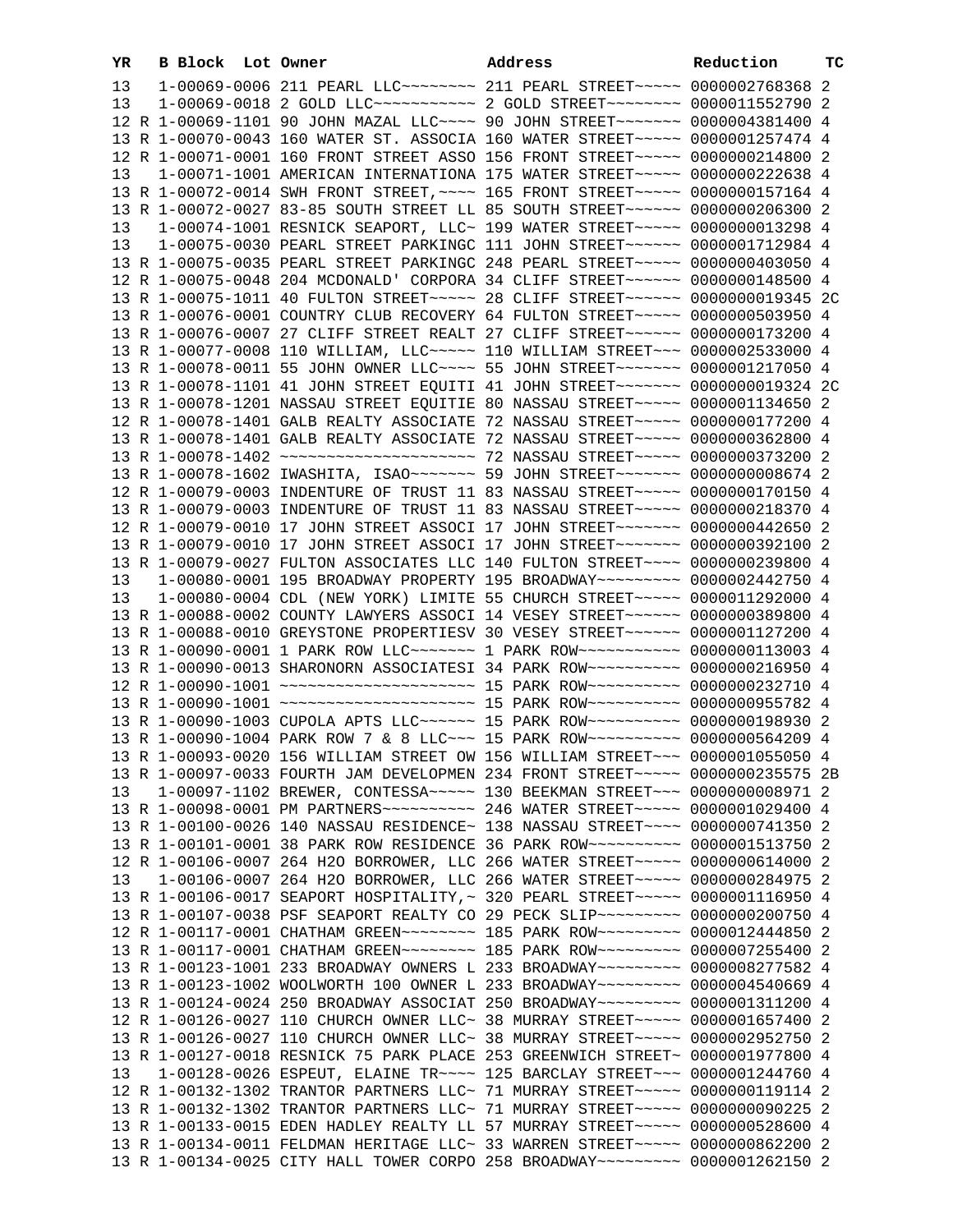| YR | B Block Lot Owner |                                                                                                                                                                | Address | Reduction | тc |
|----|-------------------|----------------------------------------------------------------------------------------------------------------------------------------------------------------|---------|-----------|----|
|    |                   | 13 R 1-00135-0012 ZLOT REALTY CORPORATI 28 WARREN STREET~~~~~ 0000000090750 4                                                                                  |         |           |    |
|    |                   | 13 R 1-00136-1102 JEM ASSOCIATES~~~~~~~ 38 WARREN STREET~~~~~ 0000000210382 4                                                                                  |         |           |    |
|    |                   | 13 R 1-00136-1302 KRAUSS, JOURDAN E~~~~ 54 WARREN STREET~~~~~ 0000000014374 2C                                                                                 |         |           |    |
|    |                   | 13 R 1-00136-1401 ~~~~~~~~~~~~~~~~~~~~~~~~~~~~~ 85 WEST BROADWAY~~~~~ 0000001904993 4                                                                          |         |           |    |
|    |                   | 13 R 1-00137-0005 WARREN ST TENANTS COR 76 WARREN STREET~~~~~ 0000000560050 2                                                                                  |         |           |    |
|    |                   | 13 R 1-00140-0001 WEST CHAMSON CORP~~~~ 139 CHAMBERS STREET~~ 0000000282550 2                                                                                  |         |           |    |
|    |                   | 13 R 1-00140-1002 MCDONALD'S CORP~~~~~~ 303 GREENWICH STREET~ 0000000202605 4                                                                                  |         |           |    |
|    |                   | 13 R 1-00140-1090 MCDONALD'S CORP~~~~~~ 303 GREENWICH STREET~ 0000000061415 4                                                                                  |         |           |    |
|    |                   | 12 R 1-00140-1102 LAPINER-GIRESI, NATAS 311 GREENWICH STREET~ 0000000018486 2                                                                                  |         |           |    |
|    |                   | 13 R 1-00140-1102 LAPINER-GIRESI, NATAS 311 GREENWICH STREET~ 0000000012169 2                                                                                  |         |           |    |
|    |                   | 12 R 1-00140-1201 TABAK JEFFREY A~~~~~~ 137 READE STREET~~~~~ 0000000197331 4                                                                                  |         |           |    |
|    |                   | 13 R 1-00140-1201 TABAK JEFFREY A~~~~~~ 137 READE STREET~~~~~ 0000000149799 4                                                                                  |         |           |    |
|    |                   | 13 R 1-00141-0001 GUN SOO YOUN~~~~~~~~~~~~~~~ 126 READE STREET~~~~~~ 0000000249950 4                                                                           |         |           |    |
|    |                   | 12 R 1-00141-0002 134 READE ST.~ LLC~~~ 134 READE STREET~~~~~ 0000000040400 4                                                                                  |         |           |    |
|    |                   | 13 R 1-00141-0002 134 READE ST.~ LLC~~~ 134 READE STREET~~~~~ 0000000095325 4                                                                                  |         |           |    |
|    |                   | 13 R 1-00141-0012 WHITMAN OAKS INC~~~~~ 154 READE STREET~~~~~ 0000000043900 4                                                                                  |         |           |    |
|    |                   | 12 R 1-00141-1051 THE BOARD OF MANAGERS 166 DUANE STREET~~~~~ 0000000032910 4                                                                                  |         |           |    |
|    |                   | 13 R 1-00141-1051 THE BOARD OF MANAGERS 166 DUANE STREET~~~~~ 0000000030765 4                                                                                  |         |           |    |
|    |                   | 12 R 1-00142-1002 NICKOLA, HUGH~~~~~~~~ 99 WARREN STREET~~~~~ 0000000021359 2                                                                                  |         |           |    |
|    |                   | 13 R 1-00143-0001 DUANE PARK LOFTS INC~ 47 HUDSON STREET~~~~~ 0000000978500 2                                                                                  |         |           |    |
|    |                   | 13 R 1-00143-0021 HANOVER RIVER HOUSE I 335 GREENWICH STREET~ 0000000926900 2                                                                                  |         |           |    |
|    |                   | 13 R 1-00143-1103 DUANE STREET ISLAND C 177 DUANE STREET~~~~~ 0000000327300 2                                                                                  |         |           |    |
|    |                   | 13 R 1-00144-0001 ONE HUDSON PARK INC~~ 16 HUDSON STREET~~~~~ 0000000537700 2                                                                                  |         |           |    |
| 13 |                   | 1-00144-0040 60 HUDSON OWNERS LLC~ 56 HUDSON STREET~~~~~ 0000008855900 4                                                                                       |         |           |    |
|    |                   | 12 R 1-00145-1305 DIAMOND, MARIE J~~~~~ 97 READE STREET~~~~~~ 00000000006098 2                                                                                 |         |           |    |
|    |                   | 13 R 1-00145-1305 DIAMOND, MARIE J~~~~~ 97 READE STREET~~~~~~ 0000000010005 2                                                                                  |         |           |    |
|    |                   | 13 R 1-00146-1001 TRIBECA THUNDER CORP~ 100 READE STREET~~~~~ 0000000218153 4                                                                                  |         |           |    |
|    |                   | 13 R 1-00146-1003 LINDA STEIN LLC~~~~~~ 100 READE STREET~~~~~ 0000000126841 4                                                                                  |         |           |    |
|    |                   | 12 R 1-00146-1006 CHUNG EDWARD B~~~~~~~ 100 READE STREET~~~~~ 0000000023769 2                                                                                  |         |           |    |
|    |                   | 13 R 1-00146-1006 CHUNG EDWARD B -- - - - - 100 READE STREET - - - - 0000000022020 2                                                                           |         |           |    |
|    |                   | 12 R 1-00146-1101 DUANE VENTURES, INC~~ 150 DUANE STREET~~~~~ 0000000019050 4                                                                                  |         |           |    |
|    |                   | 13 R 1-00146-1101 DUANE VENTURES, INC~~ 150 DUANE STREET~~~~~ 0000000101800 4                                                                                  |         |           |    |
|    |                   | 12 R 1-00150-0010 READE ST TENANTS CORP 74 READE STREET~~~~~~ 0000000115250 2                                                                                  |         |           |    |
|    |                   | 13 R 1-00150-0010 READE ST TENANTS CORP 74 READE STREET~~~~~~ 0000000057350 2                                                                                  |         |           |    |
|    |                   | 13 R 1-00150-0031 299 BROADWAY LLC~~~~~ 299 BROADWAY~~~~~~~~ 0000001220550 4                                                                                   |         |           |    |
|    |                   | 13 R 1-00150-0038 291 BROADWAY RLTY ASS 291 BROADWAY~~~~~~~~~ 0000000407950 4                                                                                  |         |           |    |
|    |                   | 12 R 1-00151-0020 D. E. A. BUILDING COR 22 THOMAS STREET~~~~~ 0000000129600 4<br>13 R 1-00151-0020 D. E. A. BUILDING COR 22 THOMAS STREET~~~~~ 0000000184000 4 |         |           |    |
|    |                   | 13 R 1-00152-0025 325 BROADWAY ASSOCIAT 325 BROADWAY~~~~~~~~~ 0000000674850 4                                                                                  |         |           |    |
|    |                   | 13 R 1-00162-0006 JOLANIA PROP INC~~~~~ 10 MOTT STREET~~~~~~~ 0000000036250 4                                                                                  |         |           |    |
|    |                   | 13 R 1-00162-0007 JOLANIA PROPERTIE INC 12 MOTT STREET~~~~~~~~ 0000000033650 4                                                                                 |         |           |    |
|    |                   | 13 R 1-00162-0015 DAH LEE CO., CORP~~~~~ 28 MOTT STREET~~~~~~~ 0000000101700 2                                                                                 |         |           |    |
|    |                   | 13 R 1-00162-0058 VJHC DEVELOPMENT CORP 8 BOWERY~~~~~~~~~~~~~ 0000000178650 4                                                                                  |         |           |    |
|    |                   | 13 R 1-00162-1002 C Y REALTY~~~~~~~~~~~~~~~~~~~~~ CHATHAM SQUARE~~~~~~~~~ 0000000039200 4                                                                      |         |           |    |
|    |                   | 13 R 1-00163-0022 116 MADISON STREET LL 65 BAYARD STREET~~~~~ 0000000094500 2                                                                                  |         |           |    |
|    |                   | 13 R 1-00164-0003 NG FOOK REALTY, INC. ~ 34 MULBERRY STREET ~~~ 0000000198650 2                                                                                |         |           |    |
|    |                   |                                                                                                                                                                |         |           |    |
|    |                   | 12 R 1-00164-0019 BOK LUNG REALTY INC~~ 66 MULBERRY STREET~~~ 0000000057700 2                                                                                  |         |           |    |
|    |                   | 13 R 1-00164-0019 BOK LUNG REALTY INC~~ 66 MULBERRY STREET~~~ 0000000156700 2                                                                                  |         |           |    |
|    |                   | 13 R 1-00164-0029 GOOD WILL LLC -------- 43 MOTT STREET ------- 0000000122750 2                                                                                |         |           |    |
|    |                   | 13 R 1-00164-0045 EAST OCEAN LLC~~~~~~~ 21 MOTT STREET~~~~~~~ 0000000063650 2                                                                                  |         |           |    |
|    |                   | 13 R 1-00164-0058 MAZET REALTY CORP~~~~ 197 WORTH STREET~~~~~ 0000000015000 2A                                                                                 |         |           |    |
|    |                   | 13 R 1-00171-1020 356 SPACES, LLC~~~~~~ 356 BROADWAY~~~~~~~~~ 0000000013029 4                                                                                  |         |           |    |
|    |                   | 13 R 1-00172-0001 COLLECT POND HOUSE IN 364 BROADWAY~~~~~~~~~ 0000000440800 2                                                                                  |         |           |    |
|    |                   | 13 R 1-00172-1209 DEVINE LAWRENCE~~~~~~ 00081 WHITE STREET~~~ 0000000108528 2                                                                                  |         |           |    |
|    |                   | 13 R 1-00173-0031 PIERCE PROPERTIES, ~~~ 339 BROADWAY~~~~~~~~~ 0000000066100 4                                                                                 |         |           |    |
|    |                   | 12 R 1-00173-1003 GOLD, CHERYL~~~~~~~~~ 66 LEONARD STREET~~~~ 0000000028511 2                                                                                  |         |           |    |
|    |                   | 13 R 1-00173-1003 GOLD, CHERYL~~~~~~~~~ 66 LEONARD STREET~~~~ 0000000034104 2                                                                                  |         |           |    |
|    |                   | 13 R 1-00173-1202 AGRESTA, ARTHUR V~~~~ 65 WORTH STREET~~~~~~ 0000000008736 2                                                                                  |         |           |    |
|    |                   | 12 R 1-00174-0022 85 FRANKLIN LLC ----- 85 FRANKLIN STREET -- 0000000067200 4                                                                                  |         |           |    |
|    |                   | 13 R 1-00174-0022 85 FRANKLIN LLC ----- 85 FRANKLIN STREET -- 0000000159900 4                                                                                  |         |           |    |
|    |                   | 12 R 1-00174-0034 PIONEER REALTY CO~~~~ 355 BROADWAY~~~~~~~~~ 0000000197400 4                                                                                  |         |           |    |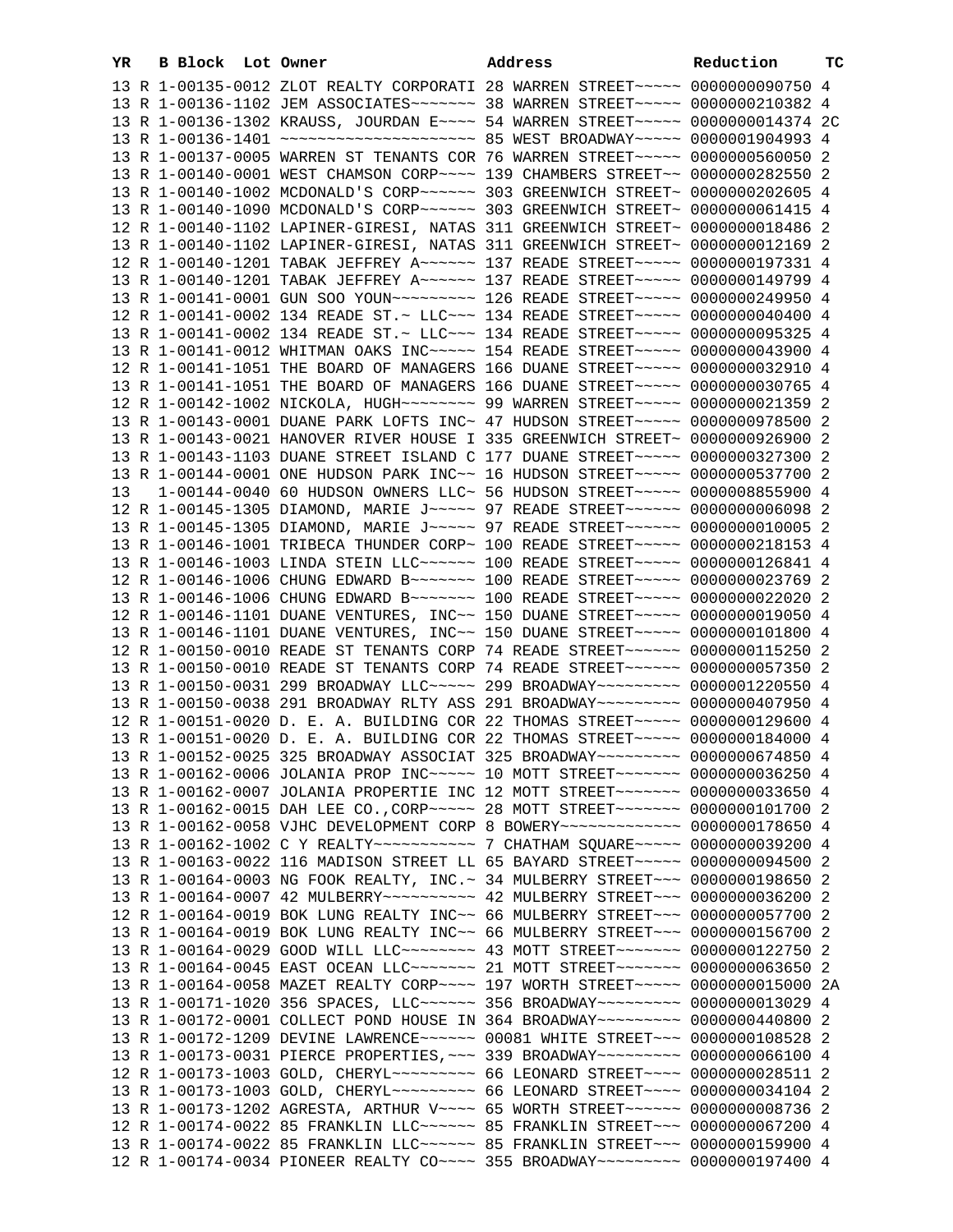| YR. | B Block Lot Owner |  | Address                                                                                                                                                         | Reduction | тc |
|-----|-------------------|--|-----------------------------------------------------------------------------------------------------------------------------------------------------------------|-----------|----|
|     |                   |  | 13 R 1-00175-0006 82 FRANKLIN LLC ----- 82 FRANKLIN STREET -- 0000000119200 4                                                                                   |           |    |
|     |                   |  | 13 R 1-00175-0007 BROSRUB COMPANY LLC~~ 84 FRANKLIN STREET~~~ 0000000090050 4                                                                                   |           |    |
|     |                   |  | 12 R 1-00175-1201 RECALDE, DIEGO~~~~~~~ 55 WHITE STREET~~~~~~ 0000000022376 4                                                                                   |           |    |
|     |                   |  | 13 R 1-00175-1201 RECALDE, DIEGO~~~~~~~~ 55 WHITE STREET~~~~~~ 0000000024021 4                                                                                  |           |    |
|     |                   |  | 13 R 1-00176-0012 SBA 35 REALTY CORP. ~~ 35 WORTH STREET ~~~~~~ 0000000125850 4                                                                                 |           |    |
|     |                   |  | 13 R 1-00177-0005 ANNETTE SWAIN~~~~~~~~~ 57 LEONARD STREET~~~~ 0000000308600 4                                                                                  |           |    |
|     |                   |  |                                                                                                                                                                 |           |    |
|     |                   |  | 12 R 1-00179-0006 FINE ARTS DEVELOPMENT 7 WORTH STREET~~~~~~~ 0000000531000 2                                                                                   |           |    |
|     |                   |  | 13 R 1-00179-0006 FINE ARTS DEVELOPMENT 7 WORTH STREET~~~~~~~ 0000000487350 2                                                                                   |           |    |
|     |                   |  | 13 R 1-00179-0011 ONE WORTH CORP~~~~~~~~~~~~~~ I WORTH STREET~~~~~~~~~ 0000000091000 2                                                                          |           |    |
|     |                   |  | 12 R 1-00179-0043 ART REALTY CO -------- 31 LEONARD STREET ---- 0000000298600 4                                                                                 |           |    |
|     |                   |  | 13 R 1-00179-0043 ART REALTY CO -------- 31 LEONARD STREET ---- 0000000251800 4                                                                                 |           |    |
|     |                   |  | 12 R 1-00179-0044 ART REALTY CO ------- 29 LEONARD STREET --- 0000000215800 4                                                                                   |           |    |
|     |                   |  | 13 R 1-00179-0044 ART REALTY CO ------- 29 LEONARD STREET --- 0000000251800 4                                                                                   |           |    |
|     |                   |  | 12 R 1-00179-0047 SAMUELSEN 23 LEONARD~ 23 LEONARD STREET~~~~ 0000000020243 2A                                                                                  |           |    |
|     |                   |  | 13 R 1-00179-0066 139-141 FRANKLIN STCO 139 FRANKLIN STREET~~ 0000000132550 4                                                                                   |           |    |
|     |                   |  |                                                                                                                                                                 |           |    |
|     |                   |  | 13 R 1-00179-0068 137 FRANKLIN STREET R 137 FRANKLIN STREET~~ 0000000436368 2A<br>12 R 1-00179-0073 TENNENBAUM, ABRAHAM~~ 198 WEST BROADWAY~~~~ 0000000060650 4 |           |    |
|     |                   |  |                                                                                                                                                                 |           |    |
|     |                   |  | 13 R 1-00179-0073 TENNENBAUM, ABRAHAM~~ 198 WEST BROADWAY~~~~ 0000000061550 4<br>12 R 1-00180-1105 WILD PROPERTIES GROUP 67 HUDSON STREET~~~~~ 0000000095429 4  |           |    |
|     |                   |  |                                                                                                                                                                 |           |    |
|     |                   |  | 13 R 1-00180-1105 WILD PROPERTIES GROUP 67 HUDSON STREET~~~~~ 0000000089644 4<br>13 R 1-00181-0020 JACK WEISBERG~~~~~~~~ 173 FRANKLIN STREET~~ 0000000064933 4  |           |    |
|     |                   |  |                                                                                                                                                                 |           |    |
|     |                   |  | 13 R 1-00181-1028 GALE PETER L~~~~~~~~~~ 363 GREENWICH STREET~ 00000000013629 2                                                                                 |           |    |
| 13  |                   |  | 1-00186-0001 388 REALTY OWNER LLC~ 107 NORTH MOORE STREE 0000036189700 4                                                                                        |           |    |
|     |                   |  | 13 R 1-00189-1006 222 W BWAY OWNERS COR 220 WEST BROADWAY~~~~ 0000000319300 2                                                                                   |           |    |
|     |                   |  | 13 R 1-00189-1020 110 HUDSON LLC ------- 110 HUDSON STREET --- 0000000176506 4                                                                                  |           |    |
|     |                   |  | 12 R 1-00189-1022 RONY & ILANA BERGER~~ 110 HUDSON STREET~~~~ 0000000025034 2                                                                                   |           |    |
|     |                   |  | 13 R 1-00189-1022 RONY & ILANA BERGER~~ 110 HUDSON STREET~~~~ 0000000022195 2                                                                                   |           |    |
|     |                   |  | 13 R 1-00189-1151 COMMODITIES OUTLET IN 38 NORTH MOORE STREET 0000000250000 4                                                                                   |           |    |
|     |                   |  | 12 R 1-00190-1203 STEBBINS, ROBERT BRUC 31 NORTH MOORE STREET 0000000018160 2                                                                                   |           |    |
|     |                   |  | 13 R 1-00190-1203 STEBBINS, ROBERT BRUC 31 NORTH MOORE STREET 0000000015152 2                                                                                   |           |    |
|     |                   |  | 12 R 1-00190-1305 TK & JC REAL ESTATE L 27 NORTH MOORE STREET 0000000038895 4                                                                                   |           |    |
| 13  |                   |  | 1-00190-1305 TK & JC REAL ESTATE L 27 NORTH MOORE STREET 0000000047626 4                                                                                        |           |    |
|     |                   |  | 12 R 1-00190-1306 BOARD OF MANAGERS OF2 27 NORTH MOORE STREET 0000000002668 2<br>13 R 1-00190-1306 BOARD OF MANAGERS OF2 27 NORTH MOORE STREET 0000000006501 2  |           |    |
|     |                   |  | 12 R 1-00190-1424 BRANDY TRIBECA LLC~~~ 25 NORTH MOORE STREET 0000000008271 4                                                                                   |           |    |
|     |                   |  | 13 R 1-00190-1424 BRANDY TRIBECA LLC~~~ 25 NORTH MOORE STREET 0000000003113 4                                                                                   |           |    |
|     |                   |  | 13 R 1-00190-1426 THE BOARD OF MANAGERS 25 NORTH MOORE STREET 0000000158630 4                                                                                   |           |    |
|     |                   |  | 12 R 1-00190-1502 124 HUDSON CONDOMINIU 124 HUDSON STREET~~~~ 0000000001242 2                                                                                   |           |    |
|     |                   |  | 13 R 1-00190-1502 124 HUDSON CONDOMINIU 124 HUDSON STREET~~~~ 0000000002271 2                                                                                   |           |    |
|     |                   |  | 13 R 1-00191-0001 TRIBECA ACQUISITIONRE 2 AVENUE OF THE AMER~ 0000008564550 4                                                                                   |           |    |
|     |                   |  | 13 R 1-00193-0015 OFF WHITE CORP~~~~~~~ 38 WHITE STREET~~~~~~ 0000000030400 2C                                                                                  |           |    |
|     |                   |  | 13 R 1-00193-0045 D & Y NEGRIN REALTY~~ 393 BROADWAY~~~~~~~~~ 0000000147750 4                                                                                   |           |    |
|     |                   |  | 13 R 1-00193-1002 ZEPHYR REALTY, LTD ~~~~ 395 BROADWAY ~~~~~~~~~ 0000000008483 2                                                                                |           |    |
|     |                   |  | 13 R 1-00193-1101 YA ZHOU WEN HUA ENTER 58 WHITE STREET~~~~~~ 0000000015197 2C                                                                                  |           |    |
|     |                   |  | 13 R 1-00194-0015 ELTIBE REALTY CORP~~~ 34 WALKER STREET~~~~~ 0000000061850 4                                                                                   |           |    |
|     |                   |  | 13 R 1-00195-0024 90 WHITE ST CORP~~~~~ 90 WHITE STREET~~~~~~ 0000000117550 4                                                                                   |           |    |
|     |                   |  | 13 R 1-00196-0003 KEDZKIDZ REALTY, LLC~ 404 BROADWAY~~~~~~~~~ 0000000242000 4                                                                                   |           |    |
|     |                   |  | 13 R 1-00196-0008 FORTY EAST BROADWAYCO 414 BROADWAY~~~~~~~~~ 0000000054700 4                                                                                   |           |    |
|     |                   |  |                                                                                                                                                                 |           |    |
|     |                   |  | 13 R 1-00196-0017 FISHMAN, ALAN H TR~~~ 262 CANAL STREET~~~~~ 0000000037150 4                                                                                   |           |    |
|     |                   |  | 12 R 1-00196-0022 110 REALTY ASSOCIATES 92 WALKER STREET~~~~~ 0000000404150 4                                                                                   |           |    |
|     |                   |  | 12 R 1-00196-0024 218 HOLDING INC~~~~~~ 88 WALKER STREET~~~~~ 0000000185700 4                                                                                   |           |    |
|     |                   |  | 13 R 1-00196-0024 218 HOLDING INC~~~~~~ 88 WALKER STREET~~~~~ 0000000175700 4                                                                                   |           |    |
|     |                   |  | 13 R 1-00197-0001 DOWNTOWN COMMUNITY TE 87 LAFAYETTE STREET~~ 0000000571500 4                                                                                   |           |    |
|     |                   |  | 13 R 1-00197-0021 615 WEST 131ST STREET 246 CANAL STREET~~~~~ 0000000435550 4                                                                                   |           |    |
|     |                   |  | 13 R 1-00198-0027 224 CANAL STREET, LLC 234 CANAL STREET~~~~~ 0000001860900 4                                                                                   |           |    |
|     |                   |  | 12 R 1-00199-0006 HUI FAMILY COMPANY LL 89 BAXTER STREET~~~~~ 0000000051800 4                                                                                   |           |    |
|     |                   |  | 13 R 1-00199-0006 HUI FAMILY COMPANY LL 89 BAXTER STREET~~~~~ 0000000149000 4                                                                                   |           |    |
|     |                   |  | 13 R 1-00199-0030 TAI MING DEVELOPMENTC 98 BAYARD STREET~~~~~ 0000000080350 4                                                                                   |           |    |
|     |                   |  | 13 R 1-00200-0019 WING CH CO ---------- 81 MOTT STREET ------ 0000000027450 2                                                                                   |           |    |
|     |                   |  | 13 R 1-00200-0022 LUN WOO CO INC~~~~~~~ 73 MOTT STREET~~~~~~~ 0000000135400 2                                                                                   |           |    |
|     |                   |  | 13 R 1-00200-0027 WING YIP REALTY CORP~ 65 MOTT STREET~~~~~~~~ 0000000058650 2                                                                                  |           |    |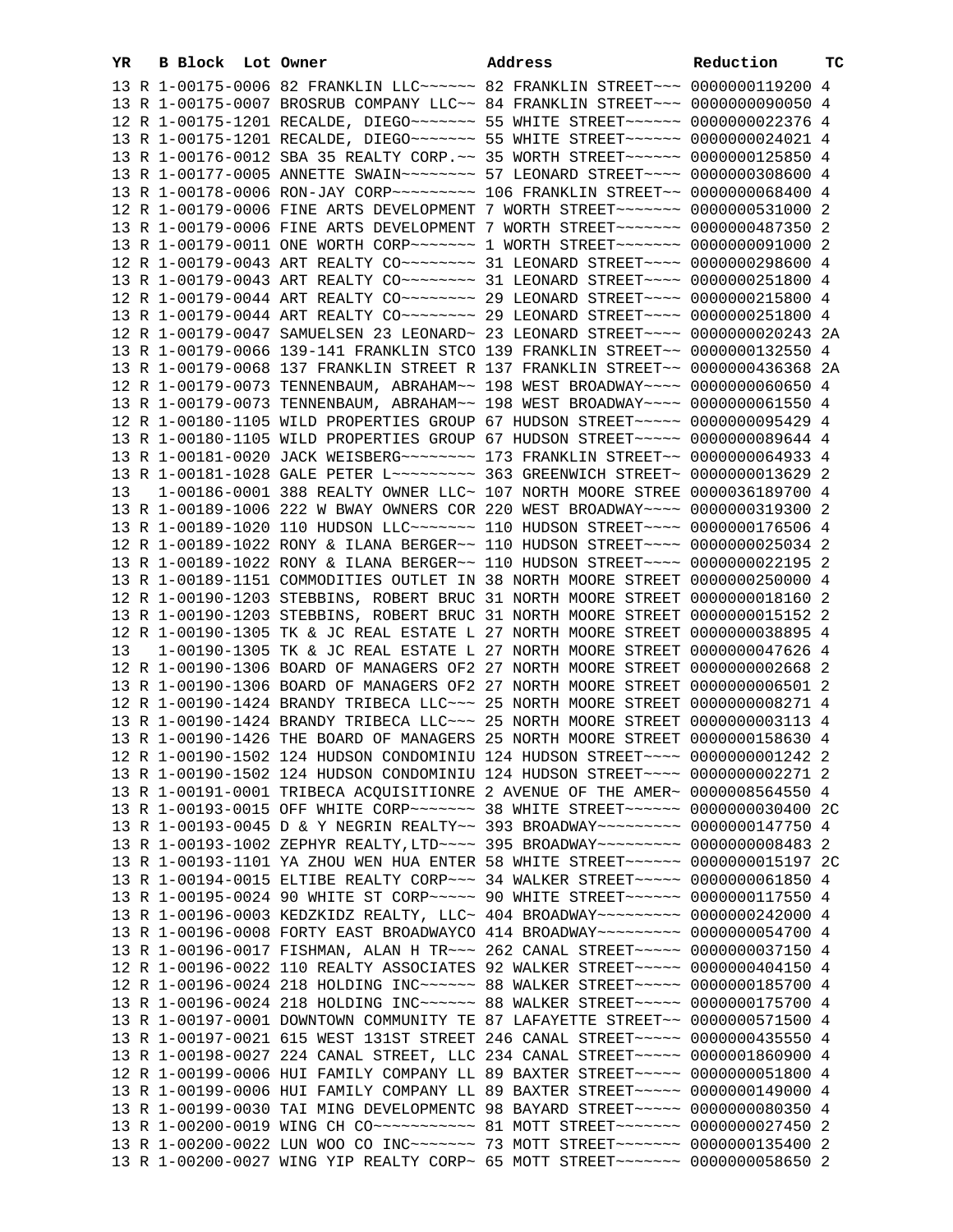| YR. | B Block Lot Owner |                                                                                                                                                                | Address | Reduction | ТC |
|-----|-------------------|----------------------------------------------------------------------------------------------------------------------------------------------------------------|---------|-----------|----|
|     |                   | 13 R 1-00200-0028 SAI FON REALTY CORP~~ 63 MOTT STREET~~~~~~~ 0000000070550 2                                                                                  |         |           |    |
|     |                   | 13 R 1-00200-0030 K & L CHAN REALTY INC 59 MOTT STREET~~~~~~~ 0000000115900 2                                                                                  |         |           |    |
|     |                   | 13 R 1-00200-0031 SAI FON REALTY CORP~~ 57 MOTT STREET~~~~~~~ 0000000060600 2                                                                                  |         |           |    |
|     |                   | 13 R 1-00200-1005 SUN 301 INC~~~~~~~~~~~~~~ 198 CANAL STREET~~~~~~ 0000000002804 4                                                                             |         |           |    |
|     |                   | 13 R 1-00201-0014 176 CANAL CORPORATION 174 CANAL STREET~~~~~ 0000000347600 2                                                                                  |         |           |    |
|     |                   | 12 R 1-00203-0005 UNITED ARMENIAN CHAR~ 44 ELIZABETH STREET~~ 0000000185100 4                                                                                  |         |           |    |
|     |                   | 13 R 1-00203-0005 UNITED ARMENIAN CHAR~ 44 ELIZABETH STREET~~ 0000000424400 4                                                                                  |         |           |    |
|     |                   | 13 R 1-00203-0031 CANAL HOLDINGS, ~~~~~~ 64 BOWERY~~~~~~~~~~~~ 0000001351950 4                                                                                 |         |           |    |
|     |                   | 13 R 1-00203-1007 J & Y ALLIANCE, LLC~~ 86 BOWERY~~~~~~~~~~~~ 0000000013611 4                                                                                  |         |           |    |
|     |                   | 13 R 1-00204-0027 CANBOW REALTY CORP~~~ 167 CANAL STREET~~~~~ 0000000084700 4                                                                                  |         |           |    |
|     |                   | 13 R 1-00204-0029 RABER--171 CANAL~~~~~ 171 CANAL STREET~~~~~ 0000000089100 4                                                                                  |         |           |    |
|     |                   | 13 R 1-00204-1001 MOTT STREET JOINT VEN 158 HESTER STREET~~~~ 0000001455000 4                                                                                  |         |           |    |
|     |                   | 13 R 1-00205-0004 106 MULBERRY CORP~~~~ 106 MULBERRY STREET~~ 0000000150100 2                                                                                  |         |           |    |
|     |                   | 13 R 1-00205-0018 174 HESTER ST. LLC -- 174 HESTER STREET --- 0000000097900 2                                                                                  |         |           |    |
|     |                   | 12 R 1-00205-0028 ENGSHELOCK CORP~~~~~~ 101 MOTT STREET~~~~~~ 0000000115300 4                                                                                  |         |           |    |
|     |                   | 13 R 1-00205-0028 ENGSHELOCK CORP~~~~~~ 101 MOTT STREET~~~~~~ 0000000454150 4                                                                                  |         |           |    |
|     |                   |                                                                                                                                                                |         |           |    |
|     |                   | 13 R 1-00205-1001 KEE YIP REALTY CORP~~ 103 MOTT STREET~~~~~~ 0000000096300 4<br>13 R 1-00206-0004 119 BAXTER LLC ------ 119 BAXTER STREET --- 0000000030000 2 |         |           |    |
|     |                   | 12 R 1-00206-0016 182 HESTER STREET LLC 182 HESTER STREET~~~~ 0000000083100 2                                                                                  |         |           |    |
|     |                   |                                                                                                                                                                |         |           |    |
|     |                   | 12 R 1-00206-0029 LEVITAN, DANIEL~~~~~~ 209 CANAL STREET~~~~~ 0000000074000 4                                                                                  |         |           |    |
|     |                   | 13 R 1-00206-0029 LEVITAN, DANIEL~~~~~~ 209 CANAL STREET~~~~~ 0000000086100 4                                                                                  |         |           |    |
|     |                   | 13 R 1-00206-0031 VJHC DEVELOPMENT CORP 213 CANAL STREET~~~~~ 0000000338150 4                                                                                  |         |           |    |
|     |                   | 12 R 1-00206-1106 YAGERMAN, JUSTIN~~~~~ 123 BAXTER STREET~~~~ 00000000006627 2                                                                                 |         |           |    |
|     |                   | 13 R 1-00206-1106 YAGERMAN, JUSTIN~~~~~ 123 BAXTER STREET~~~~ 0000000011423 2                                                                                  |         |           |    |
|     |                   | 12 R 1-00207-0020 221 CANAL STREET LLC~ 114 BAXTER STREET~~~~ 0000000373150 4                                                                                  |         |           |    |
|     |                   | 13 R 1-00207-0020 221 CANAL STREET LLC~ 114 BAXTER STREET~~~~ 0000000631900 4                                                                                  |         |           |    |
|     |                   | 13 R 1-00208-0019 CENTRE PLAZA, L.L.C.~ 239 CANAL STREET~~~~~ 0000000619000 4                                                                                  |         |           |    |
|     |                   | 13 R 1-00209-0005 THE SUSPENDERS BUILD~ 428 BROADWAY~~~~~~~~~ 0000000552350 4                                                                                  |         |           |    |
|     |                   | 12 R 1-00209-0007 HARRY SPITZER INC~~~~ 35 HOWARD STREET~~~~~ 0000000019500 4                                                                                  |         |           |    |
|     |                   | 13 R 1-00209-0008 HARRY SPITZER INC~~~~ 33 HOWARD STREET~~~~~ 0000000078950 4                                                                                  |         |           |    |
|     |                   | 13 R 1-00209-0019 PNY IV, LLC --------- 138 LAFAYETTE STREET ~ 0000003871400 4                                                                                 |         |           |    |
|     |                   | 12 R 1-00209-0026 K/K ASSOCIATES~~~~~~~ 257 CANAL STREET~~~~~ 0000000164500 4                                                                                  |         |           |    |
|     |                   | 13 R 1-00209-0028 267 CANAL STREET CORP 261 CANAL STREET~~~~~ 0000000550450 4                                                                                  |         |           |    |
|     |                   | 13 R 1-00211-0027 378 CANAL STREET, LLC 378 CANAL STREET~~~~~ 0000000040650 4                                                                                  |         |           |    |
|     |                   | 13 R 1-00212-0045 YORK STREET LLC ----- 2 YORK STREET ------- 0000004830700 4                                                                                  |         |           |    |
|     |                   | 13 R 1-00212-1003 260 WB LLC ----------- 260 WEST BROADWAY --- 0000001681866 2                                                                                 |         |           |    |
|     |                   | 13 R 1-00212-1004 GETZ, WILLIAM C ~~~~~~ 260 WEST BROADWAY ~~~~ 0000000250001 2                                                                                |         |           |    |
|     |                   | 12 R 1-00215-1201 GERARD HENRICI~~~~~~~ 161 HUDSON STREET~~~~ 0000000013200 2                                                                                  |         |           |    |
|     |                   | 13 R 1-00215-1201 GERARD HENRICI~~~~~~~ 161 HUDSON STREET~~~~ 0000000007719 2                                                                                  |         |           |    |
|     |                   |                                                                                                                                                                |         |           |    |
|     |                   |                                                                                                                                                                |         |           |    |
|     |                   | 12 R 1-00219-0026 SPICE LOFTHOUSE CORP~ 165 HUDSON STREET~~~~ 0000000167000 2                                                                                  |         |           |    |
|     |                   | 12 R 1-00219-1101 STAVROPOULOS, CHRISTO 39 VESTRY STREET~~~~~ 0000000028167 2                                                                                  |         |           |    |
|     |                   | 13 R 1-00219-1101 STAVROPOULOS, CHRISTO 39 VESTRY STREET~~~~~ 0000000020777 2                                                                                  |         |           |    |
|     |                   | 13 R 1-00219-1201 ROBB PECK MCCOOEY REA 35 VESTRY STREET~~~~~ 0000000020720 2C                                                                                 |         |           |    |
|     |                   | 13 R 1-00220-0027 THE 36 LAIGHT STREET~ 36 LAIGHT STREET~~~~~ 0000000081650 2                                                                                  |         |           |    |
|     |                   | 13 R 1-00221-0035 TRINITY CHURCH CP~~~~ 12 VESTRY STREET~~~~~ 0000000441700 4                                                                                  |         |           |    |
|     |                   | 13 R 1-00222-1035 HUDSON VESTRY CORP. ~~ 181 HUDSON STREET~~~~ 0000000125705 4                                                                                 |         |           |    |
|     |                   | 12 R 1-00222-1038 JURKIEWICZ CHRISTOPHE 181 HUDSON STREET~~~~ 00000000010819 4                                                                                 |         |           |    |
|     |                   | 13 R 1-00222-1038 JURKIEWICZ CHRISTOPHE 181 HUDSON STREET~~~~ 0000000023539 4                                                                                  |         |           |    |
|     |                   | 13 R 1-00223-0003 270 WEST STREET, LLC~ 264 WEST STREET~~~~~~ 0000000063800 4                                                                                  |         |           |    |
|     |                   | 13 R 1-00223-0009 270 WEST STREET, LLC~ 270 WEST STREET~~~~~~ 0000000167550 4                                                                                  |         |           |    |
| 13  |                   | 1-00226-0001 TRINITY REIT, INC. ~~~ 431 CANAL STREET~~~~~ 0000006525350 4                                                                                      |         |           |    |
| 13  |                   | 1-00227-0028 JDH INC~~~~~~~~~~~~~~~~~~~~~~~~~ 306 WEST BROADWAY~~~~~ 0000019077050 4                                                                           |         |           |    |
|     |                   | 13 R 1-00228-0009 373 CANAL STREET COMP 373 CANAL STREET~~~~~ 0000000030380 2A                                                                                 |         |           |    |
|     |                   | 13 R 1-00228-0010 375 CANAL, LLC ------ 375 CANAL STREET ---- 0000000216600 2                                                                                  |         |           |    |
|     |                   | 13 R 1-00228-0025 59 GRAND ST EQUITIES~ 59 GRAND STREET~~~~~~ 0000000136750 4                                                                                  |         |           |    |
|     |                   |                                                                                                                                                                |         |           |    |
|     |                   | 12 R 1-00230-0015 GREENE STREET PRECINC 16 GREENE STREET~~~~~ 0000000303600 2                                                                                  |         |           |    |
|     |                   | 13 R 1-00230-0015 GREENE STREET PRECINC 16 GREENE STREET~~~~~ 0000000322050 2                                                                                  |         |           |    |
|     |                   | 13 R 1-00230-0031 OUR HOUSE ON MERCER S 31 MERCER STREET~~~~~ 0000000279350 2                                                                                  |         |           |    |
|     |                   | 13 R 1-00231-0008 THE A.J.D. BUILDING, ~ 427 BROADWAY~~~~~~~~~ 0000000396750 4                                                                                 |         |           |    |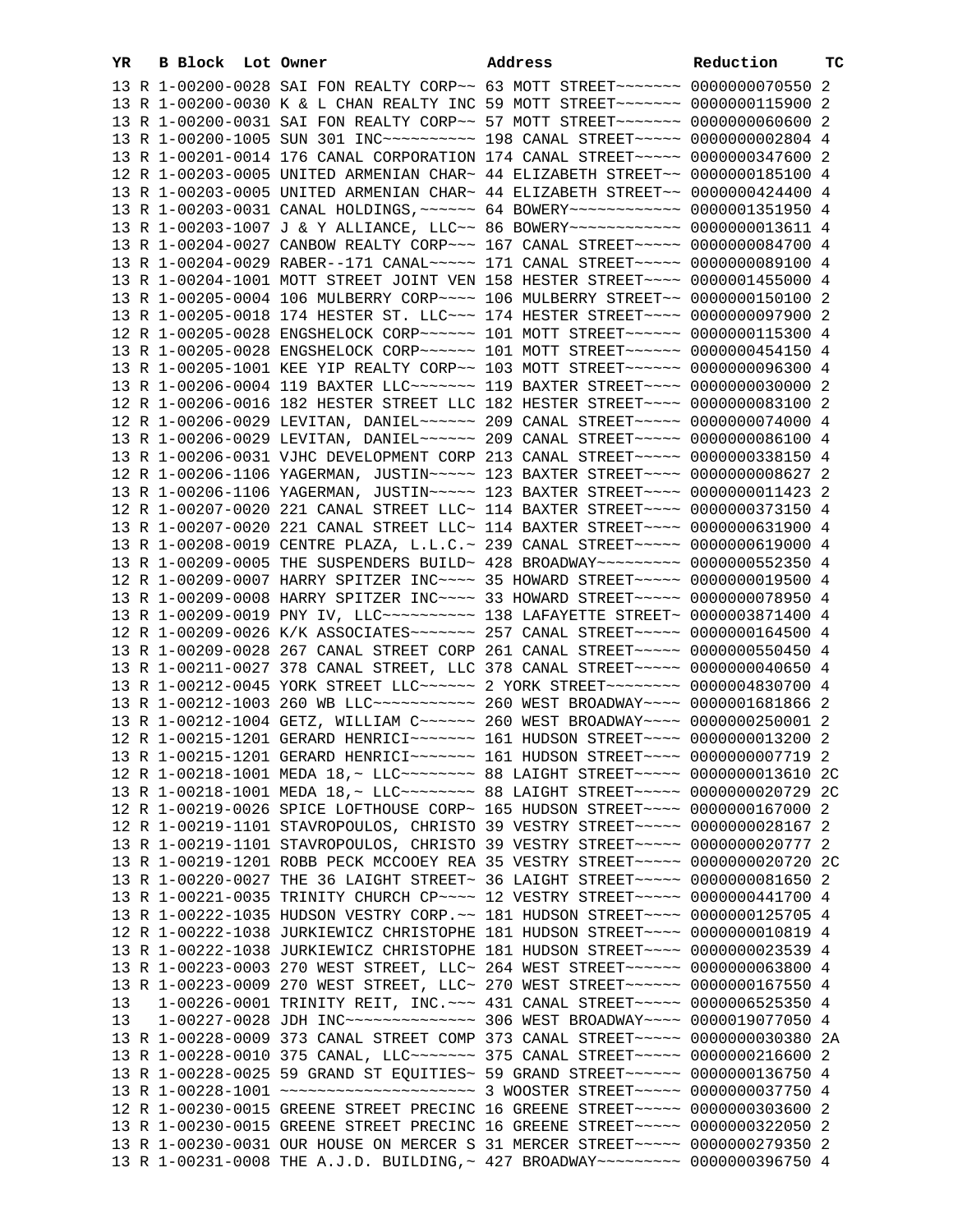| YR | B Block Lot Owner |                                                                                      | Address | Reduction | тC |
|----|-------------------|--------------------------------------------------------------------------------------|---------|-----------|----|
|    |                   | 13 R 1-00231-0026 MAN YUN REAL ESTATECO 107 GRAND STREET~~~~~ 0000000374950 4        |         |           |    |
|    |                   | 13 R 1-00231-0030 THE DEVLIN BUILDING, ~ 459 BROADWAY~~~~~~~~~ 0000001343700 4       |         |           |    |
|    |                   | 13 R 1-00233-0012 GRAND GOODYEAR RLTYCR 141 GRAND STREET~~~~~ 0000000033450 4        |         |           |    |
|    |                   | 13 R 1-00234-0011 SOLITA SOHO HOTEL, LL 159 GRAND STREET~~~~~~ 0000000903453 4       |         |           |    |
|    |                   | 13 R 1-00234-1001 E AND G REALTY LLC ~~~ 161 GRAND STREET ~~~~~ 0000000057842 4      |         |           |    |
|    |                   | 13 R 1-00234-1002 E AND G REALTY LLC ~~~ 161 GRAND STREET ~~~~~ 0000000086108 4      |         |           |    |
|    |                   | 12 R 1-00235-0005 208 CENTRE REALTY INC 208 CENTRE STREET~~~~ 0000000028240 2B       |         |           |    |
|    |                   | 13 R 1-00235-0005 208 CENTRE REALTY INC 208 CENTRE STREET~~~~ 0000000015899 2B       |         |           |    |
|    |                   | 13 R 1-00236-0024 MULBERRY PROPERTIES, ~ 143 MULBERRY STREET~~ 0000000127000 2B      |         |           |    |
|    |                   |                                                                                      |         |           |    |
|    |                   | 13 R 1-00237-0014 THE DUTCHESS 197-201, 197 GRAND STREET~~~~~ 0000000359600 4        |         |           |    |
|    |                   | 13 R 1-00237-0017 LLS REALTY ASSOCIATE~ 203 GRAND STREET~~~~~ 0000000412085 2        |         |           |    |
|    |                   | 13 R 1-00237-0036 130 MULBERRY LLC ---- 191 HESTER STREET --- 0000000240600 2        |         |           |    |
|    |                   | 13 R 1-00239-0009 LAP REALTY CORP~~~~~~ 86 ELIZABETH STREET~~ 0000000038300 4        |         |           |    |
|    |                   | 13 R 1-00239-0018 GRAND DESIGN OWNERS I 229 GRAND STREET~~~~~ 0000000040250 4        |         |           |    |
|    |                   | 12 R 1-00239-0025 MAGID REALTY CORP~~~~ 112 BOWERY~~~~~~~~~~~ 0000000011150 4        |         |           |    |
|    |                   | 13 R 1-00239-0025 MAGID REALTY CORP~~~~ 112 BOWERY~~~~~~~~~~~ 0000000020600 4        |         |           |    |
|    |                   | 13 R 1-00253-0001 KVI MEZZ CORP. ~~~~~~~~~~~~~~~ RTREET~~~~~~~~~~~~~ 0000007383200 2 |         |           |    |
|    |                   | 13 R 1-00263-0008 EAST RIVER HOUSING CO 453 F D R DRIVE~~~~~~ 0000002244350 2        |         |           |    |
|    |                   | 13 R 1-00271-0039 BELLA-VITA LLC~~~~~~~ 211 MADISON STREET~~~ 0000000044650 2        |         |           |    |
|    |                   | 13 R 1-00274-0036 130 RE, LLC ---------- 130 MADISON STREET --- 0000000065302 4      |         |           |    |
|    |                   | 13 R 1-00274-1201 44-46 MARKET, LLC --- 44 MARKET STREET ---- 0000000019765 4        |         |           |    |
|    |                   | 13 R 1-00277-0007 HENRY MADISON ASSOC. ~ 87 MADISON STREET~~~~ 0000000131400 4       |         |           |    |
|    |                   | 13 R 1-00277-0008 HENRY MADISON ASSOC.~ 89 MADISON STREET~~~~ 0000000011975 4        |         |           |    |
|    |                   | 13 R 1-00277-0021 LUCKY 195 MADISON ETA 35 MARKET STREET~~~~~ 0000000045450 2        |         |           |    |
|    |                   | 13 R 1-00277-0037 HENRY MADISON ASSOC.~ 38 HENRY STREET~~~~~~ 0000000009755 4        |         |           |    |
|    |                   | 13 R 1-00277-0040 HENRY MADISON ASSOC.~ 38 HENRY STREET~~~~~~ 0000000112600 4        |         |           |    |
|    |                   | 13 R 1-00277-0041 HENRY MADISON ASSOCIA HENRY STREET~~~~~~~~~ 0000000109800 4        |         |           |    |
|    |                   | 13 R 1-00277-0042 HOP JUNG RLTY CORP~~~ 32 HENRY STREET~~~~~~ 0000000050900 2        |         |           |    |
|    |                   | 13 R 1-00277-0048 20 HENRY STREET REALT 25 CATHERINE STREET~~ 0000000068700 4        |         |           |    |
|    |                   | 13 R 1-00279-0015 LUCKY MOTT REALTY CO~ 59 ST JAMES PLACE~~~~ 0000000411300 4        |         |           |    |
|    |                   | 12 R 1-00279-0055 VJHC DEVELOPMENT CORP 22 CATHERINE STREET~~ 0000000124700 4        |         |           |    |
|    |                   | 13 R 1-00279-0055 VJHC DEVELOPMENT CORP 22 CATHERINE STREET~~ 0000000312450 4        |         |           |    |
|    |                   | 13 R 1-00280-0026 PHOENIX LIBERTY INC. ~ 11 MARKET STREET ~~~~~ 0000000060650 4      |         |           |    |
|    |                   | 13 R 1-00280-0036 49 EAST BROADWAY REAL 49 EAST BROADWAY~~~~~ 0000000031000 4        |         |           |    |
|    |                   | 13 R 1-00280-0046 YUK WAH REALTY CORP~~ 29 EAST BROADWAY~~~~~ 0000000151350 2        |         |           |    |
|    |                   | 13 R 1-00280-0051 JARNS HOLDINGS INC~~~ 15 CATHERINE STREET~~ 0000000058950 2        |         |           |    |
|    |                   | 13 R 1-00280-1003 SUN WAI REALTY, INC. ~ 17 EAST BROADWAY ~~~~~ 0000000039067 4      |         |           |    |
|    |                   | 13 R 1-00281-0001 CCW REALTY LLC ------ 2 EAST BROADWAY ----- 0000000596850 4        |         |           |    |
|    |                   | 13 R 1-00281-0024 P.S.C. INTERNATIONAL~ 52 EAST BROADWAY~~~~~ 0000000100400 4        |         |           |    |
|    |                   | 12 R 1-00281-0031 KIMBO REALTY INC~~~~~ 66 EAST BROADWAY~~~~~ 0000000170050 2        |         |           |    |
|    |                   | 13 R 1-00281-0031 KIMBO REALTY INC~~~~~~ 66 EAST BROADWAY~~~~~ 0000000209650 2       |         |           |    |
|    |                   | 13 R 1-00281-0055 FUNG REALTY CORP. ~~~~ 19 DIVISION STREET~~~ 0000000058650 2       |         |           |    |
|    |                   | 13 R 1-00282-0026 I C Y REALTY CORP~~~~ 103 EAST BROADWAY~~~~ 0000000095500 4        |         |           |    |
|    |                   | 12 R 1-00282-0030 HCF REALTY LLC ------ 95 EAST BROADWAY ---- 0000000067150 2        |         |           |    |
|    |                   | 13 R 1-00282-0030 HCF REALTY LLC ------- 95 EAST BROADWAY ---- 0000000085600 2       |         |           |    |
|    |                   | 12 R 1-00283-0007 GOLDEN HORSE REALTY, ~ 121 HENRY STREET~~~~~ 0000000158450 2       |         |           |    |
|    |                   | 13 R 1-00283-0007 GOLDEN HORSE REALTY, ~ 121 HENRY STREET~~~~~ 0000000206300 2       |         |           |    |
|    |                   | 12 R 1-00283-0035 PATMUND REALTY CORP~~ 139 EAST BROADWAY~~~~ 0000000046600 2        |         |           |    |
|    |                   | 13 R 1-00283-0035 PATMUND REALTY CORP~~ 139 EAST BROADWAY~~~~ 0000000057750 2        |         |           |    |
|    |                   | 13 R 1-00283-0040 GOLDEN VALUE REALTY C 129 EAST BROADWAY~~~~ 0000000099250 2        |         |           |    |
|    |                   | 13 R 1-00283-0045 13-15 PIKE STREET COR 13 PIKE STREET~~~~~~~~ 0000000049550 4       |         |           |    |
|    |                   | 13 R 1-00283-0070 WEILGUS PROPERTIES, ~~ 158 EAST BROADWAY~~~~ 0000000027912 2B      |         |           |    |
|    |                   | 13 R 1-00284-1025 YAN, TI YING~~~~~~~~~~~~~~ 155 HENRY STREET~~~~~~ 00000000021166 4 |         |           |    |
|    |                   | 12 R 1-00285-0011 CHANWAY REALTY CO INC 199 HENRY STREET~~~~~ 0000000054450 2        |         |           |    |
|    |                   | 13 R 1-00285-0011 CHANWAY REALTY CO INC 199 HENRY STREET~~~~~ 0000000060500 2        |         |           |    |
|    |                   | 13 R 1-00285-0015 YMM REALTY CORP~~~~~~ 207 HENRY STREET~~~~~ 0000000021850 2        |         |           |    |
|    |                   | 13 R 1-00288-0043 MUMFORD, STEPHEN~~~~~ 511 GRAND STREET~~~~~ 0000000015220 1        |         |           |    |
|    |                   | 13 R 1-00292-0010 HOM & LEE RLTY CORP. ~ 28 FORSYTH STREET ~~~~ 0000000114000 2      |         |           |    |
|    |                   | 12 R 1-00297-0001 VJHC DEVELOPMENT CORP 8 LUDLOW STREET~~~~~~ 0000000083900 4        |         |           |    |
|    |                   | 13 R 1-00297-0001 VJHC DEVELOPMENT CORP 8 LUDLOW STREET~~~~~~ 0000000202650 4        |         |           |    |
|    |                   | 12 R 1-00297-1107 THE KWOK WAH HOUSE CO 48 HESTER STREET~~~~~ 0000000006211 2        |         |           |    |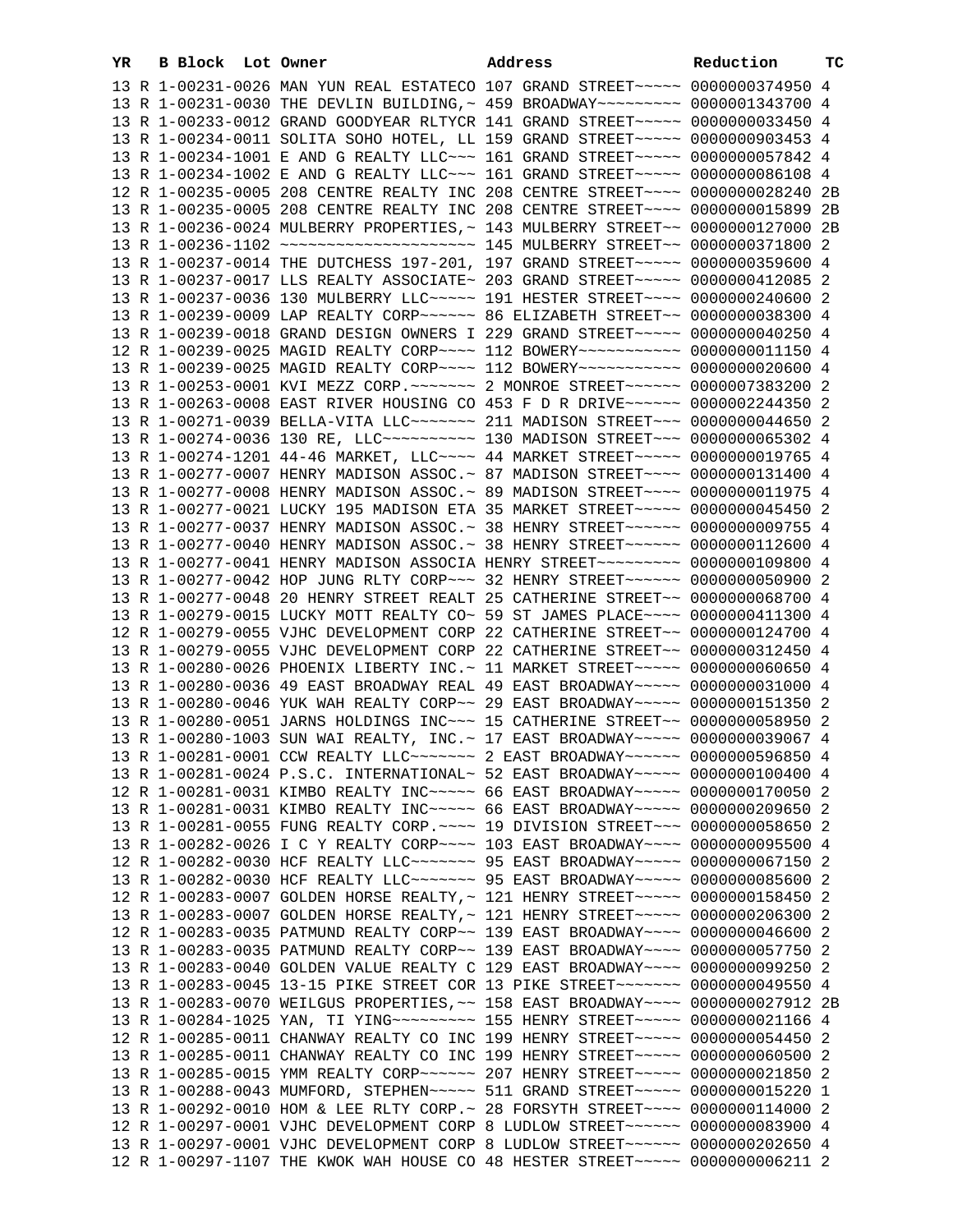| YR. | B Block Lot Owner |                                                                                                                                                                 | Address | Reduction | ТC |
|-----|-------------------|-----------------------------------------------------------------------------------------------------------------------------------------------------------------|---------|-----------|----|
|     |                   | 13 R 1-00297-1107 THE KWOK WAH HOUSE CO 48 HESTER STREET~~~~~ 00000000006026 2                                                                                  |         |           |    |
|     |                   | 13 R 1-00297-1201 SEYNHAEVE INGRID ~~~~~ 7 ESSEX STREET ~~~~~~~ 0000000050970 2                                                                                 |         |           |    |
|     |                   | 12 R 1-00298-0010 STORM CAT REALTY LLC~ 32 ORCHARD STREET~~~~ 0000000025050 4                                                                                   |         |           |    |
|     |                   | 13 R 1-00298-0010 STORM CAT REALTY LLC~ 32 ORCHARD STREET~~~~ 0000000059250 4                                                                                   |         |           |    |
|     |                   | 13 R 1-00298-0020 VJHC DEVELOPMENT CORP 23 LUDLOW STREET~~~~~ 0000000227300 4                                                                                   |         |           |    |
|     |                   | 12 R 1-00299-0018 HCKD CANAL REALTY COR 74 HESTER STREET~~~~~ 0000000031850 2                                                                                   |         |           |    |
|     |                   | 13 R 1-00299-0022 HAPPY SPRING REALTY I 35 ORCHARD STREET~~~~ 0000000054250 2                                                                                   |         |           |    |
|     |                   | 13 R 1-00299-0027 TRH TRADING CORP~~~~~ 25 ORCHARD STREET~~~~ 0000000153450 2                                                                                   |         |           |    |
|     |                   | 13 R 1-00299-0028 RACSON GROUP INC. ~~~~ 23 ORCHARD STREET~~~~ 0000000026000 2B                                                                                 |         |           |    |
|     |                   | 13 R 1-00300-0001 AMICUS ASSOCIATES LIM 34 ELDRIDGE STREET~~~ 0000000226200 4                                                                                   |         |           |    |
|     |                   | 13 R 1-00300-0007 SIMA REALTY INC. ~~~~~ 48 ELDRIDGE STREET~~~ 0000000048700 4                                                                                  |         |           |    |
|     |                   | 13 R 1-00301-0030 39 41 ELDRIDGE ST RLT 39 ELDRIDGE STREET~~~ 0000000228500 4                                                                                   |         |           |    |
|     |                   | 13 R 1-00303-0005 GOLDEN CITY 149 INC.~ 149 CANAL STREET~~~~~ 0000000062950 4                                                                                   |         |           |    |
|     |                   | 13 R 1-00303-0020 LING GEE REALTY CORP. 122 HESTER STREET~~~~ 0000000032050 2                                                                                   |         |           |    |
| 13  |                   | 1-00303-1001 PON LIN REALTY CORP. ~ 87 BOWERY ~~~~~~~~~~~~~~ 0000000263825 4                                                                                    |         |           |    |
|     |                   | 13 R 1-00304-0007 107 REALTY LLC ------ 107 BOWERY ----------- 0000000299250 4                                                                                  |         |           |    |
|     |                   | 13 R 1-00304-0018 DEP FAT REALTY CORP~~ 243 GRAND STREET~~~~~ 0000000042150 4                                                                                   |         |           |    |
|     |                   | 12 R 1-00304-0026 CHRYSTIE ST RLTY CO~~ 89 CHRYSTIE STREET~~~ 0000000268150 4                                                                                   |         |           |    |
|     |                   | 13 R 1-00304-0026 CHRYSTIE ST RLTY CO~~ 89 CHRYSTIE STREET~~~ 0000000319231 4                                                                                   |         |           |    |
|     |                   | 13 R 1-00304-0029 CITIRICH REALTY CORP. 87 CHRYSTIE STREET~~~ 0000000140850 2                                                                                   |         |           |    |
|     |                   | 13 R 1-00307-0015 291 GRAND OWNER, LLC~ 291 GRAND STREET~~~~~ 0000000151250 4<br>13 R 1-00308-0014 GRAND ASSOCIATES, ~~~~ 315 GRAND STREET~~~~~ 0000000083600 4 |         |           |    |
|     |                   | 13 R 1-00309-1004 SANJAY KHANNA~~~~~~~~ 48 ORCHARD STREET~~~~ 0000000012416 2                                                                                   |         |           |    |
|     |                   |                                                                                                                                                                 |         |           |    |
|     |                   | 13 R 1-00310-0013 341 GRAND STREET, LLC 341 GRAND STREET~~~~~ 0000000041309 4                                                                                   |         |           |    |
|     |                   | 13 R 1-00310-0030 31 ESSEX STREET, ~~~~~ 31 ESSEX STREET~~~~~~ 0000000110900 2                                                                                  |         |           |    |
|     |                   | 13 R 1-00321-0001 EAST RIVER HOUSING CO 570 GRAND STREET~~~~~ 0000002002650 2                                                                                   |         |           |    |
|     |                   | 13 R 1-00344-0013 193-195 STANTON LLC~~ 193 STANTON STREET~~~ 0000000046100 2                                                                                   |         |           |    |
|     |                   | 12 R 1-00344-0068 85 PITT STREET LLC ~~~ 85 PITT STREET ~~~~~~~ 0000000116150 2                                                                                 |         |           |    |
|     |                   | 13 R 1-00344-0068 85 PITT STREET LLC ~~~ 85 PITT STREET ~~~~~~~ 0000000146750 2                                                                                 |         |           |    |
|     |                   | 12 R 1-00344-0073 H K D C DIVISION RLTY 202 RIVINGTON STREET~ 0000000196550 2                                                                                   |         |           |    |
|     |                   | 13 R 1-00344-0073 H K D C DIVISION RLTY 202 RIVINGTON STREET~ 0000000259550 2                                                                                   |         |           |    |
|     |                   | 13 R 1-00344-0170 172 RIVINGTON HOLDING 172 RIVINGTON STREET~ 0000000042000 2                                                                                   |         |           |    |
|     |                   | 13 R 1-00345-0035 RIVINGTON MUSIC CORP. 188 STANTON STREET~~~ 0000000081100 4                                                                                   |         |           |    |
|     |                   | 12 R 1-00348-0002 KHOLODNY, PAUL~~~~~~~~ 98 SUFFOLK STREET~~~~ 0000000121800 2                                                                                  |         |           |    |
|     |                   | 13 R 1-00348-0002 KHOLODNY, PAUL~~~~~~~ 98 SUFFOLK STREET~~~~ 0000000096400 2                                                                                   |         |           |    |
|     |                   | 12 R 1-00348-0003 98-100 SUFFOLK REALTY 100 SUFFOLK STREET~~~ 0000000117600 2                                                                                   |         |           |    |
|     |                   | 13 R 1-00348-0003 98-100 SUFFOLK REALTY 100 SUFFOLK STREET~~~ 0000000104300 2                                                                                   |         |           |    |
|     |                   | 13 R 1-00348-0011 118 SUFFOLK CORP~~~~~ 118 SUFFOLK STREET~~~ 0000000032950 2                                                                                   |         |           |    |
|     |                   | 13 R 1-00348-0024 91 CLINTON STREET LLC 91 CLINTON STREET~~~~ 0000000075775 2                                                                                   |         |           |    |
| 13  |                   | 1-00348-0031 105 CLINTON CORP~~~~~ 105 CLINTON STREET~~~ 0000000023150 2                                                                                        |         |           |    |
|     |                   | 13 R 1-00348-0040 90-96 CLINTON ST. ~~~~ 90 CLINTON STREET~~~~ 0000000270000 2                                                                                  |         |           |    |
|     |                   | 13 R 1-00348-0074 170 DELANCEY STREET, ~ 170 DELANCEY STREET~~ 0000000120350 2                                                                                  |         |           |    |
|     |                   | 12 R 1-00349-0019 37-39 CLINTON LLC --- 165 STANTON STREET -- 0000000073950 2<br>13 R 1-00349-0019 37-39 CLINTON LLC --- 165 STANTON STREET -- 0000000111750 2  |         |           |    |
|     |                   | 13 R 1-00349-0032 158 RIVINGTON PROPERT 158 RIVINGTON STREET~ 0000000070000 2                                                                                   |         |           |    |
|     |                   | 13 R 1-00349-0037 ARON STREIT INC~~~~~~ 148 RIVINGTON STREET~ 0000000197312 4                                                                                   |         |           |    |
|     |                   |                                                                                                                                                                 |         |           |    |
|     |                   |                                                                                                                                                                 |         |           |    |
|     |                   | 13 R 1-00350-0026 ASSNCO REALTY CORP~~~ 19 CLINTON STREET~~~~ 0000000245700 2                                                                                   |         |           |    |
|     |                   |                                                                                                                                                                 |         |           |    |
|     |                   | 13 R 1-00350-0051 2-4 CLINTON REALTY IN 299 EAST HOUSTON STRE 0000000175850 2                                                                                   |         |           |    |
|     |                   | 13 R 1-00350-0065 S.J. 171, LLC~~~~~~~~~~~~~ 165 ATTORNEY STREET~~~ 0000000174350 2                                                                             |         |           |    |
|     |                   |                                                                                                                                                                 |         |           |    |
|     |                   |                                                                                                                                                                 |         |           |    |
|     |                   | 13 R 1-00353-0034 WILLIAM GOTTLIEB REAL 107 NORFOLK STREET~~~ 0000000094650 4                                                                                   |         |           |    |
|     |                   | 13 R 1-00353-0042 OWEN I DIRINGER~~~~~~ 124 DELANCEY STREET~~ 0000000028781 4                                                                                   |         |           |    |
|     |                   | 13 R 1-00353-0057 122 NORFOLK STREET, L 131 RIVINGTON STREET~ 0000000397300 2                                                                                   |         |           |    |
|     |                   | 13 R 1-00354-0020 153-155 NORFOLK STREE 155 NORFOLK STREET~~~ 0000000234250 2                                                                                   |         |           |    |
|     |                   | 13 R 1-00354-1001 BROKEN ARROW REALTY, ~ 133 NORFOLK STREET~~~ 0000000084250 4                                                                                  |         |           |    |
|     |                   | 12 R 1-00355-0040 NORFOLK ARMS TENANTS~ 170 NORFOLK STREET~~~ 0000000119600 2                                                                                   |         |           |    |
|     |                   | 13 R 1-00355-0040 NORFOLK ARMS TENANTS~ 170 NORFOLK STREET~~~ 0000000112850 2                                                                                   |         |           |    |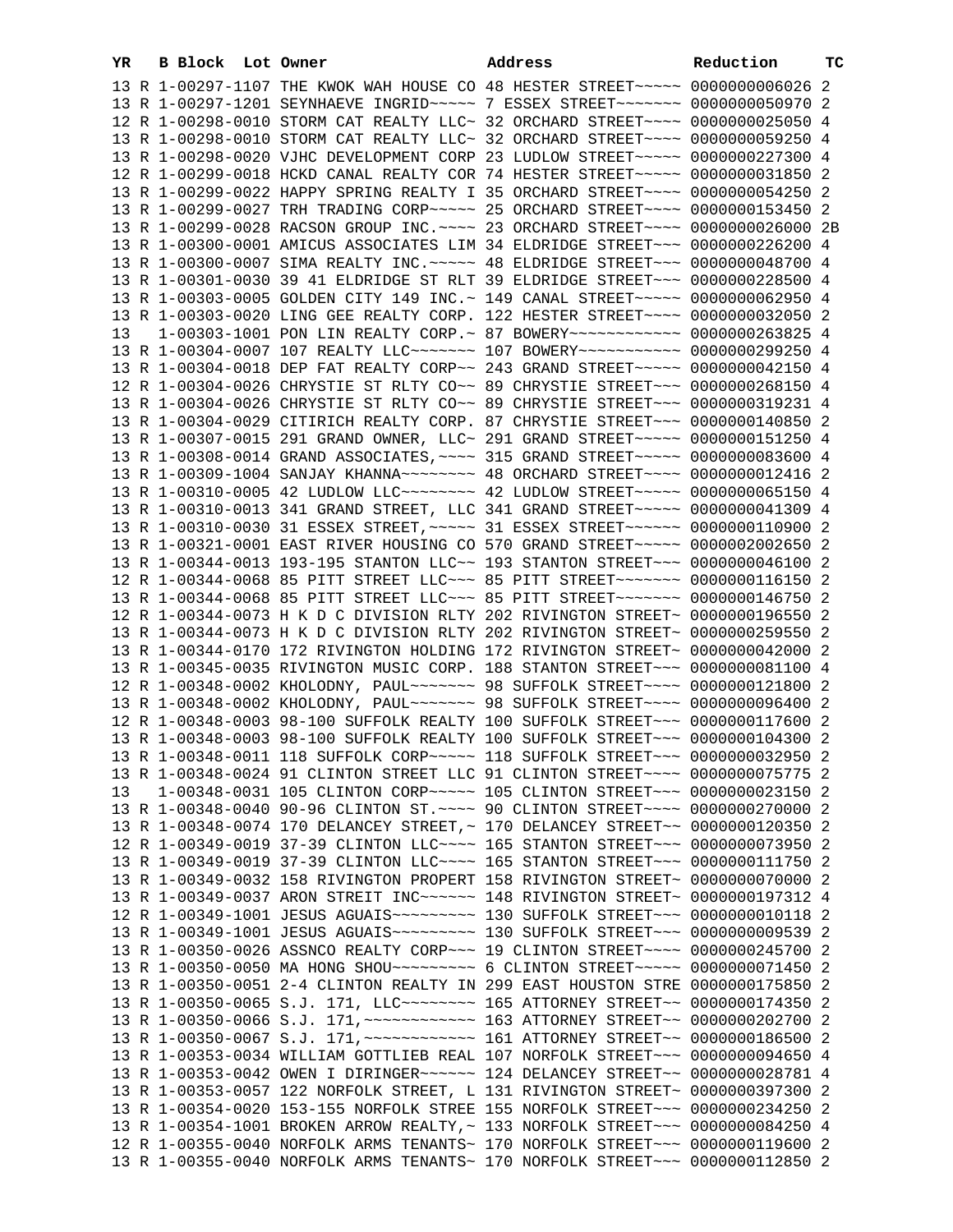| YR. | B Block Lot Owner |                                                                                                                                                                | Address | Reduction | ТC |
|-----|-------------------|----------------------------------------------------------------------------------------------------------------------------------------------------------------|---------|-----------|----|
|     |                   | 12 R 1-00355-0044 P.S.A. LESAGE, ~~~~~~~ 178 NORFOLK STREET~~~ 0000000080900 2                                                                                 |         |           |    |
|     |                   | 13 R 1-00355-0044 P.S.A. LESAGE, ~~~~~~~ 178 NORFOLK STREET~~~ 0000000120350 2                                                                                 |         |           |    |
|     |                   | 12 R 1-00355-0049 245 EAST HOUSTON STRE 245 EAST HOUSTON STRE 0000000020350 2                                                                                  |         |           |    |
|     |                   | 13 R 1-00355-0054 EAGLE CAL SC, INC~~~~ 255 EAST HOUSTON STRE 0000000081150 4                                                                                  |         |           |    |
|     |                   | 12 R 1-00372-0008 FAIRFAX MANAGEMENT CO 270 EAST 3 STREET~~~~ 0000000039600 4                                                                                  |         |           |    |
|     |                   | 13 R 1-00372-0008 FAIRFAX MANAGEMENT CO 270 EAST 3 STREET~~~~ 0000000085500 4                                                                                  |         |           |    |
|     |                   | 13 R 1-00373-0002 42-50 AVE C CORP~~~~~ 42 AVENUE C~~~~~~~~~~ 0000000087200 4                                                                                  |         |           |    |
|     |                   | 12 R 1-00373-0008 310 E 4TH ST H/D/F CO 310 EAST 4 STREET~~~~ 0000000474750 2                                                                                  |         |           |    |
|     |                   | 13 R 1-00373-0008 310 E 4TH ST H/D/F CO 310 EAST 4 STREET~~~~ 0000000537750 2                                                                                  |         |           |    |
|     |                   | 13 R 1-00374-0041 355 EAST 4 ST ASSOCCO 41 AVENUE D ~~~~~~~~~~ 0000000082600 2                                                                                 |         |           |    |
|     |                   | 13 R 1-00376-0007 230 EAST 7TH ST., ~~~~ 102 AVENUE C~~~~~~~~~ 0000000179700 2                                                                                 |         |           |    |
|     |                   | 13 R 1-00376-0014 EAST NOHO CORP~~~~~~~ 246 EAST 7 STREET~~~~ 0000000205350 2                                                                                  |         |           |    |
|     |                   | 13 R 1-00376-0041 745 HOMESTEADERS HOUS 745 EAST 6 STREET~~~~ 0000000174300 2                                                                                  |         |           |    |
|     |                   | 12 R 1-00377-0002 116 AVENUE C, LLC --- 112 AVENUE C -------- 0000000118100 2                                                                                  |         |           |    |
|     |                   | 13 R 1-00377-0002 116 AVENUE C, LLC --- 112 AVENUE C -------- 0000000094850 2                                                                                  |         |           |    |
|     |                   | 13 R 1-00377-0059 EAST 7 STREET APT HOM 257 EAST 7 STREET~~~~ 0000000109550 2                                                                                  |         |           |    |
|     |                   | 12 R 1-00379-0019 420 EAST 10 ST ASSOCC 420 EAST 10 STREET~~~ 0000000110950 2                                                                                  |         |           |    |
|     |                   | 13 R 1-00379-0019 420 EAST 10 ST ASSOCC 420 EAST 10 STREET~~~ 0000000112150 2                                                                                  |         |           |    |
|     |                   | 13 R 1-00379-0037 RED MAN TAKES IT BACK 133 AVENUE D~~~~~~~~~ 0000000129300 2                                                                                  |         |           |    |
|     |                   | 13 R 1-00379-0044 741 E. 9TH ST. LLC ~~~ 741 EAST 9 STREET ~~~~ 0000000020450 4                                                                                |         |           |    |
|     |                   | 13 R 1-00379-0045 OWNER / AGENT ~~~~~~~~ 735 EAST 9 STREET ~~~~ 0000000184200 2                                                                                |         |           |    |
|     |                   | 13 R 1-00384-0029 249 EAST SECOND STREE 249 EAST 2 STREET~~~~ 0000000103750 2                                                                                  |         |           |    |
|     |                   | 13 R 1-00385-0014 222 E. 3RD STREET, ~~~ 218 EAST 3 STREET~~~~ 0000000566600 2                                                                                 |         |           |    |
|     |                   | 13 R 1-00385-0047 DIVERSITY HOUSES HSG~ 246 EAST 2 STREET~~~~ 0000000763414 2B                                                                                 |         |           |    |
|     |                   | 13 R 1-00385-0048 DIVERSITY HOUSES HOUS 244 EAST 2 STREET~~~~ 0000000763414 2B                                                                                 |         |           |    |
|     |                   | 13 R 1-00385-0049 DIVERSITY HOUSES HSG~ 242 EAST 2 STREET~~~~ 0000000734020 2B                                                                                 |         |           |    |
|     |                   | 13 R 1-00386-0036 300 EAST 4 HOUSING CO 300 EAST 4 STREET~~~~ 0000000160450 2                                                                                  |         |           |    |
|     |                   | 13 R 1-00386-0055 DIVERSITY HOUSES HSG~ 231 EAST 3 STREET~~~~ 0000000438200 2                                                                                  |         |           |    |
|     |                   | 13 R 1-00386-0056 DIVERSITY HOUSES HOUS 229 EAST 3 STREET~~~~ 0000000754450 2<br>13 R 1-00387-0135 79-87 AVENUE C LLC~~~ 79 AVENUE C~~~~~~~~~~ 0000000082600 4 |         |           |    |
|     |                   | 12 R 1-00387-0153 DANTLEY LLC~~~~~~~~~~~ 629 EAST 5 STREET~~~~ 0000000237000 2                                                                                 |         |           |    |
|     |                   | 13 R 1-00387-0153 DANTLEY LLC~~~~~~~~~~ 629 EAST 5 STREET~~~~ 0000000153000 2                                                                                  |         |           |    |
|     |                   | 13 R 1-00389-0007 105 AVENUE B LLC ---- 105 AVENUE B -------- 0000000088450 2                                                                                  |         |           |    |
|     |                   | 13 R 1-00389-0020 TOMFOL OWNERS CORP. ~~ 204 EAST 7 STREET~~~~ 0000000059000 2                                                                                 |         |           |    |
|     |                   | 13 R 1-00389-0021 TOMFOL RLTY CORP~~~~~ 206 EAST 7 STREET~~~~ 0000000122900 2                                                                                  |         |           |    |
|     |                   | 12 R 1-00389-0030 GROUP 224 CO-OP CORP~ 224 EAST 7 STREET~~~~ 0000000051750 2                                                                                  |         |           |    |
|     |                   | 13 R 1-00389-0030 GROUP 224 CO-OP CORP~ 224 EAST 7 STREET~~~~ 0000000040050 2                                                                                  |         |           |    |
|     |                   | 13 R 1-00390-0009 REHABILITATION ACTNET 304 EAST 8 STREET~~~~ 0000000208950 2                                                                                  |         |           |    |
|     |                   | 13 R 1-00390-0055 E 7TH DEV CORP~~~~~~~ 199 EAST 7 STREET~~~~ 0000000029300 2                                                                                  |         |           |    |
| 13  |                   | 1-00391-0047 CITY JAM, ~~~ .~~~~~~~ 325 EAST 8 STREET~~~~ 0000000048240 2                                                                                      |         |           |    |
|     |                   | 12 R 1-00391-0048 323 EAST 8TH STREET O 323 EAST 8 STREET~~~~ 0000000078900 2                                                                                  |         |           |    |
|     |                   | 13 R 1-00391-0048 323 EAST 8TH STREET O 323 EAST 8 STREET~~~~ 0000000055700 2                                                                                  |         |           |    |
|     |                   | 13 R 1-00391-0056 EAST VILLAGE 8TH ST C 307 EAST 8 STREET~~~~ 0000000049900 2                                                                                  |         |           |    |
|     |                   | 13 R 1-00392-0017 LOWER EAST SIDE I ASS 364 EAST 10 STREET~~~ 0000000231400 2                                                                                  |         |           |    |
|     |                   | 13 R 1-00392-0022 LOWER E SIDE II ASSOC 374 EAST 10 STREET~~~ 0000000166300 2                                                                                  |         |           |    |
|     |                   | 13 R 1-00392-0025 380-382 E. 10TH LLC~~ 380 EAST 10 STREET~~~ 0000000104080 2                                                                                  |         |           |    |
|     |                   | 13 R 1-00392-0026 380-382 E. 10TH LLC~~ 382 EAST 10 STREET~~~ 0000000089270 2                                                                                  |         |           |    |
|     |                   | 13 R 1-00392-0027 LOWER EAST SIDE I ASS 384 EAST 10 STREET~~~ 0000000395850 2                                                                                  |         |           |    |
|     |                   | 13 R 1-00392-0036 HOME AT LAST CORP~~~~ 149 AVENUE C~~~~~~~~~ 0000000277545 2C                                                                                 |         |           |    |
|     |                   | 13 R 1-00392-0042 ADEIA ASSOCIATES~~~~~ 641 EAST 9 STREET~~~~ 0000000145900 2                                                                                  |         |           |    |
|     |                   | 13 R 1-00392-0048 OWER EAST SIDE II ASS 627 EAST 9 STREET~~~~ 0000000488400 2                                                                                  |         |           |    |
|     |                   | 12 R 1-00392-1001 CHRISTODORA HOUSE~~~~ 143 AVENUE B~~~~~~~~~ 0000000032600 4                                                                                  |         |           |    |
|     |                   | 13 R 1-00393-0019 ELEVENTH STREET REALT 624 EAST 11 STREET~~~ 0000000076150 2                                                                                  |         |           |    |
|     |                   | 12 R 1-00393-0021 WFCC REALTY CORP~~~~~ 628 EAST 11 STREET~~~ 0000000164350 2                                                                                  |         |           |    |
|     |                   | 13 R 1-00393-0021 WFCC REALTY CORP~~~~~ 628 EAST 11 STREET~~~ 0000000166100 2                                                                                  |         |           |    |
|     |                   | 12 R 1-00393-0034 EAST MANHATTAN HOLDIN 173 AVENUE C~~~~~~~~~ 0000000119300 2                                                                                  |         |           |    |
|     |                   | 13 R 1-00393-0034 EAST MANHATTAN HOLDIN 173 AVENUE C~~~~~~~~~ 0000000214900 2<br>12 R 1-00393-0035 EAST MANHATTAN HOLDIN 171 AVENUE C~~~~~~~~~ 0000000016250 2 |         |           |    |
|     |                   | 13 R 1-00393-0035 EAST MANHATTAN HOLDIN 171 AVENUE C~~~~~~~~~ 0000000108700 2                                                                                  |         |           |    |
|     |                   | 13 R 1-00393-0055 361 E 10 LLC -------- 361 EAST 10 STREET --- 0000000205000 2                                                                                 |         |           |    |
|     |                   | 13 R 1-00394-0053 EXTRA ONE, L.P. ~~~~~~ 631 EAST 11 STREET~~~ 0000000128650 2                                                                                 |         |           |    |
|     |                   | 12 R 1-00394-0058 621 EAST 11TH STREET~ 621 EAST 11 STREET~~~ 0000000053050 2                                                                                  |         |           |    |
|     |                   |                                                                                                                                                                |         |           |    |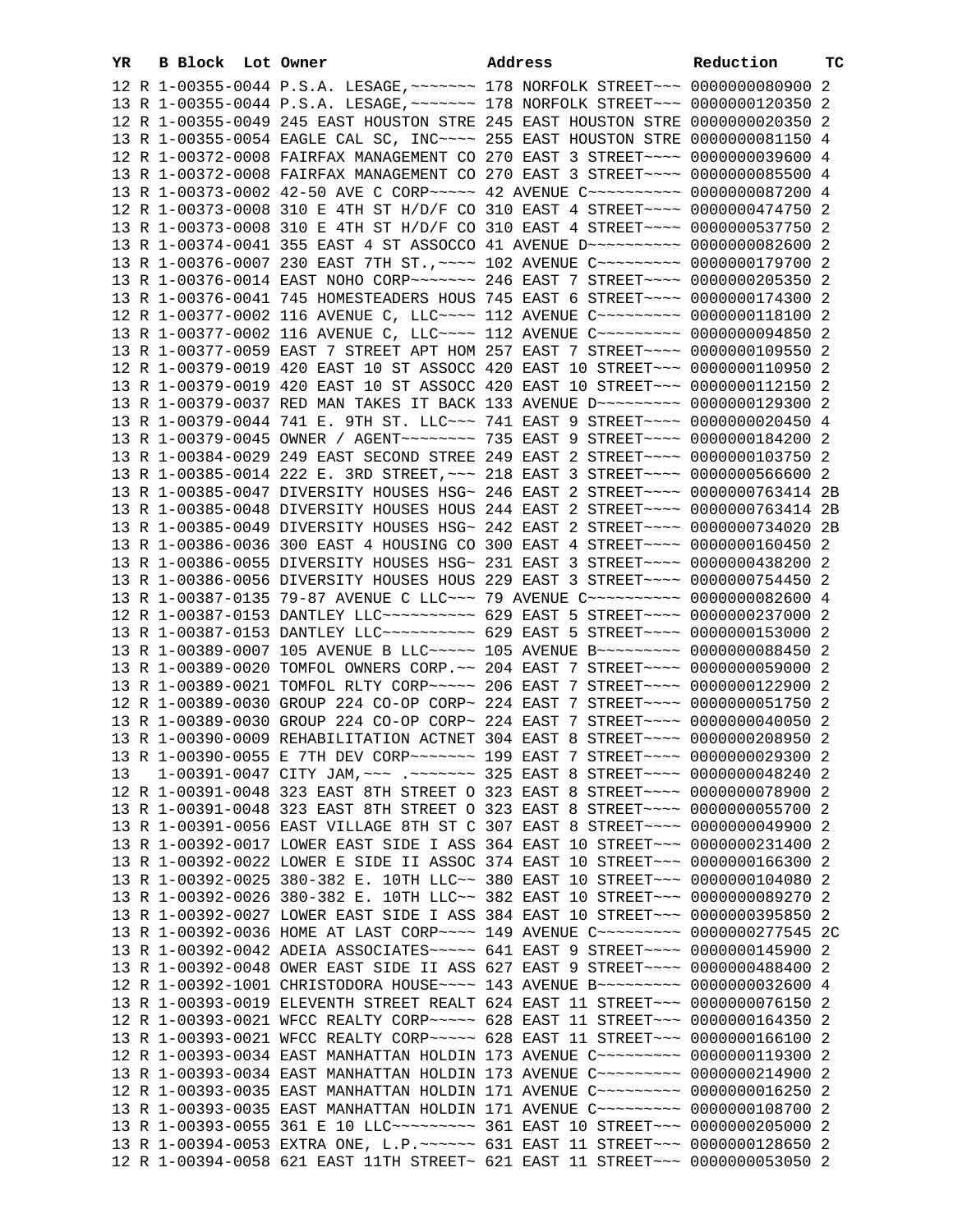| YR. | B Block Lot Owner |                                                                                                                                                                   | Address | Reduction | ТC |
|-----|-------------------|-------------------------------------------------------------------------------------------------------------------------------------------------------------------|---------|-----------|----|
|     |                   | 13 R 1-00394-0058 621 EAST 11TH STREET~ 621 EAST 11 STREET~~~ 0000000075100 2                                                                                     |         |           |    |
|     |                   | 13 R 1-00394-1101 EVE E MONROE~~~~~~~~~~ 625 EAST 11 STREET~~~ 0000000014321 2                                                                                    |         |           |    |
|     |                   | 13 R 1-00394-1201 JAMES JORIO~~~~~~~~~~ 613 EAST 11 STREET~~~ 0000000023647 2                                                                                     |         |           |    |
|     |                   | 13 R 1-00396-0026 EAST 14TH STREET REAL 638 EAST 14 STREET~~~ 0000000096150 2                                                                                     |         |           |    |
|     |                   | 12 R 1-00396-0028 642 EAST 14TH ST. LLC 642 EAST 14 STREET~~~ 0000000019800 2                                                                                     |         |           |    |
|     |                   | 13 R 1-00396-0028 642 EAST 14TH ST. LLC 642 EAST 14 STREET~~~ 0000000062000 2                                                                                     |         |           |    |
|     |                   | 13 R 1-00397-0018 OGRIN FAMILY LLC~~~~~ 171 EAST 2 STREET~~~~ 0000000038700 2                                                                                     |         |           |    |
|     |                   | 13 R 1-00397-0063 250 E HOUSTON ST ASSO 250 EAST HOUSTON STRE 0000001414700 2                                                                                     |         |           |    |
|     |                   | 12 R 1-00397-1001 VAN DER STOKKER, LILY 175 EAST 2 STREET~~~~ 00000000008125 2                                                                                    |         |           |    |
|     |                   | 13 R 1-00397-1001 VAN DER STOKKER, LILY 175 EAST 2 STREET~~~~ 0000000009362 2                                                                                     |         |           |    |
|     |                   | 13 R 1-00398-0002 28-30 AVENUE A, LLC~~ 28 AVENUE A~~~~~~~~~~ 0000000103550 4                                                                                     |         |           |    |
|     |                   | 13 R 1-00398-0032 AVENUE B PROPERTIES~~ 30 AVENUE B~~~~~~~~~~ 0000000208200 2                                                                                     |         |           |    |
|     |                   | 12 R 1-00398-0033 AVENUE B PROPERTIES~~ 28 AVENUE B~~~~~~~~~~ 0000000073250 2                                                                                     |         |           |    |
|     |                   | 13 R 1-00398-0033 AVENUE B PROPERTIES~~ 28 AVENUE B~~~~~~~~~~ 0000000037400 2                                                                                     |         |           |    |
|     |                   | 13 R 1-00398-0035 194 EAST SECOND STREE 24 AVENUE B~~~~~~~~~~ 0000001421950 2<br>13 R 1-00398-0043 RFLP, LLC ------------- 190 EAST 2 STREET ---- 0000000211450 2 |         |           |    |
|     |                   | 13 R 1-00398-0066 148-150 E 2 ST LLC~~~ 24 AVENUE A~~~~~~~~~~ 0000000311850 2                                                                                     |         |           |    |
|     |                   | 13 R 1-00398-1001 CAP, JOSE ------------ 182 EAST 2 STREET ---- 0000000012737 2                                                                                   |         |           |    |
|     |                   | 13 R 1-00399-0008 40-16 NATIONAL ASSOCI 52 AVENUE A~~~~~~~~~~ 0000000071950 4                                                                                     |         |           |    |
|     |                   | 13 R 1-00399-0026 LLGM RLTY ----------- 234 EAST 4 STREET ---- 0000000077350 2                                                                                    |         |           |    |
|     |                   | 13 R 1-00400-0001 72A REALTY ASSOCIATES 58 AVENUE A~~~~~~~~~~ 0000001629950 2                                                                                     |         |           |    |
|     |                   | 13 R 1-00400-0038 60 AVENUE B LLC ----- 60 AVENUE B --------- 0000000024650 2                                                                                     |         |           |    |
|     |                   |                                                                                                                                                                   |         |           |    |
|     |                   | 12 R 1-00400-0061 FIRST MADISON ASSOCIA 193 EAST 4 STREET~~~~ 0000000116925 2                                                                                     |         |           |    |
|     |                   | 13 R 1-00400-0061 FIRST MADISON ASSOCIA 193 EAST 4 STREET~~~~ 0000000101200 2                                                                                     |         |           |    |
|     |                   | 13 R 1-00401-0030 ARNAV INDUSTRIES INCE 540 EAST 6 STREET~~~~ 0000000123350 2                                                                                     |         |           |    |
|     |                   | 13 R 1-00401-0051 525 EAST REALTY CORP. 525 EAST 5 STREET~~~~ 0000000129950 2                                                                                     |         |           |    |
|     |                   | 13 R 1-00402-0051 529 E. 6 LLC --------- 529 EAST 6 STREET ---- 0000000170750 2                                                                                   |         |           |    |
|     |                   | 12 R 1-00404-0013 518 E 11 ST OWNERS~~~ 518 EAST 11 STREET~~~ 0000000113550 2                                                                                     |         |           |    |
|     |                   | 13 R 1-00404-0013 518 E 11 ST OWNERS~~~ 518 EAST 11 STREET~~~ 0000000115800 2                                                                                     |         |           |    |
|     |                   | 13 R 1-00405-1201 WONG ALAN ------------ 511 EAST 11 STREET --- 0000000017904 2                                                                                   |         |           |    |
|     |                   | 13 R 1-00406-0018 524 EAST TENANTS CORP 524 EAST 13 STREET~~~ 0000000070450 2                                                                                     |         |           |    |
|     |                   | 12 R 1-00406-0060 TITAN ENTERPRISES, LL 509 EAST 12 STREET~~~ 0000000077700 2                                                                                     |         |           |    |
|     |                   | 13 R 1-00406-0060 TITAN ENTERPRISES, LL 509 EAST 12 STREET~~~ 0000000084900 2                                                                                     |         |           |    |
|     |                   | 12 R 1-00407-0025 ADD REALTY COMPANY, LL 534 EAST 14 STREET~~~ 0000000067800 2                                                                                    |         |           |    |
|     |                   | 13 R 1-00407-0025 ADD REALTY COMPANY, LL 534 EAST 14 STREET~~~ 0000000112800 2                                                                                    |         |           |    |
|     |                   | 12 R 1-00407-0027 ALGERNAN LLC -------- 538 EAST 14 STREET --- 0000000046700 2                                                                                    |         |           |    |
|     |                   | 13 R 1-00407-0027 ALGERNAN LLC --------- 538 EAST 14 STREET --- 0000000087250 2<br>12 R 1-00407-0029 542 EAST 14TH ST. L.L 232 AVENUE B~~~~~~~~~ 0000000111050 2  |         |           |    |
|     |                   | 13 R 1-00407-0029 542 EAST 14TH ST. L.L 232 AVENUE B~~~~~~~~~ 0000000045250 2                                                                                     |         |           |    |
|     |                   | 13 R 1-00407-0031 228 AVE B REALTY LLC~ 228 AVENUE B~~~~~~~~~ 0000000098900 2                                                                                     |         |           |    |
|     |                   | 13 R 1-00408-1001 75 LUDLOW STREET COND 71 LUDLOW STREET~~~~~ 0000000661100 4                                                                                     |         |           |    |
|     |                   | 13 R 1-00409-0020 WIN SUN ENTERPRISE IN 91 LUDLOW STREET~~~~~ 0000000032300 4                                                                                     |         |           |    |
|     |                   | 13 R 1-00409-0027 SMGB BROOME LLC~~~~~~ 248 BROOME STREET~~~~ 0000000054200 2                                                                                     |         |           |    |
|     |                   | 13 R 1-00410-0009 15TH ASSOCIATES LLC~~ 136 ORCHARD STREET~~~ 0000000029050 2                                                                                     |         |           |    |
|     |                   | 12 R 1-00410-0032 MERVCO REALTY COR~~~~ 90 DELANCEY STREET~~~ 0000000108100 4                                                                                     |         |           |    |
|     |                   | 13 R 1-00410-0032 MERVCO REALTY COR~~~~ 90 DELANCEY STREET~~~ 0000000035650 4                                                                                     |         |           |    |
|     |                   | 12 R 1-00410-0033 MERNCO REALTY CORP~~~ 88 DELANCEY STREET~~~ 0000000122350 4                                                                                     |         |           |    |
|     |                   | 13 R 1-00410-0033 MERNCO REALTY CORP~~~ 88 DELANCEY STREET~~~ 0000000035500 4                                                                                     |         |           |    |
|     |                   | 13 R 1-00411-0007 ORCHARD GARDEN REALTY 158 ORCHARD STREET~~~ 0000000106000 2                                                                                     |         |           |    |
|     |                   | 12 R 1-00411-1103 LEBOVITZ, JEFFREY~~~~ 133 ESSEX STREET~~~~~ 0000000016427 2                                                                                     |         |           |    |
|     |                   | 13 R 1-00411-1103 LEBOVITZ, JEFFREY~~~~ 133 ESSEX STREET~~~~~ 0000000014310 2                                                                                     |         |           |    |
|     |                   | 12 R 1-00411-1201 PAUL UJLAKY AND MARY~ 157 LUDLOW STREET~~~~ 0000000014000 4                                                                                     |         |           |    |
|     |                   | 13 R 1-00411-1201 PAUL UJLAKY AND MARY~ 157 LUDLOW STREET~~~~ 0000000022100 4                                                                                     |         |           |    |
|     |                   | 13 R 1-00411-1302 KFT PROPERTIES LLC~~~ 153 ESSEX STREET~~~~~ 0000000141150 2                                                                                     |         |           |    |
|     |                   | 12 R 1-00412-0001 G G G REALTY CORP~~~~ 172 ORCHARD STREET~~~ 0000000081250 2<br>13 R 1-00412-0001 G G G REALTY CORP~~~~ 172 ORCHARD STREET~~~ 0000000205900 2    |         |           |    |
|     |                   | 13 R 1-00412-0013 HOUSTON REALTY, ~~~~~~ 196 ORCHARD STREET~~~ 0000000047050 4                                                                                    |         |           |    |
|     |                   | 12 R 1-00412-0075 NAHAR ISEN & ASSOCIAT 114 STANTON STREET~~~ 0000000056000 2B                                                                                    |         |           |    |
|     |                   | 13 R 1-00412-0075 NAHAR ISEN & ASSOCIAT 114 STANTON STREET~~~ 00000000116480 2B                                                                                   |         |           |    |
|     |                   | 13 R 1-00413-0014 GOODMAN REALTY, ~~~~~~ 277 BROOME STREET~~~~ 0000000051100 2                                                                                    |         |           |    |
|     |                   | 13 R 1-00413-0026 294 GRAND REALTY, LL~ 294 GRAND STREET~~~~~~ 0000000108800 4                                                                                    |         |           |    |
|     |                   |                                                                                                                                                                   |         |           |    |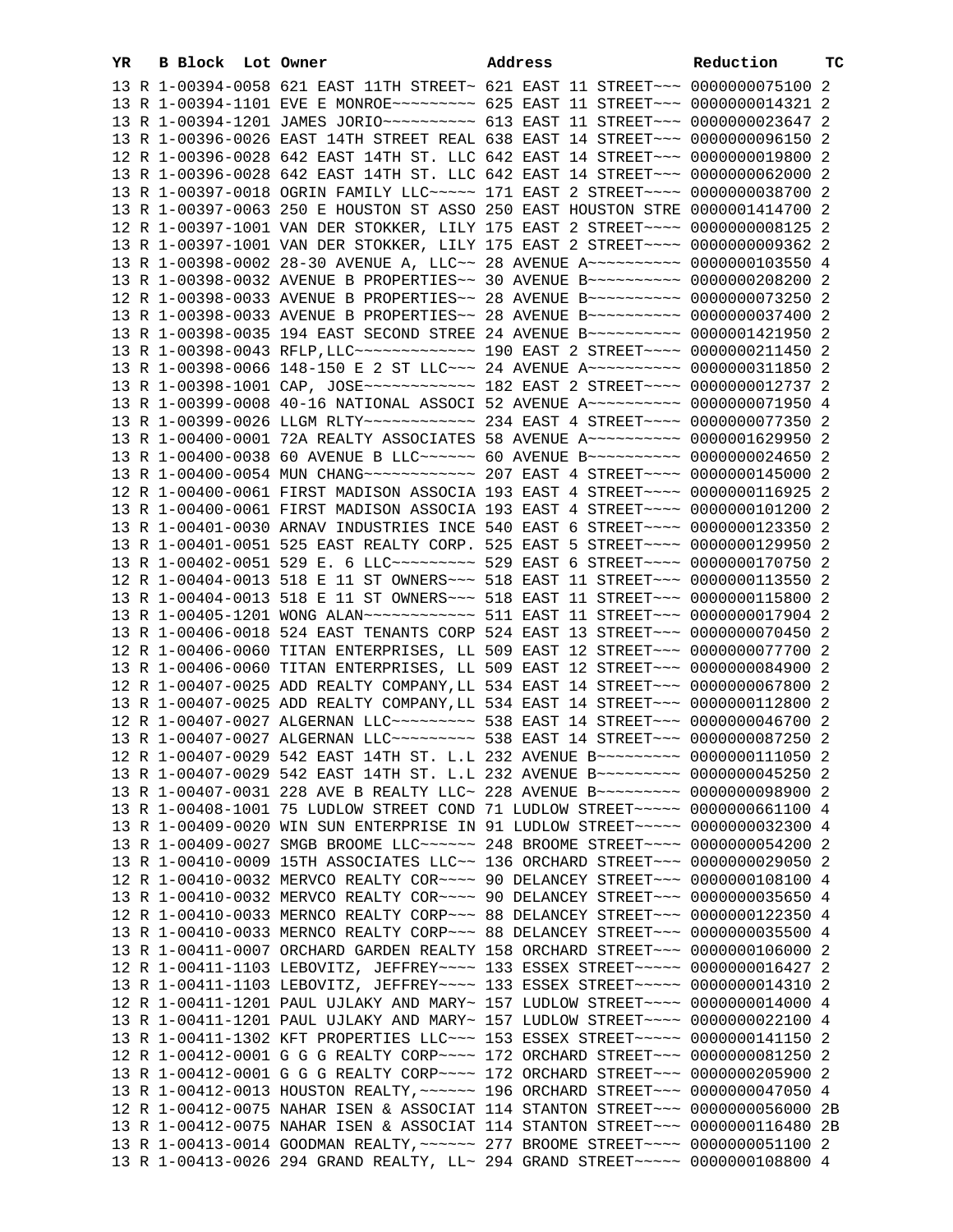| YR. | B Block Lot Owner |  | Address                                                                                                                                                         | Reduction | ТC |
|-----|-------------------|--|-----------------------------------------------------------------------------------------------------------------------------------------------------------------|-----------|----|
|     |                   |  | 13 R 1-00413-1102 C & H REALTY NY CORP. 77 ALLEN STREET~~~~~~ 0000000002788 4                                                                                   |           |    |
|     |                   |  | 13 R 1-00414-0002 EDMUND RLTY CORP~~~~~ 136 ELDRIDGE STREET~~ 0000000030150 2                                                                                   |           |    |
|     |                   |  | 13 R 1-00414-0055 98 ALLEN STREET~~~~~~ 99 ORCHARD STREET~~~~ 0000000153350 2                                                                                   |           |    |
|     |                   |  | 13 R 1-00415-0033 125-127 ALLEN ST ASSO 125 ALLEN STREET~~~~~ 0000000068000 2                                                                                   |           |    |
|     |                   |  | 13 R 1-00415-0062 77-79 RIVINGTON STREE 79 RIVINGTON STREET~~ 0000000097850 2                                                                                   |           |    |
|     |                   |  |                                                                                                                                                                 |           |    |
|     |                   |  |                                                                                                                                                                 |           |    |
|     |                   |  | 13 R 1-00415-0074 CNE REALTY CORP~~~~~~ 125 ORCHARD STREET~~~ 0000000380950 2                                                                                   |           |    |
|     |                   |  |                                                                                                                                                                 |           |    |
|     |                   |  | 12 R 1-00416-0032 CORIAD RLTY CORP~~~~~ 66 RIVINGTON STREET~~ 0000000051100 2                                                                                   |           |    |
|     |                   |  | 13 R 1-00416-0032 CORIAD RLTY CORP~~~~~ 66 RIVINGTON STREET~~ 0000000118150 2                                                                                   |           |    |
|     |                   |  | 13 R 1-00416-0063 ORCHARD REALTY, ~~~~~~ 155 ORCHARD STREET~~~ 0000000044050 2                                                                                  |           |    |
|     |                   |  | 13 R 1-00417-0066 PALISADE REALTY LLC C 177 ORCHARD STREET~~~ 0000000036450 2                                                                                   |           |    |
|     |                   |  | 13 R 1-00417-0070 DC REALTY CORP~~~~~~~ 82 STANTON STREET~~~~ 0000000043050 4                                                                                   |           |    |
|     |                   |  | 13 R 1-00417-1002 ~~~~~~~~~~~~~~~~~~~~~~~~~~~~~~ 190 ALLEN STREET~~~~~~ 0000002245850 4                                                                         |           |    |
|     |                   |  | 13 R 1-00419-1005 WOONG, LOY~~~~~~~~~~~~~~~~~~~~~~~ 302 BROOME STREET~~~~~ 00000000018015 2                                                                     |           |    |
|     |                   |  | 13 R 1-00420-0045 NEW YORK SHUN ON REAL 150 FORSYTH STREET~~~ 0000000042250 2                                                                                   |           |    |
|     |                   |  | 13 R 1-00421-1105 YONG, JIN HONG~~~~~~ 170 FORSYTH STREET~~~ 0000000013619 2                                                                                    |           |    |
|     |                   |  | 13 R 1-00422-0047 GEMINI 135 EAST HOUST 135 EAST HOUSTON STRE 0000001164500 4                                                                                   |           |    |
|     |                   |  | 13 R 1-00422-0060 A I L H D F C -------- 237 ELDRIDGE STREET -- 0000000197800 2                                                                                 |           |    |
|     |                   |  | 12 R 1-00422-1101 249 ELDRIDGE ST ASSOC 147 EAST HOUSTON STRE 0000000184900 4                                                                                   |           |    |
|     |                   |  | 13 R 1-00423-0012 LOWER MANHATTAN REALT 151 BOWERY~~~~~~~~~~~ 0000000270250 4                                                                                   |           |    |
|     |                   |  | 13 R 1-00423-0014 BELMONT BROS. REALTY~ 333 BROOME STREET~~~~ 0000000168450 4                                                                                   |           |    |
|     |                   |  | 13 R 1-00423-0026 TONG FAT REALTY CORP~ 250 GRAND STREET~~~~~ 0000000103650 4                                                                                   |           |    |
|     |                   |  | 13 R 1-00423-0028 TUM YING PU REALTY CO 246 GRAND STREET~~~~~ 0000000000000 4                                                                                   |           |    |
|     |                   |  | 13 R 1-00423-0126 TONG FAT REALTY CORP~ 109 CHRYSTIE STREET~~ 0000000041600 4                                                                                   |           |    |
|     |                   |  | 13 R 1-00424-0003 BITCHATCHO, GILA~~~~~ 157 BOWERY~~~~~~~~~~~ 0000000065300 4                                                                                   |           |    |
|     |                   |  | 13 R 1-00424-0004 BITCHATCHO, GILA~~~~~ 157 1/2 BOWERY~~~~~~~ 0000000029550 4                                                                                   |           |    |
|     |                   |  | 13 R 1-00424-0028 TRAL CORPORATION~~~~~ 139 CHRYSTIE STREET~~ 0000000040500 2                                                                                   |           |    |
|     |                   |  | 12 R 1-00425-0038 MAN 441, LLC -------- 18 DELANCEY STREET --- 0000000042200 4                                                                                  |           |    |
|     |                   |  | 13 R 1-00425-0038 MAN 441, LLC -------- 18 DELANCEY STREET --- 0000000034550 4<br>13 R 1-00425-1003 BOWERY B LLC -------- 195 BOWERY ---------- 0000000241201 4 |           |    |
|     |                   |  | 12 R 1-00425-1101 ~~~~~~~~~~~~~~~~~~~~~~~ 199 BOWERY~~~~~~~~~~~ 0000000232600 4                                                                                 |           |    |
|     |                   |  | 13 R 1-00425-1101 ~~~~~~~~~~~~~~~~~~~~~~~ 199 BOWERY~~~~~~~~~~~ 0000000297400 4                                                                                 |           |    |
|     |                   |  | 13 R 1-00426-0002 217 BOWERY RLTY CORP~ 217 BOWERY~~~~~~~~~~~ 0000000047540 2B                                                                                  |           |    |
|     |                   |  | 12 R 1-00426-0024 SAJ REALTY, LLC ------ 17 STANTON STREET ---- 0000000044240 2B                                                                                |           |    |
|     |                   |  | 13 R 1-00426-0024 SAJ REALTY, LLC ------ 17 STANTON STREET ---- 0000000092019 2B                                                                                |           |    |
|     |                   |  | 13 R 1-00426-0025 19 STANTON STREET LLC 205 CHRYSTIE STREET~~ 0000000204650 2                                                                                   |           |    |
|     |                   |  | 13 R 1-00426-0028 GOLDEN CEDAR REALTY~~ 199 CHRYSTIE STREET~~ 0000000068450 4                                                                                   |           |    |
|     |                   |  | 13 R 1-00434-0003 FRANCHISE REALTY INTR 104 1 AVENUE~~~~~~~~~ 0000000065700 4                                                                                   |           |    |
|     |                   |  | 13 R 1-00434-0009 BADRI II, LLC~~~~~~~~~ 116 1 AVENUE~~~~~~~~~ 0000000012480 2A                                                                                 |           |    |
|     |                   |  | 13 R 1-00434-0010 FIRST JAM DEVELOPMENT 92 EAST 7 STREET~~~~~ 0000000086720 2B                                                                                  |           |    |
|     |                   |  | 13 R 1-00434-0017 VILLAGE REALTY PARTNE 106 EAST 7 STREET~~~~ 0000000087300 2                                                                                   |           |    |
|     |                   |  | 13 R 1-00434-0019 110-112 EAST SEVENTHS 110 EAST 7 STREET~~~~ 0000000093950 2                                                                                   |           |    |
|     |                   |  | 13 R 1-00434-0020 110-112 EAST SEVENTHS 112 EAST 7 STREET~~~~ 0000000028850 2                                                                                   |           |    |
|     |                   |  | 12 R 1-00434-0025 122 E 7 ST ASSOC~~~~~ 122 EAST 7 STREET~~~~ 0000000090050 2                                                                                   |           |    |
|     |                   |  | 13 R 1-00434-0025 122 E 7 ST ASSOC~~~~~ 122 EAST 7 STREET~~~~ 0000000072900 2                                                                                   |           |    |
|     |                   |  | 13 R 1-00436-0023 9TH STREET ESTATES IN 428 EAST 9 STREET~~~~ 0000000101150 2                                                                                   |           |    |
|     |                   |  | 13 R 1-00436-0027 436 EAST 9TH STREET, ~ 436 EAST 9 STREET ~~~~ 0000000040400 2                                                                                 |           |    |
|     |                   |  | 12 R 1-00436-0042 BENCHMARK 109 LLC~~~~ 109 ST MARKS PLACE~~~ 0000000065850 2                                                                                   |           |    |
|     |                   |  | 13 R 1-00436-0042 BENCHMARK 109 LLC ~~~~ 109 ST MARKS PLACE ~~~ 0000000111300 2                                                                                 |           |    |
|     |                   |  | 12 R 1-00437-0018 SALAZAR, CATALINA~~~~ 274 EAST 10 STREET~~~ 0000000034150 2                                                                                   |           |    |
|     |                   |  | 13 R 1-00437-0018 SALAZAR, CATALINA~~~~ 274 EAST 10 STREET~~~ 0000000058450 2                                                                                   |           |    |
|     |                   |  | 12 R 1-00437-0047 TRI-KAM REALTY CO~~~~ 411 EAST 9 STREET~~~~ 0000000011100 2                                                                                   |           |    |
|     |                   |  | 13 R 1-00437-0047 TRI-KAM REALTY CO~~~~ 411 EAST 9 STREET~~~~ 0000000035400 2                                                                                   |           |    |
|     |                   |  | 13 R 1-00438-0008 FOUR GUDS RLTY CORP~~ 178 1 AVENUE~~~~~~~~~ 0000000052100 4                                                                                   |           |    |
|     |                   |  | 13 R 1-00438-0012 FOUR GUDS RLTY CORP~~ 408 EAST 11 STREET~~~ 0000000132000 4                                                                                   |           |    |
|     |                   |  | 13 R 1-00438-0025 4 GUDS RLTY CORP~~~~~ 434 EAST 11 STREET~~~ 0000000028750 2                                                                                   |           |    |
|     |                   |  | 13 R 1-00438-0028 AVE A REALTY MGT INC~ 171 AVENUE A~~~~~~~~~~ 0000000120250 2                                                                                  |           |    |
|     |                   |  | 12 R 1-00438-0046 261-63 EAST 10, ~~~~~~ 263 EAST 10 STREET~~~ 0000000094200 2                                                                                  |           |    |
|     |                   |  | 13 R 1-00438-0046 261-63 EAST 10, ~~~~~~ 263 EAST 10 STREET~~~ 0000000076050 2                                                                                  |           |    |
|     |                   |  | 13 R 1-00440-0029 ELECTRICAL MOTOR ETAL 442 EAST 13 STREET~~~ 0000000065550 4                                                                                   |           |    |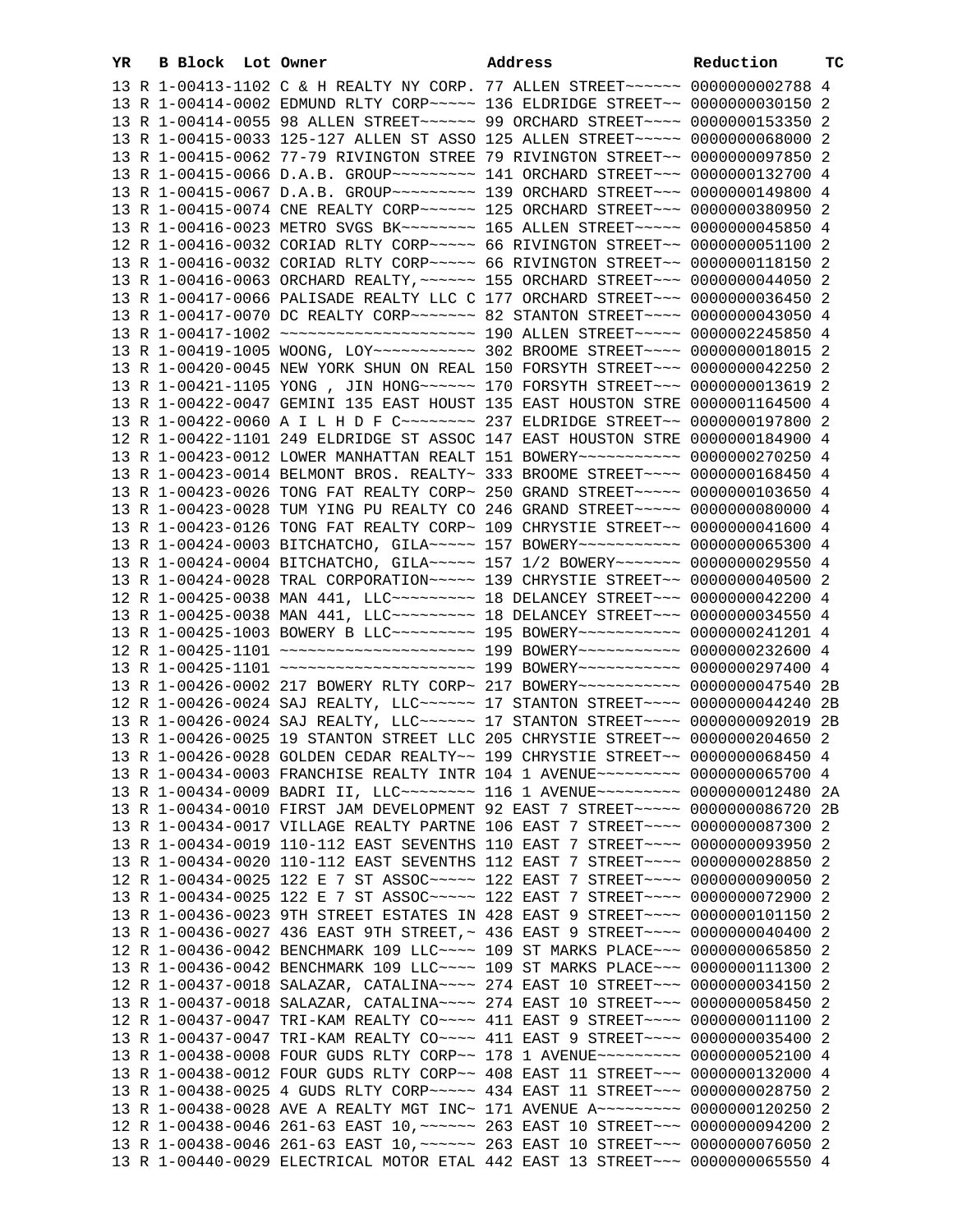| YR | B Block Lot Owner |  | Address                                                                                   | Reduction | тc |
|----|-------------------|--|-------------------------------------------------------------------------------------------|-----------|----|
|    |                   |  |                                                                                           |           |    |
|    |                   |  | 13 R 1-00443-0005 EDISON SECOND AVENUEM 28 2 AVENUE~~~~~~~~~~ 0000000160800 4             |           |    |
|    |                   |  | 13 R 1-00443-0050 54 EAST 1ST ST OWNERS 54 EAST 1 STREET~~~~~ 0000000043200 2             |           |    |
|    |                   |  | 13 R 1-00443-0054 1ST STREET EV REALTY, 46 EAST 1 STREET~~~~~ 0000000060825 2             |           |    |
|    |                   |  | 12 R 1-00443-0056 FIRST GARDEN CORPORAT 38 EAST 1 STREET~~~~~ 0000000068250 2             |           |    |
|    |                   |  | 13 R 1-00443-0056 FIRST GARDEN CORPORAT 38 EAST 1 STREET~~~~~ 0000000134400 2             |           |    |
|    |                   |  | 13 R 1-00443-0060 D J R MANAGEMENT CORP 36 EAST 1 STREET~~~~~ 0000000159600 4             |           |    |
|    |                   |  | 12 R 1-00443-1001 LEE, PATRICIA~~~~~~~~~ 79 EAST 2 STREET~~~~~ 0000000024000 2C           |           |    |
|    |                   |  | 13 R 1-00443-1001 LEE, PATRICIA~~~~~~~~~~~~~~~~~ 29 EAST 2 STREET~~~~~~~ 0000000049920 2C |           |    |
|    |                   |  |                                                                                           |           |    |
|    |                   |  | 12 R 1-00443-1103 HSIEH , MEI CHEN~~~~~ 62 EAST 1 STREET~~~~~ 0000000023163 2             |           |    |
|    |                   |  | 13 R 1-00443-1103 HSIEH , MEI CHEN~~~~~ 62 EAST 1 STREET~~~~~ 0000000032612 2             |           |    |
|    |                   |  | 13 R 1-00444-0032 86 EAST 3RD ST., ~~~~~ 86 EAST 3 STREET~~~~~ 0000000055800 2            |           |    |
|    |                   |  | 13 R 1-00444-1001 LUGRIS, VERONICA M~~~ 72 EAST 3 STREET~~~~~ 0000000037015 2             |           |    |
|    |                   |  | 13 R 1-00445-0059 D J R MANAGEMENT CORP 51 EAST 3 STREET~~~~~ 0000000145500 4             |           |    |
|    |                   |  | 13 R 1-00445-0062 AEE FAMILY LLC ------ 47 EAST 3 STREET ---- 0000000150750 2             |           |    |
|    |                   |  | 12 R 1-00446-0025 334 EAST 5TH STREET C 334 EAST 5 STREET~~~~ 0000000045050 2             |           |    |
|    |                   |  | 13 R 1-00446-0025 334 EAST 5TH STREET C 334 EAST 5 STREET~~~~ 0000000030300 2             |           |    |
|    |                   |  | 12 R 1-00446-1001 LUCKY CASHEW ASSOCIAT 125 EAST 4 STREET~~~~ 0000000087000 4             |           |    |
|    |                   |  | 13 R 1-00447-0001 FONTANA REALTY LLC~~~ 88 2 AVENUE~~~~~~~~~~ 0000000098800 2             |           |    |
|    |                   |  | 13 R 1-00448-0022 76-80 EAST 7TH STREET 76 EAST 7 STREET~~~~~ 0000000031650 2             |           |    |
|    |                   |  | 13 R 1-00448-0024 76-80 EAST 7TH STREET 80 EAST 7 STREET~~~~~ 0000000030300 2             |           |    |
|    |                   |  | 13 R 1-00448-0039 DKEEG HOLDINGS, ~~~~~~ 333 EAST 6 STREET~~~~ 0000000014600 2            |           |    |
|    |                   |  | 13 R 1-00449-0027 BERDAR EQUITIES LLC~~ 76 ST MARKS PLACE~~~~ 0000000128200 2             |           |    |
|    |                   |  | 13 R 1-00449-0028 OTWAY, LAWRENCE VICTO 78 ST MARKS PLACE~~~~ 0000000046500 2B            |           |    |
|    |                   |  | 13 R 1-00449-0043 KOZIEJ, PETER~~~~~~~~ 77 EAST 7 STREET~~~~~ 0000000088400 2             |           |    |
|    |                   |  | 12 R 1-00449-0053 LEW TWO REALTY LLC ~~~ 57 EAST 7 STREET ~~~~~ 0000000069750 2           |           |    |
|    |                   |  | 13 R 1-00449-0053 LEW TWO REALTY LLC ~~~ 57 EAST 7 STREET ~~~~~ 0000000063200 2           |           |    |
|    |                   |  | 13 R 1-00449-0054 LOZYNSKYJ ASKOLD S~~~ 55 EAST 7 STREET~~~~~ 0000000019000 2             |           |    |
|    |                   |  | 13 R 1-00450-0035 79 MARKS REALTY CORP~ 79 ST MARKS PLACE~~~~ 0000000082550 2             |           |    |
|    |                   |  | 13 R 1-00451-0023 224 E 10TH STREET COR 224 EAST 10 STREET~~~ 0000000186750 2             |           |    |
|    |                   |  | 13 R 1-00451-0042 HIGH NINE~~~~~~~~~~~~~~~~~~~~~~ 9 STREET~~~~~ 0000000051350 2           |           |    |
|    |                   |  | 13 R 1-00451-0055 313 E 9TH ST ASSOCIA~ 313 EAST 9 STREET~~~~ 0000000041519 2B            |           |    |
|    |                   |  | 13 R 1-00451-0057 269 ASSOCIATES, LLC~~ 309 EAST 9 STREET~~~~ 0000000063550 2             |           |    |
|    |                   |  | 12 R 1-00452-0009 304-306 EAST 11TH STR 304 EAST 11 STREET~~~ 0000000020950 2             |           |    |
|    |                   |  | 12 R 1-00452-0011 304-306 EAST 11TH STR 306 EAST 11 STREET~~~ 0000000020950 2             |           |    |
|    |                   |  | 13 R 1-00452-0046 PAST TENTH LLC ------ 223 EAST 10 STREET -- 0000000069600 2             |           |    |
|    |                   |  | 13 R 1-00453-1501 POWELL, ANDREW~~~~~~~ 311 EAST 11 STREET~~~ 0000000006240 2             |           |    |
|    |                   |  | 13 R 1-00454-0029 UANNA LLC ------------ 340 EAST 13 STREET --- 0000000037300 2           |           |    |
|    |                   |  | 12 R 1-00455-0050 329 EAST 13 LLC ----- 329 EAST 13 STREET -- 0000000122050 2             |           |    |
|    |                   |  | 13 R 1-00455-0050 329 EAST 13 LLC ----- 329 EAST 13 STREET -- 0000000123600 2             |           |    |
|    |                   |  | 12 R 1-00456-0007 CVP II, LLC~~~~~~~~~~~~~~ 285 BOWERY~~~~~~~~~~~~ 0000001735350 2        |           |    |
|    |                   |  | 13 R 1-00456-0007 CVP II, LLC~~~~~~~~~~~~~~ 285 BOWERY~~~~~~~~~~~~ 0000002586050 2        |           |    |
|    |                   |  | 13 R 1-00457-0020 SLOYER-FURMAN INC~~~~ 21 EAST 2 STREET~~~~~ 0000000158800 2             |           |    |
|    |                   |  | 13 R 1-00458-0002 327B EOAG LLC ------- 327 BOWERY ---------- 0000000172950 4             |           |    |
|    |                   |  | 13 R 1-00458-0006 WOODCUTTERS REALTY CO 339 BOWERY~~~~~~~~~~~ 0000002260750 4             |           |    |
|    |                   |  | 13 R 1-00458-0029 43 SECOND AVENUE LLC~ 00043 2 AVENUE~~~~~~~ 0000000118750 4             |           |    |
|    |                   |  | 12 R 1-00458-0038 MORGAN BUILDERS, INC~ 20 EAST 2 STREET~~~~~ 0000000007850 4             |           |    |
|    |                   |  | 13 R 1-00458-0038 MORGAN BUILDERS, INC~ 20 EAST 2 STREET~~~~~ 0000000040250 4             |           |    |
|    |                   |  | 13 R 1-00459-0007 SWANN INGO ----------- 357 BOWERY ---------- 0000000012358 2B           |           |    |
|    |                   |  | 13 R 1-00459-0012 EAST MANHATTAN HOLDIN 54 EAST 4 STREET~~~~~ 0000000065500 2             |           |    |
|    |                   |  | 12 R 1-00459-1101 PHILI, KLEOPATRA~~~~~ 52 EAST 4 STREET~~~~~ 00000000003514 2            |           |    |
|    |                   |  | 13 R 1-00459-1101 PHILI, KLEOPATRA~~~~~ 52 EAST 4 STREET~~~~~ 0000000006441 2             |           |    |
|    |                   |  | 13 R 1-00460-1101 KELLY ROBERT W~~~~~~~ 210 EAST 5 STREET~~~~ 0000000039435 2C            |           |    |
|    |                   |  | 13 R 1-00461-0017 218 EAST 6TH STREETAS 218 EAST 6 STREET~~~~ 0000000056150 2             |           |    |
|    |                   |  | 13 R 1-00461-0021 LEW REALTY LLC ------ 226 EAST 6 STREET ---- 0000000055800 2            |           |    |
|    |                   |  | 13 R 1-00462-0030 DUE MILLA REALTY GROU 103 2 AVENUE~~~~~~~~~ 0000000113400 2             |           |    |
|    |                   |  | 13 R 1-00463-0013 TARGET REALTY LLC --- 8 ST MARKS PLACE ---- 0000000122700 2             |           |    |
|    |                   |  | 13 R 1-00463-0022 A. B. ILIBASSI REALTY 26 ST MARKS PLACE~~~~ 0000000080550 2             |           |    |
|    |                   |  | 12 R 1-00463-0026 ST. MARKS ASSETS, INC 34 ST MARKS PLACE~~~~ 0000000070550 2             |           |    |
|    |                   |  | 13 R 1-00463-0027 233 WEST 16TH STREET~ 34 1/2 ST MARKS PLACE 0000000086750 2             |           |    |
|    |                   |  | 13 R 1-00463-0032 BOHDANOWYCZ ROMAN~~~~ 125 2 AVENUE~~~~~~~~~ 0000000165950 2             |           |    |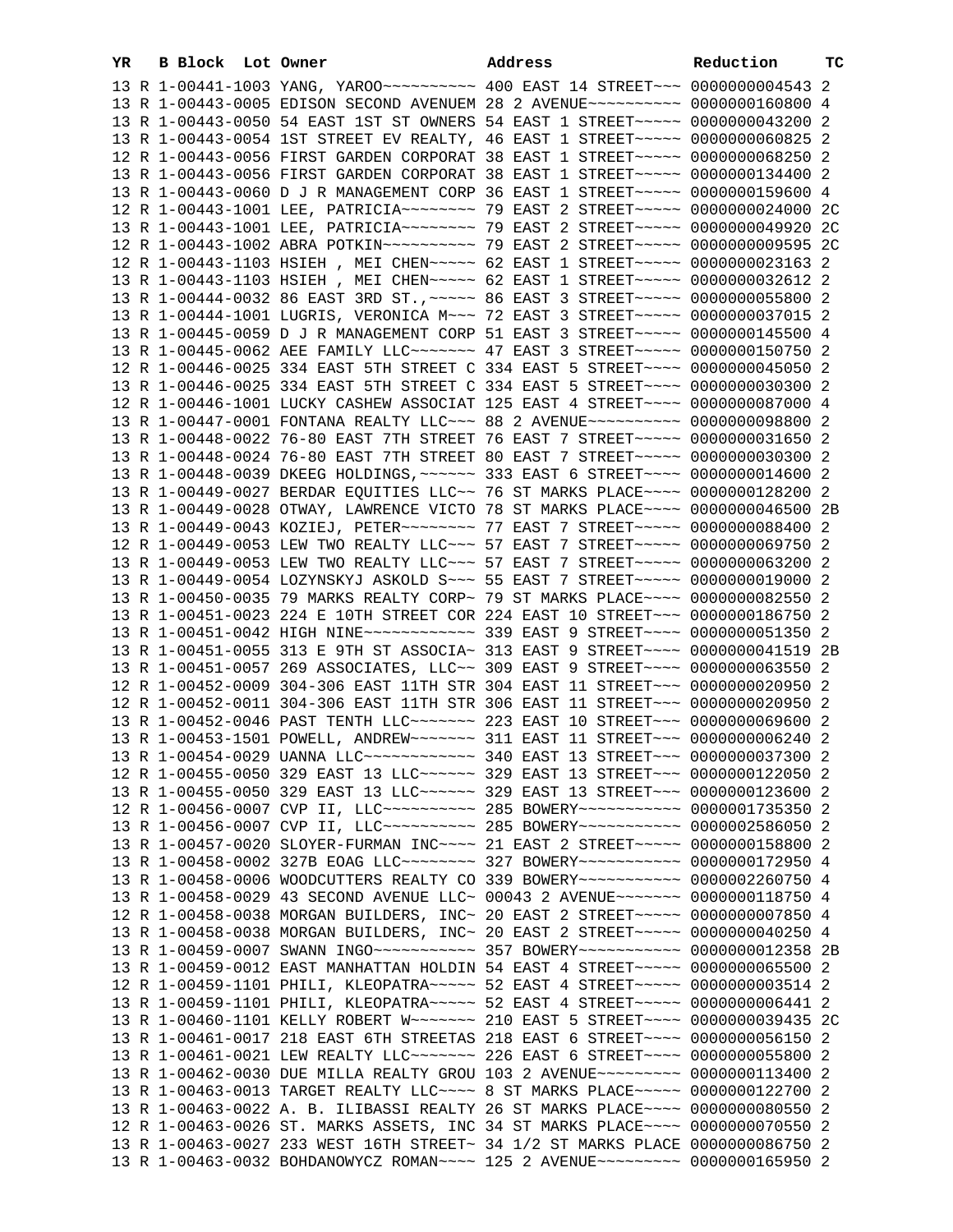| YR | B Block Lot Owner |  | Address                                                                                                                                                         | Reduction | ТC |
|----|-------------------|--|-----------------------------------------------------------------------------------------------------------------------------------------------------------------|-----------|----|
|    |                   |  | 13 R 1-00463-0035 KIEV REALTY LLC~~~~~~ 119 2 AVENUE~~~~~~~~~ 0000000074750 2                                                                                   |           |    |
|    |                   |  | 13 R 1-00463-0046 COOPER PARTNERS~~~~~~ 21 EAST 7 STREET~~~~~ 0000000228100 2                                                                                   |           |    |
|    |                   |  | 12 R 1-00463-1001 NORTH COOPER ASSOC IN 63 COOPER SQUARE~~~~~ 0000000099200 4                                                                                   |           |    |
|    |                   |  | 12 R 1-00464-0027 VINCENT PEDONE~~~~~~~ 234 EAST 9 STREET~~~~ 0000000002500 4                                                                                   |           |    |
|    |                   |  | 13 R 1-00464-0027 VINCENT PEDONE~~~~~~~ 234 EAST 9 STREET~~~~ 0000000011369 4                                                                                   |           |    |
|    |                   |  | 13 R 1-00464-0152 GIOIA ST MARKS, LLC~~ 13 ST MARKS PLACE~~~~ 0000000085750 2                                                                                   |           |    |
|    |                   |  | 13 R 1-00464-8048 19-23 ST MARKS ASSOCI 19 ST MARKS PLACE~~~~ 0000000161750 2                                                                                   |           |    |
|    |                   |  | 13 R 1-00464-9048 19-23 ST MARKS ASSOCI 19 ST MARKS PLACE~~~~ 0000000119000 2                                                                                   |           |    |
|    |                   |  | 13 R 1-00466-0047 121 OWNERS CORP~~~~~~ 121 EAST 10 STREET~~~ 0000000050000 2                                                                                   |           |    |
|    |                   |  | 12 R 1-00466-0056 3 10 TENANTS HOUSING~ 103 EAST 10 STREET~~~ 0000000087200 2                                                                                   |           |    |
|    |                   |  | 13 R 1-00466-0056 3 10 TENANTS HOUSING~ 103 EAST 10 STREET~~~ 0000000063750 2                                                                                   |           |    |
|    |                   |  | 13 R 1-00466-1002 TENTH STREET FAMILY H 47 3 AVENUE~~~~~~~~~~ 0000000266800 4                                                                                   |           |    |
|    |                   |  | 13 R 1-00467-0022 226-230 EAST 12TH ST. 226 EAST 12 STREET~~~ 0000001292300 2<br>13 R 1-00467-0031 SENYAR HOLDING, LLC~~ 181 2 AVENUE~~~~~~~~~ 0000000233000 4  |           |    |
|    |                   |  | 13 R 1-00467-0047 K&T REALTY ASSOCIATES 229 EAST 11 STREET~~~ 0000000033100 2                                                                                   |           |    |
|    |                   |  | 13 R 1-00467-0056 211 EAST 11, LLC ---- 211 EAST 11 STREET -- 0000000061900 2                                                                                   |           |    |
|    |                   |  | 12 R 1-00468-0015 212 E 13 OWNERS CP ~~~ 212 EAST 13 STREET ~~~ 0000000169950 2                                                                                 |           |    |
|    |                   |  | 13 R 1-00468-0015 212 E 13 OWNERS CP ~~~ 212 EAST 13 STREET ~~~ 0000000159600 2                                                                                 |           |    |
|    |                   |  | 13 R 1-00468-0023 226 EAST 13 LLC ----- 226 EAST 13 STREET -- 0000000106800 2                                                                                   |           |    |
|    |                   |  | 13 R 1-00468-1006 193 SECOND AVE TENANT 193 2 AVENUE~~~~~~~~~ 0000000402450 2                                                                                   |           |    |
|    |                   |  | 12 R 1-00469-0049 VRBNIK REALTY LLC~~~~ 229 EAST 13 STREET~~~ 0000000068050 2                                                                                   |           |    |
|    |                   |  | 13 R 1-00469-0049 VRBNIK REALTY LLC --- 229 EAST 13 STREET -- 0000000200350 2                                                                                   |           |    |
|    |                   |  | 13 R 1-00469-1004 MCGINNIS, MICHELLE~~~ 105 3 AVENUE~~~~~~~~~ 0000000007032 2                                                                                   |           |    |
|    |                   |  | 13 R 1-00469-1101 111 REALTY CO -------- 111 3 AVENUE --------- 0000000263224 4                                                                                 |           |    |
|    |                   |  | 13 R 1-00469-1102 111 3RD AVE REALTY CO 105 3 AVENUE~~~~~~~~~ 0000000827700 2                                                                                   |           |    |
|    |                   |  | 13 R 1-00469-1103 YUKON 123, L.L.C. ~~~~ 111 3 AVENUE~~~~~~~~~ 0000000019076 4                                                                                  |           |    |
|    |                   |  | 13 R 1-00469-1401 BLDG 123 THIRD AVE LL 123 3 AVENUE~~~~~~~~~ 0000000217000 4<br>13 R 1-00470-0005 PHYLCAROL RLTY CP~~~~ 160 MOTT STREET~~~~~~ 0000000078150 2  |           |    |
|    |                   |  | 13 R 1-00470-0017 FUNG, SHUN KWEI~~~~~~ ELIZABETH STREET~~~~~ 0000000011709 4                                                                                   |           |    |
|    |                   |  | 12 R 1-00470-0061 130 BOWERY AQUISITION 130 BOWERY~~~~~~~~~~~ 0000000874500 4                                                                                   |           |    |
|    |                   |  | 13 R 1-00470-0061 130 BOWERY AQUISITION 130 BOWERY~~~~~~~~~~~ 0000001119750 4                                                                                   |           |    |
|    |                   |  | 13 R 1-00470-0064 HONG WAH REALTY CORP~ 124 BOWERY~~~~~~~~~~~ 0000000298350 4                                                                                   |           |    |
| 13 |                   |  |                                                                                                                                                                 |           |    |
|    |                   |  | 12 R 1-00471-0020 SUPREME LLC~~~~~~~~~~~~~~ 165 MULBERRY STREET~~ 0000000123950 2                                                                               |           |    |
|    |                   |  | 13 R 1-00471-0020 SUPREME LLC --------- 165 MULBERRY STREET -- 0000000041650 2                                                                                  |           |    |
|    |                   |  | 13 R 1-00471-0021 SUPREME LLC --------- 163 MULBERRY STREET -- 0000000195450 2                                                                                  |           |    |
|    |                   |  | 13 R 1-00471-0036 HERMES MANAGEMENT, L~ 385 BROOME STREET~~~~ 0000000208950 4                                                                                   |           |    |
|    |                   |  | 13 R 1-00471-0052 151 MOTT STREET~~~ ,~ 200 GRAND STREET~~~~~ 0000000148050 2                                                                                   |           |    |
|    |                   |  | 13 R 1-00472-0025 NG, KIN LAM ~~~~~~~~~~~~~~~~~~~ 158 GRAND STREET ~~~~~~~~~~ 0000000052500 4                                                                   |           |    |
|    |                   |  | 13 R 1-00473-0001 462 BDWY LAND, L.P.~~ 462 BROADWAY~~~~~~~~~ 0000003451250 4<br>13 R 1-00473-0029 DAJ REALTY LLC ------- 33 CROSBY STREET ---- 0000000097300 2 |           |    |
|    |                   |  | 13 R 1-00473-1302 472 BROADWAY ASSOCIAT 472 BROADWAY~~~~~~~~~ 0000000010012 2C                                                                                  |           |    |
|    |                   |  | 12 R 1-00474-1501 KNUPFER, STEFAN~~~~~~ 40 MERCER STREET~~~~~ 0000000011866 2                                                                                   |           |    |
|    |                   |  | 13 R 1-00474-1501 KNUPFER, STEFAN~~~~~~ 40 MERCER STREET~~~~~ 0000000002635 2                                                                                   |           |    |
|    |                   |  | 13 R 1-00475-0014 SILKALY M. WOLCHOK L. 495 BROOME STREET~~~~ 0000000043998 2B                                                                                  |           |    |
|    |                   |  | 13 R 1-00475-0018 WOOSTER 51, LLC ----- 51 WOOSTER STREET ---- 0000000028550 4                                                                                  |           |    |
|    |                   |  | 13 R 1-00475-0032 62 MANAGEMENT CORP. ~~ 62 GRAND STREET~~~~~~ 0000000106400 4                                                                                  |           |    |
|    |                   |  | 13 R 1-00475-0034 40 WOOSTER STREET REA 40 WOOSTER STREET~~~~ 0000000229750 4                                                                                   |           |    |
|    |                   |  | 12 R 1-00476-0007 TRINITY CHURCH CORP~~ 100 AVENUE OF THE AME 0000000341800 4                                                                                   |           |    |
| 13 |                   |  | 1-00476-0007 TRINITY CHURCH CORP~~ 100 AVENUE OF THE AME 0000003666903 4                                                                                        |           |    |
|    |                   |  | 12 R 1-00476-0073 DEIHL RLTY CO INC~~~~ 356 WEST BROADWAY~~~~ 0000000090750 4                                                                                   |           |    |
|    |                   |  | 13 R 1-00476-0085 42-44 GRAND ST ASSOCI 44 GRAND STREET~~~~~~ 0000000040300 2<br>12 R 1-00477-0011 101 LIMITED PARTNERSH 57 WATTS STREET~~~~~~ 0000010896000 4  |           |    |
|    |                   |  | 13 R 1-00477-0011 101 LIMITED PARTNERSH 57 WATTS STREET~~~~~~ 0000011229000 4                                                                                   |           |    |
|    |                   |  | 13 R 1-00477-0068 SOHO 54 LLC. ~~~~~~~~~ 52 WATTS STREET~~~~~~ 0000004068258 4                                                                                  |           |    |
|    |                   |  | 12 R 1-00478-0013 ELIZABETH REALTY ASSO 166 ELIZABETH STREET~ 0000000090600 2                                                                                   |           |    |
|    |                   |  | 13 R 1-00478-0013 ELIZABETH REALTY ASSO 166 ELIZABETH STREET~ 0000000060150 2                                                                                   |           |    |
|    |                   |  | 12 R 1-00478-1004 LUCKY LAI BROOME, LLC 354 BROOME STREET~~~~ 0000000011446 4                                                                                   |           |    |
|    |                   |  | 12 R 1-00481-0001 CORAL BROOME STREET L 400 CLEVELAND PLACE~~ 0000000908550 2                                                                                   |           |    |
|    |                   |  | 13 R 1-00481-0001 CORAL BROOME STREET L 400 CLEVELAND PLACE~~ 0000001119550 2                                                                                   |           |    |
|    |                   |  | 13 R 1-00481-0019 250 WEST 41ST STREET~ 54 SPRING STREET~~~~~ 0000000212350 2                                                                                   |           |    |
|    |                   |  | 13 R 1-00481-0028 85 KENMARE REALTY COR 195 MULBERRY STREET~~ 0000000588450 2                                                                                   |           |    |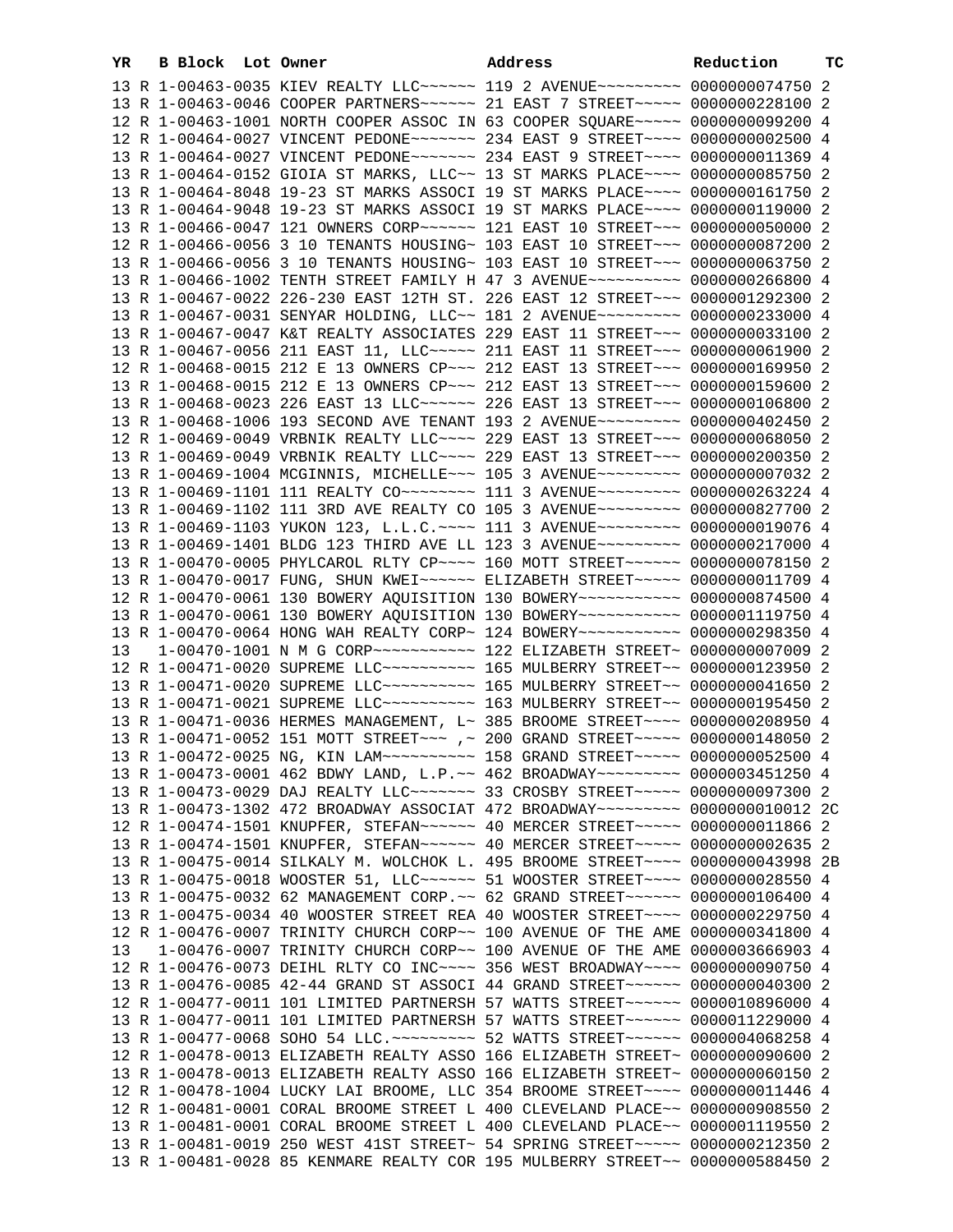| YR. | B Block Lot Owner |                                                                                                                                                                 | Address | Reduction | тc |
|-----|-------------------|-----------------------------------------------------------------------------------------------------------------------------------------------------------------|---------|-----------|----|
|     |                   | 12 R 1-00482-0008 55 CROSBY STREET ASSO 55 CROSBY STREET~~~~~ 0000000070250 4                                                                                   |         |           |    |
|     |                   | 13 R 1-00482-0008 55 CROSBY STREET ASSO 55 CROSBY STREET~~~~~ 0000000048010 4                                                                                   |         |           |    |
|     |                   | 13 R 1-00483-0013 SOHO PLAZA CORP~~~~~~ 514 BROADWAY~~~~~~~~~ 0000000693650 2                                                                                   |         |           |    |
|     |                   | 13 R 1-00483-0015 520 BROADWAY COMPANY~ 520 BROADWAY~~~~~~~~~ 0000000871050 4                                                                                   |         |           |    |
|     |                   | 13 R 1-00484-0017 503 BROADWAY LLC~~~~~ 511 BROADWAY~~~~~~~~~ 0000003688800 4                                                                                   |         |           |    |
|     |                   | 13 R 1-00484-0024 JACQUES LLC~~~~~~~~~~~~~~ 495 BROADWAY~~~~~~~~~~ 0000000943400 4                                                                              |         |           |    |
|     |                   | 13 R 1-00484-0026 491 BROADWAY RLTY COR 491 BROADWAY~~~~~~~~~ 0000000891000 2                                                                                   |         |           |    |
|     |                   | 13 R 1-00485-0011 78 GREENE ST INC~~~~~ 78 GREENE STREET~~~~~ 0000000058800 4                                                                                   |         |           |    |
|     |                   | 13 R 1-00486-0008 WOOSTER 76, LLC ----- 76 WOOSTER STREET --- 0000000045105 4                                                                                   |         |           |    |
|     |                   | 13 R 1-00486-0020 79 GREENE LLC~~~~~~~~~ 79 GREENE STREET~~~~~ 0000000263550 4                                                                                  |         |           |    |
|     |                   | 13 R 1-00488-0022 SF ACQUISITION LLC~~~ 400 WEST BROADWAY~~~~ 0000000100850 4                                                                                   |         |           |    |
|     |                   | 13 R 1-00489-0005 SULLIVAN SPRING REALT 63 SULLIVAN STREET~~~ 0000000035250 2                                                                                   |         |           |    |
|     |                   | 13 R 1-00489-0006 SULLIVAN SPRING REALT 65 SULLIVAN STREET~~~ 0000000027800 2                                                                                   |         |           |    |
|     |                   | 13 R 1-00489-0007 SULLIVAN SPRING REALT 67 SULLIVAN STREET~~~ 0000000032450 2                                                                                   |         |           |    |
|     |                   | 13 R 1-00489-0009 73-75 SULLIVAN PARTNE 73 SULLIVAN STREET~~~ 0000000058320 4                                                                                   |         |           |    |
|     |                   | 13 R 1-00489-0028 THOMPSON DEVELOPMENTC 75 THOMPSON STREET~~~ 0000000129750 2                                                                                   |         |           |    |
|     |                   | 12 R 1-00489-0037 57 THOMPSON ASSOC~~~~ 57 THOMPSON STREET~~~ 0000000065250 2                                                                                   |         |           |    |
|     |                   | 13 R 1-00489-0037 57 THOMPSON ASSOC~~~~ 57 THOMPSON STREET~~~ 0000000062550 2                                                                                   |         |           |    |
|     |                   | 13 R 1-00491-0046 TRINITY CHURCH~~~~~~~ 151 AVENUE OF THE AME 0000000884750 4                                                                                   |         |           |    |
|     |                   | 13 R 1-00492-0001 190 ELIZABETH REALTYC 190 ELIZABETH STREET~ 0000000054900 2B                                                                                  |         |           |    |
|     |                   | 13 R 1-00492-0020 T & C PROPERTIES INC~ 226 BOWERY~~~~~~~~~~~ 0000000268050 4                                                                                   |         |           |    |
|     |                   | 13 R 1-00492-0042 PLC SEVEN SPRINGS, LL 7 SPRING STREET~~~~~~ 0000000051550 2                                                                                   |         |           |    |
|     |                   | 13 R 1-00492-1203 DEPOLE KIM~~~~~~~~~~~~~~~~ 200 BOWERY~~~~~~~~~~~~~ 00000000003584 2                                                                           |         |           |    |
|     |                   | 13 R 1-00493-0041 LIRA APARTMENTS CO LP 13 SPRING STREET~~~~~ 0000001667550 2                                                                                   |         |           |    |
|     |                   | 13 R 1-00494-0005 LA FORTE, JOSEPH~~~~~ 00232 MULBERRY STREET 0000000128100 2                                                                                   |         |           |    |
|     |                   | 13 R 1-00494-0034 LAU'S VI REALTY LLC~~ 211 MOTT STREET~~~~~~ 0000000013122 2A                                                                                  |         |           |    |
|     |                   | 13 R 1-00494-0041 DAVID & NORMAN INVSTI 41 SPRING STREET~~~~~ 0000000165428 2B                                                                                  |         |           |    |
|     |                   | 13 R 1-00495-0033 MULBERRY ASSOCIATES L 229 MULBERRY STREET~~ 0000001087400 2<br>13 R 1-00495-0040 QUON HOLDINGS INC. ~~~ 217 MULBERRY STREET~~ 0000000104750 2 |         |           |    |
|     |                   | 12 R 1-00496-0001 79 CROSBY STREET LLC~ 79 CROSBY STREET~~~~~ 0000000848000 4                                                                                   |         |           |    |
|     |                   | 13 R 1-00496-0001 79 CROSBY STREET LLC~ 79 CROSBY STREET~~~~~ 0000003766750 4                                                                                   |         |           |    |
|     |                   | 13 R 1-00497-0007 542 HOLDING CORP~~~~~ 542 BROADWAY~~~~~~~~~ 0000000216600 2                                                                                   |         |           |    |
|     |                   | 13 R 1-00497-0018 560 ASSOCIATES, L.L.C 560 BROADWAY~~~~~~~~~ 0000001258300 4                                                                                   |         |           |    |
|     |                   | 13 R 1-00498-0001 LEMBERG SYNDICATE~~~~ 92 PRINCE STREET~~~~~ 0000000728950 4                                                                                   |         |           |    |
|     |                   | 13 R 1-00498-0007 SINGER STUDIO CORP~~~ 561 BROADWAY~~~~~~~~~ 0000000831600 4                                                                                   |         |           |    |
|     |                   | 13 R 1-00499-0028 RELIABLE WOOL CORP~~~ 119 MERCER STREET~~~~ 0000000230250 4                                                                                   |         |           |    |
|     |                   | 13 R 1-00499-0029 RELIABLE WOOL STOCK C 117 MERCER STREET~~~~ 0000000355000 4                                                                                   |         |           |    |
|     |                   | 13 R 1-00500-0032 91 GREENE LLC -------- 91 GREENE STREET ----- 0000000215550 4                                                                                 |         |           |    |
|     |                   |                                                                                                                                                                 |         |           |    |
|     |                   | 13 R 1-00500-1202 HEALY, JAMES~~~~~~~~~~~~~~~~~ 89 GREENE STREET~~~~~~ 0000000014444 2C                                                                         |         |           |    |
|     |                   | 12 R 1-00500-1402 SOLAN, TRUSTEE, AMY~~ 104 WOOSTER STREET~~~ 0000000008646 2C                                                                                  |         |           |    |
|     |                   | 13 R 1-00500-1402 SOLAN, TRUSTEE, AMY~~ 104 WOOSTER STREET~~~ 0000000012860 2C                                                                                  |         |           |    |
|     |                   | 13 R 1-00501-0020 SCHUR MANAGEMENT CO.~ 115 WOOSTER STREET~~~ 0000000273950 4                                                                                   |         |           |    |
| 13  |                   | 1-00501-1001 105 WOOSTER LLC ------ 105 WOOSTER STREET -- 0000000511400 4                                                                                       |         |           |    |
|     |                   | 13 R 1-00502-0035 VALRAGE CORP~~~~~~~~~ 414 WEST BROADWAY~~~~ 0000000194800 4                                                                                   |         |           |    |
|     |                   | 12 R 1-00502-0037 412 WB LLC ----------- 412 WEST BROADWAY --- 0000000093450 4                                                                                  |         |           |    |
|     |                   | 13 R 1-00502-0037 412 WB LLC ---------- 412 WEST BROADWAY --- 0000000046900 4                                                                                   |         |           |    |
|     |                   | 12 R 1-00502-0042 ROBERT M. GANS GRANTO 173 SPRING STREET~~~~ 0000000022650 4                                                                                   |         |           |    |
|     |                   | 13 R 1-00502-0042 ROBERT M. GANS GRANTO 173 SPRING STREET~~~~ 0000000043815 4                                                                                   |         |           |    |
|     |                   | 13 R 1-00503-0005 105 SULLIVAN, LLC --- 105 SULLIVAN STREET -~ 0000000107300 2                                                                                  |         |           |    |
|     |                   | 13 R 1-00504-0011 SIXTH REALTY ASSOCIAT 188 AVENUE OF THE AME 0000000341300 2                                                                                   |         |           |    |
|     |                   | 13 R 1-00504-0026 SANTORINI EQUITIES IN 120 SULLIVAN STREET~~ 0000000053100 2                                                                                   |         |           |    |
|     |                   | 12 R 1-00505-0014 DARA PARTNERS, L.P. C 30 VANDAM STREET~~~~~ 0000000293250 4                                                                                   |         |           |    |
|     |                   | 13 R 1-00505-0014 DARA PARTNERS, L.P. C 30 VANDAM STREET~~~~~ 0000000320350 4                                                                                   |         |           |    |
|     |                   | 12 R 1-00506-1001 THE TRUST FOR CULTURA 160 VARICK STREET~~~~ 0000000257038 4                                                                                   |         |           |    |
|     |                   | 13 R 1-00507-0030 268 BOWERY REALTY INC 268 BOWERY~~~~~~~~~~~ 0000000051900 4                                                                                   |         |           |    |
|     |                   | 12 R 1-00507-0034 LYCO INVESTMENT CORP~ 258 BOWERY~~~~~~~~~~~ 0000000027550 4<br>13 R 1-00507-0034 LYCO INVESTMENT CORP~ 258 BOWERY~~~~~~~~~~~ 0000000096950 4  |         |           |    |
|     |                   | 13 R 1-00507-1001 BIJOU-SUTTON LLC~~~~~ 11 PRINCE STREET~~~~~ 00000000008048 4                                                                                  |         |           |    |
|     |                   | 13 R 1-00510-0026 MBK GROUP, LLC ------- 49 PRINCE STREET ----- 0000000091550 2                                                                                 |         |           |    |
|     |                   | 13 R 1-00510-0033 281 LAFAYETTE REALTY~ 281 LAFAYETTE STREET~ 0000000106450 4                                                                                   |         |           |    |
|     |                   | 12 R 1-00511-0001 568 BROADWAY PROPERTY 75 PRINCE STREET~~~~~ 0000002622650 4                                                                                   |         |           |    |
|     |                   |                                                                                                                                                                 |         |           |    |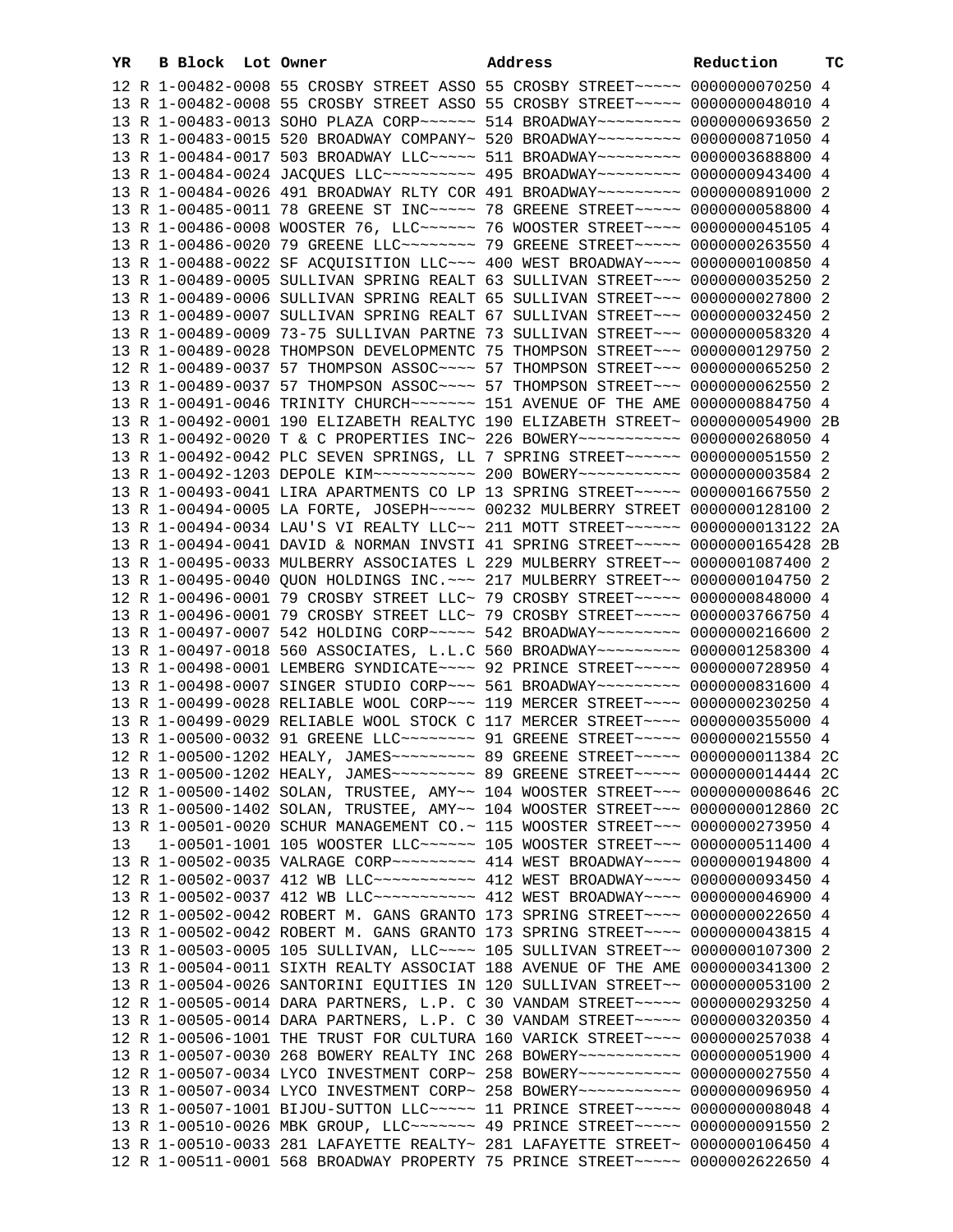| YR | B Block Lot Owner |                                                                                                                                                                | Address | Reduction | тC |
|----|-------------------|----------------------------------------------------------------------------------------------------------------------------------------------------------------|---------|-----------|----|
|    |                   | 12 R 1-00511-0012 594 BROADWAY ASSOCIAT 592 BROADWAY~~~~~~~~~ 0000005460600 4                                                                                  |         |           |    |
|    |                   | 13 R 1-00511-0012 594 BROADWAY ASSOCIAT 592 BROADWAY~~~~~~~~~ 0000004164150 4                                                                                  |         |           |    |
|    |                   | 13 R 1-00512-1001 AMSLAND L P --------- 583 BROADWAY -------- 0000000320550 4                                                                                  |         |           |    |
|    |                   | 13 R 1-00513-0035 MERCER I LLC (THE) ~~~ 93 PRINCE STREET ~~~~~ 0000002389453 4                                                                                |         |           |    |
|    |                   | 13 R 1-00515-0025 155 WOOSTER STREET IN 155 WOOSTER STREET~~~ 0000000497900 4                                                                                  |         |           |    |
|    |                   | 13 R 1-00515-0037 PRINCE WOOSTER CORP~~ 127 PRINCE STREET~~~~ 0000000424300 2                                                                                  |         |           |    |
|    |                   | 13 R 1-00517-0005 141-143-145 OWNERS CO 141 SULLIVAN STREET~~ 0000000033396 2                                                                                  |         |           |    |
|    |                   | 13 R 1-00517-0006 141-143-145 OWNERS CO 143 SULLIVAN STREET~~ 0000000033324 2                                                                                  |         |           |    |
|    |                   | 13 R 1-00517-0007 S.E.M. & J. REALTY IN 145 SULLIVAN STREET~~ 0000000078324 2                                                                                  |         |           |    |
|    |                   | 13 R 1-00517-0043 131 SULLIVAN MANAGEME 183 PRINCE STREET~~~~ 0000000082850 2                                                                                  |         |           |    |
|    |                   | 12 R 1-00518-0001 HOLLIS SCHENCK~~~~~~~ 38 MAC DOUGAL STREET~ 0000000124400 2                                                                                  |         |           |    |
|    |                   | 13 R 1-00518-0001 HOLLIS SCHENCK~~~~~~~ 38 MAC DOUGAL STREET~ 0000000109900 2                                                                                  |         |           |    |
|    |                   | 13 R 1-00518-0035 BUSWELL MANAGEMENT CO 146 SULLIVAN STREET~~ 0000000089875 2                                                                                  |         |           |    |
|    |                   | 12 R 1-00518-1201 KDS CAPITAL LLC ------ 136 SULLIVAN STREET -- 0000000013639 2C                                                                               |         |           |    |
|    |                   | 13 R 1-00518-1201 KDS CAPITAL LLC ----- 136 SULLIVAN STREET -- 0000000020447 2C                                                                                |         |           |    |
|    |                   | 13 R 1-00521-0067 296 ELIZABETH ST. COR 296 ELIZABETH STREET~ 0000000187950 4                                                                                  |         |           |    |
|    |                   | 12 R 1-00522-0010 RENAISSANCE 632 BROAD 632 BROADWAY~~~~~~~~~ 0000002197600 4                                                                                  |         |           |    |
|    |                   | 13 R 1-00522-0024 WIN RESTAURANT ETC~~~ 153 CROSBY STREET~~~~ 0000002348511 4                                                                                  |         |           |    |
|    |                   | 12 R 1-00522-0041 321 LAFAYETTE REALTY~ 301 MULBERRY STREET~~ 0000000233850 4                                                                                  |         |           |    |
|    |                   | 13 R 1-00522-0041 321 LAFAYETTE REALTY~ 301 MULBERRY STREET~~ 0000000268250 4                                                                                  |         |           |    |
|    |                   |                                                                                                                                                                |         |           |    |
|    |                   | 12 R 1-00522-0043 321 LAFAYETTE REALTY~ 315 LAFAYETTE STREET~ 0000000281950 4                                                                                  |         |           |    |
|    |                   | 13 R 1-00525-0035 COUGAR ASSOCIATES, ~~~ 170 THOMPSON STREET~~ 0000000114150 2                                                                                 |         |           |    |
|    |                   | 13 R 1-00525-1302 177 181 THOMPSON OWNE 177 THOMPSON STREET~~ 0000000152550 2                                                                                  |         |           |    |
|    |                   | 13 R 1-00525-1406 FIJI, LLC ------------ 510 LA GUARDIA PLACE ~ 0000000024200 4                                                                                |         |           |    |
|    |                   | 13 R 1-00526-0011 MACDOUGAL & SIXTH REA 260 AVENUE OF THE AME 0000000105000 2                                                                                  |         |           |    |
|    |                   | 13 R 1-00527-0027 SP 10 DOWNING LLC~~~~ 10 DOWNING STREET~~~~ 0000000381350 2                                                                                  |         |           |    |
|    |                   | 13 R 1-00527-0049 TOCKWOTTEN ASSOCIATES 174 WEST HOUSTON STRE 0000000065650 2                                                                                  |         |           |    |
|    |                   | 13 R 1-00527-0094 26 BEDFORD ST OWNERS~ 26 BEDFORD STREET~~~~ 0000000095000 2                                                                                  |         |           |    |
|    |                   | 13 R 1-00528-0015 220 WEST HOUSTON STRE 220 WEST HOUSTON STRE 0000000023100 4                                                                                  |         |           |    |
|    |                   | 12 R 1-00528-0021 230 WEST HOUSTON STRE 206 VARICK STREET~~~~ 0000000036150 4                                                                                  |         |           |    |
|    |                   | 13 R 1-00528-0021 230 WEST HOUSTON STRE 206 VARICK STREET~~~~ 0000000078900 4                                                                                  |         |           |    |
|    |                   | 12 R 1-00528-0037 34 DOWNING OWNERS COR 29 BEDFORD STREET~~~~ 0000000189300 2<br>13 R 1-00528-0037 34 DOWNING OWNERS COR 29 BEDFORD STREET~~~~ 0000000162400 2 |         |           |    |
|    |                   | 13 R 1-00529-0003 FRANMAR INFANTS WEAR~ 648 BROADWAY~~~~~~~~~ 0000000936100 4                                                                                  |         |           |    |
|    |                   | 12 R 1-00529-0027 35 BOND STREET CORP~~ 35 BOND STREET~~~~~~~ 0000001001800 2                                                                                  |         |           |    |
|    |                   | 13 R 1-00529-0027 35 BOND STREET CORP~~ 35 BOND STREET~~~~~~~ 0000000753250 2                                                                                  |         |           |    |
|    |                   | 12 R 1-00529-0055 27-31 OWNERS CORP~~~~ 27 BLEECKER STREET~~~ 0000000355350 2                                                                                  |         |           |    |
|    |                   | 13 R 1-00529-0055 27-31 OWNERS CORP~~~~ 27 BLEECKER STREET~~~ 0000000247100 2                                                                                  |         |           |    |
|    |                   | 13 R 1-00529-0057 33 BLECKER STREET COR 33 BLEECKER STREET~~~ 0000000133100 2                                                                                  |         |           |    |
|    |                   | 13 R 1-00530-0001 F D R INDUSTRIES INC~ 670 BROADWAY~~~~~~~~~ 0000000296650 4                                                                                  |         |           |    |
|    |                   | 13 R 1-00530-0005 EM REAL ESTATE L L C~ 678 BROADWAY~~~~~~~~~ 0000000185500 4                                                                                  |         |           |    |
|    |                   | 13 R 1-00530-1101 TWENTY NINE GREAT JON 27 GREAT JONES STREET 0000000047600 4                                                                                  |         |           |    |
|    |                   | 13 R 1-00531-0001 684 OWNERS CORP~~~~~~ 684 BROADWAY~~~~~~~~~ 0000000469050 2                                                                                  |         |           |    |
|    |                   | 13 R 1-00531-0003 646 BROADWAY REALTY, ~ 686 BROADWAY ~~~~~~~~~ 0000000154981 4                                                                                |         |           |    |
|    |                   | 13 R 1-00531-0037 4TH ST REALTY HOLDING 358 BOWERY~~~~~~~~~~~ 0000000389681 4                                                                                  |         |           |    |
|    |                   | 13 R 1-00531-1035 KATZ, AS CO-TRUSTEE, ~ 692 BROADWAY~~~~~~~~~ 0000000021332 2                                                                                 |         |           |    |
|    |                   | 13 R 1-00532-0020 77 BLEECKER ST CORP~~ 77 BLEECKER STREET~~~ 0000001298050 2                                                                                  |         |           |    |
|    |                   | 13 R 1-00533-0010 NEW YORK UNIVERSITY~~ 543 LA GUARDIA PLACE~ 0000002107650 4                                                                                  |         |           |    |
|    |                   | 13 R 1-00537-0012 230 THOMPSON STREET~~ 230 THOMPSON STREET~~ 0000000141500 2                                                                                  |         |           |    |
|    |                   | 13 R 1-00537-0017 68 WEST 3 LLC -------- 68 WEST 3 STREET ----- 0000000173150 2                                                                                |         |           |    |
|    |                   | 13 R 1-00539-0010 227 SULLIVAN STREET A 227 SULLIVAN STREET~~ 0000000056700 2                                                                                  |         |           |    |
|    |                   | 13 R 1-00539-0031 211 THOMPSON OWNER CO 211 THOMPSON STREET~~ 0000000861450 2                                                                                  |         |           |    |
|    |                   | 13 R 1-00540-0004 521 ASSOCIATES, LLC~~ 110 MAC DOUGAL STREET 0000000067900 2                                                                                  |         |           |    |
|    |                   | 13 R 1-00540-0030 HELGAR REALTY CO., L. 214 SULLIVAN STREET~~ 0000000259750 4                                                                                  |         |           |    |
|    |                   | 13 R 1-00540-0036 171 BLEECKER ST. CORP 171 BLEECKER STREET~~ 0000000118775 2                                                                                  |         |           |    |
|    |                   | 12 R 1-00542-0011 SARAH WEILL~~~~~~~~~~~~~~~~~~ 25 MINETTA LANE~~~~~~~~ 0000000224400 2                                                                        |         |           |    |
|    |                   | 13 R 1-00542-0011 SARAH WEILL~~~~~~~~~~~~~~~~~~ 25 MINETTA LANE~~~~~~~~ 0000000220800 2                                                                        |         |           |    |
|    |                   | 13 R 1-00542-0034 5-7 MINETTA~~~~~~~~~~~~~~~ 5 MINETTA STREET~~~~~~ 0000000046650 2                                                                            |         |           |    |
|    |                   | 13 R 1-00542-0059 199 BLEECKER, LLC --- 199 BLEECKER STREET -~ 0000000230650 2                                                                                 |         |           |    |
|    |                   | 13 R 1-00543-0048 WEST VILLAGE REALTYAS 136 WEST 4 STREET~~~~ 0000000122000 2                                                                                  |         |           |    |
|    |                   | 12 R 1-00543-0052 39 1/2 WASHINGTON SQ~ 141 MAC DOUGAL STREET 0000000406650 2                                                                                  |         |           |    |
|    |                   | 13 R 1-00543-0052 39 1/2 WASHINGTON SQ~ 141 MAC DOUGAL STREET 0000000341500 2                                                                                  |         |           |    |
|    |                   |                                                                                                                                                                |         |           |    |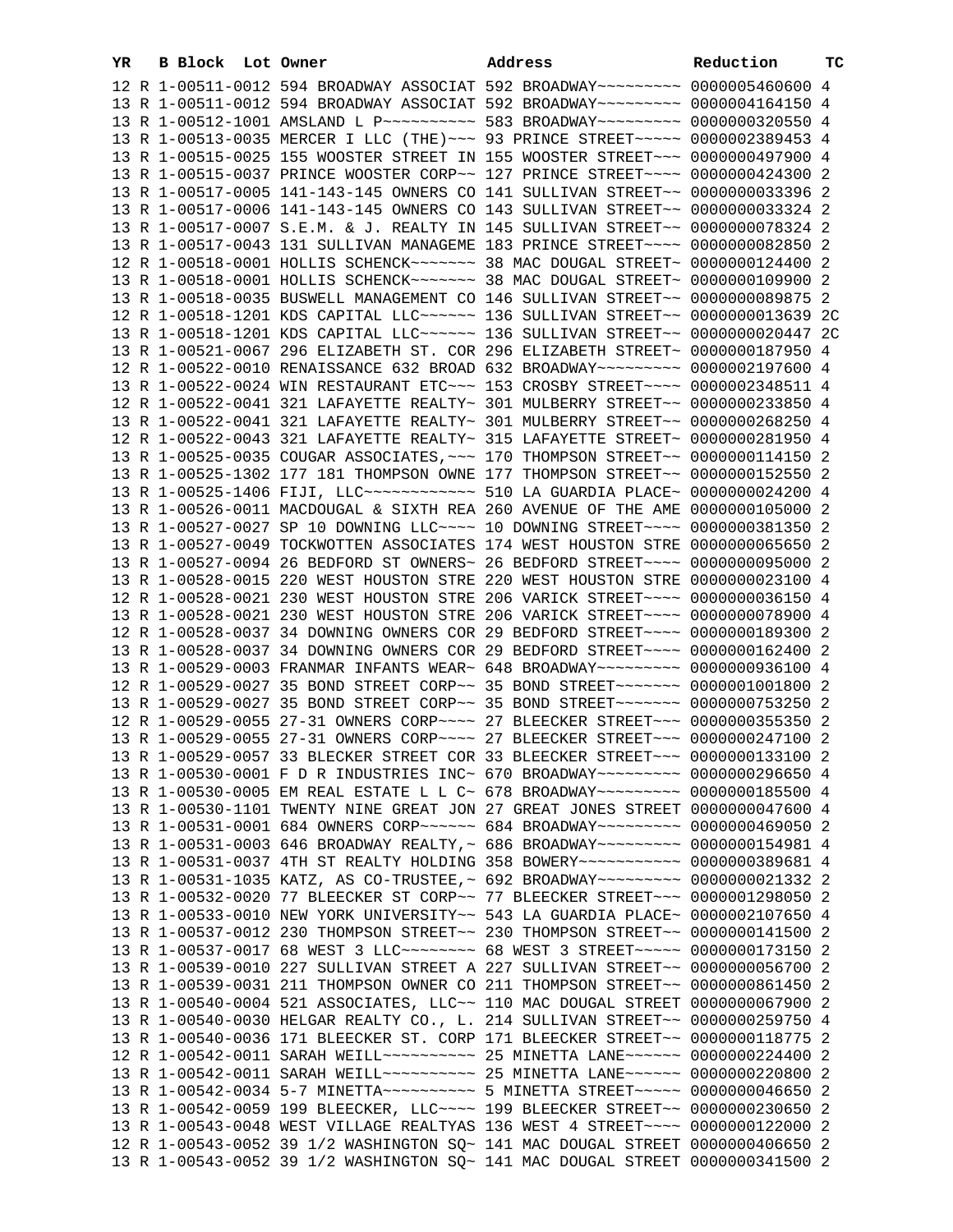| YR | B Block Lot Owner |                                                                                                                                                                 | Address | Reduction | тc |
|----|-------------------|-----------------------------------------------------------------------------------------------------------------------------------------------------------------|---------|-----------|----|
|    |                   | 12 R 1-00544-0011 ONLY PROPERTIES, LLC~ 415 LAFAYETTE STREET~ 0000000101300 4                                                                                   |         |           |    |
|    |                   | 13 R 1-00544-0011 ONLY PROPERTIES, LLC~ 415 LAFAYETTE STREET~ 0000000117500 4                                                                                   |         |           |    |
|    |                   | 12 R 1-00544-1002 VENU V. ANGARA~~~~~~~~ 56 COOPER SOUARE~~~~~ 0000000010772 2                                                                                  |         |           |    |
|    |                   | 13 R 1-00545-0006 708 BROADWAY DEL LLC~ 708 BROADWAY~~~~~~~~~ 0000004226500 4                                                                                   |         |           |    |
|    |                   | 13 R 1-00545-0007 710 OWNERS CORPORATIO 710 BROADWAY~~~~~~~~~ 0000000396150 2                                                                                   |         |           |    |
|    |                   | 13 R 1-00545-0013 722 OWNERS CORP~~~~~~ 722 BROADWAY~~~~~~~~~ 0000000050880 2C                                                                                  |         |           |    |
|    |                   | 12 R 1-00545-0021 734-6 BROADWAY LLC~~~ 734 BROADWAY~~~~~~~~~ 0000000100150 4                                                                                   |         |           |    |
|    |                   | 13 R 1-00545-0021 734-6 BROADWAY LLC~~~ 734 BROADWAY~~~~~~~~~ 0000000135700 4                                                                                   |         |           |    |
|    |                   | 13 R 1-00545-0026 LAFAYETTE-ASTOR ASSOC 740 BROADWAY~~~~~~~~~ 0000002062900 4                                                                                   |         |           |    |
|    |                   | 13 R 1-00548-0001 PIK RECORD CO ------- 1 UNIVERSITY PLACE -- 0000001033400 2                                                                                   |         |           |    |
|    |                   | 12 R 1-00550-0022 ONE FIFTH AVE APT COR 1 5 AVENUE~~~~~~~~~~~ 0000002050500 2                                                                                   |         |           |    |
|    |                   | 13 R 1-00550-0022 ONE FIFTH AVE APT COR 1 5 AVENUE~~~~~~~~~~~ 0000001731850 2                                                                                   |         |           |    |
|    |                   | 13 R 1-00551-0001 SQUARE ARCH REALTY CO 2 5 AVENUE~~~~~~~~~~~ 0000005405850 2                                                                                   |         |           |    |
|    |                   | 12 R 1-00551-0022 JEN CO.~~~ .~~~~~~~~~ 24 WEST 8 STREET~~~~~ 0000000010000 2A                                                                                  |         |           |    |
|    |                   | 13 R 1-00553-0001 MELVIN FRIEDLAND~~~~~ 378 AVENUE OF THE AME 0000000247900 4                                                                                   |         |           |    |
|    |                   | 12 R 1-00553-1102 PETER WINSTON RUDOY~~ 171 MAC DOUGAL STREET 0000000021134 2C                                                                                  |         |           |    |
|    |                   | 13 R 1-00553-1102 PETER WINSTON RUDOY~~ 171 MAC DOUGAL STREET 0000000053759 2C                                                                                  |         |           |    |
| 13 |                   | 1-00554-0001 770 BROADWAY OWNER LL 756 BROADWAY~~~~~~~~~ 0000017847500 4                                                                                        |         |           |    |
|    |                   | 13 R 1-00555-0124 ELK MAS 90 EAST 10TH~ 90 EAST 10 STREET~~~~ 0000000216300 4                                                                                   |         |           |    |
|    |                   | 13 R 1-00556-0015 PAMELA EQUITIES CORP~ 112 EAST 11 STREET~~~ 0000003138150 2                                                                                   |         |           |    |
|    |                   | 13 R 1-00556-0052 126 E 12 ST OWNERS CO 126 EAST 12 STREET~~~ 0000000212100 2                                                                                   |         |           |    |
|    |                   | 13 R 1-00558-0005 FOREMAST REALTY L.L.C 121 4 AVENUE~~~~~~~~~ 0000000075650 4                                                                                   |         |           |    |
|    |                   | 12 R 1-00558-0031 CALLEN, ROBINSON TR~~ 98 3 AVENUE~~~~~~~~~~ 0000000046000 4                                                                                   |         |           |    |
|    |                   | 12 R 1-00558-0044 121 EAST 12TH STREET~ 115 EAST 12 STREET~~~ 0000000473100 2                                                                                   |         |           |    |
|    |                   | 13 R 1-00558-0044 121 EAST 12TH STREET~ 115 EAST 12 STREET~~~ 0000000638700 2                                                                                   |         |           |    |
|    |                   | 13 R 1-00558-1002 LEONIAN PHILLIP M~~~~ 114 EAST 13 STREET~~~ 0000000023590 2                                                                                   |         |           |    |
|    |                   | 13 R 1-00559-0009 GOLDMAN, LLOYD~~~~~~~ 137 4 AVENUE~~~~~~~~~ 0000001518350 2                                                                                   |         |           |    |
|    |                   | 13 R 1-00559-0042 FOUNTAIN, ~~~~~~~~~~~~~~~ 141 EAST 13 STREET~~~ 0000000074700 2                                                                               |         |           |    |
|    |                   | 13 R 1-00559-0043 ORION 13 LLC -------- 139 EAST 13 STREET --- 0000000032400 2                                                                                  |         |           |    |
|    |                   | 13 R 1-00561-0001 29-45 TENANTS CORP~~~ 41 UNIVERSITY PLACE~~ 0000001086400 2                                                                                   |         |           |    |
|    |                   | 12 R 1-00561-0009 LITTLEPARK HOUSE CORP 30 EAST 10 STREET~~~~ 0000000349350 2                                                                                   |         |           |    |
|    |                   | 13 R 1-00561-0009 LITTLEPARK HOUSE CORP 30 EAST 10 STREET~~~~ 0000000160050 2                                                                                   |         |           |    |
|    |                   | 13 R 1-00561-0045 29-45 TENANTS CORP~~~ 35 EAST 9 STREET~~~~~ 0000000643850 2                                                                                   |         |           |    |
|    |                   | 13 R 1-00561-1003 SHAH SNEH J ---------- 63 EAST 9 STREET ----- 0000001450400 2                                                                                 |         |           |    |
|    |                   | 13 R 1-00562-0018 BF/RF REALTY LLC ---- 68 EAST 11 STREET --- 0000000203700 4                                                                                   |         |           |    |
|    |                   | 13 R 1-00562-0040 35 E 10 ST REALTY COR 35 EAST 10 STREET~~~~ 0000000100050 2                                                                                   |         |           |    |
|    |                   | 13 R 1-00563-0001 41 EAST 11TH STREET~~ 83 UNIVERSITY PLACE~~ 0000002218350 4                                                                                   |         |           |    |
|    |                   | 13 R 1-00563-0024 LEGOV REALTY CORP~~~~ 36 EAST 12 STREET~~~~ 0000000151750 4                                                                                   |         |           |    |
|    |                   | 13 R 1-00563-0043 65 EAST 11TH STREET, ~ 63 EAST 11 STREET ~~~~ 0000000237650 2                                                                                 |         |           |    |
|    |                   | 12 R 1-00563-1009 SCOTT SHIRLEY M~~~~~~ 44 EAST 12 STREET~~~~ 0000000011393 2                                                                                   |         |           |    |
|    |                   | 13 R 1-00563-1009 SCOTT SHIRLEY M~~~~~~ 44 EAST 12 STREET~~~~ 0000000013768 2                                                                                   |         |           |    |
|    |                   | 12 R 1-00564-0001 31 E 12 ST OWNERS INC 31 EAST 12 STREET~~~~ 0000000653950 2                                                                                   |         |           |    |
|    |                   | 13 R 1-00564-0001 31 E 12 ST OWNERS INC 31 EAST 12 STREET~~~~ 0000000739000 2                                                                                   |         |           |    |
|    |                   | 13 R 1-00564-0007 AMALITHONE REALTY COR 113 UNIVERSITY PLACE~ 0000000173400 4                                                                                   |         |           |    |
|    |                   | 12 R 1-00564-0034 BASS REAL ESTATE, ~~~~ 826 BROADWAY~~~~~~~~~ 0000000647250 4                                                                                  |         |           |    |
|    |                   | 13 R 1-00564-0034 BASS REAL ESTATE, ~~~~ 826 BROADWAY~~~~~~~~~ 0000000901050 4                                                                                  |         |           |    |
|    |                   | 13 R 1-00564-0041 BURNHAM HOUSE INC~~~~ 840 BROADWAY~~~~~~~~~ 0000000586950 2                                                                                   |         |           |    |
|    |                   | 13 R 1-00565-0015 841-853 BRAODWAY ASSO 849 BROADWAY~~~~~~~~~ 0000002277050 4                                                                                   |         |           |    |
|    |                   | 13 R 1-00565-9021 14TH STREET ASSOCIATE 842 BROADWAY~~~~~~~~~ 0000002792450 2                                                                                   |         |           |    |
|    |                   | 13 R 1-00566-0001 THE 3RD BREVOORT CORP 9 5 AVENUE~~~~~~~~~~~ 0000003733750 2                                                                                   |         |           |    |
|    |                   | 13 R 1-00567-0005 29~~~ .~~~~~~~~~~~~~~ 29 5 AVENUE~~~~~~~~~ 0000000083650 2                                                                                    |         |           |    |
|    |                   | 12 R 1-00568-0021 HELM REALTY LLC ----- 64 UNIVERSITY PLACE -- 0000000057600 4                                                                                  |         |           |    |
|    |                   | 13 R 1-00568-0021 HELM REALTY LLC~~~~~~ 64 UNIVERSITY PLACE~~ 0000000305300 4                                                                                   |         |           |    |
|    |                   | 12 R 1-00568-0034 COOPER, JUDSON~~~~~~~~ 3 EAST 10 STREET~~~~~ 0000000064950 2                                                                                  |         |           |    |
|    |                   | 13 R 1-00568-0034 COOPER, JUDSON~~~~~~~~ 3 EAST 10 STREET~~~~~ 0000000068100 2<br>13 R 1-00569-0001 43 TENANTS CORP~~~~~~ 43 5 AVENUE~~~~~~~~~~ 0000000188950 2 |         |           |    |
|    |                   | 12 R 1-00569-0005 51 FIFTH AVENUE OWNER 49 5 AVENUE~~~~~~~~~~ 0000000574250 2                                                                                   |         |           |    |
|    |                   | 12 R 1-00569-1201 YESHIVA UNIVERSITY~~~ 13 EAST 11 STREET~~~~ 0000000000564 2                                                                                   |         |           |    |
|    |                   | 13 R 1-00569-1201 YESHIVA UNIVERSITY~~~ 13 EAST 11 STREET~~~~ 0000000000394 2                                                                                   |         |           |    |
|    |                   | 13 R 1-00570-0032 BENENSON INVESTMENTCO 114 UNIVERSITY PLACE~ 0000000306100 4                                                                                   |         |           |    |
|    |                   | 13 R 1-00571-0013 13-14 DEVELOPMENT~~~~ 20 EAST 14 STREET~~~~ 0000000096000 2A                                                                                  |         |           |    |
|    |                   | 13 R 1-00572-0038 20 FIFTH AVENUE LLC~~ 20 5 AVENUE~~~~~~~~~~~ 0000002267600 2                                                                                  |         |           |    |
|    |                   |                                                                                                                                                                 |         |           |    |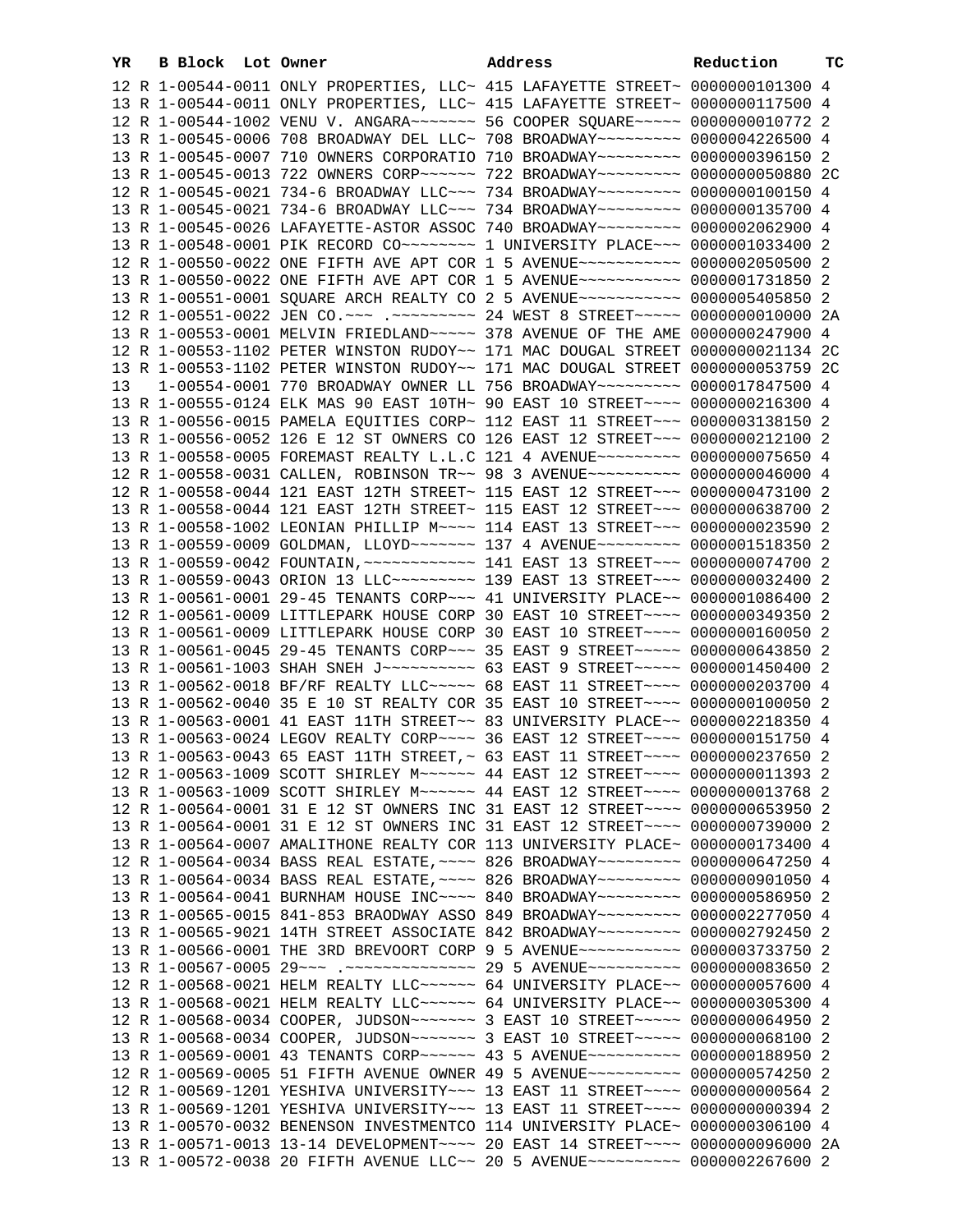| YR | B Block Lot Owner | Address                                                                                                                                                           | Reduction | тc |
|----|-------------------|-------------------------------------------------------------------------------------------------------------------------------------------------------------------|-----------|----|
|    |                   | 13 R 1-00572-0060 3868 BROADWAY REALTY, 33 WEST 8 STREET~~~~~ 0000000029261 2B                                                                                    |           |    |
|    |                   | 13 R 1-00572-0062 37-39 WEST 8 ASSOC LP 39 WEST 8 STREET~~~~~ 0000000100250 2                                                                                     |           |    |
|    |                   | 13 R 1-00572-0068 WAVERLY REALTY CO. ~~~ 49 WEST 8 STREET~~~~~ 0000000026340 2B                                                                                   |           |    |
|    |                   | 13 R 1-00572-0069 SANDY REALTY. ~~~~~~~~ 51 WEST 8 STREET~~~~~ 0000000054900 2                                                                                    |           |    |
|    |                   | 13 R 1-00573-0009 H-O REALTY CORPORATIO 66 WEST 10 STREET~~~~ 0000000129700 2                                                                                     |           |    |
|    |                   | 12 R 1-00573-0011 CASTEGA REALTY ASSOCI 60 WEST 10 STREET~~~~ 0000000127800 2                                                                                     |           |    |
|    |                   | 13 R 1-00573-0011 CASTEGA REALTY ASSOCI 60 WEST 10 STREET~~~~ 0000000199350 2                                                                                     |           |    |
|    |                   | 13 R 1-00573-0039 30 FIFTH AVE OWNERS I 28 5 AVENUE~~~~~~~~~~ 0000001111450 2                                                                                     |           |    |
|    |                   | 13 R 1-00573-1005 GREENWICH VILLAGE FIS 422 AVENUE OF THE AME 0000000556000 4                                                                                     |           |    |
|    |                   | 13 R 1-00574-0005 450 VILLAGE COMPANY, ~ 450 AVENUE OF THE AME 0000000400700 2                                                                                    |           |    |
|    |                   | 13 R 1-00574-0007 78 WEST 11 STREET LLC 458 AVENUE OF THE AME 0000000177200 2                                                                                     |           |    |
|    |                   | 13 R 1-00576-0006 SHARON BREWSTER~~~~~~ 496 AVENUE OF THE AME 0000000037858 2A                                                                                    |           |    |
|    |                   | 13 R 1-00576-0016 4213 VILLAGE CORP~~~~ 42 WEST 13 STREET~~~~ 0000000346400 2                                                                                     |           |    |
|    |                   | 12 R 1-00576-1505 G FAMILY HOLDINGS LLC 59 WEST 12 STREET~~~~ 0000000005465 4                                                                                     |           |    |
|    |                   | 13 R 1-00576-1505 G FAMILY HOLDINGS LLC 59 WEST 12 STREET~~~~ 00000000016360 4                                                                                    |           |    |
|    |                   | 12 R 1-00576-1506 G FAMILY HOLDINGS LLC 59 WEST 12 STREET~~~~ 0000000012585 4                                                                                     |           |    |
|    |                   | 13 R 1-00576-1506 G FAMILY HOLDINGS LLC 59 WEST 12 STREET~~~~ 0000000027190 4                                                                                     |           |    |
|    |                   |                                                                                                                                                                   |           |    |
|    |                   | 13 R 1-00576-1702 ~~~~~~~~~~~~~~~~~~~~~~~~ 8 WEST 13 STREET~~~~~ 0000000299500 2                                                                                  |           |    |
|    |                   | 12 R 1-00577-0013 FAB 14 LLC ----------- 54 WEST 14 STREET ---- 0000000240800 4                                                                                   |           |    |
|    |                   | 13 R 1-00577-0013 FAB 14 LLC ----------- 54 WEST 14 STREET ---- 0000000260361 4                                                                                   |           |    |
|    |                   | 12 R 1-00577-0014 52 WEST 14TH STREET L 52 WEST 14 STREET~~~~ 0000000059950 2                                                                                     |           |    |
|    |                   | 13 R 1-00577-0014 52 WEST 14TH STREET L 52 WEST 14 STREET~~~~ 0000000122500 2                                                                                     |           |    |
|    |                   | 12 R 1-00577-0015 47 DEVELOPMENT LLC~~~ 48 WEST 14 STREET~~~~ 0000000496350 4                                                                                     |           |    |
|    |                   | 13 R 1-00577-0015 47 DEVELOPMENT LLC~~~ 48 WEST 14 STREET~~~~ 0000000731700 4                                                                                     |           |    |
|    |                   | 13 R 1-00577-0018 EBR 14 LLC ---------- 44 WEST 14 STREET ---- 0000000340650 2                                                                                    |           |    |
|    |                   | 13 R 1-00577-0030 13 W 13 APT CORP~~~~~ 18 WEST 14 STREET~~~~ 0000000319200 2                                                                                     |           |    |
|    |                   | 13 R 1-00577-0034 8-12 WEST 14TH GROUP~ 8 WEST 14 STREET~~~~~ 0000001520050 4                                                                                     |           |    |
|    |                   | 13 R 1-00577-0039 AMES ASSOCIATES~~~~~~ 80 5 AVENUE~~~~~~~~~~ 0000000543100 4                                                                                     |           |    |
|    |                   | 13 R 1-00577-0066 GLASS HOUSE COOPERATI 43 WEST 13 STREET~~~~ 0000001092300 2<br>12 R 1-00577-1301 ~~~~~~~~~~~~~~~~~~~~~~~~ 14 WEST 14 STREET~~~~ 0000000136822 4 |           |    |
|    |                   | 13 R 1-00577-1301 ~~~~~~~~~~~~~~~~~~~~~~~~~ 14 WEST 14 STREET~~~~ 0000000267760 4                                                                                 |           |    |
|    |                   | 13 R 1-00579-0030 EDISON SPRING STREETC 131 VARICK STREET~~~~ 0000002846800 4                                                                                     |           |    |
|    |                   | 13 R 1-00579-0047 CORP OF TRINITY CHURC 304 HUDSON STREET~~~~ 0000002825850 4                                                                                     |           |    |
|    |                   | 13 R 1-00580-0015 A&J LEE 66 CHARLTON L 66 CHARLTON STREET~~~ 0000005159650 4                                                                                     |           |    |
|    |                   | 13 R 1-00580-0039 CORP OF TRINITY CHURC 348 HUDSON STREET~~~~ 0000002458200 4                                                                                     |           |    |
|    |                   | 13 R 1-00580-0060 185 VARICK RLTY CORP~ 183 VARICK STREET~~~~ 0000000659050 4                                                                                     |           |    |
|    |                   | 13 R 1-00580-0063 181 VARICK STREET LLC 181 VARICK STREET~~~~ 0000002586550 4                                                                                     |           |    |
|    |                   | 13 R 1-00581-0063 RECTOR/CHURCHWARDEN/T 207 VARICK STREET~~~~ 0000001569850 4                                                                                     |           |    |
|    |                   | 12 R 1-00583-0029 MOR SEVENTH AVENUE OW 59 BEDFORD STREET~~~~ 0000000204600 2                                                                                     |           |    |
|    |                   | 13 R 1-00583-0029 MOR SEVENTH AVENUE OW 59 BEDFORD STREET~~~~ 0000000208200 2                                                                                     |           |    |
|    |                   | 12 R 1-00583-0042 EMGE 3, INC. --------- 55 LEROY STREET------ 0000000048300 2                                                                                    |           |    |
|    |                   | 13 R 1-00583-0042 EMGE 3, INC. ~~~~~~~~~ 55 LEROY STREET~~~~~~ 0000000112200 2                                                                                    |           |    |
|    |                   | 13 R 1-00585-0001 HUDBAR ASSOCIATES, L. 464 HUDSON STREET~~~~ 0000000324750 2                                                                                     |           |    |
|    |                   | 13 R 1-00586-0035 35 CARMINE STREET ASS 35 CARMINE STREET~~~~ 0000000073650 2                                                                                     |           |    |
|    |                   | 13 R 1-00586-0081 LEROY OWNERS CORP~~~~ 25 LEROY STREET~~~~~~ 0000000153150 2                                                                                     |           |    |
|    |                   | 13 R 1-00587-0001 27 MORTON LP -------- 60 BEDFORD STREET --- 0000000122200 2                                                                                     |           |    |
|    |                   | 13 R 1-00587-0026 G WAY HOLDING CORP~~~ 272 BLEECKER STREET~~ 0000000051250 2                                                                                     |           |    |
|    |                   | 13 R 1-00587-0028 BERNARDO FELIX~~~~~~~~ 5 MORTON STREET~~~~~~ 0000000045050 2                                                                                    |           |    |
|    |                   | 13 R 1-00588-0051 110 CHRISTOPHER STREE 106 CHRISTOPHER STREE 0000000272350 2                                                                                     |           |    |
|    |                   | 12 R 1-00589-0028 331 SIXTH AVE. LLC ~~~ 331 AVENUE OF THE AME 0000000184500 4                                                                                    |           |    |
|    |                   | 13 R 1-00589-0028 331 SIXTH AVE. LLC ~~~ 331 AVENUE OF THE AME 0000000094400 4                                                                                    |           |    |
|    |                   | 13 R 1-00589-0048 233 BLEECKER STREET L 15 CARMINE STREET~~~~ 0000000248550 4                                                                                     |           |    |
|    |                   | 13 R 1-00590-0021 14 JONES LLC --------- 14 JONES STREET ------ 0000000105700 2                                                                                   |           |    |
|    |                   | 13 R 1-00590-0032 162 WEST REALTY LLC~~ 162 WEST 4 STREET~~~~ 0000000080850 2                                                                                     |           |    |
|    |                   | 13 R 1-00590-0063 RAPA NUI RLTY CORP~~~ 17 BARROW STREET~~~~~ 0000000079666 4                                                                                     |           |    |
|    |                   | 12 R 1-00590-0085 JONES STREET BUILDING 25 JONES STREET~~~~~~ 0000000069650 2                                                                                     |           |    |
|    |                   | 12 R 1-00590-0086 JONES STREET BUILDING 27 JONES STREET~~~~~~ 0000000021950 2                                                                                     |           |    |
|    |                   | 12 R 1-00591-0015 ZOHAR BEN-DOV~~~~~~~~ 91 7 AVENUE SOUTH~~~~ 0000000067650 4                                                                                     |           |    |
|    |                   | 13 R 1-00591-0015 ZOHAR BEN-DOV~~~~~~~~ 91 7 AVENUE SOUTH~~~~ 0000000013800 4                                                                                     |           |    |
|    |                   | 13 R 1-00591-0049 78-80 CHRISTOPHER STE 78 CHRISTOPHER STREET 0000000184650 2                                                                                     |           |    |
|    |                   | 13 R 1-00591-0054 70 CHRISTOPHER REALTY 110 7 AVENUE SOUTH~~~ 0000000030000 4                                                                                     |           |    |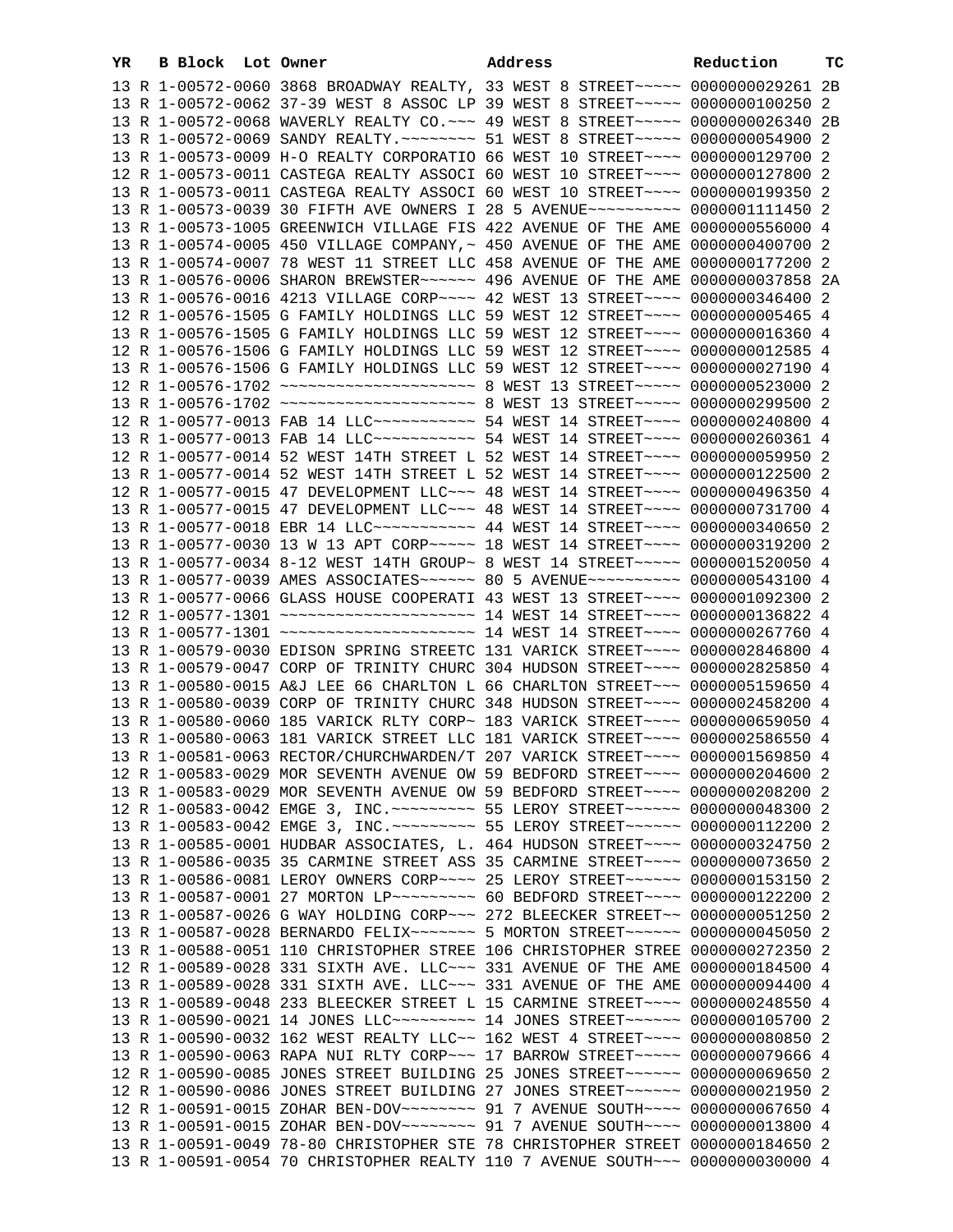| YR | B Block Lot Owner | Address                                                                             | Reduction | тc |
|----|-------------------|-------------------------------------------------------------------------------------|-----------|----|
|    |                   | 13 R 1-00592-0022 EXCELSIOR RLTY LTD ~~~ 353 AVENUE OF THE AME 0000000584800 4      |           |    |
|    |                   | 13 R 1-00592-0066 WAVERTREE CORPORATION 375 AVENUE OF THE AME 0000000858950 2       |           |    |
|    |                   | 13 R 1-00594-0033 PONTE EQUITIES INC~~~ 312 SPRING STREET~~~~ 0000000069000 4       |           |    |
|    |                   | 13 R 1-00594-0035 UNITY ENVIRONMENTALCO 308 SPRING STREET~~~~ 0000000032400 2       |           |    |
|    |                   | 13 R 1-00594-0081 287 HUDSON REALTY COR 287 HUDSON STREET~~~~ 0000000036150 4       |           |    |
|    |                   | 13 R 1-00594-0082 INTERSTATE CASING COR 285 HUDSON STREET~~~~ 0000000026800 4       |           |    |
|    |                   |                                                                                     |           |    |
|    |                   | 12 R 1-00595-1101 KOMAROVA, OKSANA~ A~~ 130 WATTS STREET~~~~~ 0000000012364 2       |           |    |
|    |                   | 13 R 1-00595-1201 HDK HOLDING, LLC ~~~~~ 459 WASHINGTON STREET 0000000147968 4      |           |    |
|    |                   | 13 R 1-00597-0001 DARA PARTNERS, L.P.~~ 515 GREENWICH STREET~ 0000000164550 4       |           |    |
|    |                   | 13 R 1-00597-0012 315 HUDSON LLC~ C/O J 78 VANDAM STREET~~~~~ 0000001546900 4       |           |    |
|    |                   | 12 R 1-00597-0062 JAMESTOWN 325 HUDSON, 323 HUDSON STREET~~~~ 0000001417100 4       |           |    |
|    |                   | 13 R 1-00597-1001 95 VANDAM CORPORATION 95 VANDAM STREET~~~~~ 0000000088600 4       |           |    |
| 13 |                   | 1-00598-0058 CORP OF TRINITY CHURC 341 HUDSON STREET~~~~ 0000009995100 4            |           |    |
| 13 |                   | 1-00599-0064 TST 375 HUDSON STREET 363 HUDSON STREET~~~~ 0000010619850 4            |           |    |
|    |                   | 12 R 1-00601-0001 BERGNAT REALTY ASSOC~ 355 WEST STREET~~~~~~ 0000000169900 4       |           |    |
|    |                   | 13 R 1-00601-0005 WILLIAM GOTTLIEB REAL 358 WEST STREET~~~~~~ 0000000037200 4       |           |    |
|    |                   | 13 R 1-00601-0047 LF GREENWICH, ~~~~~~~~ 120 LEROY STREET~~~~~ 0000000333000 4      |           |    |
|    |                   | 13 R 1-00601-1201 43 CLARKSON STREET LL 43 CLARKSON STREET~~~ 0000000111150 4       |           |    |
|    |                   | 13 R 1-00602-0036 MORTON WEST LLC~~~~~~ 611 WASHINGTON STREET 0000000941950 4       |           |    |
|    |                   | 13 R 1-00602-0068 CORP OF TRINITY CHURC 423 HUDSON STREET~~~~ 0000001171700 4       |           |    |
|    |                   | 12 R 1-00602-1001 ~~~~~~~~~~~~~~~~~~~~~~~~~ 1 MORTON SQUARE~~~~~~ 0000000321600 4   |           |    |
|    |                   | 13 R 1-00602-1001 ~~~~~~~~~~~~~~~~~~~~~~~~~ 1 MORTON SQUARE~~~~~~ 00000000000400 4  |           |    |
|    |                   | 13 R 1-00602-1002 ~~~~~~~~~~~~~~~~~~~~~~~~~ 1 MORTON SQUARE~~~~~~ 0000000464750 4   |           |    |
|    |                   | 13 R 1-00603-0028 BRICKMAN 95 MORTON LL 617 WASHINGTON STREET 0000001379800 4       |           |    |
|    |                   | 12 R 1-00603-0037 BARROW ST OWNERS INC~ 644 GREENWICH STREET~ 0000000868500 2       |           |    |
|    |                   | 13 R 1-00603-0037 BARROW ST OWNERS INC~ 644 GREENWICH STREET~ 0000000353200 2       |           |    |
|    |                   |                                                                                     |           |    |
|    |                   |                                                                                     |           |    |
|    |                   |                                                                                     |           |    |
|    |                   | 13 R 1-00606-0018 PORT REALTY L.L.C. ~~~ 46 GREENWICH AVENUE~~ 0000000052650 4      |           |    |
|    |                   |                                                                                     |           |    |
|    |                   | 12 R 1-00607-0051 111 W 11 CORP~~~~~~~~ 111 WEST 11 STREET~~~ 0000000304950 2       |           |    |
|    |                   | 13 R 1-00607-0051 111 W 11 CORP~~~~~~~~ 111 WEST 11 STREET~~~ 0000000283300 2       |           |    |
|    |                   | 13 R 1-00608-0024 VILLAGE VENTURA ASSOC 128 WEST 13 STREET~~~ 0000000090850 2       |           |    |
|    |                   | 12 R 1-00608-1010 OWNER / AGENT~~~~~~~~ 175 WEST 12 STREET~~~ 0000000058400 4       |           |    |
|    |                   | 13 R 1-00608-1010 OWNER / AGENT ~~~~~~~~ 175 WEST 12 STREET ~~~ 0000000083150 4     |           |    |
|    |                   | 13 R 1-00609-0007 ABNER PROPERTIES COMP 154 WEST 14 STREET~~~ 0000001674700 4       |           |    |
|    |                   | 13 R 1-00609-0031 WESTERN DEVELOPMENT G 112 WEST 14 STREET~~~ 0000000087700 4       |           |    |
|    |                   | 12 R 1-00609-1020 HSU, LIANGGE~~~~~~~~ 116 WEST 14 STREET~~~ 0000000250761 2        |           |    |
|    |                   | 13 R 1-00609-1020 HSU, LIANGGE~~~~~~~~~ 116 WEST 14 STREET~~~ 0000000270124 2       |           |    |
|    |                   | 13 R 1-00610-0009 WEST 4TH ST ASSOC~~~~ 223 WEST 4 STREET~~~~ 0000000048650 2       |           |    |
|    |                   | 13 R 1-00610-0016 117 SEVENTH AVE ETC~~ 115 7 AVENUE SOUTH~~~ 0000000294350 4       |           |    |
|    |                   | 12 R 1-00610-0055 BLDG OCEANSIDE LLC ~~~ 17 GREENWICH AVENUE ~~ 0000000096000 2     |           |    |
|    |                   | 13 R 1-00611-0032 163 W. 10TH~~~~~~~~~~~~~~~ 163 WEST 10 STREET~~~~ 0000000200450 2 |           |    |
|    |                   | 12 R 1-00611-0045 CHARLES STREET ASSOC~ 24 CHARLES STREET~~~~ 0000000093850 2       |           |    |
|    |                   | 13 R 1-00611-0045 CHARLES STREET ASSOC~ 24 CHARLES STREET~~~~ 0000000143350 2       |           |    |
|    |                   | 12 R 1-00611-0065 33 GREENWICH OWNERS C 23 GREENWICH AVENUE~~ 0000000665700 2       |           |    |
|    |                   | 13 R 1-00612-0033 29-31 CHARLES STREET~ 29 CHARLES STREET~~~~ 0000000107000 2       |           |    |
|    |                   | 13 R 1-00612-0060 LANYARD REALTY CO., L. 49 GREENWICH AVENUE~~ 0000000074350 2      |           |    |
|    |                   | 13 R 1-00612-1002 PISKO, MARGARET~~~~~~ 22 PERRY STREET~~~~~~ 0000000004680 2       |           |    |
|    |                   | 12 R 1-00612-1102 25 CHARLES ST OWNERS~ 25 CHARLES STREET~~~~ 0000000177950 2       |           |    |
|    |                   | 13 R 1-00612-1102 25 CHARLES ST OWNERS~ 25 CHARLES STREET~~~~ 0000000145050 2       |           |    |
|    |                   | 13 R 1-00612-1208 PERRY 259 W 4 OWNERS~ 259 WEST 4 STREET~~~~ 0000000174700 2       |           |    |
|    |                   | 12 R 1-00613-0044 RENAISSANCE WAVERLY L 227 WAVERLY PLACE~~~~ 0000000059650 2       |           |    |
|    |                   | 13 R 1-00613-0044 RENAISSANCE WAVERLY L 227 WAVERLY PLACE~~~~ 0000000129850 2       |           |    |
|    |                   |                                                                                     |           |    |
|    |                   | 12 R 1-00614-0056 ROSEBUD REALTY, LLC~~ 2 BANK STREET~~~~~~~~ 0000000056050 2       |           |    |
|    |                   | 13 R 1-00614-0056 ROSEBUD REALTY, LLC~~ 2 BANK STREET~~~~~~~~ 0000000154600 2       |           |    |
|    |                   | 13 R 1-00615-0036 1 BANK STREET CORP~~~ 87 GREENWICH AVENUE~~ 0000000229600 2       |           |    |
|    |                   | 12 R 1-00615-0052 LUSTRO REALTY, LLC~~ 33 BANK STREET~~~~~~~ 0000000073700 2        |           |    |
|    |                   | 12 R 1-00616-0029 5-7 1/2 JANE STREET~~ 5 JANE STREET~~~~~~~~ 0000000034000 2       |           |    |
|    |                   | 13 R 1-00616-1001 FREDE, CANDACE ------- 2 HORATIO STREET ---- 0000000056750 4      |           |    |
|    |                   |                                                                                     |           |    |
|    |                   |                                                                                     |           |    |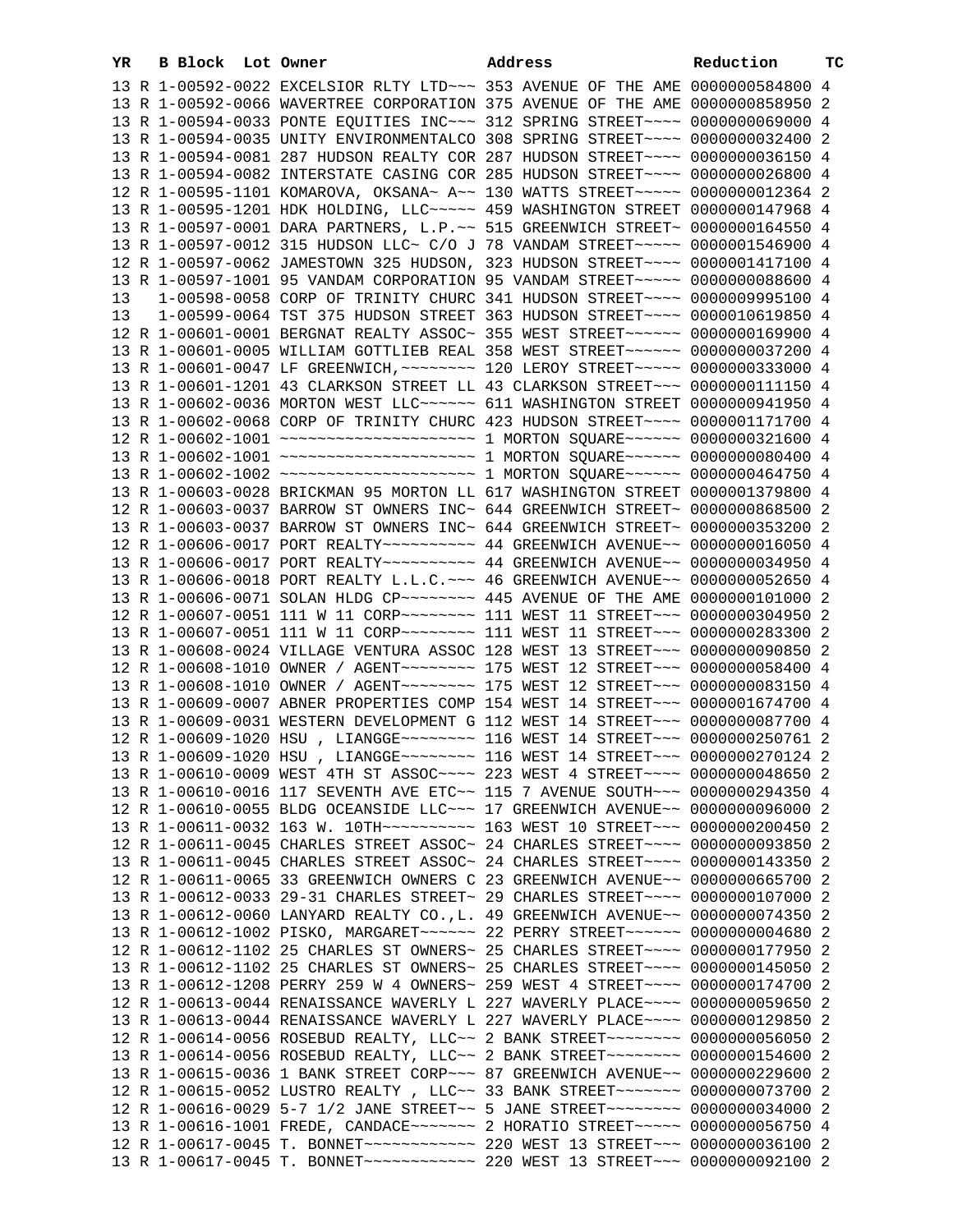| YR. | B Block Lot Owner |                                                                                                                                                                | Address | Reduction | тс |
|-----|-------------------|----------------------------------------------------------------------------------------------------------------------------------------------------------------|---------|-----------|----|
|     |                   | 13 R 1-00618-0012 240-242 ~~~ , AS TO 50 242 WEST 14 STREET ~~~ 0000000032676 2B                                                                               |         |           |    |
|     |                   | 13 R 1-00618-0013 240-242 ~~~ , AS TO 50 240 WEST 14 STREET ~~~ 0000000010159 2B                                                                               |         |           |    |
|     |                   | 13 R 1-00618-0024 BEVERLY, ROBERT TR~~~ 214 WEST 14 STREET~~~ 0000000161400 4                                                                                  |         |           |    |
|     |                   | 13 R 1-00618-0028 680 REALTY LLC ------- 204 WEST 14 STREET -- 0000000052250 2                                                                                 |         |           |    |
|     |                   | 13 R 1-00618-0032 WAVERLY REALTY CO. ~~~ 62 7 AVENUE~~~~~~~~~~ 0000000115150 2                                                                                 |         |           |    |
|     |                   | 13 R 1-00618-0053 INTEGRAL YOGA INSTTT~ 227 WEST 13 STREET~~~ 0000000081100 4                                                                                  |         |           |    |
|     |                   | 13 R 1-00619-0074 HI~~ REST REALTY CO., 220 WEST 4 STREET~~~~ 0000000347500 4                                                                                  |         |           |    |
|     |                   | 13 R 1-00620-0066 242-244 OWNERS CORP~~ 244 WEST 4 STREET~~~~ 0000000153000 2                                                                                  |         |           |    |
|     |                   | 12 R 1-00620-0082 W 10 ST HLDG --------- 211 WEST 10 STREET --- 0000000198650 2                                                                                |         |           |    |
|     |                   |                                                                                                                                                                |         |           |    |
|     |                   | 13 R 1-00621-0013 96 PERRY ST CORP~~~~~ 96 PERRY STREET~~~~~~ 0000000100300 2                                                                                  |         |           |    |
|     |                   | 12 R 1-00621-0035 BLEEKER 373 OWNERS CO 371 BLEECKER STREET~~ 0000000060100 2                                                                                  |         |           |    |
|     |                   | 13 R 1-00621-0035 BLEEKER 373 OWNERS CO 371 BLEECKER STREET~~ 0000000085750 2                                                                                  |         |           |    |
|     |                   | 13 R 1-00621-1101 ARC NYBLKST004, LLC~~ 92 PERRY STREET~~~~~~ 0000000022016 4                                                                                  |         |           |    |
|     |                   | 12 R 1-00623-0055 281 W 11 OWNERS CORP~ 281 WEST 11 STREET~~~ 0000000067000 2                                                                                  |         |           |    |
|     |                   | 13 R 1-00623-0055 281 W 11 OWNERS CORP~ 281 WEST 11 STREET~~~ 0000000039600 2                                                                                  |         |           |    |
|     |                   | 13 R 1-00624-1010 NEUWIRTH, DANIEL P~~~ 69 BANK STREET~~~~~~~ 0000000019448 2                                                                                  |         |           |    |
|     |                   | 13 R 1-00625-0004 SAM'S ABODE INC~~~~~~ 805 GREENWICH STREET~ 0000000009246 2A                                                                                 |         |           |    |
|     |                   | 12 R 1-00625-0021 799 GREENWICH ST TENA 799 GREENWICH STREET~ 0000000162350 2                                                                                  |         |           |    |
|     |                   | 13 R 1-00625-0021 799 GREENWICH ST TENA 799 GREENWICH STREET~ 0000000099050 2                                                                                  |         |           |    |
|     |                   | 12 R 1-00625-0056 MARUCCIA INC~~~~~~~~~~ 34 8 AVENUE~~~~~~~~~~ 0000000212700 2                                                                                 |         |           |    |
|     |                   | 13 R 1-00625-0056 MARUCCIA INC~~~~~~~~~ 34 8 AVENUE~~~~~~~~~~ 0000000232600 2                                                                                  |         |           |    |
|     |                   | 13 R 1-00626-0004 815 GREENWICH APTS CO 815 GREENWICH STREET~ 0000000072790 2                                                                                  |         |           |    |
|     |                   | 13 R 1-00626-0012 61 JANE ST TENANTS CO 631 HUDSON STREET~~~~ 0000002147850 2                                                                                  |         |           |    |
|     |                   | 13 R 1-00627-0043 320 WEST 13TH REALTY~ 320 WEST 13 STREET~~~ 0000001445950 4                                                                                  |         |           |    |
|     |                   | 13 R 1-00627-1002 MADISON, STACY~~~~~~~ 637 HUDSON STREET~~~~ 0000000008617 2C                                                                                 |         |           |    |
|     |                   | 13 R 1-00628-0004 REGENT SPE LLC~~~~~~~~ 10 9 AVENUE~~~~~~~~~~ 0000006511250 4                                                                                 |         |           |    |
|     |                   | 13 R 1-00630-0043 HUDSON MEWS APT CORP~ 511 HUDSON STREET~~~~ 0000000158600 2                                                                                  |         |           |    |
|     |                   | 13 R 1-00631-1103 ESPOSITO, LAUREN~~~~~ 677 WASHINGTON STREET 0000000000043 2                                                                                  |         |           |    |
|     |                   | 13 R 1-00632-0001 WASHINGTON 685, ~~~~~~ 685 WASHINGTON STREET 0000000214045 4                                                                                 |         |           |    |
|     |                   | 13 R 1-00632-0017 GAUTIER, ADRIEN RALPH 726 GREENWICH STREET~ 0000002157850 2                                                                                  |         |           |    |
|     |                   | 13 R 1-00632-0031 135 CHARLES STREET LL 133 CHARLES STREET~~~ 0000000069050 2                                                                                  |         |           |    |
|     |                   | 13 R 1-00632-0034 WASHINGTON 685 LLC~~~ 139 CHARLES STREET~~~ 0000000231150 4                                                                                  |         |           |    |
|     |                   | 12 R 1-00632-0039 GREENWICH GREEN COOPE 719 GREENWICH STREET~ 0000000385950 2                                                                                  |         |           |    |
|     |                   | 13 R 1-00632-0039 GREENWICH GREEN COOPE 719 GREENWICH STREET~ 0000000193600 2                                                                                  |         |           |    |
| 13  |                   | 1-00632-1101 132 PERRY RETAIL, LLC 132 PERRY STREET~~~~~ 0000000307335 4                                                                                       |         |           |    |
|     |                   | 13 R 1-00634-0023 100 BANK ST OWNERS CO 760 GREENWICH STREET~ 0000001456250 2                                                                                  |         |           |    |
|     |                   | 13 R 1-00634-0034 ESKENAS LINDA~~~~~~~~ 319 WEST 11 STREET~~~ 0000000009268 2A                                                                                 |         |           |    |
|     |                   | 13 R 1-00634-0036 323/325/327 W 11 ST O 323 WEST 11 STREET~~~ 0000000197850 2                                                                                  |         |           |    |
|     |                   | 12 R 1-00634-0063 L & F HOLDING CORP~~~ 575 HUDSON STREET~~~~ 0000000112208 2B                                                                                 |         |           |    |
|     |                   | 13 R 1-00634-0063 L & F HOLDING CORP~~~ 575 HUDSON STREET~~~~ 0000000106183 2B                                                                                 |         |           |    |
|     |                   | 13 R 1-00635-0026 780 GW REALTY LLC --- 772 GREENWICH STREET ~ 0000000209750 2                                                                                 |         |           |    |
|     |                   | 12 R 1-00636-0022 CHARLES KRAUSE, JOYC~ 650 WASHINGTON STREET 0000001771700 2<br>13 R 1-00636-0022 CHARLES KRAUSE, JOYC~ 650 WASHINGTON STREET 0000000959500 2 |         |           |    |
|     |                   | 13 R 1-00636-0070 150 CHARLES STREET HO 150 CHARLES STREET~~~ 0000002055000 2                                                                                  |         |           |    |
|     |                   | 13 R 1-00636-1001 RIVERWEST CONDOMINIUM 296 WEST 10 STREET~~~ 00000000001801 2                                                                                 |         |           |    |
|     |                   | 13 R 1-00637-0036 CHARLES STREET TENANT 151 CHARLES STREET~~~ 0000000150750 2                                                                                  |         |           |    |
|     |                   | 13 R 1-00637-1301 WEST PERRY GARAGE LLC 176 PERRY STREET~~~~~ 0000000040045 4                                                                                  |         |           |    |
|     |                   | 13 R 1-00637-1303 YABU PUSHELBERG, INC~ 176 PERRY STREET~~~~~ 0000000059569 2                                                                                  |         |           |    |
|     |                   | 13 R 1-00637-1313 GREEN, THOMAS B ~~~~~~ 173 PERRY STREET ~~~~~ 0000000029242 2                                                                                |         |           |    |
|     |                   | 13 R 1-00637-1401 RIDGEWOOD CHARLES INC 165 CHARLES STREET~~~ 00000000006181 4                                                                                 |         |           |    |
|     |                   | 13 R 1-00637-1432 VALBERG DEVELOPMENT, ~ 165 CHARLES STREET~~~ 0000000116616 4                                                                                 |         |           |    |
|     |                   | 13 R 1-00638-0001 RIVERBANK SOUTH OWNER 427 WEST STREET~~~~~~ 0000001720250 2                                                                                  |         |           |    |
|     |                   | 12 R 1-00638-0004 RIVERBANK APT CORP~~~ 433 WEST STREET~~~~~~ 0000000721450 2                                                                                  |         |           |    |
| 13  |                   | 1-00638-0004 RIVERBANK APT CORP~~~ 433 WEST STREET~~~~~~ 0000000198370 2                                                                                       |         |           |    |
|     |                   | 12 R 1-00640-0012 WAYWEST TENANTS CORP~ 380 WEST 12 STREET~~~ 0000000824050 2                                                                                  |         |           |    |
|     |                   | 13 R 1-00640-0034 WILLIAM GOTTLIEB REAL 755 WASHINGTON STREET 0000000301650 4                                                                                  |         |           |    |
|     |                   | 12 R 1-00640-0064 20 BETHUNE OWNERS COR 20 BETHUNE STREET~~~~ 0000000183400 2                                                                                  |         |           |    |
|     |                   | 13 R 1-00640-0064 20 BETHUNE OWNERS COR 20 BETHUNE STREET~~~~ 0000000169000 2                                                                                  |         |           |    |
|     |                   | 13 R 1-00641-0005 501 WEST STREET LLC~~ 497 WEST STREET~~~~~~ 0000000120100 4                                                                                  |         |           |    |
|     |                   | 12 R 1-00641-0017 100 JANE STREET L P C 379 WEST 12 STREET~~~ 0000000972600 2                                                                                  |         |           |    |
|     |                   | 13 R 1-00641-0052 JANE STREET TENANTS C 812 GREENWICH STREET~ 0000000128000 2                                                                                  |         |           |    |
|     |                   |                                                                                                                                                                |         |           |    |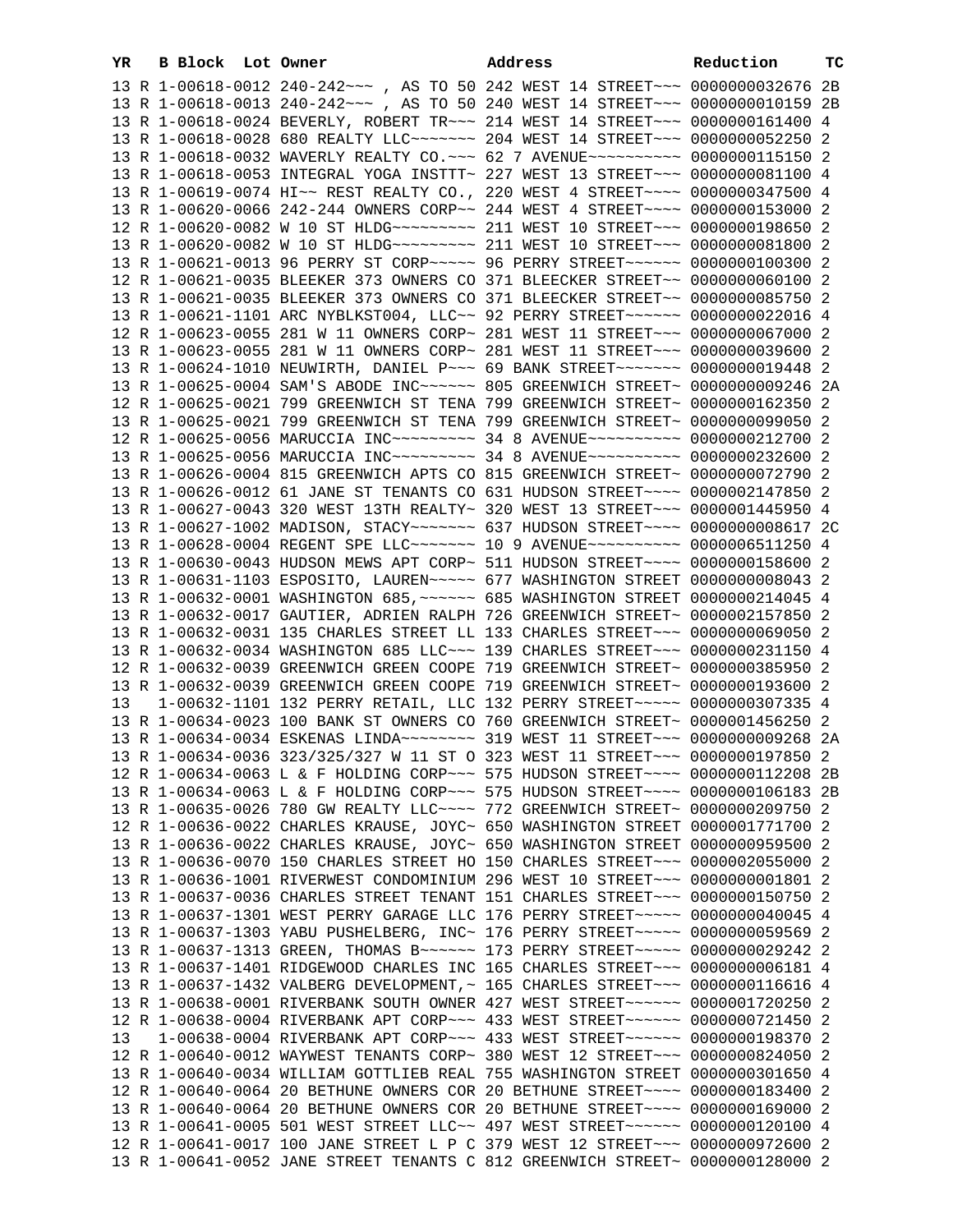| YR | B Block Lot Owner |  | Address                                                                                                                                                         | Reduction | тc |
|----|-------------------|--|-----------------------------------------------------------------------------------------------------------------------------------------------------------------|-----------|----|
|    |                   |  | 13 R 1-00642-0052 72 HORATIO ST OWNERS~ 72 HORATIO STREET~~~~ 0000000056250 2C                                                                                  |           |    |
|    |                   |  | 13 R 1-00642-0057 GREENWICH CORP~~~~~~~ 822 GREENWICH STREET~ 0000000344000 2                                                                                   |           |    |
|    |                   |  | 12 R 1-00643-0043 WILLIAM GOTTLIEB REAL 809 WASHINGTON STREET 0000000114150 4                                                                                   |           |    |
|    |                   |  | 13 R 1-00643-0043 WILLIAM GOTTLIEB REAL 809 WASHINGTON STREET 0000000208700 4                                                                                   |           |    |
|    |                   |  | 13 R 1-00643-0054 WILLIAM GOTTLIEB REAL 842 GREENWICH STREET~ 0000000104150 4                                                                                   |           |    |
|    |                   |  | 12 R 1-00643-1001 TAM CARRIERE, JEANNIE 77 HORATIO STREET~~~~ 0000000013055 2                                                                                   |           |    |
|    |                   |  | 13 R 1-00643-1001 TAM CARRIERE, JEANNIE 77 HORATIO STREET~~~~ 0000000018548 2                                                                                   |           |    |
|    |                   |  | 13 R 1-00644-0063 FAIRFAX & SAMMONS PRO 67 GANSEVOORT STREET~ 0000000276900 4                                                                                   |           |    |
| 13 |                   |  | 1-00645-0011 AB GREEN GANSEVOORT, ~ 848 WASHINGTON STREET 0000014935000 4                                                                                       |           |    |
|    |                   |  | 12 R 1-00645-0049 WILLIAM GOTTLIEB REAL 19 9 AVENUE~~~~~~~~~~ 0000000449950 4                                                                                   |           |    |
|    |                   |  | 13 R 1-00645-0049 WILLIAM GOTTLIEB REAL 19 9 AVENUE~~~~~~~~~~ 0000000863300 4                                                                                   |           |    |
|    |                   |  | 13 R 1-00646-0001 WILLIAM GOTTLIEB REAL 40 10 AVENUE~~~~~~~~~ 0000000464450 4                                                                                   |           |    |
|    |                   |  | 13 R 1-00654-0031 DUANCO INC~~~~~~~~~~~~~~~ 500 WEST 14 STREET~~~ 0000000267550 4                                                                               |           |    |
|    |                   |  | 13 R 1-00670-0070 BULGROUP COLORADO LLC 231 11 AVENUE~~~~~~~~ 0000000440850 4<br>12 R 1-00673-0001 WFNY I LLC ----------- 261 11 AVENUE ------- 0000001741050 4 |           |    |
|    |                   |  | 13 R 1-00673-0001 WFNY I LLC ----------- 261 11 AVENUE -------- 0000003921750 4                                                                                 |           |    |
|    |                   |  | 13 R 1-00687-0029 85 TENTH AVENUE ASSOC 85 10 AVENUE~~~~~~~~~ 0000004642650 4                                                                                   |           |    |
| 13 |                   |  | 1-00688-1002 TENTH AVENUE MINISTOR 111 10 AVENUE~~~~~~~~ 0000000311400 4                                                                                        |           |    |
|    |                   |  | 13 R 1-00694-0042 GUIDARA, WILLIAM~~~~~ 520 WEST 23 STREET~~~ 0000000326900 2                                                                                   |           |    |
|    |                   |  | 12 R 1-00695-0034 SYCAMORE COURT~~~~~~~ 501 WEST 23 STREET~~~ 0000000025750 4                                                                                   |           |    |
|    |                   |  | 13 R 1-00695-0034 SYCAMORE COURT~~~~~~~~ 501 WEST 23 STREET~~~ 0000000063000 4                                                                                  |           |    |
|    |                   |  | 13 R 1-00695-1702 COHEN, JARED M ~~~~~~~ 231 10 AVENUE ~~~~~~~~ 0000000018314 2                                                                                 |           |    |
|    |                   |  | 13 R 1-00696-0026 511 W 24TH ST., LLC~~ 509 WEST 24 STREET~~~ 0000000148738 4                                                                                   |           |    |
|    |                   |  | 13 R 1-00696-0058 550 WEST 25TH ST. ASS 550 WEST 25 STREET~~~ 0000000229350 4                                                                                   |           |    |
|    |                   |  | 13 R 1-00697-0056 293 10 AVE CORP~~~~~~ 536 WEST 26 STREET~~~ 0000000141550 4                                                                                   |           |    |
|    |                   |  | 12 R 1-00698-0044 CAHN FAMILY ASSOCIATE 510 WEST 27 STREET~~~ 0000000083150 4                                                                                   |           |    |
|    |                   |  | 13 R 1-00698-0044 CAHN FAMILY ASSOCIATE 510 WEST 27 STREET~~~ 0000000160550 4                                                                                   |           |    |
|    |                   |  | 12 R 1-00699-0005 MARINERS GATE, LLC ~~~ 547 WEST 27 STREET ~~~ 0000000157450 4                                                                                 |           |    |
|    |                   |  | 13 R 1-00699-0005 MARINERS GATE, LLC ~~~ 547 WEST 27 STREET ~~~ 0000002901000 4                                                                                 |           |    |
|    |                   |  | 13 R 1-00701-0022 DUGOUT DOUG-ONE~~~~~~ 527 WEST 29 STREET~~~ 0000000074150 4                                                                                   |           |    |
|    |                   |  | 13 R 1-00701-0024 TUCK IT AWAY ASSOCIAT 517 WEST 29 STREET~~~ 0000000248300 4                                                                                   |           |    |
|    |                   |  | 13 R 1-00705-0039 FRANCHISE RLTY INTERC 427 10 AVENUE~~~~~~~~ 0000000119900 4                                                                                   |           |    |
|    |                   |  | 13 R 1-00705-0045 504-514 WEST 34TH STR 510 WEST 34 STREET~~~ 0000000352400 4                                                                                   |           |    |
|    |                   |  | 13 R 1-00708-0031 530 ADLER REALTY~~~~~ 469 10 AVENUE~~~~~~~~ 0000001285900 4                                                                                   |           |    |
|    |                   |  | 13 R 1-00708-0048 522 W 37TH STREET, L~ 522 WEST 37 STREET~~~ 0000000035350 4                                                                                   |           |    |
|    |                   |  | 13 R 1-00709-0007 CELLCO PARTNERSHIP ~~~ 549 WEST 37 STREET ~~~ 0000000092350 4                                                                                 |           |    |
|    |                   |  | 13 R 1-00709-0013 CENTRAL PARK CARRIAGE 547 WEST 37 STREET~~~ 0000000021700 4<br>13 R 1-00710-0020 MORLOU REALTY ASSOCIA 514 WEST 38 STREET~~~ 0000000189900 4  |           |    |
|    |                   |  | 12 R 1-00710-0029 500 LINCOLN OWNER LLC 501 10 AVENUE~~~~~~~~ 0000003305550 4                                                                                   |           |    |
|    |                   |  | 13 R 1-00710-0029 500 LINCOLN OWNER LLC 501 10 AVENUE~~~~~~~~ 0000002750550 4                                                                                   |           |    |
|    |                   |  | 13 R 1-00712-0014 413 WEST 14 ASSOCS~~~ 421 WEST 14 STREET~~~ 0000001121700 4                                                                                   |           |    |
|    |                   |  | 12 R 1-00712-0024 405 WEST 14TH STREET~ 409 WEST 14 STREET~~~ 0000000264650 4                                                                                   |           |    |
|    |                   |  | 13 R 1-00712-0029 401 W. 14TH FEE LLC~~ 47 9 AVENUE~~~~~~~~~~ 0000002159750 4                                                                                   |           |    |
|    |                   |  | 13 R 1-00712-0036 G.D.C.L. HOLDINGS LLC 61 9 AVENUE~~~~~~~~~~ 0000000180250 4                                                                                   |           |    |
|    |                   |  | 13 R 1-00712-0051 413 WEST 14 ASSOCS ~~~ 436 WEST 15 STREET ~~~ 0000000143300 4                                                                                 |           |    |
|    |                   |  | 13 R 1-00714-0016 MCPJF W. 16TH LLC ~~~~ 431 WEST 16 STREET ~~~ 0000000165250 4                                                                                 |           |    |
|    |                   |  | 13 R 1-00715-0050 DUGOUT DOUG-TWO LLC~~ 436 WEST 18 STREET~~~ 0000000131700 4                                                                                   |           |    |
|    |                   |  | 13 R 1-00716-0002 132 TENTH AVENUE LLC~ 132 10 AVENUE~~~~~~~~ 0000000039550 4                                                                                   |           |    |
|    |                   |  | 12 R 1-00716-0003 134 10TH AVE. ~~~ ,~~~ 134 10 AVENUE~~~~~~~~ 0000000027000 4                                                                                  |           |    |
|    |                   |  | 13 R 1-00716-0003 134 10TH AVE. ~~~ ,~~~ 134 10 AVENUE~~~~~~~~ 0000000021583 4                                                                                  |           |    |
|    |                   |  | 13 R 1-00716-0052 428 WEST 19TH LLC ~~~~ 428 WEST 19 STREET ~~~ 0000000049420 4                                                                                 |           |    |
|    |                   |  | 12 R 1-00716-0054 432 WEST 19TH LLC --- 432 WEST 19 STREET -- 0000000039500 4                                                                                   |           |    |
|    |                   |  | 13 R 1-00716-0054 432 WEST 19TH LLC ~~~~ 432 WEST 19 STREET ~~~ 0000000072350 4                                                                                 |           |    |
|    |                   |  | 12 R 1-00717-0009 WEST 19 ST OWNERS COR 453 WEST 19 STREET~~~ 0000000052650 2                                                                                   |           |    |
|    |                   |  | 13 R 1-00717-0009 WEST 19 ST OWNERS COR 453 WEST 19 STREET~~~ 0000000037550 2                                                                                   |           |    |
|    |                   |  | 12 R 1-00718-1001 CHELSEA WEST 21ST STR 177 9 AVENUE~~~~~~~~~ 0000000119821 4<br>13 R 1-00718-1001 CHELSEA WEST 21ST STR 177 9 AVENUE~~~~~~~~~ 0000000080221 4  |           |    |
|    |                   |  | 13 R 1-00720-0045 FRIEDMAN MANAGEMENT~~ 401 WEST 22 STREET~~~ 0000000234650 2                                                                                   |           |    |
|    |                   |  | 13 R 1-00720-0060 426 WEST 23RD ST APTS 426 WEST 23 STREET~~~ 0000000034372 2C                                                                                  |           |    |
|    |                   |  | 12 R 1-00721-0007 LONDON TERRACE GARDEN 415 WEST 23 STREET~~~ 0000004523150 2                                                                                   |           |    |
|    |                   |  | 13 R 1-00721-0007 LONDON TERRACE GARDEN 415 WEST 23 STREET~~~ 0000004968200 2                                                                                   |           |    |
|    |                   |  | 13 R 1-00721-1008 LONDON TERR TWR OWRS~ 465 WEST 23 STREET~~~ 0000004724165 2                                                                                   |           |    |
|    |                   |  |                                                                                                                                                                 |           |    |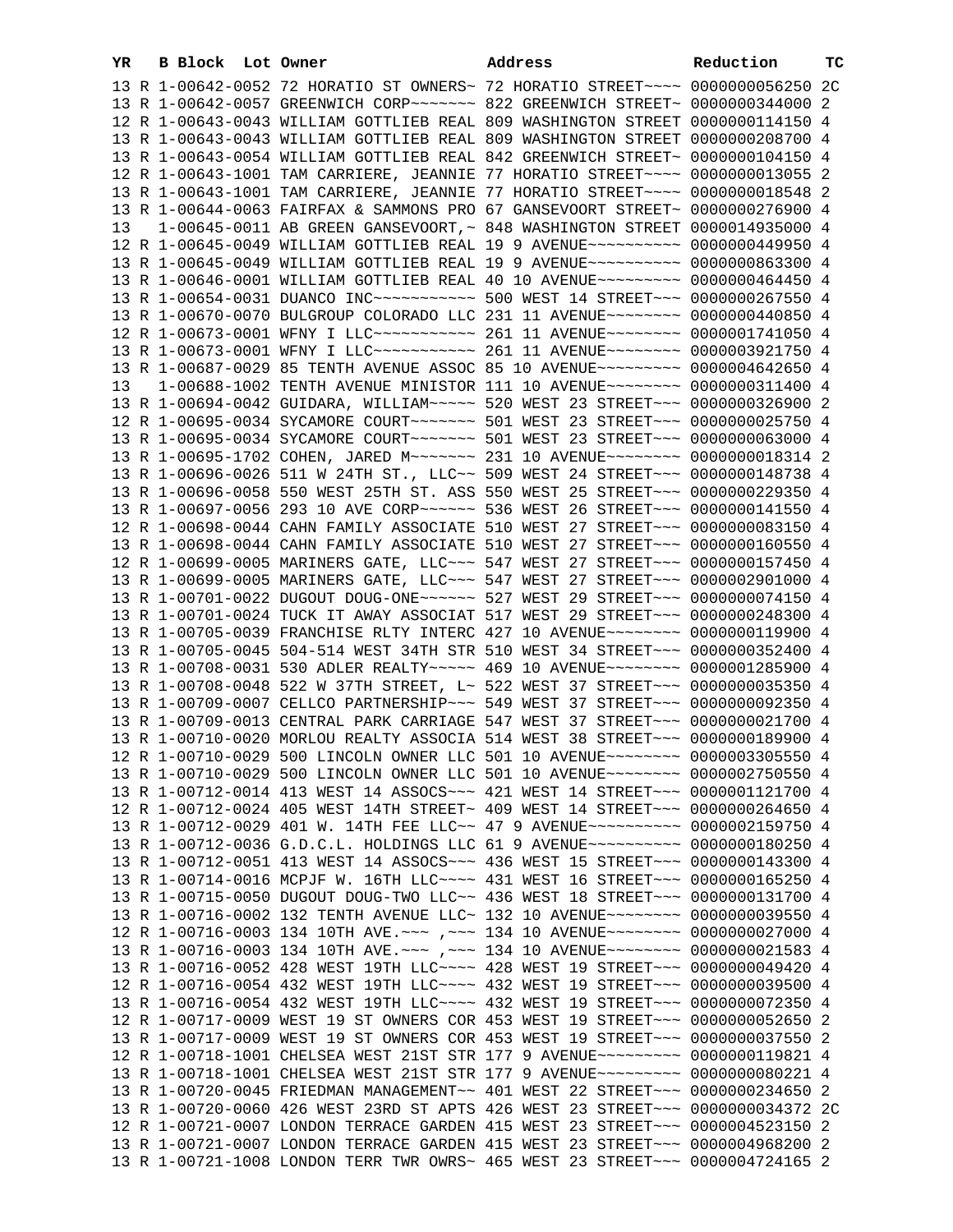| YR | B Block Lot Owner |                                                                                   | Address | Reduction | тc |
|----|-------------------|-----------------------------------------------------------------------------------|---------|-----------|----|
|    |                   | 13 R 1-00721-1056 KENNETH D. LUBELL~~~~ 405 WEST 23 STREET~~~ 0000000146292 4     |         |           |    |
|    |                   | 12 R 1-00722-0037 GOLDEN EQUITIES CORP. 229 9 AVENUE~~~~~~~~~ 0000000235400 2     |         |           |    |
|    |                   | 13 R 1-00722-0037 GOLDEN EQUITIES CORP. 229 9 AVENUE~~~~~~~~~ 0000000085000 2     |         |           |    |
|    |                   |                                                                                   |         |           |    |
|    |                   | 13 R 1-00722-0041 AVAL COMPANY LLC~~~~~ 237 9 AVENUE~~~~~~~~~ 0000000113800 2     |         |           |    |
|    |                   | 13 R 1-00722-0043 ELK 400 WEST 25TH LLC 241 9 AVENUE~~~~~~~~~ 0000000396300 2     |         |           |    |
| 13 |                   | 1-00729-9001 450 PARTNERS LLC ---- 450 WEST 33 STREET -- 0000004806200 4          |         |           |    |
|    |                   |                                                                                   |         |           |    |
|    |                   |                                                                                   |         |           |    |
|    |                   | 12 R 1-00732-0016 433 W 34TH ST OWNERS~ 433 WEST 34 STREET~~~ 0000000545250 2     |         |           |    |
|    |                   | 13 R 1-00732-0058 434 WEST 35 ST CO~~~~ 444 WEST 35 STREET~~~ 0000000495700 2     |         |           |    |
|    |                   | 13 R 1-00734-0007 GEMINI 449 WEST 36TH~ 449 WEST 36 STREET~~~ 0000000379643 4     |         |           |    |
|    |                   | 12 R 1-00734-0008 SAMSON HOLDINGS LLC~~ 447 WEST 36 STREET~~~ 0000000109850 4     |         |           |    |
|    |                   | 13 R 1-00734-0008 SAMSON HOLDINGS LLC~~ 447 WEST 36 STREET~~~ 0000000084600 4     |         |           |    |
|    |                   | 13 R 1-00735-0031 485-497 NINTH AVENUEP 485 9 AVENUE~~~~~~~~~ 0000000212800 2     |         |           |    |
|    |                   | 13 R 1-00737-0031 HELL'S KITCHEN INC~~~ 523 9 AVENUE~~~~~~~~~ 0000000078600 2     |         |           |    |
|    |                   | 12 R 1-00738-0025 GREEN GLASSES~ INCORP 317 WEST 14 STREET~~~ 0000001123700 4     |         |           |    |
|    |                   | 13 R 1-00738-0025 GREEN GLASSES~ INCORP 317 WEST 14 STREET~~~ 0000000065750 4     |         |           |    |
|    |                   | 13 R 1-00738-0028 309309 CORPORATION~~~ 309 WEST 14 STREET~~~ 0000000624000 2     |         |           |    |
|    |                   | 12 R 1-00738-0056 C & T 328 REALTY LLC~ 328 WEST 15 STREET~~~ 0000000079450 2     |         |           |    |
|    |                   | 13 R 1-00738-0056 C & T 328 REALTY LLC~ 328 WEST 15 STREET~~~ 0000000056800 2     |         |           |    |
|    |                   | 13 R 1-00738-0057 FELIX BERNARDO D/B/A~ 330 WEST 15 STREET~~~ 0000000074750 2     |         |           |    |
|    |                   | 12 R 1-00738-1102 JOHN NORWOOD A/K/A JO 66 9 AVENUE~~~~~~~~~~ 0000000033641 2     |         |           |    |
|    |                   | 13 R 1-00738-1102 JOHN NORWOOD A/K/A JO 66 9 AVENUE~~~~~~~~~~ 0000000037010 2     |         |           |    |
|    |                   | 13 R 1-00739-0001 ONE CITY BLOCK LLC ~~~ 103 8 AVENUE ~~~~~~~~~~ 0000018376350 4  |         |           |    |
|    |                   | 12 R 1-00740-0019 WEST 16 STREET TENANT 323 WEST 16 STREET~~~ 0000000248500 2     |         |           |    |
|    |                   | 13 R 1-00740-0019 WEST 16 STREET TENANT 323 WEST 16 STREET~~~ 0000000289000 2     |         |           |    |
|    |                   |                                                                                   |         |           |    |
|    |                   | 12 R 1-00740-0037 300 W 17TH ST HOUSING 139 8 AVENUE~~~~~~~~~ 0000000181600 2     |         |           |    |
|    |                   | 13 R 1-00740-0037 300 W 17TH ST HOUSING 139 8 AVENUE~~~~~~~~~ 0000000136450 2     |         |           |    |
|    |                   | 13 R 1-00741-0034 ALL THE MARBLES REAL~ 151 8 AVENUE~~~~~~~~~ 0000000391500 2     |         |           |    |
|    |                   | 13 R 1-00741-0041 310 WEST 18TH STREET~ 310 WEST 18 STREET~~~ 0000000061000 2     |         |           |    |
|    |                   | 13 R 1-00742-0060 340~ W OWNERS CORPORA 340 WEST 19 STREET~~~ 0000000154650 2     |         |           |    |
|    |                   | 12 R 1-00743-0007 GFM REALTY CORP ~~~~~~ 363 WEST 19 STREET ~~~ 00000000008257 2B |         |           |    |
|    |                   | 13 R 1-00743-0007 GFM REALTY CORP~~~~~~ 363 WEST 19 STREET~~~ 0000000020057 2B    |         |           |    |
|    |                   | 13 R 1-00743-0082 SEMINARY ASSOCAITES~~ 158 9 AVENUE~~~~~~~~~ 0000000020150 2     |         |           |    |
|    |                   | 12 R 1-00744-0044 AVANTI REALTY CORP~~~ 304 WEST 21 STREET~~~ 0000000070900 2     |         |           |    |
|    |                   | 13 R 1-00744-0044 AVANTI REALTY CORP~~~ 304 WEST 21 STREET~~~ 0000000085150 2     |         |           |    |
|    |                   | 13 R 1-00744-0046 308-310 WEST 21 REALT 308 WEST 21 STREET~~~ 0000000198100 2     |         |           |    |
|    |                   | 12 R 1-00745-0019 329 W 21ST CORPORATIO 329 WEST 21 STREET~~~ 0000000035500 2     |         |           |    |
|    |                   | 13 R 1-00745-0019 329 W 21ST CORPORATIO 329 WEST 21 STREET~~~ 0000000028200 2     |         |           |    |
|    |                   | 12 R 1-00745-0021 325 W.21 ST.INC. ~~~~~ 325 WEST 21 STREET~~~ 0000000084650 2    |         |           |    |
|    |                   | 13 R 1-00745-0021 325 W.21 ST.INC. ~~~~~ 325 WEST 21 STREET~~~ 0000000080600 2    |         |           |    |
|    |                   | 13 R 1-00745-0050 322 WEST 22ND STREET~ 322 WEST 22 STREET~~~ 0000000024204 2C    |         |           |    |
|    |                   | 13 R 1-00745-1301 CATSIMATIDIS, JOHN ~~~ 225 8 AVENUE~~~~~~~~~~ 0000000993850 4   |         |           |    |
|    |                   | 13 R 1-00746-0012 345-347 W 22ND APT CP 347 WEST 22 STREET~~~ 0000000054850 2     |         |           |    |
|    |                   | 12 R 1-00746-0018 333 W 22ND ST OWNERS~ 333 WEST 22 STREET~~~ 0000000060300 2     |         |           |    |
|    |                   | 13 R 1-00746-0018 333 W 22ND ST OWNERS~ 333 WEST 22 STREET~~~ 0000000060300 2     |         |           |    |
|    |                   | 13 R 1-00746-0021 CHELSEA WEST 22ND LLC 329 WEST 22 STREET~~~ 0000000205150 2     |         |           |    |
|    |                   | 13 R 1-00746-1402 SILVERSTEIN, SHERRI~~ 322 WEST 23 STREET~~~ 0000000011202 2     |         |           |    |
|    |                   | 12 R 1-00747-0028 315 WEST 23RD STREET~ 323 WEST 23 STREET~~~ 0000000409450 2     |         |           |    |
|    |                   | 13 R 1-00753-0002 233 NINTH CORP. ~~~~~~ 334 9 AVENUE~~~~~~~~~ 0000000046659 2A   |         |           |    |
|    |                   | 13 R 1-00753-0019 CHELSEA HOUSE LLC ~~~~ 333 WEST 29 STREET ~~~ 0000000155600 2   |         |           |    |
|    |                   | 13 R 1-00753-0042 397 EIGHTH AVENUE LLC 397 8 AVENUE~~~~~~~~~ 0000004131387 4     |         |           |    |
|    |                   | 13 R 1-00753-0073 WEST 30TH STREET ASSO 358 WEST 30 STREET~~~ 0000000070000 2A    |         |           |    |
|    |                   | 13 R 1-00754-0039 409 RIGGIO LLC ------ 409 8 AVENUE --------- 0000000259700 4    |         |           |    |
|    |                   | 13 R 1-00754-0041 413 RIGGIO LLC ------- 413 8 AVENUE -------- 0000000029950 4    |         |           |    |
|    |                   | 13 R 1-00757-0022 SP 33-34 LLC --------- 315 WEST 33 STREET --- 0000001658300 2   |         |           |    |
|    |                   | 12 R 1-00757-0031 5 PENN PLAZA LLC~~~~~ 461 8 AVENUE~~~~~~~~~ 0000003578050 4     |         |           |    |
| 13 |                   | 1-00757-0031 5 PENN PLAZA LLC ---- 461 8 AVENUE -------- 0000002559250 4          |         |           |    |
|    |                   | 13 R 1-00757-0066 CHARLIL 34TH LLC ~~~~~ 354 WEST 34 STREET ~~~ 0000001307400 2   |         |           |    |
|    |                   | 13 R 1-00758-0007 361 W 34 ST CP ~~~~~~~~ 355 WEST 34 STREET ~~~ 0000000087250 4  |         |           |    |
|    |                   | 13 R 1-00758-0082 JOWA REAL ESTATE ONE, 440 9 AVENUE~~~~~~~~~ 0000002056500 4     |         |           |    |
|    |                   | 13 R 1-00759-0014 EROS MANAGEMENT & REA 345 WEST 35 STREET~~~ 0000009000000 4     |         |           |    |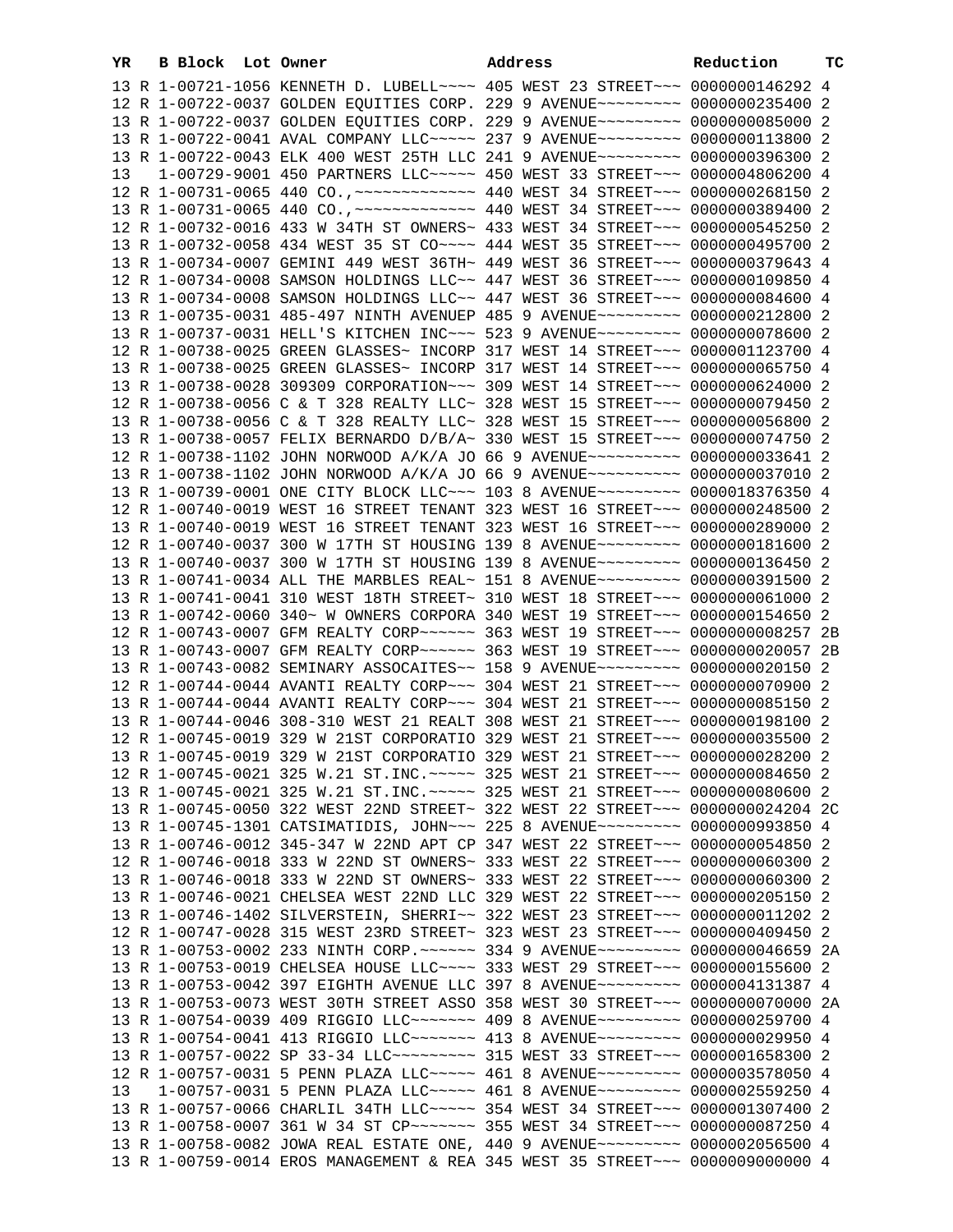| YR | B Block Lot Owner |                                                                                     | Address |  | Reduction | тc |
|----|-------------------|-------------------------------------------------------------------------------------|---------|--|-----------|----|
|    |                   | 13 R 1-00759-0031 315 W 35TH ASSOCIATES 313 WEST 35 STREET~~~ 0000000186550 4       |         |  |           |    |
|    |                   | 13 R 1-00760-0018 CM-36 LLC ------------ 341 WEST 36 STREET --- 0000001509750 4     |         |  |           |    |
|    |                   | 13 R 1-00760-0043 535 EIGHTH AVENUE LLC 531 8 AVENUE~~~~~~~~~ 0000000398500 4       |         |  |           |    |
|    |                   | 13 R 1-00760-0055 320 WEST 37TH STREET, 320 WEST 37 STREET~~~ 0000001296550 4       |         |  |           |    |
|    |                   | 12 R 1-00760-0068 TOWER 37 LLC -------- 352 WEST 37 STREET -- 0000001580250 2       |         |  |           |    |
|    |                   | 13 R 1-00760-0074 9TH AVENUE ASSOCIATES 480 9 AVENUE~~~~~~~~~ 0000000090100 4       |         |  |           |    |
|    |                   | 13 R 1-00761-0037 SLOYER FORMAN INC~~~~ 555 8 AVENUE~~~~~~~~~ 0000000419950 4       |         |  |           |    |
|    |                   | 13 R 1-00762-0005 EUREKA REALTY CORP~~~ 510 9 AVENUE~~~~~~~~~ 0000000083850 2       |         |  |           |    |
|    |                   | 12 R 1-00762-0011 CENTRAL PROPERTIES, ~~ 341 WEST 38 STREET~~~ 0000000150150 4      |         |  |           |    |
|    |                   | 13 R 1-00762-0011 CENTRAL PROPERTIES, ~~ 341 WEST 38 STREET~~~ 0000000868800 4      |         |  |           |    |
|    |                   | 12 R 1-00762-0014 335 WEST 38TH STREET~ 335 WEST 38 STREET~~~ 0000000382700 2       |         |  |           |    |
|    |                   | 13 R 1-00762-0014 335 WEST 38TH STREET~ 335 WEST 38 STREET~~~ 0000000428600 2       |         |  |           |    |
|    |                   | 13 R 1-00762-0025 GLENHILL ASSOCIATES~~ 307 WEST 38 STREET~~~ 0000000824600 4       |         |  |           |    |
|    |                   | 13 R 1-00762-0042 TOWER 39 ASSOCIATES~~ 589 8 AVENUE~~~~~~~~~ 0000000833200 4       |         |  |           |    |
|    |                   | 13 R 1-00763-0013 HHLP DUO TWO ASSOCIAT 341 WEST 39 STREET~~~ 0000003255850 4       |         |  |           |    |
|    |                   | 13 R 1-00763-0014 HHLP DUO ONE ASSOCIAT 337 WEST 39 STREET~~~ 0000000621300 4       |         |  |           |    |
|    |                   | 13 R 1-00763-0018 JOFFEE-333 W. 39 REAL 333 WEST 39 STREET~~~ 0000000709100 4       |         |  |           |    |
|    |                   | 13 R 1-00763-0028 LEX TIMES SQUARE L.P. 311 WEST 39 STREET~~~ 0000004609223 4       |         |  |           |    |
|    |                   | 13 R 1-00763-0032 GEMINI 305 WEST 39TH~ 305 WEST 39 STREET~~~ 0000001462769 4       |         |  |           |    |
|    |                   | 12 R 1-00763-0038 611 8TH AVENUE LLC~~~ 611 8 AVENUE~~~~~~~~~ 0000000138050 4       |         |  |           |    |
|    |                   | 13 R 1-00763-0042 LONGEARL ASSOCIATES L 613 8 AVENUE~~~~~~~~~ 0000000132600 4       |         |  |           |    |
|    |                   | 12 R 1-00763-0043 302 W 40 ST REALTY~~~ 302 WEST 40 STREET~~~ 0000000018001 2B      |         |  |           |    |
|    |                   | 13 R 1-00763-0043 302 W 40 ST REALTY~~~ 302 WEST 40 STREET~~~ 0000000050000 2B      |         |  |           |    |
|    |                   | 12 R 1-00763-0047 310 GROUP, LLC ------- 310 WEST 40 STREET -- 0000000025700 4      |         |  |           |    |
|    |                   | 13 R 1-00763-0047 310 GROUP, LLC ------ 310 WEST 40 STREET --- 0000000041900 4      |         |  |           |    |
|    |                   | 13 R 1-00763-0054 TIMES SQUARE HOSPITAL 326 WEST 40 STREET~~~ 0000007542750 4       |         |  |           |    |
|    |                   | 13 R 1-00763-0056 TIMES SQUARE HOSPITAL 330 WEST 40 STREET~~~ 0000007379500 4       |         |  |           |    |
|    |                   | 13 R 1-00763-0060 340-344 REALTY LLC~~~ 334 WEST 40 STREET~~~ 0000012061478 4       |         |  |           |    |
|    |                   | 13 R 1-00763-0065 GOULD HOTEL ON WEST 4 342 WEST 40 STREET~~~ 0000003596850 4       |         |  |           |    |
|    |                   | 13 R 1-00764-0014 243 WEST 14 STREET~~~ 243 WEST 14 STREET~~~ 0000000031335 2A      |         |  |           |    |
|    |                   | 12 R 1-00764-0035 205 ~~~ , AS TO 50% ~~~ 205 WEST 14 STREET ~~~ 0000000056050 4    |         |  |           |    |
|    |                   | 13 R 1-00764-0037 MARDAN REALTY CO., LL 201 WEST 14 STREET~~~ 0000000379550 2       |         |  |           |    |
|    |                   | 13 R 1-00764-1101 OWNER / AGENT~~~~~~~~ 221 WEST 14 STREET~~~ 0000000042850 4       |         |  |           |    |
|    |                   | 13 R 1-00764-1103 SUZANNE PENNASILICO~~ 221 WEST 14 STREET~~~ 00000000003136 2      |         |  |           |    |
|    |                   | 12 R 1-00765-0005 BERNARDO FELIX~~~~~~~ 259 WEST 15 STREET~~~ 0000000244950 2       |         |  |           |    |
|    |                   | 13 R 1-00765-0005 BERNARDO FELIX~~~~~~~ 259 WEST 15 STREET~~~ 0000000158350 2       |         |  |           |    |
|    |                   | 13 R 1-00765-0013 NORONOMO, L.L.C ~~~~~~ 243 WEST 15 STREET ~~~ 0000000133300 2     |         |  |           |    |
|    |                   |                                                                                     |         |  |           |    |
|    |                   | 13 R 1-00765-0047 UNITED CHELSEA, LLC~~ 208 WEST 16 STREET~~~ 0000000154450 2       |         |  |           |    |
|    |                   | 12 R 1-00765-0052 214 W 16TH ST OWNERS~ 214 WEST 16 STREET~~~ 0000000043000 2       |         |  |           |    |
|    |                   | 13 R 1-00765-0052 214 W 16TH ST OWNERS~ 214 WEST 16 STREET~~~ 0000000050200 2       |         |  |           |    |
|    |                   | 13 R 1-00765-0062 234 WEST 16TH STREET~ 234 WEST 16 STREET~~~ 0000000138350 2       |         |  |           |    |
|    |                   | 13 R 1-00766-0009 253 W 16 OWNERS INC~~ 253 WEST 16 STREET~~~ 0000000131950 2       |         |  |           |    |
|    |                   | 13 R 1-00766-0030 BALANCE PROPERTY LLC~ 217 WEST 16 STREET~~~ 0000000088450 2       |         |  |           |    |
|    |                   | 13 R 1-00766-0055 CLOVER COURT REALTY L 218 WEST 17 STREET~~~ 0000000112400 2       |         |  |           |    |
|    |                   | 12 R 1-00766-0071 248 W. 17 REALTY LLC~ 248 WEST 17 STREET~~~ 0000000044850 2       |         |  |           |    |
|    |                   | 13 R 1-00766-1302 WEINSTEIN, ROBERT~~~~ 106 7 AVENUE~~~~~~~~~ 0000000086170 2       |         |  |           |    |
|    |                   | 12 R 1-00766-1401 BERTMAN , JOSHUA H~~~ 246 WEST 17 STREET~~~ 0000000013322 2       |         |  |           |    |
|    |                   | 13 R 1-00766-1401 BERTMAN , JOSHUA H~~~ 246 WEST 17 STREET~~~ 0000000040171 2       |         |  |           |    |
|    |                   | 12 R 1-00766-1407 CHIA FENG, BEVERLY YU 246 WEST 17 STREET~~~ 0000000011597 2       |         |  |           |    |
|    |                   | 13 R 1-00766-1407 CHIA FENG, BEVERLY YU 246 WEST 17 STREET~~~ 0000000034968 2       |         |  |           |    |
|    |                   | 13 R 1-00767-0002 ST. FRANCIS FRIENDSET 146 8 AVENUE~~~~~~~~~ 0000000143950 2       |         |  |           |    |
|    |                   | 12 R 1-00767-0022 DOREEN INTERIORS LTD~ 221 WEST 17 STREET~~~ 0000000425600 4       |         |  |           |    |
|    |                   | 13 R 1-00767-0022 DOREEN INTERIORS LTD~ 221 WEST 17 STREET~~~ 0000000450800 4       |         |  |           |    |
|    |                   | 13 R 1-00767-1202 THE PECK/MELLENCAMP F 201 WEST 17 STREET~~~ 0000000018863 2       |         |  |           |    |
|    |                   | 12 R 1-00768-0012 WEGMAN WILLIAM G~~~~~ 245 WEST 18 STREET~~~ 0000000035900 4       |         |  |           |    |
|    |                   | 13 R 1-00768-0012 WEGMAN WILLIAM G~~~~~ 245 WEST 18 STREET~~~ 0000000041355 4       |         |  |           |    |
|    |                   | 12 R 1-00768-1102 LAST, CATHERINE~~~~~~ 140 7 AVENUE~~~~~~~~~ 0000000015589 2       |         |  |           |    |
|    |                   | 13 R 1-00768-1102 LAST, CATHERINE~~~~~~ 140 7 AVENUE~~~~~~~~~ 0000000012585 2       |         |  |           |    |
|    |                   | 13 R 1-00769-0019 FELIX BERNARDO D/B/A~ 235 WEST 19 STREET~~~ 0000000141000 2       |         |  |           |    |
|    |                   | 13 R 1-00769-0031 205 W 19 ST CORP~~~~~ 205 WEST 19 STREET~~~ 0000001016100 2       |         |  |           |    |
|    |                   | 13 R 1-00769-0065 20 WEST LLC~~~~~~~~~~~~~~~ 250 WEST 20 STREET~~~ 00000000031700 2 |         |  |           |    |
|    |                   |                                                                                     |         |  |           |    |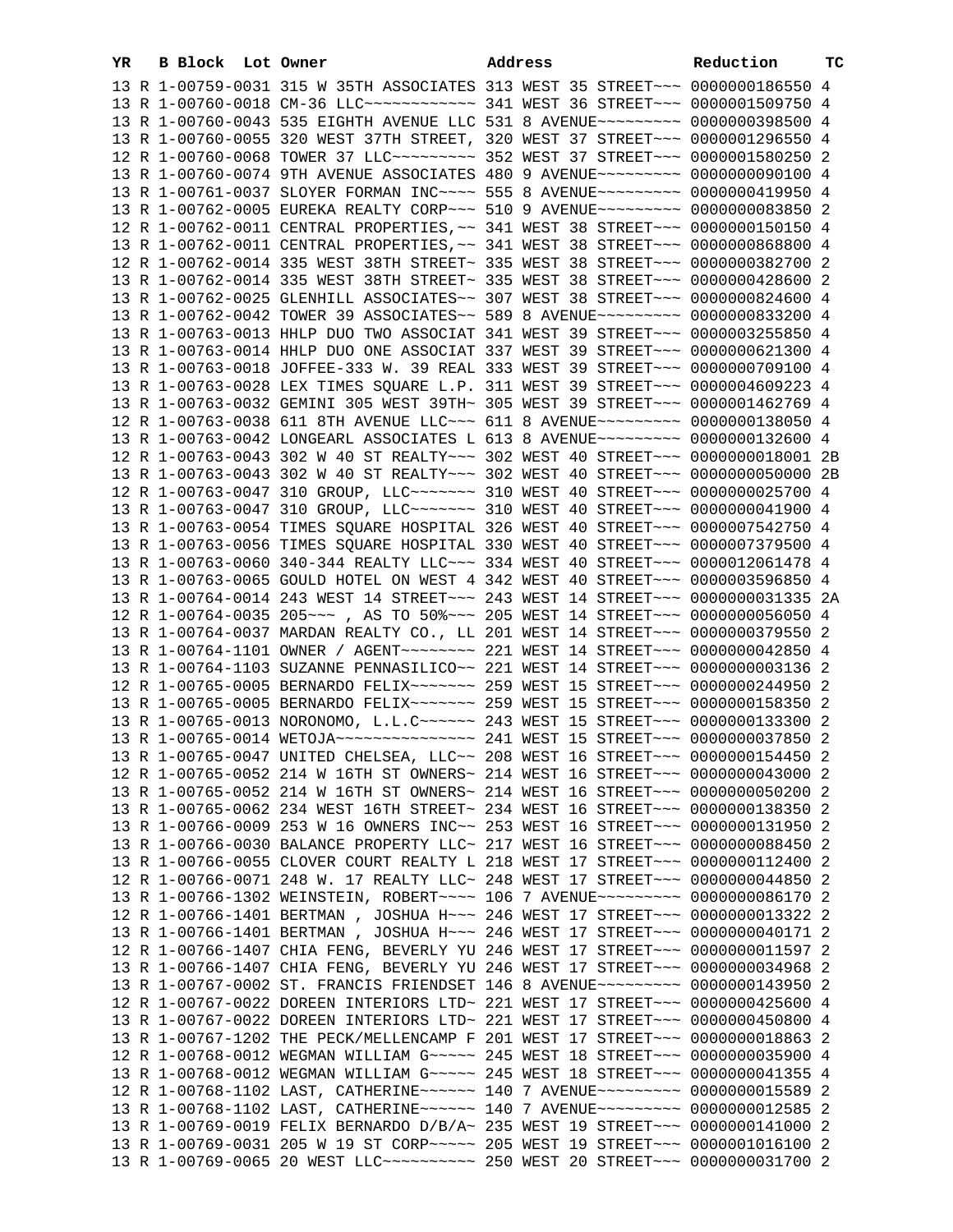| YR | B Block Lot Owner |                                                                                                                                                                | Address | Reduction | тC |
|----|-------------------|----------------------------------------------------------------------------------------------------------------------------------------------------------------|---------|-----------|----|
|    |                   | 12 R 1-00769-0066 252 W 20 TNTS CORP~~~ 252 WEST 20 STREET~~~ 0000000118650 2                                                                                  |         |           |    |
|    |                   | 13 R 1-00769-0066 252 W 20 TNTS CORP~~~ 252 WEST 20 STREET~~~ 0000000082650 2                                                                                  |         |           |    |
|    |                   | 13 R 1-00770-0008 245 REALTY L.L.C. C/O 245 WEST 20 STREET~~~ 0000001070907 4                                                                                  |         |           |    |
|    |                   | 13 R 1-00770-0025 225 WEST 20TH STREET, 227 WEST 20 STREET~~~ 0000000014350 2                                                                                  |         |           |    |
|    |                   | 13 R 1-00770-0033 WEST 20TH ST. REALTYL 209 WEST 20 STREET~~~ 0000000178150 2                                                                                  |         |           |    |
|    |                   | 13 R 1-00770-0037 SUSAN REALTY ASSOCIAT 172 7 AVENUE~~~~~~~~~ 0000000037300 4                                                                                  |         |           |    |
|    |                   | 13 R 1-00770-0043 EAST REALTY CO~~~~~~~ 184 7 AVENUE~~~~~~~~~ 0000000089500 2                                                                                  |         |           |    |
|    |                   | 12 R 1-00770-0051 FELIX BERNARDO D/B/A~ 220 WEST 21 STREET~~~ 0000000075750 2                                                                                  |         |           |    |
|    |                   | 13 R 1-00770-0051 FELIX BERNARDO D/B/A~ 220 WEST 21 STREET~~~ 0000000161000 2                                                                                  |         |           |    |
|    |                   | 13 R 1-00770-0059 234 W 21ST ST OWNRS C 234 WEST 21 STREET~~~ 0000000228100 2                                                                                  |         |           |    |
|    |                   | 13 R 1-00770-0075 ENS/21 LLC ----------- 212 8 AVENUE --------- 0000000054200 2                                                                                |         |           |    |
|    |                   | 13 R 1-00771-0001 CHELSEA 8TH AVENUE, L 216 8 AVENUE~~~~~~~~~ 0000000125950 2                                                                                  |         |           |    |
|    |                   | 13 R 1-00771-0004 224 EIGHTH AVE CORP~~ 224 8 AVENUE~~~~~~~~~ 0000000046150 2                                                                                  |         |           |    |
|    |                   | 13 R 1-00771-0006 224 EIGHTH AVENUE COR 228 8 AVENUE~~~~~~~~~ 0000000491750 2                                                                                  |         |           |    |
|    |                   | 13 R 1-00771-0038 201 WEST 21 ST TENANT 188 7 AVENUE~~~~~~~~~ 0000000739500 2                                                                                  |         |           |    |
|    |                   | 13 R 1-00771-0065 250 EQUITIES CORP~~~~ 250 WEST 22 STREET~~~ 0000000071850 2                                                                                  |         |           |    |
|    |                   | 13 R 1-00771-0074 ZADA REALTY LLC~~~~~~ 234 8 AVENUE~~~~~~~~~ 0000000210000 2                                                                                  |         |           |    |
|    |                   | 13 R 1-00772-0018 235 WEST 22ND STREET~ 235 WEST 22 STREET~~~ 0000000721050 2                                                                                  |         |           |    |
|    |                   | 13 R 1-00772-0044 RAINESS, ERROL~~~~~~~ 210 7 AVENUE~~~~~~~~~ 0000000094000 2A                                                                                 |         |           |    |
|    |                   | 12 R 1-00772-0052 DYNASTY 23RD ST RLTYI 206 WEST 23 STREET~~~ 0000000085850 4                                                                                  |         |           |    |
|    |                   | 12 R 1-00772-0056 J.S.B. PROPERTIES, ~~~ 208 WEST 23 STREET~~~ 0000001823600 2                                                                                 |         |           |    |
|    |                   | 13 R 1-00772-0056 J.S.B. PROPERTIES, ~~~ 208 WEST 23 STREET~~~ 0000001944350 2                                                                                 |         |           |    |
|    |                   | 13 R 1-00772-0074 JAFFIN-SEGAL CHELSEA, 254 WEST 23 STREET~~~ 0000000035650 4                                                                                  |         |           |    |
|    |                   | 13 R 1-00773-0022 GREENBERG, MICHAEL L~ 241 WEST 23 STREET~~~ 0000000248650 2                                                                                  |         |           |    |
|    |                   | 12 R 1-00773-1101 213 WEST 23RD STREET~ 213 WEST 23 STREET~~~ 0000000083205 4                                                                                  |         |           |    |
|    |                   | 13 R 1-00773-1101 213 WEST 23RD STREET~ 213 WEST 23 STREET~~~ 0000000157038 4                                                                                  |         |           |    |
|    |                   | 13 R 1-00774-0004 CARLAMY REALTY LLC~~~ 286 8 AVENUE~~~~~~~~~ 0000000043550 4                                                                                  |         |           |    |
|    |                   | 13 R 1-00774-1001 252 SEVENTH SPE OWNER 252 7 AVENUE~~~~~~~~~ 0000000578853 4                                                                                  |         |           |    |
|    |                   | 13 R 1-00775-0022 225 25 HOUSING CORP~~ 219 WEST 25 STREET~~~ 0000000235700 2                                                                                  |         |           |    |
|    |                   | 12 R 1-00775-0046 200-220 WEST 26 LLC~~ 220 WEST 26 STREET~~~ 0000000965600 2                                                                                  |         |           |    |
|    |                   | 13 R 1-00775-0058 226 WEST 26TH STREET, 226 WEST 26 STREET~~~ 0000000723150 4                                                                                  |         |           |    |
|    |                   | 13 R 1-00776-0001 322 PARTNERS, ~~~~~~~~ 322 8 AVENUE~~~~~~~~~ 0000001159600 4                                                                                 |         |           |    |
|    |                   | 13 R 1-00776-0004 ROCKLEDGE EQUITIES, LL 328 8 AVENUE~~~~~~~~~ 0000000229950 2                                                                                 |         |           |    |
|    |                   | 13 R 1-00776-0017 233 235 W 26TH OWNERS 233 WEST 26 STREET~~~ 0000000146700 2                                                                                  |         |           |    |
|    |                   | 13 R 1-00776-0059 236 WEST 27 LLC ----- 236 WEST 27 STREET -- 0000000968700 4                                                                                  |         |           |    |
|    |                   | 13 R 1-00776-0069 BLUE 8 REALTY, ~~~~~~~ 338 8 AVENUE~~~~~~~~~ 0000000082900 2                                                                                 |         |           |    |
|    |                   | 13 R 1-00778-0033 LAWSON 28 LLC~~~~~~~~ 211 WEST 28 STREET~~~ 0000000125500 4                                                                                  |         |           |    |
|    |                   | 13 R 1-00778-0057 BRISAM MANAGEMENT (DE 232 WEST 29 STREET~~~ 0000007689617 4                                                                                  |         |           |    |
|    |                   | 12 R 1-00778-0070 CHARAND ASSOCIATES ~~~ 252 WEST 29 STREET ~~~ 0000000102900 4                                                                                |         |           |    |
|    |                   | 13 R 1-00779-0002 384-386 EIGHTH AVENU~ 8 AVENUE~~~~~~~~~~~~~ 0000000033450 4                                                                                  |         |           |    |
|    |                   | 13 R 1-00779-0008 384-386 EIGHTH AVENU~ 253 WEST 29 STREET~~~ 0000000113750 4                                                                                  |         |           |    |
|    |                   | 13 R 1-00779-0023 KEW MANAGEMENT CORP~~ 227 WEST 29 STREET~~~ 0000000792700 4                                                                                  |         |           |    |
|    |                   | 13 R 1-00779-0035 HARDWELL ACQUISITION~ 205 WEST 29 STREET~~~ 0000000044550 4                                                                                  |         |           |    |
|    |                   | 13 R 1-00779-0036 HARDWELL ACQUISITION~ 342 7 AVENUE~~~~~~~~~ 0000000372000 4                                                                                  |         |           |    |
|    |                   | 13 R 1-00779-0039 HARDWELL ACQUISITION~ 350 7 AVENUE~~~~~~~~~ 0000001669550 4                                                                                  |         |           |    |
|    |                   | 12 R 1-00779-0041 352 ACQUISITION COMPA 352 7 AVENUE~~~~~~~~~ 0000001428450 4                                                                                  |         |           |    |
|    |                   | 13 R 1-00779-0041 352 ACQUISITION COMPA 352 7 AVENUE~~~~~~~~~ 0000001794450 4                                                                                  |         |           |    |
|    |                   | 13 R 1-00779-0075 400 EIGHTH AVENUE OW~ 400 8 AVENUE~~~~~~~~~ 0000000866900 4                                                                                  |         |           |    |
|    |                   | 13 R 1-00780-0013 247 WEST 30TH SUBSIDI 247 WEST 30 STREET~~~ 0000000335650 4<br>13 R 1-00780-0036 370 SEVENTH AVENUE AS 370 7 AVENUE~~~~~~~~~ 0000003692450 4 |         |           |    |
|    |                   | 13 R 1-00780-0076 A.M.A.A. REALTY CORP. 410 8 AVENUE~~~~~~~~~ 0000000223900 4                                                                                  |         |           |    |
|    |                   |                                                                                                                                                                |         |           |    |
| 13 |                   | 13 R 1-00780-1001 KATHERINE Y CHOU~~~~~ 408 8 AVENUE~~~~~~~~~ 0000000118950 4                                                                                  |         |           |    |
|    |                   | 13 R 1-00784-0011 ALDAD & SONS REALTYIN 257 WEST 34 STREET~~~ 0000000156750 4                                                                                  |         |           |    |
|    |                   | 13 R 1-00784-0012 255 WEST 34TH ST LLC~ 255 WEST 34 STREET~~~ 0000000426700 4                                                                                  |         |           |    |
|    |                   | 13 R 1-00784-0015 PENN METRO ASSOCIATES 249 WEST 34 STREET~~~ 0000000409950 4                                                                                  |         |           |    |
|    |                   | 12 R 1-00784-0017 245 WEST 34TH ACQUISI 245 WEST 34 STREET~~~ 0000000028800 4                                                                                  |         |           |    |
|    |                   | 13 R 1-00784-0017 245 WEST 34TH ACQUISI 245 WEST 34 STREET~~~ 0000000086040 4                                                                                  |         |           |    |
|    |                   | 13 R 1-00784-0041 450 7TH AVE ASSCTS -- 450 7 AVENUE --------- 0000001560650 4                                                                                 |         |           |    |
|    |                   | 13 R 1-00784-0060 PROFILE ENTERPRISES, L 224 WEST 35 STREET~~~ 0000001239800 4                                                                                 |         |           |    |
|    |                   | 13 R 1-00785-0001 500 EIGHTH AVENUE LIM 500 8 AVENUE~~~~~~~~~ 0000001503150 4                                                                                  |         |           |    |
|    |                   | 13 R 1-00785-0018 35TH STREET ASSOCIATE 237 WEST 35 STREET~~~ 0000000698200 4                                                                                  |         |           |    |
|    |                   |                                                                                                                                                                |         |           |    |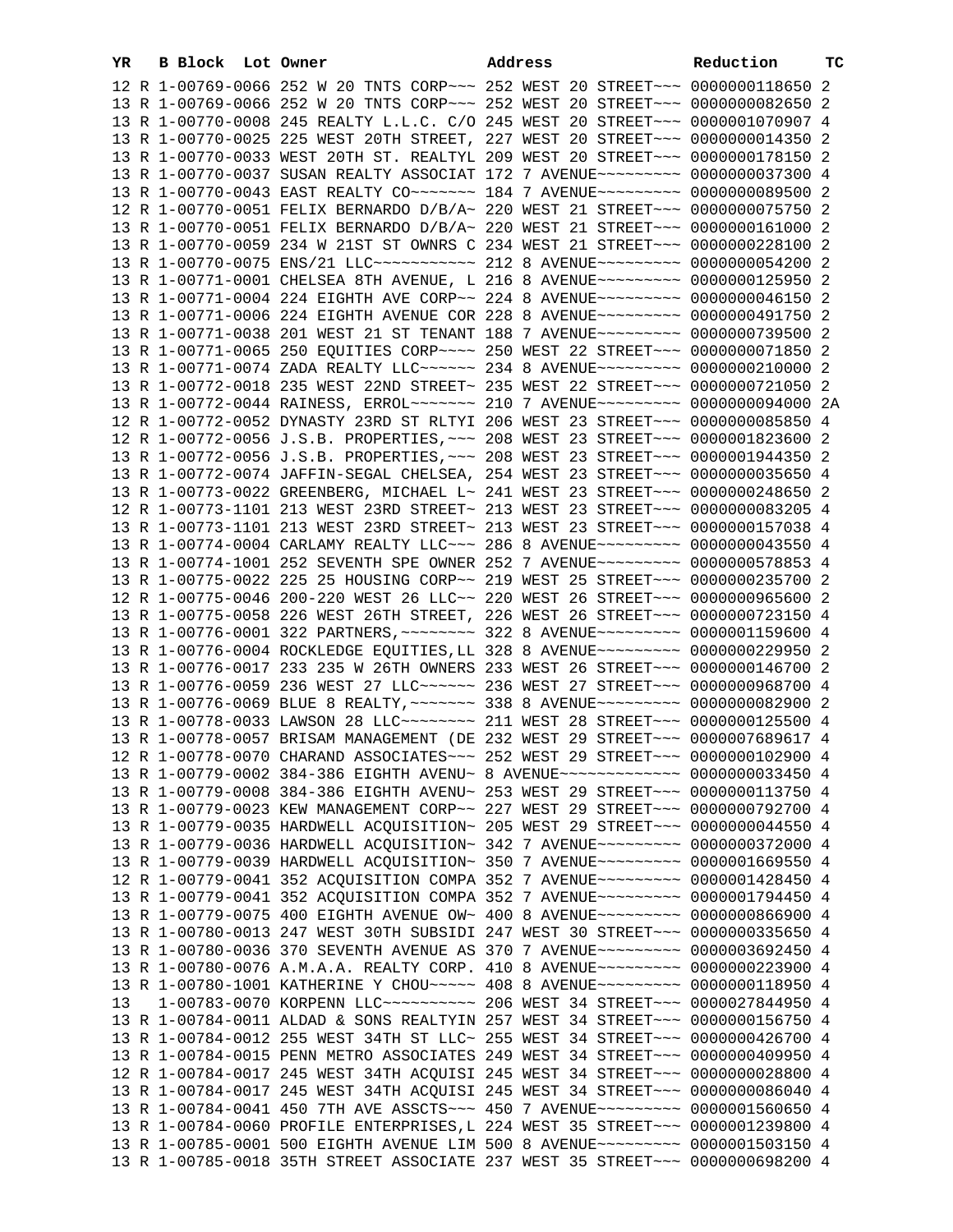| YR. |  | B Block Lot Owner |                                                                                                                                                                | Address |  | Reduction | тc |
|-----|--|-------------------|----------------------------------------------------------------------------------------------------------------------------------------------------------------|---------|--|-----------|----|
|     |  |                   | 13 R 1-00785-0023 OCEAN KING LLC ------ 233 WEST 35 STREET -- 0000000847000 4                                                                                  |         |  |           |    |
|     |  |                   | 13 R 1-00785-0025 225 W.35TH ST.ASSOC.~ 225 WEST 35 STREET~~~ 0000000703100 4                                                                                  |         |  |           |    |
|     |  |                   | 13 R 1-00785-0029 213 WEST 35TH ST. ASS 213 WEST 35 STREET~~~ 0000001057150 4                                                                                  |         |  |           |    |
|     |  |                   | 13 R 1-00785-0037 S I K ASSOCIATES~~~~~ 462 7 AVENUE~~~~~~~~~ 0000001994200 4                                                                                  |         |  |           |    |
|     |  |                   | 13 R 1-00785-0041 LIDO LEASING CORP~~~~ 470 7 AVENUE~~~~~~~~~ 0000000677550 4                                                                                  |         |  |           |    |
|     |  |                   | 13 R 1-00785-0067 KAUFMAN WALES ASSOC~~ 242 WEST 36 STREET~~~ 0000000484850 4                                                                                  |         |  |           |    |
|     |  |                   | 13 R 1-00785-0082 JERGIL MFG CORP~~~~~~ 516 8 AVENUE~~~~~~~~~ 0000000061100 4                                                                                  |         |  |           |    |
|     |  |                   | 13 R 1-00786-0042 488 SEVENTH LLC ----- 488 7 AVENUE -------- 0000001180400 2                                                                                  |         |  |           |    |
| 13  |  |                   | 1-00786-0051 498 SEVENTH LLC ----- 498 7 AVENUE -------- 0000008681550 4                                                                                       |         |  |           |    |
|     |  |                   | 13 R 1-00786-0060 ARGUS REALTY 218 LLC~ 218 WEST 37 STREET~~~ 0000000103650 4                                                                                  |         |  |           |    |
|     |  |                   |                                                                                                                                                                |         |  |           |    |
|     |  |                   | 13 R 1-00787-0020 CF 241 W 37~~~~~~~~~~~~~~~ 241 WEST 37 STREET~~~ 0000002024650 4                                                                             |         |  |           |    |
| 13  |  |                   | 1-00787-0040 500 SEVENTH AVENUE~~~ 500 7 AVENUE~~~~~~~~~ 0000020225450 4                                                                                       |         |  |           |    |
| 13  |  |                   | 1-00787-0044 500 SEVENTH AVENUE~~~ 512 7 AVENUE~~~~~~~~~ 0000008640400 4                                                                                       |         |  |           |    |
|     |  |                   | 12 R 1-00787-0064 KA WON REALTY CORP~~~ 240 WEST 38 STREET~~~ 0000000284900 4                                                                                  |         |  |           |    |
|     |  |                   | 13 R 1-00787-0065 242 WEST 38TH STREET, 242 WEST 38 STREET~~~ 0000000181550 4                                                                                  |         |  |           |    |
|     |  |                   | 12 R 1-00788-0016 UZI REALTY CORP~~~~~~ 257 WEST 38 STREET~~~ 0000000293000 4                                                                                  |         |  |           |    |
|     |  |                   | 13 R 1-00788-0026 223 W 38TH STREET CO~ 223 WEST 38 STREET~~~ 0000000587200 4<br>13 R 1-00788-0044 205 PROPERTY CO., LLC 205 WEST 38 STREET~~~ 0000000203400 4 |         |  |           |    |
|     |  |                   | 13 R 1-00788-0066 234 WEST 39TH STREET, 234 WEST 39 STREET~~~ 0000000321250 4                                                                                  |         |  |           |    |
|     |  |                   | 12 R 1-00788-0073 TR 39TH ST. LAND CORP 250 WEST 39 STREET~~~ 0000001558200 4                                                                                  |         |  |           |    |
|     |  |                   | 13 R 1-00788-0073 TR 39TH ST. LAND CORP 250 WEST 39 STREET~~~ 0000000893550 4                                                                                  |         |  |           |    |
|     |  |                   | 13 R 1-00789-0014 251 WEST 39TH STREET~ 251 WEST 39 STREET~~~ 0000000182400 4                                                                                  |         |  |           |    |
|     |  |                   | 13 R 1-00789-0030 205 WEST 39TH ST COMP 205 WEST 39 STREET~~~ 0000001634900 4                                                                                  |         |  |           |    |
|     |  |                   | 13 R 1-00789-0042 GOLDEN ARCH REALTY CO 556 7 AVENUE~~~~~~~~~ 0000000075500 4                                                                                  |         |  |           |    |
|     |  |                   | 13 R 1-00789-0052 218 W 40TH ASSOCIATES 218 WEST 40 STREET~~~ 0000002424500 4                                                                                  |         |  |           |    |
|     |  |                   | 12 R 1-00789-0062 PVII CTNY 240 OWNER L 240 WEST 40 STREET~~~ 0000002045950 4                                                                                  |         |  |           |    |
|     |  |                   | 13 R 1-00789-0062 PVII CTNY 240 OWNER L 240 WEST 40 STREET~~~ 0000000813750 4                                                                                  |         |  |           |    |
|     |  |                   | 13 R 1-00790-0040 10015 OWNRS CORP~~~~~ 547 AVENUE OF THE AME 0000000590650 2                                                                                  |         |  |           |    |
|     |  |                   | 13 R 1-00790-0066 154 W 15 ST TENANTS~~ 154 WEST 15 STREET~~~ 0000000192800 2                                                                                  |         |  |           |    |
|     |  |                   | 13 R 1-00791-0009 155 W 15 ST HOUSING C 155 WEST 15 STREET~~~ 0000000339750 2                                                                                  |         |  |           |    |
|     |  |                   | 13 R 1-00791-0029 117-119 W 15TH ST LLC 119 WEST 15 STREET~~~ 0000000283800 2                                                                                  |         |  |           |    |
|     |  |                   | 13 R 1-00791-0030 117-119 W 15TH ST LLC 117 WEST 15 STREET~~~ 0000000063800 2                                                                                  |         |  |           |    |
|     |  |                   | 13 R 1-00792-0035 579 HANA CORP. ~~~~~~~ 579 AVENUE OF THE AME 0000000024800 4                                                                                 |         |  |           |    |
|     |  |                   | 13 R 1-00792-1001 KOLT, GAVIN~~~~~~~~~~~~~~ 135 WEST 16 STREET~~~ 00000000005016 2                                                                             |         |  |           |    |
|     |  |                   | 13 R 1-00793-0022 121-125 W 17 OWNERS C 121 WEST 17 STREET~~~ 0000000723850 2                                                                                  |         |  |           |    |
|     |  |                   | 12 R 1-00793-0031 JOHN J. CASSELS IRREV 107 WEST 17 STREET~~~ 0000000043600 4                                                                                  |         |  |           |    |
|     |  |                   | 13 R 1-00793-0031 JOHN J. CASSELS IRREV 107 WEST 17 STREET~~~ 0000000071349 4                                                                                  |         |  |           |    |
|     |  |                   |                                                                                                                                                                |         |  |           |    |
|     |  |                   | 13 R 1-00793-0037 595 REALTY, LLC ~~~~~~ 603 AVENUE OF THE AME 0000000107600 4                                                                                 |         |  |           |    |
|     |  |                   | 12 R 1-00793-0054 RICHARD NAGEL~~~~~~~~ 126 WEST 18 STREET~~~ 0000000003400 4                                                                                  |         |  |           |    |
|     |  |                   | 13 R 1-00793-0054 RICHARD NAGEL~~~~~~~~ 126 WEST 18 STREET~~~ 0000000016006 4                                                                                  |         |  |           |    |
|     |  |                   | 13 R 1-00793-0055 NAGEL, RICHARD ~~~~~~~ 128 WEST 18 STREET ~~~ 0000000105450 4                                                                                |         |  |           |    |
|     |  |                   | 12 R 1-00793-0061 NEW YORK AIKIKAI LTD~ 140 WEST 18 STREET~~~ 0000000219300 4<br>13 R 1-00793-0061 NEW YORK AIKIKAI LTD~ 140 WEST 18 STREET~~~ 0000000174350 4 |         |  |           |    |
|     |  |                   | 12 R 1-00793-0067 HELLMUTH OWNERS CORP~ 154 WEST 18 STREET~~~ 0000000770750 2                                                                                  |         |  |           |    |
|     |  |                   | 12 R 1-00793-1002 KOTTERMAN, HANWILLEM~ 112 WEST 18 STREET~~~ 0000000006530 2                                                                                  |         |  |           |    |
|     |  |                   | 13 R 1-00793-1002 KOTTERMAN, HANWILLEM~ 112 WEST 18 STREET~~~ 0000000011939 2                                                                                  |         |  |           |    |
|     |  |                   | 12 R 1-00793-1050 TWO WORLD ARTS LTD~~~ 120 WEST 18 STREET~~~ 0000000077052 4                                                                                  |         |  |           |    |
|     |  |                   | 13 R 1-00793-1050 TWO WORLD ARTS LTD ~~~ 120 WEST 18 STREET ~~~ 0000000064911 4                                                                                |         |  |           |    |
|     |  |                   | 13 R 1-00793-1301 EASTERN CHAIN WORKS I 144 WEST 18 STREET~~~ 0000000049649 4                                                                                  |         |  |           |    |
|     |  |                   | 13 R 1-00793-1302 EASTERN CHAIN WORKS I 144 WEST 18 STREET~~~ 0000000053486 4                                                                                  |         |  |           |    |
|     |  |                   | 13 R 1-00793-1503 THE RETAIL STORES OF~ 100 WEST 18 STREET~~~ 0000000303856 4                                                                                  |         |  |           |    |
|     |  |                   |                                                                                                                                                                |         |  |           |    |
|     |  |                   | 12 R 1-00794-1101 HOUSTON, JAMES ------ 163 WEST 18 STREET -- 0000000031074 2                                                                                  |         |  |           |    |
|     |  |                   | 13 R 1-00794-1101 HOUSTON, JAMES~~~~~~~ 163 WEST 18 STREET~~~ 0000000007308 2                                                                                  |         |  |           |    |
|     |  |                   | 12 R 1-00795-0028 19TH STREET ASSOCIATE 111 WEST 19 STREET~~~ 0000001119900 4                                                                                  |         |  |           |    |
|     |  |                   | 13 R 1-00795-0028 19TH STREET ASSOCIATE 111 WEST 19 STREET~~~ 0000000286000 4                                                                                  |         |  |           |    |
|     |  |                   | 13 R 1-00795-0069 MERMER ASSOCS. ~~~ .~~ 152 WEST 20 STREET~~~ 0000000038200 2                                                                                 |         |  |           |    |
|     |  |                   | 13 R 1-00796-0015 A AND G REAL ESTATE L 141 WEST 20 STREET~~~ 0000000017050 4                                                                                  |         |  |           |    |
|     |  |                   | 13 R 1-00796-0067 2 ELLWOOD ST. L.L.C.~ 150 WEST 21 STREET~~~ 0000000379300 2                                                                                  |         |  |           |    |
|     |  |                   | 13 R 1-00796-0073 NORTH SIDE REALTY COR 183 7 AVENUE~~~~~~~~~ 0000000121450 4                                                                                  |         |  |           |    |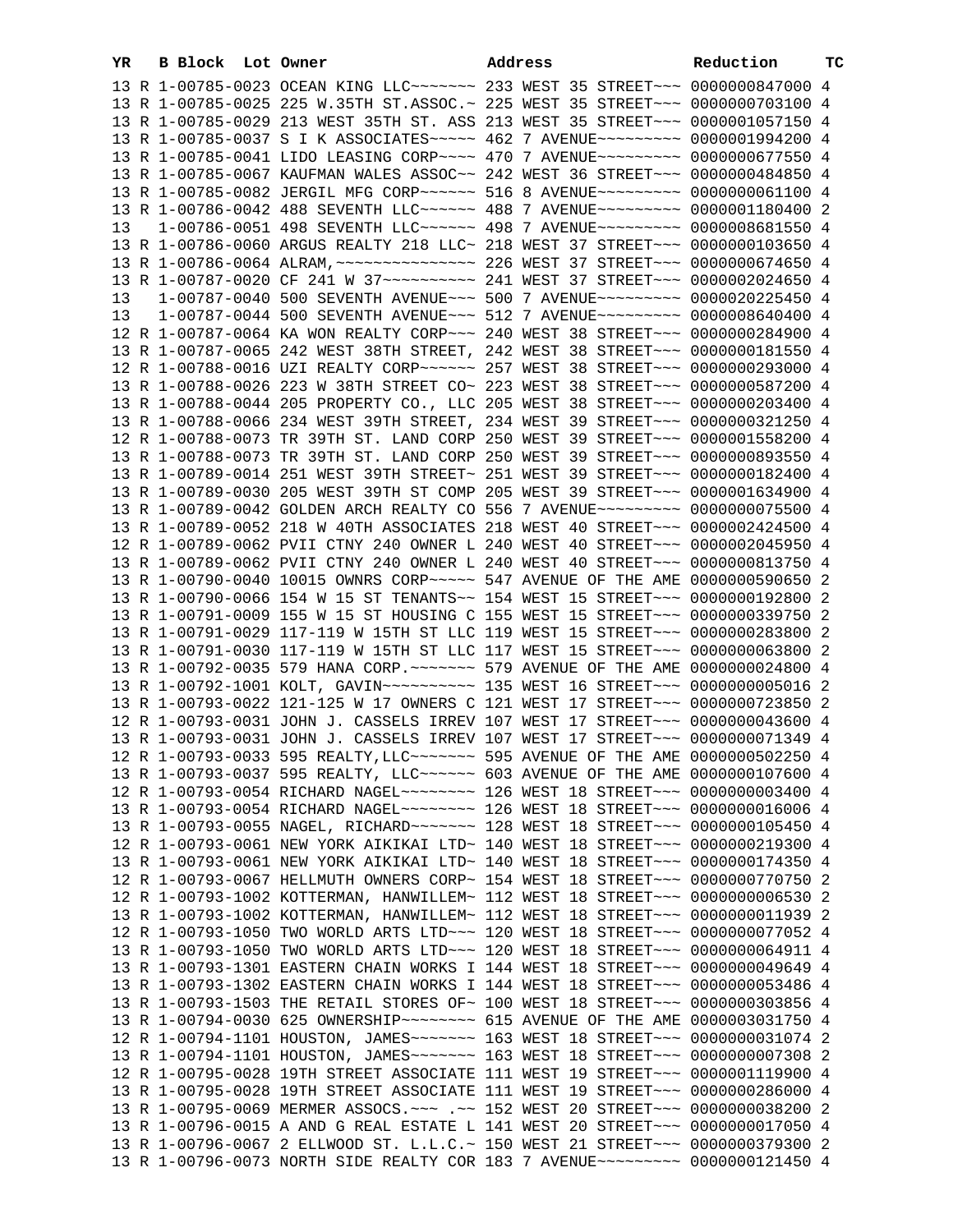| YR | B Block Lot Owner |                                                                                      | Address | Reduction | тc |
|----|-------------------|--------------------------------------------------------------------------------------|---------|-----------|----|
|    |                   | 13 R 1-00796-1102 NS PROPERTIES (CHELSE 121 WEST 20 STREET~~~ 0000000013314 2        |         |           |    |
|    |                   | 13 R 1-00797-0001 7TH AVE 21ST ST REALT 169 WEST 21 STREET~~~ 0000000233550 4        |         |           |    |
|    |                   | 13 R 1-00797-0023 B BRAGES ASSOCIATES~~ 131 WEST 21 STREET~~~ 0000000024006 2A       |         |           |    |
|    |                   | 12 R 1-00797-0054 ADLIE ASSOCIATES, LLC 118 WEST 22 STREET~~~ 0000000544350 4        |         |           |    |
|    |                   | 13 R 1-00797-0054 ADLIE ASSOCIATES, LLC 118 WEST 22 STREET~~~ 0000000293550 4        |         |           |    |
|    |                   | 13 R 1-00797-0070 WIN PROPERTY MANAGEME 150 WEST 22 STREET~~~ 0000000825250 4        |         |           |    |
|    |                   | 12 R 1-00797-0074 160 WEST 22ND STREET, 160 WEST 22 STREET~~~ 0000000876000 2        |         |           |    |
|    |                   | 13 R 1-00797-0074 160 WEST 22ND STREET, 160 WEST 22 STREET~~~ 0000000695000 2        |         |           |    |
|    |                   | 13 R 1-00797-1101 SALCAM REALTY~~~~~~~~ 126 WEST 22 STREET~~~ 0000000089350 4        |         |           |    |
|    |                   | 12 R 1-00797-1302 ELLMAN, ALEN~~~~~~~~~ 136 WEST 22 STREET~~~ 0000000037201 2C       |         |           |    |
|    |                   | 13 R 1-00797-1302 ELLMAN, ALEN~~~~~~~~~ 136 WEST 22 STREET~~~ 0000000040177 2C       |         |           |    |
|    |                   |                                                                                      |         |           |    |
|    |                   | 12 R 1-00798-0041 CUDGE REALTY LLC ~~~~~ 695 AVENUE OF THE AME 0000000659550 4       |         |           |    |
|    |                   | 13 R 1-00798-0041 CUDGE REALTY LLC ~~~~~ 695 AVENUE OF THE AME 0000000762050 4       |         |           |    |
|    |                   | 12 R 1-00798-0049 WEST 23RD STREET REAL 711 AVENUE OF THE AME 0000000110700 4        |         |           |    |
|    |                   | 13 R 1-00798-0049 WEST 23RD STREET REAL 711 AVENUE OF THE AME 0000000051750 4        |         |           |    |
|    |                   | 13 R 1-00798-0060 130 W. 23RD STREET LL 130 WEST 23 STREET~~~ 0000000091450 4        |         |           |    |
|    |                   | 13 R 1-00798-0066 GREENHORN DEVELOPMENT 142 WEST 23 STREET~~~ 0000000655400 2        |         |           |    |
|    |                   | 13 R 1-00798-0071 148 W 23 ST OWNERS IN 148 WEST 23 STREET~~~ 0000002117100 2        |         |           |    |
|    |                   | 13 R 1-00798-1012 BELLO BOYS FAMILY TRU 170 WEST 23 STREET~~~ 0000000020319 2        |         |           |    |
|    |                   | 13 R 1-00798-1034 HADE VICTOR --------- 170 WEST 23 STREET --- 0000000015097 2       |         |           |    |
|    |                   | 13 R 1-00798-1202 BOUZOS, DIONYSIOS ~~~~ 140 WEST 23 STREET ~~~ 00000000004057 2     |         |           |    |
|    |                   | 13 R 1-00799-0028 KATZ, PAULA~~~~~~~~~~~~~~ 119 WEST 23 STREET~~~~ 0000000697550 4   |         |           |    |
|    |                   | 13 R 1-00799-0046 HERSHA HOSPITALITY LI 108 WEST 24 STREET~~~ 0000003134575 4        |         |           |    |
|    |                   | 13 R 1-00800-0023 THE HORNE BUILDING OW 127 WEST 24 STREET~~~ 0000000231250 4        |         |           |    |
|    |                   | 13 R 1-00800-0033 111 WEST 24 ST ASSOCS 109 WEST 24 STREET~~~ 0000000250450 4        |         |           |    |
|    |                   | 12 R 1-00800-0065 DEZER PROPERTIES 146~ 150 WEST 25 STREET~~~ 0000000162850 4        |         |           |    |
|    |                   | 13 R 1-00800-0065 DEZER PROPERTIES 146~ 150 WEST 25 STREET~~~ 0000000212850 4        |         |           |    |
|    |                   | 13 R 1-00800-0071 CHELSEA GRAND WEST LL 158 WEST 25 STREET~~~ 0000004106600 4        |         |           |    |
|    |                   | 13 R 1-00800-1002 SCHEER, MAUREEN~~~~~ 245 7 AVENUE~~~~~~~~~ 0000000023962 2         |         |           |    |
|    |                   | 13 R 1-00801-0014 147 WEST 25TH STREET~ 147 WEST 25 STREET~~~ 0000000199400 4        |         |           |    |
|    |                   | 13 R 1-00801-0019 DEZER PROPERTIES VISU 133 WEST 25 STREET~~~ 0000000353100 4        |         |           |    |
|    |                   | 13 R 1-00801-0030 107 WEST 25TH STREET~ 107 WEST 25 STREET~~~ 0000000217750 2        |         |           |    |
|    |                   |                                                                                      |         |           |    |
|    |                   | 13 R 1-00801-0051 DEAN COLIN PROPERTIE~ 114 WEST 26 STREET~~~ 0000000749000 4        |         |           |    |
|    |                   | 13 R 1-00801-0058 COMPLETE PROPERTIESIN 128 WEST 26 STREET~~~ 0000000137700 4        |         |           |    |
|    |                   | 13 R 1-00801-0065 BORDEN, MARK~~~~~~~~~ 142 WEST 26 STREET~~~ 0000000897750 2        |         |           |    |
|    |                   | 13 R 1-00801-0071 RLJ III-F26 MANHATTAN 152 WEST 26 STREET~~~ 0000002271500 4        |         |           |    |
|    |                   | 13 R 1-00802-0014 JUSTATONE BUILDING IN 147 WEST 26 STREET~~~ 0000000033850 4        |         |           |    |
|    |                   | 13 R 1-00802-0026 CWI CHELSEA HOTEL, LL 121 WEST 26 STREET~~~ 0000009864700 4        |         |           |    |
|    |                   | 13 R 1-00802-0031 109 W 26TH ST OWNER C 109 WEST 26 STREET~~~ 0000001289350 2        |         |           |    |
|    |                   | 12 R 1-00802-0049 104 WEST 27TH STREET~ 104 WEST 27 STREET~~~ 0000000477200 4        |         |           |    |
|    |                   | 13 R 1-00802-0049 104 WEST 27TH STREET~ 104 WEST 27 STREET~~~ 0000000196800 4        |         |           |    |
|    |                   | 12 R 1-00802-0078 LMS 297 LLC~~~~~~~~~~~~~~~ 297 7 AVENUE~~~~~~~~~~~ 0000000025850 4 |         |           |    |
|    |                   | 13 R 1-00802-0078 LMS 297 LLC~~~~~~~~~~~~~~ 297 7 AVENUE~~~~~~~~~~ 0000000031189 4   |         |           |    |
|    |                   | 13 R 1-00803-0004 COMET REALTY CORP~~~~ 307 7 AVENUE~~~~~~~~~ 0000001110500 4        |         |           |    |
|    |                   | 13 R 1-00803-0007 JUSTIN PROPERTIES~~~~ 153 WEST 27 STREET~~~ 0000000281850 4        |         |           |    |
|    |                   | 13 R 1-00803-0016 NLP HOLDINGS V, LLC~~ 135 WEST 27 STREET~~~ 0000000653700 4        |         |           |    |
|    |                   |                                                                                      |         |           |    |
|    |                   | 13 R 1-00803-0031 CARL J CALO --------- 107 WEST 27 STREET --- 0000000068704 4       |         |           |    |
|    |                   | 13 R 1-00803-0049 GOLDEN TOWN REALTY, ~~ 116 WEST 28 STREET~~~ 0000000182500 4       |         |           |    |
|    |                   | 13 R 1-00803-0056 OHDAY REALTY CORP~~~~ 120 WEST 28 STREET~~~ 0000000214100 4        |         |           |    |
|    |                   | 13 R 1-00803-0067 150 WEST 28TH STREET~ 150 WEST 28 STREET~~~ 0000000230850 4        |         |           |    |
|    |                   | 12 R 1-00803-1004 315 SEVENTH RESIDENTI 315 7 AVENUE~~~~~~~~~ 0000000045322 2        |         |           |    |
|    |                   | 13 R 1-00803-1004 315 SEVENTH RESIDENTI 315 7 AVENUE~~~~~~~~~ 0000000045185 2        |         |           |    |
|    |                   | 13 R 1-00803-1201 WEST 27 LLC ---------- 145 WEST 27 STREET --- 0000000295538 4      |         |           |    |
|    |                   | 12 R 1-00804-0001 333 SEVENTH LLC~~~~~~ 319 7 AVENUE~~~~~~~~~ 0000001206850 4        |         |           |    |
|    |                   | 13 R 1-00804-0001 333 SEVENTH LLC~~~~~~ 319 7 AVENUE~~~~~~~~~ 0000002526100 4        |         |           |    |
|    |                   | 13 R 1-00804-0008 GROFF STUDIOS CORP~~~ 151 WEST 28 STREET~~~ 0000000652200 2        |         |           |    |
|    |                   | 12 R 1-00804-0015 FLOWER 28, LLC ------ 139 WEST 28 STREET --- 0000000025600 2       |         |           |    |
|    |                   | 13 R 1-00804-0015 FLOWER 28, LLC ------ 139 WEST 28 STREET --- 0000000031150 2       |         |           |    |
|    |                   | 12 R 1-00804-0018 GARDEN LOFTS CORP~~~~ 131 WEST 28 STREET~~~ 0000000254050 2        |         |           |    |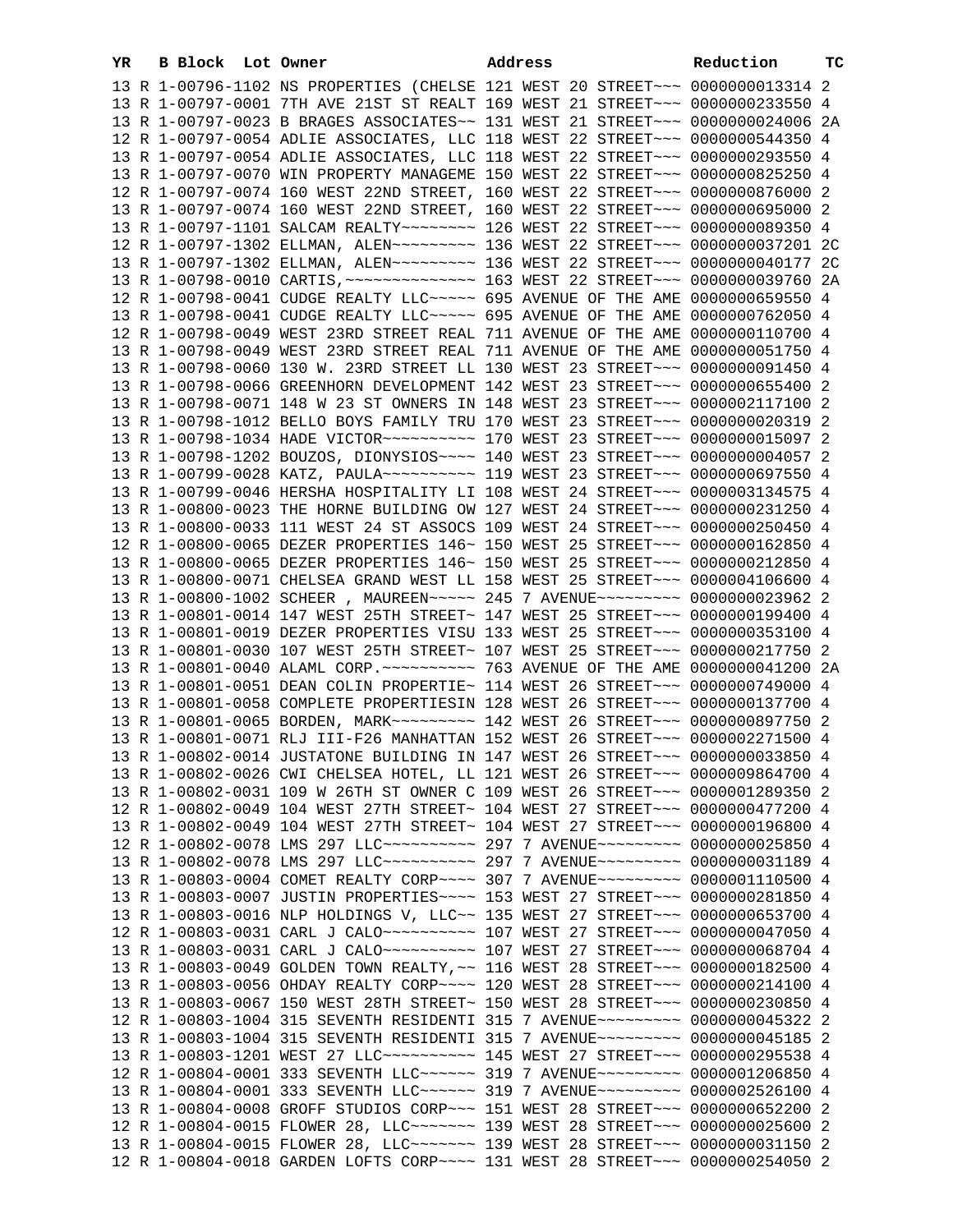| YR | B Block Lot Owner |                                                                                                                                                                 | Address | Reduction | тc |
|----|-------------------|-----------------------------------------------------------------------------------------------------------------------------------------------------------------|---------|-----------|----|
|    |                   | 13 R 1-00804-0018 GARDEN LOFTS CORP~~~~ 131 WEST 28 STREET~~~ 0000000145650 2                                                                                   |         |           |    |
|    |                   | 13 R 1-00804-0024 DIAMONDROCK CHELSEA O 121 WEST 28 STREET~~~ 0000005507650 4                                                                                   |         |           |    |
|    |                   | 13 R 1-00804-0030 109 WEST 28TH OWNERS~ 109 WEST 28 STREET~~~ 0000000014400 2A                                                                                  |         |           |    |
|    |                   | 13 R 1-00804-0054 BRISAM WEST 29 LLC ~~~ 124 WEST 29 STREET ~~~ 0000010124800 4                                                                                 |         |           |    |
|    |                   | 13 R 1-00804-0057 130-132 WEST 29TH STR 130 WEST 29 STREET~~~ 0000000245900 4                                                                                   |         |           |    |
|    |                   | 13 R 1-00804-0067 146 W 29TH ST OWNERS~ 146 WEST 29 STREET~~~ 0000000595450 4                                                                                   |         |           |    |
|    |                   | 13 R 1-00805-0001 341 7TH AVENUE, LLC~~ 341 7 AVENUE~~~~~~~~~ 0000000276450 4                                                                                   |         |           |    |
|    |                   | 13 R 1-00805-0003 345 7TH AVENUE, LLC~~ 345 7 AVENUE~~~~~~~~~ 0000001441250 4                                                                                   |         |           |    |
|    |                   | 12 R 1-00805-0005 167 WEST 29TH STREET, 167 WEST 29 STREET~~~ 0000000017150 4                                                                                   |         |           |    |
|    |                   | 13 R 1-00805-0005 167 WEST 29TH STREET, 167 WEST 29 STREET~~~ 0000000079100 4                                                                                   |         |           |    |
|    |                   | 13 R 1-00805-0035 LEE YEUN FUNG ETC. ~~~ 125 WEST 29 STREET~~~ 0000000089150 4                                                                                  |         |           |    |
|    |                   | 13 R 1-00805-0094 150 HABERN LLC ------ 144 WEST 30 STREET -- 0000000918000 4                                                                                   |         |           |    |
|    |                   | 13 R 1-00805-1002 CONGREGATION BETH SIM 130 WEST 30 STREET~~~ 0000000308969 4                                                                                   |         |           |    |
|    |                   | 12 R 1-00805-1005 ANTONIO E. URBINA~~~~ 130 WEST 30 STREET~~~ 0000000032348 2                                                                                   |         |           |    |
|    |                   | 13 R 1-00805-1005 ANTONIO E. URBINA~~~~ 130 WEST 30 STREET~~~ 0000000036005 2                                                                                   |         |           |    |
|    |                   | 12 R 1-00805-1104 835 6TH AVE PARKING L 835 AVENUE OF THE AME 0000007870560 4                                                                                   |         |           |    |
|    |                   | 13 R 1-00805-1104 835 6TH AVE PARKING L 835 AVENUE OF THE AME 0000005399236 4                                                                                   |         |           |    |
|    |                   | 13 R 1-00806-0001 GATEWAY REALTY, ~~~~~~ 363 7 AVENUE~~~~~~~~~ 0000000303350 4                                                                                  |         |           |    |
|    |                   | 13 R 1-00806-0006 151 WEST 30TH STREET, 151 WEST 30 STREET~~~ 0000000604200 4                                                                                   |         |           |    |
|    |                   | 13 R 1-00806-0052 BRISAM, LLC ---------- 116 WEST 31 STREET --- 0000003638700 4                                                                                 |         |           |    |
|    |                   | 12 R 1-00807-0001 VORNADO ELEVEN PENN P 399 7 AVENUE~~~~~~~~~ 0000005693200 4                                                                                   |         |           |    |
|    |                   | 13 R 1-00807-0001 VORNADO ELEVEN PENN P 399 7 AVENUE~~~~~~~~~ 0000003660700 4                                                                                   |         |           |    |
|    |                   | 13 R 1-00807-0028 UNITED ENTERPRISES 11 119 WEST 31 STREET~~~ 0000004715650 4                                                                                   |         |           |    |
|    |                   | 13 R 1-00807-0039 OLD 875 LLC AND NEW 8 875 AVENUE OF THE AME 0000002993100 4                                                                                   |         |           |    |
|    |                   | 12 R 1-00807-0050 RJF 110 REALTY LLC ~~~ 110 WEST 32 STREET ~~~ 0000000340900 4                                                                                 |         |           |    |
|    |                   | 13 R 1-00807-0050 RJF 110 REALTY LLC ~~~ 110 WEST 32 STREET ~~~ 0000000137150 4                                                                                 |         |           |    |
|    |                   |                                                                                                                                                                 |         |           |    |
|    |                   |                                                                                                                                                                 |         |           |    |
| 13 |                   | 1-00808-1001 401 HOTEL REIT, ~~~~~~ 139 WEST 32 STREET~~~ 0000008769339 4                                                                                       |         |           |    |
|    |                   | 13 R 1-00809-0005 FRANCHISE RLTY INTSTC 429 7 AVENUE~~~~~~~~~ 0000000204700 4                                                                                   |         |           |    |
|    |                   | 12 R 1-00809-0060 126 WEST 34TH ST ASSO 126 WEST 34 STREET~~~ 0000000114500 4                                                                                   |         |           |    |
|    |                   | 13 R 1-00811-0009 ARSENAL ANNEX CP ~~~~~ 155 WEST 35 STREET ~~~ 0000000009400 4                                                                                 |         |           |    |
|    |                   | 13 R 1-00811-0055 KND REALTY CORP~~~~~~ 140 WEST 36 STREET~~~ 0000000039900 4                                                                                   |         |           |    |
|    |                   | 12 R 1-00811-0056 142 WEST 36TH STREET, 142 WEST 36 STREET~~~ 0000002070500 4                                                                                   |         |           |    |
|    |                   | 13 R 1-00811-0056 142 WEST 36TH STREET, 142 WEST 36 STREET~~~ 0000000166100 4                                                                                   |         |           |    |
|    |                   | 13 R 1-00811-0068 469 HOLDINGS LLC ---- 469 7 AVENUE -------- 0000002152150 4<br>13 R 1-00812-0013 FRANGENE CO --------- 149 WEST 36 STREET --- 0000000168950 4 |         |           |    |
|    |                   | 12 R 1-00812-0068 FIRST ASSOCIATES, LLC 144 WEST 37 STREET~~~ 0000000250500 4                                                                                   |         |           |    |
|    |                   | 12 R 1-00812-0069 LEFCOURT CENTRAL LLC~ 148 WEST 37 STREET~~~ 0000001596000 4                                                                                   |         |           |    |
|    |                   | 13 R 1-00812-0069 LEFCOURT CENTRAL LLC~ 148 WEST 37 STREET~~~ 0000000323400 4                                                                                   |         |           |    |
|    |                   | 12 R 1-00813-0016 1375 BROADWAY PROPERT 1375 BROADWAY~~~~~~~~ 0000002969400 4                                                                                   |         |           |    |
|    |                   | 13 R 1-00813-0031 1001 SIXTH ASSOCIATES 1001 AVENUE OF THE AM 0000000608400 4                                                                                   |         |           |    |
|    |                   | 13 R 1-00813-0050 BROADWAY 1384 LLC --- 1384 BROADWAY ------- 0000002122850 4                                                                                   |         |           |    |
|    |                   | 12 R 1-00813-0055 B. BROS. BROADWAY REA 1385 BROADWAY~~~~~~~~~ 0000004425350 4                                                                                  |         |           |    |
|    |                   | 12 R 1-00814-0001 525 DELAWARE LLC ---- 525 7 AVENUE ------- 0000002113900 4                                                                                    |         |           |    |
| 13 |                   | 1-00814-0015 1407 BROADWAY~~~~~~~~ 1407 BROADWAY~~~~~~~~ 0000003516300 4                                                                                        |         |           |    |
|    |                   | 12 R 1-00815-0014 1412 BROADWAY HG ASSO 1412 BROADWAY~~~~~~~~ 0000002661000 4                                                                                   |         |           |    |
|    |                   | 13 R 1-00815-0014 1412 BROADWAY HG ASSO 1412 BROADWAY~~~~~~~~ 0000001633600 4                                                                                   |         |           |    |
|    |                   | 13 R 1-00815-0020 GRAINTE PARK~~~~~~~~~~ 117 WEST 39 STREET~~~ 0000006924600 4                                                                                  |         |           |    |
|    |                   | 13 R 1-00815-0039 PETER BROCK AS TRUSTE 110 WEST 40 STREET~~~ 0000000855400 4                                                                                   |         |           |    |
|    |                   | 12 R 1-00815-0046 REALTIES 1430~~~~~~~~ 1430 BROADWAY~~~~~~~~ 0000001151450 4                                                                                   |         |           |    |
|    |                   | 13 R 1-00816-0015 PAINT INDUST FD BLDG~ 45 WEST 14 STREET~~~~ 0000000330050 4                                                                                   |         |           |    |
|    |                   | 13 R 1-00816-0031 LEE, MARY ------------- 3 WEST 14 STREET ----- 0000008994950 2                                                                                |         |           |    |
|    |                   | 12 R 1-00816-0037 90 FIFTH OWNER, LLC~~ 84 5 AVENUE~~~~~~~~~~ 0000003004200 4                                                                                   |         |           |    |
|    |                   | 13 R 1-00816-0037 90 FIFTH OWNER, LLC~~ 84 5 AVENUE~~~~~~~~~~ 0000004125600 4                                                                                   |         |           |    |
|    |                   | 12 R 1-00816-0059 30 WEST 15 STREET OWN 30 WEST 15 STREET~~~~ 0000001367850 2                                                                                   |         |           |    |
|    |                   | 13 R 1-00816-0059 30 WEST 15 STREET OWN 30 WEST 15 STREET~~~~ 0000001398450 2                                                                                   |         |           |    |
|    |                   | 13 R 1-00816-0063 FIFTH FIFTEENTH RLTY~ 38 WEST 15 STREET~~~~ 0000000487000 2                                                                                   |         |           |    |
|    |                   | 13 R 1-00816-0078 W 15 ST OWNERS INC~~~ 546 AVENUE OF THE AME 0000000574100 2                                                                                   |         |           |    |
|    |                   | 12 R 1-00816-1201 ROLES, ERIC DENHAM~~~ 42 WEST 15 STREET~~~~ 0000000013720 2C                                                                                  |         |           |    |
|    |                   | 13 R 1-00816-1201 ROLES, ERIC DENHAM~~~ 42 WEST 15 STREET~~~~ 0000000024490 2C                                                                                  |         |           |    |
|    |                   | 12 R 1-00817-0025 15 ST LOFT CORP~~~~~~~ 29 WEST 15 STREET~~~~ 0000000278100 2                                                                                  |         |           |    |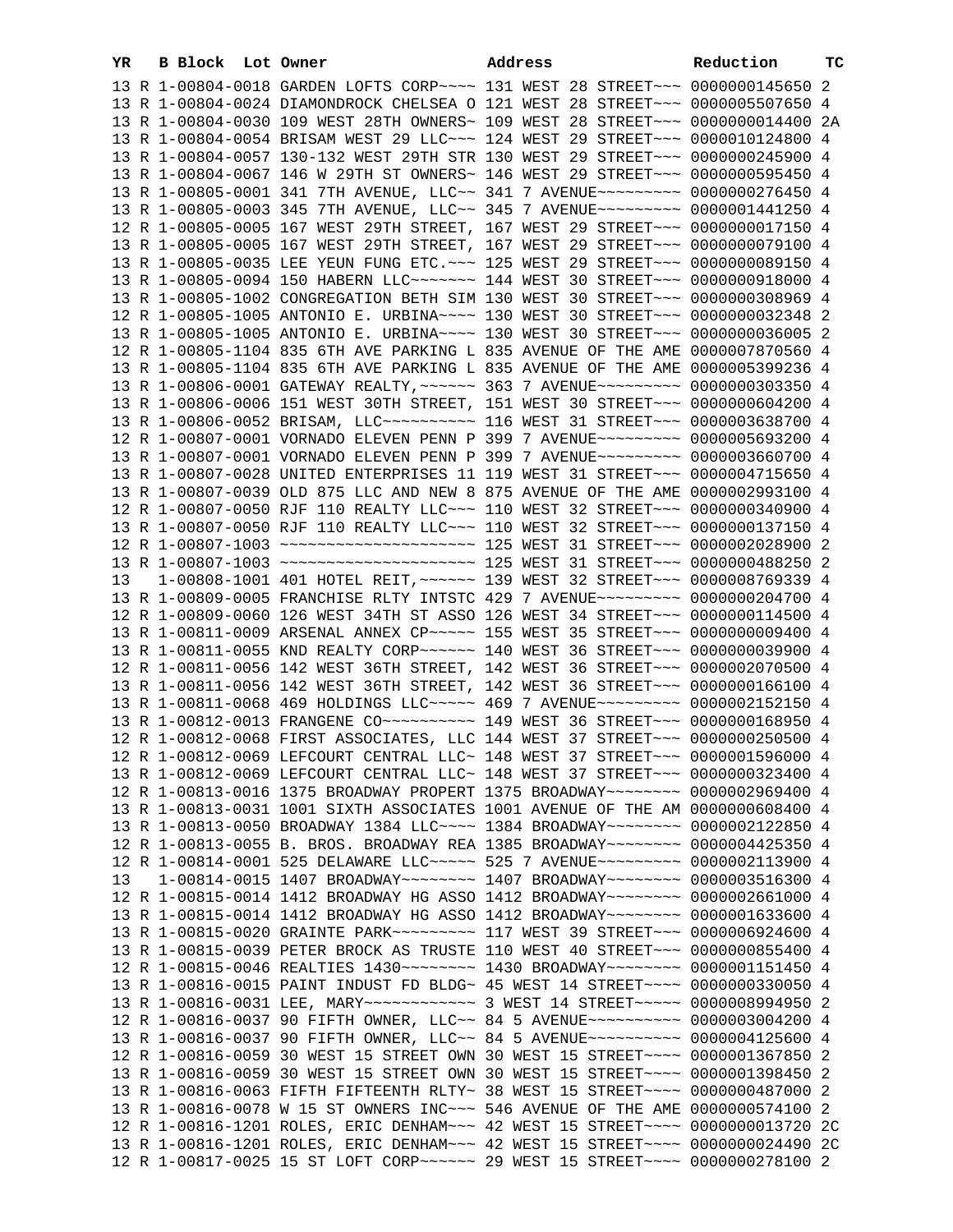| YR | B Block | Lot Owner | Address                                                                             | Reduction | тc |
|----|---------|-----------|-------------------------------------------------------------------------------------|-----------|----|
|    |         |           | 13 R 1-00817-0057 4 WEST 16TH ST CORP~~ 4 WEST 16 STREET~~~~~ 0000000772150 2       |           |    |
|    |         |           | 13 R 1-00817-1002 SSG PROPERTY LLC ---- 108 5 AVENUE ------- 0000000013070 2        |           |    |
|    |         |           | 12 R 1-00818-0010 FM UNITED LLC ------- 43 WEST 16 STREET --- 0000001264650 2       |           |    |
|    |         |           | 13 R 1-00818-0010 FM UNITED LLC ------- 43 WEST 16 STREET ---- 0000001150700 2      |           |    |
|    |         |           | 12 R 1-00818-0019 FM UNITED LLC -------- 27 WEST 16 STREET ---- 0000000430350 2     |           |    |
|    |         |           | 13 R 1-00818-0019 FM UNITED LLC ------- 27 WEST 16 STREET --- 0000000309100 2       |           |    |
|    |         |           | 13 R 1-00818-0058 12 W 17 ST TENANTS CO 12 WEST 17 STREET~~~~ 0000000330950 2       |           |    |
|    |         |           | 13 R 1-00818-0066 MALLIN, EDWARD J. LWT 26 WEST 17 STREET~~~~ 0000001497500 4       |           |    |
|    |         |           |                                                                                     |           |    |
|    |         |           | 13 R 1-00818-0073 42 WEST 17TH STREET C 40 WEST 17 STREET~~~~ 0000001175700 2       |           |    |
|    |         |           | 13 R 1-00819-0006 55 WEST 17TH STREET P 55 WEST 17 STREET~~~~ 0000000253350 4       |           |    |
|    |         |           | 12 R 1-00819-0030 FRANKEL, EMILY~~~~~~~ 13 WEST 17 STREET~~~~ 0000000234450 4       |           |    |
|    |         |           | 13 R 1-00819-0030 FRANKEL, EMILY~~~~~~~ 13 WEST 17 STREET~~~~ 0000000289696 4       |           |    |
|    |         |           | 13 R 1-00819-0044 126-8 FIFTH AVENUE, L 126 5 AVENUE~~~~~~~~~ 0000000375600 4       |           |    |
|    |         |           | 13 R 1-00819-0055 17-18 MANAGEMENT COMP 16 WEST 18 STREET~~~~ 0000000047750 4       |           |    |
|    |         |           | 13 R 1-00819-0056 17-18 MANAGEMENT COMP 18 WEST 18 STREET~~~~ 0000002158350 4       |           |    |
|    |         |           | 13 R 1-00819-1004 JAYCEE JOHNSON PROPER 12 WEST 18 STREET~~~~ 0000000056311 4       |           |    |
|    |         |           | 12 R 1-00819-1201 ~~~~~~~~~~~~~~~~~~~~~~ 63 WEST 17 STREET~~~~ 0000002587577 4      |           |    |
|    |         |           | 13 R 1-00819-1201 ~~~~~~~~~~~~~~~~~~~~~~ 63 WEST 17 STREET~~~~ 0000001637561 4      |           |    |
|    |         |           | 12 R 1-00820-0029 FIRST FLATIRON LLC~~~ 15 WEST 18 STREET~~~~ 0000000481500 4       |           |    |
|    |         |           | 13 R 1-00820-0029 FIRST FLATIRON LLC ~~~ 15 WEST 18 STREET ~~~~ 0000000737500 4     |           |    |
|    |         |           | 13 R 1-00820-1007 FIFTH AVENUE LOFT COR 140 5 AVENUE~~~~~~~~~ 0000000205150 2       |           |    |
|    |         |           | 12 R 1-00820-1301 ELK VENTURES LLC ~~~~~ 16 WEST 19 STREET ~~~~ 0000000162750 4     |           |    |
|    |         |           | 13 R 1-00820-1302 KING, SEAN~~~~~~~~~~~~~~~ 16 WEST 19 STREET~~~~~ 00000000003060 2 |           |    |
|    |         |           | 12 R 1-00821-0038 142 FIFTH AVE OWNERS~ 142 5 AVENUE~~~~~~~~~ 0000001900850 2       |           |    |
|    |         |           | 13 R 1-00821-0038 142 FIFTH AVE OWNERS~ 142 5 AVENUE~~~~~~~~~ 0000001992500 2       |           |    |
|    |         |           | 12 R 1-00821-0040 146 FIFTH AVENUE, LLC 146 5 AVENUE~~~~~~~~~ 0000000047800 2       |           |    |
|    |         |           | 13 R 1-00821-0040 146 FIFTH AVENUE, LLC 146 5 AVENUE~~~~~~~~~ 0000000083100 2       |           |    |
|    |         |           | 13 R 1-00822-0001 MANSION REALTY LLC ~~~ 652 AVENUE OF THE AME 0000000567550 4      |           |    |
|    |         |           | 13 R 1-00822-0009 37 WEST 20 COMPANY~~~ 37 WEST 20 STREET~~~~ 0000001136050 4       |           |    |
|    |         |           | 13 R 1-00822-0031 156 5 AVE CORP~~~~~~~ 154 5 AVENUE~~~~~~~~ 0000000586400 4        |           |    |
|    |         |           | 13 R 1-00822-0045 GOLDSTEIN PAUL~~~~~~~~ 4 WEST 21 STREET~~~~~ 0000002081600 2      |           |    |
|    |         |           | 13 R 1-00822-0062 JACK VOGEL ASSOCIATES 38 WEST 21 STREET~~~~ 0000000224600 4       |           |    |
|    |         |           | 13 R 1-00822-1202 COBURN, ROBERT S~~~~~ 9 WEST 20 STREET~~~~~ 0000000010498 2       |           |    |
|    |         |           | 13 R 1-00823-0010 45 WEST 21ST ST. ASSO 45 WEST 21 STREET~~~~ 0000001152350 4       |           |    |
|    |         |           | 13 R 1-00823-0024 FIFTH AVENUE PARTNERS 19 WEST 21 STREET~~~~ 0000001229150 4       |           |    |
|    |         |           | 12 R 1-00823-0031 7 WEST 21 LLC -------- 7 WEST 21 STREET ----- 0000000221200 4     |           |    |
|    |         |           | 13 R 1-00823-0031 7 WEST 21 LLC ------- 7 WEST 21 STREET ---- 0000000399400 4       |           |    |
|    |         |           | 13 R 1-00823-0047 DEZER PROPERTIES 4 LL 4 WEST 22 STREET~~~~~ 0000000257850 2       |           |    |
|    |         |           | 13 R 1-00823-0059 VAN ALEN INSTITUTE~~~ 28 WEST 22 STREET~~~~ 0000000129300 4       |           |    |
|    |         |           |                                                                                     |           |    |
|    |         |           | 13 R 1-00823-0062 SECOND JAM DEVELOPMEN 34 WEST 22 STREET~~~~ 0000000138150 4       |           |    |
| 13 |         |           | 1-00823-1202 HAMADEH HUSSAM~~~~~~~ 31 WEST 21 STREET~~~~ 0000000015021 2            |           |    |
| 13 |         |           | 1-00824-0028 23RD STREET LLC ------ 9 WEST 22 STREET ----- 0000003064850 4          |           |    |
|    |         |           | 13 R 1-00824-0036 172 REALTY LLC~~~~~~~ 172 5 AVENUE~~~~~~~~~ 0000000158750 2       |           |    |
|    |         |           | 13 R 1-00824-0047 GRAMERCY ARMS LLC --- 14 WEST 23 STREET --- 0000000098500 4       |           |    |
|    |         |           |                                                                                     |           |    |
|    |         |           | 13 R 1-00825-0009 61-65 WEST 23RD STREE 61 WEST 23 STREET~~~~ 0000000238300 4       |           |    |
|    |         |           | 13 R 1-00825-0071 40 W 24 ST CORP~~~~~~ 36 WEST 24 STREET~~~~ 0000000706750 2       |           |    |
|    |         |           | 13 R 1-00826-0017 GEMINI 37 WEST 24TH S 37 WEST 24 STREET~~~~ 0000004400700 4       |           |    |
|    |         |           | 13 R 1-00826-0019 24TH STREET LLC ----- 27 WEST 24 STREET --- 0000001115900 4       |           |    |
|    |         |           | 13 R 1-00826-0033 MSWG 1107 BROADWAY OW 7 WEST 24 STREET~~~~~ 0000000043750 4       |           |    |
|    |         |           | 13 R 1-00826-0055 BMF HOTEL CORP~~~~~~~ 18 WEST 25 STREET~~~~ 0000002319150 4       |           |    |
|    |         |           | 13 R 1-00826-0061 HMH SPECIAL LLC ~~~~~~ 32 WEST 25 STREET ~~~~ 0000000113300 4     |           |    |
|    |         |           | 13 R 1-00826-0063 25TH STREET TIC, ~~~~~ 36 WEST 25 STREET~~~~ 0000000372450 4      |           |    |
|    |         |           | 13 R 1-00826-0069 48 WEST 25TH ST. LLC~ 48 WEST 25 STREET~~~~ 0000000126550 4       |           |    |
|    |         |           | 13 R 1-00827-0001 MARINE ESTATES LLC ~~~ 55 WEST 25 STREET ~~~~ 0000002369350 2     |           |    |
|    |         |           | 13 R 1-00827-0012 HANOVER ESTATES LLC~~ 41 WEST 25 STREET~~~~ 0000000076050 4       |           |    |
|    |         |           | 13 R 1-00827-0016 L & M 25TH STREET~~~~ 35 WEST 25 STREET~~~~ 0000000029150 4       |           |    |
|    |         |           | 13 R 1-00827-0017 L & M 25TH STREET~~~~ 29 WEST 25 STREET~~~~ 0000000757750 4       |           |    |
|    |         |           | 13 R 1-00827-0020 FRIEDLAND, LAWRENCE~~ 25 WEST 25 STREET~~~~ 0000000054100 4       |           |    |
|    |         |           | 13 R 1-00827-0064 30W26 LAND, L.P. ~~~~~ 30 WEST 26 STREET ~~~~ 0000000694900 4     |           |    |
|    |         |           | 13 R 1-00828-0001 CHELSEA NEW YORK REAL 776 AVENUE OF THE AME 0000004450850 2       |           |    |
|    |         |           | 13 R 1-00828-0009 KIAMIE PRINCESS MARIO 37 WEST 26 STREET~~~~ 0000000691000 4       |           |    |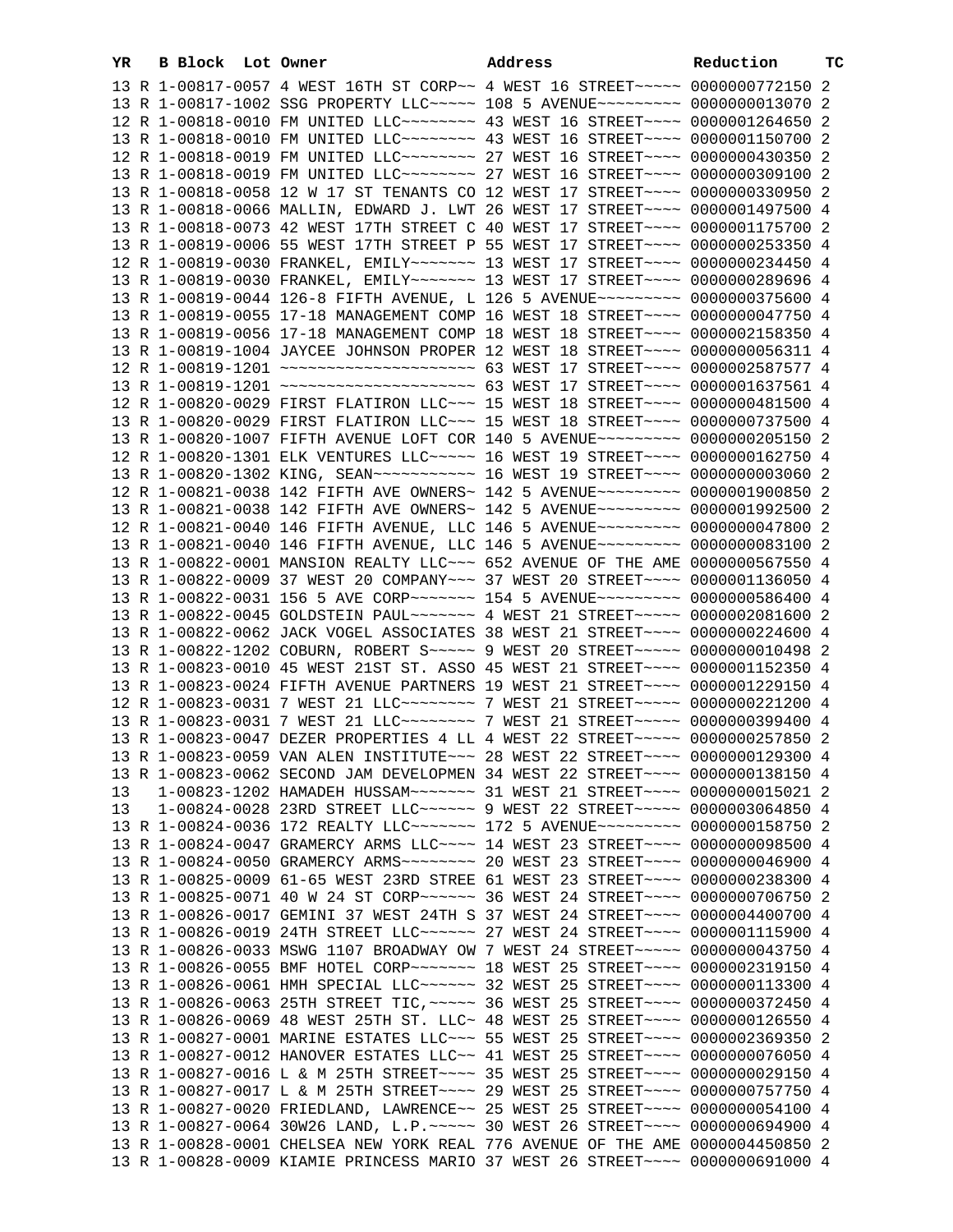| YR. | B Block Lot Owner | Address                                                                                                                                                        | Reduction | TС |
|-----|-------------------|----------------------------------------------------------------------------------------------------------------------------------------------------------------|-----------|----|
|     |                   | 12 R 1-00828-0017 25 WEST 26 ST INC~~~~ 25 WEST 26 STREET~~~~ 0000000107250 4                                                                                  |           |    |
|     |                   | 13 R 1-00828-0017 25 WEST 26 ST INC~~~~ 25 WEST 26 STREET~~~~ 0000000499000 4                                                                                  |           |    |
|     |                   | 13 R 1-00828-0028 1147 BROADWAY TRUST~~ 1147 BROADWAY~~~~~~~~ 0000000186100 4                                                                                  |           |    |
|     |                   | 13 R 1-00828-0035 DINO~~ SON REALTY COR 218 5 AVENUE~~~~~~~~~ 0000001242150 4                                                                                  |           |    |
|     |                   | 12 R 1-00828-0038 222 FIFTH INC. ~~~~~~~ 222 5 AVENUE~~~~~~~~~ 0000000088100 4                                                                                 |           |    |
|     |                   | 13 R 1-00828-0038 222 FIFTH INC. ~~~~~~~ 222 5 AVENUE~~~~~~~~~ 0000000169550 4                                                                                 |           |    |
|     |                   | 13 R 1-00828-0041 230 5 AVE ASSOC~~~~~~ 228 5 AVENUE~~~~~~~~~ 0000002499050 4                                                                                  |           |    |
|     |                   | 13 R 1-00828-0059 METROPOLITAN DESIGN, ~ 18 WEST 27 STREET~~~~ 0000000118300 4                                                                                 |           |    |
|     |                   | 12 R 1-00828-0063 26 W. 27 REALTY LLC~~ 26 WEST 27 STREET~~~~ 0000000043450 2                                                                                  |           |    |
|     |                   | 12 R 1-00828-0070 DEZER PROPERTIES CO~~ 40 WEST 27 STREET~~~~ 0000000368400 4                                                                                  |           |    |
|     |                   | 13 R 1-00828-0075 JJHA MORAK AND ASSOCI 50 WEST 27 STREET~~~~ 0000000020350 4                                                                                  |           |    |
|     |                   | 13 R 1-00829-0007 RADIO WAVE, LLC C/O C 49 WEST 27 STREET~~~~ 0000000511300 4                                                                                  |           |    |
|     |                   | 13 R 1-00829-0044 MAS SPECIALTIES INC~~ 4 WEST 28 STREET~~~~~ 0000000066950 4                                                                                  |           |    |
|     |                   | 12 R 1-00829-0046 8 W28 ST RLTY CP ~~~~~ 8 WEST 28 STREET ~~~~~ 0000000011500 4                                                                                |           |    |
|     |                   | 13 R 1-00829-0046 8 W28 ST RLTY CP ~~~~~ 8 WEST 28 STREET ~~~~~ 0000000051550 4                                                                                |           |    |
|     |                   | 13 R 1-00829-0065 FARENY-1 MANAGEMENT, ~ 38 WEST 28 STREET ~~~~ 0000000047950 4                                                                                |           |    |
|     |                   | 12 R 1-00829-0066 VLACHOS FAMILY PARTNE 40 WEST 28 STREET~~~~ 0000000234050 4                                                                                  |           |    |
|     |                   | 13 R 1-00829-0066 VLACHOS FAMILY PARTNE 40 WEST 28 STREET~~~~ 0000000121550 4                                                                                  |           |    |
|     |                   | 13 R 1-00830-0003 818 820 EQUITY INC~~~ 818 AVENUE OF THE AME 0000000075450 4                                                                                  |           |    |
|     |                   | 12 R 1-00830-0040 SETAREH, PARTNER, JA~ 254 5 AVENUE~~~~~~~~~~ 0000000338450 4                                                                                 |           |    |
|     |                   | 13 R 1-00830-0040 SETAREH, PARTNER, JA~ 254 5 AVENUE~~~~~~~~~~ 0000000139550 4                                                                                 |           |    |
|     |                   | 13 R 1-00830-0054 LGF ENTERPRISES~~~~~~ 1186 BROADWAY~~~~~~~~ 0000009622980 4                                                                                  |           |    |
|     |                   | 13 R 1-00830-0062 1201 BROADWAY LLC~~~~ 1195 BROADWAY~~~~~~~~ 0000000724100 4                                                                                  |           |    |
|     |                   | 13 R 1-00830-0073 DEVLI PROPERTIES INC~ 44 WEST 29 STREET~~~~ 0000000101650 4                                                                                  |           |    |
|     |                   | 13 R 1-00831-0001 K.C. 836, LLC -------- 836 AVENUE OF THE AME 0000000154450 4                                                                                 |           |    |
|     |                   | 13 R 1-00831-0004 842 ENTERPRISE INC~~~ 842 AVENUE OF THE AME 0000000692200 4                                                                                  |           |    |
|     |                   | 13 R 1-00831-0005 YUNG BROTHERS REAL ES 51 WEST 29 STREET~~~~ 0000000068950 4                                                                                  |           |    |
|     |                   | 13 R 1-00831-0007 HYUNG HYANG REALTY CO 45 WEST 29 STREET~~~~ 0000000263400 4                                                                                  |           |    |
|     |                   | 13 R 1-00831-0019 1204 BROADWAY MANHATT 1204 BROADWAY~~~~~~~~ 0000000510850 4                                                                                  |           |    |
|     |                   | 13 R 1-00831-0020 GILSEY HOUSE~~~~~~~~~~ 1200 BROADWAY~~~~~~~~ 0000000340400 2                                                                                 |           |    |
|     |                   | 13 R 1-00831-0026 AR-RAHMAN FOUNDATIONI 13 WEST 29 STREET~~~~ 0000000077000 2                                                                                  |           |    |
|     |                   | 12 R 1-00831-0048 HFZ KIK 30TH STREET O 8 WEST 30 STREET~~~~~ 0000000193250 4                                                                                  |           |    |
|     |                   | 13 R 1-00831-0048 HFZ KIK 30TH STREET O 8 WEST 30 STREET~~~~~ 0000000518152 4                                                                                  |           |    |
|     |                   | 13 R 1-00831-0055 FANTASIA WORLD, ~~~ .~ 28 WEST 30 STREET~~~~ 0000000104000 4                                                                                 |           |    |
|     |                   | 13 R 1-00831-0059 1214-1216 BROADWAY HO 1214 BROADWAY~~~~~~~~ 0000001042250 4                                                                                  |           |    |
|     |                   | 13 R 1-00831-0078 PATER REALTY CO~~~~~~ 846 AVENUE OF THE AME 0000000921150 4                                                                                  |           |    |
|     |                   | 13 R 1-00832-0017 DRUCKER ASSOCIATES~~~ 1241 BROADWAY~~~~~~~~ 0000000044850 4                                                                                  |           |    |
|     |                   | 13 R 1-00832-0022 NEW GENERATION REALTY 1218 BROADWAY~~~~~~~~ 0000000905050 4                                                                                  |           |    |
|     |                   | 13 R 1-00832-0036 AXELROD, HARVEY~~~~~~ 5 WEST 30 STREET~~~~~ 0000000177000 4<br>13 R 1-00832-0037 JUR STIN REALTY CORP~ 3 WEST 30 STREET~~~~~ 0000000068500 4 |           |    |
|     |                   | 13 R 1-00832-0043 MARCOLVA NV~~~~~~~~~~~ 290 5 AVENUE~~~~~~~~~ 0000000201600 4                                                                                 |           |    |
|     |                   | 12 R 1-00832-0053 12 W 31 ST CORP~~~~~~ 12 WEST 31 STREET~~~~ 0000000509900 4                                                                                  |           |    |
|     |                   | 13 R 1-00832-0080 FARENY-2 MANAGEMENT L 870 AVENUE OF THE AME 0000000103450 4                                                                                  |           |    |
| 13  |                   | 1-00833-0011 JT MH 1250 OWNER LP~~ 1240 BROADWAY~~~~~~~~ 0000004769100 4                                                                                       |           |    |
|     |                   |                                                                                                                                                                |           |    |

|    |  | 12 R 1-00832-0053 12 W 31 ST CORP~~~~~~~ 12 WEST 31 STREET~~~~ 0000000509900 4 |  |
|----|--|--------------------------------------------------------------------------------|--|
|    |  | 13 R 1-00832-0080 FARENY-2 MANAGEMENT L 870 AVENUE OF THE AME 0000000103450 4  |  |
| 13 |  | $1-00833-0011$ JT MH 1250 OWNER LP~~ 1240 BROADWAY~~~~~~~~ 0000004769100 4     |  |
|    |  | 13 R 1-00833-0020 JAY CEE OF NEW YORKCO 35 WEST 31 STREET~~~~ 0000000222250 4  |  |
|    |  | 13 R 1-00833-0045 314 FIFTH AVENUE INC~ 314 5 AVENUE~~~~~~~~~ 0000000057700 4  |  |
|    |  | 13 R 1-00833-0049 6 WEST LLC~~~~~~~~~~~ 6 WEST 32 STREET~~~~~ 0000000684350 4  |  |
|    |  |                                                                                |  |
|    |  | 13 R 1-00833-0061 30 WEST 32ND STREET M 30 WEST 32 STREET~~~~ 0000000061250 4  |  |
|    |  | 12 R 1-00833-0078 THE DIANE GOLDMAN KEM 1271 BROADWAY~~~~~~~~ 0000000490650 4  |  |
|    |  | 13 R 1-00833-0078 THE DIANE GOLDMAN KEM 1271 BROADWAY~~~~~~~~ 0000000537900 4  |  |
|    |  | 12 R 1-00833-1001 LAOKOUN PROPERTY, INC 306 5 AVENUE~~~~~~~~~ 0000000025346 4  |  |
|    |  | 12 R 1-00834-0019 TERESHARAN REALTY~~~~ 39 WEST 32 STREET~~~~ 0000000761350 4  |  |
|    |  | 13 R 1-00834-0026 BROADWAY-32ND ST.RLTY 25 WEST 32 STREET~~~~ 0000000358300 4  |  |
|    |  | 13 R 1-00834-0039 BRAUSE FUND~~~~~~~~~~ 320 5 AVENUE~~~~~~~~~ 0000002213850 4  |  |
|    |  | 13 R 1-00835-0001 HERALD TOWERS~~~~~~~~ 1282 BROADWAY~~~~~~~~ 0000002526850 2  |  |
|    |  | 13 R 1-00835-0011 43 WEST 33RD STREET R 43 WEST 33 STREET~~~~ 0000000837400 4  |  |
|    |  | 12 R 1-00835-0067 44 WEST 34TH STREET~~ 44 WEST 34 STREET~~~~ 0000000404100 4  |  |
|    |  | 13 R 1-00835-0067 44 WEST 34TH STREET~~ 44 WEST 34 STREET~~~~ 0000000376050 4  |  |
|    |  | 12 R 1-00836-0001 2 HERALD HOLDING LLC~ 1302 BROADWAY~~~~~~~~ 0000002369150 4  |  |
| 13 |  | 1-00836-0001 2 HERALD HOLDING LLC~ 1302 BROADWAY~~~~~~~~ 0000003695200 4       |  |
|    |  | 13 R 1-00836-0026 7 WEST 34TH STREET LL 7 WEST 34 STREET~~~~~ 0000004665850 4  |  |
|    |  |                                                                                |  |
|    |  |                                                                                |  |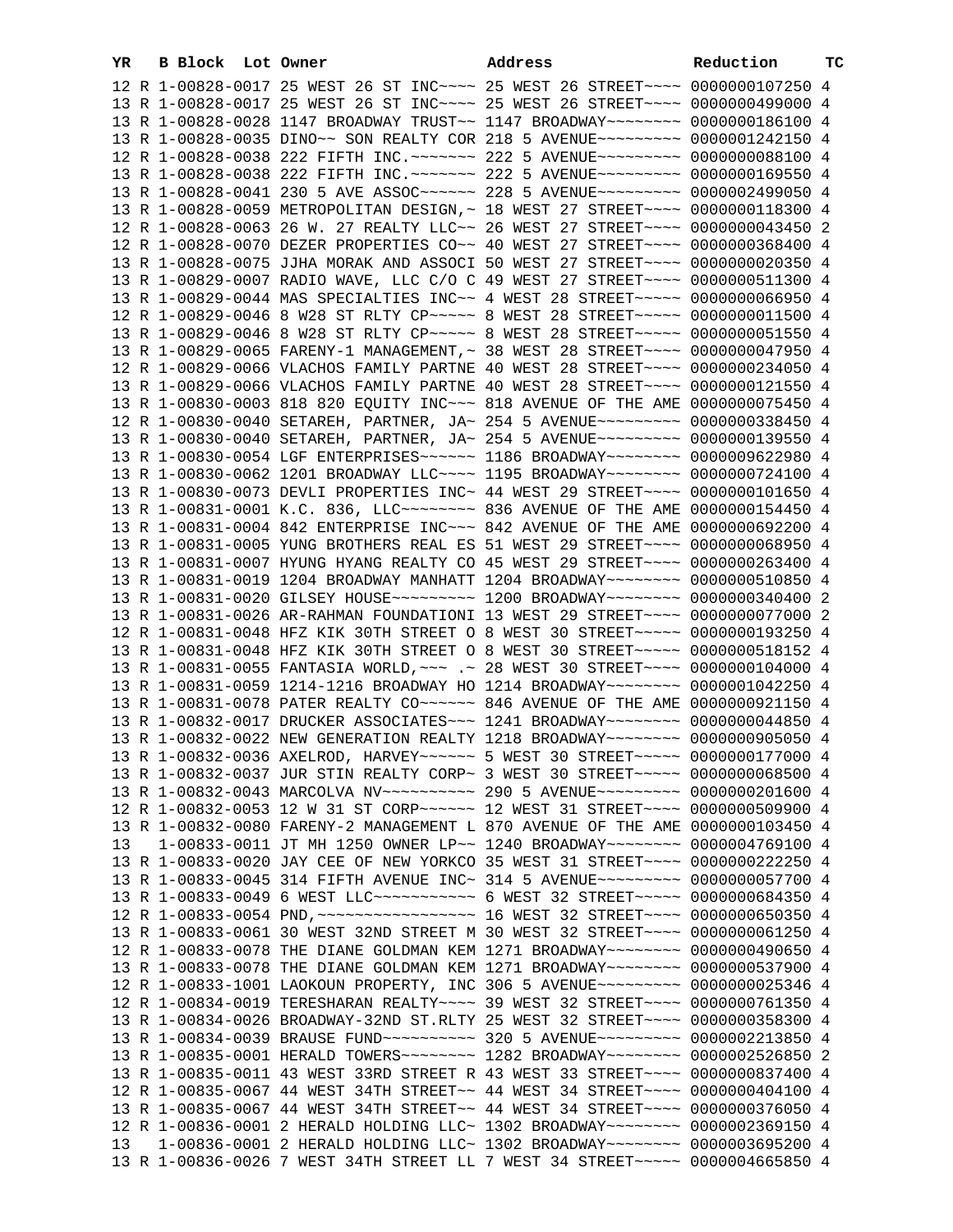| YR | B Block | Lot Owner                                                                        | Address | Reduction | тc |
|----|---------|----------------------------------------------------------------------------------|---------|-----------|----|
|    |         | 13 R 1-00836-0043 RONBET 366 LLC ------ 366 5 AVENUE -------- 0000001293150 4    |         |           |    |
|    |         | 12 R 1-00837-0005 968 ASSOCIATES REALTY 968 AVENUE OF THE AME 0000000062200 4    |         |           |    |
|    |         | 13 R 1-00837-0005 968 ASSOCIATES REALTY 968 AVENUE OF THE AME 0000000088905 4    |         |           |    |
|    |         | 13 R 1-00837-0006 RLJ III-HGN MANHATTAN 63 WEST 35 STREET~~~~ 0000011146550 4    |         |           |    |
|    |         | 13 R 1-00837-0009 59 WEST 35TH STREET L 57 WEST 35 STREET~~~~ 0000005425750 4    |         |           |    |
|    |         | 13 R 1-00837-0040 372 FIFTH AVENUE OWNE 372 5 AVENUE~~~~~~~~~ 0000000985500 2    |         |           |    |
|    |         | 13 R 1-00837-0052 8 10 WEST 36TH STREET 8 WEST 36 STREET~~~~~ 0000000073550 4    |         |           |    |
|    |         | 13 R 1-00837-0071 MESK ENTERPRISE, LLC~ 46 WEST 36 STREET~~~~ 0000000042450 4    |         |           |    |
|    |         | 13 R 1-00837-1001 THE 70 WEST 36TH STRE 70 WEST 36 STREET~~~~ 0000000096189 4    |         |           |    |
|    |         | 12 R 1-00838-0021 3536 ASSOCIATES LLC~~ 35 WEST 36 STREET~~~~ 0000000817750 4    |         |           |    |
|    |         | 13 R 1-00838-0027 25 WEST 36TH REALTYCO 25 WEST 36 STREET~~~~ 0000000350700 4    |         |           |    |
|    |         |                                                                                  |         |           |    |
|    |         | 13 R 1-00838-0029 19 W 36 ST HOLDING CO 23 WEST 36 STREET~~~~ 0000000047850 4    |         |           |    |
|    |         | 12 R 1-00838-0030 J.J.C 19WEST 36TH STR 19 WEST 36 STREET~~~~ 0000000116450 4    |         |           |    |
|    |         | 13 R 1-00838-0030 J.J.C 19WEST 36TH STR 19 WEST 36 STREET~~~~ 0000000651050 4    |         |           |    |
|    |         | 13 R 1-00838-0036 7 WEST 36TH STREET~~~ 7 WEST 36 STREET~~~~~ 0000000202400 4    |         |           |    |
|    |         | 13 R 1-00838-0054 VAIJ REALTY HOLDING L 4 WEST 37 STREET~~~~~ 0000000059150 4    |         |           |    |
|    |         | 13 R 1-00838-0055 VAIJ REALTY HOLDING L 6 WEST 37 STREET~~~~~ 0000000272850 4    |         |           |    |
|    |         | 12 R 1-00838-0056 SACHSOL REALTY CORP~~ 8 WEST 37 STREET~~~~~ 0000000876500 4    |         |           |    |
|    |         | 13 R 1-00838-0056 SACHSOL REALTY CORP~~ 8 WEST 37 STREET~~~~~ 0000000721300 4    |         |           |    |
|    |         | 12 R 1-00838-0076 MARX, NANCY S -- - - - 48 WEST 37 STREET - - - 0000001524000 4 |         |           |    |
|    |         | 13 R 1-00838-0076 MARX, NANCY S ------- 48 WEST 37 STREET --- 0000000701400 4    |         |           |    |
|    |         | 13 R 1-00838-1001 PACIFIC FIFTH AVENUE~ 400 5 AVENUE~~~~~~~~~ 0000000262825 4    |         |           |    |
|    |         |                                                                                  |         |           |    |
|    |         | 12 R 1-00839-0021 MID-MANHATTAN HOTEL A 33 WEST 37 STREET~~~~ 0000000705228 4    |         |           |    |
|    |         | 13 R 1-00839-0021 MID-MANHATTAN HOTEL A 33 WEST 37 STREET~~~~ 0000001114750 4    |         |           |    |
|    |         | 12 R 1-00839-0027 NY 29 WEST LLC ------- 21 WEST 37 STREET --- 0000001988007 4   |         |           |    |
|    |         | 13 R 1-00839-0027 NY 29 WEST LLC ------ 21 WEST 37 STREET --- 0000003556950 4    |         |           |    |
|    |         | 12 R 1-00839-0029 1537 REALTY LLC ~~~~~~ 13 WEST 37 STREET ~~~~ 0000001421250 4  |         |           |    |
|    |         | 13 R 1-00839-0029 1537 REALTY LLC ~~~~~~ 13 WEST 37 STREET ~~~~ 0000001210500 4  |         |           |    |
|    |         | 13 R 1-00839-0055 FRAGLOW REALTY LLC ~~~ 8 WEST 38 STREET ~~~~~ 0000000888250 4  |         |           |    |
|    |         | 13 R 1-00839-0062 26-28 WEST 38 ST OWNE 26 WEST 38 STREET~~~~ 0000000287200 2    |         |           |    |
|    |         | 13 R 1-00839-0063 26-28 WEST 38 ST OWNE 28 WEST 38 STREET~~~~ 0000000753950 2    |         |           |    |
|    |         | 13 R 1-00839-0073 48 WEST 38 STREET LLC 48 WEST 38 STREET~~~~ 0000000548500 4    |         |           |    |
|    |         | 12 R 1-00839-0079 HESKEL'S WEST 38TH ST 60 WEST 38 STREET~~~~ 0000000071550 4    |         |           |    |
|    |         | 13 R 1-00839-0079 HESKEL'S WEST 38TH ST 60 WEST 38 STREET~~~~ 0000000221400 4    |         |           |    |
|    |         | 13 R 1-00839-1017 420 ASSOCIATES LLC~~~ 408 5 AVENUE~~~~~~~~~ 0000000432962 4    |         |           |    |
|    |         | 13 R 1-00840-0031 GENERAL PUBLIC ------- 15 WEST 38 STREET --- 0000000950600 4   |         |           |    |
|    |         | 12 R 1-00840-0058 GENERAL PUBLIC~~~~~~~ 16 WEST 39 STREET~~~~ 0000000591000 4    |         |           |    |
|    |         | 13 R 1-00840-0058 GENERAL PUBLIC ------ 16 WEST 39 STREET --- 0000000402700 4    |         |           |    |
|    |         | 13 R 1-00840-0062 FRANJEAN 39 ST RLTYCO 24 WEST 39 STREET~~~~ 0000000100100 4    |         |           |    |
|    |         | 13 R 1-00840-0070 174 ORCHARD ST REALTY 40 WEST 39 STREET~~~~ 0000000048700 4    |         |           |    |
|    |         | 12 R 1-00840-0071 45-52 WEST 39 STREET~ 42 WEST 39 STREET~~~~ 0000002038450 4    |         |           |    |
|    |         | 13 R 1-00840-0071 45-52 WEST 39 STREET~ 42 WEST 39 STREET~~~~ 0000000105400 4    |         |           |    |
|    |         | 13 R 1-00840-0081 KANG SOPHIA~~~~~~~~~~~ 58 WEST 39 STREET~~~~ 0000000090650 4   |         |           |    |
|    |         | 13 R 1-00841-0008 MILLINERY SYNDICATE I 51 WEST 39 STREET~~~~ 0000000466650 4    |         |           |    |
|    |         | 13 R 1-00841-0027 15 W 39 ST NY LLC --- 15 WEST 39 STREET --- 0000000662500 4    |         |           |    |
|    |         | 13 R 1-00841-0031 452 FIFTH OWNERS LLC~ 1 WEST 39 STREET~~~~~ 0000000110600 4    |         |           |    |
|    |         |                                                                                  |         |           |    |
|    |         | 13 R 1-00841-0081 THE 58 TO 64 40 ST CO 58 WEST 40 STREET~~~~ 0000000599450 4    |         |           |    |
|    |         | 13 R 1-00842-0023 SQUARE WEST LLC C/O N 5 UNION SQUARE~~~~~~~ 0000000143750 4    |         |           |    |
|    |         | 13 R 1-00842-0033 SQUARE WEST LLC C/O N 20 EAST 15 STREET~~~~ 0000000028700 4    |         |           |    |
|    |         |                                                                                  |         |           |    |
|    |         | 12 R 1-00842-1001 69 FIFTH COMMERCIAL A 69 5 AVENUE~~~~~~~~~~ 0000000578650 4    |         |           |    |
|    |         | 12 R 1-00842-1002 WEDGWOOD TENANTS CORP 69 5 AVENUE~~~~~~~~~~ 0000001215200 2    |         |           |    |
|    |         | 13 R 1-00842-1002 WEDGWOOD TENANTS CORP 69 5 AVENUE~~~~~~~~~~ 0000000766250 2    |         |           |    |
|    |         | 13 R 1-00842-1103 STRS OHIO NY REAL EST 15 UNION SQUARE WEST~ 0000000175813 4    |         |           |    |
|    |         | 12 R 1-00843-0003 SGRC 77~~~~~~~~~~~~~~ 75 5 AVENUE~~~~~~~~~~ 0000000411850 2    |         |           |    |
|    |         | 13 R 1-00843-0003 SGRC 77~~~~~~~~~~~~~~~ 75 5 AVENUE~~~~~~~~~~ 0000000246250 2   |         |           |    |
|    |         | 13 R 1-00843-0029 UNION SQUARE BROADWAY 29 UNION SQUARE~~~~~~ 0000000141850 4    |         |           |    |
|    |         | 12 R 1-00843-0037 WINNER REALTY CO~~~~~ 18 EAST 16 STREET~~~~ 0000000186200 4    |         |           |    |
|    |         | 13 R 1-00843-0037 WINNER REALTY CO~~~~~ 18 EAST 16 STREET~~~~ 0000000721400 4    |         |           |    |
|    |         | 13 R 1-00843-0041 BOKHOUR, ESHANOLLAHTR 8 EAST 16 STREET~~~~~ 0000000205300 2    |         |           |    |
|    |         | 13 R 1-00844-0017 DAVID ELLIS REAL ESTA 31 UNION SQUARE~~~~~~ 0000000858500 2    |         |           |    |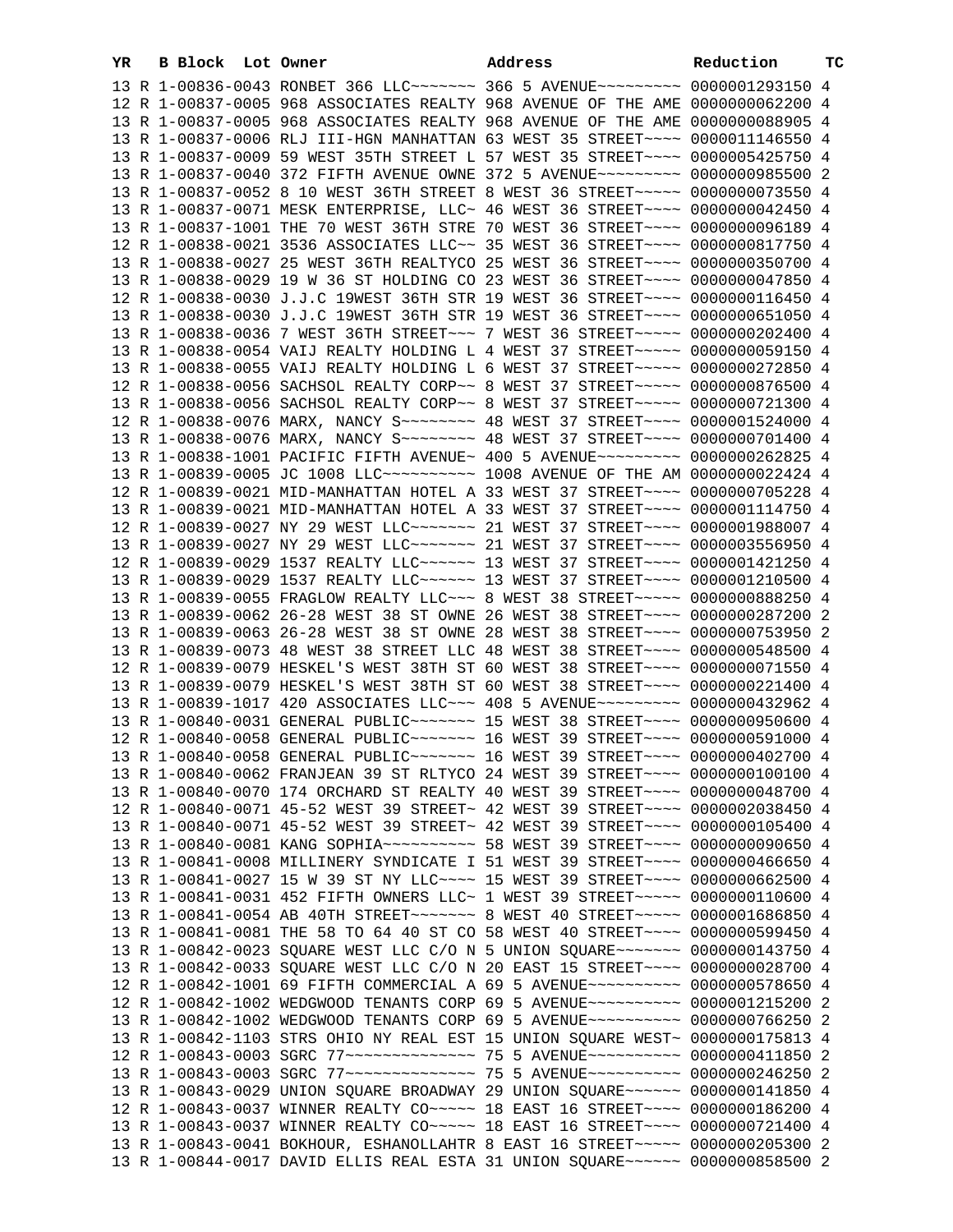| YR |  | B Block Lot Owner | Address                                                                                                                                                        | Reduction | TС |
|----|--|-------------------|----------------------------------------------------------------------------------------------------------------------------------------------------------------|-----------|----|
|    |  |                   | 12 R 1-00844-0021 35 UNION SQUARE WEST~ 35 UNION SQUARE~~~~~~ 0000000375450 4                                                                                  |           |    |
|    |  |                   | 13 R 1-00844-0021 35 UNION SQUARE WEST~ 35 UNION SQUARE~~~~~~ 0000000371550 4                                                                                  |           |    |
|    |  |                   | 13 R 1-00844-0025 HARTFORD PROPERTIES 4 39 UNION SQUARE~~~~~~ 0000000062923 4                                                                                  |           |    |
|    |  |                   | 13 R 1-00844-1001 S.L. GREEN PROPRTS IN 5 EAST 16 STREET~~~~~ 0000000073920 4                                                                                  |           |    |
|    |  |                   | 13 R 1-00846-0015 1917E LLC ------------ 19 EAST 17 STREET ---- 0000000036442 4                                                                                |           |    |
|    |  |                   | 13 R 1-00846-0030 LTS CENTURY BUILDING, 33 EAST 17 STREET~~~~ 0000000832300 4                                                                                  |           |    |
|    |  |                   | 12 R 1-00846-0033 EVERETT REALTY LLC~~~ 200 PARK AVENUE SOUTH 0000003074150 4                                                                                  |           |    |
|    |  |                   | 12 R 1-00846-0060 867B LLC ------------- 867 BROADWAY -------- 0000000661950 4                                                                                 |           |    |
|    |  |                   | 13 R 1-00846-0060 867B LLC ------------- 867 BROADWAY -------- 0000000882096 4                                                                                 |           |    |
|    |  |                   | 13 R 1-00846-0064 18 EAST 18 STREETS TE 18 EAST 18 STREET~~~~ 0000000649200 2                                                                                  |           |    |
|    |  |                   | 13 R 1-00846-0065 ARIEL ASSOCIATES LLC~ 16 EAST 18 STREET~~~~ 0000000283450 4                                                                                  |           |    |
|    |  |                   | 13 R 1-00847-0024 MACINTYRE BUILDING C~ 874 BROADWAY~~~~~~~~~ 0000000427350 2                                                                                  |           |    |
|    |  |                   | 12 R 1-00847-0027 216 18 NOMINEE CORP~~ 33 EAST 18 STREET~~~~ 0000000498150 4                                                                                  |           |    |
|    |  |                   | 13 R 1-00847-0027 216 18 NOMINEE CORP~~ 33 EAST 18 STREET~~~~ 0000000841500 4<br>13 R 1-00847-0038 GRAMERCY 222 RESIDENT 222 PARK AVENUE SOUTH 0000001552550 2 |           |    |
|    |  |                   | 12 R 1-00847-0040 230 PAS (RRPIII) LLC~ 230 PARK AVENUE SOUTH 0000002122850 4                                                                                  |           |    |
|    |  |                   | 13 R 1-00847-0040 230 PAS (RRPIII) LLC~ 230 PARK AVENUE SOUTH 0000002205850 4                                                                                  |           |    |
|    |  |                   | 13 R 1-00848-0012 889 REALTY INC~~~~~~~ 889 BROADWAY~~~~~~~~~ 0000001792450 2                                                                                  |           |    |
|    |  |                   | 13 R 1-00848-0061 20TH ST PROPERTY ASSO 894 BROADWAY~~~~~~~~~ 0000000293250 4                                                                                  |           |    |
|    |  |                   | 13 R 1-00848-0068 KARASS BROADWAY 901,~ 901 BROADWAY~~~~~~~~~ 0000000501950 4                                                                                  |           |    |
| 13 |  |                   | 1-00848-1051 ODETTE LLC~~~~~~~~~~~ 890 BROADWAY~~~~~~~~~ 0000000873850 4                                                                                       |           |    |
|    |  |                   | 12 R 1-00849-0009 RJR REALTY CO ------- 11 EAST 20 STREET --- 0000000023300 4                                                                                  |           |    |
|    |  |                   | 13 R 1-00849-0009 RJR REALTY CO ------- 11 EAST 20 STREET --- 0000000126250 4                                                                                  |           |    |
|    |  |                   | 13 R 1-00849-1011 BOSEK, GLORIA~~~~~~~~ 39 EAST 20 STREET~~~~ 0000000032337 4                                                                                  |           |    |
|    |  |                   | 12 R 1-00849-1101 THE 4021 CORPORATION~ 40 EAST 21 STREET~~~~ 0000000147550 4                                                                                  |           |    |
|    |  |                   | 13 R 1-00849-1101 THE 4021 CORPORATION~ 40 EAST 21 STREET~~~~ 0000000037750 4                                                                                  |           |    |
|    |  |                   | 13 R 1-00849-1102 THE 40/21 CORPORTATIO 40 EAST 21 STREET~~~~ 0000000727841 2C                                                                                 |           |    |
|    |  |                   | 12 R 1-00849-1311 77 PARK AVE CONDO~~~~ 260 PARK AVENUE SOUTH 0000000718573 4                                                                                  |           |    |
|    |  |                   | 13 R 1-00849-1311 77 PARK AVE CONDO~~~~ 260 PARK AVENUE SOUTH 0000000759770 4                                                                                  |           |    |
|    |  |                   | 12 R 1-00849-1315 260 PARK AVE REALTY C 260 PARK AVENUE SOUTH 0000000029000 4                                                                                  |           |    |
|    |  |                   | 13 R 1-00849-1315 260 PARK AVE REALTY C 260 PARK AVENUE SOUTH 0000000033512 4                                                                                  |           |    |
|    |  |                   | 13 R 1-00849-1727 254 PAS TREVI LLC ~~~~ 254 PARK AVENUE SOUTH 0000000124665 4                                                                                 |           |    |
|    |  |                   | 12 R 1-00850-0024 UNITED FLATIRON LLC~~ 31 EAST 21 STREET~~~~ 0000000278300 2                                                                                  |           |    |
|    |  |                   | 13 R 1-00850-0024 UNITED FLATIRON LLC~~ 31 EAST 21 STREET~~~~ 0000000294150 2                                                                                  |           |    |
|    |  |                   | 13 R 1-00850-0025 LF GRAMERCY PROPERTYC 33 EAST 21 STREET~~~~ 0000000583600 4                                                                                  |           |    |
|    |  |                   | 13 R 1-00850-1101 STERLING BROADWAY~~~~ 936 BROADWAY~~~~~~~~~ 0000000617250 4                                                                                  |           |    |
|    |  |                   | 12 R 1-00850-1702 ANKI SPETS DESIGN~~~~ 49 EAST 21 STREET~~~~ 0000000011361 2                                                                                  |           |    |
|    |  |                   | 13 R 1-00850-1702 ANKI SPETS DESIGN~~~~ 49 EAST 21 STREET~~~~ 0000000006592 2                                                                                  |           |    |
|    |  |                   | 13 R 1-00851-0013 13-21 EAST 22ND ST RE 21 EAST 22 STREET~~~~ 0000005430650 2                                                                                  |           |    |
|    |  |                   | 12 R 1-00851-0050 38 EAST 23RD STREET~~ 38 EAST 23 STREET~~~~ 0000000065200 4<br>13 R 1-00851-0050 38 EAST 23RD STREET~~ 38 EAST 23 STREET~~~~ 0000000083300 4 |           |    |
|    |  |                   | 13 R 1-00851-0051 36 EAST 23RD ST. ASSO 36 EAST 23 STREET~~~~ 0000000188700 4                                                                                  |           |    |
|    |  |                   | 13 R 1-00851-0053 28-34 EAST 23RD STRE~ 32 EAST 23 STREET~~~~ 0000000115400 4                                                                                  |           |    |
|    |  |                   | 13 R 1-00851-0055 28-34 EAST 23RD STRE~ 28 EAST 23 STREET~~~~ 0000000111400 4                                                                                  |           |    |
|    |  |                   | 13 R 1-00851-1001 MADISON GREEN CORP~~~ 5 EAST 22 STREET~~~~~ 0000000057300 4                                                                                  |           |    |
|    |  |                   | 13 R 1-00851-1002 MADISON GREEN CORP~~~ 5 EAST 22 STREET~~~~~ 0000000222616 4                                                                                  |           |    |
|    |  |                   | 13 R 1-00851-1502 FISHER DRAMOV, LLC ~~~ 27 EAST 22 STREET ~~~~ 0000000071985 2                                                                                |           |    |
|    |  |                   | 13 R 1-00851-1802 GRAMERCY 29 CONDOMINI 29 EAST 22 STREET~~~~ 0000001057500                                                                                    |           | 2  |
| 13 |  |                   | 1-00854-1001 11 MADISON AVENUE~~~~ 11 MADISON AVENUE~~~~ 0000001495507 4                                                                                       |           |    |
|    |  |                   | 12 R 1-00855-0024 360 PARK SOUTH DELAWA 354 PARK AVENUE SOUTH 0000009260700 4                                                                                  |           |    |
|    |  |                   | 13 R 1-00855-0024 360 PARK SOUTH DELAWA 354 PARK AVENUE SOUTH 0000003462400 4                                                                                  |           |    |
| 13 |  |                   | 1-00856-0024 NEW YORK LIFE INSURAN 380 PARK AVENUE SOUTH 0000021989000 4                                                                                       |           |    |
|    |  |                   | 13 R 1-00856-1003 FRIEDMAN, ROBERT~ B~~ 50 MADISON AVENUE~~~~ 0000000006610 2                                                                                  |           |    |
|    |  |                   | 13 R 1-00857-0017 MAVE HOTEL INVESTORS~ 62 MADISON AVENUE~~~~ 0000000432550 4                                                                                  |           |    |
|    |  |                   | 13 R 1-00857-0038 386 PAS OWNER LLC~~~~ 386 PARK AVENUE SOUTH 0000002336950 4                                                                                  |           |    |
|    |  |                   | 13 R 1-00858-0008 GATEWAY BELVEDERE, LL 7 EAST 28 STREET~~~~~ 0000004463350 2                                                                                  |           |    |
|    |  |                   | 13 R 1-00858-0034 TGA III, LLC --------- 45 EAST 28 STREET ---- 0000000071700 4                                                                                |           |    |
|    |  |                   | 13 R 1-00858-0045 TGA II, LLC --------- 420 PARK AVENUE SOUTH 0000004236550 4                                                                                  |           |    |
|    |  |                   | 13 R 1-00858-0049 EAST 29 ASSOCIATES LL 38 EAST 29 STREET~~~~ 0000000141350 4                                                                                  |           |    |
|    |  |                   | 13 R 1-00858-0078 NORMANDY 261 5TH AVE~ 259 5 AVENUE~~~~~~~~~ 0000002137000 4                                                                                  |           |    |
|    |  |                   | 13 R 1-00859-0015 RUTH, DONALD S~~~~~~~ 102 MADISON AVENUE~~~ 0000000585900 4                                                                                  |           |    |
|    |  |                   | 13 R 1-00859-0052 BROOK LLC ------------ 44 EAST 30 STREET ---- 0000001543500 4                                                                                |           |    |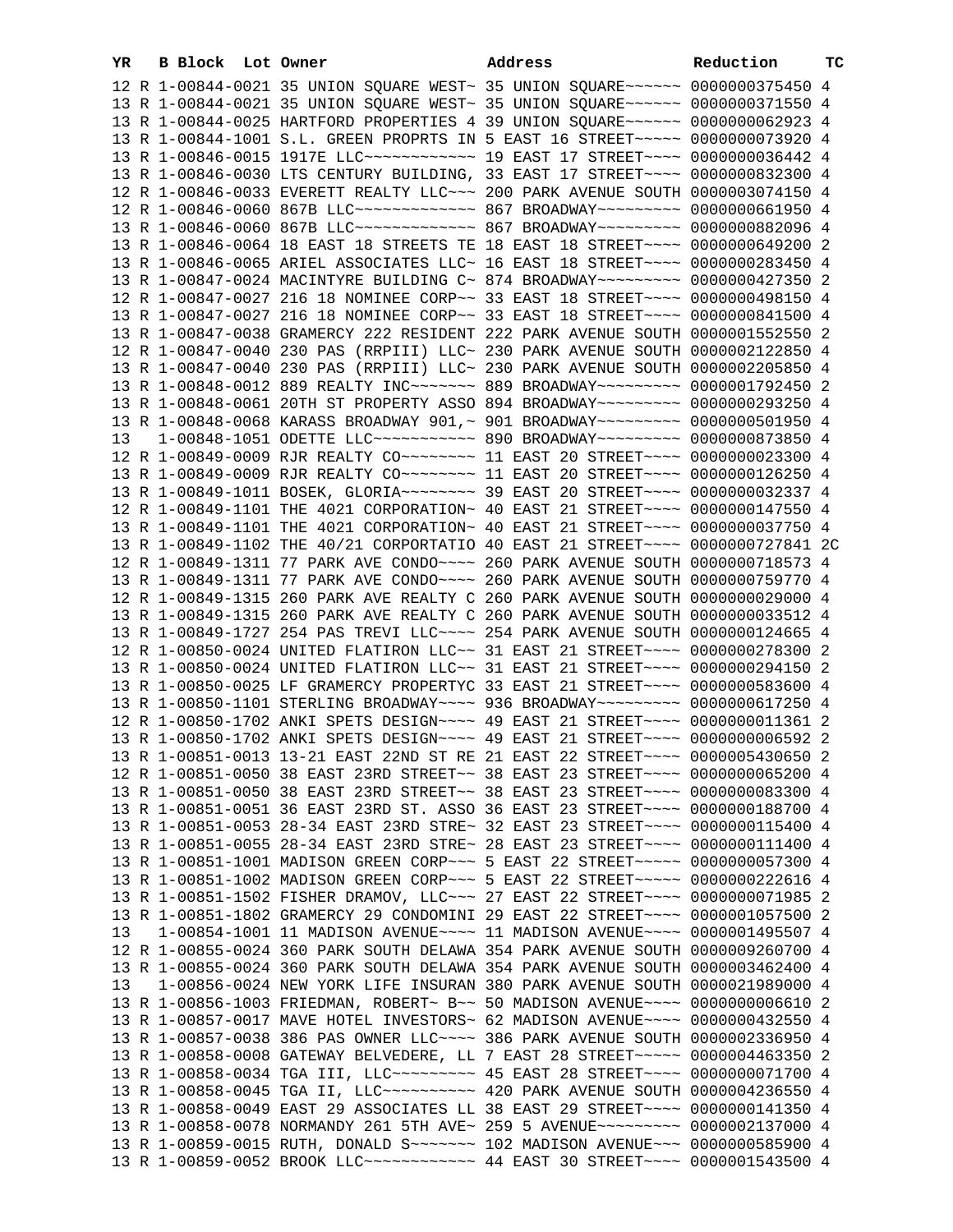| YR. | <b>B Block</b> Lot Owner |                                                                                                                                                                | Address | Reduction | ТC |
|-----|--------------------------|----------------------------------------------------------------------------------------------------------------------------------------------------------------|---------|-----------|----|
|     |                          | 12 R 1-00859-0064 A&R REAL ESTATE, INC~ 105 MADISON AVENUE~~~ 0000002936350 4                                                                                  |         |           |    |
|     |                          | 13 R 1-00859-0064 A&R REAL ESTATE, INC~ 105 MADISON AVENUE~~~ 0000002972300 4                                                                                  |         |           |    |
|     |                          | 12 R 1-00859-0072 112 MADISON REALTY CO 112 MADISON AVENUE~~~ 0000000753700 4                                                                                  |         |           |    |
|     |                          | 13 R 1-00859-0072 112 MADISON REALTY CO 112 MADISON AVENUE~~~ 0000000359050 4                                                                                  |         |           |    |
|     |                          | 13 R 1-00859-0081 GOLDSTEIN, SAMUEL DEC 8 EAST 30 STREET~~~~~ 0000000079050 4                                                                                  |         |           |    |
| 13  |                          | 1-00860-0001 MANHATTAN PROPERTIESC 285 5 AVENUE~~~~~~~~~ 0000007013550 4                                                                                       |         |           |    |
|     |                          | 13 R 1-00860-0027 35 EAST TENANTS CORP~ 33 EAST 30 STREET~~~~ 0000000599550 2                                                                                  |         |           |    |
|     |                          | 13 R 1-00860-0045 460 PARK AVENUE SOUTH 450 PARK AVENUE SOUTH 0000002504400 4                                                                                  |         |           |    |
|     |                          | 13 R 1-00860-0061 ROGERS WILLIAMS ----- 129 MADISON AVENUE -- 0000002937850 4                                                                                  |         |           |    |
|     |                          | 12 R 1-00860-0063 126 MADISON, LLC ~~~~~ 126 MADISON AVENUE ~~~ 0000000324400 4                                                                                |         |           |    |
|     |                          | 13 R 1-00860-0063 126 MADISON, LLC ---- 126 MADISON AVENUE -- 0000000157550 4                                                                                  |         |           |    |
|     |                          | 13 R 1-00860-1103 ABRAMOVICH, NICK ---- 13 EAST 30 STREET --- 00000000005620 2C                                                                                |         |           |    |
|     |                          | 13 R 1-00860-1104 PORTER, MICHAEL~~~~~~ 13 EAST 30 STREET~~~~ 0000000098554 2C                                                                                 |         |           |    |
|     |                          | 13 R 1-00860-1105 KREFT, MICHELLE~~~~~~ 13 EAST 30 STREET~~~~ 0000000005620 2C                                                                                 |         |           |    |
|     |                          | 13 R 1-00860-1107 20 EAST PARTNERS, LP~ 13 EAST 30 STREET~~~~ 0000000004760 2C                                                                                 |         |           |    |
|     |                          | 13 R 1-00861-0001 SURREY INVESTORS ~~~~~ 303 5 AVENUE ~~~~~~~~~ 0000000813400 4                                                                                |         |           |    |
|     |                          | 13 R 1-00861-0003 307 FIFTH AVENUE LLC~ 307 5 AVENUE~~~~~~~~~ 0000000142800 4                                                                                  |         |           |    |
|     |                          | 13 R 1-00861-0012 BR 31, LLC ----------- 15 EAST 31 STREET ---- 0000000096650 4                                                                                |         |           |    |
|     |                          | 13 R 1-00861-0013 SEJAAN REALTY CORP~~~ 17 EAST 31 STREET~~~~ 0000000035700 4                                                                                  |         |           |    |
|     |                          | 12 R 1-00861-0031 481 BROADWAYINC~~~~~~ 39 EAST 31 STREET~~~~ 0000000074450 4                                                                                  |         |           |    |
|     |                          | 13 R 1-00861-0031 481 BROADWAYINC~~~~~~ 39 EAST 31 STREET~~~~ 0000000308000 4                                                                                  |         |           |    |
|     |                          | 13 R 1-00861-0032 MARJAN INTERNATIONALC 41 EAST 31 STREET~~~~ 0000000132848 4                                                                                  |         |           |    |
|     |                          | 12 R 1-00861-0049 COHEN, JEROME M. (ASN 38 EAST 32 STREET~~~~ 0000000707850 4                                                                                  |         |           |    |
|     |                          | 13 R 1-00861-0049 COHEN, JEROME M. (ASN 38 EAST 32 STREET~~~~ 0000000207400 4                                                                                  |         |           |    |
|     |                          | 13 R 1-00861-0057 149 MADISON AVENUE~~~ 147 MADISON AVENUE~~~ 0000002860200 4                                                                                  |         |           |    |
|     |                          | 13 R 1-00862-0001 FORMAN FIFTH, ~~~~~~~~ 319 5 AVENUE~~~~~~~~~ 0000000454000 4                                                                                 |         |           |    |
|     |                          | 13 R 1-00862-0013 RIAN HODLING COMPANY~ 15 EAST 32 STREET~~~~ 0000000513650 4                                                                                  |         |           |    |
|     |                          | 13 R 1-00862-0016 HESKEL'S PARAMOUNT, L 152 MADISON AVENUE~~~ 0000001171500 4                                                                                  |         |           |    |
| 13  |                          | 1-00862-0029 PPF OFF TWO~ PARK AVE 2 PARK AVENUE~~~~~~~~ 0000004184450 4                                                                                       |         |           |    |
|     |                          | 13 R 1-00862-0067 ADEE ASSOCIATES~~~~~~ 10 EAST 33 STREET~~~~ 0000000140900 4                                                                                  |         |           |    |
|     |                          | 12 R 1-00862-1001 MADISON MEDICAL BUILD 161 MADISON AVENUE~~~ 0000000181800 4                                                                                  |         |           |    |
|     |                          | 13 R 1-00862-1001 MADISON MEDICAL BUILD 161 MADISON AVENUE~~~ 0000000174884 4                                                                                  |         |           |    |
|     |                          | 13 R 1-00863-0029 ELK 33 EAST 33RD LLC~ 33 EAST 33 STREET~~~~ 0000002087450 4<br>12 R 1-00863-0060 RIGBY 183 LLC ------- 183 MADISON AVENUE -- 0000003129350 4 |         |           |    |
|     |                          | 13 R 1-00863-0060 RIGBY 183 LLC ------- 183 MADISON AVENUE -- 0000002647050 4                                                                                  |         |           |    |
|     |                          | 13 R 1-00863-0074 METRON DEVELOPMENT LL 14 EAST 34 STREET~~~~ 0000000091250 4                                                                                  |         |           |    |
|     |                          | 13 R 1-00864-0035 CAGLE, JESS --------- 10 PARK AVENUE ------ 0000000941450 2                                                                                  |         |           |    |
|     |                          | 13 R 1-00865-0001 THE INN @ FIFTH AVENU 373 5 AVENUE~~~~~~~~~ 0000001927600 4                                                                                  |         |           |    |
|     |                          | 13 R 1-00865-0004 379 5TH AVE RLTY CORP 379 5 AVENUE~~~~~~~~~ 0000000119100 4                                                                                  |         |           |    |
|     |                          | 13 R 1-00865-0042 DRMBRE-36TH LLC ----- 28 EAST 36 STREET --- 0000000194450 2                                                                                  |         |           |    |
|     |                          | 13 R 1-00865-0073 381-383 JS REALTY, LL 381 5 AVENUE~~~~~~~~~ 0000000795500 4                                                                                  |         |           |    |
|     |                          | 12 R 1-00866-0013 THE MONTT COMPANY~~~~ 15 EAST 36 STREET~~~~ 0000000217900 2                                                                                  |         |           |    |
|     |                          | 13 R 1-00866-0013 THE MONTT COMPANY~~~~ 15 EAST 36 STREET~~~~ 0000000159700 2                                                                                  |         |           |    |
|     |                          | 13 R 1-00866-1269 36 PH, LLC ----------- 11 EAST 36 STREET ---- 0000000137145 2                                                                                |         |           |    |
|     |                          | 13 R 1-00867-0001 ROSENTHAL, HELEN~~~~~ 411 5 AVENUE~~~~~~~~~ 0000003446700 4                                                                                  |         |           |    |
|     |                          | 13 R 1-00867-0009 937 REALTY --- . ----- 9 EAST 37 STREET ---- 0000000500150 4                                                                                 |         |           |    |
|     |                          | 13 R 1-00867-0012 A.Z.N. REALTY L.L.C.~ 13 EAST 37 STREET~~~~ 0000000184650 4                                                                                  |         |           |    |
|     |                          | 13 R 1-00867-0015 DASHAL MADISON LLC~~~ 232 MADISON AVENUE~~~ 0000000909150 4                                                                                  |         |           |    |
|     |                          | 13 R 1-00867-0020 MADISON 237 HOTEL, L. 237 MADISON AVENUE~~~ 0000001708700 4                                                                                  |         |           |    |
|     |                          | 12 R 1-00867-0033 31 E 37TH ST CORP~~~~ 31 EAST 37 STREET~~~~ 0000000853000 2                                                                                  |         |           |    |
|     |                          | 13 R 1-00867-0033 31 E 37TH ST CORP~~~~ 31 EAST 37 STREET~~~~ 0000000466000 2                                                                                  |         |           |    |
|     |                          | 13 R 1-00867-0042 KITANO ARMS CORP~~~~~ 64 PARK AVENUE~~~~~~~ 0000002048650 4                                                                                  |         |           |    |
|     |                          | 12 R 1-00868-0016 260-261 MADISON AVENU 260 MADISON AVENUE~~~ 0000013743350 4                                                                                  |         |           |    |
|     |                          | 13 R 1-00868-0016 260-261 MADISON AVENU 260 MADISON AVENUE~~~ 0000014877350 4                                                                                  |         |           |    |
|     |                          | 13 R 1-00868-0049 ALROSE 3039, ~~~~~~~~~ 30 EAST 39 STREET~~~~ 0000000024600 4                                                                                 |         |           |    |
|     |                          | 13 R 1-00868-0072 ROBNET 437 LLC ------ 437 5 AVENUE --------- 0000001301850 4                                                                                 |         |           |    |
|     |                          | 13 R 1-00868-0074 WESTMOUNT ESTABLISHME 435 5 AVENUE~~~~~~~~~ 0000000210300 4                                                                                  |         |           |    |
|     |                          |                                                                                                                                                                |         |           |    |
|     |                          |                                                                                                                                                                |         |           |    |
|     |                          | 13 R 1-00868-1203 SPORER BARRY~~~~~~~~~~~~~~~~ 80 PARK AVENUE~~~~~~~~~ 00000000011182 4                                                                        |         |           |    |
|     |                          | 13 R 1-00868-1206 RABITO, PHILIP~~~~~~~ 80 PARK AVENUE~~~~~~~ 0000000003316 2                                                                                  |         |           |    |
|     |                          | 13 R 1-00869-0016 270 MADISON AVE ASSOC 266 MADISON AVENUE~~~ 0000001480100 4                                                                                  |         |           |    |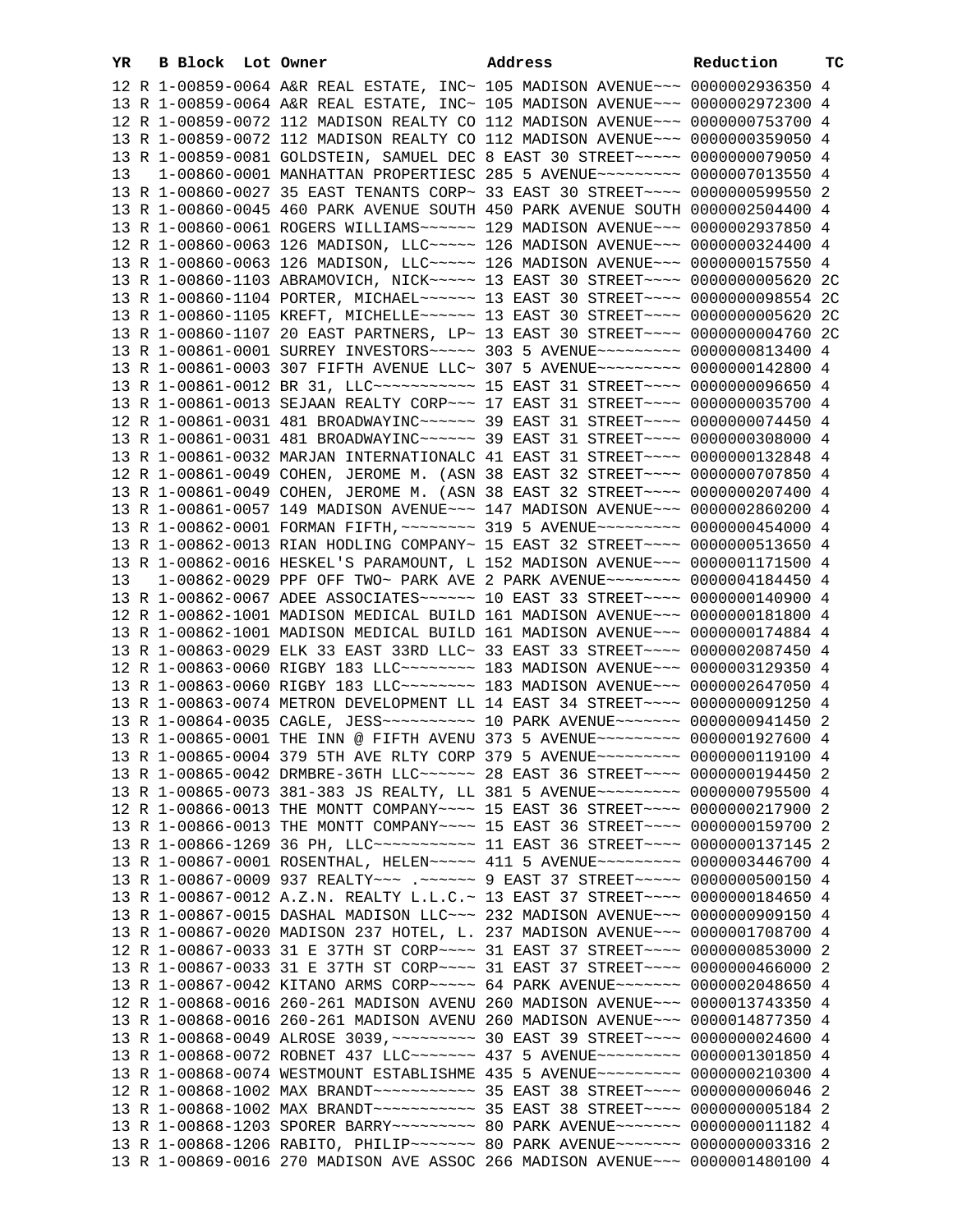| YR | B Block Lot Owner | Address                                                                                                                                                         | Reduction | тc |
|----|-------------------|-----------------------------------------------------------------------------------------------------------------------------------------------------------------|-----------|----|
|    |                   | 13 R 1-00869-0020 271 MADISON CO ------ 271 MADISON AVENUE -- 0000000952700 4                                                                                   |           |    |
|    |                   | 13 R 1-00869-0054 GP 275 OWNER LLC~~~~~ 273 MADISON AVENUE~~~ 0000004973950 4                                                                                   |           |    |
|    |                   | 13 R 1-00869-0058 274 MADISON CO~~~~~~~ 274 MADISON AVENUE~~~ 0000001961700 4                                                                                   |           |    |
|    |                   | 13 R 1-00869-0061 DOM BEN REALTY CORP~~ 278 MADISON AVENUE~~~ 0000000637500 4                                                                                   |           |    |
|    |                   | 13 R 1-00870-1001 UNION SQUARE CAR PARK 1 IRVING PLACE~~~~~~~ 0000000490950 4                                                                                   |           |    |
|    |                   | 13 R 1-00871-0007 105 E.15TH ST. CORP.~ 105 EAST 15 STREET~~~ 0000000486590 2                                                                                   |           |    |
|    |                   | 12 R 1-00871-0021 22 IRVING PL CORP~~~~ 22 IRVING PLACE~~~~~~ 0000000055550 2                                                                                   |           |    |
|    |                   | 13 R 1-00871-0021 22 IRVING PL CORP~~~~ 22 IRVING PLACE~~~~~~ 0000000118100 2                                                                                   |           |    |
|    |                   | 13 R 1-00871-0029 131 EAST 15TH ST ETC~ 131 EAST 15 STREET~~~ 0000000188850 2                                                                                   |           |    |
|    |                   | 13 R 1-00871-0030 13315 OWNERS CORP~~~~ 133 EAST 15 STREET~~~ 0000000098150 2                                                                                   |           |    |
|    |                   | 12 R 1-00871-0056 IRVING PLACE TENANT C 128 EAST 16 STREET~~~ 0000000052850 2                                                                                   |           |    |
|    |                   | 13 R 1-00871-0056 IRVING PLACE TENANT C 128 EAST 16 STREET~~~ 0000000041150 2                                                                                   |           |    |
|    |                   | 12 R 1-00871-0060 30 IRVING LLC -------- 30 IRVING PLACE ----- 0000000281050 4                                                                                  |           |    |
|    |                   | 13 R 1-00871-0060 30 IRVING LLC -------- 30 IRVING PLACE ------ 0000000936250 4                                                                                 |           |    |
|    |                   | 13 R 1-00871-0082 34 USE OWNER, LLC --- 34 UNION SQUARE ----- 0000000119987 4                                                                                   |           |    |
|    |                   | 13 R 1-00872-0001 101 EAST 16TH REALTYL 36 UNION SQUARE~~~~~~ 0000000900850 2                                                                                   |           |    |
|    |                   | 13 R 1-00872-0007 105 EAST 16TH STREET~ 105 EAST 16 STREET~~~ 0000000831500 2                                                                                   |           |    |
|    |                   | 13 R 1-00872-0053 130 E 17 ST OWNERS IN 130 EAST 17 STREET~~~ 0000000118550 2                                                                                   |           |    |
|    |                   | 13 R 1-00873-0001 ISTITHMAR HOTELS UNIO 201 PARK AVENUE SOUTH 0000005214250 4                                                                                   |           |    |
|    |                   | 13 R 1-00873-0015 DE LORENZO HOUSE, LLC 51 IRVING PLACE ~~~~~~ 0000000251100 2                                                                                  |           |    |
|    |                   | 12 R 1-00873-0019 130 EAST 18 OWNERS CO 58 IRVING PLACE ~~~~~~ 0000004167450 2                                                                                  |           |    |
|    |                   | 13 R 1-00873-0019 130 EAST 18 OWNERS CO 58 IRVING PLACE ~~~~~~ 0000002431650 2                                                                                  |           |    |
|    |                   | 12 R 1-00873-0059 61 IRVING PLACE CORPO 61 IRVING PLACE~~~~~~ 0000000346650 2                                                                                   |           |    |
|    |                   | 13 R 1-00873-0059 61 IRVING PLACE CORPO 61 IRVING PLACE~~~~~~ 0000000341850 2                                                                                   |           |    |
|    |                   | 12 R 1-00874-0001 225 FOURTH LLC ------ 225 PARK AVENUE SOUTH 0000004473700 4                                                                                   |           |    |
|    |                   | 12 R 1-00874-0004 225 FOURTH LLC ------ 233 PARK AVENUE SOUTH 0000000766300 4                                                                                   |           |    |
|    |                   | 13 R 1-00874-0004 225 FOURTH LLC ------ 233 PARK AVENUE SOUTH 0000001457300 4                                                                                   |           |    |
|    |                   | 12 R 1-00874-0028 YOWELL, GRACE ~~~~~~~~~ 139 EAST 18 STREET ~~~ 0000000008430 1                                                                                |           |    |
|    |                   | 13 R 1-00874-0028 YOWELL, GRACE~~~~~~~~~ 139 EAST 18 STREET~~~ 0000000020482 1                                                                                  |           |    |
|    |                   | 13 R 1-00874-0054 132 EAST 19TH STREET~ 132 EAST 19 STREET~~~ 0000000054800 2                                                                                   |           |    |
|    |                   | 13 R 1-00874-0069 RUGGLES HOUSE INC~~~~ 112 EAST 19 STREET~~~ 0000000909450 2                                                                                   |           |    |
|    |                   | 12 R 1-00874-1201 GP 19TH STREET LLC~~~ 136 EAST 19 STREET~~~ 0000000018344 2C                                                                                  |           |    |
|    |                   | 13 R 1-00874-1201 GP 19TH STREET LLC~~~ 136 EAST 19 STREET~~~ 0000000027773 2C                                                                                  |           |    |
|    |                   | 13 R 1-00875-0019 IRVING TENANTS CORP~~ 81 IRVING PLACE~~~~~~ 0000000466650 2                                                                                   |           |    |
|    |                   | 13 R 1-00875-0025 IRVING EQUITIES INC~~ 82 IRVING PLACE~~~~~~ 0000000335500 2                                                                                   |           |    |
|    |                   | 13 R 1-00875-0048 31 GRAMERCY PARK SOUT 31 GRAMERCY PARK~~~~~ 0000000087650 2                                                                                   |           |    |
|    |                   | 12 R 1-00875-0060 21 GRAMERCY PARK HOLD 21 GRAMERCY PARK SOUT 0000000147100 2                                                                                   |           |    |
|    |                   | 13 R 1-00875-0060 21 GRAMERCY PARK HOLD 21 GRAMERCY PARK SOUT 0000000150650 2<br>13 R 1-00875-0069 THE PLAYERS CLUB ~~~~~ 16 GRAMERCY PARK SOUT 0000000032700 4 |           |    |
|    |                   | 13 R 1-00876-0001 251 PAS LLC --------- 251 PARK AVENUE SOUTH 0000001224550 4                                                                                   |           |    |
|    |                   | 12 R 1-00876-0018 THE GRAMERCY CO~~~~~~ 34 GRAMERCY PARK EAST 0000000060450 2                                                                                   |           |    |
|    |                   | 13 R 1-00876-0018 THE GRAMERCY CO~~~~~~ 34 GRAMERCY PARK EAST 0000000051000 2                                                                                   |           |    |
|    |                   | 12 R 1-00876-0031 CITY LIGHTS PROPERTIE 254 3 AVENUE~~~~~~~~~ 0000000202100 4                                                                                   |           |    |
|    |                   | 13 R 1-00876-0031 CITY LIGHTS PROPERTIE 254 3 AVENUE~~~~~~~~~ 0000000236071 4                                                                                   |           |    |
|    |                   | 12 R 1-00876-1030 ANGIOLETTI LOUIS V~~~ 7 GRAMERCY PARK WEST~ 0000000075558 4                                                                                   |           |    |
|    |                   | 13 R 1-00876-1030 ANGIOLETTI LOUIS V~~~ 7 GRAMERCY PARK WEST~ 0000000179738 4                                                                                   |           |    |
|    |                   | 13 R 1-00876-1103 MAGARELLI, GRACE E~~~ 151 EAST 20 STREET~~~ 00000000004051 2                                                                                  |           |    |
|    |                   | 13 R 1-00877-0018 ICARUS HOLDINGS LLC~~ 2 LEXINGTON AVENUE~~~ 0000004622350 4                                                                                   |           |    |
|    |                   | 13 R 1-00877-0030 GRAMERCY OWNERS LTD~~ 44 GRAMERCY PARK~~~~~ 0000001883550 2                                                                                   |           |    |
|    |                   | 12 R 1-00878-0065 GRAMERCY FIVE~~~~~~~~ 120 EAST 23 STREET~~~ 0000001541050 4                                                                                   |           |    |
|    |                   | 13 R 1-00878-0065 GRAMERCY FIVE~~~~~~~~ 120 EAST 23 STREET~~~ 0000006355150 4                                                                                   |           |    |
|    |                   | 12 R 1-00879-0001 FRIEDMAN FAMILY REAL~ 303 PARK AVENUE SOUTH 0000000444800 2                                                                                   |           |    |
|    |                   | 13 R 1-00879-0001 FRIEDMAN FAMILY REAL~ 303 PARK AVENUE SOUTH 0000001670350 2                                                                                   |           |    |
|    |                   | 13 R 1-00879-0023 PARTNERSHIP 76, L.P.~ 135 EAST 23 STREET~~~ 0000000773300 4                                                                                   |           |    |
|    |                   | 12 R 1-00879-0025 GERALD MODELL REAL ES 139 EAST 23 STREET~~~ 0000000019350 4                                                                                   |           |    |
|    |                   | 13 R 1-00879-0025 GERALD MODELL REAL ES 139 EAST 23 STREET~~~ 0000000042850 4                                                                                   |           |    |
|    |                   | 13 R 1-00879-0069 SUPREME COMPANY I LLC 126 EAST 24 STREET~~~ 0000000092280 2                                                                                   |           |    |
|    |                   | 13 R 1-00880-0014 KAEH REALTY, LLC ~~~~~ 121 EAST 24 STREET ~~~ 0000000927000 4                                                                                 |           |    |
|    |                   | 13 R 1-00880-0042 330 THIRD AVENUE OWNE 330 3 AVENUE~~~~~~~~~ 0000000482700 2                                                                                   |           |    |
|    |                   | 13 R 1-00880-0050 CHU, SU FENG~~~~~~~~~ 336 3 AVENUE~~~~~~~~~ 0000001201700 4                                                                                   |           |    |
|    |                   | 12 R 1-00880-0080 118-25 OWNERS CORP~~~ 118 EAST 25 STREET~~~ 0000000669000 4                                                                                   |           |    |
|    |                   | 13 R 1-00880-0080 118-25 OWNERS CORP~~~ 118 EAST 25 STREET~~~ 0000000901442 4                                                                                   |           |    |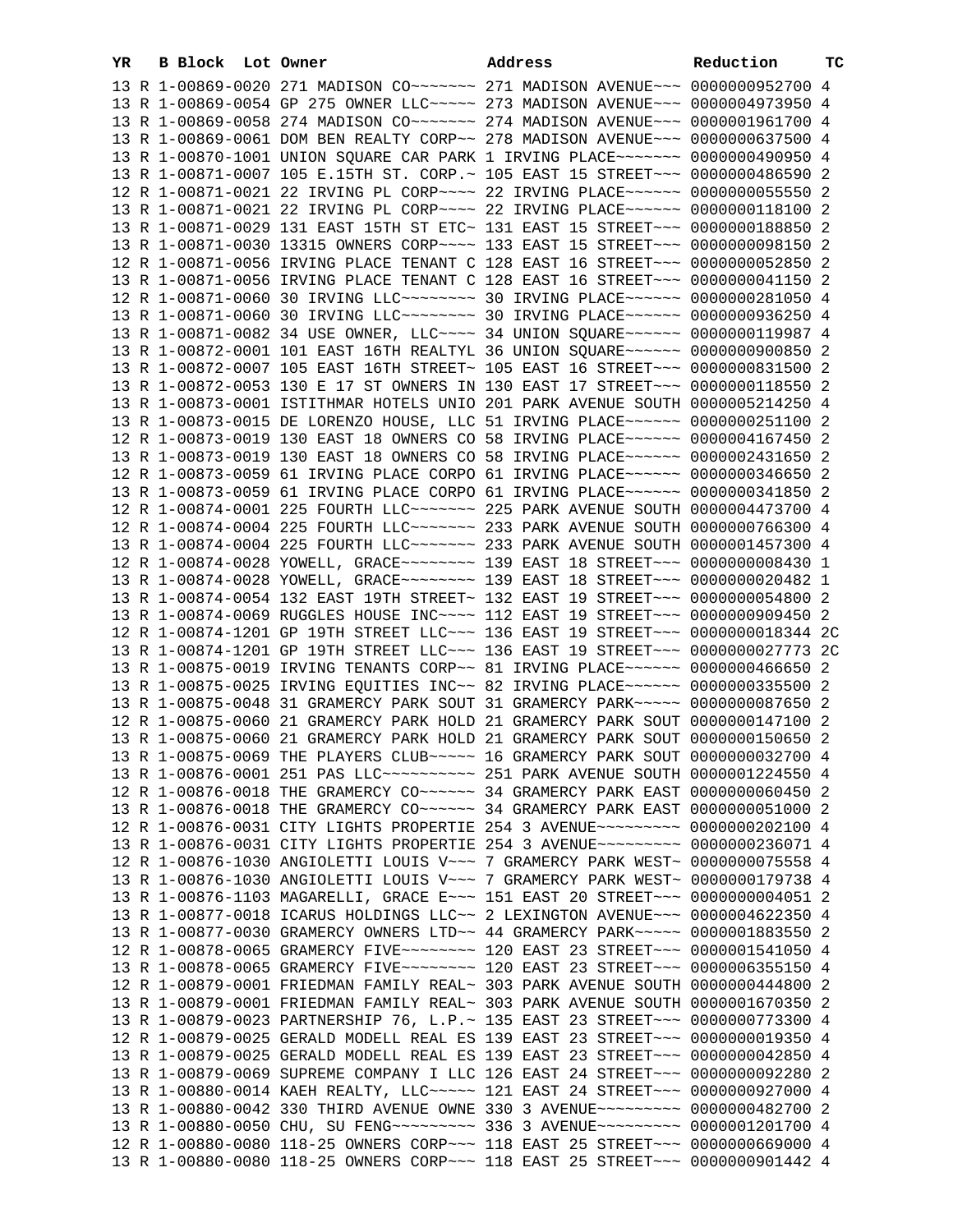| YR. | B Block Lot Owner |                                                                                                                                                                | Address | Reduction | тc |
|-----|-------------------|----------------------------------------------------------------------------------------------------------------------------------------------------------------|---------|-----------|----|
|     |                   | 13 R 1-00881-0029 137 AND 138 REALTY, LL 137 EAST 25 STREET~~~ 0000002518800 4                                                                                 |         |           |    |
|     |                   | 13 R 1-00881-0047 160 E 26 STREET OWNER 160 EAST 26 STREET~~~ 0000000537300 2                                                                                  |         |           |    |
|     |                   | 12 R 1-00881-0060 134 136 26TH STREET R 134 EAST 26 STREET~~~ 0000000573612 2B                                                                                 |         |           |    |
|     |                   | 13 R 1-00881-0060 134 136 26TH STREET R 134 EAST 26 STREET~~~ 0000000719100 2B                                                                                 |         |           |    |
|     |                   | 13 R 1-00881-1016 61 LEXINGTON OWNERS C 61 LEXINGTON AVENUE~~ 0000000260350 2                                                                                  |         |           |    |
|     |                   | 13 R 1-00882-0001 EAST 26 STREET & PARK 365 PARK AVENUE SOUTH 0000001938300 4                                                                                  |         |           |    |
|     |                   | 13 R 1-00882-0038 POMPANO LLC~~~~~~~~~~~~~~~ 151 EAST 26 STREET~~~~ 0000000061200 2                                                                            |         |           |    |
|     |                   | 13 R 1-00882-0050 160 E 27 ST OWNRS COR 160 EAST 27 STREET~~~ 0000000614550 2                                                                                  |         |           |    |
|     |                   | 13 R 1-00882-0061 EMRALDD 97 LLC~~~~~~~ 97 LEXINGTON AVENUE~~ 0000000159250 2                                                                                  |         |           |    |
|     |                   | 13 R 1-00882-0076 116 ASSOCIATES/440 RE 116 EAST 27 STREET~~~ 0000000289850 4                                                                                  |         |           |    |
|     |                   | 13 R 1-00882-0079 ELAND REALTY LLC~~~~~ 114 EAST 27 STREET~~~ 0000000045450 2                                                                                  |         |           |    |
|     |                   | 13 R 1-00882-0085 373-381 PAS ASSOCIATE 381 PARK AVENUE SOUTH 0000000853300 4                                                                                  |         |           |    |
|     |                   | 12 R 1-00882-0088 379 PARK AVENUE SOUT~ 379 PARK AVENUE SOUTH 0000000136450 4                                                                                  |         |           |    |
|     |                   | 13 R 1-00882-0088 379 PARK AVENUE SOUT~ 379 PARK AVENUE SOUTH 0000000111250 4<br>12 R 1-00883-0001 387 PARK SOUTH L.L.C. 387 PARK AVENUE SOUTH 0000001207600 4 |         |           |    |
|     |                   | 13 R 1-00883-0001 387 PARK SOUTH L.L.C. 387 PARK AVENUE SOUTH 0000000465550 4                                                                                  |         |           |    |
|     |                   | 13 R 1-00883-0046 THIRD & TWENTY EIGHTH 380 3 AVENUE~~~~~~~~~ 0000000100000 2                                                                                  |         |           |    |
|     |                   | 13 R 1-00883-0051 MADISON ON THIRD CORP 390 3 AVENUE~~~~~~~~~ 0000000071200 4                                                                                  |         |           |    |
|     |                   | 13 R 1-00883-0076 CHARJAN 128 EAST 28 S 128 EAST 28 STREET~~~ 0000000175300 4                                                                                  |         |           |    |
|     |                   | 12 R 1-00883-0078 HISTORIC INNS OF NEWY 124 EAST 28 STREET~~~ 0000000608150 4                                                                                  |         |           |    |
|     |                   | 13 R 1-00883-0078 HISTORIC INNS OF NEWY 124 EAST 28 STREET~~~ 0000002768500 4                                                                                  |         |           |    |
|     |                   | 13 R 1-00884-0027 28 ST TENANTS CORP~~~ 137 EAST 28 STREET~~~ 0000000524150 2                                                                                  |         |           |    |
|     |                   | 13 R 1-00884-0067 134 LEXINGTON LLC~~~~ 134 LEXINGTON AVENUE~ 0000000024450 4                                                                                  |         |           |    |
|     |                   | 13 R 1-00884-0084 PARK AVE SOUTH ASSOC. 415 PARK AVENUE SOUTH 0000000712600 4                                                                                  |         |           |    |
|     |                   | 12 R 1-00885-0004 PARK AVENUE HOSPITALI 429 PARK AVENUE SOUTH 0000000211550 4                                                                                  |         |           |    |
|     |                   | 13 R 1-00885-0004 PARK AVENUE HOSPITALI 429 PARK AVENUE SOUTH 0000000705700 4                                                                                  |         |           |    |
|     |                   | 13 R 1-00885-0008 105 E 29 ST OWNERS CO 105 EAST 29 STREET~~~ 0000000432700 2                                                                                  |         |           |    |
|     |                   | 13 R 1-00885-0042 H & P 29TH ST ASSOC~~ 155 EAST 29 STREET~~~ 0000000817400 2                                                                                  |         |           |    |
|     |                   | 13 R 1-00885-1001 B.F. CHU ASSOCIATES~~ 117 EAST 29 STREET~~~ 0000000119650 4                                                                                  |         |           |    |
|     |                   | 13 R 1-00886-0012 KANAI, LLC ----------- 115 EAST 30 STREET --- 0000000032000 2A                                                                               |         |           |    |
|     |                   |                                                                                                                                                                |         |           |    |
|     |                   | 13 R 1-00886-0027 LEXCO INC ------------ 167 LEXINGTON AVENUE ~ 0000000118200 4                                                                                |         |           |    |
|     |                   | 13 R 1-00886-0028 PROFESSSIONAL COMM., L 165 LEXINGTON AVENUE~ 0000000035925 2A                                                                                |         |           |    |
|     |                   | 13 R 1-00886-0060 OCEAN KIT CORP~~~~~~~ 136 EAST 31 STREET~~~ 0000000158100 4                                                                                  |         |           |    |
|     |                   | 13 R 1-00886-0073 MARYLU, ~~~ .~~~~~~~~~ 126 EAST 31 STREET~~~ 0000000461150 2                                                                                 |         |           |    |
|     |                   | 13 R 1-00886-0075 LEXINGTON ASSOCIATES, 120 EAST 31 STREET~~~ 0000000248300 4                                                                                  |         |           |    |
|     |                   | 13 R 1-00886-1201 YEONG, HOI C -------- 127 EAST 30 STREET --- 0000000009348 2                                                                                 |         |           |    |
|     |                   | 13 R 1-00887-0001 ROSE HILL PROPERTY AV 461 PARK AVENUE SOUTH 0000000432500 4<br>13 R 1-00887-0030 MHP LAND ASSOCIATES~~ 151 EAST 31 STREET~~~ 0000002491600 2 |         |           |    |
|     |                   | 13 R 1-00887-0082 CRES INC ------------- 192 LEXINGTON AVENUE ~ 0000001164700 4                                                                                |         |           |    |
|     |                   | 13 R 1-00888-0035 HANRAHAN JAMES~~~~~~~ 161 EAST 32 STREET~~~ 0000000056750 4                                                                                  |         |           |    |
|     |                   | 13 R 1-00888-0051 STONE OAK, LLC ------ 148 EAST 33 STREET --- 0000000257150 4                                                                                 |         |           |    |
| 13  |                   | 1-00888-1102 205-215 LEXINGTON AVE 215 LEXINGTON AVENUE~ 0000001616450 4                                                                                       |         |           |    |
|     |                   |                                                                                                                                                                |         |           | 2A |
|     |                   | 13 R 1-00889-0034 IFARCO INC~~~~~~~~~~~~~~~~ 163 EAST 33 STREET~~~ 0000000028264 2A                                                                            |         |           |    |
|     |                   | 13 R 1-00889-0055 150 EAST 34TH STREET~ 150 EAST 34 STREET~~~ 0000006443400                                                                                    |         |           | 4  |
|     |                   | 13 R 1-00890-0011 34TH ST. SOUTH LLC~~~ 115 EAST 34 STREET~~~ 0000000658000 2                                                                                  |         |           |    |
|     |                   | 12 R 1-00891-0023 MURRAY HILL OWNERS CO 264 LEXINGTON AVENUE~ 0000000400800 2                                                                                  |         |           |    |
|     |                   | 13 R 1-00891-0023 MURRAY HILL OWNERS CO 264 LEXINGTON AVENUE~ 0000000328100 2                                                                                  |         |           |    |
|     |                   | 13 R 1-00891-0039 165 EAST 35TH STREET, 165 EAST 35 STREET~~~ 0000000384450 2                                                                                  |         |           |    |
|     |                   | 13 R 1-00891-0059 144 E 36TH ST CORP~~~ 144 EAST 36 STREET~~~ 0000000772600 2                                                                                  |         |           |    |
|     |                   | 13 R 1-00891-0066 136 E 36 ST APTS CORP 271 LEXINGTON AVENUE~ 0000000643350 2                                                                                  |         |           |    |
|     |                   | 13 R 1-00891-0083 110 E 36 ST REALTY CO 110 EAST 36 STREET~~~ 0000000103300 2                                                                                  |         |           |    |
|     |                   | 12 R 1-00892-0028 143 EAST 36TH ST. LLC 143 EAST 36 STREET~~~ 00000000011600 2A                                                                                |         |           |    |
|     |                   | 13 R 1-00892-0028 143 EAST 36TH ST. LLC 143 EAST 36 STREET~~~ 0000000034928 2A                                                                                 |         |           |    |
|     |                   | 13 R 1-00892-0062 CARLTON REGENCY CORP~ 137 EAST 36 STREET~~~ 0000001436700 2                                                                                  |         |           |    |
|     |                   | 13 R 1-00892-0073 DJF MANAGEMENT LLC~~~ 120 EAST 37 STREET~~~ 0000000056000 2A                                                                                 |         |           |    |
|     |                   | 12 R 1-00892-0080 E 37 ST APARTMENT COR 104 EAST 37 STREET~~~ 0000000305950 2                                                                                  |         |           |    |
|     |                   | 13 R 1-00892-0080 E 37 ST APARTMENT COR 104 EAST 37 STREET~~~ 0000000341050 2                                                                                  |         |           |    |
|     |                   | 13 R 1-00892-1001 LERNER JOYCE~~~~~~~~~~ 150 EAST 37 STREET~~~ 0000000009791 4                                                                                 |         |           |    |
|     |                   | 12 R 1-00893-0020 310 LEXINGTON OWNERS~ 302 LEXINGTON AVENUE~ 0000000662000 2<br>13 R 1-00893-0020 310 LEXINGTON OWNERS~ 302 LEXINGTON AVENUE~ 0000000615450 2 |         |           |    |
|     |                   |                                                                                                                                                                |         |           |    |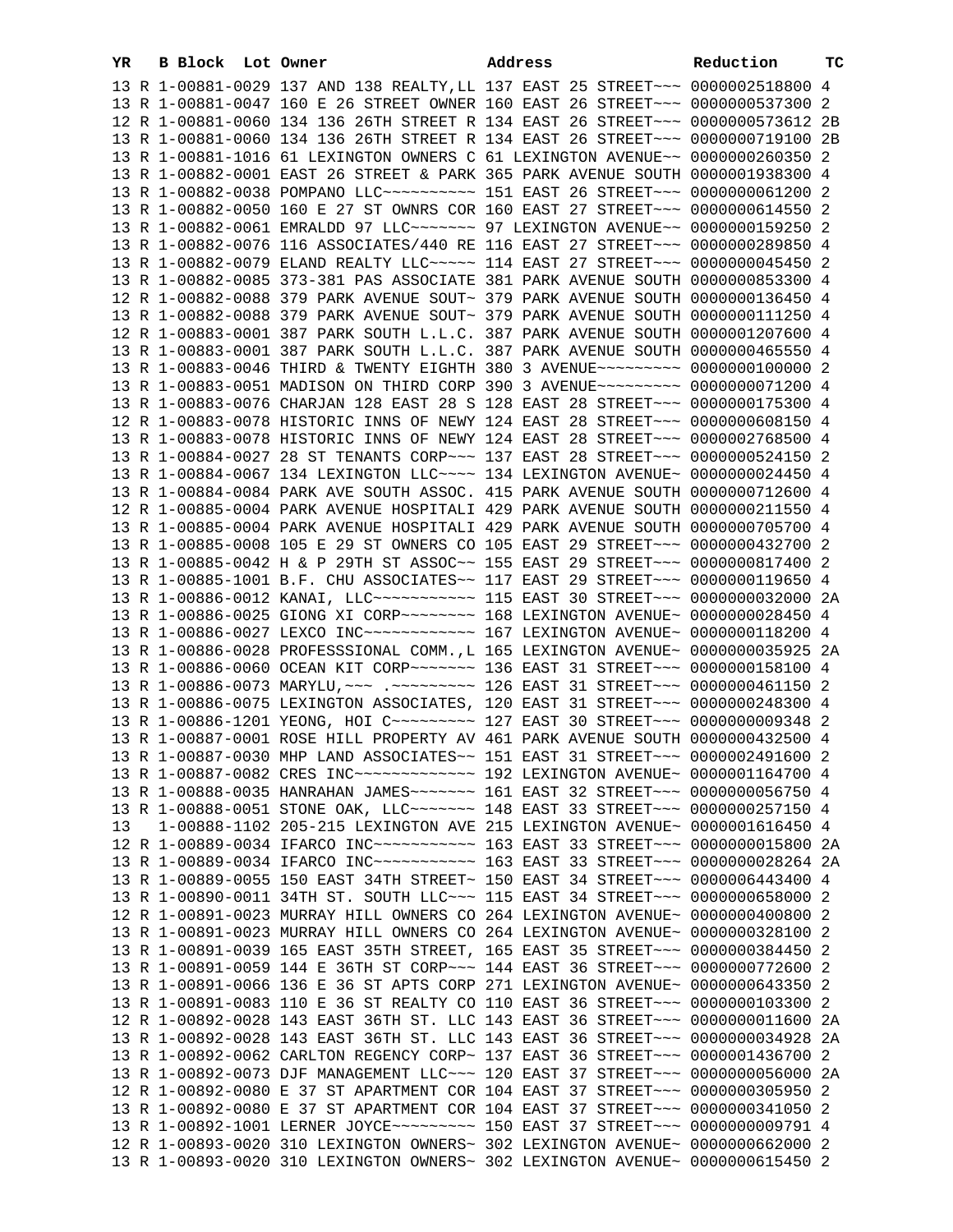| YR. | B Block Lot Owner |                                                                                                                                                                | Address | Reduction | тc |
|-----|-------------------|----------------------------------------------------------------------------------------------------------------------------------------------------------------|---------|-----------|----|
|     |                   | 13 R 1-00893-0025 303 LEXINGTON AVENUE~ 303 LEXINGTON AVENUE~ 0000004503100 4                                                                                  |         |           |    |
|     |                   | 13 R 1-00893-0064 TATHAM HOUSE, ~~~~~~~~ 309 LEXINGTON AVENUE~ 0000000573300 2                                                                                 |         |           |    |
|     |                   | 13 R 1-00893-0078 SCIENCE HOUSE NEW YOR 122 EAST 38 STREET~~~ 0000000150008 4                                                                                  |         |           |    |
|     |                   | 12 R 1-00893-0079 NERIS HOLDING CO., IN 120 EAST 38 STREET~~~ 0000000024225 1                                                                                  |         |           |    |
|     |                   | 13 R 1-00893-0079 NERIS HOLDING CO., IN 120 EAST 38 STREET~~~ 0000000037438 1                                                                                  |         |           |    |
|     |                   | 13 R 1-00893-0082 1 WEST 3RD STREET COR 106 EAST 38 STREET~~~ 0000000371400 2                                                                                  |         |           |    |
|     |                   | 13 R 1-00894-0006 PARK EAST OWNERS CORP 105 EAST 38 STREET~~~ 0000000334650 2                                                                                  |         |           |    |
|     |                   | 13 R 1-00894-0037 THE GABARRON FOUNDATI 149 EAST 38 STREET~~~ 0000000089400 4                                                                                  |         |           |    |
|     |                   | 13 R 1-00894-0052 DRYDEN HOTEL ASSOCIAT 150 EAST 39 STREET~~~ 0000000529800 2                                                                                  |         |           |    |
|     |                   | 13 R 1-00894-0064 UNITED PRIME LLC ---- 329 LEXINGTON AVENUE ~ 0000000033279 2A                                                                                |         |           |    |
|     |                   | 13 R 1-00894-0071 ST. GILES HOTEL, LLC~ 130 EAST 39 STREET~~~ 0000002065100 4                                                                                  |         |           |    |
|     |                   | 13 R 1-00895-0019 H & M NY REALTY LLC~~ 334 LEXINGTON AVENUE~ 0000000031148 2B                                                                                 |         |           |    |
|     |                   | 13 R 1-00895-0038 149 EAST 39TH STREET~ 149 EAST 39 STREET~~~ 0000000942900 4                                                                                  |         |           |    |
|     |                   | 13 R 1-00895-0079 BEDFORD-WCR LLC ----- 118 EAST 40 STREET -- 0000000433950 4                                                                                  |         |           |    |
|     |                   | 13 R 1-00896-0017 235 EAST 14TH STREET~ 235 EAST 14 STREET~~~ 0000000115200 2                                                                                  |         |           |    |
|     |                   | 12 R 1-00896-0023 EAST 14 REALTY LLC~~~ 231 2 AVENUE~~~~~~~~~ 0000000146100 2                                                                                  |         |           |    |
|     |                   | 13 R 1-00896-0023 EAST 14 REALTY LLC ~~~ 231 2 AVENUE ~~~~~~~~~ 0000000191000 2                                                                                |         |           |    |
|     |                   | 13 R 1-00896-0039 210 EAST 15TH STREET~ 210 EAST 15 STREET~~~ 0000003408200 2                                                                                  |         |           |    |
|     |                   | 12 R 1-00896-0048 KENWOOD ESTATES, ~~~~~ 135 3 AVENUE~~~~~~~~~ 0000001382000 2                                                                                 |         |           |    |
|     |                   | 13 R 1-00896-0048 KENWOOD ESTATES, ~~~~~ 135 3 AVENUE~~~~~~~~~ 0000001852100 2                                                                                 |         |           |    |
|     |                   | 13 R 1-00896-1101 TRAUB, AMY JOY~~~~~~~ 240 EAST 15 STREET~~~ 0000000016979 2                                                                                  |         |           |    |
|     |                   | 13 R 1-00897-0008 STUYVESANT GARDENS CO 207 EAST 15 STREET~~~ 0000000336600 2                                                                                  |         |           |    |
|     |                   | 13 R 1-00897-0069 EAST 17TH STREET HOUS 210 EAST 17 STREET~~~ 0000000294850 2                                                                                  |         |           |    |
|     |                   | 13 R 1-00898-0001 PARK TOWERS TENANTS C 195 3 AVENUE~~~~~~~~~ 0000000982200 2                                                                                  |         |           |    |
|     |                   | 12 R 1-00898-0016 17TH ST. PROPERTY CO. 223 EAST 17 STREET~~~ 0000000613000 4                                                                                  |         |           |    |
|     |                   | 13 R 1-00898-0016 17TH ST. PROPERTY CO. 223 EAST 17 STREET~~~ 0000000810400 4                                                                                  |         |           |    |
|     |                   | 13 R 1-00898-0021 DEGIDIO DAVID~~~~~~~~ 237 EAST 17 STREET~~~ 0000000132150 2                                                                                  |         |           |    |
|     |                   | 12 R 1-00898-1001 MEHTA NAVIN C ------- 305 2 AVENUE -------- 0000000012094 4                                                                                  |         |           |    |
|     |                   | 13 R 1-00898-1001 MEHTA NAVIN C ------- 305 2 AVENUE -------- 0000000009748 4                                                                                  |         |           |    |
|     |                   | 13 R 1-00899-0008 211 E 18TH ST OWNERS~ 211 EAST 18 STREET~~~ 0000000749050 2                                                                                  |         |           |    |
|     |                   | 12 R 1-00900-0001 MISSIONARY SISTERS ET 233 3 AVENUE~~~~~~~~~ 0000000966500 2                                                                                  |         |           |    |
|     |                   | 13 R 1-00900-0001 MISSIONARY SISTERS ET 233 3 AVENUE~~~~~~~~~ 0000001143300 2                                                                                  |         |           |    |
|     |                   |                                                                                                                                                                |         |           |    |
|     |                   | 12 R 1-00901-0030 ANDRETT FUNERAL HOMEI 353 2 AVENUE~~~~~~~~~ 0000000005350 4<br>13 R 1-00901-0030 ANDRETT FUNERAL HOMEI 353 2 AVENUE~~~~~~~~~ 0000000017950 4 |         |           |    |
|     |                   | 13 R 1-00901-0048 STAD HOLDING CORP~~~~ 220 EAST 21 STREET~~~ 0000000202300 4                                                                                  |         |           |    |
|     |                   | 13 R 1-00901-0058 21 THIRD PARTNERS LLC 261 3 AVENUE~~~~~~~~~ 0000000050700 2                                                                                  |         |           |    |
|     |                   | 13 R 1-00902-0009 20721 OWNERS CORP~~~~ 207 EAST 21 STREET~~~ 0000000102350 2                                                                                  |         |           |    |
|     |                   | 13 R 1-00903-0058 FAN & ASSOCIATES~~~~~ 297 3 AVENUE~~~~~~~~~ 0000000040750 4                                                                                  |         |           |    |
|     |                   | 12 R 1-00903-1004 EISENBERG, DOUGLAS ~~~ 205 EAST 22 STREET ~~~ 0000000007525 2                                                                                |         |           |    |
|     |                   | 13 R 1-00903-1004 EISENBERG, DOUGLAS ~~~ 205 EAST 22 STREET ~~~ 00000000005850 2                                                                               |         |           |    |
|     |                   | 13 R 1-00903-1127 GRAMERCY HOUSE OWNERS 235 EAST 22 STREET~~~ 0000001642900 2                                                                                  |         |           |    |
|     |                   | 13 R 1-00904-0001 SNAKE RIVER DEVELOPME 301 3 AVENUE~~~~~~~~~ 0000000115350 4                                                                                  |         |           |    |
|     |                   | 13 R 1-00904-0005 VISUAL ARTS HOLDING C 205 EAST 23 STREET~~~ 0000000173100 4                                                                                  |         |           |    |
|     |                   | 13 R 1-00904-0039 222 EAST 24 OWNERS CO 222 EAST 24 STREET~~~ 0000000043450 2                                                                                  |         |           |    |
|     |                   | 13 R 1-00905-0003 SQUARE BLOCK ASSOC. IN 325 3 AVENUE~~~~~~~~~ 0000000317200 2                                                                                 |         |           |    |
|     |                   | 13 R 1-00905-0042 UNITED SEED LLC ~~~~~~ 230 EAST 25 STREET ~~~ 0000000073100 2                                                                                |         |           |    |
|     |                   | 13 R 1-00905-0055 LL 204 EAST 25TH STRE 204 EAST 25 STREET~~~ 0000000041200 2                                                                                  |         |           |    |
|     |                   | 13 R 1-00905-0059 SQUARE BLACK ASSOCS I 329 3 AVENUE~~~~~~~~~ 0000000250500 2                                                                                  |         |           |    |
|     |                   | 12 R 1-00905-1001 TOMASINO, VINCENT, JR 229 EAST 24 STREET~~~ 0000000001927 2C                                                                                 |         |           |    |
|     |                   | 13 R 1-00905-1001 TOMASINO, VINCENT, JR 229 EAST 24 STREET~~~ 0000000009356 2C                                                                                 |         |           |    |
|     |                   | 12 R 1-00906-0001 20125 OWNERS CORPORAT 341 3 AVENUE~~~~~~~~~ 0000001726200 2                                                                                  |         |           |    |
|     |                   | 13 R 1-00906-0001 20125 OWNERS CORPORAT 341 3 AVENUE~~~~~~~~~ 0000002232450 2                                                                                  |         |           |    |
|     |                   | 13 R 1-00906-0008 STERLING PROPERTIES C 213 EAST 25 STREET~~~ 0000000060350 2                                                                                  |         |           |    |
|     |                   | 13 R 1-00906-0009 STERLING PROPERTIES C 215 EAST 25 STREET~~~ 0000000062800 2                                                                                  |         |           |    |
|     |                   | 13 R 1-00906-0036 240 E 26TH OWNERS COR 240 EAST 26 STREET~~~ 0000000029400 2C                                                                                 |         |           |    |
|     |                   | 12 R 1-00906-0039 230 EAST 26TH STREET, 230 EAST 26 STREET~~~ 0000000045000 2                                                                                  |         |           |    |
|     |                   | 13 R 1-00906-0039 230 EAST 26TH STREET, 230 EAST 26 STREET~~~ 0000000045150 2                                                                                  |         |           |    |
|     |                   | 13 R 1-00906-0055 CROWNHALL REALTY LLC~ 351 3 AVENUE~~~~~~~~~ 0000000384450 2                                                                                  |         |           |    |
|     |                   | 13 R 1-00907-0013 219 EAST 26TH STREET, 219 EAST 26 STREET~~~ 0000000035200 2                                                                                  |         |           |    |
|     |                   | 13 R 1-00907-0043 226 27 OWNERS CORP~~~ 226 EAST 27 STREET~~~ 0000000118050 2                                                                                  |         |           |    |
|     |                   | 12 R 1-00908-0006 203 EAST 27TH STREET~ 203 EAST 27 STREET~~~ 0000000497950 2                                                                                  |         |           |    |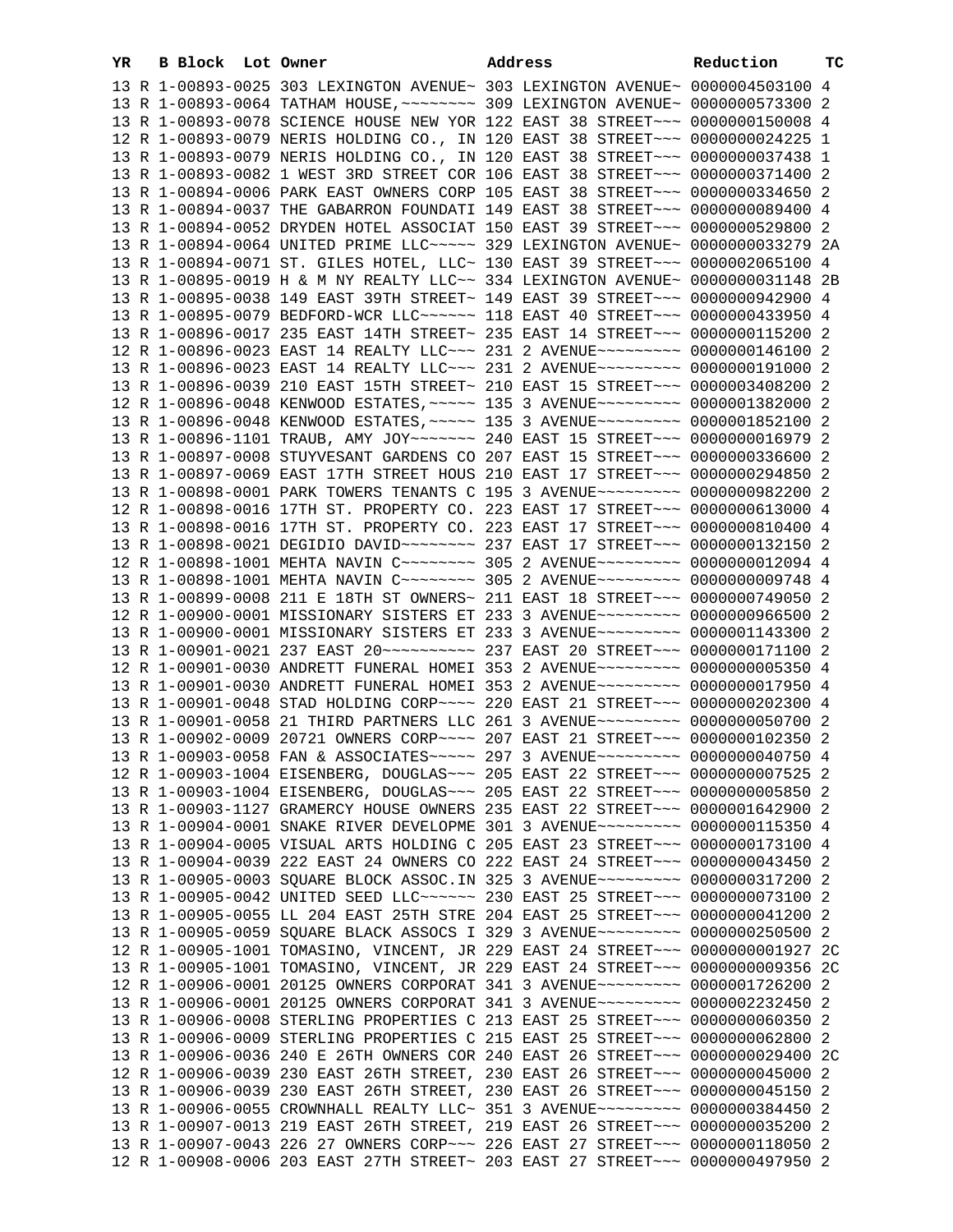| YR | B Block Lot Owner |                                                                                                                                                                | Address | Reduction | тc |
|----|-------------------|----------------------------------------------------------------------------------------------------------------------------------------------------------------|---------|-----------|----|
|    |                   | 13 R 1-00908-0006 203 EAST 27TH STREET~ 203 EAST 27 STREET~~~ 0000000591550 2                                                                                  |         |           |    |
|    |                   | 12 R 1-00909-0010 219 EAST 28 LLC ----- 219 EAST 28 STREET -- 00000000061850 2                                                                                 |         |           |    |
|    |                   | 13 R 1-00909-0010 219 EAST 28 LLC ----- 219 EAST 28 STREET -- 0000000101450 2                                                                                  |         |           |    |
|    |                   | 13 R 1-00909-0014 227 EAST 28TH STREET, 227 EAST 28 STREET~~~ 0000000019400 2                                                                                  |         |           |    |
|    |                   | 13 R 1-00909-0015 229 EAST 28 ST OWNERS 229 EAST 28 STREET~~~ 0000000360000 2                                                                                  |         |           |    |
|    |                   | 13 R 1-00909-0038 RSS GROUP, LLC ------ 230 EAST 29 STREET --- 0000000100000 2                                                                                 |         |           |    |
|    |                   | 12 R 1-00909-0046 SCHAINBERG MARION A~~ 216 EAST 29 STREET~~~ 0000000239500 2                                                                                  |         |           |    |
|    |                   | 13 R 1-00909-0046 SCHAINBERG MARION A~~ 216 EAST 29 STREET~~~ 0000000347500 2                                                                                  |         |           |    |
|    |                   | 13 R 1-00909-0049 TRILOBITE LLC~~~~~~~~ 210 EAST 29 STREET~~~ 0000000212900 2                                                                                  |         |           |    |
|    |                   | 13 R 1-00909-0055 THE MEHTA FAMILY REAL 409 3 AVENUE~~~~~~~~~ 0000000051400 4                                                                                  |         |           |    |
|    |                   | 13 R 1-00910-0002 EEL-KAM REALTY CO. ~~~ 417 3 AVENUE~~~~~~~~~ 0000000125800 2                                                                                 |         |           |    |
|    |                   | 12 R 1-00910-0014 229 E 29 OWNERS CORP~ 229 EAST 29 STREET~~~ 0000000216550 2                                                                                  |         |           |    |
|    |                   | 13 R 1-00910-0014 229 E 29 OWNERS CORP~ 229 EAST 29 STREET~~~ 0000000150250 2                                                                                  |         |           |    |
|    |                   | 12 R 1-00911-0012 SAMTUR, SUSAN J~~~~~~ 217 EAST 30 STREET~~~ 0000000016523 2A                                                                                 |         |           |    |
|    |                   | 13 R 1-00911-0012 SAMTUR, SUSAN J~~~~~~ 217 EAST 30 STREET~~~ 0000000027131 2A                                                                                 |         |           |    |
|    |                   | 13 R 1-00911-1001 SARAN, MEHER DHONDY~~ 248 EAST 31 STREET~~~ 0000000047018 2                                                                                  |         |           |    |
|    |                   | 13 R 1-00911-1042 DEMLER, RICHARD~~~~~~ 250 EAST 31 STREET~~~ 0000000004126 2                                                                                  |         |           |    |
|    |                   | 13 R 1-00912-0026 MARCHI RLTY CORP~~~~~ 247 EAST 31 STREET~~~ 0000000299150 2                                                                                  |         |           |    |
|    |                   | 12 R 1-00912-0029 MARCHI REALTY CP~~~~~ 563 2 AVENUE~~~~~~~~~ 0000000165500 2                                                                                  |         |           |    |
|    |                   | 13 R 1-00912-0029 MARCHI REALTY CP ~~~~~ 563 2 AVENUE ~~~~~~~~~ 0000000230750 2                                                                                |         |           |    |
|    |                   |                                                                                                                                                                |         |           |    |
|    |                   | 13 R 1-00913-0001 PLAZA REALTY INVESTOR 471 3 AVENUE~~~~~~~~~ 0000002629600 2                                                                                  |         |           |    |
|    |                   | 13 R 1-00914-0010 DENMARK 33RD ~~~~~~~~~ 217 EAST 33 STREET ~~~ 0000000066000 2                                                                                |         |           |    |
|    |                   | 13 R 1-00914-0032 609 SECOND, LLC ----- 615 2 AVENUE -------- 0000000025435 2A                                                                                 |         |           |    |
|    |                   | 12 R 1-00914-0036 ROSEBUD ASSOCIATES L~ 222 EAST 34 STREET~~~ 0000000549550 2                                                                                  |         |           |    |
|    |                   | 13 R 1-00914-0036 ROSEBUD ASSOCIATES L~ 222 EAST 34 STREET~~~ 0000002849150 2                                                                                  |         |           |    |
|    |                   | 13 R 1-00914-0059 501 LLC --------------- 501 3 AVENUE -------- 0000000138350 4                                                                                |         |           |    |
|    |                   | 12 R 1-00915-0030 629 SECOND CORP~~~~~~ 629 2 AVENUE~~~~~~~~~ 0000000043959 2A                                                                                 |         |           |    |
|    |                   | 13 R 1-00915-0030 629 SECOND CORP~~~~~~ 629 2 AVENUE~~~~~~~~~ 0000000026842 2A                                                                                 |         |           |    |
|    |                   | 13 R 1-00915-0044 234 OWNERS CORP~~~~~~ 234 EAST 35 STREET~~~ 0000000049000 2                                                                                  |         |           |    |
|    |                   | 13 R 1-00915-0062 521 ASSOCIATES LLC~~~ 521 3 AVENUE~~~~~~~~~ 0000000020000 2A                                                                                 |         |           |    |
|    |                   | 13 R 1-00916-0001 35 EAST ASSOCIATES LL 525 3 AVENUE~~~~~~~~~ 0000000288550 2                                                                                  |         |           |    |
|    |                   | 13 R 1-00916-0005 THIRD CHRIS, L.P. ~~~~ 533 3 AVENUE~~~~~~~~~ 0000000064650 2                                                                                 |         |           |    |
|    |                   | 13 R 1-00916-0009 MIDTOWN MANOR APTS LT 211 EAST 35 STREET~~~ 0000000435450 2                                                                                  |         |           |    |
|    |                   | 12 R 1-00916-0023 24535 OWNERS CORP~~~~ 245 EAST 35 STREET~~~ 0000000433600 2                                                                                  |         |           |    |
|    |                   | 13 R 1-00916-0023 24535 OWNERS CORP~~~~ 245 EAST 35 STREET~~~ 0000000681100 2                                                                                  |         |           |    |
|    |                   | 13 R 1-00916-0055 210 E 36 ST OWNERS CO 210 EAST 36 STREET~~~ 0000000799300 2                                                                                  |         |           |    |
|    |                   | 12 R 1-00916-0064 535 THIRD REALTY, LLC 535 3 AVENUE~~~~~~~~~ 0000000084400 2                                                                                  |         |           |    |
|    |                   | 12 R 1-00917-0017 221 E 36TH ST OWNERS~ 225 EAST 36 STREET~~~ 0000001039100 2                                                                                  |         |           |    |
|    |                   | 13 R 1-00917-0017 221 E 36TH ST OWNERS~ 225 EAST 36 STREET~~~ 0000000542450 2                                                                                  |         |           |    |
|    |                   | 12 R 1-00917-0058 EK 3 LLC -------------- 553 3 AVENUE--------- 0000000142650 2                                                                                |         |           |    |
|    |                   | 13 R 1-00917-0058 EK 3 LLC -------------- 553 3 AVENUE -------- 0000000285750 2                                                                                |         |           |    |
|    |                   | 13 R 1-00918-0010 EAST 37TH STREET LLC~ 213 EAST 37 STREET~~~ 0000000291100 2                                                                                  |         |           |    |
|    |                   | 13 R 1-00918-0025 24537 OWNERS CORP~~~~ 685 2 AVENUE~~~~~~~~~ 0000000105400 2                                                                                  |         |           |    |
|    |                   | 12 R 1-00918-0061 BLDG OCEANSIDE LLC~~~ 569 3 AVENUE~~~~~~~~~ 0000000066000 2                                                                                  |         |           |    |
|    |                   | 13 R 1-00918-0061 BLDG OCEANSIDE LLC~~~ 569 3 AVENUE~~~~~~~~~ 0000000104250 2                                                                                  |         |           |    |
|    |                   | 13 R 1-00919-0051 VAISHNOMA, LLC ------ 216 EAST 39 STREET --- 0000000059350 4                                                                                 |         |           |    |
|    |                   | 12 R 1-00920-0012 605 THIRD AVENUE FEE~ 601 3 AVENUE~~~~~~~~~ 0000001610050 4                                                                                  |         |           |    |
| 13 |                   | 1-00920-0012 605 THIRD AVENUE FEE~ 601 3 AVENUE~~~~~~~~~ 0000007962300 4                                                                                       |         |           |    |
|    |                   | 13 R 1-00920-0028 355 RLTY CO ---------- 729 2 AVENUE -------- 0000000043700 4                                                                                 |         |           |    |
|    |                   | 13 R 1-00921-0006 EDEN SUITES LLC C/O E 307 EAST 14 STREET~~~ 0000000056750 4                                                                                  |         |           |    |
|    |                   | 13 R 1-00921-0017 329 EAST 14TH STREET, 329 EAST 14 STREET~~~ 0000000059900 2                                                                                  |         |           |    |
|    |                   | 13 R 1-00921-0036 SHACHNOW & FRANZBLAU~ 249 1 AVENUE~~~~~~~~~~ 0000000485350 4                                                                                 |         |           |    |
|    |                   | 12 R 1-00921-0041 15TH ASSOCIATES LLC~~ 342 EAST 15 STREET~~~ 0000000043400 2                                                                                  |         |           |    |
|    |                   | 13 R 1-00921-0041 15TH ASSOCIATES LLC~~ 342 EAST 15 STREET~~~ 0000000081800 2<br>12 R 1-00921-0043 15TH ASSOCIATES LLC~~ 338 EAST 15 STREET~~~ 0000000059950 2 |         |           |    |
|    |                   | 13 R 1-00921-0043 15TH ASSOCIATES LLC~~ 338 EAST 15 STREET~~~ 0000000114250 2                                                                                  |         |           |    |
|    |                   | 12 R 1-00921-0046 15TH ASSOCIATES LLC~~ 332 EAST 15 STREET~~~ 0000000054350 2                                                                                  |         |           |    |
|    |                   | 13 R 1-00921-0046 15TH ASSOCIATES LLC~~ 332 EAST 15 STREET~~~ 0000000101750 2                                                                                  |         |           |    |
|    |                   | 12 R 1-00921-0048 15TH ASSOCIATES LLC~~ 330 EAST 15 STREET~~~ 0000000038050 2                                                                                  |         |           |    |
|    |                   | 13 R 1-00921-0048 15TH ASSOCIATES LLC~~ 330 EAST 15 STREET~~~ 0000000073200 2                                                                                  |         |           |    |
|    |                   | 12 R 1-00921-0049 15TH ASSOCIATES LLC~~ 328 EAST 15 STREET~~~ 0000000033750 2                                                                                  |         |           |    |
|    |                   |                                                                                                                                                                |         |           |    |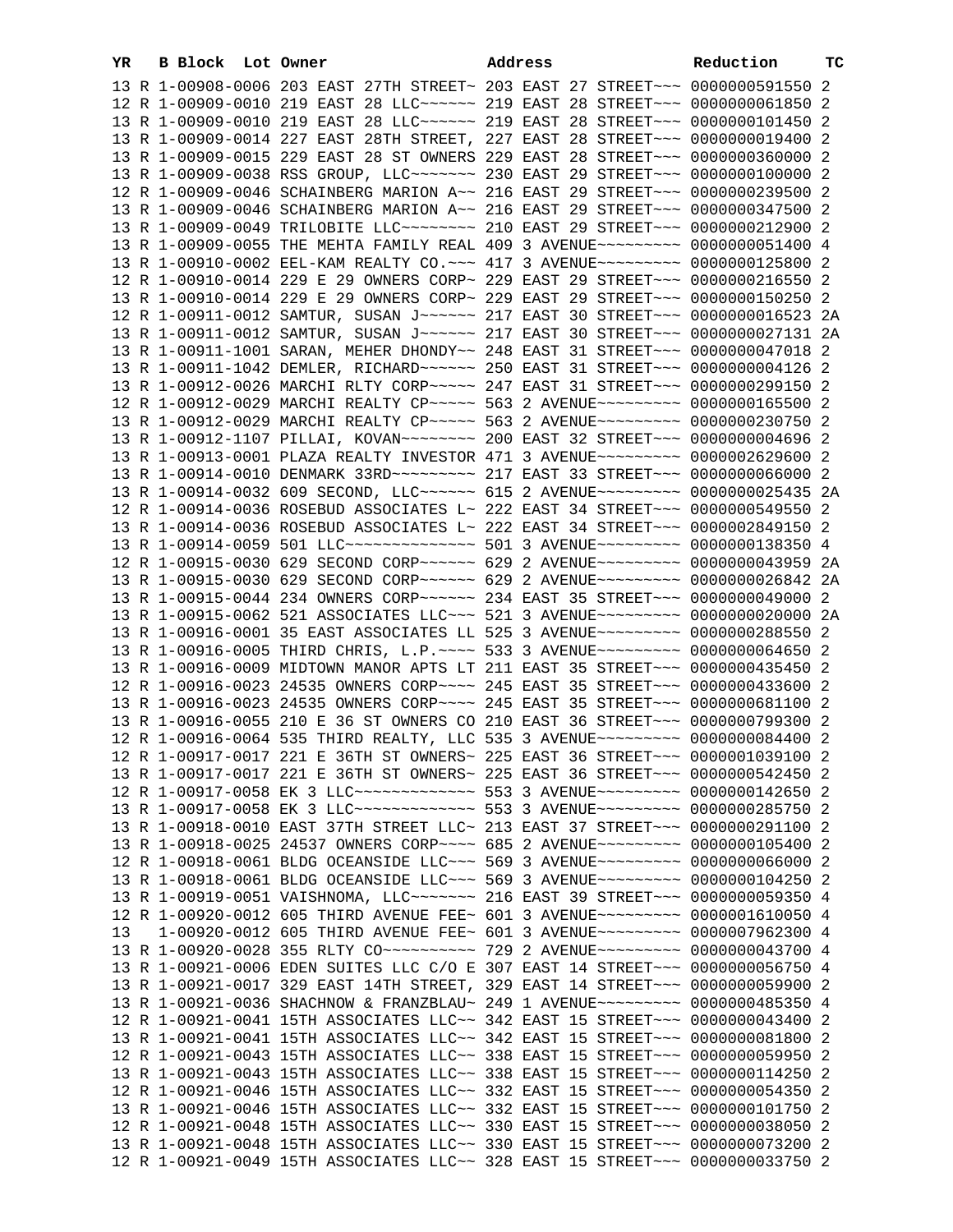| YR | B Block Lot Owner | Address                                                                                                                                                        | Reduction | ТC |
|----|-------------------|----------------------------------------------------------------------------------------------------------------------------------------------------------------|-----------|----|
|    |                   | 13 R 1-00921-0049 15TH ASSOCIATES LLC~~ 328 EAST 15 STREET~~~ 0000000065900 2                                                                                  |           |    |
|    |                   | 13 R 1-00921-1001 RUTHFORD GARDENS COND 310 EAST 15 STREET~~~ 0000000006446 2C                                                                                 |           |    |
|    |                   | 13 R 1-00922-0019 FIRST AVE &FIFTEENTHE 259 1 AVENUE~~~~~~~~~ 0000000055320 4                                                                                  |           |    |
|    |                   | 13 R 1-00922-0026 WONGTAITONG-277 FIRST 277 1 AVENUE~~~~~~~~~ 0000000023350 4                                                                                  |           |    |
|    |                   | 13 R 1-00925-0033 359 EAST 19 LLC ~~~~~~ 359 EAST 19 STREET ~~~ 0000000080445 2                                                                                |           |    |
|    |                   | 13 R 1-00925-0060 304 EAST 20TH STREET~ 304 EAST 20 STREET~~~ 0000000261350 2                                                                                  |           |    |
|    |                   | 12 R 1-00926-0034 20 STREET & 1ST AVE.~ 345 1 AVENUE~~~~~~~~~~ 0000000007000 2A                                                                                |           |    |
|    |                   | 13 R 1-00926-0034 20 STREET & 1ST AVE.~ 345 1 AVENUE~~~~~~~~~ 0000000017980 2A                                                                                 |           |    |
|    |                   | 12 R 1-00927-0001 TAUSIK BROTHERS, LLC~ 362 2 AVENUE~~~~~~~~~ 0000002028500 2                                                                                  |           |    |
|    |                   | 13 R 1-00927-0001 TAUSIK BROTHERS, LLC~ 362 2 AVENUE~~~~~~~~~ 0000001639550 2                                                                                  |           |    |
|    |                   | 13 R 1-00927-0021 335 ASSOCIATES~~~~~~~ 335 EAST 21 STREET~~~ 0000000018500 2                                                                                  |           |    |
|    |                   | 13 R 1-00927-0022 335 ASSOCIATES~~~~~~~~ 337 EAST 21 STREET~~~ 0000000011300 2                                                                                 |           |    |
|    |                   | 13 R 1-00927-0038 BENCHMARK 320 L.P. ~~~ 320 EAST 22 STREET~~~ 0000000069150 2                                                                                 |           |    |
|    |                   | 13 R 1-00927-1001 TRIPLE CROWN, ~~~~~~~~ 312 EAST 22 STREET~~~ 0000000011201 2                                                                                 |           |    |
|    |                   | 13 R 1-00928-0026 383 REALTY CORP~~~~~~ 383 1 AVENUE~~~~~~~~~ 0000000284450 2                                                                                  |           |    |
|    |                   | 13 R 1-00928-0031 AMFIEL REALTY CO., L. 385 1 AVENUE~~~~~~~~~ 0000002469450 2                                                                                  |           |    |
|    |                   | 12 R 1-00928-0040 NEW AMSTERDAM APTS CO 320 EAST 23 STREET~~~ 0000001121050 2<br>13 R 1-00928-0040 NEW AMSTERDAM APTS CO 320 EAST 23 STREET~~~ 0000000935150 2 |           |    |
|    |                   | 13 R 1-00928-1201 MCDONALD'S USA, LLC~~ 340 EAST 23 STREET~~~ 0000000134634 4                                                                                  |           |    |
|    |                   | 12 R 1-00934-0001 BELLEVUE SOUTH ASSOCI 500 2 AVENUE~~~~~~~~~ 0000008870750 2                                                                                  |           |    |
|    |                   | 13 R 1-00934-0001 BELLEVUE SOUTH ASSOCI 500 2 AVENUE~~~~~~~~~ 0000006149050 2                                                                                  |           |    |
|    |                   | 12 R 1-00935-0005 530 SECOND AVENUE CO. 530 2 AVENUE~~~~~~~~~ 0000000139200 2                                                                                  |           |    |
|    |                   | 13 R 1-00935-0005 530 SECOND AVENUE CO. 530 2 AVENUE~~~~~~~~~ 0000000163050 2                                                                                  |           |    |
|    |                   | 13 R 1-00935-1001 350 REAL ESTATE LLC~~ 350 EAST 30 STREET~~~ 0000000011680 2                                                                                  |           |    |
|    |                   | 13 R 1-00939-0001 HKAL 34TH STREET LIMI 604 2 AVENUE~~~~~~~~~ 0000001327400 2                                                                                  |           |    |
|    |                   | 13 R 1-00939-0038 340 EAST 34 II L.L.C. 340 EAST 34 STREET~~~ 0000000813500 2                                                                                  |           |    |
|    |                   | 13 R 1-00940-0012 317 EAST 34 STREET~~~ 321 EAST 34 STREET~~~ 0000000563950 4                                                                                  |           |    |
|    |                   | 12 R 1-00940-0048 320 EAST 35TH STREET~ 320 EAST 35 STREET~~~ 0000000121000 2                                                                                  |           |    |
|    |                   | 13 R 1-00940-0048 320 EAST 35TH STREET~ 320 EAST 35 STREET~~~ 0000000149800 2                                                                                  |           |    |
|    |                   | 12 R 1-00940-1001 333 EAST 34TH, LLC ~~~ 333 EAST 34 STREET ~~~ 0000000486100 4                                                                                |           |    |
|    |                   | 13 R 1-00940-1001 333 EAST 34TH, LLC ~~~ 333 EAST 34 STREET ~~~ 0000000047700 4                                                                                |           |    |
|    |                   | 12 R 1-00940-1002 MSA 34TH LLC -------- 333 EAST 34 STREET --- 0000000122118 4                                                                                 |           |    |
|    |                   | 13 R 1-00940-1002 MSA 34TH LLC -------- 333 EAST 34 STREET --- 0000000078649 4                                                                                 |           |    |
|    |                   | 13 R 1-00944-0010 330 EAST 39TH STREET~ 330 EAST 39 STREET~~~ 0000002420000 2                                                                                  |           |    |
|    |                   | 13 R 1-00944-0022 673 FIRST AVENUE ASSO 671 1 AVENUE~~~~~~~~~ 0000001986650 4                                                                                  |           |    |
|    |                   | 13 R 1-00945-1003 CHURCHILL OWNERS CORP 300 EAST 40 STREET~~~ 0000006362300 2                                                                                  |           |    |
| 13 |                   | 1-00968-1001 FIRST AVENUE PARKING~ 630 1 AVENUE~~~~~~~~~~ 0000000384060 4                                                                                      |           |    |
|    |                   | 13 R 1-00969-1001 ENTERPRISE 37 EAST PA 415 EAST 37 STREET~~~ 0000000117650 4                                                                                  |           |    |
|    |                   | 12 R 1-00991-0061 WATERSIDE PLAZA LP~~~ 40 WATERSIDE PLAZA~~~ 0000013570850 2                                                                                  |           |    |
|    |                   | 13 R 1-00991-0061 WATERSIDE PLAZA LP~~~ 40 WATERSIDE PLAZA~~~ 0000007214850 2                                                                                  |           |    |
|    |                   | 13 R 1-00993-0001 151 WEST ASSOCIATES L 561 7 AVENUE~~~~~~~~~ 0000000745650 4                                                                                  |           |    |
|    |                   | 13 R 1-00993-0005 1435 BROADWAY LLC ~~~~ 143 WEST 40 STREET ~~~ 0000000235500 4                                                                                |           |    |
|    |                   | 13 R 1-00993-0007 1431 ASSOCIATES, LLC~ 1431 BROADWAY~~~~~~~~ 0000000405450 4                                                                                  |           |    |
|    |                   | 12 R 1-00993-0008 1435 BROADWAY LLC --- 1435 BROADWAY ------- 0000000223900 4<br>13 R 1-00993-0008 1435 BROADWAY LLC --- 1435 BROADWAY ------- 0000000451150 4 |           |    |
|    |                   | 13 R 1-00994-0009 1460 FEE BROADWAY ASS 1460 BROADWAY~~~~~~~~ 0000001187150 4                                                                                  |           |    |
|    |                   | 13 R 1-00995-0005 THE CITY OF NEW YORK~ 1472 BROADWAY~~~~~~~~ 0000014250250 4                                                                                  |           |    |
| 13 |                   | 1-00996-0029 DOLP 1133 PROPERTIES~ 1133 AVENUE OF THE AM 0000011215150 4                                                                                       |           |    |
|    |                   | 12 R 1-00996-0043 O & O PROPERTIES CORP 120 WEST 44 STREET~~~ 0000004986533 4                                                                                  |           |    |
|    |                   | 13 R 1-00996-0043 O & O PROPERTIES CORP 120 WEST 44 STREET~~~ 0000006331350 4                                                                                  |           |    |
| 13 |                   | 1-00997-0041 SL GREEN REALTY CORP. 120 WEST 45 STREET~~~ 0000013387000 4                                                                                       |           |    |
|    |                   | 13 R 1-00998-0026 S & G HOTEL CORP~~~~~ 109 WEST 45 STREET~~~ 0000000944750 4                                                                                  |           |    |
| 13 |                   | 1-00998-0029 1177 AVENUE OF THE AM 1177 AVENUE OF THE AM 0000013331800 4                                                                                       |           |    |
|    |                   | 13 R 1-00999-0003 ACTORS EQUITY HOLDING 1560 BROADWAY~~~~~~~~ 0000001537300 4                                                                                  |           |    |
|    |                   | 12 R 1-00999-0019 DOLP 114 PROPERTIES I 114 WEST 47 STREET~~~ 0000005649750 4                                                                                  |           |    |
| 13 |                   | 1-00999-0019 DOLP 114 PROPERTIES I 114 WEST 47 STREET~~~ 0000007766400 4                                                                                       |           |    |
| 13 |                   | 1-00999-0029 SL GREEN REALTY CORP. 1185 AVENUE OF THE AM 0000017926400 4                                                                                       |           |    |
|    |                   | 13 R 1-01000-0007 157 WEST 47TH STREET~ 157 WEST 47 STREET~~~ 0000001667200 4                                                                                  |           |    |
|    |                   | 12 R 1-01000-0011 HIRSTAN ASSOCS~~~~~~~ 145 WEST 47 STREET~~~ 0000000592150 4                                                                                  |           |    |
|    |                   | 13 R 1-01000-0011 HIRSTAN ASSOCS~~~~~~~ 145 WEST 47 STREET~~~ 0000000309150 4                                                                                  |           |    |
| 13 |                   | 1-01000-0029 1211 6TH AVENUE SYNDI 1211 AVENUE OF THE AM 0000009354300 4                                                                                       |           |    |
|    |                   | 13 R 1-01000-0062 MOORE, DOLORITA F/B/O 717 7 AVENUE~~~~~~~~~ 0000000218209 4                                                                                  |           |    |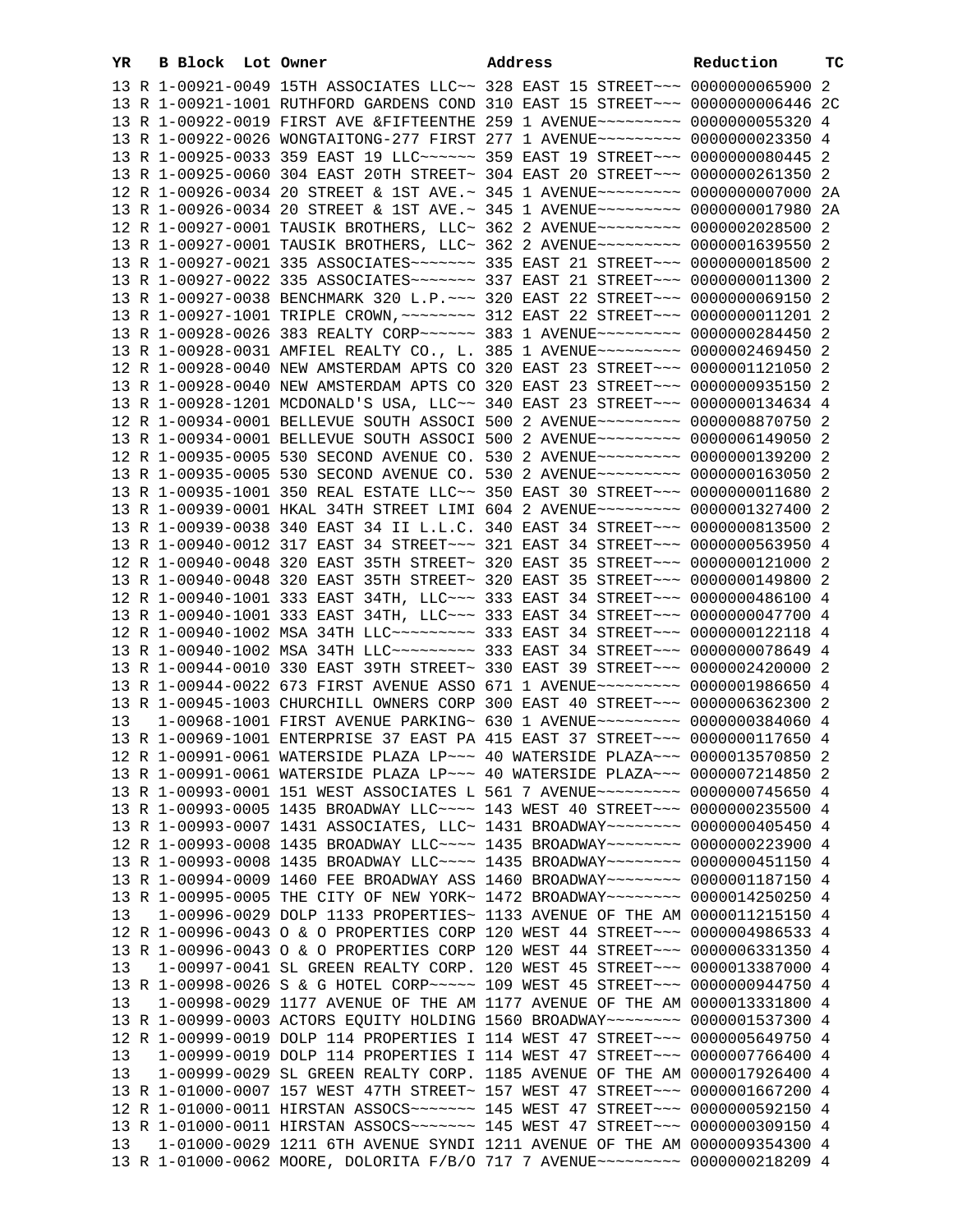| YR | B Block Lot Owner |                                                                                                                                                                | Address | Reduction | ТC |
|----|-------------------|----------------------------------------------------------------------------------------------------------------------------------------------------------------|---------|-----------|----|
|    |                   | 13 R 1-01001-0011 NIGHT WATCH REALTY CO 151 WEST 48 STREET~~~ 0000000049950 4                                                                                  |         |           |    |
|    |                   | 13 R 1-01001-0012 1221 AVENUE HOLDINGS~ WEST 48 STREET~~~~~~~~ 0000000274900 4                                                                                 |         |           |    |
|    |                   | 13 R 1-01001-0029 1221 AVENUE HOLDINGS~ 1221 AVENUE OF THE AM 0000020644050 4                                                                                  |         |           |    |
|    |                   | 12 R 1-01001-0102 VILLACON REALTY CORP. 165 WEST 48 STREET~~~ 0000000192850 4                                                                                  |         |           |    |
| 13 |                   | 1-01003-0005 135 WEST 50TH STREET~ 135 WEST 50 STREET~~~ 0000009038550 4                                                                                       |         |           |    |
| 13 |                   | 1-01003-0029 ROCKEFELLER CTR NORTH 1261 AVENUE OF THE AM 0000026982950 4                                                                                       |         |           |    |
|    |                   |                                                                                                                                                                |         |           |    |
| 13 |                   | 1-01004-0029 1285 LLC ------------- 1285 AVENUE OF THE AM 0000016709900 4                                                                                      |         |           |    |
| 13 |                   | 1-01005-0029 1301 PROPERTIES OWNER 1301 AVENUE OF THE AM 0000034301500 4                                                                                       |         |           |    |
|    |                   | 12 R 1-01006-0013 1325 AVENUE OF THE AM 141 WEST 53 STREET~~~ 0000019082450 4                                                                                  |         |           |    |
| 13 |                   | 1-01006-0013 1325 AVENUE OF THE AM 141 WEST 53 STREET~~~ 0000012826100 4                                                                                       |         |           |    |
|    |                   | 13 R 1-01006-1003 VORNADO NEW YORK RRON 159 WEST 53 STREET~~~ 0000000405800 4                                                                                  |         |           |    |
|    |                   | 13 R 1-01006-1005 OFIR, DORON~~~~~~~~~~~~~~ 159 WEST 53 STREET~~~ 00000000008739 2                                                                             |         |           |    |
| 13 |                   | 1-01007-0005 THI III NEW YORK~~~~~ 153 WEST 54 STREET~~~ 0000015034800 4                                                                                       |         |           |    |
|    |                   | 12 R 1-01007-0051 140 WEST 55TH ST., LLC 140 WEST 55 STREET~~~ 0000000082400 2                                                                                 |         |           |    |
|    |                   | 13 R 1-01007-0054 150 WEST 55 ST APT CO 146 WEST 55 STREET~~~ 0000000508350 2                                                                                  |         |           |    |
|    |                   | 13 R 1-01007-0058 THI III NEW YORK~~~~~ 154 WEST 55 STREET~~~ 0000005525200 4                                                                                  |         |           |    |
|    |                   | 12 R 1-01007-0061 W&HM REALTY PARTNERS~ 853 7 AVENUE~~~~~~~~~ 0000000297200 2                                                                                  |         |           |    |
|    |                   | 13 R 1-01007-0061 W&HM REALTY PARTNERS~ 853 7 AVENUE~~~~~~~~~ 0000001163000 2                                                                                  |         |           |    |
|    |                   | 13 R 1-01008-0001 WELLINGTON HOTEL CO~~ 859 7 AVENUE~~~~~~~~~ 0000004149400 4                                                                                  |         |           |    |
| 13 |                   | 1-01008-0019 125 WEST 55TH STREET~ 127 WEST 55 STREET~~~ 0000005806900 4                                                                                       |         |           |    |
|    |                   | 13 R 1-01008-0029 THE CLARIDGE'S POOH, ~ 1361 AVENUE OF THE AM 0000000813000 2                                                                                 |         |           |    |
|    |                   | 13 R 1-01008-1001 PAMELA EQUITIES CORP~ 112 WEST 56 STREET~~~ 0000001414700 4                                                                                  |         |           |    |
|    |                   | 12 R 1-01008-1102 CITYSPIRE, INC. ~~~~~~ 150 WEST 56 STREET~~~ 0000002763200 4                                                                                 |         |           |    |
|    |                   | 13 R 1-01008-1102 CITYSPIRE, INC. ~~~~~~ 150 WEST 56 STREET~~~ 0000004728350 4                                                                                 |         |           |    |
|    |                   | 13 R 1-01008-1601 GRASID REALTY, LLC ~~~ 162 WEST 56 STREET ~~~ 0000000700960 4                                                                                |         |           |    |
|    |                   | 13 R 1-01008-1602 CLASSIC RETAIL EQUITI 162 WEST 56 STREET~~~ 0000000826650 4                                                                                  |         |           |    |
| 13 |                   | 1-01009-0005 CARNEGIE HALL TOWER M 152 WEST 57 STREET~~~ 0000006729400 4                                                                                       |         |           |    |
|    |                   | 12 R 1-01009-0009 RTR FUNDING GROUP, IN 150 WEST 57 STREET~~~ 0000000180150 4                                                                                  |         |           |    |
|    |                   | 13 R 1-01009-0009 RTR FUNDING GROUP, IN 150 WEST 57 STREET~~~ 0000000343920 4                                                                                  |         |           |    |
| 13 |                   | 1-01009-0019 PMGP ASSOCIATES, L.P. 123 WEST 56 STREET~~~ 0000005062600 4                                                                                       |         |           |    |
|    |                   | 13 R 1-01009-0029 C/S 56TH STREET LLC~~ 1381 AVENUE OF THE AM 0000002622900 2<br>13 R 1-01009-0046 130 WEST 57 COMPANY~~ 130 WEST 57 STREET~~~ 0000000407750 4 |         |           |    |
| 13 |                   | 1-01009-1001 MET TOWER DIAMOND OWN 146 WEST 57 STREET~~~ 0000009038900 4                                                                                       |         |           |    |
|    |                   | 12 R 1-01010-1102 KIM CHUN~~~~~~~~~~~~~~~~~~ 120 WEST 58 STREET~~~ 0000000045934 4                                                                             |         |           |    |
|    |                   | 13 R 1-01010-1102 KIM CHUN~~~~~~~~~~~~~~~~~~ 120 WEST 58 STREET~~~~ 0000000056833 4                                                                            |         |           |    |
|    |                   | 13 R 1-01010-1202 NIPPON CLUB, INC. ~~~~ 145 WEST 57 STREET~~~ 0000000886800 4                                                                                 |         |           |    |
|    |                   | 13 R 1-01010-1301 EXTELL 57 PROPERTIES~ 171 WEST 57 STREET~~~ 0000000984800 4                                                                                  |         |           |    |
|    |                   | 13 R 1-01010-1302 ERJ LLC -------------- 171 WEST 57 STREET --- 00000000001415 2                                                                               |         |           |    |
|    |                   | 13 R 1-01011-1326 HAFT, AMANDA~~~~~~~~~~~~~~ 160 CENTRAL PARK SOUT 0000000091238 2                                                                             |         |           |    |
|    |                   | 12 R 1-01011-4321 DONNA M. MORROW~~~~~~ 106 CENTRAL PARK SOUT 0000000005410 2                                                                                  |         |           |    |
|    |                   | 13 R 1-01011-4321 DONNA M. MORROW~~~~~~ 106 CENTRAL PARK SOUT 0000000006771 2                                                                                  |         |           |    |
|    |                   | 13 R 1-01011-4421 QUINN, MANAGING MEMBE 106 CENTRAL PARK SOUT 0000000108836 2                                                                                  |         |           |    |
|    |                   | 13 R 1-01011-5002 CRP/RL WEST 58TH, LLC 116 CENTRAL PARK SOUT 0000000609000 4                                                                                  |         |           |    |
|    |                   |                                                                                                                                                                |         |           |    |
|    |                   | 13 R 1-01012-0037 NEDERLANDER THEATRICA 206 WEST 41 STREET~~~ 0000002104250 4                                                                                  |         |           |    |
|    |                   | 13 R 1-01013-0029 THE CITY OF NEW YORK~ 582 7 AVENUE~~~~~~~~~ 0000011445700 4                                                                                  |         |           |    |
|    |                   | 13 R 1-01013-1002 ~~~~~~~~~~~~~~~~~~~~ 640 8 AVENUE~~~~~~~~~ 0000039445776 4                                                                                   |         |           |    |
| 13 |                   | 1-01014-0058 WESTIN HOTEL~~~~~~~~~~ 270 WEST 43 STREET~~~ 0000018819150 4                                                                                      |         |           |    |
|    |                   | 12 R 1-01015-1002 BRE/NYT L.L.C. ~~~~~~~ 229 WEST 43 STREET ~~~ 0000005887434 4                                                                                |         |           |    |
|    |                   | 13 R 1-01015-1002 BRE/NYT L.L.C. ~~~~~~~ 229 WEST 43 STREET ~~~ 0000006216999 4                                                                                |         |           |    |
| 13 |                   | 1-01016-0036 1515 BROADWAY OWNER L 1515 BROADWAY~~~~~~~~ 0000007648150 4                                                                                       |         |           |    |
| 13 |                   | 1-01017-0029 HMC TIMES SQUARE HOTE 1535 BROADWAY~~~~~~~~ 0000016057850 4                                                                                       |         |           |    |
|    |                   | 13 R 1-01018-0006 BECKER-PARAMOUNT FEE~ 235 WEST 46 STREET~~~ 0000006735350 4                                                                                  |         |           |    |
|    |                   | 13 R 1-01018-0016 223 WEST 46TH STREET~ 223 WEST 46 STREET~~~ 0000000045050 4                                                                                  |         |           |    |
|    |                   | 13 R 1-01018-0018 EDISON MANAGEMENT CO. 219 WEST 46 STREET~~~ 0000001924700 4                                                                                  |         |           |    |
|    |                   | 12 R 1-01018-0061 IG GREENPOINT CORP~~~ 760 8 AVENUE~~~~~~~~~ 0000001483350 4                                                                                  |         |           |    |
| 13 |                   | 1-01018-1001 INTELL TIMES SQUARE, ~ 1567 BROADWAY~~~~~~~~ 0000013126260 4                                                                                      |         |           |    |
|    |                   | 13 R 1-01019-0055 234 WEST 48 LLC ----- 234 WEST 48 STREET -- 0000003392950 4                                                                                  |         |           |    |
|    |                   | 13 R 1-01019-0059 PRASIT REALTY CORP~~~ 244 WEST 48 STREET~~~ 0000000038880 2B                                                                                 |         |           |    |
|    |                   | 13 R 1-01019-1002 SHERWOOD 48 ASSOCIATE 2 TIMES SQUARE~~~~~~~ 0000003407050 4                                                                                  |         |           |    |
|    |                   | 13 R 1-01019-1101 MORGAN STANLEY 1585 B 1585 BROADWAY~~~~~~~~ 0000000050775 4                                                                                  |         |           |    |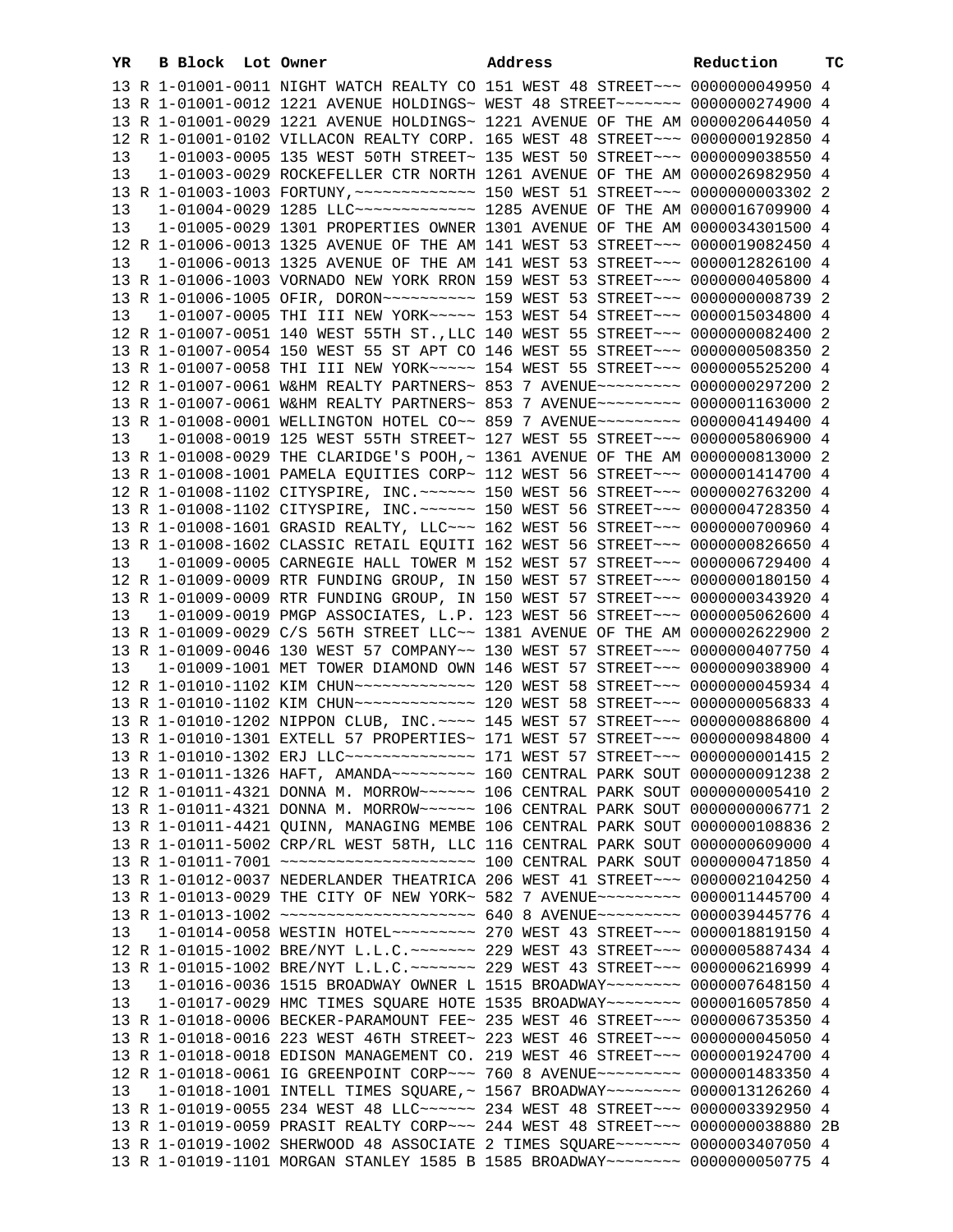|    | 13 R 1-01020-0038 1604-1610 BROADWAY OW 1604 BROADWAY~~~~~~~~ 0000000770950 4                                                                                    |  |
|----|------------------------------------------------------------------------------------------------------------------------------------------------------------------|--|
|    | 12 R 1-01020-0057 MAYFAIR HOTEL ASSOCIA 240 WEST 49 STREET~~~ 0000000640200 4                                                                                    |  |
|    | 13 R 1-01020-1001 RPH HTELS 48TH STREET 790 8 AVENUE~~~~~~~~~ 0000000290740 4                                                                                    |  |
|    | 12 R 1-01020-1102 ~~~~~~~~~~~~~~~~~~~~~~~~~ 1600 BROADWAY~~~~~~~~~ 0000002973150 4                                                                               |  |
|    |                                                                                                                                                                  |  |
|    | 13 R 1-01020-1102 ~~~~~~~~~~~~~~~~~~~~~~~~ 1600 BROADWAY~~~~~~~~ 0000003270600 4                                                                                 |  |
|    | 13 R 1-01021-0043 1625 BWAY INC~~~~~~~~ 1625 BROADWAY~~~~~~~~ 0000000215600 4                                                                                    |  |
|    | 13 R 1-01021-0048 214 WEST 50TH STREET, 214 WEST 50 STREET~~~ 0000000058050 4                                                                                    |  |
|    | 12 R 1-01022-0002 W.H. SILVER'S HARDWAR 832 8 AVENUE~~~~~~~~~ 0000000151400 4                                                                                    |  |
|    | 13 R 1-01022-0002 W.H. SILVER'S HARDWAR 832 8 AVENUE~~~~~~~~~ 0000000088950 4                                                                                    |  |
|    | 12 R 1-01023-0002 854 EIGHTH PARTNERS~~ 852 8 AVENUE~~~~~~~~~ 0000000281700 2                                                                                    |  |
|    | 13 R 1-01023-0053 SCHWARTZ NILES~~~~~~~ 240 WEST 52 STREET~~~ 0000000099100 4                                                                                    |  |
| 13 | 1-01024-0038 SLG 810 SEVENTH LESSE 1680 BROADWAY~~~~~~~~ 0000003342150 4                                                                                         |  |
|    |                                                                                                                                                                  |  |
|    | 13 R 1-01025-0051 MINERVA 54 REALTY CO. 238 WEST 54 STREET~~~ 0000001071300 4                                                                                    |  |
|    | 13 R 1-01025-1001 ACADIA WEST 54TH STRE 828 7 AVENUE~~~~~~~~~ 0000003321715 4                                                                                    |  |
|    | 13 R 1-01025-1009 ACADIA WEST 54TH STRE 828 7 AVENUE~~~~~~~~~ 0000000343703 4                                                                                    |  |
|    | 12 R 1-01025-1010 200 WEST 54TH STREET~ 828 7 AVENUE~~~~~~~~~ 0000000129111 4                                                                                    |  |
|    | 13 R 1-01025-1010 200 WEST 54TH STREET~ 828 7 AVENUE~~~~~~~~~ 0000000134559 4                                                                                    |  |
|    | 12 R 1-01025-1013 200 WEST 54TH STREET~ 828 7 AVENUE~~~~~~~~~ 0000000128269 4                                                                                    |  |
|    | 13 R 1-01025-1013 200 WEST 54TH STREET~ 828 7 AVENUE~~~~~~~~~ 0000000133677 4                                                                                    |  |
|    | 13 R 1-01026-0054 MILLBROOK REALTY CORP 240 WEST 55 STREET~~~ 0000000378700 4                                                                                    |  |
| 13 | 1-01027-0020 1740 BROADWAY ASSOCLP 1730 BROADWAY~~~~~~~~ 0000008308350 4                                                                                         |  |
|    | 12 R 1-01027-0160 ITALIA D., ~~~~~~~~~~~~~~~~ 242 WEST 56 STREET~~~~ 0000000048150 4                                                                             |  |
|    |                                                                                                                                                                  |  |
|    |                                                                                                                                                                  |  |
|    | 13 R 1-01027-1501 DIDO RETAIL LLC~~~~~~ 1731 BROADWAY~~~~~~~~ 0000007813500 4                                                                                    |  |
|    | 12 R 1-01028-0029 888 SEVENTH AVENUE, L 888 7 AVENUE~~~~~~~~~ 0000009937100 4                                                                                    |  |
| 13 | 1-01028-0029 888 SEVENTH AVENUE, L 888 7 AVENUE~~~~~~~~~ 0000026687100 4                                                                                         |  |
|    | 12 R 1-01028-1003 BROADWAY 56TH STREET~ 235 WEST 56 STREET~~~ 0000003207100 4                                                                                    |  |
|    | 13 R 1-01028-1003 BROADWAY 56TH STREET~ 235 WEST 56 STREET~~~ 0000003194200 4                                                                                    |  |
|    | 12 R 1-01030-0046 GAINSBOROUGH STUDIOS~ 222 CENTRAL PARK SOUT 0000000063650 2                                                                                    |  |
|    | 13 R 1-01030-0046 GAINSBOROUGH STUDIOS~ 222 CENTRAL PARK SOUT 0000000104150 2                                                                                    |  |
|    | 12 R 1-01030-0058 CENTRAL PARK SOUTH AS 240 CENTRAL PARK SOUT 0000001472040 2                                                                                    |  |
|    | 12 R 1-01032-0007 347 WEST 41ST ST INC~ 347 WEST 41 STREET~~~ 0000000007850 4                                                                                    |  |
|    | 13 R 1-01032-0007 347 WEST 41ST ST INC~ 347 WEST 41 STREET~~~ 0000000037253 4                                                                                    |  |
|    |                                                                                                                                                                  |  |
|    | 12 R 1-01032-0048 DECO TOWERS ASSOCIATE 330 WEST 42 STREET~~~ 0000002013550 4                                                                                    |  |
|    | 13 R 1-01032-0048 DECO TOWERS ASSOCIATE 330 WEST 42 STREET~~~ 0000005141950 4                                                                                    |  |
|    | 13 R 1-01033-0063 42/9 RESIDENTIAL, ~~~~ 594 9 AVENUE~~~~~~~~~ 0000000095500 4                                                                                   |  |
|    | 12 R 1-01034-0001 MINAS DIMITRIOU~~~~~~ 602 9 AVENUE~~~~~~~~~ 0000000004750 4                                                                                    |  |
|    | 13 R 1-01034-0001 MINAS DIMITRIOU~~~~~~ 602 9 AVENUE~~~~~~~~~ 0000000015062 4                                                                                    |  |
|    | 13 R 1-01034-0010 CLINTON 43 HOLDINGS L 331 WEST 43 STREET~~~ 0000000072000 2                                                                                    |  |
|    | 13 1-01034-0037 WEST 44TH STREET HOTE 300 WEST 44 STREET~~~ 0000003696150 4                                                                                      |  |
|    | 13 R 1-01034-0063 TAK NINE R/E INC~~~~~ 616 9 AVENUE~~~~~~~~~ 0000000360650 4                                                                                    |  |
|    | 12 R 1-01035-0054 BROADWAY & ELLWOOD RE 348 WEST 45 STREET~~~ 0000000041900 2                                                                                    |  |
|    | 13 R 1-01035-0054 BROADWAY & ELLWOOD RE 348 WEST 45 STREET~~~ 0000000012850 2                                                                                    |  |
|    | 13 R 1-01035-0057 FRATERNDAD RLTY CP ~~~ 354 WEST 45 STREET ~~~ 0000000208900 4                                                                                  |  |
|    | 12 R 1-01036-0009 349 WEST 45TH ST., ~~~ 349 WEST 45 STREET~~~ 0000000013150 2                                                                                   |  |
|    | 12 R 1-01036-0157 360 WEST 46TH STREET~ 360 WEST 46 STREET~~~ 0000000073500 2                                                                                    |  |
|    |                                                                                                                                                                  |  |
|    | 13 R 1-01036-0157 360 WEST 46TH STREET~ 360 WEST 46 STREET~~~ 0000000039300 2                                                                                    |  |
|    | 13 R 1-01037-0020 MAIOGLIO ESTATES INC. 319 WEST 46 STREET~~~ 0000000172040 4                                                                                    |  |
|    | 13 R 1-01037-0103 G-SQUARED R.E., INC.~ 369 WEST 46 STREET~~~ 0000000065550 4                                                                                    |  |
|    | 13 R 1-01038-0028 307 W 47TH STREET, L. 307 WEST 47 STREET~~~ 0000000029400 2B                                                                                   |  |
|    | 12 R 1-01038-0029 GOULD 8TH AVE, LLC -~~ 771 8 AVENUE -~~~~~~~~ 0000000233100 4                                                                                  |  |
|    | 13 R 1-01038-0029 GOULD 8TH AVE, LLC -- 771 8 AVENUE -------- 0000000447350 4                                                                                    |  |
|    | 12 R 1-01038-0031 777-779 8 AVE CORP~~~ 777 8 AVENUE~~~~~~~~~ 0000000250300 4                                                                                    |  |
|    |                                                                                                                                                                  |  |
|    | 13 R 1-01039-0007 BANK OF CHINA~~~~~~~~ 359 WEST 48 STREET~~~ 0000000344150 2                                                                                    |  |
|    |                                                                                                                                                                  |  |
|    | 13 R 1-01039-0031 797 EIGHTH AVENUE~~~~ 797 8 AVENUE~~~~~~~~~ 0000000057400 4                                                                                    |  |
|    |                                                                                                                                                                  |  |
|    | 12 R 1-01040-0050 NEW YORK COMMUNICATIO 313 WEST 49 STREET~~~ 0000000328050 4                                                                                    |  |
|    | 13 R 1-01040-0050 NEW YORK COMMUNICATIO 313 WEST 49 STREET~~~ 0000000246104 4                                                                                    |  |
|    | 12 R 1-01040-1001 NEW YORK COMMUNICATIO 350 WEST 50 STREET~~~ 0000000344678 4                                                                                    |  |
|    | 13 R 1-01040-1001 NEW YORK COMMUNICATIO 350 WEST 50 STREET~~~ 0000000266367 4                                                                                    |  |
|    | 13 R 1-01041-0011 341-363 W 50TH ST RED 335 WEST 50 STREET~~~ 0000000811400 2<br>13 R 1-01041-0057 358 W 51 LLC --------- 358 WEST 51 STREET --- 0000000129800 2 |  |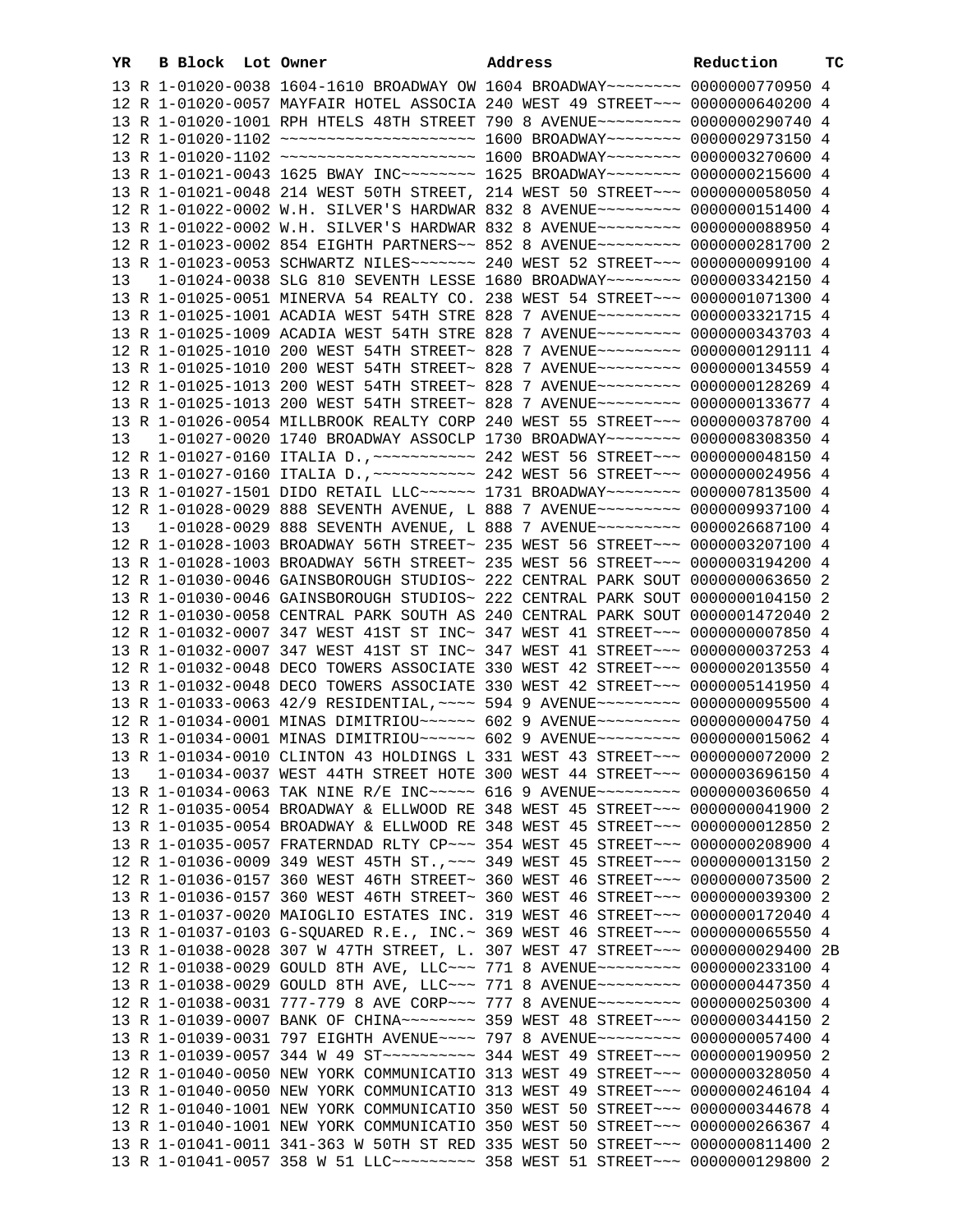| YR | B Block Lot Owner |                                                                                                                                                                 | Address | Reduction | тc |
|----|-------------------|-----------------------------------------------------------------------------------------------------------------------------------------------------------------|---------|-----------|----|
|    |                   | 13 R 1-01042-0044 UNITED STATES POSTALS 322 WEST 52 STREET~~~ 0000000595750 4                                                                                   |         |           |    |
|    |                   | 13 R 1-01042-0059 SACCHETTI VITO L~~~~~ 364 WEST 52 STREET~~~ 0000000022950 2                                                                                   |         |           |    |
|    |                   | 13 R 1-01042-1101 310W HOLDING, LLC --- 310 WEST 52 STREET -- 0000000039756 2                                                                                   |         |           |    |
|    |                   | 13 R 1-01043-0013 TIMES CIRCLE ASSOCIAT 333 WEST 52 STREET~~~ 0000000759650 4                                                                                   |         |           |    |
|    |                   | 12 R 1-01043-0046 328-36 W 53RD ST REDE 328 WEST 53 STREET~~~ 0000000226000 2                                                                                   |         |           |    |
|    |                   | 13 R 1-01043-0046 328-36 W 53RD ST REDE 328 WEST 53 STREET~~~ 0000000753850 2                                                                                   |         |           |    |
|    |                   | 12 R 1-01043-1003 MANHATTAN HOLDING LLC 871 8 AVENUE~~~~~~~~~ 0000000016291 2                                                                                   |         |           |    |
|    |                   | 13 R 1-01043-1003 MANHATTAN HOLDING LLC 871 8 AVENUE~~~~~~~~~ 0000000017834 2                                                                                   |         |           |    |
|    |                   | 12 R 1-01043-1101 300 W 53 LLC --------- 300 WEST 53 STREET -- 0000000764250 4                                                                                  |         |           |    |
|    |                   | 13 R 1-01043-1101 300 W 53 LLC --------- 300 WEST 53 STREET --- 0000000657800 4                                                                                 |         |           |    |
|    |                   | 13 R 1-01043-1102 YOSHIKAWA, MASAAKI~~~ 300 WEST 53 STREET~~~ 0000000010323 2                                                                                   |         |           |    |
|    |                   |                                                                                                                                                                 |         |           |    |
|    |                   | 13 R 1-01045-0003 HEARST COMMUNICATIONS 828 9 AVENUE~~~~~~~~~ 0000000049600 4                                                                                   |         |           |    |
|    |                   | 13 R 1-01045-0005 357 WEST 54 OWNERS CO 357 WEST 54 STREET~~~ 0000000112100 2                                                                                   |         |           |    |
|    |                   | 12 R 1-01045-0020 317 WEST 54 OWNERS CO 319 WEST 54 STREET~~~ 0000000051950 2                                                                                   |         |           |    |
|    |                   | 13 R 1-01045-0020 317 WEST 54 OWNERS CO 319 WEST 54 STREET~~~ 00000000081650 2                                                                                  |         |           |    |
|    |                   | 13 R 1-01045-0024 SIMRY REALTY CORP~~~~ 313 WEST 54 STREET~~~ 0000000050250 2                                                                                   |         |           |    |
|    |                   | 13 R 1-01045-0050 55TH MANAGEMENT CORP~ 330 WEST 55 STREET~~~ 0000000134050 2                                                                                   |         |           |    |
|    |                   | 12 R 1-01046-0037 HEARST COMMUNICATIONS 304 WEST 56 STREET~~~ 0000000024200 2B                                                                                  |         |           |    |
|    |                   | 13 R 1-01046-0037 HEARST COMMUNICATIONS 304 WEST 56 STREET~~~ 0000000036084 2B                                                                                  |         |           |    |
|    |                   | 13 R 1-01046-0038 310 WEST 56TH STREET~ 306 WEST 56 STREET~~~ 0000000297900 2                                                                                   |         |           |    |
|    |                   | 13 R 1-01046-0042 314 W 56TH OWNERS COR 316 WEST 56 STREET~~~ 0000000148300 2                                                                                   |         |           |    |
|    |                   | 13 R 1-01046-0047 PERLBINDER HOLDINGS L 330 WEST 56 STREET~~~ 0000000750600 2                                                                                   |         |           |    |
|    |                   | 13 R 1-01046-0160 354 WEST 56 STREET IN 354 WEST 56 STREET~~~ 0000000245350 2                                                                                   |         |           |    |
|    |                   | 13 R 1-01047-1601 HEARST COMMUNICATIONS 959 8 AVENUE~~~~~~~~~ 0000004784160 4                                                                                   |         |           |    |
|    |                   | 13 R 1-01048-0001 363 ASSOCIATES, ~~~~~~ 363 WEST 57 STREET~~~ 0000000072350 2                                                                                  |         |           |    |
|    |                   | 13 R 1-01048-0025 313 W 57TH ST. LLC~~~ 313 WEST 57 STREET~~~ 0000000161050 2                                                                                   |         |           |    |
|    |                   | 13 R 1-01048-1001 KING, HSIAO-MING~~~~~ 347 WEST 57 STREET~~~ 0000000016455 2                                                                                   |         |           |    |
| 13 |                   | 1-01048-1701 HENRY HUDSON HOLDINGS 353 WEST 57 STREET~~~ 0000002479462 4                                                                                        |         |           |    |
|    |                   | 13 R 1-01048-3002 STOREPARK LLC -------- 333 WEST 57 STREET --- 0000000070650 4                                                                                 |         |           |    |
|    |                   | 13 R 1-01048-3004 WESTMORE OWNERS CORP. 333 WEST 57 STREET~~~ 0000000019660 4                                                                                   |         |           |    |
|    |                   | 12 R 1-01049-1001 A/R GARAGE LLC ------- 35 COLUMBUS CIRCLE --- 0000002477050 4                                                                                 |         |           |    |
|    |                   | 12 R 1-01049-1002 A/R RETAIL LLC ------ 10 COLUMBUS CIRCLE -- 0000008450800 4                                                                                   |         |           |    |
|    |                   | 13 R 1-01049-1002 A/R RETAIL LLC ------ 10 COLUMBUS CIRCLE -- 0000005627200 4                                                                                   |         |           |    |
|    |                   | 12 R 1-01049-1138 ROSS, STEPHEN~ M~~~~~ 25 COLUMBUS CIRCLE~~~ 0000000093718 2                                                                                   |         |           |    |
|    |                   | 13 R 1-01052-0001 MANHATTAN PLAZA INC~~ 576 10 AVENUE~~~~~~~~ 0000004640850 2                                                                                   |         |           |    |
|    |                   | 13 R 1-01053-0003 600-602 10TH AVE REAL 600 10 AVENUE~~~~~~~~ 0000000037800 2                                                                                   |         |           |    |
|    |                   | 13 R 1-01053-0004 THEATRE DISTRICT RLTY 602 10 AVENUE~~~~~~~~ 0000000024700 2                                                                                   |         |           |    |
|    |                   | 13 R 1-01053-0012 NINTH AVENUE REALTY, ~ 447 WEST 43 STREET~~~ 0000000159750 2                                                                                  |         |           |    |
|    |                   | 13 R 1-01053-0022 NINTH AVENUE REALTY, ~ 421 WEST 43 STREET~~~ 0000000027350 2                                                                                  |         |           |    |
|    |                   | 13 R 1-01053-0036 NINTH AVENUE REALTY, ~ 621 9 AVENUE~~~~~~~~~ 0000000077000 2<br>12 R 1-01053-1202 PILEST, ALAN~~~~~~~~~ 464 WEST 44 STREET~~~ 0000000003213 2 |         |           |    |
|    |                   | 13 R 1-01053-1202 PILEST, ALAN~~~~~~~~~ 464 WEST 44 STREET~~~ 0000000002968 2                                                                                   |         |           |    |
|    |                   | 13 R 1-01054-0001 626 EMMUT PROPERTIES, 614 10 AVENUE~~~~~~~~ 0000000120650 2                                                                                   |         |           |    |
|    |                   | 12 R 1-01054-0002 461 WEST 44TH STREET~ 463 WEST 44 STREET~~~ 0000000114250 2                                                                                   |         |           |    |
|    |                   | 13 R 1-01054-0002 461 WEST 44TH STREET~ 463 WEST 44 STREET~~~ 0000000064100 2                                                                                   |         |           |    |
|    |                   | 13 R 1-01054-0056 44-45 REALTY ASSC LP~ 444 WEST 45 STREET~~~ 0000000254050 2                                                                                   |         |           |    |
|    |                   | 13 R 1-01054-9060 44-45 REALTY ASSOCIAT 452 WEST 44 STREET~~~ 0000000061400 2                                                                                   |         |           |    |
|    |                   | 13 R 1-01055-0020 45TH STREET ASSOCIATE 425 WEST 45 STREET~~~ 0000000030300 2                                                                                   |         |           |    |
|    |                   | 12 R 1-01055-0021 45TH STREET ASSOCIATE 423 WEST 45 STREET~~~ 0000000023850 2                                                                                   |         |           |    |
|    |                   | 13 R 1-01055-0021 45TH STREET ASSOCIATE 423 WEST 45 STREET~~~ 0000000045900 2                                                                                   |         |           |    |
|    |                   | 13 R 1-01055-0028 CHATSWORTH LLC C/O LA 405 WEST 45 STREET~~~ 0000000051300 2                                                                                   |         |           |    |
|    |                   | 12 R 1-01055-0041 HIGHPOINT ASSOCIATES~ 412 WEST 46 STREET~~~ 0000000020150 2                                                                                   |         |           |    |
|    |                   | 13 R 1-01055-0041 HIGHPOINT ASSOCIATES~ 412 WEST 46 STREET~~~ 0000000030050 2                                                                                   |         |           |    |
|    |                   | 13 R 1-01055-0044 418 W 46TH ST HOUSING 418 WEST 46 STREET~~~ 0000000084900 2                                                                                   |         |           |    |
|    |                   | 12 R 1-01055-1001 KEYBOARDS ARE PEOPLE~ 447 WEST 45 STREET~~~ 00000000006080 2                                                                                  |         |           |    |
|    |                   | 13 R 1-01055-1001 KEYBOARDS ARE PEOPLE~ 447 WEST 45 STREET~~~ 00000000005155 2                                                                                  |         |           |    |
|    |                   | 13 R 1-01056-0040 416 W. 47TH STREET RE 416 WEST 47 STREET~~~ 0000000041750 2                                                                                   |         |           |    |
|    |                   | 13 R 1-01056-0042 420-422 YY 47TH ST OW 420 WEST 47 STREET~~~ 0000000392550 2                                                                                   |         |           |    |
|    |                   | 13 R 1-01056-0045 ZADA WEST LLC ------- 426 WEST 47 STREET -- 0000000039200 2                                                                                   |         |           |    |
|    |                   | 13 R 1-01056-0052 WESTSIDE 47-48 ASSOCI 440 WEST 47 STREET~~~ 0000000210900 2                                                                                   |         |           |    |
|    |                   | 12 R 1-01056-0058 452 WEST 47 ASSOCIATE 452 WEST 47 STREET~~~ 0000000022650 2                                                                                   |         |           |    |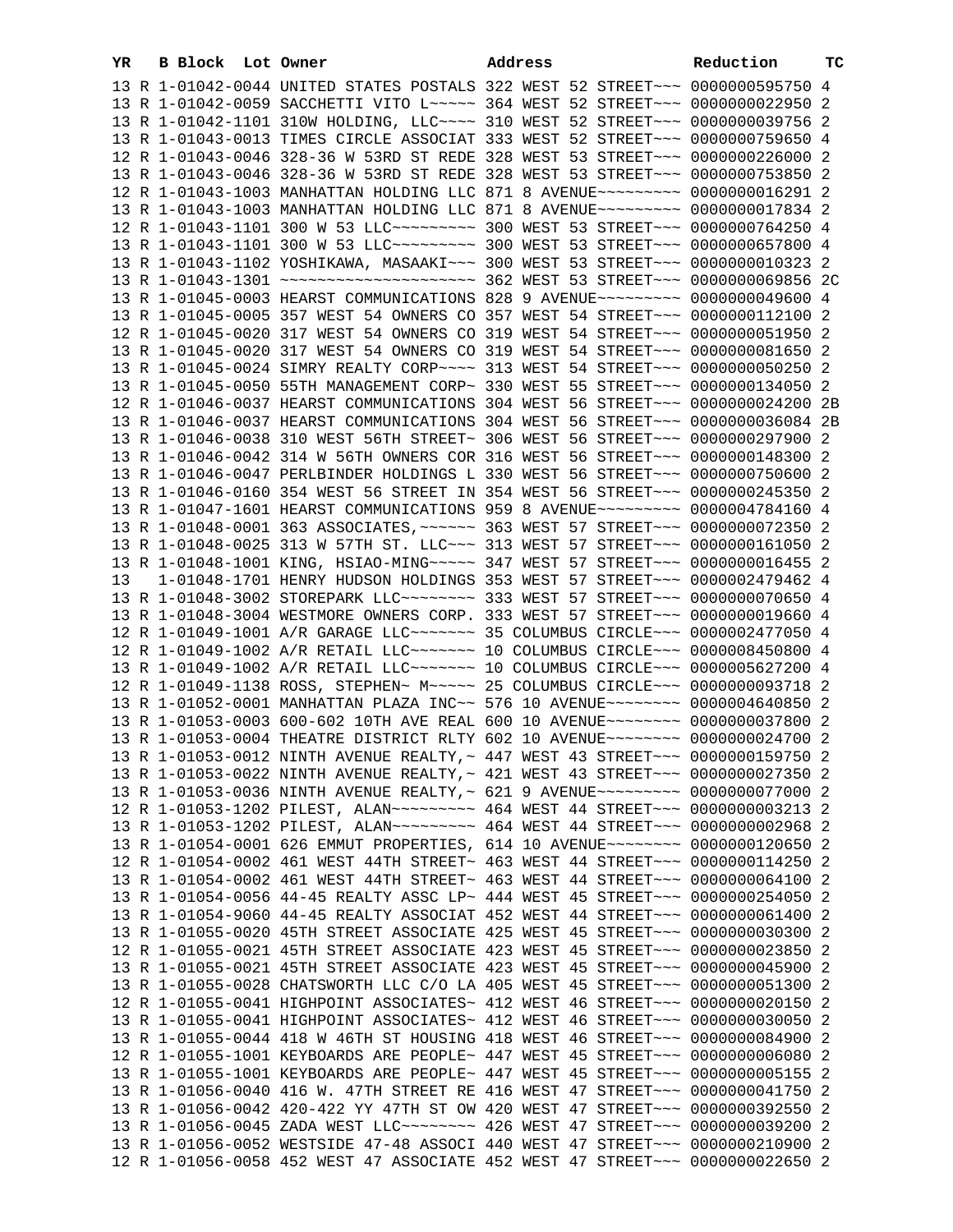| YR | B Block Lot Owner |                                                                                                                                                                | Address | Reduction | ТC |
|----|-------------------|----------------------------------------------------------------------------------------------------------------------------------------------------------------|---------|-----------|----|
|    |                   | 13 R 1-01056-0058 452 WEST 47 ASSOCIATE 452 WEST 47 STREET~~~ 00000000036150 2                                                                                 |         |           |    |
|    |                   | 13 R 1-01056-1001 EMILY J ENGEL~~~~~~~~ 446 WEST 47 STREET~~~ 0000000017199 2                                                                                  |         |           |    |
|    |                   | 12 R 1-01057-0025 415 REALTY ASSOCIATES 415 WEST 47 STREET~~~ 0000000024800 2                                                                                  |         |           |    |
|    |                   | 13 R 1-01057-0025 415 REALTY ASSOCIATES 415 WEST 47 STREET~~~ 0000000034750 2                                                                                  |         |           |    |
|    |                   | 13 R 1-01058-0012 J.A.S. REALTY, ~~~~~~~ 437 WEST 48 STREET~~~ 0000000090500 2                                                                                 |         |           |    |
|    |                   | 13 R 1-01058-0035 717 NINTH NYC, LLC --- 717 9 AVENUE -------- 0000000071200 2                                                                                 |         |           |    |
|    |                   | 13 R 1-01058-1001 MORDRED REALTY CORP~~ 715 9 AVENUE~~~~~~~~~ 0000000099500 4                                                                                  |         |           |    |
|    |                   | 13 R 1-01059-0163 728 10TH AVE CORP. ~~~ 728 10 AVENUE~~~~~~~~ 0000000021340 2C                                                                                |         |           |    |
|    |                   | 13 R 1-01060-0040 408 MEMBERS L.L.C. ~~~ 410 WEST 51 STREET~~~ 0000000162100 2                                                                                 |         |           |    |
|    |                   | 12 R 1-01060-0154 CUSUMANO, DINO~~~~~~~ 448 WEST 51 STREET~~~ 0000000166060 1                                                                                  |         |           |    |
|    |                   | 13 R 1-01060-0154 CUSUMANO, DINO~~~~~~~ 448 WEST 51 STREET~~~ 0000000168880 1                                                                                  |         |           |    |
|    |                   | 12 R 1-01062-0028 407 W 52 REALTY LLC~~ 407 WEST 52 STREET~~~ 0000000023450 2<br>13 R 1-01062-0028 407 W 52 REALTY LLC~~ 407 WEST 52 STREET~~~ 0000000017050 2 |         |           |    |
|    |                   | 13 R 1-01062-0032 787 NINTH AVENUE PART 787 9 AVENUE~~~~~~~~~ 0000000035800 2                                                                                  |         |           |    |
|    |                   | 13 R 1-01063-0015 429 WEST 53RD STREET~ 429 WEST 53 STREET~~~ 0000000350250 4                                                                                  |         |           |    |
|    |                   |                                                                                                                                                                |         |           |    |
|    |                   | 12 R 1-01064-0055 MERCO ASSOCS, ~~~~~~~~ 446 WEST 55 STREET~~~ 0000000041400 2                                                                                 |         |           |    |
|    |                   | 13 R 1-01064-0055 MERCO ASSOCS, ~~~~~~~~ 446 WEST 55 STREET~~~ 0000000057600 2                                                                                 |         |           |    |
|    |                   | 12 R 1-01065-0037 UVI HOLDINGS LLC ~~~~~ 404 WEST 56 STREET ~~~ 0000000031300 2                                                                                |         |           |    |
|    |                   | 13 R 1-01065-0037 UVI HOLDINGS LLC~~~~~ 404 WEST 56 STREET~~~ 0000000067250 2                                                                                  |         |           |    |
|    |                   | 13 R 1-01065-0041 UVI HOLDINGS LLC ---- 412 WEST 56 STREET -- 0000000040150 2                                                                                  |         |           |    |
|    |                   | 13 R 1-01065-0042 UVI HOLDINGS LLC~~~~~ 414 WEST 56 STREET~~~ 0000000023450 2                                                                                  |         |           |    |
|    |                   | 13 R 1-01066-0005 449 WEST 56 ASSOCIATE 449 WEST 56 STREET~~~ 0000000190300 2                                                                                  |         |           |    |
|    |                   | 12 R 1-01066-0007 BEDFORD EQUITIES LLC~ 447 WEST 56 STREET~~~ 0000000071250 2                                                                                  |         |           |    |
|    |                   | 13 R 1-01066-0010 BEDFORD EQUITIES LLC~ 441 WEST 56 STREET~~~ 0000000054000 2                                                                                  |         |           |    |
|    |                   | 13 R 1-01066-0020 421 WEST 56TH LLC --- 421 WEST 56 STREET -- 0000000183100 2                                                                                  |         |           |    |
|    |                   | 12 R 1-01067-0008 ADDISON HALL OWNERS C 457 WEST 57 STREET~~~ 0000000501100 2                                                                                  |         |           |    |
|    |                   | 13 R 1-01067-0008 ADDISON HALL OWNERS C 457 WEST 57 STREET~~~ 0000000283050 2<br>12 R 1-01067-0012 SOUTH PARK ESTATES CO 435 WEST 57 STREET~~~ 0000000458750 2 |         |           |    |
|    |                   | 13 R 1-01067-0012 SOUTH PARK ESTATES CO 435 WEST 57 STREET~~~ 0000000380900 2                                                                                  |         |           |    |
|    |                   | 13 R 1-01067-0022 421 W 57 ST OWNERS CO 421 WEST 57 STREET~~~ 0000000312000 2                                                                                  |         |           |    |
|    |                   | 12 R 1-01067-1117 WDL 58TH REALTY, LLC~ 426 WEST 58 STREET~~~ 0000000107750 4                                                                                  |         |           |    |
| 13 |                   | 1-01067-1117 WDL 58TH REALTY, LLC~ 426 WEST 58 STREET~~~ 0000000108650 4                                                                                       |         |           |    |
|    |                   | 13 R 1-01068-0003 400 WEST 59TH ST PTRS 400 WEST 59 STREET~~~ 0000003333200 2                                                                                  |         |           |    |
|    |                   | 12 R 1-01074-0023 DAD'S PARTNERS ------- 515 WEST 45 STREET -- 0000000055900 4                                                                                 |         |           |    |
|    |                   | 13 R 1-01074-0023 DAD'S PARTNERS~~~~~~~ 515 WEST 45 STREET~~~ 0000000022015 4                                                                                  |         |           |    |
|    |                   | 13 R 1-01075-0001 PLAZA WEST ASSOCIATES 636 11 AVENUE~~~~~~~~ 0000011765850 4                                                                                  |         |           |    |
|    |                   | 13 R 1-01075-0022 515 WEST 46TH STREET~ 515 WEST 46 STREET~~~ 0000000093300 2                                                                                  |         |           |    |
|    |                   | 13 R 1-01076-0019 THE BAKERY INC~~~~~~~ 521 WEST 47 STREET~~~ 0000000120400 2                                                                                  |         |           |    |
|    |                   | 13 R 1-01076-0022 517 W 47 ST REALTY CO 517 WEST 47 STREET~~~ 0000000036000 4                                                                                  |         |           |    |
|    |                   | 12 R 1-01077-0016 529 APARTMENTS LLC~~~ 529 WEST 48 STREET~~~ 0000000189500 2<br>13 R 1-01077-0016 529 APARTMENTS LLC~~~ 529 WEST 48 STREET~~~ 0000000188100 2 |         |           |    |
|    |                   | 13 R 1-01077-0023 VETORIA REALTY INC~~~ 515 WEST 48 STREET~~~ 0000000052650 2                                                                                  |         |           |    |
|    |                   | 12 R 1-01077-0061 FLUENCY LLC~~~~~~~~~~ 682 11 AVENUE~~~~~~~~ 0000000135300 4                                                                                  |         |           |    |
|    |                   | 13 R 1-01077-0061 FLUENCY LLC ---------- 682 11 AVENUE -------- 0000000133500 4                                                                                |         |           |    |
|    |                   | 13 R 1-01078-0045 520 WEST 50TH STREET~ 520 WEST 50 STREET~~~ 0000000114439 2                                                                                  |         |           |    |
|    |                   | 13 R 1-01078-0046 520 WEST 50TH STREET~ 00522 WEST 50 STREET~ 0000000119300 2                                                                                  |         |           |    |
|    |                   | 12 R 1-01079-9029 N Y C ED CONSTR FUND~ 737 10 AVENUE~~~~~~~~ 0000000872800 2                                                                                  |         |           |    |
|    |                   | 13 R 1-01079-9029 N Y C ED CONSTR FUND~ 737 10 AVENUE~~~~~~~~ 0000001118050 2                                                                                  |         |           |    |
|    |                   | 13 R 1-01085-0036 EKBLOM, CARL J TR~~~~ 500 WEST 57 STREET~~~ 0000000083800 4                                                                                  |         |           |    |
|    |                   | 13 R 1-01092-0007 44TH STREET HOLDINGS~ 633 WEST 44 STREET~~~ 0000000350600 4                                                                                  |         |           |    |
|    |                   | 12 R 1-01092-0016 UNITED PARCEL SERVICE 604 WEST 44 STREET~~~ 0000000369450 4                                                                                  |         |           |    |
|    |                   | 13 R 1-01092-0016 UNITED PARCEL SERVICE 604 WEST 44 STREET~~~ 0000000433998 4<br>13 R 1-01094-0018 WEST END DEVELOPMENT~ 621 WEST 46 STREET~~~ 0000000410350 4 |         |           |    |
|    |                   | 13 R 1-01094-0027 627 ELEVENTH REALTY, ~ 627 11 AVENUE~~~~~~~~ 0000000202000 4                                                                                 |         |           |    |
|    |                   | 13 R 1-01095-0029 11TH AVENUE AUTOMOBIL 645 11 AVENUE~~~~~~~~ 0000000323900 4                                                                                  |         |           |    |
|    |                   | 12 R 1-01095-0037 H B DAY CO ~~~~~~~~~~~~~~~~ 604 WEST 48 STREET ~~~ 0000000024150 4                                                                           |         |           |    |
|    |                   | 13 R 1-01095-0037 H B DAY CO ~~~~~~~~~~~~~~~~ 604 WEST 48 STREET ~~~ 0000000079889 4                                                                           |         |           |    |
|    |                   | 13 R 1-01098-0015 JAFROG REALTY, LLC ~~~ 631 WEST 50 STREET ~~~ 0000000147700 4                                                                                |         |           |    |
|    |                   | 12 R 1-01098-0029 KENNETH COLE PRODUCTI 601 WEST 50 STREET~~~ 0000000372550 4                                                                                  |         |           |    |
|    |                   | 13 R 1-01098-0029 KENNETH COLE PRODUCTI 601 WEST 50 STREET~~~ 0000000637802 4                                                                                  |         |           |    |
|    |                   | 13 R 1-01098-0048 JAFROG REALTY, LLC ~~~ 622 WEST 51 STREET ~~~ 0000000338400 4                                                                                |         |           |    |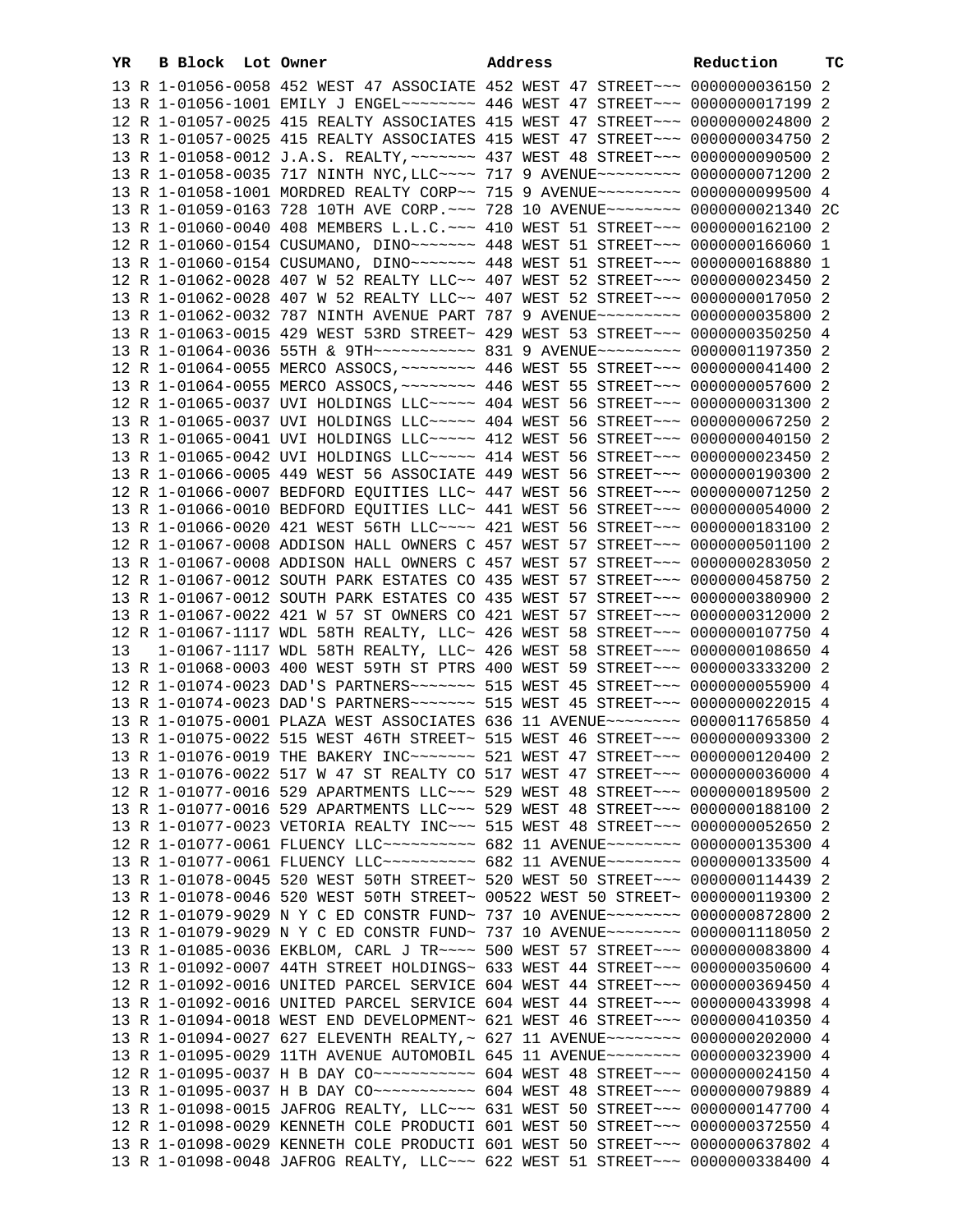| YR. | B Block Lot Owner |                                                                                  | Address | Reduction | тc |
|-----|-------------------|----------------------------------------------------------------------------------|---------|-----------|----|
|     |                   | 13 R 1-01099-0021 PIANO DEVELOPMENT COR 609 WEST 51 STREET~~~ 0000001617900 4    |         |           |    |
|     |                   | 13 R 1-01105-0029 EE 57TH STREET NORTH~ 601 WEST 57 STREET~~~ 0000001010450 2    |         |           |    |
|     |                   | 12 R 1-01113-0018 25 WEST 39 ST ASSOCIA 1841 BROADWAY~~~~~~~~ 0000002179300 4    |         |           |    |
|     |                   | 13 R 1-01113-0018 25 WEST 39 ST ASSOCIA 1841 BROADWAY~~~~~~~~ 0000000915100 4    |         |           |    |
|     |                   | 13 R 1-01114-0061 LINCOLN PLAZA TENANTS 44 WEST 62 STREET~~~~ 0000008631600 2    |         |           |    |
|     |                   | 13 R 1-01114-1103 MC CORMACK, KATHLEEN~ 62 WEST 62 STREET~~~~ 0000000003756 2    |         |           |    |
|     |                   | 12 R 1-01114-1301 1880 BROADWAY RETAIL, 15 CENTRAL PARK WEST~ 0000002306259 4    |         |           |    |
|     |                   | 13 R 1-01114-1301 1880 BROADWAY RETAIL, 15 CENTRAL PARK WEST~ 0000001591300 4    |         |           |    |
|     |                   | 12 R 1-01115-1501 CRUZ, EDDIE R -------- 61 WEST 62 STREET ---- 0000000111626 4  |         |           |    |
|     |                   | 13 R 1-01115-1501 CRUZ, EDDIE R ------- 61 WEST 62 STREET --- 0000000096700 4    |         |           |    |
|     |                   |                                                                                  |         |           |    |
|     |                   |                                                                                  |         |           |    |
|     |                   | 13 R 1-01117-0013 41 WEST 64TH STREET, ~ 41 WEST 64 STREET ~~~~ 0000000105800 2  |         |           |    |
|     |                   | 13 R 1-01117-0016 29 WEST 64TH STREET O 29 WEST 64 STREET~~~~ 0000000350750 2    |         |           |    |
|     |                   | 13 R 1-01117-0021 1764 TENANTS CORP. ~~~ 17 WEST 64 STREET~~~~ 0000000228150 2   |         |           |    |
|     |                   | 12 R 1-01117-0029 ONE WEST 64TH ST INC~ 1 WEST 64 STREET~~~~~ 0000000361950 2    |         |           |    |
|     |                   | 13 R 1-01117-0029 ONE WEST 64TH ST INC~ 1 WEST 64 STREET~~~~~ 0000001014500 2    |         |           |    |
|     |                   | 12 R 1-01117-0036 AKAM ASSOCIATES~~~~~~ 46 CENTRAL PARK WEST~ 0000002134650 2    |         |           |    |
|     |                   | 13 R 1-01117-0036 AKAM ASSOCIATES~~~~~~ 46 CENTRAL PARK WEST~ 0000001610000 2    |         |           |    |
|     |                   | 12 R 1-01117-0047 65 PARK WEST REALTY L 34 WEST 65 STREET~~~~ 0000000218250 2    |         |           |    |
|     |                   | 13 R 1-01117-0047 65 PARK WEST REALTY L 34 WEST 65 STREET~~~~ 0000000220150 2    |         |           |    |
|     |                   | 13 R 1-01117-0052 GREENLAW, JOHN~~~~~~~ 46 WEST 65 STREET~~~~ 0000000206464 2    |         |           |    |
|     |                   | 12 R 1-01119-0029 PARK 65 RLTY CORP~~~~ 65 CENTRAL PARK WEST~ 0000000818250 2    |         |           |    |
|     |                   | 13 R 1-01119-0029 PARK 65 RLTY CORP~~~~ 65 CENTRAL PARK WEST~ 0000001145800 2    |         |           |    |
|     |                   | 13 R 1-01119-0047 40 W. 67TH ST. CORP.~ 40 WEST 67 STREET~~~~ 0000001313000 2    |         |           |    |
|     |                   | 12 R 1-01119-0061 AMERICAN BROADCASTING 149 COLUMBUS AVENUE~~ 0000000544150 4    |         |           |    |
|     |                   |                                                                                  |         |           |    |
|     |                   | 13 R 1-01119-0061 AMERICAN BROADCASTING 149 COLUMBUS AVENUE~~ 0000000302050 4    |         |           |    |
|     |                   | 12 R 1-01120-0011 33 WEST 67TH STREET O 33 WEST 67 STREET~~~~ 0000000100900 2    |         |           |    |
|     |                   | 13 R 1-01120-0011 33 WEST 67TH STREET O 33 WEST 67 STREET~~~~ 0000000166150 2    |         |           |    |
|     |                   | 13 R 1-01120-0014 27 WEST 67 STUDIO COR 27 WEST 67 STREET~~~~ 0000000445000 2    |         |           |    |
|     |                   | 12 R 1-01120-0017 17 WEST 67 ST. CORP~~ 17 WEST 67 STREET~~~~ 0000000311650 2    |         |           |    |
|     |                   | 13 R 1-01120-0017 17 WEST 67 ST. CORP~~ 17 WEST 67 STREET~~~~ 0000000338650 2    |         |           |    |
|     |                   | 13 R 1-01120-0055 RFC 68 LLC ----------- 58 WEST 68 STREET ---- 0000000047000 2  |         |           |    |
|     |                   | 13 R 1-01120-0057 60 68 APTS CORP~~~~~~ 60 WEST 68 STREET~~~~ 0000000723850 2    |         |           |    |
|     |                   | 13 R 1-01120-0061 MORLEIGH APARTMENTS O 74 WEST 68 STREET~~~~ 0000000789750 2    |         |           |    |
|     |                   | 13 R 1-01121-0001 AIMCO ----------------- 77 WEST 68 STREET --- 0000000382250 2  |         |           |    |
|     |                   | 12 R 1-01121-0004 71 WEST 68TH ST., LLC 71 WEST 68 STREET~~~~ 0000000663800 2    |         |           |    |
|     |                   | 13 R 1-01121-0004 71 WEST 68TH ST., LLC 71 WEST 68 STREET~~~~ 0000000219200 2    |         |           |    |
|     |                   | 13 R 1-01121-0005 67 WEST LLC ---------- 67 WEST 68 STREET ---- 0000000127900 2  |         |           |    |
|     |                   | 13 R 1-01121-0010 55 WEST 68TH STREET, ~ 55 WEST 68 STREET~~~~ 0000000026607 2B  |         |           |    |
|     |                   | 12 R 1-01121-0011 BEGLEITEN, SHAEN W~~~ 51 WEST 68 STREET~~~~ 0000000006760 2B   |         |           |    |
|     |                   | 13 R 1-01121-0011 BEGLEITEN, SHAEN W~~~ 51 WEST 68 STREET~~~~ 0000000023100 2B   |         |           |    |
|     |                   | 13 R 1-01121-0029 80 CPW APT CORP~~~~~~ 80 CENTRAL PARK WEST~ 0000001134700 2    |         |           |    |
|     |                   | 13 R 1-01121-0043 22 24 WEST 69TH ST CO 24 WEST 69 STREET~~~~ 0000000243250 2    |         |           |    |
|     |                   | 13 R 1-01121-0048 34 WEST 69TH STREET L 34 WEST 69 STREET~~~~ 0000000224350 2    |         |           |    |
|     |                   | 12 R 1-01121-0104 69 WES 68TH STREET, L 69 WEST 68 STREET~~~~ 0000000392050 2    |         |           |    |
|     |                   | 13 R 1-01121-0104 69 WES 68TH STREET, L 69 WEST 68 STREET~~~~ 0000000038800 2    |         |           |    |
|     |                   | 13 R 1-01122-0040 18 OWNERS CORP~~~~~~~ 18 WEST 70 STREET~~~~ 0000000512950 2    |         |           |    |
|     |                   | 13 R 1-01123-0029 103 CENTRAL PARK WEST 101 CENTRAL PARK WEST 0000004009450 2    |         |           |    |
|     |                   | 13 R 1-01123-0061 AYWID REALTY INC~~~~~ 70 WEST 71 STREET~~~~ 0000000364300 2    |         |           |    |
|     |                   | 12 R 1-01124-0027 115 CENTRAL PARK WEST 115 CENTRAL PARK WEST 0000002405750 2    |         |           |    |
|     |                   | 13 R 1-01124-0027 115 CENTRAL PARK WEST 115 CENTRAL PARK WEST 0000004017350 2    |         |           |    |
|     |                   | 12 R 1-01125-0002 49 W 72 ST EQUITIES G 49 WEST 72 STREET~~~~ 0000000117800 2    |         |           |    |
|     |                   | 13 R 1-01125-0002 49 W 72 ST EQUITIES G 49 WEST 72 STREET~~~~ 0000000218150 2    |         |           |    |
|     |                   | 13 R 1-01125-1001 TWINS IN MEDICINE REA 41 WEST 72 STREET~~~~ 0000000040739 4    |         |           |    |
|     |                   | 12 R 1-01125-1202 MDA WEST 72 LLC ----- 27 WEST 72 STREET --- 0000000163026 4    |         |           |    |
| 13  |                   | 1-01125-1202 MDA WEST 72 LLC ----- 27 WEST 72 STREET --- 0000000192621 4         |         |           |    |
|     |                   | 12 R 1-01125-1206 HOSACK PARTNERS I, LL 27 WEST 72 STREET~~~~ 0000000002111 4    |         |           |    |
|     |                   | 13 R 1-01126-0005 414 EAST 71ST REALTY~ 57 WEST 73 STREET~~~~ 0000000025798 2B   |         |           |    |
|     |                   | 13 R 1-01126-0042 16 W 74TH ST OWNERS C 16 WEST 74 STREET~~~~ 0000000091350 2    |         |           |    |
|     |                   | 13 R 1-01126-0050 32-34 WEST 74TH ST HO 32 WEST 74 STREET~~~~ 0000000292350 2    |         |           |    |
|     |                   | 13 R 1-01127-0011 H.R., LLC ------------ 43 WEST 74 STREET ---- 0000000095680 2B |         |           |    |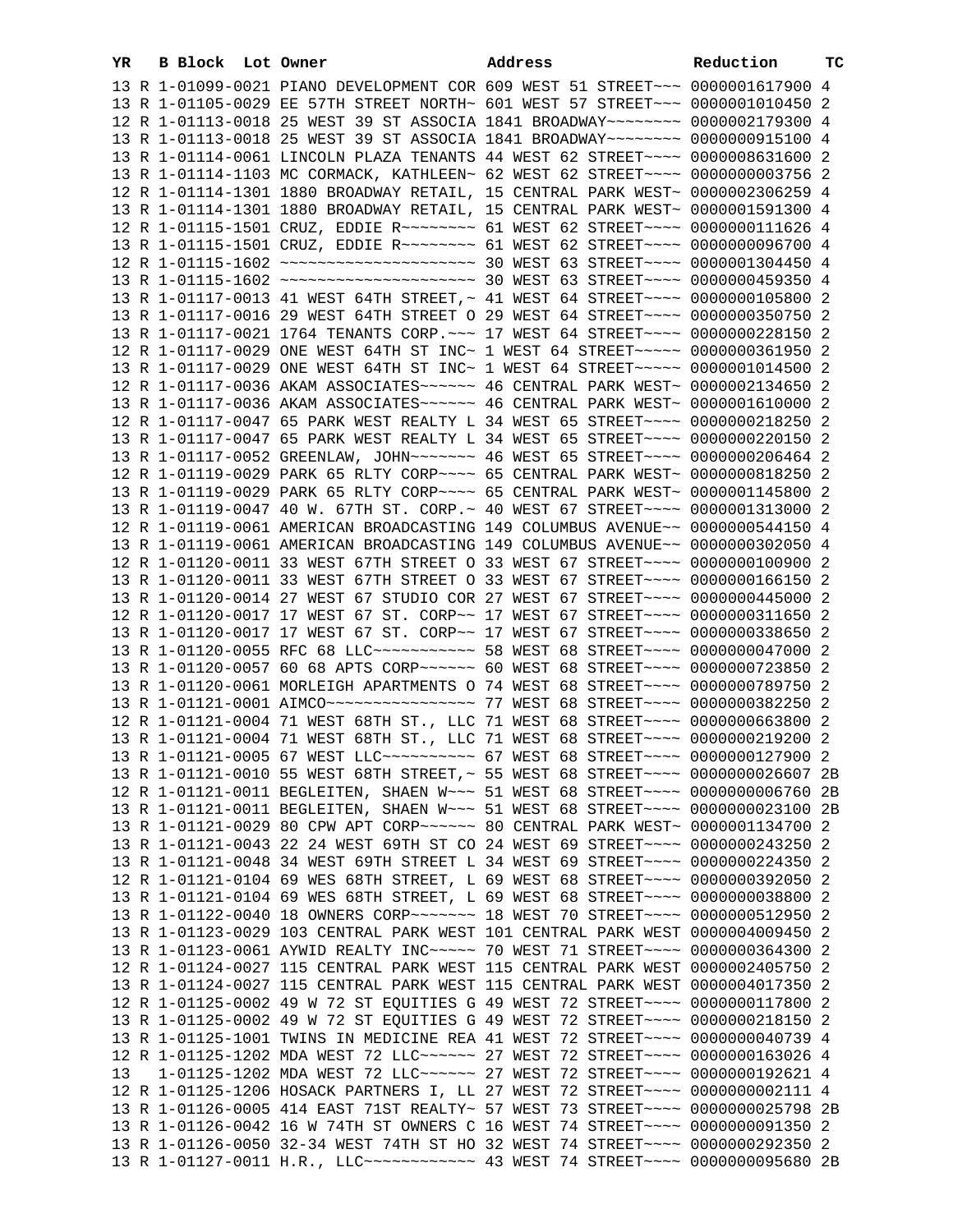| YR | B Block Lot Owner |                                                                                                                                                                | Address |  | Reduction | тc |
|----|-------------------|----------------------------------------------------------------------------------------------------------------------------------------------------------------|---------|--|-----------|----|
|    |                   | 13 R 1-01127-0016 31 WEST 74TH STREET L 31 WEST 74 STREET~~~~ 0000000038813 2B                                                                                 |         |  |           |    |
|    |                   | 13 R 1-01128-0052 BULLET HOUSING CORP~~ 34 WEST 76 STREET~~~~ 0000000071000 2                                                                                  |         |  |           |    |
|    |                   | 12 R 1-01129-0006 49 WEST LLC ---------- 49 WEST 76 STREET --- 00000000051217 2B                                                                               |         |  |           |    |
|    |                   | 13 R 1-01129-0006 49 WEST LLC ---------- 49 WEST 76 STREET --- 0000000104050 2B                                                                                |         |  |           |    |
|    |                   | 13 R 1-01129-0045 20 W 77TH ST CORP~~~~ 20 WEST 77 STREET~~~~ 0000000274800 2                                                                                  |         |  |           |    |
|    |                   | 12 R 1-01129-1001 BUCKNER, RANA~~~~~~~~ 53 WEST 76 STREET~~~~ 00000000007088 4                                                                                 |         |  |           |    |
|    |                   | 13 R 1-01129-1001 BUCKNER, RANA~~~~~~~~ 53 WEST 76 STREET~~~~ 0000000007507 4                                                                                  |         |  |           |    |
|    |                   |                                                                                                                                                                |         |  |           |    |
|    |                   | 13 R 1-01131-1002 DAVID CUSHING~~~~~~~~~~~~~~~~~~~ ROBUMBUS AVENUE~~~~~~~~~~~~~~~~~~~~~~~~~~~~~~~~~~                                                           |         |  |           |    |
|    |                   | 13 R 1-01131-1211 PARK SOUTH TOWER ASSO 124 WEST 60 STREET~~~ 0000003552100 2                                                                                  |         |  |           |    |
|    |                   | 13 R 1-01132-1003 SZAJNBERG, NATHAN MOS 161 WEST 61 STREET~~~ 0000000005881 2                                                                                  |         |  |           |    |
|    |                   | 12 R 1-01137-1001 KOLIPAKAM, MURTHY V.~ 160 WEST 66 STREET~~~ 00000000001695 2                                                                                 |         |  |           |    |
|    |                   | 13 R 1-01137-1001 KOLIPAKAM, MURTHY V.~ 160 WEST 66 STREET~~~ 00000000003563 2                                                                                 |         |  |           |    |
|    |                   | 13 R 1-01138-0061 148 W. 67 LLC -------- 153 AMSTERDAM AVENUE- 0000000193900 2                                                                                 |         |  |           |    |
|    |                   | 12 R 1-01138-1001 LINCOLN TRIANGLE COMM 144 COLUMBUS AVENUE~~ 0000000480600 4                                                                                  |         |  |           |    |
|    |                   | 12 R 1-01138-1002 LINCOLN TRIANGLE COMM 144 COLUMBUS AVENUE~~ 0000001937400 4                                                                                  |         |  |           |    |
|    |                   | 12 R 1-01138-1003 RISA M. BERRYMAN REVO 144 COLUMBUS AVENUE~~ 0000000007601 2                                                                                  |         |  |           |    |
|    |                   | 13 R 1-01138-1003 RISA M. BERRYMAN REVO 144 COLUMBUS AVENUE~~ 0000000014027 2                                                                                  |         |  |           |    |
|    |                   | 12 R 1-01138-1202 LINCOLN WEST COMMERCI 1965 BROADWAY~~~~~~~~ 0000000879065 4                                                                                  |         |  |           |    |
|    |                   | 13 R 1-01138-1252 LEE, ANDREW S.A. ~~~~~ 1965 BROADWAY~~~~~~~~ 0000000009623 2                                                                                 |         |  |           |    |
|    |                   | 13 R 1-01139-0001 AMSTERCO 67, LLC ---- 145 WEST 67 STREET -- 0000001149350 2                                                                                  |         |  |           |    |
| 13 |                   | 1-01139-1102 1995 CAM~~~~~~~~~~~~~~~~ 1995 BROADWAY~~~~~~~~ 0000000932466 4                                                                                    |         |  |           |    |
|    |                   | 13 R 1-01140-0036 108 NORTHVIEW APARTME 108 WEST 69 STREET~~~ 0000000062250 2                                                                                  |         |  |           |    |
|    |                   | 13 R 1-01140-0133 WEST 69TH ST. PARTNER 106 WEST 69 STREET~~~ 0000000264800 2                                                                                  |         |  |           |    |
|    |                   | 12 R 1-01141-1001 WALTON RETAIL LLC --- 104 WEST 70 STREET -- 0000000466000 4                                                                                  |         |  |           |    |
|    |                   | 13 R 1-01142-0048 DANIELLE APARTMENT CO 140 WEST 71 STREET~~~ 0000000510050 2                                                                                  |         |  |           |    |
|    |                   | 13 R 1-01142-1102 SHERWOOD 70 ASSOCIATE 155 WEST 70 STREET~~~ 0000000084300 4                                                                                  |         |  |           |    |
|    |                   | 13 R 1-01143-0024 119 W 71 ST OWNERS CO 119 WEST 71 STREET~~~ 0000000717200 2                                                                                  |         |  |           |    |
|    |                   | 13 R 1-01143-0039 ROBLINN CORP~~~~~~~~~~ 118 WEST 72 STREET~~~ 0000000260000 2                                                                                 |         |  |           |    |
|    |                   | 13 R 1-01143-0042 WEST 72ND ST. ASSOCIA 124 WEST 72 STREET~~~ 0000000203800 2                                                                                  |         |  |           |    |
|    |                   | 13 R 1-01143-0046 132 WEST 72ND STREET, 132 WEST 72 STREET~~~ 0000000099250 2                                                                                  |         |  |           |    |
|    |                   | 13 R 1-01143-1001 100 WEST 72ND STREET~ 100 WEST 72 STREET~~~ 0000000196450 4                                                                                  |         |  |           |    |
|    |                   | 13 R 1-01143-1002 PARK & TILFORD APT CO 100 WEST 72 STREET~~~ 0000000460000 2<br>12 R 1-01143-1302 OFFEN, JUSTIN~~~~~~~~ 112 WEST 72 STREET~~~ 0000000006411 2 |         |  |           |    |
|    |                   | 13 R 1-01143-1302 OFFEN, JUSTIN~~~~~~~~ 112 WEST 72 STREET~~~ 0000000004618 2                                                                                  |         |  |           |    |
|    |                   | 13 R 1-01143-1403 GLASCOCK PROPERTIES I 120 WEST 72 STREET~~~ 0000000032615 2                                                                                  |         |  |           |    |
|    |                   | 12 R 1-01144-0009 NELST REALTY~~~~~~~~~ 159 WEST 72 STREET~~~ 0000000078350 4                                                                                  |         |  |           |    |
|    |                   | 13 R 1-01144-0009 NELST REALTY~~~~~~~~~ 159 WEST 72 STREET~~~ 0000000033600 4                                                                                  |         |  |           |    |
|    |                   | 13 R 1-01144-0026 STERLING 117 WEST LLC 117 WEST 72 STREET~~~ 0000000101950 4                                                                                  |         |  |           |    |
|    |                   | 13 R 1-01144-0033 73BQ ----------------- 100 WEST 73 STREET -- 0000000226750 2                                                                                 |         |  |           |    |
|    |                   | 13 R 1-01144-0043 DAHVI WALLER -------- 126 WEST 73 STREET --- 0000000332900 2                                                                                 |         |  |           |    |
|    |                   | 13 R 1-01144-0048 B&B MANHATTAN~~~~~~~~ 138 WEST 73 STREET~~~ 0000000029360 2A                                                                                 |         |  |           |    |
|    |                   | 13 R 1-01144-1001 ALON ESTATES LLC~~~~~ 105 WEST 72 STREET~~~ 0000000111499 4                                                                                  |         |  |           |    |
|    |                   | 12 R 1-01145-0008 CENT RESTORCO LTD INT 163 WEST 73 STREET~~~ 0000000140550 2                                                                                  |         |  |           |    |
|    |                   | 13 R 1-01145-0008 CENT RESTORCO LTD INT 163 WEST 73 STREET~~~ 0000000102750 2                                                                                  |         |  |           |    |
|    |                   | 13 R 1-01145-0040 118 WEST 74TH STREET, 118 WEST 74 STREET~~~ 0000000035275 2B                                                                                 |         |  |           |    |
|    |                   | 13 R 1-01145-0049 140 W 74 ST CORP~~~~~ 140 WEST 74 STREET~~~ 0000000121000 2                                                                                  |         |  |           |    |
|    |                   | 12 R 1-01145-0061 JOANN ROEMER JONES, ~~ 287 AMSTERDAM AVENUE~ 0000001005850 2                                                                                 |         |  |           |    |
|    |                   | 13 R 1-01145-0061 JOANN ROEMER JONES, ~~ 287 AMSTERDAM AVENUE~ 0000001063200 2                                                                                 |         |  |           |    |
|    |                   | 13 R 1-01146-0018 123 APARTMENTS CORP~~ 123 WEST 74 STREET~~~ 0000000325400 2                                                                                  |         |  |           |    |
|    |                   | 13 R 1-01146-0047 128 WEST 75TH ST ASSO 128 WEST 75 STREET~~~ 0000000039977 2B                                                                                 |         |  |           |    |
|    |                   | 13 R 1-01146-0049 BRICK HOUSE OWNERS CO 136 WEST 75 STREET~~~ 0000000411050 2                                                                                  |         |  |           |    |
|    |                   | 13 R 1-01146-0102 BRUSCO, MARIA~~~~~~~~~~~~~ 165 WEST 74 STREET~~~~ 0000000044300 4                                                                            |         |  |           |    |
|    |                   | 12 R 1-01146-1301 170 WEST 75TH STREET~ 311 AMSTERDAM AVENUE~ 0000000423550 4                                                                                  |         |  |           |    |
|    |                   | 13 R 1-01146-1301 170 WEST 75TH STREET~ 311 AMSTERDAM AVENUE~ 0000000102350 4                                                                                  |         |  |           |    |
|    |                   | 12 R 1-01146-1302 MAHONEY, DEBORAH J.~~ 311 AMSTERDAM AVENUE~ 0000000017945 2                                                                                  |         |  |           |    |
|    |                   | 13 R 1-01146-1302 MAHONEY, DEBORAH J.~~ 311 AMSTERDAM AVENUE~ 0000000018297 2                                                                                  |         |  |           |    |
|    |                   | 13 R 1-01147-0015 13775 REALTY, LLC --- 137 WEST 75 STREET -- 0000000121550 2B                                                                                 |         |  |           |    |
|    |                   | 12 R 1-01147-0030 326 COLUMBUS LLC~~~~~ 322 COLUMBUS AVENUE~~ 0000000189600 2                                                                                  |         |  |           |    |
|    |                   | 13 R 1-01147-0056 166 W 76 APT CORP~~~~ 166 WEST 76 STREET~~~ 0000000169650 2                                                                                  |         |  |           |    |
|    |                   | 13 R 1-01147-0059 WEST PARK HOUSING COR 170 WEST 76 STREET~~~ 0000000402650 2                                                                                  |         |  |           |    |
|    |                   | 13 R 1-01148-0062 UNIQUE RESTORATIONSCO 353 AMSTERDAM AVENUE~ 0000000062000 2                                                                                  |         |  |           |    |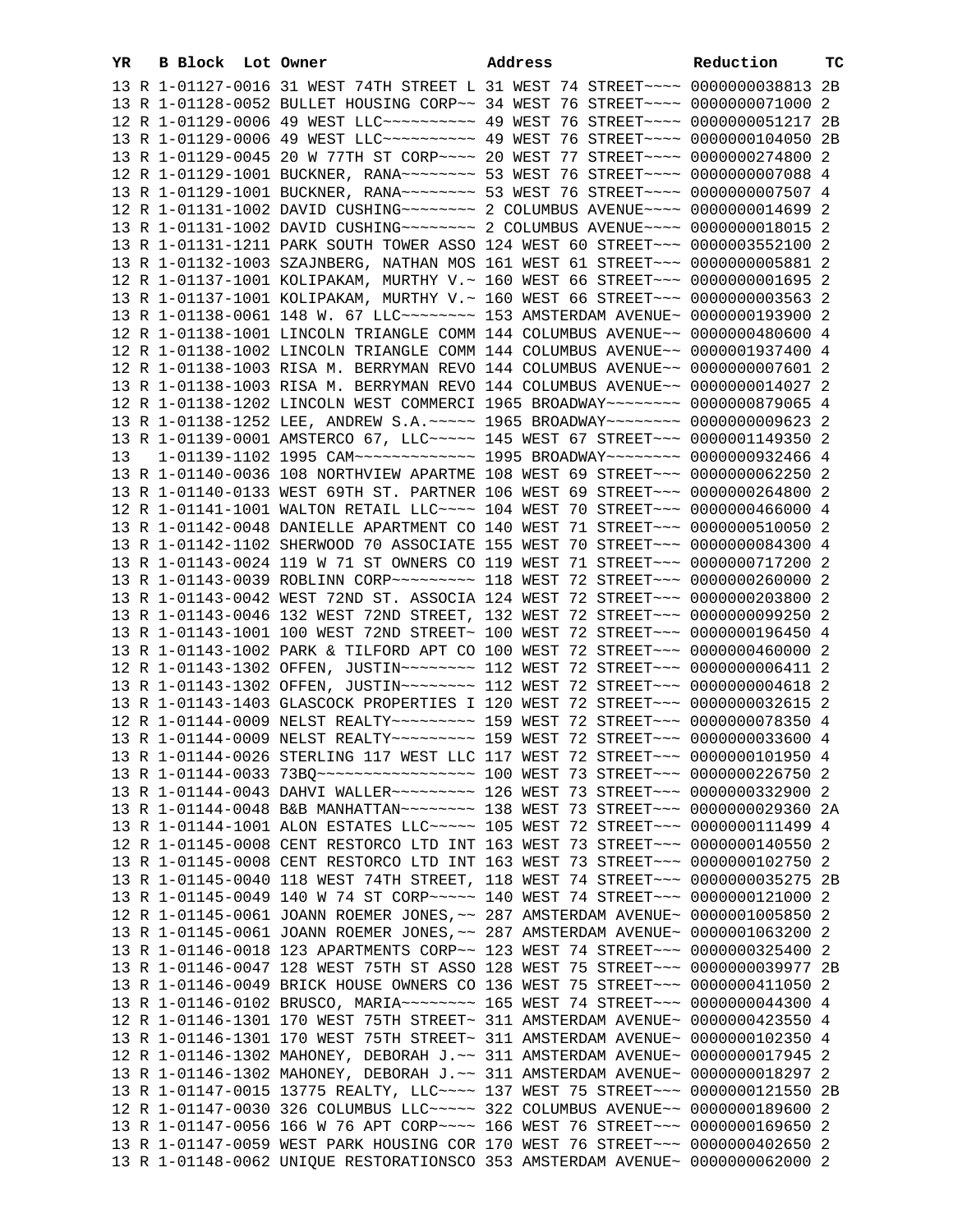| YR | B Block Lot Owner | Address                                                                                                                                                        | Reduction | тc |
|----|-------------------|----------------------------------------------------------------------------------------------------------------------------------------------------------------|-----------|----|
|    |                   | 13 R 1-01149-0023 123 WEST 77TH STREET, 123 WEST 77 STREET~~~ 0000000042300 2                                                                                  |           |    |
|    |                   | 12 R 1-01149-0123 PERELANDRA REALTY COR 121 WEST 77 STREET~~~ 0000000008600 2C                                                                                 |           |    |
|    |                   | 13 R 1-01149-0123 PERELANDRA REALTY COR 121 WEST 77 STREET~~~ 0000000044888 2C                                                                                 |           |    |
|    |                   | 13 R 1-01149-1003 OWNER / AGENT~~~~~~~~ 105 WEST 77 STREET~~~ 0000000009220 4                                                                                  |           |    |
|    |                   | 13 R 1-01150-0048 149 WEST 79TH STREET~ 140 WEST 79 STREET~~~ 0000000079150 2                                                                                  |           |    |
|    |                   | 13 R 1-01150-0055 150 WEST 79 CORP~~~~~ 150 WEST 79 STREET~~~ 0000000860400 2                                                                                  |           |    |
|    |                   | 12 R 1-01150-1010 386 LLC --------------- 386 COLUMBUS AVENUE -- 0000000067027 4                                                                               |           |    |
|    |                   | 13 R 1-01150-1010 386 LLC -------------- 386 COLUMBUS AVENUE -- 0000000120408 4                                                                                |           |    |
|    |                   | 13 R 1-01150-1101 WEST 79TH STREET REA~ 130 WEST 79 STREET~~~ 0000000627750 4                                                                                  |           |    |
|    |                   | 13 R 1-01150-1102 AUSTIN CONDO~~~~~~~~~ 130 WEST 79 STREET~~~ 0000000003340 2                                                                                  |           |    |
| 13 |                   | 1-01151-1153 ENTERPRISE 60TH STREE 10 WEST END AVENUE~~~ 0000001106364 4                                                                                       |           |    |
|    |                   | 12 R 1-01151-1301 555 WEST 59TH STREET~ 555 WEST 59 STREET~~~ 0000001312270 4                                                                                  |           |    |
|    |                   | 13 R 1-01151-1301 555 WEST 59TH STREET~ 555 WEST 59 STREET~~~ 0000000789206 4                                                                                  |           |    |
|    |                   | 13 R 1-01151-1304 555 WEST 59TH STREET~ 555 WEST 59 STREET~~~ 0000000079269 4                                                                                  |           |    |
|    |                   | 13 R 1-01151-1305 WEISFELNER, EDWARD S~ 555 WEST 59 STREET~~~ 0000000018247 2                                                                                  |           |    |
|    |                   | 13 R 1-01154-0202 63 WEST REALTY CORPET 236-240 WEST 64 STREE 0000000444950 2                                                                                  |           |    |
|    |                   | 13 R 1-01154-0206 63 WEST REALTY CORPET 242-248 WEST 64 STREE 0000000301500 2                                                                                  |           |    |
|    |                   | 12 R 1-01158-0133 ACP AMSTERDAM III, LL 208 AMSTERDAM AVENUE~ 0000000205800 4                                                                                  |           |    |
|    |                   | 13 R 1-01158-0133 ACP AMSTERDAM III, LL 208 AMSTERDAM AVENUE~ 0000000285000 4                                                                                  |           |    |
|    |                   | 12 R 1-01158-1005 GROSSMAN CHRISTINA~~~ 160 WEST END AVENUE~~ 0000000141327 4                                                                                  |           |    |
|    |                   |                                                                                                                                                                |           |    |
|    |                   | 12 R 1-01162-0016 235 W 70 ST OWNERS CP 235 WEST 70 STREET~~~ 0000000241050 2                                                                                  |           |    |
|    |                   | 13 R 1-01162-0016 235 W 70 ST OWNERS CP 235 WEST 70 STREET~~~ 0000000298650 2                                                                                  |           |    |
|    |                   | 12 R 1-01162-0020 70TH STREET APARTMENT 225 WEST 70 STREET~~~ 0000000274950 2                                                                                  |           |    |
|    |                   | 13 R 1-01162-0020 70TH STREET APARTMENT 225 WEST 70 STREET~~~ 0000000112250 2                                                                                  |           |    |
|    |                   | 12 R 1-01162-0029 SHERMAN SQ REALTY COR 2039 BROADWAY~~~~~~~~ 0000003690050 2                                                                                  |           |    |
|    |                   | 13 R 1-01162-0029 SHERMAN SQ REALTY COR 2039 BROADWAY~~~~~~~~ 0000005783450 2                                                                                  |           |    |
|    |                   | 12 R 1-01163-0001 HOWARD HOUSE OWNERS C 246 WEST END AVENUE~~ 0000000364500 2                                                                                  |           |    |
|    |                   | 13 R 1-01163-0008 261 TENANTS APT CORP~ 261 WEST 71 STREET~~~ 0000000041220 2C                                                                                 |           |    |
|    |                   | 13 R 1-01163-0030 2061 LINC OWNERS CORP 2061 BROADWAY~~~~~~~~ 0000000074459 2C                                                                                 |           |    |
|    |                   | 13 R 1-01163-0053 TEAM ASSOCIATES~~~~~~ 244 WEST 72 STREET~~~ 0000000199750 2                                                                                  |           |    |
|    |                   | 13 R 1-01163-0061 260 APTS CORP~~~~~~~~ 260 WEST END AVENUE~~ 0000000644950 2                                                                                  |           |    |
|    |                   | 13 R 1-01163-1301 2075 RETAIL CO. LLC~~ 200 WEST 72 STREET~~~ 0000003156650 4                                                                                  |           |    |
|    |                   | 13 R 1-01164-0005 WEST PIERRE ASSOCIATE 253 WEST 72 STREET~~~ 0000000476650 2                                                                                  |           |    |
|    |                   | 12 R 1-01164-0011 AAROS REALTY L L C ~~~ 247 WEST 72 STREET ~~~ 0000000045200 2                                                                                |           |    |
|    |                   | 12 R 1-01164-0013 JPS 050 REALTY LLC.~~ 245 WEST 72 STREET~~~ 0000000037650 2                                                                                  |           |    |
|    |                   | 13 R 1-01164-0013 JPS 050 REALTY LLC.~~ 245 WEST 72 STREET~~~ 0000000018650 2                                                                                  |           |    |
|    |                   | 13 R 1-01164-0037 RUTGERS PRESBYTERIAN~ 2095 BROADWAY~~~~~~~~ 0000000304650 4                                                                                  |           |    |
|    |                   | 12 R 1-01164-0063 270 W END TENANTS COR 270 WEST END AVENUE~~ 0000000222250 2                                                                                  |           |    |
|    |                   | 13 R 1-01164-0063 270 W END TENANTS COR 270 WEST END AVENUE~~ 0000000284350 2                                                                                  |           |    |
|    |                   | 12 R 1-01164-1002 SANCHEZ-SANTIAGO, EMI 201 WEST 72 STREET~~~ 0000000000382 4                                                                                  |           |    |
|    |                   | 13 R 1-01164-1002 SANCHEZ-SANTIAGO, EMI 201 WEST 72 STREET~~~ 0000000000334 4<br>13 R 1-01165-0056 SIMRY REALTY CORP~~~~ 244 WEST 74 STREET~~~ 0000000220750 2 |           |    |
|    |                   | 12 R 1-01165-1001 MARGARET BENJAMIN~~~~ 253 WEST 73 STREET~~~ 0000000005724 2                                                                                  |           |    |
|    |                   | 13 R 1-01165-1001 MARGARET BENJAMIN~~~~ 253 WEST 73 STREET~~~ 0000000006022 2                                                                                  |           |    |
|    |                   | 13 R 1-01165-1868 TBB LLC --------------- 2101 BROADWAY -------- 0000000775172 4                                                                               |           |    |
|    |                   | 13 R 1-01166-0007 ALFIE ARMS CORP~~~~~~ 245 WEST 74 STREET~~~ 0000000200900 2                                                                                  |           |    |
|    |                   | 13 R 1-01166-0058 BEAUMONT HOMES CORPOR 250 WEST 75 STREET~~~ 0000000535800 2                                                                                  |           |    |
|    |                   | 12 R 1-01166-0061 310 WEST END AVE OWNE 310 WEST END AVENUE~~ 0000000220250 2                                                                                  |           |    |
|    |                   | 13 R 1-01166-0061 310 WEST END AVE OWNE 310 WEST END AVENUE~~ 0000000697700 2                                                                                  |           |    |
|    |                   | 12 R 1-01166-0154 240 W 75 ST CORP~~~~~ 240 WEST 75 STREET~~~ 0000000274900 2                                                                                  |           |    |
|    |                   | 12 R 1-01167-0001 320 OWNERS CORP C/O H 320 WEST END AVENUE~~ 0000000243450 2                                                                                  |           |    |
|    |                   | 13 R 1-01167-0001 320 OWNERS CORP C/O H 320 WEST END AVENUE~~ 0000000323550 2                                                                                  |           |    |
|    |                   | 13 R 1-01167-0064 330 WEST END APT CORP 330 WEST END AVENUE~~ 0000000090050 2                                                                                  |           |    |
|    |                   | 13 R 1-01167-0104 255 WEST 75TH STREET, 255 WEST 75 STREET~~~ 0000000250800 2                                                                                  |           |    |
|    |                   | 13 R 1-01167-1002 HANDS, KEVIN P~~~~~~~ 2138 BROADWAY~~~~~~~~ 0000002863750 2                                                                                  |           |    |
|    |                   | 13 R 1-01168-0160 270 WEST 77TH STREET~ 270 WEST 77 STREET~~~ 0000000017000 2B                                                                                 |           |    |
|    |                   | 12 R 1-01169-0008 STAHL AND STAHL, LLC~ 2181 BROADWAY~~~~~~~~~ 0000000418400 2                                                                                 |           |    |
|    |                   | 13 R 1-01169-0008 STAHL AND STAHL, LLC~ 2181 BROADWAY~~~~~~~~~ 0000000195150 2                                                                                 |           |    |
|    |                   | 13 R 1-01169-0023 SYLGAR GARAGE LLC ~~~~ 219 WEST 77 STREET ~~~ 0000000144350 4                                                                                |           |    |
|    |                   | 13 R 1-01169-0036 204 WEST 78 ST HOUSIN 204 WEST 78 STREET~~~ 0000000376500 2                                                                                  |           |    |
|    |                   |                                                                                                                                                                |           |    |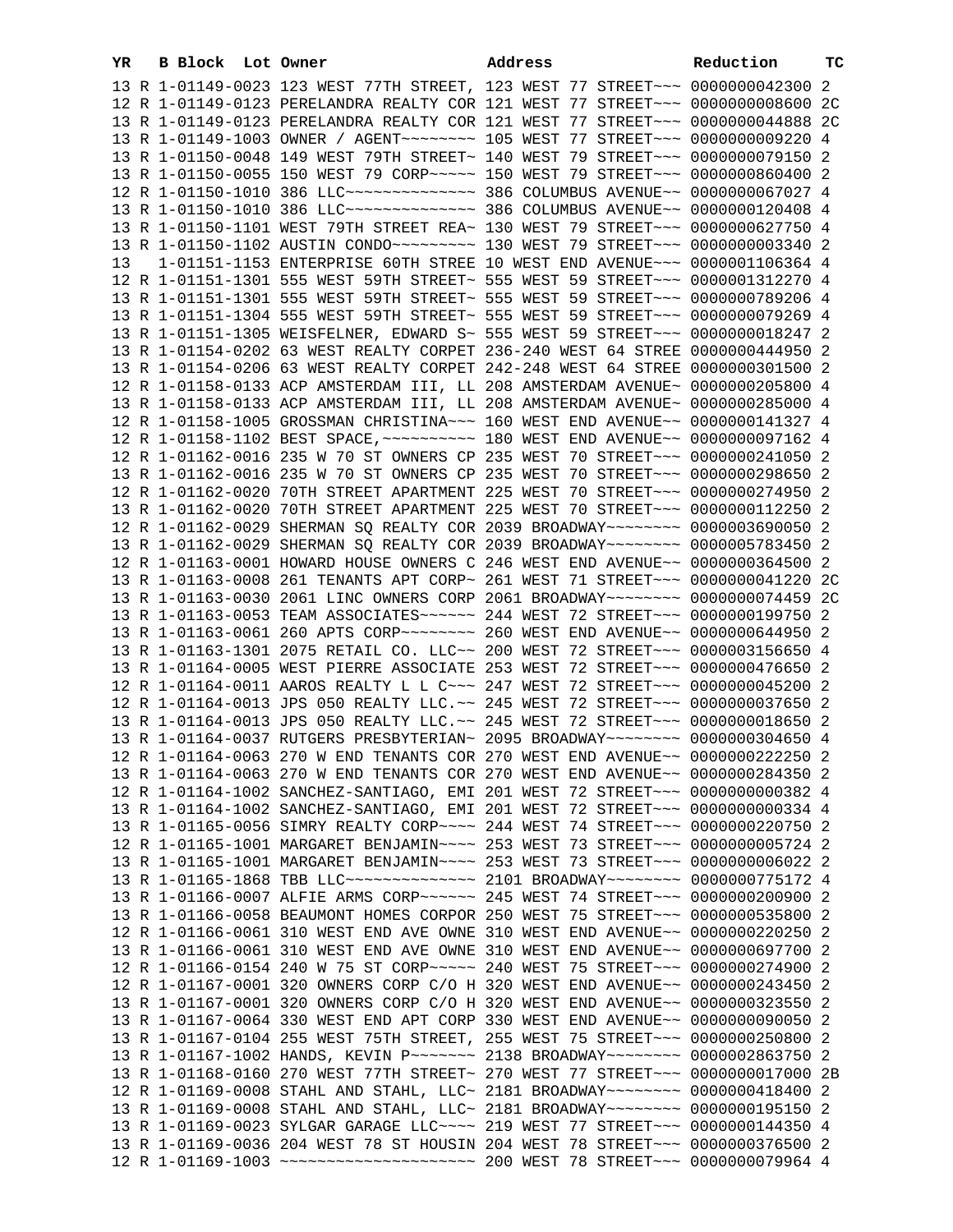| YR. | B Block Lot Owner |                                                                                                                                                                 | Address | Reduction | тc             |
|-----|-------------------|-----------------------------------------------------------------------------------------------------------------------------------------------------------------|---------|-----------|----------------|
|     |                   | 13 R 1-01169-1003 ~~~~~~~~~~~~~~~~~~~~~~~~~~~~~ 200 WEST 78 STREET~~~~ 00000000119062 4                                                                         |         |           |                |
|     |                   | 12 R 1-01170-0023 215 OWNERS CORP~~~~~~ 215 WEST 78 STREET~~~ 0000000774250 2                                                                                   |         |           |                |
|     |                   | 13 R 1-01170-0023 215 OWNERS CORP~~~~~~ 215 WEST 78 STREET~~~ 0000000507500 2                                                                                   |         |           |                |
|     |                   | 13 R 1-01170-1001 200 WEST 79TH ST RLTY 200 WEST 79 STREET~~~ 0000000524350 4                                                                                   |         |           |                |
|     |                   | 13 R 1-01170-1010 200 W 78 ST OWNERS CO 200 WEST 79 STREET~~~ 0000001277950 2                                                                                   |         |           |                |
|     |                   | 13 R 1-01179-1001 ACP 165-205 GARAGES, ~ 165 WEST END AVENUE~~ 0000001598350 4                                                                                  |         |           |                |
|     |                   | 12 R 1-01179-1008 165 WEST END AVE OWNE 165 WEST END AVENUE~~ 0000001828650 2                                                                                   |         |           |                |
|     |                   | 13 R 1-01179-1008 165 WEST END AVE OWNE 165 WEST END AVENUE~~ 0000001502700 2                                                                                   |         |           |                |
|     |                   | 13 R 1-01179-1201 ACP 165-205 GARAGES, ~ 185 WEST END AVENUE~~ 0000001858000 4                                                                                  |         |           |                |
|     |                   | 13 R 1-01179-1212 185 WEST END AVE OWNE 185 WEST END AVENUE~~ 0000002526000 2                                                                                   |         |           |                |
|     |                   | 13 R 1-01179-1301 ACP 165-205 GARAGES, ~ 205 WEST END AVENUE~~ 0000001608450 4                                                                                  |         |           |                |
|     |                   | 13 R 1-01179-1308 205 W END AVE OWNERS~ 205 WEST END AVENUE~~ 0000006334400 2                                                                                   |         |           |                |
|     |                   | 13 R 1-01182-0017 MARTINA FRANCA ASSOCS 339 WEST 70 STREET~~~ 0000000016144 2A                                                                                  |         |           |                |
|     |                   | 13 R 1-01182-0020 PRESIDENTIAL TOWERS~~ 315 WEST 70 STREET~~~ 0000001443800                                                                                     |         |           | 2              |
|     |                   | 13 R 1-01183-0015 349 WEST 71, LLC ----- 349 WEST 71 STREET --- 0000000032077 2A                                                                                |         |           |                |
|     |                   | 12 R 1-01183-0024 317 WEST 71ST STREET~ 317 WEST 71 STREET~~~ 0000000012493 2B                                                                                  |         |           |                |
|     |                   | 13 R 1-01183-0024 317 WEST 71ST STREET~ 317 WEST 71 STREET~~~ 0000000012493 2B                                                                                  |         |           |                |
|     |                   | 13 R 1-01183-0032 255 WEST END AVE OWNE 255 WEST END AVENUE~~ 0000001185450 2                                                                                   |         |           |                |
|     |                   | 13 R 1-01183-0042 322 WEST 72ND APARTME 322 WEST 72 STREET~~~ 0000000436850 2                                                                                   |         |           |                |
|     |                   | 12 R 1-01184-0031 PARKS, ALLEGRA~~~~~~~ 11 RIVERSIDE DRIVE~~~ 0000004381450 2                                                                                   |         |           |                |
|     |                   | 13 R 1-01184-0031 PARKS, ALLEGRA ------ 11 RIVERSIDE DRIVE -- 0000006378150 2                                                                                   |         |           |                |
|     |                   | 13 R 1-01184-0062 PRESTA NICOLA~~~~~~~~~~~~~~~~~~~~ 33 RIVERSIDE DRIVE~~~~ 0000000028926 2B                                                                     |         |           |                |
|     |                   | 12 R 1-01184-0077 ESPLANADE VENTURE PAR 305 WEST END AVENUE~~ 0000002300400 4                                                                                   |         |           |                |
|     |                   | 13 R 1-01184-0077 ESPLANADE VENTURE PAR 305 WEST END AVENUE~~ 0000001060700 4                                                                                   |         |           |                |
|     |                   | 13 R 1-01184-0083 315 APARTMENTS CORP~~ 315 WEST END AVENUE~~ 0000000432450 2                                                                                   |         |           |                |
|     |                   | 12 R 1-01184-0087 304 WEST 75TH APARTME 304 WEST 75 STREET~~~ 0000000284150 2                                                                                   |         |           |                |
|     |                   | 13 R 1-01184-0087 304 WEST 75TH APARTME 304 WEST 75 STREET~~~ 0000000375950 2                                                                                   |         |           |                |
|     |                   | 13 R 1-01184-0100 RON I SHOSHANY~~~~~~~ 318 WEST 75 STREET~~~ 0000000023850 2                                                                                   |         |           |                |
|     |                   | 13 R 1-01184-0103 PRESTA, FRANCESCA~~~~ 24 RIVERSIDE DRIVE~~~ 0000000027648 2B                                                                                  |         |           |                |
|     |                   | 13 R 1-01185-0001 RIVERVIEW EQUITIES CO 33 RIVERSIDE DRIVE~~~ 0000004773200 2                                                                                   |         |           |                |
|     |                   | 13 R 1-01185-0030 MRB REALTY CORP~~~~~~ 306 WEST 76 STREET~~~ 0000000031950 2<br>12 R 1-01185-0038 326 WEST 76TH ST LLC~ 326 WEST 76 STREET~~~ 0000000037882 2B |         |           |                |
|     |                   | 13 R 1-01185-0038 326 WEST 76TH ST LLC~ 326 WEST 76 STREET~~~ 0000000072897 2B                                                                                  |         |           |                |
|     |                   | 13 R 1-01185-0061 VELTRI, TRUSTEE, MARI 313 WEST 76 STREET~~~ 0000000023920 2B                                                                                  |         |           |                |
|     |                   | 13 R 1-01186-0033 375 WEST END OWNERS C 375 WEST END AVENUE~~ 0000000350050                                                                                     |         |           | -2             |
|     |                   | 13 R 1-01186-0048 54 RIVERSIDE DR CORP~ 54 RIVERSIDE DRIVE~~~ 0000000574400 2                                                                                   |         |           |                |
|     |                   | 13 R 1-01186-0087 310 WEST 79TH APARTME 310 WEST 79 STREET~~~ 0000000789650 2                                                                                   |         |           |                |
|     |                   | 13 R 1-01186-0095 67 RIVERSIDE DRIVE CO 67 RIVERSIDE DRIVE~~~ 0000000970700 2                                                                                   |         |           |                |
|     |                   | 13 R 1-01196-0035 227 TENANTS CORP ~~~~~ 227 CENTRAL PARK WEST 0000000623350                                                                                    |         |           |                |
|     |                   | 12 R 1-01196-0105 BERGMAN JOHN~~~~~~~~~ 59 WEST 82 STREET~~~~ 0000000037868 2B                                                                                  |         |           |                |
|     |                   | 13 R 1-01196-0105 BERGMAN JOHN~~~~~~~~~ 59 WEST 82 STREET~~~~ 0000000058657 2B                                                                                  |         |           |                |
|     |                   | 13 R 1-01197-0036 239 CENTRAL PK WEST C 239 CENTRAL PARK WEST 0000000679200 2                                                                                   |         |           |                |
|     |                   | 12 R 1-01197-0061 66 W 84 ST OWNERS COR 66 WEST 84 STREET~~~~ 0000000310800 2                                                                                   |         |           |                |
|     |                   | 13 R 1-01197-0061 66 W 84 ST OWNERS COR 66 WEST 84 STREET~~~~ 0000000258950 2                                                                                   |         |           |                |
|     |                   | 13 R 1-01197-0157 PARKDALE REALTY CO~~~ 56 WEST 84 STREET~~~~ 0000000037000 2                                                                                   |         |           |                |
|     |                   | 12 R 1-01198-1101 SHARED EQUITIES~~~~~~ 76 WEST 85 STREET~~~~ 0000000012036 4                                                                                   |         |           |                |
|     |                   | 13 R 1-01198-1101 SHARED EQUITIES~~~~~~ 76 WEST 85 STREET~~~~ 0000000024684 4                                                                                   |         |           |                |
|     |                   | 13 R 1-01199-0001 76 WEST 86TH ST CORP~ 519 COLUMBUS AVENUE~~ 0000000473600 2                                                                                   |         |           |                |
|     |                   | 12 R 1-01199-0026 HELEN HART ------------ 21 WEST 85 STREET ---- 0000000017000 2B                                                                               |         |           |                |
|     |                   | 13 R 1-01199-0026 HELEN HART ----------- 21 WEST 85 STREET ---- 0000000062360 2B                                                                                |         |           |                |
|     |                   | 13 R 1-01200-0038 8 WEST 87TH STREET AS 8 WEST 87 STREET~~~~~ 0000000031028 2B                                                                                  |         |           |                |
|     |                   | 13 R 1-01201-0034 GEORGIA PROPERTIES IN 275 CENTRAL PARK WEST 0000000567950                                                                                     |         |           | 2              |
|     |                   | 13 R 1-01201-0056 ROSINEK, TRUSTEE , NI 54 WEST 88 STREET~~~~ 0000000018700                                                                                     |         |           | 2A             |
|     |                   | 12 R 1-01202-0008 PARK WEST COMMUNITY A 61 WEST 88 STREET~~~~ 0000000021000                                                                                     |         |           | 2C             |
|     |                   | 13 R 1-01202-0008 PARK WEST COMMUNITY A 61 WEST 88 STREET~~~~ 0000000057400                                                                                     |         |           | 2 <sup>c</sup> |
|     |                   | 13 R 1-01202-0057 PARK WEST COMMUNITY A 62 WEST 89 STREET~~~~ 0000000030160 2C                                                                                  |         |           |                |
|     |                   | 12 R 1-01202-0108 PARK WEST COMMUNITY A 59 WEST 88 STREET~~~~ 0000000006000 2C                                                                                  |         |           |                |
|     |                   | 13 R 1-01202-0108 PARK WEST COMMUNITY A 59 WEST 88 STREET~~~~ 0000000039280 2C                                                                                  |         |           |                |
|     |                   |                                                                                                                                                                 |         |           |                |
|     |                   | 12 R 1-01203-1101 ANGLO AMERICAL INTERN 291 CENTRAL PARK WEST 0000000018550 4                                                                                   |         |           |                |
|     |                   | 13 R 1-01203-1101 ANGLO AMERICAL INTERN 291 CENTRAL PARK WEST 0000000026650 4                                                                                   |         |           |                |
|     |                   | 13 R 1-01204-0009 57 MAGNONE LLC~~~~~~~~ 57 WEST 90 STREET~~~~ 0000000037880 2B                                                                                 |         |           |                |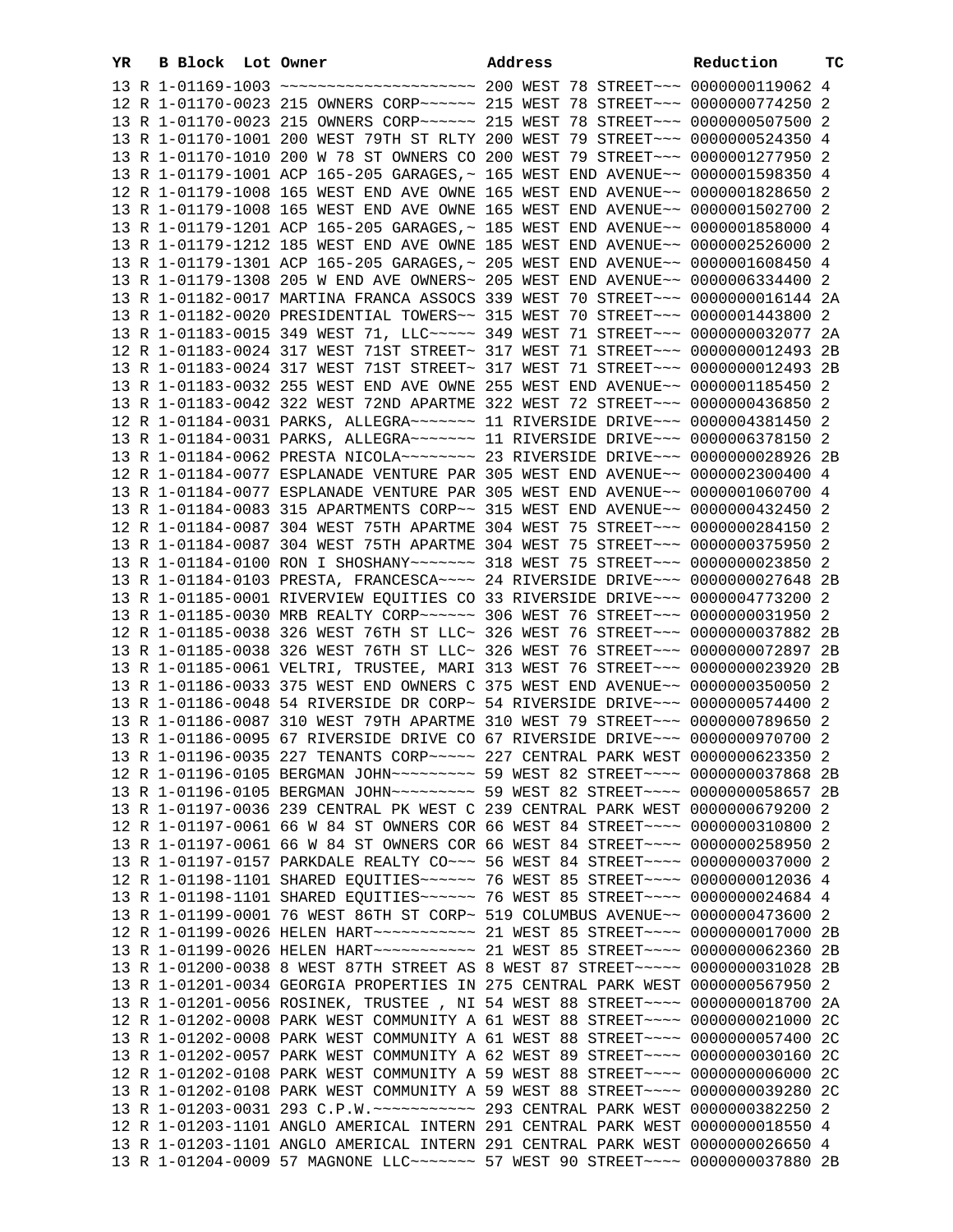| YR. | <b>B Block</b> Lot Owner |                                                                                                                                                                   | Address | Reduction | тc |
|-----|--------------------------|-------------------------------------------------------------------------------------------------------------------------------------------------------------------|---------|-----------|----|
|     |                          | 12 R 1-01204-0029 300 CENTRAL PK W APTS 300 CENTRAL PARK WEST 0000006992450 2                                                                                     |         |           |    |
|     |                          | 13 R 1-01204-0029 300 CENTRAL PK W APTS 300 CENTRAL PARK WEST 0000002508850 2                                                                                     |         |           |    |
|     |                          | 12 R 1-01206-1001 PM PROPERTIES, LLC~~~ 327 CENTRAL PARK WEST 0000000061870 4                                                                                     |         |           |    |
|     |                          | 13 R 1-01206-1001 PM PROPERTIES, LLC ~~~ 327 CENTRAL PARK WEST 0000000043967 4                                                                                    |         |           |    |
|     |                          | 13 R 1-01207-0015 3793 OWNERS CORP~~~~~ 37 WEST 93 STREET~~~~ 0000000235500 2                                                                                     |         |           |    |
|     |                          | 12 R 1-01209-0006 65 WEST 95 ST OWNERS~ 65 WEST 95 STREET~~~~ 0000000401650 2                                                                                     |         |           |    |
|     |                          | 13 R 1-01209-0006 65 WEST 95 ST OWNERS~ 65 WEST 95 STREET~~~~ 0000000414250 2                                                                                     |         |           |    |
|     |                          | 13 R 1-01209-0031 354 CENTRAL PARK WEST 354 CENTRAL PARK WEST 0000000025961 2A                                                                                    |         |           |    |
|     |                          | 12 R 1-01209-0109 55 WEST 95TH STREET O 55 WEST 95 STREET~~~~ 0000000550250                                                                                       |         |           | 2  |
|     |                          | 13 R 1-01209-0109 55 WEST 95TH STREET O 55 WEST 95 STREET~~~~ 0000000724850 2                                                                                     |         |           |    |
|     |                          | 12 R 1-01210-0009 157 WEST 79TH ST OWRS 157 WEST 79 STREET~~~ 0000000206700 2                                                                                     |         |           |    |
|     |                          | 13 R 1-01210-0009 157 WEST 79TH ST OWRS 157 WEST 79 STREET~~~ 0000000253500 2                                                                                     |         |           |    |
|     |                          | 12 R 1-01210-0015 145 WEST 79TH ST OWNE 145 WEST 79 STREET~~~ 0000000426450 2                                                                                     |         |           |    |
|     |                          | 13 R 1-01210-0015 145 WEST 79TH ST OWNE 145 WEST 79 STREET~~~ 0000000111000 2                                                                                     |         |           |    |
|     |                          | 12 R 1-01210-0019 CLIFTON HOUSE OWNERS~ 127 WEST 79 STREET~~~ 0000000597650 2                                                                                     |         |           |    |
|     |                          | 13 R 1-01210-0019 CLIFTON HOUSE OWNERS~ 127 WEST 79 STREET~~~ 0000000462650 2                                                                                     |         |           |    |
|     |                          | 13 R 1-01210-0053 146 W 80 ST APT CORP~ 146 WEST 80 STREET~~~ 0000000021800 2C                                                                                    |         |           |    |
|     |                          | 12 R 1-01210-1002 DR HERBERT H GREENBER 101 WEST 79 STREET~~~ 0000000021100 4                                                                                     |         |           |    |
|     |                          | 13 R 1-01210-1002 DR HERBERT H GREENBER 101 WEST 79 STREET~~~ 0000000034150 4                                                                                     |         |           |    |
|     |                          | 12 R 1-01210-1298 SACKMAN ENTERPRISES, I 409 AMSTERDAM AVENUE~ 0000000027350 4                                                                                    |         |           |    |
|     |                          | 13 R 1-01210-1298 SACKMAN ENTERPRISES, I 409 AMSTERDAM AVENUE~ 0000000025850 4                                                                                    |         |           |    |
|     |                          | 13 R 1-01211-0002 423 AMCO C/O LAWRENCE 423 AMSTERDAM AVENUE~ 0000000075000 2                                                                                     |         |           |    |
|     |                          | 13 R 1-01211-0032 CONSOBRINI PROPERTIES 426 COLUMBUS AVENUE~~ 0000000099150 4                                                                                     |         |           |    |
|     |                          | 13 R 1-01211-0042 118 WEST 81ST STREET~ 118 WEST 81 STREET~~~ 0000000021700 2                                                                                     |         |           |    |
|     |                          | 13 R 1-01212-0022 TWO TEN NET TEN, ~~~~~ 129 WEST 81 STREET~~~ 0000000063100 2                                                                                    |         |           |    |
|     |                          | 13 R 1-01212-0047 134 136 W 82ND ST OWN 134 WEST 82 STREET~~~ 0000000036200 2                                                                                     |         |           |    |
|     |                          | 13 R 1-01212-0053 150 W 82ND STREET REA 150 WEST 82 STREET~~~ 0000000334450 2                                                                                     |         |           |    |
|     |                          | 13 R 1-01212-0149 MARINO, GAETANO~~~~~~ 140 WEST 82 STREET~~~ 0000000024519 2A<br>13 R 1-01213-0004 82 GFG LLC ----------- AMSTERDAM AVENUE ----- 0000000024150 4 |         |           |    |
|     |                          | 13 R 1-01213-0009 COLUMBUS W 82 APARTME 139 WEST 82 STREET~~~ 0000000134950 2                                                                                     |         |           |    |
|     |                          | 12 R 1-01213-0038 106 WEST 83RD STREET~ 106 WEST 83 STREET~~~ 0000000111750 2                                                                                     |         |           |    |
|     |                          | 13 R 1-01213-0038 106 WEST 83RD STREET~ 106 WEST 83 STREET~~~ 0000000559650 2                                                                                     |         |           |    |
|     |                          | 13 R 1-01213-0051 WEST 83RD ST. REALTYC 142 WEST 83 STREET~~~ 0000000252450 2                                                                                     |         |           |    |
|     |                          | 13 R 1-01213-1150 SMITHMYER, MARTIN~~~~ 125 WEST 82 STREET~~~ 00000000004990 4                                                                                    |         |           |    |
|     |                          | 13 R 1-01214-0012 SMSR REALTY LLC ~~~~~~ 155 WEST 83 STREET ~~~ 0000000063150 2                                                                                   |         |           |    |
|     |                          | 13 R 1-01215-0064 509 AMSTERDAM ASSOCIA 509 AMSTERDAM AVENUE~ 0000000118450 2                                                                                     |         |           |    |
|     |                          | 13 R 1-01216-0044 130 WEST 86 APARTMENT 130 WEST 86 STREET~~~ 0000000223550 2                                                                                     |         |           |    |
|     |                          | 13 R 1-01216-0111 THREE J ASSOCIATES LL 145 WEST 85 STREET~~~ 0000000026788 2B                                                                                    |         |           |    |
|     |                          | 13 R 1-01216-1003 OWNER / AGENT~~~~~~~~ 176 WEST 86 STREET~~~ 0000000151970 4                                                                                     |         |           |    |
|     |                          | 12 R 1-01217-0014 145 TENANTS CORP~~~~~ 145 WEST 86 STREET~~~ 0000000588750 2                                                                                     |         |           |    |
|     |                          | 13 R 1-01217-0014 145 TENANTS CORP~~~~~ 145 WEST 86 STREET~~~ 0000000438650 2                                                                                     |         |           |    |
|     |                          | 13 R 1-01217-0035 T & J 2006,~ LLC~~~~~ 101 WEST 86 STREET~~~ 0000000306850 2                                                                                     |         |           |    |
|     |                          | 12 R 1-01217-0050 150 W 87 OWNERS CORP~ 150 WEST 87 STREET~~~ 0000000560100 2                                                                                     |         |           |    |
|     |                          | 13 R 1-01217-0050 150 W 87 OWNERS CORP~ 150 WEST 87 STREET~~~ 0000000693750 2                                                                                     |         |           |    |
|     |                          | 13 R 1-01219-0057 170 176 W 89 ST APTS~ 170 WEST 89 STREET~~~ 0000000125250 2                                                                                     |         |           |    |
|     |                          | 13 R 1-01219-0059 170 176 W 89 ST APTS~ 174 WEST 89 STREET~~~ 0000000154850 2                                                                                     |         |           |    |
|     |                          | 13 R 1-01220-0029 COLUMBUS TOWNHOUSE AS 602 COLUMBUS AVENUE~~ 0000000848400 2                                                                                     |         |           |    |
|     |                          | 13 R 1-01223-0020 ALVAREZ J. & N. ~~~~~~ 127 WEST 92 STREET~~~ 0000000065053 2B                                                                                   |         |           |    |
|     |                          | 13 R 1-01223-0021 125 W 92 ST CORP~~~~~ 125 WEST 92 STREET~~~ 0000000016800 2C                                                                                    |         |           |    |
|     |                          | 12 R 1-01225-0017 DEVANEY ASSOCIATES LL 137 WEST 94 STREET~~~ 0000000048625 2A                                                                                    |         |           |    |
|     |                          | 13 R 1-01225-0017 DEVANEY ASSOCIATES LL 137 WEST 94 STREET~~~ 0000000048625 2A                                                                                    |         |           |    |
|     |                          | 13 R 1-01227-0039 8082 ASSOCIATES L P~~ 206 WEST 80 STREET~~~ 0000000037950                                                                                       |         |           | -2 |
|     |                          | 12 R 1-01227-0040 208 WEST 80TH STREET~ 208 WEST 80 STREET~~~ 0000000079400 2                                                                                     |         |           |    |
|     |                          | 13 R 1-01227-0040 208 WEST 80TH STREET~ 208 WEST 80 STREET~~~ 0000000159650 2                                                                                     |         |           |    |
|     |                          | 13 R 1-01227-0049 2228-2236 BROADWAY LL 2228 BROADWAY~~~~~~~~ 0000000945500 4                                                                                     |         |           |    |
|     |                          | 12 R 1-01228-0027 EPIC REALTY LLC C/O P 207 WEST 80 STREET~~~ 0000000160900 2                                                                                     |         |           |    |
|     |                          | 13 R 1-01228-0027 EPIC REALTY LLC C/O P 207 WEST 80 STREET~~~ 0000000170000 2                                                                                     |         |           |    |
|     |                          | 13 R 1-01229-0006 BIG APPLE CORPORATION 265 WEST 81 STREET~~~ 0000000144400 2                                                                                     |         |           |    |
|     |                          | 13 R 1-01229-0008 BIG APPLE CORPORATION 2261 BROADWAY~~~~~~~~ 0000001361700 2                                                                                     |         |           |    |
|     |                          | 13 R 1-01229-0029 201 WEST 81ST STREETA 440 AMSTERDAM AVENUE~ 0000000106800 2                                                                                     |         |           |    |
|     |                          | 13 R 1-01229-0037 202 W 82ND STREET LLC 202 WEST 82 STREET~~~ 0000000101250 2                                                                                     |         |           |    |
|     |                          | 12 R 1-01229-1105 NAMI, LILIT MARGARIAN 219 WEST 81 STREET~~~ 0000000011499 2                                                                                     |         |           |    |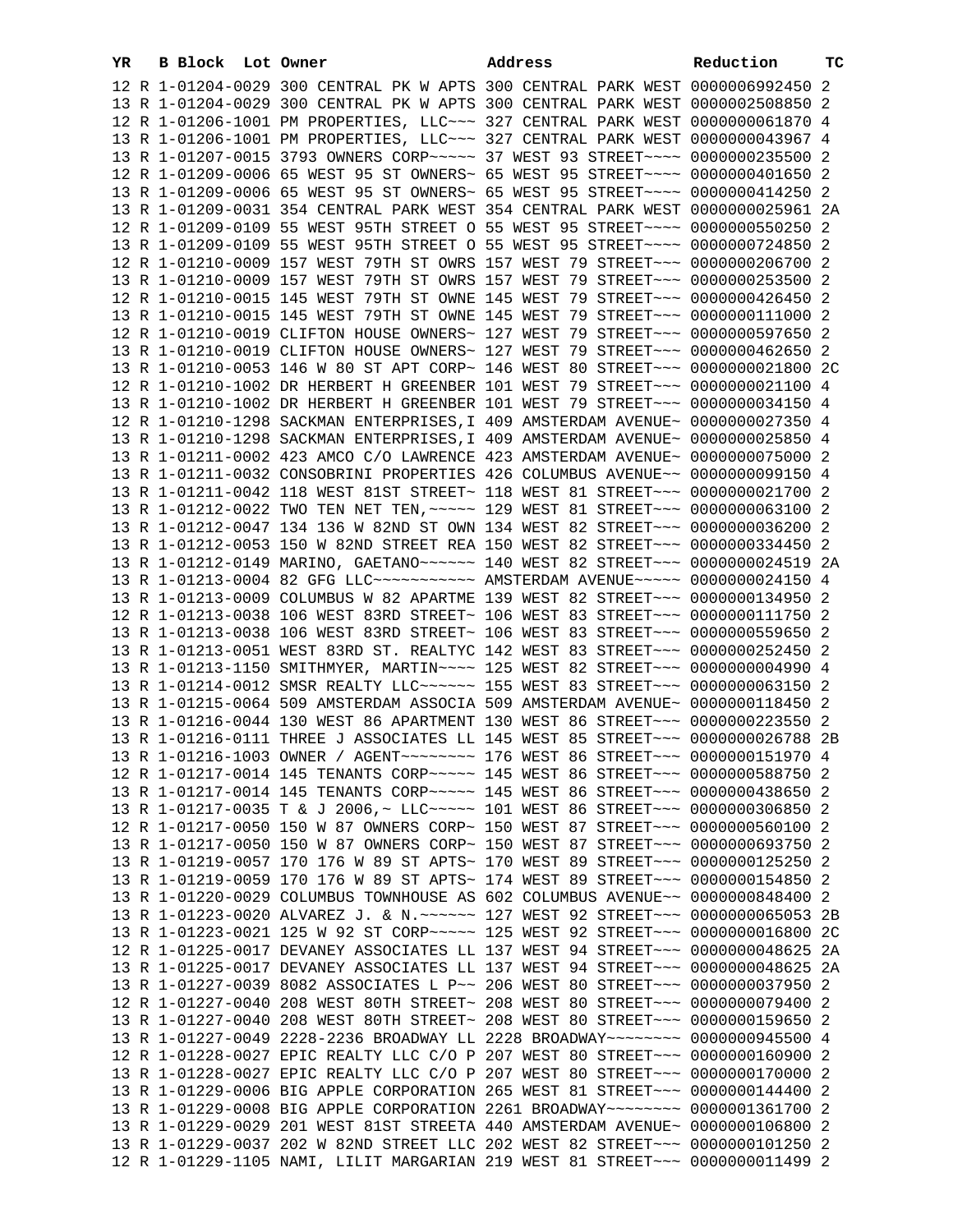| YR. | B Block Lot Owner |                                                                                                                                                                | Address | Reduction | ТC |
|-----|-------------------|----------------------------------------------------------------------------------------------------------------------------------------------------------------|---------|-----------|----|
|     |                   | 13 R 1-01229-1105 NAMI, LILIT MARGARIAN 219 WEST 81 STREET~~~ 0000000015390 2                                                                                  |         |           |    |
|     |                   | 12 R 1-01230-0061 470 WEST END CORP~~~~ 470 WEST END AVENUE~~ 0000001888800 2                                                                                  |         |           |    |
|     |                   | 13 R 1-01230-0061 470 WEST END CORP~~~~ 470 WEST END AVENUE~~ 0000001090950 2                                                                                  |         |           |    |
|     |                   | 13 R 1-01230-1001 FARHADIAN, NASSER D~~ 2280 BROADWAY~~~~~~~~ 0000000233700 4                                                                                  |         |           |    |
|     |                   | 13 R 1-01231-0007 233 WEST 83RD ST. REA 2301 BROADWAY~~~~~~~~ 0000000504550 2                                                                                  |         |           |    |
|     |                   | 13 R 1-01231-1003 MEYER, LINDA MARIE~~~ 225 WEST 83 STREET~~~ 0000000003071 2                                                                                  |         |           |    |
|     |                   | 13 R 1-01232-0027 WEST 84 205 TENANTS C 205 WEST 84 STREET~~~ 0000000071950 2                                                                                  |         |           |    |
|     |                   | 12 R 1-01232-0031 502 AMSTERDAM EQUITIE 502 AMSTERDAM AVENUE~ 0000000090750 2                                                                                  |         |           |    |
|     |                   | 13 R 1-01232-0037 202-214 W 85TH ST OWN 202 WEST 85 STREET~~~ 0000000702600 2                                                                                  |         |           |    |
|     |                   | 13 R 1-01232-0055 85 D REALTY LLC ----- 2333 BROADWAY ------- 0000000324550 2                                                                                  |         |           |    |
|     |                   |                                                                                                                                                                |         |           |    |
|     |                   | 12 R 1-01232-0057 252 W 85 RESIDENTS CO 252 WEST 85 STREET~~~ 0000000234250 2                                                                                  |         |           |    |
|     |                   | 13 R 1-01232-0057 252 W 85 RESIDENTS CO 252 WEST 85 STREET~~~ 0000000248650 2                                                                                  |         |           |    |
|     |                   | 12 R 1-01232-0160 MICHAEL & TERESA REAL 256 WEST 85 STREET~~~ 0000000055400 2                                                                                  |         |           |    |
|     |                   | 13 R 1-01232-0160 MICHAEL & TERESA REAL 256 WEST 85 STREET~~~ 0000000056400 2                                                                                  |         |           |    |
|     |                   | 12 R 1-01232-1001 YILDIZ HOLDING A.S. ~~ 255 WEST 84 STREET~~~ 0000000422950 4                                                                                 |         |           |    |
|     |                   | 13 R 1-01232-1101 SLAYTON MARC~~~~~~~~~~~~~~~ 500 WEST END AVENUE~~ 0000000020595 4                                                                            |         |           |    |
|     |                   | 13 R 1-01233-0002 522 APRTMNT CORP~~~~~ 522 WEST END AVENUE~~ 0000000230050 2                                                                                  |         |           |    |
|     |                   | 13 R 1-01233-0024 85 WEST ASSOCIATES L. 211 WEST 85 STREET~~~ 0000000071850 2                                                                                  |         |           |    |
|     |                   | 12 R 1-01234-0007 257 W 86 ST TE~~~~~~~ 257 WEST 86 STREET~~~ 0000000161000 2                                                                                  |         |           |    |
|     |                   | 13 R 1-01234-0007 257 W 86 ST TE~~~~~~~ 257 WEST 86 STREET~~~ 0000000204200 2                                                                                  |         |           |    |
|     |                   | 12 R 1-01234-1002 2373 BROADWAY ASSOCLP 2373 BROADWAY~~~~~~~~ 0000000402450 4                                                                                  |         |           |    |
|     |                   | 13 R 1-01234-1002 2373 BROADWAY ASSOCLP 2373 BROADWAY~~~~~~~~ 0000000119750 4                                                                                  |         |           |    |
|     |                   | 13 R 1-01235-0023 BELNORD HOTEL CORP~~~ 209 WEST 87 STREET~~~ 0000000284700 4                                                                                  |         |           |    |
|     |                   | 13 R 1-01235-0026 203 205 W 87 ST OWNER 203 WEST 87 STREET~~~ 0000000250600 2                                                                                  |         |           |    |
|     |                   | 13 R 1-01235-0032 WASSEL, CORP. ~~~~~~~~~ 566 AMSTERDAM AVENUE~ 0000000112250 2                                                                                |         |           |    |
|     |                   | 13 R 1-01235-0042 KSB BROADWAY ASSOCIAT 2380 BROADWAY~~~~~~~~ 0000000903300 2                                                                                  |         |           |    |
|     |                   | 12 R 1-01236-0003 588 APT CORP~~~~~~~~~~ 584 WEST END AVENUE~~ 0000000676700 2                                                                                 |         |           |    |
|     |                   | 13 R 1-01236-0003 588 APT CORP~~~~~~~~~ 584 WEST END AVENUE~~ 0000000731600 2                                                                                  |         |           |    |
|     |                   | 13 R 1-01236-0010 255 WEST 88 ST CO LL~ 2401 BROADWAY~~~~~~~~ 0000000347150 2                                                                                  |         |           |    |
|     |                   | 13 R 1-01236-0061 590 WEST END OWNERS C 590 WEST END AVENUE~~ 0000000892550 2                                                                                  |         |           |    |
|     |                   | 12 R 1-01236-1003 PEGUES, TAREAZ~~~~~~~ 250 WEST 89 STREET~~~ 0000000208350 2                                                                                  |         |           |    |
|     |                   | 12 R 1-01237-0005 267 W 89 OWNERS CORP~ 267 WEST 89 STREET~~~ 0000000218950 2                                                                                  |         |           |    |
|     |                   | 13 R 1-01237-1102 M & N 90TH STREET REA 250 WEST 90 STREET~~~ 0000000127303 4                                                                                  |         |           |    |
|     |                   | 12 R 1-01238-1002 203 WEST 90TH STREET~ 203 WEST 90 STREET~~~ 0000000126700 4                                                                                  |         |           |    |
|     |                   | 13 R 1-01238-1002 203 WEST 90TH STREET~ 203 WEST 90 STREET~~~ 0000000258200 4                                                                                  |         |           |    |
|     |                   | 13 R 1-01239-0028 WEST 91ST STREET ASSO 203 WEST 91 STREET~~~ 0000000194550 2                                                                                  |         |           |    |
|     |                   |                                                                                                                                                                |         |           |    |
|     |                   | 12 R 1-01239-0052 2465 BROADWAY ASSOCIA 2465 BROADWAY~~~~~~~~ 0000000127800 4<br>13 R 1-01239-0052 2465 BROADWAY ASSOCIA 2465 BROADWAY~~~~~~~~ 0000000480550 4 |         |           |    |
|     |                   |                                                                                                                                                                |         |           |    |
|     |                   | 12 R 1-01239-1001 SHUSTER, ANDREW~~~~~~ 640 WEST END AVENUE~~ 00000000000191 4                                                                                 |         |           |    |
|     |                   | 13 R 1-01239-1001 SHUSTER, ANDREW~~~~~~ 640 WEST END AVENUE~~ 00000000000075 4                                                                                 |         |           |    |
| 13  |                   | 1-01240-1101 ~~~~~~~~~~~~~~~~~~~~~~~~~~ 220 WEST 93 STREET~~~ 0000000014650 4                                                                                  |         |           |    |
|     |                   | 12 R 1-01240-1106 ~~~~~~~~~~~~~~~~~~~~~~~~~~~~ 220 WEST 93 STREET~~~ 00000000011061 2                                                                          |         |           |    |
|     |                   |                                                                                                                                                                |         |           |    |
|     |                   | 13 R 1-01241-0011 2505 BROADWAY CO~~~~~ 2503 BROADWAY~~~~~~~~ 0000000396450 4                                                                                  |         |           |    |
|     |                   | 12 R 1-01241-0035 NINETY FOURTH STREET, 698 AMSTERDAM AVENUE~ 0000000091450 2                                                                                  |         |           |    |
|     |                   | 13 R 1-01241-0035 NINETY FOURTH STREET, 698 AMSTERDAM AVENUE~ 0000000127900 2                                                                                  |         |           |    |
|     |                   | 12 R 1-01241-1002 ROLLINS, JACK K. ~~~~~ 257 WEST 93 STREET~~~ 00000000007689 2                                                                                |         |           |    |
|     |                   | 13 R 1-01241-1002 ROLLINS, JACK K. ~~~~~ 257 WEST 93 STREET~~~ 0000000005700 2                                                                                 |         |           |    |
|     |                   | 13 R 1-01242-0003 KATZEN FAMILY~~~~~~~~ 704 WEST END AVENUE~~ 0000000029760 2B                                                                                 |         |           |    |
|     |                   | 13 R 1-01242-0009 POMANDER WALK HOUSING 259 WEST 95 STREET~~~ 0000000417950 2                                                                                  |         |           |    |
|     |                   | 13 R 1-01242-0033 710 AMSTERDAM ASSOCIA 710 AMSTERDAM AVENUE~ 0000000233350 2                                                                                  |         |           |    |
|     |                   | 13 R 1-01242-0036 200 WEST 95TH STREETI 718 AMSTERDAM AVENUE~ 0000000096250 2                                                                                  |         |           |    |
|     |                   | 13 R 1-01242-0062 710 WEST END OWNERS C 706 WEST END AVENUE~~ 0000000276850 2                                                                                  |         |           |    |
|     |                   | 12 R 1-01243-0028 CELVELAND ARMS APARTM 205 WEST 95 STREET~~~ 0000000301950 2                                                                                  |         |           |    |
|     |                   | 13 R 1-01243-0028 CELVELAND ARMS APARTM 205 WEST 95 STREET~~~ 0000000274050 2                                                                                  |         |           |    |
|     |                   | 13 R 1-01243-0055 2551~~~~~~~~~~~~~~~~~~~ 2551 BROADWAY~~~~~~~~ 0000002638750 4                                                                                |         |           |    |
|     |                   | 13 R 1-01243-0061 736 WEST END AVE ASSO 736 WEST END AVENUE~~ 0000000326250 2                                                                                  |         |           |    |
|     |                   | 13 R 1-01243-0063 732-734 WEA, LLC ~~~~~ 734 WEST END AVENUE ~~ 0000000594250 2                                                                                |         |           |    |
|     |                   | 13 R 1-01243-1001 2540 REALTY CORP. ~~~~ 215 WEST 95 STREET~~~ 0000000082250 4                                                                                 |         |           |    |
|     |                   | 13 R 1-01243-1002 2540 REALTY CORP. ~~~~ 215 WEST 95 STREET~~~ 0000000366900 4                                                                                 |         |           |    |
|     |                   | 13 R 1-01244-0001 70 RIVER DRIVE APT CO 70 RIVERSIDE DRIVE~~~ 0000001038200 2                                                                                  |         |           |    |
|     |                   | 12 R 1-01244-0012 NEW CENTURY OWNERS CO 401 WEST END AVENUE~~ 0000000338300 2                                                                                  |         |           |    |
|     |                   |                                                                                                                                                                |         |           |    |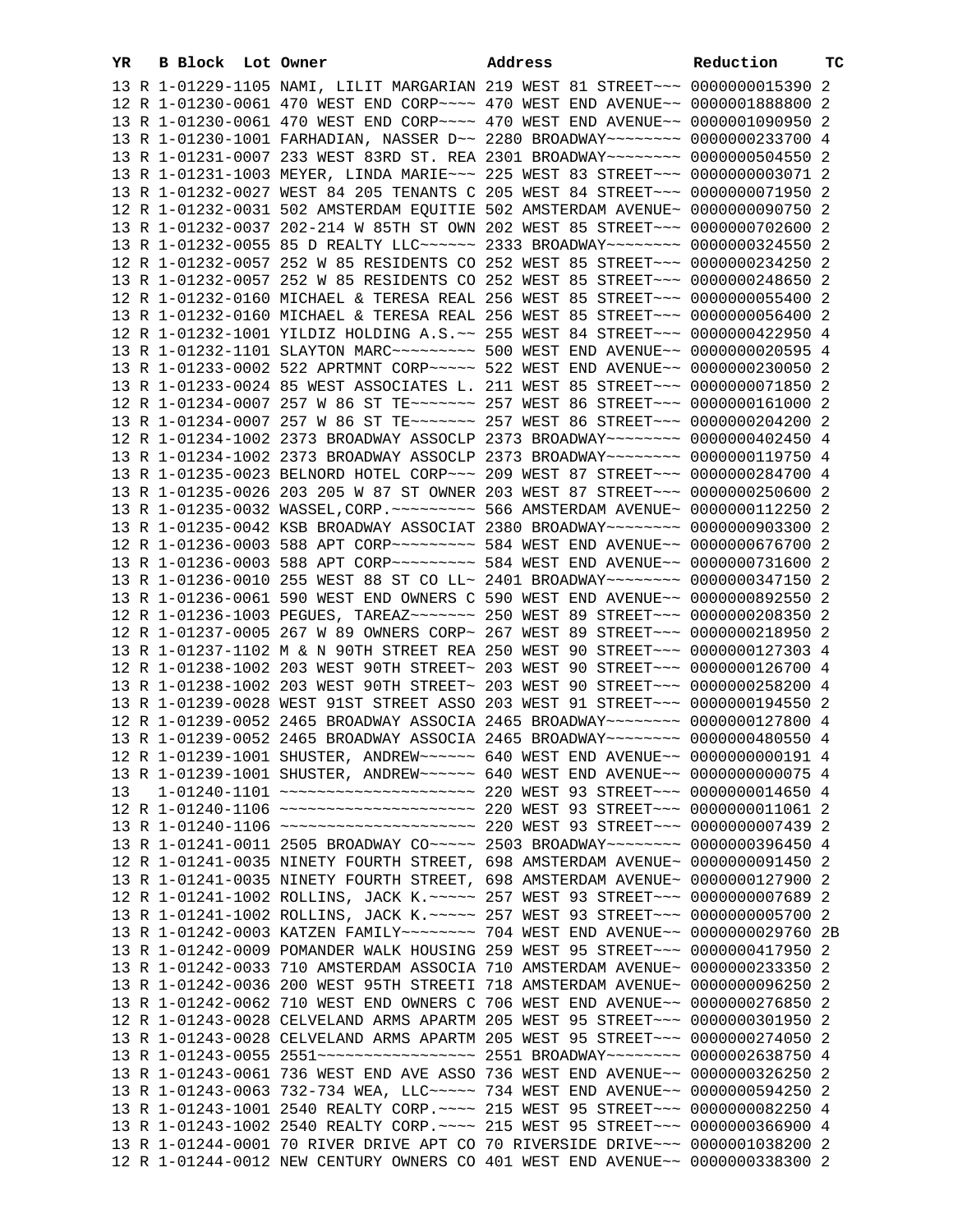| YR | B Block Lot Owner |                                                                                 | Address | Reduction | тc |
|----|-------------------|---------------------------------------------------------------------------------|---------|-----------|----|
|    |                   | 13 R 1-01244-0012 NEW CENTURY OWNERS CO 401 WEST END AVENUE~~ 0000000357650 2   |         |           |    |
|    |                   | 13 R 1-01244-0035 GLOREEN REALTY~~~~~~~ 321 WEST 80 STREET~~~ 0000000085050 2   |         |           |    |
|    |                   | 12 R 1-01244-0044 425 WEST END AVENUE C 425 WEST END AVENUE~~ 0000000088200 2   |         |           |    |
|    |                   | 13 R 1-01244-0044 425 WEST END AVENUE C 425 WEST END AVENUE~~ 0000000087300 2   |         |           |    |
|    |                   | 13 R 1-01245-0007 MELODOR RLTY CORP~~~~ 325 WEST 82 STREET~~~ 0000000015212 2C  |         |           |    |
|    |                   | 12 R 1-01245-0013 311 313 W 82 ST OWNER 313 WEST 82 STREET~~~ 0000000071500 2   |         |           |    |
|    |                   |                                                                                 |         |           |    |
|    |                   | 13 R 1-01245-0013 311 313 W 82 ST OWNER 313 WEST 82 STREET~~~ 0000000198850 2   |         |           |    |
|    |                   | 12 R 1-01245-0014 311 313 W 82 ST OWNER 311 WEST 82 STREET~~~ 0000000076450 2   |         |           |    |
|    |                   | 13 R 1-01245-0014 311 313 W 82 ST OWNER 311 WEST 82 STREET~~~ 0000000006700 2   |         |           |    |
|    |                   | 12 R 1-01245-0015 307 WEST 82ND STREET~ 309 WEST 82 STREET~~~ 0000000014850 2   |         |           |    |
|    |                   | 12 R 1-01245-0016 307 WEST 82ND STREET~ 307 WEST 82 STREET~~~ 0000000025000 2   |         |           |    |
|    |                   | 12 R 1-01245-0019 465 WEA OWNERS CORP~~ 465 WEST END AVENUE~~ 0000000900450 2   |         |           |    |
|    |                   | 13 R 1-01245-0019 465 WEA OWNERS CORP~~ 465 WEST END AVENUE~~ 0000000958500 2   |         |           |    |
|    |                   | 13 R 1-01245-0037 324 WEST 83 OWNERS CO 324 WEST 83 STREET~~~ 0000000490650 2   |         |           |    |
|    |                   | 12 R 1-01245-0039 326 WEST 83RD OWNERS~ 326 WEST 83 STREET~~~ 0000000122900 2   |         |           |    |
|    |                   | 13 R 1-01245-0039 326 WEST 83RD OWNERS~ 326 WEST 83 STREET~~~ 0000000058600 2   |         |           |    |
|    |                   | 13 R 1-01245-0058 325 WEST 83 OWNERS CO 325 WEST 83 STREET~~~ 0000000169750 2   |         |           |    |
|    |                   | 13 R 1-01245-0059 323 WEST 83 ST OWNERS 323 WEST 83 STREET~~~ 0000000177100 2   |         |           |    |
|    |                   | 13 R 1-01245-1002 311 W 83 ST HOUSING C 309 WEST 83 STREET~~~ 0000000181200 2   |         |           |    |
|    |                   | 13 R 1-01246-0001 ARNAV INDUSTRIES INC~ 125 RIVERSIDE DRIVE~~ 0000000290200 2   |         |           |    |
|    |                   | 13 R 1-01246-0007 ARNAN RETIREMENT TRUS 120 RIVERSIDE DRIVE~~ 0000000242850 2   |         |           |    |
|    |                   | 12 R 1-01246-0029 505 W END OWNERS CORP 505 WEST END AVENUE~~ 0000000623500 2   |         |           |    |
|    |                   | 13 R 1-01246-0029 505 W END OWNERS CORP 505 WEST END AVENUE~~ 0000000713500 2   |         |           |    |
|    |                   | 13 R 1-01246-0039 MIMOSA EQUITIES CORP~ 310 WEST 85 STREET~~~ 0000000638950 2   |         |           |    |
|    |                   | 13 R 1-01246-0046 334 TENANTS CORP~~~~~ 332 WEST 85 STREET~~~ 0000000293950 2   |         |           |    |
|    |                   | 12 R 1-01246-0053 350 W. 85TH ST., LLC~ 350 WEST 85 STREET~~~ 0000000070150 2   |         |           |    |
|    |                   | 13 R 1-01246-0053 350 W. 85TH ST., LLC~ 350 WEST 85 STREET~~~ 0000000103700 2   |         |           |    |
|    |                   | 12 R 1-01246-0058 126 RIVERSIDE DR CORP 126 RIVERSIDE DRIVE~~ 0000000065550 2   |         |           |    |
|    |                   | 13 R 1-01246-0058 126 RIVERSIDE DR CORP 126 RIVERSIDE DRIVE~~ 0000000082650 2   |         |           |    |
|    |                   | 12 R 1-01246-1001 FRENCH, NIRIT ~~~~~~~~ 342 WEST 85 STREET ~~~ 0000000027451 2 |         |           |    |
|    |                   | 13 R 1-01246-1001 FRENCH, NIRIT ~~~~~~~~ 342 WEST 85 STREET ~~~ 0000000017321 2 |         |           |    |
|    |                   |                                                                                 |         |           |    |
|    |                   | 13 R 1-01247-0010 355 W 85TH ST CORP~~~ 355 WEST 85 STREET~~~ 0000000117250 2   |         |           |    |
|    |                   | 13 R 1-01247-0057 137 RIVERSIDE OWNERS~ 137 RIVERSIDE DRIVE~~ 0000000583200 2   |         |           |    |
|    |                   | 12 R 1-01248-0022 ANDRONIKE C TSAMAS~~~ 313 WEST 86 STREET~~~ 0000000483800 2   |         |           |    |
|    |                   | 13 R 1-01248-0022 ANDRONIKE C TSAMAS~~~ 313 WEST 86 STREET~~~ 0000000445100 2   |         |           |    |
|    |                   | 13 R 1-01248-0025 309 WEST 86TH ST OWNE 309 WEST 86 STREET~~~ 0000000322000 2   |         |           |    |
|    |                   | 13 R 1-01248-0027 305 EQUITIES CORP~~~~ 305 WEST 86 STREET~~~ 0000000241150 2   |         |           |    |
|    |                   | 12 R 1-01248-0041 320 WEST 87TH STREET~ 320 WEST 87 STREET~~~ 0000000780800 2   |         |           |    |
|    |                   | 13 R 1-01248-0041 320 WEST 87TH STREET~ 320 WEST 87 STREET~~~ 0000000363350 2   |         |           |    |
|    |                   | 12 R 1-01249-0022 BRENTWOOD CORP~~~~~~~ 317 WEST 87 STREET~~~ 0000000220450 2   |         |           |    |
|    |                   | 13 R 1-01249-0037 304 WEST 88 ST APT CO 304 WEST 88 STREET~~~ 0000000070800 2   |         |           |    |
|    |                   | 13 R 1-01249-0149 ANNUNZIATA, JOSEPH F~ 336 WEST 88 STREET~~~ 0000000057680 2B  |         |           |    |
|    |                   | 13 R 1-01250-0006 345 W 88 APT CORP~~~~ 345 WEST 88 STREET~~~ 0000000260550 2   |         |           |    |
|    |                   | 13 R 1-01250-0014 NATALINA REALTY CORP~ 335 WEST 88 STREET~~~ 0000000024300 2   |         |           |    |
|    |                   | 12 R 1-01250-0045 TWO TEN NET TEN, L.L. 312 WEST 89 STREET~~~ 0000000025400 2   |         |           |    |
|    |                   | 13 R 1-01250-0045 TWO TEN NET TEN, L.L. 312 WEST 89 STREET~~~ 0000000041150 2   |         |           |    |
|    |                   | 13 R 1-01250-0076 329 WEST 89TH ST HOUS 329 WEST 89 STREET~~~ 0000000038733 2C  |         |           |    |
|    |                   | 13 R 1-01250-1201 CHERYL NYLEN~~~~~~~~~ 317 WEST 89 STREET~~~ 0000000020596 2   |         |           |    |
|    |                   | 12 R 1-01251-0071 194 RIVERSIDE OWNERS~ 194 RIVERSIDE DRIVE~~ 0000000240700 2   |         |           |    |
|    |                   | 13 R 1-01251-0071 194 RIVERSIDE OWNERS~ 194 RIVERSIDE DRIVE~~ 0000000273550 2   |         |           |    |
|    |                   | 13 R 1-01251-1009 WSC RIVERSIDE DRIVE O 190 RIVERSIDE DRIVE~~ 0000000018411 2   |         |           |    |
|    |                   | 13 R 1-01251-1023 LOIS MCCARTHY~~~~~~~~ 190 RIVERSIDE DRIVE~~ 0000000124780 2   |         |           |    |
|    |                   | 13 R 1-01252-0001 J.D. REALTY ASSOCIATE 200 RIVERSIDE DRIVE~~ 0000000479600 2   |         |           |    |
|    |                   | 13 R 1-01252-0029 316 WEST 93RD STREET~ 316 WEST 93 STREET~~~ 0000000405650 2   |         |           |    |
|    |                   | 12 R 1-01253-0035 310 WEST 95TH STREETA 310 WEST 95 STREET~~~ 0000000491700 2   |         |           |    |
|    |                   | 13 R 1-01253-0035 310 WEST 95TH STREETA 310 WEST 95 STREET~~~ 0000000389350 2   |         |           |    |
|    |                   | 12 R 1-01253-1102 ZIMMERMAN, THOMAS A - 222 RIVERSIDE DRIVE~~ 0000000010015 2   |         |           |    |
|    |                   | 13 R 1-01253-1102 ZIMMERMAN, THOMAS A - 222 RIVERSIDE DRIVE~~ 0000000003169 2   |         |           |    |
|    |                   | 12 R 1-01253-1301 SHERIDAN, PATRICIA~~~ 230 RIVERSIDE DRIVE~~ 0000000007085 2   |         |           |    |
|    |                   |                                                                                 |         |           |    |
|    |                   | 13 R 1-01253-1301 SHERIDAN, PATRICIA~~~ 230 RIVERSIDE DRIVE~~ 0000000004212 2   |         |           |    |
| 13 |                   | 1-01258-0034 1472 BROADWAY, INC~~~ 500 5 AVENUE~~~~~~~~~ 0000004575450 4        |         |           |    |
|    |                   | 13 R 1-01259-0047 MANSFIELD ASSOCIATES, 12 WEST 44 STREET~~~~ 0000000989600 4   |         |           |    |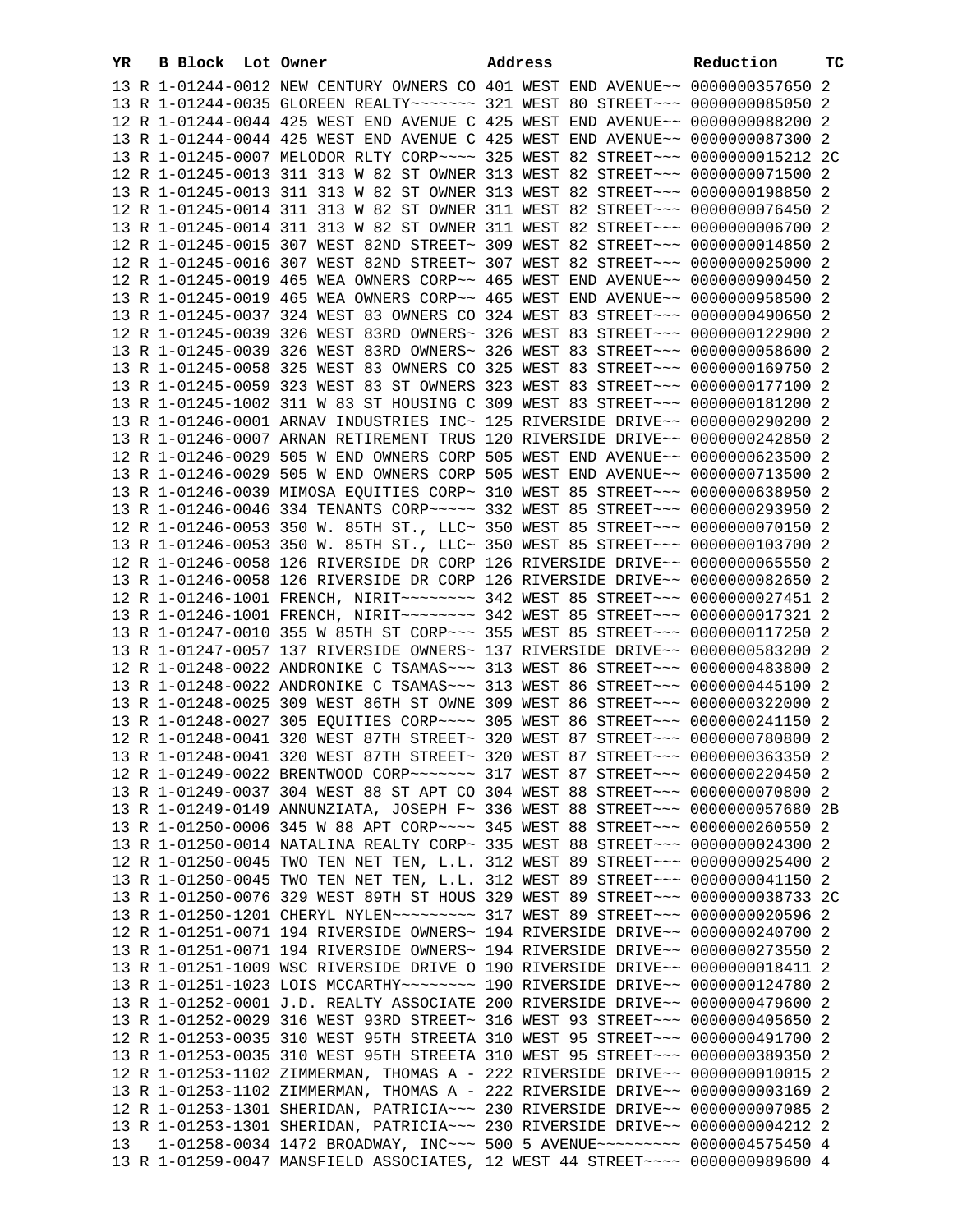| YR | B Block Lot Owner | Address                                                                                                                                                              | Reduction | тC |
|----|-------------------|----------------------------------------------------------------------------------------------------------------------------------------------------------------------|-----------|----|
|    |                   | 12 R 1-01259-0117 35 WEST 43RD STREET L 35 WEST 43 STREET~~~~ 0000000068300 4                                                                                        |           |    |
|    |                   | 13 R 1-01259-0117 35 WEST 43RD STREET L 35 WEST 43 STREET~~~~ 0000000106430 4                                                                                        |           |    |
|    |                   | 13 R 1-01259-1012 36 WEST 44TH STREET L 36 WEST 44 STREET~~~~ 0000000538213 4                                                                                        |           |    |
|    |                   | 13 R 1-01259-1101 522 FIFTH ACQUISITION 522 5 AVENUE~~~~~~~~~ 0000000265024 4                                                                                        |           |    |
|    |                   | 13 R 1-01260-0010 CITY CLUB HOTEL REALT 55 WEST 44 STREET~~~~ 0000002389000 4                                                                                        |           |    |
| 13 |                   | 1-01260-0014 WEST 44TH STREET OWNE 45 WEST 44 STREET~~~~ 0000008534850 4                                                                                             |           |    |
| 13 |                   | 1-01260-0034 530 HOLDINGS, LP ---- 530 5 AVENUE -------- 0000007794350 4                                                                                             |           |    |
|    |                   | 13 R 1-01260-0056 RCQ HOTEL MT, LLC --- 38 WEST 45 STREET --- 0000002953350 4                                                                                        |           |    |
|    |                   | 12 R 1-01261-0025 531 CENTRAL PARK AVE~ 23 WEST 45 STREET~~~~ 0000000142500 4                                                                                        |           |    |
|    |                   | 13 R 1-01261-0029 ZE-45 LLC ------------ 15 WEST 45 STREET ---- 0000003420700 4                                                                                      |           |    |
|    |                   | 12 R 1-01261-0030 H & K 833 ASSOCIATES, 7 WEST 45 STREET~~~~~ 0000000261850 4                                                                                        |           |    |
|    |                   | 13 R 1-01261-0034 546 FIFTH OWNER, LLC~ 546 5 AVENUE~~~~~~~~~ 0000001656500 4                                                                                        |           |    |
|    |                   | 12 R 1-01261-0036 NRP LLC I~~~~~~~~~~~~ 550 5 AVENUE~~~~~~~~~ 0000000873700 4                                                                                        |           |    |
|    |                   | 13 R 1-01261-0042 2 WEST 46 BORROWER II 2 WEST 46 STREET~~~~~ 0000002359100 4                                                                                        |           |    |
|    |                   | 12 R 1-01261-0053 LU FAMILY CO INC~~~~~ 26 WEST 46 STREET~~~~ 0000000118250 4                                                                                        |           |    |
|    |                   | 13 R 1-01261-0053 LU FAMILY CO INC~~~~~ 26 WEST 46 STREET~~~~ 0000000166822 4                                                                                        |           |    |
|    |                   | 12 R 1-01261-0057 HIPPODROME LAND COMPA 38 WEST 46 STREET~~~~ 0000000204000 4                                                                                        |           |    |
|    |                   | 13 R 1-01261-0060 AAA KEYLOCK CO INC~~~ 44 WEST 46 STREET~~~~ 0000000367810 4                                                                                        |           |    |
|    |                   | 13 R 1-01261-1102 JOHNNY LU&JOHNSON LU~ 10 WEST 46 STREET~~~~ 0000000043929 4                                                                                        |           |    |
|    |                   | 13 R 1-01261-1111 GHH ASSOCIATES LLC~~~ 10 WEST 46 STREET~~~~ 0000000077750 4                                                                                        |           |    |
| 13 |                   | 1-01262-0001 1180 AOA MEMBER LLC~~ 1180 AVENUE OF THE AM 0000002249850 4                                                                                             |           |    |
|    |                   | 13 R 1-01262-0075 NALPAK 1196 COMPANY, ~ 1192 AVENUE OF THE AM 0000000257200 4                                                                                       |           |    |
|    |                   | 13 R 1-01263-0007 WO YEE HING REALTY CO 55 WEST 47 STREET~~~~ 0000000479250 4                                                                                        |           |    |
|    |                   | 13 R 1-01263-0011 45 WEST 47TH REALTYLL 45 WEST 47 STREET~~~~ 0000000377500 4                                                                                        |           |    |
| 13 |                   | 1-01263-0034 FORTY-SEVENTH FIFTH C 580 5 AVENUE~~~~~~~~~ 0000004123000 4                                                                                             |           |    |
|    |                   | 13 R 1-01263-0041 UOB REALTY (USA) LIMI 592 5 AVENUE~~~~~~~~~ 0000000249750 4                                                                                        |           |    |
|    |                   | 12 R 1-01263-0056 PLAZA ARCADE RALTY~~~ 32 WEST 48 STREET~~~~ 0000000497300 4                                                                                        |           |    |
|    |                   | 13 R 1-01263-0056 PLAZA ARCADE RALTY~~~ 32 WEST 48 STREET~~~~ 0000000383550 4                                                                                        |           |    |
|    |                   | 13 R 1-01263-0066 A.L.S.T. PROPERTIES, ~ 60 WEST 48 STREET~~~~ 0000000071124 2B                                                                                      |           |    |
|    |                   | 13 R 1-01263-0071 48 AMERICAS CO ------ 1212 AVENUE OF THE AM 0000005165000 4                                                                                        |           |    |
|    |                   | 12 R 1-01263-0166 A.L.S.T. PROPERTIES, ~ 62 WEST 48 STREET~~~~ 0000000058120 2B                                                                                      |           |    |
|    |                   | 13 R 1-01263-0166 A.L.S.T. PROPERTIES, ~ 62 WEST 48 STREET~~~~ 0000000112000 2B                                                                                      |           |    |
|    |                   | 13 R 1-01263-1002 CHIN, JUNE YUEJIAO WA 16 WEST 48 STREET~~~~ 0000000002702 2                                                                                        |           |    |
|    |                   | 12 R 1-01264-0005 RCPI LANDMARK PROPERT 1230 AVENUE OF THE AM 0000071927050 4                                                                                        |           |    |
|    |                   | 13 R 1-01264-0005 RCPI LANDMARK PROPERT 1230 AVENUE OF THE AM 0000071835734 4                                                                                        |           |    |
|    |                   | 12 R 1-01264-0030 RCPI 600 FIFTH HOLDIN 600 5 AVENUE~~~~~~~~~ 0000012070736 4                                                                                        |           |    |
|    |                   | 13 R 1-01264-0030 RCPI 600 FIFTH HOLDIN 600 5 AVENUE~~~~~~~~~ 0000007366250 4<br>12 R 1-01264-0045 ~~~~~~~~~~~~~~~~~~~~~~~~~~~ 10 WEST 49 STREET~~~~ 0000017392500 4 |           |    |
|    |                   | 12 R 1-01265-0050 RCPI LANDMARK PROPERT 610 5 AVENUE~~~~~~~~~ 0000009765900 4                                                                                        |           |    |
|    |                   |                                                                                                                                                                      |           |    |
|    |                   | 13 R 1-01265-0050 RCPI LANDMARK PROPERT 610 5 AVENUE~~~~~~~~~ 0000022566157 4<br>12 R 1-01265-0071 RCPI LANDMARK PROPERT 1258 AVENUE OF THE AM 0000000203400 4       |           |    |
|    |                   | 12 R 1-01265-1001 NBCUNIVERSAL ATLAS LL 30 ROCKEFELLER PLAZA~ 0000000023727 4                                                                                        |           |    |
|    |                   | 13 R 1-01265-1001 NBCUNIVERSAL ATLAS LL 30 ROCKEFELLER PLAZA~ 0000000018247 4                                                                                        |           |    |
|    |                   | 12 R 1-01265-1026 RCPI 30 ROCK 22234849 30 ROCKEFELLER PLAZA~ 0000001664932 4                                                                                        |           |    |
|    |                   | 13 R 1-01265-1026 RCPI 30 ROCK 22234849 30 ROCKEFELLER PLAZA~ 0000001280427 4                                                                                        |           |    |
|    |                   | 12 R 1-01266-0001 RCPI LANDMARK PROPERT 1260 AVENUE OF THE AM 0000033777500 4                                                                                        |           |    |
|    |                   | 13 R 1-01266-0001 RCPI LANDMARK PROPERT 1260 AVENUE OF THE AM 0000081287246 4                                                                                        |           |    |
| 13 |                   | 1-01267-0022 75 PLAZA~~~~~~~~~~~~~~~~~~ 15 WEST 51 STREET~~~~ 0000005662550 4                                                                                        |           |    |
| 13 |                   | 1-01267-0041 650 FIFTH AVENUE COMP 650 5 AVENUE~~~~~~~~~ 0000005783600 4                                                                                             |           |    |
|    |                   | 13 R 1-01267-1001 25 WEST 51 RETAIL LLC 25 WEST 51 STREET~~~~ 0000000468677 4                                                                                        |           |    |
| 13 |                   | 1-01268-1001 40 WEST 53RD ASSOCIAT 44 WEST 53 STREET~~~~ 0000000928050 4                                                                                             |           |    |
|    |                   | 12 R 1-01268-1002 40 WEST 53RD ASSOCIAT 44 WEST 53 STREET~~~~ 0000014342600 4                                                                                        |           |    |
| 13 |                   | 1-01268-1002 40 WEST 53RD ASSOCIAT 44 WEST 53 STREET~~~~ 0000015652250 4                                                                                             |           |    |
| 13 |                   | 1-01269-0001 RXR 1330 OWNER LLC ~~~ 1330 AVENUE OF THE AM 0000006217800 4                                                                                            |           |    |
|    |                   | 13 R 1-01270-0014 35 W 54 REALTY CORP~~ 35 WEST 54 STREET~~~~ 0000000025760 2C                                                                                       |           |    |
|    |                   | 13 R 1-01270-0017 REGENT HOUSE TENANTS~ 25 WEST 54 STREET~~~~ 0000000327000 2                                                                                        |           |    |
|    |                   | 13 R 1-01270-0034 UNIVERSITY CLUB INC ( 690 5 AVENUE~~~~~~~~~ 0000005614350 4                                                                                        |           |    |
|    |                   | 13 R 1-01270-0044 10 WEST 55TH STREET, ~ 10 WEST 55 STREET ~~~~ 0000000328850 4                                                                                      |           |    |
|    |                   | 13 R 1-01270-0064 60 WEST 55 STREET COR 56 WEST 55 STREET~~~~ 0000000057100 4                                                                                        |           |    |
|    |                   | 13 R 1-01271-0017 RONBET WEST 55TH STRE 39 WEST 55 STREET~~~~ 0000000637300 4                                                                                        |           |    |
|    |                   | 13 R 1-01271-0019 FIFTY FIFTH STREET~~~ 33 WEST 55 STREET~~~~ 0000000785250 4                                                                                        |           |    |
| 13 |                   | 1-01271-0038 712 FIFTH AVENUE L P~ 712 5 AVENUE~~~~~~~~~ 0000010003050 4                                                                                             |           |    |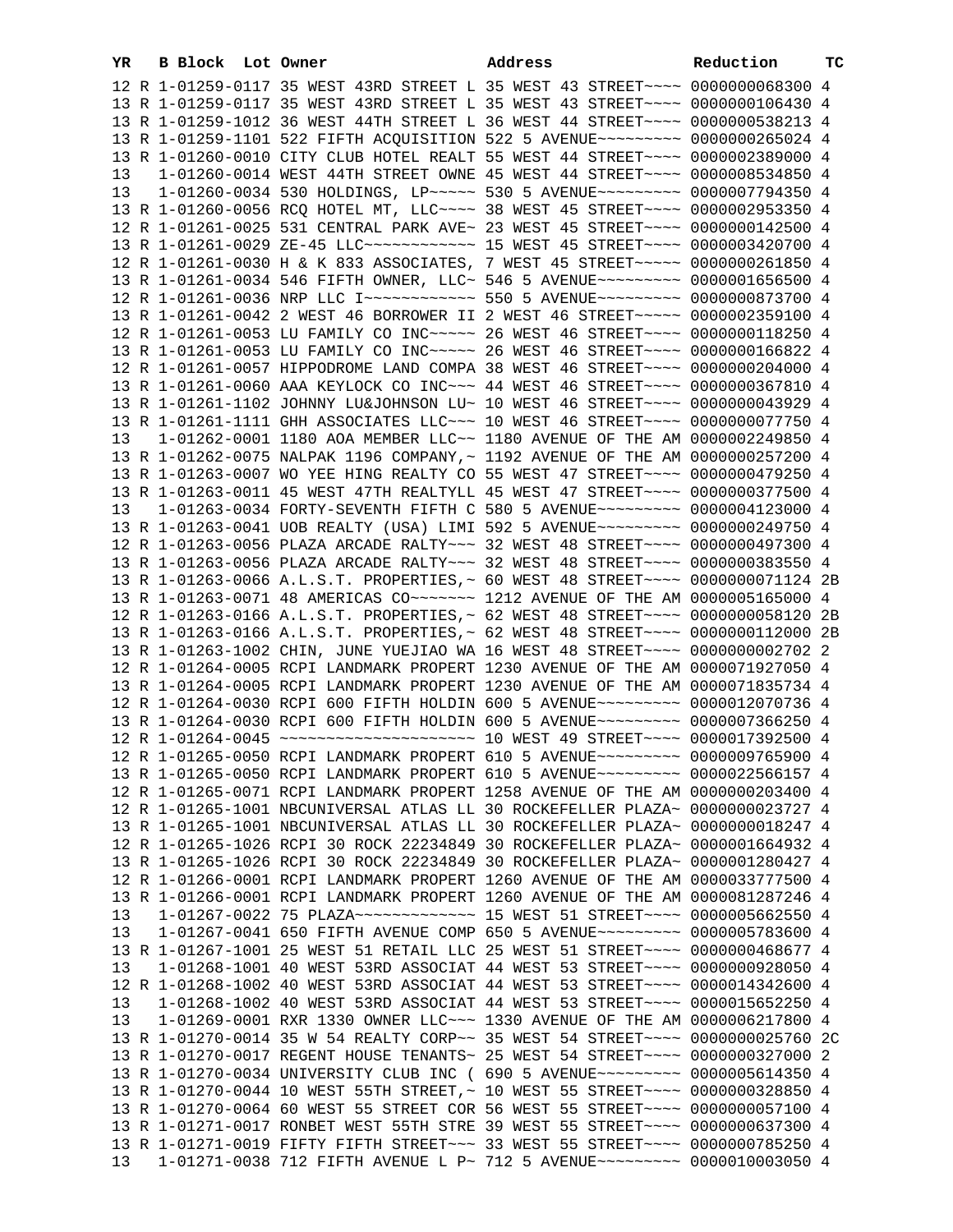| YR | B Block Lot Owner |                                                                                                                                                                | Address                                                                        | Reduction | тc |
|----|-------------------|----------------------------------------------------------------------------------------------------------------------------------------------------------------|--------------------------------------------------------------------------------|-----------|----|
| 13 |                   | 1-01271-0071 AVENUE OF AMERICAS, L 1368 AVENUE OF THE AM 0000002142800 4                                                                                       |                                                                                |           |    |
|    |                   | 13 R 1-01271-0201 THE MARTIN GUMER REVO 77 WEST 55 STREET~~~~ 0000000003139 2                                                                                  |                                                                                |           |    |
|    |                   | 13 R 1-01272-0005 5657 REALTY CORP., ~~~ 61 WEST 56 STREET~~~~ 0000000439554 4                                                                                 |                                                                                |           |    |
|    |                   | 13 R 1-01272-0007 5657 REALTY CORP~~~~~ 57 WEST 56 STREET~~~~ 0000000218959 4                                                                                  |                                                                                |           |    |
|    |                   | 13 R 1-01272-0014 WEST PROPERTIES, INC. 39 WEST 56 STREET~~~~ 0000000156600 4                                                                                  |                                                                                |           |    |
|    |                   | 13 R 1-01272-0069 5657 REALTY CORP~~~~~ 54 WEST 57 STREET~~~~ 0000000220289 4                                                                                  |                                                                                |           |    |
|    |                   | 13 R 1-01272-0070 5657 REALTY CORP. ~~~~ 56 WEST 57 STREET~~~~ 0000000219998 4                                                                                 |                                                                                |           |    |
|    |                   | 12 R 1-01274-1101 HOLROD ASSOCIATES LLC 57 WEST 58 STREET~~~~ 0000000709900 4                                                                                  |                                                                                |           |    |
|    |                   | 13 R 1-01274-1101 HOLROD ASSOCIATES LLC 57 WEST 58 STREET~~~~ 0000000931750 4                                                                                  |                                                                                |           |    |
| 13 |                   | $1-01274-1303$ SAHARA PLAZA LLC $\sim\sim\sim\sim$ 768 5 AVENUE $\sim\sim\sim\sim\sim\sim\sim$ 0000003551800 4                                                 |                                                                                |           |    |
|    |                   | 13 R 1-01275-0001 LANE OWNER LLC ------- 461 5 AVENUE -------- 0000001553400 4                                                                                 |                                                                                |           |    |
|    |                   | 13 R 1-01275-0006 VERILEN REPRODUCTIONS 3 EAST 40 STREET~~~~~ 0000003898300 4                                                                                  |                                                                                |           |    |
|    |                   | 12 R 1-01275-0050 295 MADISON PROPERTY~ 295 MADISON AVENUE~~~ 0000001741050 4                                                                                  |                                                                                |           |    |
|    |                   | 13 R 1-01275-0059 292 MADISON OWNER LLC 292 MADISON AVENUE~~~ 0000001384600 4                                                                                  |                                                                                |           |    |
|    |                   | 13 R 1-01276-0023 299 MADISON HOTEL, LL 299 MADISON AVENUE~~~ 0000002781900 4                                                                                  |                                                                                |           |    |
|    |                   | 12 R 1-01276-0051 FIFTY EAST FORTY ETC. 50 EAST 42 STREET~~~~ 0000001102700 4                                                                                  |                                                                                |           |    |
| 13 |                   | 1-01276-0058 BFP 300 MADISON II LL 300 MADISON AVENUE~~~ 0000020428550 4                                                                                       |                                                                                |           |    |
|    |                   | 13 R 1-01276-0066 MCDONALD'S CORPORATIO 18 EAST 42 STREET~~~~ 0000000167200 4                                                                                  |                                                                                |           |    |
|    |                   | 12 R 1-01276-0069 501 FIFTH AVENUE CO~~ 501 5 AVENUE~~~~~~~~~ 0000000529700 4<br>13 R 1-01276-0069 501 FIFTH AVENUE CO~~ 501 5 AVENUE~~~~~~~~~ 0000000668200 4 |                                                                                |           |    |
|    |                   | 12 R 1-01277-0014 330 MADISON CO LLC~~~ 330 MADISON AVENUE~~~ 0000002814450 4                                                                                  |                                                                                |           |    |
| 13 |                   | 1-01277-0014 330 MADISON CO LLC~~~ 330 MADISON AVENUE~~~ 0000003850100 4                                                                                       |                                                                                |           |    |
|    |                   | 13 R 1-01277-0020 GREEN 317 MADISON LL~ 33 EAST 42 STREET~~~~ 0000002812550 4                                                                                  |                                                                                |           |    |
|    |                   | 13 R 1-01278-0063 340 MADISON REALTY CO 12 EAST 44 STREET~~~~ 0000000259050 4                                                                                  |                                                                                |           |    |
|    |                   | 13 R 1-01278-0065 CORNELL CENTER NY INC 6 EAST 44 STREET~~~~~ 0000004530150 4                                                                                  |                                                                                |           |    |
|    |                   | 13 R 1-01278-0069 529 FIFTH COMPANY SM~ 529 5 AVENUE~~~~~~~~~ 0000001145800 4                                                                                  |                                                                                |           |    |
|    |                   | 12 R 1-01279-0001 535 FIFTH AVENUE LLC~ 531 5 AVENUE~~~~~~~~~ 0000004987350 4                                                                                  |                                                                                |           |    |
|    |                   | 13 R 1-01279-0017 346 MADISON AVENUE, L 346 MADISON AVENUE~~~ 0000015617200 4                                                                                  |                                                                                |           |    |
|    |                   | 12 R 1-01279-0045 VANDERBILT ASSOCIATES 52 VANDERBILT AVENUE~ 0000003130950 4                                                                                  |                                                                                |           |    |
|    |                   | 13 R 1-01279-0045 VANDERBILT ASSOCIATES 52 VANDERBILT AVENUE~ 0000002946450 4                                                                                  |                                                                                |           |    |
|    |                   | 13 R 1-01279-0065 SILK & HALPERN-45THET 6 EAST 45 STREET~~~~~ 0000000591050 4                                                                                  |                                                                                |           |    |
|    |                   | 12 R 1-01279-0069 535-545 FEE LLC ----- 539 5 AVENUE -------- 0000005359300 4                                                                                  |                                                                                |           |    |
|    |                   | 13 R 1-01279-0069 535-545 FEE LLC ----- 539 5 AVENUE -------- 0000002272750 4                                                                                  |                                                                                |           |    |
|    |                   | 12 R 1-01280-0060 LANDGRAY ASSOC~~~~~~~ 420 LEXINGTON AVENUE~ 0000014134900 4                                                                                  |                                                                                |           |    |
|    |                   | 13 R 1-01280-0060 LANDGRAY ASSOC ------ 420 LEXINGTON AVENUE ~ 0000015451150 4                                                                                 |                                                                                |           |    |
| 13 |                   | 1-01280-9010 200 PARK, L.P. ------- 200 PARK AVENUE------ 0000017181400 4                                                                                      |                                                                                |           |    |
| 13 |                   | 1-01281-0001 NEW YORK FRENCH SOUND 547 5 AVENUE~~~~~~~~~ 0000003123400 4                                                                                       |                                                                                |           |    |
|    |                   | 13 R 1-01281-0065 6 EAST 46 ------------- 6 EAST 46 STREET ----- 0000000128550 4                                                                               |                                                                                |           |    |
|    |                   | 12 R 1-01281-1001 MADISON 45 LLC ------ 360 MADISON AVENUE -- 0000007364554 4                                                                                  |                                                                                |           |    |
| 13 |                   | 1-01281-1001 MADISON 45 LLC ------ 360 MADISON AVENUE -- 0000008566364 4                                                                                       |                                                                                |           |    |
|    |                   | 13 R 1-01282-0001 5TH MIDTOWN COMPANY~~ 563 5 AVENUE~~~~~~~~~ 0000003297500 4                                                                                  |                                                                                |           |    |
| 13 |                   | 1-01282-0017 IRVING TRUST CO~~~~~~ 378 MADISON AVENUE~~~ 0000012446900 4                                                                                       |                                                                                |           |    |
|    |                   | 13 R 1-01282-0021 383 MADISON LLC ----- 379 MADISON AVENUE -- 0000059110100 4                                                                                  |                                                                                |           |    |
|    |                   | 13 R 1-01282-0034 250 PARK AVENUE~~~~~~ 250 PARK AVENUE~~~~~~ 0000005335800 4                                                                                  |                                                                                |           |    |
|    |                   | 13 R 1-01283-0021 MANUFACTURES HANOVER~ 270 PARK AVENUE~~~~~~ 0000014767100 4<br>13 R 1-01283-0058 MEYGRAND ASSOCIATES L 18 EAST 48 STREET~~~~ 0000001096400 4 |                                                                                |           |    |
|    |                   | 13 R 1-01284-0005 597 SCRIBNER LLC ---- 3 EAST 48 STREET ---- 0000000141800 4                                                                                  |                                                                                |           |    |
| 13 |                   | 1-01284-0033 BROADWAY 280 PARK FEE 280 PARK AVENUE~~~~~~ 0000038498900 4                                                                                       |                                                                                |           |    |
|    |                   | 13 R 1-01284-1001 609 OWNERS LLC ------- 609 5 AVENUE -------- 0000000984097 4                                                                                 |                                                                                |           |    |
| 13 |                   | 1-01285-1002 10 EAST 50TH STREETBU 611 5 AVENUE~~~~~~~~~~ 0000010780350 4                                                                                      |                                                                                |           |    |
| 13 |                   | 1-01286-0035 MUTUAL AMER LIFE INSU 320 PARK AVENUE~~~~~~ 0000004087750 4                                                                                       |                                                                                |           |    |
|    |                   | 12 R 1-01287-1001 SHAVELL, WADE~~~~~~~~ 641 5 AVENUE~~~~~~~~~ 0000000020954 2                                                                                  |                                                                                |           |    |
|    |                   | 13 R 1-01287-1001 SHAVELL, WADE~~~~~~~~ 641 5 AVENUE~~~~~~~~~ 0000000013204 2                                                                                  |                                                                                |           |    |
| 13 |                   | 1-01288-0027 PARK AVENUE PLAZA OWN 57 EAST 52 STREET~~~~ 0000014292900 4                                                                                       |                                                                                |           |    |
|    |                   | 13 R 1-01288-0051 509 MADISON AVE ASSOC 507 MADISON AVENUE~~~ 0000003027900 4                                                                                  |                                                                                |           |    |
|    |                   | 13 R 1-01288-0069 ROLEX RLTY CO INC~~~~ 665 5 AVENUE~~~~~~~~~ 0000003121800 4                                                                                  |                                                                                |           |    |
|    |                   | 12 R 1-01289-0052 MFA 527 MADISON LLC~~ 527 MADISON AVENUE~~~ 0000002781300 4                                                                                  |                                                                                |           |    |
|    |                   | 13 R 1-01289-0052 MFA 527 MADISON LLC~~ 527 MADISON AVENUE~~~ 0000001290500 4                                                                                  |                                                                                |           |    |
|    |                   | 12 R 1-01290-0006 3 EAST 54TH NEW YORK~ 3 EAST 54 STREET~~~~~ 0000010090700 4                                                                                  |                                                                                |           |    |
|    |                   | 13 R 1-01290-0006 3 EAST 54TH NEW YORK~ 3 EAST 54 STREET~~~~~ 0000003918100 4                                                                                  |                                                                                |           |    |
|    |                   | 13 R 1-01290-0036 LBB 400 LLC~~~~~~~~~~~~~~~~~ 400 PARK AVENUE~~~~~~~ 0000004958250 4                                                                          |                                                                                |           |    |
|    |                   |                                                                                                                                                                | 12 R 1-01290-0044 AMTAD LLC~~~~~~~~~~~~~ 66 EAST 55 STREET~~~~ 0000003883300 4 |           |    |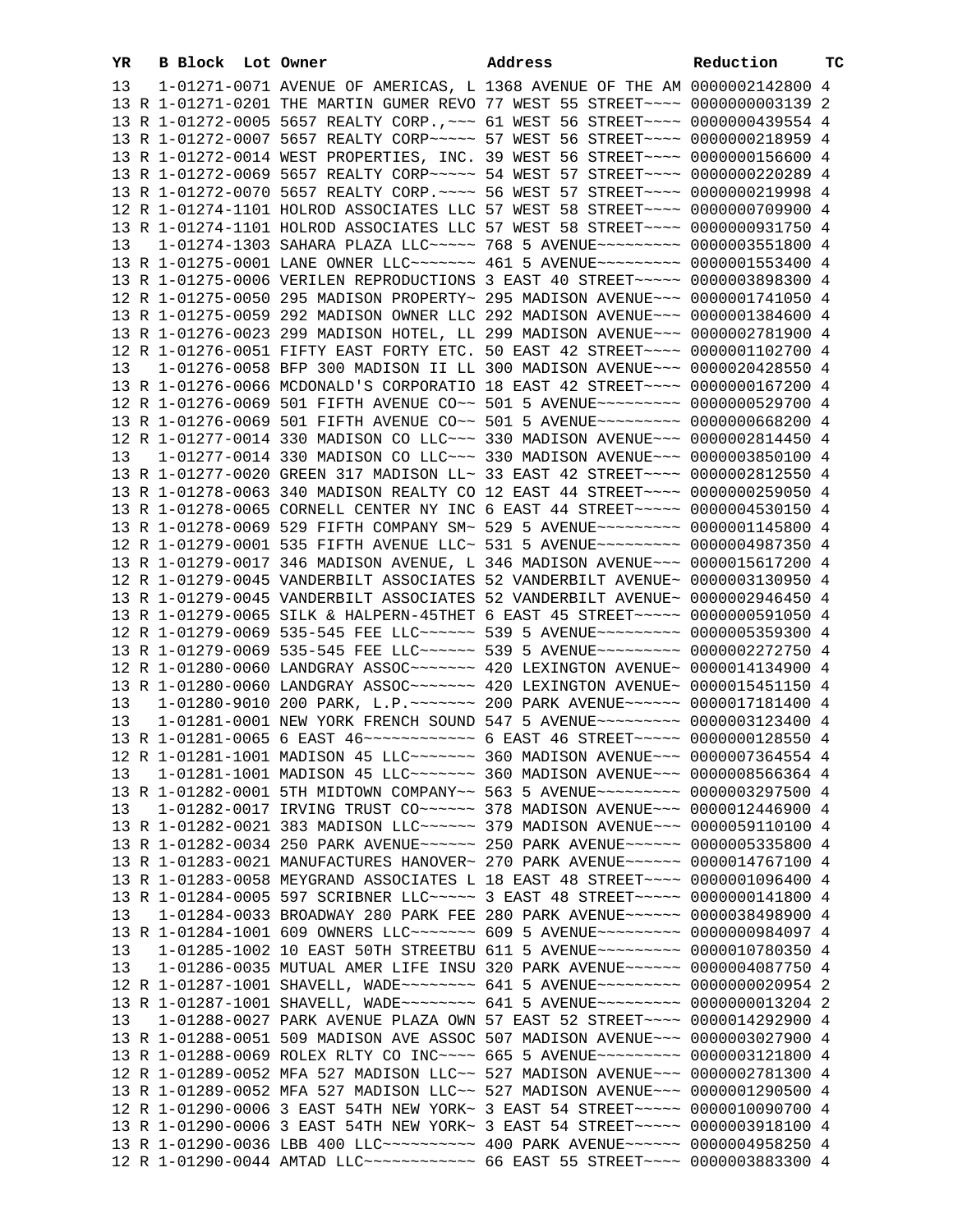|    | 13 R 1-01290-0044 AMTAD LLC~~~~~~~~~~~~ 66 EAST 55 STREET~~~~ 0000001167550 4 |                                                                                 |  |
|----|-------------------------------------------------------------------------------|---------------------------------------------------------------------------------|--|
| 13 |                                                                               | 1-01291-0028 NY-MIDTOWN PROPERTIES 75 EAST 55 STREET~~~~ 0000008515950 4        |  |
| 13 |                                                                               | 1-01291-0051 RODNEY HOLDINGS INC.~ 555 MADISON AVENUE~~~ 0000003643900 4        |  |
|    |                                                                               | 12 R 1-01291-1303 NY-717 FIFTH AVENUE,~ 717 5 AVENUE~~~~~~~~~~ 0000027827734 4  |  |
|    |                                                                               | 13 R 1-01291-1303 NY-717 FIFTH AVENUE, ~ 717 5 AVENUE~~~~~~~~~ 0000032550480 4  |  |
|    |                                                                               |                                                                                 |  |
| 13 |                                                                               | 1-01292-0015 590 MADISON AVENUE, L 580 MADISON AVENUE~~~ 0000006389600 4        |  |
|    |                                                                               | 12 R 1-01292-0052 575 REALTIES INC ---- 571 MADISON AVENUE -- 0000003105250 4   |  |
| 13 |                                                                               | 1-01292-0052 575 REALTIES INC~~~~~ 571 MADISON AVENUE~~~ 0000004937900 4        |  |
|    |                                                                               | 13 R 1-01292-1001 TRUMP TOWER COMMERCIA 721 5 AVENUE~~~~~~~~~ 0000002770700 4   |  |
|    |                                                                               | 13 R 1-01293-0007 IRENE DUELL~~~~~~~~~~ 5 EAST 57 STREET~~~~~ 0000004592050 4   |  |
|    |                                                                               | 13 R 1-01293-0035 HAHN KOOK CNETER (USA 460 PARK AVENUE~~~~~~ 0000004652200 4   |  |
|    |                                                                               | 13 R 1-01293-1003 GREENPOINT-GOLDMAN CO 53 EAST 57 STREET~~~~ 0000000435700 4   |  |
| 13 |                                                                               | 1-01294-0046 625 MAD REALTY LLC~~~ 613 MADISON AVENUE~~~ 0000002974350 4        |  |
|    |                                                                               | 12 R 1-01295-0001 101 PARK AVENUE ASSOC 101 PARK AVENUE~~~~~~ 0000013152150 4   |  |
|    |                                                                               | 13 R 1-01295-0001 101 PARK AVENUE ASSOC 101 PARK AVENUE~~~~~~ 0000010449000 4   |  |
|    |                                                                               |                                                                                 |  |
|    |                                                                               | 13 R 1-01295-0017 CPT 360 LEXINGTON, LL 354 LEXINGTON AVENUE~ 0000001019700 4   |  |
|    |                                                                               | 13 R 1-01295-0058 SHERWOOD 370 LEXINGTO 364 LEXINGTON AVENUE~ 0000001349900 4   |  |
| 13 |                                                                               | 1-01296-0001 125 PARK OWNER LLC~~~ 100 EAST 42 STREET~~~ 0000016596950 4        |  |
| 13 |                                                                               | 1-01296-0046 15042 ESTATE BORROWIN 128 EAST 42 STREET~~~ 0000010753750 4        |  |
|    |                                                                               | 12 R 1-01296-1002 GOTHAM 42ND STREET LL 110 EAST 42 STREET~~~ 0000006749230 4   |  |
|    |                                                                               | 13 R 1-01296-1002 GOTHAM 42ND STREET LL 110 EAST 42 STREET~~~ 0000004731569 4   |  |
|    |                                                                               | 12 R 1-01296-1003 NEW 110 CIPRIANI UNI~ 110 EAST 42 STREET~~~ 0000000319500 4   |  |
|    |                                                                               | 13 R 1-01296-1003 NEW 110 CIPRIANI UNI~ 110 EAST 42 STREET~~~ 0000000412200 4   |  |
| 13 |                                                                               | 1-01297-0023 405 LEXINGTON, L.L.C. 395 LEXINGTON AVENUE~ 0000011919950 4        |  |
| 13 |                                                                               | $1-01298-0023$ 425 LEXINGTON REALTY~ 417 LEXINGTON AVENUE~ 0000011974300 4      |  |
|    |                                                                               | 13 R 1-01298-0041 LEXINGTON BELVEDERE L 150 EAST 44 STREET~~~ 0000000577300 2   |  |
|    |                                                                               |                                                                                 |  |
|    |                                                                               | 12 R 1-01299-0023 HOTEL GRAND CENTRAL~~ 137 EAST 44 STREET~~~ 0000001319150 4   |  |
|    |                                                                               | 13 R 1-01299-0023 HOTEL GRAND CENTRAL~~ 137 EAST 44 STREET~~~ 0000003483650 4   |  |
|    |                                                                               | 12 R 1-01299-0027 NRCF 2GC LLC -------- 147 EAST 44 STREET --- 0000006135750 4  |  |
|    |                                                                               | 13 R 1-01299-0027 NRCF 2GC LLC~~~~~~~~~~ 147 EAST 44 STREET~~~ 0000006351300 4  |  |
|    |                                                                               | 13 R 1-01299-0033 708 THIRD AVENUE ASSO 708 3 AVENUE~~~~~~~~~ 0000003768900 4   |  |
|    |                                                                               | 12 R 1-01299-0038 CPP III LLC~~~~~~~~~~ 712 3 AVENUE~~~~~~~~~ 0000000487700 4   |  |
| 13 |                                                                               | 1-01300-0001 230 PARK AVENUE HOLDC 230 PARK AVENUE~~~~~~ 0000012954450 4        |  |
| 13 |                                                                               | 1-01300-0014 237 PARK OWNER LLC~~~ 460 LEXINGTON AVENUE~ 0000032318400 4        |  |
|    |                                                                               | 13 R 1-01300-0025 WUNG INC ------------- 139 EAST 45 STREET --- 0000000319450 4 |  |
|    |                                                                               | 13 R 1-01300-0026 141 E. 45TH ST. LLC~~ 141 EAST 45 STREET~~~ 0000000105950 4   |  |
| 13 |                                                                               | 1-01301-0001 BOP 245 PARK LLC ---- 245 PARK AVENUE ----- 0000009355050 4        |  |
| 13 |                                                                               | 1-01301-0023 GREEN 485 TIC LLC ~~~~ 485 LEXINGTON AVENUE~ 0000004554450 4       |  |
|    |                                                                               |                                                                                 |  |
|    |                                                                               |                                                                                 |  |
|    |                                                                               | 12 R 1-01302-0028 141 EAST 47TH STREET~ 141 EAST 47 STREET~~~ 0000000018450 4   |  |
|    |                                                                               | 13 R 1-01302-0028 141 EAST 47TH STREET~ 141 EAST 47 STREET~~~ 0000000074250 4   |  |
| 13 |                                                                               | 1-01302-0051 DIAMONDROCK NY LEX OW 509 LEXINGTON AVENUE~ 0000003003850 4        |  |
| 13 |                                                                               | 1-01302-1001 JPMORGAN CHASE BANK, ~ 277 PARK AVENUE~~~~~~ 0000000541470 4       |  |
| 13 |                                                                               | 1-01303-0033 T-C 780 THIRD AVENUE~ 776 3 AVENUE~~~~~~~~~ 0000005594500 4        |  |
|    |                                                                               | 13 R 1-01304-0025 RAMOSAR REALTY CORP~~ 143 EAST 49 STREET~~~ 0000000034150 4   |  |
|    |                                                                               | 13 R 1-01305-0020 125 EAST 50TH STREET~ 557 LEXINGTON AVENUE~ 0000003280200 4   |  |
|    |                                                                               | 13 R 1-01305-0033 155 EAST 50TH STREET~ 155 EAST 50 STREET~~~ 0000007366050 4   |  |
|    |                                                                               | 12 R 1-01305-0040 MP 830 THIRD AVENUE, L 830 3 AVENUE~~~~~~~~~ 0000002274150 4  |  |
|    |                                                                               | 13 R 1-01305-0040 MP 830 THIRD AVENUE, L 830 3 AVENUE~~~~~~~~~ 0000003380000 4  |  |
|    |                                                                               | 13 R 1-01305-0060 TOWER 570 COMPANY, L. 566 LEXINGTON AVENUE~ 0000005300300 4   |  |
| 13 |                                                                               | 1-01305-1001 RLJ III - DBT METROPO 569 LEXINGTON AVENUE~ 0000011183600 4        |  |
| 13 |                                                                               | 1-01307-0001 375 PARK FEE LLC ---- 375 PARK AVENUE ----- 0000007052050 4        |  |
|    |                                                                               |                                                                                 |  |
|    |                                                                               | 13 R 1-01307-0014 600 LEXINGTON OWNER L 600 LEXINGTON AVENUE~ 0000004531050 4   |  |
|    |                                                                               | 13 R 1-01307-0029 KNOCKLOFTY MGMT LLC~~ 155 EAST 52 STREET~~~ 0000000302400 2   |  |
|    |                                                                               | 13 R 1-01307-1001 866 3RD RETAIL OWNER~ 866 3 AVENUE~~~~~~~~~ 0000000898400 4   |  |
|    |                                                                               | 13 R 1-01308-0033 BR REALTY CO., L.P.~~ 880 3 AVENUE~~~~~~~~~ 0000001503650 4   |  |
|    |                                                                               | 12 R 1-01308-1001 BP/CGCENTER II LLC~~~ 884 3 AVENUE~~~~~~~~~~ 0000004517250 4  |  |
|    |                                                                               | 13 R 1-01308-1001 BP/CGCENTER II LLC~~~ 884 3 AVENUE~~~~~~~~~~ 0000006969450 4  |  |
|    |                                                                               | 12 R 1-01308-1102 BP 399 PARK AVENUE, ~~ 399 PARK AVENUE~~~~~~ 0000016015800 4  |  |
|    |                                                                               | 13 R 1-01308-1102 BP 399 PARK AVENUE, ~~ 399 PARK AVENUE~~~~~~ 0000016220550 4  |  |
|    |                                                                               | 13 R 1-01309-0005 THE BROOK INC~~~~~~~~~ 111 EAST 54 STREET~~~ 0000000325250 4  |  |
| 13 |                                                                               | 1-01309-0032 900 3RD AVE. L P C/O~ 900 3 AVENUE~~~~~~~~~ 0000006901550 4        |  |
|    |                                                                               |                                                                                 |  |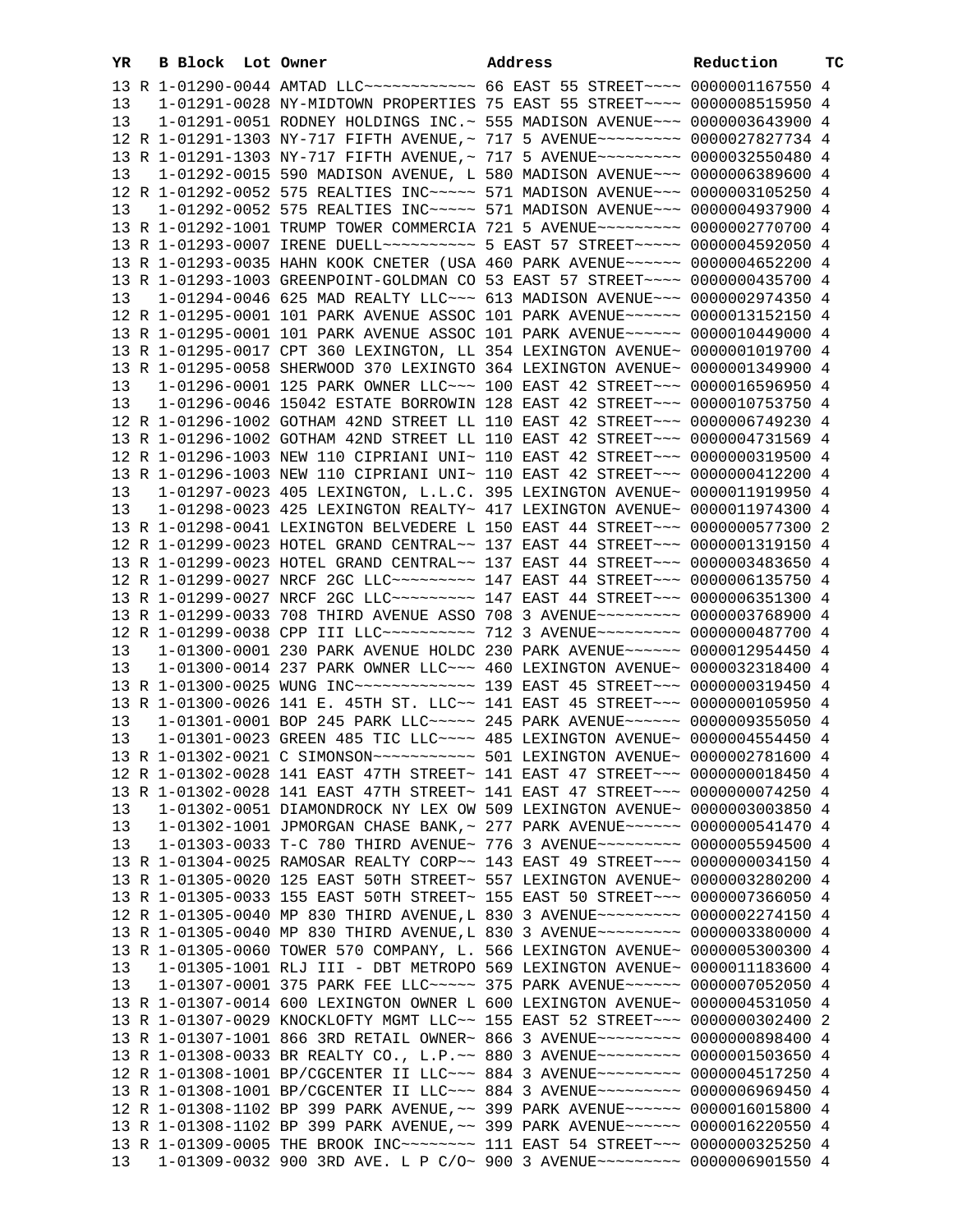| YR | <b>B Block</b> Lot Owner |                                                                                   | Address | Reduction | тc |
|----|--------------------------|-----------------------------------------------------------------------------------|---------|-----------|----|
|    |                          | 12 R 1-01309-0062 124 EAST 55TH STREET~ 124 EAST 55 STREET~~~ 0000000087800 4     |         |           |    |
|    |                          | 13 R 1-01309-0062 124 EAST 55TH STREET~ 124 EAST 55 STREET~~~ 0000000097964 4     |         |           |    |
|    |                          | 13 R 1-01310-0012 NYC 55 CORP~~~~~~~~~~~~~~ 127 EAST 55 STREET~~~ 0000002423200 4 |         |           |    |
|    |                          | 13 R 1-01310-1001 LUPO PROPERTIES, INC. 141 EAST 55 STREET~~~ 0000000031401 4     |         |           |    |
|    |                          | 13 R 1-01310-1302 56TH LEXINGTON HOLDIN 140 EAST 56 STREET~~~ 0000000553850 4     |         |           |    |
|    |                          | 13 R 1-01311-0001 PARK AVENUE PROPERTIE 445 PARK AVENUE~~~~~~ 0000004962900 4     |         |           |    |
|    |                          | 13 R 1-01311-0020 681 LEX LAND, L.P. ~~~ 681 LEXINGTON AVENUE~ 0000000266600 4    |         |           |    |
|    |                          | 13 R 1-01311-0029 JAB BUILDING LLC ~~~~~ 155 EAST 56 STREET ~~~ 0000000962150 4   |         |           |    |
|    |                          | 12 R 1-01311-0033 AMERICAN JEWISH COMMI 165 EAST 56 STREET~~~ 0000000188050 4     |         |           |    |
|    |                          | 13 R 1-01311-0033 AMERICAN JEWISH COMMI 165 EAST 56 STREET~~~ 0000000375300 4     |         |           |    |
|    |                          | 12 R 1-01311-0050 SILK AND HALPERN 57, ~ 695 LEXINGTON AVENUE~ 0000000512050 4    |         |           |    |
|    |                          | 12 R 1-01311-0052 JOLLY KINKER INC ---- 687 LEXINGTON AVENUE ~ 0000001300743 4    |         |           |    |
|    |                          | 13 R 1-01311-0052 JOLLY KINKER INC ---- 687 LEXINGTON AVENUE ~ 0000002352750 4    |         |           |    |
|    |                          | 13 R 1-01311-0058 SOL GOLDMAN INVESTMEN 690 LEXINGTON AVENUE~ 0000002743950 4     |         |           |    |
|    |                          | 12 R 1-01311-0061 124 EAST 57TH STREET~ 124 EAST 57 STREET~~~ 0000000312600 4     |         |           |    |
|    |                          | 13 R 1-01311-0161 122 EAST 57TH STREETA 122 EAST 57 STREET~~~ 0000000132500 4     |         |           |    |
| 13 |                          | 1-01312-0015 WALLACE, STRATFORD CT 135 EAST 57 STREET~~~ 0000007247450 4          |         |           |    |
|    |                          | 12 R 1-01312-0033 157 EAST 57TH STREET~ 157 EAST 57 STREET~~~ 0000000495300 2     |         |           |    |
|    |                          | 12 R 1-01312-0058 714 LEX ACQUISITION L 714 LEXINGTON AVENUE~ 0000000150000 4     |         |           |    |
|    |                          | 12 R 1-01312-0120 707-709 LEXINGTON LLC 709 LEXINGTON AVENUE~ 0000000153050 4     |         |           |    |
|    |                          | 13 R 1-01312-0120 707-709 LEXINGTON LLC 709 LEXINGTON AVENUE~ 0000000090050 4     |         |           |    |
|    |                          | 12 R 1-01313-1001 731 COMMERCIAL LLC~~~ 151 EAST 58 STREET~~~ 0000003573456 4     |         |           |    |
|    |                          | 12 R 1-01313-1101 PONTE GADEA LEXINGTON 130 EAST 59 STREET~~~ 0000001748000 4     |         |           |    |
|    |                          |                                                                                   |         |           |    |
|    |                          |                                                                                   |         |           |    |
| 13 |                          | 1-01315-0044 HHR 42 ASSOCIATES, L. 214 EAST 42 STREET~~~ 0000003766600 4          |         |           |    |
|    |                          | 13 R 1-01315-0048 DOLP 655 PROPERTIES~~ 202 EAST 42 STREET~~~ 0000000049050 4     |         |           |    |
|    |                          | 13 R 1-01316-0001 DOLP 675 PROPERTIES I 675 3 AVENUE~~~~~~~~~ 0000006131950 4     |         |           |    |
|    |                          | 13 R 1-01317-0015 225 EAST 43RD STREETR 225 EAST 43 STREET~~~ 0000000748700 4     |         |           |    |
|    |                          | 12 R 1-01318-0014 TECUMEH PROPERTIES IN 225 EAST 44 STREET~~~ 0000000030650 4     |         |           |    |
|    |                          | 13 R 1-01318-0022 OLYMPIA HOUSE LLC --- 825 2 AVENUE -------- 0000001327100 2     |         |           |    |
|    |                          | 13 R 1-01318-0029 JUST ONE MORE HOLDING 837 2 AVENUE~~~~~~~~~ 0000000051035 4     |         |           |    |
|    |                          | 13 R 1-01319-0030 PLOVER REALTY, ~~~~~~~ 244 EAST 46 STREET~~~ 0000000119350 2    |         |           |    |
|    |                          | 13 R 1-01319-0034 MANHATTAN 46TH ST. AS 234 EAST 46 STREET~~~ 0000001896300 4     |         |           |    |
|    |                          | 12 R 1-01320-1301 HEATHER MILLS N V INC 216 EAST 47 STREET~~~ 0000000114850 4     |         |           |    |
|    |                          | 13 R 1-01320-1301 HEATHER MILLS N V INC 216 EAST 47 STREET~~~ 0000000104950 4     |         |           |    |
|    |                          | 12 R 1-01320-1602 EGBERT A TAN~~~~~~~~~ 225 EAST 46 STREET~~~ 0000000000916 2     |         |           |    |
|    |                          | 13 R 1-01320-1602 EGBERT A TAN -------- 225 EAST 46 STREET --- 00000000002093 2   |         |           |    |
|    |                          | 13 1-01321-0001 757 3RD AVE ASSOCIATE 757 3 AVENUE~~~~~~~~~ 0000008004950 4       |         |           |    |
|    |                          | 13 R 1-01321-0011 225 EAST 47TH STREET~ 225 EAST 47 STREET~~~ 0000000139150 2     |         |           |    |
| 13 |                          | 1-01321-0022 PLAZA TOWER, LLC ---- 885 2 AVENUE -------- 0000005274150 4          |         |           |    |
|    |                          | 13 R 1-01322-0042 216 E. 49TH STREET, ~~ 216 EAST 49 STREET ~~~ 0000000066650 4   |         |           |    |
|    |                          | 13 R 1-01323-0030 N ASTROID REALTY LLC~ 242 EAST 50 STREET~~~ 00000000008550 2    |         |           |    |
|    |                          | 13 R 1-01323-0032 F ASTROID REALTY LLC~ 238 EAST 50 STREET~~~ 0000000042000 2     |         |           |    |
|    |                          | 13 R 1-01323-0034 B ASTROID ASSOCIATES~ 234 EAST 50 STREET~~~ 0000000108050 2     |         |           |    |
|    |                          | 12 R 1-01323-0047 805 THIRD NEW YORK LL 805 3 AVENUE~~~~~~~~~ 0000003099300 4     |         |           |    |
| 13 |                          | 1-01323-0047 805 THIRD NEW YORK LL 805 3 AVENUE~~~~~~~~~ 0000004980750 4          |         |           |    |
|    |                          | 12 R 1-01323-0140 SMAJT PARTNERS LLC~~~ 222 EAST 50 STREET~~~ 0000000049416 2A    |         |           |    |
|    |                          | 13 R 1-01323-0140 SMAJT PARTNERS LLC~~~ 222 EAST 50 STREET~~~ 0000000060977 2A    |         |           |    |
|    |                          | 12 R 1-01324-0009 221 E 50 ST OWNERS I~ 221 EAST 50 STREET~~~ 0000000120750 2     |         |           |    |
|    |                          | 13 R 1-01324-0009 221 E 50 ST OWNERS I~ 221 EAST 50 STREET~~~ 0000000157650 2     |         |           |    |
|    |                          | 13 R 1-01324-0033 PANTA REALTY INC~~~~~ 240 EAST 51 STREET~~~ 0000000187800 4     |         |           |    |
|    |                          | 13 R 1-01324-0034 PANTA REALTY INC~~~~~ 238 EAST 51 STREET~~~ 0000004428500 4     |         |           |    |
|    |                          | 12 R 1-01324-0048 831 THIRD LLC~~~~~~~~ 831 3 AVENUE~~~~~~~~~ 0000000339800 4     |         |           |    |
|    |                          | 13 R 1-01324-0048 831 THIRD LLC ------- 831 3 AVENUE -------- 0000000477950 4     |         |           |    |
|    |                          | 13 R 1-01325-0031 KERRY GROUP CORPORATI 981 2 AVENUE~~~~~~~~~ 0000000030024 2A    |         |           |    |
|    |                          | 13 R 1-01325-0035 JAVIND APARTMENT~~~~~ 240 EAST 52 STREET~~~ 0000000095750 2     |         |           |    |
|    |                          | 12 R 1-01325-0044 218 EAST 52ND STREET~ 218 EAST 52 STREET~~~ 0000000019406 2A    |         |           |    |
|    |                          | 13 R 1-01325-0044 218 EAST 52ND STREET~ 218 EAST 52 STREET~~~ 0000000052158 2A    |         |           |    |
|    |                          | 13 R 1-01326-0023 991 SECOND AVE. ~~~~~~ 989 2 AVENUE~~~~~~~~~ 0000001951050 4    |         |           |    |
|    |                          | 13 R 1-01326-1136 VENETO RETAIL LLC~~~~ 250 EAST 53 STREET~~~ 0000000748150 4     |         |           |    |
|    |                          | 13 R 1-01326-1137 VENETO RETAIL LLC~~~~ 250 EAST 53 STREET~~~ 0000000101150 4     |         |           |    |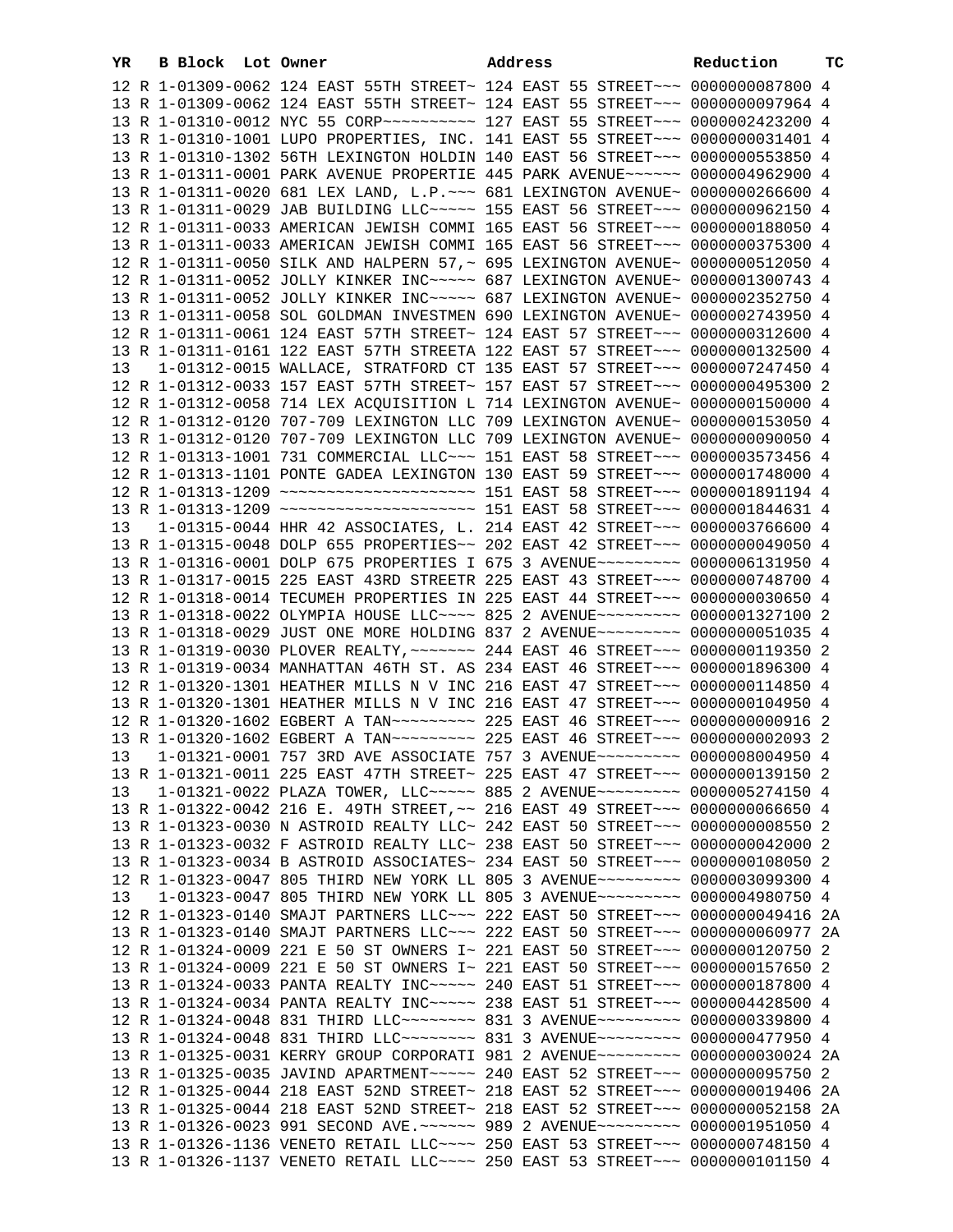| B Block Lot Owner<br>YR |                                                                                    | Address                                                                         | Reduction | <b>TC</b> |
|-------------------------|------------------------------------------------------------------------------------|---------------------------------------------------------------------------------|-----------|-----------|
|                         | 13 R 1-01327-0019 GOULD EASTSIDE PARKIN EAST 53 STREET~~~~~~~~ 0000000081950 4     |                                                                                 |           |           |
|                         | 13 R 1-01327-0021 VIC'S HOLE IN ONE, LL 1003 2 AVENUE~~~~~~~~ 0000000054300 4      |                                                                                 |           |           |
|                         | 13 R 1-01327-0029 GOULD EASTSIDE PARKIN 240 EAST 54 STREET~~~ 0000000858350 4      |                                                                                 |           |           |
|                         | 13 R 1-01327-0035 MAJESTIC REALTY ASSOC 226 EAST 54 STREET~~~ 0000000178100 4      |                                                                                 |           |           |
|                         | 13 R 1-01327-0037 LESLIE HOUSE OWNERS C 220 EAST 54 STREET~~~ 0000000777050 2      |                                                                                 |           |           |
|                         | 13 R 1-01327-1001 STOREPARK LLC -------- 211 EAST 53 STREET --- 0000000378900 4    |                                                                                 |           |           |
| 13                      | 1-01329-0001 SL GREEN REALTY CORP. 919 3 AVENUE~~~~~~~~~ 0000004972300 4           |                                                                                 |           |           |
|                         | 12 R 1-01330-0007 209 E 56 APT CORP~~~~ 209 EAST 56 STREET~~~ 0000000503500 2      |                                                                                 |           |           |
|                         | 13 R 1-01330-0007 209 E 56 APT CORP~~~~ 209 EAST 56 STREET~~~ 0000000517000 2      |                                                                                 |           |           |
|                         | 12 R 1-01330-0038 220 EAST 57 OWNERS~~~ 220 EAST 57 STREET~~~ 0000000684800 2      |                                                                                 |           |           |
|                         |                                                                                    |                                                                                 |           |           |
|                         | 13 R 1-01330-0038 220 EAST 57 OWNERS~~~ 220 EAST 57 STREET~~~ 0000000846350 2      |                                                                                 |           |           |
|                         | 13 R 1-01331-0030 SELIMAJ, SUCO~~~~~~~~~ 240 EAST 58 STREET~~~ 0000000037894 4     |                                                                                 |           |           |
|                         | 12 R 1-01331-1203 225 EAST 57 ST OWNERS 225 EAST 57 STREET~~~ 0000003748800 2      |                                                                                 |           |           |
|                         | 13 R 1-01331-1203 225 EAST 57 ST OWNERS 225 EAST 57 STREET~~~ 0000001724100 2      |                                                                                 |           |           |
| 13                      | 1-01332-0001 D&D BUILDING COMPANY~ 979 3 AVENUE~~~~~~~~~ 0000004659350 4           |                                                                                 |           |           |
|                         | 13 R 1-01332-0016 231 EAST 58TH STREET~ 231 EAST 58 STREET~~~ 0000000047750 2      |                                                                                 |           |           |
|                         | 13 R 1-01332-0018 237 EAST 58 LLC ----- 237 EAST 58 STREET -- 0000000027850 2      |                                                                                 |           |           |
|                         | 13 R 1-01332-0019 237 EAST 58 LLC ----- 239 EAST 58 STREET -- 0000000098050 2      |                                                                                 |           |           |
|                         | 13 R 1-01332-0029 ROC-LE TRIOMPHE ASSOC 240 EAST 59 STREET~~~ 0000002210200 2      |                                                                                 |           |           |
|                         | 13 R 1-01334-0013 333 EAST FORTY FIRST~ 333 EAST 41 STREET~~~ 0000000143300 2      |                                                                                 |           |           |
|                         | 12 R 1-01334-0041 WOODSTOCK OWNERS CORP 312 EAST 42 STREET~~~ 0000004292400 2      |                                                                                 |           |           |
|                         | 13 R 1-01334-0041 WOODSTOCK OWNERS CORP 312 EAST 42 STREET~~~ 0000003821800 2      |                                                                                 |           |           |
|                         | 13 R 1-01336-0015 333 EAST 43RD OWNERS~ 333 EAST 43 STREET~~~ 0000001365350 2      |                                                                                 |           |           |
| 13                      | 1-01336-1102 SECOND 820 OWNER LLC~ 820 2 AVENUE~~~~~~~~~ 0000000169100 4           |                                                                                 |           |           |
|                         | 12 R 1-01337-0006 BEAUX ARTS II LLC C/O 307 EAST 44 STREET~~~ 0000000592050 2      |                                                                                 |           |           |
|                         | 13 R 1-01337-0006 BEAUX ARTS II LLC C/O 307 EAST 44 STREET~~~ 0000000764300 2      |                                                                                 |           |           |
| 13                      | 1-01337-0014 UNITED NATIONS DEVELO 323 EAST 44 STREET~~~ 0000002173550 4           |                                                                                 |           |           |
|                         | 12 R 1-01337-0049 YEDID 844 LLC, AS 95% 844 2 AVENUE~~~~~~~~~ 0000000077200 4      |                                                                                 |           |           |
|                         | 13 R 1-01337-0049 YEDID 844 LLC, AS 95% 844 2 AVENUE~~~~~~~~~ 0000000031800 4      |                                                                                 |           |           |
|                         | 13 R 1-01337-0051 PALM MANAGEMENT CORP~ 838 2 AVENUE~~~~~~~~~ 0000000038880 2A     |                                                                                 |           |           |
|                         | 13 R 1-01337-0104 CALANDRILLO, MICHAEL~ 834 2 AVENUE~~~~~~~~~~ 0000000061101 2B    |                                                                                 |           |           |
|                         |                                                                                    |                                                                                 |           |           |
|                         | 13 R 1-01338-1001 BIMS ASSOCIATES~~~~~~ 301 EAST 45 STREET~~~ 0000000079650 4      |                                                                                 |           |           |
|                         | 13 R 1-01338-1201 ENTERPRISE 45TH OWNER 325 EAST 45 STREET~~~ 0000000243950 4      |                                                                                 |           |           |
|                         | 12 R 1-01339-0012 333 EAST 46 ST APT CO 333 EAST 46 STREET~~~ 0000001788750 2      |                                                                                 |           |           |
|                         | 13 R 1-01339-0012 333 EAST 46 ST APT CO 333 EAST 46 STREET~~~ 0000000813500 2      |                                                                                 |           |           |
|                         | 13 R 1-01341-0047 BERTRAM KLAPHOLTZ~~~~ 308 EAST 49 STREET~~~ 0000000189200 2      |                                                                                 |           |           |
|                         | 12 R 1-01341-1201 LORENZO MANNINO~~~~~~ 321 EAST 48 STREET~~~ 0000000007864 4      |                                                                                 |           |           |
|                         | 13 R 1-01341-1201 LORENZO MANNINO~~~~~~ 321 EAST 48 STREET~~~ 0000000014440 4      |                                                                                 |           |           |
|                         | 13 R 1-01341-1203 321 PARTNERS~~~~~~~~~ 321 EAST 48 STREET~~~ 0000000004115 2      |                                                                                 |           |           |
|                         | 12 R 1-01341-1801 ~~~~~~~~~~~~~~~~~~~~~~~ 865 1 AVENUE~~~~~~~~~ 0000000039769 4    |                                                                                 |           |           |
|                         | 13 R 1-01341-1801 ~~~~~~~~~~~~~~~~~~~~~~~~~ 865 1 AVENUE~~~~~~~~~ 00000000036438 4 |                                                                                 |           |           |
|                         | 12 R 1-01341-1804 PINCHEVSKY TAL~~~~~~~ 865 1 AVENUE~~~~~~~~~ 0000000003176 2      |                                                                                 |           |           |
|                         | 13 R 1-01341-1804 PINCHEVSKY TAL~~~~~~~ 865 1 AVENUE~~~~~~~~~ 00000000001552 2     |                                                                                 |           |           |
|                         | 13 R 1-01342-0023 349 EAST 49TH STREET~ 349 EAST 49 STREET~~~ 0000000230000 2      |                                                                                 |           |           |
|                         | 13 R 1-01342-0130 356 EAST 50TH ST. COR 356 EAST 50 STREET~~~ 0000000024002 2C     |                                                                                 |           |           |
|                         | 13 R 1-01342-1002 BERMAN TODD J ~~~~~~~~~ 309 EAST 49 STREET ~~~ 0000000009600 4   |                                                                                 |           |           |
|                         | 12 R 1-01342-1089 LACHMAN, HILARY~~~~~~ 309 EAST 49 STREET~~~ 0000000012200 4      |                                                                                 |           |           |
|                         | 13 R 1-01342-1089 LACHMAN, HILARY~~~~~~ 309 EAST 49 STREET~~~ 0000000015800 4      |                                                                                 |           |           |
|                         | 12 R 1-01343-0021 351 E 50 APT INC~~~~~ 351 EAST 50 STREET~~~ 0000000017293 2C     |                                                                                 |           |           |
|                         |                                                                                    |                                                                                 |           |           |
|                         | 13 R 1-01343-0021 351 E 50 APT INC~~~~~ 351 EAST 50 STREET~~~ 0000000036700 2C     |                                                                                 |           |           |
|                         |                                                                                    |                                                                                 |           |           |
|                         |                                                                                    |                                                                                 |           |           |
|                         | 12 R 1-01344-0001 51ST STREET MAIN LOT~ 964 2 AVENUE~~~~~~~~~ 0000004659148 2      |                                                                                 |           |           |
|                         | 13 R 1-01344-0001 51ST STREET MAIN LOT~ 964 2 AVENUE~~~~~~~~~ 0000006370100 2      |                                                                                 |           |           |
|                         | 13 R 1-01344-0007 SINANIS REALTY CORP. ~ 315 EAST 51 STREET ~~~ 0000000016650 2B   |                                                                                 |           |           |
|                         | 12 R 1-01344-0018 343 EAST 51 CORP~~~~~ 343 EAST 51 STREET~~~ 0000000136500 2      |                                                                                 |           |           |
|                         | 13 R 1-01344-0018 343 EAST 51 CORP~~~~~ 343 EAST 51 STREET~~~ 0000000053700 2      |                                                                                 |           |           |
|                         | 12 R 1-01344-0049 982 REALTY CORP~~~~~~ 982 2 AVENUE~~~~~~~~~ 0000000113200 2      |                                                                                 |           |           |
|                         | 12 R 1-01345-1001 BENNETT RONNA~~~~~~~~ 310 EAST 53 STREET~~~ 0000000048193 2      |                                                                                 |           |           |
|                         | 13 R 1-01345-1001 BENNETT RONNA~~~~~~~~ 310 EAST 53 STREET~~~ 0000000044555 2      |                                                                                 |           |           |
|                         |                                                                                    | 13 R 1-01346-0037 EAST 54 LLC ---------- 336 EAST 54 STREET --- 0000000037000 2 |           |           |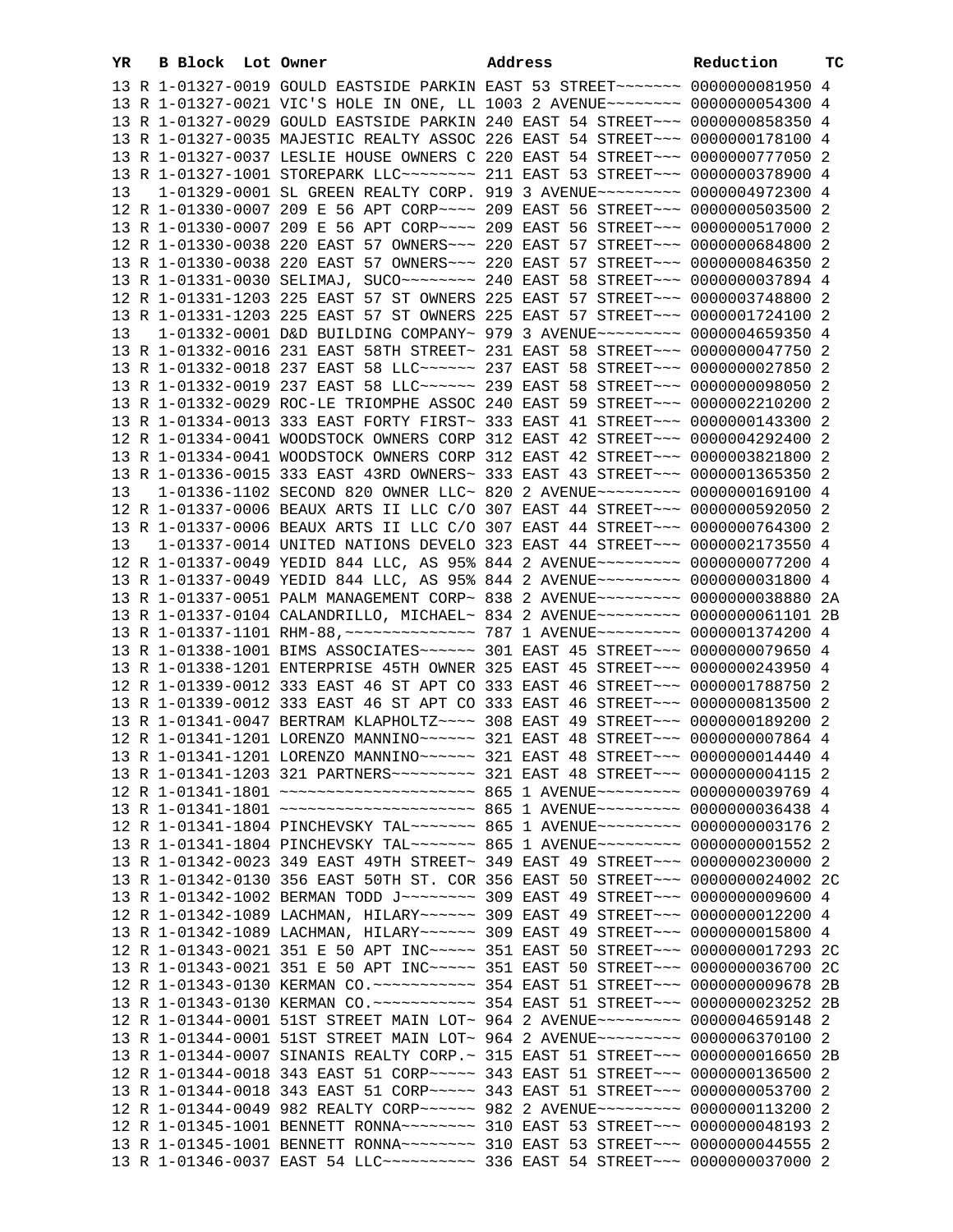| YR | B Block Lot Owner |  | Address                                                                           | Reduction | тc |
|----|-------------------|--|-----------------------------------------------------------------------------------|-----------|----|
|    |                   |  | 13 R 1-01346-0101 EDRO REALTY CO, INC~~ 303 EAST 53 STREET~~~ 0000000218750 4     |           |    |
|    |                   |  | 12 R 1-01346-1201 "54 SATELLITE CO"~~~~ 350 EAST 54 STREET~~~ 0000000018775 4     |           |    |
|    |                   |  | 13 R 1-01346-1201 "54 SATELLITE CO"~~~~ 350 EAST 54 STREET~~~ 0000000016500 4     |           |    |
|    |                   |  | 12 R 1-01346-1202 "54 SATELLITE CO"~~~~ 350 EAST 54 STREET~~~ 0000000314850 4     |           |    |
|    |                   |  | 13 R 1-01346-1202 "54 SATELLITE CO"~~~~ 350 EAST 54 STREET~~~ 0000000304580 4     |           |    |
|    |                   |  | 13 R 1-01346-1203 54 SATELLITE CO~~~~~~ 350 EAST 54 STREET~~~ 0000000002643 2     |           |    |
|    |                   |  | 13 R 1-01347-0002 JIRS REALTY PARTNERSH 1026 2 AVENUE~~~~~~~~ 0000000018200 2B    |           |    |
|    |                   |  | 13 R 1-01347-0016 LUMA 54 PROPERTIES, L 335 EAST 54 STREET~~~ 0000000068485 2B    |           |    |
|    |                   |  | 12 R 1-01348-0021 SINHA ANIL K~~~~~~~~~~ 347 EAST 55 STREET~~~ 0000000085900 4    |           |    |
|    |                   |  | 13 R 1-01348-0021 SINHA ANIL K~~~~~~~~~ 347 EAST 55 STREET~~~ 0000000153250 4     |           |    |
|    |                   |  | 13 R 1-01348-0049 56TH REALTY LLC ----- 1044 2 AVENUE ------- 0000005887050 2     |           |    |
|    |                   |  | 13 R 1-01349-0008 313 EAST 56TH STREET~ 313 EAST 56 STREET~~~ 0000000082750 2     |           |    |
|    |                   |  |                                                                                   |           |    |
|    |                   |  | 12 R 1-01349-0014 BAMFORD REALTY LLC~~~ 333 EAST 56 STREET~~~ 0000000905450 2     |           |    |
|    |                   |  | 12 R 1-01349-0041 322 EAST 57TH STREET, 322 EAST 57 STREET~~~ 0000000506150 2     |           |    |
|    |                   |  | 13 R 1-01349-0041 322 EAST 57TH STREET, 322 EAST 57 STREET~~~ 0000000515150 2     |           |    |
|    |                   |  |                                                                                   |           |    |
|    |                   |  |                                                                                   |           |    |
|    |                   |  | 13 R 1-01349-0131 TREVOR RENTALS INC.~~ 358 EAST 57 STREET~~~ 0000000069050 4     |           |    |
| 13 |                   |  | 1-01349-1101 NATARAJAN, LOGANATHAN 330 EAST 57 STREET~~~ 0000000026376 2          |           |    |
|    |                   |  | 12 R 1-01349-1201 THE 360 EAST 57TH CON 360 EAST 57 STREET~~~ 0000000141856 4     |           |    |
|    |                   |  | 13 R 1-01349-1201 THE 360 EAST 57TH CON 360 EAST 57 STREET~~~ 0000000271565 4     |           |    |
|    |                   |  | 13 R 1-01350-0001 KERN 57, LLC -------- 1084 2 AVENUE -------- 0000004818000 2    |           |    |
|    |                   |  | 13 R 1-01350-0031 58 EAST OWNERS CORP~~ 346 EAST 58 STREET~~~ 0000000107500 2     |           |    |
|    |                   |  | 12 R 1-01350-0033 MIGE ASSOC 2 --- - - - - 340 EAST 58 STREET - - 0000000142000 2 |           |    |
|    |                   |  | 13 R 1-01351-0001 LANDMARK OWNERS INC~~ 1110 2 AVENUE~~~~~~~~ 0000007119700 2     |           |    |
|    |                   |  | 13 R 1-01351-0010 EAST 58 STREET REALTY 323 EAST 58 STREET~~~ 0000000105593 1     |           |    |
|    |                   |  | 13 R 1-01351-0017 339 EAST 58TH STREET~ 339 EAST 58 STREET~~~ 0000000342000 2     |           |    |
|    |                   |  | 13 R 1-01351-0031 NYC GOETZ REALTY COR~ 344 EAST 59 STREET~~~ 0000000263150 4     |           |    |
|    |                   |  | 12 R 1-01360-0001 866 UN PLAZA FEE LLC~ 866 UNITED NATIONS PL 0000001242400 4     |           |    |
|    |                   |  | 13 R 1-01360-0001 866 UN PLAZA FEE LLC~ 866 UNITED NATIONS PL 0000005073050 4     |           |    |
|    |                   |  | 13 R 1-01360-9001 860 WEST TOWER INC~~~ 404 EAST 49 STREET~~~ 0000000803000 2     |           |    |
|    |                   |  | 13 R 1-01360-9002 ANN MORTON WYMAN~~~~~ 870 UNITED NATIONS PL 0000000803000 2     |           |    |
|    |                   |  | 12 R 1-01361-0039 14 BEEKMAN PL CORP -~ 12 BEEKMAN PLACE~~~~~ 0000000593450 2     |           |    |
|    |                   |  | 12 R 1-01361-0044 OAKTREE EQUITIES LLC~ 412 EAST 50 STREET~~~ 0000000016500 2B    |           |    |
|    |                   |  | 13 R 1-01361-0044 OAKTREE EQUITIES LLC~ 412 EAST 50 STREET~~~ 0000000060700 2B    |           |    |
|    |                   |  | 12 R 1-01362-1001 HELMUT KORZILIUS~~~~~ 421 EAST 50 STREET~~~ 0000000002332 2C    |           |    |
|    |                   |  | 13 R 1-01362-1001 HELMUT KORZILIUS~~~~~ 421 EAST 50 STREET~~~ 0000000005053 2C    |           |    |
|    |                   |  |                                                                                   |           |    |
|    |                   |  | 13 R 1-01363-0047 GOLDEN REALTY II~~~~~ 944 1 AVENUE~~~~~~~~~ 0000000085900 2     |           |    |
|    |                   |  | 13 R 1-01363-0048 GOLDEN REALTY II~~~~~ 942 1 AVENUE~~~~~~~~~ 0000000091083 2B    |           |    |
|    |                   |  | 13 R 1-01364-0022 RIVER HOUSE REALTY CO 435 EAST 52 STREET~~~ 0000001939550 2     |           |    |
|    |                   |  | 13 R 1-01365-0009 EQR-RIVERTOWER E, LLC 415 EAST 53 STREET~~~ 0000002371250 2     |           |    |
|    |                   |  | 12 R 1-01365-0020 SIXTY SUTTON CORP~~~~ 60 SUTTON PLACE SOUTH 0000006872000 2     |           |    |
|    |                   |  | 13 R 1-01365-0020 SIXTY SUTTON CORP~~~~ 60 SUTTON PLACE SOUTH 0000005274900 2     |           |    |
|    |                   |  | 13 R 1-01366-0016 SUTTON GARDENS OWNERS 425 EAST 54 STREET~~~ 0000002470750 2     |           |    |
|    |                   |  | 12 R 1-01366-0025 50 SUTTON PLACE SOUTH 50 SUTTON PLACE SOUTH 0000001144100 2     |           |    |
|    |                   |  | 13 R 1-01366-0025 50 SUTTON PLACE SOUTH 50 SUTTON PLACE SOUTH 0000001636850 2     |           |    |
|    |                   |  | 13 R 1-01368-0005 405 EAST 56TH ST LLC~ 405 EAST 56 STREET~~~ 0000000407000 2     |           |    |
|    |                   |  | 13 R 1-01369-0001 ANTHONY'S OVERHEAD ET 401 EAST 57 STREET~~~ 0000000060950 4     |           |    |
|    |                   |  | 12 R 1-01369-0002 411~ E~ 57~ CORPORATI 411 EAST 57 STREET~~~ 0000000723500 2     |           |    |
|    |                   |  | 13 R 1-01369-0002 411~ E~ 57~ CORPORATI 411 EAST 57 STREET~~~ 0000000257050 2     |           |    |
|    |                   |  | 12 R 1-01369-0042 417 EAST REALTY LIMIT 410 EAST 58 STREET~~~ 0000002040900 2     |           |    |
|    |                   |  | 13 R 1-01369-0042 417 EAST REALTY LIMIT 410 EAST 58 STREET~~~ 0000003067350 2     |           |    |
|    |                   |  | 13 R 1-01370-1002 PHILLIPS, MICHELLE~~~ 40 SUTTON PLACE~~~~~~ 0000000012260 2     |           |    |
|    |                   |  | 13 R 1-01371-0014 CANNON POINT SOUTH IN 45 SUTTON PLACE SOUTH 0000005688600 2     |           |    |
|    |                   |  | 13 R 1-01372-0073 SUTTON OWNERS CORP~~~ 35 SUTTON PLACE~~~~~~ 0000001249200 2     |           |    |
|    |                   |  | 13 R 1-01373-0040 NYS URBAN DEVELOPMENT 501 MAIN STREET~~~~~~ 0000005172850 2     |           |    |
|    |                   |  | 13 R 1-01374-0037 510 PARK AVE CORP - B 510 PARK AVENUE~~~~~~ 0000000316300 2     |           |    |
|    |                   |  | 12 R 1-01374-0049 BLR MADISON LLC~~~~~~ 645 MADISON AVENUE~~~ 0000004208700 4     |           |    |
|    |                   |  | 13 R 1-01374-0049 BLR MADISON LLC ----- 645 MADISON AVENUE -- 0000003521450 4     |           |    |
|    |                   |  | 12 R 1-01374-0069 FIFTH AVE & 60TH CORP 785 5 AVENUE~~~~~~~~~ 0000000837600 2     |           |    |
|    |                   |  | 13 R 1-01374-0069 FIFTH AVE & 60TH CORP 785 5 AVENUE~~~~~~~~~ 0000000994550 2     |           |    |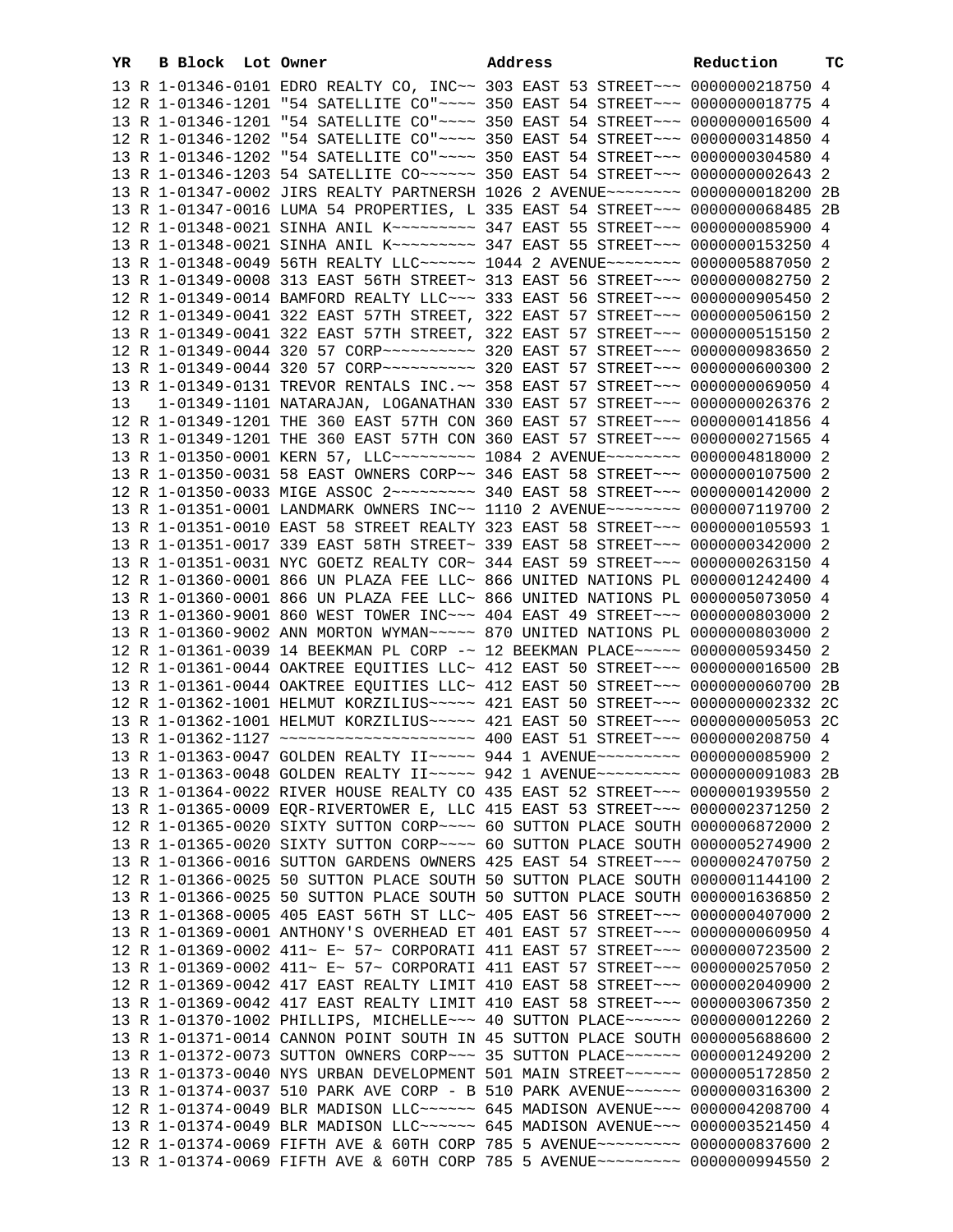| YR | B Block Lot Owner |                                                                                                                                                                | Address | Reduction | тc |
|----|-------------------|----------------------------------------------------------------------------------------------------------------------------------------------------------------|---------|-----------|----|
|    |                   | 13 R 1-01374-1001 HERMES OF PARIS, INC. 55 EAST 59 STREET~~~~ 0000000351346 4                                                                                  |         |           |    |
|    |                   | 12 R 1-01374-1002 FRIEDLAND, LAWRENCE~~ 55 EAST 59 STREET~~~~ 0000000490125 4                                                                                  |         |           |    |
|    |                   | 13 R 1-01374-1002 FRIEDLAND, LAWRENCE~~ 55 EAST 59 STREET~~~~ 0000002159568 4                                                                                  |         |           |    |
|    |                   | 13 R 1-01375-0016 654 MADISON AVENUE AS 652 MADISON AVENUE~~~ 0000004063100 4                                                                                  |         |           |    |
|    |                   | 13 R 1-01375-1102 ETOILE 660 MADISON LL 660 MADISON AVENUE~~~ 0000007181400 4                                                                                  |         |           |    |
|    |                   | 13 R 1-01376-0021 DUELL, THEA --------- 673 MADISON AVENUE --- 0000001260250 4                                                                                 |         |           |    |
|    |                   | 12 R 1-01376-0036 61 ST PARK AVE CORP~~ 540 PARK AVENUE~~~~~~ 0000006347342 4                                                                                  |         |           |    |
|    |                   | 13 R 1-01376-0036 61 ST PARK AVE CORP~~ 540 PARK AVENUE~~~~~~ 0000001721000 4                                                                                  |         |           |    |
|    |                   | 13 R 1-01376-0069 KNICKERBOCKER CLUB IN 805 5 AVENUE~~~~~~~~~ 0000005480000 4                                                                                  |         |           |    |
|    |                   | 12 R 1-01377-0024 BROWNDALE PROPERTIES, 27 EAST 62 STREET~~~~ 0000000438950 2                                                                                  |         |           |    |
|    |                   | 13 R 1-01377-0033 COLONY CLUB INC~~~~~~ 560 PARK AVENUE~~~~~~ 0000001258550 4                                                                                  |         |           |    |
|    |                   | 12 R 1-01377-0043 PATRICIA LANGER L L C 44 EAST 63 STREET~~~~ 0000000307679 2                                                                                  |         |           |    |
|    |                   | 13 R 1-01377-0043 PATRICIA LANGER L L C 44 EAST 63 STREET~~~~ 0000000279260 2                                                                                  |         |           |    |
|    |                   | 13 R 1-01377-0144 35-40 ASSOCIATES, ~~~~ 40 EAST 63 STREET~~~~ 0000000030980 2A                                                                                |         |           |    |
|    |                   | 12 R 1-01377-1100 REAL ESTATE HOLDINGS~ 1 EAST 62 STREET~~~~~ 0000000000931 2                                                                                  |         |           |    |
|    |                   | 13 R 1-01377-1100 REAL ESTATE HOLDINGS~ 1 EAST 62 STREET~~~~~ 0000000005847 2                                                                                  |         |           |    |
|    |                   | 13 R 1-01378-0022 713 MADISON AVENUE CO 713 MADISON AVENUE~~~ 0000004581350 4                                                                                  |         |           |    |
|    |                   | 12 R 1-01378-0054 720 MADISON INC~~~~~~ 720 MADISON AVENUE~~~ 0000000524250 4                                                                                  |         |           |    |
|    |                   | 13 R 1-01378-0054 720 MADISON INC~~~~~~ 720 MADISON AVENUE~~~ 0000000939393 4                                                                                  |         |           |    |
|    |                   | 12 R 1-01379-0014 1964 REALTY LLC ----- 19 EAST 64 STREET --- 0000000120050 4                                                                                  |         |           |    |
|    |                   | 13 R 1-01379-0014 1964 REALTY LLC ----- 19 EAST 64 STREET --- 0000000299747 4                                                                                  |         |           |    |
|    |                   | 13 R 1-01379-0016 25 EAST 64TH OWNER LL 25 EAST 64 STREET~~~~ 0000000066100 4                                                                                  |         |           |    |
|    |                   | 13 R 1-01379-0026 PLAZA ATHENEE HOTELCO 37 EAST 64 STREET~~~~ 0000001351950 4                                                                                  |         |           |    |
|    |                   | 13 R 1-01379-0144 GOLDING, RACHAEL ----- 46 EAST 65 STREET ---- 0000000023784 2A                                                                               |         |           |    |
|    |                   | 12 R 1-01379-0152 741 MADISON LLC~~~~~~ 741 MADISON AVENUE~~~ 0000000165400 4                                                                                  |         |           |    |
|    |                   | 13 R 1-01379-0152 741 MADISON LLC ~~~~~~ 741 MADISON AVENUE ~~~ 0000000143050 4                                                                                |         |           |    |
|    |                   | 13 R 1-01380-0033 55 EAST OWNERS CORP~~ 55 EAST 65 STREET~~~~ 0000000420670 2                                                                                  |         |           |    |
|    |                   | 12 R 1-01380-0042 MICHAEL & TERESA REAL 62 EAST 66 STREET~~~~ 0000000028000 2B                                                                                 |         |           |    |
|    |                   | 13 R 1-01380-0042 MICHAEL & TERESA REAL 62 EAST 66 STREET~~~~ 0000000051840 2B                                                                                 |         |           |    |
|    |                   | 12 R 1-01380-0056 C/O SL GREEN REALTY C 762 MADISON AVENUE~~~ 0000000857350 4                                                                                  |         |           |    |
|    |                   | 13 R 1-01381-0031 GRANGE ASSOCIATES LLC 61 EAST 66 STREET~~~~ 0000000080120 2                                                                                  |         |           |    |
|    |                   | 13 R 1-01381-0050 FRIEDLAND, LAWRENCE~~ 789 MADISON AVENUE~~~ 0000000792250 4                                                                                  |         |           |    |
|    |                   | 13 R 1-01381-1102 CLASSIC RETAIL EQUITI 45 EAST 66 STREET~~~~ 0000000039596 4                                                                                  |         |           |    |
|    |                   | 13 R 1-01381-1103 CLASSIC RETAIL EQUITI 45 EAST 66 STREET~~~~ 0000000029295 4                                                                                  |         |           |    |
|    |                   | 12 R 1-01381-1104 45 E 66TH ST OWNERS C 45 EAST 66 STREET~~~~ 0000000697800 2                                                                                  |         |           |    |
|    |                   | 13 R 1-01381-1104 45 E 66TH ST OWNERS C 45 EAST 66 STREET~~~~ 0000000358150 2                                                                                  |         |           |    |
|    |                   | 12 R 1-01382-0013 IG SECOND GENERATION~ 17 EAST 67 STREET~~~~ 0000000139750 2                                                                                  |         |           |    |
|    |                   | 13 R 1-01382-0013 IG SECOND GENERATION~ 17 EAST 67 STREET~~~~ 0000000121850 2                                                                                  |         |           |    |
|    |                   | 13 R 1-01382-0065 EAST 68 ST TENANTS CO 6 EAST 68 STREET~~~~~ 0000000140420 2                                                                                  |         |           |    |
|    |                   | 13 R 1-01382-0069 860 FIFTH AVENUE CORP 860 5 AVENUE~~~~~~~~~ 0000000616850 2                                                                                  |         |           |    |
|    |                   | 12 R 1-01383-0021 813 MADISON AVE CORP~ 813 MADISON AVENUE~~~ 0000001426250 4                                                                                  |         |           |    |
|    |                   | 13 R 1-01383-0021 813 MADISON AVE CORP~ 813 MADISON AVENUE~~~ 0000001368150 4                                                                                  |         |           |    |
|    |                   | 13 R 1-01383-0022 MAX MARA RETAIL LTD~~ 815 MADISON AVENUE~~~ 0000000365850 4                                                                                  |         |           |    |
|    |                   | 13 R 1-01383-0033 CENTER INTR AMER RELI 680 PARK AVENUE~~~~~~ 0000000512750 4                                                                                  |         |           |    |
|    |                   | 13 R 1-01383-0040 50 EAST 69TH STREETCO 48 EAST 69 STREET~~~~ 0000000241525 4                                                                                  |         |           |    |
|    |                   | 13 R 1-01383-0047 36 EAST 69 CORP~~~~~~ 36 EAST 69 STREET~~~~ 0000000058500 2C                                                                                 |         |           |    |
|    |                   | 13 R 1-01383-0057 MANOR EQUITIES~~~~~~~ 822 MADISON AVENUE~~~ 0000000689350 4<br>12 R 1-01383-0069 875 TENANTS CORP~~~~~ 875 5 AVENUE~~~~~~~~~ 0000000248500 2 |         |           |    |
|    |                   | 13 R 1-01384-0022 MYLES LOWELL~~~~~~~~~ 831 MADISON AVENUE~~~ 0000000328900 2                                                                                  |         |           |    |
|    |                   | 12 R 1-01385-0056 MELVIN FRIEDLAND ~~~~~ 870 MADISON AVENUE~~~ 0000000314900 4                                                                                 |         |           |    |
|    |                   | 13 R 1-01385-0056 MELVIN FRIEDLAND ~~~~~ 870 MADISON AVENUE~~~ 0000000502100 4                                                                                 |         |           |    |
|    |                   | 13 R 1-01385-1101 70-71 MADISON CONDOMI 33 EAST 70 STREET~~~~ 0000000561650 4                                                                                  |         |           |    |
|    |                   | 13 R 1-01385-1102 70-71 MADISON CONDOMI 33 EAST 70 STREET~~~~ 0000000647950 2                                                                                  |         |           |    |
|    |                   | 12 R 1-01386-0001 900 FIFTH AVE CORP~~~ 900 5 AVENUE~~~~~~~~~ 0000000484500 2                                                                                  |         |           |    |
|    |                   | 13 R 1-01386-0001 900 FIFTH AVE CORP~~~ 900 5 AVENUE~~~~~~~~~ 0000000732000 2                                                                                  |         |           |    |
|    |                   | 13 R 1-01386-0014 G B F RLTY CP~~~~~~~~~ 15 EAST 71 STREET~~~~ 0000000041000 2B                                                                                |         |           |    |
|    |                   | 13 R 1-01386-0015 AIR NEW YORK LLC ~~~~~ 17 EAST 71 STREET ~~~~ 0000000361950 4                                                                                |         |           |    |
|    |                   | 13 R 1-01386-0037 750 PARK AVE CORP 8~~ 750 PARK AVENUE~~~~~~ 0000000293400 2                                                                                  |         |           |    |
|    |                   | 13 R 1-01387-0033 57 E 72 ST CORP~~~~~~~ 57 EAST 72 STREET~~~~ 0000000209050 2                                                                                 |         |           |    |
|    |                   | 13 R 1-01387-0037 772 PARK AVE CORP - B 770 PARK AVENUE~~~~~~ 0000000393550 2                                                                                  |         |           |    |
|    |                   | 13 R 1-01388-0017 FRIEDLAND, LAWRENCE~~ 922 MADISON AVENUE~~~ 0000000130050 4                                                                                  |         |           |    |
|    |                   | 13 R 1-01388-0065 BRUSCO, JOHN F~~~~~~~~ 8 EAST 74 STREET~~~~~ 0000000029280 2B                                                                                |         |           |    |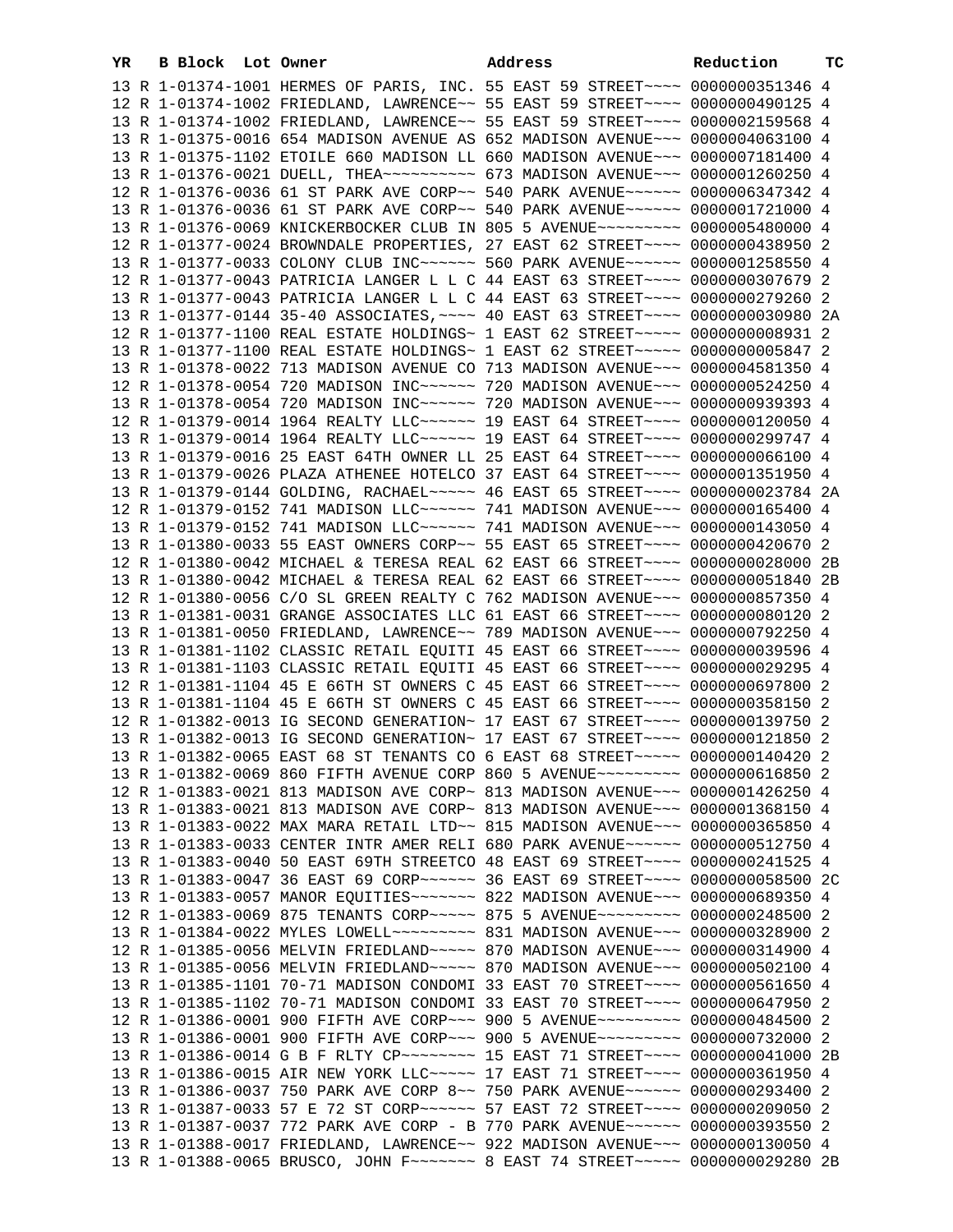| YR | B Block Lot Owner | Address                                                                                                                                                        | Reduction | тc |
|----|-------------------|----------------------------------------------------------------------------------------------------------------------------------------------------------------|-----------|----|
|    |                   | 13 R 1-01389-0008 WISE, ROBERT~~~~~~~~~~~~~~~~ 7 EAST 74 STREET~~~~~~ 0000000036800 2A                                                                         |           |    |
|    |                   | 13 R 1-01389-0009 EMMANUEL FAMILY LLC~~ 9 EAST 74 STREET~~~~~ 0000000038213 2B                                                                                 |           |    |
|    |                   | 13 R 1-01389-0025 JZS MADISON, LLC ---- 33 EAST 74 STREET --- 0000008974450 4                                                                                  |           |    |
|    |                   | 12 R 1-01389-0050 WHITNEY MUSEUM OF AME 945 MADISON AVENUE~~~ 0000001287000 4                                                                                  |           |    |
|    |                   | 13 R 1-01389-0050 WHITNEY MUSEUM OF AME 945 MADISON AVENUE~~~ 0000001801350 4                                                                                  |           |    |
|    |                   | 13 R 1-01389-0067 PROFESSIONALE 75TH IN 2 EAST 75 STREET~~~~~ 0000000139200 2                                                                                  |           |    |
|    |                   | 13 R 1-01389-1021 PARK HOUSE INC. 47 EA 47 EAST 74 STREET~~~~ 0000000002057 2C                                                                                 |           |    |
|    |                   | 13 R 1-01390-1157 54 LEONARD ST CORP~~~ 971 MADISON AVENUE~~~ 0000000154357 4                                                                                  |           |    |
|    |                   | 13 R 1-01391-0029 55 57 E 76 ST ~~~~~~~~~ 55 EAST 76 STREET ~~~~ 0000000112000 2                                                                               |           |    |
|    |                   | 12 R 1-01391-0054 CARLYLE HOUSE INC - B 987 MADISON AVENUE~~~ 0000001198300 2                                                                                  |           |    |
|    |                   | 13 R 1-01391-0054 CARLYLE HOUSE INC - B 987 MADISON AVENUE~~~ 0000001308100 2                                                                                  |           |    |
|    |                   | 13 R 1-01391-0071 FIFTH 956 CORPORATION 956 5 AVENUE~~~~~~~~~ 0000000532750 2                                                                                  |           |    |
|    |                   | 13 R 1-01393-0021 SHAYANI & SOUFER RLTY 1015 MADISON AVENUE~~ 0000001043050 4                                                                                  |           |    |
|    |                   | 12 R 1-01393-0023 S & S MADISON ASSOCIA 1011 MADISON AVENUE~~ 0000000542850 4                                                                                  |           |    |
|    |                   | 13 R 1-01393-0023 S & S MADISON ASSOCIA 1011 MADISON AVENUE~~ 0000000544500 4                                                                                  |           |    |
|    |                   | 13 R 1-01393-0052 MADISON 79 ASSOCIATES 50 EAST 79 STREET~~~~ 0000000341800 2                                                                                  |           |    |
|    |                   | 12 R 1-01393-0056 1022 MADISON AVENUE~~ 1022 MADISON AVENUE~~ 0000000191100 4                                                                                  |           |    |
|    |                   | 12 R 1-01393-0059 ACQUAVELLA GALLERIES~ 18 EAST 79 STREET~~~~ 0000000095000 4                                                                                  |           |    |
|    |                   | 13 R 1-01393-0059 ACQUAVELLA GALLERIES~ 18 EAST 79 STREET~~~~ 0000000185820 4                                                                                  |           |    |
|    |                   | 12 R 1-01393-0060 RLTY 1679 INC~~~~~~~~~~~~~ 16 EAST 79 STREET~~~~~ 0000000126500 4                                                                            |           |    |
|    |                   | 13 R 1-01393-0060 RLTY 1679 INC ------- 16 EAST 79 STREET --- 0000000204650 4                                                                                  |           |    |
|    |                   | 12 R 1-01394-0023 B BROS REALTY LIMITED 743 LEXINGTON AVENUE~ 0000010626900 4                                                                                  |           |    |
| 13 |                   | 1-01394-0023 B BROS REALTY LIMITED 743 LEXINGTON AVENUE~ 0000007574350 4                                                                                       |           |    |
|    |                   | 12 R 1-01395-0008 VRAHOS LLC ----------- 117 EAST 60 STREET --- 0000000079195 2B                                                                               |           |    |
|    |                   | 13 R 1-01395-0008 VRAHOS LLC ----------- 117 EAST 60 STREET -- 0000000140484 2B                                                                                |           |    |
|    |                   | 13 R 1-01395-0020 60 SPECIAL LLC ------ 767 LEXINGTON AVENUE ~ 0000000080600 4                                                                                 |           |    |
|    |                   | 12 R 1-01395-0026 BLOOMINGDALE'S ETC~~~ 155 EAST 60 STREET~~~ 0000000742950 4                                                                                  |           |    |
| 13 |                   | 1-01395-0026 BLOOMINGDALE'S ETC~~~ 155 EAST 60 STREET~~~ 0000000613004 4                                                                                       |           |    |
|    |                   | 13 R 1-01395-0029 165 EAST 60TH STREET~ 163 EAST 60 STREET~~~ 0000000265000 2                                                                                  |           |    |
|    |                   | 12 R 1-01395-1104 KADIMA PARTNERS L.P.~ 521 PARK AVENUE~~~~~~ 0000000036213 4                                                                                  |           |    |
|    |                   | 13 R 1-01395-1104 KADIMA PARTNERS L.P.~ 521 PARK AVENUE~~~~~~ 0000000030045 4                                                                                  |           |    |
|    |                   | 12 R 1-01396-0007 HAGGAR, JOSEPH G~~~~~ 115 EAST 61 STREET~~~ 0000000648900 4                                                                                  |           |    |
|    |                   | 13 R 1-01396-0007 HAGGAR, JOSEPH G~~~~~ 115 EAST 61 STREET~~~ 0000000450150 4                                                                                  |           |    |
|    |                   | 13 R 1-01396-0013 AUBRY, CHRISTIAN C.~~ 131 EAST 61 STREET~~~ 0000000010500 2B                                                                                 |           |    |
|    |                   | 13 R 1-01396-0015 786 LEX. AVE. ASSOC.~ 784 LEXINGTON AVENUE~ 0000000105650 4                                                                                  |           |    |
|    |                   | 13 R 1-01396-0022 783/5 LEX. ASSOCIATES 783 LEXINGTON AVENUE~ 0000000406700 2<br>13 R 1-01396-0105 111 EAST 61ST STREET~ 111 EAST 61 STREET~~~ 0000000077600 4 |           |    |
|    |                   | 13 R 1-01396-0115 786 LEX. AVE. ASSOC.~ 786 LEXINGTON AVENUE~ 0000000059120 2A                                                                                 |           |    |
|    |                   | 12 R 1-01397-0001 62ND & PARK CORPORATI 563 PARK AVENUE~~~~~~ 0000000430000                                                                                    |           |    |
|    |                   | 13 R 1-01397-0001 62ND & PARK CORPORATI 563 PARK AVENUE~~~~~~ 0000000321200 2                                                                                  |           |    |
|    |                   | 12 R 1-01397-0012 131 EAST 62ND ST REAL 131 EAST 62 STREET~~~ 0000000024864 2B                                                                                 |           |    |
|    |                   | 13 R 1-01397-0012 131 EAST 62ND ST REAL 131 EAST 62 STREET~~~ 0000000028000 2B                                                                                 |           |    |
|    |                   | 13 R 1-01397-0024 145 EAST 62ND STREET~ 145 EAST 62 STREET~~~ 0000000034000 2B                                                                                 |           |    |
|    |                   | 13 R 1-01397-1204 CAMMARATA, DREW~~~~~~ 166 EAST 63 STREET~~~ 0000000011752 2                                                                                  |           |    |
|    |                   | 12 R 1-01398-0053 DMS REALTY CO ------- 835 LEXINGTON AVENUE ~ 0000000067500 4                                                                                 |           |    |
|    |                   | 13 R 1-01398-0053 DMS REALTY CO~~~~~~~~~ 835 LEXINGTON AVENUE~ 0000000188550 4                                                                                 |           |    |
|    |                   | 13 R 1-01398-0065 EPSOM DOWNS INC~~~~~~ 120 EAST 64 STREET~~~ 0000000106350 2                                                                                  |           |    |
|    |                   | 13 R 1-01398-1001 63/64 STREET ASSOCIAT 188 EAST 64 STREET~~~ 0000000326850 4                                                                                  |           |    |
|    |                   | 13 R 1-01398-1003 MANSOOR LYRIS ------- 188 EAST 64 STREET --- 00000000008756 2                                                                                |           |    |
|    |                   |                                                                                                                                                                |           |    |
|    |                   | 13 R 1-01399-0052 857 LEX LLC --------- 857 LEXINGTON AVENUE ~ 0000000073168 2A                                                                                |           |    |
|    |                   | 13 R 1-01399-0120 REALTY PARTNERS 849 L 849 LEXINGTON AVENUE~ 0000000044450                                                                                    |           | 4  |
|    |                   | 13 R 1-01399-0122 GEF DEVELOPMENT CORP~ 843 LEXINGTON AVENUE~ 0000000144100 4                                                                                  |           |    |
|    |                   | 12 R 1-01399-0152 855 LEX LLC ---------- 855 LEXINGTON AVENUE ~ 0000000175650 4                                                                                |           |    |
|    |                   | 13 R 1-01399-0152 855 LEX LLC --------- 855 LEXINGTON AVENUE ~ 0000000221100 4                                                                                 |           |    |
|    |                   | 13 R 1-01399-0159 864 LEX LLC ---------- 864 LEXINGTON AVENUE ~ 0000000046177 2A                                                                               |           |    |
|    |                   | 12 R 1-01400-0068 108 EAST OWNERS CORP. 108 EAST 66 STREET~~~ 0000000227900 2                                                                                  |           |    |
|    |                   | 13 R 1-01400-0068 108 EAST OWNERS CORP. 108 EAST 66 STREET~~~ 0000000443600 2                                                                                  |           |    |
|    |                   | 13 R 1-01401-0027 137 EAST 66TH ST INC. 137 EAST 66 STREET~~~ 0000000506000 2                                                                                  |           |    |
|    |                   | 13 R 1-01402-0021 901 LEXINGTON AVE COR 901 LEXINGTON AVENUE~ 0000000313600 2                                                                                  |           |    |
|    |                   | 13 R 1-01402-1002 FROST OWNERS CORP~~~~ 1156 3 AVENUE~~~~~~~~ 0000001109200 2                                                                                  |           |    |
|    |                   | 13 R 1-01404-0001 UNION CLUB OF THE CIT 701 PARK AVENUE~~~~~~ 0000000431900 4                                                                                  |           |    |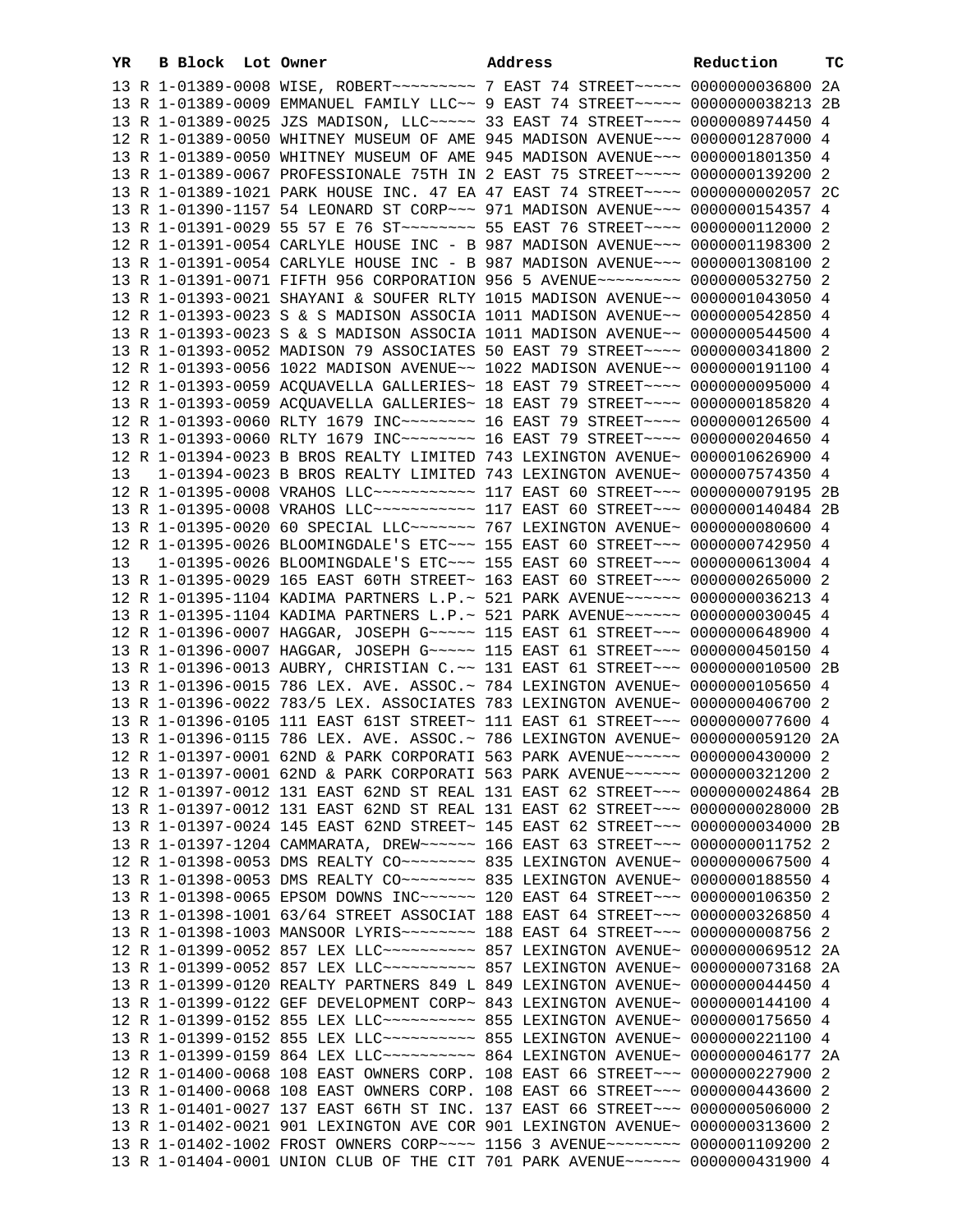| YR | B Block Lot Owner | Address                                                                                 | Reduction | ТC |
|----|-------------------|-----------------------------------------------------------------------------------------|-----------|----|
|    |                   | 12 R 1-01404-0012 COHEN, ARI R --------- 125 EAST 69 STREET -- 00000000060543 2A        |           |    |
|    |                   | 13 R 1-01404-0012 COHEN, ARI R --------- 125 EAST 69 STREET -- 00000000113386 2A        |           |    |
|    |                   | 12 R 1-01404-0022 943 LEXINGTON AVE INC 943 LEXINGTON AVENUE~ 0000000866700 2           |           |    |
|    |                   | 13 R 1-01404-0022 943 LEXINGTON AVE INC 943 LEXINGTON AVENUE~ 0000001049850 2           |           |    |
|    |                   | 13 R 1-01404-0057 136 EAST 70 LLC ----- 956 LEXINGTON AVENUE ~ 0000000116150 4          |           |    |
|    |                   | 12 R 1-01404-0060 128 EAST 70TH STREET~ 128 EAST 70 STREET~~~ 0000000025375 2B          |           |    |
|    |                   | 13 R 1-01404-0060 128 EAST 70TH STREET~ 128 EAST 70 STREET~~~ 0000000034154 2B          |           |    |
|    |                   | 13 R 1-01405-0048 STEPHEN E KELLY~~~~~~ 154 EAST 71 STREET~~~ 0000000026520 1           |           |    |
|    |                   | 13 R 1-01406-0021 985 LEXINGTON AVENUE~ 985 LEXINGTON AVENUE~ 0000000215400 4           |           |    |
|    |                   | 13 R 1-01406-0046 164 E 72 ST CORP~~~~~ 164 EAST 72 STREET~~~ 0000001010250 2           |           |    |
|    |                   | 13 R 1-01406-0062 RAYBET EAST 79 ST ETC 130 EAST 72 STREET~~~ 0000000064150 2A          |           |    |
|    |                   | 12 R 1-01406-0065 114 TENANTS CORP~~~~~ 114 EAST 72 STREET~~~ 0000000488850 2           |           |    |
|    |                   | 13 R 1-01407-0058 1018 LEXINGTON AVE CO 1018 LEXINGTON AVENUE 0000000079673 4           |           |    |
|    |                   | 13 R 1-01407-0156 1014 LEXINGTON AVENUE 1014 LEXINGTON AVENUE 0000000106631 4           |           |    |
|    |                   | 12 R 1-01408-0022 155 APT CORP~~~~~~~~~~ 153 EAST 73 STREET~~~ 0000000537650 2          |           |    |
|    |                   | 13 R 1-01408-0022 155 APT CORP~~~~~~~~~~ 153 EAST 73 STREET~~~ 0000000660050 2          |           |    |
|    |                   | 12 R 1-01408-0040 174 E 74 OWNERS CORP~ 1280 3 AVENUE~~~~~~~~ 0000000610150 2           |           |    |
|    |                   | 13 R 1-01408-0047 160 EAST 74TH STREET, 160 EAST 74 STREET~~~ 0000000051440 2B          |           |    |
|    |                   |                                                                                         |           |    |
|    |                   | 12 R 1-01408-0052 44 COUNTRY ASSOCIATES 146 EAST 74 STREET~~~ 0000000040800 4           |           |    |
|    |                   | 13 R 1-01408-0052 44 COUNTRY ASSOCIATES 146 EAST 74 STREET~~~ 0000000055200 4           |           |    |
|    |                   | 12 R 1-01409-0053 1043-1049 LEXINGTON~~ 1045 LEXINGTON AVENUE 0000000091200 2           |           |    |
|    |                   | 12 R 1-01409-1203 135 E 74 ST OWNERS CO 1036 LEXINGTON AVENUE 0000000692700 2           |           |    |
|    |                   | 13 R 1-01409-1203 135 E 74 ST OWNERS CO 1036 LEXINGTON AVENUE 0000000291800 2           |           |    |
|    |                   | 13 R 1-01410-0005 103 EAST 75TH ST APT~ 103 EAST 75 STREET~~~ 0000000125050 2           |           |    |
|    |                   | 13 R 1-01410-0009 111 TENANTS CORP~~~~~ 111 EAST 75 STREET~~~ 0000000220700 2           |           |    |
|    |                   | 13 R 1-01410-0040 METAL LATHERS HOLDING 1322 3 AVENUE~~~~~~~~ 0000000100700 4           |           |    |
|    |                   | 12 R 1-01410-1101 LEX CAPITAL LLC ~~~~~~ 1065 LEXINGTON AVENUE 0000000112250 4          |           |    |
|    |                   | 13 R 1-01410-1101 LEX CAPITAL LLC~~~~~~ 1065 LEXINGTON AVENUE 0000000159000 4           |           |    |
|    |                   | 13 R 1-01410-1102 1065 LEXINGTON AVE CO 1065 LEXINGTON AVENUE 0000000435300 2           |           |    |
|    |                   | 12 R 1-01410-1201 LENOX HILL HOSPITAL~~ 188 EAST 76 STREET~~~ 0000000116123 4           |           |    |
|    |                   | 13 R 1-01410-1201 LENOX HILL HOSPITAL~~ 188 EAST 76 STREET~~~ 0000000114437 4           |           |    |
|    |                   | 12 R 1-01411-0040 PRESENT, LAWRENCE~~~~ 1334 3 AVENUE~~~~~~~~ 0000001062300 2           |           |    |
|    |                   | 12 R 1-01412-0016 COWING, MARIE A DECD~ 1104 LEXINGTON AVENUE 0000000544250 2           |           |    |
|    |                   | 13 R 1-01412-0016 COWING, MARIE A DECD~ 1104 LEXINGTON AVENUE 0000000847550 2           |           |    |
|    |                   | 13 R 1-01412-0053 KAYELEY LLC ---------- 1115 LEXINGTON AVENUE 0000000124950 4          |           |    |
|    |                   | 12 R 1-01412-0057 COWING, MARIE A DECD~ 138 EAST 78 STREET~~~ 0000000166400 2           |           |    |
|    |                   | 13 R 1-01412-0057 COWING, MARIE A DECD~ 138 EAST 78 STREET~~~ 0000000441350 2           |           |    |
|    |                   | 12 R 1-01412-0151 LORETTO REALTY CORP~~ 150 EAST 78 STREET~~~ 0000000023092 2C          |           |    |
|    |                   | 13 R 1-01412-0151 LORETTO REALTY CORP~~ 150 EAST 78 STREET~~~ 0000000038000 2C          |           |    |
|    |                   | 13 R 1-01412-0153 KAYELEY LLC~~~~~~~~~~ 1113 LEXINGTON AVENUE 0000000084500 4           |           |    |
|    |                   | 13 R 1-01413-0001 885 PARK AVE CORP~~~~ 883 PARK AVENUE~~~~~~ 0000000552900 2           |           |    |
|    |                   | 13 R 1-01413-0033 1374 3 AVE INC~~~~~~~ 1374 3 AVENUE~~~~~~~~ 0000000079700 2           |           |    |
|    |                   | 12 R 1-01413-0040 THIRD COLONY CORP~~~~ 180 EAST 79 STREET~~~ 0000002219550 2           |           |    |
|    |                   | 13 R 1-01413-0040 THIRD COLONY CORP~~~~ 180 EAST 79 STREET~~~ 0000001997750 2           |           |    |
|    |                   | 13 R 1-01413-0071 PARK SEVENTY-NINTH CO 893 PARK AVENUE~~~~~~ 0000000752800 2           |           |    |
|    |                   | 13 R 1-01413-0154 ANA DEVELMNT CORP~~~~ 1131 LEXINGTON AVENUE 0000000081950 4           |           |    |
|    |                   | 13 R 1-01414-0012 223 EAST 59TH STREET~ 223 EAST 59 STREET~~~ 0000000113300 4           |           |    |
|    |                   | 12 R 1-01414-0048 SUTTON HILL PROPERTIE 1001 3 AVENUE~~~~~~~~ 0000000139850 4           |           |    |
|    |                   | 13 R 1-01414-0048 SUTTON HILL PROPERTIE 1001 3 AVENUE~~~~~~~~ 0000000211400 4           |           |    |
|    |                   |                                                                                         |           |    |
|    |                   | 13 R 1-01414-1264 ~~~~~~~~~~~~~~~~~~~~~~~~~~~~~~ 205 EAST 59 STREET~~~ 00000000000601 4 |           |    |
|    |                   | 13 R 1-01415-0010 219 EAST 60TH STREETP 219 EAST 60 STREET~~~ 0000000026200 4           |           |    |
|    |                   | 13 R 1-01415-0035 D'AGOSTINO, JANE ----- 230 EAST 61 STREET --- 0000000035596 2A        |           |    |
|    |                   | 13 R 1-01415-1001 3RD & 60TH ASSOCIATES 200 EAST 61 STREET~~~ 0000001121900 4           |           |    |
|    |                   | 13 R 1-01416-0026 HALLE CAPITAL LLC --- 1171 2 AVENUE ------- 0000000294750 2           |           |    |
|    |                   | 13 R 1-01416-0116 MORRA RESIDENCE LLC~~ 239 EAST 61 STREET~~~ 0000000018720 1           |           |    |
|    |                   | 13 R 1-01417-0035 63RD STREET OWNER, LL 220 EAST 63 STREET~~~ 0000001280050 2           |           |    |
|    |                   | 12 R 1-01417-0045 63 COMPANY, L.L.C. -- 1065 3 AVENUE------- 0000000089800 2            |           |    |
|    |                   | 13 R 1-01417-0045 63 COMPANY, L.L.C. ~~~ 1065 3 AVENUE~~~~~~~~ 0000000254050 2          |           |    |
|    |                   | 12 R 1-01418-0011 GREENPOINT-GOLDMAN CO 225 EAST 63 STREET~~~ 0000001162550 2           |           |    |
|    |                   | 13 R 1-01418-0011 GREENPOINT-GOLDMAN CO 225 EAST 63 STREET~~~ 0000003608750 2           |           |    |
|    |                   | 12 R 1-01418-0031 MYEROWTZ/SATZ RLTY CO 232 EAST 64 STREET~~~ 0000000186800 2           |           |    |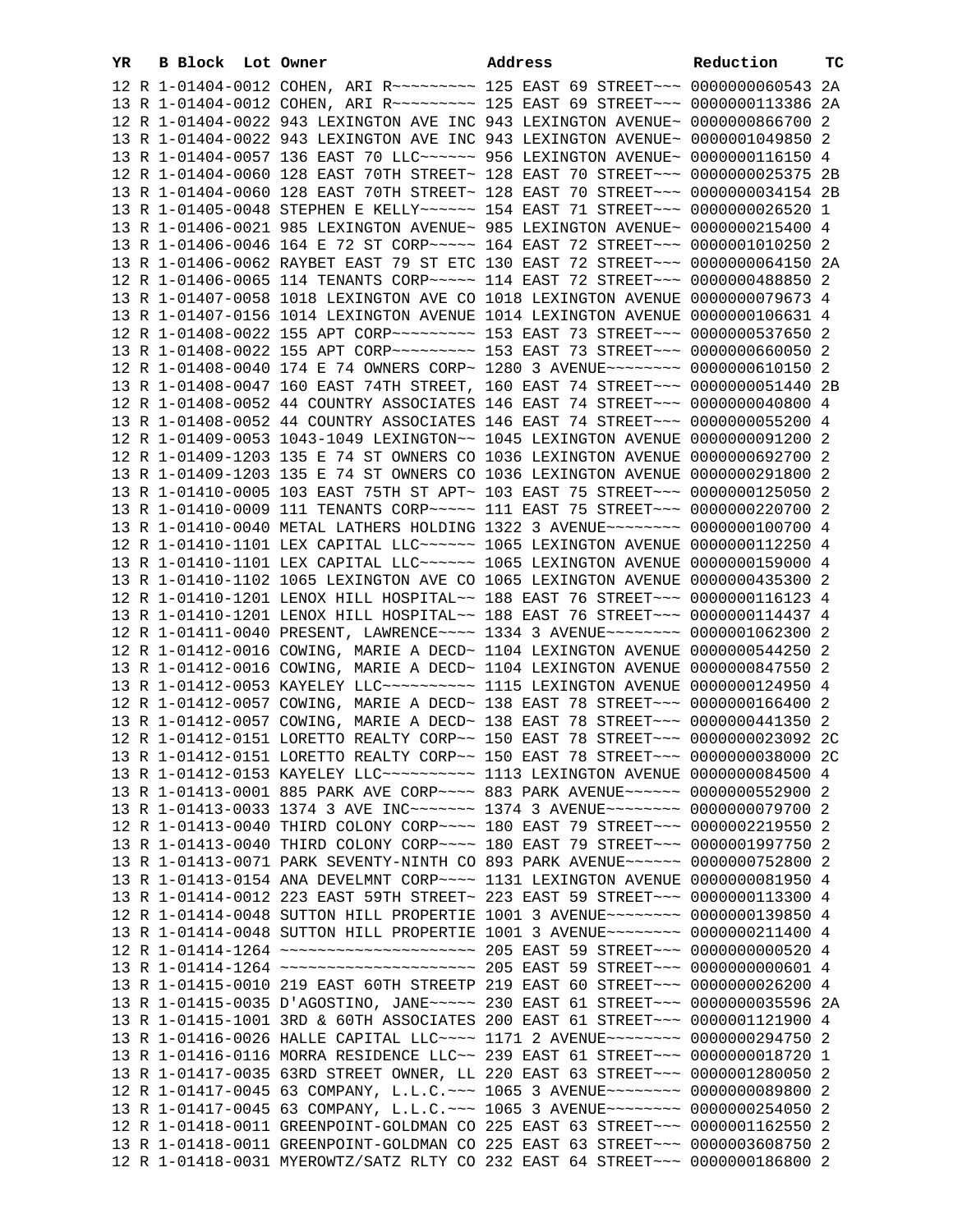| YR | B Block Lot Owner |                                                                                  | Address | Reduction | тc |
|----|-------------------|----------------------------------------------------------------------------------|---------|-----------|----|
|    |                   | 13 R 1-01418-0031 MYEROWTZ/SATZ RLTY CO 232 EAST 64 STREET~~~ 0000000235400 2    |         |           |    |
|    |                   | 13 R 1-01419-0010 DENIHAN OWNERSHIP COM 215 EAST 64 STREET~~~ 0000001170250 4    |         |           |    |
|    |                   | 13 R 1-01419-1003 SECOND AVE RLTY CO~~~ 1225 2 AVENUE~~~~~~~~ 0000000008484 2    |         |           |    |
|    |                   | 12 R 1-01420-1004 MH RESIDENTIAL 1, LLC 200 EAST 66 STREET~~~ 00000000002013 2   |         |           |    |
|    |                   | 13 R 1-01421-0001 20166 TENANTS CORP~~~ 1131 3 AVENUE~~~~~~~~ 0000001884450 2    |         |           |    |
|    |                   | 13 R 1-01421-0037 220 E 67 OWNERS CORP~ 220 EAST 67 STREET~~~ 0000000305200 2    |         |           |    |
|    |                   | 12 R 1-01422-0005 FOX TELEVISION STATIO 205 EAST 67 STREET~~~ 0000001267400 4    |         |           |    |
|    |                   | 13 R 1-01422-0005 FOX TELEVISION STATIO 205 EAST 67 STREET~~~ 0000000927278 4    |         |           |    |
|    |                   | 12 R 1-01422-0048 ISTA HOLDING CO INC~~ 210 EAST 68 STREET~~~ 0000001301300 2    |         |           |    |
|    |                   | 13 R 1-01422-0048 ISTA HOLDING CO INC~~ 210 EAST 68 STREET~~~ 0000001211450 2    |         |           |    |
|    |                   | 13 R 1-01423-1134 DEMICHELE, SILVANA~~~ 200 EAST 69 STREET~~~ 00000000004195 2   |         |           |    |
|    |                   | 12 R 1-01424-0001 201 EAST 69 LLC ------ 201 EAST 69 STREET --- 0000002862300 2  |         |           |    |
|    |                   | 13 R 1-01424-0001 201 EAST 69 LLC ------ 201 EAST 69 STREET --- 0000001296250 2  |         |           |    |
|    |                   | 12 R 1-01424-0004 201 EAST 69 LLC ----- 203 EAST 69 STREET -- 0000000318000 2    |         |           |    |
|    |                   | 13 R 1-01424-0004 201 EAST 69 LLC ----- 203 EAST 69 STREET -- 0000000144000 2    |         |           |    |
|    |                   | 12 R 1-01424-0006 205 69 SR APTS INC~~~ 205 EAST 69 STREET~~~ 0000000142500 2    |         |           |    |
|    |                   | 13 R 1-01424-0006 205 69 SR APTS INC~~~ 205 EAST 69 STREET~~~ 0000000212250 2    |         |           |    |
|    |                   | 12 R 1-01424-1003 LEWIS, THOMAS~~~~~~~~ 233 EAST 69 STREET~~~ 0000000665200 2    |         |           |    |
|    |                   | 13 R 1-01424-1005 SHEMEN, SHERRI~~~~~~~ 233 EAST 69 STREET~~~ 0000000039179 4    |         |           |    |
|    |                   | 13 R 1-01425-0001 BERDAR EQUITIES & FAM 1213 3 AVENUE~~~~~~~~ 0000001108400 2    |         |           |    |
|    |                   | 12 R 1-01425-0035 222 E 71ST ST INC~~~~ 222 EAST 71 STREET~~~ 0000000212400 2    |         |           |    |
|    |                   | 13 R 1-01425-0035 222 E 71ST ST INC~~~~ 222 EAST 71 STREET~~~ 0000000276750 2    |         |           |    |
|    |                   | 12 R 1-01425-1001 MACARTHUR PROPERTIES~ 1329 2 AVENUE~~~~~~~~ 0000000306200 4    |         |           |    |
|    |                   | 13 R 1-01425-1001 MACARTHUR PROPERTIES~ 1329 2 AVENUE~~~~~~~~ 0000000332050 4    |         |           |    |
|    |                   | 13 R 1-01426-0024 SECOND AVE. 1355 REA~ 1355 2 AVENUE~~~~~~~~ 0000000060100 2    |         |           |    |
|    |                   | 12 R 1-01427-0007 215 EAST 72ND ST CORP 215 EAST 72 STREET~~~ 0000000607900 2    |         |           |    |
|    |                   | 13 R 1-01427-0007 215 EAST 72ND ST CORP 215 EAST 72 STREET~~~ 0000000462450 2    |         |           |    |
|    |                   |                                                                                  |         |           |    |
|    |                   | 12 R 1-01428-0017 GRAMATAN MANAGEMENT~~ 235 EAST 73 STREET~~~ 0000000148650 2    |         |           |    |
|    |                   | 13 R 1-01428-0017 GRAMATAN MANAGEMENT~~ 235 EAST 73 STREET~~~ 0000000391200 2    |         |           |    |
|    |                   | 12 R 1-01428-0035 SJB ASSOCIATES, ~~~~~~ 232 EAST 74 STREET~~~ 0000000014250 2   |         |           |    |
|    |                   | 13 R 1-01428-0035 SJB ASSOCIATES, ~~~~~~ 232 EAST 74 STREET~~~ 0000000038550 2   |         |           |    |
|    |                   | 12 R 1-01428-0040 BOXHOORN, LUCILLE~~~~ 218 EAST 74 STREET~~~ 0000000210150 2    |         |           |    |
|    |                   | 13 R 1-01428-0040 BOXHOORN, LUCILLE~~~~ 218 EAST 74 STREET~~~ 0000000248400 2    |         |           |    |
|    |                   | 13 R 1-01429-0012 BOXHOORN, SUSAN~~~~~~ 223 EAST 74 STREET~~~ 0000000148600 2    |         |           |    |
|    |                   | 13 R 1-01429-0103 203 E 74 -------------- 203 EAST 74 STREET --- 0000000044200 2 |         |           |    |
|    |                   |                                                                                  |         |           |    |
|    |                   | 13 R 1-01430-0045 MSH 76 LLC ---------- 1327 3 AVENUE ------- 0000000266450 2    |         |           |    |
|    |                   | 12 R 1-01431-0021 241 E 76 TENANTS CORP 1463 2 AVENUE~~~~~~~~ 0000000868350 2    |         |           |    |
|    |                   | 13 R 1-01431-0021 241 E 76 TENANTS CORP 1463 2 AVENUE~~~~~~~~ 0000000727100 2    |         |           |    |
|    |                   | 13 R 1-01431-0032 242-244 EAST 77 ST~ L 244 EAST 77 STREET~~~ 0000000400950 2    |         |           |    |
|    |                   | 13 R 1-01431-0033 242-44 EAST 77TH STRE 242 EAST 77 STREET~~~ 0000000378450 2    |         |           |    |
|    |                   |                                                                                  |         |           |    |
|    |                   |                                                                                  |         |           |    |
|    |                   | 12 R 1-01431-0039 212-214 EAST 77TH INC 212 EAST 77 STREET~~~ 0000000354700 2    |         |           |    |
|    |                   | 13 R 1-01431-0039 212-214 EAST 77TH INC 212 EAST 77 STREET~~~ 0000000304200 2    |         |           |    |
|    |                   | 12 R 1-01432-0012 231 EAST 77 HDFC, ~ AS 231 EAST 77 STREET~~~ 0000000255250 2   |         |           |    |
|    |                   | 13 R 1-01432-0012 231 EAST 77 HDFC, ~ AS 231 EAST 77 STREET~~~ 0000000611100 2   |         |           |    |
|    |                   | 12 R 1-01432-0014 EAST SEVEN SEVEN, LLC 235 EAST 77 STREET~~~ 0000000403750 4    |         |           |    |
|    |                   | 13 R 1-01432-0014 EAST SEVEN SEVEN, LLC 235 EAST 77 STREET~~~ 0000000442000 4    |         |           |    |
|    |                   | 12 R 1-01432-0017 243 E 77 ST TENANTS C 243 EAST 77 STREET~~~ 0000000110800 2    |         |           |    |
|    |                   | 13 R 1-01432-0017 243 E 77 ST TENANTS C 243 EAST 77 STREET~~~ 0000000087400 2    |         |           |    |
|    |                   | 13 R 1-01432-0018 245 E 77TH ST HOLDING 245 EAST 77 STREET~~~ 0000000140000 2    |         |           |    |
|    |                   | 13 R 1-01432-0030 258 EAST 78TH STREET~ 258 EAST 78 STREET~~~ 0000000039100 2    |         |           |    |
|    |                   | 13 R 1-01432-0037 78TH STREET EQUITIES~ 232 EAST 78 STREET~~~ 0000000416150 2    |         |           |    |
|    |                   | 12 R 1-01433-0021 261 EAST 78 REALTY CO 261 EAST 78 STREET~~~ 0000000650750 4    |         |           |    |
|    |                   | 13 R 1-01433-0021 261 EAST 78 REALTY CO 261 EAST 78 STREET~~~ 0000000179150 4    |         |           |    |
|    |                   | 13 R 1-01433-0031 240 79 OWNERS CORP~~~ 240 EAST 79 STREET~~~ 0000000320425 2    |         |           |    |
|    |                   | 12 R 1-01433-0124 EL KAM REALTY CO.~~~~ 1509 2 AVENUE~~~~~~~~ 0000000051260 2A   |         |           |    |
|    |                   | 13 R 1-01433-0124 EL KAM REALTY CO.~~~~ 1509 2 AVENUE~~~~~~~~ 0000000103658 2A   |         |           |    |
|    |                   | 12 R 1-01433-1002 205/78 OWNERS CORP~~~ 205 EAST 78 STREET~~~ 0000000981950 2    |         |           |    |
|    |                   | 12 R 1-01435-1006 OSLONOV, DAVID~~~~~~~ 303 EAST 60 STREET~~~ 0000000000623 2    |         |           |    |
|    |                   |                                                                                  |         |           |    |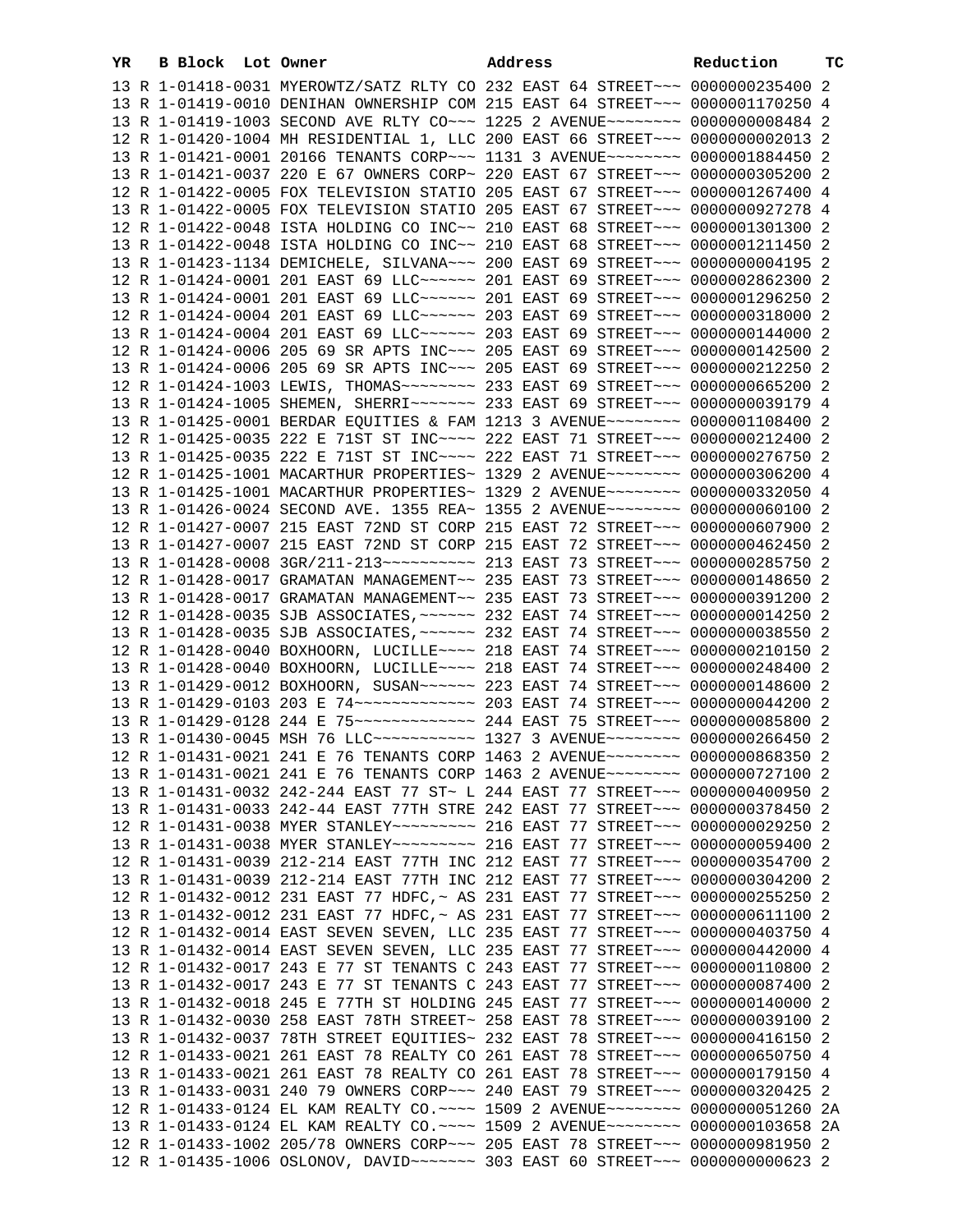| YR | B Block Lot Owner | Address                                                                                                                                                         | Reduction | тc |
|----|-------------------|-----------------------------------------------------------------------------------------------------------------------------------------------------------------|-----------|----|
|    |                   | 13 R 1-01435-1006 OSLONOV, DAVID ------ 303 EAST 60 STREET --- 00000000001895 2                                                                                 |           |    |
|    |                   | 13 R 1-01436-0008 LANDMARK ASSOCIATES-~ 311 EAST 61 STREET~~~ 0000000039200 2                                                                                   |           |    |
|    |                   | 13 R 1-01436-0020 G T S REALTY CORP~~~~ 347 EAST 61 STREET~~~ 0000000051750 2                                                                                   |           |    |
|    |                   | 13 R 1-01436-0036 OHEB 62 ASSOCIATES, ~~ 342 EAST 62 STREET~~~ 0000000106200 2                                                                                  |           |    |
|    |                   | 12 R 1-01436-1201 350 E 62ND STREET ASS 350 EAST 62 STREET~~~ 0000000178900 4                                                                                   |           |    |
|    |                   | 12 R 1-01437-0030 346 REALTY~~~~~~~~~~~~~~~~ 1149 1 AVENUE~~~~~~~~~ 0000000035050 2                                                                             |           |    |
|    |                   | 13 R 1-01437-0030 346 REALTY~~~~~~~~~~~ 1149 1 AVENUE~~~~~~~~ 0000000059100 2                                                                                   |           |    |
|    |                   | 12 R 1-01437-0041 SP EAST 63 LLC ------- 330 EAST 63 STREET --- 0000000329800 2                                                                                 |           |    |
|    |                   | 13 R 1-01437-0041 SP EAST 63 LLC ------- 330 EAST 63 STREET -- 0000000137600 2                                                                                  |           |    |
|    |                   | 13 R 1-01438-0006 ALKAL L P ------------ 305 EAST 63 STREET -- 00000000694350 2                                                                                 |           |    |
|    |                   | 12 R 1-01438-0044 304 E 64TH ST. CO. LL 310 EAST 64 STREET~~~ 0000000075400 4                                                                                   |           |    |
|    |                   | 13 R 1-01438-0044 304 E 64TH ST. CO. LL 310 EAST 64 STREET~~~ 0000000432600 4                                                                                   |           |    |
|    |                   | 13 R 1-01439-0049 CORFU REALTY LLC~~~~~ 1238 2 AVENUE~~~~~~~~ 0000000348500 2                                                                                   |           |    |
|    |                   | 12 R 1-01439-1201 330-334 EAST 65TH STR 330 EAST 65 STREET~~~ 0000000046250 4                                                                                   |           |    |
|    |                   | 13 R 1-01440-0018 339 E. 65TH LLC ----- 339 EAST 65 STREET -- 00000000052550 2                                                                                  |           |    |
|    |                   | 13 R 1-01440-0019 341 E 65TH ST LLC --- 341 EAST 65 STREET -- 0000000115550 2                                                                                   |           |    |
|    |                   | 13 R 1-01440-0020 343 E 65TH ST LLC~~~~ 343 EAST 65 STREET~~~ 0000000170400 2                                                                                   |           |    |
|    |                   | 13 R 1-01440-0030 354 E 66 ST REALTY CO 1219 1 AVENUE~~~~~~~~ 0000000090150 2                                                                                   |           |    |
|    |                   | 13 R 1-01440-0033 EK 66 LLC ------------ 340 EAST 66 STREET --- 0000000799100 2                                                                                 |           |    |
|    |                   | 13 R 1-01441-1003 301 EAST 66 LLC~ C/O~ 301 EAST 66 STREET~~~ 0000000005900 4                                                                                   |           |    |
|    |                   | 13 R 1-01443-1001 HIYEE RLTY CORP~~~~~~ 359 EAST 68 STREET~~~ 0000000103723 4                                                                                   |           |    |
|    |                   | 13 R 1-01443-1003 HIYEE RLTY CORP~~~~~~ 359 EAST 68 STREET~~~ 0000000011830 2                                                                                   |           |    |
|    |                   | 13 R 1-01444-0051 1322 REALTY EQUITIES, 1322 2 AVENUE~~~~~~~~ 0000000195300 2                                                                                   |           |    |
|    |                   | 13 R 1-01444-0130 SUMAGLI REALTY COMPAN 338 EAST 70 STREET~~~ 0000000082350 2                                                                                   |           |    |
|    |                   | 13 R 1-01444-1001 MACARTHUR PROPERTIES~ 301 EAST 69 STREET~~~ 0000000714950 4                                                                                   |           |    |
|    |                   | 12 R 1-01445-0007 MURAKAMI, SATOKO~~~~~ 315 EAST 70 STREET~~~ 0000001019500 2                                                                                   |           |    |
|    |                   | 13 R 1-01445-0007 MURAKAMI, SATOKO~~~~~ 315 EAST 70 STREET~~~ 0000000603200 2                                                                                   |           |    |
|    |                   | 13 R 1-01445-0027 1315 FIRST AVENUE LLC 1315 1 AVENUE~~~~~~~~ 0000000149250 2                                                                                   |           |    |
|    |                   | 13 R 1-01445-0029 1319 FIRST AVENUE ASS 1319 1 AVENUE~~~~~~~~ 0000000048800 2                                                                                   |           |    |
|    |                   | 12 R 1-01445-1003 85TH ESTATES COMPANY~ 1328 2 AVENUE~~~~~~~~ 0000000191979 4                                                                                   |           |    |
|    |                   | 12 R 1-01446-0001 LEMLE, ROBERT~~~~~~~~ 1382 2 AVENUE~~~~~~~~ 0000000027577 2B                                                                                  |           |    |
|    |                   | 13 R 1-01446-0001 LEMLE, ROBERT~~~~~~~~ 1382 2 AVENUE~~~~~~~~ 0000000027577 2B                                                                                  |           |    |
|    |                   | 12 R 1-01446-0002 LEMLE, LAURA C ------- 1384 2 AVENUE ------- 0000000016055 2B                                                                                 |           |    |
|    |                   | 13 R 1-01446-0002 LEMLE, LAURA C~~~~~~~ 1384 2 AVENUE~~~~~~~~ 0000000016055 2B                                                                                  |           |    |
|    |                   | 12 R 1-01446-0003 LEMLE, ROBERT~~~~~~~~ 1386 2 AVENUE~~~~~~~~ 0000000052400 2B                                                                                  |           |    |
|    |                   | 13 R 1-01446-0003 LEMLE, ROBERT~~~~~~~~ 1386 2 AVENUE~~~~~~~~ 0000000066714 2B                                                                                  |           |    |
|    |                   | 12 R 1-01446-0038 342 E 72ND ST CORPORA 340 EAST 72 STREET~~~ 0000000490500 2                                                                                   |           |    |
|    |                   | 13 R 1-01446-0038 342 E 72ND ST CORPORA 340 EAST 72 STREET~~~ 0000000087250 2                                                                                   |           |    |
|    |                   | 12 R 1-01446-0042 72 STREET EAST CORP~~ 320 EAST 72 STREET~~~ 0000002483700 2                                                                                   |           |    |
|    |                   | 13 R 1-01446-0042 72 STREET EAST CORP~~ 320 EAST 72 STREET~~~ 0000002555150 2                                                                                   |           |    |
|    |                   | 13 R 1-01446-1102 DANZ, LLC ------------ 308 EAST 72 STREET --- 0000000024051 4                                                                                 |           |    |
|    |                   | 13 R 1-01446-1105 DANZ, LLC ------------ 308 EAST 72 STREET --- 0000000004810 4                                                                                 |           |    |
|    |                   | 13 R 1-01446-1106 DANZ, LLC ------------ 308 EAST 72 STREET --- 0000000002724 4                                                                                 |           |    |
|    |                   | 13 R 1-01447-0005 CHARLES & JOSEPH ALPE 311 EAST 72 STREET~~~ 0000000430450 2                                                                                   |           |    |
|    |                   | 12 R 1-01447-0009 315 E 72 ST OWNERS IN 315 EAST 72 STREET~~~ 0000004702850 2                                                                                   |           |    |
|    |                   | 13 R 1-01447-0009 315 E 72 ST OWNERS IN 315 EAST 72 STREET~~~ 0000009699650 2                                                                                   |           |    |
|    |                   | 13 R 1-01447-0031 LEYTON APARTMENTS LLC 336 EAST 73 STREET~~~ 0000000074750 2                                                                                   |           |    |
|    |                   | 13 R 1-01447-0035 WHITEROCK LLC -------- 330 EAST 73 STREET --- 0000000050900 2                                                                                 |           |    |
|    |                   | 13 R 1-01447-1002 305/72 OWNERS CORP~~~ 305 EAST 72 STREET~~~ 0000001684800 2                                                                                   |           |    |
|    |                   | 13 R 1-01448-0013 319 EAST 73RD STREET~ 319 EAST 73 STREET~~~ 0000000197050 2                                                                                   |           |    |
|    |                   | 13 R 1-01448-0027 1369 FIRST AVENUE, ~~~ 1369 1 AVENUE~~~~~~~~ 0000000027250 2                                                                                  |           |    |
|    |                   |                                                                                                                                                                 |           |    |
|    |                   | 13 R 1-01450-0008 311 E 75TH OWNERS COR 311 EAST 75 STREET~~~ 0000000319600 2                                                                                   |           |    |
|    |                   | 13 R 1-01450-0023 EAST 76 UNITS, LLC ~~~ 1445 1 AVENUE ~~~~~~~~ 0000001122100 2                                                                                 |           |    |
|    |                   | 12 R 1-01450-0037 KHAMIN ASSOCIATES LLC 352 EAST 76 STREET~~~ 0000000033200 2                                                                                   |           |    |
|    |                   | 13 R 1-01450-0037 KHAMIN ASSOCIATES LLC 352 EAST 76 STREET~~~ 0000000069200 2                                                                                   |           |    |
|    |                   | 12 R 1-01451-0001 PECK NORMAN L~~~~~~~~ 1456 2 AVENUE~~~~~~~~ 0000000047900 2<br>13 R 1-01451-0001 PECK NORMAN L~~~~~~~~~ 1456 2 AVENUE~~~~~~~~ 0000000085700 2 |           |    |
|    |                   | 12 R 1-01451-0012 345-350 EAST 76TH STR 345 EAST 76 STREET~~~ 0000000135400 2                                                                                   |           |    |
|    |                   | 13 R 1-01451-0012 345-350 EAST 76TH STR 345 EAST 76 STREET~~~ 0000000126000 2                                                                                   |           |    |
|    |                   | 12 R 1-01451-0041 77 SETTLER CORP. ~~~~~ 328 EAST 77 STREET~~~ 0000000145000 2                                                                                  |           |    |
|    |                   | 13 R 1-01451-0041 77 SETTLER CORP. ~~~~~ 328 EAST 77 STREET~~~ 0000000154900 2                                                                                  |           |    |
|    |                   |                                                                                                                                                                 |           |    |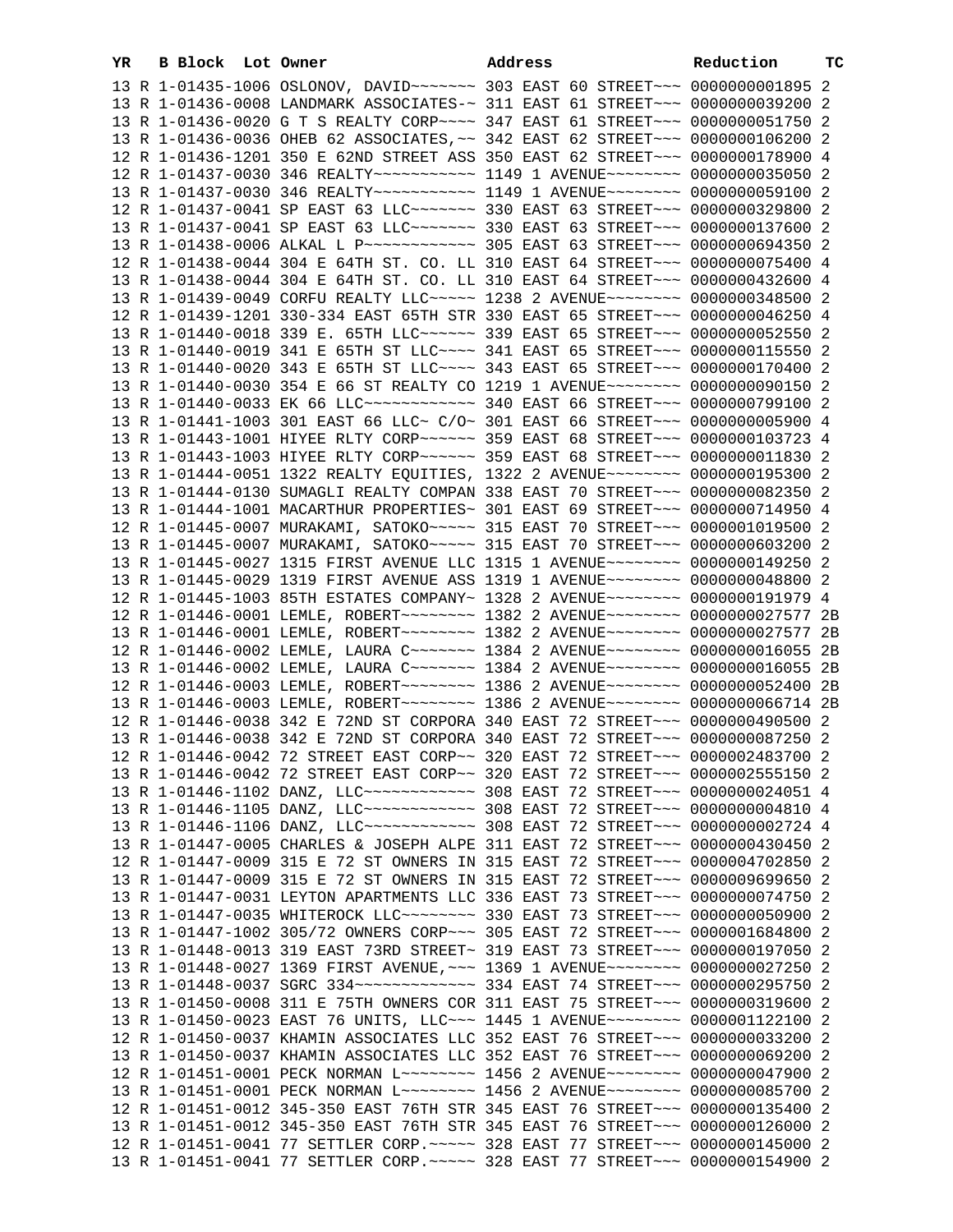| YR | B Block Lot Owner |                                                                                                                                                                | Address | Reduction | тC |
|----|-------------------|----------------------------------------------------------------------------------------------------------------------------------------------------------------|---------|-----------|----|
|    |                   | 13 R 1-01451-1001 RFD SEVILLE RETAIL LL 300 EAST 77 STREET~~~ 0000000225700 4                                                                                  |         |           |    |
|    |                   | 13 R 1-01452-0006 31577 OWNERS CORP~~~~ 315 EAST 77 STREET~~~ 0000000379400 2                                                                                  |         |           |    |
|    |                   | 13 R 1-01452-0010 325 HOUSE INC~~~~~~~~ 325 EAST 77 STREET~~~ 0000000200150 2                                                                                  |         |           |    |
|    |                   | 13 R 1-01452-0019 345 EAST 77TH STREET~ 345 EAST 77 STREET~~~ 0000000461300 2                                                                                  |         |           |    |
|    |                   | 13 R 1-01452-0026 1485 FIRST AVE~~~~~~~ 1485 1 AVENUE~~~~~~~~ 0000000078150 2                                                                                  |         |           |    |
|    |                   | 13 R 1-01452-0051 N&S REALTY CO.~~~~~~~ 1492 2 AVENUE~~~~~~~~ 0000000127050 2                                                                                  |         |           |    |
|    |                   | 13 R 1-01453-0017 TENANTS OF 343 E 78TH 343 EAST 78 STREET~~~ 0000000093400 2                                                                                  |         |           |    |
|    |                   |                                                                                                                                                                |         |           |    |
|    |                   |                                                                                                                                                                |         |           |    |
|    |                   | 13 R 1-01453-0027 79TH REALTY LLC ----- 350 EAST 79 STREET -- 0000002789450 2                                                                                  |         |           |    |
|    |                   | 12 R 1-01453-0037 CHARLESWOOD TENANTS C 330 EAST 79 STREET~~~ 0000000484590 2                                                                                  |         |           |    |
|    |                   | 13 R 1-01453-0037 CHARLESWOOD TENANTS C 330 EAST 79 STREET~~~ 0000000662790 2                                                                                  |         |           |    |
|    |                   | 12 R 1-01455-0013 60TH STREET DEVELOPME 421 EAST 60 STREET~~~ 0000001384250 2                                                                                  |         |           |    |
|    |                   |                                                                                                                                                                |         |           |    |
|    |                   | 13 R 1-01455-0013 60TH STREET DEVELOPME 421 EAST 60 STREET~~~ 0000002548400 2                                                                                  |         |           |    |
|    |                   | 13 R 1-01455-1002 EAST 60TH STREET ASSO 401 EAST 60 STREET~~~ 0000000627505 4                                                                                  |         |           |    |
|    |                   | 13 R 1-01457-0002 RAFII. DANIELS. REALT 1132 1 AVENUE~~~~~~~~ 0000000046600 2<br>12 R 1-01458-0005 40563 OWNERS CORP~~~~ 405 EAST 63 STREET~~~ 0000001003050 2 |         |           |    |
|    |                   |                                                                                                                                                                |         |           |    |
|    |                   | 13 R 1-01458-0005 40563 OWNERS CORP~~~~ 405 EAST 63 STREET~~~ 0000000701750 2                                                                                  |         |           |    |
|    |                   | 12 R 1-01458-0040 122 WEST STREET, LLC~ 412 EAST 64 STREET~~~ 0000000027250 2                                                                                  |         |           |    |
|    |                   | 13 R 1-01458-0040 122 WEST STREET, LLC~ 412 EAST 64 STREET~~~ 0000000041350 2                                                                                  |         |           |    |
|    |                   | 12 R 1-01458-1103 YORK RIVER HOUSE OWNE 1175 YORK AVENUE~~~~~ 0000000828450 2                                                                                  |         |           |    |
|    |                   | 13 R 1-01458-1201 ROYAL YORK ASSOCISTES 425 EAST 63 STREET~~~ 0000000611450 4                                                                                  |         |           |    |
|    |                   | 13 R 1-01458-1202 JASON GERBSMAN~~~~~~~ 425 EAST 63 STREET~~~ 0000004102850 2                                                                                  |         |           |    |
|    |                   | 13 R 1-01460-0001 401 65 OWNERS CORP~~~ 1206 1 AVENUE~~~~~~~~ 0000001203350 2                                                                                  |         |           |    |
|    |                   | 12 R 1-01460-0005 403 EAST 65TH LLC --- 403 EAST 65 STREET -- 0000000027450 4                                                                                  |         |           |    |
|    |                   | 13 R 1-01460-0005 403 EAST 65TH LLC~~~~ 403 EAST 65 STREET~~~ 0000000081900 4                                                                                  |         |           |    |
|    |                   | 13 R 1-01460-0011 CARMINC LIMITED~~~~~~ 417 EAST 65 STREET~~~ 0000000041700 2                                                                                  |         |           |    |
|    |                   | 12 R 1-01460-0017 435 E 65 ST CORP~~~~~ 435 EAST 65 STREET~~~ 0000000703450 2                                                                                  |         |           |    |
|    |                   | 13 R 1-01460-0017 435 E 65 ST CORP~~~~~ 435 EAST 65 STREET~~~ 0000000746650 2                                                                                  |         |           |    |
| 13 |                   | 1-01460-1159 HARDENBROOK HOUSE DRI 404 EAST 66 STREET~~~ 0000000025757 4                                                                                       |         |           |    |
|    |                   | 12 R 1-01461-1208 USPF IV LAUREL RETAIL 400 EAST 67 STREET~~~ 0000000191334 4                                                                                  |         |           |    |
|    |                   | 13 R 1-01466-0037 420 EAST 72ND ST TENA 420 EAST 72 STREET~~~ 0000006345100 2                                                                                  |         |           |    |
|    |                   | 12 R 1-01467-0010 EBERHART L P #1 C/O~~ 415 EAST 72 STREET~~~ 0000000075150 2                                                                                  |         |           |    |
|    |                   | 13 R 1-01467-0010 EBERHART L P #1 C/O~~ 415 EAST 72 STREET~~~ 0000000117900 2                                                                                  |         |           |    |
|    |                   | 12 R 1-01467-0012 419 EAST 72ND STREET, 419 EAST 72 STREET~~~ 0000000052500 2                                                                                  |         |           |    |
|    |                   | 13 R 1-01467-0012 419 EAST 72ND STREET, 419 EAST 72 STREET~~~ 0000000051650 2                                                                                  |         |           |    |
|    |                   | 12 R 1-01467-0021 EAST 72ND REALTY LLC~ 1365 YORK AVENUE~~~~~ 0000001522100 2                                                                                  |         |           |    |
|    |                   | 13 R 1-01467-0021 EAST 72ND REALTY LLC~ 1365 YORK AVENUE~~~~~ 0000001738200 2<br>13 R 1-01467-0042 408 E 73 ST HOUSING C 408 EAST 73 STREET~~~ 0000000098350 2 |         |           |    |
|    |                   |                                                                                                                                                                |         |           |    |
|    |                   | 13 R 1-01467-0047 SUPREME COMPANY LLC~~ 1354 1 AVENUE~~~~~~~~ 0000000108300 2                                                                                  |         |           |    |
|    |                   | 12 R 1-01467-1001 GRIFFON 1356 LLC~~~~~ 1356 1 AVENUE~~~~~~~~ 0000000149600 4                                                                                  |         |           |    |
|    |                   | 13 R 1-01468-0009 CARMINE LIMITED~~~~~~ 415 EAST 73 STREET~~~ 0000000221050 2                                                                                  |         |           |    |
|    |                   | 13 R 1-01468-0033 486 E. 74 LLC ------- 486 EAST 74 STREET -- 0000000191700 2<br>12 R 1-01468-0035 482 E 74TH ST APT COR 482 EAST 74 STREET~~~ 0000000044350 2 |         |           |    |
|    |                   | 13 R 1-01468-0035 482 E 74TH ST APT COR 482 EAST 74 STREET~~~ 0000000218400 2                                                                                  |         |           |    |
|    |                   | 13 R 1-01468-0039 410 E 74 REALTY, LLC~ 410 EAST 74 STREET~~~ 0000000097100 2                                                                                  |         |           |    |
|    |                   | 12 R 1-01469-0029 CAPIT REALTY CO INC~~ 442 EAST 75 STREET~~~ 0000000058675 2                                                                                  |         |           |    |
|    |                   | 13 R 1-01469-0029 CAPIT REALTY CO INC~~ 442 EAST 75 STREET~~~ 0000000104575 2                                                                                  |         |           |    |
|    |                   | 13 R 1-01469-0032 ABM 75 REALTY~~~~~~~~ 436 EAST 75 STREET~~~ 0000000043950 2                                                                                  |         |           |    |
|    |                   | 13 R 1-01469-0036 4000 EAST 102 STREET~ 430 EAST 75 STREET~~~ 0000000030650 4                                                                                  |         |           |    |
|    |                   | 12 R 1-01469-0039 AK PROPERTIES GROUP~~ 418 EAST 75 STREET~~~ 0000000044300 4                                                                                  |         |           |    |
|    |                   | 13 R 1-01469-0039 AK PROPERTIES GROUP~~ 418 EAST 75 STREET~~~ 0000000071100 4                                                                                  |         |           |    |
|    |                   | 12 R 1-01469-0043 DEBORAH RLTY CO~~~~~~ 404 EAST 75 STREET~~~ 0000000078300 2                                                                                  |         |           |    |
|    |                   | 13 R 1-01469-0043 DEBORAH RLTY CO~~~~~~ 404 EAST 75 STREET~~~ 0000000026850 2                                                                                  |         |           |    |
|    |                   | 13 R 1-01469-1003 CHRISTOPHER MAURIZI~~ 401 EAST 74 STREET~~~ 0000006231550 2                                                                                  |         |           |    |
|    |                   | 13 R 1-01470-0013 423 EAST 75TH ASSOCIA 423 EAST 75 STREET~~~ 0000000032550 2                                                                                  |         |           |    |
|    |                   | 12 R 1-01470-0021 LIVING SPACE LLC~~~~~ 439 EAST 75 STREET~~~ 0000000152600 2                                                                                  |         |           |    |
|    |                   | 13 R 1-01470-0021 LIVING SPACE LLC~~~~~ 439 EAST 75 STREET~~~ 0000000179150 2                                                                                  |         |           |    |
|    |                   | 13 R 1-01471-0036 424 EAST 77TH STREET~ 424 EAST 77 STREET~~~ 0000000047600 2                                                                                  |         |           |    |
|    |                   | 12 R 1-01472-0007 407 EAST 77TH STREET~ 407 EAST 77 STREET~~~ 0000000044350 2                                                                                  |         |           |    |
|    |                   | 13 R 1-01472-0007 407 EAST 77TH STREET~ 407 EAST 77 STREET~~~ 0000000028500 2                                                                                  |         |           |    |
|    |                   | 12 R 1-01472-0013 BARRERO, INMACULADA~~ 429 EAST 77 STREET~~~ 0000000024000 1                                                                                  |         |           |    |
|    |                   |                                                                                                                                                                |         |           |    |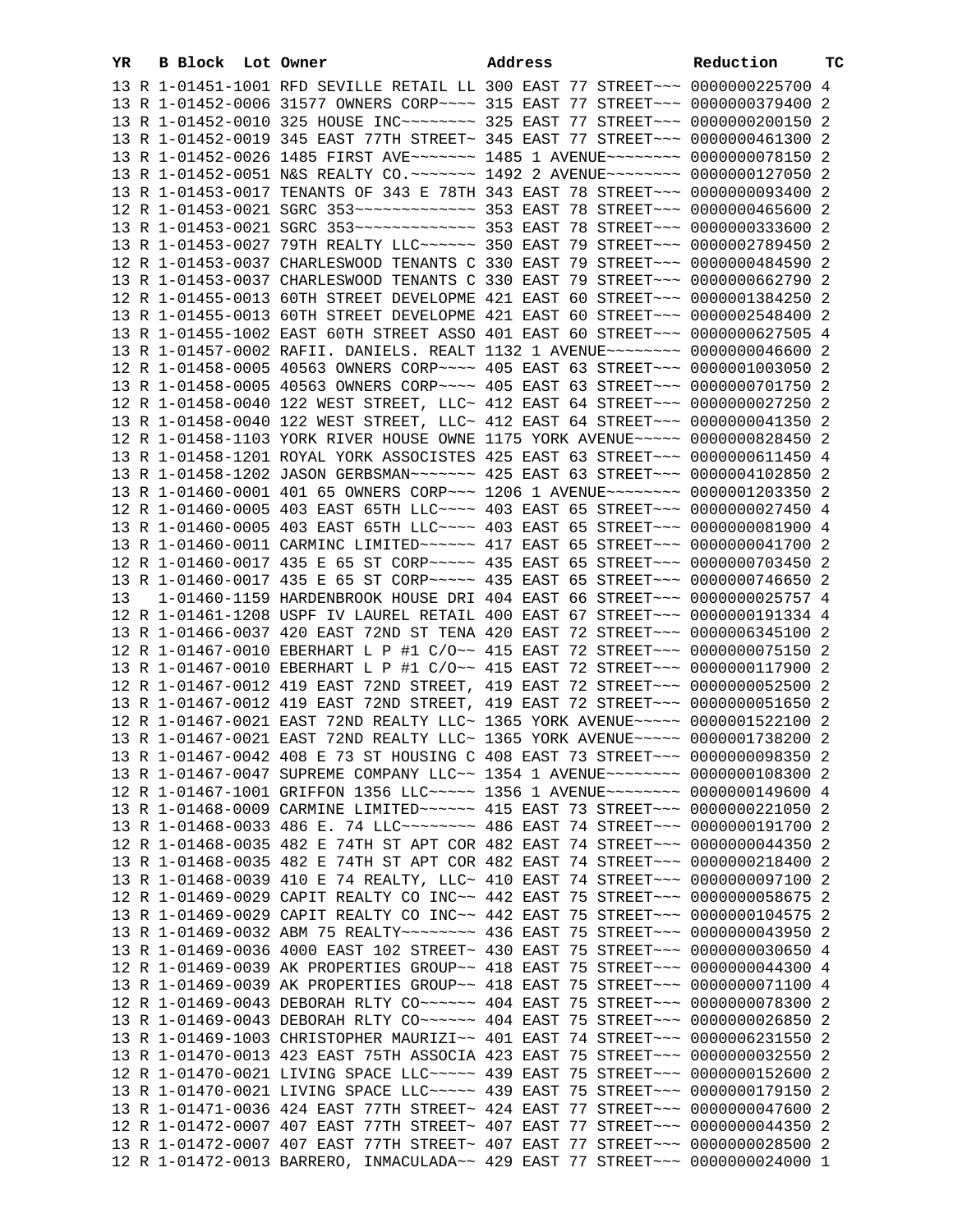| YR | B Block Lot Owner | Address                                                                                                                                                          | Reduction | ТC |
|----|-------------------|------------------------------------------------------------------------------------------------------------------------------------------------------------------|-----------|----|
|    |                   | 13 R 1-01472-0013 BARRERO, INMACULADA~~ 429 EAST 77 STREET~~~ 0000000051900 1                                                                                    |           |    |
|    |                   | 12 R 1-01472-0017 PDPR REALTY CORP. ~~~~ 439 EAST 77 STREET~~~ 0000000378700 4                                                                                   |           |    |
|    |                   | 13 R 1-01472-0017 PDPR REALTY CORP. ~~~~ 439 EAST 77 STREET~~~ 0000000387680 4                                                                                   |           |    |
|    |                   | 13 R 1-01472-0022 77 REALTY OWNER LLC~~ 1453 YORK AVENUE~~~~~ 0000000699150 2                                                                                    |           |    |
|    |                   | 13 R 1-01473-0018 440 EAST 79TH STREET~ 440 EAST 79 STREET~~~ 0000004172050 2                                                                                    |           |    |
|    |                   | 13 R 1-01473-0020 445 EAST 78TH STREET~ 445 EAST 78 STREET~~~ 0000000053950 2                                                                                    |           |    |
|    |                   | 12 R 1-01473-0038 FAMECO LLC ----------- 420 EAST 79 STREET --- 0000000425200 2                                                                                  |           |    |
|    |                   | 13 R 1-01473-0038 FAMECO LLC ----------- 420 EAST 79 STREET -- 0000000417550 2                                                                                   |           |    |
|    |                   | 13 R 1-01473-0042 ELSARD REALTY ASSOCIA 412 EAST 79 STREET~~~ 0000000076350 2                                                                                    |           |    |
|    |                   | 12 R 1-01474-0031 PLAZA EAST HOTEL~~~~~ 500 EAST 62 STREET~~~ 0000001040000 4                                                                                    |           |    |
|    |                   | 13 R 1-01474-0031 PLAZA EAST HOTEL~~~~~ 500 EAST 62 STREET~~~ 0000001032950 4                                                                                    |           |    |
|    |                   | 13 R 1-01484-0026 ONE EAST RIVER PLACER 530 EAST 73 STREET~~~ 0000008823550 2                                                                                    |           |    |
|    |                   | 12 R 1-01484-1003 151 WILLIAM REALTY LL 515 EAST 72 STREET~~~ 0000000314087 4                                                                                    |           |    |
|    |                   | 13 R 1-01484-1003 151 WILLIAM REALTY LL 515 EAST 72 STREET~~~ 0000000318638 4                                                                                    |           |    |
|    |                   | 13 R 1-01485-0046 HAUG REALTY CORP~~~~~ 506 EAST 74 STREET~~~ 0000000205500 4                                                                                    |           |    |
|    |                   | 12 R 1-01487-1201 HAYASHI , NAOMI I~~~~ 530 EAST 76 STREET~~~ 00000000008535 2                                                                                   |           |    |
| 13 |                   | 1-01487-1201 HAYASHI , NAOMI I~~~~ 530 EAST 76 STREET~~~ 0000000001292 2                                                                                         |           |    |
|    |                   | 12 R 1-01490-0023 78/79 YORK ASSOCIATES 535 EAST 78 STREET~~~ 0000000189150 2                                                                                    |           |    |
|    |                   | 12 R 1-01490-0028 78/79 YORK ASSOCIATES 542 EAST 79 STREET~~~ 0000000219400 2                                                                                    |           |    |
|    |                   | 12 R 1-01490-0122 78/79 YORK ASSOCIATES 555 EAST 78 STREET~~~ 0000000238950 2                                                                                    |           |    |
|    |                   | 13 R 1-01491-0151 1045 MADISON ASSOCIAT 1045 MADISON AVENUE~~ 0000000228000 4                                                                                    |           |    |
|    |                   | 13 R 1-01491-1001 PARK PARK ASSOCIATES, 900 PARK AVENUE~~~~~~ 0000000104600 4                                                                                    |           |    |
|    |                   | 13 R 1-01492-0010 11E80 REALTY LLC~~~~~ 11 EAST 80 STREET~~~~ 0000000044550 2                                                                                    |           |    |
|    |                   | 12 R 1-01492-0015 19 EAST 80TH STREET A 1058 MADISON AVENUE~~ 0000000304750 2                                                                                    |           |    |
|    |                   | 13 R 1-01492-0015 19 EAST 80TH STREET A 1058 MADISON AVENUE~~ 0000000515650 2                                                                                    |           |    |
|    |                   | 13 R 1-01492-0036 926 PARK AVE CORP~~~~ 920 PARK AVENUE~~~~~~ 0000000823900 2                                                                                    |           |    |
|    |                   | 13 R 1-01492-0049 81ST REALTY CORP~~~~~ 1067 MADISON AVENUE~~ 0000000225400 2                                                                                    |           |    |
|    |                   | 12 R 1-01492-0069 995 FIFTH AVENUE LLC~ 995 5 AVENUE~~~~~~~~~ 0000001258750 2                                                                                    |           |    |
|    |                   | 13 R 1-01492-0069 995 FIFTH AVENUE LLC~ 995 5 AVENUE~~~~~~~~~ 0000000491600 2                                                                                    |           |    |
|    |                   | 12 R 1-01493-0014 MAD AVE & 81 ST CP~~~ 1076 MADISON AVENUE~~ 0000000111200 4                                                                                    |           |    |
|    |                   | 13 R 1-01493-0014 MAD AVE & 81 ST CP~~~ 1076 MADISON AVENUE~~ 0000000096250 4                                                                                    |           |    |
|    |                   | 13 R 1-01493-1101 MADIE, MICHEL~~~~~~~~ 22 EAST 82 STREET~~~~ 0000000009963 4                                                                                    |           |    |
|    |                   | 13 R 1-01493-1201 1082 MADISON AVENUE~~ 1082 MADISON AVENUE~~ 0000000028962 4                                                                                    |           |    |
|    |                   | 13 R 1-01493-1301 944 PARK AVE CORP~~~~ 944 PARK AVENUE~~~~~~ 0000000031650 4                                                                                    |           |    |
|    |                   | 12 R 1-01495-0058 BERNARD& S.DEAN LEVY, 24 EAST 84 STREET~~~~ 0000000084050 4                                                                                    |           |    |
|    |                   | 13 R 1-01495-0058 BERNARD& S.DEAN LEVY, 24 EAST 84 STREET~~~~ 0000000071137 4                                                                                    |           |    |
|    |                   | 12 R 1-01495-1001 83 DEL LLC ----------- 1114 MADISON AVENUE -- 0000000070407 4                                                                                  |           |    |
|    |                   | 12 R 1-01497-0009 12 EAST 86TH STREETLL 1150 MADISON AVENUE~~ 0000002725000 2                                                                                    |           |    |
|    |                   | 13 R 1-01497-0009 12 EAST 86TH STREETLL 1150 MADISON AVENUE~~ 0000002322350 2                                                                                    |           |    |
|    |                   |                                                                                                                                                                  |           |    |
|    |                   | 13 R 1-01498-0043 62 E 87 ST OWNERS COR 62 EAST 87 STREET~~~~ 0000000061550 2                                                                                    |           |    |
|    |                   | 13 R 1-01500-0055 KHEDOURI K EZAIR CORP 1230 MADISON AVENUE~~ 0000000179150 4                                                                                    |           |    |
|    |                   | 12 R 1-01501-0009 NEW YORK RD RUNNERSCL 9 EAST 89 STREET~~~~~ 0000000444650 4                                                                                    |           |    |
|    |                   | 13 R 1-01501-0009 NEW YORK RD RUNNERSCL 9 EAST 89 STREET~~~~~ 0000000525406 4                                                                                    |           |    |
|    |                   | 12 R 1-01501-0040 1112 PARK AVE CORP~~~ 1112 PARK AVENUE~~~~~ 0000001389150 2                                                                                    |           |    |
|    |                   | 13 R 1-01501-0040 1112 PARK AVE CORP~~~ 1112 PARK AVENUE~~~~~ 0000000603650 2                                                                                    |           |    |
|    |                   | 12 R 1-01501-1001 89TH & MADISON OWNERS 1239 MADISON AVENUE~~ 0000001296450 4                                                                                    |           |    |
|    |                   | 13 R 1-01501-1001 89TH & MADISON OWNERS 1239 MADISON AVENUE~~ 0000000209700 4                                                                                    |           |    |
|    |                   | 13 R 1-01501-1004 ASPENLY CO. LLC ~~~~~~ 1239 MADISON AVENUE ~~ 0000000037600 4<br>13 R 1-01502-0056 LILLIAN GOLDMAN FAMIL 26 EAST 91 STREET~~~~ 0000000149850 2 |           |    |
|    |                   | 13 R 1-01504-0012 21 EAST 92ND STREET C 21 EAST 92 STREET~~~~ 0000000011260 2A                                                                                   |           |    |
|    |                   | 13 R 1-01504-0016 NEO MADISON LLC~~~~~~ 1298 MADISON AVENUE~~ 0000000162118 2A                                                                                   |           |    |
|    |                   | 12 R 1-01504-0017 1300 MADISON AVE REAL 1300 MADISON AVENUE~~ 0000000120200 4                                                                                    |           |    |
|    |                   | 13 R 1-01504-0017 1300 MADISON AVE REAL 1300 MADISON AVENUE~~ 0000000274700 4                                                                                    |           |    |
|    |                   | 13 R 1-01504-0058 2293 REALTY LLC C/O V 22 EAST 93 STREET~~~~ 0000000078250 2                                                                                    |           |    |
|    |                   | 13 R 1-01505-0029 THE BRINBERG FAMILY, ~ 65 EAST 93 STREET~~~~ 0000000028763 2B                                                                                  |           |    |
|    |                   | 13 R 1-01505-0121 1323 MADISON TREVI LL 1323 MADISON AVENUE~~ 0000000041820 1                                                                                    |           |    |
|    |                   | 13 R 1-01505-1043 LEE CHONG K~~~~~~~~~~ 40 EAST 94 STREET~~~~ 0000000041852 4                                                                                    |           |    |
|    |                   | 12 R 1-01506-0011 15E94 REALTY LLC ----- 15 EAST 94 STREET ---- 0000000014073 2B                                                                                 |           |    |
|    |                   | 13 R 1-01506-0011 15E94 REALTY LLC ---- 15 EAST 94 STREET --- 0000000026010 2B                                                                                   |           |    |
|    |                   | 12 R 1-01508-0001 903 PARK AVE ASSOCIAT 903 PARK AVENUE~~~~~~ 0000000952100 2                                                                                    |           |    |
|    |                   | 13 R 1-01508-0001 903 PARK AVE ASSOCIAT 903 PARK AVENUE~~~~~~ 0000000227950 2                                                                                    |           |    |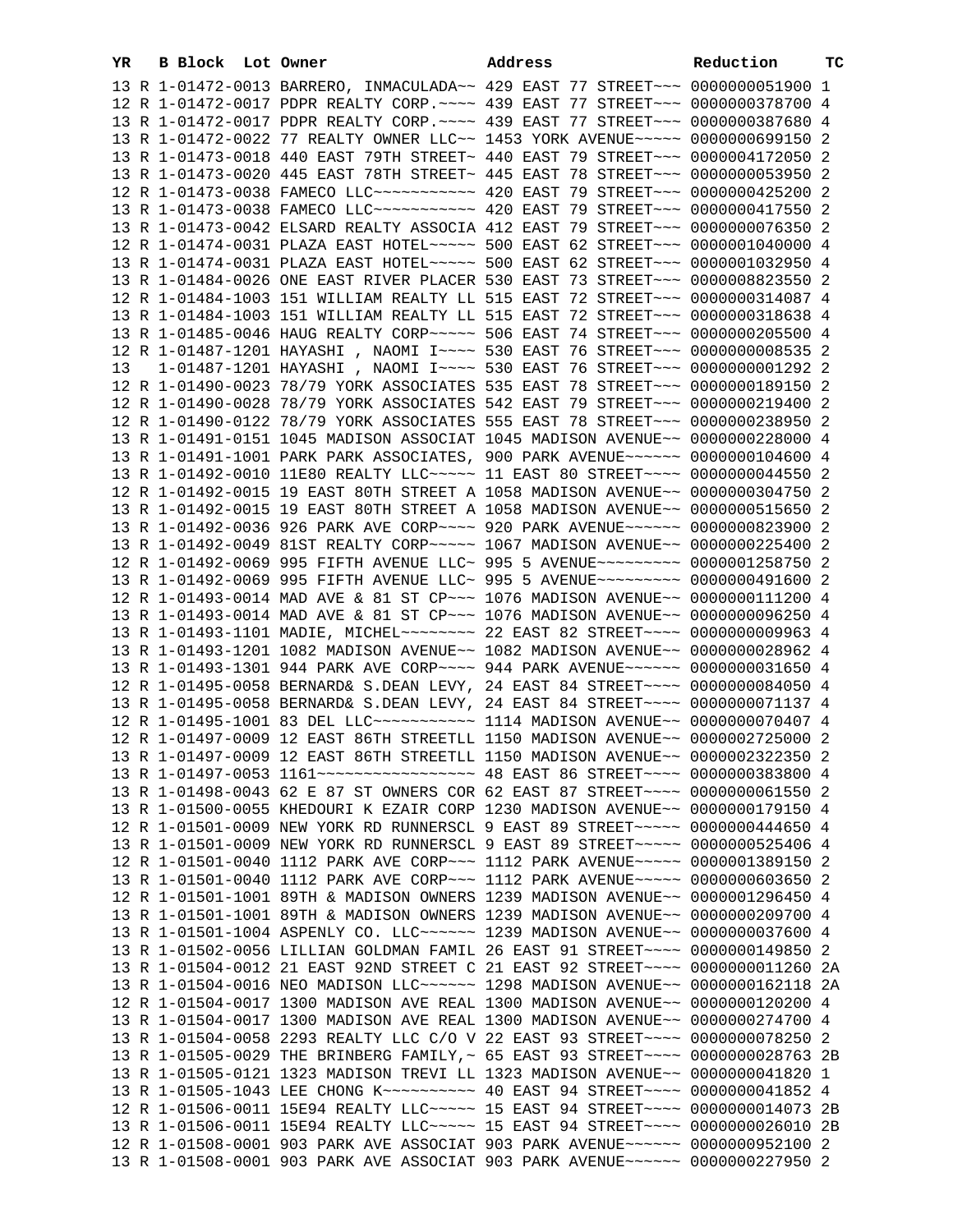| YR | B Block Lot Owner | Address                                                                                                                                                        | Reduction | тc |
|----|-------------------|----------------------------------------------------------------------------------------------------------------------------------------------------------------|-----------|----|
|    |                   | 13 R 1-01508-0031 179 TENANTS CORP~~~~~ 179 EAST 79 STREET~~~ 0000000240250 2                                                                                  |           |    |
|    |                   | 13 R 1-01508-0033 723 ASSOCIATES, ~~~~~~ 1390 3 AVENUE~~~~~~~~ 0000000135550 4                                                                                 |           |    |
|    |                   | 12 R 1-01508-0058 138-140 EAST 80~~~~~~ 138 EAST 80 STREET~~~ 0000000481700 4                                                                                  |           |    |
|    |                   | 13 R 1-01508-0058 138-140 EAST 80~~~~~~ 138 EAST 80 STREET~~~ 0000000606007 4                                                                                  |           |    |
|    |                   | 12 R 1-01509-0001 925 PARK AVE CORP~~~~ 925 PARK AVENUE~~~~~~ 0000000481850 2                                                                                  |           |    |
|    |                   | 13 R 1-01509-0001 925 PARK AVE CORP~~~~ 925 PARK AVENUE~~~~~~ 0000000291150 2                                                                                  |           |    |
|    |                   | 12 R 1-01509-0006 IG SECOND GENERATION~ 107 EAST 80 STREET~~~ 0000000115850 2                                                                                  |           |    |
|    |                   | 13 R 1-01509-0006 IG SECOND GENERATION~ 107 EAST 80 STREET~~~ 0000000244250 2                                                                                  |           |    |
|    |                   | 12 R 1-01509-0020 COOPERATIVE DEVELOPME 151 EAST 80 STREET~~~ 0000001494400 2                                                                                  |           |    |
|    |                   | 13 R 1-01509-0020 COOPERATIVE DEVELOPME 151 EAST 80 STREET~~~ 0000001297750 2                                                                                  |           |    |
|    |                   | 12 R 1-01509-0039 163-170 E 81ST ST ASS 1424 3 AVENUE~~~~~~~~ 0000000105850 2                                                                                  |           |    |
|    |                   | 13 R 1-01509-0039 163-170 E 81ST ST ASS 1424 3 AVENUE~~~~~~~~ 0000000163300 2                                                                                  |           |    |
|    |                   | 12 R 1-01509-0066 104-106 EAST 81ST ST~ 104 EAST 81 STREET~~~ 0000000221400 2                                                                                  |           |    |
|    |                   | 13 R 1-01510-0030 165 E 81 ST CP~~~~~~~ 163 EAST 81 STREET~~~ 0000000618000 2                                                                                  |           |    |
|    |                   | 13 R 1-01510-0041 FRANCO REALTY TRUST~~ 174 EAST 82 STREET~~~ 0000000022260 2B                                                                                 |           |    |
|    |                   | 12 R 1-01510-0042 RSL 172 EAST 82ND LLC 172 EAST 82 STREET~~~ 0000000038950 2                                                                                  |           |    |
|    |                   | 13 R 1-01510-0042 RSL 172 EAST 82ND LLC 172 EAST 82 STREET~~~ 0000000044200 2                                                                                  |           |    |
|    |                   | 12 R 1-01510-0052 1201 LEX ------------- 1205 LEXINGTON AVENUE 0000000025700 2                                                                                 |           |    |
|    |                   | 13 R 1-01510-0052 1201 LEX ------------- 1205 LEXINGTON AVENUE 0000000267050 2                                                                                 |           |    |
|    |                   | 13 R 1-01510-0053 1201 LEX ------------ 1201 LEXINGTON AVENUE 0000000015950 2                                                                                  |           |    |
|    |                   |                                                                                                                                                                |           |    |
|    |                   | 13 R 1-01510-0060 AKAM ASSOCIATES~~~~~~ 122 EAST 82 STREET~~~ 0000000293400 2                                                                                  |           |    |
|    |                   | 13 R 1-01510-0065 EAST 82ND CORPORATION 108 EAST 82 STREET~~~ 0000000751000 2                                                                                  |           |    |
|    |                   | 12 R 1-01510-1002 MAHER, FRANKLIN GARDN 1438 3 AVENUE~~~~~~~~ 0000000011396 2                                                                                  |           |    |
|    |                   | 12 R 1-01511-0033 170 EAST 83RD STREET~ 1450 3 AVENUE~~~~~~~~ 0000000855800 2                                                                                  |           |    |
|    |                   | 13 R 1-01511-0033 170 EAST 83RD STREET~ 1450 3 AVENUE~~~~~~~~ 0000001209200 2                                                                                  |           |    |
|    |                   | 13 R 1-01511-0047 CASHTON A S INC~~~~~~ 152 EAST 83 STREET~~~ 0000000227750 2                                                                                  |           |    |
|    |                   | 13 R 1-01511-0145 BARNETT J BRIMBERG~~~ 158 EAST 83 STREET~~~ 0000000029000 1                                                                                  |           |    |
|    |                   | 13 R 1-01512-0040 160 EAST 84TH ST ASSO 1482 3 AVENUE~~~~~~~~ 0000002398400 2                                                                                  |           |    |
|    |                   | 12 R 1-01512-1001 DEAN, MICHAEL J.~~~~~ 985 PARK AVENUE~~~~~~ 0000000058294 2C                                                                                 |           |    |
|    |                   | 13 R 1-01512-1001 DEAN, MICHAEL J.~~~~~ 985 PARK AVENUE~~~~~~ 0000000065062 2C                                                                                 |           |    |
|    |                   | 13 R 1-01513-0040 1504 THIRD LLC ------ 1502 3 AVENUE -------- 0000000440300 4                                                                                 |           |    |
|    |                   |                                                                                                                                                                |           |    |
|    |                   | 13 R 1-01513-0066 106 E 85 ST TNTS CORP 106 EAST 85 STREET~~~ 0000000873000 2                                                                                  |           |    |
|    |                   | 13 R 1-01513-1301 JONIS REALTY-LEXINGTO 150 EAST 85 STREET~~~ 0000000341800 4                                                                                  |           |    |
|    |                   | 12 R 1-01515-0026 161 EAST 86TH STREET~ 157 EAST 86 STREET~~~ 0000000423600 4<br>13 R 1-01515-0026 161 EAST 86TH STREET~ 157 EAST 86 STREET~~~ 0000000353450 4 |           |    |
|    |                   | 13 R 1-01515-0033 IMPERIAL STERLING LTD 1530 3 AVENUE~~~~~~~~ 0000000371750 4                                                                                  |           |    |
|    |                   | 13 R 1-01515-0045 164 EAST 87TH ST LLC~ 164 EAST 87 STREET~~~ 0000000473000 4                                                                                  |           |    |
|    |                   | 12 R 1-01515-1501 ESRT 1542 THIRD AVENU 170 EAST 87 STREET~~~ 0000000225700 4                                                                                  |           |    |
|    |                   | 13 R 1-01515-1501 ESRT 1542 THIRD AVENU 170 EAST 87 STREET~~~ 0000000103300 4                                                                                  |           |    |
|    |                   | 12 R 1-01515-1503 ESRT 1542 THIRD AVENU 170 EAST 87 STREET~~~ 0000001583990 4                                                                                  |           |    |
|    |                   | 13 R 1-01515-1503 ESRT 1542 THIRD AVENU 170 EAST 87 STREET~~~ 0000001481804 4                                                                                  |           |    |
|    |                   | 12 R 1-01515-1793 ESRT 1542 THIRD AVENU 1538 3 AVENUE~~~~~~~~ 0000000462987 4                                                                                  |           |    |
|    |                   | 13 R 1-01515-1793 ESRT 1542 THIRD AVENU 1538 3 AVENUE~~~~~~~~ 0000000425180 4                                                                                  |           |    |
|    |                   | 13 R 1-01515-1901 1055 PARK'S CORP~~~~~ 1055 PARK AVENUE~~~~~ 0000000009421 2C                                                                                 |           |    |
|    |                   | 12 R 1-01516-0013 87TH STREET SHERRY A~ 1290 LEXINGTON AVENUE 0000000175600 2                                                                                  |           |    |
|    |                   | 13 R 1-01516-0013 87TH STREET SHERRY A~ 1290 LEXINGTON AVENUE 0000000324550 2                                                                                  |           |    |
|    |                   | 12 R 1-01516-0020 EMIGER REALTY ASSOCIA 1297 LEXINGTON AVENUE 0000000423250 2                                                                                  |           |    |
|    |                   | 13 R 1-01516-0020 EMIGER REALTY ASSOCIA 1297 LEXINGTON AVENUE 0000000526750 2                                                                                  |           |    |
|    |                   | 13 R 1-01516-0042 168-176 E 88 ST CORP. 170 EAST 88 STREET~~~ 0000000501850 2                                                                                  |           |    |
|    |                   | 13 R 1-01517-0015 VENTURA, VINCENT~~~~~ 125 EAST 88 STREET~~~ 0000000023250 2                                                                                  |           |    |
|    |                   | 13 R 1-01517-0016 LL 1324 LEXINGTON AVE 127 EAST 88 STREET~~~ 0000000366950 2                                                                                  |           |    |
|    |                   | 13 R 1-01517-0037 STEELY PROPERTIES LLC 1576 3 AVENUE~~~~~~~~ 0000000116350 2                                                                                  |           |    |
|    |                   | 13 R 1-01518-0007 107-109 EAST 98TH ST. 107 EAST 89 STREET~~~ 0000000025550 2                                                                                  |           |    |
|    |                   | 13 R 1-01518-0008 107-109 EAST 98TH ST. 109 EAST 89 STREET~~~ 0000000047150 2                                                                                  |           |    |
|    |                   | 12 R 1-01518-0009 MAC LEAN TRADE IND IN 115 EAST 89 STREET~~~ 0000000100500 2                                                                                  |           |    |
|    |                   | 13 R 1-01518-0009 MAC LEAN TRADE IND IN 115 EAST 89 STREET~~~ 0000000242150 2                                                                                  |           |    |
|    |                   | 13 R 1-01518-0015 DAB HOLD CORP~~~~~~~~~ 121 EAST 89 STREET~~~ 0000000026685 2A                                                                                |           |    |
|    |                   | 13 R 1-01518-0027 HAKIM, CATHY~ CUST/FO 157 EAST 89 STREET~~~ 0000000169150 2                                                                                  |           |    |
|    |                   | 12 R 1-01518-0033 171 BETA I~~~~~~~~~~~~~~~~ 1588 3 AVENUE~~~~~~~~~ 0000000443500 2                                                                            |           |    |
|    |                   | 13 R 1-01518-0033 171 BETA I~~~~~~~~~~~~~~~ 1588 3 AVENUE~~~~~~~~ 0000000675400 2                                                                              |           |    |
|    |                   | 13 R 1-01518-0159 1352 LEXINGTON LLC ~~~ 1352 LEXINGTON AVENUE 0000000066450 4                                                                                 |           |    |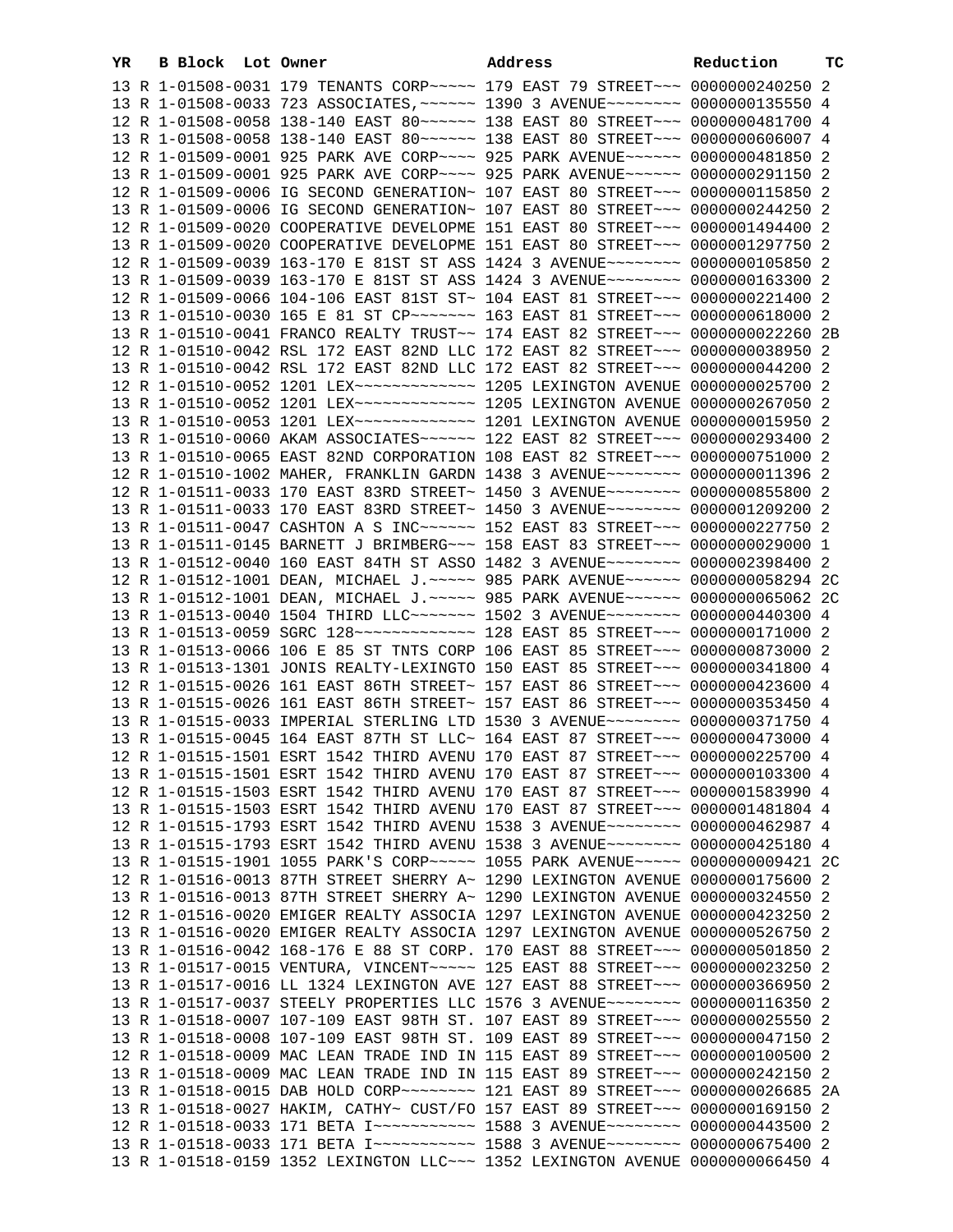| YR | B Block Lot Owner |  | Address                                                                          | Reduction | ТC |
|----|-------------------|--|----------------------------------------------------------------------------------|-----------|----|
|    |                   |  | 12 R 1-01518-1001 1354 LEXINGTON OWNERS 120 EAST 90 STREET~~~ 0000000219050 4    |           |    |
|    |                   |  | 13 R 1-01518-1001 1354 LEXINGTON OWNERS 120 EAST 90 STREET~~~ 0000000122300 4    |           |    |
|    |                   |  | 13 R 1-01519-0025 161 EAST 90TH ST CORP 161 EAST 90 STREET~~~ 0000000115950 2    |           |    |
|    |                   |  | 13 R 1-01519-0059 CONTINENTAL HOUSE INC 1378 LEXINGTON AVENUE 0000000256250 2    |           |    |
|    |                   |  | 13 R 1-01519-0069 1135 PARK AVE COOP~~~ 1133 PARK AVENUE~~~~~ 0000000347150 2    |           |    |
|    |                   |  | 13 R 1-01520-0025 155 OWNERS CORPORATIO 155 EAST 91 STREET~~~ 0000000267750 2    |           |    |
|    |                   |  | 13 R 1-01520-0056 ARTLEN RLTY CORP~~~~~ 140 EAST 92 STREET~~~ 0000000058050 2    |           |    |
|    |                   |  | 13 R 1-01521-0017 ELLIANA 135 E. 92 LLC 137 EAST 92 STREET~~~ 0000000200250 2    |           |    |
|    |                   |  | 13 R 1-01521-0031 FIRST DIAMOND REALTY~ 169 EAST 92 STREET~~~ 0000000048300 2    |           |    |
|    |                   |  | 12 R 1-01521-0040 MED ------------------- 1656 3 AVENUE -------- 0000000129150 2 |           |    |
|    |                   |  | 13 R 1-01521-0040 MED ------------------- 1656 3 AVENUE -------- 0000000099950 2 |           |    |
|    |                   |  | 13 R 1-01521-0051 150 E 93 ST CORP~~~~~ 1415 LEXINGTON AVENUE 0000000880400 2    |           |    |
|    |                   |  | 13 R 1-01522-0012 93 RD STREET OWNERS C 125 EAST 93 STREET~~~ 0000000118500 2    |           |    |
|    |                   |  | 12 R 1-01522-0020 AJ CLARKE RE CORP~~~~ 1429 LEXINGTON AVENUE 0000000510650 2    |           |    |
|    |                   |  | 13 R 1-01522-0020 AJ CLARKE RE CORP~~~~ 1429 LEXINGTON AVENUE 0000000230700 2    |           |    |
|    |                   |  | 12 R 1-01522-0027 177 E 93 ST OWNERS IN 177 EAST 93 STREET~~~ 0000000182300 2    |           |    |
|    |                   |  | 13 R 1-01522-0027 177 E 93 ST OWNERS IN 177 EAST 93 STREET~~~ 0000000199400 2    |           |    |
|    |                   |  | 13 R 1-01522-0030 181 E 93RD ST OWNERS~ 181 EAST 93 STREET~~~ 0000000366350 2    |           |    |
|    |                   |  | 13 R 1-01522-0033 EL-KAM REALTY CO~~~~~ 1662 3 AVENUE~~~~~~~~ 0000000156750 2    |           |    |
|    |                   |  | 13 R 1-01522-0041 170 E 94TH OWNERS INC 170 EAST 94 STREET~~~ 0000000129750 2    |           |    |
|    |                   |  | 13 R 1-01523-0070 1215 PARK, LP -------- 1215 PARK AVENUE ----- 0000000073346 2A |           |    |
|    |                   |  | 13 R 1-01524-1001 100 EAST 96TH STREET, 1235 PARK AVENUE~~~~~ 0000000084600 4    |           |    |
|    |                   |  | 12 R 1-01525-0019 STESID EQUITIES INC~~ 237 EAST 79 STREET~~~ 0000000070100 2    |           |    |
|    |                   |  | 12 R 1-01525-0036 222 E 80 CORP~~~~~~~~ 222 EAST 80 STREET~~~ 0000000583950 2    |           |    |
|    |                   |  | 13 R 1-01525-0036 222 E 80 CORP~~~~~~~~ 222 EAST 80 STREET~~~ 0000000412450 2    |           |    |
|    |                   |  | 12 R 1-01526-0021 245 EAST 80TH STREET, 1543 2 AVENUE~~~~~~~~ 0000000275300 2    |           |    |
|    |                   |  | 13 R 1-01526-0021 245 EAST 80TH STREET, 1543 2 AVENUE~~~~~~~~ 0000000378700 2    |           |    |
|    |                   |  | 13 R 1-01526-1201 WEINREB MANAGEMENT LL 215 EAST 80 STREET~~~ 0000000048000 4    |           |    |
|    |                   |  | 12 R 1-01527-0001 BERDAR EQUITIES & FAM 1435 3 AVENUE~~~~~~~~ 0000000030750 2    |           |    |
|    |                   |  | 13 R 1-01527-0001 BERDAR EQUITIES & FAM 1435 3 AVENUE~~~~~~~~ 0000000093750 2    |           |    |
|    |                   |  | 13 R 1-01527-0009 219 EAST 81ST STREET~ 219 EAST 81 STREET~~~ 0000000173650 2    |           |    |
|    |                   |  | 13 R 1-01527-0021 ZIMAK SECOND AVE LLC~ 1561 2 AVENUE~~~~~~~~ 0000000187900 2    |           |    |
|    |                   |  | 13 R 1-01527-0028 SECOND 82ND CORP~~~~~ 1571 2 AVENUE~~~~~~~~ 0000000406800 2    |           |    |
|    |                   |  | 12 R 1-01528-0001 ARYEH REALTY CORP~~~~ 1453 3 AVENUE~~~~~~~~ 0000000515650 2    |           |    |
|    |                   |  | 13 R 1-01528-0001 ARYEH REALTY CORP~~~~ 1453 3 AVENUE~~~~~~~~ 0000000663250 2    |           |    |
|    |                   |  | 12 R 1-01528-0011 221 E 82 LLC --------- 221 EAST 82 STREET --- 0000000024250 2  |           |    |
|    |                   |  | 13 R 1-01528-0011 221 E 82 LLC --------- 221 EAST 82 STREET --- 0000000077300 2  |           |    |
|    |                   |  | 13 R 1-01528-0025 1591 SECOND AVENUE LL 1591 2 AVENUE~~~~~~~~ 0000000070000 2A   |           |    |
|    |                   |  | 13 R 1-01528-0032 GLEESON THOMAS M~~~~~ 236 EAST 83 STREET~~~ 0000000035550 4    |           |    |
|    |                   |  | 13 R 1-01528-0036 B.J.W REALTY CORP~~~~ 226 EAST 83 STREET~~~ 0000000083450 2    |           |    |
|    |                   |  | 13 R 1-01528-0043 MCCARTHY 208 LLC ~~~~~ 208 EAST 83 STREET ~~~ 0000000045000 2  |           |    |
|    |                   |  | 13 R 1-01529-0031 CORNASESK HOUSE TENAN 238 EAST 84 STREET~~~ 0000000075750 2    |           |    |
|    |                   |  | 12 R 1-01529-0045 200 E 84 ST OWNERS IN 200 EAST 84 STREET~~~ 0000000331400 2    |           |    |
|    |                   |  | 13 R 1-01529-0045 200 E 84 ST OWNERS IN 200 EAST 84 STREET~~~ 0000000381000 2    |           |    |
|    |                   |  | 13 R 1-01530-0009 EL-JO COMPANY LLC~~~~ 219 EAST 84 STREET~~~ 0000000172900 2    |           |    |
|    |                   |  | 12 R 1-01530-0028 VDK REATLY CORP~~~~~~ 1633 2 AVENUE~~~~~~~~ 0000000065580 2    |           |    |
|    |                   |  | 13 R 1-01530-0028 VDK REATLY CORP~~~~~~ 1633 2 AVENUE~~~~~~~~ 0000000076850 2    |           |    |
|    |                   |  | 13 R 1-01530-0036 224 EAST 85TH LLC --- 224 EAST 85 STREET -- 0000000049900 2    |           |    |
|    |                   |  | 12 R 1-01530-0039 218 EAST 85TH STREET, 218 EAST 85 STREET~~~ 0000000035550 2    |           |    |
|    |                   |  | 13 R 1-01531-0040 210 EAST 86 ST CORP. ~ 210 EAST 86 STREET ~~~ 0000001440800 4  |           |    |
|    |                   |  | 13 R 1-01532-0004 3RD & 87TH L.P. ~~~~~~ 1533 3 AVENUE~~~~~~~~ 0000000309800 2   |           |    |
|    |                   |  | 13 R 1-01532-0009 ORNSTEIN 215-217 E.86 211 EAST 86 STREET~~~ 0000000129400 2    |           |    |
|    |                   |  | 13 R 1-01532-0015 PARK E APARTMENTS INC 231 EAST 86 STREET~~~ 0000000374250 2    |           |    |
|    |                   |  | 12 R 1-01532-0016 SGRC 241 LLC --------- 241 EAST 86 STREET --- 0000000685200 2  |           |    |
|    |                   |  | 13 R 1-01532-0016 SGRC 241 LLC --------- 241 EAST 86 STREET --- 0000000419300 2  |           |    |
|    |                   |  | 13 R 1-01532-0031 240-44 EAST 87TH ST E 240 EAST 87 STREET~~~ 0000000163150 2    |           |    |
|    |                   |  | 13 R 1-01532-0039 220 EAST 87 OWNERS CO 220 EAST 87 STREET~~~ 0000000438100 2    |           |    |
|    |                   |  | 12 R 1-01532-1001 EAST 86TH STREET, ~~~~ 225 EAST 86 STREET~~~ 0000000176700 4   |           |    |
|    |                   |  | 13 R 1-01532-1001 EAST 86TH STREET, ~~~~ 225 EAST 86 STREET~~~ 0000000239700 4   |           |    |
|    |                   |  | 13 R 1-01533-0022 245 E 87 ST TENANTS C 1681 2 AVENUE~~~~~~~~ 0000001064450 2    |           |    |
|    |                   |  | 12 R 1-01534-0013 219 EAST 88TH STREET~ 219 EAST 88 STREET~~~ 0000000030650 2    |           |    |
|    |                   |  | 13 R 1-01534-0013 219 EAST 88TH STREET~ 219 EAST 88 STREET~~~ 0000000024450 2    |           |    |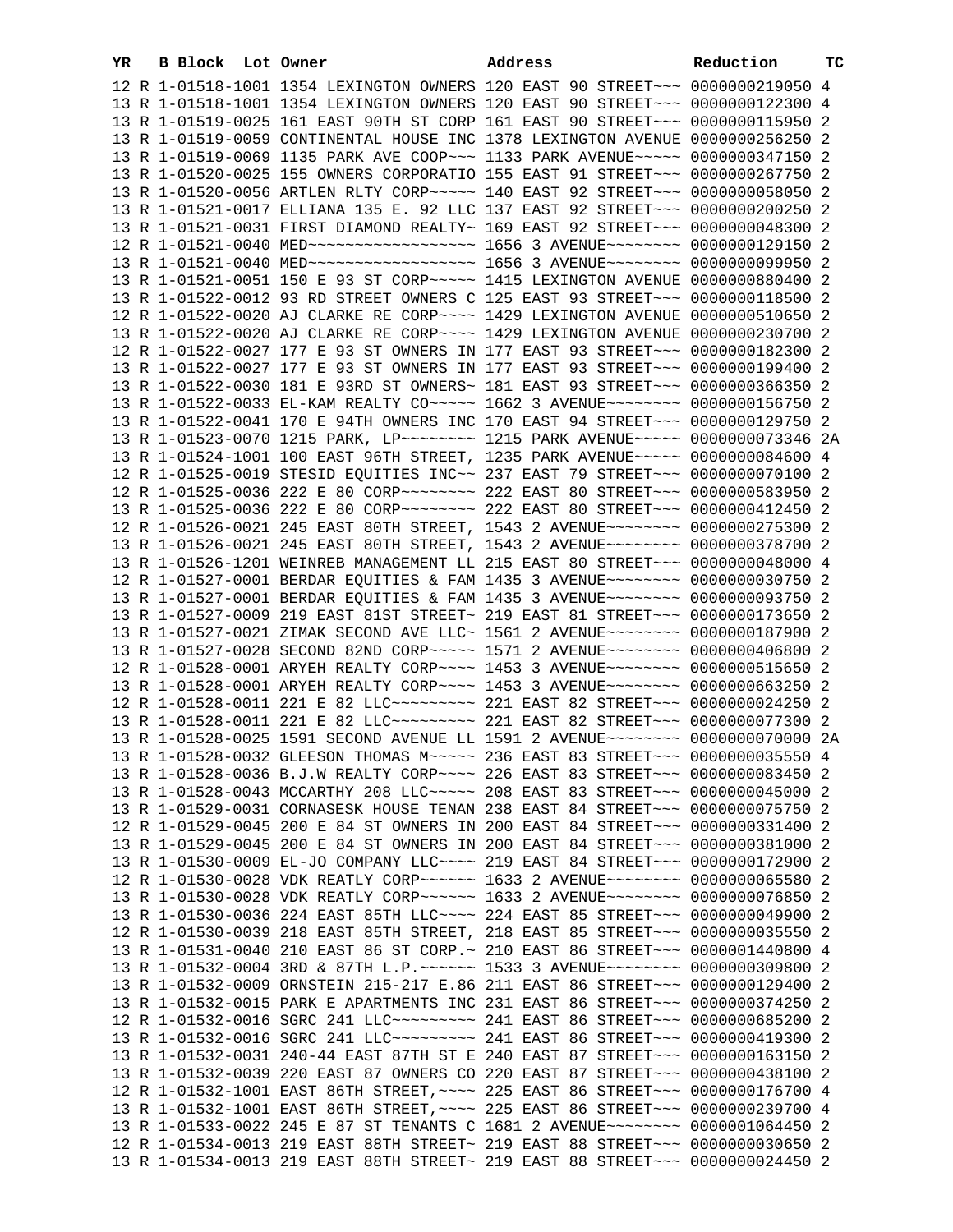| YR | B Block | Lot Owner                                                                          | Address | Reduction | тc |
|----|---------|------------------------------------------------------------------------------------|---------|-----------|----|
|    |         | 13 R 1-01534-0026 1709 REALTY LLC ----- 1709 2 AVENUE ------- 0000000305700 2      |         |           |    |
|    |         | 12 R 1-01534-0028 SECOND AVENUE REALTY~ 1713 2 AVENUE~~~~~~~~ 0000000110250 2      |         |           |    |
|    |         | 13 R 1-01534-0028 SECOND AVENUE REALTY~ 1713 2 AVENUE~~~~~~~~ 0000000138600 2      |         |           |    |
|    |         | 12 R 1-01534-0030 EAST 89TH ASSOCIATES, 242 EAST 89 STREET~~~ 0000000127900 2      |         |           |    |
|    |         | 13 R 1-01534-0030 EAST 89TH ASSOCIATES, 242 EAST 89 STREET~~~ 0000000168750 2      |         |           |    |
|    |         | 12 R 1-01534-0031 EAST 89TH ASSOCIATES, 240 EAST 89 STREET~~~ 0000000101050 2      |         |           |    |
|    |         | 13 R 1-01534-0031 EAST 89TH ASSOCIATES, 240 EAST 89 STREET~~~ 0000000136450 2      |         |           |    |
|    |         | 13 R 1-01534-0129 252 E 89TH ST APARTME 252 EAST 89 STREET~~~ 0000000066100 2      |         |           |    |
|    |         |                                                                                    |         |           |    |
|    |         |                                                                                    |         |           |    |
|    |         | 13 R 1-01535-0005 203 205 E 89TH ST OWN 203 EAST 89 STREET~~~ 0000000146800 2      |         |           |    |
|    |         | 13 R 1-01535-0006 203-205 E 89 ST OWNRS 205 EAST 89 STREET~~~ 0000000040700 2      |         |           |    |
|    |         | 12 R 1-01535-0019 WESLEY REALTY LLC~~~~ 231 EAST 89 STREET~~~ 0000000005950 2      |         |           |    |
|    |         | 13 R 1-01535-0019 WESLEY REALTY LLC --- 231 EAST 89 STREET -- 0000000020600 2      |         |           |    |
|    |         | 13 R 1-01535-0029 485 CPW LLC~~~~~~~~~~~~~~~ 246 EAST 90 STREET~~~ 0000000118750 2 |         |           |    |
|    |         | 13 R 1-01535-0030 244 246 E 90 OWNERS C 244 EAST 90 STREET~~~ 0000000134050 2      |         |           |    |
|    |         | 13 R 1-01540-0021 94TH STREET PROPERTIE 245 EAST 94 STREET~~~ 0000000056400 2      |         |           |    |
|    |         | 13 R 1-01540-0022 BUONARGURO, JOHN~~~~~ 1817 2 AVENUE~~~~~~~~ 0000000070400 2      |         |           |    |
|    |         | 12 R 1-01540-0027 PAUL AND NANCY ARZANI 1827 2 AVENUE~~~~~~~~ 0000000091350 2      |         |           |    |
|    |         | 13 R 1-01540-0027 PAUL AND NANCY ARZANI 1827 2 AVENUE~~~~~~~~ 0000000097850 2      |         |           |    |
|    |         | 13 R 1-01542-0013 FIRST HUNGARIAN SOCIE 323 EAST 79 STREET~~~ 0000000103200 4      |         |           |    |
|    |         | 13 R 1-01543-0002 1540 SECOND REALTY LL 1540 2 AVENUE~~~~~~~~ 0000000070300 2      |         |           |    |
|    |         | 13 R 1-01543-0003 1542 SECOND REALTY LL 1542 2 AVENUE~~~~~~~~ 0000000105250 2      |         |           |    |
|    |         | 13 R 1-01543-0008 GRAND REALTY CORP. ~~~ 311 EAST 80 STREET~~~ 0000000155850 2     |         |           |    |
|    |         | 13 R 1-01543-0014 325 EAST 80TH APT COR 325 EAST 80 STREET~~~ 0000000235500 2      |         |           |    |
|    |         | 13 R 1-01543-0049 WMF 300-04 EAST 81ST~ 1560 2 AVENUE~~~~~~~~ 0000000339650 2      |         |           |    |
|    |         | 13 R 1-01543-0149 WMF 300-04 EAST 81ST~ 304 EAST 81 STREET~~~ 0000000138900 2      |         |           |    |
|    |         | 13 R 1-01544-0002 1564 SECOND REALTY LL 1564 2 AVENUE~~~~~~~~ 0000000184350 2      |         |           |    |
|    |         | 13 R 1-01544-0003 EBERHART L P #1 C/O~~ 1566 2 AVENUE~~~~~~~~ 0000000186600 2B     |         |           |    |
|    |         | 12 R 1-01544-0016 GRAND REALTY CORP. ~~~ 339 EAST 81 STREET~~~ 0000000150000 2     |         |           |    |
|    |         | 13 R 1-01544-0016 GRAND REALTY CORP. ~~~ 339 EAST 81 STREET~~~ 0000000167950 2     |         |           |    |
|    |         | 12 R 1-01544-1005 ALSHANSKY, ASYA~~~~~~ 350 EAST 82 STREET~~~ 0000000009814 2      |         |           |    |
|    |         | 13 R 1-01544-1005 ALSHANSKY, ASYA~~~~~~ 350 EAST 82 STREET~~~ 0000000008885 2      |         |           |    |
|    |         |                                                                                    |         |           |    |
| 13 |         |                                                                                    |         |           |    |
|    |         | 13 R 1-01545-0004 DORATHEA EBERHART, L. 1590 2 AVENUE~~~~~~~~ 0000000146900 2      |         |           |    |
|    |         | 12 R 1-01545-0017 339 EAST 82ND STREET~ 339 EAST 82 STREET~~~ 0000000087782 2B     |         |           |    |
|    |         | 13 R 1-01545-0017 339 EAST 82ND STREET~ 339 EAST 82 STREET~~~ 0000000071400 2B     |         |           |    |
|    |         | 13 R 1-01545-0034 330 EAST 83RD ST REAL 326 EAST 83 STREET~~~ 0000000114900 2      |         |           |    |
|    |         | 13 R 1-01545-0038 KING ENTERPRISES LTD. 324 EAST 83 STREET~~~ 0000000080800 2      |         |           |    |
|    |         | 13 R 1-01545-0052 LL 1592 SECOND AVENUE 1592 2 AVENUE~~~~~~~~ 0000000049750 2      |         |           |    |
|    |         | 13 R 1-01546-0001 TISHMAN SPEYER ARCHST 303 EAST 83 STREET~~~ 0000003271900 2      |         |           |    |
|    |         | 13 R 1-01546-0009 RAYMOND J PUNNETT~~~~ 311 EAST 83 STREET~~~ 0000000120400 2      |         |           |    |
|    |         | 13 R 1-01546-0015 FAMCO LLC ------------ 323 EAST 83 STREET --- 0000000072450 2    |         |           |    |
|    |         | 12 R 1-01546-0034 BALDUCCI MARIO~~~~~~~ 342 EAST 84 STREET~~~ 0000000040899 2A     |         |           |    |
|    |         | 13 R 1-01546-0034 BALDUCCI MARIO~~~~~~~~ 342 EAST 84 STREET~~~ 0000000040000 2A    |         |           |    |
|    |         | 13 R 1-01546-0035 332 EAST 84TH OWNERS~ 332 EAST 84 STREET~~~ 0000000576100 2      |         |           |    |
|    |         | 13 R 1-01547-0005 305-7 EAST 84TH ASSOC 305 EAST 84 STREET~~~ 0000000174550 2      |         |           |    |
|    |         | 13 R 1-01547-0031 350 E 85TH ST REALTYI 350 EAST 85 STREET~~~ 0000000028318 4      |         |           |    |
|    |         | 13 R 1-01547-0035 AKCE PROPERTIES, LLC. 342 EAST 85 STREET~~~ 0000000138850 2      |         |           |    |
|    |         | 12 R 1-01547-1001 1628 SECOND AVENUE RE 1628 2 AVENUE~~~~~~~~ 0000000232300 4      |         |           |    |
|    |         | 13 R 1-01547-1001 1628 SECOND AVENUE RE 1628 2 AVENUE~~~~~~~~ 0000000024350 4      |         |           |    |
|    |         | 13 R 1-01548-0001 NOTARO FAMILY LIMITED 1640 2 AVENUE~~~~~~~~ 0000000106400 2      |         |           |    |
|    |         | 13 R 1-01548-0010 3GR/317 E. 85TH STREE 317 EAST 85 STREET~~~ 0000000160850 2      |         |           |    |
|    |         | 13 R 1-01548-0029 1651 FIRST ----------- 1651 1 AVENUE -------- 0000000254500 2    |         |           |    |
|    |         | 12 R 1-01548-0041 324 E 86 ST LLC ------ 324 EAST 86 STREET --- 0000000031650 4    |         |           |    |
|    |         | 13 R 1-01548-0041 324 E 86 ST LLC ------ 324 EAST 86 STREET --- 0000000051000 4    |         |           |    |
|    |         | 13 R 1-01548-0049 GERMAN NEWS CO INC~~~ 1656 2 AVENUE~~~~~~~~ 0000000238100 2      |         |           |    |
|    |         | 12 R 1-01548-0050 1652-54 SECOND AVENUE 1654 2 AVENUE~~~~~~~~ 0000000063582 2B     |         |           |    |
|    |         | 13 R 1-01548-0050 1652-54 SECOND AVENUE 1654 2 AVENUE~~~~~~~~ 0000000054211 2B     |         |           |    |
|    |         | 13 R 1-01548-1001 320 EAST 86TH STREETA 320 EAST 86 STREET~~~ 0000000146900 4      |         |           |    |
|    |         |                                                                                    |         |           |    |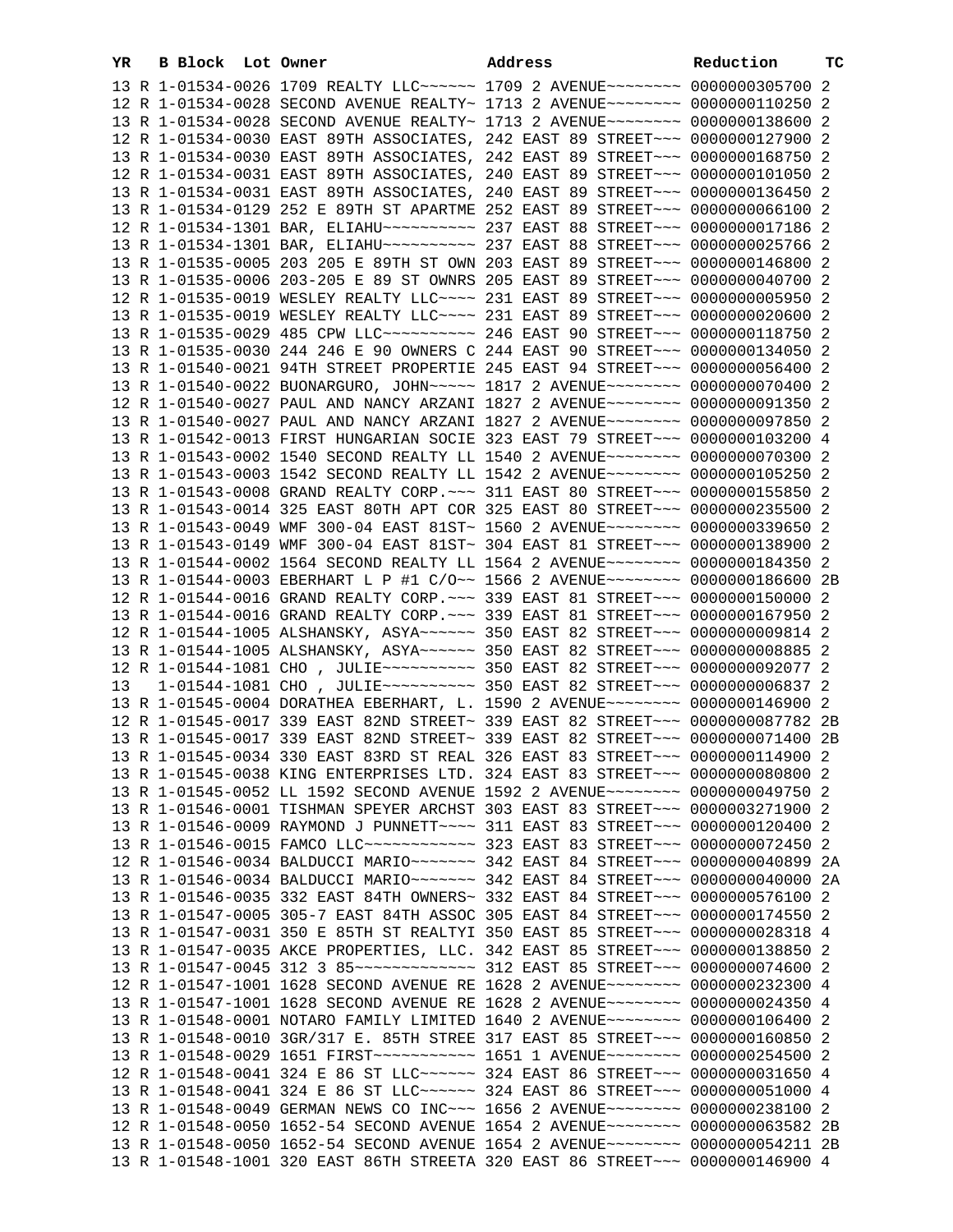| YR | B Block Lot Owner |                                                                                          | Address | Reduction | тc |
|----|-------------------|------------------------------------------------------------------------------------------|---------|-----------|----|
|    |                   | 12 R 1-01548-1302 HOHENTHANER, JOYMARIE 305 EAST 85 STREET~~~ 0000000031424 2            |         |           |    |
|    |                   | 13 R 1-01548-1302 HOHENTHANER, JOYMARIE 305 EAST 85 STREET~~~ 0000000038948 2            |         |           |    |
|    |                   | 13 R 1-01549-0001 YORKSHIRE TOWERS COMP 1660 2 AVENUE~~~~~~~~ 0000001699500 2            |         |           |    |
|    |                   | 12 R 1-01549-0024 BREMEN HOUSE INC ---- 1653 1 AVENUE ------- 0000000186400 2            |         |           |    |
|    |                   | 13 R 1-01549-0032 352 EAST 87TH ST CO~~ 352 EAST 87 STREET~~~ 0000000147550 4            |         |           |    |
|    |                   | 13 R 1-01550-0001 301 EAST 87TH STREET~ 1682 2 AVENUE~~~~~~~~ 0000000298150 2            |         |           |    |
|    |                   | 13 R 1-01550-0023 GREEK CORNER REALTYCO 1681 1 AVENUE~~~~~~~~ 0000000114100 2            |         |           |    |
|    |                   | 13 R 1-01551-0040 KING ENTERPRISES LTD~ 320 EAST 89 STREET~~~ 0000000084550 2            |         |           |    |
|    |                   | 13 R 1-01552-0011 JOHN V THIRD REALTYCO 315 EAST 89 STREET~~~ 0000000098950 2            |         |           |    |
|    |                   | 13 R 1-01552-0012 JOHN V THIRD REALTYCO 317 EAST 89 STREET~~~ 0000000110650 2            |         |           |    |
|    |                   | 12 R 1-01552-0023 POST TOSCANA, LLC --- 389 EAST 89 STREET -- 0000001252200 2            |         |           |    |
|    |                   | 12 R 1-01552-0040 318 EAST 90TH STREET~ 318 EAST 90 STREET~~~ 0000000288650 2            |         |           |    |
|    |                   | 13 R 1-01552-0040 318 EAST 90TH STREET~ 318 EAST 90 STREET~~~ 0000000247650 2            |         |           |    |
|    |                   | 12 R 1-01552-0041 312 EAST 90 LLC ------ 316 EAST 90 STREET --- 0000000100100 2          |         |           |    |
|    |                   | 13 R 1-01552-0041 312 EAST 90 LLC ------ 316 EAST 90 STREET --- 0000000030000 2          |         |           |    |
|    |                   | 13 R 1-01553-0013 321 EAST 90TH ST. REA 321 EAST 90 STREET~~~ 0000000127350 2            |         |           |    |
|    |                   | 12 R 1-01553-0020 335 E 90 ST OWNERS IN 335 EAST 90 STREET~~~ 0000000018841 2C           |         |           |    |
|    |                   | 13 R 1-01553-0020 335 E 90 ST OWNERS IN 335 EAST 90 STREET~~~ 0000000025400 2C           |         |           |    |
|    |                   |                                                                                          |         |           |    |
|    |                   | 12 R 1-01553-0050 1744 SECOND RLTY CORP 1744 2 AVENUE~~~~~~~~ 0000000350500 2B           |         |           |    |
|    |                   | 13 R 1-01553-0050 1744 SECOND RLTY CORP 1744 2 AVENUE~~~~~~~~ 0000000350500 2B           |         |           |    |
|    |                   | 13 R 1-01554-0005 305 EAST 91ST STREET~ 305 EAST 91 STREET~~~ 0000000138600 2            |         |           |    |
|    |                   | 12 R 1-01554-0007 FRANK MAR RLTY CP ~~~~ 309 EAST 91 STREET ~~~ 0000000035200 2          |         |           |    |
|    |                   | 13 R 1-01554-0009 315 REALTY ASSOCIATES 315 EAST 91 STREET~~~ 0000000185350 4            |         |           |    |
|    |                   | 13 R 1-01554-0013 319 E. 91 ST. LLC~~~~ 319 EAST 91 STREET~~~ 0000000040250 2            |         |           |    |
|    |                   | 13 R 1-01554-0043 992 SA/312 ----------- 312 EAST 92 STREET -- 0000000232600 2           |         |           |    |
|    |                   | 12 R 1-01554-0047 ROUND HILL MANAGEMENT 306 EAST 92 STREET~~~ 0000000099550 2            |         |           |    |
|    |                   | 13 R 1-01554-0047 ROUND HILL MANAGEMENT 306 EAST 92 STREET~~~ 0000000134200 2            |         |           |    |
|    |                   | 12 R 1-01554-1003 CORGAN, CHRISTY~~~~~~ 1760 2 AVENUE~~~~~~~~ 0000000006485 2            |         |           |    |
| 13 |                   | 1-01554-1003 CORGAN, CHRISTY~~~~~~ 1760 2 AVENUE~~~~~~~~ 0000000003409 2                 |         |           |    |
|    |                   | 13 R 1-01555-0001 1766-68 ASSOCIATES L~ 1766 2 AVENUE~~~~~~~~ 0000000270600 2            |         |           |    |
|    |                   | 13 R 1-01555-0003 LANA & SAMER INC ---- 1770 2 AVENUE ------- 0000000291450 4            |         |           |    |
|    |                   | 13 R 1-01555-0005 EAST 92ND STREET HOLD 305 EAST 92 STREET~~~ 0000000073400 2            |         |           |    |
|    |                   | 13 R 1-01555-0039 CASTAGNELLO, JOHN D~~ 322 EAST 93 STREET~~~ 0000000063950 2            |         |           |    |
|    |                   | 13 R 1-01556-0009 CARMINE LIMITED~~~~~~ 313 EAST 93 STREET~~~ 0000000054650 2            |         |           |    |
|    |                   | 12 R 1-01558-0008 309 EAST 95TH LLC C/O 309 EAST 95 STREET~~~ 0000000051250 2            |         |           |    |
|    |                   | 13 R 1-01560-0126 TAFAL REALTY CORP~~~~ 1525 YORK AVENUE~~~~~ 0000000119330 4            |         |           |    |
|    |                   | 13 R 1-01561-0001 HOFFMAN, ERMA~~~~~~~~ 1562 1 AVENUE~~~~~~~~ 0000000655000 2            |         |           |    |
|    |                   | 13 R 1-01561-0011 FRAYDUN ENTERPRISES, L 415 EAST 81 STREET~~~ 0000000073350 2           |         |           |    |
|    |                   | 13 R 1-01561-0012 PAMELA EQUITIES CORP~ 417 EAST 81 STREET~~~ 0000000099950 2            |         |           |    |
|    |                   | 13 R 1-01561-0014 EASTSIDE VENTURA LLC~ 421 EAST 81 STREET~~~ 0000000036350 2            |         |           |    |
|    |                   | 13 R 1-01562-0005 405 EAST 82 STREET OW 405 EAST 82 STREET~~~ 0000000113050 2            |         |           |    |
|    |                   | 12 R 1-01562-0009 413 E 82 ST APT CORP~ 413 EAST 82 STREET~~~ 0000000016750 2            |         |           |    |
|    |                   | 13 R 1-01562-0010 SETBON, ADRIENNE~~~~~ 415 EAST 82 STREET~~~ 0000000028750 2            |         |           |    |
|    |                   | 13 R 1-01562-0013 ADONEL ASSOCIATES, ~~~ 421 EAST 82 STREET~~~ 0000000022600 2           |         |           |    |
|    |                   | 13 R 1-01562-0041 G.R.C. CORP. ~~~~~~~~~ 410 EAST 83 STREET~~~ 0000000021081 2B          |         |           |    |
|    |                   | 13 R 1-01562-0045 RSL 1590-1592 FIRST L 1592 1 AVENUE~~~~~~~~ 0000000111300 2            |         |           |    |
|    |                   |                                                                                          |         |           |    |
|    |                   | 13 R 1-01564-0005 GANBIR CONSTRUCT. COR 409 EAST 84 STREET~~~ 0000000066950 2            |         |           |    |
|    |                   | 12 R 1-01564-0012 425 E 84 LLC -------- 425 EAST 84 STREET -- 0000000076450 2            |         |           |    |
|    |                   | 13 R 1-01564-0012 425 E 84 LLC -------- 425 EAST 84 STREET -- 0000000098750 2            |         |           |    |
|    |                   | 13 R 1-01564-0024 SANIT, ~~~~~~~~~~~~~~~~~~~~~~~~ 1597 YORK AVENUE~~~~~~ 0000000071600 2 |         |           |    |
|    |                   | 13 R 1-01564-0031 440~ EAST 85TH STREET 440 EAST 85 STREET~~~ 0000000143250 2            |         |           |    |
|    |                   | 12 R 1-01564-0041 CAMEO APARTMENTS EAST 418 EAST 85 STREET~~~ 0000000198750 2            |         |           |    |
|    |                   | 13 R 1-01564-0041 CAMEO APARTMENTS EAST 418 EAST 85 STREET~~~ 0000000239350 2            |         |           |    |
|    |                   | 12 R 1-01565-0009 415 EAST 85TH TENANTS 415 EAST 85 STREET~~~ 0000001253800 2            |         |           |    |
|    |                   | 13 R 1-01565-0009 415 EAST 85TH TENANTS 415 EAST 85 STREET~~~ 0000000792950 2            |         |           |    |
|    |                   | 12 R 1-01565-0035 FOUR THIRTY REALTY LL 430 EAST 86 STREET~~~ 0000000287800 2            |         |           |    |
|    |                   | 13 R 1-01565-0035 FOUR THIRTY REALTY LL 430 EAST 86 STREET~~~ 0000000461900 2            |         |           |    |
|    |                   | 12 R 1-01566-0017 445/86 OWNERS CORP C/ 437 EAST 86 STREET~~~ 0000000760300 2            |         |           |    |
|    |                   | 12 R 1-01566-0128 NETHERWORLD GROUP LLC 446 EAST 87 STREET~~~ 0000000028400 2            |         |           |    |
|    |                   | 13 R 1-01566-0128 NETHERWORLD GROUP LLC 446 EAST 87 STREET~~~ 0000000027950 2            |         |           |    |
|    |                   |                                                                                          |         |           |    |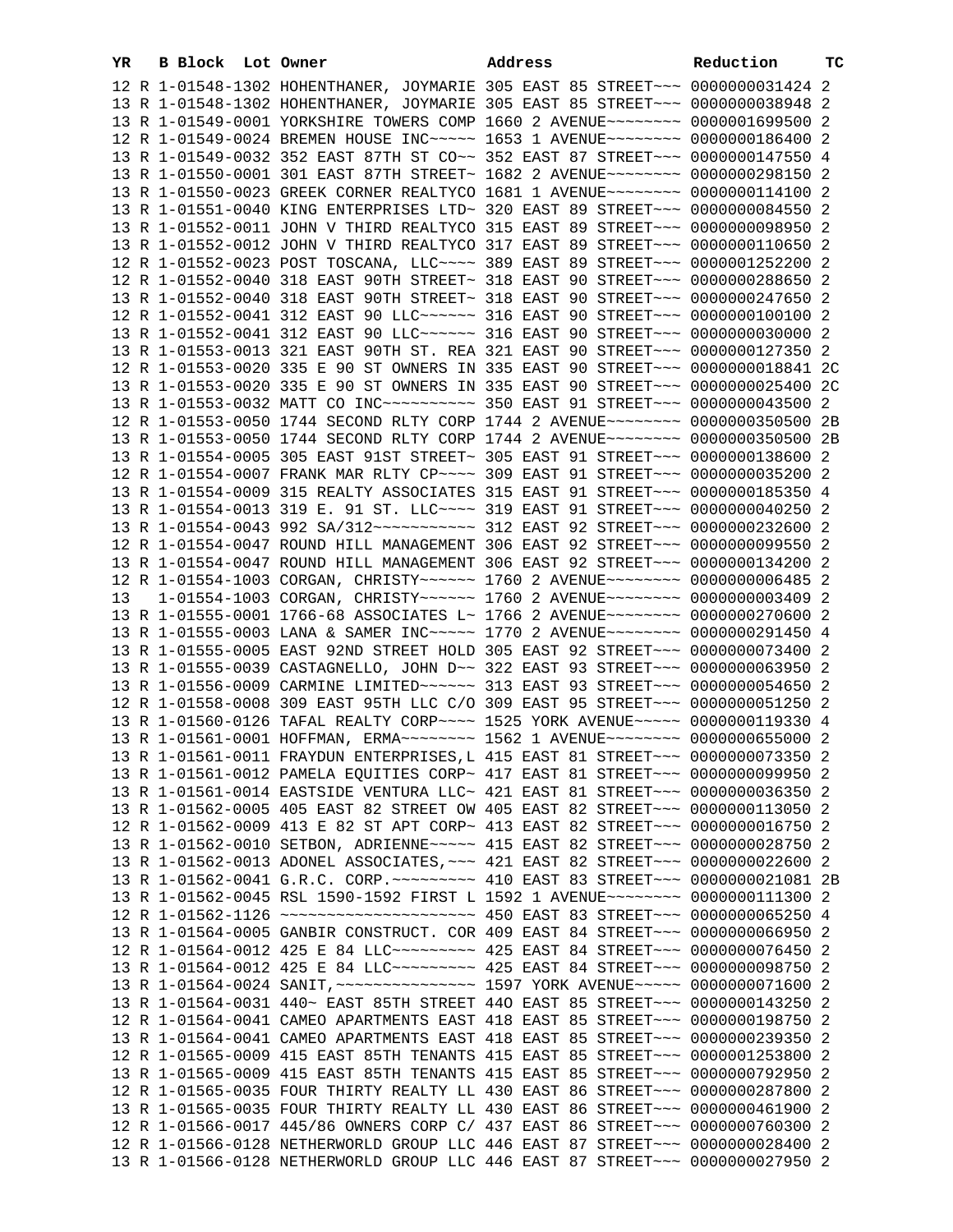| YR | B Block Lot Owner |  | Address                                                                                                                                                          | Reduction | тc |
|----|-------------------|--|------------------------------------------------------------------------------------------------------------------------------------------------------------------|-----------|----|
|    |                   |  | 13 R 1-01567-0007 MADISON HOTEL PARTNER 409 EAST 87 STREET~~~ 0000000080500 2                                                                                    |           |    |
|    |                   |  | 13 R 1-01567-0010 RSL 415 EAST 87TH LLC 415 EAST 87 STREET~~~ 0000000079700 2                                                                                    |           |    |
|    |                   |  | 13 R 1-01567-0021 LUG REALTY INC~~~~~~~~ 1657 YORK AVENUE~~~~~ 0000000035040 2B                                                                                  |           |    |
|    |                   |  | 13 R 1-01568-0021 88TH STREET REALTY LP 1673 YORK AVENUE~~~~~ 0000001041300 2                                                                                    |           |    |
|    |                   |  | 12 R 1-01569-1303 MEDNICK, JESSICA RUTH 400 EAST 90 STREET~~~ 0000000006717 2                                                                                    |           |    |
|    |                   |  | 12 R 1-01570-0012 417 EAST 90TH ST OWNE 417 EAST 90 STREET~~~ 0000000144000 2                                                                                    |           |    |
|    |                   |  | 13 R 1-01570-0012 417 EAST 90TH ST OWNE 417 EAST 90 STREET~~~ 0000000099900 2                                                                                    |           |    |
|    |                   |  |                                                                                                                                                                  |           |    |
|    |                   |  | 12 R 1-01570-0017 FARRELL LIMOUSINE SER 427 EAST 90 STREET~~~ 0000000079550 4                                                                                    |           |    |
|    |                   |  | 13 R 1-01570-0017 FARRELL LIMOUSINE SER 427 EAST 90 STREET~~~ 0000000121920 4                                                                                    |           |    |
|    |                   |  | 12 R 1-01570-0024 1737 YORK REALTY LLC~ 435 EAST 90 STREET~~~ 0000000219350 2                                                                                    |           |    |
|    |                   |  | 13 R 1-01570-0024 1737 YORK REALTY LLC~ 435 EAST 90 STREET~~~ 0000000290450 2                                                                                    |           |    |
|    |                   |  | 13 R 1-01570-0039 ELI'S BREAD (ELI ZABA 420 EAST 91 STREET~~~ 0000000037750 4                                                                                    |           |    |
|    |                   |  | 13 R 1-01571-0034 91ST REALTY LLC~~~~~~ 432 EAST 92 STREET~~~ 0000000034600 4                                                                                    |           |    |
|    |                   |  | 13 R 1-01573-0022 92ND REALTY LLC C/O G 1775 YORK AVENUE~~~~~ 0000000442350 2                                                                                    |           |    |
|    |                   |  | 13 R 1-01576-0037 518 EAST 80TH STREET~ 518 EAST 80 STREET~~~ 0000001097500 2                                                                                    |           |    |
|    |                   |  | 13 R 1-01576-0049 YORK 80 LLC~~~~~~~~~~~~~~~ 1510 YORK AVENUE~~~~~~ 0000000125300 2                                                                              |           |    |
|    |                   |  | 12 R 1-01576-1002 BADER, ALICE~~~~~~~~~ 510 EAST 80 STREET~~~ 0000000027550 4                                                                                    |           |    |
|    |                   |  | 12 R 1-01576-1003 T D REALTY CO -------- 510 EAST 80 STREET --- 0000000012350 4                                                                                  |           |    |
|    |                   |  | 13 R 1-01577-0149 GRACIE ASSOCIATES LLC 502 EAST 81 STREET~~~ 0000000146400 4                                                                                    |           |    |
|    |                   |  | 13 R 1-01577-1001 ROCCA, RICHARD M~~~~~ 520 EAST 81 STREET~~~ 0000000024600 4                                                                                    |           |    |
|    |                   |  | 13 R 1-01578-0046 506 EAST 82 REALTY LL 506 EAST 82 STREET~~~ 0000000064600 2                                                                                    |           |    |
|    |                   |  | 13 R 1-01578-1082 VICTOR OZERI~~~~~~~~~~ 52 EAST END AVENUE~~~ 0000000161005 2                                                                                   |           |    |
|    |                   |  | 13 R 1-01579-0008 511 OWNERS CORP~~~~~~ 511 EAST 82 STREET~~~ 0000000072450 2C                                                                                   |           |    |
|    |                   |  | 13 R 1-01580-0011 515 EAST 83RD STREET~ 515 EAST 83 STREET~~~ 0000000032050 2                                                                                    |           |    |
|    |                   |  | 13 R 1-01580-0043 510 E 84 ST CORP~~~~~ 512 EAST 84 STREET~~~ 0000000462850 2                                                                                    |           |    |
|    |                   |  | 13 R 1-01580-0127 SAMATT ASSOCIATES, LL 88 EAST END AVENUE~~~ 0000000167750 2                                                                                    |           |    |
|    |                   |  | 13 R 1-01580-0148 HAKIM, KAMRAN CUST/~~ 500 1/2 EAST 84 STREE 0000000242350 2                                                                                    |           |    |
|    |                   |  | 12 R 1-01580-1004 90 EAST END AVENUE CO 90 EAST END AVENUE~~~ 0000000002895 2                                                                                    |           |    |
|    |                   |  | 13 R 1-01580-1004 90 EAST END AVENUE CO 90 EAST END AVENUE~~~ 0000000002443 2                                                                                    |           |    |
|    |                   |  | 12 R 1-01581-0001 YORK 84~~~~~~~~~~~~~~~~~~~~~~~ 1594 YORK AVENUE~~~~~~ 00000000048500 2                                                                         |           |    |
|    |                   |  | 13 R 1-01581-0001 YORK 84~~~~~~~~~~~~~~~~~~~~~~~ 1594 YORK AVENUE~~~~~~ 0000000131550 2                                                                          |           |    |
|    |                   |  | 13 R 1-01581-0012 523-33 TENANTS CORP~~ 523 EAST 84 STREET~~~ 0000000199400 2                                                                                    |           |    |
|    |                   |  | 13 R 1-01582-0005 51585 OWNERS CORP~~~~ 515 EAST 85 STREET~~~ 0000000467600 2                                                                                    |           |    |
|    |                   |  | 13 R 1-01582-0015 MEADWAY ESTATES INC~~ 529 EAST 85 STREET~~~ 0000000155100 2<br>13 R 1-01582-0045 MALEX 516 LLC -------- 516 EAST 86 STREET -- 00000000055200 2 |           |    |
|    |                   |  | 13 R 1-01583-0001 PHIDO CO. INC. ~~~~~~~ 1634 YORK AVENUE~~~~~ 0000000255800 2                                                                                   |           |    |
|    |                   |  | 13 R 1-01583-0006 CCC 86 LLC ------------ 511 EAST 86 STREET --- 0000000026000 2B                                                                                |           |    |
|    |                   |  | 12 R 1-01583-0009 519 EAST 86TH ST~~~~~ 517 EAST 86 STREET~~~ 0000000224400 2                                                                                    |           |    |
|    |                   |  | 13 R 1-01583-0009 519 EAST 86TH ST ~~~~~ 517 EAST 86 STREET ~~~ 0000000157300 2                                                                                  |           |    |
|    |                   |  | 13 R 1-01584-0009 87TH STREET REALTY LL 511 EAST 87 STREET~~~ 0000000066900 2                                                                                    |           |    |
|    |                   |  | 13 R 1-01584-0013 519 E 87TH ST OWNERS~ 519 EAST 87 STREET~~~ 0000000096000 2                                                                                    |           |    |
|    |                   |  | 13 R 1-01584-0040 BURGER, DORENE~~~~~~~ 520 EAST 88 STREET~~~ 0000000028750 2                                                                                    |           |    |
|    |                   |  | 12 R 1-01585-0014 BINRO RLTY CORP~~~~~~ 525 EAST 88 STREET~~~ 0000000154050 2                                                                                    |           |    |
|    |                   |  | 13 R 1-01585-0014 BINRO RLTY CORP~~~~~~ 525 EAST 88 STREET~~~ 0000000164850 2                                                                                    |           |    |
|    |                   |  | 12 R 1-01585-0023 180 TENANTS CORP~~~~~ 180 EAST END AVENUE~~ 0000002038650 2                                                                                    |           |    |
|    |                   |  | 13 R 1-01585-0023 180 TENANTS CORP~~~~~ 180 EAST END AVENUE~~ 0000000279350 2                                                                                    |           |    |
|    |                   |  | 13 R 1-01585-0051 UPPER YORK HOLDINGS L 1688 YORK AVENUE~~~~~ 0000000185400 2                                                                                    |           |    |
|    |                   |  | 12 R 1-01586-0021 EAST RIVER TENANTS~~~ 200 EAST END AVENUE~~ 0000000219450 2                                                                                    |           |    |
|    |                   |  | 13 R 1-01586-0021 EAST RIVER TENANTS ~~~ 200 EAST END AVENUE ~~ 0000001367400 2                                                                                  |           |    |
|    |                   |  | 12 R 1-01590-0042 ONE GRACIE SQUARE COR 93 EAST END AVENUE~~~ 0000000139550 2                                                                                    |           |    |
|    |                   |  | 13 R 1-01590-0042 ONE GRACIE SQUARE COR 93 EAST END AVENUE~~~ 0000000203450 2                                                                                    |           |    |
|    |                   |  | 13 R 1-01594-0012 MENON INVESTMENTS, LL 35 CENTRAL PARK NORTH 0000000092000 2                                                                                    |           |    |
|    |                   |  | 13 R 1-01594-0026 WEST 110TH REALTY, ~~~ 15 CENTRAL PARK NORTH 0000000041550 2                                                                                   |           |    |
|    |                   |  | 13 R 1-01594-0040 AFTERNOON DELIGHT FIF 1316 5 AVENUE~~~~~~~~ 0000000166950 2                                                                                    |           |    |
|    |                   |  | 13 R 1-01602-1001 GATSBY~~~~~~~~~~~~~~~~ 65 EAST 96 STREET~~~~ 0000000014330 2                                                                                   |           |    |
|    |                   |  | 12 R 1-01603-0001 FIFTH AVE. DEV. COMPA 1160 5 AVENUE~~~~~~~~ 0000000632800 2                                                                                    |           |    |
|    |                   |  | 13 R 1-01603-0001 FIFTH AVE. DEV. COMPA 1160 5 AVENUE~~~~~~~~ 0000000766150 2                                                                                    |           |    |
|    |                   |  | 12 R 1-01603-0069 TWO EAST NINETY-EIGHT 2 EAST 98 STREET~~~~~ 0000000346250 2                                                                                    |           |    |
|    |                   |  | 12 R 1-01607-1101 ~~~~~~~~~~~~~~~~~~~~~~~ 1212 5 AVENUE~~~~~~~~ 0000000197831 4                                                                                  |           |    |
|    |                   |  | 13 R 1-01607-1101 ~~~~~~~~~~~~~~~~~~~~~~~ 1212 5 AVENUE~~~~~~~~ 0000000038446 4                                                                                  |           |    |
|    |                   |  | 12 R 1-01607-1102 ~~~~~~~~~~~~~~~~~~~~~~~ 1212 5 AVENUE~~~~~~~~ 0000000585931 4                                                                                  |           |    |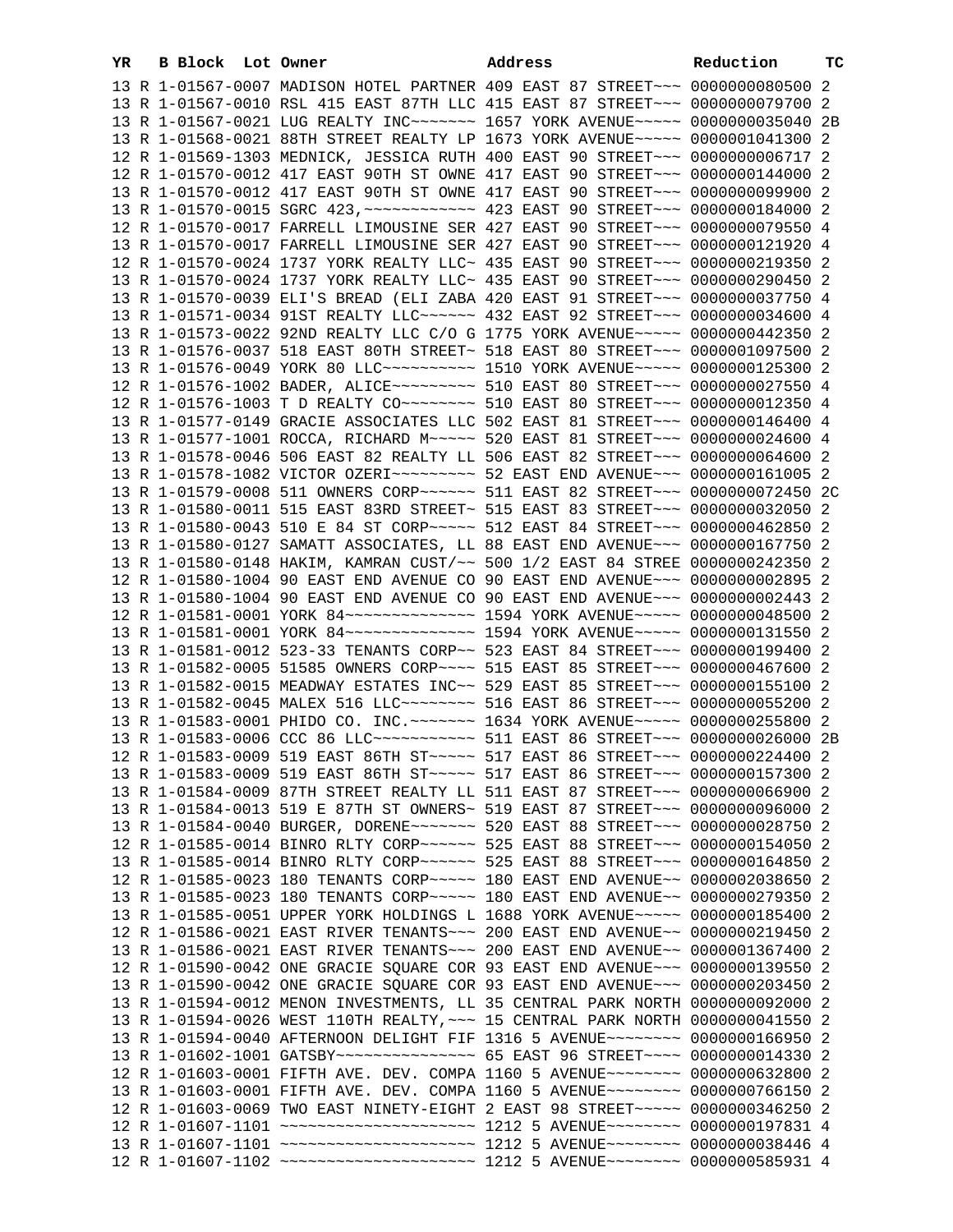| YR. | B Block Lot Owner | Address                                                                          | Reduction | тc |
|-----|-------------------|----------------------------------------------------------------------------------|-----------|----|
|     |                   | 13 R 1-01607-1102 ~~~~~~~~~~~~~~~~~~~~~~~ 1212 5 AVENUE~~~~~~~~ 0000000032804 4  |           |    |
|     |                   | 13 R 1-01613-1001 NYS PODIATRIC MED ASS 1255 5 AVENUE~~~~~~~~ 0000000061383 4    |           |    |
|     |                   | 13 R 1-01617-0034 HIC LLC --------------- 91 EAST 111 STREET --- 0000000078732 4 |           |    |
|     |                   | 13 R 1-01622-0013 1770 MADISON AVE LLC~ 1770 MADISON AVENUE~~ 0000000166000 4    |           |    |
|     |                   | 12 R 1-01624-0021 AKIVAH J. WOLFSON LIM 155 EAST 96 STREET~~~ 0000000125000 2    |           |    |
|     |                   |                                                                                  |           |    |
|     |                   | 13 R 1-01624-0021 AKIVAH J. WOLFSON LIM 155 EAST 96 STREET~~~ 0000000091000 2    |           |    |
|     |                   | 13 R 1-01624-0045 1501 ASSOCIATES, L.P. 1501 LEXINGTON AVENUE 0000000607000 2    |           |    |
|     |                   | 13 R 1-01627-0030 167 E 99TH ST LLC --- 167 EAST 99 STREET -- 0000000131550 2    |           |    |
|     |                   | 13 R 1-01627-0031 169 E 99TH ST LLC --- 169 EAST 99 STREET -- 0000000151350 2    |           |    |
|     |                   | 13 R 1-01627-0032 171 E 99TH ST LLC --- 171 EAST 99 STREET -- 0000000108350 2    |           |    |
|     |                   | 13 R 1-01627-0048 1559 LEXINGTON AVENUE 156 EAST 100 STREET~~ 0000000009550 4    |           |    |
|     |                   | 12 R 1-01629-0028 169-175 OPERATING LLC 175 EAST 101 STREET~~ 0000000066450 2    |           |    |
|     |                   | 13 R 1-01629-0062 120 E 102 ST LLC~~~~~ 120 EAST 102 STREET~~ 0000000073750 2    |           |    |
|     |                   | 13 R 1-01630-0005 EMPIRE HOLDINGS GROUP 109 EAST 102 STREET~~ 0000000271400 2    |           |    |
|     |                   | 13 R 1-01630-0014 127 E 102 ST CORP~~~~ 127 EAST 102 STREET~~ 0000000119050 2    |           |    |
|     |                   | 13 R 1-01631-0014 143 PROPERTIES LLC ~~~ 143 EAST 103 STREET ~~ 0000000021950 4  |           |    |
|     |                   | 12 R 1-01631-0039 SPEISER, JAMES TRST~~ 1880 3 AVENUE~~~~~~~~ 0000000026250 4    |           |    |
|     |                   | 13 R 1-01631-0039 SPEISER, JAMES TRST~~ 1880 3 AVENUE~~~~~~~~ 0000000027400 4    |           |    |
|     |                   | 12 R 1-01632-0048 PENTA TWO REALTY LLC~ 156 EAST 105 STREET~~ 0000000024800 4    |           |    |
|     |                   |                                                                                  |           |    |
|     |                   | 13 R 1-01632-0048 PENTA TWO REALTY LLC~ 156 EAST 105 STREET~~ 0000000051800 4    |           |    |
|     |                   | 13 R 1-01633-0033 ALTHEIM, RUTH~~~~~~~~ 1904 3 AVENUE~~~~~~~~ 0000000187550 2    |           |    |
|     |                   | 13 R 1-01634-0052 TWIN 106 LLC -------- 1699 LEXINGTON AVENUE 0000000133200 2    |           |    |
|     |                   | 12 R 1-01634-0065 WMDC ASSOCIATES, L.P. 110 EAST 107 STREET~~ 0000000972650 4    |           |    |
|     |                   | 13 R 1-01634-0065 WMDC ASSOCIATES, L.P. 110 EAST 107 STREET~~ 0000000332300 4    |           |    |
|     |                   | 13 R 1-01639-0027 111 PROPERTY, LLC --- 167 EAST 111 STREET -~ 0000000709150 2   |           |    |
|     |                   | 12 R 1-01639-0035 HAUSER REALTY LLC --- 2024 3 AVENUE ------- 0000000009650 2    |           |    |
|     |                   | 13 R 1-01639-0035 HAUSER REALTY LLC --- 2024 3 AVENUE ------- 0000000031250 2    |           |    |
|     |                   | 13 R 1-01643-0016 1860 LEXINGTON AVE.RE 1860 LEXINGTON AVENUE 0000000011728 2B   |           |    |
|     |                   | 13 R 1-01643-0017 1860 LEXINGTON AVE.RE 1862 LEXINGTON AVENUE 0000000016416 2B   |           |    |
|     |                   | 13 R 1-01643-0041 176 EAST 116 LLC ---- 176 EAST 116 STREET -~ 0000000163150 4   |           |    |
|     |                   | 13 R 1-01643-0052 LEX & THIRD 116 ST CP 150 EAST 116 STREET~~ 0000000083450 2    |           |    |
|     |                   | 12 R 1-01643-0056 1870 LEX, LLC -------- 126 EAST 116 STREET -- 0000000050850 4  |           |    |
|     |                   | 13 R 1-01643-0056 1870 LEX, LLC -------- 126 EAST 116 STREET -- 0000000073150 4  |           |    |
|     |                   | 12 R 1-01644-0001 1641 PARK AVE ASSOCS~ 101 EAST 116 STREET~~ 0000000037250 2    |           |    |
|     |                   | 13 R 1-01644-0001 1641 PARK AVE ASSOCS~ 101 EAST 116 STREET~~ 0000000309150 2    |           |    |
|     |                   | 13 R 1-01644-0032 CHARM EQUITY CORP. ~~~ 179 EAST 116 STREET~~ 0000000345800 4   |           |    |
|     |                   | 12 R 1-01644-0121 145 EDWARD LLC ------ 145 EAST 116 STREET -~ 0000000043800 4   |           |    |
|     |                   | 13 R 1-01644-0121 145 EDWARD LLC ------ 145 EAST 116 STREET -- 0000000100050 4   |           |    |
|     |                   | 13 R 1-01655-0012 COAKLEY REALTY, INC. ~ 227 EAST 105 STREET~~ 0000000022250 4   |           |    |
|     |                   | 12 R 1-01659-0147 1995 THIRD AVE RLTYCP 1995 3 AVENUE~~~~~~~~ 0000000022500 2A   |           |    |
|     |                   | 13 R 1-01659-0147 1995 THIRD AVE RLTYCP 1995 3 AVENUE~~~~~~~~ 0000000029000 2A   |           |    |
|     |                   | 12 R 1-01660-0003 2009-2011 THIRD AVECO 2009 3 AVENUE~~~~~~~~ 0000000242620 4    |           |    |
|     |                   | 13 R 1-01660-0003 2009-2011 THIRD AVECO 2009 3 AVENUE~~~~~~~~ 0000000226170 4    |           |    |
|     |                   | 12 R 1-01660-0004 2009-2011 THIRD AVE C 2011 3 AVENUE~~~~~~~~ 0000000208930 4    |           |    |
|     |                   | 13 R 1-01660-0004 2009-2011 THIRD AVE C 2011 3 AVENUE~~~~~~~~ 0000000194130 4    |           |    |
|     |                   | 13 R 1-01660-0019 NEW YORK CITY BUILDIN 245 EAST 110 STREET~~ 0000000150750 2    |           |    |
|     |                   | 12 R 1-01660-0045 AK PROPERTIES GROUP~~ 2013 3 AVENUE~~~~~~~~ 0000000024350 4    |           |    |
|     |                   | 13 R 1-01661-1101 ~~~~~~~~~~~~~~~~~~~~~~ 2025 3 AVENUE~~~~~~~~ 0000000175122 4   |           |    |
|     |                   | 13 R 1-01666-0036 ROSE REALTY CORP~~~~~ 220 EAST 117 STREET~~ 0000000030000 4    |           |    |
|     |                   | 12 R 1-01667-0020 NEW C&C INC. ~~~~~~~~~ 245 EAST 117 STREET~~ 0000000017050 4   |           |    |
|     |                   | 13 R 1-01667-0020 NEW C&C INC. ~~~~~~~~~ 245 EAST 117 STREET~~ 0000000025826 4   |           |    |
|     |                   | 13 R 1-01667-0034 228 EAST 118TH STREET 228 EAST 118 STREET~~ 0000000065443 4    |           |    |
|     |                   |                                                                                  |           |    |
|     |                   | 13 R 1-01673-0004 1974 REALTY INC. ~~~~~ 1974 2 AVENUE~~~~~~~~ 0000000035200 4   |           |    |
|     |                   | 13 R 1-01673-0049 AADIL & HAARIS REALTY 1982 2 AVENUE~~~~~~~~ 0000000130700 2    |           |    |
|     |                   | 13 R 1-01673-0050 SABA REALTY LLC~~~~~~ 1980 2 AVENUE~~~~~~~~ 0000000267050 2    |           |    |
|     |                   | 13 R 1-01673-0051 AADIL & HAARIS REALTY 1978 2 AVENUE~~~~~~~~ 0000000083150 2    |           |    |
|     |                   | 13 R 1-01676-0028 2029 FIRST AVENUE, L~ 2029 1 AVENUE~~~~~~~~ 0000000011350 4    |           |    |
|     |                   | 13 R 1-01680-0017 G&D PROPERTIES LLC~~~ 327 EAST 108 STREET~~ 0000000085050 2    |           |    |
|     |                   | 13 R 1-01680-0019 ELN REALTY LLC ------ 331 EAST 108 STREET -~ 0000000032250 2   |           |    |
|     |                   | 13 R 1-01680-0027 2113 FIRST AVENUE LLC 2113 1 AVENUE~~~~~~~~ 0000000036250 4    |           |    |
|     |                   | 13 R 1-01680-0032 2113 FIRST AVENUE LLC 334 EAST 109 STREET~~ 0000000068400 4    |           |    |
|     |                   | 13 R 1-01680-1101 PALUMBO, GAETANO~~~~~ 330 EAST 109 STREET~~ 0000000006426 2    |           |    |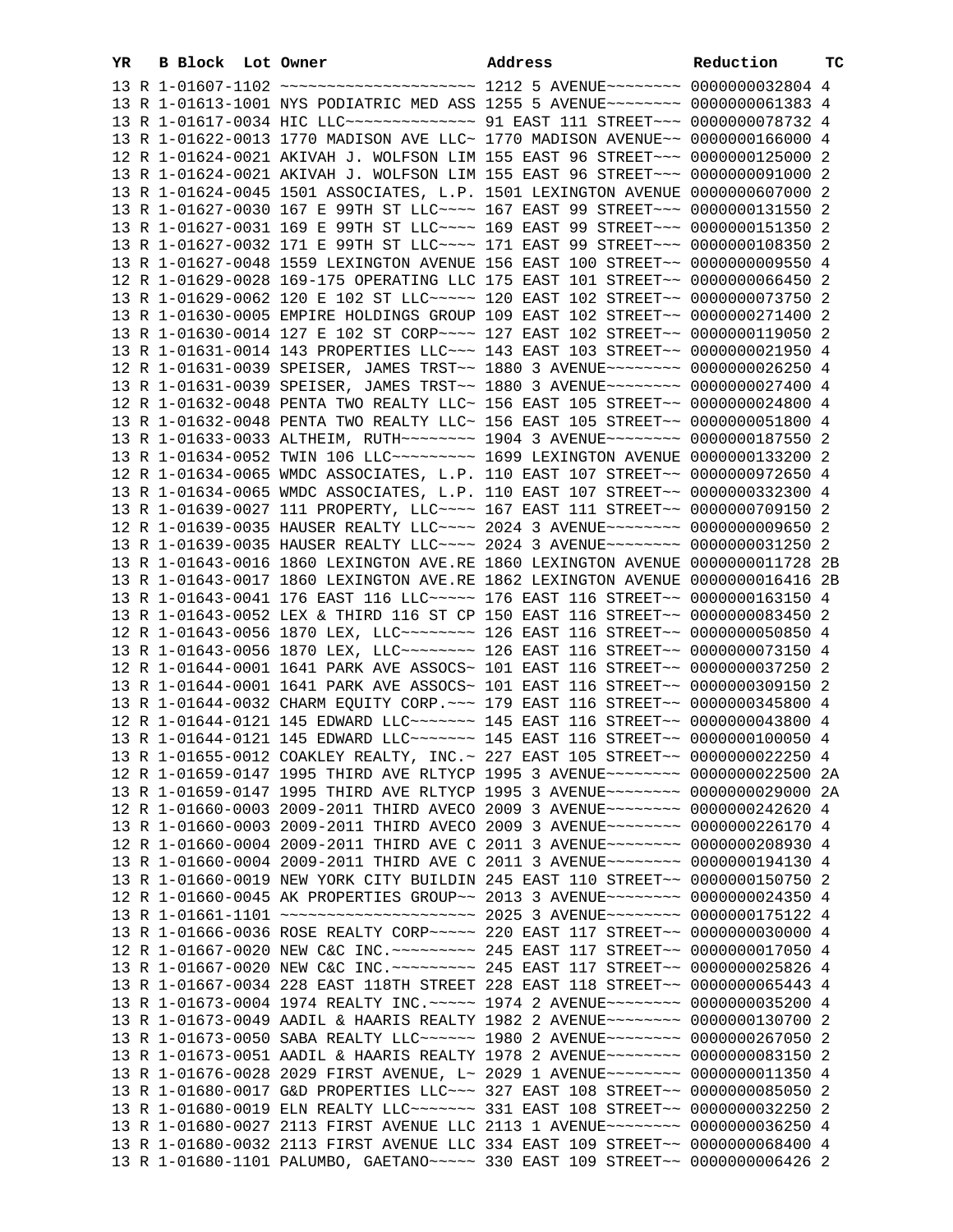| YR | B Block Lot Owner |                                                                                        | Address | Reduction | тc |
|----|-------------------|----------------------------------------------------------------------------------------|---------|-----------|----|
|    |                   | 13 R 1-01681-0036 334 EAST 110TH REALT~ 334 EAST 110 STREET~~ 0000000064650 4          |         |           |    |
|    |                   | 13 R 1-01682-0005 305-307 EAST 110TH RE 305 EAST 110 STREET~~ 0000000046850 2          |         |           |    |
|    |                   | 13 R 1-01682-0006 305-307 EAST 110TH RE 307 EAST 110 STREET~~ 0000000048650 2          |         |           |    |
|    |                   | 12 R 1-01683-1001 QUINONES, JESUS JR. ~~ 324 EAST 112 STREET~~ 0000000006852 2         |         |           |    |
|    |                   | 13 R 1-01683-1001 QUINONES, JESUS JR. ~~ 324 EAST 112 STREET~~ 0000000006581 2         |         |           |    |
|    |                   | 12 R 1-01687-0005 LA GRANDE 309 REALTY~ 309 EAST 115 STREET~~ 0000000158650 4          |         |           |    |
|    |                   |                                                                                        |         |           |    |
|    |                   | 13 R 1-01687-0005 LA GRANDE 309 REALTY~ 309 EAST 115 STREET~~ 0000000098487 4          |         |           |    |
|    |                   | 13 R 1-01687-0008 EAST HARLEM REALTY LL 313 EAST 115 STREET~~ 0000000324150 2          |         |           |    |
|    |                   | 13 R 1-01687-0049 2256 2ND & 116 LLC~~~ 2256 2 AVENUE~~~~~~~~ 0000000045492 4          |         |           |    |
|    |                   | 13 R 1-01688-0043 KENJO MANAGEMENT CORP 318 EAST 117 STREET~~ 0000000039800 4          |         |           |    |
|    |                   | 13 R 1-01704-0001 EAST 111TH STREET PRO 2138 1 AVENUE~~~~~~~~ 0000000417331 4          |         |           |    |
|    |                   | 13 R 1-01708-0002 2224 ON 1ST BUILDING~ 2224 1 AVENUE~~~~~~~~~ 0000000032162 4         |         |           |    |
|    |                   | 13 R 1-01708-0043 MAKO OWNERS LLC~~~~~~ EAST 115 STREET~~~~~~ 0000000087915 4          |         |           |    |
|    |                   | 13 R 1-01710-0022 451 RESCUE LLC ------ 451 EAST 116 STREET -~ 0000000067450 2         |         |           |    |
|    |                   | 13 R 1-01710-0024 451 RESCUE LLC ------ 455 EAST 116 STREET -~ 0000000132850 2         |         |           |    |
|    |                   | 13 R 1-01721-0060 GUPTA, ILA BHARAT~~~~ 56 WEST 124 STREET~~~ 0000000017831 1          |         |           |    |
|    |                   | 13 R 1-01721-0103 MULLIGAN, MADISYN~~~~ 246 LENOX AVENUE~~~~~ 0000000022247 1          |         |           |    |
|    |                   | 13 R 1-01722-0006 101 WEST LLC -------- 75 WEST 124 STREET --- 0000000398242 4         |         |           |    |
|    |                   | 13 R 1-01723-0021 PRAMUKH REALTY CORP.~ 33 WEST 125 STREET~~~ 0000000104280 4          |         |           |    |
|    |                   | 13 R 1-01726-0069 LENOX LLC ------------ 370 LENOX AVENUE ----- 0000000667900 2        |         |           |    |
|    |                   | 13 R 1-01728-0001 WEST LENOX LLC ------ 73 WEST 130 STREET -- 00000000084524 2C        |         |           |    |
|    |                   | 12 R 1-01729-0027 131ST STREET REALTY L 19 WEST 131 STREET~~~ 0000000038570 2B         |         |           |    |
|    |                   | 13 R 1-01729-0027 131ST STREET REALTY L 19 WEST 131 STREET~~~ 0000000038570            |         |           | 2B |
|    |                   | 13 R 1-01729-0034 131ST STREET REALTY L 2142 5 AVENUE~~~~~~~~~ 0000000021280           |         |           | 2B |
|    |                   | 13 R 1-01729-0037 ADMASU, MARTHA~~~~~~~ 2150 5 AVENUE~~~~~~~~ 0000000023632 2A         |         |           |    |
|    |                   | 12 R 1-01729-0051 WEST 132ND STREET REA 34 WEST 132 STREET~~~ 0000000024137 2B         |         |           |    |
|    |                   | 13 R 1-01729-0051 WEST 132ND STREET REA 34 WEST 132 STREET~~~ 0000000024137 2B         |         |           |    |
|    |                   | 12 R 1-01730-0025 THIRD LENOX TERRACE~~ 25 WEST 132 STREET~~~ 0000000919600 2          |         |           |    |
|    |                   | 13 R 1-01730-0025 THIRD LENOX TERRACE~~ 25 WEST 132 STREET~~~ 0000000704300 2          |         |           |    |
|    |                   | 12 R 1-01730-0036 SECOND LENOX TERRACE~ 2186 5 AVENUE~~~~~~~~ 0000000431300 2          |         |           |    |
|    |                   |                                                                                        |         |           |    |
|    |                   | 13 R 1-01730-0036 SECOND LENOX TERRACE~ 2186 5 AVENUE~~~~~~~~ 0000000616400 2          |         |           |    |
|    |                   | 13 R 1-01737-0011 580 LENOX ASSOCIATES~ 580 LENOX AVENUE~~~~~ 0000000435300 4          |         |           |    |
|    |                   | 12 R 1-01750-0040 1824 PARK AVENUE LLC~ 1824 PARK AVENUE~~~~~ 0000000030100 4          |         |           |    |
|    |                   | 13 R 1-01750-0040 1824 PARK AVENUE LLC~ 1824 PARK AVENUE~~~~~ 0000000042250 4          |         |           |    |
|    |                   | 13 R 1-01751-0033 126TH STREET EQUITIES PARK AVENUE~~~~~~~~~~ 0000000257069 4          |         |           |    |
|    |                   | 13 R 1-01751-0036 126TH STREET EQUITIES 1846 PARK AVENUE~~~~~ 0000000409652 4          |         |           |    |
|    |                   | 13 R 1-01751-0040 126TH STREET EQUITIES 1856 PARK AVENUE~~~~~ 0000000546202 4          |         |           |    |
|    |                   | 13 R 1-01751-0132 126TH STREET EQUITIES EAST 126 STREET~~~~~~ 0000000286337 4          |         |           |    |
|    |                   | 13 R 1-01753-0015 GOORUDAT SOOKCHAN~~~~ 2020 MADISON AVENUE~~ 0000000016800 2A         |         |           |    |
|    |                   | 13 R 1-01753-0162 20 E 129 LLC --------- 20 EAST 129 STREET --- 0000000037824 4        |         |           |    |
|    |                   | 12 R 1-01754-0033 SIX COLUMNS RLTY CORP 1900 PARK AVENUE~~~~~ 0000000398700 4          |         |           |    |
|    |                   | 13 R 1-01754-0033 SIX COLUMNS RLTY CORP 1900 PARK AVENUE~~~~~ 0000000398700 4          |         |           |    |
|    |                   | 13 R 1-01755-0033 1916 PARK~~~~~~~~~~~~~~~~~ 1916 PARK AVENUE~~~~~ 0000000459500 4     |         |           |    |
|    |                   | 13 R 1-01756-0059 FIVE MANHATTAN LLC~~~ 2096 MADISON AVENUE~~ 0000000131150 4          |         |           |    |
|    |                   | 13 R 1-01756-0067 JOHN S. PEREIRA, CH. 1~ 6 EAST 132 STREET~~~~ 0000000049000 2        |         |           |    |
|    |                   | 12 R 1-01768-0039 2196 3RD -------------- 2196 3 AVENUE -------- 0000000018250 4       |         |           |    |
|    |                   | 13 R 1-01768-0039 2196 3RD ~~~~~~~~~~~~~~~~~~~ 2196 3 AVENUE ~~~~~~~~~ 0000000056950 4 |         |           |    |
| 13 |                   | 1-01769-1002 GENEST PROPERTIES LLC 2212 3 AVENUE~~~~~~~~ 0000000038400 4               |         |           |    |
| 13 |                   | 1-01769-1003 GENEST PROPERTIES LLC 2212 3 AVENUE~~~~~~~~ 0000000142875 4               |         |           |    |
| 13 |                   | 1-01769-1004 GENEST PROPERTIES LLC 2212 3 AVENUE~~~~~~~~ 0000000142875 4               |         |           |    |
|    |                   | 13 R 1-01771-0052 20-21 LEXINGTON LLC~~ 146 EAST 123 STREET~~ 0000000241000 2          |         |           |    |
|    |                   | 13 R 1-01773-0007 MANHATTAN NURSING HME 118 EAST 125 STREET~~ 0000000534450 4          |         |           |    |
|    |                   | 13 R 1-01773-0067 ADJACENT REALTY, LLC~ 110 EAST 125 STREET~~ 0000001106279 4          |         |           |    |
|    |                   | 13 R 1-01774-0005 107 EAST 125TH REALTY 107 EAST 125 STREET~~ 0000000101750 4          |         |           |    |
|    |                   | 13 R 1-01774-0067 FOUNDATION 126TH STRE 104 EAST 126 STREET~~ 0000000105150 4          |         |           |    |
|    |                   | 13 R 1-01779-0060 SERVICE SIGN ERECTORS 120 EAST 131 STREET~~ 0000000062726 4          |         |           |    |
|    |                   | 13 R 1-01783-0001 AKARI EQUITIES LLC~~~ 2167 3 AVENUE~~~~~~~~ 0000000055100 2          |         |           |    |
|    |                   | 13 R 1-01784-0128 THE BRAVO REALTY GROU 246 EAST 120 STREET~~ 0000000284750 2          |         |           |    |
|    |                   | 13 R 1-01785-0014 ROSE REALTY CORP~~~~~ 229 EAST 120 STREET~~ 0000000046067 4          |         |           |    |
|    |                   | 13 R 1-01785-0017 CEDENO, EULOGIO ~~~~~~ 235 EAST 120 STREET ~~ 0000000005300 4        |         |           |    |
|    |                   | 13 R 1-01786-0031 CLARKE, PATRICK D. -- 242 EAST 122 STREET -- 0000000114758 4         |         |           |    |
|    |                   | 13 R 1-01786-0032 CLARKE PATRICK~~~~~~~ 240 EAST 122 STREET~~ 0000000022007 4          |         |           |    |
|    |                   |                                                                                        |         |           |    |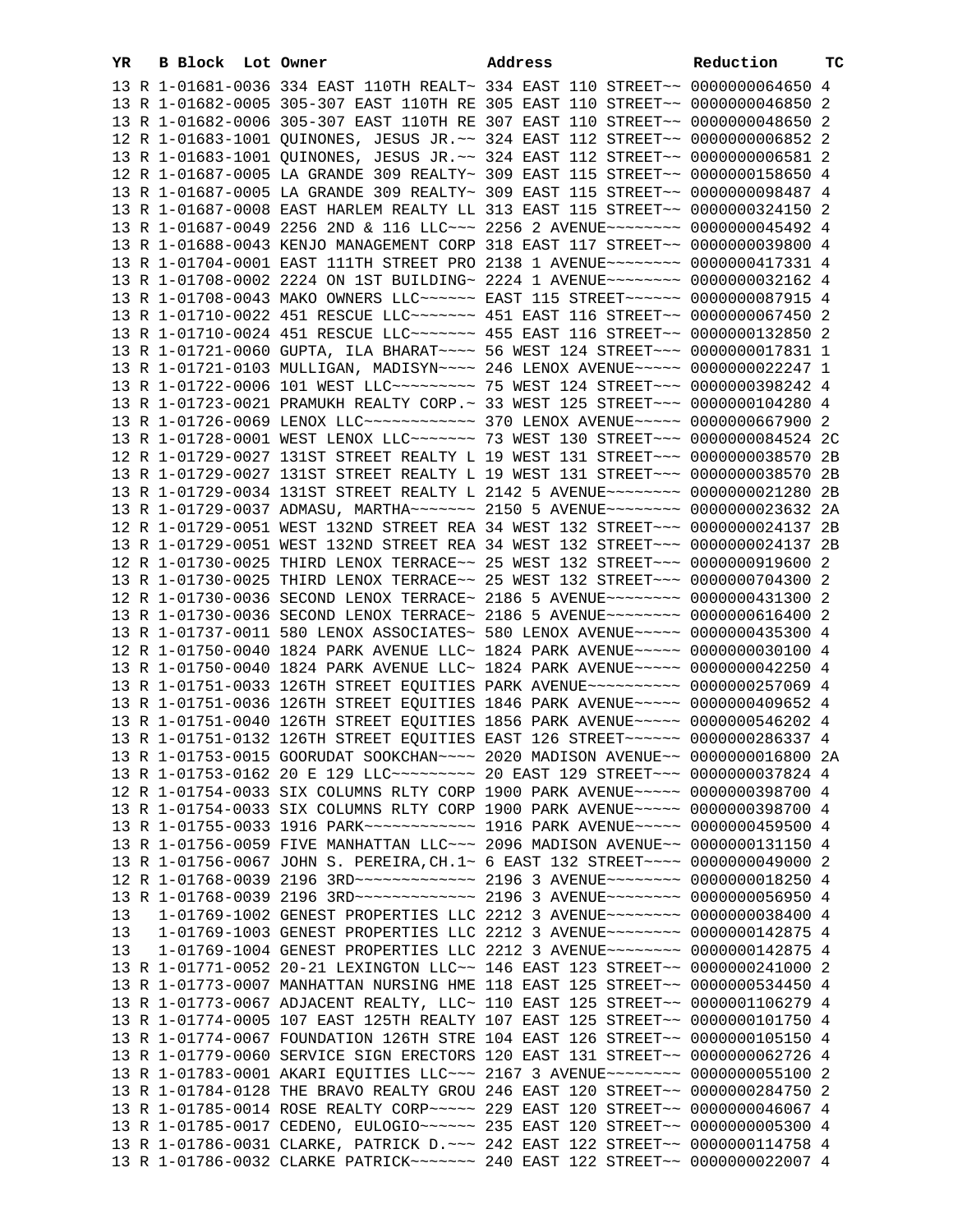| YR | <b>B Block</b> Lot Owner |  | Address                                                                                                                                                              | Reduction | тC |
|----|--------------------------|--|----------------------------------------------------------------------------------------------------------------------------------------------------------------------|-----------|----|
|    |                          |  | 13 R 1-01786-0033 CLARKE, PATRICK D. ~~~ 238 EAST 122 STREET~~ 0000000021624 4                                                                                       |           |    |
|    |                          |  | 13 R 1-01786-0034 CLARKE PATRICK~~~~~~~ 234 EAST 122 STREET~~ 0000000022528 4                                                                                        |           |    |
|    |                          |  | 13 R 1-01786-0035 CLARKE PATRICK~~~~~~~ 232 EAST 122 STREET~~ 0000000022014 4                                                                                        |           |    |
|    |                          |  | 13 R 1-01786-0036 P.D.C.A. REALTY CORP. 230 EAST 122 STREET~~ 0000000009446 4                                                                                        |           |    |
|    |                          |  | 13 R 1-01786-0037 228 E.122 EQUITIES IN 228 EAST 122 STREET~~ 0000000016945 4                                                                                        |           |    |
|    |                          |  | 13 R 1-01786-0133 CLARKE PATRICK~~~~~~~ 236 EAST 122 STREET~~ 0000000021639 4                                                                                        |           |    |
|    |                          |  | 13 R 1-01789-0001 2279-2283 THIRD AVENU 2283 3 AVENUE~~~~~~~~ 0000000546250 2                                                                                        |           |    |
|    |                          |  | 13 R 1-01789-0028 TANO ASSOCIATES INC~~ 256 EAST 125 STREET~~ 0000000080500 2                                                                                        |           |    |
|    |                          |  |                                                                                                                                                                      |           |    |
|    |                          |  | 13 R 1-01790-0005 207 EAST 125TH STREET 207 EAST 125 STREET~~ 0000000014650 4                                                                                        |           |    |
|    |                          |  | 13 R 1-01795-0049 308 EAST 119TH STREET 308 EAST 119 STREET~~ 0000000042801 4                                                                                        |           |    |
|    |                          |  | 12 R 1-01802-0039 318-324 126TH LLC --- 320 EAST 126 STREET -~ 0000000065850 2                                                                                       |           |    |
|    |                          |  | 13 R 1-01802-0039 318-324 126TH LLC --- 320 EAST 126 STREET -~ 0000000121200 2                                                                                       |           |    |
|    |                          |  | 13 R 1-01802-0040 318-324 126TH LLC --- 318 EAST 126 STREET -~ 0000000008700 2                                                                                       |           |    |
|    |                          |  | 13 R 1-01807-0009 413-415 EAST 119TH ST 413 EAST 119 STREET~~ 0000000009250 4                                                                                        |           |    |
|    |                          |  | 13 R 1-01807-0010 413-415 EAST 119TH ST 415 EAST 119 STREET~~ 0000000009850 4                                                                                        |           |    |
|    |                          |  | 13 R 1-01807-0028 ITC REALTY CORP~~~~~~ 375 PLEASANT AVENUE~~ 0000000095750 2                                                                                        |           |    |
|    |                          |  | 13 R 1-01821-0061 112 ST HOTEL CORP~~~~ 1837 ADAM C POWELL BL 0000000012550 4                                                                                        |           |    |
|    |                          |  | 13 R 1-01822-0050 BRAVESTREAM RELATY CO 53 ST NICHOLAS AVENUE 0000000055900 2                                                                                        |           |    |
|    |                          |  | 13 R 1-01822-1201 TP 35 LLC ------------ 1845 ADAM C POWELL BL 0000000044845 4                                                                                       |           |    |
|    |                          |  | 13 R 1-01826-0006 241 REALTY ASSOCIATES 241 CENTRAL PARK NORT 0000000213000 2                                                                                        |           |    |
|    |                          |  | 13 R 1-01826-1001 WASHINGTON JANIE~~~~~ 1800 ADAM C POWELL BL 0000000007769 2                                                                                        |           |    |
|    |                          |  | 13 R 1-01827-0031 BH 1838 7TH AVENUE, L 1838 ADAM C POWELL BL 0000000094900 2                                                                                        |           |    |
|    |                          |  |                                                                                                                                                                      |           |    |
|    |                          |  |                                                                                                                                                                      |           |    |
|    |                          |  | 12 R 1-01829-0005 VIVID REALTY, LLC ~~~~~ 273 WEST 113 STREET ~~ 0000000149000 2                                                                                     |           |    |
|    |                          |  | 13 R 1-01829-0005 VIVID REALTY, LLC ~~~~~ 273 WEST 113 STREET ~~ 0000000154150 2<br>12 R 1-01829-0006 VIVID REALTY, LLC ~~~~~ 271 WEST 113 STREET ~~ 0000000149000 2 |           |    |
|    |                          |  | 13 R 1-01829-0006 VIVID REALTY, LLC ~~~~~ 271 WEST 113 STREET ~~ 0000000153250 2                                                                                     |           |    |
|    |                          |  | 12 R 1-01829-0008 VIVID REALTY, LLC ~~~~~ 269 WEST 113 STREET ~~ 0000000043900 2                                                                                     |           |    |
|    |                          |  | 13 R 1-01829-0008 VIVID REALTY, LLC ~~~~~ 269 WEST 113 STREET ~~ 0000000056600 2                                                                                     |           |    |
|    |                          |  | 13 R 1-01831-0002 2136 FREDERICK DOUGLA 2132 8 AVENUE~~~~~~~~ 0000000110900 4                                                                                        |           |    |
|    |                          |  | 13 R 1-01836-0026 13-15 WEST 100 STREET 13 WEST 100 STREET~~~ 0000000031900 2                                                                                        |           |    |
|    |                          |  | 13 R 1-01836-0031 407 CENTRAL PARK WEST 407 CENTRAL PARK WEST 0000000155300 2                                                                                        |           |    |
|    |                          |  | 13 R 1-01837-0029 KETRAC MANAGEMENT INC 413 CENTRAL PARK WEST 0000001155600 2                                                                                        |           |    |
|    |                          |  | 12 R 1-01837-1001 WYSHAM, LE HOA~~~~~~~ 418 CENTRAL PARK WEST 0000000006274 2                                                                                        |           |    |
|    |                          |  | 13 R 1-01837-1001 WYSHAM, LE HOA~~~~~~~ 418 CENTRAL PARK WEST 0000000005164 2                                                                                        |           |    |
|    |                          |  |                                                                                                                                                                      |           |    |
|    |                          |  |                                                                                                                                                                      |           |    |
|    |                          |  | 12 R 1-01839-0018 MANHATTAN AVENUE APTS 78 MANHATTAN AVENUE~~ 0000000092600 2                                                                                        |           |    |
|    |                          |  | 13 R 1-01839-0018 MANHATTAN AVENUE APTS 78 MANHATTAN AVENUE~~ 0000000171700 2                                                                                        |           |    |
|    |                          |  | 13 R 1-01840-0003 77 WEST 104TH ST ASSO 77 WEST 104 STREET~~~ 0000000131950 2                                                                                        |           |    |
|    |                          |  | 13 R 1-01840-0012 53 W. 104 ST. LLC ---- 53 WEST 104 STREET --- 0000000074582 2C                                                                                     |           |    |
|    |                          |  | 13 R 1-01841-0008 MANHATTAN VALLEY REAL 59 WEST 105 STREET~~~ 0000000028300 2                                                                                        |           |    |
|    |                          |  | 12 R 1-01841-0010 JHJ REALTY LLC ------ 55 WEST 105 STREET -- 0000000052050 2                                                                                        |           |    |
|    |                          |  | 13 R 1-01841-0041 36 WEST 106TH STREETJ 34 WEST 106 STREET~~~ 0000000128400 4                                                                                        |           |    |
|    |                          |  |                                                                                                                                                                      |           |    |
|    |                          |  | 13 R 1-01841-0054 HHM REALTY~~~~~~~~~~~~ 54 WEST 106 STREET~~~ 0000000040550 2                                                                                       |           |    |
|    |                          |  | 13 R 1-01842-0010 MANHATTAN VENTURA LLC 57 WEST 106 STREET~~~ 0000000073800 2                                                                                        |           |    |
|    |                          |  | 13 R 1-01843-0027 CONCORDIA APTS LTD ~~~ 7 WEST 107 STREET ~~~~ 0000000089650 2                                                                                      |           |    |
|    |                          |  | 13 R 1-01843-0029 UPWEST CO., LLC~~~~~~ 471 CENTRAL PARK WEST 0000000241650 2                                                                                        |           |    |
|    |                          |  | 13 R 1-01843-0031 UPWEST CO., LLC~~~~~~ 472 CENTRAL PARK WEST 0000000036250 2<br>13 R 1-01843-0034 UPWEST CO., LLC~~~~~~ 475 CENTRAL PARK WEST 0000000176050 2       |           |    |
|    |                          |  | 13 R 1-01843-0044 SOUTHERN BAPTIST CHUR 18 WEST 108 STREET~~~ 0000000277700 2                                                                                        |           |    |
|    |                          |  | 13 R 1-01843-0055 64 WEST 108 STREET AS 62 WEST 108 STREET~~~ 0000000151250 2                                                                                        |           |    |
|    |                          |  | 13 R 1-01844-0020 MANHATTAN AVE REDVLPM 200 MANHATTAN AVENUE~ 0000000291350 2                                                                                        |           |    |
|    |                          |  | 13 R 1-01844-0037 WEST 109 OWNERS CORP~ 4 WEST 109 STREET~~~~ 0000000070500 2                                                                                        |           |    |
|    |                          |  |                                                                                                                                                                      |           |    |
|    |                          |  |                                                                                                                                                                      |           |    |
|    |                          |  | 12 R 1-01846-1001 SEO, TIMOTHY CLARK~~~ 301 CATHEDRAL PARKWAY 0000000014129 2                                                                                        |           |    |
|    |                          |  | 13 R 1-01846-1001 SEO, TIMOTHY CLARK~~~ 301 CATHEDRAL PARKWAY 0000000015468 2                                                                                        |           |    |
|    |                          |  | 13 R 1-01847-0033 YAKUT LLC ------------ WEST 113 STREET ----- 0000000034740 4                                                                                       |           |    |
|    |                          |  |                                                                                                                                                                      |           |    |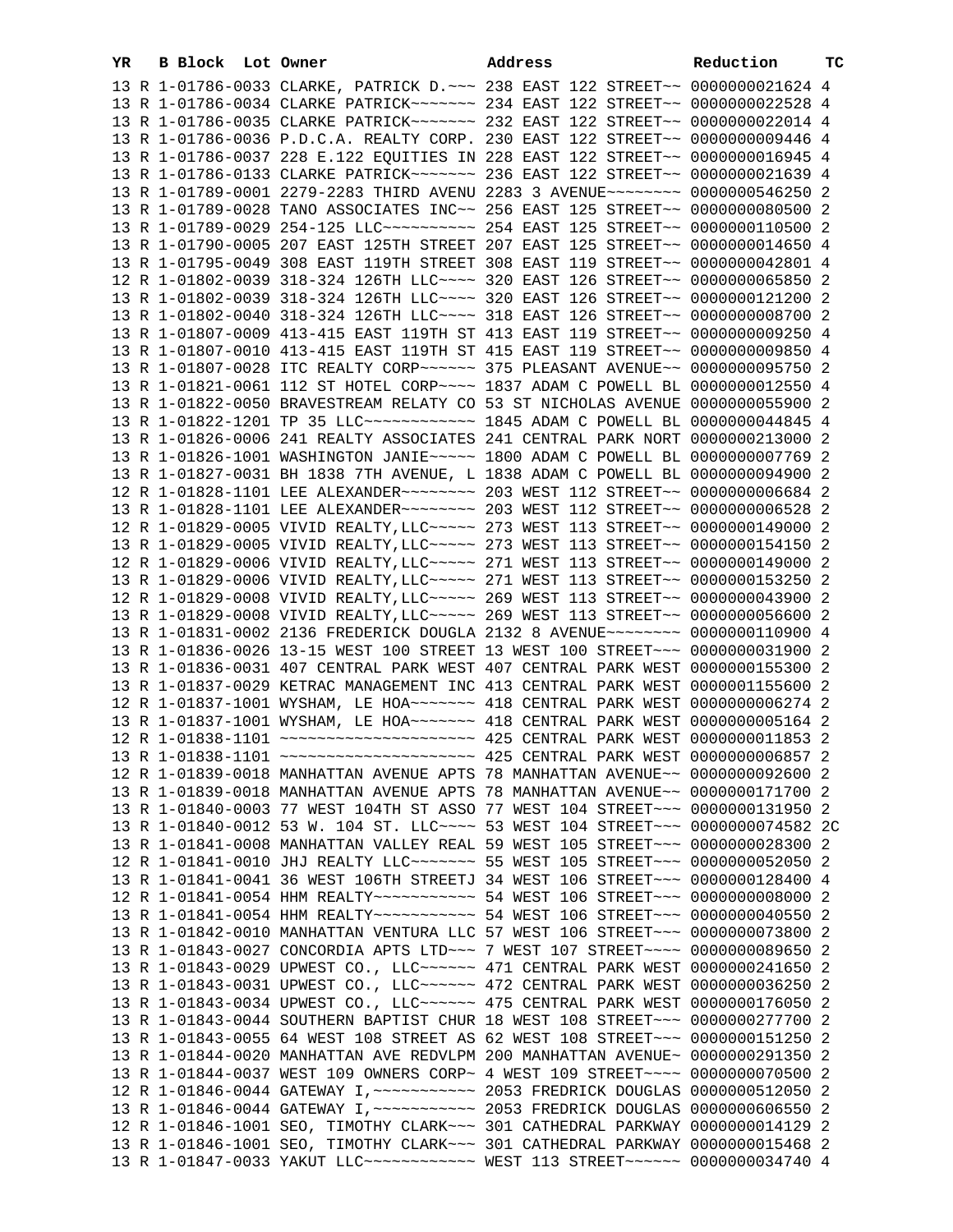| YR | B Block Lot Owner | Address                                                                                                                                                          | Reduction | тc |
|----|-------------------|------------------------------------------------------------------------------------------------------------------------------------------------------------------|-----------|----|
|    |                   | 12 R 1-01848-0060 310-314 W 116 ST CORP 312 WEST 116 STREET~~ 0000000028000 2B                                                                                   |           |    |
|    |                   | 13 R 1-01848-0060 310-314 W 116 ST CORP 312 WEST 116 STREET~~ 0000000058240 2B                                                                                   |           |    |
|    |                   | 12 R 1-01848-0061 310-314 W 116 ST CORP 314 WEST 116 STREET~~ 0000000028000                                                                                      |           | 2B |
|    |                   | 13 R 1-01848-0061 310-314 W 116 ST CORP 314 WEST 116 STREET~~ 0000000058240                                                                                      |           | 2B |
|    |                   | 12 R 1-01848-0067 310-314 W 116 ST CORP 372 MANHATTAN AVENUE~ 0000000030400                                                                                      |           | 2В |
|    |                   | 13 R 1-01848-0067 310-314 W 116 ST CORP 372 MANHATTAN AVENUE~ 0000000063232                                                                                      |           | 2B |
|    |                   | 13 R 1-01849-0029 MORNINGSIDE PRTNR IIL 355 WEST 115 STREET~~ 0000000051351 2B                                                                                   |           |    |
|    |                   | 13 R 1-01849-0050 MORNINGSIDE PRTNR IIL 374 WEST 116 STREET~~ 0000000021592 2B                                                                                   |           |    |
|    |                   |                                                                                                                                                                  |           |    |
| 13 |                   | 1-01849-1001 TU, XUE HUA~~~~~~~~~~ 361 MANHATTAN AVENUE~ 0000000012416 2C                                                                                        |           |    |
|    |                   | 12 R 1-01851-0012 127 W 96TH ST CORP~~~ 127 WEST 96 STREET~~~ 0000000952400 2                                                                                    |           |    |
|    |                   | 13 R 1-01851-0012 127 W 96TH ST CORP~~~ 127 WEST 96 STREET~~~ 0000000590550 2                                                                                    |           |    |
|    |                   | 13 R 1-01859-0015 MANHATTAN AVE REDVLPM 133 WEST 104 STREET~~ 0000000136050 2                                                                                    |           |    |
|    |                   | 13 R 1-01860-0036 COLUMBUS CRNRS RLTYCR 934 COLUMBUS AVENUE~~ 0000000026350 2                                                                                    |           |    |
|    |                   | 12 R 1-01868-0044 230 WEST 97TH ST LLC~ 2568 BROADWAY~~~~~~~~~ 0000000107050 2                                                                                   |           |    |
|    |                   | 13 R 1-01868-0044 230 WEST 97TH ST LLC~ 2568 BROADWAY~~~~~~~~~ 0000000571100 2                                                                                   |           |    |
|    |                   | 12 R 1-01868-0059 TERRILEE 97TH STREET~ 256 WEST 97 STREET~~~ 0000000536491 4                                                                                    |           |    |
|    |                   |                                                                                                                                                                  |           |    |
|    |                   | 12 R 1-01868-1002 FRIEDLAND, LAWRENCE~~ 2561 BROADWAY~~~~~~~~ 0000000557050 4                                                                                    |           |    |
|    |                   | 13 R 1-01869-0032 BRUSCO REALTY CORP. ~~ 766 AMSTERDAM AVENUE~ 0000000042856 4                                                                                   |           |    |
|    |                   | 13 R 1-01869-1007 229 OWNERS CORP~~~~~~ 229 WEST 97 STREET~~~ 0000000374541 2                                                                                    |           |    |
|    |                   | 13 R 1-01872-0010 1625 BWAY INC~~~~~~~~~~~~~ 2641 BROADWAY~~~~~~~~~ 0000000040550 4                                                                              |           |    |
|    |                   | 12 R 1-01872-0052 2647 REALTY LLC~~~~~~ 2647 BROADWAY~~~~~~~~ 0000000243150 2                                                                                    |           |    |
|    |                   | 13 R 1-01872-0052 2647 REALTY LLC ----- 2647 BROADWAY ------- 0000000225350 2                                                                                    |           |    |
|    |                   | 13 R 1-01874-0022 2680 BROADWAY REALTY~ 2680 BROADWAY~~~~~~~~ 0000000300050 2                                                                                    |           |    |
|    |                   | 12 R 1-01874-0025 SABRINA EQUITIES CORP 207 WEST 102 STREET~~ 0000000028300 2                                                                                    |           |    |
|    |                   | 13 R 1-01874-0025 SABRINA EQUITIES CORP 207 WEST 102 STREET~~ 0000000030300 2                                                                                    |           |    |
|    |                   | 13 R 1-01875-0056 242 WEST 104 OWNERS I 242 WEST 104 STREET~~ 0000000270500 2<br>13 R 1-01875-0058 NEW SCHIRR 104 LLC ~~~ 250 WEST 104 STREET ~~ 0000000413100 2 |           |    |
|    |                   | 13 R 1-01876-0012 BOCA BROADWAY RLTY CO 2731 BROADWAY~~~~~~~~ 0000000054250 2                                                                                    |           |    |
|    |                   | 13 R 1-01876-0033 VALSAC 908 LLC ------- 908 AMSTERDAM AVENUE- 0000000058200 2                                                                                   |           |    |
|    |                   | 12 R 1-01876-0061 910 W E A REALTY LLC~ 908 WEST END AVENUE~~ 0000000232600 2                                                                                    |           |    |
|    |                   | 13 R 1-01876-0061 910 W E A REALTY LLC~ 908 WEST END AVENUE~~ 0000000430950 2                                                                                    |           |    |
|    |                   | 13 R 1-01878-0012 STAHL BROADWAY COMPAN 2760 BROADWAY~~~~~~~~ 0000000634850 2                                                                                    |           |    |
|    |                   | 13 R 1-01878-0021 207-211 FO LLC ------ 209 WEST 106 STREET -~ 0000000096900 2                                                                                   |           |    |
|    |                   | 13 R 1-01878-0030 938 AMSTERDAM CORP~~~ 938 AMSTERDAM AVENUE~ 0000000085500 2                                                                                    |           |    |
|    |                   | 13 R 1-01878-1003 TERRY TOM TRUST DATED 272 WEST 107 STREET~~ 0000000042534 2                                                                                    |           |    |
|    |                   | 13 R 1-01879-0001 107 WEST APARTMENT CO 2780 BROADWAY~~~~~~~~ 0000000753600 2                                                                                    |           |    |
|    |                   | 13 R 1-01879-0021 211 WEST 107TH ST COR 211 WEST 107 STREET~~ 0000000112550 2                                                                                    |           |    |
|    |                   | 13 R 1-01879-0036 200 W 108TH ST HOUSIN 968 AMSTERDAM AVENUE~ 0000000419300 2                                                                                    |           |    |
|    |                   | 12 R 1-01880-0007 241 WEST 108 ST LTD C 241 WEST 108 STREET~~ 0000000315250 2                                                                                    |           |    |
|    |                   | 13 R 1-01880-0007 241 WEST 108 ST LTD C 241 WEST 108 STREET~~ 0000000287700 2                                                                                    |           |    |
|    |                   | 12 R 1-01880-0010 235 WEST 108TH STREET 239 WEST 108 STREET~~ 0000000305100 2                                                                                    |           |    |
|    |                   | 13 R 1-01880-0010 235 WEST 108TH STREET 239 WEST 108 STREET~~ 0000000233000 2                                                                                    |           |    |
|    |                   | 13 R 1-01880-0029 Strata Realty Corp. ~~ 976 AMSTERDAM AVENUE~ 0000000085400 2                                                                                   |           |    |
|    |                   | 13 R 1-01880-0053 KERRIN REALTY CORP~~~ 242 WEST 109 STREET~~ 0000000055650 2                                                                                    |           |    |
|    |                   | 13 R 1-01880-1027 FIERRE PATRICIA~~~~~~ 200 WEST 109 STREET~~ 0000000040341 2                                                                                    |           |    |
|    |                   | 13 R 1-01881-0013 237 W 109TH ST OWNERS 237 WEST 109 STREET~~ 0000000053950 2                                                                                    |           |    |
|    |                   | 13 R 1-01881-0029 201 WEST 109TH STREET 992 AMSTERDAM AVENUE~ 0000000071450 2                                                                                    |           |    |
|    |                   | 13 R 1-01881-0035 ARNLIE REALTY CO., ~~~ 1012 AMSTERDAM AVENUE 0000000426050                                                                                     |           | -2 |
|    |                   | 12 R 1-01882-0038 504 W 111 OWNERS CORP 504 WEST 111 STREET~~ 0000000471150                                                                                      |           | -2 |
|    |                   | 13 R 1-01882-0038 504 W 111 OWNERS CORP 504 WEST 111 STREET~~ 0000000430650 2                                                                                    |           |    |
|    |                   | 13 R 1-01882-0051 528 WEST OWNERS CORP. 528 WEST 111 STREET~~ 0000000273400 2                                                                                    |           |    |
|    |                   | 12 R 1-01882-0054 532 WEST OWNERS CORP~ 532 WEST 111 STREET~~ 0000000170650 2                                                                                    |           |    |
|    |                   | 13 R 1-01882-0054 532 WEST OWNERS CORP~ 532 WEST 111 STREET~~ 0000000171400                                                                                      |           | -2 |
|    |                   | 13 R 1-01884-0061 THE TRUSTEES OF COLUM 2890 BROADWAY~~~~~~~~ 0000000679150 4                                                                                    |           |    |
|    |                   | 13 R 1-01887-0016 741 WEST END AVE OWNE 741 WEST END AVENUE~~ 0000000140775 2                                                                                    |           |    |
|    |                   | 13 R 1-01887-0022 755 WEST END HOUSING~ 755 WEST END AVENUE~~ 0000000870550                                                                                      |           | -2 |
|    |                   | 12 R 1-01887-0036 244 RIVERSIDE OWNERS~ 244 RIVERSIDE DRIVE~~ 0000000517850                                                                                      |           | -2 |
|    |                   | 13 R 1-01887-0036 244 RIVERSIDE OWNERS~ 244 RIVERSIDE DRIVE~~ 0000000318300 2                                                                                    |           |    |
|    |                   | 13 R 1-01887-0045 311 WEST 97ST OWNERS~ 311 WEST 97 STREET~~~ 0000000098400 2                                                                                    |           |    |
|    |                   | 13 R 1-01887-0065 258 RIVERSIDE OWNERS~ 258 RIVERSIDE DRIVE~~ 0000000906850 2                                                                                    |           |    |
|    |                   | 13 R 1-01888-0025 789 OWNERS INC~~~~~~~ 789 WEST END AVENUE~~ 0000000203300 2                                                                                    |           |    |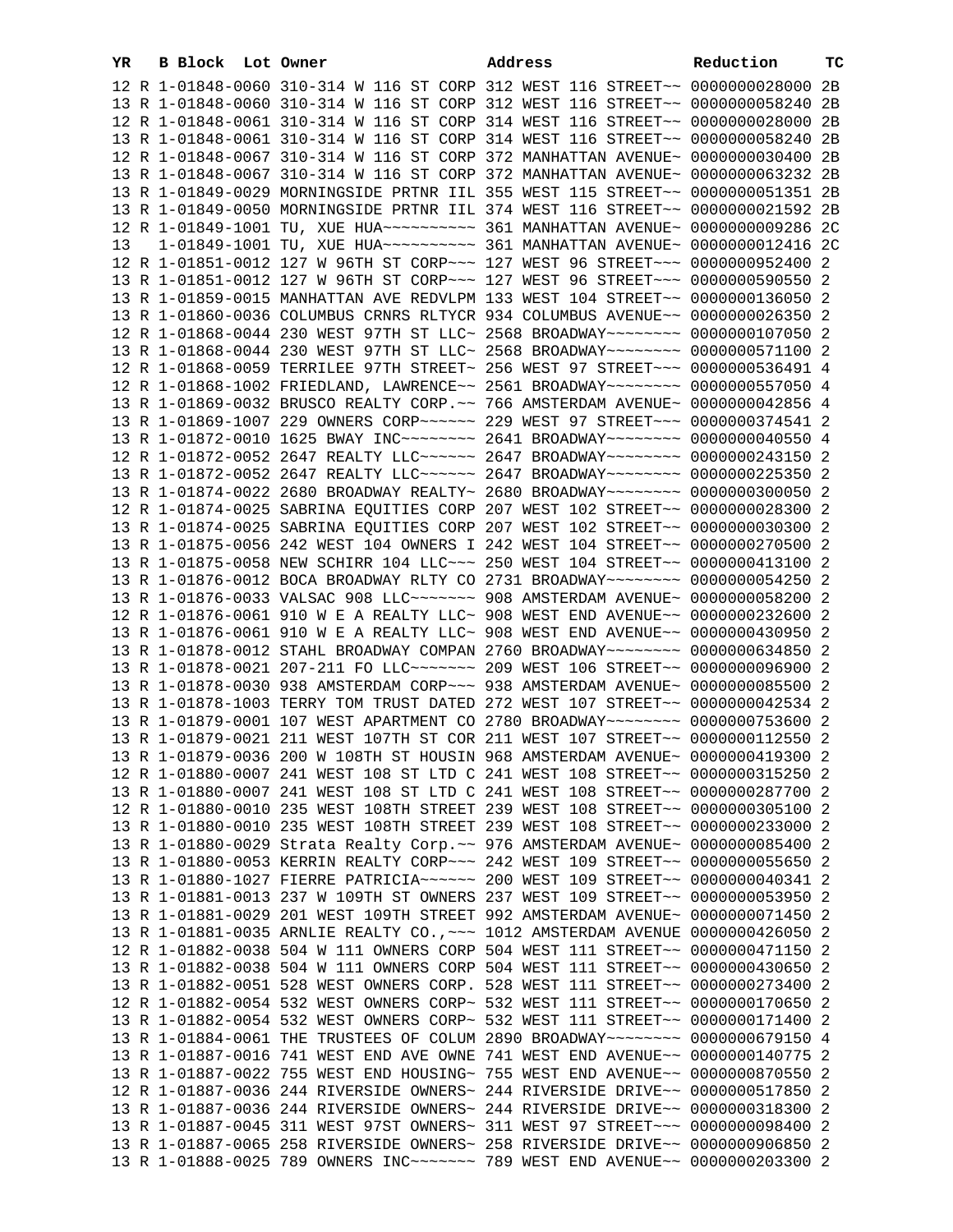| YR | B Block Lot Owner |                                                                                                                                                                   | Address | Reduction | тc |
|----|-------------------|-------------------------------------------------------------------------------------------------------------------------------------------------------------------|---------|-----------|----|
|    |                   | 12 R 1-01889-0001 OXFORD TOWERS CO, ~~~~ 280 RIVERSIDE DRIVE~~ 0000000436900 2                                                                                    |         |           |    |
|    |                   | 13 R 1-01889-0036 UDO, AUGUSTINE F~~~~~ 285 RIVERSIDE DRIVE~~ 0000000416050 2                                                                                     |         |           |    |
|    |                   | 13 R 1-01889-0060 851 WEST END CO., ~~~~ 851 WEST END AVENUE~~ 0000000076950 2                                                                                    |         |           |    |
|    |                   | 12 R 1-01889-0063 B HATTAN CORP~~~~~~~~ 304 WEST 102 STREET~~ 0000000049450 2                                                                                     |         |           |    |
|    |                   | 13 R 1-01889-0063 B HATTAN CORP ~~~~~~~~ 304 WEST 102 STREET ~~ 0000000061450 2                                                                                   |         |           |    |
|    |                   | 13 R 1-01889-0072 299 OWNERS CORP~~~~~~ 295 RIVERSIDE DRIVE~~ 0000000464750 2                                                                                     |         |           |    |
|    |                   |                                                                                                                                                                   |         |           |    |
|    |                   |                                                                                                                                                                   |         |           |    |
|    |                   | 12 R 1-01890-0001 300 OWNERS CORP~~~~~~ 300 RIVERSIDE DRIVE~~ 0000000578550 2                                                                                     |         |           |    |
|    |                   | 13 R 1-01890-0024 875 W.E. APARTMENTS C 871 WEST END AVENUE~~ 0000000292850 2                                                                                     |         |           |    |
|    |                   | 13 R 1-01890-0028 308 WEST 103 ST CORP~ 308 WEST 103 STREET~~ 0000000044100 2                                                                                     |         |           |    |
|    |                   | 12 R 1-01890-0040 MASTERS APARTMENTS I~ 310 RIVERSIDE DRIVE~~ 0000000286700 2                                                                                     |         |           |    |
|    |                   | 13 R 1-01890-0048 DAN-BRAN REALTY LLC~~ 315 WEST 103 STREET~~ 0000000020800 2B                                                                                    |         |           |    |
|    |                   | 13 R 1-01890-0073 315 HOMES CORP~~~~~~~ 314 RIVERSIDE DRIVE~~ 0000000975800 2                                                                                     |         |           |    |
|    |                   | 13 R 1-01891-0011 309 WEST 104 OWNERS C 305 WEST 104 STREET~~ 0000000173000 2                                                                                     |         |           |    |
|    |                   | 13 R 1-01891-0026 LICHTER REAL ESTATE N 915 WEST END AVENUE~~ 0000000794500 2                                                                                     |         |           |    |
|    |                   | 13 R 1-01891-0032 314/316 MAGNONE LLC~~ 316 WEST 105 STREET~~ 0000000024300 2                                                                                     |         |           |    |
|    |                   | 13 R 1-01891-0034 320 WEST 105TH ST ASS 320 WEST 105 STREET~~ 0000000012800 2                                                                                     |         |           |    |
|    |                   | 13 R 1-01891-0057 300 W 106TH ST CORP~~ 300 WEST 106 STREET~~ 0000000204450 2                                                                                     |         |           |    |
|    |                   | 13 R 1-01891-0062 310 APARTMENT CORP~~~ 310 WEST 106 STREET~~ 0000000843200 2                                                                                     |         |           |    |
|    |                   | 13 R 1-01891-0065 318 WEST 106TH STREET 318 WEST 106 STREET~~ 0000000040000 2                                                                                     |         |           |    |
|    |                   | 12 R 1-01891-1101 905 WEST END AVE ASSO 905 WEST END AVENUE~~ 0000000014566 2                                                                                     |         |           |    |
|    |                   | 13 R 1-01891-1101 905 WEST END AVE ASSO 905 WEST END AVENUE~~ 0000000017120 2                                                                                     |         |           |    |
|    |                   | 13 R 1-01892-0006 315 WEST 106TH STREET 311 WEST 106 STREET~~ 0000000823950 2                                                                                     |         |           |    |
|    |                   | 13 R 1-01892-0045 O & R REALTY GROUP, L 2781 BROADWAY~~~~~~~~ 0000000113150 2                                                                                     |         |           |    |
|    |                   | 13 R 1-01892-0046 NOAM ASSOCIATES~~~~~~ 2783 BROADWAY~~~~~~~~ 0000000073450 2                                                                                     |         |           |    |
|    |                   | 13 R 1-01893-0001 360 RIVERSIDE OWNERS~ 360 RIVERSIDE DRIVE~~ 0000000503300 2                                                                                     |         |           |    |
|    |                   | 13 R 1-01893-0022 CLOISTER 107 LLC C/O~ 304 WEST 109 STREET~~ 0000000161900 2                                                                                     |         |           |    |
|    |                   | 12 R 1-01893-0032 370 RIVERSIDE TENANTS 370 RIVERSIDE DRIVE~~ 0000000580350 2                                                                                     |         |           |    |
|    |                   | 12 R 1-01893-0035 375 RIVERSIDE DRIVE O 375 RIVERSIDE DRIVE~~ 0000000196500 2                                                                                     |         |           |    |
|    |                   | 13 R 1-01894-0031 390 RIVERSIDE CORP~~~ 390 RIVERSIDE DRIVE~~ 0000000386000 2                                                                                     |         |           |    |
|    |                   | 13 R 1-01894-0036 605-611 WEST 111TH ST 609 WEST 111 STREET~~ 0000000223850 2                                                                                     |         |           |    |
|    |                   | 13 R 1-01894-0043 603 WEST 111TH STREET 603 WEST 111 STREET~~ 0000000074700 2                                                                                     |         |           |    |
|    |                   | 13 R 1-01894-0052 600 W. 112TH ST. LLC~ 2871 BROADWAY~~~~~~~~ 0000000657800 4                                                                                     |         |           |    |
|    |                   | 13 R 1-01895-0012 T & J 2007, LLC ----- 605 WEST 112 STREET -~ 0000000093050 2                                                                                    |         |           |    |
|    |                   | 12 R 1-01895-0023 TRUSTEES OF COLUMBIA~ 2891 BROADWAY~~~~~~~~ 0000001143650 2                                                                                     |         |           |    |
|    |                   | 13 R 1-01895-0023 TRUSTEES OF COLUMBIA~ 2891 BROADWAY~~~~~~~~ 0000001092100 2                                                                                     |         |           |    |
|    |                   | 12 R 1-01895-0025 606 W. 113 STREET OW~ 606 WEST 113 STREET~~ 0000000064700 2                                                                                     |         |           |    |
|    |                   | 12 R 1-01896-0043 MAYFLOWER DEV CP ~~~~~ 425 RIVERSIDE DRIVE~~ 0000000329900 2                                                                                    |         |           |    |
|    |                   | 13 R 1-01896-0072 BARNARD COLLEGE~~~~~~ 600 WEST 116 STREET~~ 0000001921300 2                                                                                     |         |           |    |
|    |                   | 13 R 1-01896-0083 BARNARD COLLEGE~~~~~~ 620 WEST 116 STREET~~ 0000000313450 2                                                                                     |         |           |    |
|    |                   | 13 R 1-01901-0029 101-115 W.116 ST.CORP 121 LENOX AVENUE~~~~~ 0000000302400 4                                                                                     |         |           |    |
|    |                   | 13 R 1-01902-0062 160 WEST 118TH STREET 1949 ADAM C POWELL BL 0000000051450 2                                                                                     |         |           |    |
|    |                   | 13 R 1-01906-0002 NEW HAVCO, INC. ~~~~~~ 2023 ADAM C POWELL BL 0000000028200 4                                                                                    |         |           |    |
|    |                   | 12 R 1-01908-0060 HARLEM PARK ASSOC. LL 154 WEST 124 STREET~~ 0000000208250 4                                                                                     |         |           |    |
|    |                   | 13 R 1-01908-0060 HARLEM PARK ASSOC. LL 154 WEST 124 STREET~~ 0000000261800 4                                                                                     |         |           |    |
|    |                   | 13 R 1-01909-0041 FDB AQUISITION LLC ~~~ 114 WEST 125 STREET ~~ 0000000045350 4                                                                                   |         |           |    |
|    |                   | 13 R 1-01909-0042 FDB AQUISITION LLC ~~~ 116 WEST 125 STREET ~~ 0000000045000 4                                                                                   |         |           |    |
|    |                   | 13 R 1-01910-1002 HARLEM CENTER OFFICE~ 105 WEST 125 STREET~~ 0000000739500 4                                                                                     |         |           |    |
|    |                   | 13 R 1-01912-0006 159 WEST 127TH STREET 159 WEST 127 STREET~~ 0000000059500 4                                                                                     |         |           |    |
|    |                   | 13 R 1-01913-0016 MANNA 117, LLC ------ 129 WEST 128 STREET -~ 0000000034400 2                                                                                    |         |           |    |
|    |                   | 13 R 1-01913-0029 LDI PROPERTIES, LTD. ~ 361 LENOX AVENUE~~~~~ 0000000049450 2<br>13 R 1-01915-0037 EARTHA LEE JACKSON ~~~ WEST 131 STREET ~~~~~~ 0000000068351 4 |         |           |    |
|    |                   |                                                                                                                                                                   |         |           |    |
|    |                   | 13 R 1-01916-1101 DORN, STANLEY~~~~~~~ 121 WEST 131 STREET~~ 0000000076909 2C<br>12 R 1-01921-0055 174 W 137 LLC ------- 174 WEST 137 STREET -~ 0000000057100 2   |         |           |    |
|    |                   | 13 R 1-01921-0055 174 W 137 LLC ------- 174 WEST 137 STREET -~ 0000000063400 2                                                                                    |         |           |    |
|    |                   | 12 R 1-01926-0006 206 ST NICHOLAS AVENU 206 ST NICHOLAS AVENU 0000000037900 2                                                                                     |         |           |    |
|    |                   | 13 R 1-01926-0006 206 ST NICHOLAS AVENU 206 ST NICHOLAS AVENU 0000000075700 2                                                                                     |         |           |    |
|    |                   | 13 R 1-01927-0040 EAMTRAKUL, DOUNGRAT~~ 210 WEST 122 STREET~~ 0000000037850 2                                                                                     |         |           |    |
|    |                   | 13 R 1-01928-0036 ACE REAL ESTATE ASSOC 2058 ADAM C POWELL BL 0000000064850 2                                                                                     |         |           |    |
|    |                   | 12 R 1-01928-1501 ~~~~~~~~~~~~~~~~~~~~~~ 2280 8 AVENUE~~~~~~~~ 0000000083850 4                                                                                    |         |           |    |
|    |                   | 13 R 1-01928-1501 ~~~~~~~~~~~~~~~~~~~~~~ 2280 8 AVENUE~~~~~~~~ 00000000113100 4                                                                                   |         |           |    |
|    |                   |                                                                                                                                                                   |         |           |    |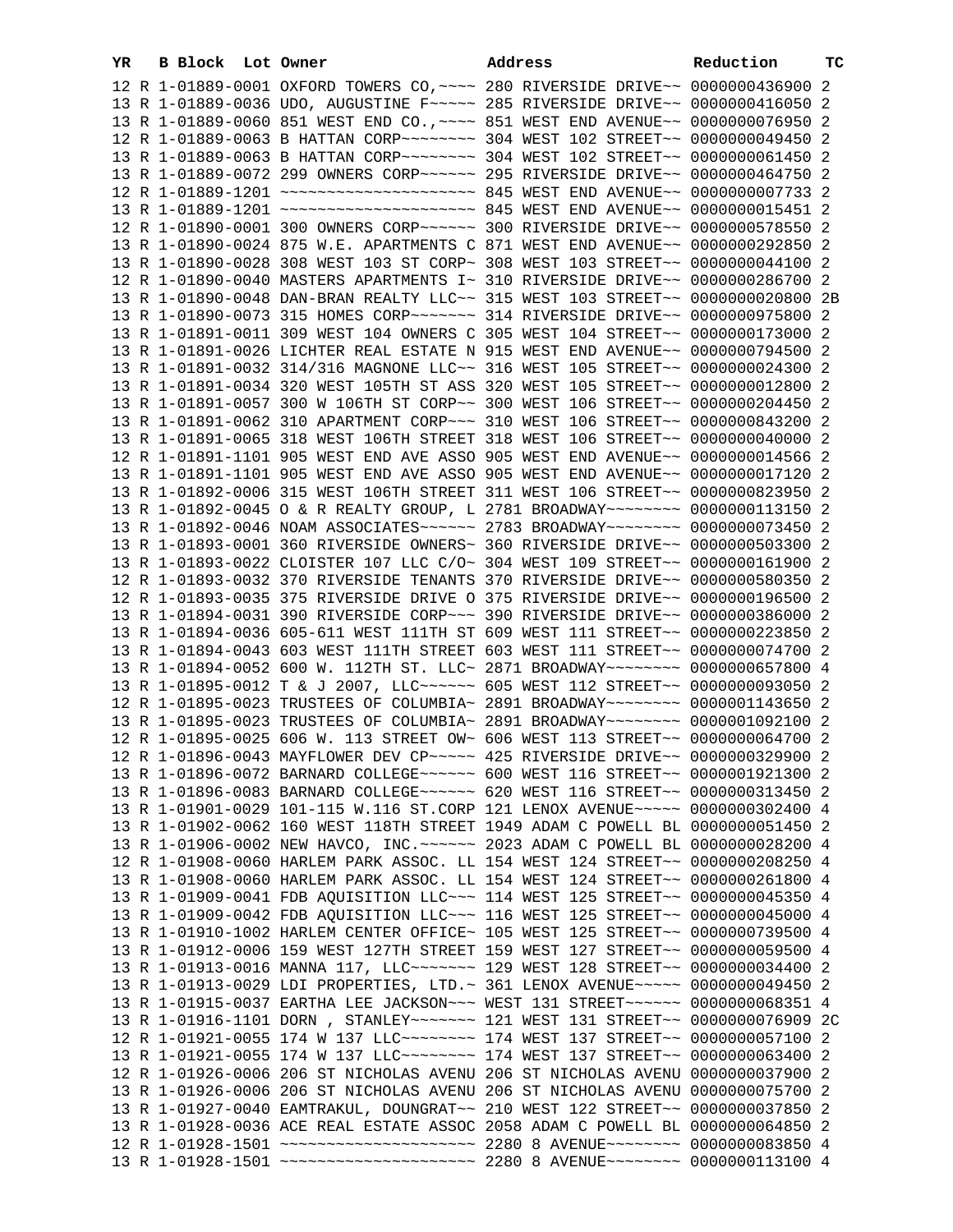| YR | B Block Lot Owner |                                                                                                                                                                | Address | Reduction | тc |
|----|-------------------|----------------------------------------------------------------------------------------------------------------------------------------------------------------|---------|-----------|----|
|    |                   | 13 R 1-01930-0040 125 UPTOWN REALTY LLC 222 WEST 125 STREET~~ 0000000216450 4                                                                                  |         |           |    |
|    |                   | 13 R 1-01930-0041 125 UPTOWN REALTY LLC 226 WEST 125 STREET~~ 0000000178850 4                                                                                  |         |           |    |
|    |                   | 13 R 1-01930-0051 252 WEST 125TH STREE~ 252 WEST 125 STREET~~ 0000000542300 4                                                                                  |         |           |    |
|    |                   | 13 R 1-01938-0029 201 WEST 132 STREET~~ 2244 ADAM C POWELL BL 0000000041240 2B                                                                                 |         |           |    |
|    |                   | 13 R 1-01940-0007 ICER OF 269 WEST 134T 269 WEST 134 STREET~~ 0000000043100 2                                                                                  |         |           |    |
|    |                   | 13 R 1-01940-0042 226135NYC LLC -------- 226 WEST 135 STREET -- 0000000161900 4                                                                                |         |           |    |
|    |                   | 13 R 1-01941-0029 AIMCO 2300-2310 ACP, ~ 2300 ADAM C POWELL BL 0000000168350 2                                                                                 |         |           |    |
|    |                   | 13 R 1-01941-0031 AIMCO 2300-2310 ACP, ~ 2304 ADAM C POWELL BL 0000000026950 2                                                                                 |         |           |    |
|    |                   | 13 R 1-01941-0032 AIMCO 2300-2310 ACP, ~ 2306 ADAM C POWELL BL 0000000016800 2                                                                                 |         |           |    |
|    |                   | 13 R 1-01941-0033 AIMCO 2300-2310 ACP, ~ 2308 ADAM C POWELL BL 0000000021150 2                                                                                 |         |           |    |
|    |                   | 13 R 1-01943-0024 388 MANHATTAN AVE COR 313 WEST 116 STREET~~ 0000000010934 2B                                                                                 |         |           |    |
|    |                   | 12 R 1-01943-0045 388 MANHATTAN AVE COR 322 WEST 117 STREET~~ 0000000030561 2B                                                                                 |         |           |    |
|    |                   | 13 R 1-01943-0045 388 MANHATTAN AVE COR 322 WEST 117 STREET~~ 0000000032381 2B                                                                                 |         |           |    |
| 13 |                   | 1-01945-1301 SOHA RETAIL EQUITIES~ 2187 8 AVENUE~~~~~~~~~ 0000000352368 4                                                                                      |         |           |    |
|    |                   |                                                                                                                                                                |         |           |    |
|    |                   | 13 R 1-01952-0025 NOUVEAU REALTY CORP~~ 309 WEST 125 STREET~~ 0000000224100 4                                                                                  |         |           |    |
|    |                   | 13 R 1-01953-0033 EMO REALTY PARTNERS, ~ 2359 FREDRICK DOUGLAS 0000000032575 2                                                                                 |         |           |    |
|    |                   | 13 R 1-01953-0034 EMO REALTY PARTNERS, ~ 2361 FREDRICK DOUGLAS 0000000034375 2                                                                                 |         |           |    |
|    |                   | 12 R 1-01953-0039 E AND Y DEVELOPMENT O 308 WEST 127 STREET~~ 0000000038350 2                                                                                  |         |           |    |
|    |                   | 13 R 1-01953-0039 E AND Y DEVELOPMENT O 308 WEST 127 STREET~~ 0000000120250 2                                                                                  |         |           |    |
|    |                   | 13 R 1-01954-0036 SITE 8 APARTMENTS, L. 2381 8 AVENUE~~~~~~~~ 0000003068850 2                                                                                  |         |           |    |
|    |                   | 13 R 1-01955-0007 ORANGE BRICK GARAGECO 305 WEST 128 STREET~~ 0000000087130 4                                                                                  |         |           |    |
|    |                   | 13 R 1-01962-0070 TRUSTEES OF COLUMBIA~ 1211 AMSTERDAM AVENUE 0000000100550 2                                                                                  |         |           |    |
|    |                   | 13 R 1-01963-0006 SILROB REALTY LLC --- 417 WEST 120 STREET -~ 0000000359000 2                                                                                 |         |           |    |
|    |                   | 13 R 1-01963-0030 BARNARD COLLEGE~~~~~~ 1235 AMSTERDAM AVENUE 0000000236150 2                                                                                  |         |           |    |
|    |                   | 13 R 1-01966-0102 460 WEST 126TH ST. AS 460 WEST 126 STREET~~ 0000000019750 2                                                                                  |         |           |    |
|    |                   | 13 R 1-01967-0089 HARLEM GREEN LLC ~~~~~ 460 WEST 128 STREET ~~ 0000000111300 4                                                                                |         |           |    |
|    |                   | 13 R 1-01968-0029 21-25 CONVENT AVE. RE 21 CONVENT AVENUE~~~~ 0000000041800 2                                                                                  |         |           |    |
|    |                   | 13 R 1-01970-0034 MORNINGSIDE REALTY AS 1437 AMSTERDAM AVENUE 0000000052250 2                                                                                  |         |           |    |
|    |                   | 12 R 1-01976-0013 SPENCER APT INC~~~~~~ 523 WEST 121 STREET~~ 0000000116200 2                                                                                  |         |           |    |
|    |                   | 13 R 1-01976-0013 SPENCER APT INC~~~~~~ 523 WEST 121 STREET~~ 0000000120700 2                                                                                  |         |           |    |
|    |                   | 13 R 1-01984-0028 LEFKAS REALTY~~~~~~~~ 1440 AMSTERDAM AVENUE 0000000056200 4                                                                                  |         |           |    |
|    |                   | 12 R 1-01986-0001 THE TRUSTEES OF COLUM 3260 BROADWAY~~~~~~~~ 0000000027250 4                                                                                  |         |           |    |
|    |                   | 13 R 1-01986-0001 THE TRUSTEES OF COLUM 3260 BROADWAY~~~~~~~~ 0000000287350 4                                                                                  |         |           |    |
|    |                   | 13 R 1-01987-0009 TRUSTEES OF COLUMBIA~ 547 WEST 133 STREET~~ 0000000158650 4                                                                                  |         |           |    |
|    |                   | 13 R 1-01987-0051 MIRON PLAZA LLC~~~~~~ 522 WEST 134 STREET~~ 0000000056850 2<br>13 R 1-01988-0014 WEST ONE TWELVE HOLDI 521 WEST 134 STREET~~ 0000000123220 4 |         |           |    |
|    |                   | 13 R 1-01988-0048 COLUMBIA HEIGHTS NEIG 514 WEST 135 STREET~~ 0000000036650 2                                                                                  |         |           |    |
|    |                   | 13 R 1-01988-0074 817 WEST END CO.~~~~~ 3340 BROADWAY~~~~~~~~ 0000000042600 2                                                                                  |         |           |    |
|    |                   | 12 R 1-01988-0083 525-527 W 135 LLC --- 527 WEST 135 STREET -~ 0000000188950 2                                                                                 |         |           |    |
|    |                   | 13 R 1-01988-0083 525-527 W 135 LLC --- 527 WEST 135 STREET -~ 0000000080900 2                                                                                 |         |           |    |
|    |                   | 13 R 1-01988-0086 RISING DEVELOPMENT-52 523 WEST 135 STREET~~ 0000000050550 2                                                                                  |         |           |    |
|    |                   |                                                                                                                                                                |         |           |    |
|    |                   | 13 R 1-01990-0001 440 RIVERSIDE OWNERS~ 440 RIVERSIDE DRIVE~~ 0000000679350 2                                                                                  |         |           |    |
|    |                   | 13 R 1-01993-0023 3117 BROADWAY OWNER C 3117 BROADWAY~~~~~~~~ 0000000258000 2                                                                                  |         |           |    |
|    |                   | 12 R 1-01993-0088 BROADWAY VENTURA LLC~ 3157 BROADWAY~~~~~~~~~ 0000000077550 2                                                                                 |         |           |    |
|    |                   | 13 R 1-01993-0088 BROADWAY VENTURA LLC~ 3157 BROADWAY~~~~~~~~~ 0000000081800 2                                                                                 |         |           |    |
|    |                   | 13 R 1-01993-0108 CLAREMONT ESTATES LLC 182 CLAREMONT AVENUE~ 0000000107350 2                                                                                  |         |           |    |
|    |                   | 13 R 1-01998-0006 THE TRUSTEES OF COLUM 653 WEST 131 STREET~~ 0000000027550 4                                                                                  |         |           |    |
|    |                   | 13 R 1-01998-0010 THE TRUSTEES OF COLUM 641 WEST 131 STREET~~ 0000000131900 4                                                                                  |         |           |    |
|    |                   | 13 R 1-01998-0013 THE TRUSTEES OF COLUM 635 WEST 131 STREET~~ 0000000454900 4                                                                                  |         |           |    |
|    |                   | 13 R 1-02002-0067 596 RIVERSIDE DRIVE I 594 RIVERSIDE DRIVE~~ 0000000380750 2                                                                                  |         |           |    |
|    |                   | 13 R 1-02002-0079 LAP PARTNERS LLC~~~~~ 615 WEST 136 STREET~~ 0000000046500 2                                                                                  |         |           |    |
|    |                   | 13 R 1-02004-0012 MIDTOWN PROPERTIES, ~~ 720 WEST 125 STREET~~ 0000000202250 4                                                                                 |         |           |    |
|    |                   | 13 R 1-02006-0011 LENOX 137 HOLDING LP~ 137 WEST 137 STREET~~ 0000000126800 2                                                                                  |         |           |    |
|    |                   | 13 R 1-02006-0045 120 W. 138TH ST. ENTE 120 WEST 138 STREET~~ 0000000029150 2                                                                                  |         |           |    |
|    |                   | 13 R 1-02007-0036 561 LENOX AVE., LLC~~ 561 LENOX AVENUE~~~~~ 0000000428950 2                                                                                  |         |           |    |
|    |                   | 13 R 1-02007-0059 142 ASSOCIATES LLC~~~ 142 WEST 139 STREET~~ 0000000032000 2                                                                                  |         |           |    |
|    |                   | 12 R 1-02008-0006 KENSINGTON ASSOCIATES 141 WEST 139 STREET~~ 0000000218050 2                                                                                  |         |           |    |
|    |                   | 13 R 1-02008-0006 KENSINGTON ASSOCIATES 141 WEST 139 STREET~~ 0000000094650 2                                                                                  |         |           |    |
|    |                   | 13 R 1-02009-0045 CRP WEST 141ST STREET 148 WEST 141 STREET~~ 0000000139650 2                                                                                  |         |           |    |
|    |                   | 13 R 1-02009-0061 2411 ADAM CLAYTON POW 2413 ADAM C POWELL BL 0000000114814 2                                                                                  |         |           |    |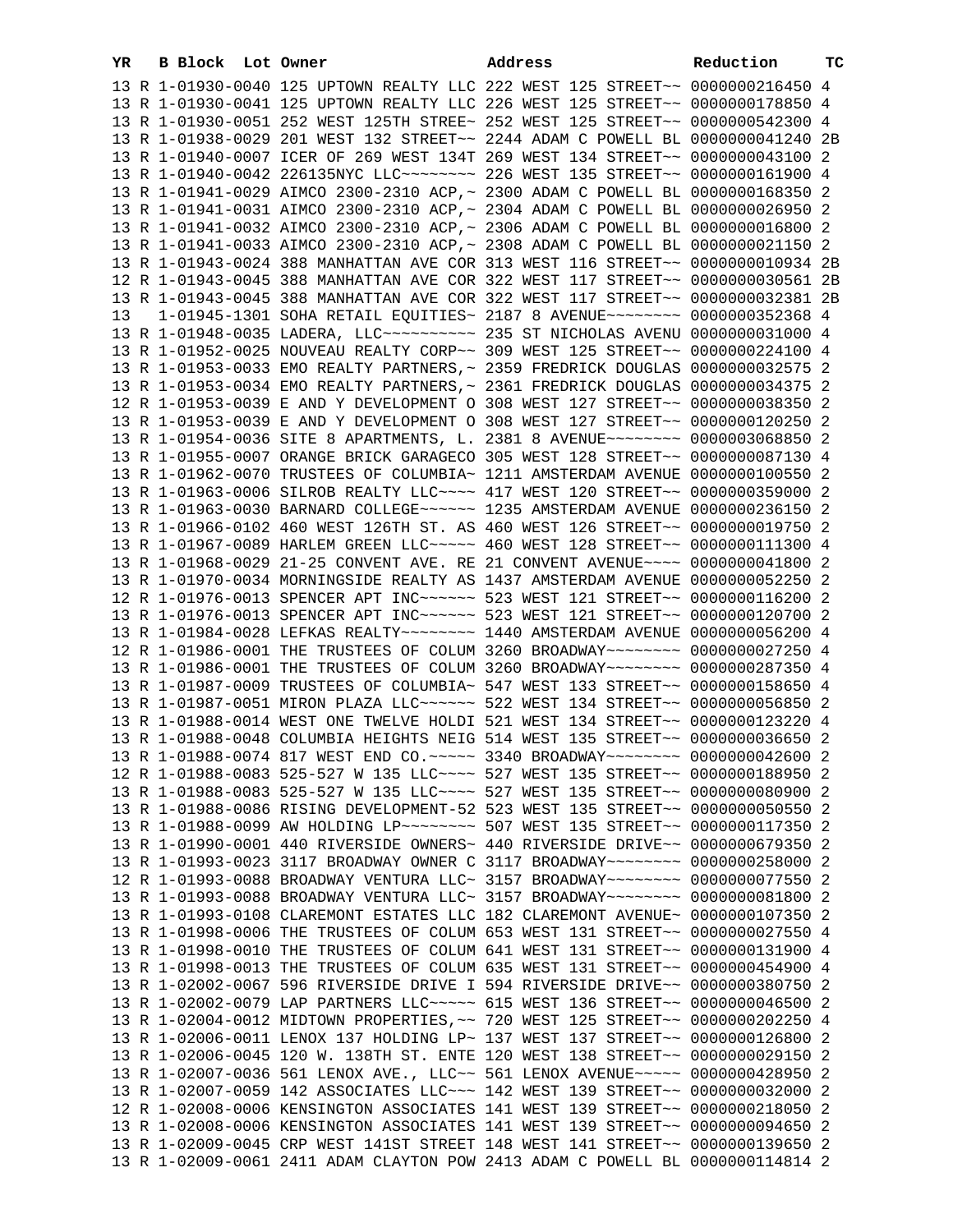| YR | B Block Lot Owner |                                                                                    | Address | Reduction | тc |
|----|-------------------|------------------------------------------------------------------------------------|---------|-----------|----|
|    |                   | 12 R 1-02012-0045 MALCOLM X II PHASE BA 112 WEST 144 STREET~~ 0000000139950 2      |         |           |    |
|    |                   | 13 R 1-02012-0045 MALCOLM X II PHASE BA 112 WEST 144 STREET~~ 0000000052900 2      |         |           |    |
|    |                   |                                                                                    |         |           |    |
|    |                   | 13 R 1-02013-0038 COHEN, STANFORD ~~~~~~~ 112 WEST 145 STREET ~~ 0000000066000 4   |         |           |    |
|    |                   | 13 R 1-02014-0020 CRP 133 WEST 145TH ST 133 WEST 145 STREET~~ 0000000343000 2      |         |           |    |
|    |                   | 13 R 1-02023-0035 LUMUMBA, MALIKAH D~~~ 2352 ADAM C POWELL BL 0000000034600 2A     |         |           |    |
|    |                   | 13 R 1-02023-0142 214 WEST 138TH STREE~ WEST 138 STREET~~~~~~ 0000000014535 4      |         |           |    |
|    |                   | 13 R 1-02026-0015 MAXWELL DEVELOPMENTL. 225 WEST 140 STREET~~ 0000000231818 4      |         |           |    |
|    |                   | 13 R 1-02032-0003 THE FATA GRANDCHILDRE 8 AVENUE~~~~~~~~~~~~~ 0000000023564 4      |         |           |    |
|    |                   | 13 R 1-02032-0060 BROADHURST WILLOW APT 294 WEST 147 STREET~~ 0000000007200 2      |         |           |    |
|    |                   | 13 R 1-02036-0056 32 MACOMBS ASSOCS ~~~~ 32 MACOMBS PLACE ~~~~~ 0000000041450 2    |         |           |    |
|    |                   | 13 R 1-02040-0021 1633 HYLAN LLC ------ 235 WEST 154 STREET -- 0000000079100 4     |         |           |    |
|    |                   | 13 R 1-02041-0013 ICER OF 303 WEST 137T 305 WEST 137 STREET~~ 0000000008287 2B     |         |           |    |
|    |                   | 13 R 1-02043-0013 2649 F.D.B. REALTY CO 2647 8 AVENUE~~~~~~~~ 0000000123250 2      |         |           |    |
|    |                   | 13 R 1-02044-0004 BRADHURST EQUITIES, L 28 BRADHURST AVENUE~~ 0000000077051 4      |         |           |    |
|    |                   |                                                                                    |         |           |    |
|    |                   | 13 R 1-02050-0011 295 CONVENT AVENUE~~~ 295 CONVENT AVENUE~~~ 0000000049550 2      |         |           |    |
|    |                   | 12 R 1-02053-0009 267 EDGECO LLC ------- 267 EDGECOMBE AVENUE- 0000000175300 2     |         |           |    |
|    |                   | 13 R 1-02053-0009 267 EDGECO LLC ------- 267 EDGECOMBE AVENUE- 0000000135650 2     |         |           |    |
|    |                   |                                                                                    |         |           |    |
|    |                   | 13 R 1-02054-0069 88-94 ST. NICHOLAS PL 425 EDGECOMBE AVENUE~ 0000000200750 4      |         |           |    |
|    |                   | 13 R 1-02054-0092 48 ST NICK LLC ------ 48 ST NICHOLAS PLACE ~ 0000000042600 2     |         |           |    |
|    |                   | 13 R 1-02057-0029 1619-1625 AMSTERDAM A 1619 AMSTERDAM AVENUE 0000000036800 2      |         |           |    |
|    |                   | 13 R 1-02057-0039 260 PARTNERS, L.P. ~~~ 260 CONVENT AVENUE~~~ 0000000261050 2     |         |           |    |
|    |                   | 13 R 1-02059-0001 NCM HOLDINGS LLC~~~~~ 1681 AMSTERDAM AVENUE 0000000245150 2      |         |           |    |
|    |                   | 13 R 1-02059-0032 477 & 478 LLC C/O SOL 1697 AMSTERDAM AVENUE 0000000085700 2      |         |           |    |
|    |                   | 13 R 1-02059-0061 477 & 478 LLC -------- 1709 AMSTERDAM AVENUE 0000000087900 2     |         |           |    |
|    |                   | 13 R 1-02060-0029 NEVEIBAIS, INC~~~~~~~ 701 ST NICHOLAS AVENU 0000000087600 2      |         |           |    |
|    |                   | 13 R 1-02063-0046 THE GARRISON APARTMEN 435 CONVENT AVENUE~~~ 0000000090200 2      |         |           |    |
|    |                   | 13 R 1-02064-0036 795 SHEVA REALTY ASSO 795 ST NICHOLAS AVENU 0000000151800 2      |         |           |    |
|    |                   | 12 R 1-02064-0059 WEST 147 AND 150 LLC~ 474 WEST 150 STREET~~ 0000000111050 2      |         |           |    |
|    |                   | 13 R 1-02064-0059 WEST 147 AND 150 LLC~ 474 WEST 150 STREET~~ 0000000096250 2      |         |           |    |
|    |                   | 13 R 1-02066-1020 ISE HOLDING GROUP, ~~~ 441 WEST 151 STREET~~ 00000000001989 2    |         |           |    |
|    |                   | 13 R 1-02069-0014 79 S N LTD ----------- 87 ST NICHOLAS PLACE ~ 0000000157200 2    |         |           |    |
|    |                   | 13 R 1-02070-0029 1580 AMSTERDAM AVE HD 1580 AMSTERDAM AVENUE 0000000064450 2      |         |           |    |
|    |                   | 13 R 1-02071-0021 BIRBACH FAMILY GROUP, 515 WEST 139 STREET~~ 0000000044400 2      |         |           |    |
|    |                   | 13 R 1-02072-0064 3450 PARTNERS LLC~~~~ 3450 BROADWAY~~~~~~~ 0000000163350 2       |         |           |    |
|    |                   | 13 R 1-02074-0032 PENTECOSTAL CHURCH OF 1664 AMSTERDAM AVENUE 0000000712550 4      |         |           |    |
|    |                   | 12 R 1-02074-0044 504 W. 143RD ASSOCIAT 504 WEST 143 STREET~~ 0000000028900 2      |         |           |    |
|    |                   | 13 R 1-02074-0044 504 W. 143RD ASSOCIAT 504 WEST 143 STREET~~ 0000000048350 2      |         |           |    |
|    |                   | 13 R 1-02076-0061 FRIEDLAND, LAWRENCE~~ 3534 BROADWAY~~~~~~~~ 0000000488400 4      |         |           |    |
|    |                   | 12 R 1-02079-0025 WEST 147 AND 150 LLC~ 507 WEST 147 STREET~~ 0000000081250 2      |         |           |    |
|    |                   | 13 R 1-02079-0025 WEST 147 AND 150 LLC~ 507 WEST 147 STREET~~ 0000000058500 2      |         |           |    |
|    |                   | 13 R 1-02079-1001 FEINBERG, ADAM~~~~~~~ 529 WEST 147 STREET~~ 0000000002895 2      |         |           |    |
|    |                   | 12 R 1-02080-0003 3604-3610 BROADWAY RE 3604 BROADWAY~~~~~~~~ 0000000046650 2      |         |           |    |
|    |                   |                                                                                    |         |           |    |
|    |                   | 13 R 1-02080-0003 3604-3610 BROADWAY RE 3604 BROADWAY~~~~~~~~ 0000000091500 2      |         |           |    |
|    |                   | 13 R 1-02081-0150 GHOBADI, HASSEIN M~~~ 550 WEST 150 STREET~~ 0000000012711 2A     |         |           |    |
|    |                   | 13 R 1-02083-0013 531 WEST 151ST, ~~~~~~ 531 WEST 151 STREET~~ 0000000095800 2     |         |           |    |
|    |                   | 13 R 1-02087-0050 618 RIVERSIDE DRIVE O 640 WEST 139 STREET~~ 0000000362650 2      |         |           |    |
|    |                   | 12 R 1-02090-0036 600 W 144TH STREET, L. 3513 BROADWAY~~~~~~~~ 0000000094550 2     |         |           |    |
|    |                   | 13 R 1-02090-0036 600 W 144TH STREET, L. 3513 BROADWAY~~~~~~~~ 0000000183350 2     |         |           |    |
|    |                   | 12 R 1-02092-1001 ~~~~~~~~~~~~~~~~~~~~~~~~~ 680 RIVERSIDE DRIVE~~ 00000000001654 2 |         |           |    |
| 13 |                   | 1-02092-1001 ~~~~~~~~~~~~~~~~~~~~ 680 RIVERSIDE DRIVE~~ 00000000001900 2           |         |           |    |
|    |                   | 13 R 1-02093-0029 3569 ASSOCIATES, LLC~ 3565 BROADWAY~~~~~~~~ 0000000163950 2      |         |           |    |
|    |                   | 12 R 1-02093-0034 35-40 ASSOCIATES, ~~~~ 3571 BROADWAY~~~~~~~~ 0000000043750 2     |         |           |    |
|    |                   | 13 R 1-02093-0034 35-40 ASSOCIATES, ~~~~ 3571 BROADWAY~~~~~~~~ 0000000098650 2     |         |           |    |
|    |                   | 13 R 1-02096-0017 720 RIVERSIDE OWNERSC 720 RIVERSIDE DRIVE~~ 0000000059950 2      |         |           |    |
|    |                   | 13 R 1-02098-0019 WEST 151 STREET ASSOC 609 WEST 151 STREET~~ 0000000149700 2      |         |           |    |
|    |                   | 13 R 1-02099-0049 MEMADET REALTY CORP~~ 640 WEST 153 STREET~~ 0000000281150 2      |         |           |    |
|    |                   | 13 R 1-02108-0035 ROGER MORRIS APT CORP 474 WEST 158 STREET~~ 0000000113950 2      |         |           |    |
|    |                   | 13 R 1-02108-0056 MORNINGSIDE HEIGHTS R 1969 AMSTERDAM AVENUE 0000000380800 2      |         |           |    |
|    |                   | 13 R 1-02108-0059 MORNINGSIDE HEIGHTS S 1973 AMSTERDAM AVENUE 0000000202850 2      |         |           |    |
|    |                   | 12 R 1-02109-0007 2013 AMSTERDAM LLC~~~ 2013 AMSTERDAM AVENUE 0000000046000 2      |         |           |    |
|    |                   | 13 R 1-02109-0007 2013 AMSTERDAM LLC~~~ 2013 AMSTERDAM AVENUE 0000000103300 2      |         |           |    |
|    |                   |                                                                                    |         |           |    |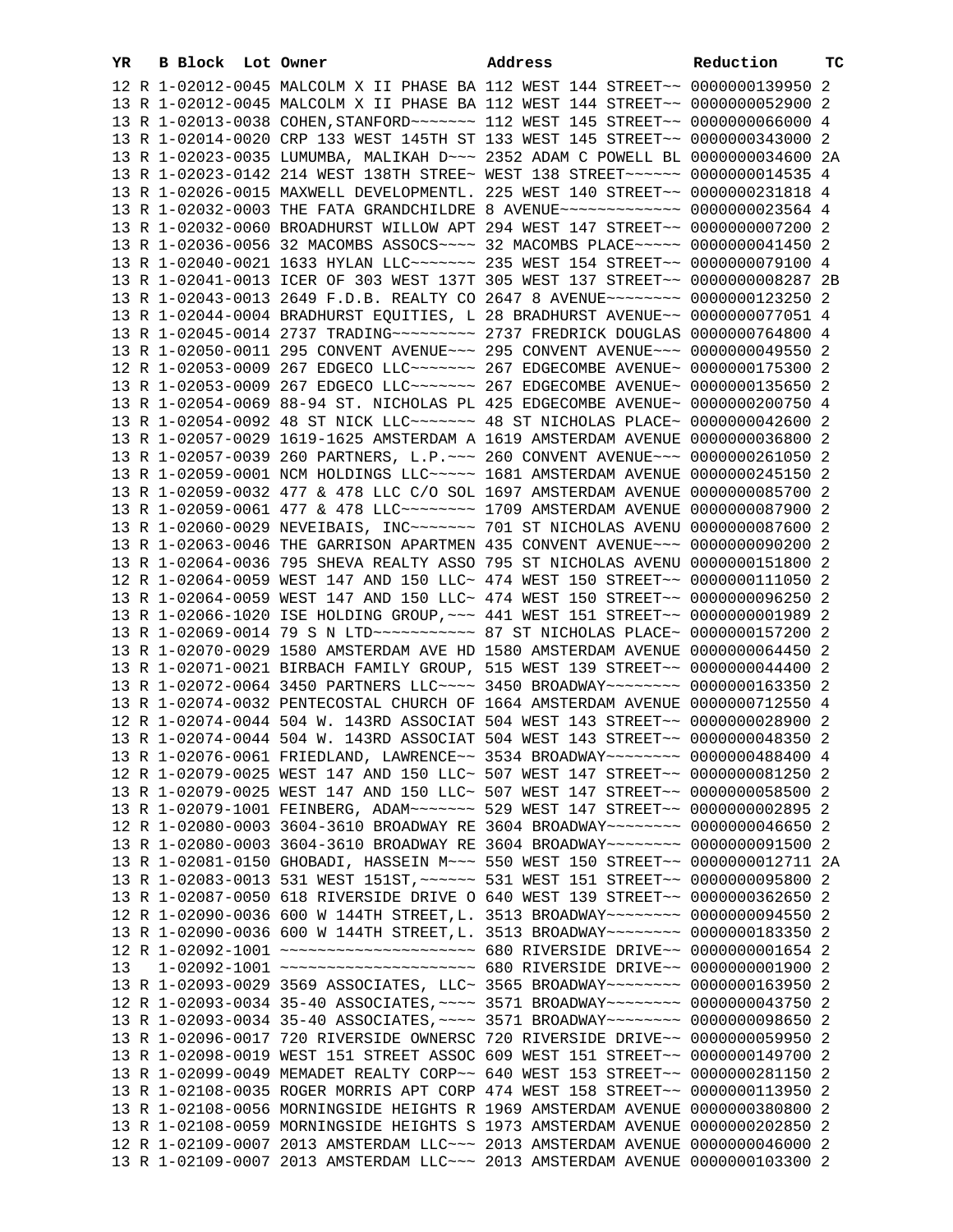|    |                   |                                                                                                                                                                 | Address | Reduction | тc |
|----|-------------------|-----------------------------------------------------------------------------------------------------------------------------------------------------------------|---------|-----------|----|
| YR | B Block Lot Owner |                                                                                                                                                                 |         |           |    |
|    |                   | 13 R 1-02109-0057 PLACID 1004, INC. ~~~~ 1004 ST NICHOLAS AVEN 0000000039956 4                                                                                  |         |           |    |
|    |                   | 12 R 1-02109-0070 JUMEL TERACE REALTY L 425 WEST 160 STREET~~ 0000000023200 2                                                                                   |         |           |    |
|    |                   | 13 R 1-02109-0070 JUMEL TERACE REALTY L 425 WEST 160 STREET~~ 0000000048550 2                                                                                   |         |           |    |
|    |                   | 13 R 1-02109-0081 4 J REALTY CORP~~~~~~ 1016 ST NICHOLAS AVEN 0000000124037 4                                                                                   |         |           |    |
|    |                   | 13 R 1-02110-0024 C.E.Y. REALTY ASSOCIA 596 EDGECOMBE AVENUE~ 0000000100900 2                                                                                   |         |           |    |
|    |                   | 13 R 1-02110-0073 446 WEST 164TH STREET 446 WEST 164 STREET~~ 0000000113150 2                                                                                   |         |           |    |
|    |                   | 12 R 1-02111-0043 BENTIN REALTY CORP. ~~ 467 WEST 164 STREET~~ 0000000113000 2                                                                                  |         |           |    |
|    |                   | 13 R 1-02111-0043 BENTIN REALTY CORP. ~~ 467 WEST 164 STREET~~ 0000000139550 2                                                                                  |         |           |    |
|    |                   | 13 R 1-02117-0001 3800 BROADWAY ASSOCIA 3800 BROADWAY~~~~~~~~~ 0000000300350 2<br>13 R 1-02117-0054 529 MANHATTAN LLC~~~~ 529 WEST 158 STREET~~ 0000000042000 2 |         |           |    |
|    |                   | 13 R 1-02118-0007 CREG REALTY CORP~~~~~ 3828 BROADWAY~~~~~~~~ 0000000074150 2                                                                                   |         |           |    |
|    |                   |                                                                                                                                                                 |         |           |    |
|    |                   | 13 R 1-02119-0001 FIVES 160TH LLC ----- 3840 BROADWAY ------- 0000000468350 2                                                                                   |         |           |    |
|    |                   | 13 R 1-02119-0005 GILANCO HOLDINGS LLC~ 3856 BROADWAY~~~~~~~~~ 0000000216500 2<br>13 R 1-02120-0023 M G S ASSOCIATES INC~ 524 WEST 162 STREET~~ 0000000018250 2 |         |           |    |
|    |                   | 13 R 1-02120-0052 FLAMURE REALTY CORP~~ 521 WEST 161 STREET~~ 0000000028150 2                                                                                   |         |           |    |
|    |                   | 13 R 1-02121-0054 AMSTERDAM REALTY PART 2092 AMSTERDAM AVENUE 0000000025250 2                                                                                   |         |           |    |
|    |                   | 13 R 1-02121-0055 AMSTERDAM REALTY PART 2090 AMSTERDAM AVENUE 0000000030250 2                                                                                   |         |           |    |
|    |                   | 13 R 1-02122-0153 THREE IN ONE EQUITIES 520 WEST 163 STREET~~ 0000001067450 2                                                                                   |         |           |    |
|    |                   | 13 R 1-02123-0077 PERFERON REALTY CORP~ 39 AUDUBON AVENUE~~~~ 0000000071150 2                                                                                   |         |           |    |
|    |                   | 12 R 1-02123-0094 2176 AMSTERDAM AVENUE 2176 AMSTERDAM AVENUE 0000000029050 4                                                                                   |         |           |    |
|    |                   | 13 R 1-02123-0100 PERSPOLIS REALTY, ~~~~ 501 WEST 167 STREET~~ 0000000157550 2                                                                                  |         |           |    |
|    |                   | 13 R 1-02125-0032 BEN ATAR REALTY, ~~~~~ 524 WEST 169 STREET~~ 0000000043100 2                                                                                  |         |           |    |
|    |                   | 13 R 1-02125-0049 2180 AMSTERDAM AVENUE 2182 AMSTERDAM AVENUE 0000000039050 2                                                                                   |         |           |    |
|    |                   | 13 R 1-02127-0022 100 AUDUBON HOLDINGS~ 100 AUDUBON AVENUE~~~ 0000000159450 2                                                                                   |         |           |    |
|    |                   | 13 R 1-02127-0023 HEIGHTS 170 LLC ----- 555 WEST 170 STREET -- 0000000139200 2                                                                                  |         |           |    |
|    |                   | 13 R 1-02127-0029 101 AUDO PARTNERS, L. 101 AUDUBON AVENUE~~~ 0000000081150 2                                                                                   |         |           |    |
|    |                   | 13 R 1-02127-0039 WOJI LLC -------------- 508 WEST 171 STREET -~ 0000000035620 2                                                                                |         |           |    |
|    |                   | 13 R 1-02128-0021 SIDE BY SIDE REALTY,~ 555 WEST 171 STREET~~ 0000000104650 2                                                                                   |         |           |    |
|    |                   | 13 R 1-02128-0022 SIDE BY SIDE REALTY, ~ 120 AUDUBON AVENUE~~~ 0000000225200 2                                                                                  |         |           |    |
|    |                   | 13 R 1-02128-0023 SIDE BY SIDE REALTY, ~ 559 WEST 171 STREET~~ 0000000123500 2                                                                                  |         |           |    |
|    |                   | 13 R 1-02128-0044 GVS PROPERTIES III, L 2244 AMSTERDAM AVENUE 0000000041850 2                                                                                   |         |           |    |
|    |                   | 12 R 1-02128-0051 501 WEST 171ST STREET 2236 AMSTERDAM AVENUE 0000000173650 2                                                                                   |         |           |    |
|    |                   | 13 R 1-02128-0051 501 WEST 171ST STREET 2236 AMSTERDAM AVENUE 0000000175200 2                                                                                   |         |           |    |
|    |                   | 13 R 1-02129-0008 572 W 173RD ST RTY CP 572 WEST 173 STREET~~ 0000000098400 2                                                                                   |         |           |    |
|    |                   | 13 R 1-02130-0009 562 ASSOCIATES L P~ A 560 WEST 174 STREET~~ 0000000029750 2                                                                                   |         |           |    |
|    |                   | 12 R 1-02131-0039 BH 520 W 175 LLC ~~~~~ 520 WEST 175 STREET ~~ 0000000017700 2                                                                                 |         |           |    |
|    |                   | 13 R 1-02131-0039 BH 520 W 175 LLC ---- 520 WEST 175 STREET -- 0000000030750 2                                                                                  |         |           |    |
|    |                   | 13 R 1-02132-0021 SAREX SETAI LLC ~~~~~~ 247 AUDUBON AVENUE ~~~ 0000000138850 2                                                                                 |         |           |    |
|    |                   | 12 R 1-02133-0013 HEIGHTS 574 LLC ----- 574 WEST 176 STREET -~ 0000000026350 2                                                                                  |         |           |    |
|    |                   | 13 R 1-02133-0013 HEIGHTS 574 LLC ----- 574 WEST 176 STREET -- 0000000048400 2                                                                                  |         |           |    |
|    |                   | 13 R 1-02133-0034 MARGIS REALTY LLC~~~~ 1332 ST NICHOLAS AVEN 0000000251150 2                                                                                   |         |           |    |
|    |                   | 12 R 1-02134-0180 MELVIN FRIEDLAND~~~~~ 3799 BROADWAY~~~~~~~~ 0000000126650 4                                                                                   |         |           |    |
|    |                   | 13 R 1-02134-0180 MELVIN FRIEDLAND~~~~~ 3799 BROADWAY~~~~~~~~ 0000000218000 4                                                                                   |         |           |    |
|    |                   |                                                                                                                                                                 |         |           |    |
|    |                   |                                                                                                                                                                 |         |           |    |
|    |                   | 13 R 1-02136-0001 DYNAMIC BROADWAY CORP 3801 BROADWAY~~~~~~~~ 0000000437650 4                                                                                   |         |           |    |
|    |                   | 13 R 1-02136-0128 G. DAVIS REALTY LLC~~ 654 WEST 161 STREET~~ 0000000168350 2                                                                                   |         |           |    |
|    |                   |                                                                                                                                                                 |         |           |    |
| 13 |                   |                                                                                                                                                                 |         |           |    |
|    |                   | 13 R 1-02137-0001 FREELAND, LAWRENCE~~~ 3821 BROADWAY~~~~~~~~ 0000000611300 4                                                                                   |         |           |    |
|    |                   | 13 R 1-02137-0018 HARRY EMMANOUILIDIS~~ 3861 BROADWAY~~~~~~~~ 0000000184100 4                                                                                   |         |           |    |
|    |                   | 13 R 1-02137-0052 FORT WASHINGTON ESTAT 56 FT WASHINGTON AVEN 0000000246250 2                                                                                   |         |           |    |
|    |                   | 13 R 1-02138-0134 FT WASHINGTON EQUITIE 238 FT WASHINGTON AVE 0000000182950 2                                                                                   |         |           |    |
|    |                   | 13 R 1-02138-0187 647 WEST 169TH STREET 647 WEST 169 STREET~~ 0000000014657 2                                                                                   |         |           |    |
|    |                   | 13 R 1-02139-0170 JOY REALTY CO., ~~~~~~ 708 WEST 171 STREET~~ 0000000199550 2                                                                                  |         |           |    |
|    |                   | 13 R 1-02139-0204 275 FT WASHINGTON ASS 275 FT WASHINGTON AVE 0000000120700 2                                                                                   |         |           |    |
|    |                   |                                                                                                                                                                 |         |           |    |
|    |                   | 12 R 1-02139-0322 135-143 HAVEN AVENUE, 736 WEST 173 STREET~~ 0000000213350 2                                                                                   |         |           |    |
|    |                   | 13 R 1-02139-0322 135-143 HAVEN AVENUE, 736 WEST 173 STREET~~ 0000000239950 2                                                                                   |         |           |    |
|    |                   | 13 R 1-02139-0335 L.C.S. ENTERPRISE, I~ 725 WEST 172 STREET~~ 0000000059750 2                                                                                   |         |           |    |
|    |                   | 13 R 1-02141-0001 FORTY FORTY BWAY REAL 4040 BROADWAY~~~~~~~~ 0000000365100 4                                                                                   |         |           |    |
|    |                   | 12 R 1-02141-0017 THE TRUSTEES OF COLUM 4070 BROADWAY~~~~~~~~ 0000000023650 4                                                                                   |         |           |    |
|    |                   |                                                                                                                                                                 |         |           |    |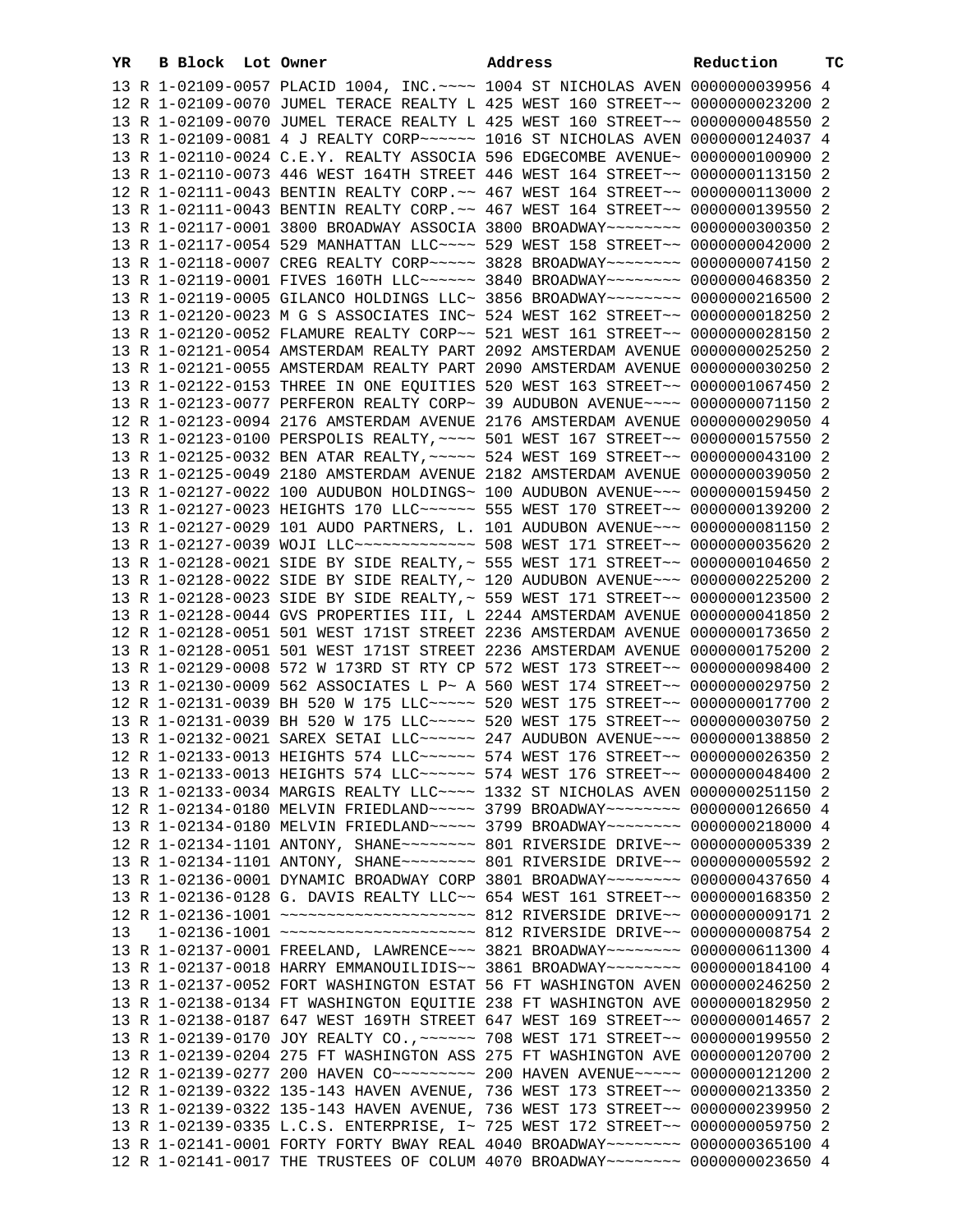| YR. | B Block Lot Owner |                                                                                 | Address | Reduction | тc |
|-----|-------------------|---------------------------------------------------------------------------------|---------|-----------|----|
|     |                   | 13 R 1-02141-0017 THE TRUSTEES OF COLUM 4070 BROADWAY~~~~~~~~ 0000000019150 4   |         |           |    |
|     |                   | 13 R 1-02141-0029 THE ASCONIA LLC~~~~~~ 615 WEST 172 STREET~~ 00000000616506 2  |         |           |    |
|     |                   | 13 R 1-02142-0095 647 ASSOCIATES, ~~~~~~ 647 WEST 172 STREET~~ 0000000062200 2  |         |           |    |
|     |                   | 13 R 1-02142-0136 BROADWAY TOWERS OWNER 4113 BROADWAY~~~~~~~~ 0000000169300 2   |         |           |    |
|     |                   | 13 R 1-02142-0227 175 W 175 ASSOCIATES~ 715 WEST 175 STREET~~ 0000000109450 2   |         |           |    |
|     |                   | 12 R 1-02142-0244 PAUL MASLIN & CO., IN 4121 BROADWAY~~~~~~~~ 0000000081250 2   |         |           |    |
|     |                   | 13 R 1-02142-0244 PAUL MASLIN & CO., IN 4121 BROADWAY~~~~~~~~ 0000000226750 2   |         |           |    |
|     |                   | 13 R 1-02143-0013 HEIGHTS 600 LLC ----- 1271 ST NICHOLAS AVEN 0000000140500 2   |         |           |    |
|     |                   | 13 R 1-02143-0056 NOKIT REALTY CORP. ~~~ 1281 ST NICHOLAS AVEN 0000000111900 2  |         |           |    |
|     |                   | 13 R 1-02144-0033 HEIGHTS 612 LLC ~~~~~~ 612 WEST 178 STREET ~~ 0000000119750 2 |         |           |    |
|     |                   |                                                                                 |         |           |    |
|     |                   | 12 R 1-02144-0042 600 WEST 178TH STREE~ 1351 ST NICHOLAS AVEN 0000000254900 2   |         |           |    |
|     |                   | 13 R 1-02144-0042 600 WEST 178TH STREE~ 1351 ST NICHOLAS AVEN 0000000350750 2   |         |           |    |
|     |                   | 13 R 1-02145-0031 HEIGHTS 660 LLC ----- 660 WEST 178 STREET -- 0000000061850 2  |         |           |    |
|     |                   | 13 R 1-02149-0003 BRIDGEVIEW PROPERTIES 2455 AMSTERDAM AVENUE 0000000070750 2   |         |           |    |
|     |                   | 13 R 1-02149-0007 LAUREL UPTOWN TWO REA 20 LAUREL HILL TERRAC 0000000080700 2   |         |           |    |
|     |                   | 13 R 1-02149-0101 480 WEST 187 I, LLC~~ 480 WEST 187 STREET~~ 0000000069550 2   |         |           |    |
|     |                   | 12 R 1-02149-0104 LAUREL HILL ESTATES I 475 WEST 186 STREET~~ 0000000133000 2   |         |           |    |
|     |                   | 13 R 1-02149-0104 LAUREL HILL ESTATES I 475 WEST 186 STREET~~ 0000000193750 2   |         |           |    |
|     |                   | 12 R 1-02149-0108 OVERLOOK REALTY~~~ ,~ 2561 AMSTERDAM AVENUE 0000000044600 2   |         |           |    |
|     |                   | 13 R 1-02149-0108 OVERLOOK REALTY~~~ ,~ 2561 AMSTERDAM AVENUE 0000000043250 2   |         |           |    |
|     |                   | 13 R 1-02152-0051 2400 AMSTERDAM AVE RL 2404 AMSTERDAM AVENUE 0000000083650 2   |         |           |    |
|     |                   | 13 R 1-02152-0052 2400 AMSTERDAM AVE RE 2402 AMSTERDAM AVENUE 0000000039650 2   |         |           |    |
|     |                   | 13 R 1-02152-0053 2400 AMSTERDAM AVE RL 2400 AMSTERDAM AVENUE 0000000020300 2   |         |           |    |
|     |                   | 12 R 1-02152-0061 WEST 180 ST ASSOC~~~~ 307 AUDUBON AVENUE~~~ 0000000141377 2   |         |           |    |
|     |                   | 13 R 1-02152-0061 WEST 180 ST ASSOC~~~~ 307 AUDUBON AVENUE~~~ 0000000328645 2   |         |           |    |
|     |                   | 12 R 1-02153-0001 THE GEORGE UNITS LLC~ 1360 ST NICHOLAS AVEN 0000000654350 2   |         |           |    |
|     |                   | 13 R 1-02153-0001 THE GEORGE UNITS LLC~ 1360 ST NICHOLAS AVEN 0000001349300 2   |         |           |    |
|     |                   | 13 R 1-02153-0029 561 WEST 179 ST. NYC~ 561 WEST 179 STREET~~ 0000000383850 2   |         |           |    |
|     |                   | 13 R 1-02153-0057 MORM MANAGEMENT CO., ~ 1400 ST NICHOLAS AVEN 0000000270200 2  |         |           |    |
|     |                   | 13 R 1-02154-0001 KEW MANAGEMENT CORP~~ 575 WEST 181 STREET~~ 0000001091500 4   |         |           |    |
|     |                   | 12 R 1-02156-0035 403 AUDUBON I LLC~~~~ 403 AUDUBON AVENUE~~~ 0000000021150 2   |         |           |    |
|     |                   | 13 R 1-02156-0035 403 AUDUBON I LLC~~~~ 403 AUDUBON AVENUE~~~ 0000000043200 2   |         |           |    |
|     |                   | 13 R 1-02157-0033 569 HOLDING~~~ , ~~~~~ 1500 ST NICHOLAS AVEN 0000000112050 2  |         |           |    |
|     |                   | 13 R 1-02161-0001 BARRY MARTIN 599 CORP 1600 ST NICHOLAS AVEN 0000000194750 2   |         |           |    |
|     |                   | 13 R 1-02162-0001 THE GEORGE UNITS LLC~ 101 WADSWORTH AVENUE~ 0000000540750 2   |         |           |    |
|     |                   | 13 R 1-02162-0037 1395 ST. NICHOLAS LLC 1395 ST NICHOLAS AVEN 0000000198150 2   |         |           |    |
|     |                   | 12 R 1-02164-0058 GBR CHARLOTTE LIMITED 200 WADSWORTH AVENUE~ 0000000021700 2   |         |           |    |
|     |                   | 13 R 1-02164-0058 GBR CHARLOTTE LIMITED 200 WADSWORTH AVENUE~ 0000000032400 2   |         |           |    |
|     |                   | 13 R 1-02166-0044 600 WEST 186TH STREET 1509 ST NICHOLAS AVEN 0000000326600 2   |         |           |    |
|     |                   | 13 R 1-02168-0021 DARISH & SONS ETAL~~~ 1545 ST NICHOLAS AVEN 0000000042300 4   |         |           |    |
|     |                   | 13 R 1-02169-0029 192ND STREET REALTY, ~ 1631 ST NICHOLAS AVEN 0000000187480 2  |         |           |    |
|     |                   | 13 R 1-02170-0083 ALEF REALTY~~~~~~~~~~ 4500 BROADWAY~~~~~~~ 0000000051850 2    |         |           |    |
|     |                   | 13 R 1-02170-0091 SUMMER MANAGEMENT COM 4520 BROADWAY~~~~~~~~ 0000000236900 2   |         |           |    |
|     |                   | 13 R 1-02170-0348 72 & 82 TERRACE RLTYI 72 WADSWORTH TERRACE~ 0000000039700 2   |         |           |    |
|     |                   | 13 R 1-02171-0012 NAGLE APARTMENTS CORP 31 NAGLE AVENUE~~~~~~ 0000000417450 2   |         |           |    |
|     |                   | 13 R 1-02171-0026 FRANCIACORTA PROPERTI 65 NAGLE AVENUE~~~~~~ 0000000037450 2   |         |           |    |
|     |                   | 12 R 1-02171-0028 ELLWOD REALTY LLC C/O 36 ELLWOOD STREET~~~~ 0000000121550 2   |         |           |    |
|     |                   | 13 R 1-02171-0028 ELLWOD REALTY LLC C/O 36 ELLWOOD STREET~~~~ 0000000225050 2   |         |           |    |
|     |                   | 13 R 1-02172-0001 FABRIZIO REALTY CORP~ 4560 BROADWAY~~~~~~~~~ 0000000013450 4  |         |           |    |
|     |                   | 13 R 1-02172-0049 72 ELLWOOD STREET REA 72 ELLWOOD STREET~~~~ 0000000019000 2   |         |           |    |
|     |                   | 13 R 1-02172-0056 KORONI REALTY LLC --- 64 NAGLE AVENUE ----- 0000000384300 4   |         |           |    |
|     |                   | 13 R 1-02172-0120 INWOOD HOUSING & DEVE 610 WEST 196 STREET~~ 0000000030000 2   |         |           |    |
|     |                   | 12 R 1-02174-0042 DYCKMAN STREET REALTY 150 DYCKMAN STREET~~~ 0000000107050 4   |         |           |    |
|     |                   | 13 R 1-02174-0066 CYCKMAN CRESTVIEW REA 156 NAGLE AVENUE~~~~~ 0000000169000 4   |         |           |    |
|     |                   | 12 R 1-02174-0070 CYCKMAN CRESTVIEW REA 148 NAGLE AVENUE~~~~~ 0000000751650 4   |         |           |    |
|     |                   | 13 R 1-02174-0070 CYCKMAN CRESTVIEW REA 148 NAGLE AVENUE~~~~~ 0000000647700 4   |         |           |    |
|     |                   | 13 R 1-02174-0077 ONE ARDEN PARTNERS, L. 126 NAGLE AVENUE~~~~~ 0000000158600 2  |         |           |    |
|     |                   | 13 R 1-02174-0245 THAYER 45 LLC ------- 45 THAYER STREET ---- 0000000117000 2   |         |           |    |
|     |                   | 13 R 1-02175-0027 ARDEN DECO REALTY LLC 4706 BROADWAY~~~~~~~~ 0000000152550 2   |         |           |    |
|     |                   | 12 R 1-02176-0003 386 FT. WASHINGTON RE 386 FT WASHINGTON AVE 0000000079550 2   |         |           |    |
|     |                   | 13 R 1-02176-0003 386 FT. WASHINGTON RE 386 FT WASHINGTON AVE 0000000099400 2   |         |           |    |
|     |                   | 13 R 1-02176-0026 705 WEST 179TH STREET 705 WEST 179 STREET~~ 0000000112050 2   |         |           |    |
|     |                   |                                                                                 |         |           |    |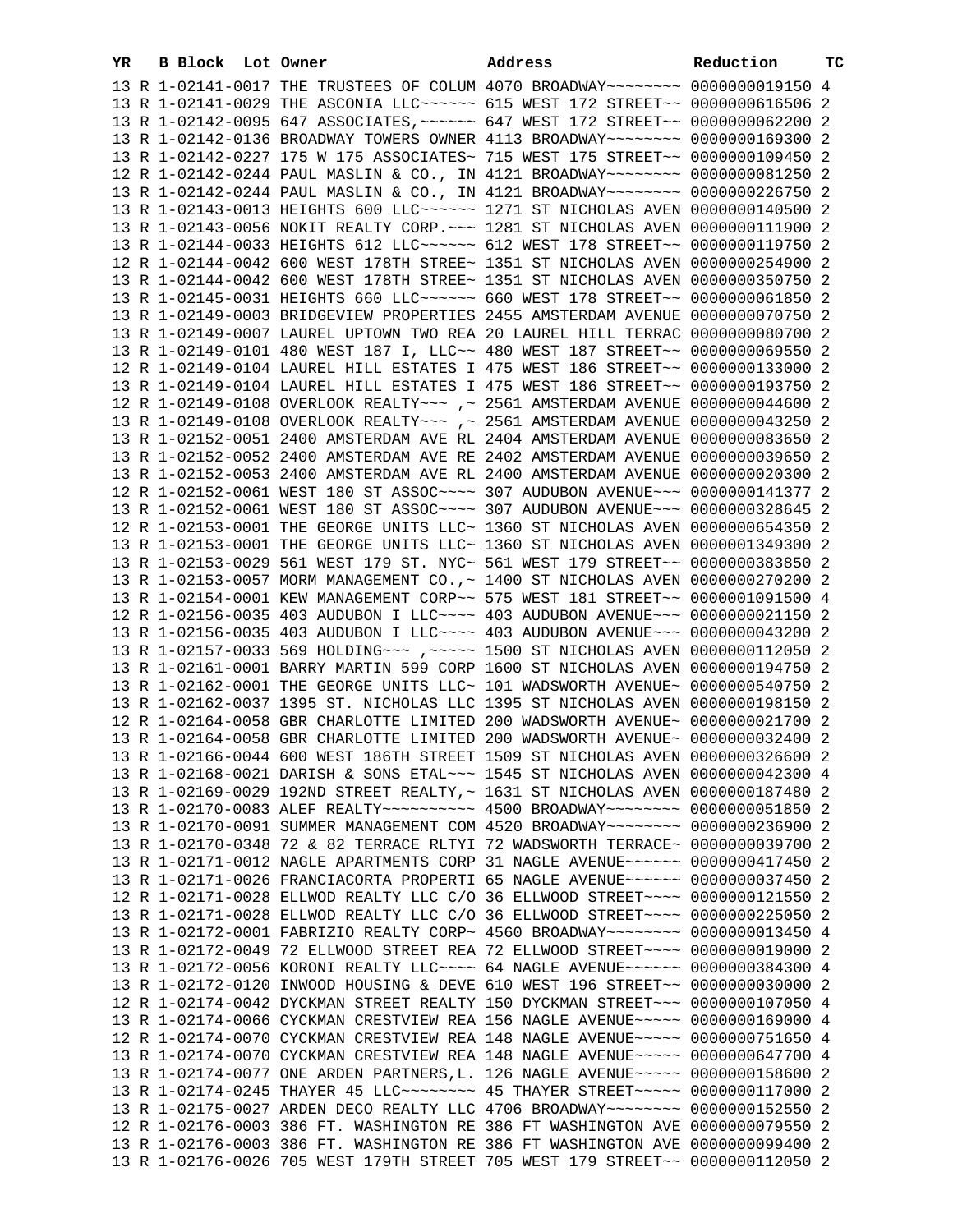| YR | B Block Lot Owner |  | Address                                                                                                                                                          | Reduction | тc |
|----|-------------------|--|------------------------------------------------------------------------------------------------------------------------------------------------------------------|-----------|----|
|    |                   |  | 12 R 1-02176-0054 701 WEST ASSOCIATES~~ 701 WEST 179 STREET~~ 0000000124150 2                                                                                    |           |    |
|    |                   |  | 13 R 1-02176-0054 701 WEST ASSOCIATES~~ 701 WEST 179 STREET~~ 0000000100550 2                                                                                    |           |    |
|    |                   |  | 13 R 1-02176-0123 720 WEST 181 STRT SSC 720 WEST 181 STREET~~ 0000000256900 2                                                                                    |           |    |
|    |                   |  | 13 R 1-02176-0133 APPLE BANK FOR SAVING 4259 BROADWAY~~~~~~~~ 0000000327700 4                                                                                    |           |    |
|    |                   |  | 13 R 1-02177-0132 RIVERVIEW DEVELOPMENT 66 PINEHURST AVENUE~~ 0000000038050 2                                                                                    |           |    |
|    |                   |  | 13 R 1-02179-0093 815 REALTY LLC ------ 815 WEST 181 STREET -~ 0000000141585 2                                                                                   |           |    |
|    |                   |  | 13 R 1-02179-0099 499 FT. WASHINGTON AV 499 FT WASHINGTON AVE 0000000453100 2                                                                                    |           |    |
|    |                   |  | 12 R 1-02179-0185 106 PINEHURST AVE CO~ 106 PINEHURST AVENUE~ 0000000142700 2                                                                                    |           |    |
|    |                   |  | 13 R 1-02179-0185 106 PINEHURST AVE CO~ 106 PINEHURST AVENUE~ 0000000096900 2                                                                                    |           |    |
|    |                   |  | 13 R 1-02179-0207 KENNETH ROTNER~~~~~~~ 205 PINEHURST AVENUE~ 0000000184500 2                                                                                    |           |    |
|    |                   |  | 13 R 1-02179-0221 HESKELS F.W REALTY L~ 567 FT WASHINGTON AVE 0000000185300 2                                                                                    |           |    |
|    |                   |  | 13 R 1-02179-0415 265 CABRINI CO~~~~~~~ 265 CABRINI BOULEVARD 0000000125850 2                                                                                    |           |    |
|    |                   |  | 13 R 1-02179-0425 HUDSON CLIFF BLDG CO~ 825 WEST 187 STREET~~ 0000000256000 2                                                                                    |           |    |
|    |                   |  | 13 R 1-02179-0440 350 CABRINI OWERS COR 350 CABRINI BOULEVARD 0000000064450 2                                                                                    |           |    |
|    |                   |  | 13 R 1-02180-0015 730 W 183RD STREET LL 730 WEST 183 STREET~~ 0000000089200 2                                                                                    |           |    |
|    |                   |  | 12 R 1-02180-0023 506 ASSOCIATES ------ 506 FT WASHINGTON AVE 0000000122400 2                                                                                    |           |    |
|    |                   |  | 13 R 1-02180-0023 506 ASSOCIATES ------- 506 FT WASHINGTON AVE 0000000225000 2                                                                                   |           |    |
|    |                   |  | 13 R 1-02180-0025 RUSSELY CO INC~~~~~~~ 518 FT WASHINGTON AVE 0000000103050 2                                                                                    |           |    |
|    |                   |  | 13 R 1-02180-0028 HIGHLAND PROPERTIESIN 536 FT WASHINGTON AVE 0000000044550 2                                                                                    |           |    |
|    |                   |  | 13 R 1-02180-0036 570 FT WASHINGTON AVE 570 FT WASHINGTON AVE 0000000281050 2                                                                                    |           |    |
|    |                   |  | 13 R 1-02180-0046 M R REALTY COMPANY~~~ 55 OVERLOOK TERRACE~~ 0000000201850 2                                                                                    |           |    |
|    |                   |  | 13 R 1-02180-0087 BLDG MECOX LLC~~~~~~~ 4261 BROADWAY~~~~~~~~ 0000000232850 4                                                                                    |           |    |
|    |                   |  | 13 R 1-02180-0125 HEALTH INSURANCE ETC. 4337 BROADWAY~~~~~~~~ 0000000078350 4                                                                                    |           |    |
|    |                   |  | 13 R 1-02180-0145 JOMIL REALTY CO., ~~~~ 4365 BROADWAY~~~~~~~~ 0000000366300 4                                                                                   |           |    |
|    |                   |  | 13 R 1-02180-0427 OVERLOOK TERRACE~~~~~ 802 WEST 190 STREET~~ 0000000304000 2                                                                                    |           |    |
|    |                   |  | 13 R 1-02180-0473 182 BENNETT AVENUE CO 182 BENNETT AVENUE~~~ 0000000053800 2                                                                                    |           |    |
|    |                   |  | 13 R 1-02180-0500 BENNETT TOWERS APART~ 711 WEST 190 STREET~~ 0000000041800 2                                                                                    |           |    |
|    |                   |  | 12 R 1-02187-0005 FLAIR BEVERAGE CORP~~ 3851 9 AVENUE~~~~~~~~ 0000000124750 4                                                                                    |           |    |
|    |                   |  | 13 R 1-02187-0005 FLAIR BEVERAGE CORP~~ 3851 9 AVENUE~~~~~~~~ 0000000158268 4                                                                                    |           |    |
|    |                   |  | 12 R 1-02188-0010 MFC REALTY CORP. ~~~~~ WEST 207 STREET~~~~~~ 0000003496000 4                                                                                   |           |    |
|    |                   |  | 13 R 1-02197-0047 TIME WARNER NY CABLE~ 4095 9 AVENUE~~~~~~~~ 0000000028679 4                                                                                    |           |    |
|    |                   |  | 13 R 1-02197-0075 DEPT OF GENERAL SERVI HARLEM RIVER DRIVE~~~ 0000000257689 4                                                                                    |           |    |
|    |                   |  | 13 R 1-02202-0021 3842 9TH AVE RLTY, IN 3842 9 AVENUE~~~~~~~~ 0000000019850 4                                                                                    |           |    |
|    |                   |  | 12 R 1-02203-0003 3859 TENTH AVE CORP~~ 3859 10 AVENUE~~~~~~~ 0000000112400 4                                                                                    |           |    |
|    |                   |  | 13 R 1-02203-0003 3859 TENTH AVE CORP~~ 3859 10 AVENUE~~~~~~~ 0000000069350 4                                                                                    |           |    |
|    |                   |  | 13 R 1-02214-0008 TIME WARNER CABLE NEW 5120 BROADWAY~~~~~~~~ 0000000175502 4                                                                                    |           |    |
|    |                   |  | 13 R 1-02215-0554 MENCH HOLDINGS CO~~~~ 56 MARBLE HILL AVENUE 0000000094719 4                                                                                    |           |    |
|    |                   |  | 13 R 1-02215-0593 COMMERCIAL EQUITIES, ~ 5235 BROADWAY~~~~~~~~ 0000000200800 4                                                                                   |           |    |
|    |                   |  | 13 R 1-02215-0665 KINGSBRIDGE ASSOCIATE 5188 BROADWAY~~~~~~~~ 0000000164250 4                                                                                    |           |    |
|    |                   |  | 13 R 1-02215-0700 KINGSBRIDGE ASSOCIATE 40 WEST 225 STREET~~~ 0000000744900 4                                                                                    |           |    |
|    |                   |  | 12 R 1-02217-0001 DYCKMAN ST 115 ASSOC~ 117 DYCKMAN STREET~~~ 0000000206250 2                                                                                    |           |    |
|    |                   |  | 13 R 1-02217-0001 DYCKMAN ST 115 ASSOC~ 117 DYCKMAN STREET~~~ 0000000203950 2                                                                                    |           |    |
|    |                   |  | 13 R 1-02218-0012 75 POST REALTY LLC ~~~ 75 POST AVENUE ~~~~~~~ 0000000018950 2                                                                                  |           |    |
|    |                   |  | 13 R 1-02219-0019 BENEVENTO ONE, LLC ~~~ 504 WEST 207 STREET ~~ 0000000088450 4                                                                                  |           |    |
|    |                   |  | 13 R 1-02219-0021 JEP HOLDING CORP~~~~~ 500 WEST 207 STREET~~ 0000000073850 4                                                                                    |           |    |
|    |                   |  | 13 R 1-02219-0029 CONFE REALTY CORP~~~~ 3854 10 AVENUE~~~~~~~ 0000000092500 2                                                                                    |           |    |
|    |                   |  | 13 R 1-02221-0005 TEP CHARTER SCHOOL AS 153 SHERMAN AVENUE~~~ 0000000075600 4                                                                                    |           |    |
|    |                   |  | 13 R 1-02223-0027 BARJEF REALTY, LLC ~~~ 515 WEST 207 STREET ~~ 0000000053750 4                                                                                  |           |    |
|    |                   |  | 12 R 1-02225-0016 EMERALD 85-87 VERMILY 85 VERMILYEA AVENUE~~ 0000000041350 2                                                                                    |           |    |
|    |                   |  | 13 R 1-02225-0016 EMERALD 85-87 VERMILY 85 VERMILYEA AVENUE~~ 0000000064050 2                                                                                    |           |    |
|    |                   |  | 13 R 1-02226-1001 SHERMAN NNN CONDOMINI 546 WEST 207 STREET~~ 0000000140050 4<br>13 R 1-02227-0029 SHERMAN 232 LLC ----- 232 SHERMAN AVENUE -- 0000000206800 2   |           |    |
|    |                   |  |                                                                                                                                                                  |           |    |
|    |                   |  | 13 R 1-02229-0025 3966 PARKING, INC. ~~~ 3966 10 AVENUE~~~~~~~ 0000000113052 4<br>13 R 1-02229-0032 3950 REALTY CORP. ~~~~ 3950 10 AVENUE~~~~~~~ 0000000136050 4 |           |    |
|    |                   |  | 13 R 1-02230-0011 INWOOD 213 LLC ------- 514 WEST 213 STREET -- 0000000054000 2                                                                                  |           |    |
|    |                   |  | 13 R 1-02231-0001 5030 BROADWAY PROPERT 5020 BROADWAY~~~~~~~~ 0000000656550 4                                                                                    |           |    |
|    |                   |  | 13 R 1-02233-0005 4768 BROADWAY LLC --- 4768 BROADWAY ------- 0000000885100 4                                                                                    |           |    |
|    |                   |  |                                                                                                                                                                  |           |    |
|    |                   |  |                                                                                                                                                                  |           |    |
|    |                   |  | 13 R 1-02235-0020 BROADWAY 207 REALTY C 610 WEST 207 STREET~~ 0000000277350 4                                                                                    |           |    |
|    |                   |  | 12 R 1-02236-0021 VERMILYEA VENTURES LL 158 VERMILYEA AVENUE~ 0000000075675 2                                                                                    |           |    |
|    |                   |  | 13 R 1-02236-0021 VERMILYEA VENTURES LL 158 VERMILYEA AVENUE~ 0000000067050 2                                                                                    |           |    |
|    |                   |  |                                                                                                                                                                  |           |    |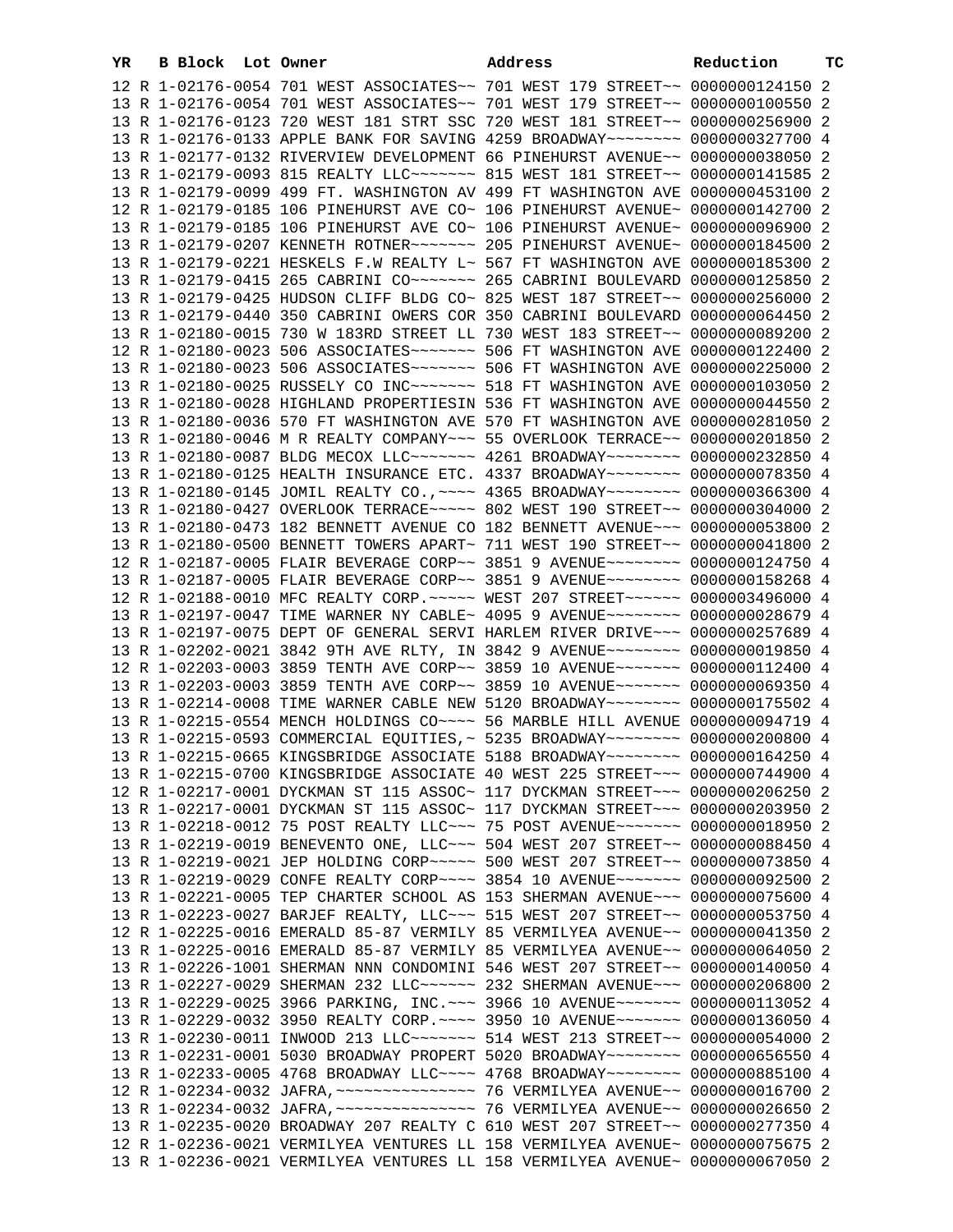| YR. | B Block Lot Owner |  | Address                                                                            | Reduction | ТC |
|-----|-------------------|--|------------------------------------------------------------------------------------|-----------|----|
|     |                   |  | 13 R 1-02236-0024 VERMILYEA VENTURES LL 154 VERMILYEA AVENUE~ 0000000068500 2      |           |    |
|     |                   |  | 13 R 1-02236-0025 VERMILYEA VENTURES LL 150 VERMILYEA AVENUE~ 0000000029800 2      |           |    |
|     |                   |  | 13 R 1-02237-0001 4761 BROADWAY ASSOCIA 4761 BROADWAY~~~~~~~~ 0000000298200 2      |           |    |
|     |                   |  | 13 R 1-02237-0008 SEADYCK REALTY CO., ~~ 1 SEAMAN AVENUE~~~~~~ 0000000076350 2     |           |    |
|     |                   |  | 13 R 1-02239-0011 SEAMAN ASSOCIATES LLC 85 SEAMAN AVENUE~~~~~ 0000000039400 2      |           |    |
|     |                   |  | 13 R 1-02239-0021 686 W. 204TH STREET, ~ 686 WEST 204 STREET~~ 0000000162900 2     |           |    |
|     |                   |  | 12 R 1-02242-0037 101 COOPER STREET LLC 97 COOPER STREET~~~~~ 0000000081250 2      |           |    |
|     |                   |  | 13 R 1-02242-0037 101 COOPER STREET LLC 97 COOPER STREET~~~~~ 0000000120550 2      |           |    |
|     |                   |  | 13 R 1-02242-0067 623-631 WEST 207TH ST 631 WEST 207 STREET~~ 0000000109450 2      |           |    |
|     |                   |  | 13 R 1-02243-0001 ALEF REALTY MANAGEMEN 577 ISHAM STREET~~~~~ 0000000091400 2      |           |    |
|     |                   |  | 13 R 1-02243-0378 SALEAR REALTY CO LLC~ 558 WEST 218 STREET~~ 0000000117150 2      |           |    |
|     |                   |  | 13 R 1-02243-0395 G D A REALTY CORP~~~~ 65 PARK TERRACE WEST~ 0000000225800 2      |           |    |
|     |                   |  | 13 R 1-02246-0055 CORPORATION OF THE PR 246 DYCKMAN STREET~~~ 0000000144750 4      |           |    |
|     |                   |  |                                                                                    |           |    |
|     |                   |  | 13 R 1-70000-0017 EMPIRE CITY SUBWAY CO ~~~~~~~~~~~~~~~~~~~~~ 0000000000000 3      |           |    |
|     |                   |  | 12 R 1-70022-0021 VERIZON NEW YORK INC~ ~~~~~~~~~~~~~~~~~~~~~ 0000006000000 4      |           |    |
|     |                   |  | 13 R 1-70022-0021 VERIZON NEW YORK INC~ ~~~~~~~~~~~~~~~~~~~~~ 0000006000000 4      |           |    |
|     |                   |  | 12 R 1-70022-4014 VERIZON NEW YORK INC~ ~~~~~~~~~~~~~~~~~~~~~ 0000050214600 3      |           |    |
|     |                   |  | 13 R 1-70022-4014 VERIZON NEW YORK INC~ ~~~~~~~~~~~~~~~~~~~~~ 0000043382600 3      |           |    |
|     |                   |  | 12 R 1-70044-0424 MCIMETRO ACCESS TRANS ~~~~~~~~~~~~~~~~~~~~~ 0000000725760 4      |           |    |
|     |                   |  | 13 R 1-70044-0424 MCIMETRO ACCESS TRANS ~~~~~~~~~~~~~~~~~~~~~ 0000000725850 4      |           |    |
|     |                   |  |                                                                                    |           |    |
|     |                   |  |                                                                                    |           |    |
|     |                   |  | 12 R 1-72453-0001 METROPOLITAN FIBER SY ~~~~~~~~~~~~~~~~~~~~~ 0000016200000 4      |           |    |
|     |                   |  | 13 R 1-72453-0001 METROPOLITAN FIBER SY ~~~~~~~~~~~~~~~~~~~~~ 0000016200000 4      |           |    |
|     |                   |  | 13 R 1-72535-0001 TW TELECOM OF NEW YOR ~~~~~~~~~~~~~~~~~~~~~ 0000005124120 4      |           |    |
|     |                   |  | 13 R 1-72538-0001 ABOVENET INC AND ZAYO ~~~~~~~~~~~~~~~~~~~~ 0000001004400 4       |           |    |
|     |                   |  | 13 R 1-72555-0011 SPRINT-NEXTEL CORP~~~ ~~~~~~~~~~~~~~~~~~~~~ 0000003152635 4      |           |    |
|     |                   |  | 13 R 1-72616-0001 T-MOBILE USA INC & T~ ~~~~~~~~~~~~~~~~~~~~~ 0000002114630 4      |           |    |
|     |                   |  | 13 R 1-72717-0011 SIDERA NETWORKS LLC~~ ~~~~~~~~~~~~~~~~~~~~~ 0000001144800 4      |           |    |
|     |                   |  | 13 R 1-72830-0001 METRO WIRELESS INC &M ~~~~~~~~~~~~~~~~~~~~~ 0000002416800 4      |           |    |
|     |                   |  | 13 R 2-02260-0010 ANJOST CORP~~~~~~~~~~~~~~~ 138 BRUCKNER BOULEVAR 0000000040252 4 |           |    |
|     |                   |  | 13 R 2-02265-0027 W.T. PARTNERS L.P. ~~~ 514 EAST 138 STREET~~ 0000000288000 2     |           |    |
|     |                   |  | 13 R 2-02265-0029 W.T. PARTNERS L.P. ~~~ 518 EAST 138 STREET~~ 0000000139025 2     |           |    |
|     |                   |  | 13 R 2-02265-0033 MEDARY STENTON ASSOCI 526 EAST 138 STREET~~ 0000000218650 2      |           |    |
|     |                   |  | 13 R 2-02265-0037 MEDARY STENTON ASSOCI 534 EAST 138 STREET~~ 0000000217350 2      |           |    |
|     |                   |  | 12 R 2-02265-0043 546 EAST 138 ST BRONX 546 EAST 138 STREET~~ 0000000339600 2      |           |    |
|     |                   |  | 13 R 2-02265-0043 546 EAST 138 ST BRONX 546 EAST 138 STREET~~ 0000000251100 2      |           |    |
|     |                   |  | 13 R 2-02266-0002 LOUIS REICHARDT HOLDI 513 EAST 138 STREET~~ 0000000144259        |           |    |
|     |                   |  | 13 R 2-02266-0025 LOUIS REICHARDT HOLDI 549 EAST 138 STREET~~ 0000000075893 4      |           |    |
|     |                   |  | 13 R 2-02266-0037 LOUIS REICHARDT HOLDI 529 EAST 138 STREET~~ 0000000078063 2      |           |    |
|     |                   |  | 13 R 2-02266-0039 LOUIS REICHARDT HOLDI 527 EAST 138 STREET~~ 0000000030813 2      |           |    |
|     |                   |  | 13 R 2-02266-0040 LOUIS REICHARDT HOLDI 525 EAST 138 STREET~~ 0000000079413 2      |           |    |
|     |                   |  | 13 R 2-02266-0041 LOUIS REICHARDT HOLDI 523 EAST 138 STREET~~ 0000000011558 2      |           |    |
|     |                   |  | 13 R 2-02266-0042 LOUIS REICHARDT HOLDI 519 EAST 138 STREET~~ 0000000009198 4      |           |    |
|     |                   |  | 13 R 2-02267-0011 BROOK-SHARP REALTY LL 296 BROOK AVENUE~~~~~ 0000000059150 2      |           |    |
|     |                   |  | 13 R 2-02278-0056 111 BRUCKNER BOULEVAR 111 BRUCKNER BOULEVAR 0000000052200 4      |           |    |
|     |                   |  | 13 R 2-02283-0051 BROOK-SHARP REALTY LL 494 EAST 139 STREET~~ 0000000013600 2      |           |    |
|     |                   |  | 13 R 2-02283-0052 BROOK-SHARP REALTY LL 496 EAST 139 STREET~~ 0000000042050 2      |           |    |
|     |                   |  | 13 R 2-02283-0053 BROOK-SHARP REALTY LL 235 BROOK AVENUE~~~~~ 0000000078550 2      |           |    |
|     |                   |  | 13 R 2-02301-0044 SOBRO III, LLC ------- 351 EAST 138 STREET -- 0000000041080 2    |           |    |
|     |                   |  | 12 R 2-02309-0033 27 BRUCKNER BLVD. ~~~~ 27 BRUCKNER BOULEVARD 0000000032400 4     |           |    |
|     |                   |  | 13 R 2-02309-0033 27 BRUCKNER BLVD. ~~~~ 27 BRUCKNER BOULEVARD 0000000087738 4     |           |    |
|     |                   |  | 13 R 2-02314-0049 SCHEIMBERG, BERNARDO/ 2582 3 AVENUE~~~~~~~~ 0000000030050 4      |           |    |
|     |                   |  | 13 R 2-02315-0034 322 EAST 142ND STREET 322 EAST 142 STREET~~ 0000000070850 4      |           |    |
|     |                   |  |                                                                                    |           |    |
|     |                   |  | 13 R 2-02320-0037 BRONXWORLD REALTY LLC 248 EAST 137 STREET~~ 0000000014900 4      |           |    |
|     |                   |  | 13 R 2-02328-0001 355 EAST 149 ST CORP~ 355 EAST 149 STREET~~ 0000000113000 4      |           |    |
|     |                   |  | 13 R 2-02330-0045 38 R HOLDING CO., LLC 351 EAST 148 STREET~~ 0000000094550 4      |           |    |
|     |                   |  | 13 R 2-02331-0064 HUB LLC -------------- 301 EAST 149 STREET -~ 0000000130800 4    |           |    |
|     |                   |  | 12 R 2-02331-0072 EAST 149TH STREET LLC 283 EAST 149 STREET~~ 0000000088200 2      |           |    |
|     |                   |  | 13 R 2-02331-0072 EAST 149TH STREET LLC 283 EAST 149 STREET~~ 00000000001350 2     |           |    |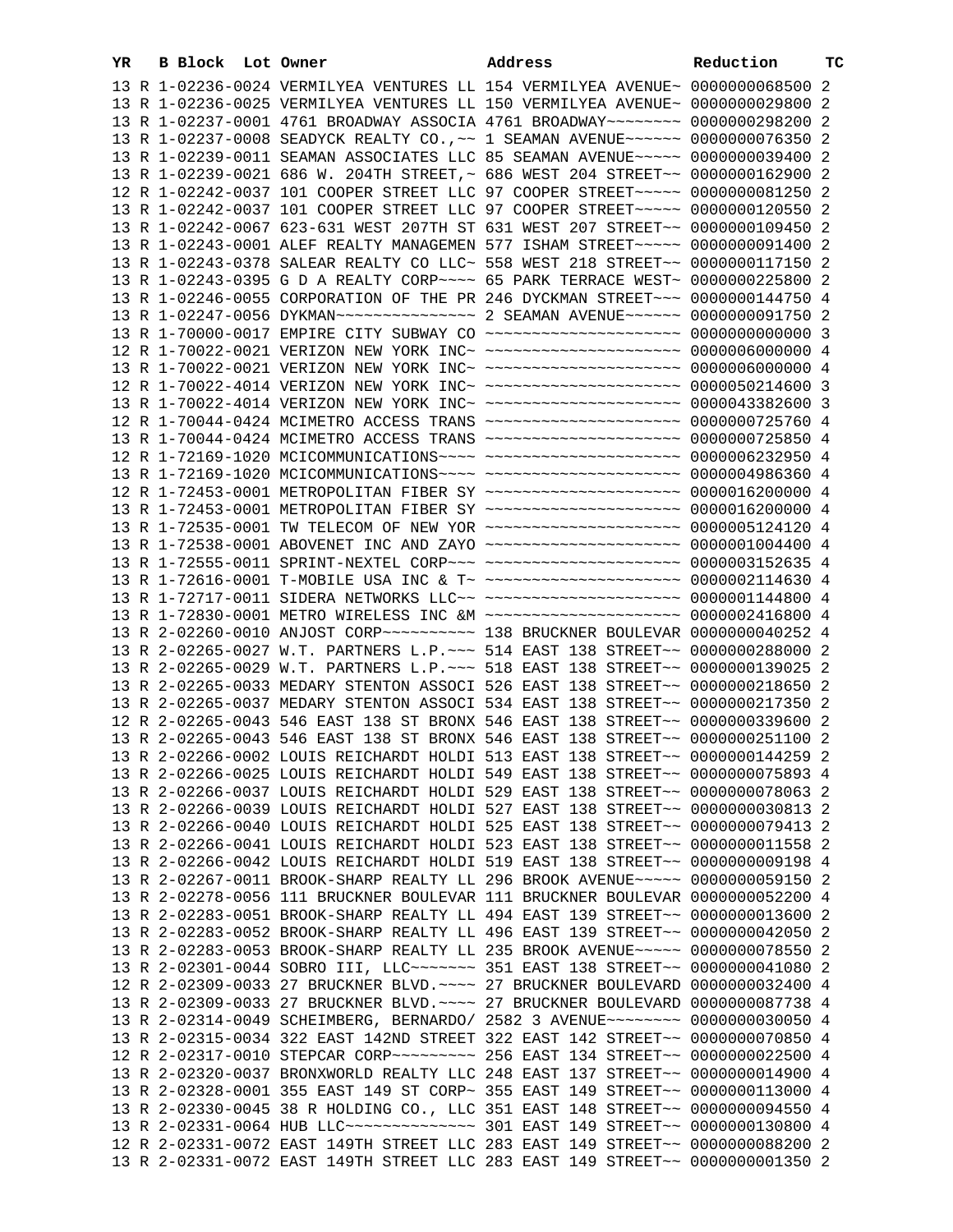| YR | B Block Lot Owner |  | Address                                                                                                                                                          | Reduction | тc |
|----|-------------------|--|------------------------------------------------------------------------------------------------------------------------------------------------------------------|-----------|----|
|    |                   |  | 13 R 2-02340-0115 NEWLO REALTY CO~~~~~~ 2654 PARK AVENUE~~~~~ 0000000011950 4                                                                                    |           |    |
|    |                   |  | 13 R 2-02340-0133 LOPRINZI GROUP, LLC~~ 339 CANAL PLACE~~~~~~ 0000000020350 4                                                                                    |           |    |
|    |                   |  | 13 R 2-02340-0195 NEWLO RELATY CO.~~~~~ 349 RIDER AVENUE~~~~~ 0000000121100 4                                                                                    |           |    |
|    |                   |  | 13 R 2-02340-0208 CANAL/RIDER L.L.C. ~~~ 373 RIDER AVENUE~~~~~ 00000000006950 4                                                                                  |           |    |
|    |                   |  | 13 R 2-02340-0209 CANAL/RIDER L.L.C. ~~~ 375 RIDER AVENUE~~~~~ 0000000130400 4                                                                                   |           |    |
|    |                   |  | 13 R 2-02341-0028 571 WALTON LLC ------ 310 GRAND CONCOURSE -~ 0000000030950 4                                                                                   |           |    |
|    |                   |  | 13 R 2-02348-0053 151ST AND WALTON LLC~ 175 EAST 151 STREET~~ 0000000089600 2                                                                                    |           |    |
|    |                   |  | 12 R 2-02350-0001 M AND N PARTNERSHIP L 121 EAST 144 STREET~~ 0000000019600 4                                                                                    |           |    |
|    |                   |  | 13 R 2-02350-0001 M AND N PARTNERSHIP L 121 EAST 144 STREET~~ 0000000043316 4                                                                                    |           |    |
|    |                   |  | 13 R 2-02353-0001 NRP PROPERTY 2~~~~~~~ 580 GERARD AVENUE~~~~ 0000000115000 4                                                                                    |           |    |
|    |                   |  | 13 R 2-02360-0089 BROOK HOUSE REALTY CO 3146 3 AVENUE~~~~~~~~ 0000000386500 4                                                                                    |           |    |
|    |                   |  | 13 R 2-02365-0029 500 E.183RD REALTY CO 871 BROOK AVENUE~~~~~ 0000000164200 2                                                                                    |           |    |
|    |                   |  | 13 R 2-02371-0013 SHAFI IQBAL~~~~~~~~~~~~~~ 1116 WASHINGTON AVENU 0000000005343 4                                                                                |           |    |
|    |                   |  |                                                                                                                                                                  |           |    |
|    |                   |  | 13 R 2-02371-0043 IQBAL A. SHAFI~~~~~~~ 3417 3 AVENUE~~~~~~~~ 0000000028263 4                                                                                    |           |    |
|    |                   |  | 13 R 2-02371-0045 SHAFI IQBAL~~~~~~~~~~ 3415 3 AVENUE~~~~~~~~ 0000000014918 4                                                                                    |           |    |
|    |                   |  | 13 R 2-02371-0046 IQBAL A. SHAFI~~~~~~~ 3413 3 AVENUE~~~~~~~~ 0000000021587 4                                                                                    |           |    |
|    |                   |  | 12 R 2-02371-0052 LOSMONOS REALTY CORP~ 3401 3 AVENUE~~~~~~~~ 0000000011600 4                                                                                    |           |    |
|    |                   |  | 13 R 2-02371-0052 LOSMONOS REALTY CORP~ 3401 3 AVENUE~~~~~~~~ 0000000019700 4                                                                                    |           |    |
|    |                   |  | 13 R 2-02373-0023 BX WASHINGTON LLC ~~~~ 1292 WASHINGTON AVENU 0000000173750 2                                                                                   |           |    |
|    |                   |  | 12 R 2-02374-0004 CEPEDA, ROCIO C~~~~~~ 600 MELROSE AVENUE~~~ 0000000031800 4                                                                                    |           |    |
|    |                   |  | 13 R 2-02374-0004 CEPEDA, ROCIO C~~~~~~ 600 MELROSE AVENUE~~~ 0000000026400 4                                                                                    |           |    |
|    |                   |  | 13 R 2-02376-0049 SOBRO SHARP IV LLC~~~ 3009 3 AVENUE~~~~~~~~ 0000000177350 2                                                                                    |           |    |
|    |                   |  | 12 R 2-02385-0001 PLAZA 163 LLC ------- 445 EAST 163 STREET -~ 0000000308900 4                                                                                   |           |    |
|    |                   |  | 13 R 2-02385-0001 PLAZA 163 LLC ------- 445 EAST 163 STREET -~ 0000000317635 4                                                                                   |           |    |
|    |                   |  | 13 R 2-02387-0055 165 REALTY, LLC ----- 437 EAST 165 STREET -~ 0000000039722 4                                                                                   |           |    |
|    |                   |  | 13 R 2-02388-0057 SHAFI IQBAL A~~~~~~~~ 1115 WASHINGTON AVENU 0000000002273 4                                                                                    |           |    |
|    |                   |  | 13 R 2-02388-0058 SHAFI IQBAL A~~~~~~~~ 1113 WASHINGTON AVENU 00000000005504 4                                                                                   |           |    |
|    |                   |  | 13 R 2-02388-0087 SHAFI IQBAL A~~~~~~~~ 1111 WASHINGTON AVENU 0000000002983 4                                                                                    |           |    |
|    |                   |  | 13 R 2-02392-0042 UNION RAILWAY HOLDING 1068 BROOK AVENUE~~~~ 0000000023197 4                                                                                    |           |    |
|    |                   |  | 13 R 2-02392-0046 AMERICAN NEWS ASSOCIA 1080 BROOK AVENUE~~~~ 0000000069250 4                                                                                    |           |    |
|    |                   |  | 13 R 2-02394-0034 MIK SPENAL LLC ------ 415 EAST 167 STREET -~ 0000000077950 4                                                                                   |           |    |
|    |                   |  | 13 R 2-02408-0017 AMGUIL REALTY CORP~~~ 390 EAST 162 STREET~~ 0000000099000 2                                                                                    |           |    |
|    |                   |  |                                                                                                                                                                  |           |    |
|    |                   |  | 13 R 2-02410-0062 SOBRO 317 REALTY, LLC 317 EAST 150 STREET~~ 0000000020200 2                                                                                    |           |    |
|    |                   |  | 13 R 2-02426-0075 1181 WEBSTER AVENUE L 1175 WEBSTER AVENUE~~ 0000000033600 4                                                                                    |           |    |
|    |                   |  | 13 R 2-02427-0033 IQBAL SHAFI~~~~~~~~~~ WEBSTER AVENUE~~~~~~~ 00000000008588 4                                                                                   |           |    |
|    |                   |  | 12 R 2-02433-0017 292 EAST 166 LLC. ~~~~ 292 EAST 166 STREET~~ 0000000019900 4                                                                                   |           |    |
|    |                   |  | 13 R 2-02433-0017 292 EAST 166 LLC. ~~~~ 292 EAST 166 STREET~~ 0000000023050 4                                                                                   |           |    |
|    |                   |  | 13 R 2-02434-0065 SYDITH REALTY CORP~~~ 1140 FINDLAY AVENUE~~ 0000000037150 2                                                                                    |           |    |
|    |                   |  | 13 R 2-02434-0068 ANN-GUR REALTY CORP~~ 336 EAST 167 STREET~~ 0000000100300 2                                                                                    |           |    |
|    |                   |  | 12 R 2-02443-0029 ERNGAG BEVERAGE, INC. 590 GRAND CONCOURSE~~ 0000000031400 4                                                                                    |           |    |
|    |                   |  | 13 R 2-02443-0029 ERNGAG BEVERAGE, INC. 590 GRAND CONCOURSE~~ 0000000033650 4                                                                                    |           |    |
|    |                   |  | 12 R 2-02446-0015 960 SHERMAN AVENUE AS 972 SHERMAN AVENUE~~~ 0000000121550 2                                                                                    |           |    |
|    |                   |  | 13 R 2-02446-0015 960 SHERMAN AVENUE AS 972 SHERMAN AVENUE~~~ 0000000120700 2                                                                                    |           |    |
|    |                   |  | 13 R 2-02450-0001 1212 GRANT REALTY LLC 1212 GRANT AVENUE~~~~ 0000000339200 2                                                                                    |           |    |
|    |                   |  | 13 R 2-02453-0012 1264 LLC -------------- 1264 SHERIDAN AVENUE ~ 0000000198700 2                                                                                 |           |    |
|    |                   |  | 13 R 2-02454-0019 SHERIDAN ONE COMPANY, 930 SHERIDAN AVENUE~~ 0000000120100 2                                                                                    |           |    |
|    |                   |  | 13 R 2-02461-0070 164 REALTY, LLC ----- 186 EAST 164 STREET -~ 0000000086550 2                                                                                   |           |    |
|    |                   |  | 13 R 2-02461-0081 KALLENBERG BARRY W~~~ 195 EAST 163 STREET~~ 0000000005888 4                                                                                    |           |    |
|    |                   |  | 13 R 2-02474-0035 DCEM REALTY CORP~~~~~ 846 GERARD AVENUE~~~~ 0000000044550 4                                                                                    |           |    |
|    |                   |  | 13 R 2-02483-0005 810 RIVER AVENUE LLC~ 810 RIVER AVENUE~~~~~ 0000000136650 4                                                                                    |           |    |
|    |                   |  | 13 R 2-02483-0040 FRIEDLAND, LAWRENCE~~ 48 EAST 161 STREET~~~ 0000000084050 4                                                                                    |           |    |
|    |                   |  | 13 R 2-02483-0045 PMB 182~~~~~~~~~~~~~~ 62 EAST 161 STREET~~~ 0000000085500 4                                                                                    |           |    |
|    |                   |  | 13 R 2-02506-0054 1245 EDWARD GRANT COR 1249 EDWARD L GRANT H 0000000360332 4                                                                                    |           |    |
|    |                   |  | 13 R 2-02506-0121 80 WEST 170 REALTY LL 80 WEST 170 STREET~~~ 0000000100650 2                                                                                    |           |    |
|    |                   |  | 13 R 2-02514-0050 1146 ODGEN REALTY LLC 1146 OGDEN AVENUE~~~~ 0000000047000 2                                                                                    |           |    |
|    |                   |  | 12 R 2-02530-0009 DEEGAN HOTEL CORP~~~~ 1260 SEDGWICK AVENUE~ 0000000183280 4                                                                                    |           |    |
|    |                   |  | 13 R 2-02530-0009 DEEGAN HOTEL CORP~~~~ 1260 SEDGWICK AVENUE~ 0000000757400 4                                                                                    |           |    |
|    |                   |  | 13 R 2-02530-0025 LANE, RICHARD S./TR~~ SEDGWICK AVENUE~~~~~~ 0000000163129 4                                                                                    |           |    |
|    |                   |  | 13 R 2-02546-0064 637 E 132 LLC -------- 637 EAST 132 STREET -~ 0000000045700 4<br>13 R 2-02546-0074 KIRBRUSH REALTY CO IN 605 EAST 132 STREET~~ 0000000021800 4 |           |    |
|    |                   |  |                                                                                                                                                                  |           |    |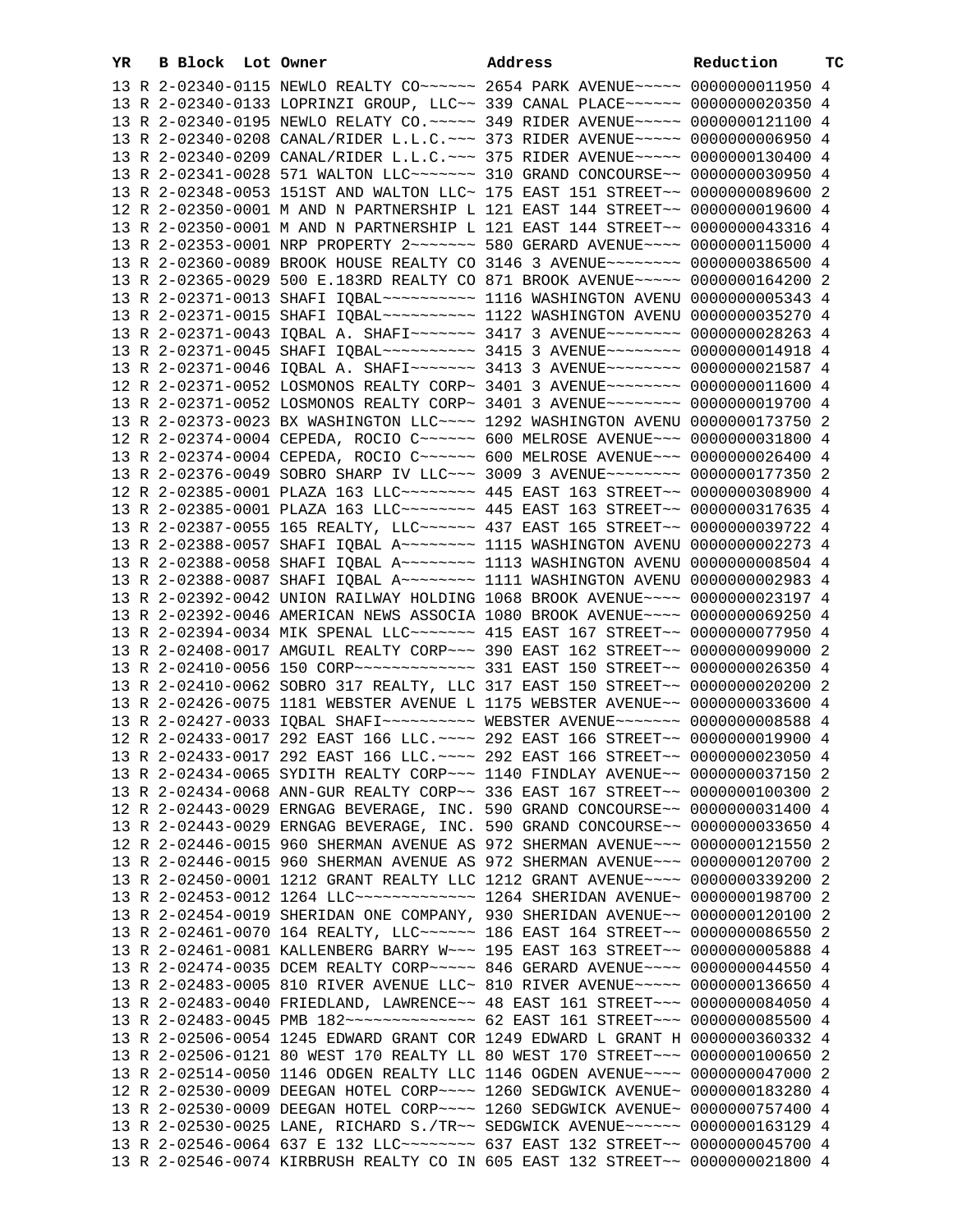| YR | B Block Lot Owner |                                                                                 | Address | Reduction | тC |
|----|-------------------|---------------------------------------------------------------------------------|---------|-----------|----|
|    |                   | 12 R 2-02551-0068 8 ASSOCIATES - 138TH~ 593 EAST 138 STREET~~ 0000000039500 4   |         |           |    |
|    |                   | 13 R 2-02551-0068 8 ASSOCIATES - 138TH~ 593 EAST 138 STREET~~ 0000000102050 4   |         |           |    |
|    |                   | 13 R 2-02562-0038 ARTISTIC DESK PAD &NO 728 EAST 134 STREET~~ 0000000007650 4   |         |           |    |
|    |                   | 12 R 2-02565-0060 SEBS HOLDING LLC ~~~~~ 754 EAST 137 STREET ~~ 0000000053950 4 |         |           |    |
|    |                   | 13 R 2-02565-0060 SEBS HOLDING LLC ~~~~~ 754 EAST 137 STREET ~~ 0000000111550 4 |         |           |    |
|    |                   | 13 R 2-02565-0076 721 EAST 136TH STREE~ 721 EAST 136 STREET~~ 0000000044700 4   |         |           |    |
|    |                   | 13 R 2-02568-0047 314 CYPRESS AVE DEVEL 316 CYPRESS AVENUE~~~ 0000000004900 4   |         |           |    |
|    |                   | 13 R 2-02568-0049 314 CYPRESS AVE DVLPC 320 CYPRESS AVENUE~~~ 0000000011550 4   |         |           |    |
|    |                   | 12 R 2-02570-0010 FORT CICA REAL ESTATE 730 EAST 141 STREET~~ 0000000026750 4   |         |           |    |
|    |                   | 13 R 2-02570-0010 FORT CICA REAL ESTATE 730 EAST 141 STREET~~ 0000000029900 4   |         |           |    |
|    |                   | 13 R 2-02579-0017 534 BRONX REALTY CORP 534 JACKSON AVENUE~~~ 0000000063300 2   |         |           |    |
|    |                   | 13 R 2-02587-0011 JEBRAHAN CORP~~~~~~~~ 800 EAST 136 STREET~~ 0000000041000 4   |         |           |    |
|    |                   | 13 R 2-02587-0043 ALLENBY PROPERTIES, IN 875 EAST 136 STREET~~ 0000000071750 4  |         |           |    |
|    |                   | 13 R 2-02590-0051 WALCOTT SHOE LLC ~~~~~ 865 EAST 138 STREET ~~ 0000000195800 4 |         |           |    |
|    |                   | 12 R 2-02599-0165 ESS PRISA LLC ------- 340 BRUCKNER BOULEVAR 0000002948500 4   |         |           |    |
|    |                   | 13 R 2-02599-0165 ESS PRISA LLC ------- 340 BRUCKNER BOULEVAR 0000000543700 4   |         |           |    |
|    |                   | 12 R 2-02600-0089 MEL-MAR REALTY CORP.~ 476 TIMPSON PLACE~~~~ 0000000021700 4   |         |           |    |
|    |                   | 13 R 2-02600-0089 MEL-MAR REALTY CORP. ~ 476 TIMPSON PLACE ~~~~ 0000000039443 4 |         |           |    |
|    |                   | 12 R 2-02603-0110 HOFFMANN INVESTORS CO 595 BRUCKNER BOULEVAR 0000000037400 4   |         |           |    |
|    |                   | 13 R 2-02603-0110 HOFFMANN INVESTORS CO 595 BRUCKNER BOULEVAR 0000000129650 4   |         |           |    |
|    |                   | 13 R 2-02609-0004 3462 THIRD AVENUE OWN 537 EAST 167 STREET~~ 0000000121764 4   |         |           |    |
|    |                   | 13 R 2-02609-1005 ~~~~~~~~~~~~~~~~~~~~~ 3480 3 AVENUE~~~~~~~~ 0000000090700 4   |         |           |    |
|    |                   | 12 R 2-02620-0022 THIRD AVENUE BRONX HO 3246 3 AVENUE~~~~~~~~ 0000000061750 2   |         |           |    |
|    |                   | 13 R 2-02620-0022 THIRD AVENUE BRONX HO 3246 3 AVENUE~~~~~~~~ 0000000079500 2   |         |           |    |
|    |                   | 13 R 2-02624-0086 B-VEST LLC ----------- 625 WESTCHESTER AVENU 0000000067400 4  |         |           |    |
|    |                   | 12 R 2-02636-0037 KING HOLDING CORP~~~~ 753 JACKSON AVENUE~~~ 0000000036400 2   |         |           |    |
|    |                   | 13 R 2-02636-0037 KING HOLDING CORP~~~~ 753 JACKSON AVENUE~~~ 0000000041250 2   |         |           |    |
|    |                   | 13 R 2-02641-0030 MY NYC LLC ----------- 587 WALES AVENUE ----- 0000000110150 2 |         |           |    |
|    |                   | 13 R 2-02674-0045 587 PROSPECT CORP~~~~ 587 PROSPECT AVENUE~~ 0000000023139 4   |         |           |    |
|    |                   | 13 R 2-02676-0069 WESTCHESTER PLAZA LLC 783 PROSPECT AVENUE~~ 0000000009237 4   |         |           |    |
|    |                   |                                                                                 |         |           |    |
|    |                   | 13 R 2-02693-1003 REYES, LUZ E~~~~~~~~~ 1236 PROSPECT AVENUE~ 0000000000341 1A  |         |           |    |
|    |                   | 13 R 2-02724-0134 LEON HARARY INC~~~~~~ 1045 SOUTHERN BOULEVA 0000001147900 4   |         |           |    |
|    |                   | 13 R 2-02724-0190 FELDCO REALTY LLC --- 947 SOUTHERN BOULEVAR 0000000469300 4   |         |           |    |
|    |                   | 12 R 2-02731-0001 PDJ SIMONE REALTY~~~~ 805 GARRISON AVENUE~~ 00000000010150 4  |         |           |    |
|    |                   | 13 R 2-02731-0001 PDJ SIMONE REALTY~~~~ 805 GARRISON AVENUE~~ 00000000010789 4  |         |           |    |
|    |                   | 12 R 2-02731-0049 PDJ SIMONE REALTY~~~~ GARRISON AVENUE~~~~~~ 0000000018850 4   |         |           |    |
|    |                   | 13 R 2-02731-0049 PDJ SIMONE REALTY~~~~ GARRISON AVENUE~~~~~~ 0000000018471 4   |         |           |    |
|    |                   | 13 R 2-02736-0021 SINGH, KULDIP ~~~~~~~~ 1101 LEGGETT AVENUE ~~ 0000000017550 4 |         |           |    |
|    |                   | 13 R 2-02736-0042 GARRISON REALTY CORP~ 1100 EAST 156 STREET~ 0000000037300 4   |         |           |    |
|    |                   | 13 R 2-02736-0057 GRINNELL PLACE REALTY 1111 GRINNELL PLACE~~ 0000000031800 4   |         |           |    |
|    |                   | 13 R 2-02736-0122 1142 EAST 156TH STREE 1142 EAST 156 STREET~ 0000000025350 4   |         |           |    |
|    |                   | 12 R 2-02736-0242 LOMENTO ENTERPRISES, I WORTHEN STREET~~~~~~~ 0000000011250 4  |         |           |    |
|    |                   | 13 R 2-02736-0242 LOMENTO ENTERPRISES, I WORTHEN STREET~~~~~~~ 0000000012417 4  |         |           |    |
|    |                   | 13 R 2-02737-0014 KIMCOMATT REALTY COMP 775 TIFFANY STREET~~~ 0000000016506 4   |         |           |    |
|    |                   | 13 R 2-02737-0142 1165 LONGWOOD AVE LLC 1161 LONGWOOD AVENUE~ 0000000014750 4   |         |           |    |
|    |                   | 13 R 2-02739-0015 ABN ASSOCIATES LLC~~~ 1201 LAFAYETTE AVENUE 0000001996050 4   |         |           |    |
|    |                   | 12 R 2-02742-0029 MARKI ASSOCIATES LLC~ 966 SOUTHERN BOULEVAR 0000000016750 2   |         |           |    |
|    |                   | 13 R 2-02742-0029 MARKI ASSOCIATES LLC~ 966 SOUTHERN BOULEVAR 0000000022650 2   |         |           |    |
|    |                   | 12 R 2-02743-0001 ZALE MGMT CORP~~~~~~~ 945 ALDUS STREET~~~~~ 0000000049000 2   |         |           |    |
|    |                   | 13 R 2-02743-0001 ZALE MGMT CORP~~~~~~~ 945 ALDUS STREET~~~~~ 0000000098050 2   |         |           |    |
|    |                   | 13 R 2-02757-0093 GLICKER REALTY L.P.~~ 1286 WESTCHESTER AVEN 0000000350700 4   |         |           |    |
|    |                   | 13 R 2-02759-0022 CASA MATERIALS LLC~~~ 952 WHITTIER STREET~~ 0000000218350 4   |         |           |    |
|    |                   | 12 R 2-02761-0166 AST RLTY CORP~~~~~~~~ 920 LONGFELLOW AVENUE 0000000007500 4   |         |           |    |
|    |                   | 13 R 2-02761-0166 AST RLTY CORP~~~~~~~~ 920 LONGFELLOW AVENUE 0000000021900 4   |         |           |    |
|    |                   | 13 R 2-02761-0177 J FRED COLLINS~~~~~~~ WHITTIER STREET~~~~~~ 0000000015601 4   |         |           |    |
|    |                   | 13 R 2-02761-0193 HOFFMANN INVESTORS CO 1345 SENECA AVENUE~~~ 0000000039700 4   |         |           |    |
|    |                   | 13 R 2-02763-0373 P. EAST REALTY CORP. ~ 710 LONGFELLOW AVENUE 0000000081329 4  |         |           |    |
|    |                   | 13 R 2-02765-0034 M.S.T. RANDALL LLC~~~ 1181 RANDALL AVENUE~~ 0000000062350 4   |         |           |    |
|    |                   | 13 R 2-02765-0042 620-626 WORTHEN ST. ~~ 624 WORTHEN STREET~~~ 0000000009350 4  |         |           |    |
|    |                   | 13 R 2-02765-0095 GOBEL HOLDING CORP~~~ 629 CASANOVA STREET~~ 0000000097650 4   |         |           |    |
|    |                   |                                                                                 |         |           |    |
|    |                   | 13 R 2-02766-0165 FERRO PROPERTIES LLC~ 660 HUNTS POINT AVENU 0000000019927 4   |         |           |    |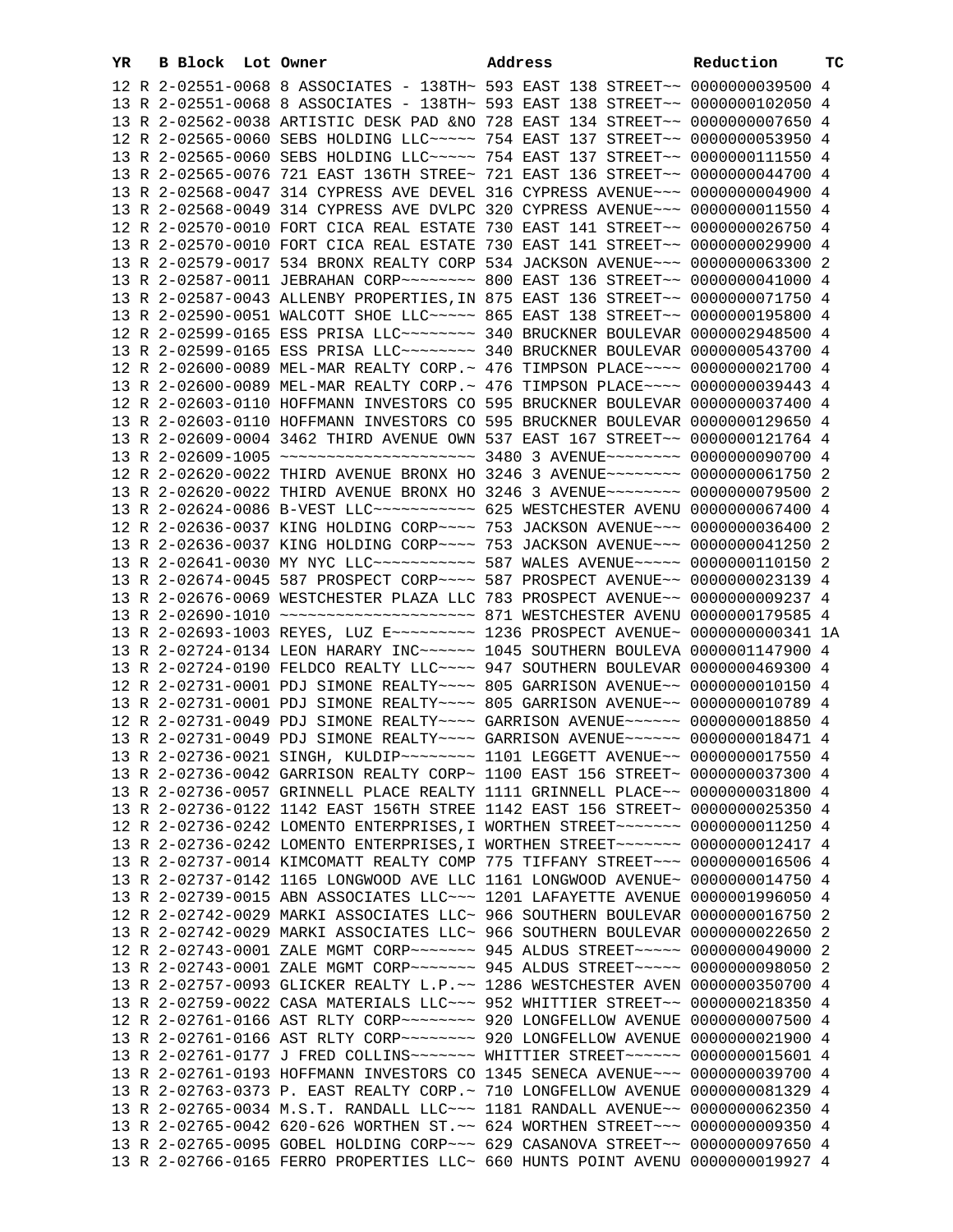| YR | B Block Lot Owner |                                                                                                                                                                | Address | Reduction | тc |
|----|-------------------|----------------------------------------------------------------------------------------------------------------------------------------------------------------|---------|-----------|----|
|    |                   | 13 R 2-02766-0180 1340 SPOFFORD LLC --- 676 LONGFELLOW AVENUE 0000000014800 4                                                                                  |         |           |    |
|    |                   | 13 R 2-02766-0240 DORMO CORP ~~~~~~~~~~~~ 652 WHITTIER STREET ~~ 0000000007400 4                                                                               |         |           |    |
|    |                   | 12 R 2-02766-0283 WHITTIER STREET REALT 626 WHITTIER STREET~~ 0000000017350 4                                                                                  |         |           |    |
|    |                   | 13 R 2-02766-0283 WHITTIER STREET REALT 626 WHITTIER STREET~~ 0000000015591 4                                                                                  |         |           |    |
|    |                   | 13 R 2-02768-0117 515 TIFFANY STREET RE 515 TIFFANY STREET~~~ 0000000016050 4                                                                                  |         |           |    |
|    |                   | 13 R 2-02768-0208 MESTOUSIS REALTY CORP 531 BARRETTO STREET~~ 0000000005888 4                                                                                  |         |           |    |
|    |                   | 13 R 2-02768-0228 POINT H. REALTY CORP. 514 CASANOVA STREET~~ 0000000009993 4                                                                                  |         |           |    |
|    |                   | 12 R 2-02768-0249 M.S.T. RANDALL LLC~~~ 547 MANIDA STREET~~~~ 0000000009050 4                                                                                  |         |           |    |
|    |                   | 13 R 2-02768-0249 M.S.T. RANDALL LLC~~~ 547 MANIDA STREET~~~~ 0000000009900 4                                                                                  |         |           |    |
|    |                   | 13 R 2-02768-0260 HOFFMAN INVESTORS COR 509 MANIDA STREET~~~~ 0000000069450 4                                                                                  |         |           |    |
|    |                   | 13 R 2-02768-0265 HOFFMANN JR., PAUL~~~ 1243 OAK POINT AVENUE 0000000016200 4                                                                                  |         |           |    |
|    |                   | 12 R 2-02768-0305 OAK POINT BERGSON RLT 1265 OAK POINT AVENUE 0000000371300 4                                                                                  |         |           |    |
|    |                   | 13 R 2-02768-0305 OAK POINT BERGSON RLT 1265 OAK POINT AVENUE 0000000145850 4                                                                                  |         |           |    |
|    |                   | 13 R 2-02769-0120 MANUFACTURERS HANOVER 1355 OAK POINT AVENUE 0000000012388 4                                                                                  |         |           |    |
|    |                   | 13 R 2-02769-0167 POINT H. REALTY CORP. 510 HUNTS POINT AVENU 0000000030508 4                                                                                  |         |           |    |
|    |                   | 13 R 2-02774-0227 DILOCCI HOLDING CORP~ 330 CASANOVA STREET~~ 0000000107350 4                                                                                  |         |           |    |
|    |                   | 13 R 2-02774-0229 CASANOVA STREET LLC~~ 350 CASANOVA STREET~~ 0000000024000 4                                                                                  |         |           |    |
|    |                   | 13 R 2-02774-0230 362 CASANOVA STREET, ~ 362 CASANOVA STREET~~ 0000000021500 4                                                                                 |         |           |    |
|    |                   | 13 R 2-02774-0256 321 MANIDA STREET REA 321 MANIDA STREET~~~~ 0000000028450 4                                                                                  |         |           |    |
|    |                   | 13 R 2-02774-0287 ADAMS REATLY ASSOCIAT 377 COSTER STREET~~~~ 0000000106150 4                                                                                  |         |           |    |
|    |                   | 13 R 2-02774-0308 310 MANIDA STREET REA 300 MANIDA STREET~~~~ 0000000025950 4                                                                                  |         |           |    |
|    |                   | 13 R 2-02774-0367 HOFFMANN INVESTORS CO 326 COSTER STREET~~~~ 0000000044350 4                                                                                  |         |           |    |
|    |                   | 13 R 2-02774-0631 ADAMS REALTY ASSOCIAT 348 MANIDA STREET~~~~ 0000000013450 4                                                                                  |         |           |    |
|    |                   | 12 R 2-02775-0020 ALPHONSE MILO TRUST/T 327 BRYANT AVENUE~~~~ 00000000008100 4                                                                                 |         |           |    |
|    |                   | 13 R 2-02775-0020 ALPHONSE MILO TRUST/T 327 BRYANT AVENUE~~~~ 00000000008100 4                                                                                 |         |           |    |
|    |                   | 12 R 2-02775-0093 FELDMAN BROS. REALTY~ 330 BRYANT AVENUE~~~~ 0000000062350 4                                                                                  |         |           |    |
|    |                   | 13 R 2-02775-0093 FELDMAN BROS. REALTY~ 330 BRYANT AVENUE~~~~ 0000000068547 4                                                                                  |         |           |    |
|    |                   | 13 R 2-02775-0216 M.S.T. HOLDING CO. C/ 301 HALLECK STREET~~~ 0000000049200 4                                                                                  |         |           |    |
|    |                   | 12 R 2-02777-0162 SIMONE DELELOPMENT CO 235 COSTER STREET~~~~ 0000000022400 4                                                                                  |         |           |    |
|    |                   | 12 R 2-02777-0166 SIMONE DEVELOPMENT CO 225 COSTER STREET~~~~ 0000000033600 4                                                                                  |         |           |    |
|    |                   | 13 R 2-02783-0047 1363 FINDLAY HOLDING~ 1363 FINDLAY AVENUE~~ 0000000051750 2                                                                                  |         |           |    |
|    |                   | 13 R 2-02784-0040 1460 HOLDING LLC~~~~~ 1460 COLLEGE AVENUE~~ 0000000033550 2                                                                                  |         |           |    |
|    |                   | 12 R 2-02792-0014 1665 MONROE~ ASSOC LL 1665 MONROE AVENUE~~~ 0000000058050 2                                                                                  |         |           |    |
|    |                   | 13 R 2-02792-0014 1665 MONROE~ ASSOC LL 1665 MONROE AVENUE~~~ 0000000117900 2                                                                                  |         |           |    |
|    |                   | 13 R 2-02794-0019 MOUNT EDEN LLC ------ 217 MT EDEN PARKWAY -~ 0000000018800 2                                                                                 |         |           |    |
|    |                   | 13 R 2-02794-0042 MORRIS AVENUE PROPERT 1704 MORRIS AVENUE~~~ 0000000135550 2                                                                                  |         |           |    |
|    |                   | 13 R 2-02794-0049 1701 EASTBURN REALTY, 1701 EASTBURN AVENUE~ 0000000091450 2                                                                                  |         |           |    |
|    |                   | 13 R 2-02795-0030 SHLLAKU HOLDINGS LLC, 1775 EASTBURN AVENUE~ 0000000088850 2                                                                                  |         |           |    |
|    |                   | 13 R 2-02795-0032 SHLLAKU HOLDINGS LLC~ 1769 EASTBURN AVENUE~ 0000000038550 2                                                                                  |         |           |    |
|    |                   | 13 R 2-02801-0025 JSR BRONX, LLC ------ 1870 GRAND CONCOURSE ~ 0000000052200 4                                                                                 |         |           |    |
|    |                   | 13 R 2-02808-0066 VANWALD HOLDING CO.~~ 160 BUSH STREET~~~~~~ 0000000067100 2                                                                                  |         |           |    |
|    |                   | 12 R 2-02808-0087 GARA REALTY COMPANY, ~ 2021 GRAND CONCOURSE~ 0000000128500 4                                                                                 |         |           |    |
|    |                   | 12 R 2-02810-0001 1930 GRAND CONCOURSE~ 1930 GRAND CONCOURSE~ 0000000028550 2                                                                                  |         |           |    |
|    |                   | 13 R 2-02810-0001 1930 GRAND CONCOURSE~ 1930 GRAND CONCOURSE~ 0000000044300 2                                                                                  |         |           |    |
|    |                   | 13 R 2-02824-0062 MORRIS AVENUE PROPERT 1685 MORRIS AVENUE~~~ 0000000061750 2                                                                                  |         |           |    |
|    |                   | 13 R 2-02825-0010 1750 GC LLC ---------- 1750 GRAND CONCOURSE ~ 0000000041600 2                                                                                |         |           |    |
|    |                   | 13 R 2-02826-0027 124E 176 ASSOC LLC~~~ 124 EAST 176 STREET~~ 0000000097000 2                                                                                  |         |           |    |
|    |                   | 13 R 2-02826-0076 1820 HOLDING LTD ~~~~~ 1820 MORRIS AVENUE ~~~ 0000000114550 2                                                                                |         |           |    |
|    |                   | 12 R 2-02828-0005 1920 WALTON LLC~~~~~~ 1920 WALTON AVENUE~~~ 0000000164550 2                                                                                  |         |           |    |
|    |                   | 13 R 2-02828-0005 1920 WALTON LLC ----- 1920 WALTON AVENUE -- 0000000217650 2                                                                                  |         |           |    |
|    |                   | 13 R 2-02830-0001 1296 SHERIDAN ASSOCIA 1296 SHERIDAN AVENUE~ 0000000198200 2                                                                                  |         |           |    |
|    |                   | 13 R 2-02831-0048 HOWARD J. KAPLOW REAL 1398 GRAND CONCOURSE~ 0000000070450 2                                                                                  |         |           |    |
|    |                   | 12 R 2-02832-0028 BLDG BEACON BRONX LLC 221 EAST 170 STREET~~ 0000000031500 4                                                                                  |         |           |    |
|    |                   | 12 R 2-02833-0006 93 FAIRVIEW LLC~~~~~~ 1414 WYTHE PLACE~~~~~ 0000000110500 2                                                                                  |         |           |    |
|    |                   | 13 R 2-02833-0006 93 FAIRVIEW LLC~~~~~~ 1414 WYTHE PLACE~~~~~ 0000000118200 2<br>13 R 2-02833-0020 STANDY ONE ASSOCIATES 1425 GRAND CONCOURSE~ 0000000100300 2 |         |           |    |
|    |                   | 13 R 2-02833-0030 STANDY ONE ASSOCIATES 1403 GRAND CONCOURSE~ 0000000032500 2                                                                                  |         |           |    |
|    |                   | 13 R 2-02841-0083 MARCY LLC ------------ 125 MARCY PLACE ------ 0000000216650 2                                                                                |         |           |    |
|    |                   | 13 R 2-02846-0006 PARK AVE. HOLDING COR 1510 JEROME AVENUE~~~ 0000000010200 4                                                                                  |         |           |    |
|    |                   | 12 R 2-02846-0027 1560 JEROME, INC. ~~~~ 1560 JEROME AVENUE~~~ 0000000049500 4                                                                                 |         |           |    |
|    |                   | 13 R 2-02846-0027 1560 JEROME, INC. ~~~~ 1560 JEROME AVENUE~~~ 0000000063450 4                                                                                 |         |           |    |
|    |                   | 13 R 2-02850-0009 JAYBAR RLTY CORP~~~~~ 1770 JEROME AVENUE~~~ 0000000287000 4                                                                                  |         |           |    |
|    |                   |                                                                                                                                                                |         |           |    |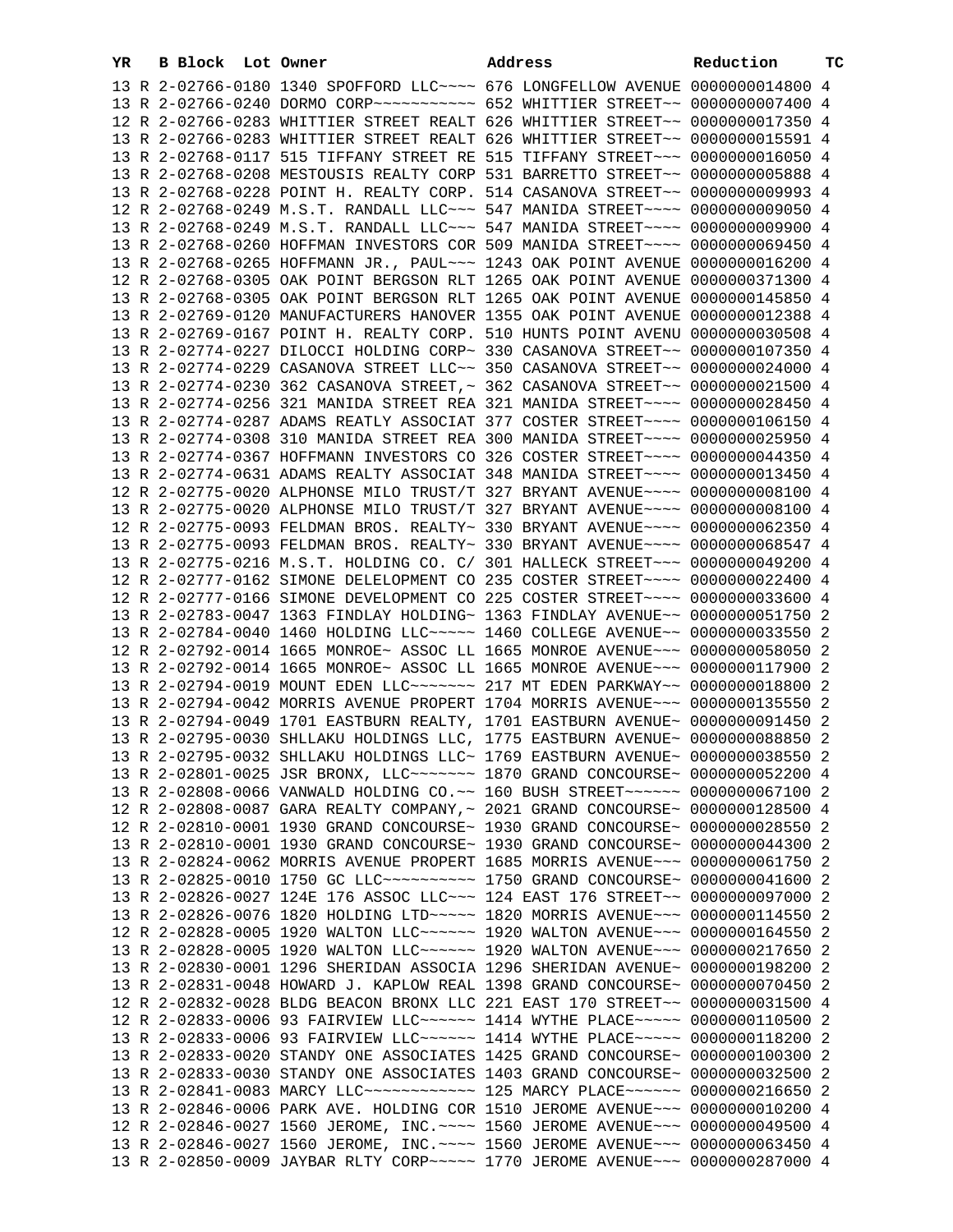| YR. | B Block Lot Owner |  | Address                                                                         | Reduction | тC |
|-----|-------------------|--|---------------------------------------------------------------------------------|-----------|----|
|     |                   |  | 13 R 2-02853-0006 JEROME DEVELOPMENT CO 1928 JEROME AVENUE~~~ 0000000038850 4   |           |    |
|     |                   |  | 12 R 2-02855-0053 1299 JEROME AVENUE, I 1304 INWOOD AVENUE~~~ 0000000058450 4   |           |    |
|     |                   |  | 13 R 2-02855-0053 1299 JEROME AVENUE, I 1304 INWOOD AVENUE~~~ 0000000091594 4   |           |    |
|     |                   |  | 13 R 2-02856-0020 BRIROS REALTY CORP~~~ 1363 JEROME AVENUE~~~ 0000000235400 4   |           |    |
|     |                   |  | 13 R 2-02859-0044 DILP CORPORATION~~~~~ 2 WEST MT EDEN AVENUE 0000000058300 4   |           |    |
|     |                   |  | 13 R 2-02860-0034 Z I P K REALTY CORP~~ 1581 JEROME AVENUE~~~ 0000000041900 4   |           |    |
|     |                   |  | 13 R 2-02864-0008 CONCORD AVENUE LLC~~~ 1301 INWOOD AVENUE~~~ 0000000030204 4   |           |    |
|     |                   |  |                                                                                 |           |    |
|     |                   |  | 12 R 2-02864-0027 ELZEE ESTATES INC~~~~ 1366 CROMWELL AVENUE~ 0000000029600 4   |           |    |
|     |                   |  | 13 R 2-02869-0041 75 W. TREMONT REALTY~ 75 WEST TREMONT AVENU 0000000034793 4   |           |    |
|     |                   |  | 13 R 2-02870-0035 DAVIDSON NYC, LLC --- 2021 DAVIDSON AVENUE ~ 0000000228200 2  |           |    |
|     |                   |  | 13 R 2-02872-0040 1387 JESSUP LLC ~~~~~~ 1387 JESUP AVENUE ~~~~ 0000000082300 2 |           |    |
|     |                   |  | 13 R 2-02877-0250 1630 UNDERCO, INC. -- 1630 UNDERCLIFF AVENU 0000000040050 2   |           |    |
|     |                   |  | 13 R 2-02877-0522 200 WEST TREMONT LLC~ 200 WEST TREMONT AVEN 0000000117750 4   |           |    |
|     |                   |  | 13 R 2-02880-0029 RIVERVIEW REDEVELOPME 1600 SEDGWICK AVENUE~ 0000000507850 2   |           |    |
|     |                   |  | 13 R 2-02888-0001 HERON REAL ESTATE COR 1605 CLAY AVENUE~~~~~ 0000000039900 4   |           |    |
|     |                   |  | 13 R 2-02888-0043 MSF HOLDING LLC. ~~~~~ 1665 WEBSTER AVENUE~~ 0000000031130 4  |           |    |
|     |                   |  | 13 R 2-02890-0024 1765 CARTER REALTY IN 1761 CARTER AVENUE~~~ 0000000028800 4   |           |    |
|     |                   |  | 13 R 2-02897-0062 IRVING BAUER~~~~~~~~~ 428 EAST 173 STREET~~ 0000000028381 4   |           |    |
|     |                   |  | 12 R 2-02900-0077 STARVO I LLC -------- 4175 PARK AVENUE ---- 0000000039550 4   |           |    |
|     |                   |  | 13 R 2-02900-0077 STARVO I LLC -------- 4175 PARK AVENUE ---- 0000000075846 4   |           |    |
|     |                   |  | 13 R 2-02906-0056 YESH PARK CO~~~~~~~~~~ 3990 PARK AVENUE~~~~~ 0000000007551 4  |           |    |
|     |                   |  | 13 R 2-02908-0001 VRVR RODRIGUEZ REALTY 4110 PARK AVENUE~~~~~ 0000000044050 4   |           |    |
|     |                   |  |                                                                                 |           |    |
|     |                   |  | 13 R 2-02908-0008 EMIL KOCH~~~~~~~~~~~~~ 4130 PARK AVENUE~~~~~ 0000000013600 4  |           |    |
|     |                   |  | 13 R 2-02925-0040 SAVY RLTY CO INC~~~~~ 546 EAST 170 STREET~~ 0000000005800 4   |           |    |
|     |                   |  | 12 R 2-02932-0015 ZEVRONE REALTY CORP~~ 571 EAST 170 STREET~~ 0000000049350 2   |           |    |
|     |                   |  | 13 R 2-02946-0016 BELMONT COURT ASSOCIA 1898 BELMONT AVENUE~~ 0000000045550 2   |           |    |
|     |                   |  | 13 R 2-02946-0018 BELMONT COURT ASSOCIA 1900 BELMONT AVENUE~~ 0000000129810 2   |           |    |
|     |                   |  | 13 R 2-02946-0022 BELMONT COURT ASSOCIA 1908 BELMONT AVENUE~~ 0000000119040 2   |           |    |
|     |                   |  | 13 R 2-02951-0050 740 EAST TREMONT LLC~ 736 EAST TREMONT AVEN 0000000021150 4   |           |    |
|     |                   |  | 12 R 2-02956-0017 790 EAST TREMONT AVEC 790 EAST TREMONT AVEN 0000000026650 4   |           |    |
|     |                   |  | 13 R 2-02956-0017 790 EAST TREMONT AVEC 790 EAST TREMONT AVEN 0000000018100 4   |           |    |
|     |                   |  | 13 R 2-02956-0019 MALEH BROTHERS LLC~~~ 796 EAST TREMONT AVEN 0000000016750 4   |           |    |
|     |                   |  | 13 R 2-02960-0068 870-876 EAST TREMONTH 870 EAST TREMONT AVEN 0000000024250 4   |           |    |
|     |                   |  | 13 R 2-02967-0042 RICKY'S BRONX PROPERT 1600 BOSTON ROAD~~~~~ 0000000052000 4   |           |    |
|     |                   |  | 13 R 2-02968-0017 1351 PROSPECT REALTYC 1351 PROSPECT AVENUE~ 0000000085750 2   |           |    |
|     |                   |  | 13 R 2-02977-0117 PLAZA DEL CASTILLO DE 1463 SOUTHERN BOULEVA 0000000117950 4   |           |    |
|     |                   |  | 13 R 2-02980-0023 ONE JACKSON MANAGEMEN 1334 SOUTHERN BOULEVA 0000000005577 4   |           |    |
|     |                   |  | 13 R 2-02981-0005 PLAZA DEL CASTILLO DE SOUTHERN BOULEVARD~~~ 0000000057791 4   |           |    |
|     |                   |  | 13 R 2-02981-0008 PLAZA DEL CASTILLO DE 1478 SOUTHERN BOULEVA 0000000014897 4   |           |    |
|     |                   |  |                                                                                 |           |    |
|     |                   |  | 13 R 2-02981-0009 PLAZA DEL CASTILLO DE 1482 SOUTHERN BOULEVA 0000000038848 4   |           |    |
|     |                   |  | 13 R 2-02987-0043 MIGUEL A RODRIGUEZ~~~ 1425 VYSE AVENUE~~~~~ 0000000002220 1   |           |    |
|     |                   |  | 12 R 2-02998-0124 RHSH REALTY, LLC ~~~~~ 1769 BOONE AVENUE ~~~~ 0000000011600 4 |           |    |
|     |                   |  | 13 R 2-02998-0124 RHSH REALTY, LLC ~~~~~ 1769 BOONE AVENUE ~~~~ 0000000028907 4 |           |    |
|     |                   |  | 13 R 2-03006-0001 1301 WESTCHESTER AVEA 1085 HOME STREET~~~~~ 0000000015200 4   |           |    |
|     |                   |  | 13 R 2-03006-0049 1301 WESTCHESTER AVEA FREEMAN STREET~~~~~~~ 0000000003800 4   |           |    |
|     |                   |  | 13 R 2-03022-0001 MMIKP BRONX REALTY LL 2364 TIEBOUT AVENUE~~ 0000000202850 2   |           |    |
|     |                   |  | 12 R 2-03023-0015 EAST FORDHAM DE LLC~~ 300 EAST FORDHAM ROAD 0000000715750 4   |           |    |
|     |                   |  | 13 R 2-03023-0015 EAST FORDHAM DE LLC~~ 300 EAST FORDHAM ROAD 0000000534850 4   |           |    |
|     |                   |  | 12 R 2-03023-0026 EAST FORDHAM DE LLC~~ 308 EAST FORDHAM ROAD 0000000214000 4   |           |    |
|     |                   |  | 13 R 2-03023-0026 EAST FORDHAM DE LLC~~ 308 EAST FORDHAM ROAD 0000000281950 4   |           |    |
|     |                   |  | 13 R 2-03023-0029 324 REALTY ASSOCIATES 324 EAST FORDHAM ROAD 0000000483500 4   |           |    |
|     |                   |  | 13 R 2-03023-0037 LENHAS REALTY, LLC.~~ 330 EAST FORDHAM ROAD 0000000705750 4   |           |    |
|     |                   |  | 13 R 2-03023-0099 SSW 188, LLC -------- 307 EAST 188 STREET -- 0000000015600 2  |           |    |
|     |                   |  | 12 R 2-03027-0036 L & W RODRIGUEZ RLTYC 4235 PARK AVENUE~~~~~ 0000000015500 4   |           |    |
|     |                   |  |                                                                                 |           |    |
|     |                   |  | 13 R 2-03027-0036 L & W RODRIGUEZ RLTYC 4235 PARK AVENUE~~~~~ 0000000037667 4   |           |    |
|     |                   |  | 12 R 2-03028-0048 GARY FREDERIC, LTD ~~~ 4269 PARK AVENUE~~~~~ 0000000409600 4  |           |    |
|     |                   |  | 13 R 2-03028-0048 GARY FREDERIC, LTD ~~~ 4269 PARK AVENUE ~~~~~ 0000000474400 4 |           |    |
|     |                   |  | 13 R 2-03034-0138 LIRIANO, RAFAEL~~~~~~ 1937 WASHINGTON AVENU 0000000002173 1   |           |    |
|     |                   |  | 13 R 2-03037-0053 CALOGERO, FRANCESCO~~ 4458 PARK AVENUE~~~~~ 0000000027900 4   |           |    |
|     |                   |  | 12 R 2-03041-0037 430 EAST 188TH ST. IN 430 EAST 188 STREET~~ 0000000022100 4   |           |    |
|     |                   |  | 13 R 2-03041-0037 430 EAST 188TH ST. IN 430 EAST 188 STREET~~ 0000000031972 4   |           |    |
|     |                   |  | 13 R 2-03044-0088 GILIC REALTY CORP. ~~~ 4263 3 AVENUE~~~~~~~~ 0000000053018 4  |           |    |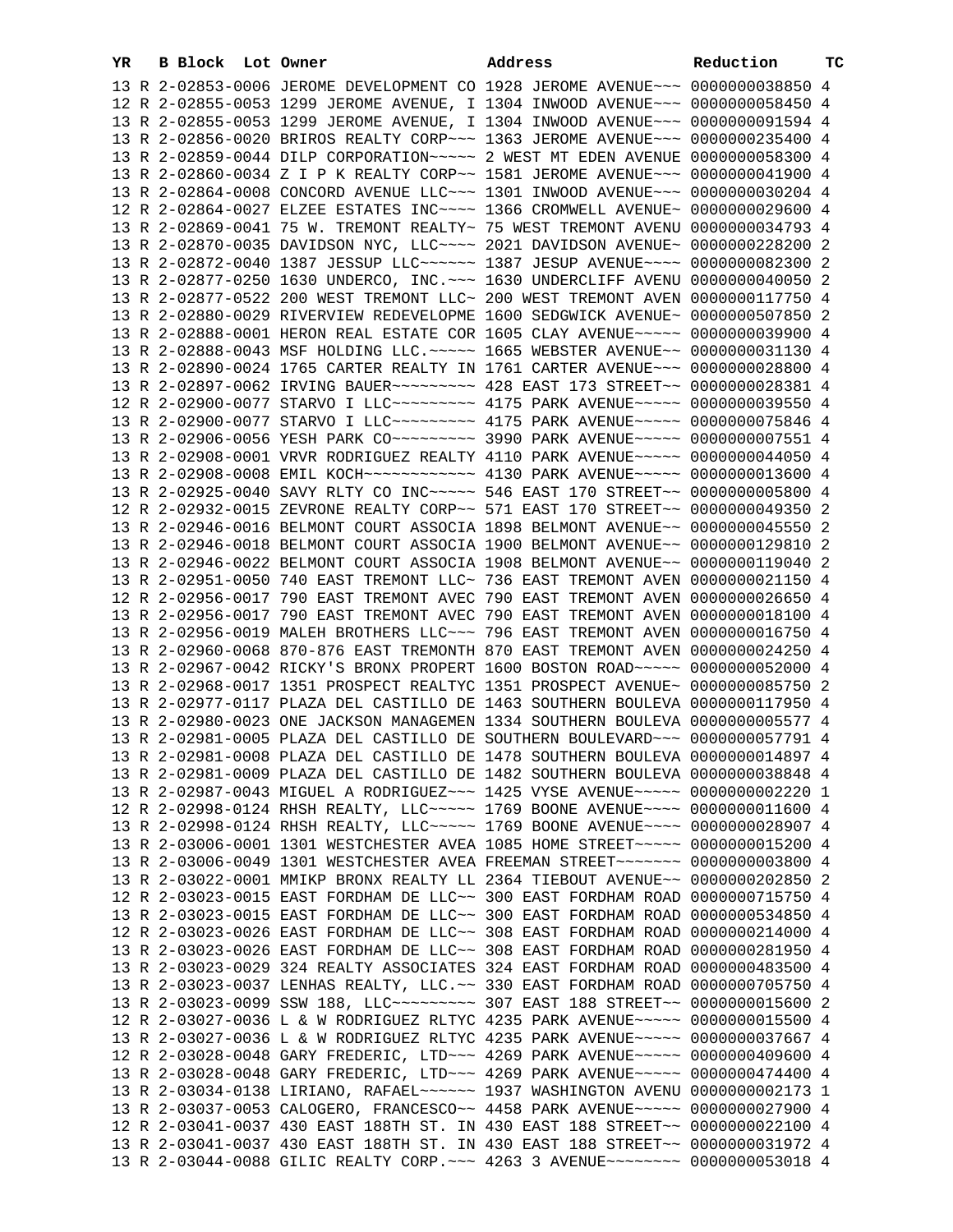| YR | B Block Lot Owner | Address                                                                         | Reduction | тc |
|----|-------------------|---------------------------------------------------------------------------------|-----------|----|
|    |                   | 13 R 2-03052-0003 MILIO COUSINS, INC~~~~ 2296 BATHGATE AVENUE~ 0000000074500 2  |           |    |
|    |                   | 13 R 2-03054-0010 KALAJA REALTY, LLC~~~ 2364 LORILLARD PLACE~ 0000000018650 2   |           |    |
|    |                   | 13 R 2-03055-0027 2365 LORILLARD CORP~~ 2365 LORILLARD PLACE~ 0000000062950 2   |           |    |
|    |                   | 12 R 2-03055-0035 KURLAND PROPERTIES, ~~ 4574 3 AVENUE~~~~~~~~ 00000000007950 4 |           |    |
|    |                   | 13 R 2-03055-0035 KURLAND PROPERTIES, ~~ 4574 3 AVENUE~~~~~~~~ 0000000012250 4  |           |    |
|    |                   | 13 R 2-03055-0057 SIGNORE BENJAMIN~~~~~ 514 EAST 187 STREET~~ 0000000025950 4   |           |    |
|    |                   | 13 R 2-03056-0015 E. 188 REALTY, LLC ~~~ 566 EAST 188 STREET ~~ 0000000040100 2 |           |    |
|    |                   | 12 R 2-03060-0055 RIVERDALE EQUITIES LT 559 EAST TREMONT AVEN 0000000020150 4   |           |    |
|    |                   | 13 R 2-03060-0055 RIVERDALE EQUITIES LT 559 EAST TREMONT AVEN 0000000030950 4   |           |    |
|    |                   | 13 R 2-03066-0003 HOFFMAN PROPERTIES, LL 2406 HOFFMAN STREET~~ 0000000048000 4  |           |    |
|    |                   | 13 R 2-03067-0024 2501 HOFFMAN PROPERTI 2501 HOFFMAN STREET~~ 0000000020700 2   |           |    |
|    |                   | 13 R 2-03068-0047 FRANCHISE REALTY INTE 1961 ARTHUR AVENUE~~~ 0000000031950 4   |           |    |
|    |                   | 13 R 2-03072-0015 CRESCENT AVENUE HOLDI 618 CRESCENT AVENUE~~ 0000000081500 2   |           |    |
|    |                   | 12 R 2-03073-0036 2372 ARTHUR AVE LLC~~ 601 EAST 186 STREET~~ 0000000036700 2   |           |    |
|    |                   | 13 R 2-03073-0036 2372 ARTHUR AVE LLC~~ 601 EAST 186 STREET~~ 0000000045900 2   |           |    |
|    |                   | 12 R 2-03073-0048 610 EAST 187TH STREET 610 EAST 187 STREET~~ 0000000014150 4   |           |    |
|    |                   | 13 R 2-03073-0048 610 EAST 187TH STREET 610 EAST 187 STREET~~ 0000000017429 4   |           |    |
|    |                   | 13 R 2-03077-0004 J P MORGAN CHASE~~~~~ 2402 ARTHUR AVENUE~~~ 0000000014613 4   |           |    |
|    |                   | 13 R 2-03079-0047 MALEH BROTHERS LLC~~~ 1967 CROTONA AVENUE~~ 0000000021850 4   |           |    |
|    |                   | 12 R 2-03087-0033 PASKAL I, LLC -------- 655 EAST 183 STREET -~ 0000000028650 2 |           |    |
|    |                   | 13 R 2-03087-0033 PASKAL I, LLC ------- 655 EAST 183 STREET -~ 0000000095250 2  |           |    |
|    |                   | 12 R 2-03088-0022 MASTERMIND REAL ESTAT 668 CRESCENT AVENUE~~ 0000000109350 4   |           |    |
|    |                   | 13 R 2-03088-0022 MASTERMIND REAL ESTAT 668 CRESCENT AVENUE~~ 0000000151384 4   |           |    |
|    |                   | 13 R 2-03103-0033 COLANGELO LUCIA~~~~~~ 2365 CROTONA AVENUE~~ 0000000021950 4   |           |    |
|    |                   | 13 R 2-03105-0017 2446-50 BEAUMONT LLC~ BEAUMONT AVENUE~~~~~~ 0000000007800 4   |           |    |
|    |                   | 13 R 2-03106-0052 GLOBAL MANAGEMENT ENT 781 EAST TREMONT AVEN 0000000119050 4   |           |    |
|    |                   | 13 R 2-03107-0029 819 EAST 178TH STREET 2001 MARMION AVENUE~~ 0000000052850 4   |           |    |
|    |                   | 13 R 2-03107-0051 271 WEST 72ND STREET~ 809 EAST TREMONT AVEN 0000000026400 4   |           |    |
|    |                   | 13 R 2-03110-0063 786 EAST 182 LLC ---- 786 EAST 182 STREET -~ 0000000026350 2  |           |    |
|    |                   | 13 R 2-03111-0015 BRONX PARK PHASE I PR 2115 SOUTHERN BOULEVA 0000000212618 2   |           |    |
|    |                   | 13 R 2-03111-0076 2137 SOUTHERN LLC~~~~ 2137 SOUTHERN BOULEVA 0000000065250 4   |           |    |
|    |                   | 13 R 2-03115-0025 M.H.J. MOTEL CORP. ~~~ 2500 CROTONA AVENUE~~ 0000000414900 4  |           |    |
|    |                   | 13 R 2-03119-0060 840 BRONX PARK ASSETS 840 BRONX PARK SOUTH~ 0000000043200 2   |           |    |
|    |                   | 13 R 2-03121-0064 EAST TREMONT PROPERTI 907 EAST TREMONT AVEN 0000000050450 4   |           |    |
|    |                   | 13 R 2-03129-0010 RISING DEVELOPMENT -~ 922 BRONX PARK SOUTH~ 0000000149500 2   |           |    |
|    |                   | 12 R 2-03129-0018 RISING DEVELOPMENT -~ 938 BRONX PARK SOUTH~ 0000000112800 2   |           |    |
|    |                   | 13 R 2-03129-0018 RISING DEVELOPMENT -~ 938 BRONX PARK SOUTH~ 0000000070300 2   |           |    |
|    |                   | 13 R 2-03147-0070 EAST 187 REALTY LLC~~ 317 EAST 187 STREET~~ 0000000088100 2   |           |    |
|    |                   | 13 R 2-03152-0036 2374 CONCOURSE ASSOCI 2374 GRAND CONCOURSE~ 0000000399750 4   |           |    |
|    |                   | 13 R 2-03152-0069 COHEN JEMAL PARTNERSH 2452 GRAND CONCOURSE~ 0000000310950 4   |           |    |
|    |                   | 13 R 2-03153-0023 FORD EMERALD ASSOCIAT 222 EAST FORDHAM ROAD 0000000113150 4   |           |    |
|    |                   | 13 R 2-03156-0108 CLAREMON, NEIL~~~~~~~ 2102 GRAND CONCOURSE~ 0000000079800 4   |           |    |
|    |                   | 13 R 2-03163-0040 CONCOURSE REALTY CO~~ 2231 GRAND CONCOURSE~ 0000000014200 4   |           |    |
|    |                   | 13 R 2-03165-0044 THE FIRST PARADISE TH 2403 GRAND CONCOURSE~ 0000001429250 4   |           |    |
|    |                   | 13 R 2-03165-0053 GOLDEN TIME PROPERTIE 2399 GRAND CONCOURSE~ 0000000100750 2   |           |    |
|    |                   | 13 R 2-03166-0077 FORDHAM CONCOURSE REA 2477 GRAND CONCOURSE~ 0000000578900 4   |           |    |
|    |                   | 12 R 2-03167-0001 FORDHAM ASSOCIATES, L 2501 GRAND CONCOURSE~ 0000000783550 4   |           |    |
|    |                   | 13 R 2-03167-0001 FORDHAM ASSOCIATES, L 2501 GRAND CONCOURSE~ 0000004531150 4   |           |    |
|    |                   | 13 R 2-03172-0011 MORRIS2324 ~~~~~~~~~~~ 2324 MORRIS AVENUE~~~ 0000000029700 2  |           |    |
|    |                   | 13 R 2-03172-0016 FIELD 108 ----------- 2338 MORRIS AVENUE -- 0000000018750 2   |           |    |
|    |                   | 12 R 2-03173-0064 SECOND BRONX LLC ~~~~~ 2377 CRESTON AVENUE ~~ 0000000064850 2 |           |    |
|    |                   | 13 R 2-03173-0064 SECOND BRONX LLC ~~~~~ 2377 CRESTON AVENUE ~~ 0000000030750 2 |           |    |
|    |                   | 13 R 2-03175-0007 VUKSAN REALTY, ~~~~~~~ 65 EAST 190 STREET~~~ 0000000070350 2  |           |    |
|    |                   | 13 R 2-03177-0036 J P MORGAN CHASE~~~~~ 66 EAST KINGSBRIDGE R 0000000014283 4   |           |    |
|    |                   | 13 R 2-03183-0071 SHRIVINOR MGMT., CO., 2311 MORRIS AVENUE~~~ 0000000002850 4   |           |    |
|    |                   | 12 R 2-03184-0045 58-66 EAST FORDHAM LL 2449 MORRIS AVENUE~~~ 0000001421300 4   |           |    |
|    |                   | 13 R 2-03186-0001 2170 JEROME AVENUE AS 2170 JEROME AVENUE~~~ 0000000027000 4   |           |    |
|    |                   | 13 R 2-03188-0033 2 20 EAST FORDHAM ROA 2440 JEROME AVENUE~~~ 0000000216600 4   |           |    |
|    |                   | 13 R 2-03196-0077 14 W 183 LLC --------- 14 WEST 183 STREET --- 0000000028907 4 |           |    |
|    |                   | 13 R 2-03197-0021 183 STREET LLC ------ 11 WEST 183 STREET -- 0000000013900 4   |           |    |
|    |                   | 12 R 2-03198-0044 JMTR PROP INC~~~~~~~~ 2323 DAVIDSON AVENUE~ 0000000023000 2   |           |    |
|    |                   | 13 R 2-03198-0044 JMTR PROP INC~~~~~~~~ 2323 DAVIDSON AVENUE~ 0000000027050 2   |           |    |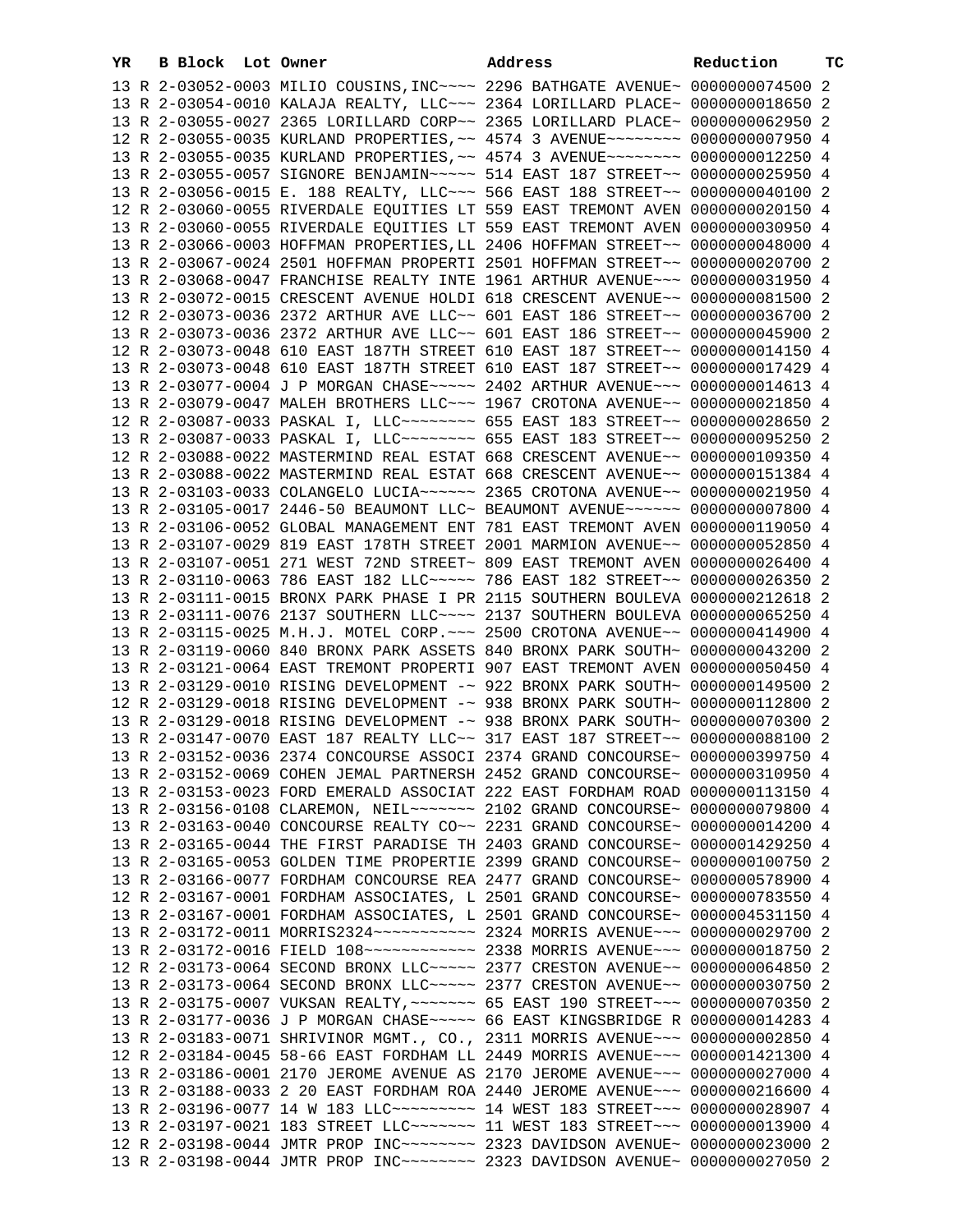| YR | B Block Lot Owner |                                                                                                                                                                 | Address | Reduction | тC |
|----|-------------------|-----------------------------------------------------------------------------------------------------------------------------------------------------------------|---------|-----------|----|
|    |                   | 13 R 2-03198-0105 NEW BRONX REALTY, LLC 2301 JEROME AVENUE~~~ 0000000128400 4                                                                                   |         |           |    |
|    |                   | 12 R 2-03199-0026 FORDHAM NORSE REALTY~ 24 WEST FORDHAM ROAD~ 0000000022300 4                                                                                   |         |           |    |
|    |                   | 13 R 2-03199-0059 PHOBOS REALTY LLC --- 2390 DAVIDSON AVENUE ~ 0000000020150 2                                                                                  |         |           |    |
|    |                   | 13 R 2-03199-0083 8-12 WEST FORDHAM ROA 8 WEST FORDHAM ROAD~~ 0000000226400 4                                                                                   |         |           |    |
|    |                   | 13 R 2-03199-0091 2 WEST FORDHAM ROAD~~ 2 WEST FORDHAM ROAD~~ 0000000140700 4                                                                                   |         |           |    |
|    |                   | 13 R 2-03199-0118 2375 JEROME AVENUE, L 2375 JEROME AVENUE~~~ 0000000095050 4                                                                                   |         |           |    |
|    |                   | 12 R 2-03200-0001 2460 DAVIDSON REALTY~ 2450 DAVIDSON AVENUE~ 0000000080000 2                                                                                   |         |           |    |
|    |                   | 13 R 2-03200-0001 2460 DAVIDSON REALTY~ 2450 DAVIDSON AVENUE~ 0000000164150 2                                                                                   |         |           |    |
|    |                   | 13 R 2-03203-0051 33 WEST FORDHAM LLC~~ 2453 DAVIDSON AVENUE~ 0000000430650 4                                                                                   |         |           |    |
|    |                   | 13 R 2-03211-0042 2240 LLC ------------- 2240 DR M L KING JR B 0000000066897 2                                                                                  |         |           |    |
|    |                   | 12 R 2-03212-0057 DAKOTA HOLDINGS LLC~~ 2356 DR M L KING JR B 0000000019450 4                                                                                   |         |           |    |
|    |                   | 13 R 2-03212-0057 DAKOTA HOLDINGS LLC~~ 2356 DR M L KING JR B 0000000015989 4                                                                                   |         |           |    |
|    |                   | 12 R 2-03213-0043 53 FORDHAM LLC ~~~~~~~~ 53 WEST FORDHAM ROAD~ 0000000242800 4                                                                                 |         |           |    |
|    |                   | 13 R 2-03215-0026 BAIS MOISHE CONGREGAT 80 WEST KINGSBRIDGE R 0000000164850 4                                                                                   |         |           |    |
|    |                   | 13 R 2-03216-0074 MORRIS HEIGHTS, LLC~~ 1945 DR M L KING JR B 0000000052350 4                                                                                   |         |           |    |
|    |                   | 13 R 2-03218-0007 KARADENIZ REALTY LLC~ 2266 ANDREWS AVENUE N 0000000011650 2                                                                                   |         |           |    |
|    |                   | 12 R 2-03218-0052 2315-25 UNIVERSITY AV 2325 DR M L KING JR B 0000000028400 2                                                                                   |         |           |    |
|    |                   | 13 R 2-03218-0052 2315-25 UNIVERSITY AV 2325 DR M L KING JR B 0000000070250 2                                                                                   |         |           |    |
|    |                   | 13 R 2-03218-0054 2315-25 UNIVERSITY AV 2315 DR M L KING JR B 0000000054000 2                                                                                   |         |           |    |
|    |                   | 12 R 2-03223-0034 120 W. 183 EQUITIES~~ 120 WEST 183 STREET~~ 0000000076485 2                                                                                   |         |           |    |
|    |                   | 13 R 2-03223-0034 120 W. 183 EQUITIES~~ 120 WEST 183 STREET~~ 0000000129000 2                                                                                   |         |           |    |
|    |                   | 12 R 2-03224-0017 LORING PLACE PROPERTI 2226 LORING PLACE NOR 0000000167400 2                                                                                   |         |           |    |
|    |                   | 13 R 2-03234-0074 3220 JEROME LLC ~~~~~~ 236 WEST FORDHAM ROAD 0000000022450 4                                                                                  |         |           |    |
|    |                   | 13 R 2-03249-0010 2780 UNIVERSITY ASSOC 2780 UNIVERSITY AVENU 0000000137000 2                                                                                   |         |           |    |
|    |                   | 12 R 2-03256-0053 HEATH REALTY LLC ---- 2800 HEATH AVENUE --- 0000000054750 2                                                                                   |         |           |    |
|    |                   | 13 R 2-03256-0053 HEATH REALTY LLC ~~~~~ 2800 HEATH AVENUE ~~~~ 0000000121450 2                                                                                 |         |           |    |
|    |                   | 13 R 2-03262-0213 DIEU, CUONG CAM~~~~~~ 3463 FT INDEPENDENCE~ 0000000000907 1<br>12 R 2-03263-0050 SUSS REALTY COMPANY, ~ 140 VAN CORTLANDT AVE 0000000139050 2 |         |           |    |
|    |                   | 13 R 2-03263-0050 SUSS REALTY COMPANY, ~ 140 VAN CORTLANDT AVE 0000000298300 2                                                                                  |         |           |    |
|    |                   | 13 R 2-03263-0180 VOYTICKI, IVAN L~~~~~ 3866 ORLOFF AVENUE~~~ 0000000003180 2A                                                                                  |         |           |    |
|    |                   | 12 R 2-03267-0076 5600 LLC -------------- 185 WEST 231 STREET -~ 0000000405350 4                                                                                |         |           |    |
|    |                   | 13 R 2-03270-0009 FEDRICSON EQUITIES IN 5790 BROADWAY~~~~~~~~ 0000000036200 4                                                                                   |         |           |    |
|    |                   | 13 R 2-03273-0254 613-17 E FORDHAM ASSO 617 EAST FORDHAM ROAD 0000000081350 2                                                                                   |         |           |    |
|    |                   | 13 R 2-03273-0301 AUTOZONE DEVELOPMENTC 545 EAST FORDHAM ROAD 0000000039941 4                                                                                   |         |           |    |
|    |                   | 13 R 2-03277-0036 TILLO REALTY, INC. ~~~ 2651 WEBSTER AVENUE~~ 0000000176600 4                                                                                  |         |           |    |
|    |                   | 13 R 2-03278-0033 2737-47 WEBSTER AVE~~ 2737 WEBSTER AVENUE~~ 0000000057950 4                                                                                   |         |           |    |
|    |                   | 13 R 2-03278-0081 2769 WEBSTER AVENUE, ~ 2769 WEBSTER AVENUE~~ 0000000009950 4                                                                                  |         |           |    |
|    |                   | 13 R 2-03279-0062 2860 PARTNERS LLC~~~~ 2860 DECATUR AVENUE~~ 0000000056150 2                                                                                   |         |           |    |
|    |                   | 13 R 2-03279-0075 2865-2873 WEBSTER LLC 2865 WEBSTER AVENUE~~ 0000000116100 2                                                                                   |         |           |    |
|    |                   | 12 R 2-03283-0006 2700 MARION LLC ~~~~~~ 2700 MARION AVENUE ~~~ 0000000056050 2                                                                                 |         |           |    |
|    |                   | 13 R 2-03283-0006 2700 MARION LLC ~~~~~~ 2700 MARION AVENUE ~~~ 0000000067500 2                                                                                 |         |           |    |
|    |                   | 13 R 2-03285-0015 2970 MARION AVE, ~~~~~ 2970 MARION AVENUE~~~ 0000000073000 2                                                                                  |         |           |    |
|    |                   | 13 R 2-03289-0053 329 REALTY CO., ~~~~~~ 329 EAST 197 STREET~~ 0000000062000 2                                                                                  |         |           |    |
|    |                   | 12 R 2-03292-0082 ROSSROCK FUND II LP~~ 2970 BAINBRIDGE AVENU 0000000022450 2                                                                                   |         |           |    |
|    |                   | 13 R 2-03292-0082 ROSSROCK FUND II LP~~ 2970 BAINBRIDGE AVENU 0000000036200 2                                                                                   |         |           |    |
|    |                   | 12 R 2-03297-0043 250 BEDFORD ASSOCIATE 250 BEDFORD PARK BLVD 0000000052576 2                                                                                   |         |           |    |
|    |                   | 12 R 2-03299-0013 BNS BUILDINGS, ~~~~~~~ 3026 BAINBRIDGE AVENU 0000000018500 2                                                                                  |         |           |    |
|    |                   | 13 R 2-03299-0013 BNS BUILDINGS, ~~~~~~~ 3026 BAINBRIDGE AVENU 0000000048400 2                                                                                  |         |           |    |
|    |                   | 13 R 2-03299-0041 BROADWAY & ELLWOOD RE 275 EAST 201 STREET~~ 0000000204450 2                                                                                   |         |           |    |
|    |                   | 13 R 2-03300-0003 VALENTINE APARTMENTS~ 2654 VALENTINE AVENUE 0000000038700 2                                                                                   |         |           |    |
|    |                   | 13 R 2-03301-0050 PORTIA PROPERTIES~~~~ 2840 VALENTINE AVENUE 0000000032450 2                                                                                   |         |           |    |
|    |                   | 13 R 2-03303-0001 RZP REALTY LLC ------ 2954 VALENTINE AVENUE 0000000079100 2                                                                                   |         |           |    |
|    |                   | 13 R 2-03303-0010 2974 VALENTINE LLC~~~ 2974 VALENTINE AVENUE 0000000130900 2                                                                                   |         |           |    |
|    |                   | 13 R 2-03306-0018 210 EAST 201 ASSOCIAT 210 EAST 201 STREET~~ 0000000075647 2                                                                                   |         |           |    |
|    |                   | 13 R 2-03307-0061 CHAMP CONCOURSE CO LL 215 EAST 201 STREET~~ 0000000072450 2                                                                                   |         |           |    |
|    |                   | 13 R 2-03307-0068 EAST 201ST STREET REA 201 EAST 201 STREET~~ 0000000008310 4                                                                                   |         |           |    |
|    |                   | 12 R 2-03311-1001 FINESSE PARKING SYSTE 3130 GRAND CONCOURSE~ 0000000162300 4                                                                                   |         |           |    |
|    |                   | 13 R 2-03312-0030 ESKSBN CORP~~~~~~~~~~~ 134 E MOSHOLU PARKWAY 0000000062200 2                                                                                  |         |           |    |
|    |                   | 13 R 2-03319-0040 2876 JEROME AVENUE RE 2876 JEROME AVENUE~~~ 0000000137550 2                                                                                   |         |           |    |
|    |                   | 13 R 2-03320-0019 JUPITER HOLDINGS LLC~ 36 BEDFORD PARK BLVD~ 0000000038050 2<br>13 R 2-03320-0044 222 BEDFORD PARK ASSO 222 BEDFORD PARK BLVD 0000000050012 2  |         |           |    |
|    |                   | 13 R 2-03321-0067 TRIANGLE REALTY - VIL 3043 VILLA AVENUE~~~~ 0000000089650 2                                                                                   |         |           |    |
|    |                   |                                                                                                                                                                 |         |           |    |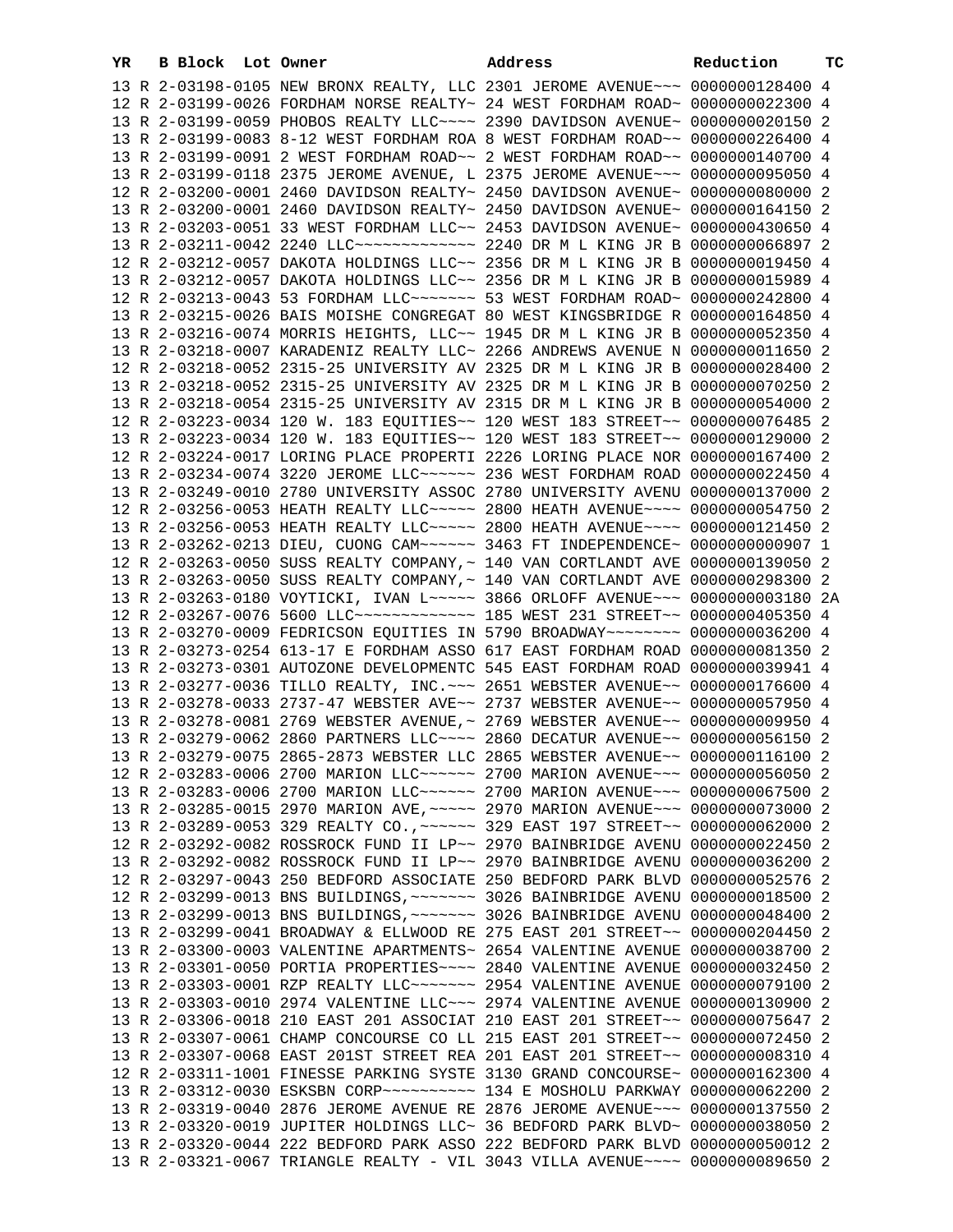| YR | B Block Lot Owner |                                                                                                                                                                | Address | Reduction | тc |
|----|-------------------|----------------------------------------------------------------------------------------------------------------------------------------------------------------|---------|-----------|----|
|    |                   | 13 R 2-03323-0036 RINZLER FAMILY LIMITE 3200 JEROME AVENUE~~~ 0000000214400 4                                                                                  |         |           |    |
|    |                   | 13 R 2-03323-0045 3220 JEROME LLC ~~~~~~ 3222 JEROME AVENUE ~~~ 0000000133850 4                                                                                |         |           |    |
|    |                   | 13 R 2-03323-0055 MOSHOLU PETROL REALTY 3276 JEROME AVENUE~~~ 0000000111300 4                                                                                  |         |           |    |
|    |                   | 13 R 2-03326-0045 91 E 208TH STREET TEN 91 EAST 208 STREET~~~ 0000000084950 2                                                                                  |         |           |    |
|    |                   | 12 R 2-03326-0122 KULICK, ALICE L~~~~~~ 3386 JEROME AVENUE~~~ 0000000150750 4                                                                                  |         |           |    |
|    |                   | 12 R 2-03327-0100 RENALI REALTY GROUP~~ 3476 JEROME AVENUE~~~ 0000000138550 4                                                                                  |         |           |    |
|    |                   | 13 R 2-03327-0100 RENALI REALTY GROUP~~ 3476 JEROME AVENUE~~~ 0000000202100 4                                                                                  |         |           |    |
|    |                   | 13 R 2-03327-0109 8 FRUITFUL PROPERTIES 3488 JEROME AVENUE~~~ 0000000252600 4                                                                                  |         |           |    |
|    |                   | 13 R 2-03328-0135 DEMOSH ASSICIATES, ~~~ 3500 DEKALB AVENUE~~~ 0000000025000 2                                                                                 |         |           |    |
|    |                   | 13 R 2-03328-0155 KOLCAJ REALTY CORP~~~ 3544 DEKALB AVENUE~~~ 0000000048850 2                                                                                  |         |           |    |
|    |                   | 13 R 2-03329-0058 3585 RLTY CORP~~~~~~~ 3585 DEKALB AVENUE~~~ 0000000050600 2                                                                                  |         |           |    |
|    |                   | 13 R 2-03331-0080 1315 PACIFIC REALTY C 3021 WEBSTER AVENUE~~ 0000000020000 4                                                                                  |         |           |    |
|    |                   | 13 R 2-03333-0027 MCDONALDS USA LLC~~~~ 3072 PERRY AVENUE~~~~ 0000000030950 4                                                                                  |         |           |    |
|    |                   | 13 R 2-03335-0005 3155 REALTY LLC ~~~~~~ 3155 ROCHAMBEAU AVENU 0000000107900 2                                                                                 |         |           |    |
|    |                   | 13 R 2-03347-0001 PARKASH 3250 LLC ---- 3250 PERRY AVENUE --- 0000000072000 2                                                                                  |         |           |    |
|    |                   | 12 R 2-03356-0122 OLLIE ASSOCIATES LLC~ 3524 HULL AVENUE~~~~~ 0000000067150 2                                                                                  |         |           |    |
|    |                   | 13 R 2-03356-0122 OLLIE ASSOCIATES LLC~ 3524 HULL AVENUE~~~~~ 0000000088800 2                                                                                  |         |           |    |
|    |                   | 13 R 2-03356-0214 GOLD ARCH LIMITED PAR 3509 WEBSTER AVENUE~~ 0000000029850 4                                                                                  |         |           |    |
|    |                   | 12 R 2-03357-0001 NORTH BRONX ASSOCIATE 405 EAST 204 STREET~~ 0000000039800 2                                                                                  |         |           |    |
|    |                   | 13 R 2-03357-0001 NORTH BRONX ASSOCIATE 405 EAST 204 STREET~~ 0000000045450 2                                                                                  |         |           |    |
|    |                   | 13 R 2-03357-0252 NORTH BRONX ASSOCIATE 409 EAST 204 STREET~~ 0000000020050 2                                                                                  |         |           |    |
|    |                   | 12 R 2-03363-0023 VALCORTLANDT REALTY I 4200 VAN CORTLANDT PA 0000000052050 4                                                                                  |         |           |    |
|    |                   | 13 R 2-03363-0023 VALCORTLANDT REALTY I 4200 VAN CORTLANDT PA 0000000053800 4                                                                                  |         |           |    |
|    |                   | 13 R 2-03363-0046 KROENER SYLVIA E~~~~~ 40 EAST 235 STREET~~~ 00000000003660 1                                                                                 |         |           |    |
|    |                   | 13 R 2-03369-0034 COSY HOMES, INC., ~~~~ 125 EAST 233 STREET~~ 0000000045300 2                                                                                 |         |           |    |
|    |                   | 13 R 2-03395-0054 AVANTI REALTY CORP~~~ 4241 WEBSTER AVENUE~~ 0000000014928 4                                                                                  |         |           |    |
|    |                   | 12 R 2-03395-0080 4201 WEBSTER CORP~~~~ 4201 WEBSTER AVENUE~~ 0000000061250 4                                                                                  |         |           |    |
|    |                   | 13 R 2-03395-0080 4201 WEBSTER CORP~~~~ 4201 WEBSTER AVENUE~~ 0000000090050 4                                                                                  |         |           |    |
|    |                   | 13 R 2-03483-0041 ARIAS, MARIA~~~~~~~~~~~~~~~~~~ 338 HOWE AVENUE~~~~~~~ 000000000001054 1                                                                      |         |           |    |
|    |                   | 13 R 2-03499-0062 433 BOLTON AVE RLTYCP 433 BOLTON AVENUE~~~~ 0000000015770 4                                                                                  |         |           |    |
|    |                   | 13 R 2-03542-0013 DEL BALSO CONSTRUCTIO 500 ZEREGA AVENUE~~~~ 0000000343450 4                                                                                  |         |           |    |
|    |                   | 13 R 2-03600-0004 LAVANBURG COMMUNITY I 1850 LAFAYETTE AVENUE 0000000584100 2                                                                                  |         |           |    |
|    |                   | 13 R 2-03621-0001 BR-2012 REALTY LLC~~~ 1400 STORY AVENUE~~~~ 0000001699521 4<br>13 R 2-03621-0008 BR-2012 REALTY LLC -- STORY AVENUE -------- 0000000028132 4 |         |           |    |
|    |                   | 13 R 2-03621-0200 BR-2012 REALTY LLC~~~ LAFAYETTE AVENUE~~~~~ 0000000020990 4                                                                                  |         |           |    |
|    |                   | 13 R 2-03622-0018 BR-2012 REALTY LLC -- STORY AVENUE --------- 0000001170470 4                                                                                 |         |           |    |
|    |                   | 13 R 2-03636-0020 HARLORN, LLC -------- 863 SOUNDVIEW AVENUE ~ 0000000352400 4                                                                                 |         |           |    |
|    |                   | 13 R 2-03645-0001 VNO BRUCKNER PLAZA LL 1906 STORY AVENUE~~~~ 0000000732550 4                                                                                  |         |           |    |
|    |                   | 13 R 2-03653-0050 G & T CONSULTING CO~~ 1630 BRUCKNER BOULEVA 0000001218850 4                                                                                  |         |           |    |
|    |                   | 13 R 2-03696-0050 VGP REALTY L.L.C. ~~~~ 2347 LAFAYETTE AVENUE 0000000144261 4                                                                                 |         |           |    |
|    |                   | 13 R 2-03708-1001 1055 BRONX RIVER AVEN 1055 BRONX RIVER AVEN 0000005617665 4                                                                                  |         |           |    |
|    |                   | 12 R 2-03715-0011 JEFFMAR MGMT CORP~~~~ 1020 BOYNTON AVENUE~~ 0000000328850 2                                                                                  |         |           |    |
|    |                   | 13 R 2-03715-0011 JEFFMAR MGMT CORP~~~~ 1020 BOYNTON AVENUE~~ 0000000387250 2                                                                                  |         |           |    |
|    |                   | 13 R 2-03715-0030 1056 BOYNTON AVENUE L 1056 BOYNTON AVENUE~~ 0000000204650 2                                                                                  |         |           |    |
|    |                   | 13 R 2-03716-0036 MANOR AVE REALTY INC~ 1065 MANOR AVENUE~~~~ 0000000020250 2                                                                                  |         |           |    |
|    |                   | 13 R 2-03738-0001 A F & G REALTY ASSOC~ 1491 WATSON AVENUE~~~ 0000000100300 2                                                                                  |         |           |    |
|    |                   | 12 R 2-03738-0010 A F & G REALTY ASSOC~ 1126 EVERGREEN AVENUE 0000000151200 2                                                                                  |         |           |    |
|    |                   | 13 R 2-03738-0010 A F & G REALTY ASSOC~ 1126 EVERGREEN AVENUE 0000000092800 2                                                                                  |         |           |    |
|    |                   | 12 R 2-03739-0067 MATSIA PROPERTIES COR 1121 ELDER AVENUE~~~~ 0000000021100 2                                                                                  |         |           |    |
|    |                   | 13 R 2-03739-0067 MATSIA PROPERTIES COR 1121 ELDER AVENUE~~~~ 0000000058000 2                                                                                  |         |           |    |
|    |                   | 13 R 2-03741-0040 FRANCHISE REALTY INTE 1542 WESTCHESTER AVEN 0000000083300 4                                                                                  |         |           |    |
|    |                   | 13 R 2-03741-0041 WESTWARD REALTY, LLC~ 1548 WESTCHESTER AVEN 0000000154200 4                                                                                  |         |           |    |
|    |                   | 12 R 2-03743-0045 STRATFORD WEST LLC ~~~ 1590 WESTCHESTER AVEN 0000000229700 4                                                                                 |         |           |    |
|    |                   | 13 R 2-03743-0045 STRATFORD WEST LLC ~~~ 1590 WESTCHESTER AVEN 0000000146450 4                                                                                 |         |           |    |
|    |                   | 13 R 2-03744-0024 SUTRO HOLDINGS LLC~~~ 1145 MORRISON AVENUE~ 0000000071900 2                                                                                  |         |           |    |
|    |                   | 13 R 2-03744-0029 TIVAT REALTY LLC ~~~~~ 1133 MORRISON AVENUE~ 0000000080400 2                                                                                 |         |           |    |
|    |                   | 13 R 2-03766-0048 PARKCHESTER PROPERTIE 1856 WESTCHESTER AVEN 0000000036650 4                                                                                  |         |           |    |
|    |                   | 13 R 2-03771-0002 L.R.Z.S. REALTY LLC~~ 1497 WESTCHESTER AVEN 0000000012700 4                                                                                  |         |           |    |
|    |                   | 13 R 2-03794-0100 BLECHNER, LILLAN~~~~~ 100 HUGH J GRANT CIRC 0000000072700 4                                                                                  |         |           |    |
|    |                   | 12 R 2-03797-0001 SPARROW 1 LLC ------- 2001 BRUCKNER BOULEVA 0000000573250 2                                                                                  |         |           |    |
|    |                   | 12 R 2-03801-0001 2010 POWELL LLC ~~~~~~ 2010 POWELL AVENUE ~~~ 0000000112350 2                                                                                |         |           |    |
|    |                   | 13 R 2-03801-0001 2010 POWELL LLC ~~~~~~ 2010 POWELL AVENUE ~~~ 0000000227400 2                                                                                |         |           |    |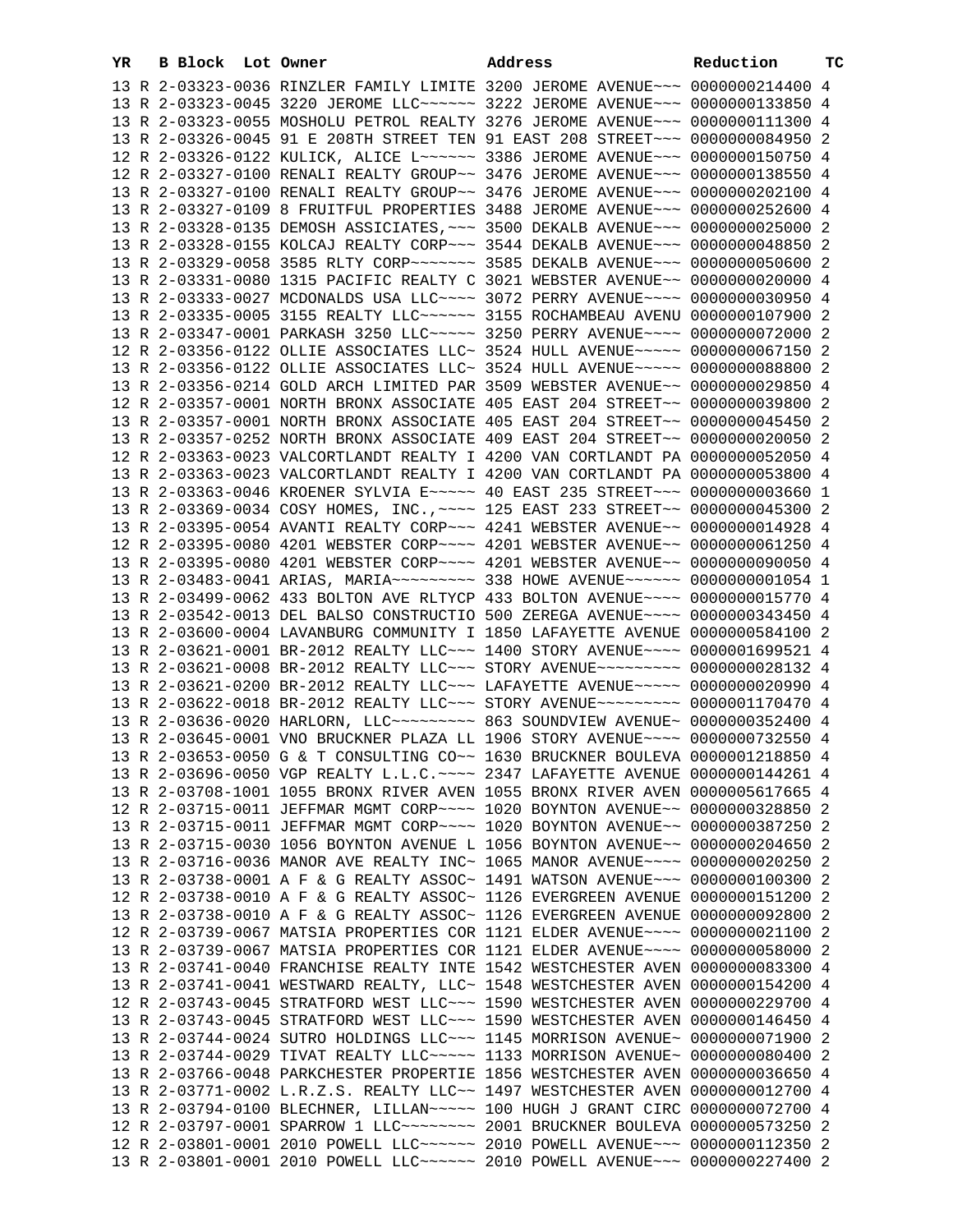| YR | B Block Lot Owner |  | Address                                                                          | Reduction | тc |
|----|-------------------|--|----------------------------------------------------------------------------------|-----------|----|
|    |                   |  | 13 R 2-03802-0001 1160-1178 PUGSLEY AVE 1160 PUGSLEY AVENUE~~ 0000000095050 4    |           |    |
|    |                   |  | 13 R 2-03802-0041 MILAZZO ANTHONY~~~~~~ 2064 CROSS BRONX EP S 0000000035350 4    |           |    |
|    |                   |  |                                                                                  |           |    |
|    |                   |  | 13 R 2-03814-0022 ORES ENTERPRISES INC~ 2128 WESTCHESTER AVEN 0000000058450 4    |           |    |
|    |                   |  | 13 R 2-03818-0029 KMG HAVILAND LLC ~~~~~ 2254 HAVILAND AVENUE~ 0000000012950 2   |           |    |
|    |                   |  | 13 R 2-03818-0031 KMG HAVILAND LLC ~~~~~ 2256 HAVILAND AVENUE~ 0000000014450 2   |           |    |
|    |                   |  | 13 R 2-03818-0034 KMG HAVILAND LLC ~~~~~ 2260 HAVILAND AVENUE~ 0000000019950 2   |           |    |
|    |                   |  | 13 R 2-03819-0055 KMG HAVILAND LLC ~~~~~ 2261 HAVILAND AVENUE~ 0000000019950 2   |           |    |
|    |                   |  | 13 R 2-03837-0001 ZEREGA SIX STAR, LLC~ 1066 ZEREGA AVENUE~~~ 0000000104000 4    |           |    |
|    |                   |  | 13 R 2-03846-0016 LUSTRE DEVELOPMENT, L 1373 HERSCHELL STREET 0000000074892 2B   |           |    |
|    |                   |  | 13 R 2-03846-0017 LUSTRE DEVELOPMENT, L 1371 HERSCHELL STREET 0000000114258 2B   |           |    |
|    |                   |  | 13 R 2-03847-0003 2241-2249 WASHINGTON~ 2474 BUTLER PLACE~~~~ 0000000016730 4    |           |    |
|    |                   |  | 13 R 2-03873-0001 MICHELMAN ROSEDALE LL 1731 EAST 172 STREET~ 0000000017300 4    |           |    |
|    |                   |  | 12 R 2-03884-0023 1379 WHITE PLAINS RO~ 1379 WHITE PLAINS ROA 0000000140400 4    |           |    |
|    |                   |  | 13 R 2-03884-0023 1379 WHITE PLAINS RO~ 1379 WHITE PLAINS ROA 0000000092500 4    |           |    |
|    |                   |  |                                                                                  |           |    |
|    |                   |  | 13 R 2-03900-0031 1462 REALTY ASSOCIATE 1462 TAYLOR AVENUE~~~ 0000000032600 2    |           |    |
|    |                   |  | 13 R 2-03901-0031 ARCHER COOPERATIVE, I 1430 THIERIOT AVENUE~ 0000000157700 2    |           |    |
|    |                   |  | 13 R 2-03908-0051 390 MORRIS PARK AVENU 390 MORRIS PARK AVENU 0000000647800 4    |           |    |
|    |                   |  | 13 R 2-03908-0066 390 MORRIS PARK AVENU 1211 WYATT STREET~~~~ 0000000038700 4    |           |    |
|    |                   |  | 13 R 2-03910-0029 CIMINELLO INDUSTRIALP 1208 WYATT STREET~~~~ 0000000623050 4    |           |    |
|    |                   |  | 13 R 2-03923-0038 MCW HOLDINGS, LLC ~~~~ 1517 WHITE PLAINS ROA 0000000078550 2   |           |    |
|    |                   |  | 13 R 2-03927-0001 RUSI HOLDING CORP. ~~~ 1860 EAST TREMONT AVE 0000000023450 4   |           |    |
|    |                   |  | 13 R 2-03929-1001 PARKCHESTER PRESERVAT 11 HUGH J GRANT CIRCL 0000000044040 4    |           |    |
|    |                   |  | 13 R 2-03933-0070 2112 STARLING LLC ~~~~ 2112 STARLING AVENUE ~ 0000000131150 2  |           |    |
|    |                   |  | 13 R 2-03935-0001 1274 REALTY CORP. ~~~~ 1301 CASTLE HILL AVEN 0000000140200 4   |           |    |
|    |                   |  | 13 R 2-03935-0058 OPTIMUS PROPERTY CORP 1353 CASTLE HILL AVEN 0000000031850 4    |           |    |
|    |                   |  | 13 R 2-03936-0025 VIRGINIA PROPERTIES, ~ 1371 VIRGINIA AVENUE~ 0000000064150 2   |           |    |
|    |                   |  | 13 R 2-03937-1001 PARKCHESTER PRESERVAT 65 WOOD ROAD~~~~~~~~~ 0000000060926 4    |           |    |
|    |                   |  | 13 R 2-03938-1001 PARKCHESTER PRESERVAT 62 PARKCHESTER ROAD~~ 0000000031092 4    |           |    |
|    |                   |  | 12 R 2-03943-0207 PARKCHESTER MANAGEMEN 2020 EAST TREMONT AVE 00000000008150 4   |           |    |
|    |                   |  | 13 R 2-03943-0207 PARKCHESTER MANAGEMEN 2020 EAST TREMONT AVE 0000000011681 4    |           |    |
|    |                   |  | 12 R 2-03943-0209 PARKCHESTER MANAGEMEN 2040 EAST TREMONT AVE 0000001275500 4    |           |    |
|    |                   |  | 13 R 2-03943-0209 PARKCHESTER MANAGEMEN 2040 EAST TREMONT AVE 0000001449200 4    |           |    |
|    |                   |  | 13 R 2-03963-0057 2241 WESTCHESTER AVE~ 2241 WESTCHESTER AVEN 0000000046750 4    |           |    |
|    |                   |  | 13 R 2-03963-0066 SOPHER, BARBARA A/FBO 2217 WESTCHESTER AVEN 0000000010850 4    |           |    |
|    |                   |  | 12 R 2-03969-0013 HVV REALTY COMPANY~~~ 2301 WESTCHESTER AVEN 0000000042050 4    |           |    |
|    |                   |  | 13 R 2-03969-0013 HVV REALTY COMPANY~~~ 2301 WESTCHESTER AVEN 0000000054724 4    |           |    |
|    |                   |  | 13 R 2-03971-0040 PARKER REALTY ASSOCIA 1517 PARKER STREET~~~ 0000000032004 2B   |           |    |
|    |                   |  | 13 R 2-03972-0019 GLEBE REALTY LLC ~~~~~ 2358 GLEBE AVENUE ~~~~ 0000000024800 2B |           |    |
|    |                   |  | 13 R 2-03974-0001 G MATESE & MURRO PLAZ 2453 WESTCHESTER AVEN 0000000005900 4    |           |    |
|    |                   |  | 13 R 2-03984-0035 CASSATA JOSEPH~~~~~~~ 25 WESTCHESTER SQUARE 0000000104750 4    |           |    |
|    |                   |  | 13 R 2-03988-0034 BONAVITA, MARIO ~~~~~~ 2722 EAST TREMONT AVE 0000000041600 4   |           |    |
|    |                   |  | 13 R 2-03991-0071 TOTARAM ENTERPRISES, ~ 1701 ZEREGA AVENUE~~~ 0000000018850 4   |           |    |
|    |                   |  |                                                                                  |           |    |
|    |                   |  | 13 R 2-04004-0017 DEENAE REALTY LLC~~~~ 1101 EAST TREMONT AVE 0000000024350 4    |           |    |
|    |                   |  | 13 R 2-04006-0003 1122 EAST 180TH STREE 1125 LEBANON STREET~~ 0000001177350 4    |           |    |
|    |                   |  | 12 R 2-04007-0037 1180 REALTY LLC~~~~~~ 1180 LEBANON STREET~~ 0000000053350 2    |           |    |
|    |                   |  | 13 R 2-04007-0037 1180 REALTY LLC~~~~~~ 1180 LEBANON STREET~~ 0000000100850 2    |           |    |
|    |                   |  | 13 R 2-04008-0030 1186 REALTY LLC ----- 459 MORRIS PARK AVENU 0000000192050 2    |           |    |
|    |                   |  | 13 R 2-04008-0034 1185 LEBANON ST. LLC~ 441 MORRIS PARK AVENU 0000000057800 2    |           |    |
|    |                   |  | 13 R 2-04050-0013 KARDIA 192 REALTY COR 1816 WHITE PLAINS ROA 0000000122300 2    |           |    |
|    |                   |  | 13 R 2-04068-0031 MARILYN NOLAN~~~~~~~~ 2511 EAST TREMONT AVE 0000000015150 4    |           |    |
|    |                   |  | 13 R 2-04072-0005 MIRO DEVELOPMENT CO.~ 58 WESTCHESTER SQUARE 0000000066650 4    |           |    |
|    |                   |  | 12 R 2-04076-0012 BXC GATES, LLC ------ 2703 EAST TREMONT AVE 0000000060300 4    |           |    |
|    |                   |  | 13 R 2-04076-0012 BXC GATES, LLC ------ 2703 EAST TREMONT AVE 0000000076050 4    |           |    |
|    |                   |  | 13 R 2-04079-0001 1515 WILLIAMSBRIDGE A 1501 WILLIAMSBRIDGE R 0000000036900 4    |           |    |
|    |                   |  | 13 R 2-04080-0013 ASHLEY-NANNETTE RLTYC 2616 CHESBROUGH AVENU 0000000020823 4    |           |    |
|    |                   |  | 12 R 2-04080-0015 CHESBROUGH REALTY COR 2622 CHESBROUGH AVENU 0000000050750 4    |           |    |
|    |                   |  | 13 R 2-04080-0015 CHESBROUGH REALTY COR 2622 CHESBROUGH AVENU 0000000053450 4    |           |    |
|    |                   |  | 13 R 2-04085-0180 1695 EASTCHESTER, ~~~~ 1695 EASTCHESTER ROAD 0000000987950 4   |           |    |
|    |                   |  | 12 R 2-04087-0001 E.S.D. PROPERTY SERVI 1540 TOMLINSON AVENUE 0000000048500 4    |           |    |
|    |                   |  | 13 R 2-04087-0001 E.S.D. PROPERTY SERVI 1540 TOMLINSON AVENUE 0000000066050 4    |           |    |
|    |                   |  | 13 R 2-04087-0033 1541 WILLIAMSBRIDGERE 1541 WILLIAMSBRIDGE R 0000000272850 2    |           |    |
|    |                   |  | 13 R 2-04103-0001 MAP REALTY PROPERTIES 1026 MORRIS PARK AVEN 0000000059150 2    |           |    |
|    |                   |  |                                                                                  |           |    |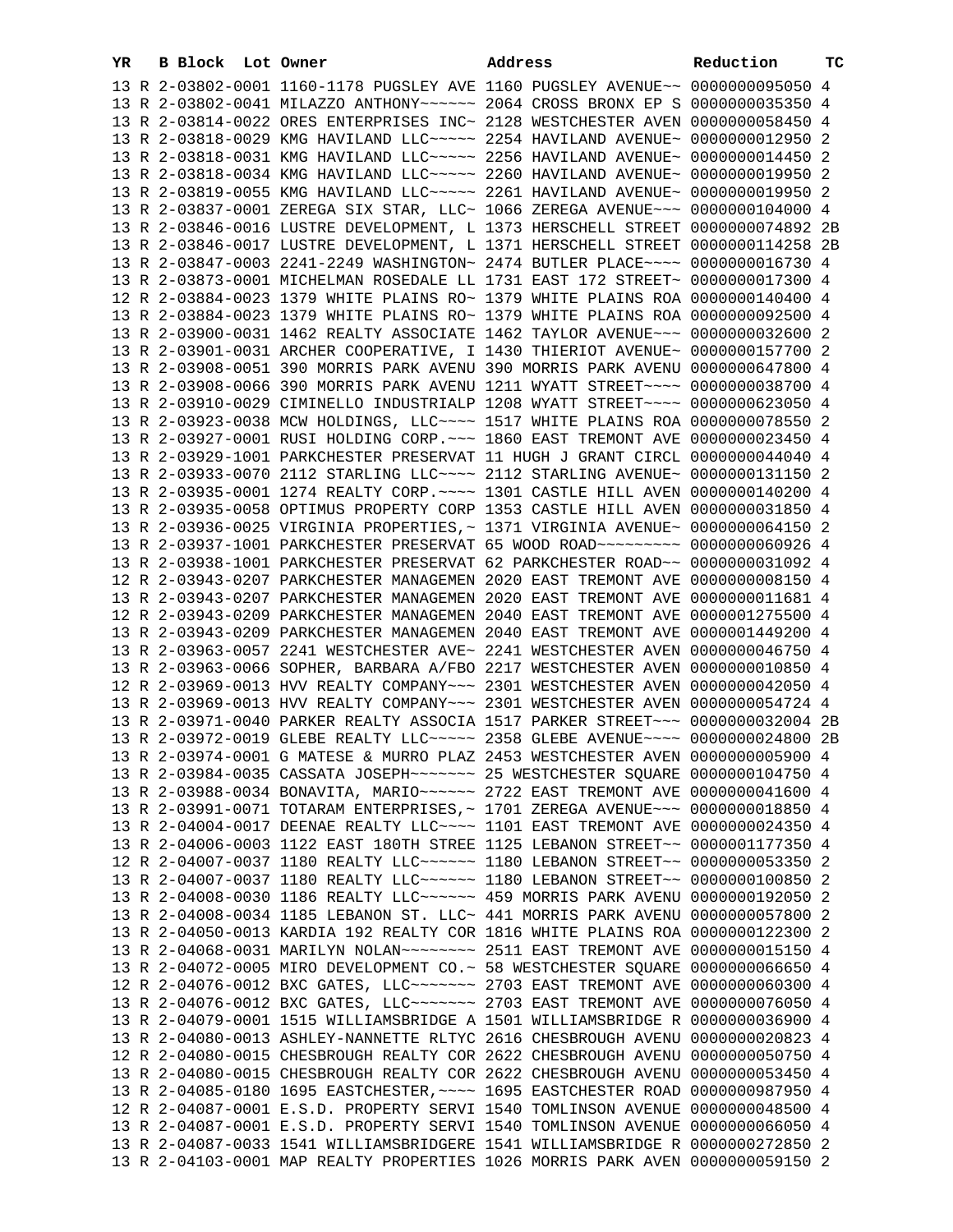| YR | B Block Lot Owner |  | Address                                                                          | Reduction | тc |
|----|-------------------|--|----------------------------------------------------------------------------------|-----------|----|
|    |                   |  | 13 R 2-04113-0039 BELMONT OTIS PROPERTI 1602 HERING AVENUE~~~ 0000000050263 4    |           |    |
|    |                   |  | 12 R 2-04116-0008 HOMEFRONT EAST LLC ~~~ 1194 MORRIS PARK AVEN 0000000005850 4   |           |    |
|    |                   |  | 13 R 2-04116-0008 HOMEFRONT EAST LLC ~~~ 1194 MORRIS PARK AVEN 0000000016649 4   |           |    |
|    |                   |  | 13 R 2-04120-0001 MP INVT ENTERPRISES~~ 1200 MORRIS PARK AVEN 0000000016000 4    |           |    |
|    |                   |  | 13 R 2-04124-0062 JONATHAN TRACIS ~~~~~~ 1852 FOWLER AVENUE ~~~ 0000000010640 2A |           |    |
|    |                   |  | 12 R 2-04126-0040 CAMAC HOWARD ~~~~~~~~~ 975 MORRIS PARK AVENU 0000000152850 4   |           |    |
|    |                   |  |                                                                                  |           |    |
|    |                   |  |                                                                                  |           |    |
|    |                   |  | 13 R 2-04132-0006 BRONX BOARD/REATORS, I 1136 RHINELANDER AVEN 0000000013650 4   |           |    |
|    |                   |  | 13 R 2-04132-0039 DORMI ACQUISTION, INC 1121 MORRIS PARK AVEN 0000000076100 4    |           |    |
|    |                   |  | 13 R 2-04141-0007 DE CANDIDO, PHILIP F. 1468 BLONDELL AVENUE~ 0000000015934 4    |           |    |
|    |                   |  | 13 R 2-04164-0003 NEIRA ALBERT G ~~~~~~~~ 2927 WESTCHESTER AVEN 0000000014850 4  |           |    |
|    |                   |  | 12 R 2-04169-0027 1725 CROSBY REALTY LL 1725 CROSBY AVENUE~~~ 0000000138850 4    |           |    |
|    |                   |  | 13 R 2-04169-0027 1725 CROSBY REALTY LL 1725 CROSBY AVENUE~~~ 0000000159100 4    |           |    |
|    |                   |  | 13 R 2-04173-0029 MAHAN AVENUE ASSOCIAT 1610 MAHAN AVENUE~~~~ 0000000084900 2    |           |    |
|    |                   |  | 12 R 2-04178-0005 2933 GRAND CONCOURSE~ 3565 BRUCKNER BOULEVA 0000000091250 2    |           |    |
|    |                   |  | 13 R 2-04178-0005 2933 GRAND CONCOURSE~ 3565 BRUCKNER BOULEVA 0000000134400 2    |           |    |
|    |                   |  | 13 R 2-04194-0006 PETE MESTOUSIS~~~~~~~ 1822 EDISON AVENUE~~~ 0000000007768 2A   |           |    |
|    |                   |  | 13 R 2-04196-0030 3073 BUHRE ASSOCIATES 3073 BUHRE AVENUE~~~~ 0000000130150 2    |           |    |
|    |                   |  | 12 R 2-04219-0004 1510 STILLWELL AVE. L 1510 STILLWELL AVENUE 0000000006900 4    |           |    |
|    |                   |  | 13 R 2-04219-0004 1510 STILLWELL AVE. L 1510 STILLWELL AVENUE 0000000010050 4    |           |    |
|    |                   |  | 13 R 2-04226-0167 ZOTTOLA ASSOCIATES, L 02035 MAYFLOWER AVENU 0000000002316 1    |           |    |
|    |                   |  | 13 R 2-04226-0409 NICK'S AUTO SERVICE, ~ 1820 EASTCHESTER ROAD 0000000116600 4   |           |    |
|    |                   |  | 13 R 2-04231-0058 SAD ASSOCIATES, LTD~~ 01911 MAYFLOWER AVENU 0000000004560 1    |           |    |
|    |                   |  | 13 R 2-04231-0059 SAD ASSOCIATES, LTD. ~ 01909 MAYFLOWER AVENU 0000000004800 1   |           |    |
|    |                   |  | 13 R 2-04231-0062 SAD ASSOCIATES, LTD~~ 01903 MAYFLOWER AVENU 0000000003000 1    |           |    |
|    |                   |  | 13 R 2-04237-0057 COLLINS, MICHAEL ---- 03151 ARNOW PLACE --- 0000000002976 1    |           |    |
|    |                   |  | 13 R 2-04239-0019 PELHAM BAY 2007, LLC~ 3268 WESTCHESTER AVEN 0000000072850 4    |           |    |
|    |                   |  | 13 R 2-04240-0020 ZOTTOLA ASSOCIATES, L 02868 EAST 194 STREET 0000000002280 1    |           |    |
|    |                   |  | 13 R 2-04243-0020 HAXHARI, ALBERT~~~~~~ 2860 EAST 197 STREET~ 0000000000295 1    |           |    |
|    |                   |  | 13 R 2-04245-0008 LUC REALTY, INC. ~~~~~ 2924 EAST 194 STREET~ 0000000008760 2B  |           |    |
|    |                   |  | 13 R 2-04273-0034 FRANGINA REALTY LLC~~ 1129 RHINELANDER AVEN 0000000056450 2    |           |    |
|    |                   |  |                                                                                  |           |    |
|    |                   |  | 12 R 2-04274-0071 ANTHONY CONSENTINO~~~ 1978 WILLIAMSBRIDGE R 0000000155900 4    |           |    |
|    |                   |  | 13 R 2-04274-0071 ANTHONY CONSENTINO~~~ 1978 WILLIAMSBRIDGE R 0000000158600 4    |           |    |
|    |                   |  | 12 R 2-04286-0048 RIVERDALE EQUITIES LT MARAN PLACE~~~~~~~~~~ 0000000003980 1B   |           |    |
|    |                   |  | 13 R 2-04286-0048 RIVERDALE EQUITIES LT MARAN PLACE~~~~~~~~~~ 0000000004395 1B   |           |    |
|    |                   |  | 13 R 2-04288-0035 LYDIG SHOPPING CENTER 724 LYDIG AVENUE~~~~~ 0000000177000 4    |           |    |
|    |                   |  | 13 R 2-04306-0020 WILLIAMSBRIDGE RD. R~ 2007 WILLIAMSBRIDGE R 0000000031800 4    |           |    |
|    |                   |  | 13 R 2-04309-0001 ZHENG, JIANHUA~~~~~~~ 2030 HERING AVENUE~~~ 0000000001377 1    |           |    |
|    |                   |  | 13 R 2-04317-0060 ARNOLD PLAINS CORP~~~ 2169 WHITE PLAINS ROA 0000000160600 4    |           |    |
|    |                   |  | 13 R 2-04317-0064 RUTH PLAINS CO~~~~~~~ 2159 WHITE PLAINS ROA 0000000082450 4    |           |    |
|    |                   |  | 13 R 2-04318-0001 ENSIGN BANK, FSB ~~~~~ 2140 WHITE PLAINS ROA 0000000275550 4   |           |    |
|    |                   |  | 13 R 2-04318-0008 PARKWAY EQUITY CORP~~ 2154 WHITE PLAINS ROA 0000000147300 4    |           |    |
|    |                   |  | 12 R 2-04319-0001 2140 CRUGER ASSOCIATE 2140 CRUGER AVENUE~~~ 0000000239250 2    |           |    |
|    |                   |  | 13 R 2-04319-0001 2140 CRUGER ASSOCIATE 2140 CRUGER AVENUE~~~ 0000000150050 2    |           |    |
|    |                   |  | 13 R 2-04322-0032 2194 BARNES AVENUE L~ 2194 BARNES AVENUE~~~ 0000000063050 2    |           |    |
|    |                   |  | 13 R 2-04324-0062 A KOENIGSBERGER~~~~~~ 02143 BOGART AVENUE~~ 00000000001256 1   |           |    |
|    |                   |  | 13 R 2-04340-0094 PARKLANE DEVELOPERS, I THWAITES PLACE~~~~~~~ 0000000112741 4   |           |    |
|    |                   |  | 13 R 2-04343-0005 2200 WHITE PLAINS RD. 2212 WHITE PLAINS ROA 0000000709800 4    |           |    |
|    |                   |  | 13 R 2-04343-0036 SCHAINBERG, MARION~~~ CRUGER AVENUE~~~~~~~~ 0000000042542 4    |           |    |
|    |                   |  | 13 R 2-04365-0005 NEW YORK EYE SURGERY~ 1101 PELHAM PARKWAY N 0000000057850 4    |           |    |
|    |                   |  | 13 R 2-04395-0030 ADELE B WEIS~~~~~~~~~ 2227 WESTERVELT AVENU 0000000003903 1    |           |    |
|    |                   |  | 13 R 2-04399-0038 BELVISO, FRANK~~~~~~~ 02321 KINGSLAND AVENU 0000000003519 1    |           |    |
|    |                   |  | 13 R 2-04400-0005 ALTIERI THOMAS J~~~~~ 01631 ASTOR AVENUE~~~ 0000000003535 1    |           |    |
|    |                   |  | 13 R 2-04409-0046 BRIJA, EDLIRA~~~~~~~~ 02327 DELANOY AVENUE~ 00000000001974 1   |           |    |
|    |                   |  | 13 R 2-04425-0036 OLINVILLE 2451 LLC~~~ 2451 OLINVILLE AVENUE 0000000020000 2    |           |    |
|    |                   |  | 13 R 2-04429-0006 OLINVILLE ASSOCIATES, 2504 OLINVILLE AVENUE 0000000094950 2    |           |    |
|    |                   |  | 13 R 2-04433-0001 TRI CRUGER REALTY LLC 2507 CRUGER AVENUE~~~ 0000000044250 2    |           |    |
|    |                   |  | 13 R 2-04433-0011 GOLDEN ARCH REALTY CO 2528 WHITE PLAINS ROA 0000000038600 4    |           |    |
|    |                   |  | 13 R 2-04458-0082 RUSSO, SALVATORE A~~~ 2507 TENBROECK AVENUE 0000000001701 1    |           |    |
|    |                   |  |                                                                                  |           |    |
|    |                   |  | 13 R 2-04462-0060 TRAN, VAN B --------- 2559 PEARSALL AVENUE ~ 0000000000532 1   |           |    |
|    |                   |  | 13 R 2-04538-0026 CHASE MANHATTAN BANK~ 1650 EAST GUN HILL RO 0000000064376 4    |           |    |
|    |                   |  | 13 R 2-04550-0012 FARBAND HOUSING CORP~ 2922 BARNES AVENUE~~~ 0000000281450 2    |           |    |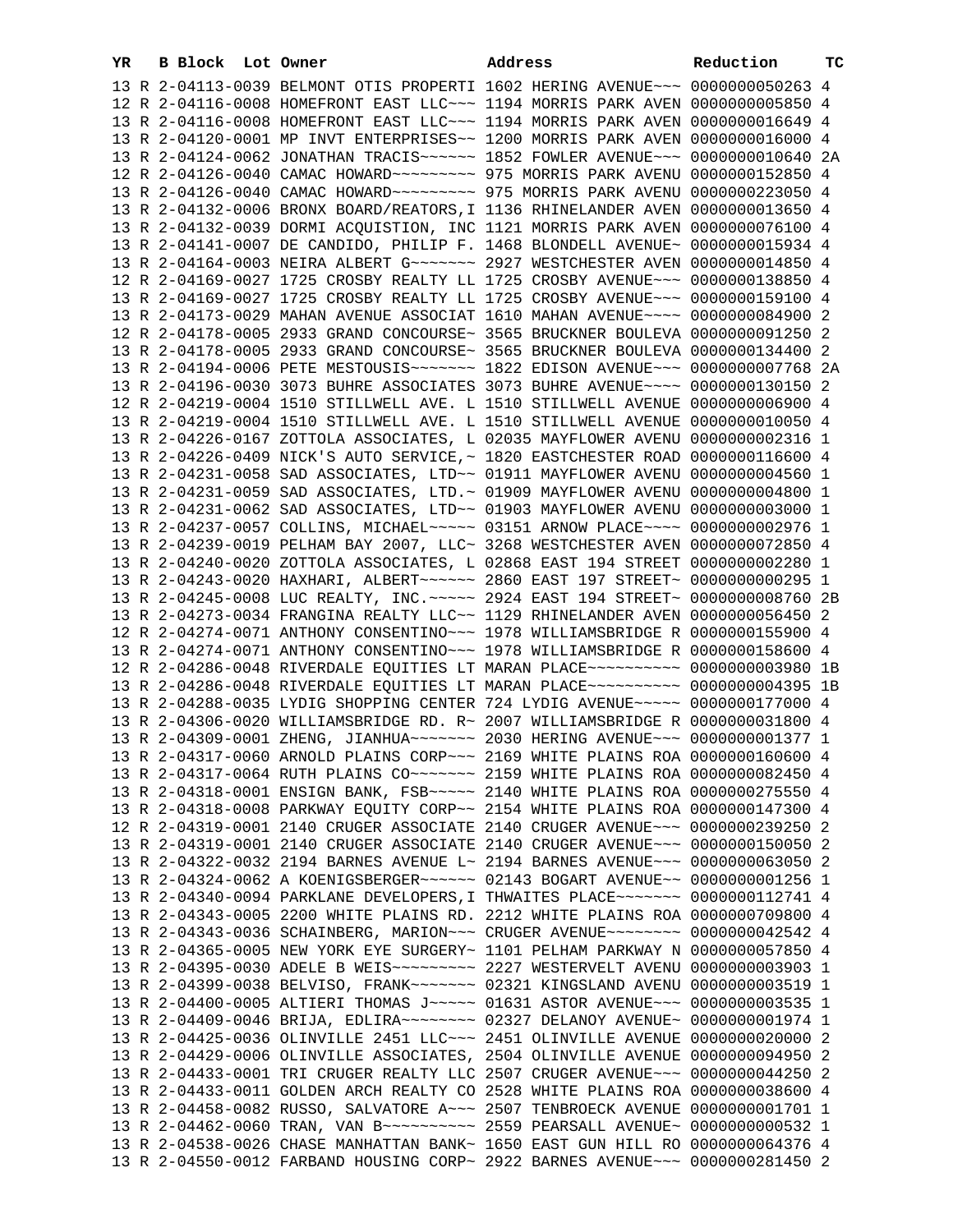| YR | B Block Lot Owner |  | Address                                                                          | Reduction | тc |
|----|-------------------|--|----------------------------------------------------------------------------------|-----------|----|
|    |                   |  | 12 R 2-04555-0026 2955 BOSTON ROAD REAL 2955 BOSTON ROAD~~~~~ 0000000031650 4    |           |    |
|    |                   |  | 13 R 2-04555-0026 2955 BOSTON ROAD REAL 2955 BOSTON ROAD~~~~~ 0000000042450 4    |           |    |
|    |                   |  | 13 R 2-04555-0040 2942-48 BOSTON ROAD L 2942 BOSTON ROAD ~~~~~ 0000000015650 4   |           |    |
|    |                   |  | 13 R 2-04566-0046 AWS 34 ORCHARD LLC~~~ 1432 EAST GUN HILL RO 0000000012720 2A   |           |    |
|    |                   |  | 13 R 2-04576-0031 988 BURKE AVENUE REAL 988 BURKE AVENUE~~~~~ 0000000007909 2A   |           |    |
|    |                   |  | 13 R 2-04578-0033 LANDAU VI LLC ------- 3036 LURTING AVENUE -- 0000000027400 4   |           |    |
|    |                   |  | 13 R 2-04590-0045 EVACAR ENTERPRISES, LT 1334 EAST GUN HILL RO 0000000026750 4   |           |    |
|    |                   |  | 13 R 2-04593-0016 TUCK IT AWAY INC. ~~~~ 3240 BRONX BOULEVARD~ 0000000311500 4   |           |    |
|    |                   |  | 13 R 2-04596-0022 3254 WHITE PLAINS ROA 700 WHITE PLAINS ROAD 0000000326700 2    |           |    |
|    |                   |  | 13 R 2-04613-0051 3227 LACONIA AVENUE L 3227 LACONIA AVENUE~~ 0000000014450 4    |           |    |
|    |                   |  | 13 R 2-04614-0059 3245 BOSTON ROAD LLC~ 3245 YATES AVENUE~~~~ 0000000081000 4    |           |    |
|    |                   |  | 12 R 2-04615-0023 KAMBIA CHIOS REALTY L 3260 BOSTON ROAD~~~~~ 0000000044100 4    |           |    |
|    |                   |  | 13 R 2-04615-0023 KAMBIA CHIOS REALTY L 3260 BOSTON ROAD~~~~~ 0000000059400 4    |           |    |
|    |                   |  | 13 R 2-04617-0032 FRANCHISE REALTY INTE 1200 EAST GUN HILL RO 0000000045250 4    |           |    |
|    |                   |  | 13 R 2-04623-0007 MAYNARD H. WILLIAMS~~ 03316 BARKER AVENUE~~ 00000000001419 1   |           |    |
|    |                   |  | 13 R 2-04633-0001 STEVENSON TOWERS REAL 831 BARTHOLDI STREET~ 0000000195800 2    |           |    |
|    |                   |  | 13 R 2-04633-0011 801 BARTHOLDI LLC~~~~ 801 BARTHOLDI STREET~ 0000000062650 4    |           |    |
|    |                   |  | 13 R 2-04658-0021 BRONXWOOD HOME FOR TH 3441 BARNES AVENUE~~~ 0000000917650 4    |           |    |
|    |                   |  | 13 R 2-04667-0056 BARNES EOUITIES LLC~~ 3818 WHITE PLAINS ROA 0000000011000 4    |           |    |
|    |                   |  | 13 R 2-04693-0001 ALLERTON REALTY GROUP 1053 EAST GUN HILL RO 0000000053500 2    |           |    |
|    |                   |  | 13 R 2-04721-0105 VASQUEZ, LUCY F~~~~~~ 1458 HICKS STREET~~~~ 0000000004560 1    |           |    |
|    |                   |  | 13 R 2-04722-0035 3481 BOSTON ROAD REAL 3481 BOSTON ROAD~~~~~ 0000000148650 4    |           |    |
|    |                   |  | 13 R 2-04723-0066 PATRICIA W HATCHER~~~ 3512 BOSTON ROAD~~~~~ 0000000060750 4    |           |    |
|    |                   |  | 13 R 2-04728-0070 3550 BOSTON ROAD LLC~ 3550 BOSTON ROAD~~~~~ 0000000027050 4    |           |    |
|    |                   |  | 13 R 2-04732-0012 HILLGUN REALTY CORP.~ 3316 BOSTON ROAD~~~~~ 0000000214200 4    |           |    |
|    |                   |  | 13 R 2-04734-0001 CASUTO REAL EST/NY, IN 3374 BOSTON ROAD~~~~~ 0000000108950 4   |           |    |
|    |                   |  | 12 R 2-04735-0004 3408 LLC ------------- 3410 BOSTON ROAD ---- 0000000057450 4   |           |    |
|    |                   |  | 13 R 2-04735-0063 712 E 214 ST CORP~~~~ 3364 WILSON AVENUE~~~ 0000000029750 4    |           |    |
|    |                   |  | 13 R 2-04754-0001 BAY CHESTER MOTEL, INC 1440 EAST 222 STREET~ 0000000332750 4   |           |    |
|    |                   |  | 12 R 2-04758-0009 MSH HOLDINGS COMPANY~ 1476 EAST 222 STREET~ 0000000032750 4    |           |    |
|    |                   |  | 13 R 2-04758-0009 MSH HOLDINGS COMPANY~ 1476 EAST 222 STREET~ 0000000038324 4    |           |    |
|    |                   |  | 13 R 2-04762-0102 ANTHONY WRIGHT LIVING 1435 EAST GUN HILL RO 0000000041100 4    |           |    |
|    |                   |  | 13 R 2-04800-0018 ACADIA BARTOW AVENUE, 2829 EDSON AVENUE~~~~ 0000000173100 4    |           |    |
|    |                   |  | 13 R 2-04826-0001 WHITE PLAINS RD REALT 3949 WHITE PLAINS ROA 0000000099600 4    |           |    |
|    |                   |  | 13 R 2-04831-0064 CARPENTER ASSOCIATES~ 4054 CARPENTER AVENUE 0000000097750 2    |           |    |
|    |                   |  | 13 R 2-04846-0042 BALI 9 BUILDING ASSOC 4174 WHITE PLAINS ROA 0000000168100 4    |           |    |
|    |                   |  | 12 R 2-04855-0051 BARNES AVENUE PROPERT 4138 BARNES AVENUE~~~ 0000000053800 2    |           |    |
|    |                   |  | 13 R 2-04855-0051 BARNES AVENUE PROPERT 4138 BARNES AVENUE~~~ 0000000204250 2    |           |    |
|    |                   |  | 13 R 2-04872-0056 SAUNDERS, YVONNE~~~~~ 1030 EAST 226 STREET~ 00000000001350 1   |           |    |
|    |                   |  | 13 R 2-04874-0001 BLDG BEACON BRONX LLC 4025 LACONIA AVENUE~~ 0000000106100 4    |           |    |
|    |                   |  | 12 R 2-04880-0001 1455 E 222ND STREET L 1455 EAST 222 STREET~ 0000000111600 4    |           |    |
|    |                   |  | 13 R 2-04880-0001 1455 E 222ND STREET L 1455 EAST 222 STREET~ 0000000169650 4    |           |    |
|    |                   |  | 13 R 2-04886-0001 3734 BOSTON ROAD MANA 3734 BOSTON ROAD~~~~~ 0000000016100 4    |           |    |
|    |                   |  | 13 R 2-04887-0014 3770 BOSTON POST ROAD 3491 BAYCHESTER AVENU 0000000064946 4    |           |    |
|    |                   |  | 12 R 2-04889-0009 ZEEV & R SCHNITZER~~~ 3631 BOSTON ROAD~~~~~ 0000000008900 4    |           |    |
|    |                   |  | 13 R 2-04949-0121 ADELFI 4075 REALTY, L 4075 BOSTON ROAD~~~~~ 0000000030550 4    |           |    |
|    |                   |  | 12 R 2-04951-0018 PELHAM REALTY CO~~~~~ 2253 LIGHT STREET~~~~ 0000000012050 4    |           |    |
|    |                   |  | 13 R 2-04951-0018 PELHAM REALTY CO~~~~~ 2253 LIGHT STREET~~~~ 0000000018807 4    |           |    |
|    |                   |  | 12 R 2-04952-0001 233RD STREET REALTYCO 1600 EAST 233 STREET~ 0000000047600 4    |           |    |
|    |                   |  | 13 R 2-04952-0001 233RD STREET REALTYCO 1600 EAST 233 STREET~ 0000000035450 4    |           |    |
|    |                   |  | 12 R 2-04952-0060 RICHARD J NACLERIO ~~~ 3740 MERRITT AVENUE ~~ 0000000065500 4  |           |    |
|    |                   |  | 13 R 2-04953-0114 SBL EQUITIES LLC ---- 4151 BOSTON ROAD ---- 0000000103950 4    |           |    |
|    |                   |  | 13 R 2-04953-0137 GEORGE LES ----------- CLEMENTINE STREET ---- 0000000009526 4  |           |    |
|    |                   |  | 13 R 2-04953-0138 DIMELE, JAMES M ~~~~~~ CLEMENTINE STREET ~~~~ 00000000006145 4 |           |    |
|    |                   |  | 13 R 2-04953-0139 DIMELE, JAMES M~~~~~~ CLEMENTINE STREET~~~~ 00000000006145 4   |           |    |
|    |                   |  | 13 R 2-04968-0021 3901 DYRE ASSOCIATES, 3903 DYRE AVENUE~~~~~ 0000000006650 4    |           |    |
|    |                   |  | 13 R 2-04974-0009 COPPOLA EMILIO~~~~~~~ 1641 EAST 233 STREET~ 0000000036050 4    |           |    |
|    |                   |  | 13 R 2-04993-0046 BLVD. PLAZA REALTY, L 4256 BRONX BOULEVARD~ 0000000051300 4    |           |    |
|    |                   |  | 13 R 2-04994-0080 EAST 234 REALTY LLC~~ 686 EAST 234 STREET~~ 0000000184750 2    |           |    |
|    |                   |  | 13 R 2-04995-0011 675 EAST 234 ASSOCIAT 675 EAST 234 STREET~~ 00000000030600 2   |           |    |
|    |                   |  | 13 R 2-04997-0060 M. SOPHER & CO.~~~~~~ 4206 WHITE PLAINS ROA 0000000009850 4    |           |    |
|    |                   |  | 13 R 2-04999-0049 ACF WINDWARD I LLC~~~ 4262 WHITE PLAINS ROA 0000000207650 4    |           |    |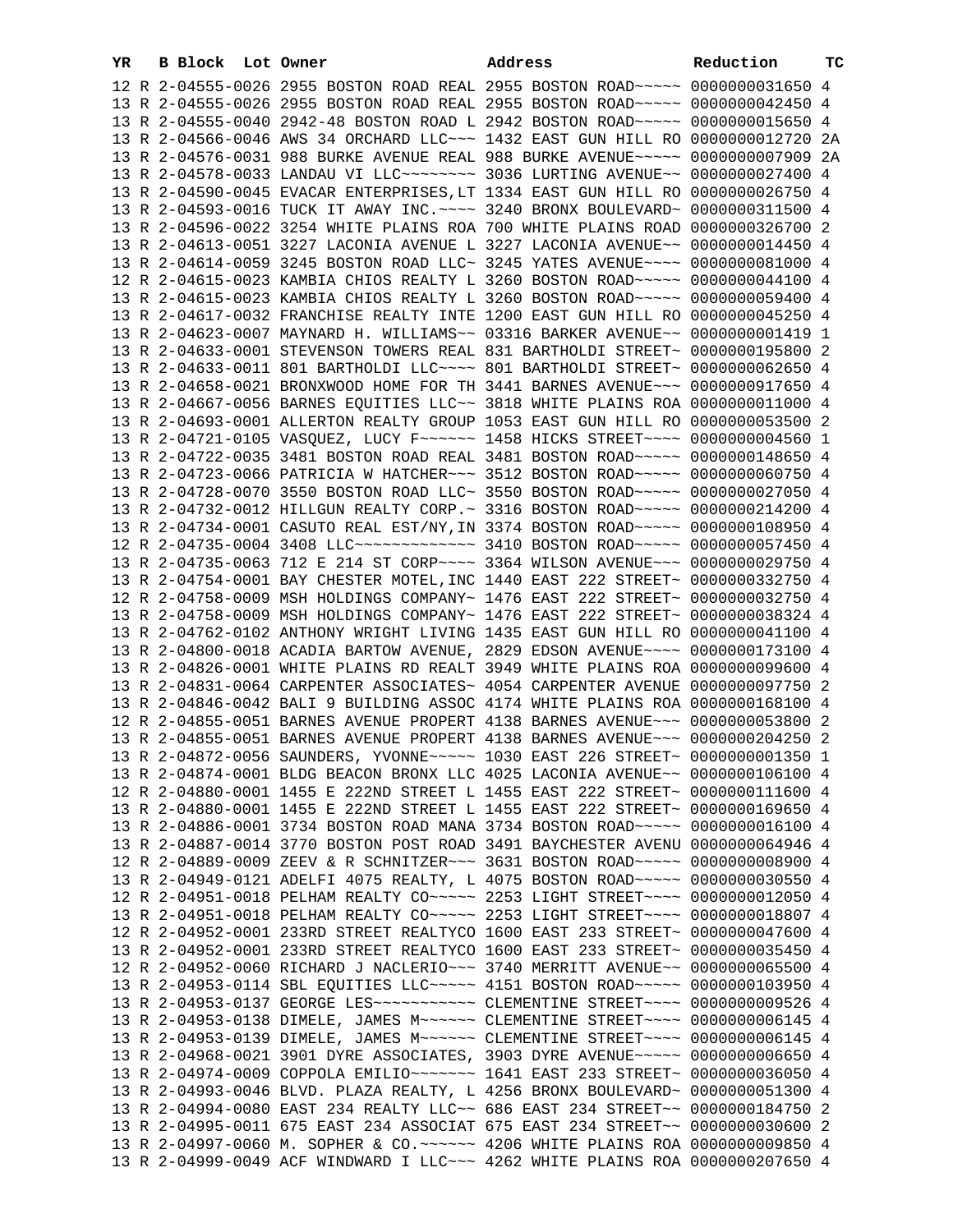| YR | B Block Lot Owner |  | Address                                                                                                                                                        | Reduction | тc |
|----|-------------------|--|----------------------------------------------------------------------------------------------------------------------------------------------------------------|-----------|----|
|    |                   |  | 13 R 2-04999-0057 ACF WINDWARD I LLC~~~ 4268 WHITE PLAINS ROA 0000000021292 4                                                                                  |           |    |
|    |                   |  | 13 R 2-05011-0012 TONGE, VERNON~~~~~~~~ 4231 WICKHAM AVENUE~~ 00000000001800 1                                                                                 |           |    |
|    |                   |  | 13 R 2-05033-0034 SAFEGUARD NY 1~~~~~~~ 4301 BRONX BOULEVARD~ 0000000309350 4                                                                                  |           |    |
|    |                   |  | 12 R 2-05041-0026 NEREID REALTY LLC --- 660 NEREID AVENUE --- 0000000081200 2                                                                                  |           |    |
|    |                   |  | 13 R 2-05041-0026 NEREID REALTY LLC --- 660 NEREID AVENUE --- 0000000239600 2                                                                                  |           |    |
|    |                   |  | 13 R 2-05042-0029 P & S MANAGEMENT CO L 4387 WHITE PLAINS ROA 0000000155600 4                                                                                  |           |    |
|    |                   |  | 12 R 2-05042-0045 RIVERDALE EQUITIES, LT 4379 WHITE PLAINS ROA 0000000017450 4                                                                                 |           |    |
|    |                   |  | 13 R 2-05043-0008 CRAPS LLC ----------- 4332 WHITE PLAINS ROA 0000000200600 4                                                                                  |           |    |
|    |                   |  | 13 R 2-05043-0009 ICL, LLC ------------- 4336 WHITE PLAINS ROA 0000000088300 2B                                                                                |           |    |
| 13 |                   |  | 2-05081-0066 4563 WHITE PLAINS RDR 4563 WHITE PLAINS ROA 0000000044150 2                                                                                       |           |    |
|    |                   |  | 12 R 2-05081-0089 WESTWOOD ASSOCIATES~~ 4519 WHITE PLAINS ROA 0000000005800 4                                                                                  |           |    |
|    |                   |  | 13 R 2-05081-0089 WESTWOOD ASSOCIATES~~ 4519 WHITE PLAINS ROA 0000000017124 4                                                                                  |           |    |
|    |                   |  | 13 R 2-05095-0108 FRANCIS, SHARON T.~~~ 02021 CAMP STREET~~~~ 0000000003121 1                                                                                  |           |    |
|    |                   |  | 12 R 2-05110-0004 TROY COMPONENTS, INC. 4827 WHITE PLAINS ROA 0000000024450 4                                                                                  |           |    |
|    |                   |  | 13 R 2-05110-0004 TROY COMPONENTS, INC. 4827 WHITE PLAINS ROA 0000000025350 4                                                                                  |           |    |
|    |                   |  | 13 R 2-05134-0027 DIAZ-VEGA, LIZETTE A~ 2059 STILLWELL AVENUE 0000000000948 1                                                                                  |           |    |
|    |                   |  | 13 R 2-05141-0280 801 CO-OP CITY BOULEV 801 CO-OP CITY BOULEV 0000001132450 4                                                                                  |           |    |
|    |                   |  | 13 R 2-05245-0031 GIVAN AVENUE REALTY L 2255 GIVAN AVENUE~~~~ 0000000019900 4                                                                                  |           |    |
|    |                   |  | 13 R 2-05246-0010 MERR-TILL, LLC ------ 3327 MERRITT AVENUE -~ 0000000014600 4                                                                                 |           |    |
|    |                   |  | 12 R 2-05259-0001 DEREIMER OWNERS, LLC. 3850 BOSTON ROAD~~~~~ 0000000085850 4                                                                                  |           |    |
|    |                   |  | 13 R 2-05259-0001 DEREIMER OWNERS, LLC. 3850 BOSTON ROAD~~~~~ 0000000030250 4                                                                                  |           |    |
|    |                   |  | 13 R 2-05271-0001 HOLLERS AVENUE REALTY 3448 ROMBOUTS AVENUE~ 0000000012500 4                                                                                  |           |    |
|    |                   |  | 13 R 2-05271-0054 MONACO CHARLES~~~~~~~ 3436 ROMBOUTS AVENUE~ 0000000013750 4                                                                                  |           |    |
|    |                   |  | 13 R 2-05273-0002 4030 BOSTON ROAD LLC~ 4030 BOSTON ROAD~~~~~ 0000000081950 4                                                                                  |           |    |
|    |                   |  | 13 R 2-05282-0008 FERRO PROPERTIES LLC~ 4150 BOSTON ROAD~~~~~ 0000000013750 4                                                                                  |           |    |
|    |                   |  | 13 R 2-05286-0040 PEARTREE AUTO WRECKER 3512 HEATHCOTE AVENUE 0000000039159 4                                                                                  |           |    |
|    |                   |  | 13 R 2-05286-0047 PEARTREE AUTOWRECKERS HEATHCOTE AVENUE~~~~~ 0000000013190 4                                                                                  |           |    |
|    |                   |  | 13 R 2-05288-0001 PASCAP EXPORT INC~~~~ 3501 HUTCHINSON AVENU 0000001088067 4                                                                                  |           |    |
|    |                   |  | 13 R 2-05306-0096 MOLFETTA ANGELINA~~~~ 1111 CALHOUN AVENUE~~ 0000000094800 4                                                                                  |           |    |
|    |                   |  | 13 R 2-05312-0001 P & J BIVONA LLC ~~~~~ 2945 BRUCKNER BOULEVA 0000000668500 4                                                                                 |           |    |
|    |                   |  | 13 R 2-05331-0007 3200 TREMONT ASSOCIAT 3227 EAST TREMONT AVE 0000000225950 4                                                                                  |           |    |
|    |                   |  | 12 R 2-05333-0106 1235 BRADFORD ASSOCIT 1235 BRADFORD AVENUE~ 0000000009850 2                                                                                  |           |    |
|    |                   |  | 13 R 2-05333-0106 1235 BRADFORD ASSOCIT 1235 BRADFORD AVENUE~ 0000000009100 2                                                                                  |           |    |
|    |                   |  | 13 R 2-05348-0034 TMAG REALTY CORP. ~~~~ 02730 LATTING STREET~ 00000000001920 1                                                                                |           |    |
|    |                   |  | 12 R 2-05350-0064 VICTOR QUIROLO & SON~ 3176 EAST TREMONT AVE 0000000057000 4                                                                                  |           |    |
|    |                   |  | 13 R 2-05350-0064 VICTOR QUIROLO & SON~ 3176 EAST TREMONT AVE 0000000053700 4                                                                                  |           |    |
|    |                   |  | 13 R 2-05351-0006 BLERIM REALTY LLC ~~~~ 3191 EAST TREMONT AVE 0000000068570 2B                                                                                |           |    |
|    |                   |  | 13 R 2-05371-0048 3040 E. TREMONT AVE. ~ 3036 EAST TREMONT AVE 0000000016150 4                                                                                 |           |    |
|    |                   |  | 13 R 2-05385-0001 AMENDOLA CARMELINA~~~ 2801 ZULETTE AVENUE~~ 0000000021352 2A                                                                                 |           |    |
|    |                   |  | 13 R 2-05394-0043 SALVATORE ZOTTOLA, GE 01560 EDISON AVENUE~~ 0000000001569 1                                                                                  |           |    |
|    |                   |  | 12 R 2-05406-0142 3250 RAWLINS AVENUE P 3250 RAWLINS AVENUE~~ 0000000041400 1                                                                                  |           |    |
|    |                   |  | 13 R 2-05406-0142 3250 RAWLINS AVENUE P 3250 RAWLINS AVENUE~~ 0000000060960 1<br>13 R 2-05409-0381 CARLOS A VITELLI~~~~~ 3377 AGAR PLACE~~~~~~ 0000000002834 1 |           |    |
|    |                   |  | 13 R 2-05416-0048 TORRIONI JOSEPH~~~~~~ 03221 AMPERE AVENUE~~ 00000000001800 1                                                                                 |           |    |
|    |                   |  | 13 R 2-05423-0009 JAMES E MCQUADE~~~~~~ 3535 EAST TREMONT AVE 0000000051300 4                                                                                  |           |    |
|    |                   |  | 13 R 2-05431-0019 3600 TREMONT ASSOCIAT 3677 EAST TREMONT AVE 0000000122350 4                                                                                  |           |    |
|    |                   |  | 13 R 2-05434-0001 ALEXANDRATOS, OLGA~~~ 3051 RANDALL AVENUE~~ 0000000001560 1                                                                                  |           |    |
|    |                   |  | 13 R 2-05435-0001 EAST TREMONT PARTNERS 3811 EAST TREMONT AVE 0000000056950 4                                                                                  |           |    |
|    |                   |  | 13 R 2-05439-0007 MONTEMURRO, BERNADETT 03881 EAST TREMONT AV 0000000000960 1                                                                                  |           |    |
|    |                   |  | 13 R 2-05483-0043 MARCIANO, FRANCO~~~~~ 633 VINCENT AVENUE~~~ 0000000014416 2A                                                                                 |           |    |
|    |                   |  | 13 R 2-05486-0112 RUSCIGNO, GIUSEPPE~~~ SHORE DRIVE~~~~~~~~~~ 0000000001084 1B                                                                                 |           |    |
|    |                   |  | 13 R 2-05488-0027 VIJER CONSTRUCTION CO 520 ELLSWORTH AVENUE~ 0000000016000 2B                                                                                 |           |    |
|    |                   |  | 13 R 2-05502-0063 JLA RENTALS, INC. ~~~~ 00192 MEAGHER AVENUE~ 0000000001793 1                                                                                 |           |    |
|    |                   |  | 13 R 2-05502-0070 JLA RENTALS, INC. ~~~~ 00208 MEAGHER AVENUE~ 0000000003540 1                                                                                 |           |    |
|    |                   |  | 13 R 2-05531-0017 3446 TREMONT PROPERTI 3442 EAST TREMONT AVE 0000000292700 4                                                                                  |           |    |
|    |                   |  | 12 R 2-05534-0001 BRUCKNER EAST LLC ~~~~ 2800 BRUCKNER BOULEVA 0000000675450 4                                                                                 |           |    |
|    |                   |  | 13 R 2-05534-0001 BRUCKNER EAST LLC~~~~ 2800 BRUCKNER BOULEVA 0000000152100 4                                                                                  |           |    |
|    |                   |  | 13 R 2-05541-0008 CIMINELLO PROPERTY AS 999 BRUSH AVENUE~~~~~ 0000000034150 4                                                                                  |           |    |
|    |                   |  | 13 R 2-05561-0164 AHMED S KASSIM~~~~~~~ 3840 EAST TREMONT AVE 0000000022245 2A                                                                                 |           |    |
|    |                   |  | 12 R 2-05561-0170 3860 EAST TREMONT AVE 3860 EAST TREMONT AVE 0000000197650 4                                                                                  |           |    |
|    |                   |  | 13 R 2-05561-0170 3860 EAST TREMONT AVE 3860 EAST TREMONT AVE 0000000514750 4                                                                                  |           |    |
|    |                   |  | 13 R 2-05589-0150 MAZZA RALPH M~~~~~~~~ 172 REVERE AVENUE~~~~ 0000000001905 1                                                                                  |           |    |
|    |                   |  |                                                                                                                                                                |           |    |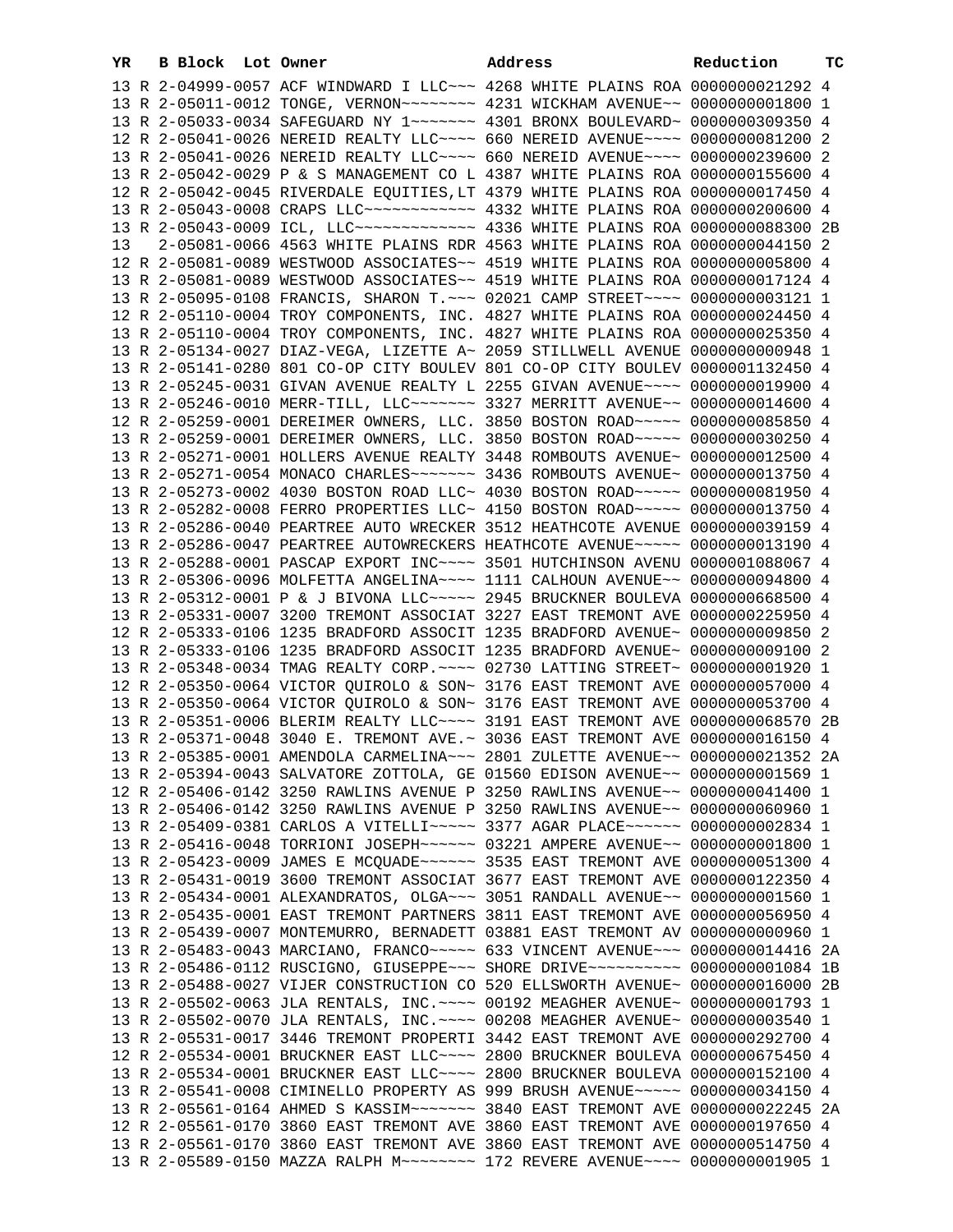| YR | B Block Lot Owner |                                                                                                                                                                 | Address | Reduction | тc |
|----|-------------------|-----------------------------------------------------------------------------------------------------------------------------------------------------------------|---------|-----------|----|
|    |                   | 13 R 2-05589-0151 TRICOLI, LORRAINE~~~~ 174 REVERE AVENUE~~~~ 00000000001905 1                                                                                  |         |           |    |
|    |                   | 13 R 2-05611-0063 ANDI REALTY CORP. ~~~~ 520 YZNAGA PLACE~~~~~ 0000000015750 4                                                                                  |         |           |    |
|    |                   | 13 R 2-05624-0030 LOBSTER BOX RSTRNT IN 27 CITY ISLAND AVENUE 0000000066550 4                                                                                   |         |           |    |
|    |                   | 13 R 2-05633-0137 COUNTRY SAM DEV CORP~ 361 CITY ISLAND AVENU 0000000021150 4                                                                                   |         |           |    |
|    |                   | 13 R 2-05634-0001 LUKECO LLC ---------- 499 CITY ISLAND AVENU 0000000082988 4                                                                                   |         |           |    |
|    |                   | 12 R 2-05637-0061 KARIKAN REALTY ENTERP 26 CITY ISLAND AVENUE 0000000013300 4                                                                                   |         |           |    |
|    |                   | 13 R 2-05637-0061 KARIKAN REALTY ENTERP 26 CITY ISLAND AVENUE 0000000070000 4                                                                                   |         |           |    |
|    |                   | 13 R 2-05647-0026 SCHIBLI, ALEX N. ~~~~~ 180 CROSS STREET~~~~~ 0000000005920 1                                                                                  |         |           |    |
|    |                   | 12 R 2-05654-0393 LORENZO DICAMILLO~~~~ 2551 PELHAM BAY PARK~ 0000000042419 2A                                                                                  |         |           |    |
|    |                   | 13 R 2-05654-0393 LORENZO DICAMILLO~~~~ 2551 PELHAM BAY PARK~ 0000000055563 2A                                                                                  |         |           |    |
|    |                   | 13 R 2-05655-0300 POST ROAD PLAZA FEE L 4325 BOSTON ROAD~~~~~ 0000000042750 4                                                                                   |         |           |    |
|    |                   | 12 R 2-05700-0095 M J MARTIN SON INC~~~ 5523 BROADWAY~~~~~~~~ 0000000048850 4                                                                                   |         |           |    |
|    |                   | 13 R 2-05701-0126 MARTIN KENNETH REALTY 5547 BROADWAY~~~~~~~~ 0000000171650 4                                                                                   |         |           |    |
|    |                   | 13 R 2-05723-0094 CARROLL GARDENS OWNE~ 510 KAPPOCK STREET~~~ 0000000041750 2                                                                                   |         |           |    |
|    |                   | 13 R 2-05723-0100 HESKEL'S RIVERDALE, ~~ 500 KAPPOCK STREET~~~ 0000000353650 2                                                                                  |         |           |    |
|    |                   | 13 R 2-05731-0869 HAL A DORFMAN~~~~~~~~ WEST 230 STREET~~~~~~ 0000000003000 1                                                                                   |         |           |    |
|    |                   | 13 R 2-05755-0041 KAY REALTY CO -------- 5673 BROADWAY ------ 0000000269100 4                                                                                   |         |           |    |
|    |                   | 13 R 2-05759-0623 SION PALACCI~~~~~~~~~~~~~~~~~~~~ RWIN AVENUE~~~~~ 0000000034559 2A                                                                            |         |           |    |
|    |                   | 13 R 2-05769-0155 ABREU, LUIS F~~~~~~~~ 3641 IRWIN AVENUE~~~~ 0000000003592 1                                                                                   |         |           |    |
|    |                   | 13 R 2-05771-1002 3636 FIELDSTON OWNERS 3636 FIELDSTON ROAD~~ 0000000203300 2                                                                                   |         |           |    |
|    |                   | 12 R 2-05776-0539 L & W HOLDINGS, LTD. ~ 5925 BROADWAY ~~~~~~~~ 0000000060650 4                                                                                 |         |           |    |
|    |                   | 13 R 2-05776-0539 L & W HOLDINGS, LTD. ~ 5925 BROADWAY ~~~~~~~~ 0000000058787 4                                                                                 |         |           |    |
|    |                   | 13 R 2-05776-0609 HOME CARE PLUS, INC. ~ 4572 MANHATTAN COLLEG 0000000018350 4                                                                                  |         |           |    |
|    |                   | 13 R 2-05786-0204 RIVERDALE CENTER NY L 540 WEST 235 STREET~~ 0000000413350 4                                                                                   |         |           |    |
|    |                   | 13 R 2-05789-1001 RIVER REALTY CO., ~~~~ 3220 FAIRFIELD AVENUE 0000000057150 4                                                                                  |         |           |    |
|    |                   | 13 R 2-05794-0509 BERLAND CORP~~~~~~~~~ 3501 JOHNSON AVENUE~~ 0000000082750 4                                                                                   |         |           |    |
|    |                   | 13 R 2-05808-0353 YU, LIMEI~~~~~~~~~~~~~~~~ 320 WEST 245 STREET~~ 00000000011220 1                                                                              |         |           |    |
|    |                   | 13 R 2-05814-1101 6035 BROADWAY OWNERSC BROADWAY~~~~~~~~~~~~~ 0000000016350 4                                                                                   |         |           |    |
|    |                   | 13 R 2-05822-2720 BADER ROBIN L~~~~~~~~ 4675 GROSVENOR AVENUE 0000000006300 1                                                                                   |         |           |    |
|    |                   | 13 R 2-05824-2512 LEVIN, ALLAN M --- - - 4625 DELAFIELD AVENUE 0000000005400 1                                                                                  |         |           |    |
|    |                   | 13 R 2-05826-1674 GITA WEINER ~~~~~~~~~~ 5135 POST ROAD ~~~~~~~ 0000000002395 1                                                                                 |         |           |    |
|    |                   | 12 R 2-05841-1945 FORESTAM ASSOCIATES~~ 6355 BROADWAY~~~~~~~~ 0000000157900 4                                                                                   |         |           |    |
|    |                   | 13 R 2-05841-1945 FORESTAM ASSOCIATES~~ 6355 BROADWAY~~~~~~~~ 0000000364650 4                                                                                   |         |           |    |
|    |                   | 13 R 2-05848-1744 SJLG RIVERDALE PROPER 5622 MOSHOLU AVENUE~~ 0000000100300 4                                                                                   |         |           |    |
|    |                   |                                                                                                                                                                 |         |           |    |
|    |                   | 13 R 2-05855-2260 POST ROAD REALTY, INC 5790 MOSHOLU AVENUE~~ 0000000022700 4                                                                                   |         |           |    |
|    |                   | 13 R 2-05863-0109 SILVER, GLORIA B. ~~~~ 5648 RIVERDALE AVENUE 0000000160550 4<br>13 R 2-05875-0925 GEORGIADOU, KYRIAKI~~ 6037 HUXLEY AVENUE~~~ 0000000004740 1 |         |           |    |
|    |                   | 13 R 2-05911-0157 EMMANUELLI DEAN~~~~~~ 4620 ARLINGTON AVENUE 0000000000672 1                                                                                   |         |           |    |
|    |                   | 13 R 2-05911-1143 TURKEL LAWRENCE~~~~~~ 545 WEST 246 STREET~~ 0000000009944 1                                                                                   |         |           |    |
|    |                   | 13 R 2-05920-0670 CORNELL APTS LLC ---- 3801 HUDSON MANOR TER 0000000416000 2                                                                                   |         |           |    |
|    |                   | 13 R 2-05940-0360 PATEL VIKRAM R --- - - 4911 ARLINGTON AVENUE 0000000004080 1                                                                                  |         |           |    |
|    |                   | 13 R 2-05942-0222 BODENHEIMER, ELAINE F 5235 ARLINGTON AVENUE 0000000004478 1                                                                                   |         |           |    |
|    |                   | 12 R 2-05949-0293 HUDRIV LLC ----------- 618 WEST 256 STREET -- 0000000002820 1B                                                                                |         |           |    |
|    |                   | 13 R 2-05949-0293 HUDRIV LLC ----------- 618 WEST 256 STREET -- 0000000002680 1B                                                                                |         |           |    |
|    |                   | 12 R 2-05949-0295 HUDRIV LLC ----------- 622 WEST 256 STREET -- 0000000006400 1B                                                                                |         |           |    |
|    |                   | 13 R 2-05949-0295 HUDRIV LLC ----------- 622 WEST 256 STREET -- 0000000006217 1B                                                                                |         |           |    |
|    |                   | 13 R 2-05957-0178 MATJER INC~~~~~~~~~~~~ 6011 RIVERDALE AVENUE 0000000015105 4                                                                                  |         |           |    |
|    |                   | 13 R 2-70000-0017 EMPIRE CITY SUBWAY CO ~~~~~~~~~~~~~~~~~~~~ 0000000000000 3                                                                                    |         |           |    |
|    |                   | 12 R 2-70022-4014 VERIZON NEW YORK INC~ ~~~~~~~~~~~~~~~~~~~~~ 0000011161950 3                                                                                   |         |           |    |
|    |                   | 13 R 2-70022-4014 VERIZON NEW YORK INC~ ~~~~~~~~~~~~~~~~~~~~~ 0000009470135 3                                                                                   |         |           |    |
|    |                   | 12 R 2-72453-0001 METROPOLITAN FIBER SY ~~~~~~~~~~~~~~~~~~~~~ 0000000360000 4                                                                                   |         |           |    |
|    |                   | 13 R 2-72453-0001 METROPOLITAN FIBER SY ~~~~~~~~~~~~~~~~~~~~~ 0000000360000 4                                                                                   |         |           |    |
|    |                   | 13 R 2-72555-0001 SPRINT-NEXTEL CORP~~~ ~~~~~~~~~~~~~~~~~~~~ 0000002296310 4                                                                                    |         |           |    |
|    |                   | 13 R 2-72616-0001 T-MOBILE USA INC & T~ ~~~~~~~~~~~~~~~~~~~~~ 0000001162355 4                                                                                   |         |           |    |
|    |                   | 13 R 2-72830-0002 METRO WIRELESS INC &M ~~~~~~~~~~~~~~~~~~~~~ 0000000088650 4                                                                                   |         |           |    |
| 13 |                   | 3-00001-0050 SAFDI PLAZA REALTY I~ 10 JAY STREET~~~~~~~~ 0000000316900 4                                                                                        |         |           |    |
|    |                   | 13 R 3-00031-0025 PLYMOUTH ROCK ASSOCIA 216 PLYMOUTH STREET~~ 0000000022150 4                                                                                   |         |           |    |
|    |                   | 12 R 3-00036-1204 HUNTER, JARED ~~~~~~~~~~~~~~~ 57 FRONT STREET ~~~~~~~~ 00000000003673 2                                                                       |         |           |    |
|    |                   | 13 R 3-00107-0001 203 JAY ST.~ ASSOCIAT 203 JAY STREET~~~~~~~~ 0000000376750 4                                                                                  |         |           |    |
|    |                   | 13 R 3-00122-0010 SHURGARD STORAGE CENT 265 GOLD STREET~~~~~~ 0000000201700 4                                                                                   |         |           |    |
|    |                   | 13 R 3-00122-0032 PHILRUB REALTY CORP~~ 14 PRINCE STREET~~~~~~ 0000001194800 4                                                                                  |         |           |    |
|    |                   | 12 R 3-00140-0160 BROOKLYN RENNAISSANCE 339 ADAMS STREET~~~~~ 0000002405000 4                                                                                   |         |           |    |
|    |                   |                                                                                                                                                                 |         |           |    |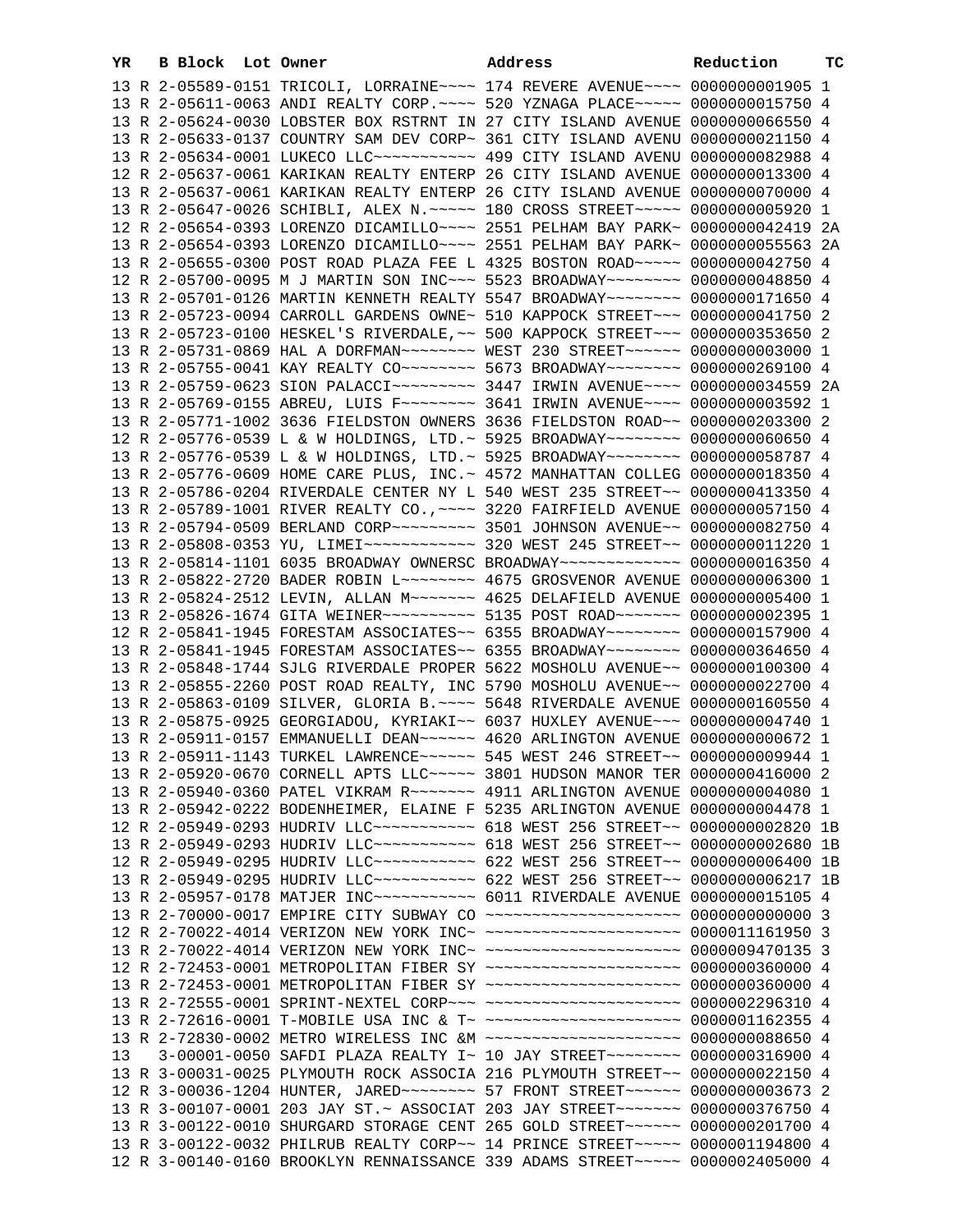| YR. | B Block Lot Owner |                                                                                                                                                           | Address | Reduction | ТC |
|-----|-------------------|-----------------------------------------------------------------------------------------------------------------------------------------------------------|---------|-----------|----|
|     |                   | 13 R 3-00140-0160 BROOKLYN RENNAISSANCE 339 ADAMS STREET~~~~~ 0000001299250 4                                                                             |         |           |    |
|     |                   | 13 R 3-00140-1101 BROOKLYN RENAISSANCE~ 350 JAY STREET~~~~~~~~ 0000008232632 4                                                                            |         |           |    |
|     |                   | 13 R 3-00140-1102 BROOKLYN RENAISSANCE~ 350 JAY STREET~~~~~~~ 0000004979704 4                                                                             |         |           |    |
|     |                   | 13 R 3-00140-1103 BROOKLYN RENAISSANCE~ 350 JAY STREET~~~~~~~~ 0000002947665 4                                                                            |         |           |    |
|     |                   | 12 R 3-00140-1104 BROOKLYN RENAISSANCE~ 333 ADAMS STREET~~~~~~ 0000003057925 4                                                                            |         |           |    |
|     |                   | 13 R 3-00140-1104 BROOKLYN RENAISSANCE~ 333 ADAMS STREET~~~~~ 0000001679700 4                                                                             |         |           |    |
|     |                   | 12 R 3-00146-0048 ALBEE SQUARE REALTY~~ 430 ALBEE SQUARE~~~~~ 0000000065900 4                                                                             |         |           |    |
|     |                   | 13 R 3-00146-0048 ALBEE SQUARE REALTY~~ 430 ALBEE SQUARE~~~~~ 0000000079850 4                                                                             |         |           |    |
|     |                   | 12 R 3-00148-0007 FOREST CITY BRIDGE ST 100 MYRTLE AVENUE~~~~ 0000011252250 4                                                                             |         |           |    |
|     |                   | 13 R 3-00148-0007 FOREST CITY BRIDGE ST 100 MYRTLE AVENUE~~~~ 0000007888600 4                                                                             |         |           |    |
|     |                   | 12 R 3-00152-0003 491 FULTON~ ASSOCIATE 491 FULTON STREET~~~~ 0000000045650 4                                                                             |         |           |    |
|     |                   | 13 R 3-00152-0003 491 FULTON~ ASSOCIATE 491 FULTON STREET~~~~ 0000000044300 4                                                                             |         |           |    |
|     |                   | 13 R 3-00152-0005 487 FULTON ST RLTY IN 487 FULTON STREET~~~~ 0000000102650 4                                                                             |         |           |    |
|     |                   | 13 R 3-00153-0014 348 FULTON~~~~~~~~~~~ 348 FULTON STREET~~~~ 0000000051250 4                                                                             |         |           |    |
|     |                   | 12 R 3-00154-0005 THE GREENPOINT SAVING 356 FULTON STREET~~~~ 0000000118300 4                                                                             |         |           |    |
| 13  |                   | 3-00154-0005 THE GREENPOINT SAVING 356 FULTON STREET~~~~ 0000000214308 4                                                                                  |         |           |    |
|     |                   | 12 R 3-00154-0014 HENRY MODELL & CO INC 366 FULTON STREET~~~~ 0000000105050 4                                                                             |         |           |    |
|     |                   | 13 R 3-00154-0028 BERKSHIRE EQUITY LLC~ 32 SMITH STREET~~~~~~ 0000002078450 4                                                                             |         |           |    |
|     |                   | 13 R 3-00155-0010 FULTON STREET OWNER L 386 FULTON STREET~~~~ 0000000555050 4                                                                             |         |           |    |
|     |                   | 13 R 3-00160-0007 J W MAYS INC -------- 498 FULTON STREET ---- 0000000907300 4                                                                            |         |           |    |
|     |                   | 13 R 3-00160-0018 508 FULTON, LLC ----- 508 FULTON STREET ---- 0000000553950 4                                                                            |         |           |    |
|     |                   |                                                                                                                                                           |         |           |    |
|     |                   | 13 R 3-00160-0036 HOUSING PRESERVATION~ 261 LIVINGSTON STREET 0000000052150 4                                                                             |         |           |    |
|     |                   | 13 R 3-00161-0043 FLATBUSH-FULTON RTYAS 542 FULTON STREET~~~~ 0000000618600 4                                                                             |         |           |    |
|     |                   | 13 R 3-00161-0053 307 LIVINGSTON ASSOCI 307 LIVINGSTON STREET 0000000050278 2A                                                                            |         |           |    |
|     |                   | 13 R 3-00161-0055 303 LIVINGSTON STREET 303 LIVINGSTON STREET 0000000017280 2A                                                                            |         |           |    |
|     |                   | 13 R 3-00164-0013 LIVLONG PROPERTIES~~~ 166 LIVINGSTON STREET 0000000482800 4                                                                             |         |           |    |
|     |                   | 13 R 3-00165-0029 CELWYN CO INC~~~~~~~~~ 254 LIVINGSTON STREET 0000000265650 4                                                                            |         |           |    |
|     |                   | 13 R 3-00166-0021 302 LIVINGSTON ST COR 302 LIVINGSTON STREET 0000000031100 4                                                                             |         |           |    |
|     |                   | 13 R 3-00166-0027 SHOES STYLED BY CLARO 312 LIVINGSTON STREET 0000000103850 4                                                                             |         |           |    |
|     |                   | 12 R 3-00166-0032 322 LIVINGSTON STREET 322 LIVINGSTON STREET 0000000016640 2A                                                                            |         |           |    |
|     |                   | 13 R 3-00166-0032 322 LIVINGSTON STREET 322 LIVINGSTON STREET 0000000017971 2A                                                                            |         |           |    |
|     |                   | 13 R 3-00166-0033 324 LIVINGSTON STREET 324 LIVINGSTON STREET 0000000003930                                                                               |         |           | 2B |
|     |                   | 13 R 3-00166-0035 330 LIVINGSTON ST ~~~~ 328 LIVINGSTON STREET 0000000174500 4                                                                            |         |           |    |
|     |                   | 12 R 3-00167-0003 LIVINGSTON EQUITIES L 340 LIVINGSTON STREET 0000000158750 4                                                                             |         |           |    |
|     |                   | 13 R 3-00167-0003 LIVINGSTON EQUITIES L 340 LIVINGSTON STREET 0000000337850 4                                                                             |         |           |    |
|     |                   | 13 R 3-00174-0018 KIMAQU CORPORATION~~~ 96 FLATBUSH AVENUE~~~ 0000000115400 4                                                                             |         |           |    |
|     |                   | 13 R 3-00182-0010 DELACROIX REALTY LTD~ 312 ATLANTIC AVENUE~~ 0000000043191 4                                                                             |         |           |    |
|     |                   | 13 R 3-00185-0004 ATLANTIC NEVINS DEVEL 85 NEVINS STREET~~~~~ 0000000120000 4                                                                             |         |           |    |
|     |                   | 13 R 3-00185-0048 467 PACIFIC OWNERS CO 467 PACIFIC STREET~~~ 0000000351900 2                                                                             |         |           |    |
|     |                   | 12 R 3-00185-1001 THOSS HOLGER~~~~~~~~~ 497 PACIFIC STREET~~~ 0000000004798 2                                                                             |         |           |    |
|     |                   | 13 R 3-00185-1001 THOSS HOLGER~~~~~~~~~ 497 PACIFIC STREET~~~ 0000000009371 2                                                                             |         |           |    |
|     |                   | 13 R 3-00196-0036 132-134 NEVINS, LLC~~ 250 DEAN STREET~~~~~~ 0000000244750 4                                                                             |         |           |    |
| 13  |                   | 3-00200-0006 JSS HOLDING CORPORATI 14 OLD FULTON STREET~ 0000000016550 4<br>13 R 3-00202-0001 EAGLE TENANTS CORP~~~ 28 OLD FULTON STREET~ 0000000568900 2 |         |           |    |
|     |                   | 13 R 3-00207-1009 KEATE JOHNSON, KATHR 55 POPLAR STREET~~~~~ 0000000004446 2                                                                              |         |           |    |
|     |                   | 12 R 3-00208-0501 10 MONTAGUE TERRACE O 10 MONTAGUE TERRACE~~ 0000000062800 2                                                                             |         |           |    |
|     |                   | 13 R 3-00220-0003 WILLOW ASSOCIATES~~~~ 49 WILLOW STREET~~~~~ 0000000067650 2                                                                             |         |           |    |
|     |                   | 13 R 3-00221-0029 RIDGETON POULTRY INC~ 70 HENRY STREET~~~~~~ 0000000082100 4                                                                             |         |           |    |
|     |                   | 13 R 3-00225-0020 MICHAEL GOLDSTEIN~~~~ 35 PINEAPPLE STREET~~ 0000000085300 2                                                                             |         |           |    |
|     |                   | 13 R 3-00234-0019 177 COLUMBIA OWNERS C 177 COLUMBIA HEIGHTS~ 0000000080925 2                                                                             |         |           |    |
|     |                   | 13 R 3-00234-0058 126 WILLOW STREET OWN 126 WILLOW STREET~~~~ 0000000016000 2C                                                                            |         |           |    |
|     |                   | 13 R 3-00234-0059 128 WILLOW APT CORP~~ 128 WILLOW STREET~~~~ 0000000244750 2                                                                             |         |           |    |
|     |                   | 13 R 3-00235-0063 73 CRANBERRY ST INC~~ 162 HICKS STREET~~~~~ 0000000024361 2A                                                                            |         |           |    |
|     |                   | 13 R 3-00235-0065 166 HICKS ST HOUSING~ 166 HICKS STREET~~~~~ 0000000009032 2C                                                                            |         |           |    |
|     |                   | 12 R 3-00236-1001 FRASER, ELIZABETH~~~ 71 PIERREPONT STREET~ 0000000007944 2C                                                                             |         |           |    |
|     |                   | 13 R 3-00236-1001 FRASER, ELIZABETH~~~ 71 PIERREPONT STREET~ 0000000018451 2C                                                                             |         |           |    |
|     |                   | 13 R 3-00237-0043 ONE MONROE LLC ------ 1 MONROE PLACE ------ 0000000047000 2                                                                             |         |           |    |
|     |                   | 13 R 3-00239-0001 FOREST CITY PIERREPON 135 PIERREPONT STREET 0000011498900 4                                                                             |         |           |    |
|     |                   | 13 R 3-00242-0022 FALKENER~ RITA J~~~~~ 50 PIERREPONT STREET~ 0000000030119 2A                                                                            |         |           |    |
|     |                   | 13 R 3-00244-0013 MONTAGUE-GOLDMAN CORP 185 MONTAGUE STREET~~ 0000000400950 4                                                                             |         |           |    |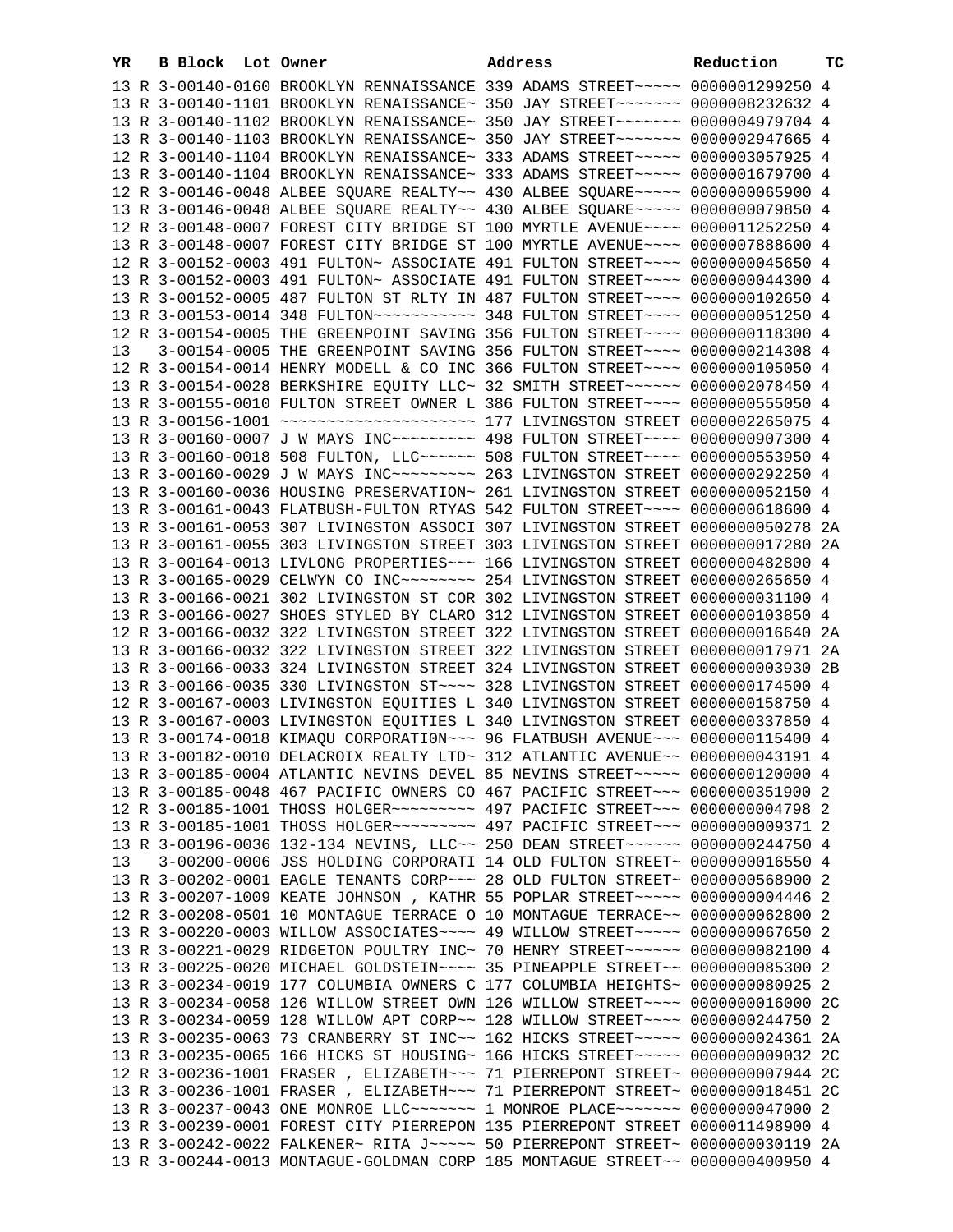| YR | B Block Lot Owner |  | Address                                                                                                                                                         | Reduction | тc |
|----|-------------------|--|-----------------------------------------------------------------------------------------------------------------------------------------------------------------|-----------|----|
|    |                   |  | 13 R 3-00247-0003 53 REMSEN STREET OWNE 53 REMSEN STREET~~~~~ 0000000019592 2C                                                                                  |           |    |
|    |                   |  | 13 R 3-00247-0005 DEVITO, PHYLLIS~~~~~~ 49 REMSEN STREET~~~~~ 0000000015909 2B                                                                                  |           |    |
|    |                   |  | 13 R 3-00247-0021 MIRER, FRANKLIN E~~~~ 3 MONTAGUE TERRACE~~~ 0000000028000 2B                                                                                  |           |    |
|    |                   |  | 13 R 3-00247-0027 66 MONTAGUE ST OWNERS 66 MONTAGUE STREET~~~ 0000000098200 2                                                                                   |           |    |
|    |                   |  | 13 R 3-00248-0027 102 MONTAGUE STREET~~ 106 MONTAGUE STREET~~ 0000000052784 2A                                                                                  |           |    |
|    |                   |  | 13 R 3-00248-0030 PATRICIA HOLDING CORP 112 MONTAGUE STREET~~ 0000000504000 4                                                                                   |           |    |
|    |                   |  |                                                                                                                                                                 |           |    |
|    |                   |  |                                                                                                                                                                 |           |    |
|    |                   |  | 12 R 3-00250-0039 200 SJA MONTAGUE LLC~ 200 MONTAGUE STREET~~ 0000000446400 4                                                                                   |           |    |
|    |                   |  | 13 R 3-00250-0039 200 SJA MONTAGUE LLC~ 200 MONTAGUE STREET~~ 0000000815650 4                                                                                   |           |    |
|    |                   |  | 13 R 3-00252-0001 THE HEIGHTS MEWS LTD~ 25 JORALEMON STREET~~ 0000000027064 2C                                                                                  |           |    |
|    |                   |  | 12 R 3-00254-0073 124 REMSEN ST CORP~~~ 124 REMSEN STREET~~~~ 0000001020450 2                                                                                   |           |    |
|    |                   |  | 13 R 3-00254-0073 124 REMSEN ST CORP~~~ 124 REMSEN STREET~~~~ 0000000112800 2                                                                                   |           |    |
|    |                   |  | 12 R 3-00263-0057 GOLDSTEIN, MICHAEL~~~ 42 SIDNEY PLACE~~~~~~ 0000000072100 2                                                                                   |           |    |
|    |                   |  | 13 R 3-00266-0001 111 LIVINGTON LLC ~~~~ 111 LIVINGSTON STREET 0000003270550 4                                                                                  |           |    |
|    |                   |  | 13 R 3-00269-0021 ARRAOS REAL ESTATES I 51 SCHERMERHORN STREE 0000000016200 2                                                                                   |           |    |
|    |                   |  | 13 R 3-00269-0026 85 COURT STREET LLC~~ 85 COURT STREET~~~~~~ 0000000062400 4                                                                                   |           |    |
|    |                   |  | 13 R 3-00269-0030 LIVINGSTON ASSOCIATES 80 LIVINGSTON STREET~ 0000000051800 4                                                                                   |           |    |
|    |                   |  |                                                                                                                                                                 |           |    |
|    |                   |  | 13 R 3-00269-0036 LIVINGSTON ASSOCIATES 90 LIVINGSTON STREET~ 0000000031400 4                                                                                   |           |    |
|    |                   |  | 13 R 3-00270-0017 147 STATE STREET HOUS 147 STATE STREET~~~~~ 0000000016800 2C                                                                                  |           |    |
|    |                   |  | 13 R 3-00275-0005 200 CLINTON ASSOCIATE 157 ATLANTIC AVENUE~~ 0000000072200 4                                                                                   |           |    |
|    |                   |  | 12 R 3-00275-1001 DANISTEF LLC~~~~~~~~~ 141 ATLANTIC AVENUE~~ 0000000013650 4                                                                                   |           |    |
|    |                   |  | 13 R 3-00275-1001 DANISTEF LLC -------- 141 ATLANTIC AVENUE -- 0000000026250 4                                                                                  |           |    |
|    |                   |  | 13 R 3-00280-1001 SCATUORCHIO, TEE F~~~ 120 BOERUM PLACE~~~~~ 0000000000694 4                                                                                   |           |    |
|    |                   |  | 13 R 3-00280-1016 MUKHERJI KATHARINE~~~ 120 BOERUM PLACE~~~~~ 0000000009952 2                                                                                   |           |    |
|    |                   |  | 13 R 3-00285-1002 AP TENANTS CORPORATIO 124 ATLANTIC AVENUE~~ 0000000113283 2                                                                                   |           |    |
|    |                   |  | 13 R 3-00292-0016 CLINTON HILL LAND COR 174 PACIFIC STREET~~~ 0000000547100 2                                                                                   |           |    |
|    |                   |  | 13 R 3-00296-0024 238 CLINTON TENNANTS~ 238 CLINTON STREET~~~ 0000000016190 2C                                                                                  |           |    |
|    |                   |  | 13 R 3-00319-0062 GREGORY OCONNELL~~~~~ 36 TIFFANY PLACE~~~~~ 0000000013520 2A                                                                                  |           |    |
| 13 |                   |  | 3-00320-1001 HASEROT, ZANE~~~~~~~~~~~~~ 1 TIFFANY PLACE~~~~~~~ 0000000003505 2                                                                                  |           |    |
|    |                   |  | 13 R 3-00331-0021 PARK, SUN-OK~~~~~~~~~~~~~~~~~ 486 HENRY STREET~~~~~~ 0000000109900 4                                                                          |           |    |
|    |                   |  | 12 R 3-00331-1001 VINCENT MALVEAUX~~~~~ 492 HENRY STREET~~~~~ 0000000003001 2                                                                                   |           |    |
|    |                   |  | 13 R 3-00331-1001 VINCENT MALVEAUX~~~~~ 492 HENRY STREET~~~~~ 0000000003656 2                                                                                   |           |    |
| 13 |                   |  | 3-00335-0020 104 SACKETT STREET~ L 104 SACKETT STREET~~~ 0000000015850 4                                                                                        |           |    |
|    |                   |  | 13 R 3-00351-0007 SPANAKOS, GEORGE M~~~ 230 PRESIDENT STREET~ 0000000022000 2                                                                                   |           |    |
|    |                   |  | 13 R 3-00355-0022 ANSESSA REALTY~~~~~~~ 440 CLINTON STREET~~~ 0000000153050 4                                                                                   |           |    |
|    |                   |  | 13 R 3-00367-0030 78-80 RAPELYE LLC --- 78 RAPELYE STREET --- 0000000030315 4                                                                                   |           |    |
|    |                   |  | 12 R 3-00388-0052 WYCKOFF INDUSTRIAL DV 267 WYCKOFF STREET~~~ 0000000069300 4<br>13 R 3-00388-0052 WYCKOFF INDUSTRIAL DV 267 WYCKOFF STREET~~~ 0000000113400 4  |           |    |
|    |                   |  |                                                                                                                                                                 |           |    |
|    |                   |  | 13 R 3-00389-1001 KIM, STEPHANIE~~~~~~~~ 328 BERGEN STREET~~~~ 0000000022881 2<br>13 R 3-00390-0001 245 WARREN ST ASSOCS~ 221 COURT STREET~~~~~ 0000000031450 2 |           |    |
|    |                   |  |                                                                                                                                                                 |           |    |
|    |                   |  | 13 R 3-00391-1001 PONCE DE LEON FED SVB 173 SMITH STREET~~~~~ 0000000003891 4                                                                                   |           |    |
|    |                   |  | 13 R 3-00397-0001 JOHN DEE CORP~~~~~~~~~~~~~~ 205 SMITH STREET~~~~~~ 0000000301357 4                                                                            |           |    |
|    |                   |  | 13 R 3-00403-0065 NATALIE GARDENS INC. ~ 89 BUTLER STREET ~~~~~ 0000000101900 2                                                                                 |           |    |
|    |                   |  | 13 R 3-00407-0001 AST HOLDING CORP~~~~~ 159 3 AVENUE~~~~~~~~ 0000000030700 4                                                                                    |           |    |
|    |                   |  | 13 R 3-00407-0041 COVIZON LLC~~~~~~~~~~~~~~~~~~~~~~ 345 BUTLER STREET~~~~~ 0000000101400 4                                                                      |           |    |
|    |                   |  | 12 R 3-00409-0038 ULBERN REALTY LLC --- 238 HOYT STREET ----- 0000000410000 4                                                                                   |           |    |
|    |                   |  | 13 R 3-00409-0038 ULBERN REALTY LLC~~~~ 238 HOYT STREET~~~~~~ 0000000512150 4                                                                                   |           |    |
| 13 |                   |  | 3-00412-0018 255 DOUGLAS STREET CO 258 BUTLER STREET~~~~ 0000000034700 4                                                                                        |           |    |
| 13 |                   |  | 3-00412-0019 JOSEPH BORRUSO ~~~~~~~~~~~~~~~~ 260 BUTLER STREET ~~~~~~~~~~ 0000000037750 4                                                                       |           |    |
| 13 |                   |  | 3-00412-0020 JOSEPH BORRUSO~~~~~~~ 262 BUTLER STREET~~~~ 0000000040450 4                                                                                        |           |    |
| 13 |                   |  | 3-00412-0048 BORRUSO JOSEPH~~~~~~~ 255 DOUGLASS STREET~~ 0000000034750 4                                                                                        |           |    |
|    |                   |  | 13 R 3-00413-0045 ATLAS 333 LLC -------- 333 DOUGLASS STREET -- 0000000036750 4                                                                                 |           |    |
|    |                   |  |                                                                                                                                                                 |           |    |
|    |                   |  | 12 R 3-00413-0058 RO & CA REALTY CORP~~ 305 DOUGLASS STREET~~ 0000000021250 4                                                                                   |           |    |
|    |                   |  | 13 R 3-00413-0058 RO & CA REALTY CORP~~ 305 DOUGLASS STREET~~ 0000000052300 4                                                                                   |           |    |
| 13 |                   |  | 3-00416-0033 WONG CHRISTINA LAU~~~ 168 DOUGLASS STREET~~ 00000000010500 4                                                                                       |           |    |
| 13 |                   |  | 3-00416-0046 GINZEL, ANDREW~~~~~~~ 270 BOND STREET~~~~~~ 0000000006100 4                                                                                        |           |    |
| 13 |                   |  | 3-00417-0010 ~~~~~~~~~~~~~~~~~~~~~~~~~ 261 BOND STREET~~~~~~ 0000000101250 4                                                                                    |           |    |
| 13 |                   |  | 3-00417-0021 MAGNIFICO ENTERPRISES 479 DE GRAW STREET~~~ 0000000072850 4                                                                                        |           |    |
|    |                   |  | 13 R 3-00420-0001 JAEZ REALTY LLC ----- 575 DE GRAW STREET -- 0000000135050 4                                                                                   |           |    |
|    |                   |  | 12 R 3-00420-0037 HERON FOURTH AVENUE, ~ 164 4 AVENUE~~~~~~~~~~ 0000000184500 4                                                                                 |           |    |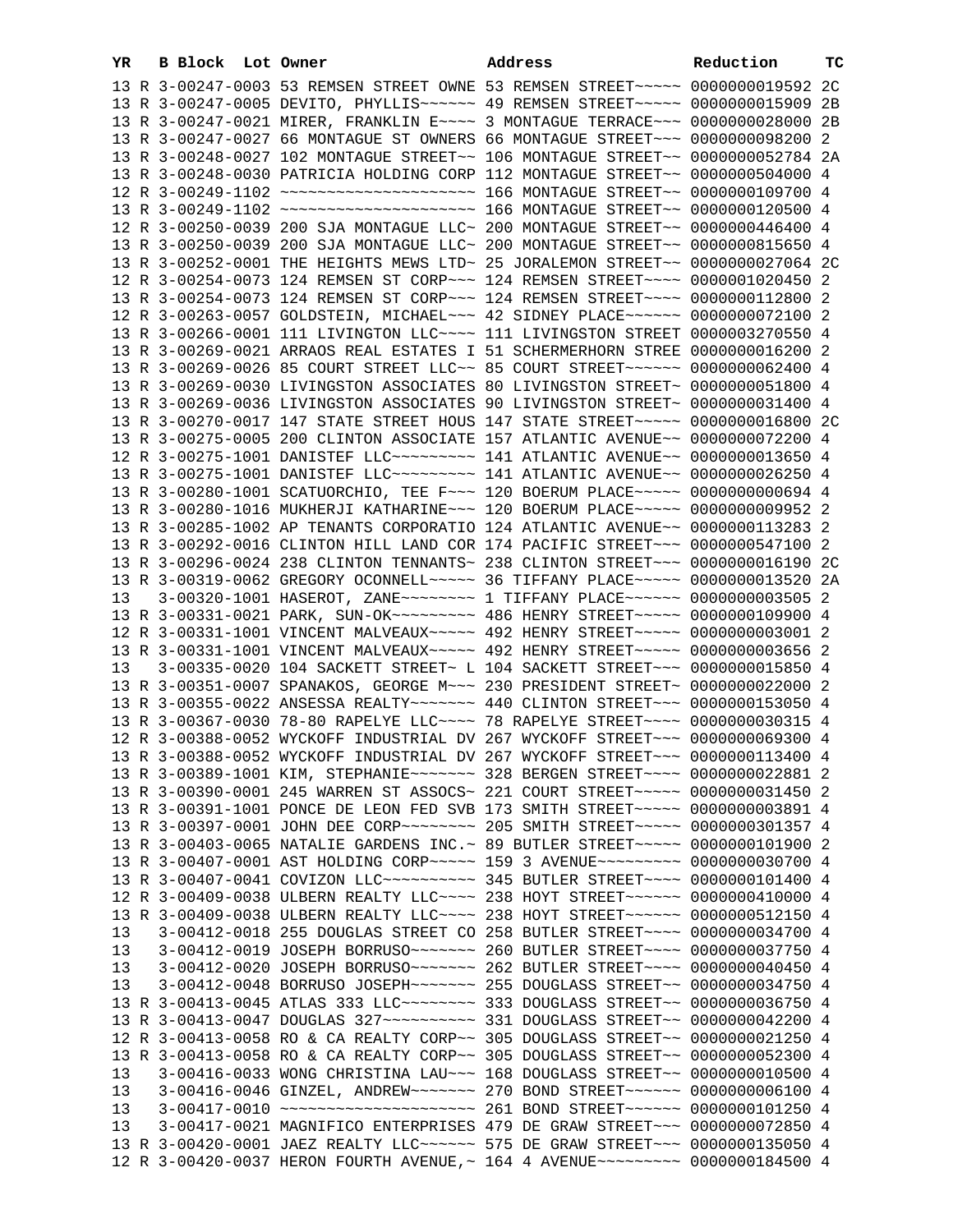| YR | B Block | Lot Owner                                                                       | Address | Reduction | тC |
|----|---------|---------------------------------------------------------------------------------|---------|-----------|----|
|    |         | 13 R 3-00420-0037 HERON FOURTH AVENUE, ~ 164 4 AVENUE~~~~~~~~~ 0000000055800 4  |         |           |    |
|    |         | 13 R 3-00435-0009 CHIRICO JOSEPH~~~~~~~ 345 COURT STREET~~~~~ 0000000016100 4   |         |           |    |
|    |         | 12 R 3-00440-0021 PONTONE BROTHERS ASSO 532 UNION STREET~~~~~ 0000000094250 4   |         |           |    |
|    |         | 13 R 3-00440-0021 PONTONE BROTHERS ASSO 532 UNION STREET~~~~~ 0000000048550 4   |         |           |    |
|    |         | 13 R 3-00454-0033 ADVANCED JAF HOLDING~ 189 1 STREET~~~~~~~~~ 0000000015050 4   |         |           |    |
|    |         | 13 R 3-00456-0023 T D A V REALTY CORP. ~ 272 4 AVENUE~~~~~~~~~ 0000000078300 4  |         |           |    |
|    |         | 13 R 3-00464-0049 PALMIOTTO, DOMINICK~~ 41 4 STREET~~~~~~~~~~~ 00000000008450 4 |         |           |    |
|    |         | 13 R 3-00468-0054 EMPIRE EQUITY HOLDING 19 5 STREET~~~~~~~~~~ 0000000018750 4   |         |           |    |
|    |         | 13 R 3-00468-0057 EMPIRE EQUITY HOLDING 17 5 STREET~~~~~~~~~~~ 0000000002700 4  |         |           |    |
|    |         | 12 R 3-00470-0008 ESPOSITO, KIM~~~~~~~~ 451 COURT STREET~~~~~ 0000000049950 2   |         |           |    |
|    |         | 13 R 3-00470-0008 ESPOSITO, KIM~~~~~~~~ 451 COURT STREET~~~~~ 0000000036550 2   |         |           |    |
|    |         | 13 R 3-00472-0019 4 & 6 DENNETT PLACE L 4 DENNETT PLACE~~~~~~ 0000000016016 2A  |         |           |    |
|    |         | 12 R 3-00486-0025 570 SMITH ST REALTYCO 248 LORRAINE STREET~~ 0000000016300 4   |         |           |    |
|    |         | 12 R 3-00490-0016 T D SMITH REALTY CORP 592 SMITH STREET~~~~~ 0000000122500 4   |         |           |    |
| 13 |         | 3-00490-0016 T D SMITH REALTY CORP 592 SMITH STREET~~~~~ 0000000062350 4        |         |           |    |
| 13 |         | 3-00492-0015 MAGRILL BROS INC~~~~~ 182 SIGOURNEY STREET~ 0000000004700 4        |         |           |    |
| 13 |         | 3-00493-0001 CF SMITH, LLC -------- 627 SMITH STREET ---- 0000000133050 4       |         |           |    |
|    |         | 12 R 3-00504-0001 JCF ASSSOCIATES~~~ .~ 171 VAN BRUNT STREET~ 0000000103300 4   |         |           |    |
| 13 |         | 3-00504-0001 JCF ASSSOCIATES ~~~ .~ 171 VAN BRUNT STREET~ 0000000082650 4       |         |           |    |
| 13 |         | 3-00504-0020 RAMESHWAR LLC DBA BRO 140 HAMILTON AVENUE~~ 0000000259600 4        |         |           |    |
| 13 |         | 3-00508-0023 RELYEA FRENCH LTD ~~~~ 31 BOWNE STREET ~~~~~~ 0000000147050 4      |         |           |    |
| 13 |         | 3-00511-0012 SEABRING LLC --------- 63 SEABRING STREET -- 0000000026573 4       |         |           |    |
|    |         | 12 R 3-00511-0035 54 COMMERCE ST CORP~~ 54 COMMERCE STREET~~~ 0000000012600 4   |         |           |    |
| 13 |         | 3-00511-0035 54 COMMERCE ST CORP~~ 54 COMMERCE STREET~~~ 0000000040550 4        |         |           |    |
| 13 |         | 3-00512-0013 41 RICHARD STREET LLC 41 RICHARDS STREET~~~ 0000000016050 4        |         |           |    |
| 13 |         | 3-00512-0020 37 RICHARDS STREET~~~ 37 RICHARDS STREET~~~ 0000000007500 4        |         |           |    |
| 13 |         | 3-00518-0035 THE HOOK R.H.C., INC. 62 DELEVAN STREET~~~~ 0000000018050 4        |         |           |    |
| 13 |         | 3-00519-0005 53 RICHARDS ST REALTY 37 COMMERCE STREET~~~ 0000000020300 4        |         |           |    |
|    |         | 12 R 3-00526-0031 TABIJO REALTY ASSOCS~ 696 HENRY STREET~~~~~ 0000000159300 4   |         |           |    |
| 13 |         | 3-00526-0031 TABIJO REALTY ASSOCS~ 696 HENRY STREET~~~~~ 0000000018500 4        |         |           |    |
| 13 |         | 3-00539-0037 IMPROVER REALTY CORP~ 57 MILL STREET~~~~~~~~ 0000000017250 4       |         |           |    |
| 13 |         | 3-00552-0003 ASJN REALTY LLC ----- 603 CLINTON STREET -- 0000000049600 4        |         |           |    |
|    |         | 13 R 3-00552-0018 GABJOE CONTRACTING CO 00340 HAMILTON AVENUE 0000000018298 4   |         |           |    |
|    |         | 12 R 3-00580-0001 T MORIARTY & SON INC~ 529 COLUMBIA STREET~~ 0000000060500 4   |         |           |    |
| 13 |         | 3-00580-0001 T MORIARTY & SON INC~ 529 COLUMBIA STREET~~ 0000000046100 4        |         |           |    |
|    |         | 12 R 3-00580-0016 LORRAINE STREET REALT 76 LORRAINE STREET~~~ 0000000165000 4   |         |           |    |
| 13 |         | 3-00580-0016 LORRAINE STREET REALT 76 LORRAINE STREET~~~ 0000000119100 4        |         |           |    |
|    |         | 12 R 3-00580-0043 T MORIARTY SON INC~~~ 61 CREAMER STREET~~~~ 0000000055200 4   |         |           |    |
|    |         | 13  3-00580-0043 T MORIARTY SON INC~~~ 61 CREAMER STREET~~~~ 0000000040800 4    |         |           |    |
|    |         | 13 R 3-00588-0007 ZEINALI, EBRAHIM E~~~ 187 RICHARDS STREET~~ 0000000007852 2A  |         |           |    |
|    |         | 12 R 3-00597-0035 CONOVER DIKE CORP. ~~~ 142 VAN DYKE STREET~~ 0000000016750 4  |         |           |    |
|    |         | 12 R 3-00597-0038 CONOVER DIKE CORP. ~~~ 144 VAN DYKE STREET~~ 0000000009800 4  |         |           |    |
|    |         | 12 R 3-00603-0001 TIME WARNER ENTERTAIN 233 CONOVER STREET~~~ 0000000015600 4   |         |           |    |
| 13 |         | 3-00603-0017 152 BEARD REALTY LLC~ 147 VAN DYKE STREET~~ 0000000014550 4        |         |           |    |
|    |         | 13 R 3-00603-1001 152 BEARD REALTY LLC~ 152 BEARD STREET~~~~~ 0000000001298 2C  |         |           |    |
|    |         | 12 R 3-00625-0080 JETRO MANAGEMENT & D~ 568 HAMILTON AVENUE~~ 0000003123000 4   |         |           |    |
| 13 |         | $3-00625-0080$ JETRO MANAGEMENT & D~ 568 HAMILTON AVENUE~~ 0000001104250 4      |         |           |    |
|    |         | 12 R 3-00625-0090 18TH STREET 19TH STRE 65 19 STREET~~~~~~~~~ 0000000113400 4   |         |           |    |
| 13 |         | 3-00625-0104 87 18TH STREET, LLC~~ 87 18 STREET~~~~~~~~~~ 0000000292600 4       |         |           |    |
|    |         | 13 R 3-00631-0001 ZENOB LLC~~~~~~~~~~~~ 615 4 AVENUE~~~~~~~~~ 0000000046346 4   |         |           |    |
|    |         | 12 R 3-00632-0004 18TH STREET 19TH STRE 62 18 STREET~~~~~~~~~ 0000000484850 4   |         |           |    |
|    |         | 12 R 3-00633-0064 ROTHSTEIN BARRY~~~~~~ 643 3 AVENUE~~~~~~~~~ 0000000002450 4   |         |           |    |
|    |         | 13 R 3-00633-0064 ROTHSTEIN BARRY~~~~~~ 643 3 AVENUE~~~~~~~~~ 0000000005364 4   |         |           |    |
|    |         | 13 R 3-00640-0044 227 21ST STREET~~~~~~ 227 21 STREET~~~~~~~~ 0000000005600 4   |         |           |    |
|    |         | 13 R 3-00642-0024 150 21ST LLC --------- 150 21 STREET ------- 0000000016800 2  |         |           |    |
|    |         | 13 R 3-00642-0064 133 22ND AVE, LLC --- 133 22 STREET ------- 0000000036000 4   |         |           |    |
| 13 |         | 3-00653-0070 MPPB REALTY LLC ----- 756 3 AVENUE -------- 0000000005400 4        |         |           |    |
|    |         | 12 R 3-00654-0007 25TH ST THIRD AVE COR 757 3 AVENUE~~~~~~~~~ 0000000019800 4   |         |           |    |
|    |         | 12 R 3-00654-0015 EXCELLO FILM PAK, INC 164 25 STREET~~~~~~~~~ 0000000020350 4  |         |           |    |
|    |         | 13 R 3-00654-0015 EXCELLO FILM PAK, INC 164 25 STREET~~~~~~~~~ 0000000030700 4  |         |           |    |
|    |         | 12 R 3-00654-0018 EXCELLO FILM PACK INC 166 25 STREET~~~~~~~~~ 0000000050500 4  |         |           |    |
|    |         | 13 R 3-00654-0018 EXCELLO FILM PACK INC 166 25 STREET~~~~~~~~~ 0000000071650 4  |         |           |    |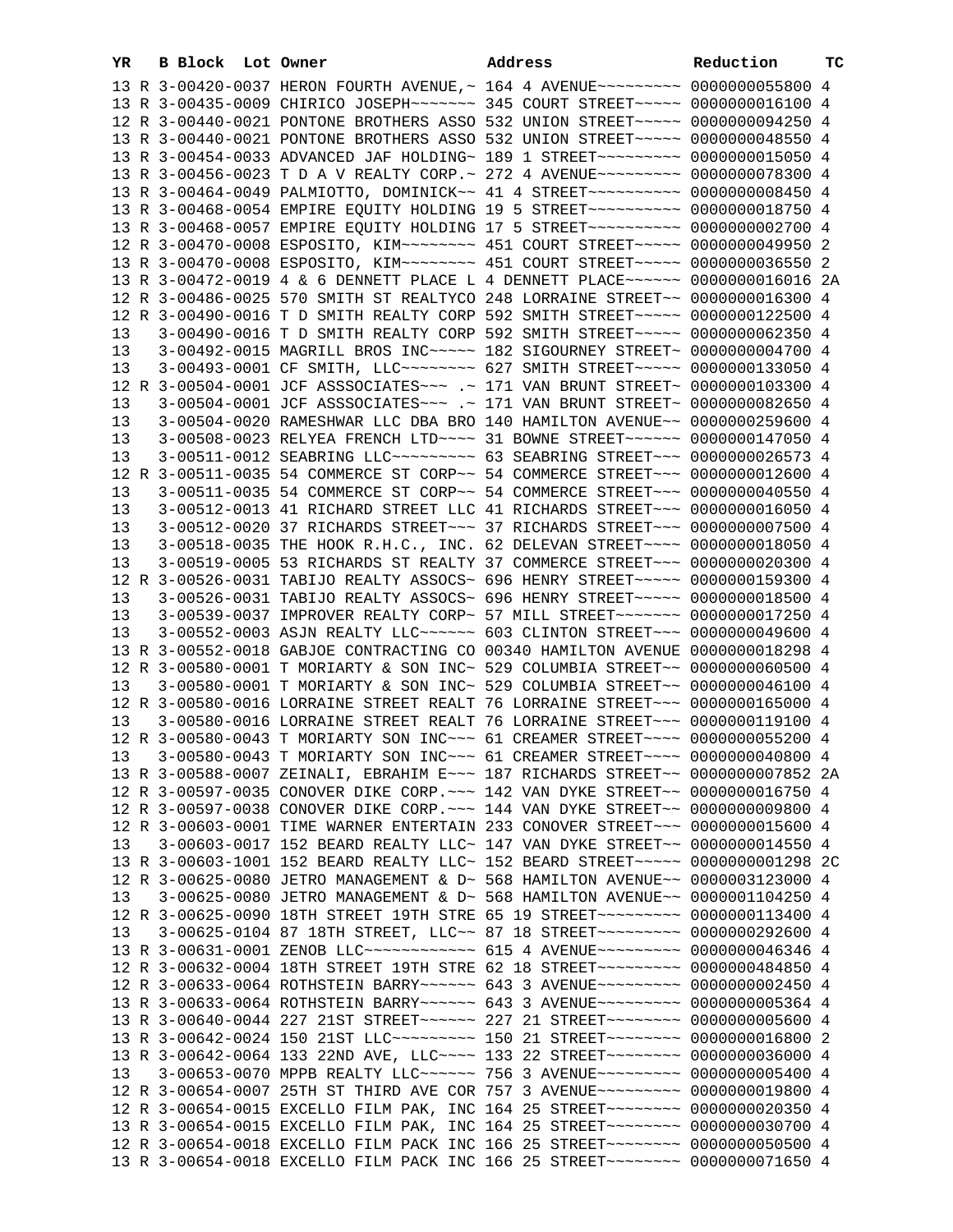| YR | B Block | Lot Owner                                                                          | Address | Reduction | тc |
|----|---------|------------------------------------------------------------------------------------|---------|-----------|----|
|    |         | 13 R 3-00655-0003 RIVERA, BERNARDO~~~~~ 761 4 AVENUE~~~~~~~~~ 0000000009100 4      |         |           |    |
|    |         | 13 R 3-00657-0018 8401 BAY PARKWAY REAL 158 26 STREET~~~~~~~~ 0000000011000 2      |         |           |    |
|    |         | 13 R 3-00657-0042 784 REALTY LLC ------ 784 4 AVENUE -------- 0000000164500 2      |         |           |    |
|    |         | 12 R 3-00661-0022 P VETRI~~~~~~~~~~~~~~~~~~ 234 27 STREET~~~~~~~~~ 0000000069600 4 |         |           |    |
|    |         | 13 R 3-00673-1001 AGUILERA THOMAS~~~~~~ 217 31 STREET~~~~~~~~ 00000000001544 2     |         |           |    |
|    |         | 13 R 3-00680-0043 DIYA REALTY~ LLC~~~~~~ 890 4 AVENUE~~~~~~~~~ 0000000062200 4     |         |           |    |
|    |         | 12 R 3-00684-0039 HAGAN SAMUEL~~~~~~~~~ 908 4 AVENUE~~~~~~~~~ 0000000021450 4      |         |           |    |
|    |         | 13 R 3-00684-0039 HAGAN SAMUEL~~~~~~~~~ 908 4 AVENUE~~~~~~~~~ 0000000028783 4      |         |           |    |
|    |         | 13 R 3-00692-0053 PAB LAND DEVELOPMENT~ 353 36 STREET~~~~~~~~ 0000000014200 4      |         |           |    |
|    |         | 13 R 3-00696-0013 SPARTAN'S GENERAL CO~ 320 36 STREET~~~~~~~~ 0000000032950 4      |         |           |    |
|    |         | 13 R 3-00700-0032 368 37TH STREET LLC~~ 368 37 STREET~~~~~~~~~ 0000000021800 4     |         |           |    |
|    |         | 13 R 3-00707-0057 ABRAHAM DAMAST ~~~~~~~ 40 STREET ~~~~~~~~~~~~ 0000000083572 4    |         |           |    |
|    |         |                                                                                    |         |           |    |
|    |         | 13 R 3-00712-0029 LARRY SHIFMAN~~~~~~~~ 254 40 STREET~~~~~~~~ 0000000006650 4      |         |           |    |
|    |         | 13 R 3-00716-0041 SECOND AVENUE PETRO R 4114 2 AVENUE~~~~~~~~ 0000000029650 4      |         |           |    |
|    |         | 13 R 3-00717-0041 ELECTRODE REALTY CORP 4110 3 AVENUE~~~~~~~~ 0000000034350 4      |         |           |    |
|    |         | 13 R 3-00718-0035 GIA PROPERTY LLC ~~~~~ 362 41 STREET ~~~~~~~~ 0000000033600 2    |         |           |    |
|    |         | 13 R 3-00721-0039 SEMEL, MARC~~~~~~~~~~ 4210 2 AVENUE~~~~~~~~ 0000000021650 4      |         |           |    |
|    |         | 13 R 3-00722-0001 ZADRIMA PROPERTY CORP 4223 2 AVENUE~~~~~~~~ 0000000048550 4      |         |           |    |
|    |         | 13 R 3-00729-0038 PICK QUICK FOODS INC~ 4302 5 AVENUE~~~~~~~~ 0000000211700 4      |         |           |    |
|    |         | 12 R 3-00735-0001 4609 REALTY HOLDINGS~ 4609 1 AVENUE~~~~~~~~~ 0000000264800 4     |         |           |    |
|    |         | 13 R 3-00735-0001 4609 REALTY HOLDINGS~ 4609 1 AVENUE~~~~~~~~ 0000000286527 4      |         |           |    |
|    |         | 13 R 3-00735-0065 SUPERFLEX LTD ~~~~~~~~ 152 44 STREET ~~~~~~~~ 0000000056594 4    |         |           |    |
|    |         | 13 R 3-00735-0080 SUPERFLEX MANAGEMENT~ 4422 2 AVENUE~~~~~~~~ 0000000117506 4      |         |           |    |
|    |         | 13 R 3-00735-0090 KY TIEN LUU~~~~~~~~~~ 4512 2 AVENUE~~~~~~~~ 0000000032400 4      |         |           |    |
|    |         | 13 R 3-00735-0130 ~~~~~~~~~~~~~~~~~~~~~~~~~~ 123 47 STREET~~~~~~~~ 0000000079750 4 |         |           |    |
|    |         | 13 R 3-00736-0044 L2 LIU INC~~~~~~~~~~~ 4410 3 AVENUE~~~~~~~~ 0000000024500 4      |         |           |    |
|    |         | 13 R 3-00750-0005 LIND HTS ASSN~~~~~~~~ 712 45 STREET~~~~~~~~ 0000000200950 2      |         |           |    |
|    |         | 12 R 3-00754-0027 TOTTEN PROPERTIES, LL 250 46 STREET~~~~~~~~ 0000000025950 4      |         |           |    |
|    |         | 13 R 3-00754-0027 TOTTEN PROPERTIES, LL 250 46 STREET~~~~~~~~ 0000000037995 4      |         |           |    |
|    |         | 13 R 3-00760-0036 ARGUS REALTY 4600 LL~ 4600 9 AVENUE~~~~~~~~ 0000000247000 2      |         |           |    |
|    |         | 12 R 3-00762-0008 FRIEDMAN , DEBBIE~~~~ 4711 1 AVENUE~~~~~~~~ 0000000071550 4      |         |           |    |
|    |         | 13 R 3-00762-0008 FRIEDMAN, DEBBIE~~~~ 4711 1 AVENUE~~~~~~~~ 0000000071550 4       |         |           |    |
|    |         | 13 R 3-00763-0062 EAST SUNSET PARK REAL 241 48 STREET~~~~~~~~ 0000000049650 4      |         |           |    |
|    |         | 13 R 3-00771-0015 GPM 48TH ST LLC ----- 4802 2 AVENUE ------- 0000000039900 4      |         |           |    |
|    |         | 13 R 3-00772-0035 THIRD AVE. MGMT&RLTYI 4802 3 AVENUE~~~~~~~~ 0000000015000 4      |         |           |    |
|    |         | 13 R 3-00772-0047 SUNRAYS PROPERTIES LL 265 49 STREET~~~~~~~~ 0000000082500 4      |         |           |    |
|    |         | 13 R 3-00773-0040 CLARISTA RLTY CORP~~~ 4808 4 AVENUE~~~~~~~~ 0000000056600 4      |         |           |    |
|    |         | 13 R 3-00774-0041 T4812 TRADING LLC --- 4812 5 AVENUE ------- 0000000253200 4      |         |           |    |
|    |         | 13 R 3-00781-0031 CAPRI REALTY LLC ---- 260 49 STREET ------- 0000000023150 4      |         |           |    |
|    |         | 13 R 3-00783-0041 SOCA RLTY CORP~~~~~~~ 4912 5 AVENUE~~~~~~~~ 0000000028750 4      |         |           |    |
|    |         | 13 R 3-00783-0042 SOCA RLTY CORP~~~~~~~ 4914 5 AVENUE~~~~~~~~ 0000000014626 4      |         |           |    |
|    |         | 13 R 3-00785-0037 LZ BUSINESS GROUP L.L 4902 7 AVENUE~~~~~~~~ 0000000052300 2      |         |           |    |
|    |         | 13 R 3-00788-0025 129-155 51ST STREETRE 129 51 STREET~~~~~~~~~ 0000000102900 4     |         |           |    |
|    |         | 12 R 3-00796-0024 15 GARNET STREET LLC~ 5112 2 AVENUE~~~~~~~~ 0000000302100 4      |         |           |    |
|    |         | 13 R 3-00796-0024 15 GARNET STREET LLC~ 5112 2 AVENUE~~~~~~~~ 0000000494900 4      |         |           |    |
|    |         | 12 R 3-00803-0041 CLEM PROPERTIES INC~~ 29 53 STREET~~~~~~~~~ 0000000190450 4      |         |           |    |
| 13 |         | 3-00803-0041 CLEM PROPERTIES INC~~ 29 53 STREET~~~~~~~~~ 0000000090050 4           |         |           |    |
| 13 |         | 3-00803-0067 JAJS2 LLC ------------- 9 53 STREET ---------- 0000000017250 4        |         |           |    |
|    |         | 12 R 3-00805-0031 52ND STREET PROPERTY~ 254 52 STREET~~~~~~~~ 0000000035300 4      |         |           |    |
|    |         |                                                                                    |         |           |    |
|    |         | 13 R 3-00807-0044 5208 FIFTH AVE LLC ~~~ 5208 5 AVENUE ~~~~~~~~ 0000000016718 4    |         |           |    |
|    |         | 13 R 3-00815-0038 S. & A. REALTY ASSOCI 5302 5 AVENUE~~~~~~~~ 0000000232500 4      |         |           |    |
|    |         | 13 R 3-00816-0009 KWOK & SHAO REALTY IN 5301 5 AVENUE~~~~~~~~ 0000000052250 2      |         |           |    |
|    |         | 13 R 3-00823-0045 5416 5TH AVENUE LLC~~ 5416 5 AVENUE~~~~~~~~ 0000000042065 4      |         |           |    |
| 13 |         | 3-00827-0020 SEAWAYS TRANSPORT. CP 5802 1 AVENUE~~~~~~~~ 0000000999000 4           |         |           |    |
|    |         | 13 R 3-00830-0040 5512 INC~~~~~~~~~~~~~ 5512 4 AVENUE~~~~~~~~ 0000000119900 4      |         |           |    |
|    |         | 12 R 3-00844-0040 SIBR REALTY LLC ----- 5718 2 AVENUE ------- 0000000162050 4      |         |           |    |
|    |         | 13 R 3-00844-0040 SIBR REALTY LLC ----- 5718 2 AVENUE ------- 0000000193550 4      |         |           |    |
|    |         | 13 R 3-00854-0044 DEKAM REALTY CORP. ~~~ 5818 4 AVENUE~~~~~~~~ 0000000016080 1     |         |           |    |
|    |         | 12 R 3-00873-0005 AARON'S REALTY LLC ~~~ 629 5 AVENUE~~~~~~~~~~ 0000000021000 4    |         |           |    |

13 R 3-00873-0005 AARON'S REALTY LLC~~~ 629 5 AVENUE~~~~~~~~~ 0000000022800 4

 13 R 3-00874-0068 KAMAL JAGROO~~~~~~~~~ 339 18 STREET~~~~~~~~ 0000000009200 2A 13 R 3-00885-0005 657-665 5TH AVENUE LL 665A 5 AVENUE~~~~~~~~ 0000000073500 4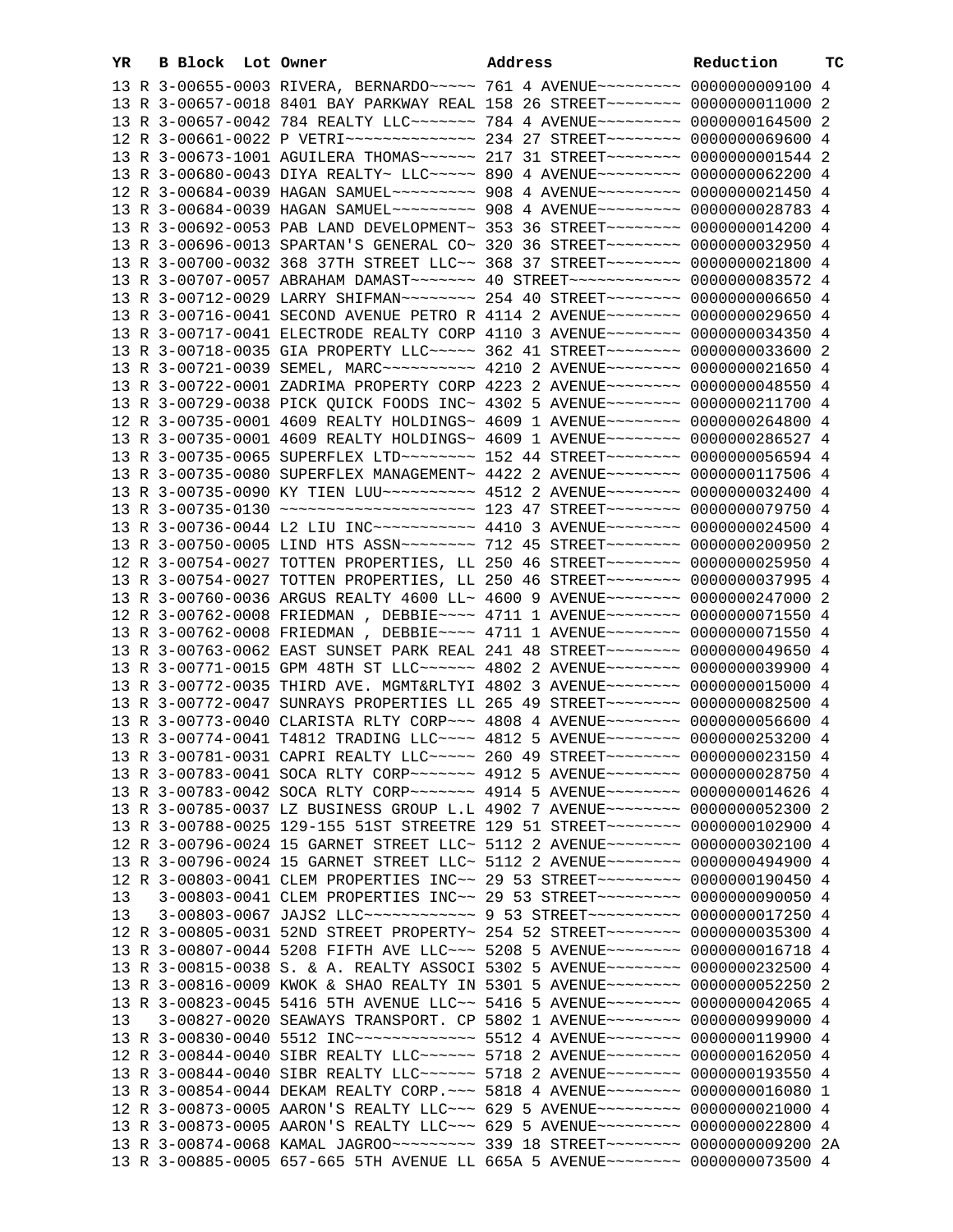| YR | B Block Lot Owner | <b>Example 2</b> Address                                                                | Reduction | TС |
|----|-------------------|-----------------------------------------------------------------------------------------|-----------|----|
|    |                   | 13 R 3-00888-0019 GUTH, ELI~~~~~~~~~~~~ 440 19 STREET~~~~~~~~ 0000000055543 4           |           |    |
|    |                   | 13 R 3-00888-0061 GUTH ELI~~~~~~~~~~~~~ 459 20 STREET~~~~~~~~ 00000000010752 4          |           |    |
|    |                   |                                                                                         |           |    |
|    |                   |                                                                                         |           |    |
|    |                   | 13 R 3-00913-0001 MAZZA, MICHAEL~~~~~~~ 3921 5 AVENUE~~~~~~~~ 0000000061850 2           |           |    |
|    |                   | 13 R 3-00915-0017 736 PROPERTY INC. ~~~~ 736 39 STREET~~~~~~~~ 0000000040862 4          |           |    |
|    |                   | 13 R 3-00915-0038 779 REALTY LLC ------ 3920 8 AVENUE ------- 0000000107000 2           |           |    |
|    |                   | 13 R 3-00917-0023 FLORENCE HOME ASSN~~~ 546 40 STREET~~~~~~~~ 0000000083100 2           |           |    |
|    |                   | 13 R 3-00918-0044 RIVERVIEW HOMES ASSN~ 673 41 STREET~~~~~~~~ 0000000118150 2           |           |    |
|    |                   | 13 R 3-00922-0045 BIAGIO SCIACCA ET AL~ 755 42 STREET~~~~~~~~ 0000000122150 2           |           |    |
|    |                   | 13 R 3-00928-0013 DEAN REALTY LLC~~~~~~ 564 PACIFIC STREET~~~ 0000000080350 2           |           |    |
|    |                   | 13 R 3-00928-0033 HP HW REALTY~~~~~~~~~ 604 PACIFIC STREET~~~ 0000000254250 4           |           |    |
|    |                   | 13 R 3-00932-1201 ZWIER, LISA~~~~~~~~~~ 81 ST MARKS PLACE~~~~ 00000000008167 2C         |           |    |
|    |                   | 13 R 3-00933-0033 484 BERGEN LLC ------ 484 BERGEN STREET --- 0000000044350 4           |           |    |
|    |                   | 13 R 3-00934-0064 TERRANCE T. SMITH~~~~ 627 WARREN STREET~~~~ 0000000007803 2A          |           |    |
|    |                   | 13 R 3-00937-1001 GIUSEPPE BUONOCORE~~~ 99 4 AVENUE~~~~~~~~~~ 0000000030821 2           |           |    |
|    |                   | 13 R 3-00945-0039 121660 LLC ----------- 26 7 AVENUE --------- 0000000020761 2A         |           |    |
|    |                   | 13 R 3-00954-0046 92 SEVENTH AVENUE LLC 94 7 AVENUE~~~~~~~~~~ 0000000330800 2           |           |    |
|    |                   | 13 R 3-00955-1101 FONG KUANG Y -------- 630 UNION STREET ---- 0000000007499 2           |           |    |
|    |                   | $1.9$ מתגר מהמחממת ממחמדים המדוזה ממחמדי הממחה התמוד מהמחמדי מהמחמדי מיומים מיום מיום מ |           |    |

|    |  | 13 R 3-00932-1201 ZWIER, LISA~~~~~~~~~~ 81 ST MARKS PLACE~~~~ 0000000008167 2C      |  |
|----|--|-------------------------------------------------------------------------------------|--|
|    |  | 13 R 3-00933-0033 484 BERGEN LLC ------ 484 BERGEN STREET ---- 0000000044350 4      |  |
|    |  | 13 R 3-00934-0064 TERRANCE T. SMITH~~~~ 627 WARREN STREET~~~~ 0000000007803 2A      |  |
|    |  | 13 R 3-00937-1001 GIUSEPPE BUONOCORE~~~ 99 4 AVENUE~~~~~~~~~~ 0000000030821 2       |  |
|    |  | 13 R 3-00945-0039 121660 LLC ----------- 26 7 AVENUE --------- 0000000020761 2A     |  |
|    |  | 13 R 3-00954-0046 92 SEVENTH AVENUE LLC 94 7 AVENUE~~~~~~~~~~ 0000000330800 2       |  |
|    |  | 13 R 3-00955-1101 FONG KUANG Y -------- 630 UNION STREET ---- 0000000007499 2       |  |
|    |  | 12 R 3-00957-0019 PARK SLOPE FOOD COOP. 780 UNION STREET~~~~~ 0000000332000 4       |  |
|    |  | 13 R 3-00957-0019 PARK SLOPE FOOD COOP. 780 UNION STREET~~~~~ 0000000390059 4       |  |
|    |  | 13 R 3-00957-0027 LAYGRIB LLC~~~~~~~~~~~~~~~ 794 UNION STREET~~~~~~ 0000000051050 4 |  |
|    |  | 13 R 3-00957-0033 808 UNION STREET LLC~ 100 7 AVENUE~~~~~~~~~ 0000000548250 4       |  |
|    |  | 13 R 3-00957-0041 GREATER N Y SAVS BANK 110 7 AVENUE~~~~~~~~~ 0000000087850 4       |  |
|    |  | 13 R 3-00963-0047 40-16 NATIONAL ASSOCI 130 7 AVENUE~~~~~~~~~ 0000000215950 4       |  |
|    |  | 12 R 3-00963-0062 LUO'S BROTHERS ENTERP 152 7 AVENUE~~~~~~~~~ 0000000023500 2B      |  |
|    |  | 13 R 3-00963-0062 LUO'S BROTHERS ENTERP 152 7 AVENUE~~~~~~~~~ 0000000036190 2B      |  |
|    |  | 13 R 3-00963-0090 KREM REALTY INC~~~~~~ 155 GARFIELD PLACE~~~ 0000000050850 2       |  |
|    |  | 13 R 3-00964-0001 275 4TH AVENUE INVEST 275 4 AVENUE~~~~~~~~~ 0000000028850 4       |  |
|    |  | 13 R 3-00966-1001 JTS PROPERTIES, LLC~~ 190 GARFIELD PLACE~~~ 0000000013441 2       |  |
|    |  | 13 R 3-00974-1001 MILGROM-ELCOTT, TALIA 302 2 STREET~~~~~~~~~ 0000000010027 2       |  |
| 13 |  | 3-00979-0014 DYKES LUMBER CO INC~~ 167 6 STREET~~~~~~~~~~ 0000000088750 4           |  |
|    |  | 12 R 3-00979-0023 SINDONE, ANTHONY P.~~ 141 6 STREET~~~~~~~~~~ 0000000089300 4      |  |
|    |  | 13 R 3-00980-0023 RETACO HOLDING COMPAN 356 4 AVENUE~~~~~~~~~ 0000000394350 4       |  |
|    |  | 13 R 3-00980-0075 F&M BROTHERS REALTY L 370 4 AVENUE~~~~~~~~~ 0000000151050 4       |  |
| 13 |  | 3-00990-0001 RIBELLINO RICHARD ~~~~ 22 2 AVENUE ~~~~~~~~~~ 0000000107300 4          |  |
|    |  | 12 R 3-00991-0001 36-2ND-J CORP~~~~~~~~ 43 2 AVENUE~~~~~~~~~~ 0000000443000 4       |  |
| 13 |  | 3-00991-0001 36-2ND-J CORP~~~~~~~~ 43 2 AVENUE~~~~~~~~~~ 0000000403850 4            |  |
|    |  | 13 R 3-00996-0032 440 3RD AVE~ L.L.C.~~ 432 3 AVENUE~~~~~~~~~~ 0000000073150 4      |  |
|    |  | 13 R 3-01004-0031 FRANCHISE REALTY INTE 262 8 STREET~~~~~~~~~ 0000000056650 4       |  |
|    |  | 12 R 3-01007-0172 HAMILTON PLAZA ASSOCS 1 12 ST EXTENSION~~~~ 0000000290800 4       |  |
|    |  | 13 R 3-01008-0129 ZORIANO ASSOCIATES IN 174 9 STREET~~~~~~~~~ 0000000010000 4       |  |
|    |  | 13 R 3-01009-0009 RICHARD RIBELLINO~~~~ 200 9 STREET~~~~~~~~~ 0000000015100 4       |  |
|    |  | 13 R 3-01014-0075 EMPIRE EQUITY HOLDING 123 11 STREET~~~~~~~~ 0000000018800 4       |  |
|    |  | 13 R 3-01018-0071 STANLEY CHAN~~~~~~~~~ 441 11 STREET~~~~~~~~ 0000000079500 4       |  |
|    |  | 12 R 3-01025-0001 HAMILTON PLAZA ASSOCS GOWANUS CANAL~~~~~~~~ 0000000019050 4       |  |
|    |  | 12 R 3-01025-0016 HAMILTON PLAZA ASSOCS 42 12 STREET~~~~~~~~~~ 0000000034950 4      |  |
|    |  | 13 R 3-01026-0052 SB 13TH STREET LLC ~~~ 103 13 STREET ~~~~~~~~~ 0000000159750 4    |  |
|    |  | 13 R 3-01028-0056 243-249 13TH STREET I 243 13 STREET~~~~~~~~~ 0000000033700 2      |  |
|    |  | 13 R 3-01032-0025 BKLYN 12 ST HLDG CP~~ 126 13 STREET~~~~~~~~~ 0000000194450 4      |  |
|    |  | 13 R 3-01034-0040 522 5TH AVE BROOKLYN~ 522 5 AVENUE~~~~~~~~~~ 0000000051000 4      |  |
|    |  | 13 R 3-01035-0077 SUNSHINE MANAGEMENTSE 263 14 STREET~~~~~~~~ 0000000113400 2       |  |
|    |  | 13 R 3-01040-0059 YAULEE ENTERPRISES, I 121 15 STREET~~~~~~~~~ 0000000016250 4      |  |
|    |  | 13 R 3-01041-1001 501 ASSOCIATES LLC~~~ 550 5 AVENUE~~~~~~~~~ 0000000117300 4       |  |
|    |  | 13 R 3-01047-0047 503 ASSOCIATES, ~~~ .~ 568 5 AVENUE~~~~~~~~~ 0000000038350 4      |  |
|    |  | 12 R 3-01048-0007 PARK SLOPE REALTY LLC 563 5 AVENUE~~~~~~~~~ 0000000022800 4       |  |
|    |  | 13 R 3-01057-0005 304 FLATBUSH AVENUE~~ 1 7 AVENUE~~~~~~~~~~~~ 0000000125250 4      |  |
|    |  | 13 R 3-01057-0014 312 FLATBUSH AVENUE~~ 312 FLATBUSH AVENUE~~ 0000000151750 4       |  |

 13 R 3-01057-0019 312 FLATBUSH AVENUE~~ 320 FLATBUSH AVENUE~~ 0000000141500 4 13 R 3-01058-0019 164 STERLING TENANTS~ 164 STERLING PLACE~~~ 0000000081350 2 13 R 3-01058-1001 WILSON JEANNE M~~~~~~ 180 STERLING PLACE~~~ 0000000013410 2 13 R 3-01061-0069 185 BERKELEY LLC~~~~~ 185 BERKELEY PLACE~~~ 0000000026020 2A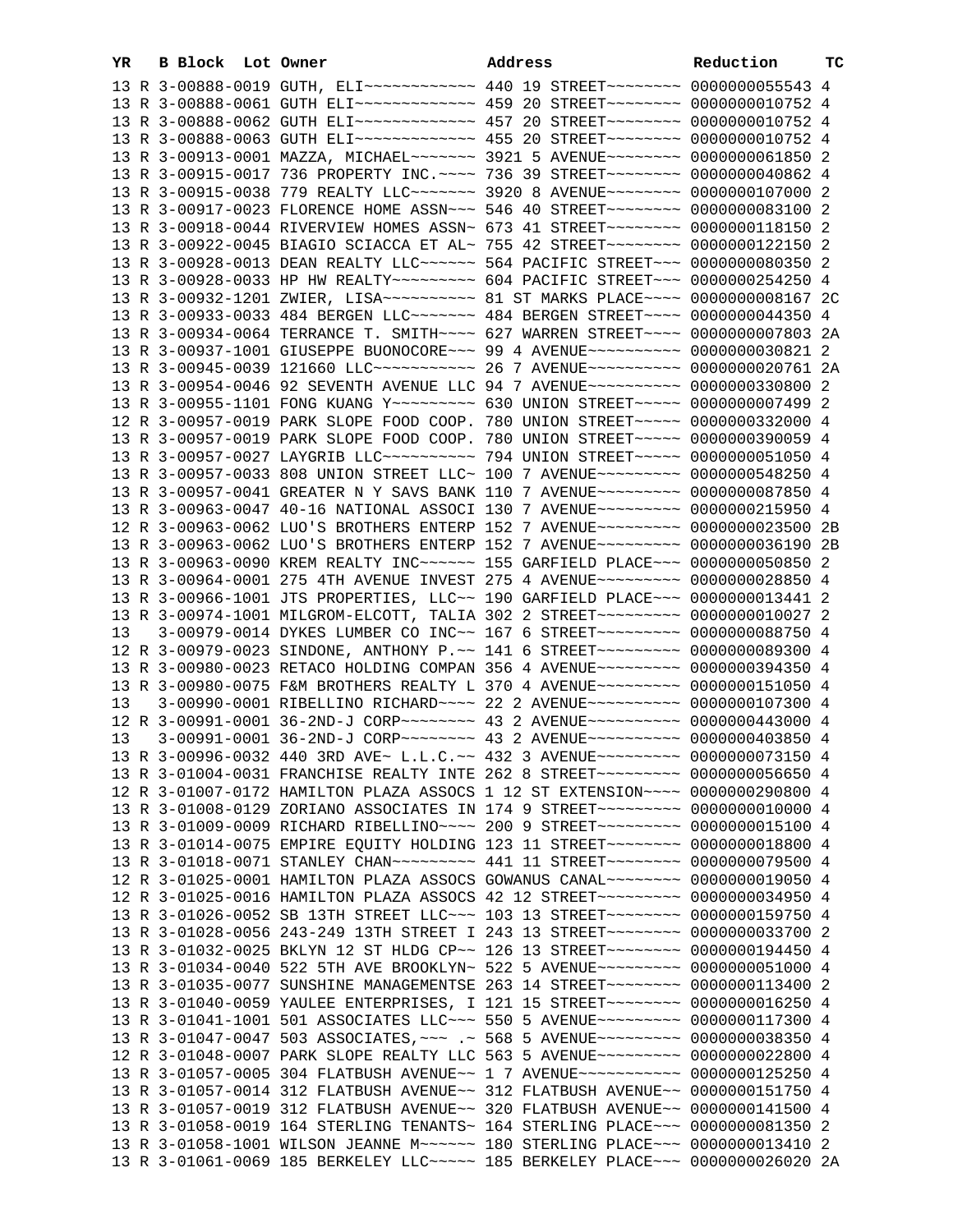| YR | B Block Lot Owner |                                                                                                                                                                 | Address | Reduction | тc |
|----|-------------------|-----------------------------------------------------------------------------------------------------------------------------------------------------------------|---------|-----------|----|
| 13 |                   | 3-01068-0004 111-115 APT CORP~~~~~ 111 8 AVENUE~~~~~~~~~ 0000000000000 2B                                                                                       |         |           |    |
|    |                   | 12 R 3-01068-0006 ANIL K SINHA~~~~~~~~~ 105 8 AVENUE~~~~~~~~~ 0000000220250 4                                                                                   |         |           |    |
|    |                   | 13 R 3-01068-0006 ANIL K SINHA~~~~~~~~~ 105 8 AVENUE~~~~~~~~~ 0000000232050 4                                                                                   |         |           |    |
|    |                   | 13 R 3-01071-0014 130 8TH AVE OWNERS CO 814 CARROLL STREET~~~ 0000000486100 2                                                                                   |         |           |    |
|    |                   | 13 R 3-01071-0034 253 259 OWNERS CORP~~ 259 GARFIELD PLACE~~~ 0000000128600 2                                                                                   |         |           |    |
|    |                   | 13 R 3-01074-0023 BRAHIMY, SAMY~~~~~~~~ 248 GARFIELD PLACE~~~ 0000000006045 1                                                                                   |         |           |    |
|    |                   | 13 R 3-01077-0007 199 EIGHTH AVENUE HOU 199 8 AVENUE~~~~~~~~~ 0000000062700 2                                                                                   |         |           |    |
|    |                   | 13 R 3-01098-0001 ANSONIA COURT TENANTS 420 12 STREET~~~~~~~~ 0000000334050 2                                                                                   |         |           |    |
|    |                   | 13 R 3-01103-0069 423 15TH ST TENANTS C 423 15 STREET~~~~~~~~ 0000000024300 2                                                                                   |         |           |    |
|    |                   | 13 R 3-01105-0063 ABEAD REALTY CORP. ~~~ 419 16 STREET~~~~~~~~ 0000000090350 2                                                                                  |         |           |    |
|    |                   | 13 R 3-01128-0009 PACIFIC 670-674, LLC~ 670 PACIFIC STREET~~~ 0000000011147 4                                                                                   |         |           |    |
|    |                   | 13 R 3-01128-0011 PACIFIC 670-674, LLC~ 674 PACIFIC STREET~~~ 0000000006403 4                                                                                   |         |           |    |
|    |                   | 13 R 3-01128-0013 PACIFIC 678, LLC ---- PACIFIC STREET ------ 0000001385461 4                                                                                   |         |           |    |
|    |                   | 13 R 3-01134-0005 GREEN PACIFIC REALTY~ 639 CLASSON AVENUE~~~ 0000000048200 4                                                                                   |         |           |    |
|    |                   | 13 R 3-01134-0007 GREEN PACIFIC REALTY~ 635 CLASSON AVENUE~~~ 0000000033850 4                                                                                   |         |           |    |
|    |                   | 12 R 3-01134-0012 1050 PACIFIC LLC ---- PACIFIC STREET ------ 0000000079450 4                                                                                   |         |           |    |
|    |                   | 13 R 3-01134-0012 1050 PACIFIC LLC ---- PACIFIC STREET ------ 0000000082137 4                                                                                   |         |           |    |
|    |                   | 13 R 3-01134-0017 TEN FIFTY EIGHT LLC~~ 1058 PACIFIC STREET~~ 0000000018450 4                                                                                   |         |           |    |
|    |                   | 13 R 3-01142-0040 ICE HOUSE APARTMETNS~ 1024 DEAN STREET~~~~~ 0000000034400 2B                                                                                  |         |           |    |
|    |                   | 13 R 3-01142-0089 889 LLC -------------- 873 BERGEN STREET ---- 0000000017500 2                                                                                 |         |           |    |
|    |                   | 13 R 3-01149-0018 467-75 ST. MARKS AVE~ 880 BERGEN STREET~~~~ 0000000835550 2                                                                                   |         |           |    |
|    |                   | 13 R 3-01153-0010 93 UNDERHILL REALTYCO 93 UNDERHILL AVENUE~~ 0000000060300 2                                                                                   |         |           |    |
|    |                   | 13 R 3-01155-0057 WEST TREMONT HOUSING~ 497 PROSPECT PLACE~~~ 0000000015456 2B                                                                                  |         |           |    |
|    |                   | 13 R 3-01156-0070 ~~~~~~~~~~~~~~~~~~~~~~~~~ 565 PROSPECT PLACE~~~ 0000000607000 2                                                                               |         |           |    |
|    |                   | 12 R 3-01156-0090 523 PROSPECT PLACE, L 464 ST MARKS AVENUE~~ 0000000275150 2                                                                                   |         |           |    |
|    |                   | 13 R 3-01156-0090 523 PROSPECT PLACE, L 464 ST MARKS AVENUE~~ 0000000281000 2                                                                                   |         |           |    |
|    |                   | 13 R 3-01157-1003 130 132 PROSPECT PLAC 130 PROSPECT PLACE~~~ 0000000090300 2                                                                                   |         |           |    |
|    |                   | 12 R 3-01158-0021 PROSPECT REALTY LLC~~ 180 PROSPECT PLACE~~~ 0000000026200 2                                                                                   |         |           |    |
|    |                   | 13 R 3-01158-0021 PROSPECT REALTY LLC~~ 180 PROSPECT PLACE~~~ 0000000044700 2                                                                                   |         |           |    |
|    |                   | 13 R 3-01158-0061 225 PARK OWNERS CORP~ 225 PARK PLACE~~~~~~~ 0000000043150 2                                                                                   |         |           |    |
|    |                   | 13 R 3-01159-0005 CHLOE JEAN REALTY, LL 663 VANDERBILT AVENUE 00000000008500 4<br>13 R 3-01164-0051 BILTGAR ENTERPRISES I 250 PARK PLACE~~~~~~~ 0000000159900 2 |         |           |    |
|    |                   | 13 R 3-01164-0054 BILTGAR ENTERPRISES I 254 PARK PLACE~~~~~~~ 0000000035675 2                                                                                   |         |           |    |
|    |                   | 13 R 3-01165-0001 OLD PS & OWNERS CORP~ 689 VANDERBILT AVENUE 0000000161550 2                                                                                   |         |           |    |
|    |                   | 13 R 3-01168-0034 A&M PARK PLACE ENTERP 600 PARK PLACE~~~~~~~ 0000000012100 2                                                                                   |         |           |    |
|    |                   | 13 R 3-01170-0009 34 PLAZA OWNERS CORP~ 34 PLAZA ST EAST~~~~~ 0000000278150 2                                                                                   |         |           |    |
|    |                   | 13 R 3-01170-0029 296 STERLING ARMS OWN 296 STERLING PLACE~~~ 0000000098750 2                                                                                   |         |           |    |
|    |                   | 13 R 3-01170-0037 15 21 BUTLER OWNERS C 21 BUTLER PLACE ~~~~~~ 0000000120697 2                                                                                  |         |           |    |
|    |                   | 13 R 3-01170-0041 15 21 BUTLER OWNERS C 15 BUTLER PLACE ~~~~~~ 0000000095362 2                                                                                  |         |           |    |
|    |                   | 13 R 3-01171-0002 315 ST JOHNS OWNERS I 315 ST JOHNS PLACE~~~ 0000000304550 2                                                                                   |         |           |    |
|    |                   | 13 R 3-01171-0007 O'NEILL, POPPY~~~~~~~ 295 ST JOHNS PLACE~~~ 0000000414650 2                                                                                   |         |           |    |
|    |                   | 13 R 3-01172-0021 280 ST JOHN S COOP~~~ 280 ST JOHNS PLACE~~~ 0000000145220 2                                                                                   |         |           |    |
|    |                   | 13 R 3-01173-0001 UNDERHILL-WASHINGTON~ 203 UNDERHILL AVENUE~ 0000000166000 2                                                                                   |         |           |    |
|    |                   | 13 R 3-01173-0038 426-430 STERLING HOUS 426 STERLING PLACE~~~ 0000000077500 2                                                                                   |         |           |    |
|    |                   | 12 R 3-01173-0040 426-430 STERLING HOUS 430 STERLING PLACE~~~ 0000000067600 2                                                                                   |         |           |    |
|    |                   | 13 R 3-01173-0040 426-430 STERLING HOUS 430 STERLING PLACE~~~ 0000000078850 2                                                                                   |         |           |    |
|    |                   | 13 R 3-01173-0063 SEMINOLE ARMS OWNERS~ 415 ST JOHNS PLACE~~~ 0000000169250 2                                                                                   |         |           |    |
|    |                   | 13 R 3-01173-1002 806 WASHINGTON OWNERS 806 WASHINGTON AVENUE 0000000040600 2                                                                                   |         |           |    |
|    |                   | 13 R 3-01175-0021 572 STERLING PL HDFC~ 572 STERLING PLACE~~~ 0000000104750 2                                                                                   |         |           |    |
|    |                   | 12 R 3-01176-0032 408 ST JOHNS OWNERS C 408 ST JOHNS PLACE~~~ 0000000116300 2                                                                                   |         |           |    |
|    |                   | 13 R 3-01176-0032 408 ST JOHNS OWNERS C 408 ST JOHNS PLACE~~~ 0000000084700 2                                                                                   |         |           |    |
|    |                   | 13 R 3-01176-0047 375 LINCOLN PLACE QWN 375 LINCOLN PLACE~~~~ 0000000216570 2                                                                                   |         |           |    |
|    |                   | 13 R 3-01178-0047 AB & I REALTY & MANAG 774 FRANKLIN AVENUE~~ 0000000050350 2                                                                                   |         |           |    |
|    |                   | 13 R 3-01178-0083 CLASSON HEIGHTS LLC~~ 493 LINCOLN PLACE~~~~ 0000000046350 2                                                                                   |         |           |    |
|    |                   | 13 R 3-01179-0037 LINCOLN 362 LLC~~~~~~ 364 LINCOLN PLACE~~~~ 0000000138000 2                                                                                   |         |           |    |
|    |                   | 13 R 3-01179-0061 125 EASTERN OWNRS COR 125 EASTERN PARKWAY~~ 0000000242850 2                                                                                   |         |           |    |
|    |                   | 13 R 3-01179-0066 MUSEUM COURT APARTMEN 115 EASTERN PARKWAY~~ 0000000493700 2                                                                                   |         |           |    |
|    |                   | 13 R 3-01179-0085 61 EASTERN PWKY HOUSI 61 EASTERN PARKWAY~~~ 0000000120900 2                                                                                   |         |           |    |
|    |                   | 13 R 3-01179-0092 55 EASTERN PARKWAY OW 55 EASTERN PARKWAY~~~ 0000000634220 2                                                                                   |         |           |    |
|    |                   | 13 R 3-01179-0096 41 EASTERN PARKWAY CO 41 EASTERN PARKWAY~~~ 0000001024500 2                                                                                   |         |           |    |
|    |                   | 13 R 3-01179-0099 NARROWS MANAGEMENT~~~ 394 LINCOLN PLACE~~~~ 0000000109700 2                                                                                   |         |           |    |
|    |                   | 13 R 3-01179-0105 GREENPOINT SAV BK~~~~ 856 WASHINGTON AVENUE 0000000077100 4                                                                                   |         |           |    |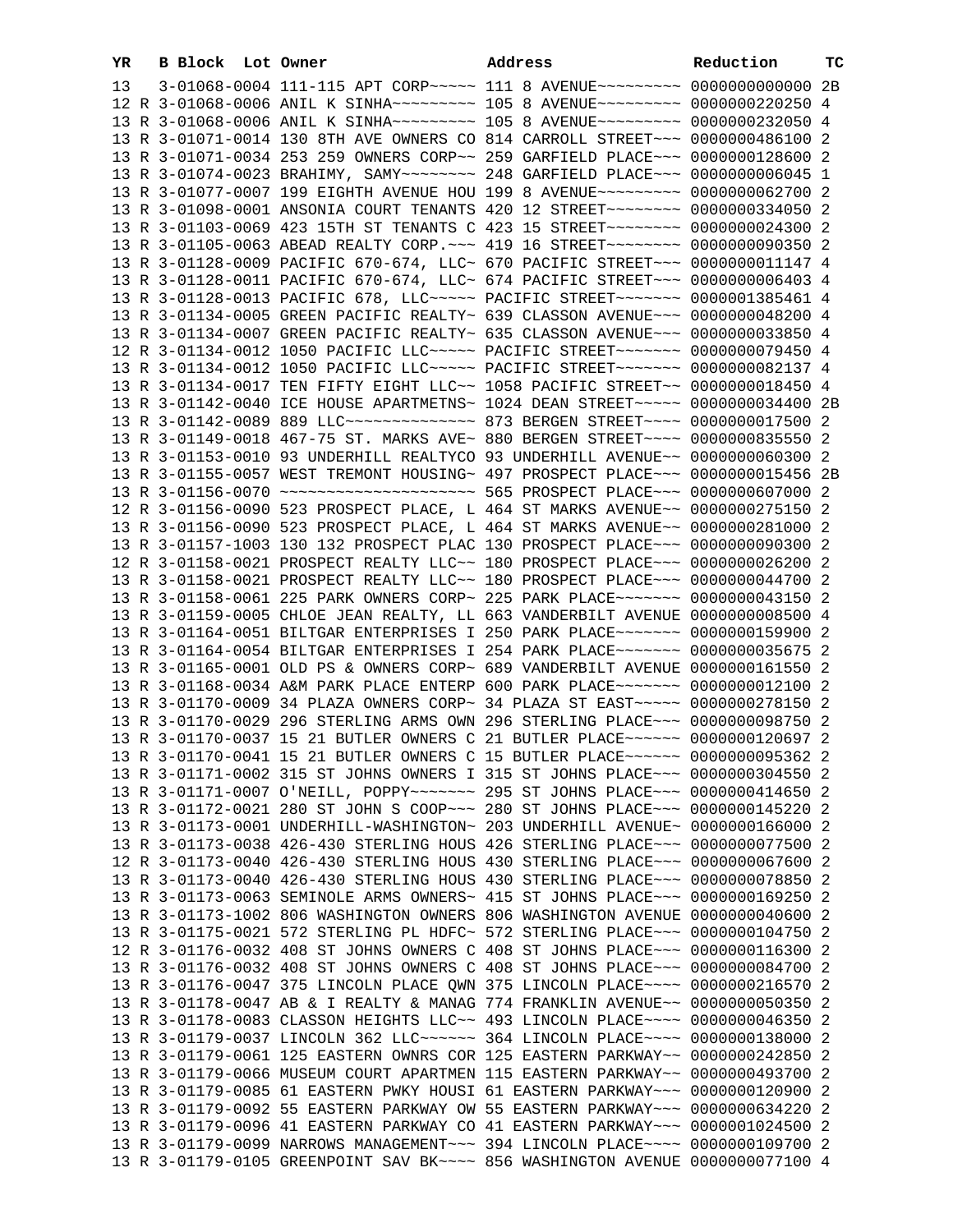| YR | B Block Lot Owner |  | Address                                                                                                                                                        | Reduction | тc |
|----|-------------------|--|----------------------------------------------------------------------------------------------------------------------------------------------------------------|-----------|----|
|    |                   |  | 12 R 3-01179-0108 175 EASTERN PARKWAY T 175 EASTERN PARKWAY~~ 0000000384000 2                                                                                  |           |    |
|    |                   |  | 13 R 3-01179-0108 175 EASTERN PARKWAY T 175 EASTERN PARKWAY~~ 0000000112200 2                                                                                  |           |    |
|    |                   |  | 13 R 3-01180-0006 801 BROTHERS REALTY C 805 WASHINGTON AVENUE 0000000105126 4                                                                                  |           |    |
|    |                   |  | 13 R 3-01189-0064 35 CROWN ST HDFC INC~ 27 CROWN STREET~~~~~~ 0000000054300 2                                                                                  |           |    |
|    |                   |  | 13 R 3-01190-0001 WASHINGTON 921 LIMITE 921 WASHINGTON AVENUE 0000000442250 2                                                                                  |           |    |
|    |                   |  | 13 R 3-01192-0041 H P G ASSOCIATES INC~ 130 MONTGOMERY STREET 0000000191802 4                                                                                  |           |    |
|    |                   |  | 13 R 3-01192-0046 HPG ASSOCIATES INC~~~ 124 MONTGOMERY STREET 0000000325670 4                                                                                  |           |    |
|    |                   |  | 13 R 3-01200-0050 S.D.H. ASSOCIATES LLC 602 NOSTRAND AVENUE~~ 0000000094850 4                                                                                  |           |    |
|    |                   |  | 13 R 3-01204-0018 1542 ATLANTIC AVENUE, 1542 ATLANTIC AVENUE~ 0000000009900 4                                                                                  |           |    |
|    |                   |  | 13 R 3-01204-0027 ATLANTIC RLTY ASSOCS~ 1562 ATLANTIC AVENUE~ 0000000041400 4                                                                                  |           |    |
|    |                   |  | 13 R 3-01205-0001 1055 DEAN LLC~~~~~~~~~ 607 FRANKLIN AVENUE~~ 0000000036150 2                                                                                 |           |    |
|    |                   |  | 12 R 3-01205-0022 PACIFIC REALTY USA LL 1154 PACIFIC STREET~~ 0000000044750 2                                                                                  |           |    |
|    |                   |  | 13 R 3-01205-0022 PACIFIC REALTY USA LL 1154 PACIFIC STREET~~ 0000000034800 2                                                                                  |           |    |
|    |                   |  | 13 R 3-01207-0017 1284 PACIFIC HOLDINGS 1284 PACIFIC STREET~~ 0000000041283 2                                                                                  |           |    |
|    |                   |  | 12 R 3-01207-0067 KW59 MACDONOUGH, LLC~ 1207 DEAN STREET~~~~~ 0000000022050 2B                                                                                 |           |    |
|    |                   |  | 13 R 3-01207-0067 KW59 MACDONOUGH, LLC~ 1207 DEAN STREET~~~~~ 0000000016050 2B                                                                                 |           |    |
|    |                   |  | 13 R 3-01212-0061 BERGEN 1059 LLC ----- 1059 BERGEN STREET -- 0000000046250 2                                                                                  |           |    |
|    |                   |  | 13 R 3-01223-0053 959 ST. MARKS REALTY~ 959 ST MARKS AVENUE~~ 0000000160200 2                                                                                  |           |    |
|    |                   |  | 13 R 3-01230-0023 950 ST MARKS APTS LLC 950 ST MARKS AVENUE~~ 0000000072550 2                                                                                  |           |    |
|    |                   |  | 13 R 3-01232-1001 NUGENT-MILLER, CONSTA 1443 BEDFORD AVENUE~~ 0000000002826 2                                                                                  |           |    |
|    |                   |  | 13 R 3-01235-0001 919 PARK PLACE CORP~~ 913 PARK PLACE~~~~~~~ 0000000396000 2                                                                                  |           |    |
|    |                   |  | 13 R 3-01237-0001 KINGSTON ASSOCIATES, ~ 205 KINGSTON AVENUE~~ 0000000025150 2                                                                                 |           |    |
|    |                   |  | 13 R 3-01237-0003 KINGSTON ASSOCIATES, ~ 199 KINGSTON AVENUE~~ 0000000020150 2                                                                                 |           |    |
|    |                   |  | 13 R 3-01237-0005 KINGSTON ASSOCIATES, ~ 195 KINGSTON AVENUE~~ 0000000018350 2                                                                                 |           |    |
|    |                   |  | 13 R 3-01240-0063 HANNAH REALTY ASSOCIA 803 STERLING PLACE~~~ 0000000036750 4                                                                                  |           |    |
|    |                   |  | 13 R 3-01243-0014 1018 PARK PLACE LLC~~ 1018 PARK PLACE~~~~~~ 0000000034350 2                                                                                  |           |    |
|    |                   |  | 13 R 3-01245-1001 ALEXANDER, DENZIL~~~~ 1492 BEDFORD AVENUE~~ 0000000007811 2                                                                                  |           |    |
|    |                   |  | 13 R 3-01247-0029 HANNAH REALTY ASSOCIA 818 STERLING PLACE~~~ 0000000070700 4                                                                                  |           |    |
|    |                   |  | 12 R 3-01248-0006 EMC REALTY CORP~~~~~~ 739 NOSTRAND AVENUE~~ 0000000037050 4                                                                                  |           |    |
|    |                   |  | 13 R 3-01248-0006 EMC REALTY CORP~~~~~~ 739 NOSTRAND AVENUE~~ 0000000041139 4                                                                                  |           |    |
|    |                   |  | 13 R 3-01253-0007 LOKI REALTY~~~~~~~~~~~ 1499 BEDFORD AVENUE~~ 0000000053050 4                                                                                 |           |    |
|    |                   |  | 13 R 3-01268-0038 HELM EQUITIES NOSTRAN 834 NOSTRAND AVENUE~~ 0000000063550 4                                                                                  |           |    |
|    |                   |  | 12 R 3-01269-0004 542 EASTERN PARKWAY L 542 EASTERN PARKWAY~~ 0000000091150 2                                                                                  |           |    |
|    |                   |  | 13 R 3-01269-0004 542 EASTERN PARKWAY L 542 EASTERN PARKWAY~~ 0000000158150 2                                                                                  |           |    |
|    |                   |  | 12 R 3-01273-0007 GREAT HOLDING LLC~~~~ 851 FRANKLIN AVENUE~~ 0000000023650 2                                                                                  |           |    |
|    |                   |  | 13 R 3-01309-0056 2211 CHURCH AVENUE L. 436 NEW YORK AVENUE~~ 0000000116850 2                                                                                  |           |    |
|    |                   |  | 13 R 3-01320-0003 ROGERS ESTATE, LLC~~~ 421 ROGERS AVENUE~~~~ 0000000022850 2                                                                                  |           |    |
|    |                   |  | 13 R 3-01340-0016 BEGUM, SHIMUL~~~~~~~~ 1550 PACIFIC STREET~~ 0000000003379 1                                                                                  |           |    |
|    |                   |  | 13 R 3-01343-0031 ATLANTIC PROPERTIES I 1775 DEAN STREET~~~~~ 0000000466100 4                                                                                  |           |    |
|    |                   |  | 13 R 3-01344-0208 ROBINSON LYNDON~~~~~~ 1900 PACIFIC STREET~~ 0000000002042 1                                                                                  |           |    |
|    |                   |  | 13 R 3-01349-0030 DEFREITAS, BEVERLY~~~ 1786 DEAN STREET~~~~~ 00000000001536 1                                                                                 |           |    |
|    |                   |  | 13 R 3-01361-0038 ST MARKS ASSOC~~~~~~~ 1238 ST MARKS AVENUE~ 0000000056800 2<br>13 R 3-01372-0001 1367 REALTY CO LP~~~~ 1367 STERLING PLACE~~ 0000000093900 2 |           |    |
|    |                   |  | 13 R 3-01383-0025 GN REAL ESTATE INC. ~~ 1306 ST JOHNS PLACE~~ 0000000019900 2                                                                                 |           |    |
|    |                   |  | 13 R 3-01383-0046 KIM, JOHN ------------ 264 SCHENECTADY AVENU 0000000019000 4                                                                                 |           |    |
|    |                   |  | 13 R 3-01391-0037 ROCHPARK REALTY LLC~~ 266 ROCHESTER AVENUE~ 0000000068155 2                                                                                  |           |    |
|    |                   |  | 13 R 3-01391-0078 1133 EASTERN LLC~~~~~ 1133 EASTERN PARKWAY~ 0000000093750 4                                                                                  |           |    |
|    |                   |  | 13 R 3-01392-0001 ROCHPARK REALTY LLC~~ 1215 EASTERN PARKWAY~ 0000000130290 2                                                                                  |           |    |
|    |                   |  | 13 R 3-01392-0008 ROCHPARK REALTY LLC~~ 269 ROCHESTER AVENUE~ 0000000065005 2                                                                                  |           |    |
|    |                   |  | 13 R 3-01392-0010 ROCHPARK REALTY LLC~~ 265 ROCHESTER AVENUE~ 0000000118075 2                                                                                  |           |    |
|    |                   |  | 13 R 3-01392-0078 ROCHPARK REALTY LLC~~ 1225 EASTERN PARKWAY~ 0000000010920 2                                                                                  |           |    |
|    |                   |  | 12 R 3-01393-0056 M&M ASSOCIATES, L.P.~ 1351 EASTERN PARKWAY~ 0000000050900 2                                                                                  |           |    |
|    |                   |  | 13 R 3-01393-0056 M&M ASSOCIATES, L.P.~ 1351 EASTERN PARKWAY~ 0000000103050 2                                                                                  |           |    |
|    |                   |  | 12 R 3-01417-0009 PREMINGER LAND LLC~~~ 630 CROWN STREET~~~~~ 0000000058200 4                                                                                  |           |    |
|    |                   |  | 13 R 3-01417-0009 PREMINGER LAND LLC~~~ 630 CROWN STREET~~~~~ 0000000058200 4                                                                                  |           |    |
|    |                   |  | 12 R 3-01420-0024 836 CROWN LIMITED LIA 836 CROWN STREET~~~~~ 0000000027250 2                                                                                  |           |    |
|    |                   |  | 13 R 3-01420-0024 836 CROWN LIMITED LIA 836 CROWN STREET~~~~~ 0000000055350 2                                                                                  |           |    |
|    |                   |  | 12 R 3-01433-0006 ERMA REALTY LLC ----- 2130 ATLANTIC AVENUE ~ 0000000096200 4                                                                                 |           |    |
|    |                   |  | 13 R 3-01433-0006 ERMA REALTY LLC ~~~~~~ 2130 ATLANTIC AVENUE ~ 0000000134552 4                                                                                |           |    |
|    |                   |  | 13 R 3-01443-0001 80 VERNON HOLDING COR MOTHER GASTON BLVD~~~ 0000000010400 4                                                                                  |           |    |
|    |                   |  | 12 R 3-01450-0025 NORTHEAST INVESTMENT~ 2432 DEAN STREET~~~~~ 00000000019100 4                                                                                 |           |    |
|    |                   |  | 13 R 3-01450-0025 NORTHEAST INVESTMENT~ 2432 DEAN STREET~~~~~ 0000000023972 4                                                                                  |           |    |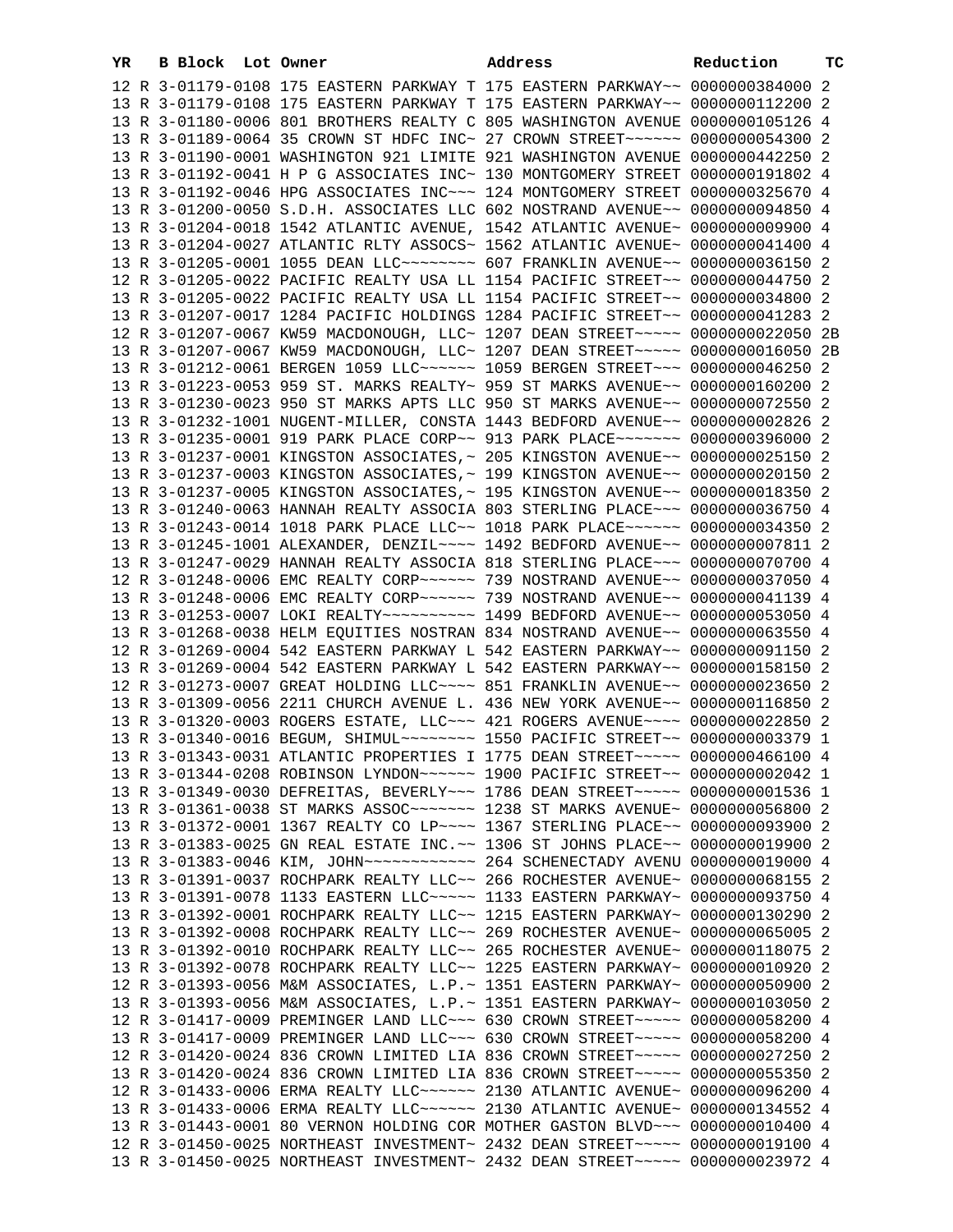| YR | B Block | Lot Owner                                                                                                                                                      | Address | Reduction | тc |
|----|---------|----------------------------------------------------------------------------------------------------------------------------------------------------------------|---------|-----------|----|
|    |         | 12 R 3-01472-0025 CAROLL, FRANCES~~~~~~ 1894 STERLING PLACE~~ 0000000030600 4                                                                                  |         |           |    |
|    |         | 13 R 3-01479-0001 NATL BANK OF N AMERIC 880 QUINCY STREET~~~~ 0000000006600 4                                                                                  |         |           |    |
|    |         | 13 R 3-01480-0038 BROGA-MIJH INC~~~~~~~ 1380 BROADWAY~~~~~~~~ 0000000195850 4                                                                                  |         |           |    |
|    |         | 13 R 3-01531-0161 OLAYINKA OJEIKERE~~~~ 1943 FULTON STREET~~~ 0000000002184 1                                                                                  |         |           |    |
|    |         | 12 R 3-01564-0001 TOWER ISLE'S BAKERYIN 2025 ATLANTIC AVENUE~ 0000000070550 4                                                                                  |         |           |    |
|    |         | 13 R 3-01564-0001 TOWER ISLE'S BAKERYIN 2025 ATLANTIC AVENUE~ 0000000205100 4                                                                                  |         |           |    |
|    |         | 13 R 3-01584-0011 BROADWAY STOCKTON~~~~ 912 BROADWAY~~~~~~~~~ 0000000171807 4                                                                                  |         |           |    |
|    |         | 12 R 3-01589-0040 JMP PROPERTIES LLC~~~ 390 VERNON AVENUE~~~~ 0000000050000 2                                                                                  |         |           |    |
|    |         | 13 R 3-01589-0040 JMP PROPERTIES LLC~~~ 390 VERNON AVENUE~~~~ 0000000074000 2                                                                                  |         |           |    |
|    |         | 13 R 3-01594-0001 PULASKI SUMNER INC. ~~ 147 MARCUS GARVEY BLV 0000000040000 2                                                                                 |         |           |    |
|    |         | 13 R 3-01610-0035 LAKESIDE REALTY CORP~ 942 LAFAYETTE AVENUE~ 0000000335900 4                                                                                  |         |           |    |
|    |         | 13 R 3-01615-0035 IDAL REALTY CORP~~~~~ 322 VAN BUREN STREET~ 0000000191300 4                                                                                  |         |           |    |
|    |         | 13 R 3-01648-0049 939~ PUTNAM~ AVENUE~~ 86 RALPH AVENUE~~~~~~ 00000000003500 1                                                                                 |         |           |    |
|    |         | 13 R 3-01660-0040 BIZATI MANAGEMENT LLC 306 STUYVESANT AVENUE 0000000051900 2                                                                                  |         |           |    |
|    |         | 13 R 3-01679-0018 176 REALTY INC ------- 176 DECATUR STREET -- 0000000033000 2                                                                                 |         |           |    |
|    |         | 13 R 3-01716-0002 51 SPENCER CORP~~~~~~ 51 SPENCER STREET~~~~ 0000000014200 4                                                                                  |         |           |    |
| 13 |         | 3-01716-0016 I T F CORP~~~~~~~~~~~ 23 SPENCER STREET~~~~ 0000000077050 4                                                                                       |         |           |    |
|    |         | 13 R 3-01716-0020 I T F CORP~~~~~~~~~~~~~~~~~~~~~ SPENCER STREET~~~~~ 0000000032389 4                                                                          |         |           |    |
| 13 |         | 3-01716-0021 I T F CORP~~~~~~~~~~~ 11 SPENCER STREET~~~~ 0000000127600 4                                                                                       |         |           |    |
|    |         | 13 R 3-01726-0125 LEONARD SASOW REALTY~ 159 ELLERY STREET~~~~ 0000000100350 2                                                                                  |         |           |    |
|    |         |                                                                                                                                                                |         |           |    |
|    |         | 13 R 3-01735-0005 525 PARK ANENUE LLC~~ 520 PARK AVENUE~~~~~~ 0000000059007 4                                                                                  |         |           |    |
|    |         | 13 R 3-01737-0056 M&S LEVY REALTY~~~~~~ 103 SANDFORD STREET~~ 0000000012829 4                                                                                  |         |           |    |
|    |         | 13 R 3-01737-0057 M&S LEVY REALTY~~~~~~ 101 SANDFORD STREET~~ 0000000012829 4                                                                                  |         |           |    |
|    |         | 12 R 3-01750-0009 JADABE PROPERTIES INC 883 BEDFORD AVENUE~~~ 0000000012300 4                                                                                  |         |           |    |
|    |         | 13 R 3-01750-0009 JADABE PROPERTIES INC 883 BEDFORD AVENUE~~~ 0000000015586 4                                                                                  |         |           |    |
|    |         | 13 R 3-01751-0010 141 SPENCER LLC ----- 141 SPENCER STREET -- 0000000057300 2                                                                                  |         |           |    |
|    |         | 13 R 3-01763-1101 JOHNSON, ELISABETH S~ 201 SPENCER STREET~~~ 0000000016094 2<br>13 R 3-01763-1301 HEIMANN, JOSEPH~~~~~~ 195 SPENCER STREET~~~ 0000000022000 2 |         |           |    |
|    |         |                                                                                                                                                                |         |           |    |
|    |         | 13 R 3-01763-1401 OBOLER, KARA A~~~~~~~ 191 SPENCER STREET~~~ 0000000026098 2                                                                                  |         |           |    |
|    |         | 13 R 3-01764-0001 DEKALB AVE ASSOCIATES 585 DE KALB AVENUE~~~ 0000000909250 4                                                                                  |         |           |    |
|    |         | 13 R 3-01771-0016 HART STREET APARTMENT 96 HART STREET~~~~~~~ 0000000086850 2                                                                                  |         |           |    |
|    |         | 13 R 3-01782-0001 THE OUTPOST ON THROOP 335 THROOP AVENUE~~~~ 0000000228050 4                                                                                  |         |           |    |
|    |         | 12 R 3-01782-0030 DODWORTH DEVELOPMENTC 882 DE KALB AVENUE~~~ 0000000029300 4<br>13 R 3-01782-0030 DODWORTH DEVELOPMENTC 882 DE KALB AVENUE~~~ 0000000067550 4 |         |           |    |
|    |         | 12 R 3-01810-0052 GATES TOWERS LLC ---- 611 GATES AVENUE ---- 0000000043600 2                                                                                  |         |           |    |
|    |         | 13 R 3-01810-0052 GATES TOWERS LLC~~~~~ 611 GATES AVENUE~~~~~ 0000000045850 2                                                                                  |         |           |    |
|    |         | 13 R 3-01815-0079 JOHNSON CYNTHIA~~~~~~ 343 MONROE STREET~~~~ 0000000060626 1                                                                                  |         |           |    |
|    |         | 12 R 3-01838-0001 FULTON ESTATES LLC~~~ 148 HANCOCK STREET~~~ 0000000089900 2                                                                                  |         |           |    |
|    |         | 13 R 3-01838-0001 FULTON ESTATES LLC ~~~ 148 HANCOCK STREET ~~~ 0000000125900 2                                                                                |         |           |    |
|    |         | 13 R 3-01848-0012 MC DONALD'S CORPORATI 1275 FULTON STREET~~~ 0000000011550 4                                                                                  |         |           |    |
|    |         | 13 R 3-01854-0001 957 MARCY AVENUE LLC~ 2 MAC DONOUGH STREET~ 0000000040500 4                                                                                  |         |           |    |
|    |         | 13 R 3-01854-0049 1425 FULTON DEVELOPME 1425 FULTON STREET~~~ 0000000052461 4                                                                                  |         |           |    |
|    |         | 13 R 3-01855-0004 EDELSTEIN BARRY~~~~~~ 485 TOMPKINS AVENUE~~ 0000000037500 4                                                                                  |         |           |    |
|    |         | 13 R 3-01860-0047 1268 REALTY LLC ----- 1266 FULTON STREET -- 0000000049100 4                                                                                  |         |           |    |
|    |         | 13 R 3-01864-0027 BELL LUMBER & SUPPLY~ 1542 FULTON STREET~~~ 0000000059950 4                                                                                  |         |           |    |
|    |         | 13 R 3-01865-0060 566 NOSTRAND AVE TRUS 566 NOSTRAND AVENUE~~ 0000000117450 4                                                                                  |         |           |    |
|    |         | 13 R 3-01865-0072 HERKIMER GARDENS LLC~ 39 HERKIMER PLACE~~~~ 0000000093500 4                                                                                  |         |           |    |
|    |         | 13 R 3-01866-0011 822 MCDONALD AV~ LLC~ 1199 ATLANTIC AVENUE~ 0000000053450 4                                                                                  |         |           |    |
|    |         | 12 R 3-01873-0010 CARDON LTD ---------- 37 CLINTON AVENUE---- 0000000004150 4                                                                                  |         |           |    |
|    |         | 13 R 3-01873-0010 CARDON LTD ----------- 37 CLINTON AVENUE---- 0000000009100 4                                                                                 |         |           |    |
|    |         | 12 R 3-01873-0013 FORT GREENE HOLDINGCP CLINTON AVENUE~~~~~~~ 0000000020100 4                                                                                  |         |           |    |
|    |         | 12 R 3-01884-0010 CORNELL REALTY MANAGE 799 KENT AVENUE~~~~~~ 0000002037400 4                                                                                  |         |           |    |
|    |         | 13 R 3-01884-0010 CORNELL REALTY MANAGE 799 KENT AVENUE~~~~~~ 0000002037400 4                                                                                  |         |           |    |
|    |         | 13 R 3-01884-0018 EDITH MARKOWITZ- TRUS 777 KENT AVENUE~~~~~~ 0000000447550 4                                                                                  |         |           |    |
| 13 |         | 3-01884-0040 FRANKLIN REALTY CORP~ 376 FLUSHING AVENUE~~ 0000000221500 4                                                                                       |         |           |    |
| 13 |         | 3-01884-0048 FRANKLIN REALTY CORP~ 378 FLUSHING AVENUE~~ 0000000334350 4                                                                                       |         |           |    |
|    |         | 13 R 3-01893-0007 GRAND AVENUE BUILDING 91 GRAND AVENUE~~~~~~ 0000000380800 2                                                                                  |         |           |    |
|    |         | 13 R 3-01894-0026 STORAGE PROPERTIES IN 348 PARK AVENUE~~~~~~ 0000000389700 4                                                                                  |         |           |    |
|    |         | 13 R 3-01895-0039 142 CLASSON AVE CORP~ 142 CLASSON AVENUE~~~ 00000000009050 4                                                                                 |         |           |    |
|    |         | 12 R 3-01895-0040 S.D.J. REALTY CORP~~~ 144 CLASSON AVENUE~~~ 0000000021600 4                                                                                  |         |           |    |
|    |         | 13 R 3-01895-0040 S.D.J. REALTY CORP~~~ 144 CLASSON AVENUE~~~ 0000000021610 4                                                                                  |         |           |    |
|    |         | 13 R 3-01897-0028 MARGARETEN FAMILY TRU 406 PARK AVENUE~~~~~~ 0000000062450 4                                                                                  |         |           |    |
|    |         |                                                                                                                                                                |         |           |    |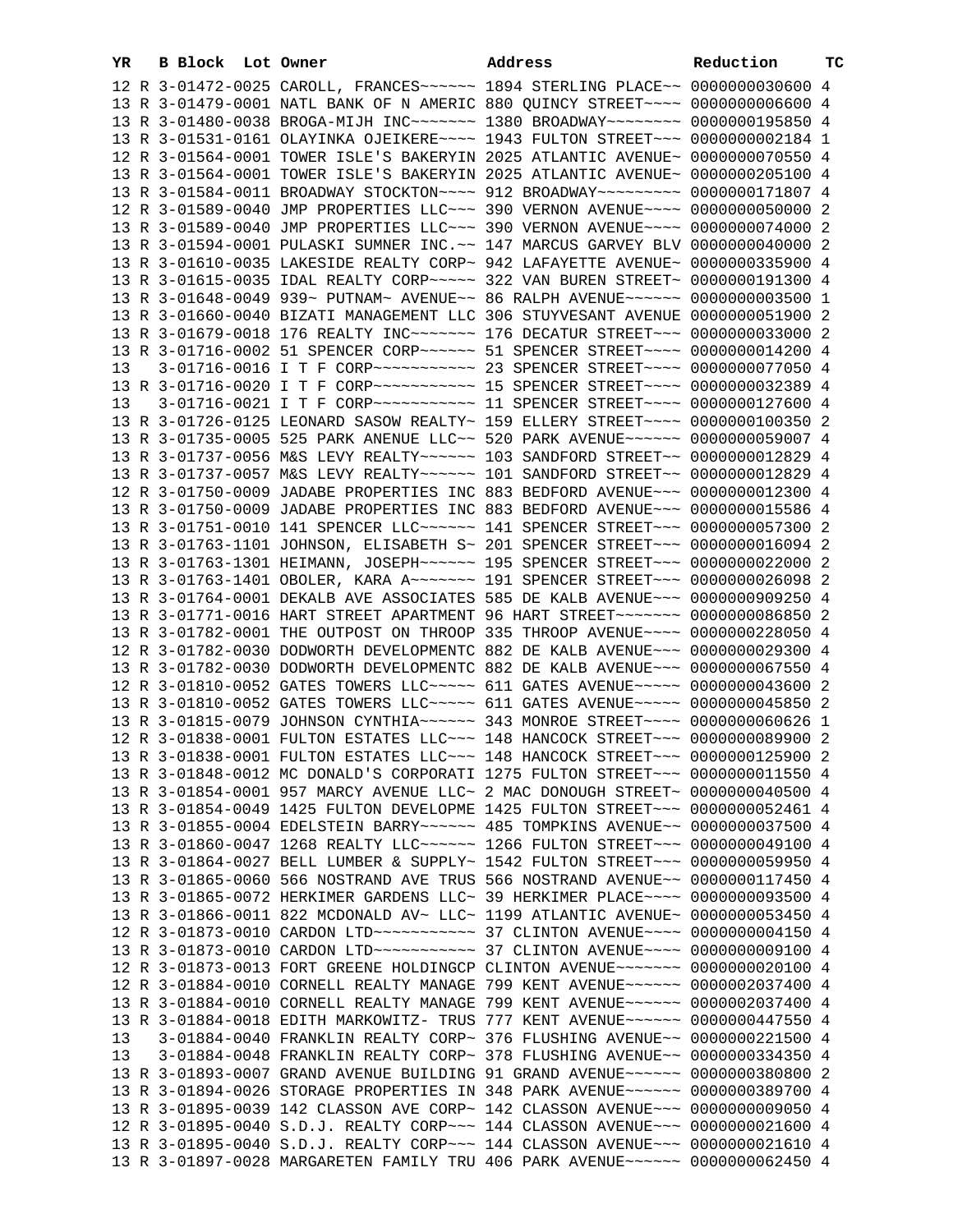| YR | B Block Lot Owner |  | Address                                                                                   | Reduction | тc |
|----|-------------------|--|-------------------------------------------------------------------------------------------|-----------|----|
|    |                   |  | 12 R 3-01905-1001 OF 526 LLC ----------- 524 MYRTLE AVENUE --- 0000000878610 4            |           |    |
|    |                   |  | 13 R 3-01911-0027 FAIRLY ENTERPRISES~~~ 898 KENT AVENUE~~~~~~ 0000000038050 4             |           |    |
|    |                   |  | 12 R 3-01915-0063 286 CLINTON LLC~~~~~~ 286 CLINTON AVENUE~~~ 0000000194000 2             |           |    |
|    |                   |  | 13 R 3-01915-0063 286 CLINTON LLC ----- 286 CLINTON AVENUE -- 0000000098000 2             |           |    |
|    |                   |  | 13 R 3-01916-0008 BOARD OF DIRECTORS ~~~ 269 CLINTON AVENUE ~~~ 0000000021850 2           |           |    |
|    |                   |  | 13 R 3-01926-1236 YUSUF, UBAH~~~~~~~~~~ 965E KENT AVENUE~~~~~ 0000000012259 1A            |           |    |
|    |                   |  | 13 R 3-01933-0070 CLINTON NEWS OWNERS C 372 DE KALB AVENUE~~~ 0000000147150 2             |           |    |
|    |                   |  | 13 R 3-01943-0006 360 CLINTON AVE TENAN 360 CLINTON AVENUE~~~ 0000000163000 2             |           |    |
|    |                   |  | 13 R 3-01946-0004 MOHAWK HOUSING ASSOC~ 379 WASHINGTON AVENUE 0000000512000 2             |           |    |
|    |                   |  | 13 R 3-01948-0040 CLIFTON PLACE LLC --- 91 CLIFTON PLACE ---- 0000000080850 2             |           |    |
|    |                   |  | 13 R 3-01952-0043 ~~~~~~~~~~~~~~~~~~~~~~~~~~~~~~~~ 283 GREENE AVENUE~~~~~ 0000000062600 4 |           |    |
|    |                   |  | 12 R 3-01959-0027 GREENE AVE ASSOC ~~~~~ 80 GREENE AVENUE ~~~~~ 0000000350800 2           |           |    |
|    |                   |  | 13 R 3-01959-0027 GREENE AVE ASSOC~~~~~ 80 GREENE AVENUE~~~~~ 0000000396550 2             |           |    |
|    |                   |  | 13 R 3-01961-0021 THE NAIDA MCSHERRY RE 415 CLINTON AVENUE~~~ 0000000013000 2             |           |    |
|    |                   |  | 13 R 3-01961-0032 385 CLINTON AVE CP~~~ 387 CLINTON AVENUE~~~ 0000000383750 2             |           |    |
|    |                   |  | 12 R 3-01963-0028 UNDERHILL-WASHINGTON~ 407 WASHINGTON AVENUE 0000000076650 2             |           |    |
|    |                   |  | 13 R 3-01963-0028 UNDERHILL-WASHINGTON~ 407 WASHINGTON AVENUE 0000000107650 2             |           |    |
|    |                   |  | 13 R 3-01969-1001 OTOOLE JOHN~~~~~~~~~~~ 319 GRAND AVENUE~~~~~ 0000000005465 2            |           |    |
|    |                   |  | 13 R 3-01970-0001 JMP PROPERTIES LLC~~~ 51 CLASSON AVENUE~~~~ 0000000072000 2             |           |    |
|    |                   |  | 12 R 3-01970-0032 WITHERSPOON, EZEKIEL~ 114 LEXINGTON AVENUE~ 0000000028650 4             |           |    |
|    |                   |  | 13 R 3-01970-0032 WITHERSPOON, EZEKIEL~ 114 LEXINGTON AVENUE~ 0000000035702 4             |           |    |
|    |                   |  | 13 R 3-01993-0015 81-87 IRVING PLACE L~ 81 IRVING PLACE~~~~~~ 0000000382750 4             |           |    |
|    |                   |  | 13 R 3-02000-0003 EUSTACHE, PATRICK JR~ 23 SPENCER PLACE~~~~~ 0000000109076 2B            |           |    |
|    |                   |  | 13 R 3-02001-1002 FOREST CITY MASTER AS 139 FLATBUSH AVENUE~~ 0000001283500 4             |           |    |
|    |                   |  | 13 R 3-02010-0059 SUPERIOR ASSOCIATES, ~ 809 ATLANTIC AVENUE~~ 0000000037400 4            |           |    |
|    |                   |  | 13 R 3-02014-0005 KEVIN M. WALSH~~~~~~~ 241 ST JAMES PLACE~~~ 0000000001700 1             |           |    |
|    |                   |  | 13 R 3-02018-0056 GOLOMBAS, SAL~~~~~~~~ 929 ATLANTIC AVENUE~~ 0000000042698 4             |           |    |
|    |                   |  | 12 R 3-02020-0058 20891 REALTY INC~~~~~ 1077 ATLANTIC AVENUE~ 0000000083100 4             |           |    |
|    |                   |  | 13 R 3-02020-0058 20891 REALTY INC~~~~~ 1077 ATLANTIC AVENUE~ 0000000180300 4             |           |    |
|    |                   |  | 12 R 3-02020-0077 SLAW REALTY CO., INC. 1041 ATLANTIC AVENUE~ 0000000102800 4             |           |    |
|    |                   |  | 13 R 3-02020-0077 SLAW REALTY CO., INC. 1041 ATLANTIC AVENUE~ 0000000113683 4             |           |    |
|    |                   |  | 13 R 3-02020-0086 1035 ATLANTIC AVE. LL 1035 ATLANTIC AVENUE~ 0000000008850 4             |           |    |
|    |                   |  | 12 R 3-02029-0024 CUMBERLAND PACKING CO 62 FLUSHING AVENUE~~~ 0000000040950 4             |           |    |
|    |                   |  | 12 R 3-02029-0028 CUMBERLAND PACKING CO 10 CUMBERLAND STREET~ 0000000020750 4             |           |    |
|    |                   |  | 13 R 3-02029-0028 CUMBERLAND PACKING CO 10 CUMBERLAND STREET~ 0000000041063 4             |           |    |
|    |                   |  | 12 R 3-02029-0031 CUMBERLAND PACKING CO 18 CUMBERLAND STREET~ 0000000040950 4             |           |    |
|    |                   |  | 13 R 3-02029-0031 CUMBERLAND PACKING CO 18 CUMBERLAND STREET~ 0000000076795 4             |           |    |
|    |                   |  | 12 R 3-02030-0056 55 CUMBERLAND REALTY~ 133 PARK AVENUE~~~~~~ 0000000074500 2             |           |    |
|    |                   |  | 13 R 3-02030-0056 55 CUMBERLAND REALTY~ 133 PARK AVENUE~~~~~~ 0000000070550 2             |           |    |
|    |                   |  | 13 R 3-02033-0050 462 LEXINGTON LLC. ~~~ 205 PARK AVENUE~~~~~~ 0000000064746 4            |           |    |
|    |                   |  | 13 R 3-02047-0011 FC NEW FLATBUSH, LLC~ 303 BRIDGE STREET~~~~ 0000004501300 4             |           |    |
|    |                   |  | 13 R 3-02047-0040 FOREST CITY MYRTLE AS 115 MYRTLE AVENUE~~~~ 0000003849150 4             |           |    |
|    |                   |  | 13 R 3-02048-0001 FOREST CITY MYRTLE AS 139 DUFFIELD STREET~~ 0000000013434 4             |           |    |
|    |                   |  |                                                                                           |           |    |
|    |                   |  |                                                                                           |           |    |
|    |                   |  | 13 R 3-02073-0028 MYRTLE PARTNERS LLC~~ 352 MYRTLE AVENUE~~~~ 0000000585550 2             |           |    |
|    |                   |  |                                                                                           |           |    |
|    |                   |  | 12 R 3-02094-0035 635 FULTON REALTY ASS 633 FULTON STREET~~~~ 0000000601600 4             |           |    |
|    |                   |  | 13 R 3-02094-0035 635 FULTON REALTY ASS 633 FULTON STREET~~~~ 0000000109800 4             |           |    |
|    |                   |  | 12 R 3-02095-1001 ONEAL MICHAEL & SHOKO 1 ROCKWELL PLACE~~~~~ 0000000000919 2             |           |    |
|    |                   |  | 13 R 3-02095-1001 ONEAL MICHAEL & SHOKO 1 ROCKWELL PLACE~~~~~ 0000000006895 2             |           |    |
|    |                   |  | 13 R 3-02096-0014 30 SAINT FELIX STREET 205 ASHLAND PLACE~~~~ 0000000176000 2             |           |    |
|    |                   |  | 13 R 3-02113-0018 DENTAL SOC NY STATE~~ 107 FT GREENE PLACE~~ 0000000036600 4             |           |    |
|    |                   |  | 13 R 3-02113-0022 CHILDREN'S LEISURE PR 105 FT GREENE PLACE~~ 0000000116310 4             |           |    |
|    |                   |  | 12 R 3-02113-1001 DONALD R H BYRD~~~~~~ 115 FT GREENE PLACE~~ 0000000005087 2C            |           |    |
|    |                   |  | 13 R 3-02113-1001 DONALD R H BYRD ~~~~~~ 115 FT GREENE PLACE ~~ 0000000005019 2C          |           |    |
|    |                   |  | 13 R 3-02133-0001 DRIGBY CORP~~~~~~~~~~ 184 BROADWAY~~~~~~~~~ 0000000042250 2             |           |    |
| 13 |                   |  | 3-02134-0001 WATERFRONT REALTY II~ 478 KENT AVENUE~~~~~~~ 0000000706050 4                 |           |    |
|    |                   |  | 13 R 3-02137-1301 ~~~~~~~~~~~~~~~~~~~~ 401 BERRY STREET~~~~~ 0000000007294 2C             |           |    |
|    |                   |  | 13 R 3-02147-1001 GOTTLIEB, MENASHE~~~~ 131 DIVISION AVENUE~~ 0000000017803 2             |           |    |
|    |                   |  | 12 R 3-02152-0026 DIVISION AVENUE PARTN 289 DIVISION AVENUE~~ 0000000099100 2             |           |    |
|    |                   |  | 12 R 3-02169-0034 CLYMER PLAZA LLC~~~~~ 138 DIVISION AVENUE~~ 0000000118600 4             |           |    |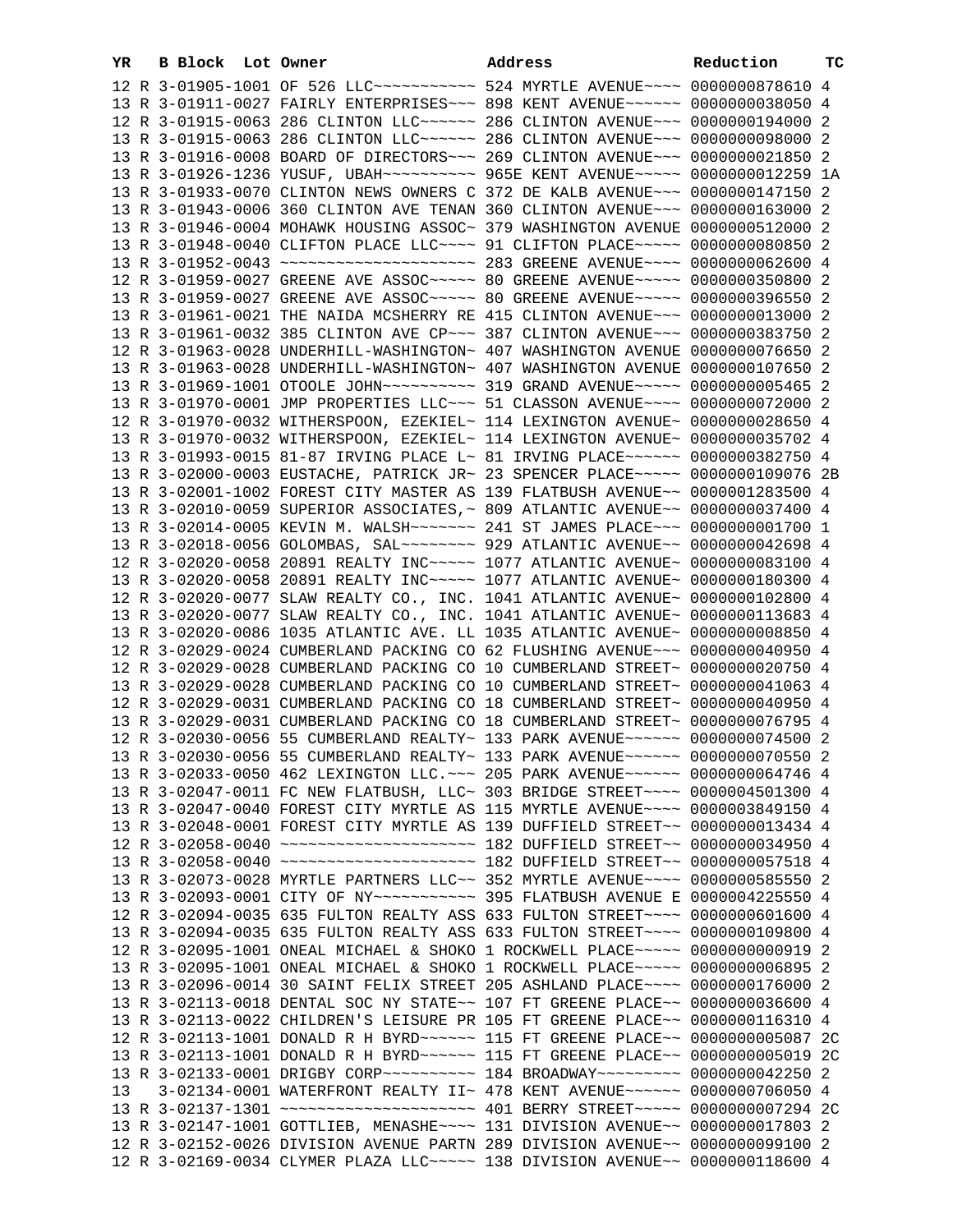| YR | B Block Lot Owner |                                                                                       | Address | Reduction | тC |
|----|-------------------|---------------------------------------------------------------------------------------|---------|-----------|----|
|    |                   | 13 R 3-02169-0034 CLYMER PLAZA LLC ~~~~~ 138 DIVISION AVENUE~~ 0000000137045 4        |         |           |    |
|    |                   | 13 R 3-02169-1602 120 DIVISION AVE CORP 120 DIVISION AVENUE~~ 0000000031849 2C        |         |           |    |
|    |                   | 12 R 3-02178-0001 AHAVA, HLK/TR~~~~~~~~ 41 LEE AVENUE~~~~~~~~ 0000000034375 2B        |         |           |    |
|    |                   | 13 R 3-02186-1002 CONGREGATION & YESHIV 562 BEDFORD AVENUE~~~ 0000000002920 2         |         |           |    |
|    |                   | 12 R 3-02188-0004 HLK AHAVA TRUST~~~~~~ 73 LEE AVENUE~~~~~~~~ 0000000010900 4         |         |           |    |
|    |                   | 13 R 3-02188-0004 HLK AHAVA TRUST~~~~~~ 73 LEE AVENUE~~~~~~~~ 0000000018925 4         |         |           |    |
|    |                   | 13 R 3-02205-1101 ~~~~~~~~~~~~~~~~~~~~~~~~~~~~ 118 LEE AVENUE~~~~~~~~ 0000000046700 4 |         |           |    |
|    |                   | 13 R 3-02214-0021 TAAREH INC. ~~~~~~~~~~ 440 BROADWAY~~~~~~~~~ 0000000033650 4        |         |           |    |
| 13 |                   | 3-02216-0006 713 KENT AVE REALTY C 711 KENT AVENUE~~~~~~ 0000000030250 4              |         |           |    |
| 13 |                   | 3-02216-0013 HEWES IRREVOCABLE TRU 32 PENN STREET~~~~~~~~ 0000000048050 4             |         |           |    |
|    |                   | 12 R 3-02221-0017 SOLOMON HERSHKOWITZ,~ 312 PENN STREET~~~~~~ 0000000092250 4         |         |           |    |
|    |                   | 13 R 3-02221-0017 SOLOMON HERSHKOWITZ, ~ 312 PENN STREET ~~~~~~ 0000000101873 4       |         |           |    |
| 13 |                   | 3-02245-0055 59 WALTON REALTY ASSO 59 WALTON STREET~~~~~ 0000000009300 4              |         |           |    |
| 13 |                   | 3-02245-0058 59 WALTON REALTY ASSO 51 WALTON STREET~~~~~ 0000000082000 4              |         |           |    |
|    |                   | 12 R 3-02260-0014 TKGSM-NY, L.L.C. ~~~~~ 44 WALLABOUT STREET~~ 0000000224750 4        |         |           |    |
| 13 |                   | 3-02260-0014 TKGSM-NY, L.L.C. ~~~~~ 44 WALLABOUT STREET~~ 0000000079400 4             |         |           |    |
|    |                   | 12 R 3-02275-0011 FRANCHISE REALTY INTE 700 BROADWAY~~~~~~~~~ 0000000031550 4         |         |           |    |
|    |                   | 13 R 3-02275-0011 FRANCHISE REALTY INTE 700 BROADWAY~~~~~~~~~ 0000000045050 4         |         |           |    |
|    |                   | 13 R 3-02302-0041 BAROUH EATON ALLEN CO 55 NORTH 9 STREET~~~~ 0000000012100 4         |         |           |    |
|    |                   | 13 R 3-02309-0005 RONIT REALTY LLC ---- 56 NORTH 9 STREET --- 0000000041100 4         |         |           |    |
|    |                   | 13 R 3-02313-0030 ONE DOUBLE NINE DASHI 199 NORTH 8 STREET~~~ 0000000029740 2B        |         |           |    |
|    |                   | 13 R 3-02318-0024 PEROVIC, SAL~~~~~~~~~~~~~~ 116 BERRY STREET~~~~~~ 0000000009357 2B  |         |           |    |
|    |                   | 13 R 3-02320-0026 RAMA & MANJULA, ~~~~~~ 552 DRIGGS AVENUE~~~~ 0000000036450 2        |         |           |    |
|    |                   | 12 R 3-02322-0001 LIDO KNITTING MILLS I 83 ROEBLING STREET~~~ 0000000135950 2         |         |           |    |
|    |                   | 13 R 3-02322-0001 LIDO KNITTING MILLS I 83 ROEBLING STREET~~~ 0000000115650 2         |         |           |    |
| 13 |                   | 3-02323-0055 ALPAM REALTY LLC ---- 289 NORTH 7 STREET -- 0000000041600 4              |         |           |    |
|    |                   | 13 R 3-02326-0028 MYRON HOLDING CORP~~~ 113 NORTH 6 STREET~~~ 0000000011150 4         |         |           |    |
|    |                   | 12 R 3-02335-0010 ROGIRB REALITY CORP~~ 136 NORTH 6 STREET~~~ 0000000025250 4         |         |           |    |
|    |                   | 13 R 3-02335-0010 ROGIRB REALITY CORP~~ 136 NORTH 6 STREET~~~ 0000000007750 4         |         |           |    |
|    |                   | 12 R 3-02344-0008 UKRANIAN GREEK CATHOL 152 NORTH 5 STREET~~~ 0000000422900 4         |         |           |    |
|    |                   | 13 R 3-02344-0008 UKRANIAN GREEK CATHOL 152 NORTH 5 STREET~~~ 0000000507950 4         |         |           |    |
|    |                   | 13 R 3-02357-0025 METROPOLITAN 75 REALT 67 METROPOLITAN AVENU 0000000226500 4         |         |           |    |
|    |                   | 13 R 3-02368-0029 SOUTHSIDE MANHATTANVI 94 HAVEMEYER STREET~~ 0000000120200 2         |         |           |    |
|    |                   | 13 R 3-02380-0001 LAM BROTHERS REALTY L 249 BERRY STREET~~~~~ 0000000096200 2         |         |           |    |
|    |                   | 13 R 3-02394-0037 205 SOUTH FIRST LLC~~ 205 SOUTH 1 STREET~~~ 0000000009938 2B        |         |           |    |
|    |                   | 13 R 3-02409-0004 254 SOUTH FIRST LLC~~ 254 SOUTH 1 STREET~~~ 0000000021335 2B        |         |           |    |
|    |                   | 12 R 3-02409-0125 BROADWAY INDUSTRIAL D 275 SOUTH 2 STREET~~~ 0000000004200 4         |         |           |    |
|    |                   | 13 R 3-02409-0125 BROADWAY INDUSTRIAL D 275 SOUTH 2 STREET~~~ 0000000005550 4         |         |           |    |
|    |                   |                                                                                       |         |           |    |
|    |                   | 13 R 3-02421-0018 SHA REALTY LLC ------ 286 SOUTH 2 STREET --- 0000000119350 2        |         |           |    |
|    |                   | 13 R 3-02425-0004 HOOPER ST HOUSING DEV 370 HOOPER STREET~~~~ 0000000012525 2A        |         |           |    |
|    |                   | 13 R 3-02438-0009 TIN YIK RLTY CORP~~~~ 370 SOUTH 3 STREET~~~ 0000000006300 4         |         |           |    |
|    |                   | 13 R 3-02438-0010 TIN YIK RLTY CORP~~~~ 372 SOUTH 3 STREET~~~ 0000000006300 4         |         |           |    |
|    |                   | 12 R 3-02438-0011 TIN YIK RLTY CORP~~~~ 374 SOUTH 3 STREET~~~ 0000000010350 4         |         |           |    |
|    |                   | 13 R 3-02438-0011 TIN YIK RLTY CORP~~~~ 374 SOUTH 3 STREET~~~ 0000000011350 4         |         |           |    |
|    |                   | 13 R 3-02441-0038 RECHOVOT EQUITIES COR 45 SOUTH 5 STREET~~~~ 0000000052950 2         |         |           |    |
|    |                   | 13 R 3-02446-1003 BERRY, GORDON E~~~~~~ 180 SOUTH 4 STREET~~~ 0000000007800 2         |         |           |    |
|    |                   | 13 R 3-02447-0035 DIME SAVINGS BANK OF~ 150 MARCY AVENUE~~~~~ 0000000073850 4         |         |           |    |
|    |                   | 13 R 3-02447-0036 DIME SAV BK WILLIAMSB 257 SOUTH 5 STREET~~~ 0000000042400 4         |         |           |    |
| 13 |                   | 3-02478-0008 GREENPOINT PLAZA REAL 1145 MANHATTAN AVENUE 0000000004150 4              |         |           |    |
|    |                   | 12 R 3-02488-0001 DUPONT ASSOCIATES~~~~ 1092 MANHATTAN AVENUE 0000000094500 2         |         |           |    |
|    |                   | 13 R 3-02488-0001 DUPONT ASSOCIATES~~~~ 1092 MANHATTAN AVENUE 0000000014500 2         |         |           |    |
| 13 |                   |                                                                                       |         |           |    |
| 13 |                   | 3-02488-0041 NATIONAL PRODUCTS&SER 163 DUPONT STREET~~~~ 0000000130000 4              |         |           |    |
| 13 |                   | 3-02497-0007 NORTH GREENPOINT PROP 384 MC GUINNESS BLVD~ 0000000012300 4              |         |           |    |
| 13 |                   | 3-02514-0044 BF GREEN ASSOCIATES C 247 GREEN STREET~~~~~ 0000000025050 4              |         |           |    |
| 13 |                   | 3-02521-0012 66 GREEN, LLC -------- 66 GREEN STREET ----- 0000000011550 4             |         |           |    |
|    |                   | 12 R 3-02524-0039 LUNA LIGHTING~~~~~~~~ 252 GREEN STREET~~~~~ 0000000131950 4         |         |           |    |
| 13 |                   | 3-02524-0039 LUNA LIGHTING~~~~~~~~ 252 GREEN STREET~~~~~ 0000000102250 4              |         |           |    |
|    |                   | 13 R 3-02533-0013 PANABRICKS CORP~~~~~~ 180 HURON STREET~~~~~ 0000000022000 2B        |         |           |    |
| 13 |                   | 3-02539-0011 1112 47TH AVE -------- 50 INDIA STREET ------ 0000000030650 2B           |         |           |    |
| 13 |                   | 3-02539-0012 1112 47TH AVE~~~~~~~~~~~~~~~ 52 INDIA STREET~~~~~~~ 0000000030650 2B     |         |           |    |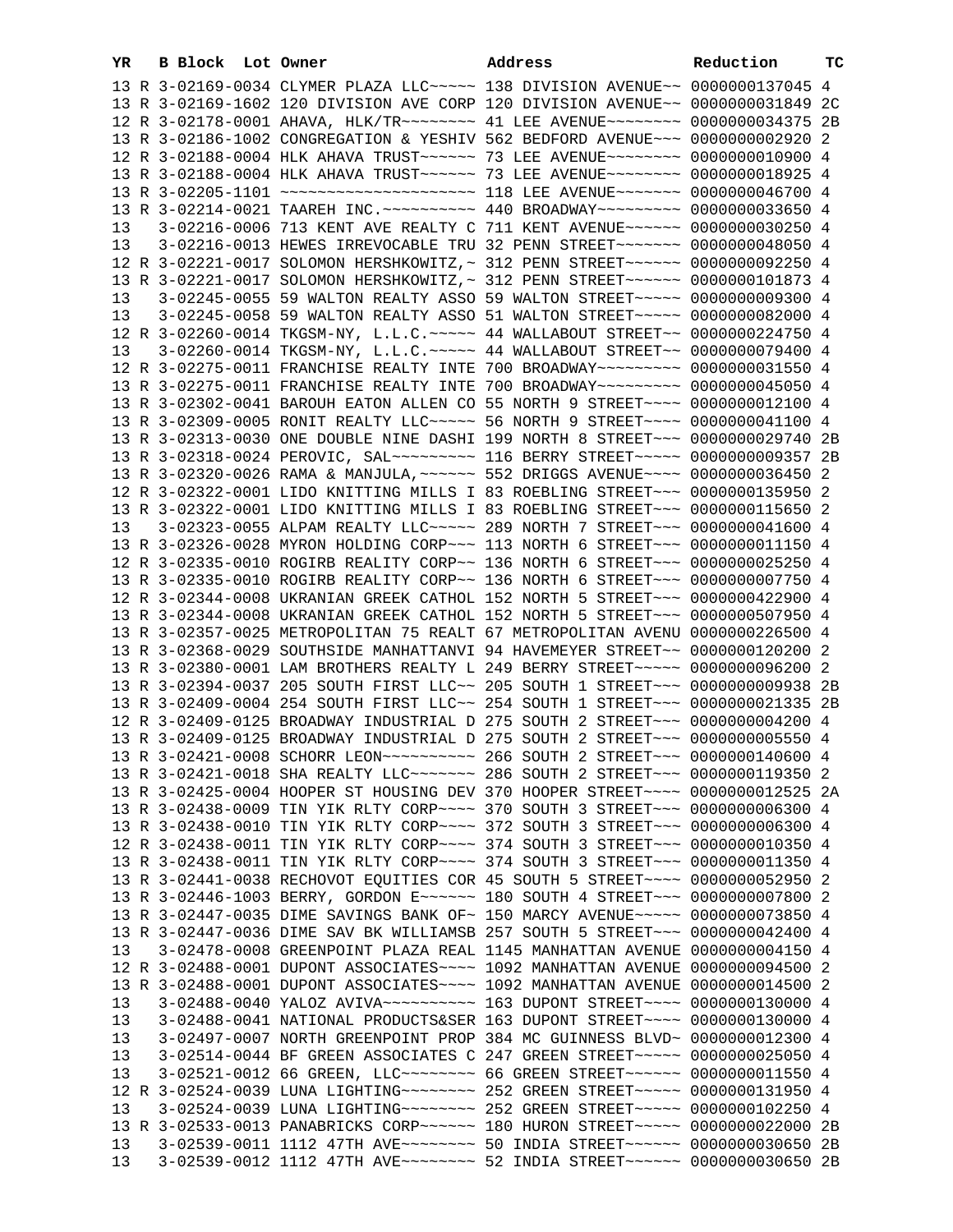| YR | B Block Lot Owner |                                                                                                                                                                | Address | Reduction | тC |
|----|-------------------|----------------------------------------------------------------------------------------------------------------------------------------------------------------|---------|-----------|----|
|    |                   |                                                                                                                                                                |         |           |    |
|    |                   | 13 R 3-02549-0028 M & L POLY LLC ------ 73 KENT STREET ------ 0000000026500 4                                                                                  |         |           |    |
| 13 |                   | 3-02556-0001 91 WEST LLC ---------- 97 WEST STREET ------ 0000000247350 4                                                                                      |         |           |    |
|    |                   | 13 R 3-02562-0037 53-59 MILTON LLC ~~~~~ 57/59 MILTON STREET ~~ 0000000007295 4                                                                                |         |           |    |
|    |                   | 13 R 3-02563-0037 BRUNHARD, VINCENT L J 144 GREENPOINT AVENUE 0000000075650 4                                                                                  |         |           |    |
|    |                   | 12 R 3-02573-0023 COJAB SALOMON~~~~~~~~~ 171 CALYER STREET~~~~ 0000000348850 4                                                                                 |         |           |    |
|    |                   | 13 R 3-02574-0043 CDC CITY MAN LLC ~~~~~ 836 MANHATTAN AVENUE ~ 0000000102400 4                                                                                |         |           |    |
|    |                   | 13 R 3-02574-0049 OKUNIEWSKI MARIAN~~~~ 854 MANHATTAN AVENUE~ 0000000007440 2A                                                                                 |         |           |    |
| 13 |                   | 3-02584-0001 CITY OF NEW YORK~~~~~ 378 GREENPOINT AVENUE 0000000109350 4                                                                                       |         |           |    |
| 13 |                   | 3-02585-0001 CITY OF NEW YORK~~~~~ 332 MONITOR STREET~~~ 0000000165750 4                                                                                       |         |           |    |
|    |                   |                                                                                                                                                                |         |           |    |
| 13 |                   | 3-02607-0006 CITY OF NEW YORK~~~~~ 306 NORTH HENRY STREE 0000000888500 4                                                                                       |         |           |    |
|    |                   | 12 R 3-02607-0050 MONITOR STREET REALTY 275 MONITOR STREET~~~ 0000000004350 4                                                                                  |         |           |    |
| 13 |                   | 3-02607-0050 MONITOR STREET REALTY 275 MONITOR STREET~~~ 0000000004250 4                                                                                       |         |           |    |
| 13 |                   | 3-02608-0001 CITY OF NEW YORK~~~~~ 379 KINGSLAND AVENUE~ 0000000072850 4                                                                                       |         |           |    |
| 13 |                   | 3-02612-0001 MOBIL FOUNDATION INC~ 400 KINGSLAND AVENUE~ 0000000233900 4                                                                                       |         |           |    |
|    |                   | 13 R 3-02612-0125 301 NORMAN AVE, LCC. ~ 295 NORMAN AVENUE~~~~ 0000000104150 4                                                                                 |         |           |    |
| 13 |                   | 3-02626-0015 EVERICH GROUP~~~~~~~~ 37 MOULTRIE STREET~~~ 00000000011450 4                                                                                      |         |           |    |
|    |                   | 12 R 3-02629-0001 T&M RICHARDSON ST, LLC 236 RUSSELL STREET~~~ 0000000091950 4                                                                                 |         |           |    |
| 13 |                   | 3-02629-0001 T&M RICHARDSON ST, LLC 236 RUSSELL STREET~~~ 0000000102300 4                                                                                      |         |           |    |
| 13 |                   | 3-02629-1001 TDS GROUP CORP. ~~~~~~ 231 NORMAN AVENUE~~~~ 0000000002644 4                                                                                      |         |           |    |
|    |                   | 12 R 3-02642-0001 34 NORMAN AVENUE, LL~ 16 NORMAN AVENUE~~~~~ 0000000029700 4                                                                                  |         |           |    |
|    |                   | 13 R 3-02659-0001 284 NORMAN AVENUE LLC 284 NORMAN AVENUE~~~~ 0000000052900 4                                                                                  |         |           |    |
|    |                   | 13 R 3-02659-0016 RICHFIELD PROPERTIES~ 126 SUTTON STREET~~~~ 0000000075200 4                                                                                  |         |           |    |
|    |                   | 13 R 3-02659-0044 RICHFIELD PROPERTIES~ 100 SUTTON STREET~~~~ 0000000112650 4                                                                                  |         |           |    |
|    |                   | 13 R 3-02660-0001 HOWARD & NORMAN BAKER 121 HAUSMAN STREET~~~ 0000000056050 4                                                                                  |         |           |    |
|    |                   | 12 R 3-02662-0018 V & M BUZZETTA REALTY 86 APOLLO STREET~~~~~ 0000000007800 4                                                                                  |         |           |    |
|    |                   | 13 R 3-02662-0018 V & M BUZZETTA REALTY 86 APOLLO STREET~~~~~ 0000000019500 4                                                                                  |         |           |    |
|    |                   | 12 R 3-02662-0020 V & M BUZZETTA REALTY 88 APOLLO STREET~~~~~ 0000000022700 4                                                                                  |         |           |    |
|    |                   | 13 R 3-02662-0020 V & M BUZZETTA REALTY 88 APOLLO STREET~~~~~ 0000000021700 4                                                                                  |         |           |    |
|    |                   | 12 R 3-02662-0028 R & M MARCANTONIO COR 79 BRIDGEWATER STREET 0000000003850 4                                                                                  |         |           |    |
|    |                   | 13 R 3-02662-0028 R & M MARCANTONIO COR 79 BRIDGEWATER STREET 0000000005450 4                                                                                  |         |           |    |
|    |                   | 13 R 3-02663-0001 LINS UNITED CORPORATI 345 NASSAU AVENUE~~~~ 0000000020350 4                                                                                  |         |           |    |
|    |                   | 13 R 3-02663-0017 C & L ASSOCIATES~~~~~ 67 BRIDGEWATER STREET 0000000022250 4                                                                                  |         |           |    |
|    |                   | 13 R 3-02697-1218 MARKOCKI, JAREK~~~~~~ 524 MANHATTAN AVENUE~ 0000000054707 4                                                                                  |         |           |    |
|    |                   | 13 R 3-02697-1219 PONARSKI, JACEK~~~~~~ 524 MANHATTAN AVENUE~ 0000000054707 4                                                                                  |         |           |    |
|    |                   | 12 R 3-02719-0023 ECAE 54, LLC -------- 495 GRAHAM AVENUE --- 0000000044550 4                                                                                  |         |           |    |
|    |                   | 13 R 3-02719-0023 ECAE 54, LLC -------- 495 GRAHAM AVENUE --- 0000000059850 4                                                                                  |         |           |    |
|    |                   | 13  3-02723-0001 RICHARDSON STREET, LL 87 RICHARDSON STREET~ 0000000150900 4                                                                                   |         |           |    |
|    |                   | 13 R 3-02723-0027 CHANA LLC ----------- 421 MANHATTAN AVENUE ~ 0000000086150 4                                                                                 |         |           |    |
|    |                   | 13 R 3-02727-0001 HUMBOLDT & MEEKER, LL 497 MEEKER AVENUE~~~~ 0000000200050 4                                                                                  |         |           |    |
|    |                   | 13 R 3-02742-0017 REEN VENTURES, LLC ~~~ 88 WITHERS STREET ~~~~ 0000000129500 4                                                                                |         |           |    |
|    |                   | 13 R 3-02742-0020 REEN VENTURES, LLC ~~~ 94 WITHERS STREET ~~~~ 0000000027450 4                                                                                |         |           |    |
|    |                   | 13 R 3-02742-0035 ELA ENTERPRISES LTD~~ 59 JACKSON STREET~~~~ 0000000023157 4                                                                                  |         |           |    |
|    |                   | 12 R 3-02784-0021 809 GRAND STREET INC~ 811 GRAND STREET~~~~~ 0000000019350 2                                                                                  |         |           |    |
|    |                   | 13 R 3-02784-0021 809 GRAND STREET INC~ 811 GRAND STREET~~~~~ 0000000025750 2                                                                                  |         |           |    |
|    |                   | 13 R 3-02789-0003 WASHINGTON MUTUAL BAN 260 GRAHAM AVENUE~~~~ 0000000048500 4<br>13 R 3-02797-0017 WALLABOUT SCRAP CO~~~ 974 MEEKER AVENUE~~~~ 0000000018251 4 |         |           |    |
|    |                   | 12 R 3-02800-0021 PEERLESS EQUITIES LLC 924 MEEKER AVENUE~~~~ 0000000070250 4                                                                                  |         |           |    |
|    |                   | 13 R 3-02800-0021 PEERLESS EQUITIES LLC 924 MEEKER AVENUE~~~~ 0000000078489 4                                                                                  |         |           |    |
|    |                   | 13 R 3-02815-0002 FMC COMPANY~~~~~~~~~~~ 500 GARDNER AVENUE~~~ 0000000378800 4                                                                                 |         |           |    |
|    |                   | 13 R 3-02818-0014 COTARD REALTY ASSOCIA 20 ANTHONY STREET~~~~ 0000000223050 4                                                                                  |         |           |    |
| 13 |                   | 3-02824-0010 PRESTON TRUCKING COMP 295 LOMBARDY STREET~~ 0000000265300 4                                                                                       |         |           |    |
|    |                   | 13 R 3-02834-0054 17-31 BEADEL STREET L 17 BEADEL STREET~~~~~ 0000000032050 4                                                                                  |         |           |    |
|    |                   | 13 R 3-02841-0010 DIVISION BEADEL LLC~~ 32 BEADEL STREET~~~~~ 0000000079900 4                                                                                  |         |           |    |
|    |                   | 13 R 3-02841-0035 AFRODITES INC~~~~~~~~ 35 DIVISION PLACE~~~~ 0000000040984 4                                                                                  |         |           |    |
|    |                   | 13 R 3-02842-0010 DIVISION PLACE REALTY 72 BEADEL STREET~~~~~ 0000000005089 4                                                                                  |         |           |    |
|    |                   | 13 R 3-02842-0038 DIVISION PLACE REALTY 75 DIVISION PLACE~~~~ 0000000031350 4                                                                                  |         |           |    |
|    |                   | 13 R 3-02842-0040 DIVISION PLACE REALTY 73 DIVISION PLACE~~~~ 0000000012432 4                                                                                  |         |           |    |
|    |                   | 12 R 3-02851-0015 100 DIVISION PLACE, ~~ 100 DIVISION PLACE~~~ 0000000101250 4                                                                                 |         |           |    |
|    |                   | 13 R 3-02851-0015 100 DIVISION PLACE, ~~ 100 DIVISION PLACE~~~ 0000000083967 4                                                                                 |         |           |    |
|    |                   | 13 R 3-02859-0005 WILLMINGTON PROPERTYA 98 DEBEVOISE AVENUE~~ 0000000022000 4                                                                                  |         |           |    |
|    |                   |                                                                                                                                                                |         |           |    |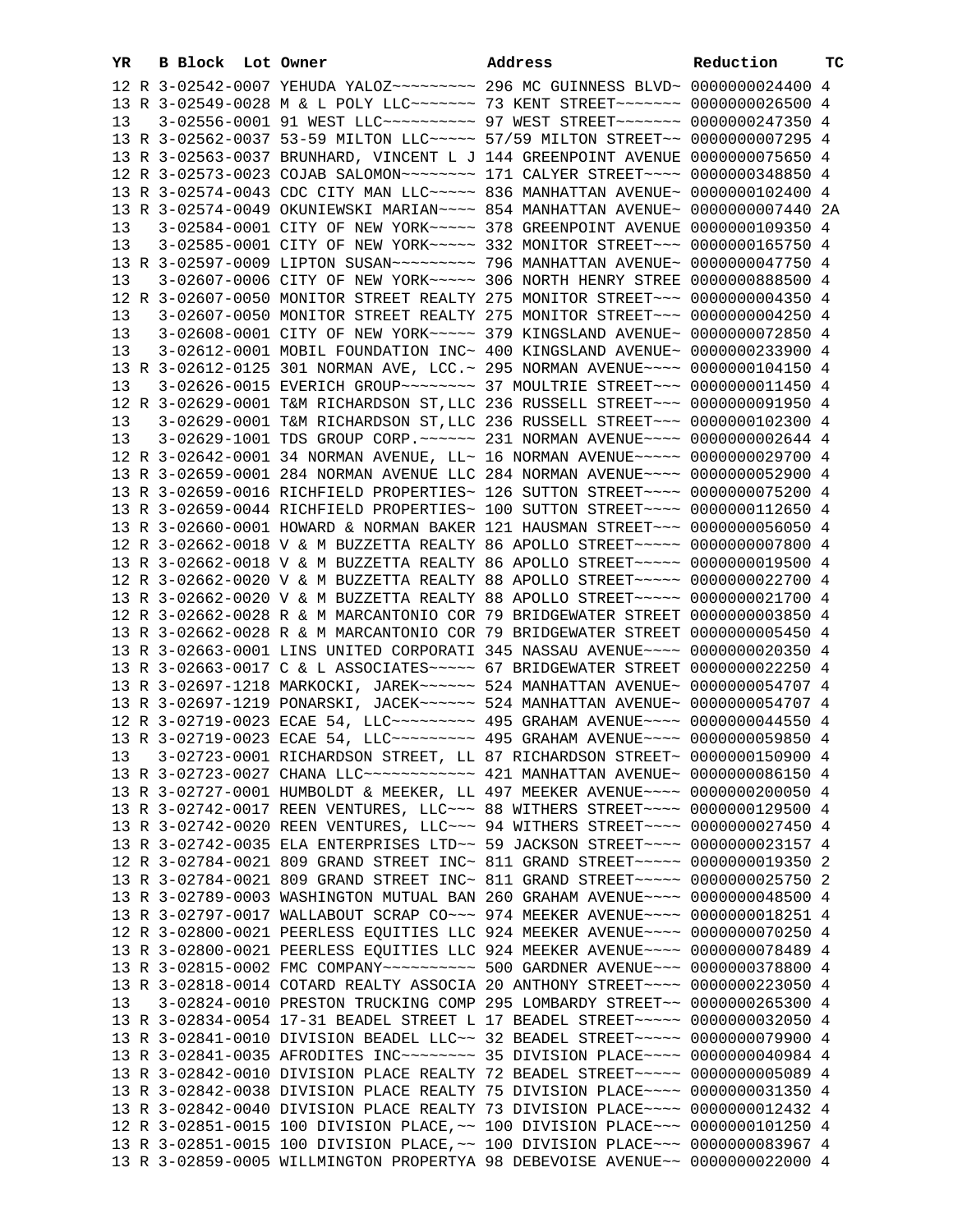| YR | B Block Lot Owner |  | Address                                                                                                                                                                | Reduction | ТC |
|----|-------------------|--|------------------------------------------------------------------------------------------------------------------------------------------------------------------------|-----------|----|
|    |                   |  | 13 R 3-02869-0031 JOELOWE REALTY LLC~~~ 405 WITHERS STREET~~~ 00000000016733 4                                                                                         |           |    |
|    |                   |  | 13 R 3-02869-0033 JOELOWE REALTY~~~~~~~ 397 WITHERS STREET~~~ 0000000075642 4                                                                                          |           |    |
|    |                   |  | 13 R 3-02878-0006 JOELOWE REALTY LLC -~~ 420 MORGAN AVENUE -~~~ 0000000057000 4                                                                                        |           |    |
|    |                   |  | 13 R 3-02884-0006 RICCI CINO~~~~~~~~~~~~~~~~ 173 WOODPOINT ROAD~~~ 0000000032150 4                                                                                     |           |    |
|    |                   |  | 13 R 3-02912-0030 889 METROPOLITAN AVE~ 889 METROPOLITAN AVEN 0000000015142 4                                                                                          |           |    |
|    |                   |  | 13 R 3-02913-0038 T & D REALTY CORP~~~~ 1003 METROPOLITAN AVE 0000000016900 4                                                                                          |           |    |
|    |                   |  | 13 R 3-02916-0036 CATHERINE ATTRI~~~~~~ 892 METROPOLITAN AVEN 0000000024550 4                                                                                          |           |    |
|    |                   |  |                                                                                                                                                                        |           |    |
|    |                   |  | 13 R 3-02924-0004 DREXLER, CAROL~~~~~~~~ 18 CATHERINE STREET~~ 0000000013700 4                                                                                         |           |    |
| 13 |                   |  | 3-02930-0136 VITULLI HOLDING LLC~~ 1257 GRAND STREET~~~~ 0000000028900 4                                                                                               |           |    |
| 13 |                   |  | 3-02942-0101 ENGLISH KILLS VENTURE 200 MORGAN AVENUE~~~~ 0000000063900 4                                                                                               |           |    |
|    |                   |  | 12 R 3-02945-0010 LOSQUADRO, ANTHONY~~~ 222 VARICK AVENUE~~~~ 0000000014750 4                                                                                          |           |    |
| 13 |                   |  | 3-02945-0010 LOSQUADRO, ANTHONY~~~ 222 VARICK AVENUE~~~~ 0000000039050 4                                                                                               |           |    |
|    |                   |  | 13 R 3-02958-0001 STEVE REALTY CORP~~~~ 200 STEWART AVENUE~~~ 0000000056243 4                                                                                          |           |    |
|    |                   |  | 12 R 3-02964-0054 CASALINO, ANNA~~~~~~~ 164 STEWART AVENUE~~~ 0000000100050 4                                                                                          |           |    |
|    |                   |  | 13 R 3-02964-0054 CASALINO, ANNA~~~~~~~ 164 STEWART AVENUE~~~ 0000000122100 4                                                                                          |           |    |
| 13 |                   |  | 3-02967-0050 PERLEN BENJAMIN CO PA MESEROLE STREET~~~~~~ 0000000111100 4                                                                                               |           |    |
|    |                   |  | 12 R 3-02969-0001 HI-TECH RESOURCE RECO 130 VARICK AVENUE~~~~ 0000000065000 4                                                                                          |           |    |
| 13 |                   |  | 3-02969-0001 HI-TECH RESOURCE RECO 130 VARICK AVENUE~~~~ 0000000023850 4<br>3-02969-0006 130 VARICK LLC ------ 140 VARICK AVENUE --- 0000000073250 4                   |           |    |
| 13 |                   |  |                                                                                                                                                                        |           |    |
| 13 |                   |  | 12 R 3-02971-0005 ADAM M BAK~~~~~~~~~~~~~~~ 585 MESEROLE STREET~~ 0000000040250 4<br>3-02974-0001 PERLEN BENJAMIN CO PA 134 MORGAN AVENUE~~~~ 0000000067150 4          |           |    |
| 13 |                   |  | 3-02987-0006 BELSKY & BODNER 505 L 152 RANDOLPH STREET~~ 0000000082250 4                                                                                               |           |    |
|    |                   |  | 12 R 3-02988-0014 ROBIN COHEN GRANTORTR 561 JOHNSON AVENUE~~~ 0000000221100 4                                                                                          |           |    |
|    |                   |  | 13 R 3-02988-0014 ROBIN COHEN GRANTORTR 561 JOHNSON AVENUE~~~ 0000000107000 4                                                                                          |           |    |
|    |                   |  | 13 R 3-02990-0012 270 RANDOLPH STREET~~ 270 RANDOLPH STREET~~ 0000000050900 4                                                                                          |           |    |
|    |                   |  | 13 R 3-02990-0036 1301-1345 FLUSHING A~ 1345 FLUSHING AVENUE~ 0000000022750 4                                                                                          |           |    |
|    |                   |  | 13 R 3-02990-0042 1293 FLUSHING AVENUE~ 1293 FLUSHING AVENUE~ 0000000045050 4                                                                                          |           |    |
|    |                   |  | 12 R 3-02995-0021 600 JOHNSON AVE ASSOC 600 JOHNSON AVENUE~~~ 0000000026950 4                                                                                          |           |    |
|    |                   |  | 13 R 3-02995-0021 600 JOHNSON AVE ASSOC 600 JOHNSON AVENUE~~~ 0000000045750 4                                                                                          |           |    |
|    |                   |  | 13 R 3-02995-0030 LEVY REALTY LLC ----- 41 GARDNER AVENUE --- 0000000010000 4                                                                                          |           |    |
|    |                   |  | 12 R 3-02996-0037 LEVY REALTY LLC ~~~~~~ 259 INGRAHAM STREET ~~ 0000000013650 4                                                                                        |           |    |
|    |                   |  | 13 R 3-02996-0037 LEVY REALTY LLC ~~~~~~ 259 INGRAHAM STREET ~~ 0000000015000 4                                                                                        |           |    |
|    |                   |  | 13 R 3-02998-0028 HYMEL PORTER REALTY C 110 INGRAHAM STREET~~ 0000000021150 4                                                                                          |           |    |
|    |                   |  | 13 R 3-03003-0006 DDA DEVELOPMENT CORP. 60 MORGAN AVENUE~~~~~ 0000000095038 4                                                                                          |           |    |
|    |                   |  | 13 R 3-03003-0007 DDA DEVELOPMENT CORP. 62 MORGAN AVENUE~~~~~ 00000000002000 4                                                                                         |           |    |
|    |                   |  | 13 R 3-03003-0008 DDA DEVELOPMENT CORP. 64 MORGAN AVENUE~~~~~ 0000000025150 4                                                                                          |           |    |
|    |                   |  | 13 R 3-03003-0012 HARRISON-KNICKERBOCKE 54 KNICKERBOCKER AVEN 0000000162750 4                                                                                          |           |    |
|    |                   |  | 13 R 3-03004-0028 STHM REALTY CORP~~~~~ 110 HARRISON PLACE~~~ 0000000022572 4                                                                                          |           |    |
|    |                   |  | 13 R 3-03013-0013 PERSAM 1081 LLC ~~~~~~ 106 THAMES STREET ~~~~ 0000000103885 4                                                                                        |           |    |
|    |                   |  | 13 R 3-03015-0001 DORINA REALTY CORP~~~ 1099 FLUSHING AVENUE~ 0000000052850 4                                                                                          |           |    |
|    |                   |  | 13 R 3-03015-0010 MISHGY LLC ----------- 1127 FLUSHING AVENUE ~ 0000000074100 4                                                                                        |           |    |
|    |                   |  | 13 R 3-03019-0023 STARMAN MESSING, RON~ 956 GRAND STREET~~~~~ 0000000026691 4                                                                                          |           |    |
|    |                   |  | 13 R 3-03019-0027 KG 3 REALTY~~~~~~~~~~~ 968 GRAND STREET~~~~~ 0000000027550 4                                                                                         |           |    |
|    |                   |  | 13 R 3-03021-0057 TEN EYCK REALTY~ LLC~ 345 TEN EYCK STREET~~ 0000000135650 4                                                                                          |           |    |
|    |                   |  | 13 R 3-03021-0085 TEN EYCK ASSOCIATES~~ 303 TEN EYCK STREET~~ 0000000013000 4                                                                                          |           |    |
|    |                   |  | 12 R 3-03023-0032 ROGIOR ASSOC~~~~~~~~~~~~~~~~ 77 STAGG STREET~~~~~~~ 0000000216400 4                                                                                  |           |    |
|    |                   |  | 13 R 3-03023-0032 ROGIOR ASSOC~~~~~~~~~~~~~~~~ 77 STAGG STREET~~~~~~~ 0000000269950 4<br>13 R 3-03029-0021 HUGO LANDAU INC~~~~~~ 328 TEN EYCK STREET~~ 0000000043650 4 |           |    |
|    |                   |  | 13 R 3-03029-0090 ACME REALTY INC~~~~~~ 43 MEADOW STREET~~~~~ 0000000388818 4                                                                                          |           |    |
|    |                   |  | 13 R 3-03029-0109 MONALIZA FINE FURNITU 23 MEADOW STREET~~~~~ 0000000130100 4                                                                                          |           |    |
|    |                   |  | 13 R 3-03029-0120 WATERBURY MEADOW LLC~ 13 MEADOW STREET~~~~~ 0000000016900 4                                                                                          |           |    |
|    |                   |  |                                                                                                                                                                        |           |    |
| 13 |                   |  | 3-03039-0020 MEISEL-PESKIN CO INC~ 175 MORGAN AVENUE~~~~ 0000000020850 4                                                                                               |           |    |
|    |                   |  | 12 R 3-03044-0025 195 HUMBOLDT LLC ~~~~~ 195 HUMBOLDT STREET ~~ 0000000186850 4                                                                                        |           |    |
|    |                   |  | 13 R 3-03044-0025 195 HUMBOLDT LLC~~~~~ 195 HUMBOLDT STREET~~ 0000000018550 4                                                                                          |           |    |
|    |                   |  | 13 R 3-03047-0015 RED ROCK RESOURCES, I 314 SCHOLES STREET~~~ 0000000054000 4                                                                                          |           |    |
|    |                   |  | 13 R 3-03050-0008 BROWAR CORP~~~~~~~~~~ 56 MESEROLE STREET~~~ 0000000241150 4                                                                                          |           |    |
|    |                   |  | 13 R 3-03062-0017 FGI REALTY CORP~~~~~~ 182 MONTROSE AVENUE~~ 0000000007729 4                                                                                          |           |    |
|    |                   |  | 13 R 3-03063-0022 HONG KEE REALTY INC~~ 237 JOHNSON AVENUE~~~ 0000000025150 4                                                                                          |           |    |
|    |                   |  | 13 R 3-03074-0001 BOERUM JOHNSON AVE AS 316 JOHNSON AVENUE~~~ 0000000228600 4                                                                                          |           |    |
|    |                   |  | 13 R 3-03074-0010 BOERUM JOHNSON AVENUE 328 JOHNSON AVENUE~~~ 0000000048880 4                                                                                          |           |    |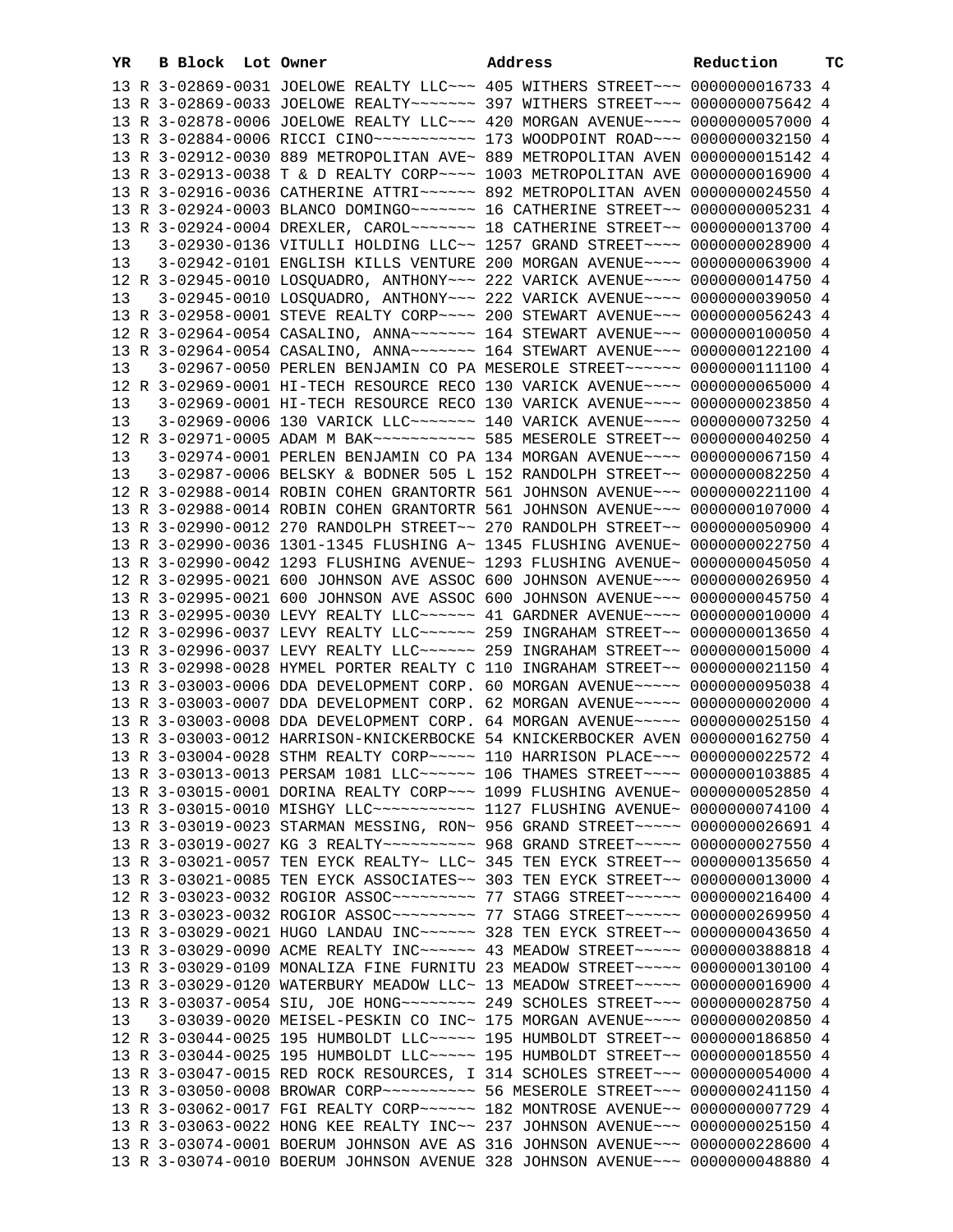| YR. | B Block Lot Owner |                                                                                                                                                                 | Address | Reduction | тC |
|-----|-------------------|-----------------------------------------------------------------------------------------------------------------------------------------------------------------|---------|-----------|----|
|     |                   | 13 R 3-03075-0017 WILLMINGTON PROPERTIE 398 JOHNSON AVENUE~~~ 0000000015700 4                                                                                   |         |           |    |
| 13  |                   | 3-03076-1002 14-18 REALTY MANAGEME 14 BOERUM STREET~~~~~ 0000000007368 2                                                                                        |         |           |    |
|     |                   | 13 R 3-03106-0001 77 VARET HOLDING CORP 66 GRAHAM AVENUE~~~~~ 0000000184100 2                                                                                   |         |           |    |
|     |                   | 13 R 3-03109-0010 MCJ HOLDINGS LLC ---- 170 MOORE STREET ---- 0000000105800 4                                                                                   |         |           |    |
|     |                   | 13 R 3-03109-0025 WONTON FOOD INC~~~~~~ 210 MOORE STREET~~~~~ 0000000093850 4                                                                                   |         |           |    |
|     |                   | 13 R 3-03111-0028 ROCK STREET REALTY LL 25 ROCK STREET~~~~~~~ 0000000050977 4                                                                                   |         |           |    |
|     |                   | 13 R 3-03117-0018 VASSO, ANTHONY~~~~~~~ 188 VARET STREET~~~~~ 0000000426700 4                                                                                   |         |           |    |
|     |                   | 13 R 3-03118-0005 AVANT GUARD PROPERTIE 232 VARET STREET~~~~~ 0000000298700 4                                                                                   |         |           |    |
|     |                   | 13 R 3-03118-0017 LEVY REALTY LLC ----- 23 BOGART STREET ---- 0000000010150 4                                                                                   |         |           |    |
|     |                   | 13 R 3-03119-0026 METROPOLITAN MANAGEME 27 GRAHAM AVENUE~~~~~ 0000000040550 4                                                                                   |         |           |    |
|     |                   | 12 R 3-03120-0007 EHF REALTY CORP~~~~~~ 44 GRAHAM AVENUE~~~~~ 0000000005900 4                                                                                   |         |           |    |
|     |                   | 13 R 3-03120-0007 EHF REALTY CORP~~~~~~ 44 GRAHAM AVENUE~~~~~ 0000000021750 4                                                                                   |         |           |    |
|     |                   | 13 R 3-03123-0017 168 COOK ST CORP~~~~~ 168 COOK STREET~~~~~~ 0000000032100 4                                                                                   |         |           |    |
|     |                   | 13 R 3-03123-0031 YORKSHIRE PROPERTIES~ 961 FLUSHING AVENUE~~ 0000000080450 4                                                                                   |         |           |    |
|     |                   | 13 R 3-03125-0007 ROCK STREET REALTY LL 24 ROCK STREET~~~~~~~ 0000000096744 4                                                                                   |         |           |    |
|     |                   | 13 R 3-03126-0005 715 BROADWAY REALTYCO 715 BROADWAY~~~~~~~~~ 0000000066650 4                                                                                   |         |           |    |
|     |                   | 13 R 3-03127-0006 JPMORGAN CHASE BANK, ~ 12 GRAHAM AVENUE~~~~~ 0000000013379 4                                                                                  |         |           |    |
|     |                   | 13 R 3-03132-0003 KENT REALTY ASSOCIATE 807 BROADWAY~~~~~~~~~ 0000000043900 4                                                                                   |         |           |    |
|     |                   | 13 R 3-03134-0006 839-45 REALTY LLC --- 839 BROADWAY -------- 0000000322450 4                                                                                   |         |           |    |
|     |                   | 13 R 3-03136-0033 NO LIMIT HOME IMPROVE 37 ARION PLACE~~~~~~~ 00000000008520 1                                                                                  |         |           |    |
|     |                   | 12 R 3-03154-0018 134 NOLL STREET CORP~ 134 NOLL STREET~~~~~~ 0000000294650 4<br>13 R 3-03154-0018 134 NOLL STREET CORP~ 134 NOLL STREET~~~~~~~ 0000000058400 4 |         |           |    |
|     |                   | 13 R 3-03155-0027 FUMP LLC ------------- 1052 FLUSHING AVENUE ~ 0000000028000 4                                                                                 |         |           |    |
|     |                   | 13 R 3-03160-0026 FIRST BROOKLYN REALTY 600 BUSHWICK AVENUE~~ 0000000044726 4                                                                                   |         |           |    |
|     |                   | 12 R 3-03167-0001 DRL REALTY COMPANY~~~ 25 IRVING AVENUE~~~~~ 0000000025900 4                                                                                   |         |           |    |
|     |                   | 13 R 3-03167-0001 DRL REALTY COMPANY~~~ 25 IRVING AVENUE~~~~~ 0000000044649 4                                                                                   |         |           |    |
|     |                   |                                                                                                                                                                 |         |           |    |
|     |                   | 12 R 3-03176-0021 RECORD MANAGEMENT COR 382 JEFFERSON STREET~ 0000000113350 4                                                                                   |         |           |    |
|     |                   | 13 R 3-03190-0008 MATTARELLA GIOVANNA~~ 454 TROUTMAN STREET~~ 0000000072050 4                                                                                   |         |           |    |
|     |                   | 12 R 3-03193-0023 SALCORA~~~~~~~~~~~~~~~ 965 BROADWAY~~~~~~~~~ 0000000022800 4                                                                                  |         |           |    |
|     |                   | 13 R 3-03193-0023 SALCORA~~~~~~~~~~~~~~~ 965 BROADWAY~~~~~~~~~ 0000000033150 4                                                                                  |         |           |    |
|     |                   | 13 R 3-03196-0038 SKMF ENTERPRISES LLC~ 1085 WILLOUGHBY AVENU 0000000257450 2                                                                                   |         |           |    |
|     |                   | 12 R 3-03199-0019 222 STARR ASSOCIATES, 222 STARR STREET~~~~~ 0000000082300 4                                                                                   |         |           |    |
|     |                   | 13 R 3-03199-0019 222 STARR ASSOCIATES, 222 STARR STREET~~~~~ 0000000073000 4                                                                                   |         |           |    |
|     |                   | 13 R 3-03200-0019 ECKSID REALTY CORP~~~ 284 STARR STREET~~~~~ 0000000061250 4                                                                                   |         |           |    |
|     |                   | 12 R 3-03205-0001 OLD GRANDPA REALTY LL 703 BUSHWICK AVENUE~~ 0000000012600 2                                                                                   |         |           |    |
|     |                   | 13 R 3-03205-0001 OLD GRANDPA REALTY LL 703 BUSHWICK AVENUE~~ 0000000026150 2                                                                                   |         |           |    |
|     |                   | 13 R 3-03210-0031 LEVY REALTY LLC ~~~~~~ 52 WYCKOFF AVENUE ~~~~ 00000000008158 4                                                                                |         |           |    |
|     |                   | 13 R 3-03227-0010 VANNA ASSOCIATES~~~~~ 590 HART STREET~~~~~~ 0000000075150 4                                                                                   |         |           |    |
|     |                   |                                                                                                                                                                 |         |           |    |
|     |                   | 13 R 3-03243-0056 75 STOCKHOLM ST LLC~~ 75 STOCKHOLM STREET~~ 0000000036200 4                                                                                   |         |           |    |
|     |                   | 12 R 3-03258-0003 375 KNICKBCKR AVE RLT 375 KNICKERBOCKER AVE 0000000097550 4                                                                                   |         |           |    |
|     |                   | 13 R 3-03258-0003 375 KNICKBCKR AVE RLT 375 KNICKERBOCKER AVE 0000000109250 4                                                                                   |         |           |    |
|     |                   | 13 R 3-03277-0006 MENDOLIA FAMILY CORP~ 245 WILSON AVENUE~~~~ 0000000032604 4<br>13 R 3-03280-0021 HIMROD DEVELOPMENT LL 330 HIMROD STREET~~~~ 0000000187650 4  |         |           |    |
|     |                   | 12 R 3-03280-0028 HIMROD DEVELOPMENT LL 342 HIMROD STREET~~~~ 0000000034530 4                                                                                   |         |           |    |
|     |                   | 13 R 3-03280-0028 HIMROD DEVELOPMENT LL 342 HIMROD STREET~~~~ 0000000046240 4                                                                                   |         |           |    |
|     |                   | 13 R 3-03280-0044 HARMAN ST DVLPT CORP~ 389 HARMAN STREET~~~~ 0000000044366 4                                                                                   |         |           |    |
|     |                   | 12 R 3-03283-0007 1227 BROADWAY LLC --- 1227 BROADWAY ------ 0000000014000 2B                                                                                   |         |           |    |
|     |                   | 13 R 3-03283-0007 1227 BROADWAY LLC --- 1227 BROADWAY ------ 00000000006050 2B                                                                                  |         |           |    |
|     |                   | 13 R 3-03293-0001 1245 BROADWAY REALTY, 1245 BROADWAY~~~~~~~~ 0000000068400 2                                                                                   |         |           |    |
|     |                   | 13 R 3-03293-0014 10 GOODWIN PLACE, CORP 10 GOODWIN PLACE~~~~~ 0000000011900 2B                                                                                 |         |           |    |
|     |                   | 13 R 3-03294-0016 946 RESIDENCE LLC~~~~ 946 BUSHWICK AVENUE~~ 0000000098350 2                                                                                   |         |           |    |
|     |                   | 12 R 3-03333-0013 JAMSOL REALTY, ~~~~~~~ 170 LINDEN STREET~~~~ 0000000030500 2                                                                                  |         |           |    |
|     |                   | 13 R 3-03333-0013 JAMSOL REALTY, ~~~~~~~ 170 LINDEN STREET~~~~ 0000000038600 2                                                                                  |         |           |    |
|     |                   | 13 R 3-03333-0017 JAMSOL REALTY, ~~~~~~~ 174 LINDEN STREET~~~~ 0000000047900 2                                                                                  |         |           |    |
|     |                   | 12 R 3-03338-0001 THE GREENPOINT SAVING 315 WYCKOFF AVENUE~~~ 0000000059250 4                                                                                   |         |           |    |
| 13  |                   | 3-03338-0001 THE GREENPOINT SAVING 315 WYCKOFF AVENUE~~~ 0000000251443 4                                                                                        |         |           |    |
|     |                   | 12 R 3-03338-0003 THE GREENPOINT SAVING 313 WYCKOFF AVENUE~~~ 0000000008200 4                                                                                   |         |           |    |
|     |                   | 13 R 3-03338-0003 THE GREENPOINT SAVING 313 WYCKOFF AVENUE~~~ 0000000020350 4                                                                                   |         |           |    |
|     |                   | 12 R 3-03391-0001 OLD GRANDPA REALTY LL 479 WILSON AVENUE~~~~ 0000000018500 2                                                                                   |         |           |    |
|     |                   | 13 R 3-03391-0001 OLD GRANDPA REALTY LL 479 WILSON AVENUE~~~~ 0000000040850 2                                                                                   |         |           |    |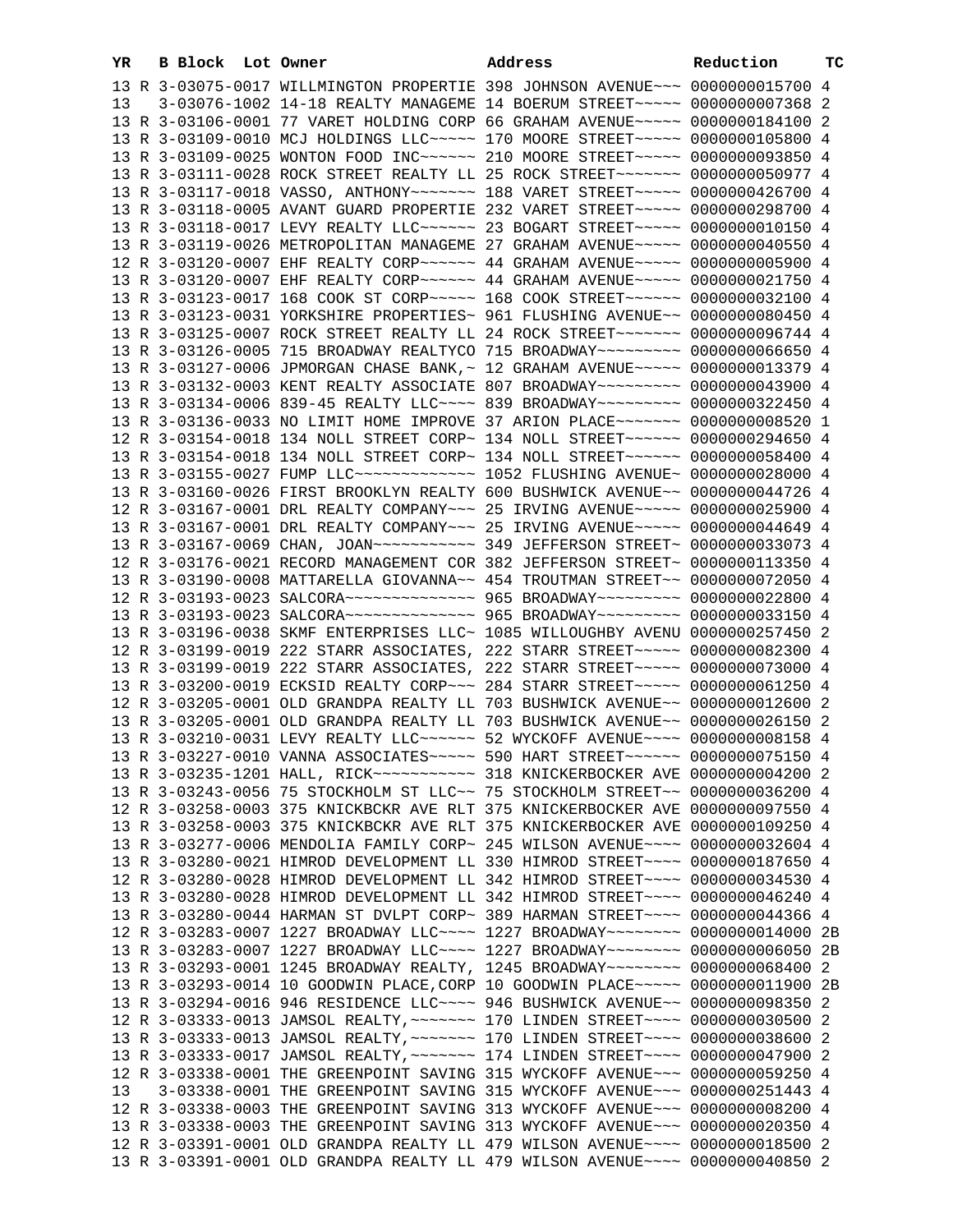| YR. | B Block Lot Owner |                                                                                                                                                                | Address | Reduction | тC |
|-----|-------------------|----------------------------------------------------------------------------------------------------------------------------------------------------------------|---------|-----------|----|
|     |                   | 13 R 3-03408-0040 ELDERT RESIDENCE LLC~ 1290 BUSHWICK AVENUE~ 0000000068950 2                                                                                  |         |           |    |
|     |                   | 13 R 3-03420-0021 28 COVERT, LLC. ~~~~~~ 28 COVERT STREET~~~~~ 0000000018200 2                                                                                 |         |           |    |
|     |                   | 13 R 3-03436-0026 1300 DECATUR, LLC --- 1300 DECATUR STREET -~ 0000000032250 4                                                                                 |         |           |    |
|     |                   |                                                                                                                                                                |         |           |    |
|     |                   | 13 R 3-03466-0038 ABERDEEN STREET REALT 1526 BUSHWICK AVENUE~ 0000000021950 2                                                                                  |         |           |    |
|     |                   | 13 R 3-03486-0003 JOSE HERNANDEZ~~~~~~~ 115 JAMAICA AVENUE~~~ 0000000004750 4                                                                                  |         |           |    |
|     |                   | 13 R 3-03489-0169 381 ROCKAWAY AVE LLC~ 385 ROCKAWAY AVENUE~~ 0000000054700 4                                                                                  |         |           |    |
|     |                   | 13 R 3-03489-0246 TTV REAL ESTATE LLC~~ 1721 PITKIN AVENUE~~~ 0000000040650 4                                                                                  |         |           |    |
|     |                   | 13 R 3-03494-0028 SYM AND BRS REALTY CO 1561 PITKIN AVENUE~~~ 0000000074450 2                                                                                  |         |           |    |
|     |                   | 13 R 3-03499-0001 1669 PITKIN CORP~~~~~ 1669 PITKIN AVENUE~~~ 0000000017350 4                                                                                  |         |           |    |
|     |                   | 12 R 3-03508-0007 O'KELLY, MAGDY~~~~~~~ 35 98 STREET~~~~~~~~~ 0000000018500 4                                                                                  |         |           |    |
|     |                   | 13 R 3-03508-0007 O'KELLY, MAGDY~~~~~~~ 35 98 STREET~~~~~~~~~ 0000000019026 4                                                                                  |         |           |    |
|     |                   | 13 R 3-03508-0012 1150 E ASSOCIATES LLC 1146 EAST 98 STREET~~ 0000000148550 4                                                                                  |         |           |    |
|     |                   | 13 R 3-03509-0024 SAFEGUARD CROWN HEIGH 1198 EAST NEW YORK AV 0000000353400 4                                                                                  |         |           |    |
|     |                   | 13 R 3-03511-0012 TAPSCOTT HOLDING, ~~~~ 49 TAPSCOTT STREET~~~ 0000000054250 2                                                                                 |         |           |    |
|     |                   | 13 R 3-03515-0090 1548 PITKIN REALTY IN 1548 PITKIN AVENUE~~~ 0000000020950 4                                                                                  |         |           |    |
|     |                   | 13 R 3-03526-0327 460 STONE AVENUE GAS~ 345 SUTTER AVENUE~~~~ 0000000071900 4                                                                                  |         |           |    |
|     |                   | 13 R 3-03550-0049 CLIFTON, TERRY~~~~~~~ 762 HOWARD AVENUE~~~~ 0000000000780 1                                                                                  |         |           |    |
|     |                   | 12 R 3-03603-0053 H FOX CO ------------- 424 THATFORD AVENUE -~ 0000000003500 4                                                                                |         |           |    |
|     |                   |                                                                                                                                                                |         |           |    |
|     |                   | 13 R 3-03650-0106 NEW DITMAS REALTY LLC 9814 DITMAS AVENUE~~~ 0000000173950 4                                                                                  |         |           |    |
|     |                   | 13 R 3-03672-0037 WYONA REALTY ASSOCIAT 110 WYONA STREET~~~~~ 0000000040675 2                                                                                  |         |           |    |
|     |                   | 13 R 3-03676-0009 GRAFTON REALTY CORP~~ 1660 EAST NEW YORK AV 0000000629350 4                                                                                  |         |           |    |
|     |                   | 12 R 3-03683-0025 AMERICA U.S.A., L.L.C 2550 ATLANTIC AVENUE~ 0000000212100 4                                                                                  |         |           |    |
|     |                   | 13 R 3-03683-0025 AMERICA U.S.A., L.L.C 2550 ATLANTIC AVENUE~ 0000000243150 4                                                                                  |         |           |    |
|     |                   | 12 R 3-03684-0008 HORN ASSOCS RLTY CORP 83 ALABAMA AVENUE~~~~ 0000000084700 4                                                                                  |         |           |    |
|     |                   | 13 R 3-03709-0032 1801 REALTY ASSETS ~~~ 1803 PITKIN AVENUE ~~~ 0000000043100 2                                                                                |         |           |    |
|     |                   | 13 R 3-03715-0035 E MF ESTATES INC~~~~~ 1937 PITKIN AVENUE~~~ 0000000031550 4                                                                                  |         |           |    |
|     |                   | 13 R 3-03718-0001 FADEN PAPER SUPPLY~~~ 2021 PITKIN AVENUE~~~ 0000000051550 4                                                                                  |         |           |    |
|     |                   | 12 R 3-03763-0009 M. REALTY LLC~~~~~~~~~ 301A POWELL STREET~~~ 0000000010090 2B                                                                                |         |           |    |
|     |                   | 13 R 3-03763-0009 M. REALTY LLC~~~~~~~~~ 301A POWELL STREET~~~ 0000000010090 2B                                                                                |         |           |    |
|     |                   | 12 R 3-03763-0010 WATERTOWN ASSETS LLC~ 301 POWELL STREET~~~~ 0000000010090 2B                                                                                 |         |           |    |
|     |                   | 13 R 3-03763-0010 WATERTOWN ASSETS LLC~ 301 POWELL STREET~~~~ 0000000010090 2B                                                                                 |         |           |    |
|     |                   | 13 R 3-03831-0025 PALAGONIA, CHRISTOPHE 508 JUNIUS STREET~~~~ 0000000019281 4                                                                                  |         |           |    |
|     |                   | 13 R 3-03831-0030 PALAGONIA, CHRISTOPHE 526 JUNIUS STREET~~~~ 0000000024930 4                                                                                  |         |           |    |
|     |                   | 13 R 3-03831-0033 PALAGONIA, CHRISTOPHE 530 JUNIUS STREET~~~~ 0000000012539 4                                                                                  |         |           |    |
|     |                   | 13 R 3-03831-0036 PALAGONIA, CHRISTOPHE 536 JUNIUS STREET~~~~ 0000000004251 4                                                                                  |         |           |    |
|     |                   | 12 R 3-03880-0075 2047 PITKIN AVE, INC. VAN SINDEREN AVENUE~~ 0000000025200 4                                                                                  |         |           |    |
|     |                   | 13  3-03880-0075  2047 PITKIN AVE, INC. VAN SINDEREN AVENUE~~ 0000000015750  4                                                                                 |         |           |    |
|     |                   | 13 R 3-03916-0016 HOOSEIN, AHMAD~~~~~~~ 58 NORWOOD AVENUE~~~~ 0000000002131 1                                                                                  |         |           |    |
|     |                   | 13 R 3-03942-0012 ZAHA MEAT CORP. ~~~~~~ 152 ESSEX STREET~~~~~ 0000000045830 2                                                                                 |         |           |    |
|     |                   | 13 R 3-03942-0019 GHAZI KARAMULLAH~~~~~ 3009 FULTON STREET~~~ 0000000003291 4                                                                                  |         |           |    |
|     |                   | 13 R 3-03942-0021 GHAZI KARAMULLAH~~~~~ 3007 FULTON STREET~~~ 0000000003742 4                                                                                  |         |           |    |
|     |                   | 13 R 3-03943-0009 3051 FULTON LLC. ~~~~~ 3051 FULTON STREET~~~ 0000000096550 4                                                                                 |         |           |    |
|     |                   | 12 R 3-03961-0001 CREDIT SHELTER TRUST~ 227 MILLER AVENUE~~~~ 0000000029500 4                                                                                  |         |           |    |
|     |                   | 13 R 3-03961-0001 CREDIT SHELTER TRUST~ 227 MILLER AVENUE~~~~ 0000000029500 4                                                                                  |         |           |    |
|     |                   | 13 R 3-03962-0009 ARCHLAND PROPERTY I, ~ 2800 ATLANTIC AVENUE~ 0000000047650 4                                                                                 |         |           |    |
|     |                   | 12 R 3-03976-0047 KEY CAPITAL FUNDING L 38 MILFORD STREET~~~~ 0000000040450 4                                                                                  |         |           |    |
|     |                   | 13 R 3-03976-0047 KEY CAPITAL FUNDING L 38 MILFORD STREET~~~~ 0000000045400 4<br>13 R 3-03986-0008 INDUSTRIAL REALTY ASS 303 ELTON STREET~~~~~ 0000000036202 4 |         |           |    |
|     |                   | 13 R 3-03986-0011 MULTI-FUNCTION FAMILY 700 LIBERTY AVENUE~~~ 0000000013800 4                                                                                  |         |           |    |
|     |                   | 13 R 3-03986-0013 MULTI-FUNCTION FAMILY 708 LIBERTY AVENUE~~~ 0000000017700 4                                                                                  |         |           |    |
|     |                   | 13 R 3-03986-0014 MULTI-FUNCTION FAMILY 710 LIBERTY AVENUE~~~ 0000000016200 4                                                                                  |         |           |    |
|     |                   |                                                                                                                                                                |         |           |    |
|     |                   | 13 R 3-03996-0002 EISRAELIAN, SOLAYMANM 299 SCHENCK AVENUE~~~ 0000000029664 4                                                                                  |         |           |    |
|     |                   | 13 R 3-03996-0033 KHAN PATRICK~~~~~~~~~ 2289 PITKIN AVENUE~~~ 0000000002490 1                                                                                  |         |           |    |
|     |                   | 13 R 3-04038-0015 816 BELMONT REALTY~~~ 816 BELMONT AVENUE~~~ 0000000031550 2                                                                                  |         |           |    |
|     |                   | 13 R 3-04051-0008 COUNCIL, RUSSELL W~~~ 609 LINWOOD STREET~~~ 00000000001584 1                                                                                 |         |           |    |
|     |                   | 13 R 3-04092-0004 ZUBA LLC ------------- 719 NEW LOTS AVENUE -~ 0000000073150 4                                                                                |         |           |    |
|     |                   | 13 R 3-04104-0034 VENICE EQUITIES INC~~ 766 JAMAICA AVENUE~~~ 0000000065900 4                                                                                  |         |           |    |
|     |                   | 13 R 3-04106-0014 CHESTNUT ASSOCIATESLT 61 CRESCENT STREET~~~ 0000000024475 4                                                                                  |         |           |    |
|     |                   | 13 R 3-04137-0063 233 NORWOOD AVE INC~~ 237 NORWOOD AVENUE~~~ 0000000048046 4                                                                                  |         |           |    |
|     |                   |                                                                                                                                                                |         |           |    |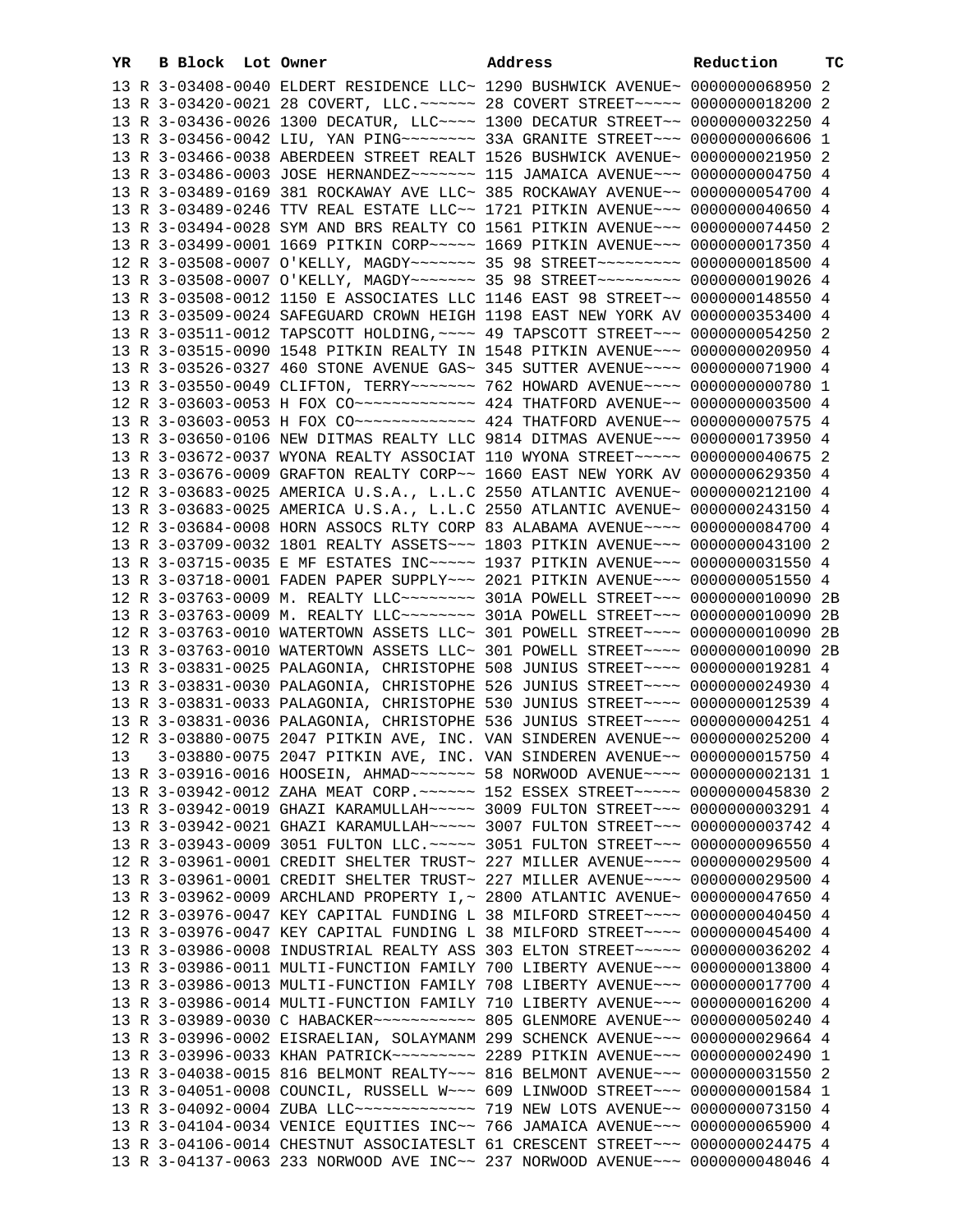| YR       | <b>B Block</b> Lot Owner |  | Address                                                                                                                                                                   | Reduction | ТC |
|----------|--------------------------|--|---------------------------------------------------------------------------------------------------------------------------------------------------------------------------|-----------|----|
|          |                          |  | 13 R 3-04141-0001 RICHMOND REALTY GROUP 85 DINSMORE PLACE~~~~ 0000000046329 4                                                                                             |           |    |
|          |                          |  | 13 R 3-04141-0035 CHESTNUT REALTY GROUP 111 DINSMORE PLACE~~~ 0000000087435 4                                                                                             |           |    |
|          |                          |  | 13 R 3-04166-0036 IRWIN KANDEL REALTY C 1003 LIBERTY AVENUE~~ 0000000050800 4                                                                                             |           |    |
|          |                          |  | 12 R 3-04182-0057 THE RONALD MENASHE FA 1159 LIBERTY AVENUE~~ 0000000091400 4                                                                                             |           |    |
|          |                          |  | 12 R 3-04194-0017 IRWIN KANDEL REALTY C 984 CONDUIT BOULEVARD 0000000084700 4                                                                                             |           |    |
|          |                          |  | 13 R 3-04194-0017 IRWIN KANDEL REALTY C 984 CONDUIT BOULEVARD 0000000095546 4                                                                                             |           |    |
|          |                          |  | 12 R 3-04196-0001 BOLLA EM REALTY, LLC~ 463 NORTH CONDUIT AVE 0000000181400 4                                                                                             |           |    |
|          |                          |  | 13 R 3-04202-0016 LIBERTY AVENUE REALTY 1134 LIBERTY AVENUE~~ 0000000009500 4                                                                                             |           |    |
|          |                          |  | 13 R 3-04203-0021 ALFRED AMKIE~~~~~~~~~ 1162 LIBERTY AVENUE~~ 0000000014600 4                                                                                             |           |    |
|          |                          |  | 13 R 3-04203-0022 ALFRED AMKIE~~~~~~~~~ 1164 LIBERTY AVENUE~~ 0000000054800 4                                                                                             |           |    |
|          |                          |  | 13 R 3-04220-0001 BRIGHT START CORPORAT 607 NORTH CONDUIT AVE 0000000175650 4<br>13 R 3-04239-0001 SHOWRAKA LLC -------- 640 SOUTH CONDUIT AVE 0000000120850 4            |           |    |
|          |                          |  | 13 R 3-04274-0048 POORAN, BIBI F~~~~~~~ 386 FORBELL STREET~~~ 0000000002180 1                                                                                             |           |    |
|          |                          |  | 13 R 3-04298-0052 TAN, HONG JIANG ~~~~~~ 697 SHEFFIELD AVENUE~ 0000000004575 1                                                                                            |           |    |
|          |                          |  | 13 R 3-04330-0028 774 SCHENCK AVENUE, L 774 SCHENCK AVENUE~~~ 0000000021150 4                                                                                             |           |    |
|          |                          |  | 13 R 3-04334-0001 HEGEMAN REALTY ASSOCI HEGEMAN AVENUE~~~~~~~ 0000000065054 4                                                                                             |           |    |
|          |                          |  | 13 R 3-04334-0006 HEGEMAN REALTY ASSOCI 816 HEGEMAN AVENUE~~~ 0000000019675 4                                                                                             |           |    |
| 13       |                          |  | 3-04340-0001 ROTAX METALS INC~~~~~ 386 DE WITT AVENUE~~~ 00000000016150 4                                                                                                 |           |    |
|          |                          |  | 13 R 3-04360-0119 SIRMANS, CHARLES~~~~~ 838 ELTON STREET~~~~~ 00000000001267 1                                                                                            |           |    |
|          |                          |  |                                                                                                                                                                           |           |    |
|          |                          |  | 12 R 3-04383-0040 SOIEFER BROS REALTY C 457 WORTMAN AVENUE~~~ 0000000012850 4                                                                                             |           |    |
|          |                          |  | 13 R 3-04383-0040 SOIEFER BROS REALTY C 457 WORTMAN AVENUE~~~ 0000000039650 4                                                                                             |           |    |
|          |                          |  | 13 R 3-04391-0001 MBM ASSOCIATES~~~~~~~ 933 WORTMAN AVENUE~~~ 0000000485650 4                                                                                             |           |    |
|          |                          |  | 12 R 3-04405-0022 SOIEFER BROS REALTYCO 1044 LINWOOD STREET~~ 0000000037600 4                                                                                             |           |    |
|          |                          |  | 13 R 3-04405-0022 SOIEFER BROS REALTYCO 1044 LINWOOD STREET~~ 0000000096550 4                                                                                             |           |    |
|          |                          |  | 13 R 3-04405-0028 1070 LINWOOD STREET A 1068 LINWOOD STREET~~ 0000000055650 4                                                                                             |           |    |
|          |                          |  | 12 R 3-04406-0006 ASLAN HOLDINGS CORP~~ 494 WORTMAN AVENUE~~~ 0000000038600 4<br>13 R 3-04406-0006 ASLAN HOLDINGS CORP~~ 494 WORTMAN AVENUE~~~ 0000000072150 4            |           |    |
| 13       |                          |  | 3-04408-0001 FLATLANDS SELF STORAG 1205 FLATLANDS AVENUE 0000000146700 4                                                                                                  |           |    |
| 13       |                          |  | 3-04412-0029 SPARTAN PETROLEUM COR 12113 FLATLANDS AVENU 0000000035750 4                                                                                                  |           |    |
|          |                          |  | 13 R 3-04413-0001 FIRST SHOPPING CENTE~ 1019 COZINE AVENUE~~~ 0000000307100 4                                                                                             |           |    |
|          |                          |  | 13 R 3-04452-0015 SPRING CREEK PLAZA, L 1350 PENNSYLVANIA AVE 0000001003900 4                                                                                             |           |    |
| 13       |                          |  | 3-04452-0450 GATEWAY CENTER PARKIN 339 GATEWAY DRIVE~~~~ 0000000395750 4                                                                                                  |           |    |
|          |                          |  | 13 R 3-04452-0530 GATEWAY CENTER PARKIN 579 GATEWAY DRIVE~~~~ 0000000736300 4                                                                                             |           |    |
|          |                          |  | 13 R 3-04456-0070 NEW MONTAUK ASSETS ~~~ 407 MONTAUK AVENUE ~~~ 0000000009750 2                                                                                           |           |    |
|          |                          |  | 13 R 3-04485-0006 OMAR MANAGEMENT CORP~ 2596 LINDEN BOULEVARD 0000000024550 4                                                                                             |           |    |
|          |                          |  | 13 R 3-04492-0002 NATIONAL AMUSEMENTS I LORING AVENUE~~~~~~~~ 0000000064798 4                                                                                             |           |    |
|          |                          |  | 13 R 3-04492-0006 NATIONAL AMUSEMENTS I LORING AVENUE~~~~~~~~ 0000000064798 4                                                                                             |           |    |
| 13       |                          |  | 3-04496-0001 CANYON STERLING, LLC~ LINDEN BOULEVARD~~~~~ 0000000007850 4                                                                                                  |           |    |
| 13       |                          |  | 3-04496-0003 STERLING CANYON LLC C LINDEN BOULEVARD~~~~~ 0000000007850 4                                                                                                  |           |    |
| 13<br>13 |                          |  | $3-04496-0005$ CANYON STERLING LLC $\sim$ LINDEN BOULEVARD $\sim\sim\sim\sim$ 0000000012000 4<br>3-04496-0008 CANYON STERLING LLC~~ LINDEN BOULEVARD~~~~~ 0000000004150 4 |           |    |
| 13       |                          |  | 3-04496-0009 STERLING CANYON LLC C LINDEN BOULEVARD~~~~~ 0000000007850 4                                                                                                  |           |    |
|          |                          |  | 13 R 3-04499-0001 LINDEN BLVD ASSOC LLC 2348 LINDEN BOULEVARD 0000000037656 4                                                                                             |           |    |
|          |                          |  | 13 R 3-04499-0045 ALLIED WASTE INDUSTRI 847 SHEPHERD AVENUE~~ 0000000088068 4                                                                                             |           |    |
| 13       |                          |  | $3-04504-0107$ FOUNTAIN AVE., LLC $\sim\sim$ 609 FOUNTAIN AVENUE $\sim$ 0000000610400 4                                                                                   |           |    |
|          |                          |  | 13 R 3-04521-0019 JP WANK INDUSTRIAL RE 549 WORTMAN AVENUE~~~ 0000000042400 4                                                                                             |           |    |
|          |                          |  | 13 R 3-04522-0020 GSW REALTY, LLC ----- 660 ATKINS AVENUE --- 0000000084551 4                                                                                             |           |    |
|          |                          |  | 13 R 3-04522-0048 JP WANK INDUSTRIAL RE 669 BERRIMAN STREET~~ 0000000024500 4                                                                                             |           |    |
|          |                          |  | 13 R 3-04560-0001 NYBC REALTY LLC ----- 554 COZINE AVENUE --- 0000000260671 4                                                                                             |           |    |
|          |                          |  | 13 R 3-04561-0001 NYBC REALTY LLC ----- 578 COZINE AVENUE --- 0000000305681 4                                                                                             |           |    |
|          |                          |  | 13 R 3-04591-0001 J.E.M. PROPERTIES LLC 441 REMSEN AVENUE~~~~ 0000000131400 4                                                                                             |           |    |
|          |                          |  | 13 R 3-04596-0043 86 EAST 94 REALTY LLC 86 EAST 94 STREET~~~~ 0000000079100 2                                                                                             |           |    |
|          |                          |  | 12 R 3-04599-0043 MILLER, BERNARD~~~~~~ 73 EAST 96 STREET~~~~ 0000000021300 2                                                                                             |           |    |
|          |                          |  | 13 R 3-04599-0043 MILLER, BERNARD~~~~~~ 73 EAST 96 STREET~~~~ 0000000071100 2                                                                                             |           |    |
|          |                          |  | 13 R 3-04600-0017 LANDLORD''S EAST 98~~ 30 EAST 98 STREET~~~~ 0000000098622 4<br>13 R 3-04604-0052 SAANYA HOSPITALITY LL 599 UTICA AVENUE~~~~~ 0000000317050 4            |           |    |
|          |                          |  | 13 R 3-04616-0038 T&T 98TH STREET REALT 156 EAST 98 STREET~~~ 0000000275790 4                                                                                             |           |    |
|          |                          |  | 13 R 3-04622-0036 175 EAST 52 STREET LL 175 EAST 52 STREET~~~ 0000000096850 2                                                                                             |           |    |
|          |                          |  | 12 R 3-04630-0040 250 EAST~ 95TH STREET 1097 CLARKSON AVENUE~ 0000000022650 2                                                                                             |           |    |
|          |                          |  | 13 R 3-04630-0040 250 EAST~ 95TH STREET 1097 CLARKSON AVENUE~ 0000000030700 2                                                                                             |           |    |
|          |                          |  | 13 R 3-04636-0006 700 PLAZA ASSOC~~~~~~ 700 UTICA AVENUE~~~~~ 0000000107250 4                                                                                             |           |    |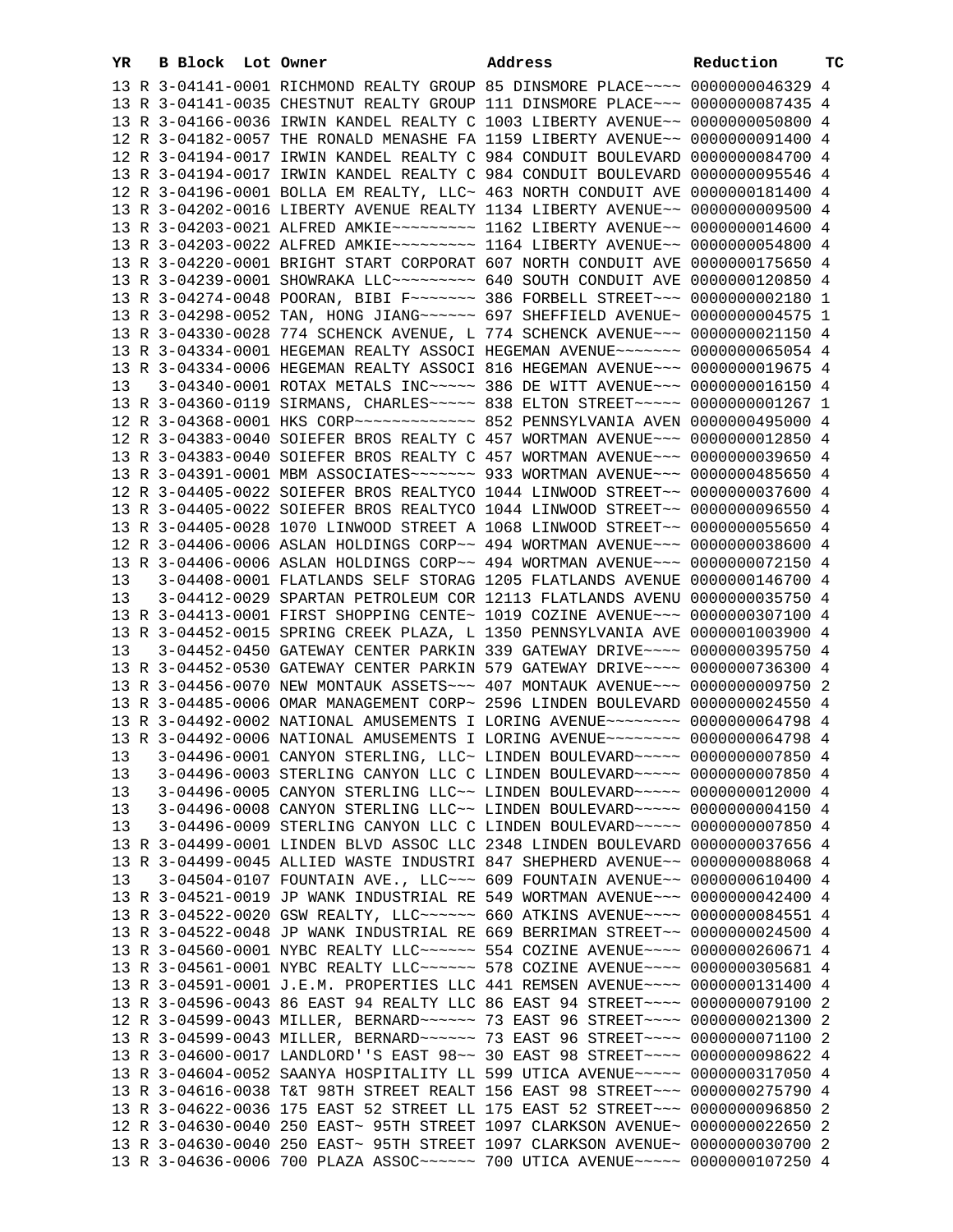| YR | B Block Lot Owner |                                                                                     | Address | Reduction | тc |
|----|-------------------|-------------------------------------------------------------------------------------|---------|-----------|----|
|    |                   | 13 R 3-04656-0038 PROSKY REALTY CORP~~~ 777 UTICA AVENUE~~~~~ 0000000040600 4       |         |           |    |
|    |                   | 13 R 3-04675-0001 728-730 LINDEN LIMITE 728 LINDEN BOULEVARD~ 0000000162200 2       |         |           |    |
|    |                   | 13 R 3-04675-0042 LEVY AND ESSES LLC~~~ 4905 CHURCH AVENUE~~~ 0000000128950 4       |         |           |    |
|    |                   | 13 R 3-04676-0028 S&J REALTY~~~~~~~~~~~ 5015 CHURCH AVENUE~~~ 0000000161950 4       |         |           |    |
|    |                   | 13 R 3-04676-0068 UTICA GROUP, INC ---- 805 UTICA AVENUE ---- 0000000027650 4       |         |           |    |
|    |                   | 13 R 3-04677-0042 ESSES~ ALLEN~~~~~~~~~~ 5101 CHURCH AVENUE~~~ 0000000052850 4      |         |           |    |
|    |                   | 13 R 3-04687-0019 533 REMSEN RLTY CORP~ 525 REMSEN AVENUE~~~~ 0000000039100 4       |         |           |    |
|    |                   | 13 R 3-04687-0024 519 REMSEN AVENUE~~~~ 519 REMSEN AVENUE~~~~ 0000000050000 4       |         |           |    |
|    |                   | 13 R 3-04688-0001 9101-11 CHURCH LLC~~~ 9101 CHURCH AVENUE~~~ 0000000102750 2       |         |           |    |
|    |                   | 13 R 3-04690-0012 SAM LLC --------------- 507 EAST 93 STREET --- 0000000034050 2    |         |           |    |
|    |                   |                                                                                     |         |           |    |
|    |                   | 13 R 3-04691-0038 ELMANN TMSRS ~~~~~~~~~~ 504 EAST 95 STREET ~~~ 0000000025000 4    |         |           |    |
|    |                   | 13 R 3-04692-0049 MIRRA SALVATORE~~~~~~ 9515 CHURCH AVENUE~~~ 0000000021900 4       |         |           |    |
|    |                   | 13 R 3-04699-0001 GREENPOINT SVGS BK~~~ 5102 CHURCH AVENUE~~~ 0000000254000 4       |         |           |    |
|    |                   | 13 R 3-04702-0021 FLATBUSH REALTY LLC~~ 262 EAST 55 STREET~~~ 0000000063450 2       |         |           |    |
|    |                   | 13 R 3-04716-0039 CONIGLIARO, JOJO~~~~~ 9502 CHURCH AVENUE~~~ 0000000017850 4       |         |           |    |
|    |                   | 13 R 3-04717-0057 540 ROCKAWAY PARKWAY~ 540 ROCKAWAY PARKWAY~ 0000000030100 2       |         |           |    |
|    |                   | 13 R 3-04760-0030 S. ROBERT ROSEN RESID 1144 UTICA AVENUE~~~~ 0000000016965 4       |         |           |    |
|    |                   | 13 R 3-04761-0001 1087 UTICA AVE CORP~~ 1087 UTICA AVENUE~~~~ 0000000107650 4       |         |           |    |
|    |                   | 13 R 3-04761-0037 MORVARY LLC~~~~~~~~~~~~~~~ 1141 UTICA AVENUE~~~~~ 0000000269450 4 |         |           |    |
|    |                   | 12 R 3-04761-0045 S. ROBERT ROSEN RESID 1131 UTICA AVENUE~~~~ 0000000056800 4       |         |           |    |
|    |                   | 13 R 3-04761-0045 S. ROBERT ROSEN RESID 1131 UTICA AVENUE~~~~ 0000000068211 4       |         |           |    |
|    |                   | 12 R 3-04770-0021 CARL N. WEISS REVOCAB 1194 UTICA AVENUE~~~~ 0000000014200 4       |         |           |    |
|    |                   | 13 R 3-04770-0021 CARL N. WEISS REVOCAB 1194 UTICA AVENUE~~~~ 0000000018901 4       |         |           |    |
|    |                   | 12 R 3-04771-0046 1233 UTICA AVE RLTYCO 1233 UTICA AVENUE~~~~ 0000000032200 4       |         |           |    |
|    |                   | 13 R 3-04771-0046 1233 UTICA AVE RLTYCO 1233 UTICA AVENUE~~~~ 0000000045981 4       |         |           |    |
|    |                   | 12 R 3-04771-0051 BLUE STAR FOOD AND PA 1227 UTICA AVENUE~~~~ 0000000004300 4       |         |           |    |
|    |                   | 13 R 3-04771-0051 BLUE STAR FOOD AND PA 1227 UTICA AVENUE~~~~ 0000000011084 4       |         |           |    |
|    |                   | 12 R 3-04771-0054 1209 REALTY CORP~~~~~ 1221 UTICA AVENUE~~~~ 0000000010600 4       |         |           |    |
|    |                   | 13 R 3-04771-0054 1209 REALTY CORP~~~~~ 1221 UTICA AVENUE~~~~ 0000000017758 4       |         |           |    |
|    |                   | 12 R 3-04771-0056 1209 REALTY CORP~~~~~ 1215 UTICA AVENUE~~~~ 0000000002050 4       |         |           |    |
|    |                   | 13 R 3-04771-0056 1209 REALTY CORP~~~~~ 1215 UTICA AVENUE~~~~ 0000000006537 4       |         |           |    |
|    |                   | 13 R 3-04771-0061 1209 REALTY CORP~~~~~ 1203 UTICA AVENUE~~~~ 0000000004886 4       |         |           |    |
|    |                   | 12 R 3-04778-0001 1261 SCHENECTADY LLC~ 4710 AVENUE D~~~~~~~~ 0000000147450 2       |         |           |    |
|    |                   | 13 R 3-04778-0001 1261 SCHENECTADY LLC~ 4710 AVENUE D~~~~~~~~~ 0000000364800 2      |         |           |    |
|    |                   | 13 R 3-04785-0074 A & K STARS REALTY, ~~ 1365 UTICA AVENUE~~~~ 0000000083600 4      |         |           |    |
|    |                   | 13 R 3-04786-0005 DAVCO REALTY LLC ~~~~~ 4718 FARRAGUT ROAD ~~~ 0000000030500 4     |         |           |    |
|    |                   | 13 R 3-04786-0059 JSHL REALTY CORP~~~~~ 998 EAST 49 STREET~~~ 0000000050900 4       |         |           |    |
|    |                   | 13 R 3-04786-0061 JSHL REALTY CORP~~~~~ 1004 EAST 49 STREET~~ 00000000008150 4      |         |           |    |
|    |                   | 12 R 3-04786-0075 DAN BEN REALTY CORP~~ 4806 FARRAGUT ROAD~~~ 0000000067050 4       |         |           |    |
|    |                   |                                                                                     |         |           |    |
|    |                   | 13 R 3-04786-0075 DAN BEN REALTY CORP~~ 4806 FARRAGUT ROAD~~~ 0000000083509 4       |         |           |    |
|    |                   | 12 R 3-04786-0076 DAN BEN REALTY CORP~~ 4812 FARRAGUT ROAD~~~ 0000000027100 4       |         |           |    |
|    |                   | 13 R 3-04786-0076 DAN BEN REALTY CORP~~ 4812 FARRAGUT ROAD~~~ 0000000033963 4       |         |           |    |
|    |                   | 13 R 3-04815-0009 633 NEW YORK AVE CORP 633 NEW YORK AVENUE~~ 0000000112400 4       |         |           |    |
|    |                   | 13 R 3-04819-0039 FELDMAN STEVEN~~~~~~~ 664 NEW YORK AVENUE~~ 0000000021463 4       |         |           |    |
|    |                   |                                                                                     |         |           |    |
|    |                   | 13 R 3-04884-0052 1495 NOSTRAND EQUITIE 1495 NOSTRAND AVENUE~ 0000000014300 2       |         |           |    |
|    |                   | 13 R 3-04886-0041 3203 SNYDER REALTY CO 3203 SNYDER AVENUE~~~ 0000000010100 2       |         |           |    |
|    |                   | 13 R 3-04893-0010 3922 CHURCH AVENUE, L 3922 CHURCH AVENUE~~~ 0000000010600 4       |         |           |    |
|    |                   | 13 R 3-04893-0011 3924 CHURCH AVE LLC~~ 3924 CHURCH AVENUE~~~ 0000000010650 4       |         |           |    |
|    |                   | 12 R 3-04906-0028 AJ 1086 ASSOCIATES LL 3523 TILDEN AVENUE~~~ 0000000082950 4       |         |           |    |
|    |                   | 13 R 3-04906-0028 AJ 1086 ASSOCIATES LL 3523 TILDEN AVENUE~~~ 0000000190000 4       |         |           |    |
|    |                   | 13 R 3-04947-0082 73 BLOOMFIELD LLC. ~~~ 1761 NOSTRAND AVENUE~ 0000000007600 4      |         |           |    |
|    |                   | 13 R 3-04957-0019 SCILLITANI , MARIE~~~ 1244 ALBANY AVENUE~~~ 0000000000870 1       |         |           |    |
|    |                   | 13 R 3-04959-0045 PENTACON LLC~~~~~~~~~ 4201 AVENUE D~~~~~~~~ 0000000040350 4       |         |           |    |
|    |                   | 13 R 3-04963-0044 787 EAST 46 LLC ----- 787 EAST 46 STREET --- 0000000343800 2      |         |           |    |
|    |                   | 13 R 3-04964-0024 1861-71 NOSTRAND AVE, 1871 NOSTRAND AVENUE~ 0000000064450 4       |         |           |    |
|    |                   | 12 R 3-05017-0050 RODELEVEN SRVCS ST IN 4210 FARRAGUT ROAD~~~ 0000000137150 4       |         |           |    |
|    |                   | 13 R 3-05017-0050 RODELEVEN SRVCS ST IN 4210 FARRAGUT ROAD~~~ 0000000230300 4       |         |           |    |
|    |                   | 12 R 3-05018-0050 JJD TROY, LLC -------- 1476 TROY AVENUE ---- 0000000087450 4      |         |           |    |
|    |                   | 13 R 3-05018-0050 JJD TROY, LLC -------- 1476 TROY AVENUE ---- 0000000145500 4      |         |           |    |
|    |                   | 13 R 3-05018-0070 JJD 1500 TROY, LLC ~~~ 1500 TROY AVENUE ~~~~~ 0000000022450 4     |         |           |    |
|    |                   | 13 R 3-05019-0024 DECOSTOLE CARTING INC 1481 TROY AVENUE~~~~~ 0000000019336 4       |         |           |    |
|    |                   |                                                                                     |         |           |    |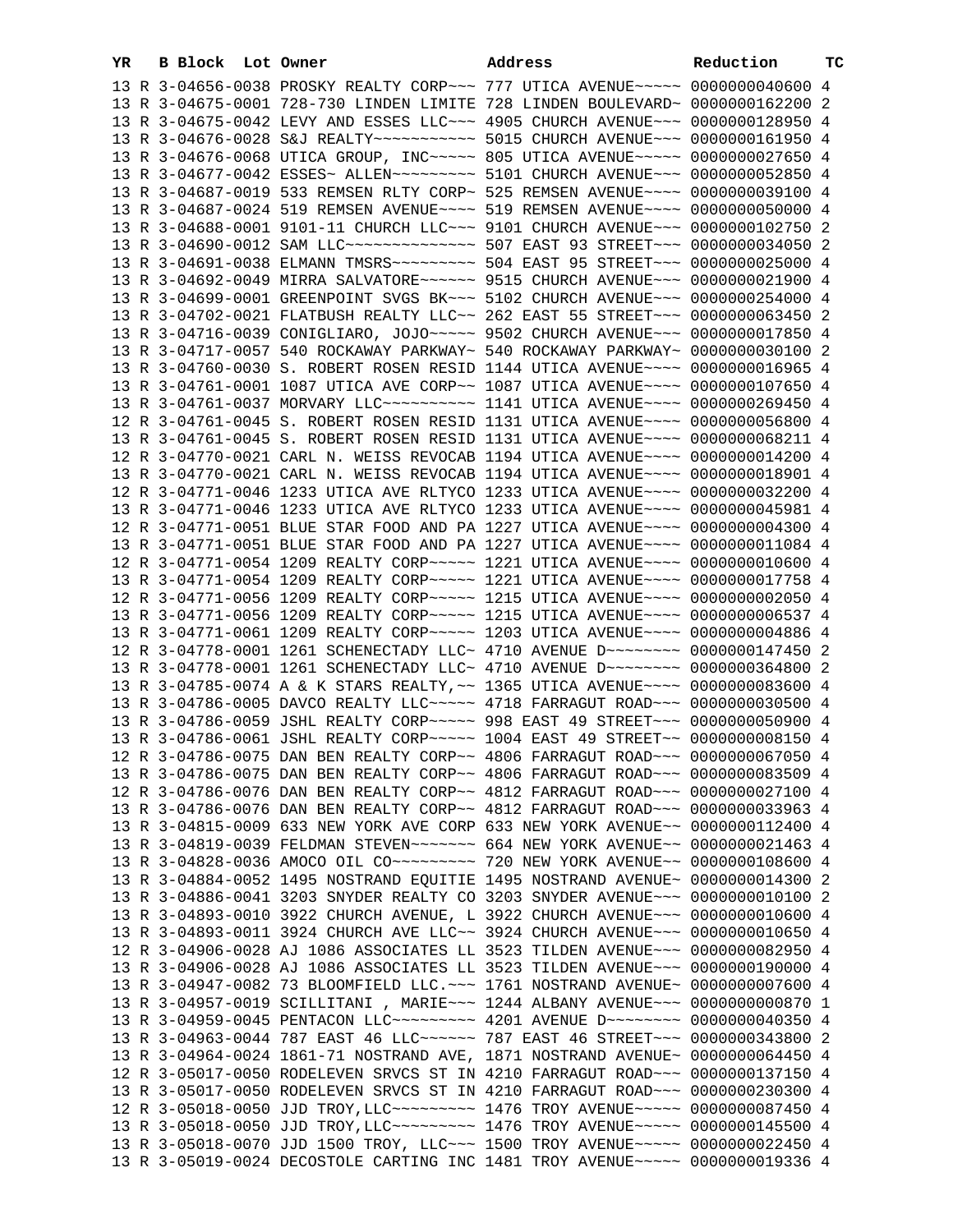| YR | B Block | Lot Owner                                                                        | Address | Reduction | тc |
|----|---------|----------------------------------------------------------------------------------|---------|-----------|----|
|    |         | 12 R 3-05019-0044 ROSEN FARRAGUT LLC~~~ 4420 FARRAGUT ROAD~~~ 0000000134400 4    |         |           |    |
|    |         | 13 R 3-05019-0044 ROSEN FARRAGUT LLC~~~ 4420 FARRAGUT ROAD~~~ 0000000140150 4    |         |           |    |
|    |         | 13 R 3-05024-0001 99 OCEAN EMPIRE LLC~~ 99 OCEAN AVENUE~~~~~~ 0000000209850 2    |         |           |    |
|    |         | 13 R 3-05026-0235 ELIZABETH APARTMENTS, 2101 WESTBURY COURT~~ 0000000151750 2    |         |           |    |
|    |         | 13 R 3-05046-0056 ROGERS REALTY & MANAG 600 ROGERS AVENUE~~~~ 0000000021700 2    |         |           |    |
|    |         | 13 R 3-05053-0006 PARKVIEW GARDENS L~ 5 ST PAULS PLACE~~~~~ 0000000203450 2      |         |           |    |
|    |         | 13 R 3-05053-0010 PARKVIEW GARDENS L~ 148 PARKSIDE AVENUE~~ 0000000047600 2      |         |           |    |
|    |         | 13 R 3-05053-0014 PARKVIEW GARDENS L~ 152 PARKSIDE AVENUE~~ 0000000078600 2      |         |           |    |
|    |         | 13 R 3-05053-0064 WOODRUFF 79 LLC ~~~~~~ 83 WOODRUFF AVENUE ~~~ 0000000030550 2  |         |           |    |
|    |         | 12 R 3-05054-0049 TEPPER, DAVID ------ 177 WOODRUFF AVENUE -- 0000000299750 2    |         |           |    |
|    |         | 13 R 3-05054-0049 TEPPER, DAVID ------ 177 WOODRUFF AVENUE -- 0000000815000 2    |         |           |    |
|    |         | 13 R 3-05057-0026 646 PARKSIDE~~~~~~~~~ 646 PARKSIDE AVENUE~~ 0000000143000 4    |         |           |    |
|    |         | 13 R 3-05061-0001 JS 73 LLC ------------ 73 ST PAULS PLACE ---- 0000000246550 2  |         |           |    |
|    |         | 13 R 3-05065-0095 RAYJER RLTY CP ------ 141 LENOX ROAD ----- 0000000114350 2     |         |           |    |
|    |         | 13 R 3-05072-0035 HONEYDEW DROP PLAYHOU 1113 CHURCH AVENUE~~~ 0000000080500 4    |         |           |    |
|    |         | 13 R 3-05079-0011 PARKVIEW GARDENS L~ 130 ST PAULS PLACE~~~ 0000000026300 2      |         |           |    |
|    |         | 13 R 3-05079-0017 PARKVIEW GARDENS L~ 136 ST PAULS PLACE~~~ 0000000026300 2      |         |           |    |
|    |         | 13 R 3-05079-0019 PARKVIEW GARDENS L~ 142 ST PAULS PLACE~~~ 0000000497800 2      |         |           |    |
|    |         | 13 R 3-05079-0021 PARKVIEW GARDENS L~ 148 ST PAULS PLACE~~~ 0000000026300 2      |         |           |    |
|    |         | 13 R 3-05082-0021 ASHERIAN, NOOROLLAH~~ 834 FLATBUSH AVENUE~~ 0000000020604 4    |         |           |    |
|    |         | 13 R 3-05082-0026 844 FLATBUSH PROPERTY 844 FLATBUSH AVENUE~~ 0000000080000 2    |         |           |    |
|    |         | 13 R 3-05082-0047 BLDG 874 FLATBUSH LLC 874 FLATBUSH AVENUE~~ 0000000123400 4    |         |           |    |
|    |         | 13 R 3-05090-0073 2525 CHURCH ASSOCIATE 2525 CHURCH AVENUE~~~ 0000000141250 2    |         |           |    |
|    |         |                                                                                  |         |           |    |
|    |         |                                                                                  |         |           |    |
|    |         | 13 R 3-05102-0026 912 FLATBUSH AVENUE~~ 912 FLATBUSH AVENUE~~ 0000000315700 4    |         |           |    |
|    |         | 13 R 3-05102-0053 960-972 FLATBUSH AVEN 960 FLATBUSH AVENUE~~ 0000000009550 4    |         |           |    |
|    |         | 13 R 3-05103-0036 2230 CHURCH AVE REALT 2228 CHURCH AVENUE~~~ 0000000125450 4    |         |           |    |
|    |         | 13 R 3-05109-0008 ASH REALTY LTD ~~~~~~~ 949 FLATBUSH AVENUE~~ 0000000198850 4   |         |           |    |
|    |         | 13 R 3-05113-0029 ETTEUGUI ISSAC~~~~~~~ 519 CONEY ISLAND AVEN 0000000018141 4    |         |           |    |
|    |         | 13 R 3-05124-0007 2020 REALTY HOLDINGS~ 2020 ALBEMARLE ROAD~~ 0000000044800 2    |         |           |    |
|    |         | 13 R 3-05125-0020 1004-8 FLATBUSH AVEIN 1004 FLATBUSH AVENUE~ 0000000157600 4    |         |           |    |
|    |         | 12 R 3-05126-0007 B999 TRADING, LLC ~~~~~ 999 FLATBUSH AVENUE ~~ 0000000057500 4 |         |           |    |
|    |         | 13 R 3-05126-0007 B999 TRADING, LLC ~~~~~ 999 FLATBUSH AVENUE ~~ 0000000043864 4 |         |           |    |
|    |         | 13 R 3-05135-0042 VINCENT JOSEPH~~~~~~~ 2401 BEVERLY ROAD~~~~ 0000000128104 4    |         |           |    |
|    |         | 12 R 3-05138-0035 BEVERLEY REALTY HOLDI 2719 BEVERLY ROAD~~~~ 0000000159600 2    |         |           |    |
|    |         | 13 R 3-05138-0035 BEVERLEY REALTY HOLDI 2719 BEVERLY ROAD~~~~ 0000000112800 2    |         |           |    |
|    |         | 13 R 3-05154-0005 1110 CORTELYOU RD LL~ 1110 CORTELYOU ROAD~~ 0000000097750 4    |         |           |    |
|    |         | 13 R 3-05159-0053 405 REALTY LLC ------ 405 EAST 16 STREET -- 0000000063250 2    |         |           |    |
|    |         | 13 R 3-05160-0043 1705 REALTY LLC ----- 1705 DORCHESTER ROAD ~ 0000000144000 2   |         |           |    |
|    |         | 13 R 3-05164-0037 485 E. 21 STREET~ 201 485 EAST 21 STREET~~~ 0000000038650 2    |         |           |    |
|    |         | 13 R 3-05165-0010 BEVERLY RD REALTY COR 2150 BEVERLY ROAD~~~~ 0000000037821 4    |         |           |    |
|    |         | 13 R 3-05167-0045 MOLABA LLC ---------- 2484 BEDFORD AVENUE -- 0000000023150 4   |         |           |    |
|    |         | 13 R 3-05185-0064 543 EAST 21ST LLC --- 543 EAST 21 STREET -- 0000000078650 2    |         |           |    |
|    |         | 13 R 3-05203-0049 JAMES HANNA~~~~~~~~~~~ 555 EAST 17 STREET~~~ 00000000001440 1  |         |           |    |
|    |         | 13 R 3-05216-0060 2913 FOSTER AVE CORP~ 2913 FOSTER AVENUE~~~ 0000000056350 2    |         |           |    |
|    |         | 13 R 3-05219-0029 SAMJO RLTY CORP~~~~~~ 1060 OCEAN AVENUE~~~~ 0000000080250 2    |         |           |    |
|    |         | 13 R 3-05220-0058 FOSTER AVENUE ASSOCIA 2015 FOSTER AVENUE~~~ 0000000143300 2    |         |           |    |
|    |         | 12 R 3-05231-0052 FIRE BAPTIZED HOLINES 1980 NOSTRAND AVENUE~ 0000000155450 4    |         |           |    |
|    |         | 13 R 3-05231-0052 FIRE BAPTIZED HOLINES 1980 NOSTRAND AVENUE~ 0000000069950 4    |         |           |    |
|    |         |                                                                                  |         |           |    |
|    |         | 13 R 3-05240-0110 CORES REALTY CORPORAT 1086 OCEAN AVENUE~~~~ 0000000029200 2    |         |           |    |
|    |         | 12 R 3-05251-0001 MICHELMAN FLATBUSH ON 1485 FLATBUSH AVENUE~ 0000000015850 4    |         |           |    |
|    |         | 12 R 3-05264-0008 VILLA R. REALTY, INC. 101 MC DONALD AVENUE~ 0000000133500 4    |         |           |    |
|    |         | 13 R 3-05264-0008 VILLA R. REALTY, INC. 101 MC DONALD AVENUE~ 0000000143850 4    |         |           |    |
|    |         | 12 R 3-05291-0020 1119 38TH STREET LLC~ 1119 38 STREET~~~~~~~~ 0000000056750 4   |         |           |    |
|    |         | 13 R 3-05291-0025 GITTIE GOLDBERG~~~~~~ 3719 FT HAMILTON PARK 0000000063784 4    |         |           |    |
|    |         | 13 R 3-05294-0062 39TH RLTY CORP~~~~~~~ 1227 39 STREET~~~~~~~ 0000000055850 4    |         |           |    |
|    |         | 13 R 3-05301-0005 3605 13 AVE LLC~~~~~~ 3605 13 AVENUE~~~~~~~ 0000000253050 4    |         |           |    |
|    |         | 13 R 3-05302-0029 3485 FORT HAMILTON AS 3485 FT HAMILTON PARK 0000000019050 4    |         |           |    |
|    |         | 12 R 3-05302-0031 3483 FORT HAMILTON AS 3483 FT HAMILTON PARK 0000000061550 4    |         |           |    |
|    |         | 13 R 3-05302-0040 5200 HOLDINGS LLC ~~~~ 3461 FT HAMILTON PARK 0000000033608 4   |         |           |    |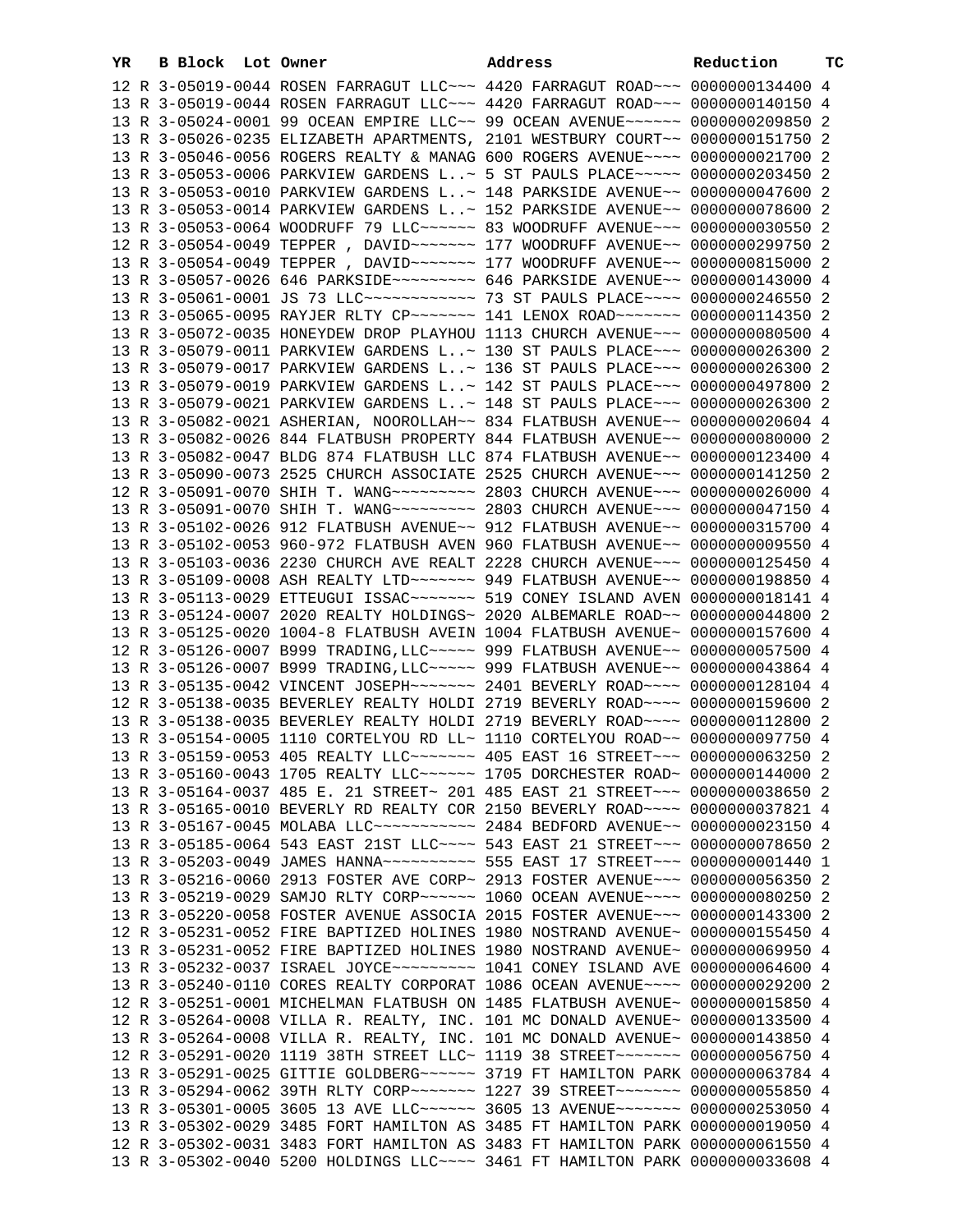| YR | B Block Lot Owner |                                                                                                                                                                         | Address | Reduction | ТC |
|----|-------------------|-------------------------------------------------------------------------------------------------------------------------------------------------------------------------|---------|-----------|----|
|    |                   | 13 R 3-05302-0048 CROPSEY 20TH AVE CORP 3437 FT HAMILTON PARK 0000000013500 4                                                                                           |         |           |    |
|    |                   | 13 R 3-05312-0033 KAHN, ILANA~~~~~~~~~~~~~~~ 11 CHURCH AVENUE~~~~~~ 00000000004250 4                                                                                    |         |           |    |
|    |                   | 12 R 3-05315-0001 BOLLA EM REALTY, LLC~ 3116 FT HAMILTON PARK 0000000042850 4                                                                                           |         |           |    |
|    |                   | 13 R 3-05315-0001 BOLLA EM REALTY, LLC~ 3116 FT HAMILTON PARK 0000000079750 4                                                                                           |         |           |    |
|    |                   | 13 R 3-05334-0064 CHURCH AVENUE REALTYC 425 MC DONALD AVENUE~ 0000001851650 4                                                                                           |         |           |    |
|    |                   | 13 R 3-05334-0085 385 MCDONALD REALTY, ~ 385 MC DONALD AVENUE~ 0000000673200 4                                                                                          |         |           |    |
|    |                   | 13 R 3-05339-0045 249 OCEAN PKWY LLC ~~~ 249 OCEAN PARKWAY ~~~~ 0000000018250 2                                                                                         |         |           |    |
|    |                   | 12 R 3-05348-0049 STAMFORD LLC~~~~~~~~~ 1463 38 STREET~~~~~~~ 0000000056650 4                                                                                           |         |           |    |
|    |                   | 13 R 3-05348-0049 STAMFORD LLC --------- 1463 38 STREET ------ 0000000371900 4                                                                                          |         |           |    |
|    |                   | 12 R 3-05349-0092 PEARL RESIDENCE CO~~~ 1380 36 STREET~~~~~~~ 0000000050650 4                                                                                           |         |           |    |
|    |                   | 13 R 3-05349-0092 PEARL RESIDENCE CO~~~ 1380 36 STREET~~~~~~~ 0000000064600 4                                                                                           |         |           |    |
|    |                   | 13 R 3-05352-0033 SHALMONI RLTY CORP~~~ 552 MC DONALD AVENUE~ 0000000036741 4                                                                                           |         |           |    |
|    |                   | 12 R 3-05371-0051 KEY LLC --------------- 533 EAST 2 STREET ---- 0000000038850 2                                                                                        |         |           |    |
|    |                   | 13 R 3-05371-0051 KEY LLC --------------- 533 EAST 2 STREET ---- 0000000120950 2                                                                                        |         |           |    |
|    |                   | 13 R 3-05376-0058 SUROWKA, JEFFREY~~~~~ 515 EAST 7 STREET~~~~ 0000000248750 2                                                                                           |         |           |    |
|    |                   | 13 R 3-05378-0005 I.J.R. REALTY HOLDING 664 CONEY ISLAND AVEN 0000000081500 4                                                                                           |         |           |    |
|    |                   | 13 R 3-05385-0022 YAAKOV HENRY REALTY L 570 EAST 2 STREET~~~~ 0000000018600 2                                                                                           |         |           |    |
|    |                   | 13 R 3-05385-0087 D. GENTILE LP~~~~~~~~ 681 MC DONALD AVENUE~ 0000000169000 4                                                                                           |         |           |    |
|    |                   | 13 R 3-05396-0045 VAYETZE REALTY SERVIC 215 AVENUE F~~~~~~~~~ 0000000061300 2                                                                                           |         |           |    |
|    |                   | 13 R 3-05407-0017 IMJ REALTY, LLC~~~~~~ 876 MC DONALD AVENUE~ 0000000007350 4                                                                                           |         |           |    |
|    |                   | 12 R 3-05407-0078 611 DAHILL ROAD TRUS~ 611 DAHILL ROAD~~~~~~ 0000000018750 2                                                                                           |         |           |    |
|    |                   | 13 R 3-05407-0078 611 DAHILL ROAD TRUS~ 611 DAHILL ROAD~~~~~~ 0000000012100 2                                                                                           |         |           |    |
|    |                   | 13 R 3-05412-0014 301JS LLC ------------ 602 OCEAN PARKWAY --- 0000000135550 2                                                                                          |         |           |    |
|    |                   | 13 R 3-05412-0024 OCEAN 18, LLC ------- 624 OCEAN PARKWAY --- 0000000018850 2                                                                                           |         |           |    |
|    |                   | 13 R 3-05417-1101 ZELCER, MOISHE~~~~~~~ 3829 18 AVENUE~~~~~~~ 0000000025050 4                                                                                           |         |           |    |
|    |                   | 12 R 3-05422-0050 49 PARKVILLE J LLC~~~ 49 PARKVILLE AVENUE~~ 0000000034000 2                                                                                           |         |           |    |
|    |                   | 13 R 3-05422-0050 49 PARKVILLE J LLC~~~ 49 PARKVILLE AVENUE~~ 0000000028700 2                                                                                           |         |           |    |
|    |                   | 13 R 3-05425-0026 CONEY ISLAND WEBSTER~ 950 CONEY ISLAND AVEN 0000000016950 4                                                                                           |         |           |    |
|    |                   | 13 R 3-05434-0087 STEIN, LLC ----------- 1605 46 STREET ------- 0000000133450 4                                                                                         |         |           |    |
|    |                   | 13 R 3-05443-0076 REISZ DAVID ~~~~~~~~~~~~~~~~ 1641 48 STREET ~~~~~~~~ 0000000013180 1<br>13 R 3-05448-0001 LANDAU EFRAIM~~~~~~~~ 4821 16 AVENUE~~~~~~~ 0000000075840 1 |         |           |    |
|    |                   | 13 R 3-05452-0037 1060 NAA LLC --------- 2 PARKVILLE AVENUE -- 00000000009050 4                                                                                         |         |           |    |
|    |                   | 13 R 3-05452-0039 1060 NAA LLC --------- 1060 MC DONALD AVENUE 0000000021950 4                                                                                          |         |           |    |
|    |                   | 13 R 3-05454-0032 SCHON JOSEPH~~~~~~~~~~ 1654 49 STREET~~~~~~~ 0000000009480 1                                                                                          |         |           |    |
|    |                   | 12 R 3-05464-0006 FRANCESCO PEDULLA~~~~ 4906 20 AVENUE~~~~~~~ 0000000010400 4                                                                                           |         |           |    |
|    |                   | 13 R 3-05464-0006 FRANCESCO PEDULLA~~~~ 4906 20 AVENUE~~~~~~~ 0000000019696 4                                                                                           |         |           |    |
|    |                   | 13 R 3-05464-0081 100 ELMWOOD RLTY CORP 4930 20 AVENUE~~~~~~~ 0000000045850 4                                                                                           |         |           |    |
|    |                   | 13 R 3-05488-0026 BERKOWITZ HARVEY~~~~~ 1548 55 STREET~~~~~~~ 0000000000747 1                                                                                           |         |           |    |
|    |                   | 13 R 3-05509-0057 JOSHUA DEMBITZER ~~~~~ 1557 60 STREET ~~~~~~~ 0000000030700 4                                                                                         |         |           |    |
|    |                   | 13 R 3-05513-0014 1920 59TH STREET LLC~ 1920 59 STREET~~~~~~~ 0000000005808 1                                                                                           |         |           |    |
|    |                   | 13 R 3-05523-0024 MONACO, JOHN J/TR~~~~ 1544 61 STREET~~~~~~~ 0000000286350 4                                                                                           |         |           |    |
|    |                   | 12 R 3-05523-0028 K&C IV, LLC --------- 1554 61 STREET ------- 0000000019750 4                                                                                          |         |           |    |
|    |                   | 12 R 3-05523-0038 SABOWITZ ILANA~~~~~~~ 6102 16 AVENUE~~~~~~~ 0000000175450 4                                                                                           |         |           |    |
|    |                   | 13 R 3-05523-0038 SABOWITZ ILANA~~~~~~~ 6102 16 AVENUE~~~~~~~ 0000000008500 4                                                                                           |         |           |    |
|    |                   | 13 R 3-05524-0072 EL-KHATIB, MOHAMMED~~ 1635 62 STREET~~~~~~~ 0000000015600 4                                                                                           |         |           |    |
|    |                   | 13 R 3-05526-0001 VALLEY NATIONAL BANK~ 6121 18 AVENUE~~~~~~~ 0000000082500 4                                                                                           |         |           |    |
|    |                   | 13 R 3-05526-0003 VALLEY NATIONAL BANK~ 6117 18 AVENUE~~~~~~~ 0000000073600 4                                                                                           |         |           |    |
|    |                   | 13 R 3-05530-0001 AMERICAN STOCK TRANSF 6201 15 AVENUE~~~~~~~ 0000000613000 4                                                                                           |         |           |    |
|    |                   | 13 R 3-05531-0013 MOHAMMED EL KHATIB~~~ 1616 62 STREET~~~~~~~ 0000000008450 4                                                                                           |         |           |    |
|    |                   | 13 R 3-05534-0048 6218 20TH AVE LLC~~~~ 6220 20 AVENUE~~~~~~~ 0000000018850 4                                                                                           |         |           |    |
|    |                   | 12 R 3-05550-0037 A R CONNELLY INC~~~~~ 6416 BAY PARKWAY~~~~~ 0000000002250 4                                                                                           |         |           |    |
|    |                   | 13 R 3-05550-0037 A R CONNELLY INC~~~~~ 6416 BAY PARKWAY~~~~~ 0000000006871 4                                                                                           |         |           |    |
|    |                   | 13 R 3-05560-0060 1767 REALTY LLC ----- 1767 67 STREET ------ 0000000146100 2                                                                                           |         |           |    |
|    |                   | 13 R 3-05564-0048 ARSA RLTY ------------ 6618 BAY PARKWAY ---- 0000000002930 4                                                                                          |         |           |    |
|    |                   | 12 R 3-05572-0030 REPUBLIC NATL BANK OF 6702 BAY PARKWAY~~~~~ 0000000254700 4                                                                                           |         |           |    |
|    |                   | 13 R 3-05572-0030 REPUBLIC NATL BANK OF 6702 BAY PARKWAY~~~~~ 0000000091350 4                                                                                           |         |           |    |
|    |                   | 13 R 3-05594-0006 4101 REALTY LLC ----- 4101 13 AVENUE ------ 0000000083000 4                                                                                           |         |           |    |
|    |                   | 13 R 3-05597-0007 VICTOR WEISS~~~~~~~~~ 4209 FT HAMILTON PARK 0000000079450 4                                                                                           |         |           |    |
|    |                   | 12 R 3-05602-0041 KELSO OIL CORP~~~~~~~ 4302 FT HAMILTON PARK 0000000035045 4                                                                                           |         |           |    |
|    |                   | 13 R 3-05602-0041 KELSO OIL CORP~~~~~~~ 4302 FT HAMILTON PARK 0000000020065 4                                                                                           |         |           |    |
|    |                   | 13 R 3-05602-0056 4303 LLC ------------ 4303 NEW UTRECHT AVEN 0000000021100 4                                                                                           |         |           |    |
|    |                   | 12 R 3-05606-0017 1430 43RD STREET OWNE 1430 43 STREET~~~~~~~ 0000000044900 2                                                                                           |         |           |    |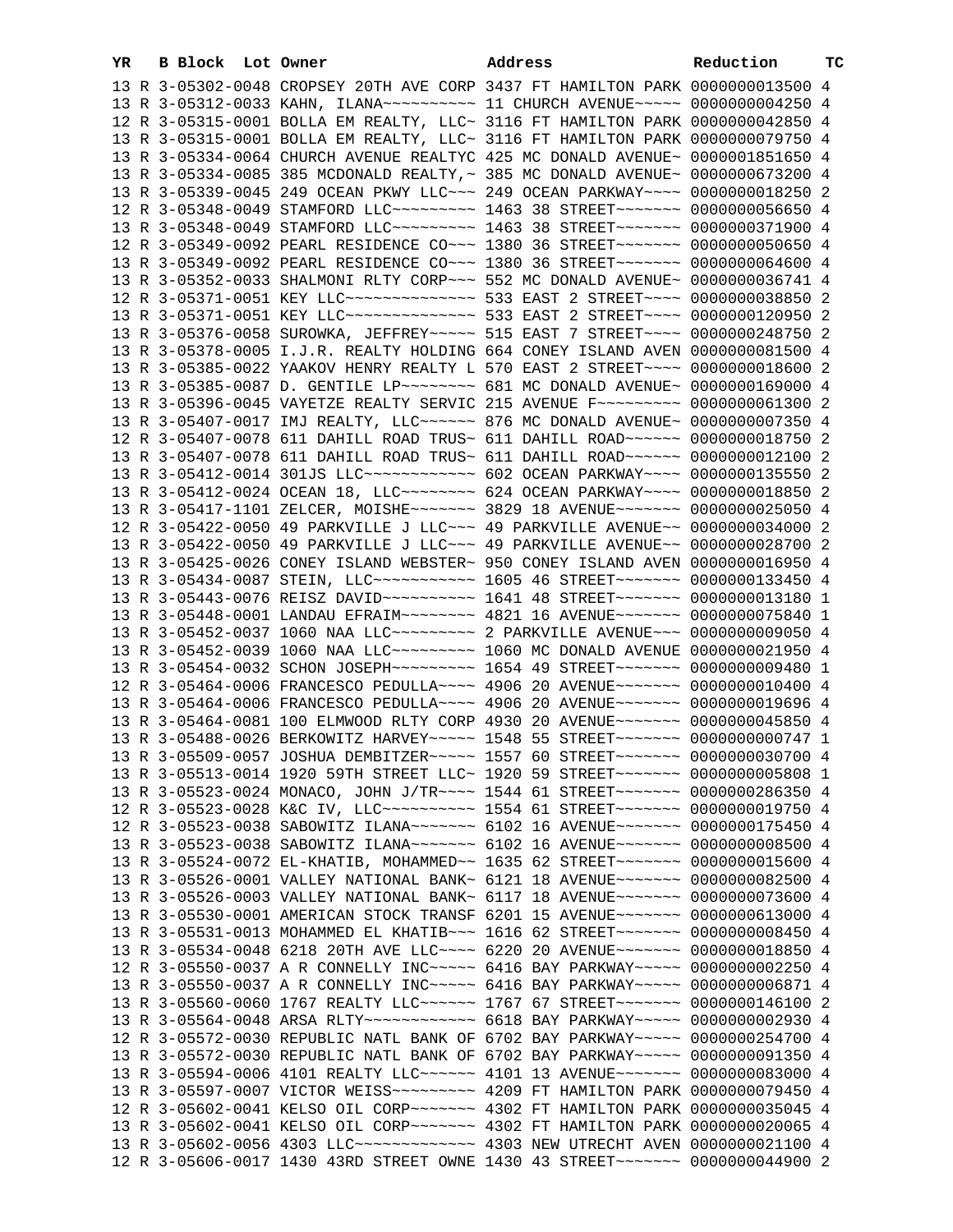| YR | B Block Lot Owner |  | Address                                                                                                                                                        | Reduction | тC |
|----|-------------------|--|----------------------------------------------------------------------------------------------------------------------------------------------------------------|-----------|----|
|    |                   |  | 13 R 3-05606-0017 1430 43RD STREET OWNE 1430 43 STREET~~~~~~~ 0000000041100 2                                                                                  |           |    |
|    |                   |  | 13 R 3-05608-0051 TOPAZ REALTY CORP~~~~ 1005 45 STREET~~~~~~~ 0000000036425 2                                                                                  |           |    |
|    |                   |  | 13 R 3-05611-0001 A & E REALTY COMPANY/ 4421 13 AVENUE~~~~~~~ 0000000146100 4                                                                                  |           |    |
|    |                   |  | 13 R 3-05612-0030 YOFI APT CORP~~~~~~~~ 1460 44 STREET~~~~~~~ 0000000028076 2C                                                                                 |           |    |
|    |                   |  | 13 R 3-05612-0032 YOFI APT CORP~~~~~~~~ 1466 44 STREET~~~~~~~ 0000000028076 2C                                                                                 |           |    |
|    |                   |  | 13 R 3-05612-0034 YOFI APT CORP~~~~~~~~ 1470 44 STREET~~~~~~~ 0000000028076 2C                                                                                 |           |    |
|    |                   |  | 13 R 3-05613-0061 DEUTSCH, SALOMON~~~~~ 929 46 STREET~~~~~~~~ 0000000014218 1                                                                                  |           |    |
|    |                   |  | 12 R 3-05619-1001 STEINBERG ZVI~~~~~~~~ 4608 10 AVENUE~~~~~~~ 0000000006829 2                                                                                  |           |    |
|    |                   |  | 13 R 3-05619-1001 STEINBERG ZVI~~~~~~~~ 4608 10 AVENUE~~~~~~~ 0000000010288 2                                                                                  |           |    |
|    |                   |  | 13 R 3-05630-0059 WERDYGER RIVKA~~~~~~~ 1447 48 STREET~~~~~~~ 0000000018195 1                                                                                  |           |    |
|    |                   |  | 13 R 3-05634-0001 BROOKLYN PINNACLE PRO 1207 49 STREET~~~~~~~~ 0000000118200 2                                                                                 |           |    |
|    |                   |  | 12 R 3-05635-0012 JS 2011 FAMILY TRUST~ 1316 48 STREET~~~~~~~~ 0000000047950 2A                                                                                |           |    |
|    |                   |  | 13 R 3-05635-0012 JS 2011 FAMILY TRUST~ 1316 48 STREET~~~~~~~ 0000000071786 2A                                                                                 |           |    |
|    |                   |  | 13 R 3-05645-0034 IHFH, LLC NO. 3 ~~~~~~ 966 50 STREET ~~~~~~~~ 0000000026700 4                                                                                |           |    |
|    |                   |  | 12 R 3-05648-0001 SIMON BRUCHE LLC ~~~~~ 5010 NEW UTRECHT AVEN 0000000068400 4                                                                                 |           |    |
|    |                   |  | 13 R 3-05648-0035 1272 50TH STREET LLC~ 1272 50 STREET~~~~~~~~ 00000000006174 1                                                                                |           |    |
|    |                   |  | 13 R 3-05648-0036 1274 50TH STREET LLC~ 1274 50 STREET~~~~~~~ 0000000004959 1                                                                                  |           |    |
|    |                   |  | 13 R 3-05655-0051 WALDBAUM INC~~~~~~~~~~ 5102 13 AVENUE~~~~~~~ 0000000413200 4                                                                                 |           |    |
|    |                   |  | 13 R 3-05656-0065 RAAB, ABRAHAM~~~~~~~~ 1327 52 STREET~~~~~~~ 00000000004096 1                                                                                 |           |    |
|    |                   |  | 13 R 3-05676-0027 B'ESRAS HASHEM LLC~~~ 1262 54 STREET~~~~~~~ 0000000068300 2                                                                                  |           |    |
|    |                   |  | 13 R 3-05689-0046 PORGES~ PESHE~~~~~~~~ 5618 12 AVENUE~~~~~~~ 0000000012716 1                                                                                  |           |    |
|    |                   |  | 13 R 3-05691-0001 1301 REALTY GROUP, LL 1301 57 STREET~~~~~~~~ 0000000131350 4                                                                                 |           |    |
|    |                   |  | 12 R 3-05692-0033 5606 15TH AVENUE, LLC 5606 15 AVENUE~~~~~~~ 0000000083200 4                                                                                  |           |    |
|    |                   |  | 13 R 3-05692-0033 5606 15TH AVENUE, LLC 5606 15 AVENUE~~~~~~~ 0000000126400 4                                                                                  |           |    |
|    |                   |  | 12 R 3-05705-0037 CROWN 1337 REALTY LLC 1335 59 STREET~~~~~~~~ 0000000128700 4                                                                                 |           |    |
|    |                   |  | 13 R 3-05705-0037 CROWN 1337 REALTY LLC 1335 59 STREET~~~~~~~~ 0000000141530 4                                                                                 |           |    |
|    |                   |  | 13 R 3-05710-0016 LIESER DAVID~~~~~~~~~ 1140 59 STREET~~~~~~~ 0000000001243 1                                                                                  |           |    |
|    |                   |  | 13 R 3-05715-0027 6002 FORT HAMILTON PA 6002 FT HAMILTON PARK 0000000092800 4                                                                                  |           |    |
|    |                   |  | 13 R 3-05715-0050 SPB REALTY, LLC ----- 917 61 STREET -------- 0000000039600 4                                                                                 |           |    |
|    |                   |  | 13 R 3-05719-0007 GREATER WINDOWS ANDDO 1302 60 STREET~~~~~~~~ 0000000035550 4                                                                                 |           |    |
|    |                   |  | 13 R 3-05727-0010 M.W.R.R. ASSOCIATES~~ 6119 NEW UTRECHT AVEN 0000000208350 4                                                                                  |           |    |
|    |                   |  | 12 R 3-05733-0036 6202-6217 REALTY LLC~ 6202 14 AVENUE~~~~~~~ 0000000016100 4                                                                                  |           |    |
|    |                   |  | 13 R 3-05733-0036 6202-6217 REALTY LLC~ 6202 14 AVENUE~~~~~~~~ 0000000016003 4                                                                                 |           |    |
|    |                   |  | 13 R 3-05748-0055 ROMANO, MARIA~~~~~~~~ 1466 64 STREET~~~~~~~ 0000000014450 4                                                                                  |           |    |
|    |                   |  | 13 R 3-05750-0013 918 REALTY LLC ------- 912 65 STREET ------- 0000000079400 4                                                                                 |           |    |
|    |                   |  | 13 R 3-05755-0014 BERKZUP REALTY, LLC~~ 1418 65 STREET~~~~~~~~ 0000000010297 4                                                                                 |           |    |
|    |                   |  | 13 R 3-05760-0038 VITIELLO REALTY CORP~ 6602 13 AVENUE~~~~~~~ 0000000053573 4                                                                                  |           |    |
|    |                   |  | 13 R 3-05780-0075 61ST STREET BROOKLYN~ 211 61 STREET~~~~~~~~~ 0000000030613 2A                                                                                |           |    |
|    |                   |  | 13 R 3-05792-0001 WHITEHOUSE ASSOC, LLC~ 6113 5 AVENUE~~~~~~~~~ 0000000244350 2                                                                                |           |    |
|    |                   |  | 13 R 3-05794-0165 RMDS REALTY ASSOCIATE 701 64 STREET~~~~~~~~ 0000000965550 4                                                                                  |           |    |
|    |                   |  | 13 R 3-05820-0024 664 64TH STREET REALT 640 64 STREET~~~~~~~~~ 0000000031300 4                                                                                 |           |    |
|    |                   |  | 13 R 3-05820-0028 664 64TH STREET REALT 648 64 STREET~~~~~~~~ 0000000080950 4                                                                                  |           |    |
|    |                   |  | 12 R 3-05820-0032 664 64TH STREET REALT 664 64 STREET~~~~~~~~ 0000000177550 4                                                                                  |           |    |
|    |                   |  | 12 R 3-05820-0035 664 64TH STREET REALT 664 64 STREET~~~~~~~~~ 0000000046700 4                                                                                 |           |    |
|    |                   |  | 13 R 3-05820-0035 664 64TH STREET REALT 664 64 STREET~~~~~~~~ 0000000046700 4                                                                                  |           |    |
|    |                   |  | 13 R 3-05828-0004 TODD ROB REALTY LTD~~ 6501 5 AVENUE~~~~~~~~ 0000000085000 4<br>13 R 3-05854-0001 68 HOLDING CORP~~~~~~ 6755 3 AVENUE~~~~~~~~ 0000000017780 4 |           |    |
|    |                   |  | 13 R 3-05859-0060 BAY RIDGE PLAZA LLC~~ 13 BAY RIDGE AVENUE~~ 0000000204650 4                                                                                  |           |    |
|    |                   |  | 13 R 3-05861-0011 6801 REALTY CO~~~~~~~ 6801 COLONIAL ROAD~~~ 0000000092800 2                                                                                  |           |    |
|    |                   |  |                                                                                                                                                                |           |    |
|    |                   |  | 12 R 3-05862-0056 267 B R A REALTY LLC~ 267 BAY RIDGE AVENUE~ 0000000058450 4<br>13 R 3-05862-0056 267 B R A REALTY LLC~ 267 BAY RIDGE AVENUE~ 0000000029200 4 |           |    |
|    |                   |  | 13 R 3-05881-0003 7005 SHORE ROAD LLC~~ 7005 SHORE ROAD~~~~~~ 0000000077000 2                                                                                  |           |    |
|    |                   |  | 13 R 3-05892-0035 OVINATON TENANTS CORP 460 OVINGTON AVENUE~~ 0000000067500 2                                                                                  |           |    |
|    |                   |  | 12 R 3-05904-0002 TERRACE TENANTS CORP~ 7259 SHORE ROAD~~~~~~ 0000000184550 2                                                                                  |           |    |
|    |                   |  | 13 R 3-05904-0002 TERRACE TENANTS CORP~ 7259 SHORE ROAD~~~~~~ 0000000170600 2                                                                                  |           |    |
|    |                   |  | 13 R 3-05920-0007 DIMELEN INC~~~~~~~~~~ 7309 5 AVENUE~~~~~~~~ 0000000002000 1                                                                                  |           |    |
|    |                   |  | 13 R 3-05920-0008 DIMELEN INC~~~~~~~~~~ 7307 5 AVENUE~~~~~~~~ 0000000002000 1                                                                                  |           |    |
|    |                   |  | 13 R 3-05920-0009 DIMELEN INC~~~~~~~~~~ 7305 5 AVENUE~~~~~~~~ 0000000002000 1                                                                                  |           |    |
|    |                   |  | 13 R 3-05920-0110 NICHOLAS DELLAS~~~~~~ 512 73 STREET~~~~~~~~ 0000000002866 1                                                                                  |           |    |
|    |                   |  | 12 R 3-05929-0058 345 75TH OWNERS CORP~ 345 BAY RIDGE PARKWAY 0000000024650 2                                                                                  |           |    |
|    |                   |  | 13 R 3-05929-0058 345 75TH OWNERS CORP~ 345 BAY RIDGE PARKWAY 0000000029650 2                                                                                  |           |    |
|    |                   |  | 12 R 3-05930-0036 THREE'S COMPANY REALT 7402 5 AVENUE~~~~~~~~ 0000000013175 2B                                                                                 |           |    |
|    |                   |  |                                                                                                                                                                |           |    |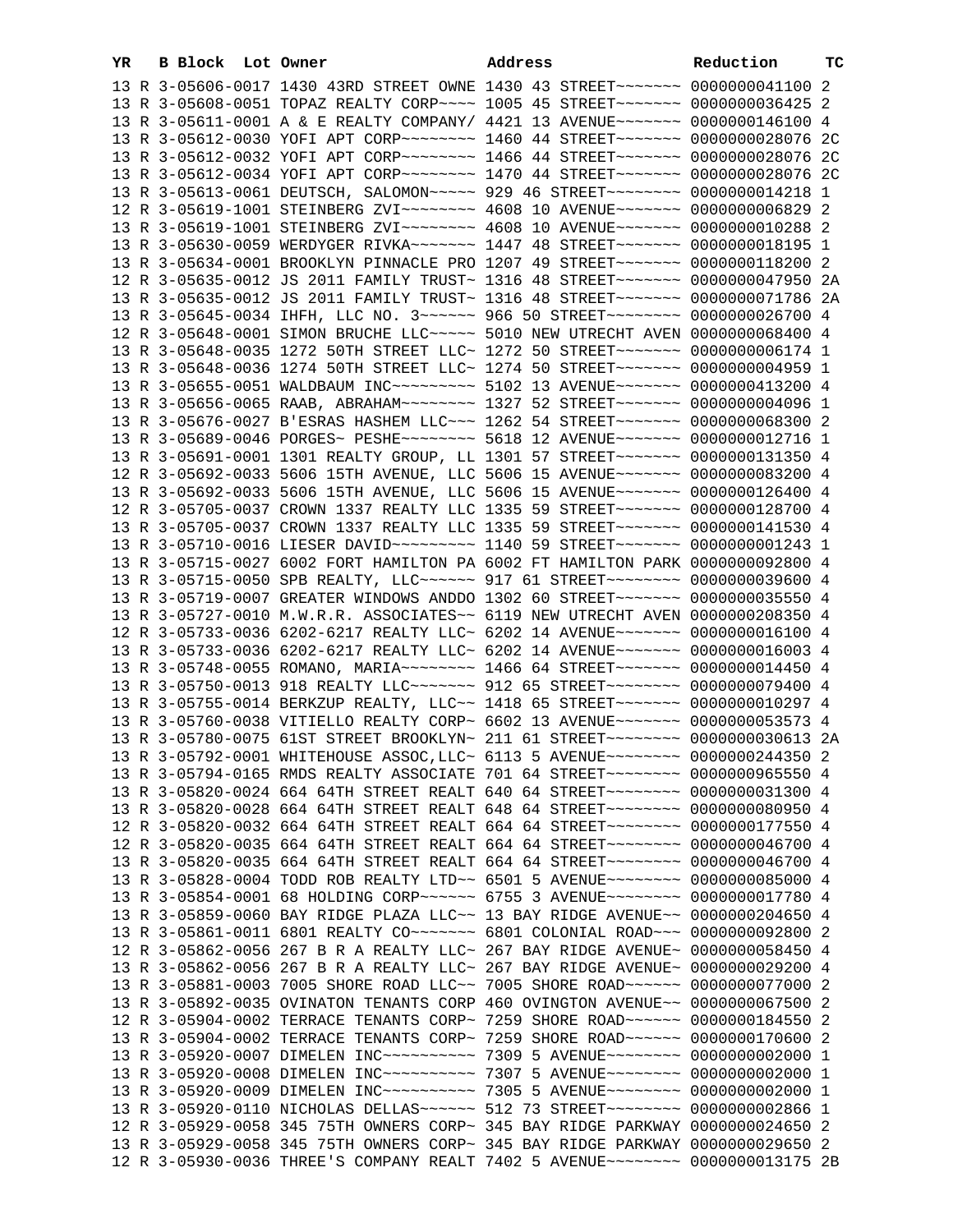| YR | B Block Lot Owner | Address                                                                                                                                                        | Reduction | тc |
|----|-------------------|----------------------------------------------------------------------------------------------------------------------------------------------------------------|-----------|----|
|    |                   | 13 R 3-05930-0036 THREE'S COMPANY REALT 7402 5 AVENUE~~~~~~~~~ 0000000013175 2B                                                                                |           |    |
|    |                   | 13 R 3-05941-0040 SOVEREIGN BANCORP, IN 7502 5 AVENUE~~~~~~~~ 0000000027453 4                                                                                  |           |    |
|    |                   | 13 R 3-05942-0007 BAYRIDGE PARKWAY ASSO 7501 5 AVENUE~~~~~~~~ 0000000330150 2                                                                                  |           |    |
|    |                   | 13 R 3-05962-0054 573 REALTY, CORP. ~~~~ 573 78 STREET~~~~~~~~ 0000000010720 2B                                                                                |           |    |
|    |                   | 13 R 3-05980-0021 79TH STREET OWNERS CO 434 79 STREET~~~~~~~~~ 0000000043100 2                                                                                 |           |    |
|    |                   | 12 R 3-05998-0001 HAMILTON TENANTS CORP 8105 4 AVENUE~~~~~~~~ 0000000106150 2                                                                                  |           |    |
|    |                   | 13 R 3-05998-0001 HAMILTON TENANTS CORP 8105 4 AVENUE~~~~~~~~ 0000000174100 2                                                                                  |           |    |
|    |                   | 13 R 3-06009-0010 516 82ND ST REALTY, ~~ 516 82 STREET~~~~~~~~ 00000000007950 2                                                                                |           |    |
|    |                   | 12 R 3-06016-0006 RIDGEFIELD TOWERS TEN 8301 RIDGE BOULEVARD~ 0000000216750 2                                                                                  |           |    |
|    |                   | 13 R 3-06016-0006 RIDGEFIELD TOWERS TEN 8301 RIDGE BOULEVARD~ 0000000149300 2                                                                                  |           |    |
|    |                   | 13 R 3-06018-0001 GREGORY HOTEL HOLDING 8315 4 AVENUE~~~~~~~~ 0000000248750 4                                                                                  |           |    |
|    |                   | 13 R 3-06027-0031 JAMESTOWN TENANTS COR 580 84 STREET~~~~~~~~ 0000000661750 2                                                                                  |           |    |
|    |                   | 13 R 3-06035-0058 RHODAL 2 LLC~~~~~~~~~ 455 86 STREET~~~~~~~~ 0000000038400 4                                                                                  |           |    |
|    |                   | 13 R 3-06036-0030 FORT APT CORP~~~~~~~~ 8502 FT HAMILTON PARK 0000000045900 2                                                                                  |           |    |
|    |                   | 13 R 3-06045-0023 M & US PROPERTY INC~~ 442 86 STREET~~~~~~~~ 0000000048200 4                                                                                  |           |    |
|    |                   | 13 R 3-06050-0008 8701 FOURTH AVENUE LL 8701 4 AVENUE~~~~~~~~ 0000000087200 4                                                                                  |           |    |
|    |                   | 13 R 3-06051-0027 GABRIEL STAVROULA~~~~ 524 86 STREET~~~~~~~~~ 0000000011250 4                                                                                 |           |    |
|    |                   | 13 R 3-06052-0021 CARMEL APARTMENTS CO~ 8602 FT HAMILTON PARK 0000000066300 2                                                                                  |           |    |
|    |                   | 13 R 3-06056-0015 666-86 ST REST INC~~~ 650 86 STREET~~~~~~~~ 0000000036000 4                                                                                  |           |    |
|    |                   | 13 R 3-06064-0065 SABBAGH/GOTTLIEB REAL 8910 4 AVENUE~~~~~~~~ 0000000044750 4                                                                                  |           |    |
|    |                   | 12 R 3-06081-0009 EMPIRE EQUITIES OF NY 9001 3 AVENUE~~~~~~~~ 0000000101800 4                                                                                  |           |    |
|    |                   | 13 R 3-06081-0009 EMPIRE EQUITIES OF NY 9001 3 AVENUE~~~~~~~~ 0000000101800 4                                                                                  |           |    |
|    |                   | 13 R 3-06084-0057 JOHN T. BRENNAN~~~~~~ 149 92 STREET~~~~~~~~ 00000000001224 1                                                                                 |           |    |
|    |                   | 13 R 3-06090-0005 9031 FT HAMILTON APTS 9031 FT HAMILTON PARK 0000000192050 2                                                                                  |           |    |
|    |                   | 13 R 3-06094-0026 MVP 8 LLC ------------ 9012 7 AVENUE -------- 0000000014500 4                                                                                |           |    |
|    |                   | 13 R 3-06100-0013 OLIVER EQUITIES LLC~~ 20 OLIVER STREET~~~~~ 0000000087750 2B                                                                                 |           |    |
|    |                   | 13 R 3-06107-0010 HARBOR ROAD~~~~~~~~~~ 9307 3 AVENUE~~~~~~~~ 0000000009760 2A                                                                                 |           |    |
|    |                   | 13 R 3-06111-0001 SHORE VIEW CORP. ~~~~~ 9411 SHORE ROAD~~~~~~ 0000000732550 2                                                                                 |           |    |
|    |                   | 13 R 3-06115-0042 145-95 APT INC~~~~~~~ 145 95 STREET~~~~~~~~ 0000000567450 2                                                                                  |           |    |
|    |                   | 13 R 3-06118-0001 J&J PROPERTY & MANAGE 401 95 STREET~~~~~~~~ 0000000155500 4                                                                                  |           |    |
|    |                   | 13 R 3-06118-1019 OWNER / AGENT~~~~~~~~ 423 95 STREET~~~~~~~~ 0000000001537 1A                                                                                 |           |    |
|    |                   | 13 R 3-06121-0020 PHEASANT REALTY LLC~~ 244 96 STREET~~~~~~~~ 0000000020500 2                                                                                  |           |    |
|    |                   | 13 R 3-06121-0024 LACONIA REALTY~~~~~~~ 9604 3 AVENUE~~~~~~~~ 0000000060000 4                                                                                  |           |    |
|    |                   | 13 R 3-06123-0038 450 MANAGEMENT, LLC~~ 450 95 STREET~~~~~~~~ 0000000210250 2                                                                                  |           |    |
|    |                   | 13 R 3-06131-0017 GARG DEVELOPMENT INC. 411 99 STREET~~~~~~~~ 0000000017901 2A                                                                                 |           |    |
|    |                   | 13 R 3-06138-0006 BRIDGE-HAMILTON REALT 10015 4 AVENUE~~~~~~~ 0000000286300 2                                                                                  |           |    |
|    |                   | 13 R 3-06138-9001 BRIDGE HAMILTON REALT 10031A 4 AVENUE~~~~~~ 0000000041950 2                                                                                  |           |    |
|    |                   | 13 R 3-06157-0012 MODERN REALTY LLC ~~~~ 1412 BAY RIDGE AVENUE 0000000163151 4                                                                                 |           |    |
|    |                   | 13 R 3-06164-0041 KARKA LLC ------------ 6910 BAY PARKWAY ---- 0000000002682 1                                                                                 |           |    |
|    |                   | 13 R 3-06169-0015 PICK QUICK FOODS INC~ 1526 70 STREET~~~~~~~~ 0000000076630 4                                                                                 |           |    |
|    |                   | 13 R 3-06178-0010 STEVEN T. LOMBARDI~~~ 7101 13 AVENUE~~~~~~~ 0000000011140 2A                                                                                 |           |    |
|    |                   | 13 R 3-06185-0108 JIN NING WU~~~~~~~~~~ 7107 20 AVENUE~~~~~~~ 0000000019634 4                                                                                  |           |    |
|    |                   | 13 R 3-06203-0006 7307 ASSOCIATES INC~~ 7307 NEW UTRECHT AVEN 0000000027000 4                                                                                  |           |    |
|    |                   | 12 R 3-06214-0056 7406 17TH AVENUE~~~~~ 7406 17 AVENUE~~~~~~~ 0000000067050 2                                                                                  |           |    |
|    |                   | 13 R 3-06214-0056 7406 17TH AVENUE~~~~~ 7406 17 AVENUE~~~~~~~ 0000000046000 2                                                                                  |           |    |
|    |                   | 13 R 3-06217-0041 DEDONA JOSEPH~~~~~~~~ 7416 20 AVENUE~~~~~~~ 0000000017399 4                                                                                  |           |    |
|    |                   | 13 R 3-06232-0041 A. MONACO, LLC~~~~~~~ 7612 13 AVENUE~~~~~~~ 0000000033950 4                                                                                  |           |    |
|    |                   | 13 R 3-06234-0032 IENCO ARMANDO~~~~~~~~ 1460 76 STREET~~~~~~~ 0000000002426 1                                                                                  |           |    |
|    |                   | 12 R 3-06253-0070 AZAPAZA REALTY, LLC~~ 1614 STILLWELL AVENUE 0000000200200 4                                                                                  |           |    |
|    |                   | 13 R 3-06253-0070 AZAPAZA REALTY, LLC~~ 1614 STILLWELL AVENUE 0000000273100 4                                                                                  |           |    |
|    |                   | 13 R 3-06314-0050 LMFJ LLC ------------- 8102 18 AVENUE ------ 0000000031200 4                                                                                 |           |    |
|    |                   | 13 R 3-06321-0029 SKOUNTZOS, IRENE~~~~~ 1254 84 STREET~~~~~~~ 0000000002732 1                                                                                  |           |    |
|    |                   | 13 R 3-06326-0001 ZITO SANTO~~~~~~~~~~~~~~~~~ 1701 85 STREET~~~~~~~~ 0000000039550 2                                                                           |           |    |
|    |                   | 13 R 3-06333-0024 CHENG, TIM SUNG CHAP~ 1942 84 STREET~~~~~~~~ 0000000007096 1                                                                                 |           |    |
|    |                   | 13 R 3-06333-0043 GLADYS K LEWIS FAMILY 8420 20 AVENUE~~~~~~~ 0000000192600 2                                                                                  |           |    |
|    |                   | 13 R 3-06334-0045 ROSE REALTY LLC ----- 2069 85 STREET ------ 0000000031850 2<br>13 R 3-06344-0033 OWNERS OF 1864 INC~~~ 1864 85 STREET~~~~~~~ 0000000362600 2 |           |    |
|    |                   | 13 R 3-06344-0069 GO GO LEASING CORP~~~ 1815 86 STREET~~~~~~~ 0000000034900 4                                                                                  |           |    |
|    |                   | 12 R 3-06346-0001 J P MORGAN CHASE~~~~~ 8523 20 AVENUE~~~~~~~ 0000000019250 4                                                                                  |           |    |
|    |                   | 13 R 3-06346-0001 J P MORGAN CHASE~~~~~ 8523 20 AVENUE~~~~~~~ 0000000022700 4                                                                                  |           |    |
|    |                   | 13 R 3-06346-0051 2067 REALTY LLC ----- 2067 86 STREET ------ 0000000011550 2A                                                                                 |           |    |
|    |                   | 13 R 3-06367-0044 FERDICO, ENRICO~~~~~~ 1736 86 STREET~~~~~~~ 0000000014050 4                                                                                  |           |    |
|    |                   |                                                                                                                                                                |           |    |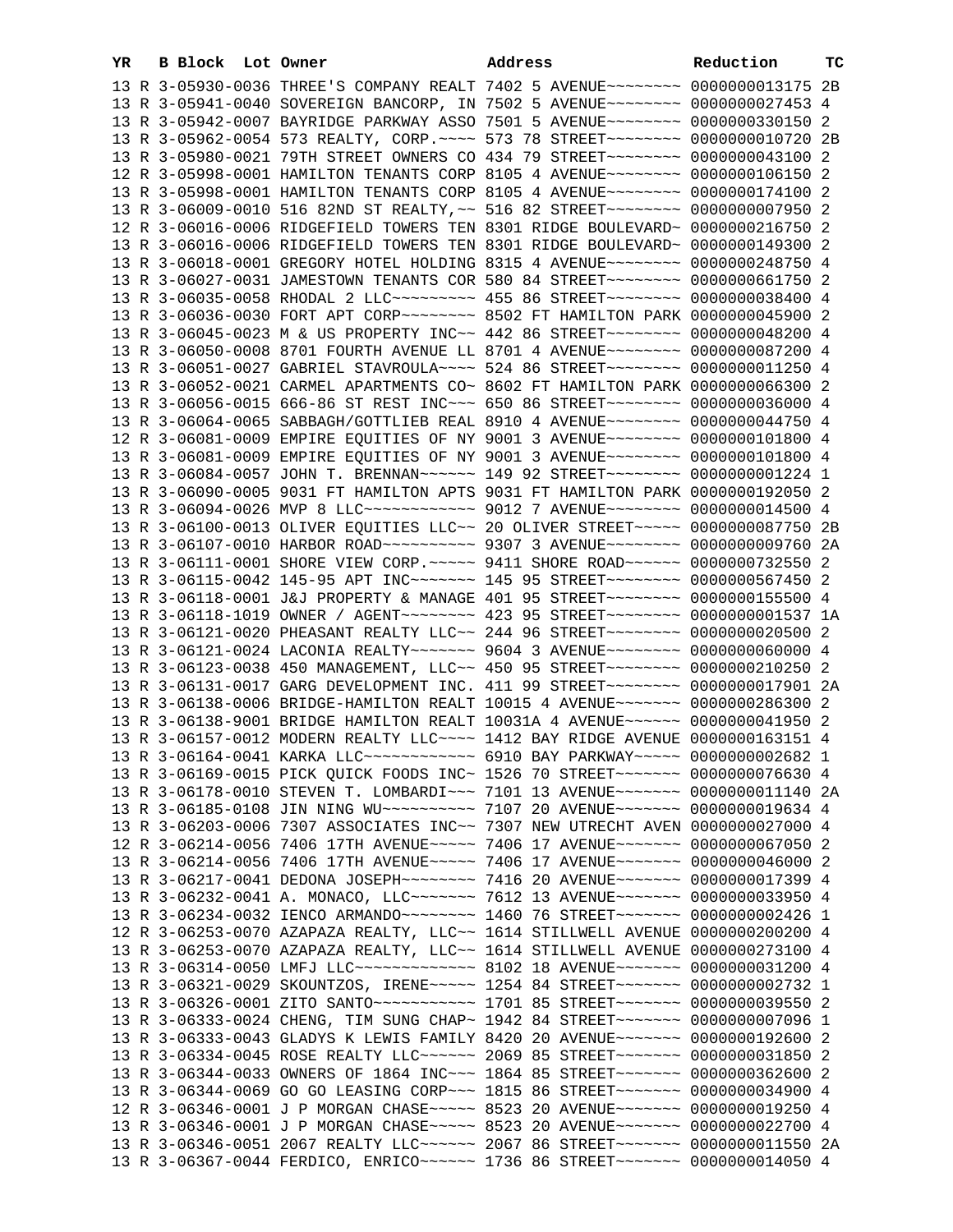| YR. | B Block Lot Owner |                                                                                                                                                                | Address | Reduction | тc |
|-----|-------------------|----------------------------------------------------------------------------------------------------------------------------------------------------------------|---------|-----------|----|
|     |                   | 13 R 3-06368-0061 JAW REALTY INC~~~~~~~ 8678 18 AVENUE~~~~~~~ 0000000033100 4                                                                                  |         |           |    |
|     |                   | 13 R 3-06369-0007 ALUZZO, VITO ~~~~~~~~~ 8699 18 AVENUE ~~~~~~~ 0000000020650 4                                                                                |         |           |    |
|     |                   | 13 R 3-06369-0009 ALUZZO, VITO -------- 8691 18 AVENUE ------- 0000000057030 4                                                                                 |         |           |    |
|     |                   | 12 R 3-06369-0011 STATLYN REALTY CORP~~ 8683 18 AVENUE~~~~~~~ 0000000008900 4                                                                                  |         |           |    |
|     |                   | 13 R 3-06369-0011 STATLYN REALTY CORP~~ 8683 18 AVENUE~~~~~~~ 0000000015660 4                                                                                  |         |           |    |
|     |                   | 13 R 3-06369-0050 1818 86TH STREET HOLD 1818 86 STREET~~~~~~~~ 0000000076219 4                                                                                 |         |           |    |
|     |                   | 13 R 3-06375-0001 ANDRO REALTY CORP~~~~ 8681 20 AVENUE~~~~~~~ 0000000000000 4                                                                                  |         |           |    |
|     |                   | 12 R 3-06380-0034 STONY RUN EQUITIES IN 15 BAY 29 STREET~~~~~ 0000000192100 4                                                                                  |         |           |    |
|     |                   | 13 R 3-06380-0034 STONY RUN EQUITIES IN 15 BAY 29 STREET~~~~~ 0000000422500 4                                                                                  |         |           |    |
|     |                   | 13 R 3-06401-0004 JVS HOLDINGS, LLC --- 1737 BATH AVENUE ---- 0000000163900 4                                                                                  |         |           |    |
|     |                   |                                                                                                                                                                |         |           |    |
|     |                   | 13 R 3-06402-0042 8740 18TH AVENUE CORP 8740 18 AVENUE~~~~~~~ 0000000123167 4<br>13 R 3-06435-0048 JAW REALTY INC~~~~~~~ 18 AVENUE~~~~~~~~~~~~ 0000000168921 4 |         |           |    |
|     |                   |                                                                                                                                                                |         |           |    |
|     |                   | 12 R 3-06436-0012 BRUCE SUPPLY CORP~~~~ 8805 18 AVENUE~~~~~~~ 0000000036200 4                                                                                  |         |           |    |
|     |                   | 13 R 3-06436-0012 BRUCE SUPPLY CORP~~~~ 8805 18 AVENUE~~~~~~~ 00000000080359 4                                                                                 |         |           |    |
| 13  |                   |                                                                                                                                                                |         |           |    |
|     |                   | 13 R 3-06499-0045 FRIEDMAN, BROCHA~~~~~ 960 EAST 3 STREET~~~~ 0000000006545 1                                                                                  |         |           |    |
|     |                   | 13 R 3-06514-0077 ROSIMINI PATRICIA~~~~ 1155 MC DONALD AVENUE 0000000020547 4                                                                                  |         |           |    |
|     |                   | 12 R 3-06514-0082 MC DONALD RLTY CORP~~ 1149 MC DONALD AVENUE 0000000044300 4                                                                                  |         |           |    |
|     |                   | 13 R 3-06514-0082 MC DONALD RLTY CORP~~ 1149 MC DONALD AVENUE 0000000058700 4                                                                                  |         |           |    |
|     |                   | 13 R 3-06516-0023 DEL PRIORE, CARMELA~~ 1070 EAST 4 STREET~~~ 00000000001051 1                                                                                 |         |           |    |
|     |                   | 13 R 3-06524-0052 HANRAM REALTY CORP~~~ 1291 MC DONALD AVENUE 0000000020345 4                                                                                  |         |           |    |
|     |                   | 12 R 3-06524-0055 CARMELA CIOCIA ------ 1277 MC DONALD AVENUE 0000000013450 4                                                                                  |         |           |    |
|     |                   | 13 R 3-06524-0055 CARMELA CIOCIA~~~~~~~ 1277 MC DONALD AVENUE 0000000021550 4                                                                                  |         |           |    |
|     |                   | 13 R 3-06530-0028 KOHEN SYLVIA~~~~~~~~~~~~~~ 1058 EAST 10 STREET~~ 00000000003260 1                                                                            |         |           |    |
|     |                   | 13 R 3-06536-0013 BOSCO RLTY ASSOC INC~ 1462 CONEY ISLAND AVE 0000000124878 2                                                                                  |         |           |    |
|     |                   | 13 R 3-06550-1012 JORDAN, OXANA~~~~~~~~ 2231 62 STREET~~~~~~~ 0000000004825 4                                                                                  |         |           |    |
|     |                   | 13 R 3-06579-0018 WEST 5TH STREET, LLC~ 1414 WEST 5 STREET~~~ 0000000020100 2                                                                                  |         |           |    |
|     |                   | 13 R 3-06591-0007 ATERET AVOTH LLC~~~~~ 1410 EAST 10 STREET~~ 0000000739150 4                                                                                  |         |           |    |
|     |                   | 13 R 3-06592-0029 1784-1786 CONEY ISLAN 1784 CONEY ISLAND AVE 0000000068700 4                                                                                  |         |           |    |
| 13  |                   | 3-06606-1001 ZILBERMAN, LYUDMILA~~ 1543 WEST 1 STREET~~~ 0000000003677 2                                                                                       |         |           |    |
|     |                   | 13 R 3-06608-0048 SHVARTS, YELEN A~~~~~ 415 AVENUE P~~~~~~~~~ 0000000023630 4                                                                                  |         |           |    |
|     |                   | 13 R 3-06617-0026 PLAZA REALTY LLC~~~~~ 1888 CONEY ISLAND AVE 0000000153650 4                                                                                  |         |           |    |
|     |                   | 13 R 3-06635-0001 450 AVENUE P FGC, LLC 456 AVENUE P~~~~~~~~~ 0000000068400 4                                                                                  |         |           |    |
|     |                   | 13 R 3-06651-0006 QUENTIN REALTY, LLC~~ 206 QUENTIN ROAD~~~~~ 0000000094300 2                                                                                  |         |           |    |
|     |                   | 12 R 3-06662-0041 DJR REALTY CO LLC --- 575 KINGS HIGHWAY --- 0000000232050 4                                                                                  |         |           |    |
|     |                   | 13 R 3-06664-0053 708 KINGS HIGHWAY COR 708 KINGS HIGHWAY~~~~ 0000000005550 4                                                                                  |         |           |    |
|     |                   | 13 R 3-06665-0020 809-811 KINGS HIGHWAY 811 KINGS HIGHWAY~~~~ 0000000122050 4                                                                                  |         |           |    |
|     |                   | 13 R 3-06665-0021 809-911 KINGSHIGWAY~~ 809 KINGS HIGHWAY~~~~ 0000000022650 4                                                                                  |         |           |    |
|     |                   | 13 R 3-06666-0032 AF KINGS HIGHWAY LLC~ 929 KINGS HIGHWAY~~~~ 0000000200150 4                                                                                  |         |           |    |
|     |                   | 13 R 3-06671-0044 FERDICO, ENRICO~~~~~~ 115 AVENUE S~~~~~~~~~ 0000000023850 2                                                                                  |         |           |    |
|     |                   | 13 R 3-06704-0039 BER-LINE REALTY LLC~~ 980 EAST 12 STREET~~~ 0000000214650 4                                                                                  |         |           |    |
|     |                   | 13 R 3-06704-0049 JPMORGAN CHASE BANK, ~ 1101 AVENUE J~~~~~~~~~ 0000000066950 4                                                                                |         |           |    |
|     |                   |                                                                                                                                                                |         |           |    |
|     |                   | 13 R 3-06708-0045 1519 AVENUE J, LLC ~~~ 1523 AVENUE J ~~~~~~~~~ 0000000026750 4                                                                               |         |           |    |
|     |                   | 13 R 3-06714-0004 GAIERO ISAAC~~~~~~~~~~~~~~ 1210 AVENUE J~~~~~~~~~ 0000000014556 4                                                                            |         |           |    |
|     |                   | 13 R 3-06715-0001 SOVEREIGN BANCORP, IN 1302 AVENUE J~~~~~~~~~ 0000000054800 4                                                                                 |         |           |    |
|     |                   | 13 R 3-06715-0062 ECKSTEIN, FRUMET~~~~~ 1061 EAST 13 STREET~~ 0000000050200 2                                                                                  |         |           |    |
|     |                   | 13 R 3-06716-0001 SCALISE PETER FRANK~~ 1402 AVENUE J~~~~~~~~ 0000000195100 4                                                                                  |         |           |    |
|     |                   | 13 R 3-06717-0009 1520 AVENUE J REALTY, 1520 AVENUE J~~~~~~~~ 0000000105250 4                                                                                  |         |           |    |
|     |                   | 13 R 3-06721-0088 1576 MIDWOOD REALTY, ~ 1576 OCEAN AVENUE~~~~ 0000000038550 2                                                                                 |         |           |    |
|     |                   | 13 R 3-06732-0045 1215 AVE M TENANTS CO 1215 AVENUE M~~~~~~~~ 0000000063250 2                                                                                  |         |           |    |
|     |                   | 13 R 3-06745-0083 1323 E 16 REALTY LLC~ 1313 EAST 16 STREET~~ 0000000018850 2                                                                                  |         |           |    |
|     |                   | 12 R 3-06747-0073 1355 EAST 18TH STREE~ 1349 EAST 18 STREET~~ 0000000195800 2                                                                                  |         |           |    |
|     |                   | 13 R 3-06747-0073 1355 EAST 18TH STREE~ 1349 EAST 18 STREET~~ 0000000279200 2                                                                                  |         |           |    |
|     |                   | 13 R 3-06758-0051 BOLLA EM REALTY, LLC~ 1939 CONEY ISLAND AVE 0000000022600 4                                                                                  |         |           |    |
|     |                   | 13 R 3-06760-0006 THE ALEXANDER L.L.C.~ 1502 EAST 14 STREET~~ 0000000034800 2B                                                                                 |         |           |    |
|     |                   |                                                                                                                                                                |         |           |    |
|     |                   | 13 R 3-06760-1203 KOSOLAPOV, SERAFIMA~~ 1559 EAST 13 STREET~~ 0000000002040 1C                                                                                 |         |           |    |
|     |                   | 13 R 3-06765-0069 HALBERG EVE 0 ~~~~~~~~~ 1573 EAST 18 STREET ~~ 00000000003394 1                                                                              |         |           |    |
|     |                   | 13 R 3-06766-0036 EIGHT JAM DEVELOPMENT 2044 OCEAN AVENUE~~~~ 0000000196250 4                                                                                  |         |           |    |
|     |                   | 13 R 3-06774-0040 1115 REALTY CO. LLC~~ 1115 QUENTIN ROAD~~~~ 0000000018900 2                                                                                  |         |           |    |
|     |                   | 13 R 3-06775-0040 ZELIK JOSEPH~~~~~~~~~ 1219 QUENTIN ROAD~~~~ 0000000020720 4                                                                                  |         |           |    |
|     |                   | 13 R 3-06776-0030 1660 EAST 14 STREET R 1660 EAST 14 STREET~~ 0000000259750 4                                                                                  |         |           |    |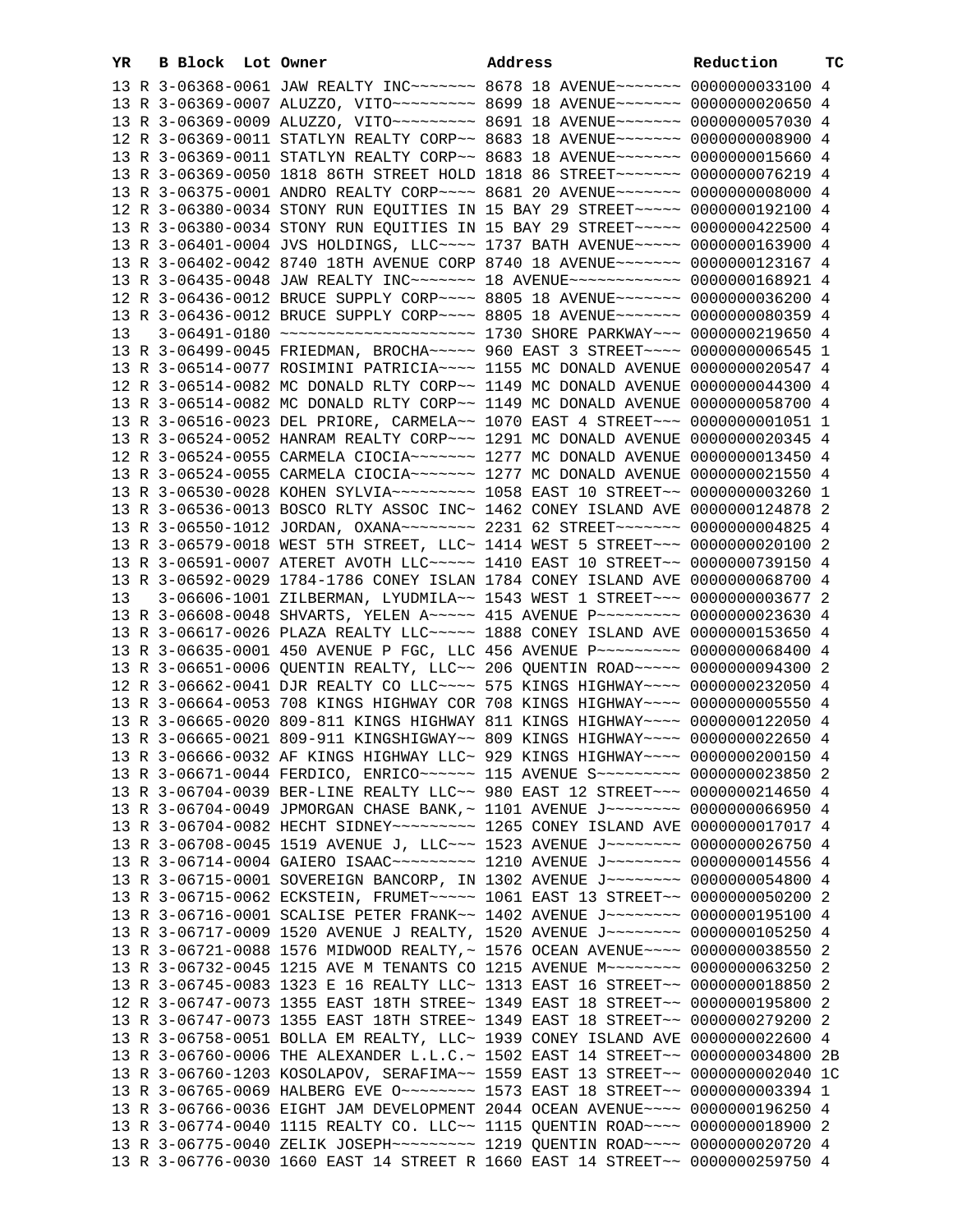| YR | B Block Lot Owner |                                                                                                                                                             | Address | Reduction | тc |
|----|-------------------|-------------------------------------------------------------------------------------------------------------------------------------------------------------|---------|-----------|----|
|    |                   | 13 R 3-06777-0030 1421 KINGS HWY ------ 1421 KINGS HIGHWAY -- 0000000059614 4                                                                               |         |           |    |
|    |                   | 12 R 3-06778-0100 1523 KINGS HIGHWAY AS 1521 KINGS HIGHWAY~~~ 0000000157250 4                                                                               |         |           |    |
|    |                   | 13 R 3-06779-0022 KINGSWAY REALTY LLC~~ 1601 KINGS HIGHWAY~~~ 0000000094950 4                                                                               |         |           |    |
|    |                   | 13 R 3-06779-0033 JOHN N. NOTIAS~~~~~~~ 1670 EAST 17 STREET~~ 0000000072150 4                                                                               |         |           |    |
|    |                   | 13 R 3-06780-0022 AVALON REALTY, LLC ~~~ 1720 KINGS HIGHWAY ~~~ 0000000505100 4                                                                             |         |           |    |
|    |                   | 13 R 3-06780-0059 FAMALY REALTY LLC~~~~ 1702 KINGS HIGHWAY~~~ 0000000147950 4                                                                               |         |           |    |
|    |                   | 13 R 3-06781-0027 1656 REALTY~~~~~~~~~~~~~~~ 1656 EAST 19 STREET~~ 0000000089150 2                                                                          |         |           |    |
|    |                   | 13 R 3-06794-0014 1118 KINGS HIGHWAY RE 1118 KINGS HIGHWAY~~~ 0000000017148 4                                                                               |         |           |    |
|    |                   | 12 R 3-06797-0001 1703 EAST 14TH STREET 1703 EAST 14 STREET~~ 0000000057600 2                                                                               |         |           |    |
|    |                   | 13 R 3-06797-0001 1703 EAST 14TH STREET 1703 EAST 14 STREET~~ 0000000038250 2                                                                               |         |           |    |
|    |                   | 13 R 3-06817-0047 1111 AVENUE S REALTY~ 1111 AVENUE S~~~~~~~~ 0000000098400 4                                                                               |         |           |    |
| 13 |                   | 3-06857-0018 ALBERT HUTCHINSON~~~~ 1980 STILLWELL AVENUE 0000000008750 4                                                                                    |         |           |    |
|    |                   | 13 R 3-06885-0014 SIMPLEX CORPORATION~~ 75 27 AVENUE~~~~~~~~~ 0000000002644 1                                                                               |         |           |    |
| 13 |                   | 3-06887-1011 INGRAVALLO, JOHN~~~~~ 2761 BATH AVENUE~~~~~ 0000000001975 4                                                                                    |         |           |    |
| 13 |                   | 3-06915-0186 SIRAG, MALK~~~~~~~~~~ 00143 BAY 47 STREET~~ 0000000006180 1                                                                                    |         |           |    |
|    |                   | 12 R 3-06916-0054 DE PASQUALE, ROMUALDO 2807 CROPSEY AVENUE~~ 0000000106300 4                                                                               |         |           |    |
|    |                   | 12 R 3-06925-0061 CROPSEY & MITCHELL CO 2342 CROPSEY AVENUE~~ 0000000019550 4                                                                               |         |           |    |
| 13 |                   | 3-06925-0061 CROPSEY & MITCHELL CO 2342 CROPSEY AVENUE~~ 0000000022700 4                                                                                    |         |           |    |
| 13 |                   | 3-06943-0242 VERRAZANO HOLDINGS LL HUNTER AVENUE~~~~~~~~ 0000000093150 4                                                                                    |         |           |    |
| 13 |                   | 3-06975-0010 CASINI, NATALIE~~~~~~ 3942 LAUREL AVENUE~~~ 0000000001260 1                                                                                    |         |           |    |
| 13 |                   | 3-06994-0001 NEPTUNE EQUITIES, INC 1711 NEPTUNE AVENUE~~ 0000000059950 4                                                                                    |         |           |    |
| 13 |                   | 3-06996-0020 VASTA, CO TRUSTEE, PA 2753 WEST 16 STREET~~ 0000000011600 4                                                                                    |         |           |    |
| 13 |                   | 3-07009-0042 MERMAID PLAZA ASSOCIA 3001 MERMAID AVENUE~~ 0000000059950 4                                                                                    |         |           |    |
|    |                   | 12 R 3-07014-0007 2402 JV REALTY CORP. ~ 2402 NEPTUNE AVENUE~~ 0000000046450 4                                                                              |         |           |    |
| 13 |                   | 3-07014-0007 2402 JV REALTY CORP.~ 2402 NEPTUNE AVENUE~~ 0000000028000 4                                                                                    |         |           |    |
| 13 |                   | 3-07023-0036 MARC SMOUHA~~~~~~~~~~ 1403 MERMAID AVENUE~~ 0000000031100 4                                                                                    |         |           |    |
| 13 |                   | 3-07029-1003 KRASNER, YURIY~~~~~~~ 3715 MERMAID AVENUE~~ 0000000004201 1A                                                                                   |         |           |    |
|    |                   | 12 R 3-07031-0018 LEVKO, LLC ----------- 2902 WEST 37 STREET -- 0000000086600 4                                                                             |         |           |    |
| 13 |                   | 3-07031-0018 LEVKO, LLC ----------- 2902 WEST 37 STREET -- 0000000067000 4                                                                                  |         |           |    |
|    |                   | 13 R 3-07037-0018 STEPHEN J LASKY~~~~~~ 04610 BEACH 46 STREET 0000000001428 1                                                                               |         |           |    |
| 13 |                   | 3-07038-0018 ZIMMERMAN, DAVID ~~~~~ 4500 BEACH 45 STREET~ 0000000000897 1                                                                                   |         |           |    |
|    |                   | 13 R 3-07040-1009 4300 DEVELOPMENT LLC~ 4300 ATLANTIC AVENUE~ 0000000003820 4                                                                               |         |           |    |
|    |                   | 12 R 3-07062-0014 WASHINGTON MUTUAL BAN 2913 WEST 17 STREET~~ 0000000010350 4                                                                               |         |           |    |
|    |                   | 12 R 3-07063-0012 SIRENA REALTY CORP~~~ 2910 WEST 15 STREET~~ 0000000327000 4                                                                               |         |           |    |
| 13 |                   | 3-07063-0012 SIRENA REALTY CORP~~~ 2910 WEST 15 STREET~~ 0000000220800 4                                                                                    |         |           |    |
|    |                   | 13 R 3-07123-0043 NEW LAND REALTY LLC~~ 2308 MC DONALD AVENUE 0000000083200 4                                                                               |         |           |    |
|    |                   |                                                                                                                                                             |         |           |    |
|    |                   | 13 R 3-07124-1101 JIANG, MIN~~~~~~~~~~~ 71 VILLAGE ROAD NORTH 0000000007390 2                                                                               |         |           |    |
|    |                   | 12 R 3-07136-0021 REGENCY ESTATE HOLDI~ 2444 CONEY ISLAND AVE 0000000091450 4                                                                               |         |           |    |
|    |                   | 13 R 3-07136-0021 REGENCY ESTATE HOLDI~ 2444 CONEY ISLAND AVE 0000000068950 4                                                                               |         |           |    |
|    |                   | 13 R 3-07150-0048 ABACS LATNER CORP~~~~ 2421 MC DONALD AVENUE 0000000028100 4                                                                               |         |           |    |
|    |                   | 12 R 3-07173-0069 LOPOPOLO, ANTOINETTE~ 2495 MC DONALD AVENUE 0000000030750 4                                                                               |         |           |    |
| 13 |                   | 3-07173-0069 LOPOPOLO, ANTOINETTE~ 2495 MC DONALD AVENUE 0000000020400 4                                                                                    |         |           |    |
| 13 |                   | 3-07174-1008 ~~~~~~~~~~~~~~~~~~~~~~~~ 273 AVENUE X~~~~~~~~~ 0000000006514 1A                                                                                |         |           |    |
| 13 |                   | 3-07175-0039 L AND F BUILDING~ LLC 333 AVENUE X~~~~~~~~~ 0000000062100 4                                                                                    |         |           |    |
| 13 |                   | 12 R 3-07192-0065 SHELL ENTERPRISES INC 1 BOUCK COURT~~~~~~~~~ 0000000058300 4<br>3-07193-0010 JPMORGAN CHASE BANK, ~ 290 AVENUE X~~~~~~~~~ 0000000127850 4 |         |           |    |
|    |                   | 12 R 3-07242-1001 BANNER REALTY CO~~~~~ 611 BANNER AVENUE~~~~ 0000000049350 4                                                                               |         |           |    |
| 13 |                   | 3-07247-0189 MUFFLER TWO, INC~~~~~ 2727 STILLWELL AVENUE 0000000009750 4                                                                                    |         |           |    |
| 13 |                   | 3-07247-0257 2900 SHELL RD CORP~~~ 2900 SHELL ROAD~~~~~~ 0000000008150 4                                                                                    |         |           |    |
|    |                   | 12 R 3-07260-0020 2785 OCEAN PARKWAY IN 2785 OCEAN PARKWAY~~~ 0000000342200 2                                                                               |         |           |    |
| 13 |                   |                                                                                                                                                             |         |           |    |
| 13 |                   | 3-07268-0250 1047 SURF LLC -------- 1047 SURF AVENUE ----- 0000000143050 4                                                                                  |         |           |    |
|    |                   | 12 R 3-07273-0001 450 NEPTUNE ASSOCIATE 486 NEPTUNE AVENUE~~~ 0000000261750 4                                                                               |         |           |    |
|    |                   | 13 R 3-07297-0069 EAST 18 ST HOLDING PR 1945 EAST 18 STREET~~ 00000000004998 1                                                                              |         |           |    |
|    |                   | 12 R 3-07299-0001 2375 OCEAN OWNERS COR 2375 OCEAN AVENUE~~~~ 0000000044000 2                                                                               |         |           |    |
|    |                   | 13 R 3-07299-0001 2375 OCEAN OWNERS COR 2375 OCEAN AVENUE~~~~ 0000000054650 2                                                                               |         |           |    |
|    |                   | 13 R 3-07302-0014 COHEN ABRAHAM~~~~~~~~~ 1920 EAST 24 STREET~~ 0000000001494 1                                                                              |         |           |    |
|    |                   | 13 R 3-07308-0007 BUCKLEY, KATHLEEN~~~~ 2914 AVENUE S~~~~~~~~ 0000000073400 4                                                                               |         |           |    |
|    |                   | 13 R 3-07315-0040 BRIGHT FORTUNE INC~~~ 1119 AVENUE U~~~~~~~~ 0000000025798 2A                                                                              |         |           |    |
|    |                   | 13 R 3-07322-0023 EDMD REALTY LLC ----- 2044 EAST 18 STREET -- 0000000022550 2                                                                              |         |           |    |
|    |                   | 12 R 3-07324-0027 TRISTAR HERITAGE, ~~~~ 2508 OCEAN AVENUE~~~~ 0000000036900 4                                                                              |         |           |    |
|    |                   |                                                                                                                                                             |         |           |    |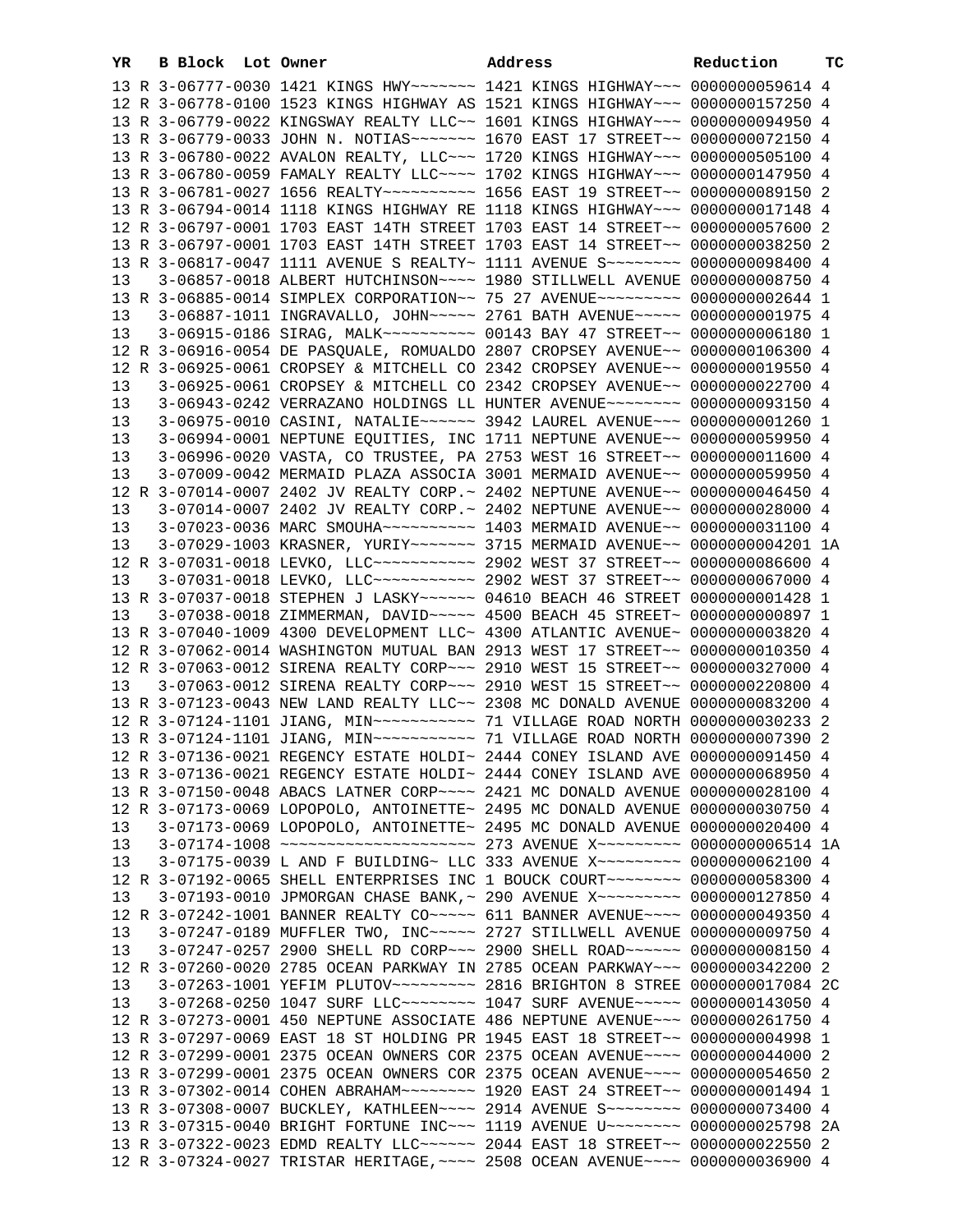| YR | B Block Lot Owner |                                                                                           | Address | Reduction | ТC |
|----|-------------------|-------------------------------------------------------------------------------------------|---------|-----------|----|
|    |                   | 13 R 3-07324-0027 TRISTAR HERITAGE, ~~~~ 2508 OCEAN AVENUE~~~~ 0000000044550 4            |         |           |    |
| 13 |                   | 3-07334-0034 NEW YORK COMMUNITY BA 2925 AVENUE U~~~~~~~~ 0000000074650 4                  |         |           |    |
| 13 |                   | 3-07335-0046 GREENMAN PROPERTIES L 2927 AVENUE U~~~~~~~~ 0000000110900 4                  |         |           |    |
|    |                   | 13 R 3-07347-0007 SANJIANG LLC -------- 1416 AVENUE U ------- 0000000225250 4             |         |           |    |
|    |                   | 12 R 3-07349-0006 1616 AVENUE U REALTY~ 1616 AVENUE U~~~~~~~~ 0000000054300 4             |         |           |    |
|    |                   | 13 R 3-07350-0001 HSBC BANK USA~~~~~~~~ 1702 AVENUE U~~~~~~~~ 0000000129850 4             |         |           |    |
|    |                   |                                                                                           |         |           |    |
|    |                   | 13 R 3-07350-0055 PARK & COAST IV, LLC~ 2147 EAST 17 STREET~~ 0000000126850 2             |         |           |    |
|    |                   | 13 R 3-07353-0001 KINGS OCEAN REALTY~~~ 2002 AVENUE U~~~~~~~~ 0000000126050 4             |         |           |    |
| 13 |                   | 3-07360-0001 LES REALTY MGMT LLC~~ 2702 AVENUE U~~~~~~~~ 0000000061550 4                  |         |           |    |
| 13 |                   | 3-07394-0002 RAHABI JOSEPH~~~~~~~~ 2585 CONEY ISLAND AVE 0000000028300 4                  |         |           |    |
| 13 |                   | 3-07394-0079 SHALY REALTY INC. ~~~~ 2625 CONEY ISLAND AVE 0000000006050 4                 |         |           |    |
| 13 |                   | 3-07394-0080 SHALY REALTY INC. ~~~~ 2623 CONEY ISLAND AVE 0000000162300 4                 |         |           |    |
| 13 |                   | 3-07404-0044 OCEAN DJS, LLC ------ 2802 OCEAN AVENUE --- 0000000028950 4                  |         |           |    |
| 13 |                   | 3-07412-1001 WIENER-MEGA LLC C/O R 2475 EAST 11 STREET~~ 0000000161346 4                  |         |           |    |
| 13 |                   | 3-07415-0001 24 EAST 13 LLC ------ 2403 EAST 13 STREET -- 0000000012950 2                 |         |           |    |
| 13 |                   | 3-07422-0002 LGF ENTERPRISES~~~~~~ 2928 AVENUE X~~~~~~~~ 0000000102700 4                  |         |           |    |
|    |                   | 12 R 3-07422-0013 2425 HARING STREET LL 2430 HARING STREET~~~ 0000000220550 2             |         |           |    |
|    |                   | 12 R 3-07423-0011 2425 HARING STREET LL 2425 HARING STREET~~~ 0000000492950 2             |         |           |    |
|    |                   | 13 R 3-07431-0020 EVANS, EVAN L~~~~~~~~ 02534 EAST 12 STREET~ 0000000002075 1             |         |           |    |
| 13 |                   | 3-07435-0035 H & L REALTY COMPANY~ 2572 EAST 15 STREET~~ 0000000040100 4                  |         |           |    |
| 13 |                   | 3-07436-0030 OCTOBER SKY LLC ----- 2554 EAST 16 STREET -- 0000000235850 4                 |         |           |    |
|    |                   | 12 R 3-07437-0001 MOD REALTY LLC ------ 1602 AVENUE Y ------- 0000000250800 4             |         |           |    |
| 13 |                   | 3-07446-0001 COUNTRY LEASING LIMIT 3861 NOSTRAND AVENUE~ 0000001827300 4                  |         |           |    |
|    |                   | 12 R 3-07449-0001 KINGS BAY HOUSES SECT 3020 AVENUE Y~~~~~~~~ 0000000451200 2             |         |           |    |
| 13 |                   | 3-07455-1201 GENERAL REALTY, LLC~~ 1122 AVENUE Z~~~~~~~~ 0000000000365 4                  |         |           |    |
| 13 |                   | 3-07455-1202 GENERAL REALTY, LLC~~ 1122 AVENUE Z~~~~~~~~ 0000000000365 4                  |         |           |    |
|    |                   | 12 R 3-07458-0012 2626 PARTNERS LLC --- 2626 EAST 14 STREET -~ 0000000150900 4            |         |           |    |
| 13 |                   | 3-07459-0001 1401 BAY LLC --------- 1401 SHEEPSHEAD BAY R 0000000143350 4                 |         |           |    |
| 13 |                   | 3-07459-0044 GREATER NEW YORK SVGS 1672 SHEEPSHEAD BAY R 0000000054550 4                  |         |           |    |
|    |                   |                                                                                           |         |           |    |
| 13 |                   | 3-07459-0045 GREATER NEW YORK SVGS 1674 SHEEPSHEAD BAY R 0000000032500 4                  |         |           |    |
|    |                   | 12 R 3-07459-0062 WORLD INTERNATIONAL I 1414 SHEEPSHEAD BAY R 0000000163650 4             |         |           |    |
|    |                   | 12 R 3-07462-0051 1661 BAY REALTY LLC~~ 1661 SHEEPSHEAD BAY R 0000000027550 4             |         |           |    |
|    |                   | 12 R 3-07465-0046 3041 OCEAN AVE DEVELO 3043 OCEAN AVENUE~~~~ 0000000039950 4             |         |           |    |
|    |                   | 13 R 3-07469-0019 ARNOM LLC ----------- 4654 BEDFORD AVENUE -- 0000000029400 2A           |         |           |    |
|    |                   | 13 R 3-07557-0001 HILLEL REALTY CORP~~~ 149 KENILWORTH PLACE~ 0000000017150 4             |         |           |    |
|    |                   | 13 R 3-07557-0047 GOLDHABER FLATBUSH LL 1504 FLATBUSH AVENUE~ 0000000230650 4             |         |           |    |
|    |                   | 12 R 3-07558-0032 STREAM REALTY CO INC~ 1573 FLATBUSH AVENUE~ 0000000055550 4             |         |           |    |
|    |                   | 13 R 3-07575-0068 SHAMBHALA REALTY LLC~ 2236 NOSTRAND AVENUE~ 0000000136500 4             |         |           |    |
|    |                   | 13 R 3-07577-0060 STATH REALTY CORP. ~~~ 1640 FLATBUSH AVENUE~ 0000000206250 4            |         |           |    |
|    |                   | 13 R 3-07611-0073 SIVAN REALTY LLC ~~~~~ 2450 NOSTRAND AVENUE~ 0000000069500 2            |         |           |    |
|    |                   | 13 R 3-07647-0060 QUINT ASSOCIATES ~~~~~ 2604 NOSTRAND AVENUE~ 0000000080250 4            |         |           |    |
|    |                   | 13 R 3-07690-0082 TAFT APT CORP~~~~~~~~ 2922 NOSTRAND AVENUE~ 0000000042350 2             |         |           |    |
|    |                   | 12 R 3-07731-0033 SHS GLENWOOD LLC~~~~~ 4700 GLENWOOD ROAD~~~ 0000000079950 4             |         |           |    |
|    |                   | 13 R 3-07731-0033 SHS GLENWOOD LLC~~~~~ 4700 GLENWOOD ROAD~~~ 0000000452800 4             |         |           |    |
|    |                   | 13 R 3-07733-0010 HSBC BANK USA~~~~~~~~ 4930 KINGS HIGHWAY~~~ 0000000032050 4             |         |           |    |
|    |                   | 13 R 3-07733-0021 SHURGARD STORAGE CENT 4900 GLENWOOD ROAD~~~ 0000000589500 4             |         |           |    |
|    |                   | 13 R 3-07736-0047 MOHENDRA RAMKISSOON~~ 5220 GLENWOOD ROAD~~~ 0000000003000 1             |         |           |    |
|    |                   | 13 R 3-07746-0040 M & J ASSOC LLC ----- 4224 AVENUE H -------- 0000000090750 4            |         |           |    |
|    |                   | 13 R 3-07775-0051 SHERIDAN APARTMENTS, ~ 1728 UTICA AVENUE~~~~ 0000000127800 4            |         |           |    |
|    |                   | 12 R 3-07790-0029 PRISCILLA NEZAMOODEEN 4202 AVENUE J~~~~~~~~ 0000000111250 4             |         |           |    |
|    |                   | 13 R 3-07797-0065 1856 UTICA C INC. ~~~~ 1856 UTICA AVENUE~~~~ 0000000014500 4            |         |           |    |
|    |                   | 13 R 3-07803-0019 ALBERT & SHERRY WARMA 1225 EAST 55 STREET~~ 0000000003771 1             |         |           |    |
|    |                   | 13 R 3-07821-0022 J P MORGAN CHASE~~~~~ 1987 FLATBUSH AVENUE~ 0000000026250 4             |         |           |    |
|    |                   | 13 R 3-07823-0034 HARRICHARRAN, RISHIAR 4128 KINGS HIGHWAY~~~ 0000000003370 1             |         |           |    |
|    |                   | 13 R 3-07826-0012 ABDEL-RAHMAN SALAH F~ 4630 FLATLANDS AVENUE 0000000021809 2A            |         |           |    |
|    |                   | 13 R 3-07847-0044 DAVID OIL CORP~~~~~~~ 1982 UTICA AVENUE~~~~ 0000000042300 4             |         |           |    |
|    |                   |                                                                                           |         |           |    |
|    |                   | 13 R 3-07847-0052 DASKALAKIS, GEORGE~~~ 2002 UTICA AVENUE~~~~ 0000000047302 4             |         |           |    |
|    |                   | 13 R 3-07847-0070 THE VINCENT A. PALONE 2046 UTICA AVENUE~~~~ 0000000030100 4             |         |           |    |
|    |                   | 13 R 3-07870-0007 WINDMILLER REALTY, LL 4501 AVENUE N~~~~~~~~ 0000000041100 4             |         |           |    |
|    |                   | 13 R 3-07874-0016 WALTUCH PHYLLIS ----- 1691 EAST 49 STREET -- 0000000001886 1            |         |           |    |
|    |                   | 13 R 3-07874-0060 2102 UTICA~~~~~~~~~~~~~~~~~~~~~~ 2102 UTICA AVENUE~~~~~ 0000000198550 4 |         |           |    |
|    |                   | 13 R 3-07874-0065 2102 UTICA~~~~~~~~~~~ 2114 UTICA AVENUE~~~~ 0000000109000 4             |         |           |    |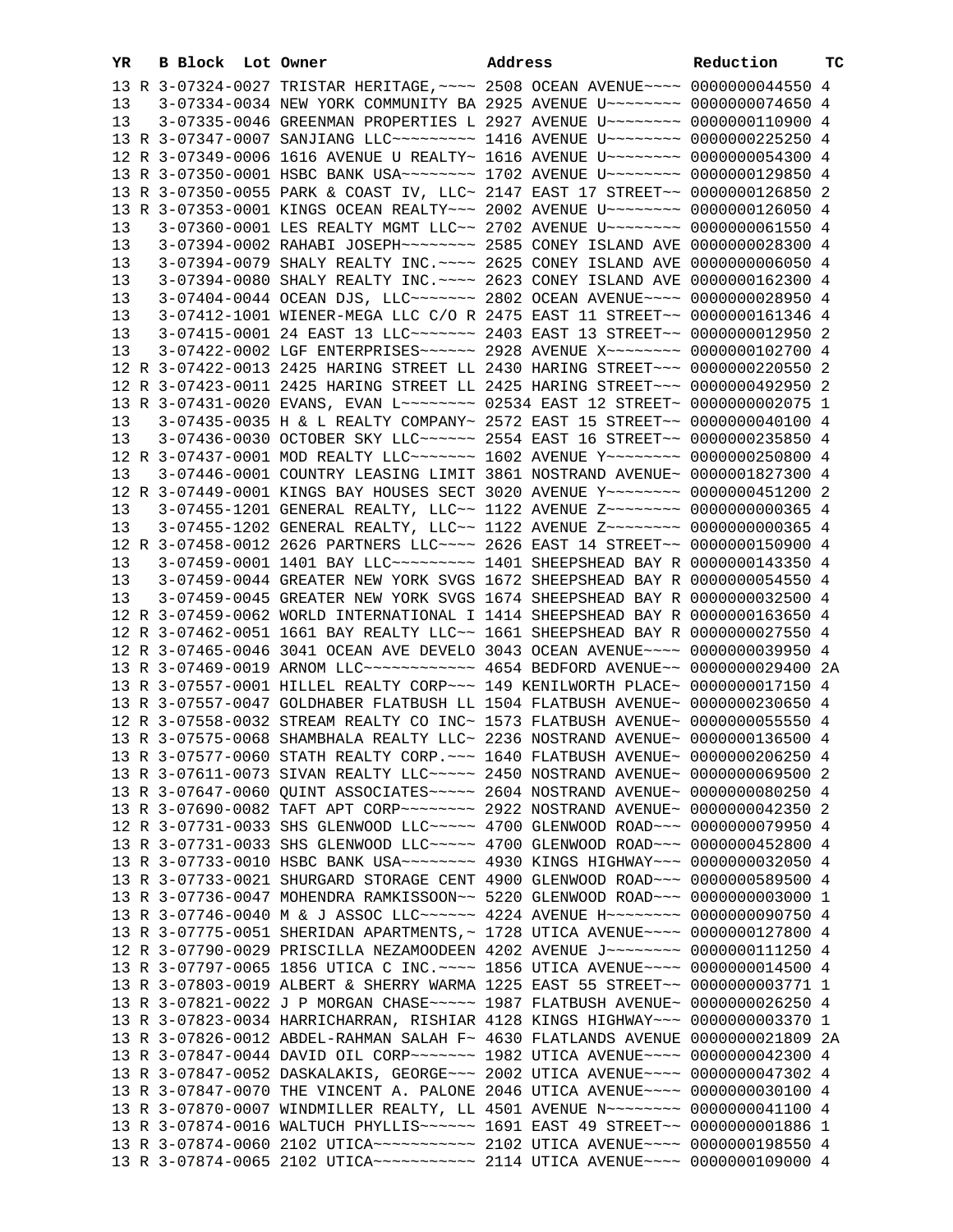| YR | B Block Lot Owner |                                                                                  | Address | Reduction | ТC |
|----|-------------------|----------------------------------------------------------------------------------|---------|-----------|----|
|    |                   | 13 R 3-07893-0067 1768 EAST 49TH STREE~ 1768 EAST 49 STREET~~ 0000000035800 4    |         |           |    |
|    |                   | 13 R 3-07895-0016 GJ UTICA REALTY LLC~~ 2223 UTICA AVENUE~~~~ 0000000040050 4    |         |           |    |
|    |                   | 13 R 3-07914-0001 SAMY AUTO CORP~~~~~~~ 8923 DITMAS AVENUE~~~ 0000000034500 4    |         |           |    |
|    |                   | 13 R 3-07916-0035 BREAN ELLIOT~~~~~~~~~~ 5802 CLARENDON ROAD~~ 0000000034350 4   |         |           |    |
|    |                   | 13 R 3-07932-0084 EMERALD EQUITIES LLC~ 413 EAST 59 STREET~~~ 0000000094250 4    |         |           |    |
|    |                   | 13 R 3-07932-0088 EMERALD EQUITIES LLC~ 405 59 STREET~~~~~~~~~ 0000000030050 4   |         |           |    |
|    |                   | 12 R 3-07932-0400 MARJORIE REALTY~~~~~~ 5700 AVENUE D~~~~~~~~ 0000001333100 4    |         |           |    |
|    |                   | 13 R 3-07932-0400 MARJORIE REALTY~~~~~~ 5700 AVENUE D~~~~~~~~ 0000001596350 4    |         |           |    |
|    |                   | 13 R 3-07947-0028 PARRELLA REALTY LLC~~ 885 EAST 51 STREET~~~ 0000000145950 4    |         |           |    |
|    |                   | 13 R 3-07948-0053 RUBY CASTLE~ LLC~~~~~ 837 EAST 52 STREET~~~ 0000000020950 4    |         |           |    |
|    |                   | 13 R 3-07949-0283 D'URSO, GARY~~~~~~~~~~ 5501 FOSTER AVENUE~~~ 0000000129600 4   |         |           |    |
|    |                   | 13 R 3-07949-0295 D'URSO, GARY~~~~~~~~~ 5417 FOSTER AVENUE~~~ 0000000112000 4    |         |           |    |
|    |                   | 13 R 3-07957-0023 66 LO MIN PLAZA LLC~~ 1533 RALPH AVENUE~~~~ 0000000042350 4    |         |           |    |
|    |                   | 13 R 3-07963-0041 VAC REALTY CORP~~~~~~ 525 EAST 84 STREET~~~ 0000000129400 4    |         |           |    |
|    |                   | 12 R 3-07964-0058 GSW FUNDING LLC ----- 8524 FOSTER AVENUE -- 0000000158650 4    |         |           |    |
|    |                   | 13 R 3-07964-0058 GSW FUNDING LLC ~~~~~~ 8524 FOSTER AVENUE ~~~ 0000000170150 4  |         |           |    |
|    |                   | 13 R 3-07967-0040 FOSTER AVE., LLC ~~~~~ 8814 FOSTER AVENUE ~~~ 0000000184150 4  |         |           |    |
|    |                   | 13 R 3-07968-0030 MC FOSTER LLC -------- 8902 FOSTER AVENUE -- 0000000055600 4   |         |           |    |
|    |                   | 13 R 3-07994-0006 8911 GLENWOOD GROUP, ~ 8911 GLENWOOD ROAD ~~~ 00000000001380 1 |         |           |    |
|    |                   | 12 R 3-08017-0036 99 JAMES LLC -------- 8002 FLATLANDS AVENUE 0000000020650 4    |         |           |    |
| 13 |                   | 3-08065-0055 ROXANNE KELLMAN~~~~~~ 1234 EAST 87 STREET~~ 0000000013750 4         |         |           |    |
|    |                   | 13 R 3-08117-0026 789 EAST 91ST ST., LL 789 EAST 91 STREET~~~ 0000000092250 4    |         |           |    |
|    |                   | 13 R 3-08117-0037 M.M.B. ASSOCIATES, ~~~ 9102 DITMAS AVENUE~~~ 0000000006800 4   |         |           |    |
|    |                   | 12 R 3-08119-0001 NEW ASSOCIATES~~~~~~~ 844 EAST 94 STREET~~~ 0000000008800 4    |         |           |    |
|    |                   | 13 R 3-08119-0001 NEW ASSOCIATES~~~~~~~ 844 EAST 94 STREET~~~ 0000000010150 4    |         |           |    |
|    |                   | 13 R 3-08122-0036 L + M RECYCLING CORP~ 747 EAST 96 STREET~~~ 0000000018600 4    |         |           |    |
|    |                   | 13 R 3-08123-0042 FIVE STAR ASSOCIATES~ 9718 DITMAS AVENUE~~~ 0000000014750 4    |         |           |    |
|    |                   | 13 R 3-08123-0045 FIVE STAR ASSOCIATES, 9724 DITMAS AVENUE~~~ 00000000006050 4   |         |           |    |
|    |                   | 13 R 3-08128-0041 D 96TH STREET COMPANY 9502 AVENUE D~~~~~~~~ 0000000058200 4    |         |           |    |
|    |                   | 13 R 3-08131-0001 THE VINCENT A. PALONE 9821 FOSTER AVENUE~~~ 0000000011000 4    |         |           |    |
|    |                   | 13 R 3-08132-0001 9921 FOSTER REALTY CO 9921 FOSTER AVENUE~~~ 0000000005315 4    |         |           |    |
|    |                   | 12 R 3-08138-0250 OFFICE OF ECONOMIC DE 10615 FOSTER AVENUE~~ 0000000541300 4    |         |           |    |
| 13 |                   | 3-08138-0250 OFFICE OF ECONOMIC DE 10615 FOSTER AVENUE~~ 0000000222000 4         |         |           |    |
|    |                   | 12 R 3-08141-0053 971 REMSEN AVENUE~~~~ 971 REMSEN AVENUE~~~~ 0000000010650 4    |         |           |    |
|    |                   | 13 R 3-08141-0053 971 REMSEN AVENUE~~~~ 971 REMSEN AVENUE~~~~ 0000000013700 4    |         |           |    |
|    |                   | 13 R 3-08179-0027 GRAHAM, JILLIAN~~~~~~ 1181 REMSEN AVENUE~~~ 0000000001460 1    |         |           |    |
|    |                   | 13 R 3-08184-0006 BROADLAND REALTY LLC~ 9601 FLATLANDS AVENUE 0000000056300 4    |         |           |    |
|    |                   | 13 R 3-08185-0050 CONKLIN HOMES LLC~~~~ 215 CONKLIN AVENUE~~~ 0000000071800 4    |         |           |    |
|    |                   | 13 R 3-08202-0042 REDDY BROOKLYN CENTER 9410 FLATLANDS AVENUE 0000000121100 4    |         |           |    |
|    |                   | 12 R 3-08205-0011 L H F ASSOCIATES L~~~ 1555 ROCKAWAY PARKWAY 0000000928900 4    |         |           |    |
|    |                   | 13 R 3-08205-0011 L H F ASSOCIATES L~~~ 1555 ROCKAWAY PARKWAY 0000000889450 4    |         |           |    |
|    |                   | 13 R 3-08239-0006 LARGELAND REALTY LLC~ 9305 AVENUE L~~~~~~~~~ 0000000028200 4   |         |           |    |
|    |                   | 13 R 3-08242-0007 CREATIVE REALTY ASSOC 9605 AVENUE L~~~~~~~~ 0000000006880 1    |         |           |    |
| 13 |                   | 3-08243-0005 1761 ROCKAWAY ASSOCIA 09701 AVENUE L~~~~~~~ 0000000086050 4         |         |           |    |
| 13 |                   | 3-08273-1134 BLACKMAN, ERIKA~~~~~~ 10843 FLATLANDS 9 STR 0000000002175 4         |         |           |    |
| 13 |                   | 3-08328-0040 BELT ROCK REALTY LLC~ 2002 ROCKAWAY PARKWAY 0000000273800 4         |         |           |    |
| 13 |                   | 3-08331-0001 BELT ROCK REALTY LLC~ 9601 SCHENCK STREET~~ 0000000134400 4         |         |           |    |
| 13 |                   | 3-08331-0006 BELT ROCK REALTY LLC~ 2082 ROCKAWAY PARKWAY 0000000417150 4         |         |           |    |
|    |                   | 12 R 3-08339-0006 401 E. 8TH ST. REALTY 2035 RALPH AVENUE~~~~ 0000000117500 4    |         |           |    |
|    |                   | 13 R 3-08356-0014 AUGUSTE, VLADIMIR~~~~ 1263 EAST 69 STREET~~ 0000000128925 1    |         |           |    |
|    |                   | 13 R 3-08366-0296 KANTSEPOLSKY, VLADIMI 6670 AVENUE M~~~~~~~~ 00000000001518 1   |         |           |    |
|    |                   | 13 R 3-08372-0030 PINSON, YARON~~~~~~~~ 7232 ROYCE PLACE~~~~~ 0000000005732 1    |         |           |    |
|    |                   | 13 R 3-08373-0057 GOLDMAN STEPHEN~~~~~~ 7240 BERGEN COURT~~~~ 00000000001959 1   |         |           |    |
| 13 |                   | 3-08385-0034 MILL LANE MANAGEMENT, 06301 EAST 63 STREET~ 0000000019650 4         |         |           |    |
| 13 |                   | 3-08415-0006 EVANGELISTA, TONY~~~~ 7409 AVENUE U~~~~~~~~ 0000000019150 4         |         |           |    |
| 13 |                   | 3-08428-0001 BARDO, LLC. ~~~~~~~~~~ 6807 AVENUE V~~~~~~~~ 0000000033500 4        |         |           |    |
| 13 |                   | 3-08438-0014 JOHN PIZZIRUSSO ----- EAST 69 STREET ------ 0000000036450 4         |         |           |    |
| 13 |                   | 3-08438-0016 PIZZIRUSSO, CHRISTOPH EAST 69 STREET~~~~~~~ 0000000072900 4         |         |           |    |
| 13 |                   | 3-08438-0020 PIZZIRUSSO, JOSEPH~~~ 2235 EAST 69 STREET~~ 0000000090000 4         |         |           |    |
| 13 |                   | 3-08441-0061 DAI, GIUSEPPINA~~~~~~ 2250 EAST 73 STREET~~ 0000000001500 1         |         |           |    |
| 13 |                   | 3-08450-0050 MAMAN, LEAH~~~~~~~~~~ 2320 EAST 73 STREET~~ 00000000001020 1        |         |           |    |
| 13 |                   | 3-08470-1090 IRA AND LARRY WEINSTE 2184 MILL AVENUE~~~~~ 0000000754950 4         |         |           |    |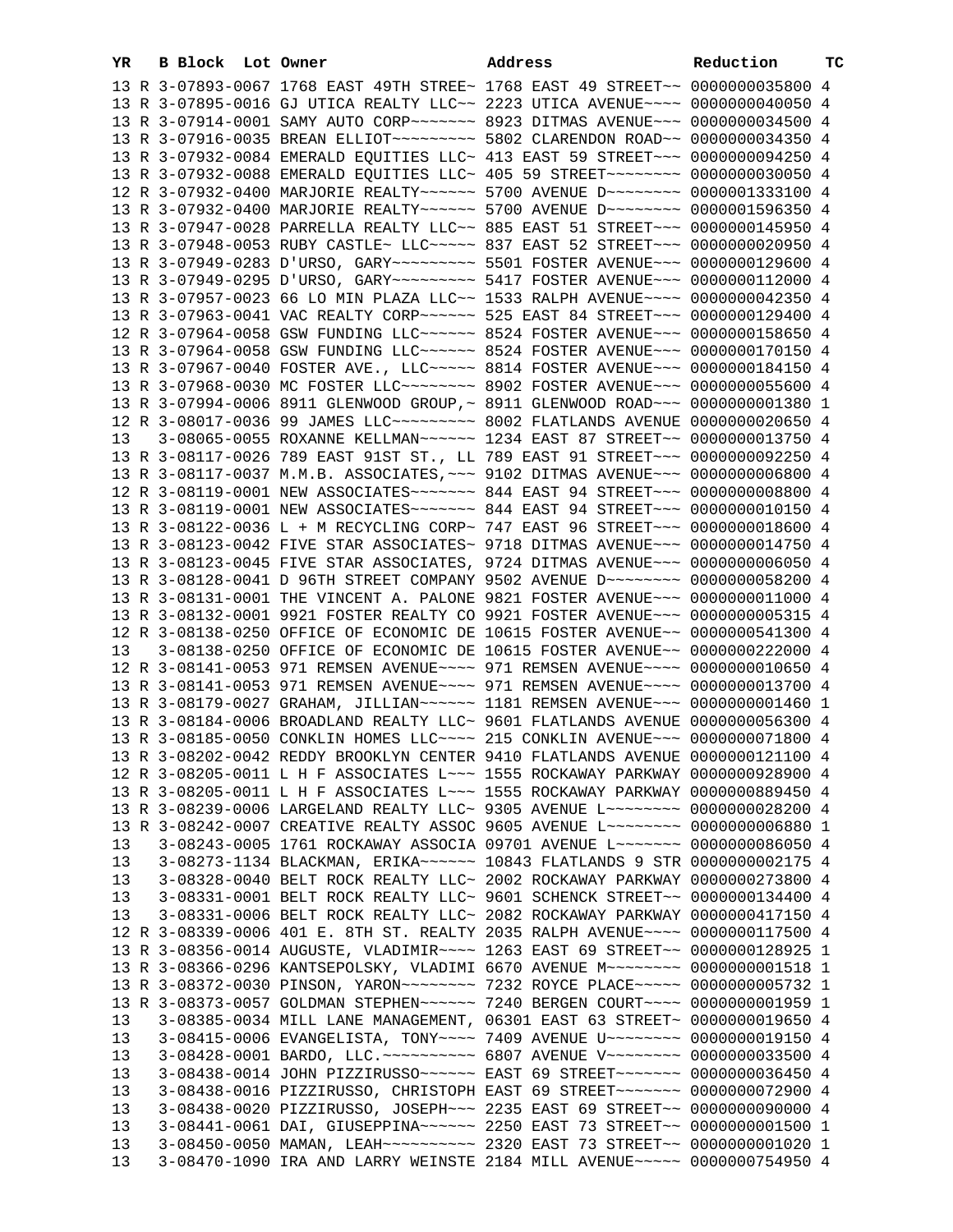| YR       | B Block Lot Owner |                                                                                                                                                                | Address | Reduction | тc |
|----------|-------------------|----------------------------------------------------------------------------------------------------------------------------------------------------------------|---------|-----------|----|
| 13       |                   | 3-08470-1140 MILL BASIN LLC ------ 2124 MILL AVENUE ---- 0000000248900 4                                                                                       |         |           |    |
|          |                   | 13 R 3-08470-2016 AREFIEV, TRACY~~~~~~~ 14 CLEAR WATER ROAD~~ 0000000002685 1                                                                                  |         |           |    |
|          |                   | 13 R 3-08499-0016 PAPADONIKOLAKIS, STEV 01955 EAST 32 STREET~ 0000000002265 1                                                                                  |         |           |    |
| 13       |                   | 3-08528-0044 2346 FLATBUSH AVENUE, 2346 FLATBUSH AVENUE~ 0000000007050 4                                                                                       |         |           |    |
| 13       |                   | 3-08528-0055 TGTM REALTY LLC ----- 2366 FLATBUSH AVENUE ~ 0000000012350 4                                                                                      |         |           |    |
|          |                   | 13 R 3-08541-0028 VITTORIANO, GUISEPPE~ 02127 COLEMAN STREET~ 0000000008251 1                                                                                  |         |           |    |
| 13       |                   | 3-08559-0039 FORMAN VINARD, LLC~~~ 4206 AVENUE U~~~~~~~~ 0000000066500 4                                                                                       |         |           |    |
|          |                   | 13 R 3-08598-0050 ETTEDGUI ISAAC~~~~~~~ 2736 EAST 66 STREET~~ 0000000004300 1                                                                                  |         |           |    |
| 13       |                   | 3-08640-0042 AKIS P SINESI~~~~~~~~ 2410 EAST 66 STREET~~ 0000000002700 1                                                                                       |         |           |    |
| 13       |                   | 3-08667-0754 ALI, RAFEEK~~~~~~~~~~ 00212 NEPTUNE AVENUE~ 0000000015550 4                                                                                       |         |           |    |
|          |                   | 12 R 3-08669-0058 123 BBA LLC ---------- 123 BRIGHTON BEACH AV 0000000055650 4                                                                                 |         |           |    |
| 13       |                   | 3-08669-0091 AMC PROFESSIONAL REAL 2989 OCEAN PARKWAY~~~ 0000000030750 4                                                                                       |         |           |    |
|          |                   | 13 R 3-08671-0106 LANA TRIGUB~~~~~~~~~~ 3050 BRIGHTON 2 STREE 00000000001192 1                                                                                 |         |           |    |
| 13       |                   | 3-08679-0007 3101 APT INC -------- 3101 OCEAN PARKWAY -- 0000000142300 2                                                                                       |         |           |    |
| 13       |                   | 3-08683-0097 ORWAND REALTY LLC ~~~~ 242 BRIGHTON BEACH AV 0000000293500 4                                                                                      |         |           |    |
| 13       |                   | 3-08685-0010 3100 OWNERS CORP~~~~~ 3100 BRIGHTON 3 STREE 0000000046000 2                                                                                       |         |           |    |
|          |                   | 12 R 3-08707-0002 SOR-SAN REALTY CORPOR 100 NEPTUNE AVENUE~~~ 0000000069900 4                                                                                  |         |           |    |
| 13       |                   | 3-08713-1001 2 WEST END OWNERS COR 2 WEST END AVENUE~~~~ 0000000241300 4                                                                                       |         |           |    |
|          |                   | 13 R 3-08717-0006 LILIA ZAVIALOVA~~~~~~ 03043 BRIGHTON 14 STR 0000000001827 1                                                                                  |         |           |    |
|          |                   | 3-08723-1001 WIENER-MEGA REALTY~~~ 200 CORBIN PLACE~~~~~ 0000000079175 4                                                                                       |         |           |    |
| 13       |                   |                                                                                                                                                                |         |           |    |
| 13       |                   | 3-08726-0001 110 SHORE BLVD HOUSIN 110 SHORE BOULEVARD~~ 0000000094900 2<br>3-08726-0008 BORIS SPIVAK~~~~~~~~~~~~~~~~~~ SAMHERST STREET~~~~~~~ 0000000005276 1 |         |           |    |
| 13       |                   |                                                                                                                                                                |         |           |    |
|          |                   | 13 R 3-08727-0048 DE SIMONE, JEAN ANN~~ 00045 AMHERST STREET~ 00000000001290 1                                                                                 |         |           |    |
|          |                   | 13 R 3-08739-0047 DAVID GOLD 2011 TRUST 222 BEAUMONT STREET~~ 00000000005063 1                                                                                 |         |           |    |
| 13       |                   | 3-08739-0052 VINBAYTEL, TATYANA~~~ 236 BEAUMONT STREET~~ 0000000020867 1                                                                                       |         |           |    |
|          |                   | 13 R 3-08740-0055 LEONARD FINKEL~~~~~~~ 00286 COLERIDGE STREE 0000000003188 1                                                                                  |         |           |    |
|          |                   | 13 R 3-08744-0028 DOROTHY WEINBERG, TRU 723 HAMPTON AVENUE~~~ 0000000006347 1                                                                                  |         |           |    |
|          |                   | 12 R 3-08751-0446 CHERKASSKY IGOR~~~~~~ 1017 ORIENTAL BOULEVA 0000000006222 1<br>3-08751-0446 CHERKASSKY IGOR~~~~~~ 1017 ORIENTAL BOULEVA 0000000003614 1      |         |           |    |
| 13<br>13 |                   | 3-08752-0066 SOMMER RUTH~~~~~~~~~~ 136 JAFFRAY STREET~~~ 0000000002700 1                                                                                       |         |           |    |
|          |                   |                                                                                                                                                                |         |           |    |
|          |                   | 13 R 3-08760-0007 KLINGS, MADELEINE~~~~ 181 PEMBROKE STREET~~ 00000000001104 1                                                                                 |         |           |    |
|          |                   | 13 R 3-08769-1001 INESSA LUTINGER~~~~~~ 2788 EAST 16 STREET~~ 0000000015820 2C                                                                                 |         |           |    |
|          |                   | 12 R 3-08772-0092 THE LAWRENCE WALTON~~ 1725A SHEEPSHEAD BAY~ 00000000008950 4                                                                                 |         |           |    |
|          |                   | 12 R 3-08772-0095 THE LAWRENCE WALTON~~ 1721 SHEEPSHEAD BAY R 0000000019000 4                                                                                  |         |           |    |
| 13       |                   | 3-08772-0095 THE LAWRENCE WALTON~~ 1721 SHEEPSHEAD BAY R 0000000010200 4                                                                                       |         |           |    |
| 13       |                   | 3-08774-0006 OCEAN NORSE REALTY, L 3078 OCEAN AVENUE~~~~ 0000000519018 4                                                                                       |         |           |    |
| 13       |                   | 3-08776-0072 WASWEST RLTY INC~~~~~ 3121 OCEAN AVENUE~~~~ 0000000046138 4                                                                                       |         |           |    |
| 13       |                   | 3-08779-0050 2027 LLC ------------- 2127 EMMONS AVENUE -- 0000000095950 4                                                                                      |         |           |    |
| 13       |                   | 3-08779-0057 2027 LLC~~~~~~~~~~~~~ 2115 EMMONS AVENUE~~~ 0000000038250 4                                                                                       |         |           |    |
| 13       |                   | 3-08779-0060 2027 LLC ------------- 2101 EMMONS AVENUE -- 0000000058700 4                                                                                      |         |           |    |
| 13       |                   | 3-08783-0064 DELAMERE HOLDING CO~~ 2810 EAST 23 STREET~~ 0000000246950 4                                                                                       |         |           |    |
| 13       |                   | 3-08793-0057 PATHE INC~~~~~~~~~~~~~~~~~ 15 CANDA AVENUE~~~~~~~ 0000000005460 1                                                                                 |         |           |    |
|          |                   | 12 R 3-08793-0063 ROLL N ROASTER CORP~~ 2901 EMMONS AVENUE~~~ 0000000071900 4                                                                                  |         |           |    |
| 13       |                   | 3-08793-0063 ROLL N ROASTER CORP~~ 2901 EMMONS AVENUE~~~ 0000000010900 4                                                                                       |         |           |    |
|          |                   | 13 R 3-08796-0059 VORA, MANALI R~~~~~~~ 00008 LAKE AVENUE~~~~ 00000000001438 1                                                                                 |         |           |    |
| 13       |                   | 3-08796-0065 EMMONS HOSPITALITY~~~ 3003 EMMONS AVENUE~~~ 0000000343800 4                                                                                       |         |           |    |
|          |                   | 12 R 3-08815-0017 2814-2824 EMMONS ACQU EMMONS AVENUE~~~~~~~~ 0000000051800 4                                                                                  |         |           |    |
| 13       |                   | 3-08815-0017 2814-2824 EMMONS ACQU EMMONS AVENUE~~~~~~~~ 0000000030200 4                                                                                       |         |           |    |
| 13       |                   | 3-08815-0106 EMMONS REALTY LLC ~~~~ 3164 EMMONS AVENUE ~~~ 0000000046500 4                                                                                     |         |           |    |
| 13       |                   | 3-08815-0112 2900 BRAGG STREET, LL 3180 EMMONS AVENUE~~~ 0000000506635 4                                                                                       |         |           |    |
|          |                   | 12 R 3-08818-0043 GERRITSEN APT CORP~~~ 2265 GERRITSEN AVENUE 0000000305000 2                                                                                  |         |           |    |
| 13       |                   | 3-08839-0006 3147 VOORHIES AVE REA 2702 PLUMB 1 STREET~~ 0000000067050 4                                                                                       |         |           |    |
|          |                   | 13 R 3-08845-2202 KELLY, KAREN M~~~~~~~ 00009 EATON COURT~~~~ 0000000003405 1                                                                                  |         |           |    |
| 13       |                   | 3-08876-2844 LINDA MERR~~~~~~~~~~~ 14 BARTLETT PLACE~~~~ 0000000003510 1                                                                                       |         |           |    |
| 13       |                   | 3-08885-0394 DENARDO, MICHAEL J~~~ 16 LACON COURT~~~~~~~ 0000000001200 1                                                                                       |         |           |    |
| 13       |                   | 3-08896-0075 49 IRA COURT LLC~~~~~ IRA COURT~~~~~~~~~~~~ 0000000060050 4                                                                                       |         |           |    |
|          |                   | 13 R 3-08923-0938 MERR MICHAEL~~~~~~~~~ 88 GOTHAM AVENUE~~~~~ 0000000004232 1                                                                                  |         |           |    |
|          |                   | 13 R 3-08932-0748 GEORGE D'AMATO~~~~~~~~ 33 EBONY COURT~~~~~~~ 0000000002304 1                                                                                 |         |           |    |
|          |                   | 12 R 3-70022-5014 VERIZON NEW YORK INC~ ~~~~~~~~~~~~~~~~~~~~~ 0000015446100 3                                                                                  |         |           |    |
|          |                   | 13 R 3-70022-5014 VERIZON NEW YORK INC~ ~~~~~~~~~~~~~~~~~~~~~ 0000017204050 3                                                                                  |         |           |    |
|          |                   | 12 R 3-72453-0001 METROPOLITAN FIBER SY ~~~~~~~~~~~~~~~~~~~~~ 0000001161000 4                                                                                  |         |           |    |
|          |                   |                                                                                                                                                                |         |           |    |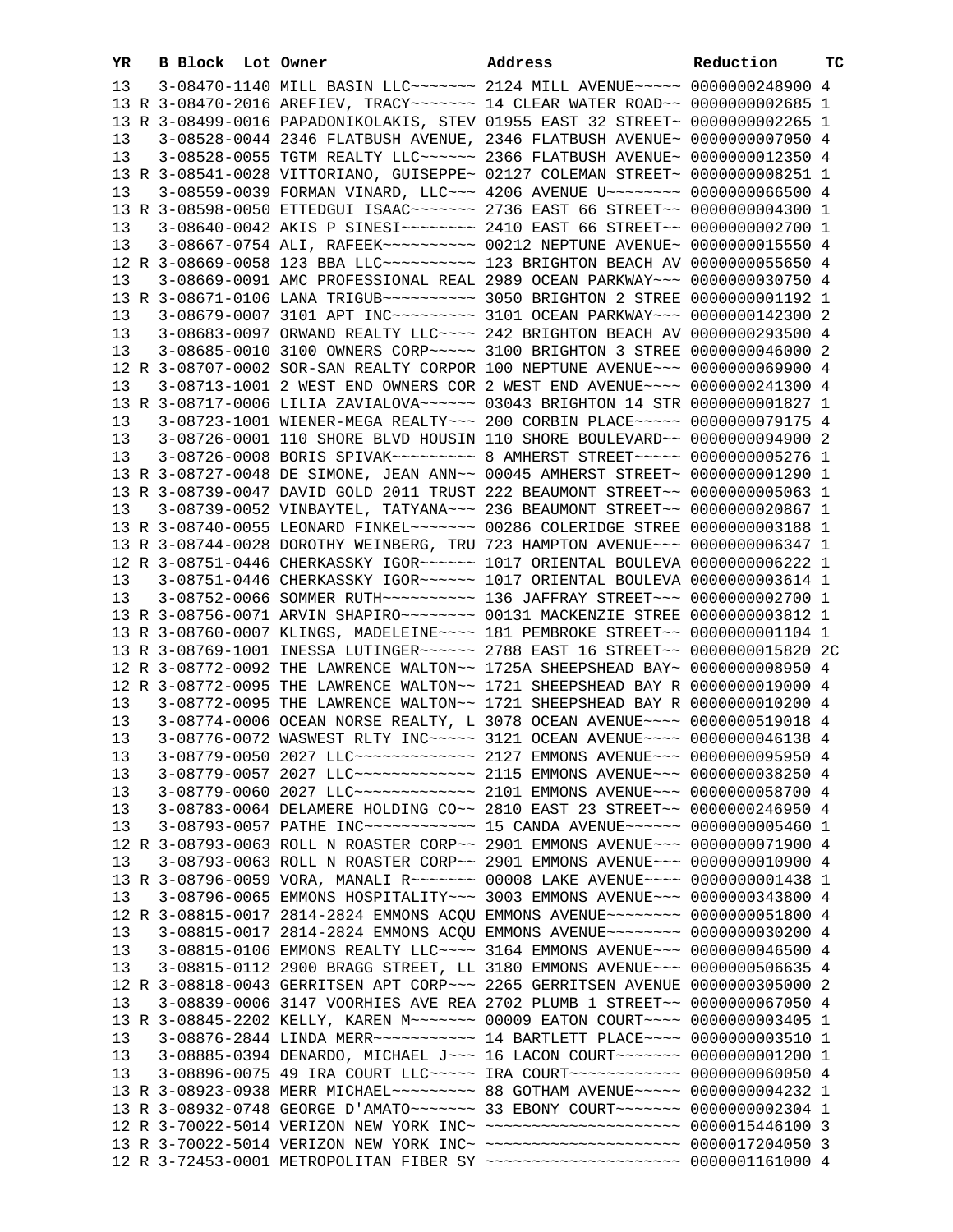|    | YR. | B Block Lot Owner |                                                                                                                                                      | Address | Reduction | ТC |
|----|-----|-------------------|------------------------------------------------------------------------------------------------------------------------------------------------------|---------|-----------|----|
|    |     |                   | 13 R 3-72453-0001 METROPOLITAN FIBER SY ~~~~~~~~~~~~~~~~~~~~~ 0000001161000 4                                                                        |         |           |    |
|    |     |                   | 13 R 3-72538-0001 ABOVENET INC AND ZAYO ~~~~~~~~~~~~~~~~~~~~ 0000000132012 4                                                                         |         |           |    |
|    |     |                   | 13 R 3-72555-0011 SPRINT-NEXTEL CORP~~~ ~~~~~~~~~~~~~~~~~~~~ 0000001703990 4                                                                         |         |           |    |
|    |     |                   | 13 R 3-72616-0001 T-MOBILE USA INC & T~ ~~~~~~~~~~~~~~~~~~~~~ 0000001802715 4                                                                        |         |           |    |
|    |     |                   | 13 R 3-72717-0011 SIDERA NETWORKS LLC~~ ~~~~~~~~~~~~~~~~~~~~~ 0000000054000 4                                                                        |         |           |    |
|    |     |                   | 13 R 3-72830-0003 METROPCS WIRELESS INC ~~~~~~~~~~~~~~~~~~~~~ 0000002213535 4                                                                        |         |           |    |
| 13 |     |                   | 4-00011-0001 HDH LLC --------------- 2-02 54 AVENUE ------ 0000000894550 4                                                                           |         |           |    |
|    |     |                   | 12 R 4-00015-0006 KAPLON-BELO ASSOCIATE 215 BORDEN AVENUE~~~~ 0000000089100 4                                                                        |         |           |    |
| 13 |     |                   | 4-00015-0006 KAPLON-BELO ASSOCIATE 215 BORDEN AVENUE~~~~ 0000000044100 4                                                                             |         |           |    |
| 13 |     |                   | 4-00026-0010 QUEENBEA 45-28 LLC~~~ 45-24 VERNON BOULEVAR 0000000035050 4                                                                             |         |           |    |
|    |     |                   | 12 R 4-00026-0017 DESIGN CENTER REALTY~ 5-37 46 AVENUE~~~~~~~ 0000000031500 4                                                                        |         |           |    |
| 13 |     |                   | 4-00027-0002 PLASTIC CENTER INC~~~ 46-16 VERNON BOULEVAR 0000000014750 4                                                                             |         |           |    |
| 13 |     |                   | 4-00027-0025 DESIGN CENTER REALTY, 46-01 5 STREET~~~~~~~ 0000000047800 4                                                                             |         |           |    |
|    |     |                   | 12 R 4-00029-0016 ISLAND TAPING, INC~~~ 5-21 47 ROAD~~~~~~~~~ 0000000040300 4                                                                        |         |           |    |
| 13 |     |                   | 4-00029-0016 ISLAND TAPING, INC~~~ 5-21 47 ROAD~~~~~~~~~ 0000000033100 4                                                                             |         |           |    |
| 13 |     |                   | 4-00030-0009 533 48TH LLC --------- 5-33 48 AVENUE ------ 0000001364550 2                                                                            |         |           |    |
| 13 |     |                   | 4-00032-1001 SNOW, RUSSELL -------- 5-03 50 AVENUE ------ 0000000001274 2                                                                            |         |           |    |
| 13 |     |                   | 4-00038-0001 SCHUMAN PROPERTIES, IN 53-01 VERNON BOULEVAR 0000000108500 4                                                                            |         |           |    |
|    |     |                   | 12 R 4-00038-0006 SCHUMAN PROPERTIES DI 53-17 VERNON BOULEVAR 0000000008650 4                                                                        |         |           |    |
| 13 |     |                   | 4-00038-0006 SCHUMAN PROPERTIES DI 53-17 VERNON BOULEVAR 0000000025100 4                                                                             |         |           |    |
|    |     |                   | 13 R 4-00043-0002 OUEENS PROGRESS ASSOC 10-64 50 AVENUE~~~~~~ 0000000082350 4                                                                        |         |           |    |
|    |     |                   | 4-00048-0025 JNMY LLC ------------- 46-06 11 STREET ----- 0000000108650 4                                                                            |         |           |    |
| 13 |     |                   | 12 R 4-00048-0030 LICYY, LLC ----------- 10-46 46 AVENUE ----- 0000000060250 4                                                                       |         |           |    |
| 13 |     |                   | 4-00048-0030 LICYY, LLC~~~~~~~~~~~ 10-46 46 AVENUE~~~~~~ 0000000048100 4                                                                             |         |           |    |
| 13 |     |                   |                                                                                                                                                      |         |           |    |
| 13 |     |                   | 4-00048-0040 RANDEL MOLD & DIE COR 10-20 46 AVENUE~~~~~~ 0000000086200 4                                                                             |         |           |    |
| 13 |     |                   | 4-00048-0047 RANDEL MOLD & DIE COR 46-07 VERNON BOULEVAR 0000000005500 4<br>4-00049-0028 YOUNG MICHAEL W K~~~~ 45-28 11 STREET~~~~~~ 0000000005950 4 |         |           |    |
| 13 |     |                   | 4-00050-0017 MAXIM HOLDING COMPANY 10-41 45 ROAD~~~~~~~~ 0000000163750 4                                                                             |         |           |    |
|    |     |                   | 12 R 4-00051-0016 CAMPANIELLO, SANDRA~~~ 10-41 45 AVENUE~~~~~~ 0000000019400 4                                                                       |         |           |    |
| 13 |     |                   | 4-00051-0016 CAMPANIELLO, SANDRA~~~ 10-41 45 AVENUE~~~~~~ 0000000006350 4                                                                            |         |           |    |
| 13 |     |                   | 4-00051-0042 BINJAMA REALTY INC~~~ 10-02 44 DRIVE~~~~~~~ 0000000009450 4                                                                             |         |           |    |
| 13 |     |                   | 4-00052-0028 ALICE WELSH CORP~~~~~ 11-12 44 DRIVE~~~~~~~ 0000000065950 4                                                                             |         |           |    |
| 13 |     |                   | 4-00052-0045 11-52 44 DRIVE, INC~~ 11-52 44 DRIVE~~~~~~~ 0000000007950 4                                                                             |         |           |    |
|    |     |                   | 12 R 4-00056-0051 46-30 21 ST --------- 46-30 46 ROAD ------- 0000000019300 4                                                                        |         |           |    |
| 13 |     |                   | 4-00056-0051 46-30 21 ST ---------- 46-30 46 ROAD ------- 0000000025750 4                                                                            |         |           |    |
|    |     |                   | 13 R 4-00061-0011 PLAX ALL INC~~~~~~~~~ 47-40 21 STREET~~~~~~ 0000000701100 4                                                                        |         |           |    |
|    |     |                   | 13 R 4-00062-0019 PROPER MANUFACTURING~ 11-40 49 AVENUE~~~~~~ 0000000088850 4                                                                        |         |           |    |
| 13 |     |                   | 4-00062-0043 SCHUMAN PROPERTIES IN 11-23 50 AVENUE~~~~~~ 0000000063950 4                                                                             |         |           |    |
| 13 |     |                   | 4-00071-0124 BRIDGEDALE OWNER LLC~ 24-02 49 AVENUE~~~~~~ 0000001001050 4                                                                             |         |           |    |
| 13 |     |                   | 4-00072-0065 PLASTIC CENTER INC~~~ 22-12 JACKSON AVENUE~ 0000000099800 4                                                                             |         |           |    |
|    |     |                   | 12 R 4-00076-0016 ROBERT EATON BUILDING 22-43 JACKSON AVENUE~ 0000000026100 4                                                                        |         |           |    |
|    |     |                   | 13 R 4-00081-0009 COURT SQUARE LLC ~~~~~ 28-24 JACKSON AVENUE~ 0000000249950 4                                                                       |         |           |    |
| 13 |     |                   | 4-00097-0004 AUSTELL TEI LLC. ~~~~~ 47-37 AUSTELL PLACE~~ 0000000562100 4                                                                            |         |           |    |
| 13 |     |                   | 4-00109-0026 SUNDRIES PROMOTION SY 51-02 27 STREET~~~~~~~ 0000000030150 4                                                                            |         |           |    |
| 13 |     |                   | 4-00110-0006 OUTDOOR PROMOTERS &TR 25-25 51 AVENUE~~~~~~ 0000000027450 4                                                                             |         |           |    |
|    |     |                   | 12 R 4-00111-0011 UNITED PARCEL SERVICE 49-10 27 STREET~~~~~~ 0000000111700 4                                                                        |         |           |    |
|    |     |                   | 13 R 4-00117-0001 SUNNYSIDE GARDEN APAR 50-01 39 AVENUE~~~~~~ 0000001136900 2                                                                        |         |           |    |
|    |     |                   | 13 R 4-00119-0158 SKILLMAN REALTY LLC~~ 37-31 BARNETT AVENUE~ 0000000129434 4                                                                        |         |           |    |
|    |     |                   | 13 R 4-00131-0011 FLORA APARTMENTS LLC~ 41-25 50 STREET~~~~~~ 0000000065800 2                                                                        |         |           |    |
|    |     |                   | 13 R 4-00138-0005 SIK REALTY LLC ------ 43-21 49 STREET ----- 0000000054250 2                                                                        |         |           |    |
|    |     |                   | 13 R 4-00139-0002 48-01 QUEENS BLVD LLC 48-01 QUEENS BOULEVAR 0000000109750 4                                                                        |         |           |    |
|    |     |                   | 13 R 4-00139-0035 SKILLMAN-QUEENS REALT 43-34 49 STREET~~~~~~ 0000000148950 2                                                                        |         |           |    |
|    |     |                   | 13 R 4-00140-0025 SKILLMAN 48 LLC ----- 43-05 47 STREET ----- 0000000260550 2                                                                        |         |           |    |
|    |     |                   | 13 R 4-00141-0027 SKILLMAN 47 LLC~~~~~~ 46-16 47 STREET~~~~~~ 0000000151000 2                                                                        |         |           |    |
|    |     |                   | 13 R 4-00142-0242 SVA HOLDINGS LLC ~~~~~ 4515 BARNETT AVENUE ~~ 0000000063000 4                                                                      |         |           |    |
|    |     |                   | 12 R 4-00142-0265 SUKAT REALTY LLC ---- 44-15 BARNETT AVENUE ~ 0000000013950 4                                                                       |         |           |    |
|    |     |                   | 13 R 4-00142-0265 SUKAT REALTY LLC ~~~~~ 44-15 BARNETT AVENUE~ 0000000009951 4                                                                       |         |           |    |
|    |     |                   | 13 R 4-00153-0007 4545 REALTY LLC ----- 45-45 46 STREET ----- 0000000137250 2                                                                        |         |           |    |
|    |     |                   | 13 R 4-00156-0053 4515 REALTY, LLC ~~~~~~ 45-15 43 AVENUE ~~~~~~ 0000000026300 2                                                                     |         |           |    |
|    |     |                   | 13 R 4-00160-0005 FOUR M COMPANY~~~~~~~ 45-01 QUEENS BOULEVAR 0000000304450 4                                                                        |         |           |    |
|    |     |                   | 13 R 4-00164-0011 RASELL REALTY CORP~~~ 45-02 QUEENS BOULEVAR 0000000112450 4                                                                        |         |           |    |
|    |     |                   | 13 R 4-00165-0011 PARTNERS 2004 LLC C/O 45-18 GREENPOINT AVEN 0000000155850 4                                                                        |         |           |    |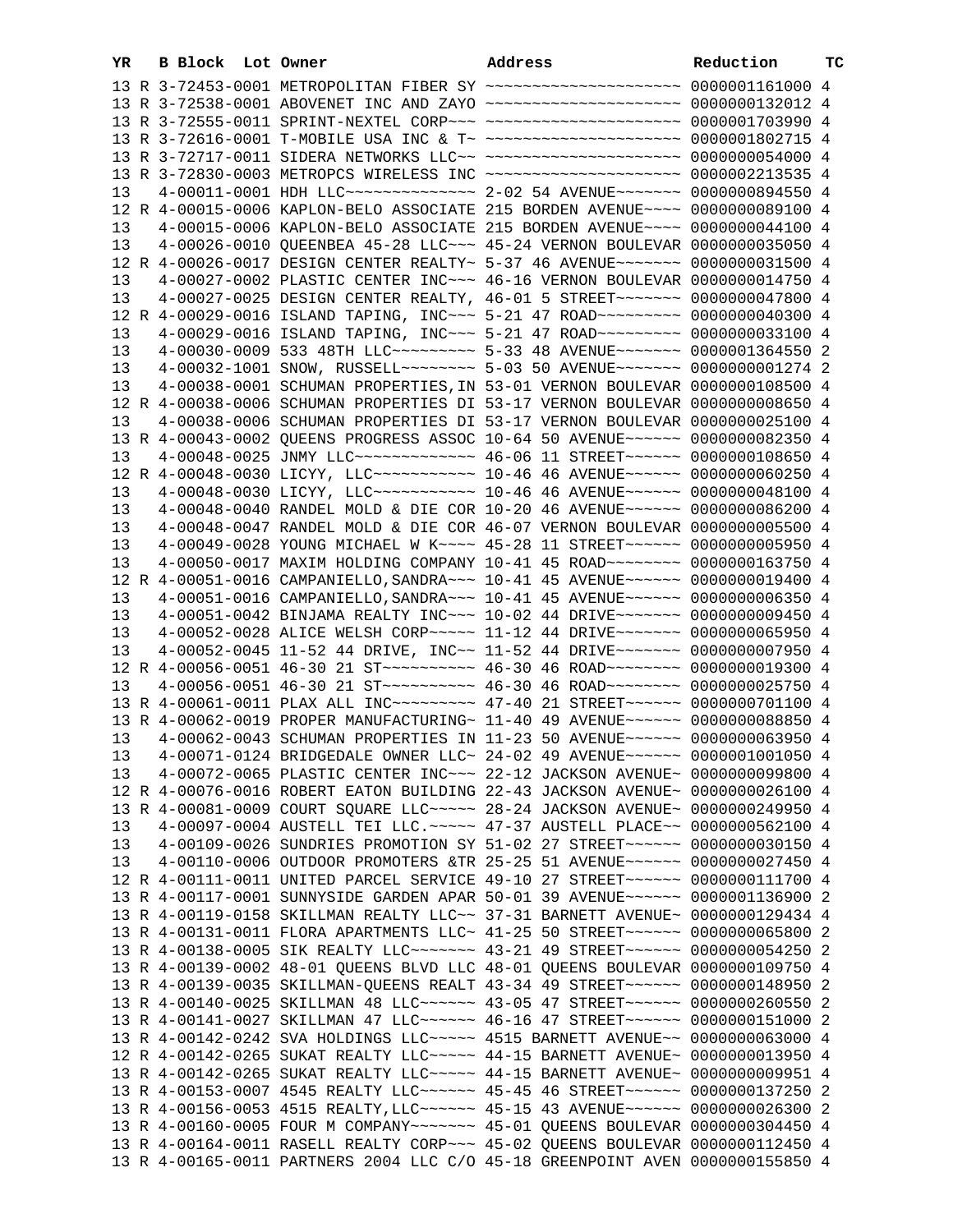|    | YR | <b>B Block</b> Lot Owner |                                                                                                                                                                | Address | Reduction | ТC |
|----|----|--------------------------|----------------------------------------------------------------------------------------------------------------------------------------------------------------|---------|-----------|----|
|    |    |                          | 12 R 4-00170-0001 DRAKE TENANTS CORP~~~ 47-37 45 STREET~~~~~~ 0000000271000 2                                                                                  |         |           |    |
|    |    |                          | 13 R 4-00170-0001 DRAKE TENANTS CORP~~~ 47-37 45 STREET~~~~~~ 0000000142500 2                                                                                  |         |           |    |
|    |    |                          | 13 R 4-00173-0001 BREIDBART MURRAY~~~~~ 43-01 43 STREET~~~~~~ 0000000037900 4                                                                                  |         |           |    |
|    |    |                          | 13 R 4-00173-0029 SCOTT COOPER, ~~~~~~~~ 43-24 GREENPOINT AVEN 0000000022500 4                                                                                 |         |           |    |
|    |    |                          | 13 R 4-00183-0009 40-40 NORTHERN, LLC~~ 40-30 NORTHERN BOULEV 0000000721650 4                                                                                  |         |           |    |
|    |    |                          | 13 R 4-00186-0001 SUN PLACE RLTY CORP~~ 41-43 39 PLACE~~~~~~~ 0000000406150 2                                                                                  |         |           |    |
|    |    |                          | 12 R 4-00188-0013 SUNNYSIDE 41 LLC ---- 43-29 41 STREET ----- 00000000008550 2                                                                                 |         |           |    |
|    |    |                          | 12 R 4-00188-0017 SUNNYSIDE 41 LLC ---- 43-19 41 STREET ----- 0000000026550 2                                                                                  |         |           |    |
|    |    |                          | 13 R 4-00190-0005 39-23 QUEENS REALTY L 39-23 QUEENS BOULEVAR 0000000090000 4                                                                                  |         |           |    |
|    |    |                          | 12 R 4-00194-0049 LOIS, ANDREA~~~~~~~~~ 45-36 40 STREET~~~~~~ 0000000005806 2A                                                                                 |         |           |    |
|    |    |                          | 13 R 4-00194-0049 LOIS, ANDREA~~~~~~~~~ 45-36 40 STREET~~~~~~ 0000000012094 2A                                                                                 |         |           |    |
|    |    |                          | 12 R 4-00195-0009 EMCEE REALTY LLC~~~~~ 45-45 39 STREET~~~~~~ 0000000049350 4                                                                                  |         |           |    |
|    |    |                          | 13 R 4-00195-0009 EMCEE REALTY LLC ~~~~~ 45-45 39 STREET ~~~~~~ 0000000135300 4                                                                                |         |           |    |
|    |    |                          | 12 R 4-00212-0001 SHRI HARI NEW YORK ,~ 38-05 HUNTERS POINT A 0000001561600 4                                                                                  |         |           |    |
|    |    |                          | 13 R 4-00212-0001 SHRI HARI NEW YORK ,~ 38-05 HUNTERS POINT A 0000000796973 4                                                                                  |         |           |    |
|    |    |                          | 12 R 4-00212-0006 SHRI HARI NEW YORK ,~ 38-05 HUNTERS POINT A 0000000620600 4                                                                                  |         |           |    |
|    |    |                          | 13 R 4-00212-0006 SHRI HARI NEW YORK ,~ 38-05 HUNTERS POINT A 0000000058570 4                                                                                  |         |           |    |
|    |    |                          | 13 R 4-00214-0021 ESS VRS OWNER LLC ~~~~ 36-20 NORTHERN BOULEV 0000000114100 4                                                                                 |         |           |    |
|    |    |                          | 12 R 4-00214-0240 107 W 38TH REALTIES L 33-28 NORTHERN BOULEV 0000000238050 4                                                                                  |         |           |    |
|    |    |                          | 13 R 4-00214-0240 107 W 38TH REALTIES L 33-28 NORTHERN BOULEV 0000000216900 4                                                                                  |         |           |    |
|    |    |                          | 12 R 4-00214-0243 107 W 38TH REALTIES L 34-08 NORTHERN BOULEV 0000000573850 4<br>13 R 4-00214-0243 107 W 38TH REALTIES L 34-08 NORTHERN BOULEV 0000000680950 4 |         |           |    |
|    |    |                          | 13 R 4-00216-0005 IJ LAND LLC~~~~~~~~~~ 41-29 37 STREET~~~~~~ 0000000064350 4                                                                                  |         |           |    |
|    |    |                          | 12 R 4-00216-0013 ST. HARI PROPERTIES, I 41-27 37 STREET~~~~~~ 0000000054550 4                                                                                 |         |           |    |
|    |    |                          | 13 R 4-00216-0013 ST. HARI PROPERTIES, I 41-27 37 STREET ~~~~~~ 0000000047100 4                                                                                |         |           |    |
|    |    |                          | 13 R 4-00217-0001 JIM REALTY COMPANY~~~ 41-38 37 STREET~~~~~~ 0000000061600 4                                                                                  |         |           |    |
|    |    |                          | 13 R 4-00217-0031 PROPPER MFG CO INC~~~ 36-16 SKILLMAN AVENUE 0000000019000 4                                                                                  |         |           |    |
|    |    |                          | 13 R 4-00221-0046 KAPLON BELO ASSOCIATE 43-42 37 STREET~~~~~~ 0000000013050 4                                                                                  |         |           |    |
|    |    |                          | 13 R 4-00222-0034 43-22 36TH ST., LLC~~ 43-22 36 STREET~~~~~~ 0000000281850 4                                                                                  |         |           |    |
|    |    |                          | 13 R 4-00224-0039 THE THIRD GENZEL FAMI 45-20 38 STREET~~~~~~ 0000000037600 4                                                                                  |         |           |    |
|    |    |                          | 13 R 4-00230-0021 47-21 35TH STREET LLC 47-21 35 STREET~~~~~~ 0000000171600 4                                                                                  |         |           |    |
|    |    |                          | 12 R 4-00232-0043 BIANCANIELLO & R COOK 37-14 48 AVENUE~~~~~~ 0000000035800 4                                                                                  |         |           |    |
|    |    |                          | 13 R 4-00232-0043 BIANCANIELLO & R COOK 37-14 48 AVENUE~~~~~~ 0000000024100 4                                                                                  |         |           |    |
|    |    |                          | 13 R 4-00236-0066 CAMBRIDGE LEASING PRO 48-50 37 STREET~~~~~~ 0000000301800 2                                                                                  |         |           |    |
|    |    |                          | 12 R 4-00239-0103 31-02 NORTHERN BLVD~~ 31-02 NORTHERN BOULEV 0000000511350 4                                                                                  |         |           |    |
|    |    |                          | 13 R 4-00239-0103 31-02 NORTHERN BLVD~~ 31-02 NORTHERN BOULEV 0000000568370 4                                                                                  |         |           |    |
|    |    |                          | 12 R 4-00239-0105 HOWLING WOLF REALTY~~ 31-08 NORTHERN BOULEV 0000000329200 4                                                                                  |         |           |    |
|    |    |                          | 13 R 4-00239-0105 HOWLING WOLF REALTY~~ 31-08 NORTHERN BOULEV 0000000354927 4                                                                                  |         |           |    |
|    |    |                          | 13 R 4-00243-0025 HEIDINA REAL ESTATE H 428 33 STREET~~~~~~~~ 0000000036050 4                                                                                  |         |           |    |
|    |    |                          | 12 R 4-00244-0025 THOMAS CAMPANIELLO~~~ 32-34 43 AVENUE~~~~~~ 0000000008650 4                                                                                  |         |           |    |
|    |    |                          | 13 R 4-00244-0025 THOMAS CAMPANIELLO~~~ 32-34 43 AVENUE~~~~~~ 0000000039284 4                                                                                  |         |           |    |
|    |    |                          | 12 R 4-00247-0030 SKG EQUITIES LLC ~~~~~ 33-10 QUEENS BOULEVAR 0000001139850 4                                                                                 |         |           |    |
|    |    |                          | 13 R 4-00247-0030 SKG EQUITIES LLC ~~~~~ 33-10 QUEENS BOULEVAR 0000000697050 4                                                                                 |         |           |    |
|    |    |                          | 13 R 4-00254-0036 CONSOL BUILDING ASSOC 34-02 34 STREET~~~~~~ 0000000260100 4                                                                                  |         |           |    |
|    |    |                          | 12 R 4-00255-0010 48-50 34 ST LLC ----- 48-49 34 STREET ----- 0000000118850 4                                                                                  |         |           |    |
|    |    |                          | 13 R 4-00255-0010 48-50 34 ST LLC ----- 48-49 34 STREET ----- 0000000135500 4                                                                                  |         |           |    |
|    |    |                          | 13 R 4-00261-0010 JPB ENTERPRISES INC~~ 49-65 VAN DAM STREET~ 0000000019396 4                                                                                  |         |           |    |
|    |    |                          | 13 R 4-00261-0046 GALE AVENUE~~~ , ~~~~~ 32-72 GALE AVENUE~~~~ 0000000040327 4                                                                                 |         |           |    |
|    |    |                          | 12 R 4-00262-0001 GALE AVENUE REALTY, L 32-49 GALE AVENUE~~~~ 0000000038650 4<br>13 R 4-00262-0001 GALE AVENUE REALTY, L 32-49 GALE AVENUE~~~~ 0000000047200 4 |         |           |    |
|    |    |                          | 13 R 4-00264-0014 TST LIC DEVELOPMENT, ~ 28-18 JACKSON AVENUE~ 0000000006500 2                                                                                 |         |           |    |
|    |    |                          | 13 R 4-00266-0026 1214 QST LLC -------- 43-12 QUEENS STREET -- 00000000000000 4                                                                                |         |           |    |
|    |    |                          | 13 R 4-00266-0027 1214 QST LLC -------- 43-14 QUEENS STREET -~ 0000000008400 4                                                                                 |         |           |    |
|    |    |                          | 13 R 4-00268-0011 JADIDIAN PHYLLIS ~~~~ 26-04 JACKSON AVENUE~ 0000000009684 2B                                                                                 |         |           |    |
|    |    |                          | 13 R 4-00275-0023 CAPITOL DISTRIBUTORS~ 30-35 THOMSON AVENUE~ 0000000089700 4                                                                                  |         |           |    |
|    |    |                          | 13 R 4-00275-0083 VERSAILLES FURNITUREC 31-28 QUEENS BOULEVAR 0000000409500 4                                                                                  |         |           |    |
|    |    |                          | 13 R 4-00282-0001 LIC CROWN FEE OWNER L 47-07 30 PLACE~~~~~~~ 0000003854550 4                                                                                  |         |           |    |
| 13 |    |                          | 4-00285-0001 CAPITAL & DISTRIBUTIO 31-10 48 AVENUE~~~~~~ 0000000376250 4                                                                                       |         |           |    |
| 13 |    |                          | 4-00291-0001 MBA LONG ISLAND CITY~ 49-49 30 STREET~~~~~~~ 0000000724350 4                                                                                      |         |           |    |
|    |    |                          | 12 R 4-00294-0106 28-90 REVIEW AVENUE A 28-90 REVIEW AVENUE~~ 0000000261250 4                                                                                  |         |           |    |
| 13 |    |                          | 4-00294-0360 HIGO NEU SCHNITZER EA 3027 NEWTOWN CREEK~~~ 0000000253200 4                                                                                       |         |           |    |
|    |    |                          | 12 R 4-00297-0028 WOLF PROPERTIES ASSOC 53-08 VAN DAM STREET~ 0000000010350 4                                                                                  |         |           |    |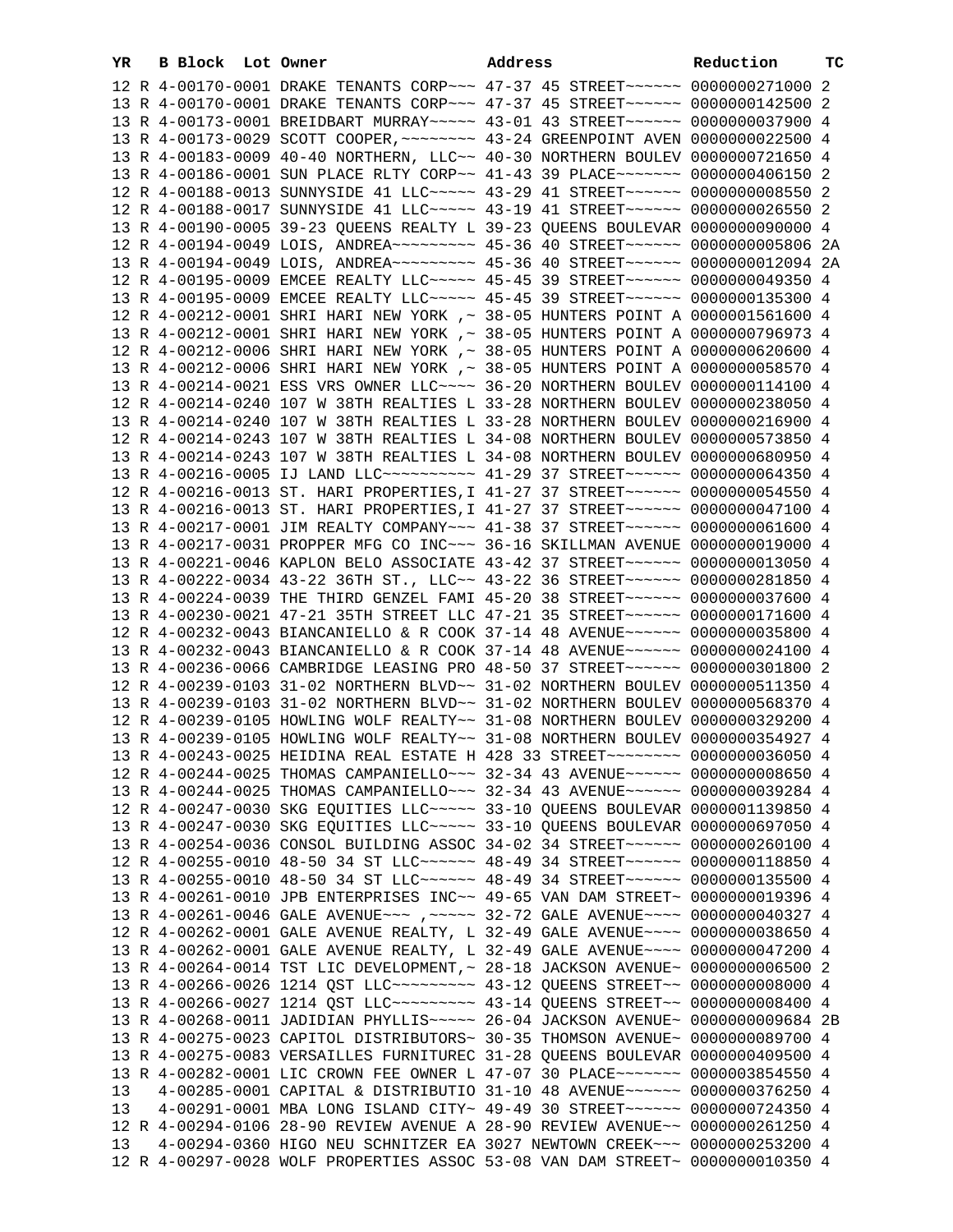| YR | B Block Lot Owner |                                                                                 | Address | Reduction | тc |
|----|-------------------|---------------------------------------------------------------------------------|---------|-----------|----|
|    |                   | 13 R 4-00297-0028 WOLF PROPERTIES ASSOC 53-08 VAN DAM STREET~ 0000000010350 4   |         |           |    |
|    |                   | 12 R 4-00299-0019 KENNY'S FLEETMNTE/INC 53-13 VAN DAM STREET~ 0000000015700 4   |         |           |    |
|    |                   | 13 R 4-00299-0019 KENNY'S FLEETMNTE/INC 53-13 VAN DAM STREET~ 0000000016500 4   |         |           |    |
|    |                   | 13 R 4-00299-0036 KOMITO, JEFFREY~~~~~~ 53-29 VAN DAM STREET~ 0000000010300 4   |         |           |    |
|    |                   | 12 R 4-00301-0018 SHEP REALTY LLC ----- 52-01 31 PLACE ------ 0000000055700 4   |         |           |    |
|    |                   | 13 R 4-00306-0018 PHI FABRICATIONS, ~~~~ 51-05 34 STREET~~~~~~ 0000000017827 4  |         |           |    |
|    |                   | 13 R 4-00307-0010 JAI AMBE~~~ .~~~~~~~~ 33-17 GREENPOINT AVEN 0000000095900 4   |         |           |    |
|    |                   | 13 R 4-00308-0003 KATZEN FAMILY~~~~~~~~ 35-02 BORDEN AVENUE~~ 0000000118200 4   |         |           |    |
|    |                   | 13 R 4-00310-0004 HOWARD & NORMAN BAKER 36-11 STARR AVENUE~~~ 0000000015700 4   |         |           |    |
|    |                   |                                                                                 |         |           |    |
|    |                   |                                                                                 |         |           |    |
|    |                   | 13 R 4-00310-0023 37TH STREET LIC INC. ~ 52-22 37 STREET ~~~~~~ 0000000005120 4 |         |           |    |
|    |                   | 13 R 4-00311-0004 VINCENT MASQUERA~~~~~ 36-15 REVIEW AVENUE~~ 0000000045957 4   |         |           |    |
| 13 |                   | 4-00318-0001 CHANG, JOHN~~~~~~~~~~ 33-80 12 STREET~~~~~~ 0000000048950 4        |         |           |    |
|    |                   | 13 R 4-00325-0010 LIN, LILY ------------ 34-19A 10 STREET ----- 0000000082700 4 |         |           |    |
| 13 |                   | 4-00325-0034 SCAROLA LEONARD ~~~~~~ 34-14 11 STREET ~~~~~~ 0000000103250 4      |         |           |    |
|    |                   | 12 R 4-00338-0008 BLUMENFELD, JONATHANA 35-35 24 STREET~~~~~~ 0000000055050 4   |         |           |    |
|    |                   | 13 R 4-00338-0008 BLUMENFELD, JONATHANA 35-35 24 STREET~~~~~~ 0000000047638 4   |         |           |    |
|    |                   | 13 R 4-00342-0024 WASHINGTON COURT LLC~ 36-06 30 STREET~~~~~~ 0000000217000 2   |         |           |    |
|    |                   | 13 R 4-00347-0016 RAMZI REALTY CORP~~~~ 22-20 36 AVENUE~~~~~~ 0000000570800 4   |         |           |    |
|    |                   | 13 R 4-00347-0033 26TH STREET HOLDING~~ 36-24 23 STREET~~~~~~ 0000000006900 4   |         |           |    |
|    |                   | 13 R 4-00350-0020 JACKSON SERVICES, LL~ 36-02 14 STREET~~~~~~ 0000000054860 4   |         |           |    |
|    |                   | 13 R 4-00351-0005 GOLD LINE REALTY INC~ 36-33 12 STREET~~~~~~ 0000000015550 4   |         |           |    |
|    |                   | 13 R 4-00351-0031 GOLD LINE REALTY INC~ 36-30 13 STREET~~~~~~ 0000000187750 4   |         |           |    |
| 13 |                   | 4-00359-0029 KEN KAY REALTY CORP~~ 37-22 10 STREET~~~~~~ 0000000004550 4        |         |           |    |
|    |                   | 13 R 4-00362-0037 VECCHIA, MICHAEL DELI 12-11 38 AVENUE~~~~~~ 0000000095300 4   |         |           |    |
|    |                   | 13 R 4-00364-0037 C F DAWN CORP~~~~~~~~ 37-24 22 STREET~~~~~~ 0000000025100 4   |         |           |    |
|    |                   | 12 R 4-00375-0018 33-04 37TH AVENUE ASS 33-06 37 AVENUE~~~~~~ 0000000039100 4   |         |           |    |
|    |                   | 13 R 4-00375-0018 33-04 37TH AVENUE ASS 33-06 37 AVENUE~~~~~~ 0000000063400 4   |         |           |    |
|    |                   | 12 R 4-00381-0005 VECTA INDUSTRIES, LLC 38-18 33 STREET~~~~~~ 0000000105350 4   |         |           |    |
|    |                   | 13 R 4-00382-0019 31-18 REALTY LLC ---- 31-18 38 AVENUE ----- 0000000021950 4   |         |           |    |
|    |                   | 13 R 4-00383-0029 TRIBORO IRON WORKS IN 30-07 39 AVENUE~~~~~~ 0000000045630 4   |         |           |    |
|    |                   | 13 R 4-00383-0032 CAWLEY, JEAN~~~~~~~~~ 30-01 39 AVENUE~~~~~~ 0000000006320 1   |         |           |    |
|    |                   | 13 R 4-00387-0005 CONSERVE REALTY CORP~ 38-27 CRESCENT STREET 0000000006450 4   |         |           |    |
|    |                   | 13 R 4-00388-0011 LIEBERMAN, DONALD~~~~ 38-03 24 STREET~~~~~~ 0000000013850 4   |         |           |    |
|    |                   | 13 R 4-00388-0012 EDRA ESTATES INC~~~~~ 38-01 24 STREET~~~~~~ 0000000055450 4   |         |           |    |
|    |                   | 13 R 4-00389-0027 38-24 24TH STREET, LL 38-24 24 STREET~~~~~~ 0000000017500 4   |         |           |    |
|    |                   | 13 R 4-00391-0005 LUPO REALTY CO ------ 39-19 21 STREET ----- 0000000092550 4   |         |           |    |
|    |                   | 12 R 4-00394-0020 MARIJAN REALTY LLC ~~~ 39-01 23 STREET ~~~~~~ 0000000038500 4 |         |           |    |
|    |                   | 13 R 4-00394-0020 MARIJAN REALTY LLC~~~ 39-01 23 STREET~~~~~~ 0000000102400 4   |         |           |    |
|    |                   | 13 R 4-00395-0017 FERTILE CRESCENT ST.C 39-11 24 STREET~~~~~~ 0000000007900 4   |         |           |    |
|    |                   | 13 R 4-00395-0018 LICCO REALTY CORPORAT 24-02 39 AVENUE~~~~~~ 0000000034550 4   |         |           |    |
|    |                   | 13 R 4-00395-0026 FERTILE CRESCENT ST.C 39-12 CRESCENT STREET 0000000017150 4   |         |           |    |
|    |                   | 13 R 4-00396-0003 25-09 REALTY HOLDING, 25-09 40 AVENUE~~~~~~ 0000000034442 4   |         |           |    |
|    |                   | 13 R 4-00396-0024 39TH AVE. HOLDING LLC 25-20 39 AVENUE~~~~~~ 0000000191200 4   |         |           |    |
|    |                   | 13 R 4-00399-0003 MOZART IRON CRAFT COR 39-39 29 STREET~~~~~~ 0000000018251 4   |         |           |    |
|    |                   | 13 R 4-00407-0021 QUITTNER REALTY LLC~~ 24-02 40 AVENUE~~~~~~ 0000000144550 4   |         |           |    |
|    |                   | 12 R 4-00409-0021 40-14 CO ------------- 22-02 40 AVENUE------ 0000000065650 4  |         |           |    |
|    |                   | 13 R 4-00409-0021 40-14 CO ------------- 22-02 40 AVENUE ------ 0000000084974 4 |         |           |    |
|    |                   | 13 R 4-00409-0037 LONDON TOWNCARS INC~~ 40-28 23 STREET~~~~~~ 0000000010100 4   |         |           |    |
|    |                   | 13 R 4-00410-0038 SPAR KNITWEAR CORP~~~ 40-36 22 STREET~~~~~~ 0000000355150 4   |         |           |    |
|    |                   | 13 R 4-00411-0001 QPN 1 LLC ------------ 21-15 21 STREET ------ 0000001142726 4 |         |           |    |
|    |                   | 13 R 4-00411-0010 ~~~~~~~~~~~~~~~~~~~~~ 04154 22 STREET~~~~~~ 0000000600824 4   |         |           |    |
|    |                   | 12 R 4-00411-0031 UNITED DEVELOPMENT VE 41-02 22 STREET~~~~~~ 0000000158500 4   |         |           |    |
|    |                   | 13 R 4-00411-0031 UNITED DEVELOPMENT VE 41-02 22 STREET~~~~~~ 0000000274150 4   |         |           |    |
|    |                   | 13 R 4-00414-0015 CIAMPA 24, LLC ------ 41-33 24 STREET ----- 0000000002660 4   |         |           |    |
|    |                   | 12 R 4-00416-0028 BRAUSE PLAZA~~~~~~~~~ 27-04 41 AVENUE~~~~~~ 0000000072500 4   |         |           |    |
|    |                   | 13 R 4-00416-0028 BRAUSE PLAZA~~~~~~~~~ 27-04 41 AVENUE~~~~~~ 0000000056700 4   |         |           |    |
|    |                   | 13 R 4-00433-0008 26 JACKSON AVENUE LLC 26-11 JACKSON AVENUE~ 0000000067450 4   |         |           |    |
|    |                   | 13 R 4-00438-0045 LONG CITY PROPERTIESL 21-44 44 ROAD~~~~~~~~ 0000000100100 4   |         |           |    |
|    |                   | 13 R 4-00439-0008 44TH ROAD REALTY, LLC 21-21 44 ROAD~~~~~~~~ 0000000045500 4   |         |           |    |
|    |                   | 13 R 4-00444-0028 WITS END REALTY GROUP 43-26 12 STREET~~~~~~ 0000000027200 4   |         |           |    |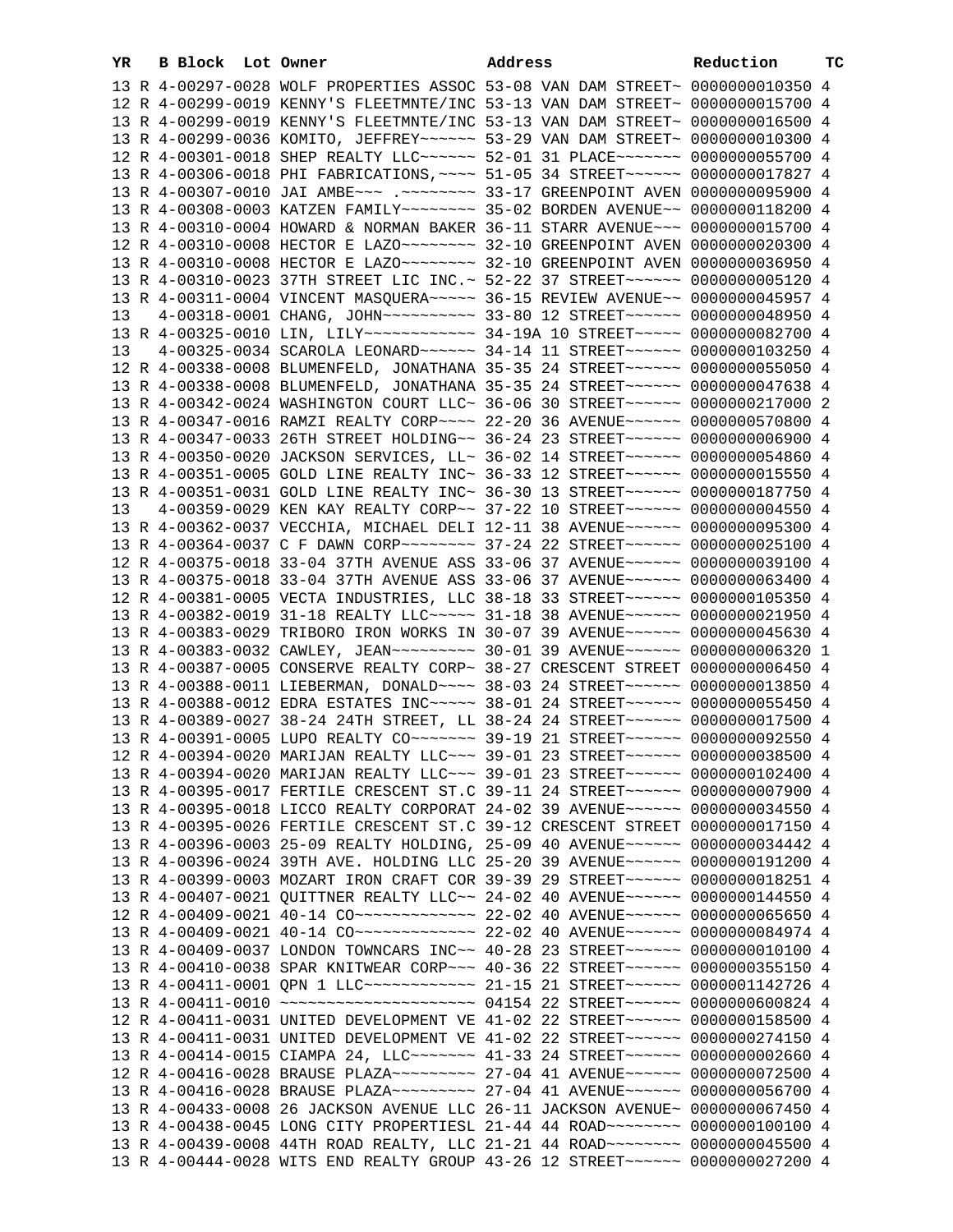| YR | B Block Lot Owner |                                                                                                                                                                | Address | Reduction | TC |
|----|-------------------|----------------------------------------------------------------------------------------------------------------------------------------------------------------|---------|-----------|----|
| 13 |                   | 4-00445-0013 KAMINSKI ANDREW~~~~~~ 43-55 11 STREET~~~~~~ 00000000010500 4                                                                                      |         |           |    |
|    |                   | 13 R 4-00447-0040 WHITE FAMILY LIMITEDP 11-50 44 ROAD~~~~~~~~ 0000000048100 4                                                                                  |         |           |    |
| 13 |                   | 4-00454-0026 SCHUMAM REALTY~~~~~~~ 43-31 9 STREET~~~~~~~ 0000000027300 4                                                                                       |         |           |    |
| 13 |                   | 4-00454-0039 S SCHUMAN RLTY INC~~~ 43-46 10 STREET~~~~~~ 0000000007350 4                                                                                       |         |           |    |
|    |                   | 13 R 4-00458-0083 JRR REALTY CO., ~~~~~~ 42-45 12 STREET~~~~~~ 0000000148563 4                                                                                 |         |           |    |
|    |                   | 13 R 4-00460-0016 10-10 BRIDGE PLAZA AS 42-16 10 STREET~~~~~~ 0000000087950 4                                                                                  |         |           |    |
|    |                   | 13 R 4-00460-0030 10-10 BRIDGE PLAZA AS 42-02 11 STREET~~~~~~ 0000000023900 4                                                                                  |         |           |    |
|    |                   | 13 R 4-00461-0003 W B WERWAISS REALTY L 9-11 43 AVENUE~~~~~~~ 0000000045550 4                                                                                  |         |           |    |
|    |                   | 13 R 4-00461-0008 REED, RICHARD~~~~~~~~ 9-01 43 AVENUE~~~~~~~ 0000000022700 4                                                                                  |         |           |    |
|    |                   | 12 R 4-00471-0725 SPA 38TH AVE CORP~~~~ 38-01 13 STREET~~~~~~ 0000000028300 4                                                                                  |         |           |    |
|    |                   | 13 R 4-00471-0725 SPA 38TH AVE CORP~~~~ 38-01 13 STREET~~~~~~ 0000000053050 4                                                                                  |         |           |    |
|    |                   | 12 R 4-00471-0758 PRIYA HOSPITALITY LLC 39-34 21 STREET~~~~~~ 0000002417500 4                                                                                  |         |           |    |
|    |                   | 13 R 4-00471-0758 PRIYA HOSPITALITY LLC 39-34 21 STREET~~~~~~ 0000003012850 4<br>13 R 4-00474-0054 KYLE MADISON, LLC --- 38-56 11 STREET ----- 0000000049307 4 |         |           |    |
|    |                   | 12 R 4-00474-0057 KATHLEEN GORDEN DAVIS 38-62 11 STREET~~~~~~ 0000000301850 4                                                                                  |         |           |    |
|    |                   | 13 R 4-00474-0057 KATHLEEN GORDEN DAVIS 38-62 11 STREET~~~~~~ 0000000314550 4                                                                                  |         |           |    |
| 13 |                   | 4-00486-0013 KBKK~ INDUSTRIES, LLC 43-77 VERNON BOULEVAR 0000000049800 4                                                                                       |         |           |    |
|    |                   | 12 R 4-00486-0024 POWER COOLING INC~~~~ 43-27 VERNON BOULEVAR 0000000135500 4                                                                                  |         |           |    |
| 13 |                   | 4-00499-0019 MARK DISUVERO~~~~~~~~ 30-40 VERNON BOULEVAR 0000000590100 4                                                                                       |         |           |    |
|    |                   |                                                                                                                                                                |         |           |    |
| 13 |                   | 4-00519-0005 SURATWALA, JUGMOHANR. 31-60 14 STREET~~~~~~~ 0000000118400 4                                                                                      |         |           |    |
|    |                   | 13 R 4-00539-0032 SOKOLICH VINCENT~~~~~ 27-16 21 STREET~~~~~~ 0000000076650 4                                                                                  |         |           |    |
|    |                   | 13 R 4-00539-0033 SOKOLICH VINCENT~~~~~ 27-16A 21 STREET~~~~~ 0000000149000 4                                                                                  |         |           |    |
|    |                   | 13 R 4-00539-0037 SOKOLICH INES~~~~~~~~ 27-28 21 STREET~~~~~~ 0000000026950 4                                                                                  |         |           |    |
|    |                   | 13 R 4-00539-0038 SOKOLICH INES~~~~~~~~ 27-30 21 STREET~~~~~~ 0000000001487 4                                                                                  |         |           |    |
|    |                   | 13 R 4-00543-0015 W.V.G. REALTY INC~~~~ 27-01 21 STREET~~~~~~ 0000000102550 4                                                                                  |         |           |    |
|    |                   | 12 R 4-00544-0001 MILLENNIUM TRIO REALT 23-03 23 STREET~~~~~~ 0000000029150 2                                                                                  |         |           |    |
|    |                   | 13 R 4-00544-0001 MILLENNIUM TRIO REALT 23-03 23 STREET~~~~~~ 0000000071000 2                                                                                  |         |           |    |
|    |                   | 13 R 4-00544-0019 PHAROS REALTY, ~~~~~~~ 23-30 NEWTOWN AVENUE~ 0000000155000 2                                                                                 |         |           |    |
|    |                   | 12 R 4-00546-0017 28 CRESCENT LLC ----- 28-08 CRESCENT STREET 0000000063550 2                                                                                  |         |           |    |
|    |                   | 13 R 4-00546-0017 28 CRESCENT LLC ----- 28-08 CRESCENT STREET 0000000044300 2                                                                                  |         |           |    |
| 13 |                   | 4-00554-0001 B 21 COMPANY~~~~~~~~ 21-01 BROADWAY~~~~~~~ 0000000103250 4                                                                                        |         |           |    |
| 13 |                   | 4-00554-0005 B 21 COMPANY~~~~~~~~ 21-17 BROADWAY~~~~~~~ 0000000077250 4                                                                                        |         |           |    |
|    |                   | 13 R 4-00566-0044 23-40 BROADWAY ASSOC, 23-40 BROADWAY~~~~~~~ 0000000096400 2                                                                                  |         |           |    |
|    |                   | 13 R 4-00567-0001 FARID JABER CORP~~~~~ 23-55 BROADWAY~~~~~~~ 0000000093750 4                                                                                  |         |           |    |
|    |                   | 13 R 4-00571-1001 ALTENAU, JOHN PAUL~~~ 23-22 30 ROAD~~~~~~~~ 00000000001055 4                                                                                 |         |           |    |
|    |                   | 12 R 4-00571-1038 MOUNT SINAL HOSPITAL~ 23-22 30 ROAD~~~~~~~~ 0000000000368 4                                                                                  |         |           |    |
|    |                   | 13 R 4-00571-1038 MOUNT SINAL HOSPITAL~ 23-22 30 ROAD~~~~~~~~ 0000000000508 4<br>12 R 4-00575-0029 NEWTOWN AVENUE LLC~~~ 27-37 27 STREET~~~~~~ 0000000293000 2 |         |           |    |
|    |                   | 13 R 4-00575-0029 NEWTOWN AVENUE LLC~~~ 27-37 27 STREET~~~~~~ 0000000270000 2                                                                                  |         |           |    |
|    |                   | 13 R 4-00576-0001 25-41 30TH ROAD, LLC~ 25-41 30 ROAD~~~~~~~~ 0000000195000 2                                                                                  |         |           |    |
|    |                   | 13 R 4-00576-0005 25-31 30TH ROAD REALT 25-31 30 ROAD~~~~~~~~ 0000000082000 2                                                                                  |         |           |    |
|    |                   | 13 R 4-00577-0023 30 ROAD REALTY CO., ~~ 25-10 30 ROAD~~~~~~~~ 0000000224550 2                                                                                 |         |           |    |
|    |                   | 12 R 4-00577-0036 CLINTON REALTY PROPER 25-30 30 ROAD~~~~~~~~ 0000000123450 2                                                                                  |         |           |    |
|    |                   | 13 R 4-00577-0036 CLINTON REALTY PROPER 25-30 30 ROAD~~~~~~~~ 0000000231000 2                                                                                  |         |           |    |
|    |                   | 13 R 4-00577-0043 KALA MANAGEMENT, LLC~ 25-50 30 ROAD~~~~~~~~ 0000000296100 2                                                                                  |         |           |    |
|    |                   | 13 R 4-00578-0020 MAYFLOWER APT OWNERS~ 30-83 CRESCENT STREET 0000000032700 2                                                                                  |         |           |    |
|    |                   | 13 R 4-00579-0042 31 23 CRESCENT BUILDI 31-23 CRESCENT STREET 0000000036150 2                                                                                  |         |           |    |
|    |                   | 13 R 4-00579-0055 CONCORD OWNERS INC~~~ 25-40 31 AVENUE~~~~~~ 0000000250100 2                                                                                  |         |           |    |
|    |                   | 13 R 4-00580-0030 3206 REALTY LLC ----- 32-02 29 STREET ----- 0000000154300 2                                                                                  |         |           |    |
|    |                   | 12 R 4-00581-0029 CRESCENT 34 LLC ----- 33-55 34 AVENUE ----- 0000000135750 4                                                                                  |         |           |    |
|    |                   | 13 R 4-00581-0029 CRESCENT 34 LLC ----- 33-55 34 AVENUE ----- 0000000251550 4                                                                                  |         |           |    |
|    |                   | 13 R 4-00582-0009 RUSSO, LEONARDO~~~~~~ 33-22 29 STREET~~~~~~ 0000000063300 2                                                                                  |         |           |    |
|    |                   | 13 R 4-00585-0017 PHIL KARAHALIS ------ 34-19 29 STREET ----- 0000000068950 2                                                                                  |         |           |    |
|    |                   | 13 R 4-00585-0035 3420 REALTY LLC ----- 34-20 30 STREET ----- 0000000219000 2                                                                                  |         |           |    |
|    |                   |                                                                                                                                                                |         |           |    |
|    |                   | 13 R 4-00587-0065 CHIOS REALTY ASSOCIAT 32-70 31 STREET~~~~~~ 0000000051650 4                                                                                  |         |           |    |
|    |                   | 13 R 4-00591-0115 MATSIKAS, ALEXANDER~~ 30-84 31 STREET~~~~~~ 0000000028623 2A                                                                                 |         |           |    |
|    |                   | 13 R 4-00592-0028 R JAMES -------------- 29-34 30 AVENUE ------ 0000000105580 4                                                                                |         |           |    |
|    |                   | 13 R 4-00592-0039 AMALIAS REALTY LLC ~~~ 30-30 30 STREET ~~~~~~ 0000000095300 2                                                                                |         |           |    |
|    |                   | 13 R 4-00594-0036 STANHOPE REALTY CORP. 29-20 NEWTOWN AVENUE~ 0000000148774 4                                                                                  |         |           |    |
|    |                   |                                                                                                                                                                |         |           |    |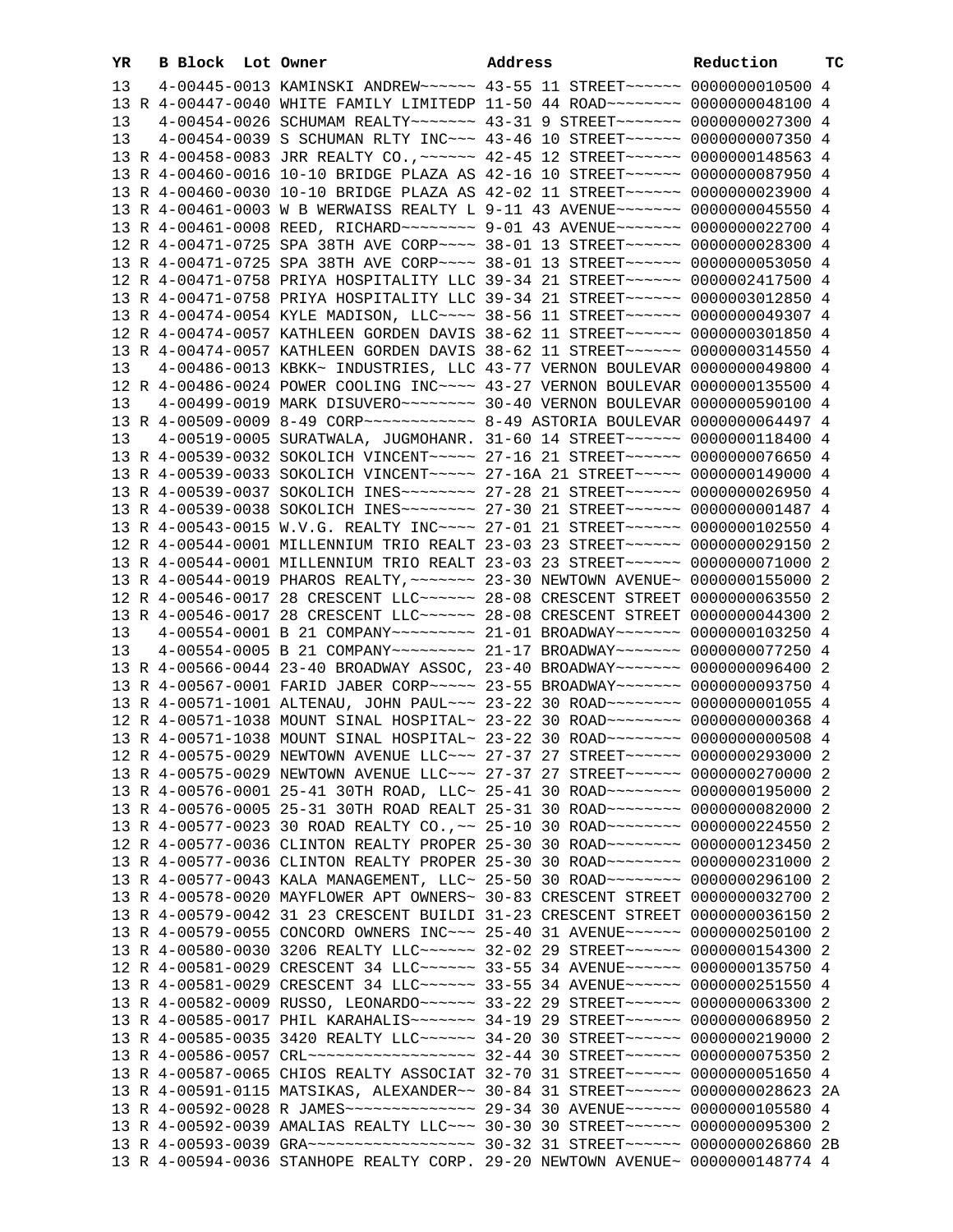| YR | B Block Lot Owner | Address                                                                                                                                                          | Reduction | ТC |
|----|-------------------|------------------------------------------------------------------------------------------------------------------------------------------------------------------|-----------|----|
|    |                   | 13 R 4-00594-0050 KIVO REALTY LLC ~~~~~~ 29-28 NEWTOWN AVENUE ~ 0000000019350 4                                                                                  |           |    |
|    |                   | 12 R 4-00597-0101 TY REALTY , ~~~~~~~~~~~ 29-16 ASTORIA BOULEVA 0000000060500 4                                                                                  |           |    |
|    |                   | 13 R 4-00597-0101 TY REALTY , ~~~~~~~~~~ 29-16 ASTORIA BOULEVA 0000000049525 4                                                                                   |           |    |
|    |                   | 13 R 4-00600-0034 SUREWAY EXPEDITING IN 36-14 32 STREET~~~~~~ 0000000101150 4                                                                                    |           |    |
|    |                   | 13 R 4-00601-0001 CITYVIEW PLAZA, LLC~~ 36-46 33 STREET~~~~~~ 0000001017150 4                                                                                    |           |    |
|    |                   | 13 R 4-00602-0044 LUNKER REALTY LLC --- 36-24 34 STREET ----- 0000000083400 4                                                                                    |           |    |
|    |                   | 13 R 4-00603-0021 RONALD REALTY CO LLC~ 35-05 30 STREET~~~~~~ 0000000089000 2                                                                                    |           |    |
|    |                   | 12 R 4-00607-0018 QUIN-LAND ASSOCIATES, 34-17 30 STREET~~~~~~ 0000000178800 2                                                                                    |           |    |
|    |                   | 13 R 4-00607-0018 QUIN-LAND ASSOCIATES, 34-17 30 STREET~~~~~~ 0000000330200 2                                                                                    |           |    |
|    |                   | 12 R 4-00608-0005 JAVSE REALTY CORP~~~~ 34-39 31 STREET~~~~~~ 0000000071650 4                                                                                    |           |    |
|    |                   | 13 R 4-00608-0017 SELLIS, MICHAEL~~~~~~ 34-29 31 STREET~~~~~~ 0000000066900 4                                                                                    |           |    |
|    |                   | 13 R 4-00608-0034 3420 32ND STREET LLC~ 34-12 32 STREET~~~~~~ 0000000332000 2                                                                                    |           |    |
|    |                   | 13 R 4-00611-0021 CRETANS ASSOCIATION~~ 32-33 31 STREET~~~~~~ 0000000044650 4                                                                                    |           |    |
|    |                   | 13 R 4-00611-0040 GULRAIZ MASOOD ------ 31-18 BROADWAY ------ 0000000025700 4                                                                                    |           |    |
|    |                   | 13 R 4-00612-0034 DOREEN REALTY CORP~~~ 32-04 BROADWAY~~~~~~~ 0000000105650 4                                                                                    |           |    |
|    |                   | 13 R 4-00613-0035 LONG ISLAND WEST PROP 31-15 31 STREET~~~~~~ 0000000298200 4                                                                                    |           |    |
|    |                   |                                                                                                                                                                  |           |    |
|    |                   | 12 R 4-00615-0064 30-70 32ND STREET LLC 30-70 32 STREET~~~~~~ 0000000052550 2                                                                                    |           |    |
|    |                   | 13 R 4-00615-0064 30-70 32ND STREET LLC 30-70 32 STREET~~~~~~ 0000000030200 2                                                                                    |           |    |
|    |                   | 13 R 4-00617-0003 GEORGIA A GOUNARIS ~~~ 31-13 30 AVENUE ~~~~~~ 0000000011762 2A                                                                                 |           |    |
|    |                   | 13 R 4-00619-0001 148 JAMAICA AVE CO~~~ 32-21 NEWTOWN AVENUE~ 0000000050650 4                                                                                    |           |    |
|    |                   | 13 R 4-00619-0006 32-05 NEWTOWN AVENUEA 32-05 NEWTOWN AVENUE~ 0000000179750 2                                                                                    |           |    |
|    |                   | 13 R 4-00619-0057 31-26 REALTY LLC ----- 31-26 28 AVENUE ------ 0000000079450 2B                                                                                 |           |    |
|    |                   | 13 R 4-00622-0044 G M K MANAGEMENT INC~ 34-08 BROADWAY~~~~~~~ 0000000011650 4                                                                                    |           |    |
|    |                   | 13 R 4-00623-0007 LA BOCCALETTA RESTAUR 33-05 BROADWAY~~~~~~~ 0000000207600 1                                                                                    |           |    |
|    |                   | 13 R 4-00626-0001 WOHL APTS LLC~~~~~~~~ 34-15 31 AVENUE~~~~~~ 0000000115750 2                                                                                    |           |    |
|    |                   | 13 R 4-00626-0033 DILLUVIO, MARIA~~~~~~ 30-31 34 STREET~~~~~~ 0000000021600 2                                                                                    |           |    |
|    |                   | 13 R 4-00626-0040 START REALTY CORP~~~~ 30-11 34 STREET~~~~~~ 0000000142800 2                                                                                    |           |    |
|    |                   | 12 R 4-00627-0007 MAYFLOWER REALTY E K~ 28-25 33 STREET~~~~~~ 0000000177950 2                                                                                    |           |    |
|    |                   | 13 R 4-00627-0007 MAYFLOWER REALTY E K~ 28-25 33 STREET~~~~~~ 0000000052600 2                                                                                    |           |    |
|    |                   | 13 R 4-00627-0011 28-21 HOLDING LLC --- 28-21 33 STREET ----- 0000000094600 2                                                                                    |           |    |
|    |                   | 12 R 4-00627-0017 PAGE 4, LLC --------- 28-05 33 STREET ------ 0000000060800 2                                                                                   |           |    |
|    |                   | 13 R 4-00627-0017 PAGE 4, LLC --------- 28-05 33 STREET ------ 0000000102650 2                                                                                   |           |    |
|    |                   |                                                                                                                                                                  |           |    |
|    |                   | 13 R 4-00628-0010 OPM GROUP, LLC ------ 28-25 34 STREET ----- 0000000180550 2                                                                                    |           |    |
|    |                   | 12 R 4-00633-0035 ASTORIA BOULEVARD, ~~~ 35-10 ASTORIA BOULEVA 0000000103650 4                                                                                   |           |    |
|    |                   | 13 R 4-00633-0035 ASTORIA BOULEVARD, ~~~ 35-10 ASTORIA BOULEVA 0000000127950 4                                                                                   |           |    |
|    |                   | 12 R 4-00634-0006 CASSIDY 37 ASSOCIATES 34-07 37 AVENUE~~~~~~ 0000000019400 4                                                                                    |           |    |
|    |                   | 13 R 4-00634-0006 CASSIDY 37 ASSOCIATES 34-07 37 AVENUE~~~~~~ 0000000029869 4<br>12 R 4-00637-0002 VERTA INDUSTRIES ~~~~~ 36-45 37 STREET ~~~~~~ 0000000109650 4 |           |    |
|    |                   | 13 R 4-00637-0002 VERTA INDUSTRIES ~~~~~ 36-45 37 STREET ~~~~~~ 0000000072550 4                                                                                  |           |    |
|    |                   | 12 R 4-00637-0014 VERTA INDUSTRIES ~~~~~ 36-27 37 STREET ~~~~~~ 0000000106300 4                                                                                  |           |    |
|    |                   | 13 R 4-00637-0014 VERTA INDUSTRIES ~~~~~ 36-27 37 STREET ~~~~~~ 0000000150850 4                                                                                  |           |    |
|    |                   | 13 R 4-00639-0007 DESPOTIS, SERGIOS ~~~~ 35-35 35 STREET ~~~~~~ 0000000065500 4                                                                                  |           |    |
|    |                   | 13 R 4-00642-0030 RANCHOS 34 REALTY~~~~ 34-12 35 STREET~~~~~~ 0000000097750 4                                                                                    |           |    |
|    |                   | 13 R 4-00643-0001 ASTORIA STUDIOS LIM P 34-12 36 STREET~~~~~~ 0000001502200 4                                                                                    |           |    |
|    |                   | 13 R 4-00654-0048 38-08 ASTORIA BLVD RL 38-08 ASTORIA BOULEVA 0000000030700 2                                                                                    |           |    |
|    |                   | 13 R 4-00654-0076 T & T STEINWAY LLC ~~~ 25-32 STEINWAY STREET 0000000031750 2                                                                                   |           |    |
|    |                   | 13 R 4-00654-0161 GRIPPI, ANDREA~~~~~~~ 24-46 STEINWAY STREET 0000000059650 4                                                                                    |           |    |
|    |                   | 13 R 4-00655-0036 INDEPENDENCE SAVS BAN 37-10 BROADWAY~~~~~~~ 0000000366550 4                                                                                    |           |    |
|    |                   | 13 R 4-00656-0004 JOHN GIANOURAKIS ~~~~~ 32-83 38 STREET ~~~~~~ 0000000046247 2A                                                                                 |           |    |
|    |                   | 13 R 4-00656-0041 J P MORGAN CHASE~~~~~ 38-16 BROADWAY~~~~~~~ 0000000062187 4                                                                                    |           |    |
|    |                   | 13 R 4-00656-0048 32-26 STEINWAY REALTY 32-26 STEINWAY STREET 0000000022650 4                                                                                    |           |    |
|    |                   | 13 R 4-00657-0017 RADE LLC -------------- 31-61 37 STREET ------ 0000000308000 2                                                                                 |           |    |
|    |                   | 12 R 4-00658-0001 STEINWAY WENTLEY , ~~~ 38-11 BROADWAY~~~~~~~ 0000000115150 4                                                                                   |           |    |
|    |                   | 12 R 4-00658-0060 ASTORIA REALTY&DEVLPC 31-46 STEINWAY STREET 0000000038000 4                                                                                    |           |    |
|    |                   | 13 R 4-00658-0072 DAVIDA E ZULLOW~~~~~~ 31-76 STEINWAY STREET 0000000085800 4                                                                                    |           |    |
|    |                   | 13 R 4-00659-0003 GOLDEN KEY FOOD STORE 37-13 31 AVENUE~~~~~~ 0000001113900 4                                                                                    |           |    |
|    |                   | 12 R 4-00660-0001 30-100 STEINWAY~~~~~~ 38-09 31 AVENUE~~~~~~ 0000000097800 4                                                                                    |           |    |
|    |                   | 12 R 4-00660-0058 A RECKNAGEL, INC~~~~~~ 30-28 STEINWAY STREET 0000000033900 4                                                                                   |           |    |
|    |                   | 13 R 4-00660-0058 A RECKNAGEL, INC ~~~~~~ 30-28 STEINWAY STREET 0000000016150 4                                                                                  |           |    |
|    |                   | 13 R 4-00660-0061 LAST, CAROL ---------- 30-34 STEINWAY STREET 0000000028323 4                                                                                   |           |    |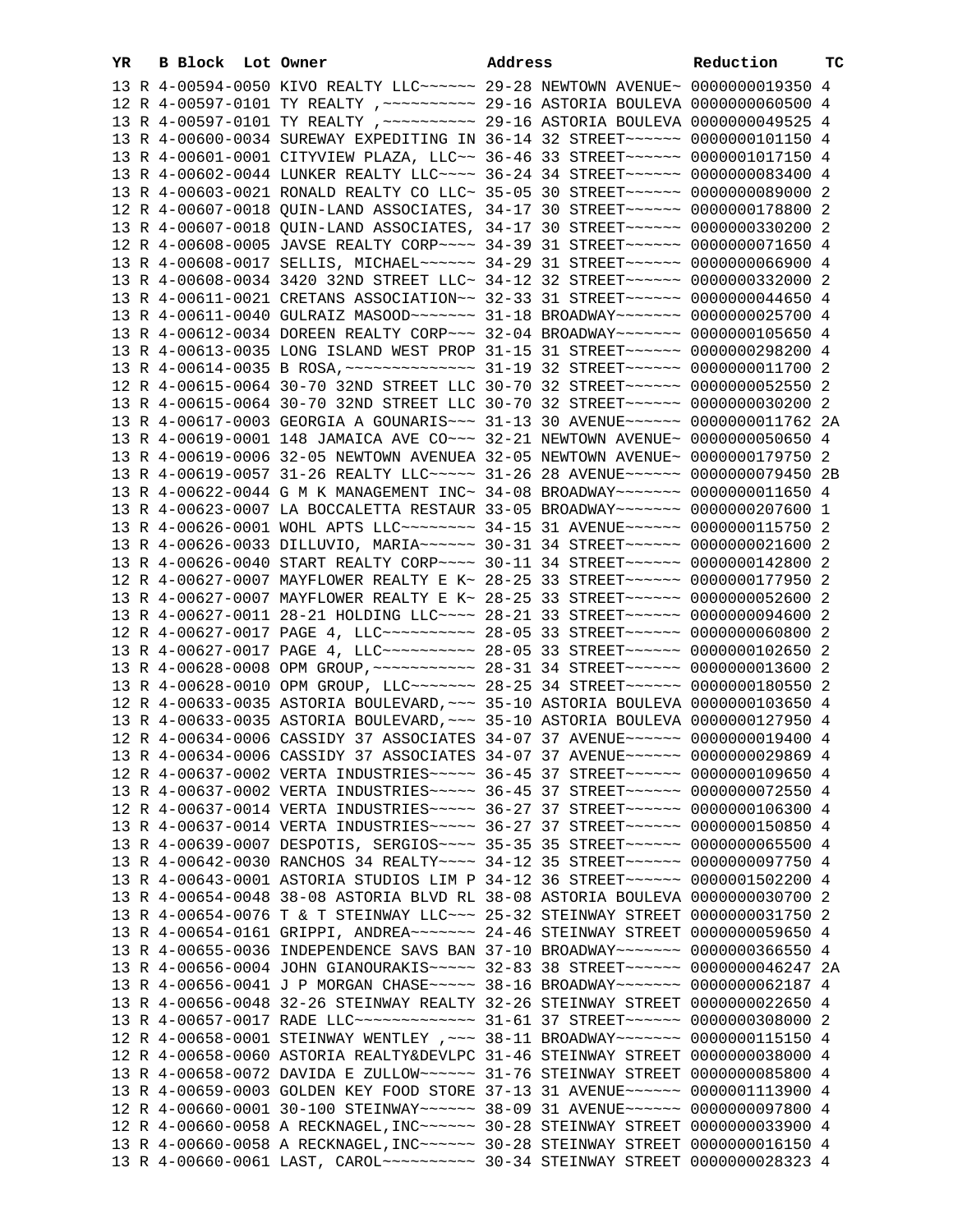| YR. | B Block Lot Owner |                                                                                   | Address | Reduction | ТC |
|-----|-------------------|-----------------------------------------------------------------------------------|---------|-----------|----|
|     |                   | 13 R 4-00660-0064 MELVIN LAST REVOCABLE 30-38 STEINWAY STREET 0000000017650 4     |         |           |    |
|     |                   | 12 R 4-00660-0176 STEINWAY STREET HOLDI 30-66 STEINWAY STREET 0000000063150 4     |         |           |    |
|     |                   | 12 R 4-00661-0003 SPARTAN ASSETS, LLC~~ 28-43 37 STREET~~~~~~ 0000000296000 2B    |         |           |    |
|     |                   | 13 R 4-00661-0003 SPARTAN ASSETS, LLC~~ 28-43 37 STREET~~~~~~~ 0000000321000 2B   |         |           |    |
|     |                   | 12 R 4-00661-0019 37-08 28TH AVENUE, L~ 37-08 28 AVENUE~~~~~~ 0000000277600 4     |         |           |    |
|     |                   | 13 R 4-00661-0019 37-08 28TH AVENUE, L~ 37-08 28 AVENUE~~~~~~ 0000000254200 4     |         |           |    |
|     |                   | 13 R 4-00662-0031 EXEMPT MARTIAL TRUST~ 28-28 STEINWAY STREET 0000000009000 4     |         |           |    |
|     |                   | 13 R 4-00662-0033 LAST, CAROL~~~~~~~~~~~~~~ 28-32 STEINWAY STREET 0000000041900 4 |         |           |    |
|     |                   | 13 R 4-00662-0038 28-46 STEINWAY, LLC~~ 28-46 STEINWAY STREET 0000000036000 4     |         |           |    |
|     |                   | 12 R 4-00663-0021 RANCHOS REALTY CO LLC 40-18 28 AVENUE~~~~~~ 0000000208100 4     |         |           |    |
|     |                   | 13 R 4-00663-0021 RANCHOS REALTY CO LLC 40-18 28 AVENUE~~~~~~ 0000000197334 4     |         |           |    |
|     |                   | 13 R 4-00668-0042 STEVEN RIGOGIANNIS~~~ 35-54 STEINWAY STREET 0000000010745 4     |         |           |    |
|     |                   | 13 R 4-00669-0008 HHB 35, LLC --------- 35-31 STEINWAY STREET 0000000018350 4     |         |           |    |
|     |                   | 12 R 4-00670-0033 HHB 34, LLC --------- 35-34 42 STREET ------ 0000000008750 4    |         |           |    |
|     |                   | 13 R 4-00670-0047 MAYER MALBIN REALTY I 35-45 41 STREET~~~~~~ 0000000046047 4     |         |           |    |
|     |                   |                                                                                   |         |           |    |
|     |                   |                                                                                   |         |           |    |
|     |                   | 13 R 4-00676-0074 32-52 41ST STREET ASS 32-52 41 STREET ~~~~~~ 0000000058500 2    |         |           |    |
|     |                   | 13 R 4-00677-0040 LEFTERIS REALTY, LLC~ 41-16 BROADWAY~~~~~~~ 0000000050850 4     |         |           |    |
|     |                   | 12 R 4-00678-0034 ENSELBERG KARL~~~~~~~ 31-19 STEINWAY STREET 0000000124950 4     |         |           |    |
|     |                   | 13 R 4-00678-0034 ENSELBERG KARL~~~~~~~ 31-19 STEINWAY STREET 0000000137837 4     |         |           |    |
|     |                   | 13 R 4-00679-0030 RJ MACKOOL 2012 LLC~~ 31-27 41 STREET~~~~~~ 0000000119914 4     |         |           |    |
|     |                   | 13 R 4-00680-0024 SADIE EISENBERG AS TR 30-57 STEINWAY STREET 0000000111650 4     |         |           |    |
|     |                   | 13 R 4-00680-0025 STEINWAY RLTY CORP~~~ 30-55 STEINWAY STREET 0000000082850 4     |         |           |    |
|     |                   | 12 R 4-00685-0075 QUEENS 42 ST DEV CORP 25-74 42 STREET~~~~~~ 0000000012080 2A    |         |           |    |
|     |                   | 13 R 4-00685-0075 QUEENS 42 ST DEV CORP 25-74 42 STREET~~~~~~ 0000000025126 2A    |         |           |    |
|     |                   | 13 R 4-00690-0001 42-15 REALTY ASSOCIAT 42-15 34 AVENUE~~~~~~ 0000000123700 2     |         |           |    |
|     |                   | 12 R 4-00696-0001 K & L ASSOCIATES, INC 42-29 NEWTOWN ROAD~~~ 0000000012372 2A    |         |           |    |
|     |                   | 13 R 4-00696-0001 K & L ASSOCIATES, INC 42-29 NEWTOWN ROAD~~~ 0000000012372 2A    |         |           |    |
|     |                   | 13 R 4-00701-0006 PICCOLA VENEZIA BUILD 42-01 28 AVENUE~~~~~~ 0000000063200 4     |         |           |    |
|     |                   | 13 R 4-00709-0001 ARGENTO, GINA~~~~~~~~ 44-19 BROADWAY~~~~~~~ 0000000046900 4     |         |           |    |
|     |                   | 13 R 4-00709-0028 NEWTON ROAD ASSOC INC 44-02 NEWTOWN ROAD~~~ 0000000525750 2     |         |           |    |
|     |                   | 12 R 4-00711-0023 31 41 45TH STREET REA 31-41 45 STREET~~~~~~ 0000000083500 4     |         |           |    |
|     |                   | 12 R 4-00722-0001 32-86 47TH STREET, L~ 32-86 47 STREET~~~~~~ 0000000011850 4     |         |           |    |
|     |                   | 13 R 4-00722-0001 32-86 47TH STREET, L~ 32-86 47 STREET~~~~~~ 0000000022650 4     |         |           |    |
|     |                   | 12 R 4-00722-0035 BAYVILLE REALTY CORP~ 46-02 BROADWAY~~~~~~~ 0000000017500 4     |         |           |    |
|     |                   | 13 R 4-00722-0035 BAYVILLE REALTY CORP~ 46-02 BROADWAY~~~~~~~ 00000000008050 4    |         |           |    |
|     |                   | 13 R 4-00722-0038 32-06 47TH STREET, LL 32-06 47 STREET~~~~~~ 0000000161450 2     |         |           |    |
|     |                   | 12 R 4-00723-0008 ASHLEY YOUNG LLC ---- 47-15 34 AVENUE ----- 0000000142000 4     |         |           |    |
|     |                   | 12 R 4-00726-0001 LOIS WITKOFF~~~~~~~~~ 47-07 BROADWAY~~~~~~~ 0000000073300 4     |         |           |    |
|     |                   | 12 R 4-00733-0072 A & A REALTY GROUP, ~~ 23-74 48 STREET ~~~~~~ 0000000060950 4   |         |           |    |
|     |                   | 13 R 4-00733-0072 A & A REALTY GROUP, ~~ 23-74 48 STREET ~~~~~~ 0000000018550 4   |         |           |    |
|     |                   | 13 R 4-00734-0004 LOVAN REALTY LLC ~~~~~ 48-01 NORTHERN BOULEV 0000000097200 4    |         |           |    |
|     |                   | 13 R 4-00742-0046 IBRAHIM JABER REALTY~ 49-11 30 AVENUE~~~~~~ 0000000040443 4     |         |           |    |
|     |                   | 13 R 4-00744-0040 25TH AVENUE REALTY N~ 48-02 25 AVENUE~~~~~~ 0000000558200 4     |         |           |    |
|     |                   | 13 R 4-00745-0001 LAST, CAROL ---------- 49-13 28 AVENUE------ 0000000016650 4    |         |           |    |
|     |                   | 12 R 4-00745-0042 SIDDARTHA, ~~~~~~~~~~~ 49-10 25 AVENUE~~~~~~ 0000000080950 4    |         |           |    |
|     |                   | 13 R 4-00745-0049 TRIANGLE DEVELOPERS, I 25-26 50 STREET~~~~~~ 0000000064750 4    |         |           |    |
|     |                   | 12 R 4-00753-0001 WOODSIDE MEHRA LLC~~~ 30-78 51 STREET~~~~~~ 0000000107050 4     |         |           |    |
|     |                   | 13 R 4-00753-0001 WOODSIDE MEHRA LLC~~~ 30-78 51 STREET~~~~~~ 0000000141045 4     |         |           |    |
|     |                   | 13 R 4-00769-0025 MEGA REALTY MANAGEMEN 22-60 46 STREET~~~~~~ 0000000049700 4     |         |           |    |
|     |                   | 12 R 4-00782-0001 LAGUARDIA CENTER REAL 43-02 DITMARS BOULEVA 0000000225750 4     |         |           |    |
|     |                   | 13 R 4-00782-0001 LAGUARDIA CENTER REAL 43-02 DITMARS BOULEVA 0000000231600 4     |         |           |    |
|     |                   | 13 R 4-00782-0032 4311 23 AVE LLC ----- 43-11 23 AVENUE ----- 0000000072900 4     |         |           |    |
|     |                   | 13 R 4-00794-0033 QPII-22-73 41 STREET~ 41-01 23 AVENUE~~~~~~ 0000000117200 2     |         |           |    |
|     |                   | 13 R 4-00801-0001 ROBERT ALESSI~~~~~~~~ 19-79 STEINWAY STREET 0000000153300 4     |         |           |    |
| 13  |                   | 4-00802-0001 RUNWAY TIRE SERVICECO 41-15 19 AVENUE~~~~~~ 0000000066250 4          |         |           |    |
|     |                   | 13 R 4-00802-0011 RFMD REALTY LLC ----- 18-65 41 STREET ----- 0000000028100 4     |         |           |    |
|     |                   | 13 R 4-00802-0114 STEINWAY-EMPIRE REALT 18-45 STEINWAY STREET 0000000053700 4     |         |           |    |
|     |                   | 12 R 4-00812-0036 ESSIE COSMETICS, LTD. 19-19 37 STREET~~~~~~ 0000000288400 4     |         |           |    |
| 13  |                   | 4-00812-0036 ESSIE COSMETICS, LTD. 19-19 37 STREET~~~~~~~ 0000000256300 4         |         |           |    |
|     |                   |                                                                                   |         |           |    |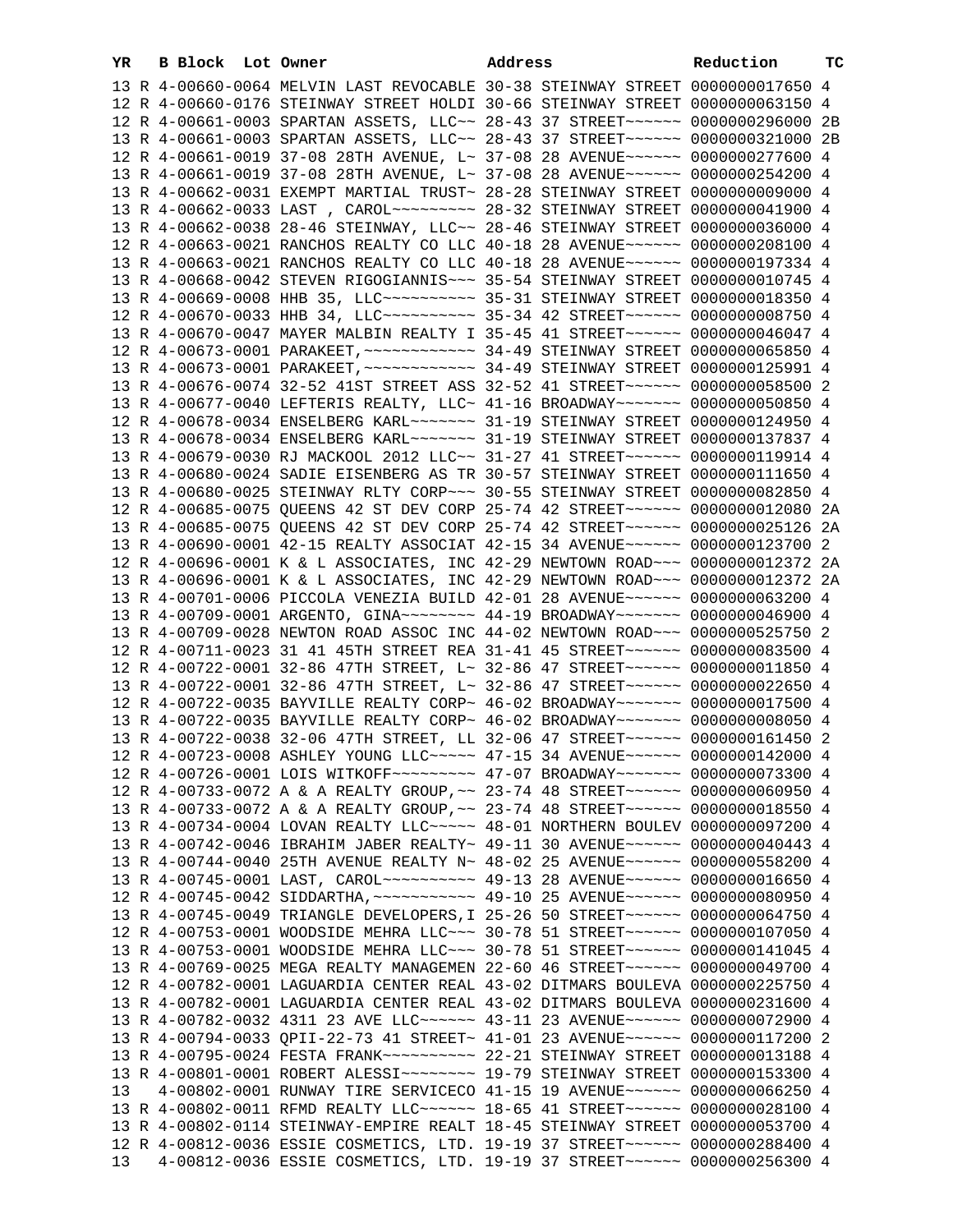|    | 13 R 4-00833-0040 PA~ ASTORIA~ LLC~~~~~ 31-28 DITMARS BOULEVA 0000000023550 4       |  |
|----|-------------------------------------------------------------------------------------|--|
|    |                                                                                     |  |
|    | 12 R 4-00834-0035 33-18 23 AVENUE REALT 33-18 23 AVENUE~~~~~~ 0000000006200 4       |  |
|    | 13 R 4-00834-0035 33-18 23 AVENUE REALT 33-18 23 AVENUE~~~~~~ 0000000007250 4       |  |
|    | 12 R 4-00843-0061 MATTINA REAL ESTATEEN 23-60 29 STREET~~~~~~ 0000000027600 2       |  |
|    | 13 R 4-00843-0061 MATTINA REAL ESTATEEN 23-60 29 STREET~~~~~~ 0000000053900 2       |  |
|    | 13 R 4-00845-0014 CHARITOU, GEORGE~~~~~ 22-47 28 STREET~~~~~~ 00000000010140 2A     |  |
|    | 13 R 4-00846-0042 ONEOTA ASSOCIATES LLC 21-24 31 STREET~~~~~~ 0000000084700 2       |  |
|    | 13 R 4-00846-0048 ONEOTA ASSOCIATES LLC 21-38 31 STREET~~~~~~~ 0000000442950 2      |  |
|    |                                                                                     |  |
|    | 13 R 4-00850-0502 ASCMA BUILDING SUPPLI 33-01 20 AVENUE~~~~~~ 0000000049000 4       |  |
|    | 13 R 4-00851-0048 C VASES~~~~~~~~~~~~~~ 24-34 28 STREET~~~~~~ 0000000009460 2B      |  |
|    | 12 R 4-00861-0056 D.E.L.L. LLC --------- 25-16 27 STREET ----- 0000000020224 2B     |  |
|    | 13 R 4-00861-0056 D.E.L.L. LLC --------- 25-16 27 STREET ----- 00000000015284 2B    |  |
|    | 13 R 4-00869-0037 ARIS CRESCENT II LLC~ 21-14 CRESCENT STREET 0000000115450 2       |  |
|    | 13 R 4-00885-0005 27TH AVE REALTY, LLC~ 18-31 27 AVENUE~~~~~~~ 0000000032171 2A     |  |
|    | 13 R 4-00885-0008 ~~~~~~~~~~~~~~~~~~~~~~~~~~ 18-25 27 AVENUE~~~~~~ 0000000021550 2A |  |
|    | 12 R 4-00907-0008 TOP COVE ASSOCIATESIN 4-05 26 AVENUE~~~~~~~~ 0000001004900 4      |  |
|    | 4-00907-0008 TOP COVE ASSOCIATESIN 4-05 26 AVENUE~~~~~~~ 0000000692150 4            |  |
| 13 |                                                                                     |  |
| 13 | 4-00914-0030 KOS REALTY, LLC ----- 26-34 3 STREET ------ 0000000027800 4            |  |
|    | 12 R 4-00915-0002 STEINWAY TERMINAL~~~~ 26-31 1 STREET~~~~~~~ 0000000053400 4       |  |
|    | 13 R 4-00945-0030 19-66 77 STREET INC~~ 19-62 77 STREET~~~~~~ 0000000053050 2       |  |
|    | 12 R 4-00946-1201 SPILIOS, CHRISTOS ~~~~ 19-73 77 STREET ~~~~~~~ 00000000011841 1A  |  |
|    | 13 R 4-00946-1201 SPILIOS, CHRISTOS ~~~~ 19-73 77 STREET ~~~~~~~ 0000000013990 1A   |  |
|    | 13 R 4-00973-0001 77-02-77-26 21ST~ AVE 77-02 21 AVENUE~~~~~~ 0000000139400 4       |  |
|    | 13 R 4-01001-0042 APOPESO, INC. ~~~~~~~~ 22-19 HAZEN STREET~~~ 0000000124316 4      |  |
|    | 13 R 4-01002-0001 4 SYSTEMS, LLC ------ 22-15 70 STREET ----- 0000000060850 4       |  |
|    | 13 R 4-01016-0115 ASTWOOD REALTY LLC ~~~ 27-07 BKLYN QUEENS EX 0000000089600 4      |  |
|    | 12 R 4-01016-0130 62-25 30TH AVE REALTY 62-25 30 AVENUE~~~~~~ 0000000079050 4       |  |
|    | 13 R 4-01016-0130 62-25 30TH AVE REALTY 62-25 30 AVENUE~~~~~~ 0000000072350 4       |  |
|    | 12 R 4-01017-0058 JM.DK PROPERTIES INC. 25-60 BOROUGH PLACE~~ 0000000022000 4       |  |
|    | 13 R 4-01017-0058 JM.DK PROPERTIES INC. 25-60 BOROUGH PLACE~~ 0000000014950 4       |  |
|    | 13 R 4-01019-0002 ELIZABETH JEAN GALASS 26-50 BOROUGH PLACE~~ 0000000102100 4       |  |
|    | 13 R 4-01027-0050 LAGUARDIA CORPORATE~~ 75-20 ASTORIA BOULEVA 0000010207800 4       |  |
|    | 12 R 4-01068-0001 GCP REALTY II, LLC ~~~ 90-10 GRAND CENTRAL P 0000004755249 4      |  |
|    | 13 R 4-01068-0001 GCP REALTY II, LLC~~~ 90-10 GRAND CENTRAL P 0000005054600 4       |  |
|    | 13 R 4-01072-0001 9501 DITMARS BOULEVAR 95-01 DITMARS BOULEVA 0000000570850 4       |  |
|    | 13 R 4-01078-0062 JJS ELMHURST AVENUE, ~ 83-34 23 AVENUE~~~~~~ 0000000684550 4      |  |
|    | 13 R 4-01085-0069 ALKUSARI, MOHAMED H~~ 23-25 91 STREET~~~~~~ 0000000001394 1       |  |
|    | 13 R 4-01088-0058 LEGEND REALTY DEVELOP 23-31 94 STREET~~~~~~ 0000000028850 2       |  |
|    | 12 R 4-01094-0011 JEFFREY NOVICK~~~~~~~ 24-14 83 STREET~~~~~~ 0000000187799 4       |  |
|    | 13 R 4-01094-0011 JEFFREY NOVICK~~~~~~~ 24-14 83 STREET~~~~~~ 0000000029350 4       |  |
|    | 12 R 4-01094-0061 HJN HOTLES CORP~~~~~~ 24-15 82 STREET~~~~~~ 0000000810404 4       |  |
|    | 13 R 4-01094-0061 HJN HOTLES CORP~~~~~~ 24-15 82 STREET~~~~~~ 0000000662300 4       |  |
|    |                                                                                     |  |
|    | 13 R 4-01097-0066 PAPADHIMITRI, ANASTAS 24-49 85 STREET~~~~~~ 0000000005550 1       |  |
|    | 12 R 4-01097-0068 RAINBOW REALTY ASSOC~ 24-47 85 STREET~~~~~~~ 0000000007666 1      |  |
|    | 13 R 4-01097-0068 RAINBOW REALTY ASSOC~ 24-47 85 STREET~~~~~~ 0000000007360 1       |  |
|    | 12 R 4-01097-0070 RAINBOW REALTY ASSOC~ 24-45 85 STREET~~~~~~~ 0000000007666 1      |  |
|    | 13 R 4-01097-0070 RAINBOW REALTY ASSOC~ 24-45 85 STREET~~~~~~ 0000000007240 1       |  |
|    | 12 R 4-01098-0048 DAVID ROSERO~~~~~~~~~ 86-20 ASTORIA BOULEVA 0000000002435 1       |  |
|    |                                                                                     |  |
|    | 13 R 4-01113-1001 30-30 60TH STREET LLC 57-07 31 STREET~~~~~~~ 0000000375373 4      |  |
|    |                                                                                     |  |
|    |                                                                                     |  |
|    | 13 R 4-01114-0011 HAPPYROCK PARTNERS L. 60-01 31 AVENUE~~~~~~ 0000000115300 4       |  |
|    | 13 R 4-01124-0001 ALLIED JACKSON HEIGH~ 75-11 31 AVENUE~~~~~~~ 0000000604300 4      |  |

13 R 4-01124-0100 ALLIED JACKSON HEIGH~ 30-50 77 STREET~~~~~~ 0000000066550 4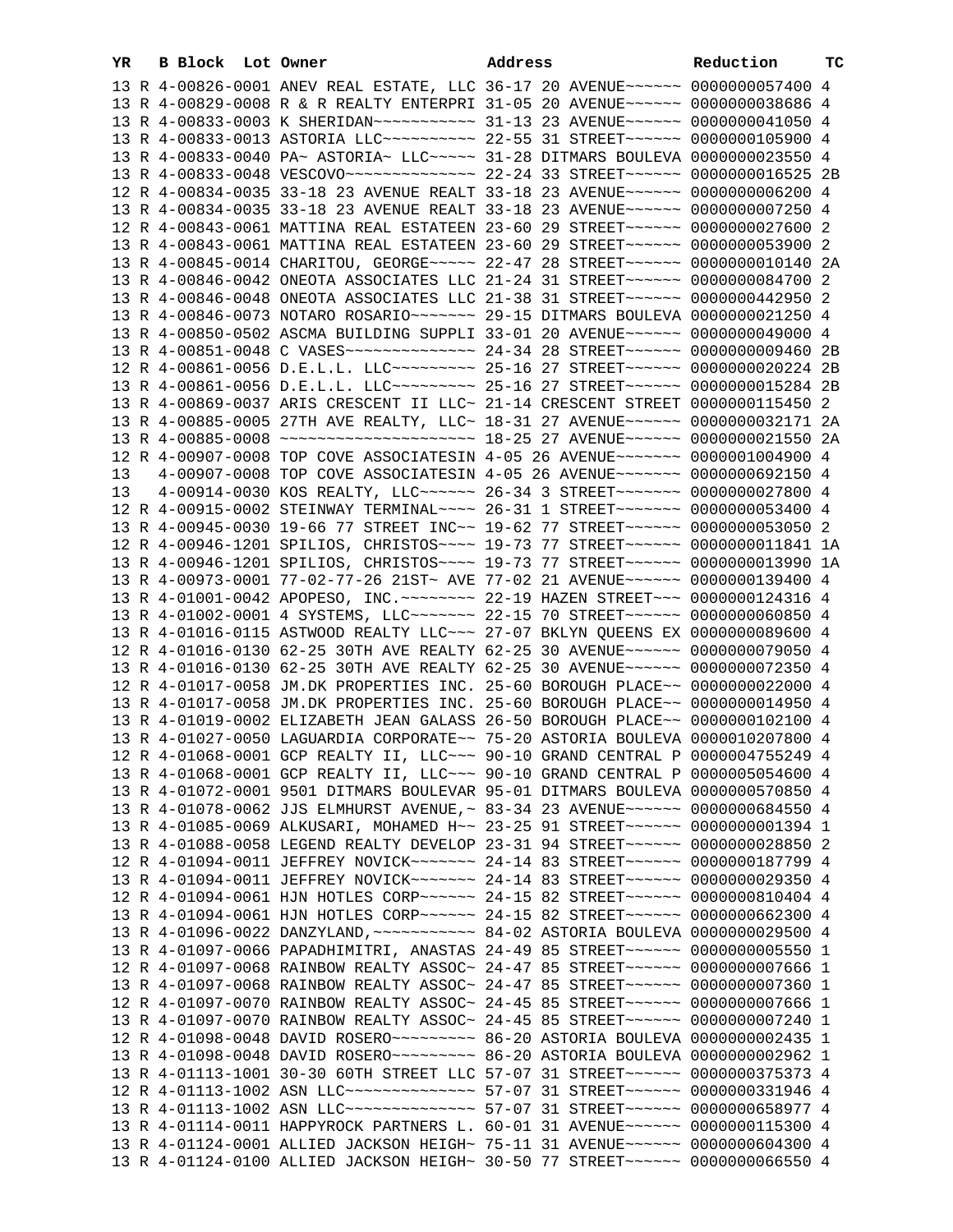| YR | <b>B Block</b> Lot Owner |                                                                                                                                                                 | Address | Reduction | тc |
|----|--------------------------|-----------------------------------------------------------------------------------------------------------------------------------------------------------------|---------|-----------|----|
|    |                          | 13 R 4-01129-0010 NARDIELLO, MICKEY~~~~ 80-20 30 AVENUE~~~~~~ 0000000001041 1                                                                                   |         |           |    |
|    |                          | 13 R 4-01132-0001 WOODSIDE 31ST AVENUE~ 54-02 31 AVENUE~~~~~~ 0000000297550 4                                                                                   |         |           |    |
|    |                          | 13 R 4-01134-0056 DAUPHINE REALTY L L~~ 57-01 32 AVENUE~~~~~~ 0000000041150 4                                                                                   |         |           |    |
|    |                          | 13 R 4-01135-0037 1192 DIONYSIOS VLACHO 31-06 60 STREET~~~~~~ 0000000013040 2A                                                                                  |         |           |    |
|    |                          | 13 R 4-01137-0011 61-02 31ST AVENUE, LL 61-02 31 AVENUE~~~~~~ 0000000021284 4                                                                                   |         |           |    |
|    |                          | 13 R 4-01153-0037 RUSTIN REALTY CORP~~~ 53-21 NORTHERN BOULEV 0000000067100 4                                                                                   |         |           |    |
|    |                          | 13 R 4-01153-0063 MARINO MARBLE&TITLE/C 51-23 NORTHERN BOULEV 0000000189200 4                                                                                   |         |           |    |
|    |                          | 13 R 4-01158-0147 MJ WOODSIDE LLC ----- 32-25 56 STREET ----- 0000000008812 4                                                                                   |         |           |    |
|    |                          | 13 R 4-01161-0080 PLISKIN~ BRENDA~~~~~~ 60-13 NORTHERN BOULEV 0000000026350 4                                                                                   |         |           |    |
|    |                          | 13 R 4-01161-0089 6001 NORTHERN, LLC~~~ 60-01 NORTHERN BOULEV 0000000081150 4                                                                                   |         |           |    |
|    |                          | 12 R 4-01162-0001 LOCAL 46 SECOND HOLDI 61-02 32 AVENUE~~~~~~ 0000000151700 4                                                                                   |         |           |    |
|    |                          | 13 R 4-01162-0001 LOCAL 46 SECOND HOLDI 61-02 32 AVENUE~~~~~~ 0000000223700 4                                                                                   |         |           |    |
|    |                          | 13 R 4-01162-0027 MURKO MACHINERY & DIE 32-38 62 STREET~~~~~~ 0000000059250 4                                                                                   |         |           |    |
|    |                          | 13 R 4-01165-0045 69-70 ASSOCIATES LLC~ 69-01 NORTHERN BOULEV 0000001328500 2                                                                                   |         |           |    |
|    |                          | 13 R 4-01165-0071 69-70 ASSOCIATES LLC~ 32-25 69 STREET~~~~~~ 0000000093800 2                                                                                   |         |           |    |
|    |                          | 13 R 4-01168-0033 MASPETH DEVELOP CO~~~ 72-09 NORTHERN BOULEV 0000000249450 4                                                                                   |         |           |    |
|    |                          | 13 R 4-01170-0047 LACHER/KOEPPEL REALTY 74-05 NORTHERN BOULEV 0000000036500 4<br>13 R 4-01182-0040 A. LONG LLC ---------- 58-02 NORTHERN BOULEV 0000000466450 4 |         |           |    |
|    |                          | 13 R 4-01183-1018 CHAN, LAI F ---------- 33-30 61 STREET ------ 0000000010327 1A                                                                                |         |           |    |
|    |                          | 13 R 4-01188-0055 HENDERSON APARTMENTS~ 60-11 BROADWAY~~~~~~~ 0000000166050 2                                                                                   |         |           |    |
|    |                          | 13 R 4-01191-0001 BERTORELLI MARIO~~~~~ 34-20 65 STREET~~~~~~ 0000000130200 4                                                                                   |         |           |    |
|    |                          | 13 R 4-01191-0012 BERTORELLI, MARIO~~~~ 34-36 65 STREET~~~~~~ 0000000052150 4                                                                                   |         |           |    |
|    |                          | 12 R 4-01195-0038 LENORA SIEGEL AS SUCC 34-11 56 STREET~~~~~~ 0000000012550 4                                                                                   |         |           |    |
|    |                          | 13 R 4-01195-0038 LENORA SIEGEL AS SUCC 34-11 56 STREET~~~~~~ 0000000010900 4                                                                                   |         |           |    |
|    |                          | 13 R 4-01198-0007 OWNERS TRANSPORT COMM 59-07 37 AVENUE~~~~~~ 0000000070750 4                                                                                   |         |           |    |
|    |                          | 13 R 4-01210-0007 LEE ESTATE TWO, INC. ~ 55-14 37 AVENUE ~~~~~~ 0000000022950 4                                                                                 |         |           |    |
|    |                          | 13 R 4-01212-0007 W A M A CORP~~~~~~~~~ 57-12 37 AVENUE~~~~~~ 0000000006800 4                                                                                   |         |           |    |
|    |                          | 13 R 4-01213-0056 58-18 REALTY, LLC --- 58-18 37 AVENUE ----- 0000000147450 4                                                                                   |         |           |    |
|    |                          | 13 R 4-01231-0028 IOANNIS KORDISTOS ~~~~ 61-12 39 AVENUE ~~~~~~ 0000000023003 2A                                                                                |         |           |    |
|    |                          | 13 R 4-01231-0050 C A & J REALTY HOLD C 61-19 ROOSEVELT AVENU 0000000250542 4                                                                                   |         |           |    |
|    |                          | 13 R 4-01246-0035 33-51 73RD STREET, LL 33-51 73 STREET~~~~~~ 0000000071000 2                                                                                   |         |           |    |
|    |                          | 13 R 4-01250-0063 KIM YOUNG~~~~~~~~~~~~ 33-11 77 STREET~~~~~~ 0000000032600 4                                                                                   |         |           |    |
|    |                          | 13 R 4-01254-0006 E & R HOLDING CORP~~~ 81-14 NORTHERN BOULEV 0000000075300 4                                                                                   |         |           |    |
|    |                          | 13 R 4-01276-0012 143 20 STREET JACKSON 35-14 77 STREET~~~~~~ 0000000088200 2                                                                                   |         |           |    |
|    |                          | 13 R 4-01277-0036 S & F CO., LLC ------ 77-01 37 AVENUE------ 0000000173050 4                                                                                   |         |           |    |
|    |                          | 12 R 4-01280-0012 TURNBURY VILLAGE LLC~ 35-30 81 STREET~~~~~~ 0000000103300 2                                                                                   |         |           |    |
|    |                          | 13 R 4-01280-0012 TURNBURY VILLAGE LLC~ 35-30 81 STREET~~~~~~ 0000000196000 2                                                                                   |         |           |    |
|    |                          | 12 R 4-01283-0027 L I C SVGS BK~~~~~~~~ 72-35 BROADWAY~~~~~~~ 0000000139850 4                                                                                   |         |           |    |
|    |                          | 13 R 4-01283-0027 L I C SVGS BK ------- 72-35 BROADWAY ------ 0000000165510 4                                                                                   |         |           |    |
|    |                          | 13 R 4-01284-0038 HITTLEMAN, AS TRUSTEE 73-20 37 AVENUE~~~~~~ 0000000126350 4                                                                                   |         |           |    |
|    |                          | 13 R 4-01284-0051 37-30 74TH APARTMENT~ 37-30 74 STREET~~~~~~ 0000000130150 2                                                                                   |         |           |    |
|    |                          | 13 R 4-01286-0017 POHORILLE, RAUL TTEE~ 37-37 75 STREET~~~~~~ 0000000164199 4                                                                                   |         |           |    |
|    |                          | 12 R 4-01288-0048 HARRY J BONUCK~~~~~~~ 77-01 ROOSEVELT AVENU 0000000113100 4                                                                                   |         |           |    |
|    |                          | 13 R 4-01288-0048 HARRY J BONUCK~~~~~~~ 77-01 ROOSEVELT AVENU 0000000039850 4<br>12 R 4-01291-0040 TRADING REALTY OF QUE 80-15 ROOSEVELT AVENU 0000000058300 4  |         |           |    |
|    |                          | 13 R 4-01291-0040 TRADING REALTY OF QUE 80-15 ROOSEVELT AVENU 0000000024800 4                                                                                   |         |           |    |
|    |                          | 13 R 4-01294-0020 KOENIG PROPERTIES INC 62-07 WOODSIDE AVENUE 0000000115350 4                                                                                   |         |           |    |
|    |                          | 13 R 4-01298-0079 ELMHURST WOODSIDE LLC 41-42 66 STREET~~~~~~ 0000000063300 2                                                                                   |         |           |    |
|    |                          | 13 R 4-01299-0010 AL67 REALTY LLC~~~~~~ 40-35 67 STREET~~~~~~ 0000000027550 2                                                                                   |         |           |    |
|    |                          | 12 R 4-01303-0010 M & P MINUTEMAN, INC. 71-26 ROOSEVELT AVENU 0000000015950 4                                                                                   |         |           |    |
|    |                          | 13 R 4-01307-0023 JEFFREY APRATMENTS LL 67-14 41 AVENUE~~~~~~ 0000000159000 2                                                                                   |         |           |    |
|    |                          | 13 R 4-01315-0078 QPII- 41-45 52 STREET 41-45 52 STREET~~~~~~ 0000000219300 2                                                                                   |         |           |    |
|    |                          | 13 R 4-01319-0021 50-11 QUEENS BOULEVAR 50-17 QUEENS BOULEVAR 0000000048450 4                                                                                   |         |           |    |
|    |                          | 13 R 4-01321-0012 REGENT BABY PRODUCTS~ 43-21 52 STREET~~~~~~ 0000000037443 4                                                                                   |         |           |    |
|    |                          | 12 R 4-01322-0001 EXCLUSIVE HOSPITALITY 53-01 OUEENS BOULEVAR 0000001108492 4                                                                                   |         |           |    |
|    |                          | 13 R 4-01322-0001 EXCLUSIVE HOSPITALITY 53-01 QUEENS BOULEVAR 0000000663250 4                                                                                   |         |           |    |
|    |                          | 13 R 4-01323-0067 GEROGIADIS CHRISOULA~ 43-07 54 STREET~~~~~~~ 0000000049915 2A                                                                                 |         |           |    |
|    |                          | 13 R 4-01327-0006 5643 REALTY LLC ----- 56-01 43 AVENUE ----- 0000000023650 2                                                                                   |         |           |    |
|    |                          | 13 R 4-01332-0026 PINEWOOD REALTY CORP~ 58-23 43 AVENUE~~~~~~ 0000000734000 2                                                                                   |         |           |    |
|    |                          | 12 R 4-01333-0048 INTREPID PROPERTY LLC 58-12 43 AVENUE~~~~~~ 0000000019759 2A                                                                                  |         |           |    |
|    |                          | 13 R 4-01333-0048 INTREPID PROPERTY LLC 58-12 43 AVENUE~~~~~~ 0000000034706 2A                                                                                  |         |           |    |
|    |                          | 12 R 4-01333-0049 INTREPID PROPERTY LLC 58-14 43 AVENUE~~~~~~ 0000000013366 2A                                                                                  |         |           |    |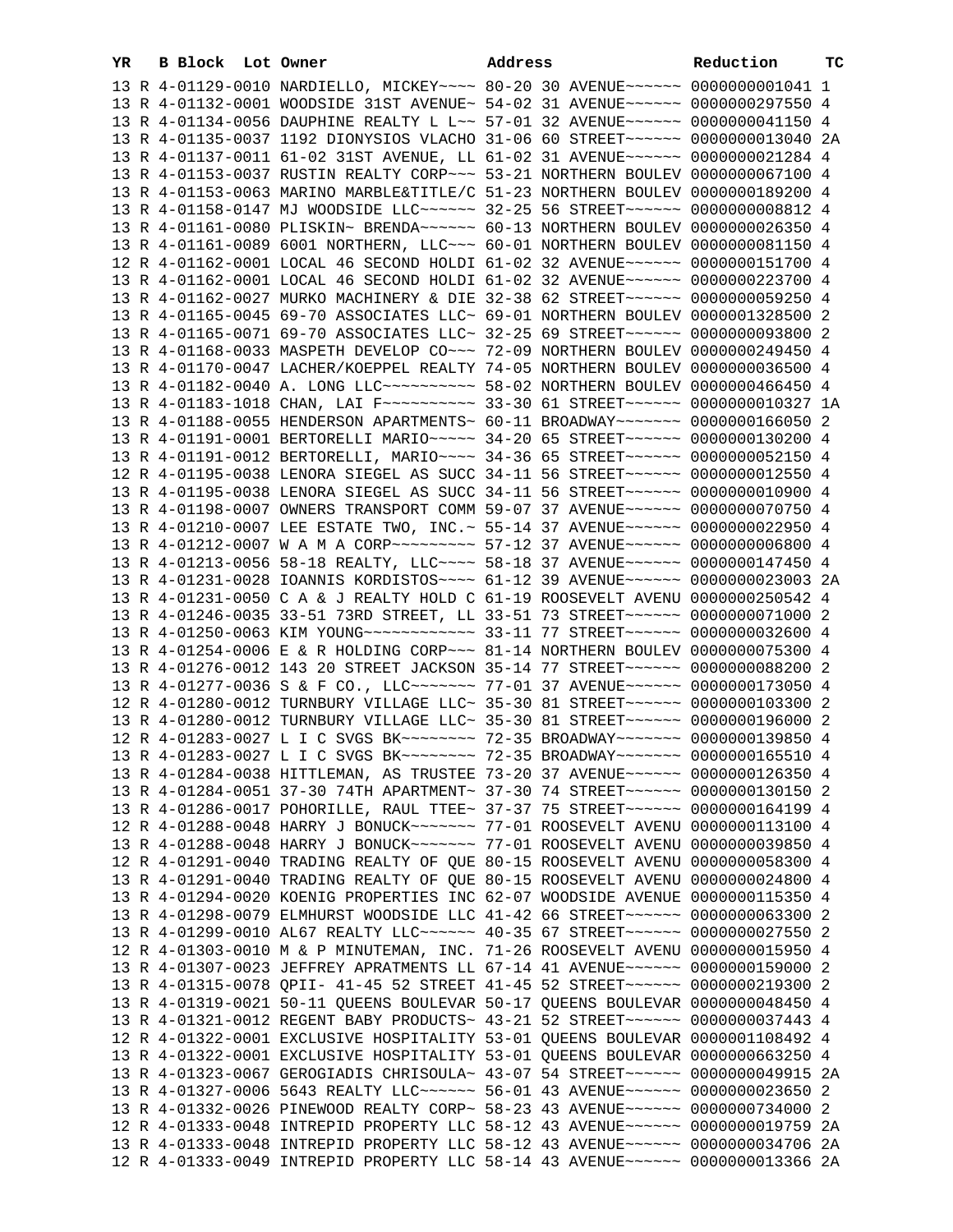| YR | B Block Lot Owner |                                                                                      | Address | Reduction | тc |
|----|-------------------|--------------------------------------------------------------------------------------|---------|-----------|----|
|    |                   | 13 R 4-01333-0049 INTREPID PROPERTY LLC 58-14 43 AVENUE~~~~~~ 0000000027801 2A       |         |           |    |
|    |                   | 13 R 4-01333-0086 WINSTON~~~~~~~~~~~~~~~~~~~~ 43-14 60 STREET~~~~~~~ 0000000191000 2 |         |           |    |
|    |                   | 13 R 4-01335-0010 41-19 REALTY COMPANY, 41-19 60 STREET~~~~~~ 0000000032350 2        |         |           |    |
|    |                   | 13 R 4-01335-0036 ASTORIA FEDERAL SAVIN 60-20 WOODSIDE AVENUE 0000000268805 4        |         |           |    |
|    |                   | 12 R 4-01338-0028 60 05 44TH AVE CORP~~ 60-05 44 AVENUE~~~~~~ 0000000012750 2        |         |           |    |
|    |                   | 13 R 4-01338-0028 60 05 44TH AVE CORP~~ 60-05 44 AVENUE~~~~~~ 0000000037100 2        |         |           |    |
|    |                   | 13 R 4-01339-0002 QUEENS BOULEVARD EXTE 61-11 QUEENS BOULEVAR 0000000578900 4        |         |           |    |
|    |                   | 13 R 4-01339-0017 FANO, LLC~~~~~~~~~~~~~ 61-18 43 AVENUE~~~~~~ 0000000020600 2       |         |           |    |
|    |                   | 13 R 4-01339-0019 FANO, LLC ------------ 61-20 43 AVENUE ------ 0000000030300 2      |         |           |    |
|    |                   | 13 R 4-01339-0028 34 WOODSIDE REALTY, L 43-06 63 STREET~~~~~~ 0000000224000 2        |         |           |    |
|    |                   | 13 R 4-01348-0017 KIM, PIL BONG~~~~~~~~ 68-04 43 AVENUE~~~~~~ 0000000010017 2A       |         |           |    |
|    |                   | 13 R 4-01348-0019 CHARLES C. KIM ------ 68-08 43 AVENUE------ 0000000008640 2A       |         |           |    |
|    |                   | 13 R 4-01352-0051 BOGOSIAN SARI~~~~~~~~~~~~~~ 70-55 QUEENS BOULEVAR 0000000070461 4  |         |           |    |
|    |                   | 13 R 4-01352-0121 C.E. PROPERTIES INC.~ 72-17 QUEENS BOULEVAR 0000000174600 4        |         |           |    |
|    |                   | 12 R 4-01367-0020 CHRISMAR REALTY CORP~ 93-13 ASTORIA BOULEVA 0000000006000 4        |         |           |    |
|    |                   | 13 R 4-01367-0020 CHRISMAR REALTY CORP~ 93-13 ASTORIA BOULEVA 0000000017250 4        |         |           |    |
|    |                   | 13 R 4-01421-0001 NORTHRIDGE COOPERATIV 32-45 91 STREET~~~~~~ 0000000481700 2        |         |           |    |
|    |                   | 13 R 4-01429-0039 NORTHERN VENTURA LLC~ 99-11 NORTHERN BOULEV 0000000007650 4        |         |           |    |
|    |                   | 12 R 4-01443-0001 JACKSON 34 REALTY COR 82-06 34 AVENUE~~~~~~ 0000000105550 2        |         |           |    |
|    |                   | 13 R 4-01443-0001 JACKSON 34 REALTY COR 82-06 34 AVENUE~~~~~~ 0000000095650 2        |         |           |    |
|    |                   | 12 R 4-01443-0006 JACKSON 34 REALTY COR 82-16 34 AVENUE~~~~~~ 0000000024100 2        |         |           |    |
|    |                   | 13 R 4-01443-0006 JACKSON 34 REALTY COR 82-16 34 AVENUE~~~~~~ 0000000063700 2        |         |           |    |
|    |                   | 12 R 4-01452-0006 WHITE CAPITAL CORP~~~ 91-16 34 AVENUE~~~~~~ 0000000115860 2        |         |           |    |
|    |                   | 13 R 4-01452-0006 WHITE CAPITAL CORP~~~ 91-16 34 AVENUE~~~~~~ 0000000047650 2        |         |           |    |
|    |                   | 13 R 4-01453-0014 34-16 VERNON BLVD REA 34-16 93 STREET~~~~~~ 0000000063050 2        |         |           |    |
|    |                   | 13 R 4-01455-0001 94-06 34TH AVENUE REA 94-06 34 AVENUE~~~~~~ 0000000067650 2        |         |           |    |
|    |                   | 13 R 4-01455-0065 ESCO ASSOCIATES LLC~~ 94-26 34 ROAD~~~~~~~~ 0000000072850 2        |         |           |    |
|    |                   | 12 R 4-01456-0022 ERP HALLS LLC -------- 35-40 83 STREET ----- 0000000367950 2       |         |           |    |
|    |                   | 13 R 4-01456-0022 ERP HALLS LLC ------- 35-40 83 STREET ----- 0000000230700 2        |         |           |    |
|    |                   | 13 R 4-01456-0046 82/83 JH LLC -------- 35-53 82 STREET ------ 0000000037500 2       |         |           |    |
|    |                   | 13 R 4-01460-0166 MAGRO, OLIMPIA~~~~~~~ 35-19 86 STREET~~~~~~ 0000000019760 2A       |         |           |    |
|    |                   | 13 R 4-01461-0001 87 REALTY LLC -------- 87-02 35 AVENUE ----- 0000000093000 2       |         |           |    |
|    |                   | 13 R 4-01470-0001 HAMPTON ASSOCIATES ~~~ 82-02 37 AVENUE ~~~~~~ 0000000133350 4      |         |           |    |
|    |                   | 13 R 4-01470-0038 EFRAMAR ENTERPRISES I 82-19 ROOSEVELT AVENU 0000000007700 4        |         |           |    |
|    |                   | 13 R 4-01470-0039 HERNANDEZ MARIA~~~~~~ 82-17 ROOSEVELT AVENU 0000000019000 4        |         |           |    |
|    |                   | 13 R 4-01470-0046 82-01 ROOSEVELT AVENU 82-03 ROOSEVELT AVENU 0000000038200 4        |         |           |    |
|    |                   | 13 R 4-01470-0049 MCDONALD'S~ CORPORATI 37-59 82 STREET~~~~~~ 0000000037100 4        |         |           |    |
|    |                   | 12 R 4-01470-0055 3747 82ND STREET LLC~ 37-47 82 STREET~~~~~~ 0000000051050 4        |         |           |    |
|    |                   | 13 R 4-01470-0055 3747 82ND STREET LLC~ 37-47 82 STREET~~~~~~ 0000000094700 4        |         |           |    |
|    |                   | 13 R 4-01473-0001 GEORGE DOULAVERIS & S 85-02 37 AVENUE~~~~~~ 0000000229000 4        |         |           |    |
|    |                   | 13 R 4-01473-0029 37-42 86 ST. REALTY L 37-42 86 STREET~~~~~~ 0000000033900 2        |         |           |    |
|    |                   | 12 R 4-01474-0058 37-27 PROPERTIES LTD~ 37-27 86 STREET~~~~~~ 0000000277000 2        |         |           |    |
|    |                   | 13 R 4-01475-0016 SERRANO, DELIA~~~~~~~ 37-22 88 STREET~~~~~~ 0000000039384 4        |         |           |    |
|    |                   | 12 R 4-01476-0001 ELMHURST WOODSIDE LLC 88-02 37 AVENUE~~~~~~ 0000000227150 2        |         |           |    |
|    |                   | 13 R 4-01476-0001 ELMHURST WOODSIDE LLC 88-02 37 AVENUE~~~~~~ 0000000260000 2        |         |           |    |
|    |                   | 13 R 4-01480-0039 CAMPON, JULIAN A~~~~~ 92-13 ROOSEVELT AVENU 0000000016290 4        |         |           |    |
|    |                   | 13 R 4-01480-0044 GUARINA CORONA CORP. ~ 92-03 ROOSEVELT AVENU 0000000045500 4       |         |           |    |
|    |                   | 13 R 4-01481-0044 L & V ROOSEVELT PROPI 93-17 ROOSEVELT AVENU 0000000081200 4        |         |           |    |
|    |                   | 12 R 4-01481-0052 CAMPON, III, JOSE~ M~ 93-01 ROOSEVELT AVENU 0000000023380 2A       |         |           |    |
|    |                   | 13 R 4-01481-0052 CAMPON, III, JOSE~ M~ 93-01 ROOSEVELT AVENU 0000000055880 2A       |         |           |    |
|    |                   | 13 R 4-01483-0010 WARREN LLC ----------- 95-08 37 AVENUE ----- 0000000153063 2       |         |           |    |
|    |                   | 13 R 4-01483-0012 WARREN LLC ----------- 37-06 WARREN STREET -~ 0000000036937 2      |         |           |    |
|    |                   | 12 R 4-01486-0004 PNO PROPERTIES, LLC~~ 40-47 75 STREET~~~~~~ 0000000043700 4        |         |           |    |
|    |                   | 13 R 4-01486-0004 PNO PROPERTIES, LLC~~ 40-47 75 STREET~~~~~~ 0000000051350 4        |         |           |    |
|    |                   | 12 R 4-01486-0005 MOSTLY ELMHURST, LLC~ 40-45 75 STREET~~~~~~ 0000000032200 4        |         |           |    |
|    |                   | 13 R 4-01486-0005 MOSTLY ELMHURST, LLC~ 40-45 75 STREET~~~~~~ 0000000040300 4        |         |           |    |
|    |                   | 12 R 4-01486-0043 SEI OUNG YOON~~~~~~~~ 75-21 BROADWAY~~~~~~~ 0000000025350 4        |         |           |    |
|    |                   | 13 R 4-01486-0043 SEI OUNG YOON~~~~~~~~ 75-21 BROADWAY~~~~~~~ 0000000041800 4        |         |           |    |
|    |                   | 13 R 4-01488-0006 L AND F BUILDING~ LLC 77-14 ROOSEVELT AVENU 0000000139650 4        |         |           |    |
|    |                   | 13 R 4-01489-1002 78-14 ROOSEVELT LLC~~ 78-14 ROOSEVELT AVENU 0000000204700 4        |         |           |    |
|    |                   | 12 R 4-01490-0002 GRANCOLUMBIA RTY INC~ 79-04 ROOSEVELT AVENU 0000000488000 4        |         |           |    |
|    |                   | 13 R 4-01490-0002 GRANCOLUMBIA RTY INC~ 79-04 ROOSEVELT AVENU 0000000474050 4        |         |           |    |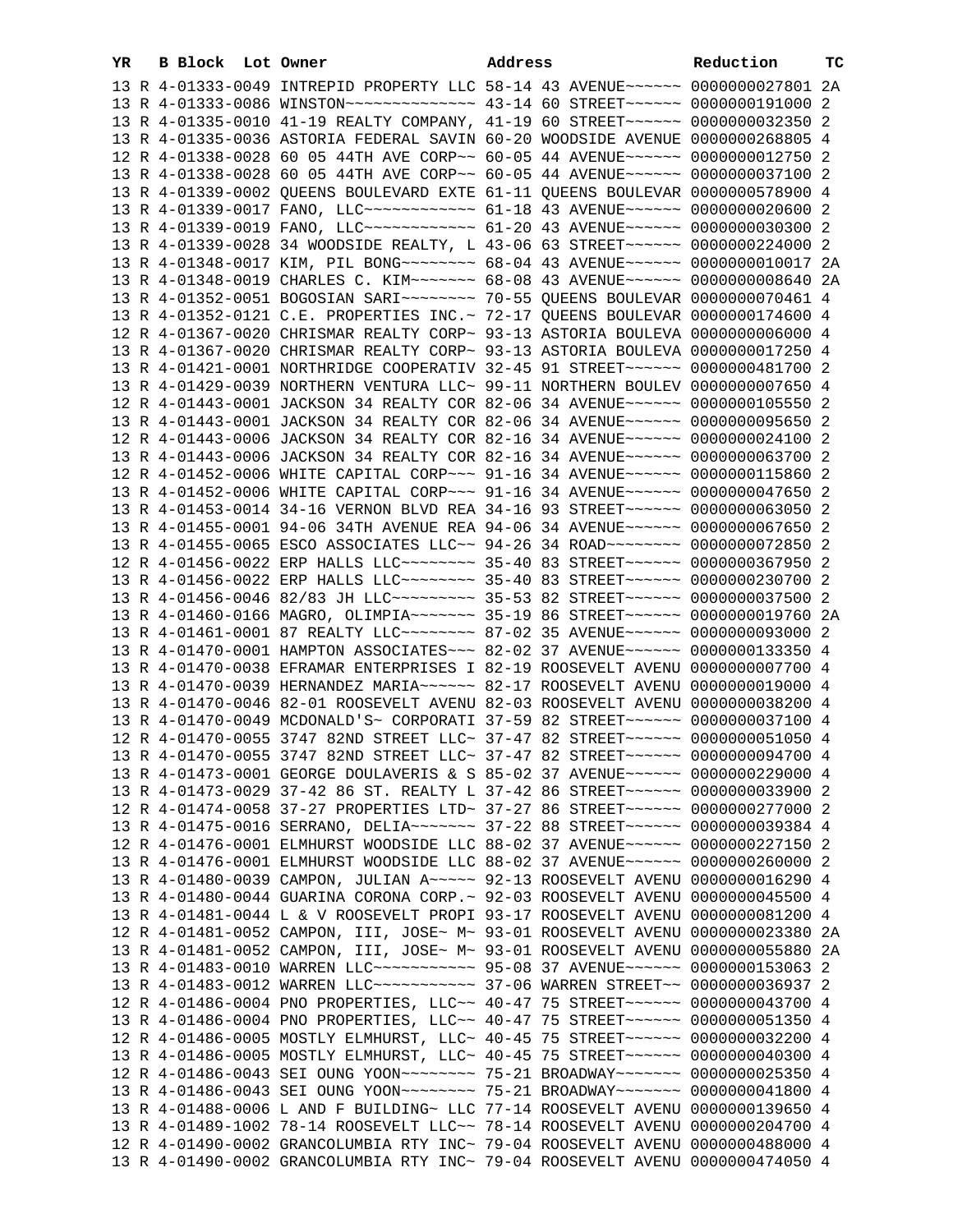| YR | B Block Lot Owner |                                                                                                                                                                  | Address | Reduction | тc |
|----|-------------------|------------------------------------------------------------------------------------------------------------------------------------------------------------------|---------|-----------|----|
|    |                   | 13 R 4-01491-0021 KING GEORGE APTS, LLC 80-15 41 AVENUE~~~~~~ 0000000201450 2                                                                                    |         |           |    |
|    |                   | 13 R 4-01492-0015 ALETTA HOLDING CO~~~~ 40-18 82 STREET~~~~~~ 0000000029700 4                                                                                    |         |           |    |
|    |                   | 12 R 4-01492-0017 40-22 82ND STREET LLC 40-22 82 STREET~~~~~~ 0000000017200 4                                                                                    |         |           |    |
|    |                   | 13 R 4-01492-0017 40-22 82ND STREET LLC 40-22 82 STREET~~~~~~ 0000000013150 4                                                                                    |         |           |    |
|    |                   | 13 R 4-01494-0049 NG, CHUN WAI~~~~~~~~~ 41-32 75 STREET~~~~~~ 0000000022498 2A                                                                                   |         |           |    |
|    |                   | 13 R 4-01497-0048 SURIN LAND & BUILDING 41-61 77 STREET~~~~~~~ 0000000021250 2                                                                                   |         |           |    |
|    |                   | 12 R 4-01503-0009 DELGADO REALTY GROUP~ 84-24 ROOSEVELT AVENU 0000000469600 4                                                                                    |         |           |    |
|    |                   | 13 R 4-01503-0009 DELGADO REALTY GROUP~ 84-24 ROOSEVELT AVENU 0000000461500 4                                                                                    |         |           |    |
|    |                   | 13 R 4-01505-0005 BARRINGTON HOLDING CO 82-10 BAXTER AVENUE~~ 0000000134425 4                                                                                    |         |           |    |
|    |                   | 12 R 4-01505-0037 SUSSEX APARTMENTS LLC 40-70 HAMPTON STREET~ 0000000139150 2                                                                                    |         |           |    |
|    |                   | 13 R 4-01505-0037 SUSSEX APARTMENTS LLC 40-70 HAMPTON STREET~ 0000000160450 2                                                                                    |         |           |    |
|    |                   | 13 R 4-01514-0041 41-53 HAMPTON LLC --- 41-53 HAMPTON STREET ~ 0000000129500 2                                                                                   |         |           |    |
|    |                   | 13 R 4-01519-0028 DAMAR APARTMENTS, LLC 75-06 WOODSIDE AVENUE 0000000089550 2                                                                                    |         |           |    |
|    |                   | 13 R 4-01519-0040 LAU, CHUN KWAI~~~~~~~ 42-12 76 STREET~~~~~~ 0000000013724 2A                                                                                   |         |           |    |
|    |                   | 13 R 4-01521-0016 CHETAT NG~~~~~~~~~~~~ 74-22 44 AVENUE~~~~~~ 0000000016051 2A                                                                                   |         |           |    |
|    |                   |                                                                                                                                                                  |         |           |    |
|    |                   |                                                                                                                                                                  |         |           |    |
|    |                   | 13 R 4-01526-0001 JD BROADWAY~ REALTY~~ 80-20 BROADWAY~~~~~~~ 0000000085700 2                                                                                    |         |           |    |
|    |                   | 13 R 4-01529-0073 HERSCHMANN NOVA~~~~~~ 46-16 76 STREET~~~~~~ 0000000035800 4                                                                                    |         |           |    |
|    |                   | 12 R 4-01535-0107 ASIA BANK, NA~~~~~~~~ 82-62 BROADWAY~~~~~~~ 0000000137700 4                                                                                    |         |           |    |
|    |                   | 13 R 4-01535-0107 ASIA BANK, NA~~~~~~~~ 82-62 BROADWAY~~~~~~~ 0000000163350 4                                                                                    |         |           |    |
|    |                   | 13 R 4-01537-0027 SHIM, JAE TAEK~~~~~~~ 79-52 ALBION AVENUE~~ 0000000035566 4                                                                                    |         |           |    |
|    |                   | 12 R 4-01549-0016 KAM LUN FOOD PRODUCTS 86-18 BROADWAY~~~~~~~ 0000000535900 4                                                                                    |         |           |    |
|    |                   | 13 R 4-01549-0016 KAM LUN FOOD PRODUCTS 86-18 BROADWAY~~~~~~~ 0000000494500 4                                                                                    |         |           |    |
|    |                   | 12 R 4-01550-0020 ~~~~~~~~~~~~~~~~~~~~~ 92-10 ROOSEVELT AVENU 0000000059900 4                                                                                    |         |           |    |
|    |                   | 13 R 4-01550-0020 ~~~~~~~~~~~~~~~~~~~~~~ 92-10 ROOSEVELT AVENU 0000000087400 4                                                                                   |         |           |    |
|    |                   | 13 R 4-01555-0027 VALAR REALTY LLC ~~~~~ 41-98 WHITNEY AVENUE~ 0000000170150 2                                                                                   |         |           |    |
|    |                   | 13 R 4-01561-0025 NOURI REALTY, LLC~~~~ 44-30 MACNISH STREET~ 0000000131200 2                                                                                    |         |           |    |
|    |                   | 13 R 4-01565-0028 ZHANG, PEI YU LUO~~~~ 41-40 CASE STREET~~~~ 0000000032520 2B                                                                                   |         |           |    |
|    |                   | 13 R 4-01565-0056 DENMAN STREET REALTY, 41-39 DENMAN STREET~~ 0000000011296 2B                                                                                   |         |           |    |
|    |                   | 13 R 4-01566-0001 DORSET LLC ----------- 42-07 WHITNEY AVENUE ~ 0000000072900 2                                                                                  |         |           |    |
|    |                   | 13 R 4-01581-0014 EB MANAGEMENT ASSOCIA 86-22 DONGAN AVENUE~~ 0000000155700 2                                                                                    |         |           |    |
|    |                   | 13 R 4-01590-0001 4105 94 ST INC~~~~~~~ 94-02 41 AVENUE~~~~~~ 0000000161550 2                                                                                    |         |           |    |
|    |                   | 13 R 4-01594-0023 55-57 HESTER GROCERY~ 40-13 WARREN STREET~~ 0000000049650 4                                                                                    |         |           |    |
|    |                   | 13 R 4-01594-0025 55-57 HESTER GROCERY~ 40-11 WARREN STREET~~ 0000000131050 4                                                                                    |         |           |    |
|    |                   | 13 R 4-01600-0080 CORONA ENTITY CORP. ~~ 93-23 CORONA AVENUE~~ 0000000022450 4                                                                                   |         |           |    |
|    |                   | 13 R 4-01601-0001 HUNGSTER LLC~~~~~~~~~ 94-05 44 AVENUE~~~~~~ 0000000012500 4                                                                                    |         |           |    |
|    |                   | 12 R 4-01610-0049 REGENCY ENTERPRISES I 100-14 40 ROAD~~~~~~~~ 0000000018861 2A                                                                                  |         |           |    |
|    |                   | 13 R 4-01610-0049 REGENCY ENTERPRISES I 100-14 40 ROAD~~~~~~~ 0000000014276 2A                                                                                   |         |           |    |
|    |                   | 13 R 4-01619-0011 101-06 43RD AVE. OWNE 101-06 43 AVENUE~~~~~ 0000000263250 2                                                                                    |         |           |    |
|    |                   | 12 R 4-01629-0115 ELLISON SERVICING COR 99-03 CORONA AVENUE~~ 0000000010828 2A                                                                                   |         |           |    |
|    |                   | 13 R 4-01629-0115 ELLISON SERVICING COR 99-03 CORONA AVENUE~~ 0000000022414 2A                                                                                   |         |           |    |
|    |                   | 13 R 4-01631-0041 SIDERAKIS, NIKOLAOS~~ 101-12 46 AVENUE~~~~~ 0000000103750 2                                                                                    |         |           |    |
|    |                   | 13 R 4-01632-0020 YORKSHIRE REALTY CORP 100-17 23 AVENUE~~~~~ 0000007940550 4                                                                                    |         |           |    |
|    |                   | 12 R 4-01634-0001 WIND P1 MORTGAGE BORR 100-15 DITMARS BOULEV 0000004398413 4                                                                                    |         |           |    |
|    |                   | 13 R 4-01634-0001 WIND P1 MORTGAGE BORR 100-15 DITMARS BOULEV 0000004185790 4                                                                                    |         |           |    |
|    |                   | 13 R 4-01640-0025 LAGUARDIA ASSOCIATES, 104-04 DITMARS BOULEV 0000002389801 4                                                                                    |         |           |    |
|    |                   | 12 R 4-01696-0039 LKM ENTERPRISES LTD~~ 101-07 NORTHERN BOULE 00000000008050 4                                                                                   |         |           |    |
|    |                   | 13 R 4-01696-0039 LKM ENTERPRISES LTD~~ 101-07 NORTHERN BOULE 0000000015256 4                                                                                    |         |           |    |
|    |                   | 12 R 4-01696-0040 LKM ENTERPRISES LTD~~ 101-05 NORTHERN BOULE 0000000003850 4                                                                                    |         |           |    |
|    |                   | 13 R 4-01696-0040 LKM ENTERPRISES LTD~~ 101-05 NORTHERN BOULE 0000000012697 4                                                                                    |         |           |    |
|    |                   | 12 R 4-01696-0041 LKM ENTERPRISES, INC~ 101-03 NORTHERN BOULE 0000000012250 4                                                                                    |         |           |    |
|    |                   | 13 R 4-01696-0041 LKM ENTERPRISES, INC~ 101-03 NORTHERN BOULE 0000000016253 4                                                                                    |         |           |    |
|    |                   | 12 R 4-01706-0022 RSY I REALTY CORP~~~~ 32-26 112 PLACE~~~~~~ 0000000010900 4                                                                                    |         |           |    |
|    |                   | 13 R 4-01706-0022 RSY I REALTY CORP~~~~ 32-26 112 PLACE~~~~~~ 0000000023506 4                                                                                    |         |           |    |
|    |                   | 12 R 4-01716-0007 SIEGA, CARLOS~~~~~~~~~~~~~~ 101-14 NORTHERN BOULE 0000000014926 2A                                                                             |         |           |    |
|    |                   | 13 R 4-01716-0007 SIEGA, CARLOS~~~~~~~~~~~~~~ 101-14 NORTHERN BOULE 0000000014517 2A                                                                             |         |           |    |
|    |                   | 13 R 4-01718-0015 JAMES HARNER ~~~~~~~~~~~~~~ 103-24 NORTHERN BOULE 00000000080550 4                                                                             |         |           |    |
|    |                   | 13 R 4-01735-0023 101-11 CORONA REALTY, 35 AVENUE~~~~~~~~~~~~ 0000000013500 4                                                                                    |         |           |    |
|    |                   | 13 R 4-01737-0010 BRG 3520 97 LLC ----- 35-20 97 STREET ----- 0000000041750 2                                                                                    |         |           |    |
|    |                   | 13 R 4-01753-0063 CORONA VENTURA LLC~~~ 109-15 37 AVENUE~~~~~ 0000000044550 2<br>13 R 4-01759-0023 6727 IGRAM ST ~~~~~~~~ 37-50 97 STREET ~~~~~~ 0000000198300 2 |         |           |    |
|    |                   |                                                                                                                                                                  |         |           |    |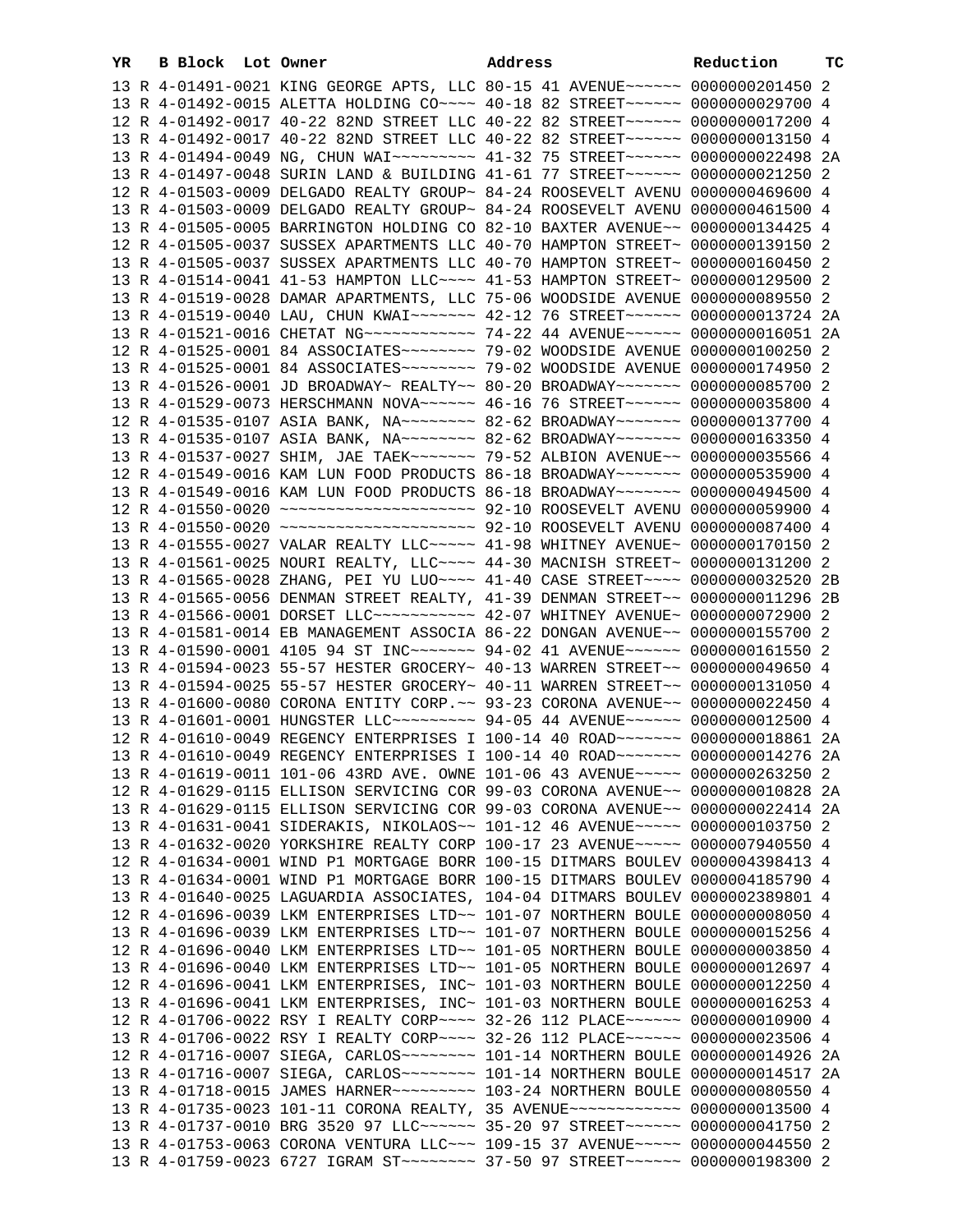| YR | B Block Lot Owner |  | Address                                                                         | Reduction | тc |
|----|-------------------|--|---------------------------------------------------------------------------------|-----------|----|
|    |                   |  | 13 R 4-01759-0035 LGF ENTERPRISES ~~~~~~ 37-53 JUNCTION BOULEV 0000000498750 4  |           |    |
|    |                   |  | 13 R 4-01759-0050 JUNCTION TRADING, LLC 37-25 JUNCTION BOULEV 0000001128100 4   |           |    |
|    |                   |  | 13 R 4-01759-0054 37-21 JUNCTION REALTY 37-23 JUNCTION BOULEV 0000000151950 4   |           |    |
|    |                   |  | 13 R 4-01772-0037 CHEN, XIU YUN~~~~~~~~ 104-17 37 DRIVE~~~~~~ 0000000129000 2A  |           |    |
|    |                   |  | 12 R 4-01772-0044 BRG 3729 LLC -------- 37-29 104 STREET ---- 0000000034600 2   |           |    |
|    |                   |  | 13 R 4-01786-0032 WNK RLTY CORP~~~~~~~~ 112-37 ROOSEVELT AVEN 0000000033500 4   |           |    |
| 13 |                   |  | 4-01828-0021 FRED & LOU HOLDING CO 33-40 127 PLACE~~~~~~ 0000000022400 4        |           |    |
|    |                   |  | 12 R 4-01835-0088 DJMA REALTY CO ------ 87-13 51 AVENUE ----- 0000000048000 2B  |           |    |
|    |                   |  |                                                                                 |           |    |
|    |                   |  | 13 R 4-01835-0088 DJMA REALTY CO~~~~~~~ 87-13 51 AVENUE~~~~~~ 0000000049000 2B  |           |    |
|    |                   |  | 13 R 4-01835-0089 KWAI AND WONG INC~~~~ 87-11 51 AVENUE~~~~~~ 0000000084915 2B  |           |    |
|    |                   |  | 12 R 4-01842-0031 GILBERT LOUZOUN REVOC 87-22 JUSTICE AVENUE~ 0000000031800 2   |           |    |
|    |                   |  | 13 R 4-01842-0031 GILBERT LOUZOUN REVOC 87-22 JUSTICE AVENUE~ 0000000073750 2   |           |    |
|    |                   |  | 13 R 4-01843-0001 BO-MA QUEENS REALTY L 87-01 QUEENS BOULEVAR 0000000157250 4   |           |    |
|    |                   |  | 12 R 4-01843-1001 FC QUEENS PLACE ASSOC 88-15 QUEENS BOULEVAR 0000006431881 4   |           |    |
|    |                   |  | 13 R 4-01843-1001 FC QUEENS PLACE ASSOC 88-15 QUEENS BOULEVAR 0000009304056 4   |           |    |
|    |                   |  | 12 R 4-01845-0010 HEWLETT ASSOCIATES~~~ 89-50 56 AVENUE~~~~~~ 0000000074150 2   |           |    |
|    |                   |  | 13 R 4-01845-0010 HEWLETT ASSOCIATES~~~ 89-50 56 AVENUE~~~~~~ 0000000276050 2   |           |    |
|    |                   |  | 13 R 4-01855-0013 ELMHURST VENTURA LLC~ 90-32 53 AVENUE~~~~~~ 0000000027950 2   |           |    |
|    |                   |  | 13 R 4-01855-1001 CHU, CHINGWEN~~~~~~~~ 53-11 90 STREET~~~~~~ 00000000001712 2  |           |    |
|    |                   |  | 13 R 4-01860-0102 ~~~~~~~~~~~~~~~~~~~~ 92-59 59 AVENUE~~~~~~ 0000006494450 4    |           |    |
|    |                   |  | 13 R 4-01861-0001 QUEENS CROSSROADS, LL 91-31 QUEENS BOULEVAR 0000000906150 4   |           |    |
|    |                   |  | 13 R 4-01872-0011 TOLEDO COURT MUTUAL H 92-30 56 AVENUE~~~~~~ 0000000201840 2   |           |    |
|    |                   |  | 13 R 4-01890-0037 THE BROOKLYN UNION GA 50-14 98 STREET~~~~~~ 0000000026600 4   |           |    |
|    |                   |  | 13 R 4-01890-0040 THE BROOKLYN UNION GA 50-18 98 STREET~~~~~~ 0000000026600 4   |           |    |
|    |                   |  | 12 R 4-01897-0010 YIN LI CORP. ~~~~~~~~~ 53-39 97 STREET~~~~~~ 0000000045308 2A |           |    |
|    |                   |  | 13 R 4-01897-0010 YIN LI CORP. ~~~~~~~~~ 53-39 97 STREET~~~~~~ 0000000078600 2A |           |    |
|    |                   |  | 13 R 4-01903-0054 SALVATORE VIOLA~~~~~~ 55-46 96 STREET~~~~~~ 0000000030204 2B  |           |    |
|    |                   |  | 12 R 4-01911-1013 PERDOMO LLC~~~~~~~~~~ 94-30 58 AVENUE~~~~~~ 0000000077761 4   |           |    |
|    |                   |  | 13 R 4-01911-1013 PERDOMO LLC~~~~~~~~~~ 94-30 58 AVENUE~~~~~~ 0000000069191 4   |           |    |
|    |                   |  | 12 R 4-01935-0017 ROUBAIX REALTY, INC.~ 104-42 CORONA AVENUE~ 0000000228100 1   |           |    |
|    |                   |  | 13 R 4-01944-0055 KUO'S REALTY INC~~~~~ 104-18 53 AVENUE~~~~~ 0000000028295 2A  |           |    |
|    |                   |  | 12 R 4-01947-0001 SHERWOOD VILLAGE COOP 99-25 60 AVENUE~~~~~~ 0000000014950 2   |           |    |
|    |                   |  | 13 R 4-01947-0001 SHERWOOD VILLAGE COOP 99-25 60 AVENUE~~~~~~ 0000000180100 2   |           |    |
|    |                   |  | 13 R 4-01948-0019 HORACE PLAZA LLC ---- 99-25 HORACE HARDING ~ 0000000110950 4  |           |    |
|    |                   |  | 13 R 4-01958-0026 5835 GRANGER ST LLC~~ 58-35 GRANGER STREET~ 0000000441700 2   |           |    |
|    |                   |  | 13 R 4-01966-0020 57-36 VAN DOREN LLC~~ 57-36 VAN DOREN STREE 0000000015200 2A  |           |    |
|    |                   |  | 13 R 4-01966-0021 57-38 VAN DOREN LLC~~ 57-38 VAN DOREN STREE 0000000015200 2A  |           |    |
|    |                   |  | 13 R 4-01966-0027 57-46 VAN DOREN LLC~~ 57-46 VAN DOREN STREE 0000000015200 2A  |           |    |
|    |                   |  | 13 R 4-01966-0028 57-48 VAN DOREN LLC~~ 57-48 VAN DOREN STREE 0000000015200 2A  |           |    |
|    |                   |  | 12 R 4-01966-0052 58-39 WALDRON STREET, 58-39 WALDRON STREET~ 0000000057616 2A  |           |    |
|    |                   |  | 13 R 4-01966-0052 58-39 WALDRON STREET, 58-39 WALDRON STREET~ 0000000071305 2A  |           |    |
|    |                   |  | 12 R 4-01966-0054 58-37 WALDRON STREET, 58-37 WALDRON STREET~ 0000000057616 2A  |           |    |
|    |                   |  | 13 R 4-01966-0054 58-37 WALDRON STREET, 58-37 WALDRON STREET~ 0000000071305 2A  |           |    |
|    |                   |  | 13 R 4-01968-0005 NO SHORE AMB & OXYGEN 110-18 CORONA AVENUE~ 0000000057050 4   |           |    |
|    |                   |  | 13 R 4-01971-0052 R & S HOTEL LLC ----- 113-10 HORACE HARDING 0000000468550 4   |           |    |
|    |                   |  | 13 R 4-01980-0033 SS PRECISION GEAR & I 45-12 104 STREET~~~~~ 0000000020109 4   |           |    |
|    |                   |  | 13 R 4-01997-0071 108 STREET REALTY CO~ 41-09 108 STREET~~~~~ 0000000029673 2B  |           |    |
|    |                   |  | 13 R 4-02008-0078 MARSANICO PROPERTIESL 108-13 53 AVENUE~~~~~ 0000000017500 4   |           |    |
|    |                   |  | 13 R 4-02011-0015 LO, SARA~~~~~~~~~~~~~~ 55-06 111 STREET~~~~~ 00000000001836 1 |           |    |
|    |                   |  | 13 R 4-02080-0101 REGO II BORROWER LLC~ 61-01 JUNCTION BOULEV 0000022367000 4   |           |    |
|    |                   |  | 13 R 4-02082-1001 TOKER REUVEN~~~~~~~~~ 62-54 97 PLACE~~~~~~~ 0000000006812 4   |           |    |
|    |                   |  | 13 R 4-02082-1004 CRISTANCHO FELIX~~~~~ 62-54 97 PLACE~~~~~~~ 0000000000525 4   |           |    |
|    |                   |  | 12 R 4-02084-0101 ALEXANDER'S REGO SHOP 96-05 QUEENS BOULEVAR 0000002090250 4   |           |    |
|    |                   |  | 13 R 4-02088-0001 QUEST 95 LLC --------- 95-12 63 ROAD -------- 0000000201700 4 |           |    |
|    |                   |  | 13 R 4-02090-0026 WASHINGTON LEASING LI 63-60 98 STREET~~~~~~ 0000000206750 2   |           |    |
|    |                   |  | 13 R 4-02091-0036 BUILDERS LEASING LIMI 97-19 64 ROAD~~~~~~~~ 0000000284000 4   |           |    |
|    |                   |  | 13 R 4-02091-0040 97-17 REALTY, LLC --- 97-17 64 ROAD ------- 0000000057210 4   |           |    |
|    |                   |  | 13 R 4-02098-0018 CIAMPA METROPOLITAN C 63-36 98 PLACE~~~~~~~ 0000000408800 2   |           |    |
|    |                   |  | 12 R 4-02111-1003 ANITA HOLDING LLC --- 99-40 63 DRIVE ----- 0000000845100 4    |           |    |
|    |                   |  | 13 R 4-02111-1003 ANITA HOLDING LLC~~~~ 99-40 63 DRIVE~~~~~~~ 0000000954450 4   |           |    |
|    |                   |  | 12 R 4-02134-0013 102-30 67TH AVENUE ,~ 102-30 67 AVENUE~~~~~ 0000000063200 2   |           |    |
|    |                   |  | 13 R 4-02134-0013 102-30 67TH AVENUE ,~ 102-30 67 AVENUE~~~~~ 0000000185050 2   |           |    |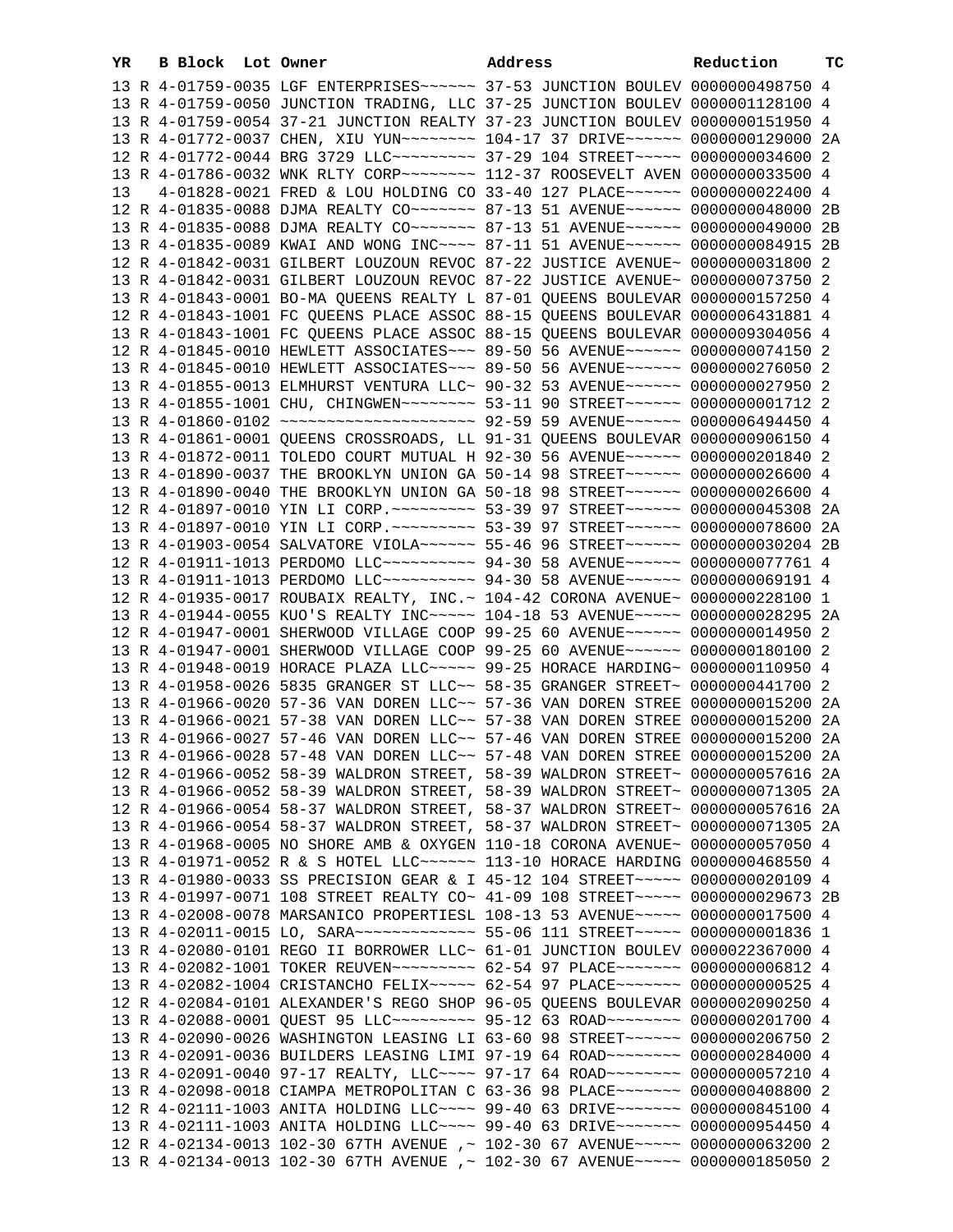| YR | B Block Lot Owner | Address                                                                                                                                                          | Reduction | ТC |
|----|-------------------|------------------------------------------------------------------------------------------------------------------------------------------------------------------|-----------|----|
|    |                   | 12 R 4-02137-0006 QBM PROPERTIES, LLC~~ 102-37 QUEENS BOULEVA 0000000030250 4                                                                                    |           |    |
|    |                   | 13 R 4-02137-0006 QBM PROPERTIES, LLC~~ 102-37 QUEENS BOULEVA 0000000036054 4                                                                                    |           |    |
|    |                   | 13 R 4-02138-0029 Y ZEVZAL RTLY ASSOC~~ 68-38 YELLOWSTONE BLV 0000000227600 2                                                                                    |           |    |
|    |                   | 13 R 4-02147-0032 63-108TH STREET REALT 63-28 108 STREET~~~~~ 0000000360100 4                                                                                    |           |    |
|    |                   | 13 R 4-02152-0133 108 ST FOREST HILLS C 65-30 108 STREET~~~~~ 0000000046590 2                                                                                    |           |    |
|    |                   | 13 R 4-02153-0025 FOREST REALTY LLC --- 66-20 108 STREET ---- 0000000148050 2                                                                                    |           |    |
|    |                   | 13 R 4-02168-0001 726 PARTNERS, ~~~~~~~~ 63-27 108 STREET~~~~~ 0000000087100 4                                                                                   |           |    |
|    |                   | 13 R 4-02171-0001 RENALI REALTY LLC --- 64-27 108 STREET ---- 0000000300600 4                                                                                    |           |    |
|    |                   | 13 R 4-02173-0001 108 ST FOREST HILLS C 65-35 108 STREET~~~~~ 0000000238910 2                                                                                    |           |    |
|    |                   | 12 R 4-02211-0001 GREENBRIAR OWNERS COR 68-61 YELLOWSTONE BLV 0000000063200 2                                                                                    |           |    |
|    |                   | 13 R 4-02211-0001 GREENBRIAR OWNERS COR 68-61 YELLOWSTONE BLV 0000000131100 2                                                                                    |           |    |
|    |                   | 13 R 4-02213-0018 KALIKOW FAMILY PARTNE 69-40 108 STREET~~~~~ 0000000191450 2                                                                                    |           |    |
|    |                   | 12 R 4-02220-1001 MURILLO, JESSIE~~~~~~ 69-45 108 STREET~~~~~ 00000000001556 2                                                                                   |           |    |
|    |                   | 13 R 4-02223-0001 FOREST HILLS OWNERS C 70-31 108 STREET~~~~~ 0000000101400 2                                                                                    |           |    |
|    |                   | 13 R 4-02224-0037 ALLIED FOREST HILLS C 71-20 71 ROAD~~~~~~~~ 0000000313100 4                                                                                    |           |    |
|    |                   | 13 R 4-02225-0001 109-05 72ND REALTY LL 109-05 72 AVENUE~~~~~ 0000000221150 2                                                                                    |           |    |
|    |                   | 13 R 4-02227-0042 SALOMON, NELLIE~~~~~~ 110-53 68 DRIVE~~~~~~ 0000000007565 1                                                                                    |           |    |
|    |                   | 12 R 4-02248-0125 SUSSEX REALTY OF NEWY 112-41 72 ROAD ~~~~~~~ 0000000236800 2                                                                                   |           |    |
|    |                   | 13 R 4-02248-0125 SUSSEX REALTY OF NEWY 112-41 72 ROAD ~~~~~~~ 0000000260950 2                                                                                   |           |    |
|    |                   | 13 R 4-02264-0058 WONGTAITONG-QUEENS BO 112-47 QUEENS BOULEVA 0000000158500 4                                                                                    |           |    |
|    |                   | 13 R 4-02264-1001 SEMINOLE 75 REALTY CO 112-01 QUEENS BOULEVA 0000000570600 4                                                                                    |           |    |
|    |                   | 12 R 4-02264-1004 JM FAMILY REALTY LLC~ 112-01 QUEENS BOULEVA 0000000027198 4                                                                                    |           |    |
|    |                   | 13 R 4-02264-1004 JM FAMILY REALTY LLC~ 112-01 QUEENS BOULEVA 0000000032612 4                                                                                    |           |    |
|    |                   | 13 R 4-02265-0079 QUEENS CEDARCROFT COR 75-05 113 STREET~~~~~ 0000000130400 2                                                                                    |           |    |
|    |                   | 12 R 4-02267-1032 ALPEROVICH DIANA~~~~~ 76-01 113 STREET~~~~~ 0000000005107 4                                                                                    |           |    |
|    |                   | 13 R 4-02267-1032 ALPEROVICH DIANA~~~~~ 76-01 113 STREET~~~~~ 0000000005353 4                                                                                    |           |    |
|    |                   | 13 R 4-02283-0075 SIMON & SIMON EQUITIE 50-05 47 AVENUE~~~~~~ 0000000059435 4                                                                                    |           |    |
|    |                   | 13 R 4-02283-0175 SIMON & SIMON EQUITIE 50-15 47 AVENUE~~~~~~ 0000000015664 4                                                                                    |           |    |
|    |                   | 13 R 4-02284-0060 L.A.C. ANDREADIS, LLC 46-01 48 AVENUE~~~~~~ 0000000014050 4                                                                                    |           |    |
|    |                   | 13 R 4-02287-0001 WLKS REALTY ASSOCIATE 47-59 49 STREET~~~~~~ 0000000126200 4                                                                                    |           |    |
|    |                   | 12 R 4-02291-0022 47-02 WOODSIDE ASSOCI 47-02 48 AVENUE~~~~~~ 0000000119100 4                                                                                    |           |    |
|    |                   | 13 R 4-02291-0022 47-02 WOODSIDE ASSOCI 47-02 48 AVENUE~~~~~~ 0000000118650 4                                                                                    |           |    |
|    |                   | 13 R 4-02305-0117 ELY LABA~~~~~~~~~~~~~~ 51-63 47 STREET~~~~~~ 0000000001622 1                                                                                   |           |    |
|    |                   | 13 R 4-02311-0007 ROOT EQUIPMENT CORP~~ 50-49 49 STREET~~~~~~ 0000000089000 4                                                                                    |           |    |
|    |                   | 13 R 4-02342-0014 C & K ENTERPRISES INC 58 16 LAUREL HILL BLV 0000000019500 4                                                                                    |           |    |
|    |                   | 13 R 4-02342-0020 C & K ENTERPRISES INC 51-04 LAUREL HILL BLV 0000000010300 4                                                                                    |           |    |
|    |                   | 13 R 4-02361-0001 51-51 59TH PLACE LLC~ 51-51 59 PLACE~~~~~~~ 0000000292000 4                                                                                    |           |    |
|    |                   | 13 R 4-02361-0005 ANTHONY ALIZIO ~~~~~~~ 51-41 59 PLACE ~~~~~~~ 0000000120750 4                                                                                  |           |    |
|    |                   | 13 R 4-02361-0015 ANTHONY ALIZIO ------ 51-03 59 PLACE ------ 0000000581100 4                                                                                    |           |    |
|    |                   | 13 R 4-02371-0105 61-02 MAURICE AVE~ IN 61-02 MAURICE AVENUE~ 0000000069900 4                                                                                    |           |    |
|    |                   | 13 R 4-02375-0106 64-10 MAURICE AVENUE~ 64-10 MAURICE AVENUE~ 0000000135550 4                                                                                    |           |    |
|    |                   | 13 R 4-02387-0010 CG & SA REALTY CORP~~ 50-25 65 PLACE~~~~~~~ 0000000139405 4                                                                                    |           |    |
|    |                   | 13 R 4-02392-0023 VOLLWEILER, ELSE(TRSTE 65-10 QUEENS BOULEVAR 0000000049550 4                                                                                   |           |    |
|    |                   | 13 R 4-02431-0033 ANJAY MANAGEMENT CORP 67-02 QUEENS BOULEVAR 0000000093750 4                                                                                    |           |    |
|    |                   | 13 R 4-02435-0001 138 ENTERPRISES INC~~ 49-17 69 STREET~~~~~~ 0000000015600 4                                                                                    |           |    |
|    |                   | 13 R 4-02438-0036 WEBSTER W SCHOTT~~~~~ 50-36 69 PLACE~~~~~~~ 0000000035300 4                                                                                    |           |    |
|    |                   | 13 R 4-02439-0002 51ST ST AVENUE REALTY 69-33 51 AVENUE~~~~~~ 0000000065800 4                                                                                    |           |    |
|    |                   | 13 R 4-02439-0009 69TH PL CORP~~~~~~~~~ 50-29 69 PLACE~~~~~~~ 0000000058100 4                                                                                    |           |    |
|    |                   | 12 R 4-02439-0029 MC GARVEY, BARBARA~~~ 69-38 GARFIELD AVENUE 0000000003175 4                                                                                    |           |    |
|    |                   | 13 R 4-02439-0029 MC GARVEY, BARBARA~~~ 69-38 GARFIELD AVENUE 0000000004525 4                                                                                    |           |    |
|    |                   | 13 R 4-02439-0047 ZINCKGRAF REALTY CORP 50-36 70 STREET~~~~~~ 0000000037150 4                                                                                    |           |    |
|    |                   | 13 R 4-02440-0009 MC GARVEY, BARBARA~~~ 50-15 70 STREET~~~~~~ 0000000022250 4                                                                                    |           |    |
|    |                   | 12 R 4-02442-0002 7201 51ST AVE REALTY, 72-01 51 AVENUE~~~~~~ 0000000108500 4                                                                                    |           |    |
|    |                   | 13 R 4-02442-0002 7201 51ST AVE REALTY, 72-01 51 AVENUE~~~~~~ 0000000106600 4                                                                                    |           |    |
|    |                   | 13 R 4-02446-0004 MOUNT SINAI PROPERT/I 72 STREET~~~~~~~~~~~~ 0000000000950 4                                                                                    |           |    |
|    |                   | 13 R 4-02446-0030 MOUNT SINAI PROPERTY, 47 AVENUE~~~~~~~~~~~~ 0000000000438 4                                                                                    |           |    |
|    |                   | 13 R 4-02446-0031 MOUNT SINAI PROPERTIE 72-22 QUEENS BOULEVAR 0000000003300 4                                                                                    |           |    |
|    |                   | 13 R 4-02446-0036 MOUNT SINAI PROPERT/I 72-12 QUEENS BOULEVAR 0000000006100 4                                                                                    |           |    |
|    |                   | 13 R 4-02446-0041 VICKI VANDAGRIFF~~~~~ 47 AVENUE~~~~~~~~~~~~ 0000000002265 4                                                                                    |           |    |
|    |                   | 12 R 4-02448-0201 METRO MOTEL LLC ~~~~~~ 73-04 QUEENS BOULEVAR 0000000645100 4<br>13 R 4-02448-0201 METRO MOTEL LLC ~~~~~~ 73-04 QUEENS BOULEVAR 0000000610650 4 |           |    |
|    |                   | 12 R 4-02448-0202 METRO MOTEL LLC ~~~~~~ 73-06 QUEENS BOULEVAR 0000000314650 4                                                                                   |           |    |
|    |                   |                                                                                                                                                                  |           |    |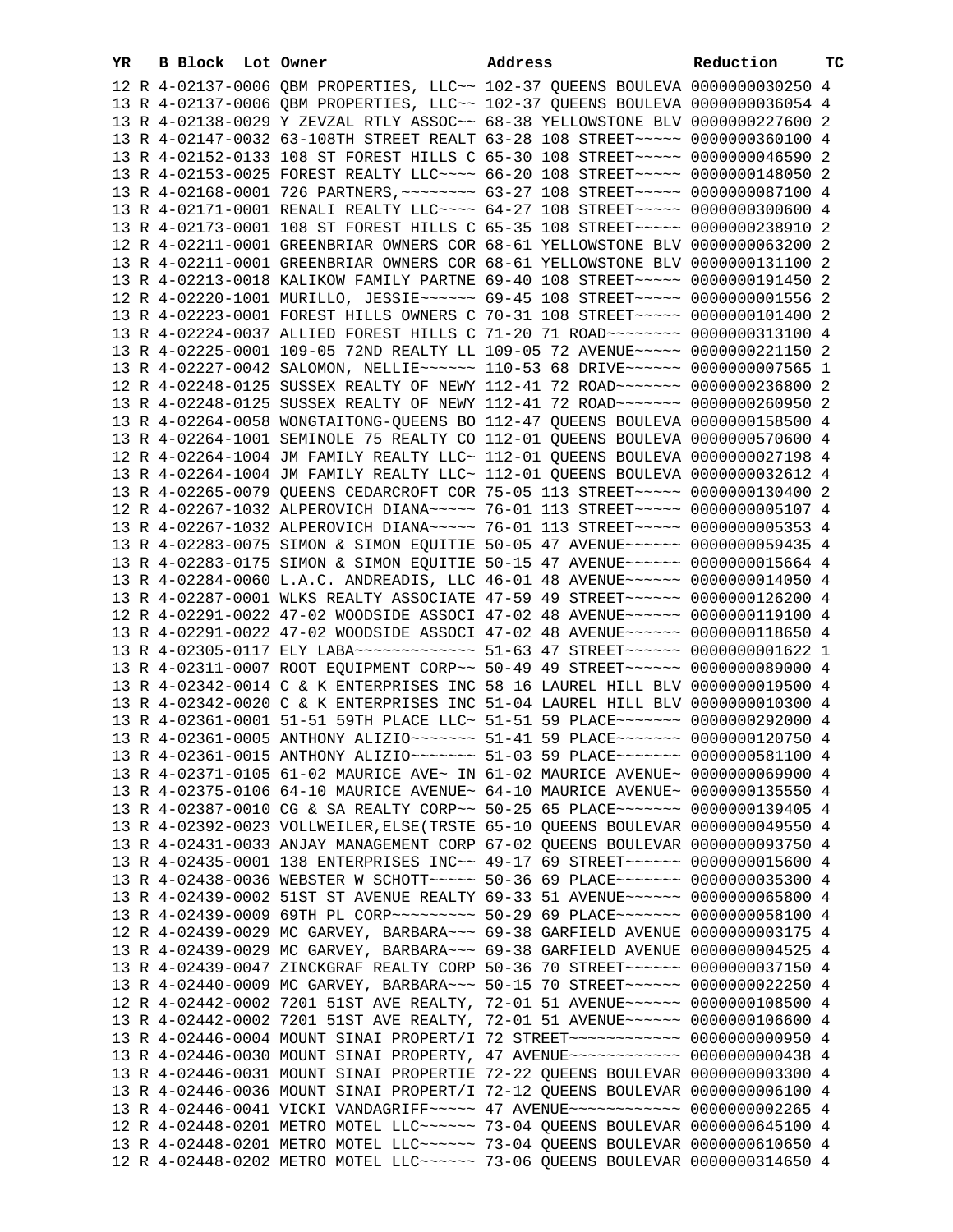| YR | <b>B</b> Block | Lot Owner                                                                          | Address | Reduction | ТC |
|----|----------------|------------------------------------------------------------------------------------|---------|-----------|----|
|    |                | 13 R 4-02448-0202 METRO MOTEL LLC ~~~~~~ 73-06 QUEENS BOULEVAR 0000000286750 4     |         |           |    |
|    |                | 13 R 4-02451-0001 SHIV SHAKTI INC~~~~~~ 76-02 OUEENS BOULEVAR 0000000520700 4      |         |           |    |
|    |                | 13 R 4-02453-0025 M J H REALTY INC ~~~~~ 79-20 QUEENS BOULEVAR 0000000046100 4     |         |           |    |
|    |                | 13 R 4-02459-0013 70-12 51ST AVE. LLC~~ 70-12 51 AVENUE~~~~~~ 0000000020050 4      |         |           |    |
|    |                | 13 R 4-02459-0016 70-12 51ST AVE. LLC~~ 70-16 51 AVENUE~~~~~~ 0000000024700 4      |         |           |    |
|    |                | 13 R 4-02459-0018 138 ENTERPRISES INC~~ 70-20 51 AVENUE~~~~~~ 0000000017200 4      |         |           |    |
|    |                | 13 R 4-02474-0021 GRAND ELM ASSOCIATES, 51-25 VAN KLEECK STRE 00000000080550 2     |         |           |    |
|    |                | 12 R 4-02474-0022 51-15 VAN KLEECK STRE 51-15 VAN KLEECK STRE 0000000112600 2      |         |           |    |
|    |                | 13 R 4-02474-0022 51-15 VAN KLEECK STRE 51-15 VAN KLEECK STRE 0000000180700 2      |         |           |    |
|    |                | 13 R 4-02475-0003 FONG, CHEUK KAM ~~~~~~ 51-47 SIMONSON STREET 0000000014844 1     |         |           |    |
|    |                | 13 R 4-02501-0029 KANTLIS ANGELO ------ 69-65 GRAND AVENUE -- 0000000021970 2B     |         |           |    |
|    |                | 13 R 4-02507-0062 ELMORE ASSOCIATES, L. 72-51 GRAND AVENUE~~~ 0000000208550 4      |         |           |    |
| 13 |                | 4-02520-0030 AMERICAN COMPR/GASES/ 34-52 LAUREL HILL BLV 0000000116250 4           |         |           |    |
|    |                | 12 R 4-02525-0050 JSB EQUITIES, LLC --- 54 DRIVE ------------- 0000000034700 4     |         |           |    |
|    |                | 13 R 4-02525-0050 JSB EQUITIES, LLC --- 54 DRIVE ------------- 0000000038804 4     |         |           |    |
|    |                | 12 R 4-02529-0030 PATRIOT (2010) LLC~~~ 56 DRIVE~~~~~~~~~~~~~ 0000000185700 4      |         |           |    |
|    |                | 12 R 4-02535-0033 ZAK~ JOHN M~~~~~~~~~~ 44-23 54 AVENUE~~~~~~ 0000000041600 4      |         |           |    |
|    |                | 13 R 4-02535-0033 ZAK~ JOHN M~~~~~~~~~~ 44-23 54 AVENUE~~~~~~ 0000000016400 4      |         |           |    |
|    |                | 12 R 4-02546-0066 MJC ENTERPRISES I, LL 54-66 48 STREET~~~~~~ 0000000012450 4      |         |           |    |
|    |                | 12 R 4-02550-0078 KEANE REALTY LLC ---- 55-10 55 AVENUE ----- 0000000115600 4      |         |           |    |
|    |                | 13 R 4-02550-0078 KEANE REALTY LLC~~~~~ 55-10 55 AVENUE~~~~~~ 0000000117820 4      |         |           |    |
|    |                | 13 R 4-02550-0227 REALKORN LTD --------- 55-30 46 STREET ----- 0000000124750 4     |         |           |    |
|    |                | 13 R 4-02556-0022 MJC ENTERPRISES I, LL 48-14 54 AVENUE~~~~~~ 0000000016350 4      |         |           |    |
|    |                | 13 R 4-02557-0050 PARISI FAMILY LIMITED 48-23 55 AVENUE~~~~~~ 0000000122500 4      |         |           |    |
|    |                | 13 R 4-02557-0080 MJC ENTERPRISES I, LL 54-37 48 STREET~~~~~~ 0000000214950 4      |         |           |    |
|    |                | 13 R 4-02567-0150 INDUSTRIAL REALTY CO. 56-01 55 AVENUE~~~~~~ 0000001716300 4      |         |           |    |
|    |                |                                                                                    |         |           |    |
|    |                | 13 R 4-02575-0310 PEC EAST CO~~~~~~~~~~~~~~~ 48-83 MASPETH AVENUE~ 0000000044228 4 |         |           |    |
|    |                | 12 R 4-02576-0001 ORIOLE REALTY CORP~~~ 56-65 RUST STREET~~~~ 0000000110600 4      |         |           |    |
|    |                | 13 R 4-02576-0001 ORIOLE REALTY CORP~~~ 56-65 RUST STREET~~~~ 0000000184850 4      |         |           |    |
|    |                | 13 R 4-02585-0021 CAPITAL DISTR CORP~~~ 55-60 58 STREET~~~~~~ 0000000365900 4      |         |           |    |
|    |                | 12 R 4-02600-0080 MORGAN REALTY CO~~~~~ 55-80 48 STREET~~~~~~ 0000000107900 4      |         |           |    |
|    |                | 12 R 4-02602-0072 FUMO, LLC ------------ 57-05 47 STREET ------ 0000000115650 4    |         |           |    |
| 13 |                | 4-02602-0072 FUMO, LLC~~~~~~~~~~~~ 57-05 47 STREET~~~~~~ 0000000075600 4           |         |           |    |
|    |                | 13 R 4-02602-0125 GEYSER REALTY LLC~~~~ 57-65 48 STREET~~~~~~ 0000000319650 4      |         |           |    |
|    |                | 13 R 4-02602-0180 49TH PLACE REALTY LLC 56-96 49 STREET~~~~~~ 0000000050366 4      |         |           |    |
|    |                | 12 R 4-02602-0232 AMBROSINO CONST CO IN 57-52 49 STREET~~~~~~ 0000000028400 4      |         |           |    |
|    |                | 13 R 4-02602-0232 AMBROSINO CONST CO IN 57-52 49 STREET~~~~~~ 0000000046323 4      |         |           |    |
|    |                | 13 R 4-02610-0240 JMS REALTY LLC ------ 54-01 GRAND AVENUE -- 0000000135711 4      |         |           |    |
|    |                | 12 R 4-02611-0102 JAMES F.MCGUIGAN/SNSA 47-08 GRAND AVENUE~~~ 0000000249750 4      |         |           |    |
|    |                |                                                                                    |         |           |    |

| 13 |  |  |                                                                                                                                                                                                                                                                                                                                                                                                                                                                                                                                                                                                                                                                                                                                                                                                                                                                                                                                                                                                                                                                                                                                                                                                                                                                                                                                                                                                                                                                                                                                                                                                                                                                                                                                                                                                                                                                                                                                       |
|----|--|--|---------------------------------------------------------------------------------------------------------------------------------------------------------------------------------------------------------------------------------------------------------------------------------------------------------------------------------------------------------------------------------------------------------------------------------------------------------------------------------------------------------------------------------------------------------------------------------------------------------------------------------------------------------------------------------------------------------------------------------------------------------------------------------------------------------------------------------------------------------------------------------------------------------------------------------------------------------------------------------------------------------------------------------------------------------------------------------------------------------------------------------------------------------------------------------------------------------------------------------------------------------------------------------------------------------------------------------------------------------------------------------------------------------------------------------------------------------------------------------------------------------------------------------------------------------------------------------------------------------------------------------------------------------------------------------------------------------------------------------------------------------------------------------------------------------------------------------------------------------------------------------------------------------------------------------------|
|    |  |  |                                                                                                                                                                                                                                                                                                                                                                                                                                                                                                                                                                                                                                                                                                                                                                                                                                                                                                                                                                                                                                                                                                                                                                                                                                                                                                                                                                                                                                                                                                                                                                                                                                                                                                                                                                                                                                                                                                                                       |
|    |  |  |                                                                                                                                                                                                                                                                                                                                                                                                                                                                                                                                                                                                                                                                                                                                                                                                                                                                                                                                                                                                                                                                                                                                                                                                                                                                                                                                                                                                                                                                                                                                                                                                                                                                                                                                                                                                                                                                                                                                       |
|    |  |  |                                                                                                                                                                                                                                                                                                                                                                                                                                                                                                                                                                                                                                                                                                                                                                                                                                                                                                                                                                                                                                                                                                                                                                                                                                                                                                                                                                                                                                                                                                                                                                                                                                                                                                                                                                                                                                                                                                                                       |
|    |  |  |                                                                                                                                                                                                                                                                                                                                                                                                                                                                                                                                                                                                                                                                                                                                                                                                                                                                                                                                                                                                                                                                                                                                                                                                                                                                                                                                                                                                                                                                                                                                                                                                                                                                                                                                                                                                                                                                                                                                       |
|    |  |  |                                                                                                                                                                                                                                                                                                                                                                                                                                                                                                                                                                                                                                                                                                                                                                                                                                                                                                                                                                                                                                                                                                                                                                                                                                                                                                                                                                                                                                                                                                                                                                                                                                                                                                                                                                                                                                                                                                                                       |
|    |  |  |                                                                                                                                                                                                                                                                                                                                                                                                                                                                                                                                                                                                                                                                                                                                                                                                                                                                                                                                                                                                                                                                                                                                                                                                                                                                                                                                                                                                                                                                                                                                                                                                                                                                                                                                                                                                                                                                                                                                       |
|    |  |  |                                                                                                                                                                                                                                                                                                                                                                                                                                                                                                                                                                                                                                                                                                                                                                                                                                                                                                                                                                                                                                                                                                                                                                                                                                                                                                                                                                                                                                                                                                                                                                                                                                                                                                                                                                                                                                                                                                                                       |
|    |  |  |                                                                                                                                                                                                                                                                                                                                                                                                                                                                                                                                                                                                                                                                                                                                                                                                                                                                                                                                                                                                                                                                                                                                                                                                                                                                                                                                                                                                                                                                                                                                                                                                                                                                                                                                                                                                                                                                                                                                       |
|    |  |  |                                                                                                                                                                                                                                                                                                                                                                                                                                                                                                                                                                                                                                                                                                                                                                                                                                                                                                                                                                                                                                                                                                                                                                                                                                                                                                                                                                                                                                                                                                                                                                                                                                                                                                                                                                                                                                                                                                                                       |
|    |  |  |                                                                                                                                                                                                                                                                                                                                                                                                                                                                                                                                                                                                                                                                                                                                                                                                                                                                                                                                                                                                                                                                                                                                                                                                                                                                                                                                                                                                                                                                                                                                                                                                                                                                                                                                                                                                                                                                                                                                       |
|    |  |  |                                                                                                                                                                                                                                                                                                                                                                                                                                                                                                                                                                                                                                                                                                                                                                                                                                                                                                                                                                                                                                                                                                                                                                                                                                                                                                                                                                                                                                                                                                                                                                                                                                                                                                                                                                                                                                                                                                                                       |
|    |  |  |                                                                                                                                                                                                                                                                                                                                                                                                                                                                                                                                                                                                                                                                                                                                                                                                                                                                                                                                                                                                                                                                                                                                                                                                                                                                                                                                                                                                                                                                                                                                                                                                                                                                                                                                                                                                                                                                                                                                       |
|    |  |  |                                                                                                                                                                                                                                                                                                                                                                                                                                                                                                                                                                                                                                                                                                                                                                                                                                                                                                                                                                                                                                                                                                                                                                                                                                                                                                                                                                                                                                                                                                                                                                                                                                                                                                                                                                                                                                                                                                                                       |
|    |  |  |                                                                                                                                                                                                                                                                                                                                                                                                                                                                                                                                                                                                                                                                                                                                                                                                                                                                                                                                                                                                                                                                                                                                                                                                                                                                                                                                                                                                                                                                                                                                                                                                                                                                                                                                                                                                                                                                                                                                       |
|    |  |  |                                                                                                                                                                                                                                                                                                                                                                                                                                                                                                                                                                                                                                                                                                                                                                                                                                                                                                                                                                                                                                                                                                                                                                                                                                                                                                                                                                                                                                                                                                                                                                                                                                                                                                                                                                                                                                                                                                                                       |
|    |  |  |                                                                                                                                                                                                                                                                                                                                                                                                                                                                                                                                                                                                                                                                                                                                                                                                                                                                                                                                                                                                                                                                                                                                                                                                                                                                                                                                                                                                                                                                                                                                                                                                                                                                                                                                                                                                                                                                                                                                       |
|    |  |  |                                                                                                                                                                                                                                                                                                                                                                                                                                                                                                                                                                                                                                                                                                                                                                                                                                                                                                                                                                                                                                                                                                                                                                                                                                                                                                                                                                                                                                                                                                                                                                                                                                                                                                                                                                                                                                                                                                                                       |
|    |  |  |                                                                                                                                                                                                                                                                                                                                                                                                                                                                                                                                                                                                                                                                                                                                                                                                                                                                                                                                                                                                                                                                                                                                                                                                                                                                                                                                                                                                                                                                                                                                                                                                                                                                                                                                                                                                                                                                                                                                       |
|    |  |  |                                                                                                                                                                                                                                                                                                                                                                                                                                                                                                                                                                                                                                                                                                                                                                                                                                                                                                                                                                                                                                                                                                                                                                                                                                                                                                                                                                                                                                                                                                                                                                                                                                                                                                                                                                                                                                                                                                                                       |
|    |  |  |                                                                                                                                                                                                                                                                                                                                                                                                                                                                                                                                                                                                                                                                                                                                                                                                                                                                                                                                                                                                                                                                                                                                                                                                                                                                                                                                                                                                                                                                                                                                                                                                                                                                                                                                                                                                                                                                                                                                       |
|    |  |  | 12 R 4-02611-0102 JAMES F.MCGUIGAN/SNSA 47-08 GRAND AVENUE~~~ 0000000249750 4<br>12 R 4-02611-0106 OUEEN GRAND REALTY L~ 47-12 GRAND AVENUE~~~ 0000002604800 4<br>4-02611-0106 OUEEN GRAND REALTY L~ 47-12 GRAND AVENUE~~~ 0000001558700 4<br>13 R 4-02611-0241 GRAND REALTY ASSN, INC 52-02 GRAND AVENUE~~~ 0000000417350 4<br>13 R 4-02611-0316 R & J REALTY COMPANY~ 59-30 54 STREET~~~~~~ 0000000117500 4<br>13 R 4-02622-0002 ASSOCIATED SEVEN INC~ 59-21 57 STREET~~~~~~ 0000000171450 4<br>13 R 4-02622-0008 ASSOCIATED SEVEN INC~ 59-17 57 STREET~~~~~~ 0000000114700 4<br>12 R 4-02629-0010 CLARK, JAMES P JR~~~~ 59-02 55 STREET~~~~~~ 0000000005350 4<br>13 R 4-02629-0010 CLARK, JAMES P JR ~~~~ 59-02 55 STREET ~~~~~~ 00000000001150 4<br>12 R 4-02629-0032 59-48 55TH ST. CORP.~ 59-48 55 STREET~~~~~~ 0000000237150 4<br>13 R 4-02629-0032 59-48 55TH ST. CORP.~ 59-48 55 STREET~~~~~~ 0000000277933 4<br>12 R 4-02629-0148 SUWEB REALTY INC. --- 58-85 54 STREET ----- 0000000036200 4<br>13 R 4-02629-0148 SUWEB REALTY INC. --- 58-85 54 STREET ----- 0000000030700 4<br>13 R 4-02629-0171 5400 GRAND LLC ------- 54-00 GRAND AVENUE -- 0000000050700 4<br>13 R 4-02630-0014 MUSTO, ANTHONY~~~~~~~ 59-08 56 STREET~~~~~~ 00000000015600 4<br>13 R 4-02630-0025 JAMES CLARK~~~~~~~~~~ 59-30 56 STREET~~~~~~ 0000000006600 4<br>13 R 4-02630-0063 EMJAY ASSOCIATES. ~~~~ 59-33 55 STREET~~~~~~ 0000000041050 4<br>13 R 4-02630-0141 LEONARDO MUSSO~~~~~~~ 58-99 55 STREET~~~~~~ 0000000059197 4<br>12 R 4-02630-0211 56-64 56TH STREET LLC 58-64 56 STREET~~~~~~ 0000000007200 4<br>13 R 4-02630-0211 56-64 56TH STREET LLC 58-64 56 STREET~~~~~~ 0000000018050 4<br>13 R 4-02631-0025 KAI KAI REALTY CORP.~ 59-04 57 STREET~~~~~~ 0000000075000 4<br>13 R 4-02632-0012 KAM & KAM REALTY LLC~ 52-02 FLUSHING AVENUE 0000000189200 4<br>12 R 4-02649-0041 NURGE AVE. HOLDING CO 56-11 NURGE AVENUE~~~ 0000000030950 4 |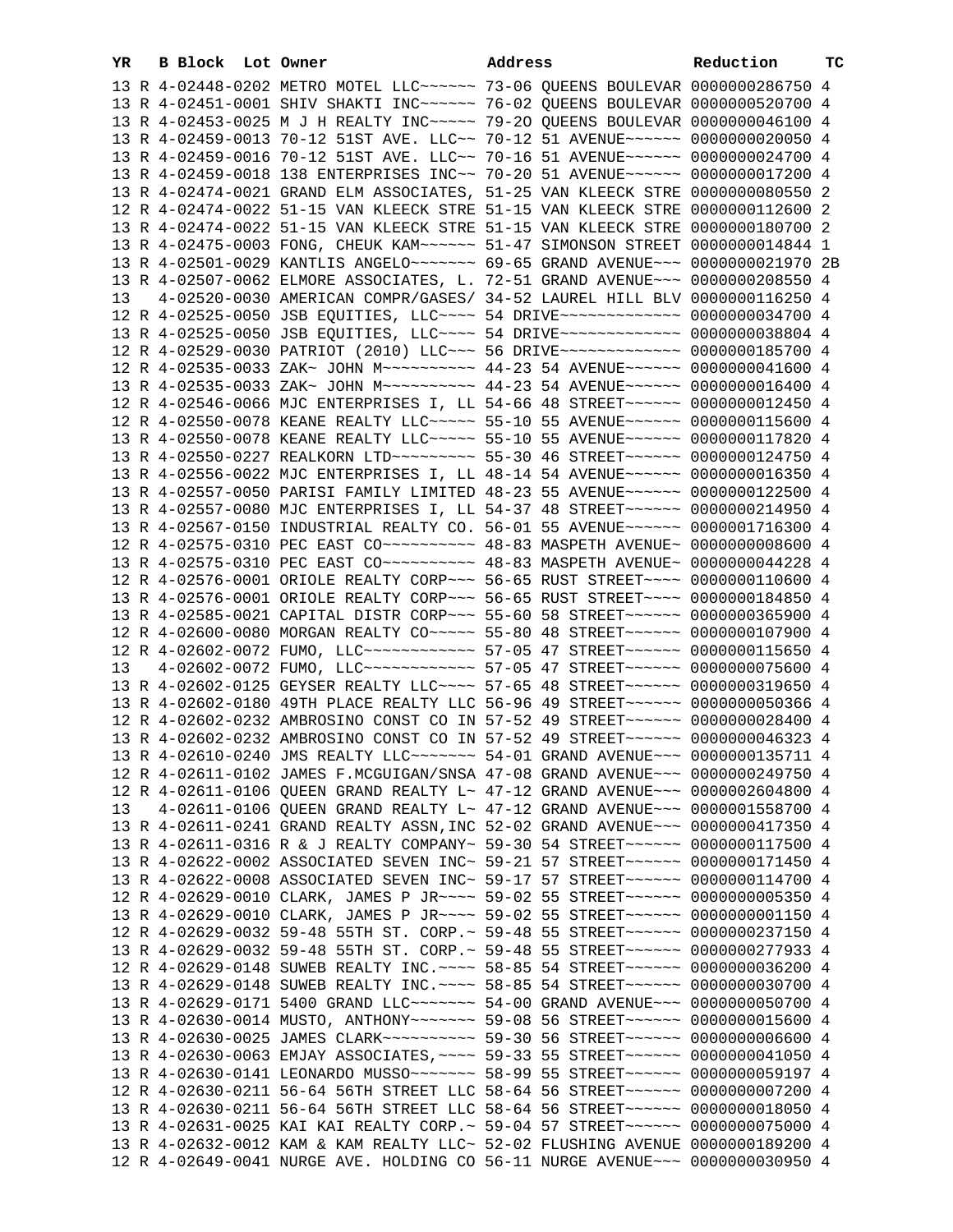| YR. | B Block Lot Owner |                                                                                 | Address | Reduction | ТC   |
|-----|-------------------|---------------------------------------------------------------------------------|---------|-----------|------|
|     |                   | 13 R 4-02649-0041 NURGE AVE. HOLDING CO 56-11 NURGE AVENUE~~~ 0000000030950 4   |         |           |      |
|     |                   | 13 R 4-02657-0040 KAYMAC CORPORATION~~~ 59-02 BORDEN AVENUE~~ 0000000566750 4   |         |           |      |
|     |                   | 12 R 4-02663-0001 CIAMPA M4 LLC ------- 56-15 58 STREET ----- 0000000207100 4   |         |           |      |
|     |                   | 13 R 4-02663-0001 CIAMPA M4 LLC ------- 56-15 58 STREET ----- 0000000192700 4   |         |           |      |
|     |                   | 12 R 4-02664-0008 CIAMPA M 3 LLC ------- 56-27 58 STREET ----- 0000000190800 4  |         |           |      |
|     |                   | 13 R 4-02664-0008 CIAMPA M 3 LLC ------- 56-27 58 STREET ----- 0000000185100 4  |         |           |      |
|     |                   | 13 R 4-02666-0006 ALLE PROCESSING CORP~ 58-55 56 DRIVE~~~~~~~ 0000000110050 4   |         |           |      |
|     |                   | 13 R 4-02668-0018 CAKE STYLISTS INC~~~~ 5844 MAURICE AVENUE~~ 0000000151950 4   |         |           |      |
|     |                   | 13 R 4-02672-0083 MASPETH AVENUE REALTY 58-14 MASPETH AVENUE~ 0000000118472 4   |         |           |      |
|     |                   | 13 R 4-02688-0010 ANOVY ASSOC QUEENS LL 59-08 55 DRIVE~~~~~~~ 0000000054450 4   |         |           |      |
|     |                   | 13 R 4-02689-0001 INDUSTRIAL REALTY CO. 59-09 56 ROAD~~~~~~~~ 0000000167800 4   |         |           |      |
|     |                   | 13 R 4-02689-0019 M-H REALTY CO 2 LLC~~ 59-20 56 AVENUE~~~~~~ 0000000230850 4   |         |           |      |
|     |                   | 13 R 4-02690-0029 S. ROSENBLATT, LLC~~~ 59-30 56 ROAD~~~~~~~~ 0000000033400 4   |         |           |      |
|     |                   | 12 R 4-02694-0002 TAURUS SUPPLY INC~~~~ 57-65 59 STREET~~~~~~ 0000000008750 4   |         |           |      |
|     |                   | 13 R 4-02694-0002 TAURUS SUPPLY INC~~~~ 57-65 59 STREET~~~~~~ 0000000016400 4   |         |           |      |
|     |                   | 12 R 4-02710-0072 POLISH NATL HALL~~~~~ 61-60 56 ROAD~~~~~~~~ 0000000013150 4   |         |           |      |
|     |                   | 13 R 4-02710-0072 POLISH NATL HALL~~~~~ 61-60 56 ROAD~~~~~~~~ 0000000021700 4   |         |           |      |
|     |                   | 13 R 4-02724-0070 CAVALIERE GROUP, ~~~ . 66-17 GRAND AVENUE~~~ 0000000010100 4  |         |           |      |
|     |                   | 13 R 4-02730-0014 POWER COOLING INC~~~~ 59-55 60 STREET~~~~~~ 0000000019350 4   |         |           |      |
|     |                   | 13 R 4-02747-0048 FRESH POND ROAD CENTR 61-22 FRESH POND ROAD 0000000306800 4   |         |           |      |
|     |                   | 13 R 4-02755-0050 59-46 64TH STREET, LL 59-46 64 STREET~~~~~~ 0000000051650 4   |         |           |      |
|     |                   | 13 R 4-02757-0001 FRESH POND HOLDINGS~~ 60-15 FRESH POND ROAD 0000000070000 2   |         |           |      |
|     |                   | 13 R 4-02763-0056 M2 PROPERTIES LLC~~~~ 61-19 FRESH POND ROAD 0000000014750 4   |         |           |      |
|     |                   | 13 R 4-02771-0052 DIRUSSO ANTHONY~~~~~~ 63-23 METROPOLITAN AV 0000000025500 4   |         |           |      |
|     |                   | 13 R 4-02772-0001 LASORSA REALTY CORP~~ 64-07 64 STREET~~~~~~~ 0000000005800 2A |         |           |      |
|     |                   | 13 R 4-02774-0010 CHASE MAN BANK CO~~~~ 66-02 GRAND AVENUE~~~ 0000000026150 4   |         |           |      |
|     |                   | 13 R 4-02784-0017 JONATHAN DAVID CO INC 68-22 ELIOT AVENUE~~~ 0000000125550 4   |         |           |      |
|     |                   | 12 R 4-02802-0017 KENNY, PATRICK C~~~~~ 54-24 73 PLACE~~~~~~~ 0000000036300 4   |         |           |      |
|     |                   | 13 R 4-02802-0017 KENNY, PATRICK C ---- 54-24 73 PLACE ----- 0000000047099 4    |         |           |      |
|     |                   | 12 R 4-02803-0023 AMEF REALTY LLC ----- 74-02 GRAND AVENUE -- 0000000037550 4   |         |           |      |
|     |                   | 13 R 4-02803-0023 AMEF REALTY LLC ----- 74-02 GRAND AVENUE -- 0000000048978 4   |         |           |      |
|     |                   | 13 R 4-02803-0084 T & Z PROPERTIES, LLC 54-21 73 PLACE~~~~~~~ 0000000068650 4   |         |           |      |
|     |                   | 13 R 4-02838-0010 LOMBINO, LENA~~~~~~~~ 69-30 60 DRIVE~~~~~~~ 0000000002070 1   |         |           |      |
|     |                   | 12 R 4-02842-0137 HOT FAT LLC ---------- 60-72 72 STREET ------ 0000000051150 4 |         |           |      |
|     |                   | 13 R 4-02842-0137 HOT FAT LLC ---------- 60-72 72 STREET ------ 0000000054750 4 |         |           |      |
|     |                   | 13 R 4-02853-0011 GEORJAN RLTY CORP~~~~ 87-18 QUEENS BOULEVAR 0000000112500 4   |         |           |      |
|     |                   | 12 R 4-02874-0002 CAROLINE GARDENS TENA 86-16 60 AVENUE~~~~~~ 0000000086450 2   |         |           |      |
|     |                   | 13 R 4-02874-0002 CAROLINE GARDENS TENA 86-16 60 AVENUE~~~~~~ 0000000171950 2   |         |           |      |
|     |                   | 13 R 4-02874-0055 JULIET G GAENGAM~~~~~ 86-05 60 ROAD~~~~~~~~ 0000000227450 2   |         |           |      |
|     |                   | 13 R 4-02885-0012 AMOCO OIL COMPANY INC 60-50 WOODHAVEN BOULE 0000000038100 4   |         |           |      |
|     |                   | 13 R 4-02886-0023 HUANG ENTERPRISES INC 85-25 60 ROAD~~~~~~~~ 0000000049000 2B  |         |           |      |
|     |                   | 13 R 4-02887-0036 85-21 60TH DRIVE REAL 85-21 60 DRIVE~~~~~~~ 0000000007914 2A  |         |           |      |
|     |                   | 12 R 4-02887-0037 85-21 60TH DRIVE REAL 85-19 60 DRIVE~~~~~~~ 0000000012080     |         |           | -2A  |
|     |                   | 13 R 4-02887-0037 85-21 60TH DRIVE REAL 85-19 60 DRIVE~~~~~~~ 0000000019126     |         |           | - 2A |
|     |                   | 12 R 4-02894-0001 BAYBERRY PROP INC~~~~ 56-09 84 STREET~~~~~~ 0000000010620 2A  |         |           |      |
|     |                   | 13 R 4-02894-0001 BAYBERRY PROP INC~~~~ 56-09 84 STREET~~~~~~ 0000000025869 2A  |         |           |      |
|     |                   | 13 R 4-02903-0004 KIM, JUNG SUN~~~~~~~~ 82-10 GRAND AVENUE~~~ 0000000025100 4   |         |           |      |
|     |                   | 13 R 4-02905-0016 ZHANG , MING XUE~~~~~ 55-18 84 STREET~~~~~~ 00000000001980 1  |         |           |      |
|     |                   | 13 R 4-02911-0035 ZHONG PIN XIA~~~~~~~~~ 58-27 83 STREET~~~~~~ 0000000009464 2A |         |           |      |
|     |                   | 13 R 4-02916-0030 EDELSTEIN, SUSAN~~~~~ 82-01 ELIOT AVENUE~~~ 0000000082150 4   |         |           |      |
|     |                   | 13 R 4-02919-0050 SILVERCREST FARMS INC 81-01 ELIOT AVENUE~~~ 0000000006900 4   |         |           |      |
|     |                   | 12 R 4-02920-0031 SILVIA CREST FARMS IN 80-05 CALDWELL AVENUE 0000000063000 4   |         |           |      |
|     |                   | 13 R 4-02920-0031 SILVIA CREST FARMS IN 80-05 CALDWELL AVENUE 0000000101250 4   |         |           |      |
|     |                   | 12 R 4-02930-0012 ABB &D REALTY~~~~~~~~~ 74-15 JUNIPER VALLEY~ 0000000138750 4  |         |           |      |
|     |                   | 13 R 4-02930-0012 ABB &D REALTY~~~~~~~~ 74-15 JUNIPER VALLEY~ 0000000142150 4   |         |           |      |
|     |                   | 13 R 4-02954-0060 RUTKOWSKI, EDWARD~~~~ 62-33 69 PLACE~~~~~~~ 0000000000973 1   |         |           |      |
|     |                   | 13 R 4-02963-0014 CAPIK, AGATA~~~~~~~~~ 62-08 77 PLACE~~~~~~~ 0000000004920 1   |         |           |      |
|     |                   | 13 R 4-02974-0109 DRY HARBOR REALTY LLC 61-35 DRY HARBOR ROAD 0000001831800 4   |         |           |      |
|     |                   | 13 R 4-02974-0137 UNITED PROPERTIES COR 62-06 WOODHAVEN BOULE 0000000155300 4   |         |           |      |
|     |                   | 13 R 4-03008-0018 TSCHERNE, DEBORAH A~~ 81-33 COWLES COURT~~~ 0000000002240 1   |         |           |      |
|     |                   | 12 R 4-03014-0032 FLEET STREET LLC ---- 84-31 FLEET COURT --- 0000000060350 2   |         |           |      |
|     |                   | 13 R 4-03014-0032 FLEET STREET LLC ---- 84-31 FLEET COURT --- 0000000116150 2   |         |           |      |
|     |                   |                                                                                 |         |           |      |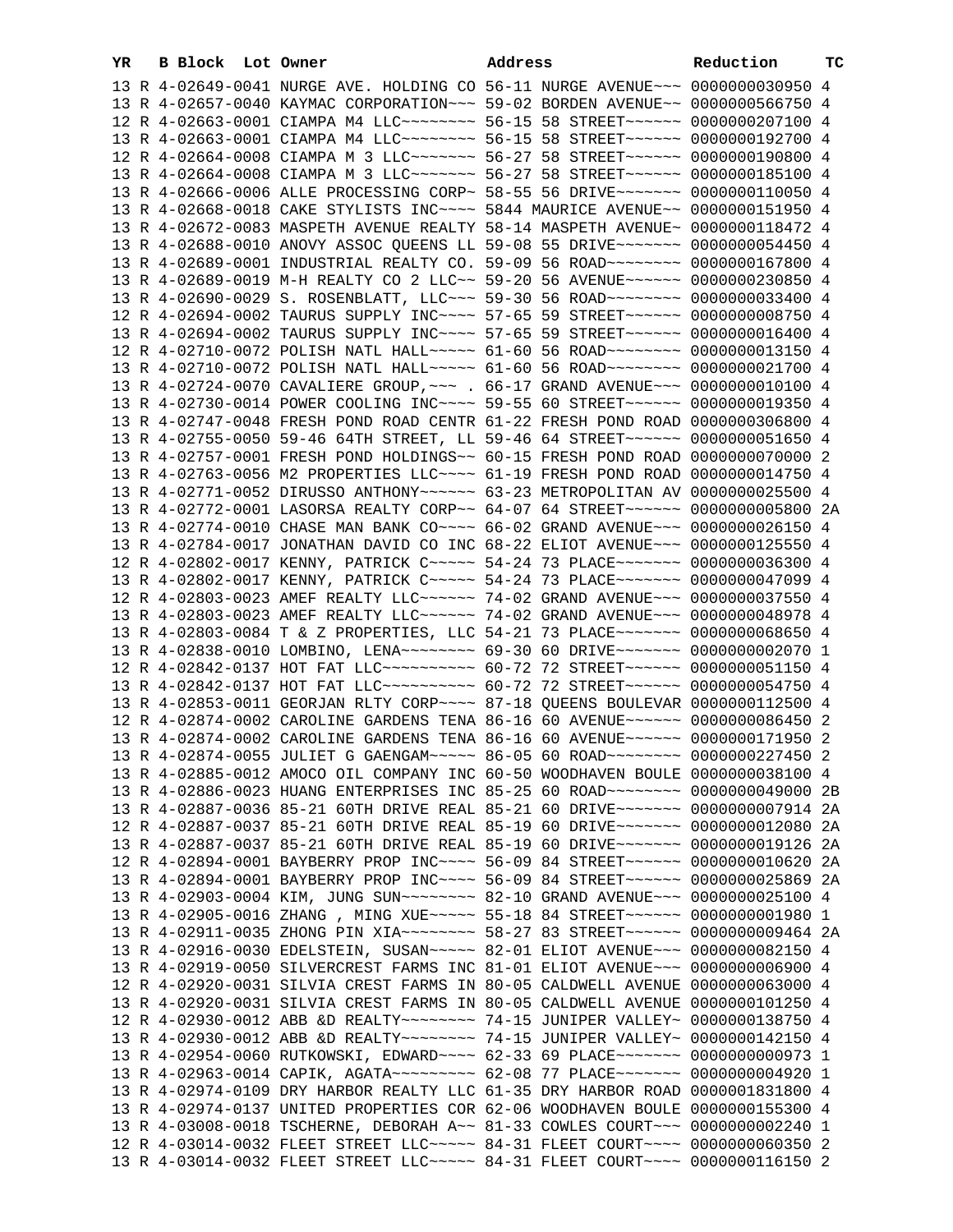| YR. | B Block Lot Owner |  | Address                                                                                                                                                         | Reduction | тC |
|-----|-------------------|--|-----------------------------------------------------------------------------------------------------------------------------------------------------------------|-----------|----|
|     |                   |  | 12 R 4-03015-0011 FLEET STREET LLC ---- 84-35 FLEET COURT --- 0000000086450 2                                                                                   |           |    |
|     |                   |  | 13 R 4-03015-0011 FLEET STREET LLC ---- 84-35 FLEET COURT --- 0000000224150 2                                                                                   |           |    |
|     |                   |  | 13 R 4-03025-0047 65-12 69TH PLACE LLC~ 63-29 69 STREET~~~~~~ 0000000042350 4                                                                                   |           |    |
|     |                   |  | 13 R 4-03034-0023 BURKE, JOHN~~~~~~~~~~ 64-36 75 STREET~~~~~~ 0000000001320 1                                                                                   |           |    |
|     |                   |  | 13 R 4-03042-0062 WOSKO, TERESA~~~~~~~~ 65-23 79 PLACE~~~~~~~ 0000000001086 1                                                                                   |           |    |
|     |                   |  | 13 R 4-03065-0130 CHASE MANHATTAN~~~~~~ 74-03 METROPOLITAN AV 0000000188150 4                                                                                   |           |    |
|     |                   |  | 13 R 4-03066-0052 NEW POND REALTY CORP~ 77-26 66 DRIVE~~~~~~~ 0000000070200 2                                                                                   |           |    |
|     |                   |  | 13 R 4-03075-0004 TULIP MANAGEMENT LLC~ 89-02 ELIOT AVENUE~~~ 0000000057600 4                                                                                   |           |    |
|     |                   |  | 13 R 4-03075-0034 SAUNDERS ST OWNERS LT 61-41 SAUNDERS STREET 0000000133250 2                                                                                   |           |    |
|     |                   |  | 13 R 4-03080-0032 IMPERIAL STERLING LTD 95-60 63 DRIVE~~~~~~~ 0000000257450 4                                                                                   |           |    |
|     |                   |  | 13 R 4-03081-1004 ENG, FRANCES G. ~~~~~~ 63-47 BOOTH STREET~~~ 0000000036179 2                                                                                  |           |    |
|     |                   |  | 13 R 4-03082-0055 RP 121, LLC ---------- 96-06 QUEENS BOULEVAR 0000000157250 4                                                                                  |           |    |
|     |                   |  | 13 R 4-03082-0061 9618 QUEENS BOULEVARD 96-18 QUEENS BOULEVAR 0000000379950 4                                                                                   |           |    |
|     |                   |  | 13 R 4-03083-0061 STATE OF NEW YROK MOR 63-84 SAUNDERS STREET 0000000597600 2                                                                                   |           |    |
|     |                   |  | 13 R 4-03083-0079 LT REALTY COMPANY~~~~ 95-11 64 ROAD~~~~~~~~ 0000000118250 2                                                                                   |           |    |
|     |                   |  | 12 R 4-03084-0002 QUEENS BOULEVARD STOR 97-02 QUEENS BOULEVAR 0000000051000 4                                                                                   |           |    |
|     |                   |  | 13 R 4-03085-0008 CALIFORNIA LEASING LI 64-20 SAUNDERS STREET 0000000306650 2                                                                                   |           |    |
|     |                   |  | 12 R 4-03087-0007 TENNESSEE LEASING LIM 65-44 SAUNDERS STREET 0000000168250 2                                                                                   |           |    |
|     |                   |  | 13 R 4-03093-0055 J A M REALTY L P ~~~~~ 63-45 WETHEROLE STREE 0000000180500 2<br>12 R 4-03097-0038 MISSOURI LEASING LP~~ 64-85 WETHEROLE STREE 0000000116450 2 |           |    |
|     |                   |  | 13 R 4-03097-0038 MISSOURI LEASING LP~~ 64-85 WETHEROLE STREE 0000000045650 2                                                                                   |           |    |
|     |                   |  | 13 R 4-03104-0001 KAMSON.~~~~~~~~~~~~~~ 91-04 63 DRIVE~~~~~~~ 0000000007600 4                                                                                   |           |    |
|     |                   |  | 13 R 4-03104-0002 KAMSON, ~~~ .~~~~~~~~~ 91-06 63 DRIVE~~~~~~~ 0000000007800 4                                                                                  |           |    |
|     |                   |  | 13 R 4-03105-0001 H S BROTHERS CORP~~~~ 61-10 ALDERTON STREET 0000000277483 2                                                                                   |           |    |
|     |                   |  | 13 R 4-03105-0028 IMPERIAL HOUSE LLC~~~ 61-61 WOODHAVEN BOULE 0000000166950 2                                                                                   |           |    |
|     |                   |  | 13 R 4-03107-0144 UNGAR, JACOB~~~~~~~~~ 62-29 WOODHAVEN BOULE 0000000073400 4                                                                                   |           |    |
|     |                   |  | 13 R 4-03151-0043 THORNTON PL OWNERS IN 67-50 THORNTON PLACE~ 0000000259140 2                                                                                   |           |    |
|     |                   |  | 13 R 4-03154-0025 HARVEY COOPERATIVE GA 96-09 67 AVENUE~~~~~~ 0000000248550 2                                                                                   |           |    |
|     |                   |  | 13 R 4-03156-0133 MARSEILLES LEASING LI 98-05 67 AVENUE~~~~~~ 0000000345000 2                                                                                   |           |    |
|     |                   |  | 13 R 4-03158-0079 ALAN ROSENFELD ~~~~~~~~ 66-58 SAUNDERS STREET 0000000001492 1                                                                                 |           |    |
|     |                   |  | 12 R 4-03159-0061 DYANAFIELD REALTY CO~ 98-88 QUEENS BOULEVAR 0000000026900 4                                                                                   |           |    |
|     |                   |  | 13 R 4-03159-0061 DYANAFIELD REALTY CO~ 98-88 QUEENS BOULEVAR 0000000169650 4                                                                                   |           |    |
|     |                   |  | 12 R 4-03166-0021 MAHMOUD A ALI~~~~~~~~ 67-10 AUSTIN STREET~~ 0000000007560 2A                                                                                  |           |    |
|     |                   |  | 13 R 4-03166-0021 MAHMOUD A ALI~~~~~~~~ 67-10 AUSTIN STREET~~ 0000000014500 2A                                                                                  |           |    |
|     |                   |  | 13 R 4-03171-0001 101-01 67TH DRIVE ASS 101-01 BOOTH STREET~~ 0000000124250 2                                                                                   |           |    |
|     |                   |  | 13 R 4-03173-0013 101-06 67TH DRIVE ASS 101-06 67 DRIVE~~~~~~ 0000000334150 2                                                                                   |           |    |
|     |                   |  | 12 R 4-03173-1008 GGP 102-10 QUEENS BOU 102-30 QUEENS BOULEVA 0000000282350 2                                                                                   |           |    |
|     |                   |  | 13 R 4-03173-1008 GGP 102-10 QUEENS BOU 102-30 QUEENS BOULEVA 0000000189850 2                                                                                   |           |    |
|     |                   |  | 13 R 4-03175-0070 PARKER OFFICE BUILDIN 104-70 QUEENS BOULEVA 0000000269500 4<br>12 R 4-03205-0004 BURNS ST OWNERS CORP~ 68-12 BURNS STREET~~~ 0000000043650 2  |           |    |
|     |                   |  | 13 R 4-03205-0004 BURNS ST OWNERS CORP~ 68-12 BURNS STREET~~~ 0000000045900 2                                                                                   |           |    |
|     |                   |  | 12 R 4-03205-0008 BURNS ST OWNERS CORP~ 68-20 BURNS STREET~~~ 0000000043650 2                                                                                   |           |    |
|     |                   |  | 13 R 4-03205-0008 BURNS ST OWNERS CORP~ 68-20 BURNS STREET~~~ 0000000046800 2                                                                                   |           |    |
|     |                   |  | 12 R 4-03205-0012 BURNS ST OWNERS CORP~ 68-30 BURNS STREET~~~ 0000000044100 2                                                                                   |           |    |
|     |                   |  | 13 R 4-03205-0012 BURNS ST OWNERS CORP~ 68-30 BURNS STREET~~~ 0000000061650 2                                                                                   |           |    |
|     |                   |  | 12 R 4-03205-0016 BURNS ST OWNERS CORP~ 68-36 BURNS STREET~~~ 0000000044100 2                                                                                   |           |    |
|     |                   |  | 13 R 4-03205-0016 BURNS ST OWNERS CORP~ 68-36 BURNS STREET~~~ 0000000062100 2                                                                                   |           |    |
|     |                   |  | 12 R 4-03205-0020 BURNS ST OWNERS CORP~ 68-44 BURNS STREET~~~ 0000000044100 2                                                                                   |           |    |
|     |                   |  | 13 R 4-03205-0020 BURNS ST OWNERS CORP~ 68-44 BURNS STREET~~~ 0000000062550 2                                                                                   |           |    |
|     |                   |  | 13 R 4-03205-0024 GLANTZ ROSE --------- 68-50 BURNS STREET --- 0000000062800 2                                                                                  |           |    |
|     |                   |  | 13 R 4-03207-0026 FRANCHISE REALTY INTE 98-05 METROPOLITAN AV 0000000057700 4                                                                                   |           |    |
|     |                   |  | 13 R 4-03220-0021 LEE SHING S --------- 100-35 METROPOLITAN A 0000000025000 2A                                                                                  |           |    |
|     |                   |  | 12 R 4-03233-0001 TENNIS VIEW APTS. INC 6 BURNS STREET~~~~~~~ 0000000096175 2                                                                                   |           |    |
|     |                   |  | 13 R 4-03233-0001 TENNIS VIEW APTS. INC 6 BURNS STREET~~~~~~~ 0000000202200 2                                                                                   |           |    |
|     |                   |  | 12 R 4-03233-0022 TENNIS VIEW APTS INC~ 4 DARTMOUTH STREET~~~ 0000000023725 2                                                                                   |           |    |
|     |                   |  | 13 R 4-03233-0022 TENNIS VIEW APTS INC~ 4 DARTMOUTH STREET~~~ 0000000055866 2                                                                                   |           |    |
|     |                   |  | 12 R 4-03238-1002 AUSTIN REALTY HOLDING 70-21 AUSTIN STREET~~ 0000000069750 4                                                                                   |           |    |
|     |                   |  | 13 R 4-03238-1002 AUSTIN REALTY HOLDING 70-21 AUSTIN STREET~~ 0000000011400 4<br>13 R 4-03239-0008 107-48 QUEENS BLVD HO 107-48 QUEENS BOULEVA 0000000109500 4  |           |    |
|     |                   |  | 13 R 4-03239-0017 107 71ST AVENUE LLC~~ 107-25 71 AVENUE~~~~~ 0000000116800 4                                                                                   |           |    |
|     |                   |  | 13 R 4-03240-0045 AMES ENTERPRISES INC~ 103-19 METROPOLITAN A 0000000034800 4                                                                                   |           |    |
|     |                   |  | 13 R 4-03255-0028 AUSWIN REALTY CORP~~~ 71-50 AUSTIN STREET~~ 0000000250200 2                                                                                   |           |    |
|     |                   |  |                                                                                                                                                                 |           |    |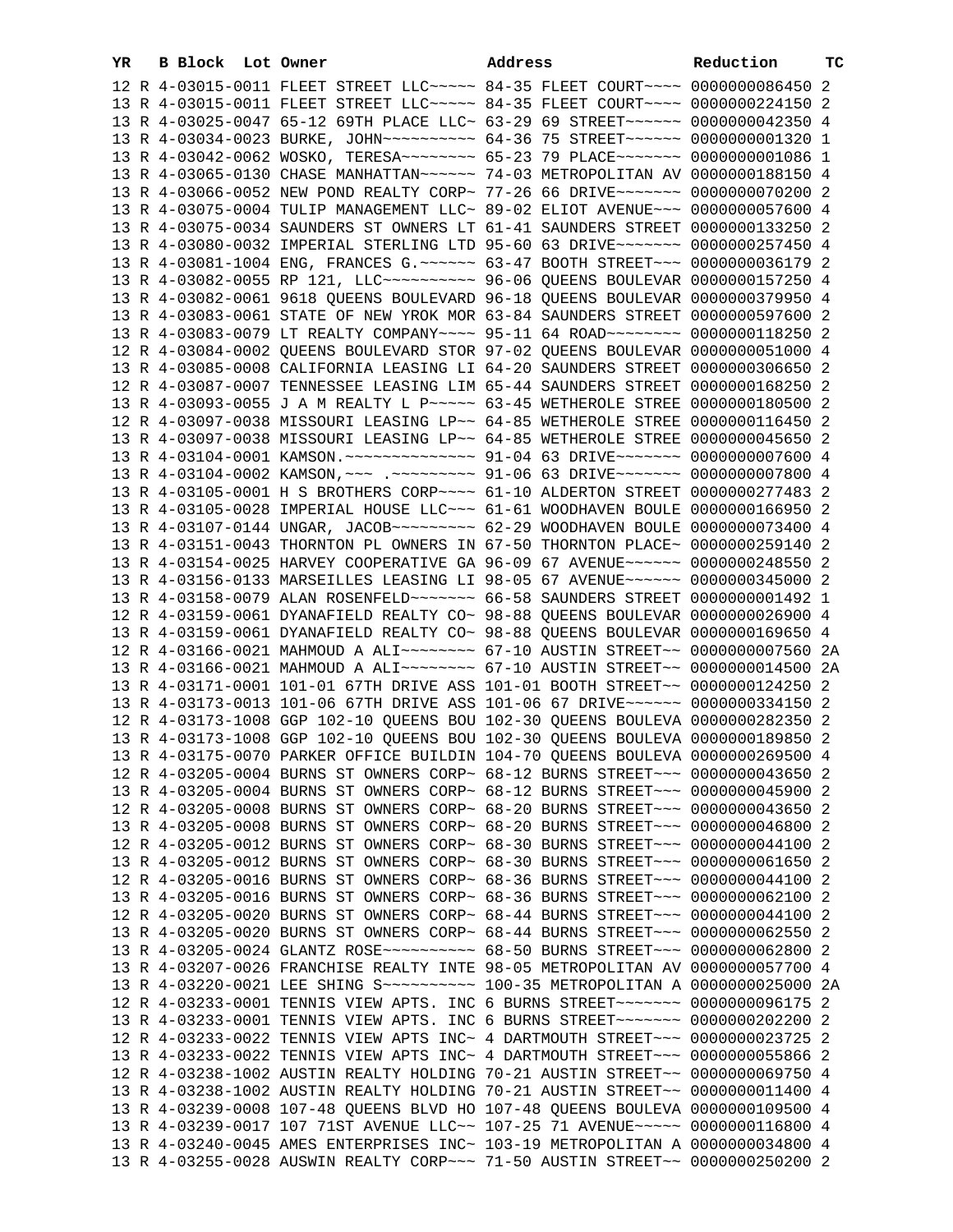| YR | B Block Lot Owner | Address                                                                                                                                                        | Reduction | ТC |
|----|-------------------|----------------------------------------------------------------------------------------------------------------------------------------------------------------|-----------|----|
|    |                   | 13 R 4-03255-0042 STOCKMAN HOLDING COMP 72-02 AUSTIN STREET~~ 0000000013500 4                                                                                  |           |    |
|    |                   | 12 R 4-03255-1001 SUTTON MANAGEMENT CO~ 72-34 AUSTIN STREET~~ 0000000106973 4                                                                                  |           |    |
|    |                   | 13 R 4-03255-1001 SUTTON MANAGEMENT CO~ 72-34 AUSTIN STREET~~ 0000000035652 4                                                                                  |           |    |
|    |                   | 13 R 4-03256-0001 CORD MEYER DEVELOPMEN 108-18 QUEENS BOULEVA 0000000653550 4                                                                                  |           |    |
|    |                   | 13 R 4-03256-0009 QUEENS GERP LLC~~~~~~ 108-22 QUEENS BOULEVA 0000001546500 4                                                                                  |           |    |
|    |                   | 13 R 4-03257-0019 72 AVENUE LLC~~~~~~~~ 108-17 72 AVENUE~~~~~ 0000000042000 2                                                                                  |           |    |
|    |                   | 13 R 4-03257-0031 VIDA MONA LEAH~~~~~~~ 71-47 AUSTIN STREET~~ 0000000072157 4                                                                                  |           |    |
|    |                   | 13 R 4-03257-1001 ~~~~~~~~~~~~~~~~~~~~~~~~~~~ 107-24 71 ROAD~~~~~~~~ 0000000178954 4                                                                           |           |    |
|    |                   | 13 R 4-03258-0001 109-10 QUEENS BLVD. O 109-10 QUEENS BOULEVA 0000000292500 2                                                                                  |           |    |
|    |                   | 12 R 4-03272-0001 150 GREENWAY TERRACE~ 150 GREENWAY TERRACE~ 0000000074350 2                                                                                  |           |    |
|    |                   | 13 R 4-03272-0001 150 GREENWAY TERRACE~ 150 GREENWAY TERRACE~ 0000000203050 2                                                                                  |           |    |
|    |                   | 13 R 4-03277-0072 GF WELLBROCK LLC~~~~~ 107-19 METROPOLITAN A 0000000067789 4                                                                                  |           |    |
|    |                   | 13 R 4-03277-0073 DR WELLBROCK LLC~~~~~ 107-17 METROPOLITAN A 0000000056816 4                                                                                  |           |    |
|    |                   | 13 R 4-03287-0058 BARSAMIAN TONY~~~~~~~ 30 SEASONGOOD ROAD~~~ 0000000005760 1                                                                                  |           |    |
|    |                   | 13 R 4-03301-0100 BERNARD CHERWICK LIVI 234 GREENWAY SOUTH~~~ 0000000004230 1                                                                                  |           |    |
|    |                   | 12 R 4-03321-0018 THE SURREY LLC ------ 83-10 118 STREET ---- 0000000129100 2                                                                                  |           |    |
|    |                   | 13 R 4-03321-0018 THE SURREY LLC ------ 83-10 118 STREET ---- 0000000216100 2                                                                                  |           |    |
|    |                   | 12 R 4-03321-0379 FOREST PARK FLATS LLC 82-85 116 STREET~~~~~ 0000000493550 2                                                                                  |           |    |
|    |                   | 13 R 4-03321-0379 FOREST PARK FLATS LLC 82-85 116 STREET~~~~~ 0000000282500 2                                                                                  |           |    |
|    |                   | 13 R 4-03322-1001 NASROLLAH ALISHAHIAN~ 118-82 METROPOLITAN A 0000000008327 2                                                                                  |           |    |
|    |                   | 13 R 4-03322-1002 METRO-WEXFORD J. ESTA 118-82 METROPOLITAN A 0000000009100 4                                                                                  |           |    |
|    |                   | 13 R 4-03329-0054 KEW GARDENS ENTP CODB 118-75 METROPOLITAN A 0000000070850 2                                                                                  |           |    |
|    |                   | 12 R 4-03330-0033 MAHGEREFTEH, YOSEF~~~ 83-36 BEVERLY ROAD~~~ 0000000092700 2                                                                                  |           |    |
|    |                   | 13 R 4-03330-0033 MAHGEREFTEH, YOSEF~~~ 83-36 BEVERLY ROAD~~~ 0000000083900 2                                                                                  |           |    |
|    |                   | 13 R 4-03334-0292 DAVIDSONS, LP ------- 77-34 AUSTIN STREET -- 0000000059950 2                                                                                 |           |    |
|    |                   | 12 R 4-03337-0001 CHESY REALTY LLC ~~~~~ 82-45 GRENFELL STREET 0000000023650 4                                                                                 |           |    |
|    |                   | 13 R 4-03337-0001 CHESY REALTY LLC ~~~~~ 82-45 GRENFELL STREET 0000000075850 4                                                                                 |           |    |
|    |                   | 12 R 4-03347-1004 DECICCO, JOHN~~~~~~~~ 119-45 UNION TURNPIKE 0000000000868 2                                                                                  |           |    |
|    |                   | 13 R 4-03347-1004 DECICCO, JOHN~~~~~~~~ 119-45 UNION TURNPIKE 0000000000703 2                                                                                  |           |    |
|    |                   | 13 R 4-03348-0037 80-02 FEE OWNER LLC~~ 80-02 QUEENS BOULEVAR 0000004651850 4                                                                                  |           |    |
|    |                   | 13 R 4-03354-1001 BRG TALBOT LLC ------ 83-09 TALBOT STREET -~ 0000000011050 4                                                                                 |           |    |
|    |                   | 12 R 4-03355-0129 TALBOT APARTMENTS INC 83-52 TALBOT STREET~~ 0000000176165 2                                                                                  |           |    |
|    |                   | 13 R 4-03355-0129 TALBOT APARTMENTS INC 83-52 TALBOT STREET~~ 0000000117215 2<br>12 R 4-03355-0136 TALBOT APARTMENT INC~ 83-74 TALBOT STREET~~ 0000000229185 2 |           |    |
|    |                   |                                                                                                                                                                |           |    |
|    |                   | 13 R 4-03355-0136 TALBOT APARTMENT INC~ 83-74 TALBOT STREET~~ 0000000209385 2<br>13 R 4-03358-0013 120-34/70 OB LLC~~~~~ 120-34 QUEENS BOULEVA 0000000325250 4 |           |    |
|    |                   | 13 R 4-03358-0052 41 KEW GARDENS ROADAS 41 KEW GARDENS ROAD~~ 0000000140850 2                                                                                  |           |    |
|    |                   | 12 R 4-03358-1009 H & E LLC ------------ 123-25 82 AVENUE ---- 0000000026163 4                                                                                 |           |    |
|    |                   | 13 R 4-03358-1009 H & E LLC ------------ 123-25 82 AVENUE ---- 0000000011289 4                                                                                 |           |    |
|    |                   | 13 R 4-03360-1002 SILVER TOWERS REALTYC 125-10 QUEENS BOULEVA 0000000020737 4                                                                                  |           |    |
|    |                   | 13 R 4-03360-1003 CROMWELL SILVER TOWRG 125-10 OUEENS BOULEVA 0000000510900 4                                                                                  |           |    |
|    |                   |                                                                                                                                                                |           |    |
|    |                   | 13 R 4-03360-1011 KLIEGMAN DAVID R~~~~~ 125-10 QUEENS BOULEVA 0000000034965 4                                                                                  |           |    |
|    |                   | 13 R 4-03360-1015 FARALDO, JOSEPH A~~~~ 125-10 QUEENS BOULEVA 0000000110031 4                                                                                  |           |    |
|    |                   | 13 R 4-03375-0015 TEAM GROUP, LLC~~~~~~ 47-40 METROPOLITAN AV 0000000059550 4                                                                                  |           |    |
|    |                   | 13 R 4-03410-0145 LEWIS REALTY CORP., ~~ 18-19 FLUSHING AVENUE 0000000047100 4                                                                                 |           |    |
|    |                   | 12 R 4-03450-0012 TUM'S BUILDING LLC ~~~ 3-57 ST NICHOLAS AVEN 0000000014100 4                                                                                 |           |    |
|    |                   | 13 R 4-03450-0012 TUM'S BUILDING LLC~~~ 3-57 ST NICHOLAS AVEN 0000000031500 4                                                                                  |           |    |
|    |                   | 12 R 4-03456-1001 ~~~~~~~~~~~~~~~~~~~~~~~~~~~~~~~~~ 714 SENECA AVENUE~~~~~ 0000000006330 4                                                                     |           |    |
|    |                   | 13 R 4-03456-1001 ~~~~~~~~~~~~~~~~~~~~~~~~~~~~~~~~~ 714 SENECA AVENUE~~~~~ 00000000005540 4                                                                    |           |    |
|    |                   | 13 R 4-03477-0050 JOZEF CHROSTOWSKI~~~~ 1935 GATES AVENUE~~~~ 0000000049881 2B                                                                                 |           |    |
|    |                   | 12 R 4-03492-0025 SOUTH FIRST CONDOMINI 62-49 FOREST AVENUE~~ 0000000202850 4                                                                                  |           |    |
|    |                   | 13 R 4-03492-0025 SOUTH FIRST CONDOMINI 62-49 FOREST AVENUE~~ 0000000262251 4                                                                                  |           |    |
|    |                   | 13 R 4-03492-0045 BILL WOLF PETROLEUM C 60-04 METROPOLITAN AV 0000000108850 4                                                                                  |           |    |
|    |                   | 13 R 4-03508-0023 59-36 70 AVE HLDG COR 59-36 70 AVENUE~~~~~~ 0000000022500 2                                                                                  |           |    |
|    |                   | 13 R 4-03509-0050 AMS-MYRTLE LLC ------ 59-37 71 AVENUE ----- 0000000008590 1                                                                                  |           |    |
|    |                   | 13 R 4-03538-0031 FRESH POND ROAD LLC~~ 71-20 FRESH POND ROAD 0000000093227 2B                                                                                 |           |    |
|    |                   | 13 R 4-03538-0034 WEALTH REALTY INC~~~~ 71-32 FRESH POND ROAD 0000000040200 4                                                                                  |           |    |
|    |                   | 12 R 4-03541-0001 BODOT REALTY, LLC --- 10-95 IRVING AVENUE -- 0000000200950 4                                                                                 |           |    |
|    |                   | 13 R 4-03541-0001 BODOT REALTY, LLC --- 10-95 IRVING AVENUE -- 0000000157750 4                                                                                 |           |    |
|    |                   | 12 R 4-03541-0007 BODOT REALTY, LLC --- 10-75 IRVING AVENUE -- 0000000215600 4                                                                                 |           |    |
|    |                   | 13 R 4-03541-0007 BODOT REALTY, LLC --- 10-75 IRVING AVENUE -- 0000000150350 4                                                                                 |           |    |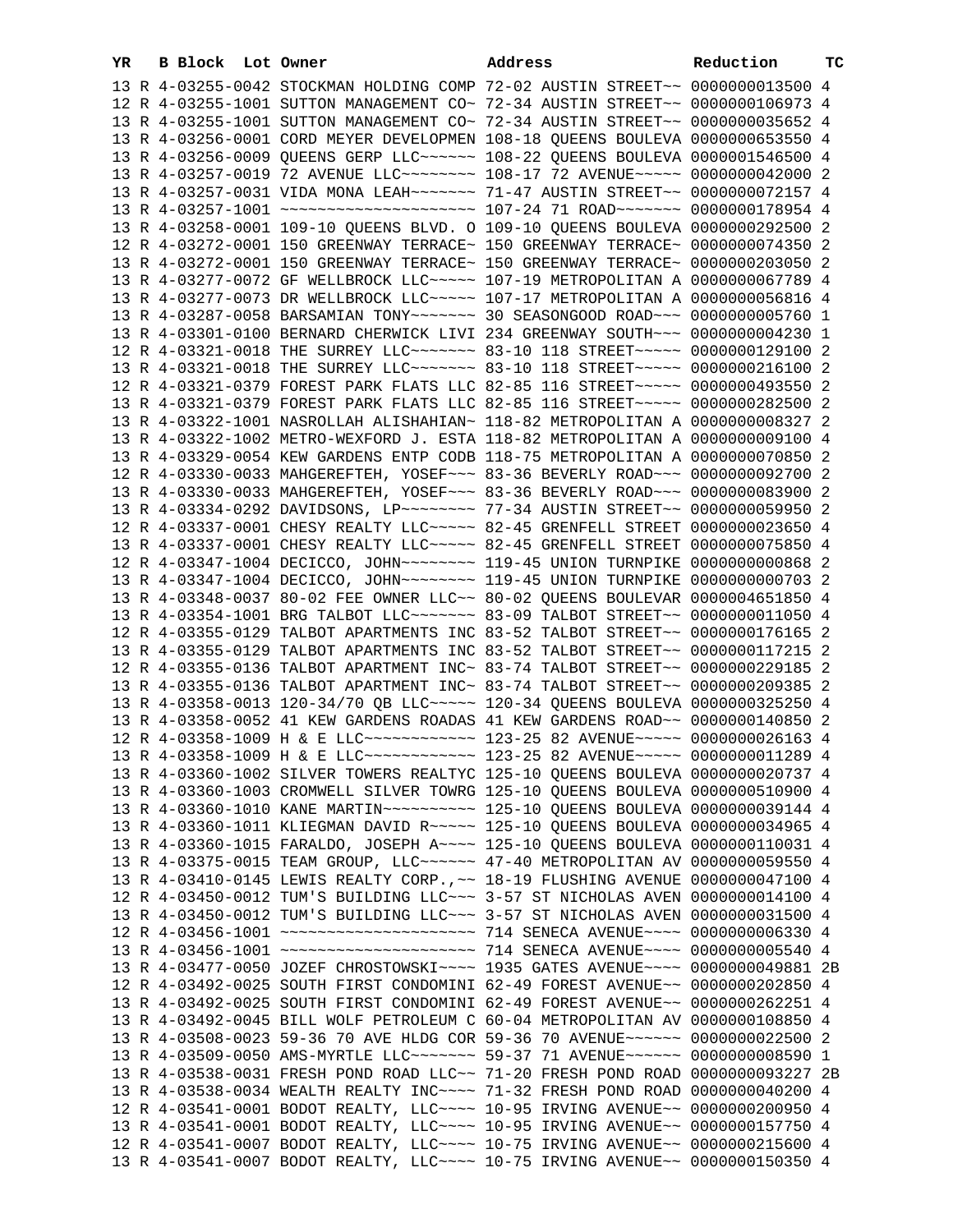| YR | B Block Lot Owner |                                                                                 | Address | Reduction | тc |
|----|-------------------|---------------------------------------------------------------------------------|---------|-----------|----|
|    |                   | 13 R 4-03542-0050 MFH REALTY CORP~~~~~~ 11-24 WYCKOFF AVENUE~ 0000000018500 4   |         |           |    |
|    |                   | 13 R 4-03544-0060 749-73 WYCKOFF AVENUE 7-49 WYCKOFF AVENUE~~ 0000000059550 4   |         |           |    |
|    |                   | 13 R 4-03548-0026 1628 JEFFERSON, ~~~~~~ 16-27 HANCOCK STREET~ 0000000087850 4  |         |           |    |
|    |                   | 12 R 4-03549-0074 AMTK REALTY LLC~~~~~~ 16-61 WEIRFIELD STREE 0000000048600 4   |         |           |    |
|    |                   | 13 R 4-03549-0074 AMTK REALTY LLC~~~~~~ 16-61 WEIRFIELD STREE 0000000065250 4   |         |           |    |
|    |                   |                                                                                 |         |           |    |
|    |                   | 13 R 4-03552-0027 JULIAN A MCDERMOTT TR 1640 GEORGE STREET~~~ 0000000061419 4   |         |           |    |
|    |                   | 13 R 4-03552-0064 J & P PLACE CORP. ~~~~ 1020 CYPRESS AVENUE~~ 0000000060600 4  |         |           |    |
|    |                   | 12 R 4-03552-0087 JULIAN MCDERMOTT CORP 16-39 STEPHEN STREET~ 0000000024900 4   |         |           |    |
|    |                   | 13 R 4-03552-0087 JULIAN MCDERMOTT CORP 16-39 STEPHEN STREET~ 0000000034388 4   |         |           |    |
|    |                   | 13 R 4-03555-0096 J WILNER ------------- 1619 DECATUR STREET -~ 0000000103850 4 |         |           |    |
|    |                   | 13 R 4-03556-0082 DAVID CACCAVO LLC~~~~ 16-51 CODY AVENUE~~~~ 0000000011250 4   |         |           |    |
|    |                   | 13 R 4-03557-0028 1630 CODY AVENUE, LL~ 16-30 CODY AVENUE~~~~ 0000000044900 4   |         |           |    |
|    |                   | 12 R 4-03559-0064 79-04 CYPRESS AVE COR 79-02 CYPRESS AVENUE~ 0000000004880 4   |         |           |    |
|    |                   | 13 R 4-03559-0064 79-04 CYPRESS AVE COR 79-02 CYPRESS AVENUE~ 0000000004880 4   |         |           |    |
|    |                   | 13 R 4-03560-0010 JANART MYRTLE 5616 ~~~ 56-14 MYRTLE AVENUE ~~ 0000000258600 4 |         |           |    |
|    |                   | 12 R 4-03560-0027 METRO MYRTLE AVENUE L 56-36 MYRTLE AVENUE~~ 0000000057500 4   |         |           |    |
|    |                   | 13 R 4-03560-0027 METRO MYRTLE AVENUE L 56-36 MYRTLE AVENUE~~ 0000000057500 4   |         |           |    |
|    |                   | 13 R 4-03561-0027 2010AL REALTY LLC --- 920 SENECA AVENUE --- 0000000014300 4   |         |           |    |
|    |                   | 13 R 4-03571-0008 CYPRESS COMER CORP~~~ 79-15 CYPRESS AVENUE~ 0000000016150 4   |         |           |    |
|    |                   | 13 R 4-03571-0016 CYPRESS COMER CORP~~~ 58-16 79 AVENUE~~~~~~ 0000000020800 4   |         |           |    |
|    |                   | 12 R 4-03590-0085 DECATUR QUEENS PROPER 59-10 DECATUR STREET~ 0000000552250 4   |         |           |    |
|    |                   | 13 R 4-03590-0085 DECATUR QUEENS PROPER 59-10 DECATUR STREET~ 0000000254450 4   |         |           |    |
|    |                   | 12 R 4-03605-0001 VERTICAL INDUSTRIAL D 66-26 METROPOLITAN AV 0000001670500 4   |         |           |    |
|    |                   | 13 R 4-03605-0001 VERTICAL INDUSTRIAL D 66-26 METROPOLITAN AV 0000000823350 4   |         |           |    |
|    |                   | 12 R 4-03608-0290 TRAFFIC STREET ASSOCI 63-15 TRAFFIC AVENUE~ 0000000936350 4   |         |           |    |
|    |                   | 13 R 4-03608-0290 TRAFFIC STREET ASSOCI 63-15 TRAFFIC AVENUE~ 0000000803850 4   |         |           |    |
|    |                   | 13 R 4-03624-0001 GLENDALE HOLDING LLC~ 65-17 68 AVENUE~~~~~~ 0000000061943 4   |         |           |    |
|    |                   | 13 R 4-03630-0037 BRUCE E BUSHLOW INC~~ 70-11 FRESH POND ROAD 0000000010250 4   |         |           |    |
|    |                   | 12 R 4-03639-0001 BRIGHTSIDE VENTURES, ~ 71-02 CYPRESS HILLS S 0000000071400 4  |         |           |    |
|    |                   | 13 R 4-03639-0001 BRIGHTSIDE VENTURES, ~ 71-02 CYPRESS HILLS S 0000000184800 4  |         |           |    |
|    |                   | 13 R 4-03659-0025 Y&R REALTY COMPANY, IN 69-21 CENTRAL AVENUE~ 0000000012528 2A |         |           |    |
|    |                   | 13 R 4-03666-0014 LUCYS REALTY LLC~~~~~ 70-18 73 PLACE~~~~~~~ 0000000004024 2A  |         |           |    |
|    |                   | 13 R 4-03666-0026 EZ REALTY OF NEW YORK 73-05 73 STREET~~~~~~ 0000000009550 2   |         |           |    |
|    |                   | 13 R 4-03667-0358 ROSEN DOLORES~~~~~~~~ 72-64 METROPOLITAN AV 0000000035750 4   |         |           |    |
|    |                   | 13 R 4-03676-0022 MYRTLE MYRTLE PROPERT 65-17 MYRTLE AVENUE~~ 0000000130200 4   |         |           |    |
|    |                   | 13 R 4-03707-0032 FLIPPER REALTY LLC~~~ 73-06 70 STREET~~~~~~ 0000000039171 2A  |         |           |    |
|    |                   | 13 R 4-03724-0024 CHARLES SPOTO ~~~~~~~~ 65-14 78 AVENUE ~~~~~~ 0000000002116 1 |         |           |    |
|    |                   | 12 R 4-03793-0007 DAIDONE, ERIKA~~~~~~~ 74-10 69 ROAD~~~~~~~~ 0000000110900 4   |         |           |    |
|    |                   | 13 R 4-03793-0007 DAIDONE, ERIKA~~~~~~~ 74-10 69 ROAD~~~~~~~~ 0000000130250 4   |         |           |    |
|    |                   | 13 R 4-03801-0035 CIRO DI LORENZO~~~~~~ 79-59 COOPER AVENUE~~ 0000000014084 4   |         |           |    |
|    |                   | 12 R 4-03803-0015 70-20 COOPER AVENUE L COOPER AVENUE~~~~~~~~ 0000000081900 4   |         |           |    |
|    |                   | 13 R 4-03803-0015 70-20 COOPER AVENUE L COOPER AVENUE~~~~~~~~ 0000000063180 4   |         |           |    |
|    |                   | 13 R 4-03803-0035 70-20 COOPER AVENUE L COOPER AVENUE~~~~~~~~ 0000000014262 4   |         |           |    |
|    |                   | 13 R 4-03809-0019 ATLAS TERMINALS, ~~~~~ 70-29 83 STREET~~~~~~ 0000000016950 4  |         |           |    |
|    |                   | 13 R 4-03809-0023 ATLAS TERMINALS LLC~~ 70-25 83 STREET~~~~~~ 0000000052000 4   |         |           |    |
|    |                   | 12 R 4-03809-0027 ATLAS TERMINALS, ~~~~~ 70-17 83 STREET~~~~~~ 0000000065250 4  |         |           |    |
|    |                   | 13 R 4-03809-0027 ATLAS TERMINALS, ~~~~~ 70-17 83 STREET~~~~~~ 0000000021600 4  |         |           |    |
|    |                   | 13 R 4-03810-0002 ATLAS TERMINALS AGT~~ 81-80 COOPER AVENUE~~ 0000000532500 4   |         |           |    |
|    |                   | 13 R 4-03810-0033 ATLAS TERMINALS, ~~~~~ 82-10 COOPER AVENUE~~ 0000000035550 4  |         |           |    |
|    |                   | 13 R 4-03828-0073 MARIO SAUSA~~~~~~~~~~ 78-46 79 PLACE~~~~~~~ 00000000006060 1  |         |           |    |
|    |                   | 13 R 4-03830-0079 DRIVEN REALTY ONE, LL 79-63 MYRTLE AVENUE~~ 0000000026902 2B  |         |           |    |
|    |                   | 13 R 4-03856-0191 GIUSEPPE, PORRETTO~~~ 89-06 75 AVENUE~~~~~~ 0000000005566 1   |         |           |    |
|    |                   | 12 R 4-03856-0231 LOUIS LEHRBAUM~~~~~~~ 88-19 76 AVENUE~~~~~~ 0000000013250 4   |         |           |    |
|    |                   | 13 R 4-03856-0231 LOUIS LEHRBAUM~~~~~~~ 88-19 76 AVENUE~~~~~~ 0000000033147 4   |         |           |    |
|    |                   | 13 R 4-03857-0300 SHS WOODHAVEN LLC~~~~ 76-02 WOODHAVEN BOULE 0000000575850 4   |         |           |    |
|    |                   | 12 R 4-03866-0170 MICHELE COHEN INC~~~~ 83-34 WOODHAVEN BOULE 0000000006950 4   |         |           |    |
|    |                   | 13 R 4-03866-0170 MICHELE COHEN INC~~~~ 83-34 WOODHAVEN BOULE 0000000013700 4   |         |           |    |
|    |                   | 13 R 4-03870-0121 DIMA ARTALE~~~~~~~~~~ 88-60 MYRTLE AVENUE~~ 0000000014790 4   |         |           |    |
|    |                   | 13 R 4-03875-0119 ZEOLLA, GIORGIO~~~~~~ 88-63 75 AVENUE~~~~~~ 00000000001456 1  |         |           |    |
|    |                   | 13 R 4-03940-0084 WANG XIU ZHEN~~~~~~~~ 121-19 6 AVENUE~~~~~~ 0000000003250 1   |         |           |    |

13 R 4-04004-0122 POSADAS ZOILA~~~~~~~~ 13-29 127 STREET~~~~~ 0000000002280 1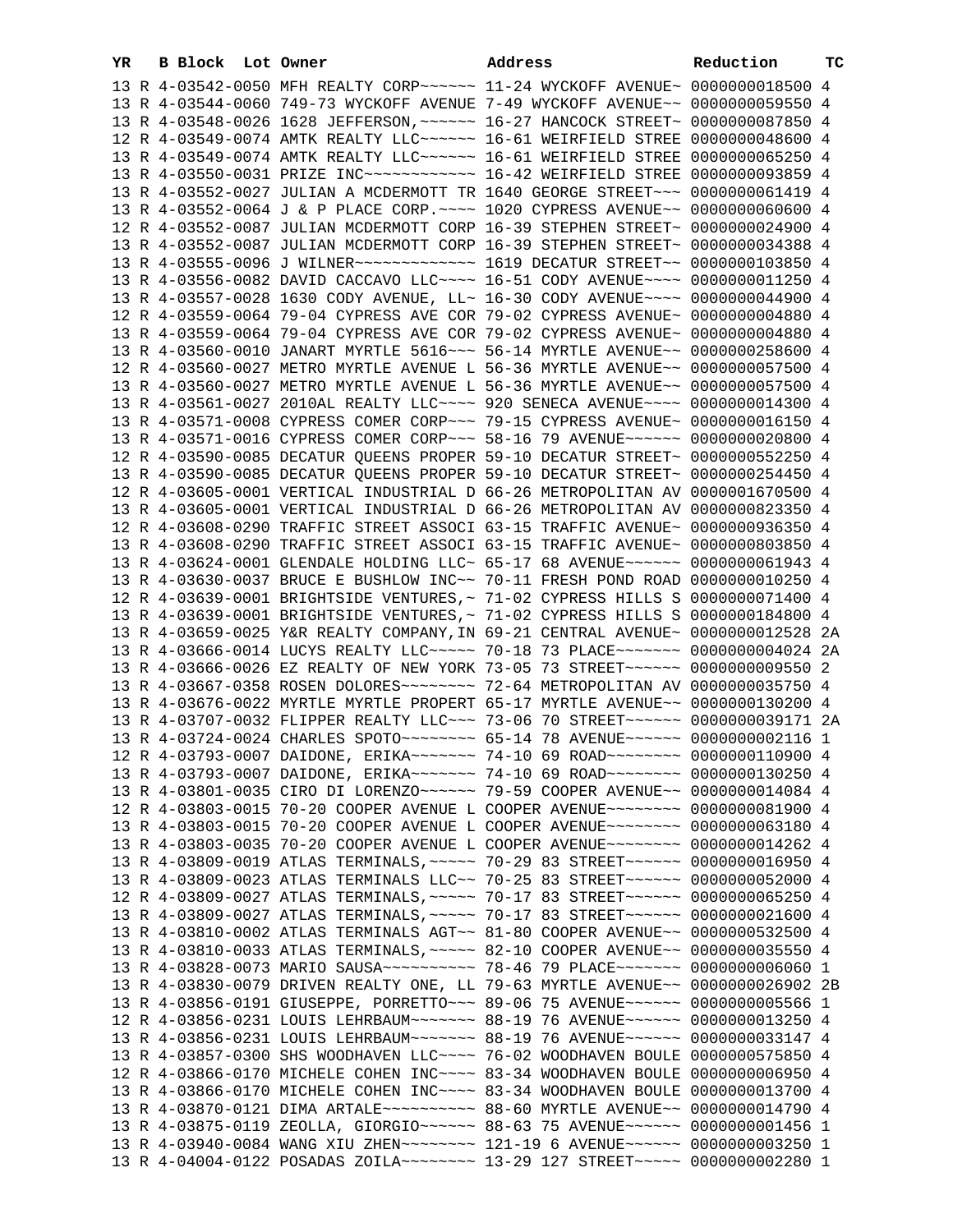| YR | B Block Lot Owner |  | Address                                                                                                                                                         | Reduction | тc |
|----|-------------------|--|-----------------------------------------------------------------------------------------------------------------------------------------------------------------|-----------|----|
|    |                   |  | 13 R 4-04010-0001 DOUBLE K REALTY CORP~ 130-15 14 AVENUE~~~~~ 0000000035300 4                                                                                   |           |    |
|    |                   |  | 13 R 4-04011-0001 PALARD REALTY CORP~~~ 131-21 14 AVENUE~~~~~ 0000000213000 4                                                                                   |           |    |
|    |                   |  | 13 R 4-04014-0008 LAM, MANKIN ~~~~~~~~~~~~~~~ 13-05 133 PLACE ~~~~~~~ 0000000000595 1                                                                           |           |    |
|    |                   |  | 13 R 4-04034-0001 VISTA CATHEDRAL, LLC~ 112-01 14 AVENUE~~~~~ 0000000166300 4                                                                                   |           |    |
|    |                   |  | 13 R 4-04053-0009 VASILE DERENJI~~~~~~~ 14-13 118 STREET~~~~~ 0000000035700 4                                                                                   |           |    |
| 13 |                   |  | 4-04060-0027 J M S HOLDING CO LLC~ 110-23 15 AVENUE~~~~~ 0000000172700 4                                                                                        |           |    |
|    |                   |  | 13 R 4-04072-0013 SELENA REALTY LLC --- 119-01 15 AVENUE ---- 0000000059400 4                                                                                   |           |    |
| 13 |                   |  | 4-04078-0001 COLLEGE POINT REALTY, 114-02 15 AVENUE~~~~~ 0000000289150 4                                                                                        |           |    |
|    |                   |  | 12 R 4-04081-0039 ITALIAN FAMILY STYLE~ 18-48 120 STREET~~~~~ 0000000030350 4                                                                                   |           |    |
|    |                   |  | 13 R 4-04084-0017 MALNOR REALTY, LLC~~~ 122-14 15 AVENUE~~~~~ 0000000011850 4                                                                                   |           |    |
|    |                   |  | 13 R 4-04085-0036 14-10 123RD ST LLC~~~ 14-10 123 STREET~~~~~ 0000000132564 4                                                                                   |           |    |
|    |                   |  | 13 R 4-04085-0063 NATL WESTMINSTER BANK 14-15 COLLEGE POINT B 0000000280850 4                                                                                   |           |    |
|    |                   |  | 13 R 4-04092-0019 ANGIE & MARGARITA HOL 15-17 126 STREET~~~~~ 0000000060350 4                                                                                   |           |    |
|    |                   |  | 13 R 4-04095-0036 SUPPLIES BY DAVID, IN 128-20 129 STREET~~~~ 0000000070800 4                                                                                   |           |    |
|    |                   |  | 13 R 4-04115-0022 JAVSE REALTY CORP~~~~ 15-03 129 STREET~~~~~ 0000000034200 4                                                                                   |           |    |
|    |                   |  | 13 R 4-04116-0020 CEV REALTY CORP~~~~~~ 15-01 130 STREET~~~~~ 0000000021750 4                                                                                   |           |    |
|    |                   |  | 12 R 4-04128-0039 12217 REALTY LLC ---- 122-17 20 AVENUE ---- 0000000157900 4                                                                                   |           |    |
|    |                   |  | 13 R 4-04128-0039 12217 REALTY LLC ---- 122-17 20 AVENUE ---- 0000000066100 4                                                                                   |           |    |
|    |                   |  | 12 R 4-04134-0029 WHITEROCK VENTURES 12 18-20 129 STREET~~~~~ 0000000017300 4                                                                                   |           |    |
|    |                   |  | 13 R 4-04134-0029 WHITEROCK VENTURES 12 18-20 129 STREET~~~~~ 0000000025156 4                                                                                   |           |    |
|    |                   |  | 4-04136-0007 18-25 130TH STREET~~~ 18-25 130 STREET~~~~~ 0000000014050 4                                                                                        |           |    |
| 13 |                   |  | 13 R 4-04136-0012 18-17 130TH STREET~~~ 18-17 130 STREET~~~~~ 0000000032250 4                                                                                   |           |    |
| 13 |                   |  |                                                                                                                                                                 |           |    |
|    |                   |  | 4-04148-0110 PISTILLI LANDMARK PLA 19-02 WHITESTONE EP S 0000000359700 4<br>13 R 4-04157-0002 PARSONS TERRACE LLC~~ 19-10 PARSONS BOULEVA 0000000373850 2       |           |    |
|    |                   |  | 13 R 4-04229-0051 JOHANN, WILLIAM~~~~~~ 23-52 126 STREET~~~~~ 0000000002503 1                                                                                   |           |    |
|    |                   |  | 12 R 4-04256-0030 60-06 44 AVENUE CP~~~ 25-60 COLLEGE POINT B 0000000014500 2                                                                                   |           |    |
|    |                   |  |                                                                                                                                                                 |           |    |
|    |                   |  | 13 R 4-04292-0101 PHILIP ELAPPUNKAL~~~~ 119-15 28 AVENUE~~~~~ 00000000001663 1<br>12 R 4-04293-0022 CIAMPA REALTY CO~~~~~ 26-11 COLLEGE POINT B 0000000059200 4 |           |    |
|    |                   |  |                                                                                                                                                                 |           |    |
|    |                   |  | 13 R 4-04293-0041 LEKKIN LLC ----------- 26-14 123 STREET ----- 0000000027615 4                                                                                 |           |    |
| 13 |                   |  | 4-04294-0001 BARTLEY FAMILY LLC~~~ 26-35 123 STREET~~~~~ 0000000118450 4<br>12 R 4-04294-0013 OPAL GROUP LLC ------ 26-25 123 STREET ---- 0000000110500 4       |           |    |
|    |                   |  |                                                                                                                                                                 |           |    |
|    |                   |  | 13 R 4-04294-0013 OPAL GROUP LLC~~~~~~~ 26-25 123 STREET~~~~~ 0000000164050 4                                                                                   |           |    |
|    |                   |  | 12 R 4-04316-0035 KARAYANIS GEORGE & JO 119-11 29 AVENUE~~~~~ 0000000007650 4                                                                                   |           |    |
| 13 |                   |  | 4-04357-0002 THE MINA FAMILY LIMIT 30-59 COLLEGE POINT B 0000000739600 4                                                                                        |           |    |
| 13 |                   |  | 4-04357-0100 FEINSTEIN CP REALTY L 30-35 COLLEGE POINT B 0000001226750 4                                                                                        |           |    |
|    |                   |  | 12 R 4-04370-0001 MAR MAR REALTY LLC~~~ FARRINGTON STREET~~~~ 0000000013950 4                                                                                   |           |    |
|    |                   |  | 12 R 4-04378-0050 BOOTS HOLDING ASSOCIA 31-40 123 STREET~~~~~ 0000000007200 4                                                                                   |           |    |
| 13 |                   |  | 4-04384-0001 WILLETS POINT HOLDING COLLEGE POINT BLVD~~~ 0000000072700 4                                                                                        |           |    |
|    |                   |  | 12 R 4-04392-0025 123 PLAZA LLC ------- 31-99 123 STREET ---- 0000000831500 4                                                                                   |           |    |
| 13 |                   |  | 4-04392-0025 123 PLAZA LLC -------- 31-99 123 STREET ----- 0000000540350 4                                                                                      |           |    |
| 13 |                   |  | 4-04408-0023 PMO, LTD ------------- 135-02 FARRINGTON STR 0000000188450 4                                                                                       |           |    |
|    |                   |  | 13 R 4-04420-0024 MADHU M N GORADIA~~~~ 7-28 POINT CRESCENT~~ 0000000004752 1                                                                                   |           |    |
|    |                   |  | 13 R 4-04431-0025 PAPADOPOULOS, SONIA~~ 26 NORTH DRIVE~~~~~~~ 0000000002815 1                                                                                   |           |    |
|    |                   |  | 13 R 4-04441-0033 PAVLOU, PANAYIOTIS~~~ 144-68 NORTH DRIVE~~~ 0000000006840 1                                                                                   |           |    |
|    |                   |  | 13 R 4-04472-0026 CHENG, ANNA~~~~~~~~~~ 148-15 5 AVENUE~~~~~~ 0000000003194 1                                                                                   |           |    |
|    |                   |  | 12 R 4-04487-0160 EDGESTONE GROUP LLC~~ 151-37 6 ROAD~~~~~~~~~ 0000000084097 1B                                                                                 |           |    |
| 13 |                   |  | 4-04487-0160 EDGESTONE GROUP LLC~~ 151-37 6 ROAD~~~~~~~~ 0000000074580 1B                                                                                       |           |    |
|    |                   |  | 12 R 4-04487-0169 EDGESTONE GROUP LLC~~ 151-41 6 ROAD~~~~~~~~ 0000000074000 1B                                                                                  |           |    |
| 13 |                   |  | 4-04487-0169 EDGESTONE GROUP LLC~~ 151-41 6 ROAD~~~~~~~~ 0000000049040 1B                                                                                       |           |    |
|    |                   |  | 12 R 4-04487-0170 EDGESTONE GROUP LLC~~ 151-45 6 ROAD~~~~~~~~ 0000000816664 1B                                                                                  |           |    |
| 13 |                   |  | 4-04487-0170 EDGESTONE GROUP LLC~~ 151-45 6 ROAD~~~~~~~~ 0000000590220 1B                                                                                       |           |    |
| 13 |                   |  | 4-04487-0200 EDGESTONE GROUP LLC~~ 6 ROAD~~~~~~~~~~~~~~~~ 0000000011360 1B                                                                                      |           |    |
|    |                   |  | 12 R 4-04505-0033 MCCARRON MARTIN~~~~~~ 12-54 150 STREET~~~~~ 0000000025000 4                                                                                   |           |    |
|    |                   |  | 13 R 4-04505-0050 RODRIGUEZ, RONALD~~~~ 149-25 14 AVENUE~~~~~ 0000000043135 4                                                                                   |           |    |
|    |                   |  | 13 R 4-04510-0024 GREGORIANO, ANGELO~~~ 6-28 150 PLACE~~~~~~~ 0000000002100 1                                                                                   |           |    |
|    |                   |  | 13 R 4-04515-0001 MARTIN A. GLEASON FUN 10-25 150 STREET~~~~~ 0000000015300 4                                                                                   |           |    |
|    |                   |  | 12 R 4-04516-0032 11-12 CLINTONVILLE ST 11-12 CLINTONVILLE ST 0000000097550 4                                                                                   |           |    |
|    |                   |  | 12 R 4-04518-0020 DRACULON, INC.~~~~~~~ 150-32 12 ROAD~~~~~~~ 0000000030200 4                                                                                   |           |    |
|    |                   |  | 13 R 4-04518-0020 DRACULON, INC.~~~~~~~ 150-32 12 ROAD~~~~~~~ 0000000035650 4                                                                                   |           |    |
|    |                   |  | 12 R 4-04518-0021 12TH ROAD & CLINTONVI 150-36 12 ROAD ~~~~~~~ 0000000026600 4                                                                                  |           |    |
|    |                   |  | 12 R 4-04524-0077 EDGESTONE GROUP LLC~~ 6 ROAD~~~~~~~~~~~~~~~~~ 0000000220965 1B                                                                                |           |    |
| 13 |                   |  | 4-04524-0077 EDGESTONE GROUP LLC~~ 6 ROAD~~~~~~~~~~~~~~~~ 0000000146385 1B                                                                                      |           |    |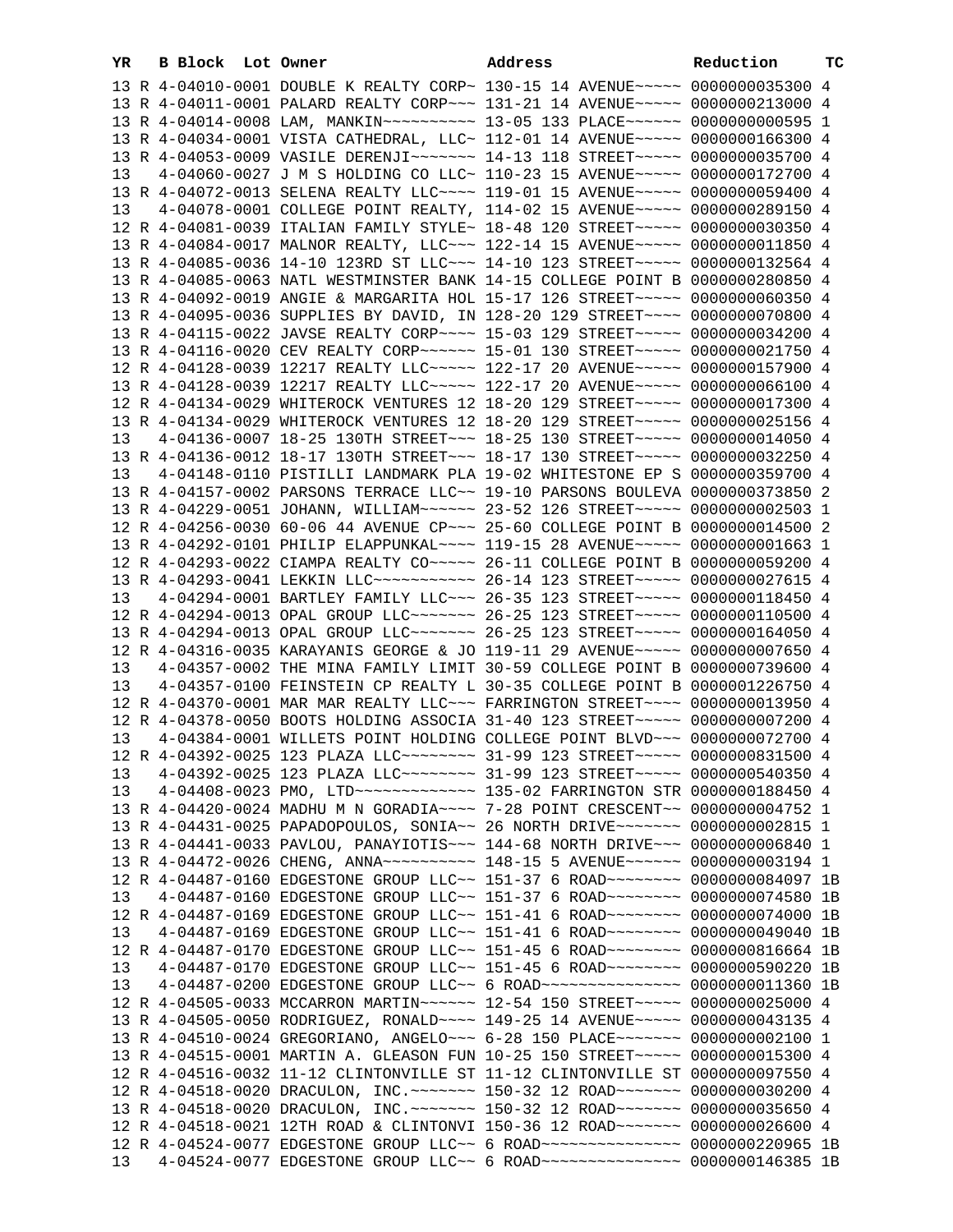| YR | B Block Lot Owner |                                                                                                                                                           | Address | Reduction | ТC |
|----|-------------------|-----------------------------------------------------------------------------------------------------------------------------------------------------------|---------|-----------|----|
|    |                   | 12 R 4-04524-0092 EDGESTONE GROUP LLC~~ 6 ROAD~~~~~~~~~~~~~~~~~ 0000000046620 1B                                                                          |         |           |    |
| 13 |                   | 4-04524-0092 EDGESTONE GROUP LLC~~ 6 ROAD~~~~~~~~~~~~~~~~~ 0000000030900 1B                                                                               |         |           |    |
|    |                   | 13 R 4-04530-0012 BONDEE ENTERPRISES IN 151-01 14 AVENUE~~~~~ 0000000037950 4                                                                             |         |           |    |
|    |                   | 12 R 4-04531-0079 EDGESTONE GROUP LLC~~ 152 STREET~~~~~~~~~~~~ 0000000020435 1B                                                                           |         |           |    |
|    |                   | 13 R 4-04531-0079 EDGESTONE GROUP LLC~~ 152 STREET~~~~~~~~~~~~ 0000000020435 1B                                                                           |         |           |    |
|    |                   | 12 R 4-04531-0092 EDGESTONE GROUP LLC~~ 6-15 152 STREET~~~~~~ 0000000686050 1B                                                                            |         |           |    |
| 13 |                   | 4-04531-0092 EDGESTONE GROUP LLC~~ 6-15 152 STREET~~~~~~ 0000000522610 1B                                                                                 |         |           |    |
|    |                   | 13 R 4-04538-0078 T. POL LLC ----------- 11-20 154 STREET ---- 0000000038550 4                                                                            |         |           |    |
|    |                   | 13 R 4-04539-0078 GEROKOSTAS, KALLI~~~~ 152-53 11 AVENUE~~~~~ 00000000001156 1                                                                            |         |           |    |
|    |                   | 13 R 4-04541-0022 RODRIGUEZ RONALD~~~~~ 152-15 14 ROAD~~~~~~~ 0000000188450 4                                                                             |         |           |    |
|    |                   | 13 R 4-04571-0025 ORROS~ VIVIAN~~~~~~~~ 14-09 159 STREET~~~~~ 00000000001881 1                                                                            |         |           |    |
|    |                   | 13 R 4-04601-0072 MIHAS, TRUSTEE, MARGA 14-25 165 STREET~~~~~ 0000000002360 1                                                                             |         |           |    |
|    |                   | 13 R 4-04646-0008 ~~~~~~~~~~~~~~~~~~~~~~~ 147-40 15 AVENUE~~~~~ 0000000038016 4                                                                           |         |           |    |
|    |                   | 12 R 4-04678-0014 SOCIETY OF KASTORIANS 150-26 14 AVENUE~~~~~ 0000000030700 4                                                                             |         |           |    |
|    |                   | 13 R 4-04678-0014 SOCIETY OF KASTORIANS 150-26 14 AVENUE~~~~~ 0000000044200 4                                                                             |         |           |    |
|    |                   | 13 R 4-04717-0016 REDMONT REALTY COMPAN 153-15 CROSS ISLD PKW 0000000986400 4                                                                             |         |           |    |
|    |                   | 13 R 4-04731-0008 D CAZZORLA~~~~~~~~~~~~~~~ 18-01 154 STREET~~~~~~ 00000000007360 2A                                                                      |         |           |    |
|    |                   | 12 R 4-04731-0015 REGINA DI MARCO~~~~~~ 18-12 CLINTONVILLE ST 0000000011050 4                                                                             |         |           |    |
|    |                   | 13 R 4-04731-0015 REGINA DI MARCO~~~~~~ 18-12 CLINTONVILLE ST 0000000015976 4                                                                             |         |           |    |
|    |                   | 13 R 4-04748-0005 CLEARVIEW LAND, ~~~~~~ 157-15 19 AVENUE~~~~~ 0000000257100 4                                                                            |         |           |    |
|    |                   | 12 R 4-04807-0041 HOMESTEAD GARDENS LLC 29-17 148 STREET~~~~~ 0000000053150 2                                                                             |         |           |    |
|    |                   | 13 R 4-04807-0041 HOMESTEAD GARDENS LLC 29-17 148 STREET~~~~~ 0000000122700 2                                                                             |         |           |    |
| 13 |                   | 4-04944-0028 GOLDEN OLDIES, LTD ~~~ 132-30 33 AVENUE~~~~~ 0000000020700 4                                                                                 |         |           |    |
|    |                   | 13 R 4-04944-0042 MIN, KWANG SOOK~~~~~~ 132-39 34 AVENUE~~~~~ 0000000015811 4                                                                             |         |           |    |
| 13 |                   | 4-04945-0087 MC DERMOTT, KEVIN~~~~ 132-18 35 AVENUE~~~~~ 0000000010350 4                                                                                  |         |           |    |
|    |                   | 13 R 4-04946-0045 CHEOK KATHRYN~~~~~~~~ 133-43 35 AVENUE~~~~~ 0000000040550 4                                                                             |         |           |    |
|    |                   | 13 R 4-04946-0072 134 21 NORTHERN BLVD~ 134-19 NORTHERN BOULE 0000000346700 4                                                                             |         |           |    |
|    |                   | 13 R 4-04946-1068 ALAN ROSENBERG ------ 33-70 PRINCE STREET -- 0000000002796 4                                                                            |         |           |    |
|    |                   | 12 R 4-04946-1074 SUNWANG GROUP, INC. ~~ 33-70 PRINCE STREET~~ 0000000015878 4                                                                            |         |           |    |
| 13 |                   | 4-04946-1074 SUNWANG GROUP, INC.~~ 33-70 PRINCE STREET~~ 0000000008648 4                                                                                  |         |           |    |
|    |                   | 13 R 4-04946-1124 TUNG, KEVIN K -- - - - - 33-70 PRINCE STREET - 0000000013969 4                                                                          |         |           |    |
|    |                   | 13 R 4-04946-1126 TUNG, KEVIN K~~~~~~~~ 33-70 PRINCE STREET~~ 0000000013969 4                                                                             |         |           |    |
|    |                   | 13 R 4-04946-1130 TUNG, JANE Y -------- 33-70 PRINCE STREET -~ 0000000012601 4                                                                            |         |           |    |
|    |                   | 13 R 4-04946-1131 TUNG, JANE Y -------- 33-70 PRINCE STREET -~ 0000000014353 4                                                                            |         |           |    |
|    |                   | 12 R 4-04948-0005 COOPER INVESTORS PROP 134-10 32 AVENUE~~~~~ 0000000025000 4                                                                             |         |           |    |
|    |                   | 12 R 4-04948-0015 K & G 33 AVE REALTY L 134-35 33 AVENUE~~~~~ 0000000014600 4                                                                             |         |           |    |
|    |                   | 13 R 4-04948-0015 K & G 33 AVE REALTY L 134-35 33 AVENUE~~~~~ 0000000051670 4                                                                             |         |           |    |
|    |                   | 13 R 4-04949-0031 FARRINGTON REALTY, LL 134-37 35 AVENUE~~~~~ 0000000053950 4                                                                             |         |           |    |
|    |                   | 12 R 4-04952-0019 ANTHONY MARINO~~~~~~~ 32-01 LINDEN PLACE~~~ 0000000022250 4                                                                             |         |           |    |
|    |                   | 13 R 4-04958-0037 WR UNIVERSAL, LLC ~~~~ 35-22 FARRINGTON STRE 0000000061150 4                                                                            |         |           |    |
|    |                   | 12 R 4-04959-0007 MAVRIK PROPERTIES LLC 35-23 FARRINGTON STRE 0000000406750 4                                                                             |         |           |    |
|    |                   | 13 R 4-04959-0007 MAVRIK PROPERTIES LLC 35-23 FARRINGTON STRE 0000000209650 4                                                                             |         |           |    |
|    |                   | 13 R 4-04960-0029 CG AND J REALTY LLC~~ 137-45 NORTHERN BOULE 0000000439700 4                                                                             |         |           |    |
|    |                   | 13 R 4-04961-0029 TOMORROW~ ZHANG~~ INC 35-32 UNION STREET~~~ 0000000018150 4                                                                             |         |           |    |
|    |                   | 13 R 4-04963-0075 COLLEGE POINT BLVD RE 37-52 COLLEGE POINT B 0000000150670 4                                                                             |         |           |    |
| 13 |                   | 4-04966-0011 133 NORTHERN PROPERTY 35-21 COLLEGE POINT B 0000000137900 4<br>13 R 4-04970-0020 REALPORT CORP~~~~~~~~ 133-34 36 ROAD~~~~~~~ 0000000053750 4 |         |           |    |
|    |                   | 12 R 4-04971-0031 WENTON 888 INC. ~~~~~~ 135-18 NORTHERN BOULE 0000000008500 4                                                                            |         |           |    |
|    |                   | 13 R 4-04971-0031 WENTON 888 INC. ~~~~~~ 135-18 NORTHERN BOULE 0000000056650 4                                                                            |         |           |    |
|    |                   | 12 R 4-04971-0059 SHY LLC --------------- 36-58 MAIN STREET ---- 0000000265250 4                                                                          |         |           |    |
|    |                   | 13 R 4-04971-0059 SHY LLC --------------- 36-58 MAIN STREET ---- 0000000212400 4                                                                          |         |           |    |
|    |                   | 13 R 4-04971-0065 SUNYA LLC ------------ 135-29 37 AVENUE ---- 0000000124900 4                                                                            |         |           |    |
|    |                   | 13 R 4-04972-0152 JJDRJ DEVELOPMENT INC 38-12 PRINCE STREET~~ 0000000023400 4                                                                             |         |           |    |
|    |                   | 13 R 4-04973-0014 HAWNZANG, LLC~~~~~~~~ 133-18 39 AVENUE~~~~~ 0000000058650 4                                                                             |         |           |    |
|    |                   | 13 R 4-04976-0147 Y.P.L. CORP~~~~~~~~~~ 135-42 39 AVENUE~~~~~ 0000000063050 4                                                                             |         |           |    |
|    |                   | 13 R 4-04977-0007 MEHRAN REALTY CORP~~~ 36-41 MAIN STREET~~~~ 0000000045050 4                                                                             |         |           |    |
|    |                   | 13 R 4-04977-0164 LEE, YOUNG MI~~~~~~~~ 36-38 UNION STREET~~~ 0000000013100 4                                                                             |         |           |    |
|    |                   | 13 R 4-04978-0013 CIAMPA REALTY CO~~~~~ 136-26 37 AVENUE~~~~~ 0000000130750 4                                                                             |         |           |    |
|    |                   | 13 R 4-04980-0005 GERSON PROPERTIES LLC 39-01 MAIN STREET~~~~ 0000001719100 4                                                                             |         |           |    |
|    |                   | 13 R 4-04980-0056 HYUN, CHULWON~~~~~~~~ 136-73 ROOSEVELT AVEN 0000000080350 4                                                                             |         |           |    |
|    |                   | 12 R 4-04981-0009 UNION PLAZA REALTY LP 33-23 UNION STREET~~~ 0000001559900 4                                                                             |         |           |    |
|    |                   | 13 R 4-04981-0009 UNION PLAZA REALTY LP 33-23 UNION STREET~~~ 0000001691600 4                                                                             |         |           |    |
|    |                   |                                                                                                                                                           |         |           |    |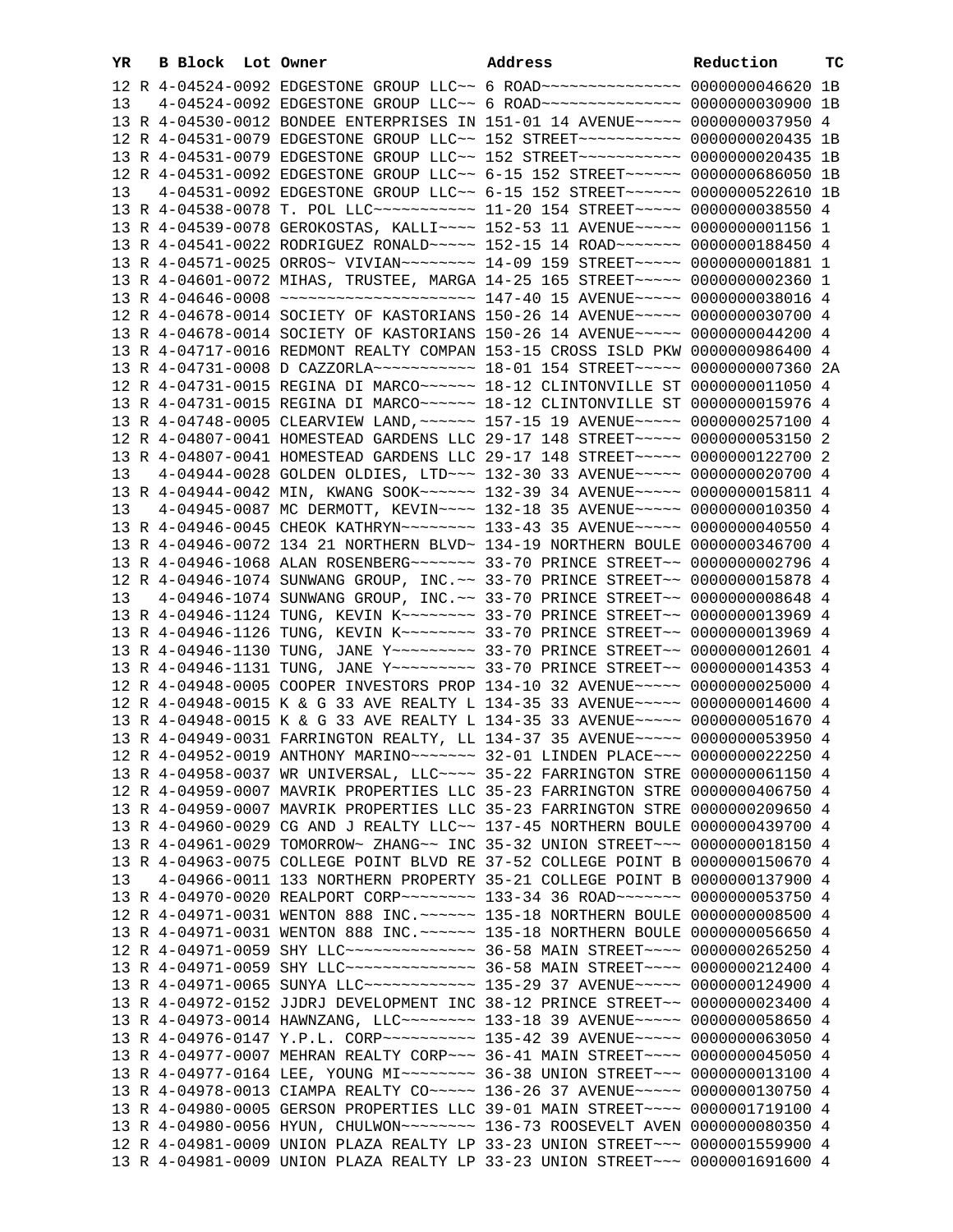| YR. |  | <b>B Block</b> Lot Owner |  | Address                                                                                                                                                        | Reduction | тc |
|-----|--|--------------------------|--|----------------------------------------------------------------------------------------------------------------------------------------------------------------|-----------|----|
|     |  |                          |  | 13 R 4-04981-0050 33-24 PARSONS REALTY~ 33-14 PARSONS BOULEVA 0000000325150 2                                                                                  |           |    |
|     |  |                          |  | 12 R 4-04986-0018 147-11 34TH REALTY LL 147-11 34 AVENUE~~~~~ 0000000121700 2                                                                                  |           |    |
|     |  |                          |  | 13 R 4-04986-0018 147-11 34TH REALTY LL 147-11 34 AVENUE~~~~~ 0000000208250 2                                                                                  |           |    |
|     |  |                          |  | 13 R 4-04994-0017 THE BENNINGTON, LLC~~ 140-16 34 AVENUE~~~~~ 0000000698750 2                                                                                  |           |    |
|     |  |                          |  | 13 R 4-04994-0041 34 WOODSIDE REALTY, L 140-74 34 AVENUE~~~~~ 0000000062450 2                                                                                  |           |    |
|     |  |                          |  | 12 R 4-04994-0070 13981, LLC ----------- 139-81 35 AVENUE ----- 0000000324150 2                                                                                |           |    |
|     |  |                          |  | 13 R 4-04994-0070 13981, LLC ----------- 139-81 35 AVENUE ---- 0000000474900 2                                                                                 |           |    |
|     |  |                          |  | 13 R 4-04995-0034 F.B.D. REALTY, L.L.C~ 145-16 34 AVENUE~~~~~ 0000000386300 2                                                                                  |           |    |
|     |  |                          |  | 13 R 4-04996-0023 KIRIAKOS LAGOS~~~~~~~ 146-25 35 AVENUE~~~~~ 0000000046818 4                                                                                  |           |    |
|     |  |                          |  | 13 R 4-05003-0028 LSB~ 35TH-94TH LLC~~~ 144-50 35 AVENUE~~~~~ 0000000090000 2                                                                                  |           |    |
|     |  |                          |  | 13 R 4-05003-0051 FLUSHING SAVINGS BANK 144-51 NORTHERN BOULE 0000000133350 4                                                                                  |           |    |
|     |  |                          |  | 13 R 4-05005-0015 KIM, SUNG HI~~~~~~~~~ 35-07 147 STREET~~~~~ 0000000084400 2                                                                                  |           |    |
|     |  |                          |  | 13 R 4-05005-1001 ROYALE TOWER CONDOMIN 147-20 35 AVENUE~~~~~ 0000000004907 4                                                                                  |           |    |
|     |  |                          |  | 13 R 4-05006-0021 GUS X LLC ------------ 149-15 NORTHERN BOULE 0000000093600 2                                                                                 |           |    |
|     |  |                          |  | 13 R 4-05006-0022 KASMAK REALTY LLC~~~~ 149-09 NORTHERN BOULE 0000000106300 2                                                                                  |           |    |
|     |  |                          |  | 13 R 4-05010-0089 CHIU JOELLE~~~~~~~~~~ 142-03 37 AVENUE~~~~~ 0000000017450 4                                                                                  |           |    |
|     |  |                          |  | 12 R 4-05012-0026 LIVIO PALLAI~~~~~~~~~~ 141-12 NORTHERN BOULE 0000000053850 4                                                                                 |           |    |
|     |  |                          |  | 13 R 4-05012-0033 NATIONAL MEMORIAL CHA 141-26 NORTHERN BOULE 0000000236650 4                                                                                  |           |    |
|     |  |                          |  | 13 R 4-05014-0001 36-25 PARSONS REALTY~ 36-25 PARSONS BOULEVA 0000000101100 2                                                                                  |           |    |
|     |  |                          |  | 13 R 4-05014-0004 FLUSHING GERIATRIC R/ 36-17 PARSONS BOULEVA 0000000324400 4                                                                                  |           |    |
|     |  |                          |  | 13 R 4-05015-0062 PINE GARDEN APARTMEN~ 144-53 38 AVENUE~~~~~ 0000000015431 2B                                                                                 |           |    |
|     |  |                          |  | 13 R 4-05015-0162 EVERGREEN ENTERPRISE~ 144-51 38 AVENUE~~~~~ 0000000030431 2B                                                                                 |           |    |
|     |  |                          |  | 12 R 4-05016-0011 37-07 147TH REALTY LL 37-07 147 STREET~~~~~ 0000000253200 2                                                                                  |           |    |
|     |  |                          |  | 13 R 4-05016-0011 37-07 147TH REALTY LL 37-07 147 STREET~~~~~ 0000000276850 2                                                                                  |           |    |
|     |  |                          |  | 12 R 4-05016-0027 PLOUTOS REALTY LLC.~~ 147-14 NORTHERN BOULE 0000000049200 4                                                                                  |           |    |
|     |  |                          |  | 13 R 4-05019-0056 136-80 ROOSEVELT AVEN 136-80 ROOSEVELT AVEN 0000000082450 4                                                                                  |           |    |
|     |  |                          |  | 13 R 4-05021-0001 BK PROPERTY FOUR, LLC 142-01 41 AVENUE~~~~~ 0000000273200 2                                                                                  |           |    |
|     |  |                          |  | 12 R 4-05021-0025 ESTATE ASSOCIATES~~~~ 40-04 BOWNE STREET~~~ 0000000433650 2                                                                                  |           |    |
|     |  |                          |  | 13 R 4-05021-0025 ESTATE ASSOCIATES~~~~ 40-04 BOWNE STREET~~~ 0000000520950 2<br>13 R 4-05023-0030 35-52 ASSOCIATES, L.P 143-54 ROOSEVELT AVEN 0000000067400 2 |           |    |
|     |  |                          |  | 13 R 4-05023-0045 P.S. 143 REALTY LLC~~ 143-25 41 AVENUE~~~~~ 0000000665000 2                                                                                  |           |    |
|     |  |                          |  | 13 R 4-05024-0016 PARK SOON 0 ~~~~~~~~~~~~~~~ 144-14 38 AVENUE ~~~~~~ 0000000052500 2                                                                          |           |    |
|     |  |                          |  | 13 R 4-05025-0008 BK PROPERTY ONE, LLC~ 144-10 ROOSEVELT AVEN 0000000340900 2                                                                                  |           |    |
|     |  |                          |  | 13 R 4-05025-0070 DHK PROPERTY TWO, LLC 144-31 41 AVENUE~~~~~ 0000000152800 2                                                                                  |           |    |
|     |  |                          |  | 12 R 4-05032-0018 NORTHERN BOULEVARD JO 150-02 NORTHERN BOULE 0000000048600 4                                                                                  |           |    |
|     |  |                          |  | 13 R 4-05032-0018 NORTHERN BOULEVARD JO 150-02 NORTHERN BOULE 0000000080853 4                                                                                  |           |    |
|     |  |                          |  | 12 R 4-05036-0038 JJDRJ DEVELOPMENT INC 40-10 MAIN STREET~~~~ 0000000084850 4                                                                                  |           |    |
|     |  |                          |  | 13 R 4-05036-0038 JJDRJ DEVELOPMENT INC 40-10 MAIN STREET~~~~ 0000000105350 4                                                                                  |           |    |
|     |  |                          |  | 12 R 4-05036-0039 40-12 MAIN STREET, LL 40-12 MAIN STREET~~~~ 0000000060650 4                                                                                  |           |    |
|     |  |                          |  | 13 R 4-05036-0048 CITYWIDE CO LLC ----- 135-21 40 ROAD ------ 0000000047000 4                                                                                  |           |    |
|     |  |                          |  | 13 R 4-05036-0147 STEADFAST REALTY MANA 135-23 40 ROAD~~~~~~~ 0000000057150 4                                                                                  |           |    |
|     |  |                          |  | 13 R 4-05037-0057 ARON FOREM~~~~~~~~~~~ 40-36 MAIN STREET~~~~ 0000000198500 4                                                                                  |           |    |
|     |  |                          |  | 13 R 4-05041-0016 NAN ASSOCIATES LLC~~~ 133-38 41 AVENUE~~~~~ 0000000040150 4                                                                                  |           |    |
|     |  |                          |  | 13 R 4-05042-0015 133-12 41 RD FLUSHING 133-12 41 ROAD~~~~~~~ 0000000016208 2A                                                                                 |           |    |
|     |  |                          |  | 12 R 4-05044-1401 FONG WAH JO~~~~~~~~~~~ 41-25 KISSENA BOULEVA 0000000015933 4                                                                                 |           |    |
|     |  |                          |  | 13 R 4-05044-1401 FONG WAH JO~~~~~~~~~~ 41-25 KISSENA BOULEVA 0000000039872 4                                                                                  |           |    |
|     |  |                          |  | 12 R 4-05046-0006 NHE REALTY CO -------- 142-12 41 AVENUE ---- 0000000172550 2                                                                                 |           |    |
|     |  |                          |  | 13 R 4-05046-0006 NHE REALTY CO ------- 142-12 41 AVENUE ---- 0000000263100 2                                                                                  |           |    |
|     |  |                          |  | 13 R 4-05046-0020 KENDALL APARTMENTS DE 41-10 BOWNE STREET~~~ 0000000361800 2                                                                                  |           |    |
|     |  |                          |  | 13 R 4-05048-0001 GREEN PARK ESSEX APAR 143-09 BARCLAY AVENUE 0000000113450 2                                                                                  |           |    |
|     |  |                          |  | 13 R 4-05050-0004 MID-ISLAND LIMITED PA 144-20 41 AVENUE~~~~~ 0000000386750 2                                                                                  |           |    |
|     |  |                          |  | 13 R 4-05054-0005 OIKOS DEVELOPMENT LLC 149-15 BARCLAY AVENUE 0000000014000 2A                                                                                 |           |    |
|     |  |                          |  | 13 R 4-05054-0006 TIN YUE CORP~~~~~~~~~~~~~~ 149-13 BARCLAY AVENUE 0000000014688                                                                               |           | 2A |
|     |  |                          |  | 13 R 4-05054-0008 HENG SHIN CORP~~~~~~~ 149-09 BARCLAY AVENUE 0000000011600 2A                                                                                 |           |    |
|     |  |                          |  | 13 R 4-05054-0010 NEW HONG SING CORP~~~ 149-07 BARCLAY AVENUE 0000000025792 2A                                                                                 |           |    |
|     |  |                          |  | 13 R 4-05058-0016 MAIN STEP CORP. ~~~~~~ 41-11 150 STREET~~~~~ 0000000030250                                                                                   |           | 4  |
|     |  |                          |  | 13 R 4-05059-0111 HA, WONJOON~~~~~~~~~~ 41-45 150 STREET~~~~~ 0000000079410 1                                                                                  |           |    |
|     |  |                          |  | 12 R 4-05060-0062 131-18 REALTY INC. --~ 40 ROAD --------------- 0000000022950 4                                                                               |           |    |
| 13  |  |                          |  | 4-05061-0006 EASLE REALTY CORP. ~~~ 13120 41 AVENUE~~~~~~ 0000000091600 4                                                                                      |           |    |
|     |  |                          |  | 13 R 4-05061-0022 JENIK REALTY LLC ~~~~~ 131-19 SANFORD AVENUE 0000000030250 4                                                                                 |           |    |
|     |  |                          |  | 12 R 4-05062-0030 SANFORD EMPIRE CORP~~ 131-29 SANFORD AVENUE 0000000054450 4                                                                                  |           |    |
|     |  |                          |  | 12 R 4-05065-0009 VLISSENGEN PROPERTIES 42-01 HAIGHT STREET~~ 0000000037950 4                                                                                  |           |    |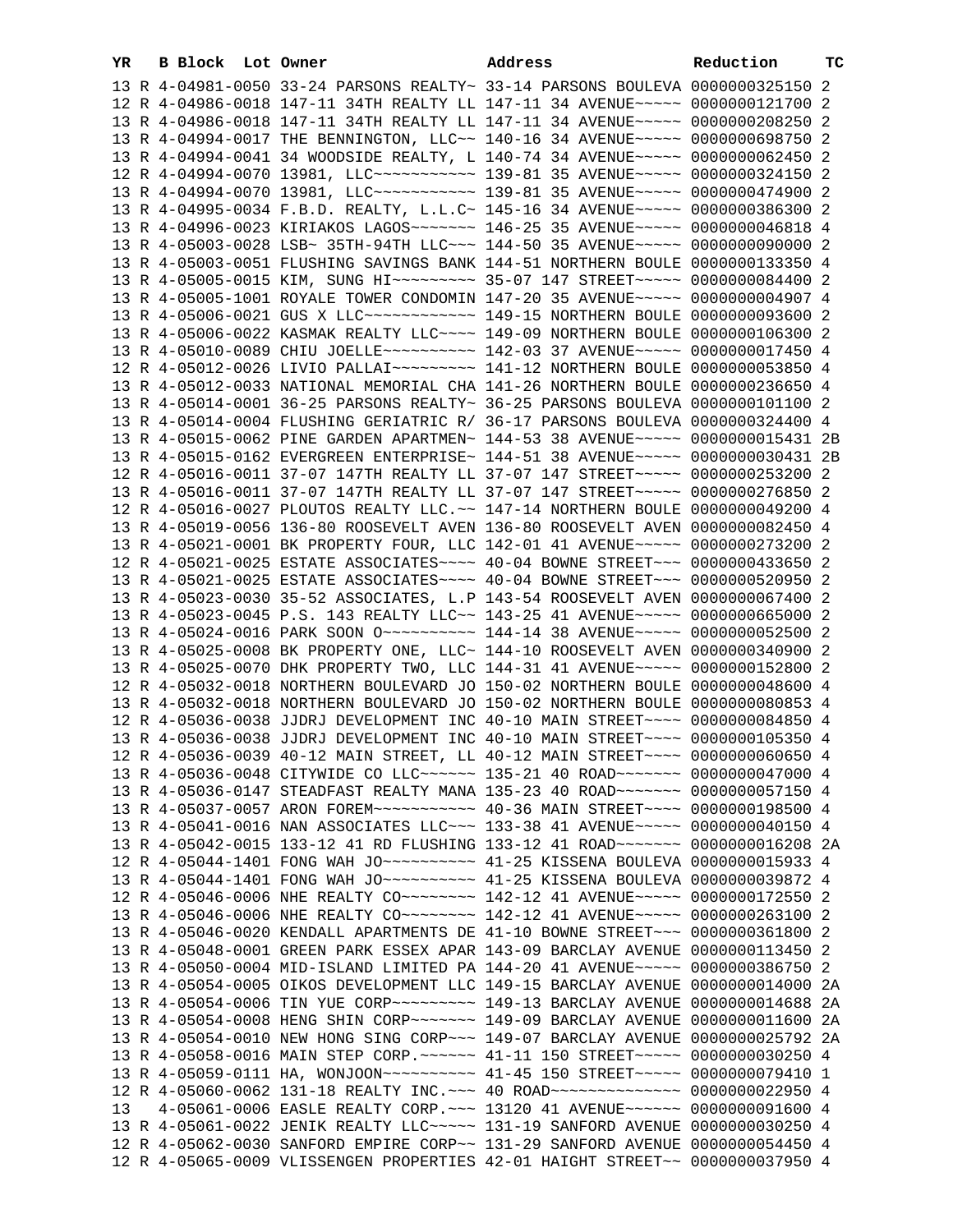| YR | B Block Lot Owner |  | Address                                                                          | Reduction | тc |
|----|-------------------|--|----------------------------------------------------------------------------------|-----------|----|
|    |                   |  | 13 R 4-05065-0009 VLISSENGEN PROPERTIES 42-01 HAIGHT STREET~~ 0000000222603 4    |           |    |
|    |                   |  | 12 R 4-05066-0110 FLUSHING POINT, LLC~~ 40-70 DELONG STREET~~ 0000000376150 4    |           |    |
|    |                   |  | 12 R 4-05066-0644 SOIEFER BROS REALTYCO 131-10 MAPLE AVENUE~~ 0000000467500 4    |           |    |
|    |                   |  | 13 R 4-05066-0644 SOIEFER BROS REALTYCO 131-10 MAPLE AVENUE~~ 0000000170650 4    |           |    |
|    |                   |  | 13 R 4-05066-0712 EAST CENTRAL MEATS IN 44-44 COLLEGE POINT B 0000000171804 4    |           |    |
|    |                   |  | 13 R 4-05102-0001 KOUMBAR REATLY LTD ~~~ 44-15 COLLEGE POINT B 0000000023450 4   |           |    |
|    |                   |  | 12 R 4-05102-0141 LEE'S FL1 LLC -------- 132-47 POPLE AVENUE -- 0000000006200 2A |           |    |
|    |                   |  | 13 R 4-05102-0141 LEE'S FL1 LLC -------- 132-47 POPLE AVENUE -- 0000000013296 2A |           |    |
|    |                   |  | 12 R 4-05104-0027 RMDM OF NEW YORK-87, I 132-54 POPLE AVENUE~~ 0000000213450 2   |           |    |
|    |                   |  | 13 R 4-05104-0027 RMDM OF NEW YORK-87, I 132-54 POPLE AVENUE~~ 0000000470400 2   |           |    |
|    |                   |  | 13 R 4-05121-0037 MEIA-FA INC~~~~~~~~~~ 41-82 MAIN STREET~~~~ 0000000351050 4    |           |    |
|    |                   |  | 13 R 4-05121-0050 MAPLE 134-37 LLC~~~~~ 134-37 MAPLE AVENUE~~ 0000000122950 2    |           |    |
|    |                   |  | 13 R 4-05123-0004 E E H REALTY CORP~~~~ 134-14 FRANKLIN AVENU 0000000347600 2    |           |    |
|    |                   |  | 13 R 4-05125-0035 CHUNG SHENG LTD ~~~~~~ 43-12 MAIN STREET ~~~~ 0000000034900 4  |           |    |
|    |                   |  | 13 R 4-05134-0005 A N FOOD MARKET INC~~ 41-79 MAIN STREET~~~~ 0000000120400 4    |           |    |
|    |                   |  | 13 R 4-05134-1087 HARRY GREENBERG ~~~~~~ 42-20 KISSENA BOULEVA 0000000021369 2   |           |    |
|    |                   |  | 12 R 4-05135-0038 139-19 FRANKLIN AVE~~ 139-19 FRANKLIN AVENU 0000000020950 4    |           |    |
|    |                   |  | 13 R 4-05135-1001 JENG, ING YANN~~~~~~~ 136-24 MAPLE AVENUE~~ 00000000009049 4   |           |    |
|    |                   |  | 12 R 4-05137-0005 SKYLINE TOWERS 5~~~~~ 43-23 COLDEN STREET~~ 0000001202100 2    |           |    |
|    |                   |  | 13 R 4-05137-0005 SKYLINE TOWERS 5~~~~~ 43-23 COLDEN STREET~~ 0000001553450 2    |           |    |
|    |                   |  | 12 R 4-05137-0012 CARLYLE THREE~~~~~~~~ 42-49 COLDEN STREET~~ 0000001071200 2    |           |    |
|    |                   |  | 13 R 4-05137-0012 CARLYLE THREE~~~~~~~~ 42-49 COLDEN STREET~~ 0000000989700 2    |           |    |
|    |                   |  | 12 R 4-05137-0084 CARLYLE THREE~~~~~~~~ 43-32 KISSENA BOULEVA 0000001160000 2    |           |    |
|    |                   |  | 13 R 4-05137-0084 CARLYLE THREE~~~~~~~~ 43-32 KISSENA BOULEVA 0000001131000 2    |           |    |
|    |                   |  | 12 R 4-05140-0056 43-27 MAIN STREET INC 43-27 MAIN STREET~~~~ 0000000038700 2A   |           |    |
|    |                   |  | 13 R 4-05140-0056 43-27 MAIN STREET INC 43-27 MAIN STREET~~~~ 0000000068275 2A   |           |    |
|    |                   |  | 13 R 4-05180-0035 SANFORD MANOR LLC~~~~ 140-40 SANFORD AVENUE 0000000408450 4    |           |    |
|    |                   |  | 13 R 4-05180-0059 HEWLETT ASSOCIATES~~~ 140-35 FRANKLIN AVENU 0000000207500 2    |           |    |
|    |                   |  | 13 R 4-05182-0001 SJS ASSOCIATES LLC~~~ 140-02 FRANKLIN AVENU 0000000371800 2    |           |    |
|    |                   |  | 12 R 4-05182-0019 FRANKLIN REALTY L.P.~ 142-20 FRANKLIN AVENU 0000000557300 2    |           |    |
|    |                   |  | 13 R 4-05182-0019 FRANKLIN REALTY L.P.~ 142-20 FRANKLIN AVENU 0000000491350 2    |           |    |
|    |                   |  | 12 R 4-05183-0020 GAROFALO HOLDING CORP 143-30 SANFORD AVENUE 0000000039450 2    |           |    |
|    |                   |  | 13 R 4-05183-0020 GAROFALO HOLDING CORP 143-30 SANFORD AVENUE 0000000062850 2    |           |    |
|    |                   |  | 13 R 4-05185-0014 MANCHESTER LLC ------- 140-18 ASH AVENUE --- 0000000329500 2   |           |    |
|    |                   |  | 13 R 4-05186-1405 CHERRY AVE PROPERTIES 141-05 CHERRY AVENUE~ 0000000013440 4    |           |    |
|    |                   |  | 13 R 4-05208-0045 KIMCO KISSENA CENTER, 46-15 KISSENA BOULEVA 0000000288350 4    |           |    |
|    |                   |  | 13 R 4-05236-0001 S. ORTAL. LLC~~~~~~~~~ 33-39 MURRAY STREET~~ 0000000151450 2   |           |    |
|    |                   |  | 13 R 4-05271-0023 RACCASI PETER~~~~~~~~ 35-15 155 STREET~~~~~ 0000000012500 2B   |           |    |
|    |                   |  | 13 R 4-05285-0027 MALWON, LLC --------- 163-07 DEPOT ROAD --- 0000000021900 4    |           |    |
|    |                   |  | 13 R 4-05294-0006 STUART HOUSE L.L.C.~~ 36-35 167 STREET~~~~~ 0000000197850 2    |           |    |
|    |                   |  | 13 R 4-05295-0001 JSPOL INVESTORS CORP~ 168-18 CROCHERON AVEN 0000000020850 2    |           |    |
|    |                   |  | 12 R 4-05307-0020 EDWARD RAPPOSELLI~~~~ 36-11 UTOPIA PARKWAY~ 0000000009011 2A   |           |    |
|    |                   |  | 13 R 4-05307-0020 EDWARD RAPPOSELLI~~~~ 36-11 UTOPIA PARKWAY~ 0000000018743 2A   |           |    |
|    |                   |  | 12 R 4-05310-1001 JEONG, HAN~ S~~~~~~~~~~ 189-30 37 AVENUE~~~~~ 0000000000287 2  |           |    |
|    |                   |  | 13 R 4-05310-1001 JEONG, HAN~ S~~~~~~~~~ 189-30 37 AVENUE~~~~~ 00000000001782 2  |           |    |
|    |                   |  | 13 R 4-05318-0021 CLINCO REALTY CORP~~~ 36-11 194 STREET~~~~~ 0000000097877 4    |           |    |
|    |                   |  | 13 R 4-05318-0027 CLINCO REALTY CORP~~~ 35-18 FRANCIS LEWIS B 0000000020721 4    |           |    |
|    |                   |  | 13 R 4-05318-0029 CLINCO REALTY CORP~~~ 35-26 FRANCIS LEWIS B 0000000102852 4    |           |    |
|    |                   |  | 13 R 4-05318-0034 ~~~~~~~~~~~~~~~~~~~~~~~~ FRANCIS LEWIS BLVD~~~ 0000000047919 4 |           |    |
|    |                   |  | 13 R 4-05320-0027 DESPINA & THEODORAS~~ 194-15 39 AVENUE~~~~~ 0000000008760 2A   |           |    |
|    |                   |  | 12 R 4-05323-0250 DLC PROPERTIES LLC~~~ 40-01 168 STREET~~~~~ 0000000135300 4    |           |    |
|    |                   |  | 13 R 4-05323-0250 DLC PROPERTIES LLC~~~ 40-01 168 STREET~~~~~ 0000000245709 4    |           |    |
|    |                   |  | 13 R 4-05326-0072 ROBERT FIRMERY~~~~~~~ 153-27 BARCLAY AVENUE 0000000043646 4    |           |    |
|    |                   |  | 13 R 4-05335-0067 GLOBE DEVELOPMENT NY~ 161-10 NORTHERN BOULE 0000000003450 4    |           |    |
|    |                   |  | 13 R 4-05335-0068 GLOBE DEVELOPMENT NY~ 161-12 NORTHERN BOULE 0000000004400 4    |           |    |
|    |                   |  | 13 R 4-05335-0069 GLOBE DEVELOPMENT NY~ 161-14 NORTHERN BOULE 0000000006500 4    |           |    |
|    |                   |  | 12 R 4-05336-0001 PETROCELLI GROUP INC~ 41-33 162 STREET~~~~~ 0000000021600 4    |           |    |
|    |                   |  | 13 R 4-05336-0001 PETROCELLI GROUP INC~ 41-33 162 STREET~~~~~ 0000000032725 4    |           |    |
|    |                   |  | 13 R 4-05346-0001 RELWEX FAMILY LIMITED 169-17 NORTHERN BOULE 0000000038450 4    |           |    |
|    |                   |  | 12 R 4-05358-0023 40-04 REALTY CO., LLC 40-04 194 STREET~~~~~ 0000000014136 2A   |           |    |
|    |                   |  | 13 R 4-05358-0023 40-04 REALTY CO., LLC 40-04 194 STREET~~~~~ 0000000024866 2A   |           |    |
|    |                   |  | 13 R 4-05364-0007 MMT REALTY ASSOCIATES 188-15 NORTHERN BOULE 0000000070600 4    |           |    |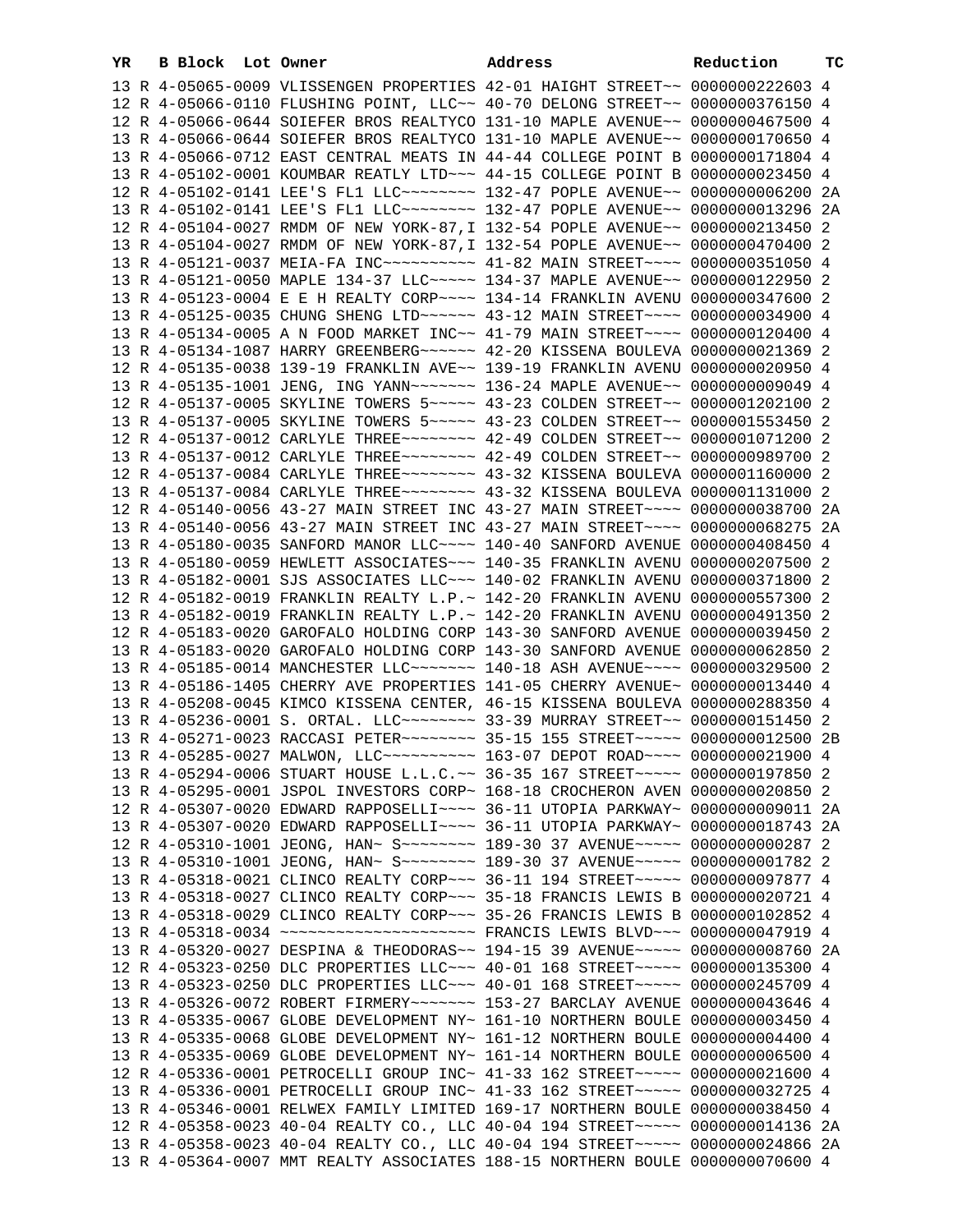| YR. | B Block Lot Owner |  | Address                                                                                                                                                         | Reduction | тc |
|-----|-------------------|--|-----------------------------------------------------------------------------------------------------------------------------------------------------------------|-----------|----|
|     |                   |  | 13 R 4-05386-0020 COLUMBUS 104, ~~~~~~~~ 42-70 156 STREET~~~~~ 0000000223050 2                                                                                  |           |    |
|     |                   |  | 12 R 4-05392-0023 KESSLER, CAROL~~~~~~~ 42-02 162 STREET~~~~~ 0000000009450 4                                                                                   |           |    |
|     |                   |  | 13 R 4-05392-0023 KESSLER, CAROL~~~~~~~ 42-02 162 STREET~~~~~ 0000000016101 4                                                                                   |           |    |
|     |                   |  | 12 R 4-05394-0027 KIM, SEUNG KUL~~~~~~~ 42-10 164 STREET~~~~~ 0000000179550 1                                                                                   |           |    |
|     |                   |  | 13 R 4-05394-0027 KIM, SEUNG KUL~~~~~~~ 42-10 164 STREET~~~~~ 0000000201690 1                                                                                   |           |    |
|     |                   |  | 12 R 4-05429-0045 FATHER BROTHER SISTER 171-10 NORTHERN BOULE 0000000091300 4                                                                                   |           |    |
|     |                   |  | 13 R 4-05429-0045 FATHER BROTHER SISTER 171-10 NORTHERN BOULE 0000000047650 4                                                                                   |           |    |
|     |                   |  | 13 R 4-05440-0048 CHON, SI UK~~~~~~~~~~ 45-16 162 STREET~~~~~ 0000000222150 4                                                                                   |           |    |
|     |                   |  | 13 R 4-05441-0041 MANOR BUILDERS, INC~~ 162-14 45 AVENUE~~~~~ 0000000013600 2B                                                                                  |           |    |
|     |                   |  | 13 R 4-05510-0001 RAPHAN CORP~~~~~~~~~~~~~~ 171-50 NORTHERN BOULE 0000000088800 4                                                                               |           |    |
|     |                   |  | 13 R 4-05523-0011 T & R PROPERTIES LLC~ 200-12 44 AVENUE~~~~~ 0000000039200 4                                                                                   |           |    |
|     |                   |  | 13 R 4-05530-0036 PALWALA, SHEHNAZ~~~~~ 189-22 45 AVENUE~~~~~ 0000000002132 1                                                                                   |           |    |
|     |                   |  | 13 R 4-05544-0015 MYGAR CONSTRUCTION CO 202-22 45 AVENUE~~~~~ 0000000092050 4                                                                                   |           |    |
|     |                   |  | 13 R 4-05561-0010 POWER TEST REALTY CO~ 202-02 47 AVENUE~~~~~ 0000000012000 4                                                                                   |           |    |
|     |                   |  | 13 R 4-05706-0006 CROSS-PATH REALTY CO~ 198-15 HOR HARDING EP 0000000593850 4                                                                                   |           |    |
|     |                   |  | 13 R 4-05745-0002 ALLIED ENTERPRISES CO 20-01 FRANCIS LEWIS B 0000000213028 4                                                                                   |           |    |
|     |                   |  | 13 R 4-05768-0007 PHILIP W ABATELLI~~~~ 24-55 FRANCIS LEWIS B 0000000067000 4                                                                                   |           |    |
|     |                   |  | 13 R 4-05769-0060 AMODIO, STEFANO~~~~~~ 25-16 169 STREET~~~~~ 0000000020200 4                                                                                   |           |    |
|     |                   |  | 13 R 4-05780-0041 LAW, JENNIFER M~~~~~~ 16-51 201 STREET~~~~~ 0000000003348 1                                                                                   |           |    |
|     |                   |  | 13 R 4-05863-0622 STAMBOULIS, GEORGIOS~ 15-26 208 STREET~~~~~ 0000000003120 1                                                                                   |           |    |
|     |                   |  | 13 R 4-05900-0002 CORD MEYER DEVELOPMEN 212-15 26 AVENUE~~~~~ 0000000546650 4                                                                                   |           |    |
|     |                   |  | 13 R 4-05900-0024 CORD MEYER DEVELOPMEN 211-01 26 AVENUE~~~~~ 0000000343800 4                                                                                   |           |    |
|     |                   |  | 12 R 4-05958-0030 23-50 WATER EDGE LLC~ 23-50 WATERS EDGE DRI 0000000145200 2                                                                                   |           |    |
|     |                   |  | 12 R 4-05964-0001 28-16 172ND REALTY LL 28-16 FRANCIS LEWIS B 0000000121800 2                                                                                   |           |    |
|     |                   |  | 13 R 4-05964-0001 28-16 172ND REALTY LL 28-16 FRANCIS LEWIS B 0000000048950 2                                                                                   |           |    |
|     |                   |  | 13 R 4-05986-0020 PAUL J PANAGIOS~~~~~~ 207-35 27 AVENUE~~~~~ 0000000000877 1                                                                                   |           |    |
|     |                   |  | 12 R 4-06103-0001 BAYSIDE GARDENS TENAN 209-28 34 ROAD~~~~~~~ 0000000030550 2                                                                                   |           |    |
|     |                   |  | 13 R 4-06103-0001 BAYSIDE GARDENS TENAN 209-28 34 ROAD~~~~~~~ 0000000016600 2                                                                                   |           |    |
|     |                   |  | 13 R 4-06119-0047 AJT ASSOCIATES, LLC~~ 213-39 35 AVENUE~~~~~ 0000000066050 2                                                                                   |           |    |
|     |                   |  | 13 R 4-06119-0069 GABRIEL, NICHOLAS~~~~ 213-54 34 ROAD~~~~~~~ 0000000004564 1                                                                                   |           |    |
|     |                   |  | 13 R 4-06120-0036 SCHWEITZER, YVONNE AN 215-04 33 AVENUE~~~~~ 0000000003880 1                                                                                   |           |    |
|     |                   |  | 13 R 4-06176-0055 BRIARWOOD PLAZA, LLC~~ 36-37 BELL BOULEVARD~ 0000000279700 4                                                                                  |           |    |
|     |                   |  | 13 R 4-06176-0058 BRIARWOOD PLAZA, ~~~~~ 36-35 BELL BOULEVARD~ 0000000173500 4<br>13 R 4-06227-0088 MICHELE TENANTS CORPO 210-50 41 AVENUE~~~~~ 0000000136700 2 |           |    |
|     |                   |  | 13 R 4-06227-0311 JPMORGAN CHASE BANK, ~ 41-28 BELL BOULEVARD~ 0000000012624 4                                                                                  |           |    |
|     |                   |  | 13 R 4-06234-0045 COMMERCIAL SITES, LLC 38-34 BELL BOULEVARD~ 0000000231650 4                                                                                   |           |    |
|     |                   |  | 13 R 4-06237-0001 SALCOATS REAL ESTATE~ 39-20 BELL BOULEVARD~ 0000000102500 4                                                                                   |           |    |
|     |                   |  | 13 R 4-06238-0017 CONVER, LLC --------- 38-05 BELL BOULEVARD ~ 0000000053300 4                                                                                  |           |    |
|     |                   |  | 13 R 4-06238-0018 CONVER, LLC --------- 38-01 BELL BOULEVARD ~ 0000000033500 4                                                                                  |           |    |
|     |                   |  | 13 R 4-06238-0024 LVR SERVICES, LTD. ~~~ 213-40 38 AVENUE~~~~~ 0000000012243 4                                                                                  |           |    |
|     |                   |  | 13 R 4-06241-0001 39-25 TH 35 BELL BLVD 39-27 BELL BOULEVARD~ 0000000077450 4                                                                                   |           |    |
|     |                   |  | 13 R 4-06258-0001 AKI ACQUISITION CORP~ 42-05 FRANCIS LEWIS B 0000000063400 4                                                                                   |           |    |
|     |                   |  | 13 R 4-06277-0050 WPH APT INC~~~~~~~~~~ 42-06 212 STREET~~~~~ 0000000064000 2                                                                                   |           |    |
|     |                   |  | 13 R 4-06284-0001 P & L ASSOCIATES, ~~~~ 213-11 43 AVENUE~~~~~ 0000001292600 4                                                                                  |           |    |
|     |                   |  | 12 R 4-06284-0012 OAK IM LEE ----------- 42-25 213 STREET ----- 0000000012231 2A                                                                                |           |    |
|     |                   |  | 13 R 4-06284-0012 OAK IM LEE ~~~~~~~~~~~ 42-25 213 STREET ~~~~~ 0000000012599 2A                                                                                |           |    |
|     |                   |  | 13 R 4-06288-0041 MONAHAN JOHN P~~~~~~~ 214-11 41 AVENUE~~~~~ 0000000017216 2A                                                                                  |           |    |
|     |                   |  | 13 R 4-06290-0006 LAND EQUITIES, LLC ~~ 41-17 BELL BOULEVARD~ 0000000023150 4                                                                                   |           |    |
|     |                   |  | 13 R 4-06290-0053 RIDGEBAY REALTY LLC~~ 214-35 42 AVENUE~~~~~ 0000000192000 4                                                                                   |           |    |
|     |                   |  | 13 R 4-06305-0001 HENTSCHEL RLTY CORP~~ 215-10 42 AVENUE~~~~~ 0000000027150 4                                                                                   |           |    |
|     |                   |  | 12 R 4-06309-0033 MARY MINDEL AS TRUSTE 215-29 NORTHERN BOULE 0000000049400 4                                                                                   |           |    |
|     |                   |  | 13 R 4-06309-0033 MARY MINDEL AS TRUSTE 215-29 NORTHERN BOULE 0000000085850 4                                                                                   |           |    |
|     |                   |  | 13 R 4-06357-0007 LAFIURA DEVELOPMENTCP 132-15 57 AVENUE~~~~~ 0000000016320 2A                                                                                  |           |    |
|     |                   |  | 13 R 4-06382-0039 JHL EQUITIES INC~~~~~ 60-10 MAIN STREET~~~~ 0000000289450 4                                                                                   |           |    |
|     |                   |  | 13 R 4-06401-0013 FLOWER HILL ASSOCIATE 57-13 MAIN STREET~~~~ 0000000045250 4                                                                                   |           |    |
|     |                   |  | 13 R 4-06486-0039 MAIN FIVE CO., ~~~~~~~ 68-16 MAIN STREET~~~~ 0000000120300 4                                                                                  |           |    |
|     |                   |  | 13 R 4-06548-1001 REGENTS PARK GARDENSC 134 JEWEL AVENUE~~~~~ 0000000000523 4                                                                                   |           |    |
|     |                   |  | 13 R 4-06605-0056 ABRAMOV BORIS ~~~~~~~~ 138-41 76 AVENUE ~~~~~ 0000000002040 1                                                                                 |           |    |
|     |                   |  | 12 R 4-06616-0036 JEWEL AVE LLC~~~~~~~~ 141-24 JEWEL AVENUE~~ 0000000039600 4                                                                                   |           |    |
|     |                   |  | 13 R 4-06616-0036 JEWEL AVE LLC ------- 141-24 JEWEL AVENUE -- 0000000029250 4                                                                                  |           |    |
|     |                   |  | 12 R 4-06621-0010 MAIN KEW LLC -------- 72-20 MAIN STREET ---- 0000000238000 4                                                                                  |           |    |
|     |                   |  | 13 R 4-06621-0010 MAIN KEW LLC -------- 72-20 MAIN STREET ---- 0000000375700 4                                                                                  |           |    |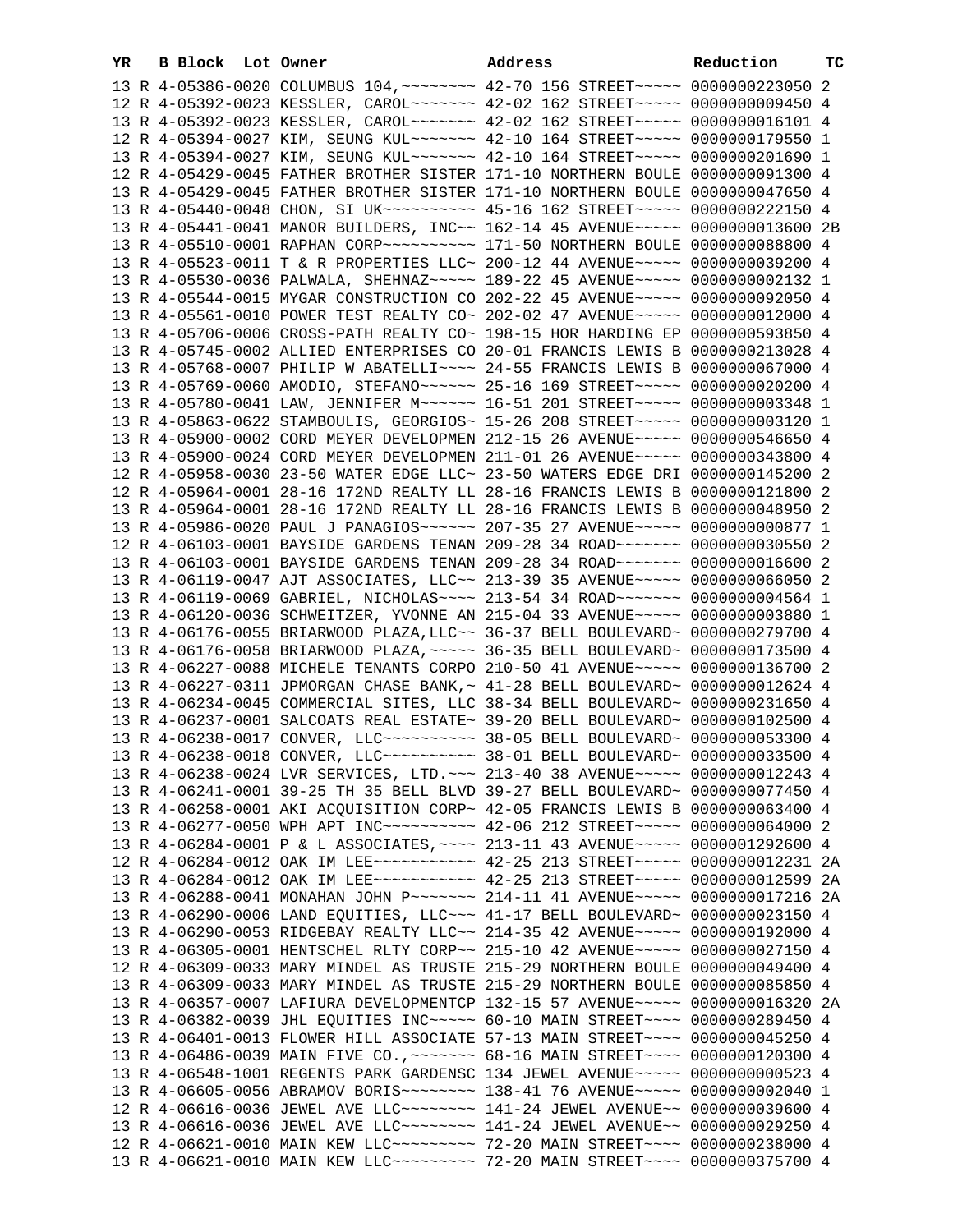| YR. | B Block Lot Owner |                                                                                                                                                                | Address | Reduction | тc |
|-----|-------------------|----------------------------------------------------------------------------------------------------------------------------------------------------------------|---------|-----------|----|
|     |                   | 13 R 4-06630-0001 ALDRICH MANAGEMENT CO 77-39 VLEIGH PLACE~~~ 0000000230200 4                                                                                  |         |           |    |
|     |                   | 13 R 4-06631-0001 REGENCY GARDENS APART 141-24 78 AVENUE~~~~~ 0000000411100 2                                                                                  |         |           |    |
|     |                   | 13 R 4-06632-0001 REGENCY GARDENS APART 141-48 78 ROAD ~~~~~~~ 0000000412900 2                                                                                 |         |           |    |
|     |                   | 13 R 4-06633-0001 REGENCY GARDENS APART 141-02 79 AVENUE~~~~~ 0000000413350 2                                                                                  |         |           |    |
|     |                   | 13 R 4-06636-0001 KALIKOW FAMILY PARTNE 135-10 GRAND CENTRAL~ 0000000532750 2                                                                                  |         |           |    |
|     |                   | 12 R 4-06636-0027 DKJK PROPERTIES LLC~~ 80-20 138 STREET~~~~~ 0000000025520 2B                                                                                 |         |           |    |
|     |                   | 13 R 4-06636-0027 DKJK PROPERTIES LLC~~ 80-20 138 STREET~~~~~ 0000000053081 2B                                                                                 |         |           |    |
|     |                   | 13 R 4-06642-0002 K G H REALTY CORP~~~~ 144-02 JEWEL AVENUE~~ 0000000036300 4                                                                                  |         |           |    |
|     |                   | 13 R 4-06665-0014 KOMI REALTY LLC~~~~~~ 144-16 75 ROAD~~~~~~~ 0000000079600 2                                                                                  |         |           |    |
|     |                   | 13 R 4-06665-0024 KOMI REALTY LLC ----- 144-32 75 ROAD ------ 0000000128900 2                                                                                  |         |           |    |
|     |                   | 13 R 4-06670-0001 KEW TERRACE OWNERS~~~ 78-11 MAIN STREET~~~~ 0000000136200 2                                                                                  |         |           |    |
|     |                   | 13 R 4-06672-0001 79-07 MAIN ST LLC ~~~~ 144-17 UNION TURNPIKE 0000000501650 4                                                                                 |         |           |    |
|     |                   | 13 R 4-06690-0016 149-05 OWNERS CORP~~~ 149-05 79 AVENUE~~~~~ 0000000387300 2                                                                                  |         |           |    |
|     |                   | 13 R 4-06712-0001 MAJESTIC PROPERTIESL. 150-05 UNION TURNPIKE 0000001298550 2                                                                                  |         |           |    |
|     |                   | 12 R 4-06713-0001 150-18-28 UNION TURNP 150-10 UNION TURNPIKE 0000000052500 4                                                                                  |         |           |    |
|     |                   | 13 R 4-06713-0001 150-18-28 UNION TURNP 150-10 UNION TURNPIKE 0000000556350 4                                                                                  |         |           |    |
|     |                   | 13 R 4-06757-0037 BLUE STAR BLDNG CORP~ 61-12 162 STREET~~~~~ 0000000027843 2A                                                                                 |         |           |    |
|     |                   | 13 R 4-06790-0022 THE EDUCATIONAL CULTU 158-11 JEWEL AVENUE~~ 0000003216300 4                                                                                  |         |           |    |
|     |                   | 13 R 4-06793-0055 RIVER DRIVE CONSTRUCT 71-01 KISSENA BOULEVA 0000000109350 4                                                                                  |         |           |    |
|     |                   | 13 R 4-06805-0045 FRED KARMIN~~~~~~~~~~ 72-69 KISSENA BOULEVA 0000000061650 4                                                                                  |         |           |    |
|     |                   | 13 R 4-06822-0020 HERON REAL ESTATE COR 73-15 PARSONS BOULEVA 0000000086600 4                                                                                  |         |           |    |
|     |                   | 12 R 4-06824-0009 YOLANDA KOHUT, TTEE O 75-29 PARSONS BOULEVA 0000000020300 4                                                                                  |         |           |    |
|     |                   | 13 R 4-06824-0009 YOLANDA KOHUT, TTEE O 75-29 PARSONS BOULEVA 0000000043100 4                                                                                  |         |           |    |
|     |                   | 12 R 4-06836-0044 GUEVARA, TRUSTEE, LUI 76-11 160 STREET~~~~~ 0000000008297 2A                                                                                 |         |           |    |
|     |                   | 13 R 4-06836-0044 GUEVARA, TRUSTEE, LUI 76-11 160 STREET~~~~~ 0000000008297 2A                                                                                 |         |           |    |
|     |                   | 13 R 4-06836-0046 ZEAM REALTY GROUP, IN 76-15 160 STREET~~~~~ 0000000008640 2A                                                                                 |         |           |    |
|     |                   | 12 R 4-06850-0011 162-20 77 ROAD LLC~~~ 162-20 77 ROAD~~~~~~~ 0000000256200 4                                                                                  |         |           |    |
|     |                   | 13 R 4-06851-0012 HEALTH CARE CENTER~~~ 78-10 164 STREET~~~~~ 0000000124450 4                                                                                  |         |           |    |
|     |                   | 13 R 4-06854-0027 N & D HOUSING, INC.~~ 159-02 UNION TURNPIKE 0000000033050 4                                                                                  |         |           |    |
|     |                   | 12 R 4-06862-0331 ARLINGTON BENSON DOWD 83-15 PARSONS BOULEVA 0000000019850 4                                                                                  |         |           |    |
|     |                   | 13 R 4-06862-0331 ARLINGTON BENSON DOWD 83-15 PARSONS BOULEVA 0000000030200 4                                                                                  |         |           |    |
|     |                   | 12 R 4-06866-0354 166 HHE REALTY, LLC~~ 166-17 HORACE HARDING 0000000058800 4                                                                                  |         |           |    |
|     |                   | 13 R 4-06866-0354 166 HHE REALTY, LLC~~ 166-17 HORACE HARDING 0000000117750 4                                                                                  |         |           |    |
|     |                   | 13 R 4-06896-0016 6135 168 STREET, LLC~ 61-35 168 STREET~~~~~ 0000000030000 2A                                                                                 |         |           |    |
|     |                   | 13 R 4-06931-0001 VITA REALTY LLC ----- 164-02 69 AVENUE ---- 0000000134400 4                                                                                  |         |           |    |
|     |                   | 13 R 4-06959-0054 KLEIN GEORGE~~~~~~~~~ 71-36 172 STREET~~~~~ 00000000001812 1                                                                                 |         |           |    |
|     |                   | 13 R 4-06972-0021 164 UT REALTY CORP. ~~ 164-17 UNION TURNPIKE 0000000048400 4                                                                                 |         |           |    |
|     |                   | 12 R 4-07014-0022 80-164 REALTY, LLC ~~~~ 80-15 164 STREET ~~~~~ 0000000114650 4                                                                               |         |           |    |
|     |                   | 13 R 4-07014-0022 80-164 REALTY, LLC ~~~~ 80-15 164 STREET ~~~~~ 0000000263550 4                                                                               |         |           |    |
|     |                   | 12 R 4-07014-0026 80-164 REALTY, LLC ~~~~ 80-21 164 STREET ~~~~~ 0000000030250 4                                                                               |         |           |    |
|     |                   | 13 R 4-07014-0026 80-164 REALTY, LLC ~~~~ 80-21 164 STREET ~~~~~ 0000000105050 4                                                                               |         |           |    |
|     |                   | 13 R 4-07066-0057 TURNPIKE GARDENS, INC 182-09 HORACE HARDING 0000000012600 4                                                                                  |         |           |    |
|     |                   | 13 R 4-07067-0050 MAXIMUM PROP INC~~~~~ 184-17 HORACE HARDING 0000000016300 4<br>13 R 4-07074-0005 MHK REALTY LLC ------ 185-24 HORACE HARDING 0000000132950 4 |         |           |    |
|     |                   |                                                                                                                                                                |         |           |    |
|     |                   | 13 R 4-07132-0059 WANG, WEN QI~~~~~~~~~ 69-57 179 STREET~~~~~ 0000000005120 1                                                                                  |         |           |    |
|     |                   | 13 R 4-07205-0033 GEORGE L MALIN~~~~~~~ 188-01 UNION TURNPIKE 0000000172200 4                                                                                  |         |           |    |
|     |                   | 12 R 4-07208-0036 GREENTREE HOLDING COR 192-03 UNION TURNPIKE 0000000065950 4                                                                                  |         |           |    |
|     |                   | 13 R 4-07208-0036 GREENTREE HOLDING COR 192-03 UNION TURNPIKE 0000000193750 4                                                                                  |         |           |    |
|     |                   | 13 R 4-07227-0005 UTOPIA CENTER ACQUISI 176-60 UNION TURNPIKE 0000000615350 4                                                                                  |         |           |    |
|     |                   | 12 R 4-07229-0027 GHERARDI GLADYS~~~~~~ 180-02 UNION TURNPIKE 0000000077700 4                                                                                  |         |           |    |
|     |                   | 13 R 4-07229-0027 GHERARDI GLADYS~~~~~~ 180-02 UNION TURNPIKE 0000000040350 4                                                                                  |         |           |    |
|     |                   | 12 R 4-07248-0008 SUN KEY LLC ---------- 182-02 UNION TURNPIKE 0000000042150 4                                                                                 |         |           |    |
|     |                   | 13 R 4-07248-0008 SUN KEY LLC ---------- 182-02 UNION TURNPIKE 0000000062850 4                                                                                 |         |           |    |
|     |                   | 12 R 4-07248-0039 184 20 UNION TURNPIKE 184-20 UNION TURNPIKE 0000000036950 4                                                                                  |         |           |    |
|     |                   | 13 R 4-07248-0039 184 20 UNION TURNPIKE 184-20 UNION TURNPIKE 0000000055912 4                                                                                  |         |           |    |
|     |                   | 12 R 4-07256-0097 CHAMSA REALTY LLC ~~~~ 186-06 UNION TURNPIKE 0000000181150 4                                                                                 |         |           |    |
|     |                   | 13 R 4-07256-0097 CHAMSA REALTY LLC ~~~~ 186-06 UNION TURNPIKE 0000000154700 4                                                                                 |         |           |    |
|     |                   | 13 R 4-07271-0046 ARANBAEV, ALBERT~~~~~ 81-31 189 STREET~~~~~ 0000000002705 1                                                                                  |         |           |    |
|     |                   | 13 R 4-07305-0019 DLC PROPERTIES LLC~ C 207-22 NORTHERN BOULE 0000000037850 4                                                                                  |         |           |    |
|     |                   | 13 R 4-07309-0015 CIGARETTE REALTY CO, ~ 209-34 NORTHERN BOULE 0000000264950 4                                                                                 |         |           |    |
|     |                   | 13 R 4-07330-0038 47 BELL ASSOCIATES LL 47-48 BELL BOULEVARD~ 0000000097250 4                                                                                  |         |           |    |
|     |                   |                                                                                                                                                                |         |           |    |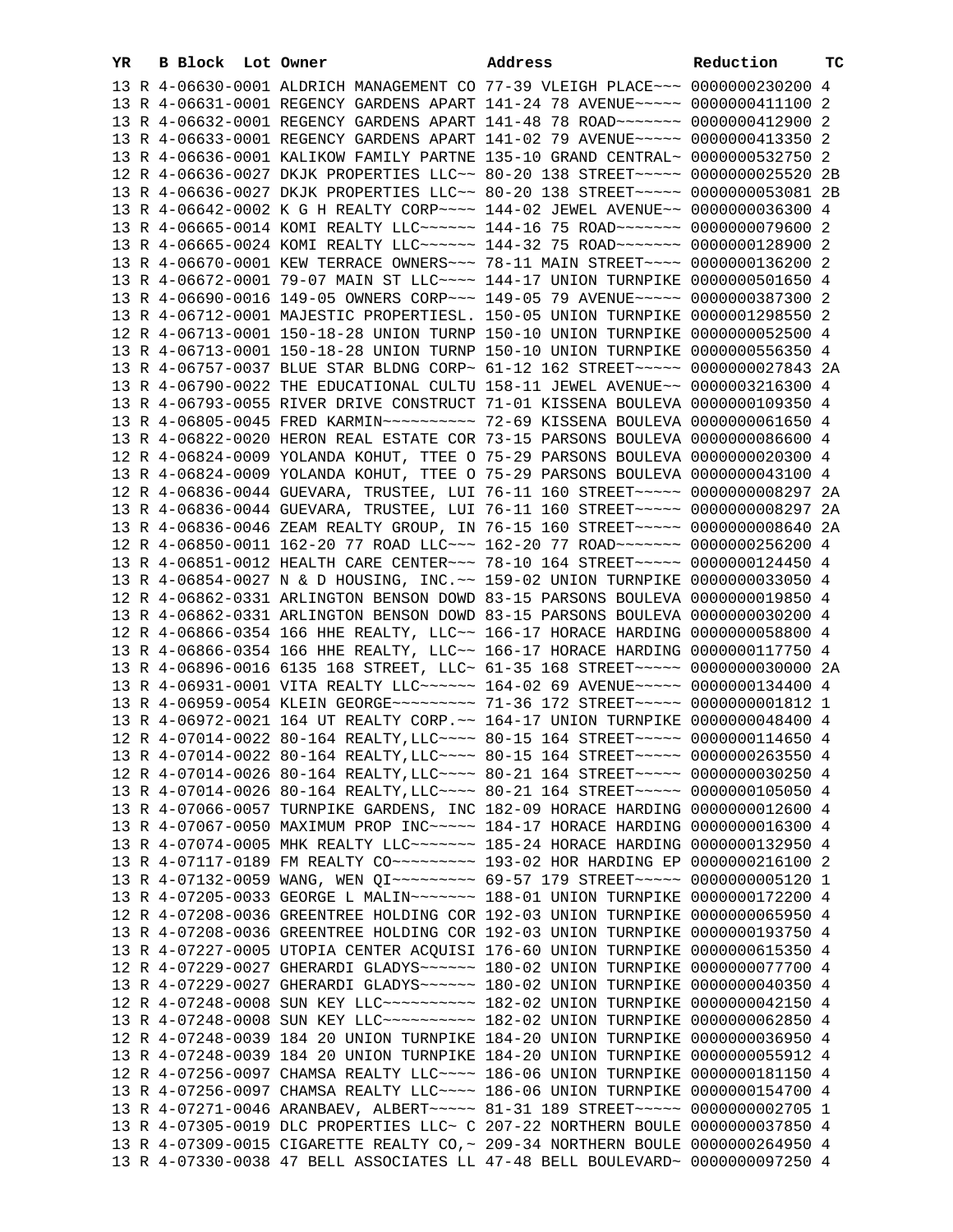| YR | B Block Lot Owner |                                                                                    | Address | Reduction | тC |
|----|-------------------|------------------------------------------------------------------------------------|---------|-----------|----|
|    |                   |                                                                                    |         |           |    |
|    |                   |                                                                                    |         |           |    |
|    |                   | 12 R 4-07332-0106 ANASTASIS BROS INC~~~ 45-37 BELL BOULEVARD~ 0000000105400 4      |         |           |    |
|    |                   | 13 R 4-07332-0106 ANASTASIS BROS INC~~~ 45-37 BELL BOULEVARD~ 0000000123250 4      |         |           |    |
|    |                   | 13 R 4-07332-0108 THEODORE ANASTASIS ~~~ 45-31 BELL BOULEVARD~ 0000000122800 4     |         |           |    |
|    |                   | 13 R 4-07333-0201 BELL & NORTHERN BAYSI 214-04 NORTHERN BOULE 0000000176910 4      |         |           |    |
|    |                   | 13 R 4-07337-0056 FRANK DE MAIO ~~~~~~~~ 217-16 NORTH BOULEVAR 0000000138800 4     |         |           |    |
|    |                   | 13 R 4-07346-0030 JEBAILY REALTY CO LLC 47-29 BELL BOULEVARD~ 0000000057650 4      |         |           |    |
|    |                   | 13 R 4-07362-0029 FRANK DE MAIO~~~~~~~~ 48-44 204 STREET~~~~~ 0000000002050 4      |         |           |    |
|    |                   | 13 R 4-07412-0033 BARAK, JOHN W~~~~~~~~ 203-17 56 AVENUE~~~~~ 0000000014463 1      |         |           |    |
|    |                   | 13 R 4-07441-0018 PUN, HEI WAN~~~~~~~~~ 56-28 213 STREET~~~~~ 0000000002299 1      |         |           |    |
|    |                   | 13 R 4-07446-0033 CHAN YIU KWAN VICTOR~ 56-56 218 STREET~~~~~ 0000000002395 1      |         |           |    |
|    |                   | 13 R 4-07451-0029 CARLRAN ASSOCIATES, ~~ 58-47 FRANCIS LEWIS B 0000000453050 4     |         |           |    |
|    |                   | 13 R 4-07461-0094 KEW LLC -------------- 210-01 HORACE HARDING 0000000046600 4     |         |           |    |
|    |                   | 13 R 4-07500-0082 PANG, TIANXI~~~~~~~~~ 227-01 HOXIE DRIVE~~~ 0000000000948 1      |         |           |    |
|    |                   |                                                                                    |         |           |    |
|    |                   | 13 R 4-07565-0046 EUROBEST HOMES LLC ~~~ 230-15 HOR HARDING EP 0000000002373 1     |         |           |    |
|    |                   |                                                                                    |         |           |    |
|    |                   | 13 R 4-07638-0001 PARSH REALTY CO, INC~ 215-01 73 AVENUE~~~~~ 0000000125600 4      |         |           |    |
|    |                   | 13 R 4-07644-0033 PARK AND SHOP INC~~~~ 221-02 HORACE HARDING 0000000301450 4      |         |           |    |
|    |                   | 12 R 4-07648-0002 CLOVERDALE OWNERS CO~ 224-02 HOR HARDING EP 0000000183750 2      |         |           |    |
|    |                   | 13 R 4-07648-0002 CLOVERDALE OWNERS CO~ 224-02 HOR HARDING EP 0000001102700 2      |         |           |    |
|    |                   | 13 R 4-07732-0050 WINDSOR PARK ASSOCIAT 73-36 BELL BOULEVARD~ 0000000302350 4      |         |           |    |
|    |                   | 13 R 4-07739-0003 IERVOLINO ANTHONY~~~~ 73-69 217 STREET~~~~~ 0000001067300 2      |         |           |    |
|    |                   | 13 R 4-07742-0003 W O T C TENANTS' CORP 73-36 SPRINGFIELD BLV 0000001535250 2      |         |           |    |
|    |                   | 13 R 4-07754-0003 W O T C TENANTS' CORP 217-02 75 AVENUE~~~~~ 0000000333300 2      |         |           |    |
|    |                   | 13 R 4-07755-0003 W O T C TENANTS' CORP 219-02 74 AVENUE~~~~~ 0000000808100 2      |         |           |    |
|    |                   | 13 R 4-07786-0045 UNION TURNPIKE MANAGE 212-02 UNION TURNPIKE 0000000020400 4      |         |           |    |
|    |                   | 13 R 4-07900-0058 NARAIN, DILWATIE~~~~~ 81-36 242 STREET~~~~~ 00000000001740 1     |         |           |    |
|    |                   | 13 R 4-07940-0027 GLOBAL INDEPENDENT SE 231-10 HILLSIDE AVENU 0000000259000 4      |         |           |    |
|    |                   | 13 R 4-07988-0048 FIRMERY, ROBERT~~~~~~ 240-27 BRADDOCK AVENU 0000000025106 4      |         |           |    |
|    |                   | 13 R 4-08033-0062 BAUDO, FRANK~~~~~~~~~~~~~~~~~~~ ROAD~~~~~~~~~~~~ 0000000003813 1 |         |           |    |
|    |                   | 12 R 4-08092-0039 241-15 NORTHERN BLVDC 241-15 NORTHERN BOULE 0000000016950 4      |         |           |    |
|    |                   | 13 R 4-08092-0039 241-15 NORTHERN BLVDC 241-15 NORTHERN BOULE 0000000029550 4      |         |           |    |
|    |                   | 13 R 4-08100-0033 LEVINE, JEFFREY E FAM 42-09 235 STREET~~~~~ 0000000158050 4      |         |           |    |
|    |                   | 13 R 4-08118-0028 FERAZZOLI MARIO~~~~~~ 248-25 NORTHERN BOULE 0000000080150 4      |         |           |    |
|    |                   | 13 R 4-08129-0053 HEGIMAN, MABLE L~~~~~ 252-29 LITTLE NECK PA 0000000071450 4      |         |           |    |
|    |                   | 13 R 4-08139-0045 EDWARD CANDAN~~~~~~~~ 255-01 NORTHERN BOULE 0000000024250 4      |         |           |    |
|    |                   | 13 4-08165-0023 NORTHERN BOULEVARD HO 232-10 NORTHERN BOULE 0000000092000 4        |         |           |    |
|    |                   | 13 R 4-08226-0029 ORI REALTY ASSOCIATES 45-14 251 STREET~~~~~ 0000000028950 4      |         |           |    |
|    |                   | 13 R 4-08226-0031 ORI REALTY ASSOCIATES 45-16 251 STREET~~~~~ 0000000028950 4      |         |           |    |
|    |                   | 13 R 4-08228-0090 CHEN, YAN ------------ 251-30 HAND ROAD ---- 0000000000900 1     |         |           |    |
|    |                   | 13 R 4-08230-0276 LAM, YI KEUNG~~~~~~~~ 249-79 BEECHKNOLL AVE 0000000025080 1      |         |           |    |
|    |                   | 13 R 4-08254-0026 LI, JUE PING~~~~~~~~~ 54-18 253 STREET~~~~~ 0000000002040 1      |         |           |    |
|    |                   | 13 R 4-08267-0079 JOHN P HARRISON~~~~~~ 50-14 CONCORD STREET~ 0000000002859 1      |         |           |    |
|    |                   | 13 R 4-08287-0044 AGARWAL~ ANIL~~~~~~~~ 239-33 66 AVENUE~~~~~ 00000000001650 1     |         |           |    |
|    |                   | 13 R 4-08336-0053 CHENG, PAUL~~~~~~~~~~ 249-75 57 AVENUE~~~~~ 00000000003060 1     |         |           |    |
|    |                   | 13 R 4-08337-0001 DEEPDALE GARDENS FIRS 57-01 MARATHON PARKWA 0000000435750 2      |         |           |    |
|    |                   | 13 R 4-08349-0036 DEEPDALE GARDENS FIRS 249-57 60 AVENUE~~~~~ 0000000408450 2      |         |           |    |
|    |                   | 13 R 4-08359-0006 DEEPDALE GARDENS THIR 60-02 LITTLE NECK PAR 0000000137350 2      |         |           |    |
|    |                   | 13 R 4-08363-0001 DEEPDALE GARDENS THIR 251-02 61 AVENUE~~~~~ 0000000498550 2      |         |           |    |
|    |                   | 13 R 4-08367-0002 DEEPDALE GARDENS THIR 255-02 61 AVENUE~~~~~ 0000000179450 2      |         |           |    |
|    |                   | 13 R 4-08373-0002 DEEPDALE GARDENS FOUR 249-09 63 AVENUE~~~~~ 0000000218200 2      |         |           |    |
|    |                   | 13 R 4-08374-0056 DEEPDALE GARDENS FOUR 252-56 63 AVENUE~~~~~ 0000000196050 2      |         |           |    |
|    |                   | 13 R 4-08401-0350 FLORAL PARK OWNRS INC 251-38 71 ROAD~~~~~~~ 0000000668700 2      |         |           |    |
|    |                   | 13 R 4-08401-0675 FLORAL PARK OWNRS INC 251-38 71 AVENUE~~~~~ 0000001415550 2      |         |           |    |
|    |                   | 13 R 4-08513-0002 255 MALL LLC -------- 255-03 UNION TURNPIKE 0000001335000 4      |         |           |    |
|    |                   | 13 R 4-08513-0004 255 MALL LLC -------- 255-01 UNION TURNPIKE 0000000070400 4      |         |           |    |
|    |                   | 13 R 4-08538-0036 PATEL, MAHESH~~~~~~~~ 7659 264 STREET~~~~~~ 00000000001122 1     |         |           |    |
|    |                   | 13 R 4-08539-0055 HSIEH, YUNG NING~~~~~ 76-23 265 STREET~~~~~ 0000000001916 1      |         |           |    |
|    |                   | 13 R 4-08541-0062 26501 UNION TURNPIKE~ 265-01 UNION TURNPIKE 0000000113700 4      |         |           |    |
|    |                   | 13 R 4-08565-0001 500 NO 10, INC~~~~~~~ 252-02 UNION TURNPIKE 0000000051850 4      |         |           |    |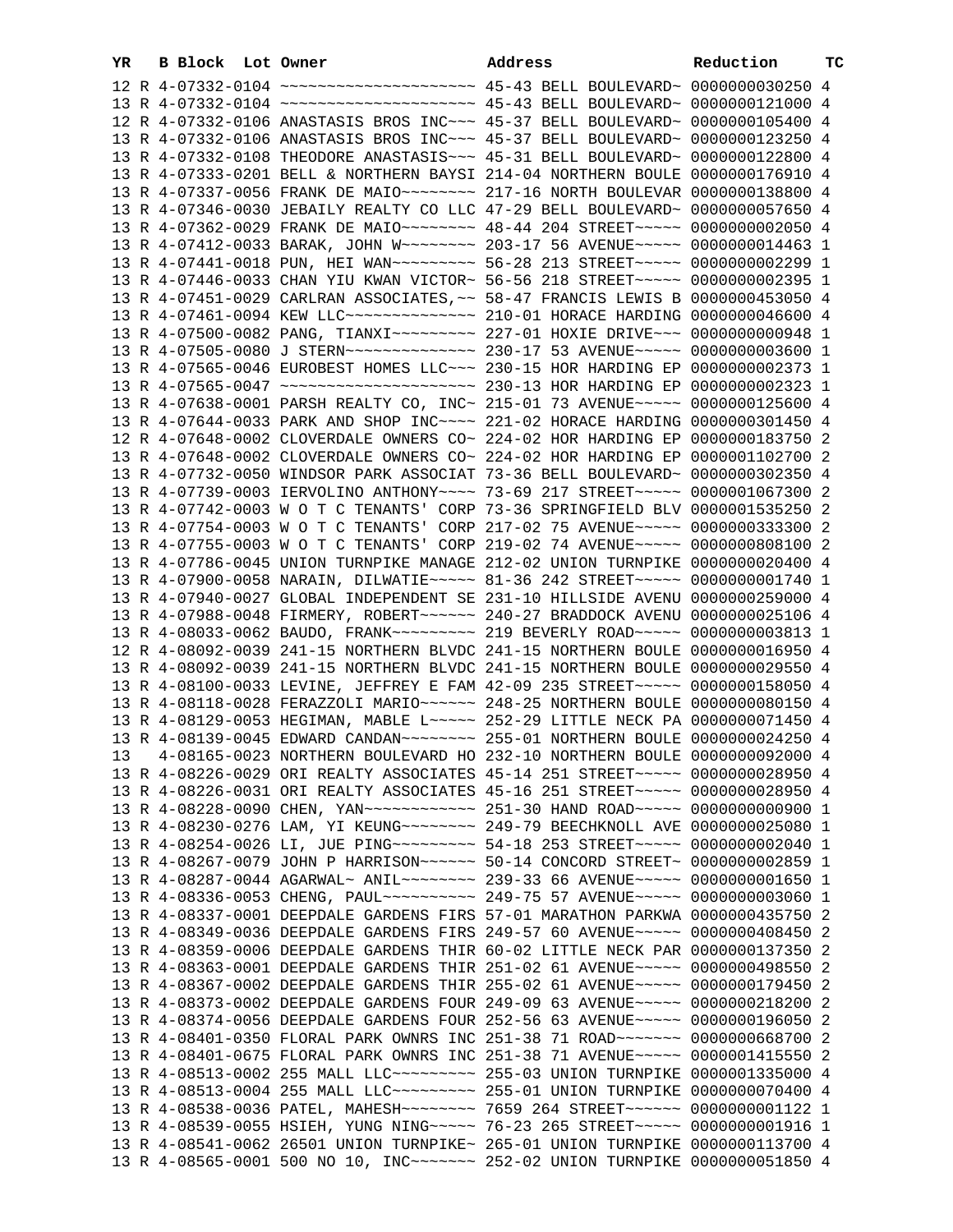| YR | B Block Lot Owner |  | Address                                                                                                                                                        | Reduction | ТC |
|----|-------------------|--|----------------------------------------------------------------------------------------------------------------------------------------------------------------|-----------|----|
|    |                   |  | 13 R 4-08597-0062 VISCONTI, CATHERINE~~ 84-18 COMMONWEALTH BL 0000000001260 1                                                                                  |           |    |
|    |                   |  | 13 R 4-08658-0027 IRONBOUND INVESTMENT~ 244-27 BRADDOCK AVENU 0000000228500 4                                                                                  |           |    |
|    |                   |  | 13 R 4-08660-0009 MAHMOUD, HENY T ~~~~~~ 246-03 JAMAICA AVENUE 0000000152008 1                                                                                 |           |    |
|    |                   |  | 13 R 4-08668-0143 BELLEROSE JAMAICA LLC 251-21 JAMAICA AVENUE 0000000307050 4                                                                                  |           |    |
|    |                   |  | 13 R 4-08701-0038 THIND, SURINDER~ K~~~ 79-18 265 STREET~~~~~ 0000000003943 1                                                                                  |           |    |
|    |                   |  | 12 R 4-08709-0035 GUILFOYLE THOMAS M~~~ 80-15 LITTLE NECK PAR 0000000012650 4                                                                                  |           |    |
|    |                   |  | 13 R 4-08723-0068 PATEL, MANISH~~~~~~~~ 80-56 268 STREET~~~~~ 0000000002991 1                                                                                  |           |    |
|    |                   |  | 13 R 4-08774-0039 MOHAMMED ANWAR ------ 262-20 83 AVENUE ---- 0000000002648 1                                                                                  |           |    |
|    |                   |  | 13 R 4-08775-0082 CHANDY KURIAKOSE M~~~ 83-26 264 STREET~~~~~ 0000000001960 1                                                                                  |           |    |
|    |                   |  | 13 R 4-08782-0063 STUART LEDERMAN~~~~~~ 254-10 HILLSIDE AVENU 0000000019105 4                                                                                  |           |    |
|    |                   |  | 13 R 4-08788-0001 ARDUINO, ELEANOR~~~~~ 258-10 HILLSIDE AVENU 0000000093600 4                                                                                  |           |    |
|    |                   |  | 13 R 4-08795-0019 ROSENFELD ALAN M~~~~~ 265-12 HILLSIDE AVENU 0000000002680 4                                                                                  |           |    |
|    |                   |  | 13 R 4-08795-0023 ROSENFELD ALAN M ~~~~~ 265-20 HILLSIDE AVENU 0000000017623 2A                                                                                |           |    |
|    |                   |  | 13 R 4-08809-0068 MATHEWS , SIJU~~~~~~~ 85-10 265 STREET~~~~~ 00000000001567 1                                                                                 |           |    |
|    |                   |  | 13 R 4-08830-0083 PARVIN TAHERI, PATTI~ 255-12 87 ROAD~~~~~~~ 0000000002180 1                                                                                  |           |    |
|    |                   |  | 13 R 4-08847-0156 80-07-09 REALTY, LLC~ 80-07 JAMAICA AVENUE~ 0000000017000 4                                                                                  |           |    |
|    |                   |  | 12 R 4-08847-0214 FOREST PARKWAY REALTY 85-50 85 DRIVE~~~~~~~ 0000000127250 2                                                                                  |           |    |
|    |                   |  | 13 R 4-08847-0214 FOREST PARKWAY REALTY 85-50 85 DRIVE~~~~~~~ 0000000098250 2                                                                                  |           |    |
|    |                   |  | 13 R 4-08865-0009 PARK LANE SOUTH REALT 86-20 PARK LANE SOUTH 0000000064300 2                                                                                  |           |    |
|    |                   |  | 12 R 4-08870-0047 92-17 JAMAICA AVENUE~ 92-17 JAMAICA AVENUE~ 0000000094650 4                                                                                  |           |    |
|    |                   |  | 13 R 4-08870-0047 92-17 JAMAICA AVENUE~ 92-17 JAMAICA AVENUE~ 0000000042400 4                                                                                  |           |    |
|    |                   |  | 13 R 4-08875-0001 85-27~ 91 STREET, LLC 91-02 85 ROAD~~~~~~~~ 0000000108000 4<br>13 R 4-08876-0006 89-20 PARK LANE SOUTH 89-20 PARK LANE SOUTH 0000000038600 2 |           |    |
|    |                   |  | 13 R 4-08885-0020 WARCHOL, ROBERT~~~~~~ 93-25 86 AVENUE~~~~~~ 0000000003916 1                                                                                  |           |    |
|    |                   |  | 12 R 4-08890-0006 100 ROCKAWAY BLVD LLC 83-91 WOODHAVEN BOULE 0000000019650 4                                                                                  |           |    |
|    |                   |  | 13 R 4-08890-0006 100 ROCKAWAY BLVD LLC 83-91 WOODHAVEN BOULE 0000000019500 4                                                                                  |           |    |
|    |                   |  | 13 R 4-08905-0047 ADELSTEIN REALTY LLC~ 87-17 76 STREET~~~~~~ 0000000196800 4                                                                                  |           |    |
|    |                   |  | 12 R 4-08914-0021 CONSTRUCTECH REALTYCO 79-28 JAMAICA AVENUE~ 0000000055750 4                                                                                  |           |    |
|    |                   |  | 13 R 4-08914-0021 CONSTRUCTECH REALTYCO 79-28 JAMAICA AVENUE~ 0000000016000 4                                                                                  |           |    |
|    |                   |  | 13 R 4-08919-0111 JEROME A SCHLESINGER~ 80-32A JAMAICA AVENUE 0000000043150 4                                                                                  |           |    |
|    |                   |  | 13 R 4-08930-0098 RAJNAGEN INC~~~~~~~~~~ 88-20 WOODHAVEN BOULE 0000000198200 2                                                                                 |           |    |
|    |                   |  | 13 R 4-08932-0006 90-20 JAMAICA LLC~~~~ 90-14 JAMAICA AVENUE~ 0000000187500 4                                                                                  |           |    |
|    |                   |  | 13 R 4-09011-0014 WALLACH REALTY CO~~~~ 82-01 ROCKAWAY BOULEV 0000000403250 4                                                                                  |           |    |
|    |                   |  | 13 R 4-09018-0071 PICK QUICK FOODS INC~ 83-10 ROCKAWAY BOULEV 0000000065848 4                                                                                  |           |    |
|    |                   |  | 13 R 4-09071-0097 95TH ST. CORPORATION~ 99-09 95 STREET~~~~~~ 0000000084100 2                                                                                  |           |    |
|    |                   |  | 13 R 4-09071-0111 BANK OF MANHATTAN~~~~ 96-19 101 AVENUE~~~~~ 0000000422061 4                                                                                  |           |    |
|    |                   |  | 13 R 4-09075-0045 ASHTON ROLLINS LLC~~~ 97-38 99 STREET~~~~~~ 0000000026450 4                                                                                  |           |    |
|    |                   |  | 13 R 4-09075-0049 97-46 99TH ST REALTYC 97-46 99 STREET~~~~~~ 0000000054500 4                                                                                  |           |    |
|    |                   |  | 13 R 4-09076-0001 75 PARSONS BLVD LLC~~ 74-02 101 AVENUE~~~~~ 0000000039850 4                                                                                  |           |    |
|    |                   |  | 13 R 4-09081-0039 CHEN, TSUNG~~~~~~~~~~ 83-14 101 AVENUE~~~~~ 0000000005040 1                                                                                  |           |    |
|    |                   |  | 13 R 4-09105-0004 IRONBOUND INVESTMENT~ 98-12 101 AVENUE~~~~~ 0000000333550 4                                                                                  |           |    |
|    |                   |  | 13 R 4-09116-0037 BAJWA REALTY CORP~~~~ 94-07 94 STREET~~~~~~ 0000000179350 4                                                                                  |           |    |
|    |                   |  | 13 R 4-09121-0070 GAUDINO, VINCENT~~~~~ 103-21 98 STREET~~~~~ 0000000033495 4                                                                                  |           |    |
|    |                   |  | 13 R 4-09150-0009 88-18 LIBERTY REALTY~ 87-18 LIBERTY AVENUE~ 0000000042150 4                                                                                  |           |    |
|    |                   |  | 13 R 4-09154-0066 L.G.T. OWNERS LLC~~~~ 89-04 LIBERTY AVENUE~ 0000000014300 4                                                                                  |           |    |
|    |                   |  | 13 R 4-09154-0072 L.G.T. OWNERS LLC~~~~ 89-10 LIBERTY AVENUE~ 0000000083850 4                                                                                  |           |    |
|    |                   |  | 13 R 4-09162-0010 PATNI REALTY CORP~~~~ 93-20 LIBERTY AVENUE~ 0000000010700 4                                                                                  |           |    |
|    |                   |  | 13 R 4-09163-0071 FTELIA ASSOCIATES~~~~ 105-45 CROSS BAY BOUL 0000000026800 4                                                                                  |           |    |
| 13 |                   |  | 4-09168-0022 CASCADE REALTY LLC~~~ 106-24 18 STREET~~~~~ 0000000000927 1                                                                                       |           |    |
|    |                   |  | 13 R 4-09177-0095 ALAYOF ABRAHAM ~~~~~~~~ 98-01 JAMAICA AVENUE~ 0000000072300 4                                                                                |           |    |
|    |                   |  | 13 R 4-09186-0049 FRAMINGHAM APT INC~~~ 86-03 102 STREET~~~~~ 0000000095300 2<br>13 R 4-09204-0009 86 10 OWNERS CORP~~~~ 86-10 109 STREET~~~~~ 0000000098250 2 |           |    |
|    |                   |  | 13 R 4-09214-0035 POPKIN DEBRA~~~~~~~~~ 84-28 115 STREET~~~~~ 0000000003336 1                                                                                  |           |    |
|    |                   |  | 13 R 4-09220-0037 FUNKE, ANNA~~~~~~~~~~~~~~ 112-12 MYRTLE AVENUE~ 0000000000521 1                                                                              |           |    |
|    |                   |  | 13 R 4-09221-0022 E S MANAGEMENT CORP~~ 113-25 MYRTLE AVENUE~ 0000000074050 4                                                                                  |           |    |
|    |                   |  | 13 R 4-09222-0042 F & A REALTY NY CORP~ 85-29 114 STREET~~~~~ 0000000141900 2                                                                                  |           |    |
|    |                   |  | 13 R 4-09229-0001 LOCAL 30 OPER. HLDG.C 115-06 MYRTLE AVENUE~ 0000000109250 4                                                                                  |           |    |
|    |                   |  | 13 R 4-09235-0046 ARONOV, YAKOV~~~~~~~~ 84-29 LEFFERTS BOULEV 0000000004680 1                                                                                  |           |    |
|    |                   |  | 13 R 4-09238-0001 LAD REALTY LLC ------ 122-04 METROPOLITAN A 0000000080600 2                                                                                  |           |    |
|    |                   |  | 13 R 4-09246-0305 DIVERSIFIED PROPERTY~ 124-16 84 ROAD~~~~~~~ 0000000092000 2                                                                                  |           |    |
|    |                   |  | 13 R 4-09249-0052 RASOK INCORPORATED~~~ 127-25 METROPOLITAN A 0000000047638 4                                                                                  |           |    |
|    |                   |  | 13 R 4-09260-0011 TARPON LLC ----------- 85-18 118 STREET ---- 0000000106300 2                                                                                 |           |    |
|    |                   |  |                                                                                                                                                                |           |    |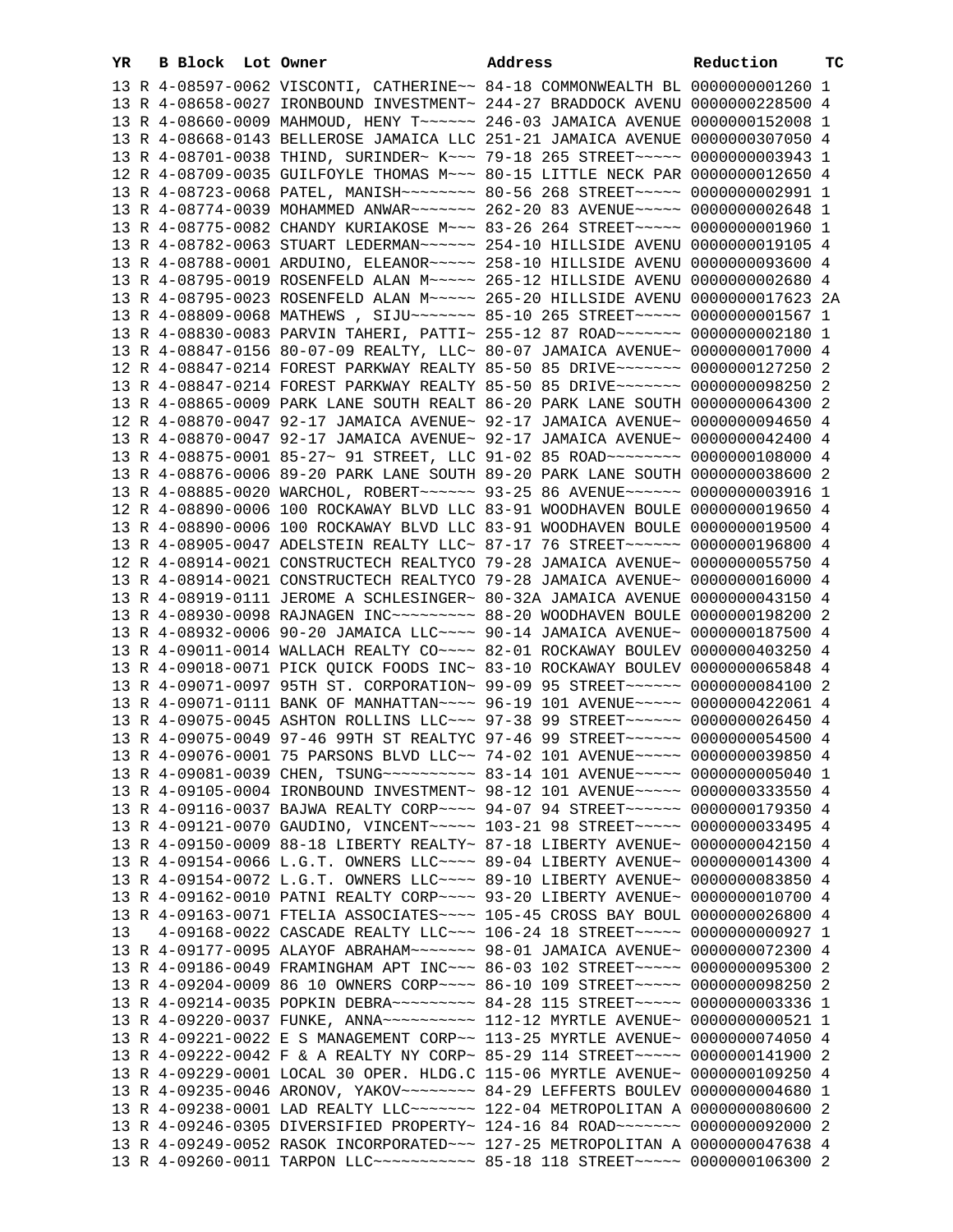| YR. | B Block Lot Owner | Address                                                                         | Reduction | тc |
|-----|-------------------|---------------------------------------------------------------------------------|-----------|----|
|     |                   | 12 R 4-09265-0006 CARLYCO REALTY LLC ~~~ 85-10 120 STREET ~~~~~ 0000000217245 2 |           |    |
|     |                   | 13 R 4-09265-0006 CARLYCO REALTY LLC~~~ 85-10 120 STREET~~~~~ 0000000299595 2   |           |    |
|     |                   | 13 R 4-09266-0001 120 10 12 85 AVE OWNR 120-10 85 AVENUE~~~~~ 0000000116380 2   |           |    |
|     |                   | 13 R 4-09266-0042 DOVER 31 LLC -------- 85-31 120 STREET ----- 0000000090250 2  |           |    |
|     |                   | 12 R 4-09272-0001 126-01 HILLSIDE AVEAS 85-25 126 STREET~~~~~ 0000000706150 4   |           |    |
|     |                   | 13 R 4-09282-0026 BALKAN BROTHERS HOLDI 130-01 JAMAICA AVENUE 0000000066407 4   |           |    |
|     |                   | 12 R 4-09286-0008 D.E.J.A. 101, LLC --- 101-10 JAMAICA AVENUE 0000000023400 4   |           |    |
|     |                   | 13 R 4-09286-0008 D.E.J.A. 101, LLC --- 101-10 JAMAICA AVENUE 0000000051496 4   |           |    |
|     |                   | 13 R 4-09298-0027 ALWAYS READY CORP. ~~~ 108-15 91 AVENUE~~~~~ 0000000008640 2A |           |    |
|     |                   | 13 R 4-09305-0011 FSJ REALTY GROUP LLC~ 87-16 116 STREET~~~~~ 0000000296500 4   |           |    |
|     |                   | 13 R 4-09314-0010 RAGHUBIR, RANJIT~~~~~ 91-12 108 STREET~~~~~ 0000000002290 1   |           |    |
|     |                   | 13 R 4-09329-0061 87-71 LEFFERTS BOULEV 87-71 LEFFERTS BOULEV 0000000038052 4   |           |    |
|     |                   | 12 R 4-09330-0046 ARROWPAK INC~~~~~~~~~ 120-19 89 AVENUE~~~~~ 0000000002800 4   |           |    |
|     |                   | 13 R 4-09330-0046 ARROWPAK INC~~~~~~~~~ 120-19 89 AVENUE~~~~~ 0000000032820 4   |           |    |
|     |                   | 13 R 4-09330-0055 120-11 REALTY LLC~~~~ 120-11 89 AVENUE~~~~~ 0000000327950 4   |           |    |
|     |                   | 13 R 4-09330-0075 D'URSO, FLORENCE~~~~~ 121 STREET~~~~~~~~~~~ 0000000117075 4   |           |    |
|     |                   | 13 R 4-09331-0060 ARROWPAK INC~~~~~~~~~ 121-01 89 AVENUE~~~~~ 0000000039000 4   |           |    |
|     |                   | 13 R 4-09332-0001 KMB MECHANICAL CORP~~ 123-02 JAMAICA AVENUE 0000000084600 2   |           |    |
|     |                   | 13 R 4-09335-0007 BALKAN BROTHERS HOLDI 126-20 JAMAICA AVENUE 0000000056910 4   |           |    |
|     |                   | 13 R 4-09338-0145 89 ROAD LLC~~~~~~~~~~ 89-05 130 STREET~~~~~ 0000000032650 4   |           |    |
|     |                   | 13 R 4-09340-0102 RICHMOND HILL REAL ES 132-04 JAMAICA AVENUE 0000000007045 4   |           |    |
|     |                   |                                                                                 |           |    |
|     |                   | 13 R 4-09354-0025 89-48 129 ST LLC ---- 89-48 129 STREET ---- 0000000057400 4   |           |    |
|     |                   | 13 R 4-09375-0171 TAMID ENTERPRISES, IN 91-06 VAN WYCK EXPWY~ 0000000049350 4   |           |    |
|     |                   | 13 R 4-09402-0006 97-12 101 STREET LLC~ 97-12 101 STREET~~~~~ 0000000037330 4   |           |    |
|     |                   | 13 R 4-09403-0029 JP CENTURY PROPERTIES 101-07 101 AVENUE~~~~ 0000000119850 4   |           |    |
|     |                   | 12 R 4-09404-0033 FRANCISCO, SR., RALPH 102-17 101 AVENUE~~~~ 0000000043300 4   |           |    |
|     |                   | 13 R 4-09404-0033 FRANCISCO, SR., RALPH 102-17 101 AVENUE~~~~ 0000000058150 4   |           |    |
|     |                   | 13 R 4-09407-0015 CHEN, HUI YING~~~~~~~ 97-16 106 STREET~~~~~ 0000000004692 1   |           |    |
|     |                   | 13 R 4-09407-0029 PROVVISIERO BROS INC~ 105-17 101 AVENUE~~~~ 0000000039050 4   |           |    |
|     |                   | 13 R 4-09420-0007 NBT REALTY~~~~~~~~~~~~ 102-16 101 AVENUE~~~~ 0000000018800 4  |           |    |
|     |                   | 13 R 4-09460-0001 97TH AVENUE ASSOCIATE 120-08 97 AVENUE~~~~~ 0000000047000 2   |           |    |
|     |                   | 13 R 4-09487-0001 LEFFERTS ASOC INC~~~~ 101-05 LEFFERTS BOULE 0000000046650 4   |           |    |
|     |                   | 12 R 4-09504-0018 Q.F.D. OF NEW YORK, I 103-32 101 STREET~~~~ 0000000006450 4   |           |    |
|     |                   | 13 R 4-09507-0039 G.G.G. LIBERTY ASSOCI 103-09 LIBERTY AVENUE 0000000034100 4   |           |    |
|     |                   | 12 R 4-09509-0053 RESH RHE ROME REALTY, 105-11 LIBERTY AVENUE 0000000023600 4   |           |    |
|     |                   | 13 R 4-09519-0022 NORTH FORK BANK~~~~~~ 114-19 LIBERTY AVENUE 0000000059350 4   |           |    |
|     |                   | 13 R 4-09524-0010 SALERNO, GERARDO~~~~~ 103-20 LIBERTY AVENUE 0000000006397 2A  |           |    |
|     |                   | 13 R 4-09529-0001 Y & C HOLDING INC ~~~~ 106-02 LIBERTY AVENUE 0000000024800 4  |           |    |
|     |                   | 13 R 4-09538-0045 NE REALTY CORP~~~~~~~ 115-01 107 AVENUE~~~~ 0000000020100 2   |           |    |
|     |                   | 12 R 4-09554-0033 V ROYAL V REALTY CO~~ 116-05 LIBERTY AVENUE 0000000018190 4   |           |    |
|     |                   | 13 R 4-09554-0033 V ROYAL V REALTY CO~~ 116-05 LIBERTY AVENUE 0000000014100 4   |           |    |
|     |                   | 13 R 4-09557-0042 GELTMAN RLTY CORP~~~~ 119-05 LIBERTY AVENUE 0000000039900 4   |           |    |
|     |                   | 13 R 4-09558-0046 103 35 120TH ST REALT 103-35 120 STREET~~~~ 0000000560700 2   |           |    |
|     |                   | 12 R 4-09562-0026 125-11 LIBERTY AVE AS 125-11 LIBERTY AVENUE 0000000007600 4   |           |    |
|     |                   | 13 R 4-09562-0026 125-11 LIBERTY AVE AS 125-11 LIBERTY AVENUE 0000000013461 4   |           |    |
|     |                   | 12 R 4-09573-0005 RITE-AID/NY INC~~~~~~ 119-10 LIBERTY AVENUE 0000000087200 4   |           |    |
|     |                   | 13 R 4-09573-0005 RITE-AID/NY INC~~~~~~ 119-10 LIBERTY AVENUE 0000000127250 4   |           |    |
|     |                   | 12 R 4-09574-0001 KESN ASSOCIATES, INC~ 120-02 LIBERTY AVENUE 0000000020200 4   |           |    |
|     |                   | 13 R 4-09574-0001 KESN ASSOCIATES, INC~ 120-02 LIBERTY AVENUE 0000000036400 4   |           |    |
|     |                   | 13 R 4-09616-0001 BRUSZEWSKI, KEVIN~~~~ 135-20 HILLSIDE AVENU 0000000048950 4   |           |    |
|     |                   | 13 R 4-09620-0001 EAST RIVER PETROLEUM~ 138-50 HILLSIDE AVENU 0000000128300 4   |           |    |
|     |                   | 13 R 4-09621-0028 BUTLER MOIRA P~~~~~~~ 134-11 KEW GARDENS RO 0000000162150 4   |           |    |
|     |                   | 13 R 4-09629-0001 KEW MANOR OWNERS CORP 131-11 KEW GARDENS RO 0000000188750 2   |           |    |
|     |                   | 12 R 4-09644-0001 BRIAR WYCK APARTMENTS 86-25 VAN WYCK EXPWY~ 0000000682850 2   |           |    |
|     |                   | 13 R 4-09644-0001 BRIAR WYCK APARTMENTS 86-25 VAN WYCK EXPWY~ 0000000532050 2   |           |    |
|     |                   | 12 R 4-09648-0024 SAGAMORE OWNERS INC~~ 84-31 VAN WYCK EXPWY~ 0000000266000 2   |           |    |
|     |                   | 13 R 4-09648-0024 SAGAMORE OWNERS INC~~ 84-31 VAN WYCK EXPWY~ 0000000276250 2   |           |    |
|     |                   | 12 R 4-09660-0015 BERKSHIRE OWNERS INC~ 82-35 134 STREET~~~~~ 0000000214350 2   |           |    |
|     |                   | 13 R 4-09660-0015 BERKSHIRE OWNERS INC~ 82-35 134 STREET~~~~~ 0000000232800 2   |           |    |
|     |                   | 12 R 4-09660-0030 BERKLEY REALTY ASSOCI 82-46 135 STREET~~~~~ 0000000158650 2   |           |    |
|     |                   | 13 R 4-09660-0030 BERKLEY REALTY ASSOCI 82-46 135 STREET~~~~~ 0000000206350 2   |           |    |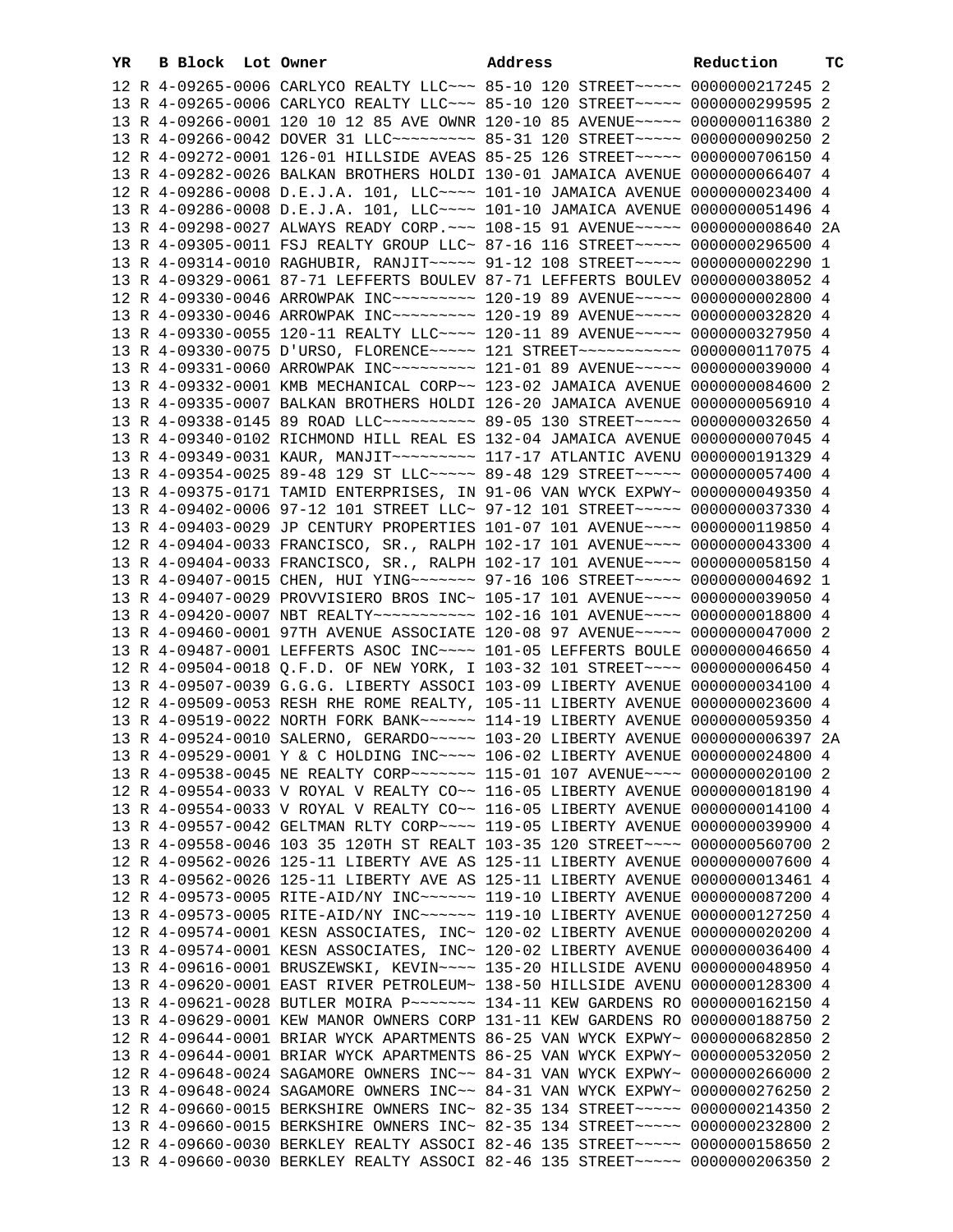| YR. | B Block Lot Owner |  | Address                                                                         | Reduction | тc |
|-----|-------------------|--|---------------------------------------------------------------------------------|-----------|----|
|     |                   |  | 13 R 4-09663-0002 BRIARWOOD MP LLC~~~~~ 80-08 135 STREET~~~~~ 0000000140800 2   |           |    |
|     |                   |  | 13 R 4-09663-0020 BRIARWOOD MP LLC ~~~~~ 81-10 135 STREET ~~~~~ 0000000121450 2 |           |    |
|     |                   |  | 13 R 4-09666-0001 ARLINGTON OWNERS INC~ 139-15 82 DRIVE~~~~~~ 0000001323250 2   |           |    |
|     |                   |  | 12 R 4-09667-0015 CANTERBURY REALTY ASS 135-26 HOOVER AVENUE~ 0000000109400 2   |           |    |
|     |                   |  | 13 R 4-09667-0015 CANTERBURY REALTY ASS 135-26 HOOVER AVENUE~ 0000000176600 2   |           |    |
|     |                   |  | 13 R 4-09671-0260 MICHELLE M. MERINO, A 139-30 COOLIDGE AVENU 0000000002000 1   |           |    |
|     |                   |  | 13 R 4-09673-0001 JAIDEN NEW YORK LLC~~ 139-01 JAMAICA AVENUE 0000000203250 4   |           |    |
|     |                   |  | 13 R 4-09674-0007 JAMAICA SEVEN LLC C/O 89-15 144 STREET~~~~~ 0000000214250 2   |           |    |
|     |                   |  | 12 R 4-09675-0006 SARA JANE REALTY CO I 89-04 146 STREET~~~~~ 0000000050100 2   |           |    |
|     |                   |  | 13 R 4-09675-0006 SARA JANE REALTY CO I 89-04 146 STREET~~~~~ 0000000069450 2   |           |    |
|     |                   |  | 13 R 4-09676-0007 COURTHOUSE SQUARE REA 89-02 SUTPHIN BOULEVA 0000000123200 4   |           |    |
|     |                   |  | 13 R 4-09676-0027 90-16 SUTPHIN BLVD LL 90-18 SUTPHIN BOULEVA 0000000125850 4   |           |    |
|     |                   |  | 13 R 4-09677-0167 GROVE, ~~~~~~~~~~~~~~~~ 147-28 90 AVENUE~~~~~ 0000000122250 2 |           |    |
|     |                   |  | 13 R 4-09678-0109 QUEENS CO BAR ASN FUN 90-35 148 STREET~~~~~ 0000000027550 4   |           |    |
|     |                   |  | 13 R 4-09690-0018 HWM STUPHIN BLVD., LL 87-84 SUTPHIN BOULEVA 0000000028100 4   |           |    |
|     |                   |  | 13 R 4-09692-0045 SHARE EQUITIES CORP~~ 87-87 SUTPHIN BOULEVA 0000000090150 2   |           |    |
|     |                   |  | 12 R 4-09692-0066 NANZ INC ------------- 147-26 HILLSIDE AVENU 0000000007550 4  |           |    |
|     |                   |  | 13 R 4-09692-0072 DEXTER OWNERS LLC --- 147-25 148 STREET --- 0000000050350 2   |           |    |
|     |                   |  | 13 R 4-09710-0094 CAROLE GARDENS REALTY 139-21 86 AVENUE~~~~~ 0000000122800 2   |           |    |
|     |                   |  | 13 R 4-09712-0169 SHERRY PLAZA APT CORP 142-20 84 DRIVE~~~~~~ 0000000112000 2   |           |    |
|     |                   |  | 12 R 4-09714-0013 141-35 PERSHING CRESC 141-35 PERSHING CRESC 0000000057770 2A  |           |    |
|     |                   |  | 13 R 4-09714-0013 141-35 PERSHING CRESC 141-35 PERSHING CRESC 0000000080450     |           | 2A |
|     |                   |  | 13 R 4-09714-0014 141-33 PERSHING CRESC 141-33 PERSHING CRESC 0000000018895 2B  |           |    |
|     |                   |  | 13 R 4-09714-0015 141-31 PERSHING CRESC 141-31 PERSHING CRESC 0000000018895 2B  |           |    |
|     |                   |  | 12 R 4-09715-0146 PERSHING CRESCENT APT 141-30 PERSHING CRESC 0000000149400 2   |           |    |
|     |                   |  | 13 R 4-09715-0146 PERSHING CRESCENT APT 141-30 PERSHING CRESC 0000000239050 2   |           |    |
|     |                   |  | 13 R 4-09716-0126 QUEENS CHADWICK CO~~~ 143-10 HOOVER AVENUE~ 0000000366400 2   |           |    |
|     |                   |  | 13 R 4-09740-0142 MANTILLA, MARIO ~~~~~~ 147-10 84 DRIVE ~~~~~~ 0000000170650 2 |           |    |
|     |                   |  | 13 R 4-09754-0048 ROXY ASSOCIATES LLC~~ 153-19 JAMAICA AVENUE 0000000194200 4   |           |    |
|     |                   |  | 13 R 4-09754-0053 WHITEROCK VENTURES 90 153-17 JAMAICA AVENUE 0000000248050 4   |           |    |
|     |                   |  | 13 R 4-09755-0006 JAMAICA SEVEN LLC C/O 89-11 153 STREET~~~~~ 0000000162000 2   |           |    |
|     |                   |  | 13 R 4-09756-0058 MADALEO REALTY CORP~~ 159-21 JAMAICA AVENUE 0000000074583 4   |           |    |
|     |                   |  | 13 R 4-09758-0006 JAMAICA TOWERS OWNERS 89-15 PARSONS BOULEVA 0000000159500 2   |           |    |
|     |                   |  | 13 R 4-09758-0021 JAMAICA TOWERS OWNERS 160-10 89 AVENUE~~~~~ 0000000203600 2   |           |    |
|     |                   |  | 13 R 4-09760-0018 CIAMPA JAMAICA, ~~~~~~ 90-23 161 STREET~~~~~ 0000000189063 4  |           |    |
|     |                   |  | 12 R 4-09760-0022 CIAMPA JAMAICA LLC~~~ 90-05 161 STREET~~~~~ 0000001251128 2   |           |    |
|     |                   |  | 13 R 4-09760-0022 CIAMPA JAMAICA LLC~~~ 90-05 161 STREET~~~~~ 0000001186328 2   |           |    |
|     |                   |  | 12 R 4-09760-0025 CIAMPA 162 LLC ------ 89-44 162 STREET ---- 0000002723000 2   |           |    |
|     |                   |  | 13 R 4-09760-0025 CIAMPA 162 LLC ------ 89-44 162 STREET ---- 0000002598800 2   |           |    |
|     |                   |  | 12 R 4-09760-0087 16111 JAMAICA AVENUE~ 161-17 JAMAICA AVENUE 0000000067000 4   |           |    |
|     |                   |  | 12 R 4-09760-9018 CIAMPA JAMAICA LLC~~~ 89-37 161 STREET~~~~~ 0000001708400 2   |           |    |
|     |                   |  | 13 R 4-09760-9018 CIAMPA JAMAICA LLC~~~ 89-37 161 STREET~~~~~ 0000001539650 2   |           |    |
|     |                   |  | 13 R 4-09761-0001 162ND STREET REALTY L 162-03 JAMAICA AVENUE 0000000324750 4   |           |    |
|     |                   |  | 13 R 4-09761-0061 I & F REALTY LLC ---- 89-24 163 STREET ---- 0000000075500 4   |           |    |
|     |                   |  | 13 R 4-09761-0095 162-11 JAMAICA AV/RLT 162-17 JAMAICA AVENUE 0000000076629 4   |           |    |
|     |                   |  | 13 R 4-09763-0017 K&N PROPERTIES CORP~~ 153-12 HILLSIDE AVENU 0000000157000 4   |           |    |
|     |                   |  | 13 R 4-09763-0029 JAMAICA TWINS REALTY, 153-36 HILLSIDE AVENU 0000000015988 2A  |           |    |
|     |                   |  | 13 R 4-09764-0015 PARSON MEDICAL BDGEIN 159-02 88 AVENUE~~~~~ 0000000027850 4   |           |    |
|     |                   |  | 13 R 4-09765-0041 CENTRAL EQUITY LLC C/ 87-77 PARSONS BOULEVA 0000000040050 4   |           |    |
|     |                   |  | 13 R 4-09767-0035 FARIDEH GIVEHCHI~~~~~ 88-06 162 STREET~~~~~ 0000000008850 4   |           |    |
|     |                   |  | 13 R 4-09768-0001 VED PARKASH~~~~~~~~~~ 162-05 89 AVENUE~~~~~ 0000000195150 2   |           |    |
|     |                   |  | 13 R 4-09773-0005 BELCREST APARTMENTS D 162-15 HIGHLAND AVENU 0000000261500 2   |           |    |
|     |                   |  | 13 R 4-09792-0031 AUTO SERVICE MANAGE~~ 161-37 84 ROAD~~~~~~~ 0000000022500 4   |           |    |
|     |                   |  | 13 R 4-09793-0011 JAMAICA AVENUE REALTY 163-11 JAMAICA AVENUE 0000000408150 4   |           |    |
|     |                   |  | 13 R 4-09793-0029 9793-29 REALTY CORP~~ 89-39 163 STREET~~~~~ 0000000231150 4   |           |    |
|     |                   |  | 13 R 4-09793-0033 163RD STREET LLC ~~~~~ 89-29 163 STREET ~~~~~ 0000000196800 2 |           |    |
|     |                   |  | 13 R 4-09794-0020 GOODWIN REALTY, LLC~~ 164-07 JAMAICA AVENUE 0000000337250 4   |           |    |
|     |                   |  | 13 R 4-09794-0036 IG SECOND GENERATION~ 89-28 165 STREET~~~~~ 0000000239550 4   |           |    |
|     |                   |  | 12 R 4-09794-0048 JCM INVESTMENTS LLC~~ 89-02 165 STREET~~~~~ 0000000877500 4   |           |    |
|     |                   |  | 13 R 4-09794-0048 JCM INVESTMENTS LLC~~ 89-02 165 STREET~~~~~ 0000001552500 4   |           |    |
|     |                   |  | 13 R 4-09796-0012 PHULL, KIRAN BALA~~~~ 166-17 JAMAICA AVENUE 0000000013950 4   |           |    |
|     |                   |  | 13 R 4-09796-0015 RAL REALTY CO DEE LLC 166-05 JAMAICA AVENUE 0000000587350 4   |           |    |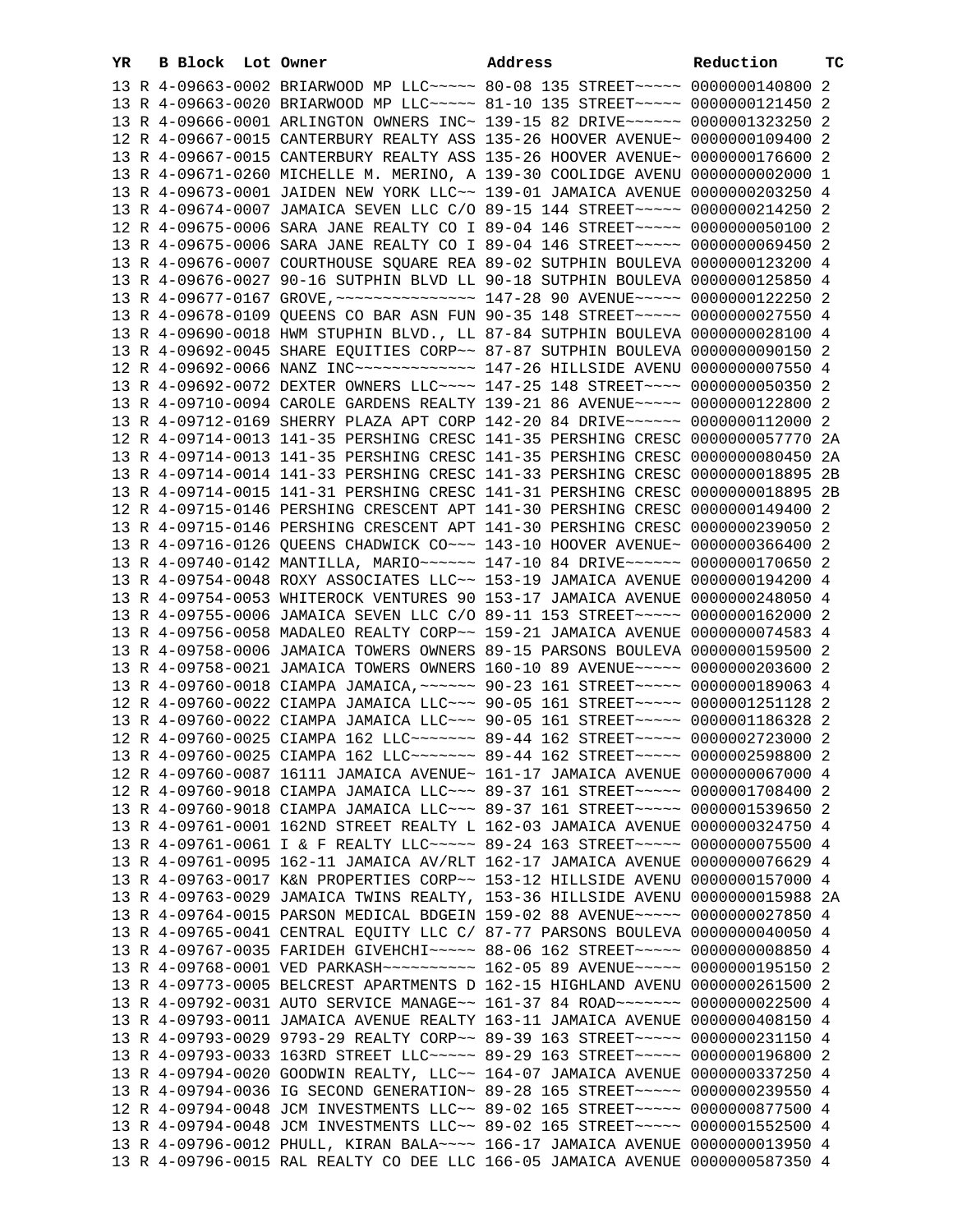| YR | B Block Lot Owner |                                                               | Address                                                                                 | Reduction       | ТC |
|----|-------------------|---------------------------------------------------------------|-----------------------------------------------------------------------------------------|-----------------|----|
|    |                   |                                                               | 13 R 4-09798-0039 BLACKSTONE ARMS ASSOC 166-40 89 AVENUE~~~~~ 0000000433400             |                 | 2  |
|    |                   |                                                               | 12 R 4-09803-0015 DENIS P. MULLARKEY RE 89-07 169 STREET~~~~~ 0000000151150 2           |                 |    |
|    |                   |                                                               | 13 R 4-09803-0015 DENIS P. MULLARKEY RE 89-07 169 STREET~~~~~ 0000000154300 2           |                 |    |
|    |                   |                                                               | 12 R 4-09811-0001 SKYHIGH EQUITIES, LLC 175-31 JAMAICA AVENUE 0000000053400 4           |                 |    |
|    |                   |                                                               | 13 R 4-09811-0001 SKYHIGH EQUITIES, LLC 175-31 JAMAICA AVENUE 0000000093900 4           |                 |    |
|    |                   |                                                               | 13 R 4-09813-0001 LINCOLN COURT APTS IN 163-03 89 AVENUE~~~~~ 0000000039850 4           |                 |    |
|    |                   |                                                               | 13 R 4-09814-0081 SHELTON OPERATING~~~~ 164-13 89 AVENUE~~~~~ 0000000126800 4           |                 |    |
|    |                   |                                                               | 13 R 4-09830-0035 87-20 APARTMENT CORP~ 87-20 175 STREET~~~~~ 0000000227800 2           |                 |    |
|    |                   |                                                               | 12 R 4-09833-0035 FAMMA RLTY CP~~~~~~~~~ 88-10 178 STREET~~~~~ 0000000215850            |                 | -2 |
|    |                   |                                                               | 13 R 4-09833-0035 FAMMA RLTY CP~~~~~~~~ 88-10 178 STREET~~~~~ 0000000324300             |                 | -2 |
|    |                   |                                                               | 13 R 4-09837-0080 165 20 HIGHLAND OWNER 165-20 HIGHLAND AVENU 0000000129750 2           |                 |    |
|    |                   |                                                               | 13 R 4-09844-0001 HILLSIDE HOMELAWN COR 169-01 HILLSIDE AVENU 0000000073750 4           |                 |    |
|    |                   |                                                               | 13 R 4-09844-0042 LAWNSIDE REALTY CORP~ 171-19 HILLSIDE AVENU 0000000127750 4           |                 |    |
|    |                   |                                                               | 13 R 4-09845-0086 HIGHLAND TERRACE, LLC 172-90 HIGHLAND AVENU 0000000137000 2           |                 |    |
|    |                   | 12 R 4-09882-1028 ARUMUGAM, VSSANTHI~~~ 172-27 HIGHLAND AVENU |                                                                                         | 0000000008289 4 |    |
|    |                   | 13 R 4-09882-1028 ARUMUGAM, VSSANTHI~~~ 172-27 HIGHLAND AVENU |                                                                                         | 0000000007154 4 |    |
|    |                   | 12 R 4-09882-1029 ARUMUGAM, VSSANTHI~~~ 172-27 HIGHLAND AVENU |                                                                                         | 0000000008789 4 |    |
|    |                   |                                                               | 13 R 4-09882-1029 ARUMUGAM, VSSANTHI~~~ 172-27 HIGHLAND AVENU 0000000007654 4           |                 |    |
|    |                   |                                                               | 13 R 4-09884-0032 BLAIR HOUSE~~~~~~~~~~~~~~~~~~ 86-15 AVA PLACE~~~~~~~~ 0000000379500 2 |                 |    |
|    |                   |                                                               | 13 R 4-09910-0011 187-17 JAMAICA AVENUE 187-17 JAMAICA AVENUE 0000000065150 4           |                 |    |
|    |                   |                                                               | 13 R 4-09914-0027 179 ST REALTY LLC~~~~ 88-23 179 STREET~~~~~ 0000000032400 2           |                 |    |
|    |                   |                                                               | 12 R 4-09937-0001 EDGERTON APARTMENTS D 178-10 WEXFORD TERRAC 0000000500050 2           |                 |    |
|    |                   |                                                               | 12 R 4-09937-0025 WINSTON APARTMENTS DE 178-60 WEXFORD TERRAC 0000000132700 2           |                 |    |
|    |                   |                                                               | 13 R 4-09937-0056 SJW INVESTMENTS, L.L. 179-25 HILLSIDE AVENU 0000000040450 4           |                 |    |
|    |                   |                                                               | 13 R 4-09939-0001 DEOKI, PARSANA~~~~~~~ 85-45 EDGERTON BOULEV                           | 0000000004856 1 |    |
|    |                   |                                                               | 13 R 4-09944-0018 RKSS LLC ------------- 87-36 AVON STREET ---- 0000000378150 4         |                 |    |
|    |                   |                                                               | 13 R 4-09946-0005 CHEUNG, GEORGE~~~~~~~ 85-41 MIDLAND PARKWAY 0000000005848 1           |                 |    |
|    |                   |                                                               | 12 R 4-09954-0049 87-46 CHELSEA OWNERS~ 87-46 CHELSEA STREET~                           | 0000000094500 2 |    |
|    |                   |                                                               | 13 R 4-09954-0049 87-46 CHELSEA OWNERS~ 87-46 CHELSEA STREET~                           | 0000000087450 2 |    |
|    |                   |                                                               | 13 R 4-09972-0036 LINCOLN ATLANTIC MOTO 90-35 VAN WYCK EXPWY~ 0000000441050 4           |                 |    |
|    |                   |                                                               | 13 R 4-09974-0002 MCDONALD'S CORPORATIO 138-32 JAMAICA AVENUE 0000000050850 4           |                 |    |
|    |                   |                                                               | 13 R 4-09984-0017 143-11 ARCHER AVENUE~ 143-11 ARCHER AVENUE~ 0000000244500 4           |                 |    |
|    |                   |                                                               | 13 R 4-09992-0041 ROSARIO, JOSE DASILVA 94-02 LIVERPOOL STREE 0000000033850 4           |                 |    |
|    |                   |                                                               | 12 R 4-09996-0005 MARTIN GOLDMAN, ~~~~~~ 148-12 JAMAICA AVENUE 0000000064650 4          |                 |    |
|    |                   |                                                               | 13 R 4-09996-0005 MARTIN GOLDMAN, ~~~~~~ 148-12 JAMAICA AVENUE 0000000037050 4          |                 |    |
|    |                   |                                                               | 12 R 4-09996-0009 MARTIN GOLDMAN, ~~~~~~ 148-18 JAMAICA AVENUE 0000000060300 4          |                 |    |
|    |                   |                                                               | 13 R 4-09996-0009 MARTIN GOLDMAN, ~~~~~~ 148-18 JAMAICA AVENUE 0000000033750 4          |                 |    |
|    |                   |                                                               | 13 R 4-09997-0020 CLEMENT BHOLA~~~~~~~~ 149-15 ARCHER AVENUE~ 0000000045250 4           |                 |    |
|    |                   |                                                               | 13 R 4-09998-0002 L & B MANAGEMENT, INC 148-23 94 AVENUE~~~~~ 0000000134920 4           |                 |    |
|    |                   |                                                               | 13 R 4-09998-0095 JAMAICA HOTEL DEVELOP 147-30 ARCHER AVENUE~ 0000000099000 4           |                 |    |
|    |                   |                                                               | 13 R 4-09999-0001 MERKEL PROPERTIES LLC 94-01 SUTPHIN BOULEVA 0000000556729 4           |                 |    |
|    |                   |                                                               | 12 R 4-10000-0001 MERKEL PROPERTIES LLC 147-16 94 AVENUE~~~~~ 0000000131350 4           |                 |    |
|    |                   |                                                               | 13 R 4-10000-0001 MERKEL PROPERTIES LLC 147-16 94 AVENUE~~~~~ 0000000083562 4           |                 |    |
|    |                   |                                                               | 13 R 4-10000-0016 BELLINO REALTY, LLC~~ 94-02 150 STREET~~~~~~ 0000000012432 4          |                 |    |
|    |                   |                                                               | 13 R 4-10001-0001 149TH ST OPERATING CO 95-04 149 STREET~~~~~ 0000000563200 4           |                 |    |
|    |                   |                                                               | 13 R 4-10002-0010 ABBOTT INDUSTRIES INC 95-08 150 STREET~~~~~ 0000000004900 4           |                 |    |
|    |                   |                                                               | 13 R 4-10018-0017 FERREIRA JOAO~~~~~~~~ 138-40 101 AVENUE~~~~                           | 0000000032800 4 |    |
|    |                   |                                                               |                                                                                         | 0000000036233 4 |    |
|    |                   |                                                               | 13 R 4-10060-0030 QUEENS SURGICAL CORPO 106-15 SUTPHIN BOULEV                           | 0000000138000 4 |    |
|    |                   |                                                               | 13 R 4-10089-0001 GODSAWE HOLDING, LLC~ 106-49 SUTPHIN BOULEV 0000000022200 4           |                 |    |
|    |                   |                                                               | 12 R 4-10089-0012 NGALAM, TITA S~~~~~~~ 147-16 SOUTH ROAD~~~~                           | 0000000020600 4 |    |
|    |                   | 13 R 4-10089-0012 NGALAM, TITA S~~~~~~~ 147-16 SOUTH ROAD~~~~ |                                                                                         | 0000000020600 4 |    |
|    |                   | 13 R 4-10089-0017 SOUTH ROAD MANAGEMENT 106-50 150 STREET~~~~ |                                                                                         | 0000000031100 4 |    |
|    |                   | 13 R 4-10100-0001 DEPT OF GENERAL SERVI 159-02 JAMAICA AVENUE |                                                                                         | 0000002201600 4 |    |
|    |                   | 13 R 4-10101-0015 JAMAICA GROUP 26 LLC~ 161-10 JAMAICA AVENUE |                                                                                         | 0000001591350 4 |    |
|    |                   | 13 R 4-10102-0002 162 JAMAICA REALTY LL 162-04 JAMAICA AVENUE |                                                                                         | 0000000215100 4 |    |
|    |                   |                                                               |                                                                                         | 0000000139668 4 |    |
|    |                   | 12 R 4-10113-0089 HONEYWELL FARMS INC~~ 152-05 GUINZBURG ROAD |                                                                                         | 0000000060750 4 |    |
|    |                   | 13 R 4-10113-0089 HONEYWELL FARMS INC~~ 152-05 GUINZBURG ROAD |                                                                                         | 0000000134465 4 |    |
|    |                   |                                                               | 13 R 4-10124-0011 TODI LAND DEVELOPMENT 106-20 157 STREET~~~~ 0000000027000 4           |                 |    |
|    |                   |                                                               | 12 R 4-10124-0015 REALI REALTY CO ----- 106-24 157 STREET --- 0000000007450 4           |                 |    |
|    |                   |                                                               | 13 R 4-10124-0015 REALI REALTY CO~~~~~~ 106-24 157 STREET~~~~ 0000000019150 4           |                 |    |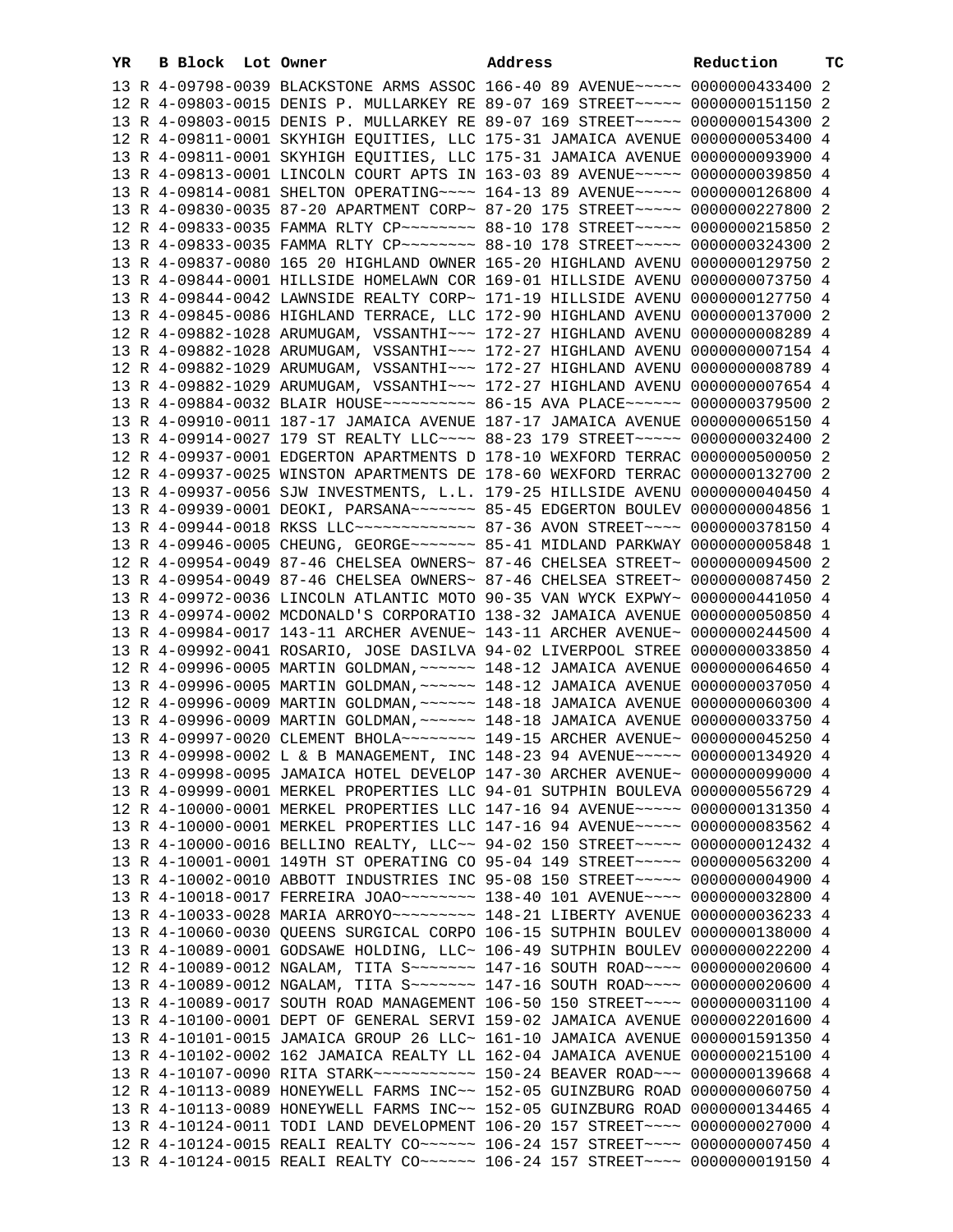| YR | B Block | Lot Owner                                                                                                                                                      | Address | Reduction       | тc |
|----|---------|----------------------------------------------------------------------------------------------------------------------------------------------------------------|---------|-----------------|----|
|    |         | 13 R 4-10125-0147 RAJINI AND RICK REALT 106-33 157 STREET~~~~ 0000000147550 4                                                                                  |         |                 |    |
|    |         | 13 R 4-10129-0001 J-CAP FOUNDATION INC~ 162-02 SOUTH ROAD~~~~ 0000000011150 4                                                                                  |         |                 |    |
|    |         | 13 R 4-10129-0003 J-CAP FOUNDATION INC~ 162-04 SOUTH ROAD~~~~ 0000000027000 4                                                                                  |         |                 |    |
|    |         | 12 R 4-10151-0025 JAMAICA AVENUE REALTY 164-10 JAMAICA AVENUE 0000000357650 4                                                                                  |         |                 |    |
|    |         | 13 R 4-10151-0025 JAMAICA AVENUE REALTY 164-10 JAMAICA AVENUE 0000000572500 4                                                                                  |         |                 |    |
|    |         | 13 R 4-10155-0001 PAPILLON REALTY LTD~~ 165-02 JAMAICA AVENUE 0000000122900 4                                                                                  |         |                 |    |
|    |         | 12 R 4-10155-0024 SPRINGFIELD NORSE REA 92-30 MERRICK BOULEVA 0000000187650 4                                                                                  |         |                 |    |
|    |         | 13 R 4-10155-0024 SPRINGFIELD NORSE REA 92-30 MERRICK BOULEVA 0000000547100 4                                                                                  |         |                 |    |
|    |         | 13 R 4-10156-0009 ZUCKERMAN, KENNETH A~ 166-26 JAMAICA AVENUE 0000000223750 4                                                                                  |         |                 |    |
|    |         | 13 R 4-10156-0106 WELNER FAMILY LIMITED 94-21 MERRICK BOULEVA 0000000021990 4                                                                                  |         |                 |    |
|    |         | 13 R 4-10164-0074 NAV ENTERPRISES INC.~ 104-28 MERRICK BOULEV 0000000015875 4                                                                                  |         |                 |    |
|    |         | 13 R 4-10213-0014 MELINA ENTERPRISES, I 172-32 JAMAICA AVENUE 0000000058050 2                                                                                  |         |                 |    |
|    |         | 13 R 4-10225-0009 LEGRANDE PRODUCTIONS~ 104-09 MERRICK BOULEV 0000000032200 4                                                                                  |         |                 |    |
|    |         | 13 R 4-10229-0007 BALOGUN, SHADE A~~~~~ 171-14 103 ROAD~~~~~~ 00000000001698 1                                                                                 |         |                 |    |
|    |         | 13 R 4-10319-0022 JBJ CONSTRUCTION CORP 92-26 180 STREET~~~~~ 0000000055950 4                                                                                  |         |                 |    |
|    |         | 13 R 4-10322-0001 179-10 REALTY~~~~~~~~ 179-10 93 AVENUE~~~~~ 0000000188450 4                                                                                  |         |                 |    |
|    |         | 13 R 4-10323-0015 181-11 93RD AVE REALT 180-15 93 AVENUE~~~~~ 0000000066680 4                                                                                  |         |                 |    |
|    |         | 13 R 4-10331-0001 LIBERTY PROPERTIES MG 178-02 LIBERTY AVENUE 0000000103400 4                                                                                  |         |                 |    |
|    |         | 13 R 4-10332-0015 LIBERTY PROPERTIES MG 178-06 104 AVENUE~~~~ 0000000012050 4                                                                                  |         |                 |    |
|    |         | 13 R 4-10332-0019 LIBERTY PROPERTIES MG 178-16 104 AVENUE~~~~ 0000000023650 4                                                                                  |         |                 |    |
|    |         | 12 R 4-10334-0036 DORF REALTY CO~~~~~~~ 106-20 180 STREET~~~~ 0000000080350 4                                                                                  |         |                 |    |
|    |         | 13 R 4-10334-0036 DORF REALTY CO~~~~~~~ 106-20 180 STREET~~~~ 0000000023650 4                                                                                  |         |                 |    |
|    |         | 12 R 4-10336-0002 RUSCOE PROPERTIES INC 178-18 107 AVENUE~~~~ 0000000041050 4                                                                                  |         |                 |    |
|    |         | 13 R 4-10336-0002 RUSCOE PROPERTIES INC 178-18 107 AVENUE~~~~ 0000000031150 4                                                                                  |         |                 |    |
|    |         | 13 R 4-10336-0042 180 STREET ASSOCIATES 107-76 180 STREET~~~~ 0000000094500 4                                                                                  |         |                 |    |
|    |         | 13 R 4-10343-0256 JAMAICA COMMERCIAL PR 107-27 180 STREET~~~~ 0000000111200 4                                                                                  |         |                 |    |
|    |         | 12 R 4-10343-0320 LIBERTY PROPERTIES MG 105-05 180 STREET~~~~ 0000000038200 4                                                                                  |         |                 |    |
|    |         | 12 R 4-10352-0135 BAMBOO PALACE INC~~~~ 187-30 JAMAICA AVENUE 0000000396800 4                                                                                  |         |                 |    |
|    |         | 13 R 4-10352-0135 BAMBOO PALACE INC~~~~ 187-30 JAMAICA AVENUE 0000000347100 4                                                                                  |         |                 |    |
|    |         | 13 R 4-10352-0380 CTJ ASSOCIATION~~~~~~ 92-13 183 STREET~~~~~ 0000000050500 4                                                                                  |         |                 |    |
|    |         | 13 R 4-10448-0021 192 JAMAICA CORP~~~~~ 192-01 JAMAICA AVENUE                                                                                                  |         | 0000000013950 4 |    |
|    |         | 13 R 4-10473-0026 WHITE DART INC~~~~~~~ 198-25 JAMAICA AVENUE                                                                                                  |         | 0000000061200 4 |    |
|    |         | 13 R 4-10494-0123 HAMPTON GDNS INC~~~~~ 199-04 HILLSIDE AVENU 0000000058000 2                                                                                  |         |                 |    |
|    |         | 13 R 4-10495-0052 LISA TRANSMISSIONS IN 201-06 HILLSIDE AVENU 0000000022198 4                                                                                  |         |                 |    |
|    |         | 13 R 4-10509-0265 HILLSIDE 196TH REALTY 196-29 HILLSIDE AVENU 0000000063150 4                                                                                  |         |                 |    |
|    |         | 13 R 4-10524-0001 HOLLISWOOD OWNERS COR 196-01 POMPEII AVENUE 0000000106050 2                                                                                  |         |                 |    |
|    |         | 13 R 4-10532-0115 FRANHILL REALTY LLC~~ 202-09 HILLSIDE AVENU 0000000085550 4                                                                                  |         |                 |    |
|    |         | 13 R 4-10542-0001 KC AND SONS REALTY C~ 209-01 JAMAICA AVENUE 0000000025600 4                                                                                  |         |                 |    |
|    |         | 13 R 4-10587-0049 ROSENTHAL, ABE~~~~~~~ 211-14 HILLSIDE AVENU 0000000013450 4                                                                                  |         |                 |    |
|    |         | 12 R 4-10588-0022 ROSENTHAL 211-44 REAL 211-34 HILLSIDE AVENU 0000000022500 4                                                                                  |         |                 |    |
|    |         | 13 R 4-10604-0026 EFTIMILADES, STEVEN~~ 214-21 JAMAICA AVENUE 0000000014874 2A                                                                                 |         |                 |    |
|    |         | 13 R 4-10673-0003 MICHELLE FRANK~~~~~~~ 214-32 VANDERVEER STR 0000000055800 4                                                                                  |         |                 |    |
|    |         | 13 R 4-10687-0035 GOLD SEAL COMPANY~~~~ 218-05 HILLSIDE AVENU 0000000050050 2                                                                                  |         |                 |    |
|    |         | 13 R 4-10688-0002 GOLD SEAL COMPANY~~~~ 218-33 HILLSIDE AVENU 0000000070300 2                                                                                  |         |                 |    |
|    |         | 13 R 4-10723-0001 BRADDOCK GARDEN APTS~ 90-01 BRADDOCK AVENUE 0000000151400 2                                                                                  |         |                 |    |
|    |         | 13 R 4-10759-0016 DAVID OIL CORP~~~~~~~ 213-10 JAMAICA AVENUE 0000000016423 4                                                                                  |         |                 |    |
|    |         | 13 R 4-10759-0097 214-80 AUTO PARTS INC 214-80 JAMAICA AVENUE 0000000015281 4                                                                                  |         |                 |    |
|    |         | 12 R 4-10808-0050 96-59 222ND STREET RE 97-59 98 AVENUE~~~~~~ 0000000503450 4<br>13 R 4-10808-0050 96-59 222ND STREET RE 97-59 98 AVENUE~~~~~~ 0000000591912 4 |         |                 |    |
|    |         |                                                                                                                                                                |         |                 |    |
|    |         | 13 R 4-10814-0008 224-10 JAMAICA REALTY 94-06 225 STREET~~~~~ 0000000109000 2<br>13 R 4-10820-0001 WOODHULL PARK 191 LLC 91-59 191 STREET~~~~~ 0000000050803 2 |         |                 |    |
|    |         | 13 R 4-10820-0083 WOODHULL PARK 191 LLC 191-11 WOODHULL AVENU 0000000033950 2                                                                                  |         |                 |    |
|    |         | 13 R 4-10821-0044 STARK, FRED L~~~~~~~~ 193-16 JAMAICA AVENUE 0000000005433 2A                                                                                 |         |                 |    |
|    |         | 12 R 4-10829-0041 STARK RITA (EX) ~~~~~~ 198-10 JAMAICA AVENUE 0000000006800 4                                                                                 |         |                 |    |
|    |         | 13 R 4-10829-0041 STARK RITA (EX) ~~~~~~ 198-10 JAMAICA AVENUE 0000000005880 4                                                                                 |         |                 |    |
|    |         | 13 R 4-10834-0031 N.Y. MUFFLER, INC. ~~~ 205-02 JAMAICA AVENUE 0000000108650 4                                                                                 |         |                 |    |
|    |         | 13 R 4-10835-0073 OK FURNITURE LIQUIDAT 98-14 211 STREET~~~~~ 0000000017300 4                                                                                  |         |                 |    |
|    |         | 13 R 4-11068-0063 MIDTOWN DEVELOPMENTCO 196-23 LINDEN BOULEVA 0000000010300 4                                                                                  |         |                 |    |
|    |         | 13 R 4-11068-0064 NATIONAL MARK PROPERT 196-19 LINDEN BOULEVA 0000000011300 4                                                                                  |         |                 |    |
|    |         | 13 R 4-11068-0066 MIDTOWN DEVELOPMENT C 196-15 LINDEN BOULEVA 0000000011300 4                                                                                  |         |                 |    |
|    |         | 13 R 4-11068-0068 MIDTOWN DEVELOPMENT C 196-11 LINDEN BOULEVA 0000000011300 4                                                                                  |         |                 |    |
|    |         | 13 R 4-11068-0070 MIDTOWN DEVELOPMENT C 196-07 LINDEN BOULEVA 0000000011300 4                                                                                  |         |                 |    |
|    |         |                                                                                                                                                                |         |                 |    |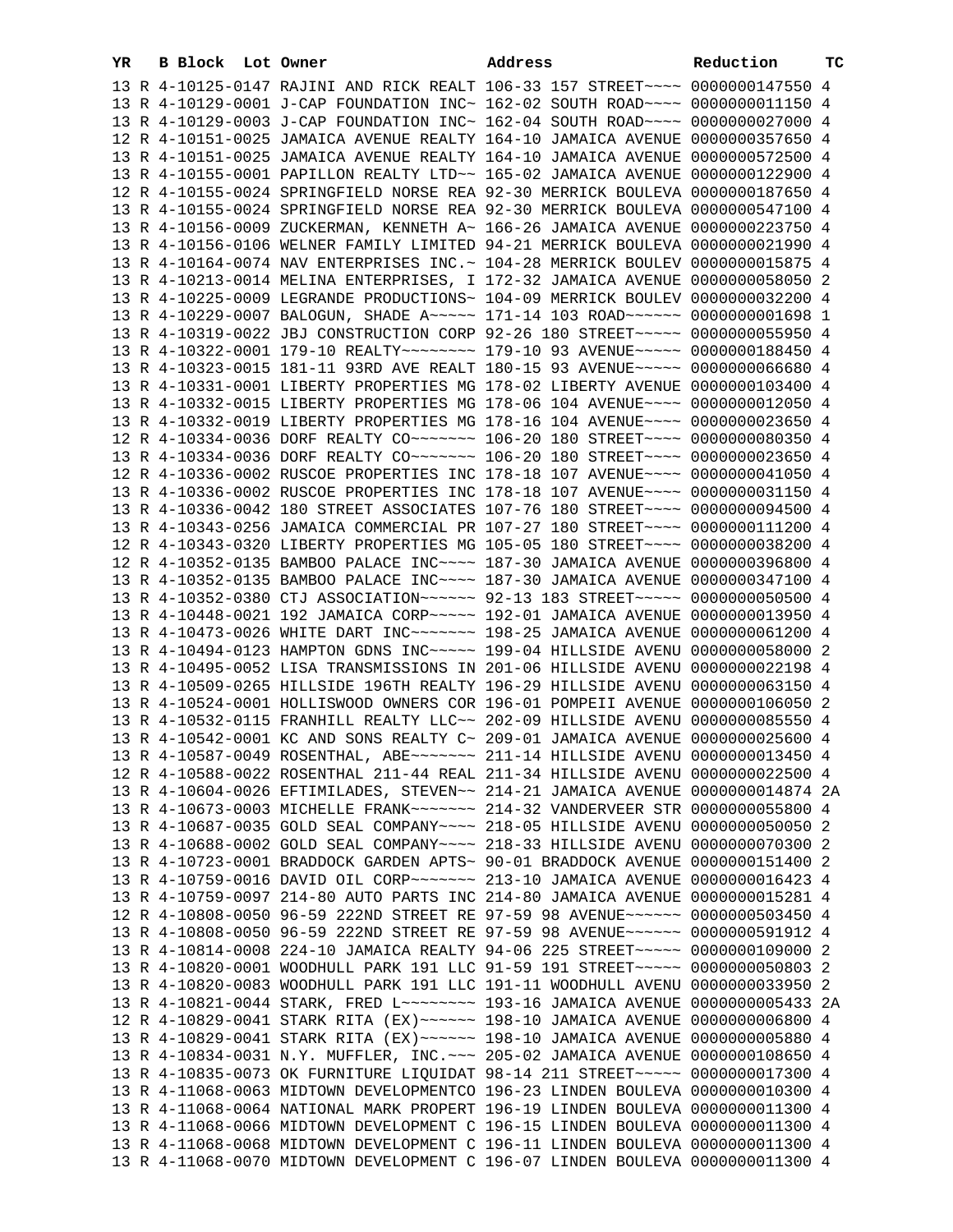| YR | B Block Lot Owner |                                                                                 | Address | Reduction | ТC |
|----|-------------------|---------------------------------------------------------------------------------|---------|-----------|----|
|    |                   | 12 R 4-11083-0079 ABBOT REALTY GROUP LL 215-10 HEMPSTEAD AVEN 0000000190950 4   |         |           |    |
|    |                   | 13 R 4-11083-0079 ABBOT REALTY GROUP LL 215-10 HEMPSTEAD AVEN 0000000117600 4   |         |           |    |
|    |                   | 13 R 4-11083-0141 213 99 AVE REALTY COR 213-19 99 AVENUE~~~~~ 0000000349050 4   |         |           |    |
|    |                   | 12 R 4-11093-0008 MOSKOWITZ, ALAN~~~~~~ 217-14 HEMPSTEAD AVEN 0000000004400 4   |         |           |    |
|    |                   | 13 R 4-11093-0008 MOSKOWITZ, ALAN~~~~~~ 217-14 HEMPSTEAD AVEN 0000000008600 4   |         |           |    |
|    |                   | 13 R 4-11145-0031 SPRINGFIELD BOULEVARD 110-40 SPRINGFIELD BL 0000000060450 4   |         |           |    |
|    |                   | 13 R 4-11271-0067 AQUILA A MOULTRIE~~~~ 114-103 227 STREET~~~ 0000000001680 1   |         |           |    |
|    |                   | 13 R 4-11281-0001 SINGLETARY, TASHA D~~ 115-58 218 STREET~~~~ 00000000001034 1  |         |           |    |
|    |                   | 13 R 4-11301-0130 AUSTIN TREVOR~~~~~~~~ 115-67 219 STREET~~~~ 0000000003283 1   |         |           |    |
|    |                   | 13 R 4-11317-0009 ARCHLAND PROPERTY I,~ 116-45 SPRINGFIELD BL 0000000027300 4   |         |           |    |
|    |                   | 12 R 4-11325-0001 224-11 LINDEN CORP.~~ 224-11 LINDEN BOULEVA 0000000054240 4   |         |           |    |
|    |                   | 13 R 4-11325-0001 224-11 LINDEN CORP.~~ 224-11 LINDEN BOULEVA 0000000036690 4   |         |           |    |
|    |                   | 12 R 4-11372-0031 CROSSBAY LLC -------- 135-26 DESARC ROAD -- 0000000036200 4   |         |           |    |
|    |                   | 13 R 4-11372-0031 CROSSBAY LLC~~~~~~~~~ 135-26 DESARC ROAD~~~ 0000000057350 4   |         |           |    |
|    |                   | 12 R 4-11372-0046 PITKIN AVE LLC ------ 90-59 PITKIN AVENUE -~ 0000000014450 4  |         |           |    |
|    |                   | 13 R 4-11372-0046 PITKIN AVE LLC ------ 90-59 PITKIN AVENUE -~ 0000000022400 4  |         |           |    |
|    |                   | 13 R 4-11409-0010 CROSSBAY ASSOCIATES L 137-20 CROSS BAY BOUL 0000000161750 4   |         |           |    |
|    |                   | 13 R 4-11474-0001 107-15 HOLDINGS LLC~~ 107-15 ROCKAWAY BOULE 0000000084050 4   |         |           |    |
|    |                   | 13 R 4-11501-0058 BARTON, JAMES~~~~~~~~ 98-21 LINDEN BOULEVAR 0000000058000 4   |         |           |    |
|    |                   | 12 R 4-11543-0100 HD DEVELOPMENT OF MAR 112-20 ROCKAWAY BOULE 0000001597450 4   |         |           |    |
|    |                   | 13 R 4-11543-0100 HD DEVELOPMENT OF MAR 112-20 ROCKAWAY BOULE 0000001636150 4   |         |           |    |
|    |                   | 13 R 4-11628-0067 BHOGENDRA N SHARMA~~~ 111-19 123 STREET~~~~ 00000000001764 1  |         |           |    |
|    |                   | 13 R 4-11646-0052 MPJM CRUSH HOLDINGS L 114-21 LEFFERTS BOULE 0000000007320 1   |         |           |    |
|    |                   | 13 R 4-11661-0007 BP PRODUCTS NORTH AME 114-02 VAN WYCK EXPWY 0000000037800 4   |         |           |    |
|    |                   | 13 R 4-11679-0009 ALI, JAMEEL~~~~~~~~~~~ 122-79 ROCKAWAY BOULE 0000000046850 4  |         |           |    |
|    |                   | 13 R 4-11716-0052 TEEKASINGH, CYRIL~~~~ 117-18 123 STREET~~~~ 0000000003383 1   |         |           |    |
|    |                   | 13 R 4-11716-0054 RUPCHAND, JENARINE~~~ 117-22 123 STREET~~~~ 0000000003483 1   |         |           |    |
|    |                   | 13 R 4-11754-0061 IRWIN ABRAHAM~~~~~~~~ 130-26 ROCKAWAY BOULE 0000000025810 4   |         |           |    |
|    |                   | 12 R 4-11758-0050 KARAM HOLDINGS LLC~~~ 134-18 ROCKAWAY BOULE 0000000014200 4   |         |           |    |
|    |                   | 13 R 4-11758-0050 KARAM HOLDINGS LLC~~~ 134-18 ROCKAWAY BOULE 0000000010600 4   |         |           |    |
|    |                   | 13 R 4-11760-0119 EWART H MANGAL~~~~~~~ 135-38 ROCKAWAY BOULE 0000000010000 4   |         |           |    |
|    |                   | 13 R 4-11786-0024 ALI, BIBI~ NEHAR~~~~~ 133-23 127 STREET~~~~ 0000000022500 4   |         |           |    |
|    |                   | 13 R 4-11886-0001 STAR CANYON LLC ~~~~~~ 148-18 134 STREET ~~~~ 0000000774950 4 |         |           |    |
|    |                   | 13 R 4-11886-0010 MLT CANYON LLC~ C/O J 132-26 SOUTH CONDUIT~ 0000001723150 4   |         |           |    |
|    |                   | 13 R 4-12002-0084 MARTIN DENNIS~~~~~~~~ 116-41 143 STREET~~~~ 0000000001260 1   |         |           |    |
|    |                   | 12 R 4-12022-0023 CARIBYANA FOODS INC~~ 117-18 SUTPHIN BOULEV 0000000086950 4   |         |           |    |
|    |                   | 13 R 4-12022-0023 CARIBYANA FOODS INC~~ 117-18 SUTPHIN BOULEV 0000000106206 4   |         |           |    |
|    |                   |                                                                                 |         |           |    |
|    |                   | 13 R 4-12099-0050 FIELD FAMILY ASSOCIAT 144-10 135 AVENUE~~~~ 0000000501663 4   |         |           |    |
|    |                   | 13 R 4-12125-0032 MANSION HOMES, INC~~~ 152-32 ROCKAWAY BOULE 0000000136850 4   |         |           |    |
|    |                   | 13 R 4-12130-0014 JFK LAND ACQUISITION, 151-20 BAISLEY BOULEV 0000008668900 4   |         |           |    |
|    |                   | 13 R 4-12134-0009 MAYA ESTATE LLC ~~~~~~ 151-51 NORTH CONDUIT~ 0000000406650 4  |         |           |    |
|    |                   | 13 R 4-12135-0028 153-36 ROCKAWAY BOULE 153-40 ROCKAWAY BOULE 0000000026100 4   |         |           |    |
|    |                   | 12 R 4-12169-0005 113-03 SUTPHIN BLVD.~ 113-09 SUTPHIN BOULEV 0000000029500 4   |         |           |    |
|    |                   | 13 R 4-12169-0005 113-03 SUTPHIN BLVD. ~ 113-09 SUTPHIN BOULEV 0000000038050 4  |         |           |    |
|    |                   | 13 R 4-12178-0004 CEDAR MANOR HERITAGE, 112-17 159 STREET~~~~ 0000000154850 4   |         |           |    |
|    |                   |                                                                                 |         |           |    |
|    |                   | 12 R 4-12257-0001 GRUSKA, IRENE~~~~~~~~ 152-09 ROCKAWAY BOULE 0000000041200 4   |         |           |    |
|    |                   | 13 R 4-12257-0001 GRUSKA, IRENE~~~~~~~~ 152-09 ROCKAWAY BOULE 0000000125994 4   |         |           |    |
|    |                   | 13 R 4-12257-0017 1-7 BAISLEY CO~~~~~~~ 152-01 ROCKAWAY BOULE 0000000625627 4   |         |           |    |
|    |                   | 13 R 4-12369-0023 CEPHAS, VERNESSA E~~~ 168-44 118 ROAD~~~~~~ 0000000001200 1   |         |           |    |
|    |                   | 13 R 4-12439-0013 MICHELE COHEN INC~~~~ 187-08 LINDEN BOULEVA 0000000009050 4   |         |           |    |
|    |                   | 12 R 4-12457-0002 MONTAUK NY LLC~~~~~~~ 186-08 120 ROAD~~~~~~ 0000000058807 2   |         |           |    |
|    |                   | 13 R 4-12457-0002 MONTAUK NY LLC~~~~~~~ 186-08 120 ROAD~~~~~~ 0000000336135 2   |         |           |    |
|    |                   | 12 R 4-12458-0005 MONTAUK NY LLC ------ 121-30 FARMERS BOULEV 0000000041693 2   |         |           |    |
|    |                   | 13 R 4-12458-0005 MONTAUK NY LLC ------ 121-30 FARMERS BOULEV 0000000266035 2   |         |           |    |
|    |                   |                                                                                 |         |           |    |
|    |                   | 13 R 4-12617-0005 BSM REALTY LLC~~~~~~~ 196-08 LINDEN BOULEVA 0000000009726 2A  |         |           |    |
|    |                   | 13 R 4-12635-0001 NATL BK OF NO AM~~~~~ 205-02 LINDEN BOULEVA 0000000030400 4   |         |           |    |
|    |                   | 13 R 4-12696-0026 LIEBERMAN-KOREN CORP~ 131-31 MERRICK BOULEV 0000000104350 4   |         |           |    |
|    |                   | 13 R 4-12700-0020 PETERS, STANLEY~~~~~~ 122-20 MONTAUK STREET 0000000039000 4   |         |           |    |
|    |                   | 13 R 4-12700-0022 KC AUTOMOTIVE, INC~~~ 122-22 MONTAUK STREET 0000000068050 4   |         |           |    |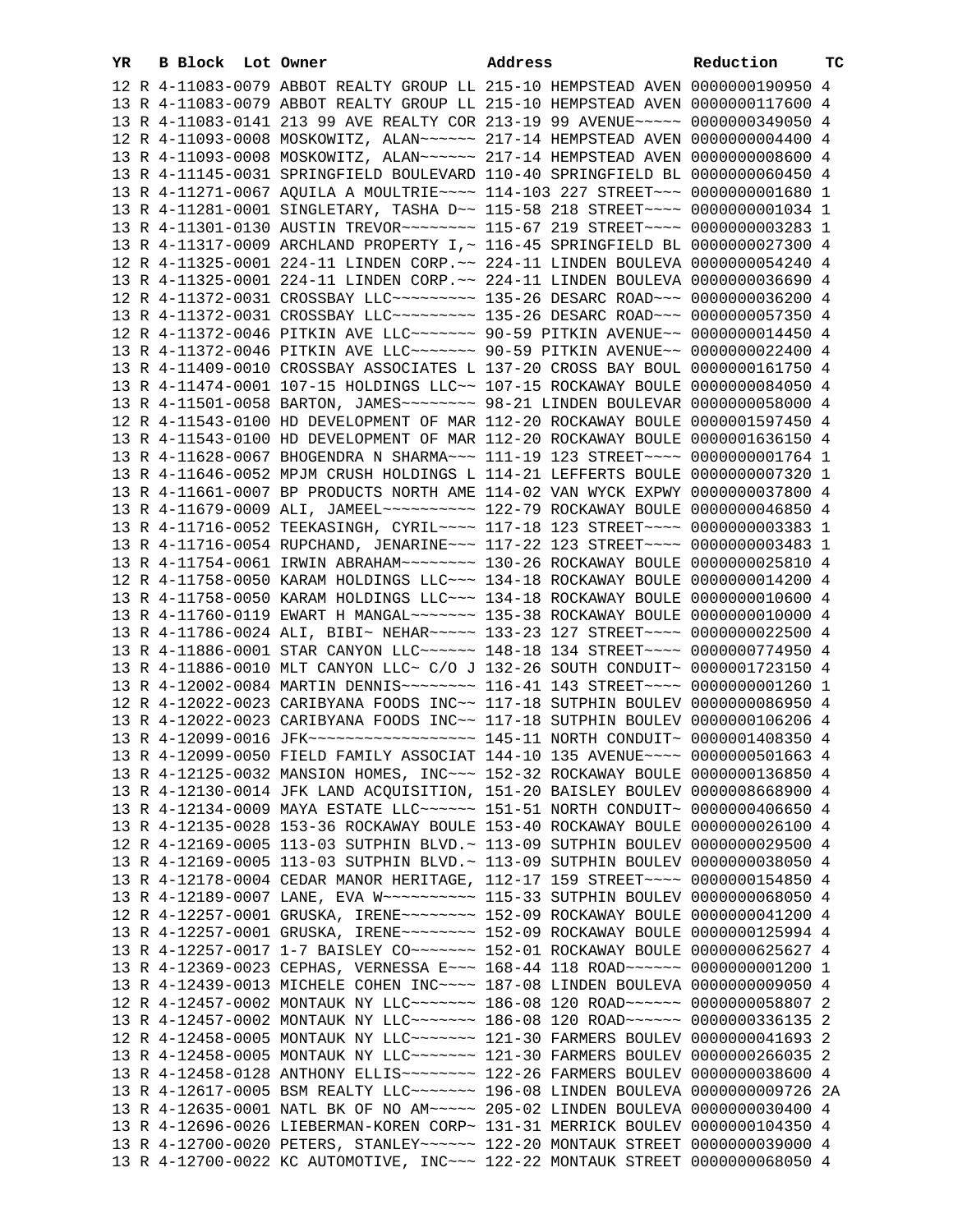| YR | B Block Lot Owner |                                                                                          | Address | Reduction | тc |
|----|-------------------|------------------------------------------------------------------------------------------|---------|-----------|----|
|    |                   | 13 R 4-12700-0102 180TH STREET REALTY, ~ 130-55 180 STREET~~~~ 0000000020312 4           |         |           |    |
|    |                   | 13 R 4-12820-0047 KIAI, PARSA~~~~~~~~~~~~~~ 236-18 120 AVENUE~~~~~ 0000000000677 1       |         |           |    |
|    |                   | 13 R 4-12956-0029 349 NOSTRAND LLC ~~~~~ 217-19 MERRICK BOULEV 0000000083235 4           |         |           |    |
|    |                   | 12 R 4-12968-0121 MICHELMAN LAURELTON L 229-01 MERRICK BOULEV 0000000012900 4            |         |           |    |
|    |                   | 13 R 4-12999-0220 7 MATKIDS LLC~~~~~~~~ 184-04 MERRICK BOULEV 0000000608100 4            |         |           |    |
|    |                   | 13 R 4-13012-0013 STARK, RITA~~~~~~~~~~ 134-29 218 STREET~~~~ 0000000069700 2            |         |           |    |
|    |                   | 12 R 4-13045-0001 METROGARDEN DEVELOPME 140-07 SPRINGFIELD BL 0000000056050 2            |         |           |    |
|    |                   | 13 R 4-13045-0001 METROGARDEN DEVELOPME 140-07 SPRINGFIELD BL 0000000077650 2            |         |           |    |
|    |                   | 13 R 4-13046-0006 METROGARDEN DEVELOPME 141-05 SPRINGFIELD BL 0000000093250 2            |         |           |    |
|    |                   | 12 R 4-13057-0080 141-28 SPRINGFIELD BL 141-28 SPRINGFIELD BL 0000000007900 4            |         |           |    |
|    |                   | 13 R 4-13057-0080 141-28 SPRINGFIELD BL 141-28 SPRINGFIELD BL 0000000014736 4            |         |           |    |
|    |                   |                                                                                          |         |           |    |
|    |                   | 13 R 4-13116-0038 LAURELTON APARTMENTS~ 136-16 222 STREET~~~~ 0000000093250 2            |         |           |    |
|    |                   | 12 R 4-13157-0035 RIDGEWOOD SVGS BK~~~~ 134-10 FRANCIS LEWIS~ 0000000049650 4            |         |           |    |
|    |                   | 13 R 4-13157-0035 RIDGEWOOD SVGS BK~~~~ 134-10 FRANCIS LEWIS~ 0000000031650 4            |         |           |    |
|    |                   | 12 R 4-13198-0043 233 MERRICK REALTY LL BELT PARKWAY~~~~~~~~~ 0000000119250 4            |         |           |    |
|    |                   | 13 R 4-13198-0043 233 MERRICK REALTY LL BELT PARKWAY~~~~~~~~~ 0000000130500 4            |         |           |    |
|    |                   | 12 R 4-13206-0030 68-70 BROADWAY CORP~~ 242-18 MERRICK BOULEV 0000000015300 4            |         |           |    |
|    |                   | 13 R 4-13206-0030 68-70 BROADWAY CORP~~ 242-18 MERRICK BOULEV 0000000018000 4            |         |           |    |
|    |                   | 13 R 4-13270-0053 158-01 ROCKAWAY LLC~~ 158-01 ROCKAWAY BOULE 0000000106900 4            |         |           |    |
|    |                   | 13 R 4-13280-0001 DARON REALTY, LLC. ~~~ 161-01 ROCKAWAY BOULE 0000000080550 4           |         |           |    |
|    |                   | 13 R 4-13298-0001 J.K. TOUR REALTY CORP 165-04 ROCKAWAY BOULE 0000000080200 4            |         |           |    |
|    |                   | 12 R 4-13354-0012 SHIP MANAGEMENT CORP. 146-93 GUY R BREWER B 0000000026250 4            |         |           |    |
| 13 |                   | 4-13354-0012 SHIP MANAGEMENT CORP. 146-93 GUY R BREWER B 0000000013650 4                 |         |           |    |
|    |                   | 12 R 4-13364-0078 D & M KLEILA LLC~~~~~ 167-21 PORTER ROAD~~~ 0000000030250 4            |         |           |    |
|    |                   | 13 R 4-13364-0078 D & M KLEILA LLC~~~~~ 167-21 PORTER ROAD~~~ 0000000034600 4            |         |           |    |
|    |                   | 13 R 4-13365-0014 AIRPORT PROPERTIES~~~ 167-43 148 AVENUE~~~~ 0000000024550 4            |         |           |    |
|    |                   | 13 R 4-13366-0020 JAMAICA DMV CO~~~~~~~ 168-35 ROCKAWAY BOULE 0000000200400 4            |         |           |    |
|    |                   | 13 R 4-13376-0048 AIRPORT PROPERTIES ~~~ 147-27 175 STREET ~~~~ 0000000076050 4          |         |           |    |
| 13 |                   | 4-13414-0019 N & G REALTY CO INC~~ 150-40 182 STREET~~~~ 0000000010310 4                 |         |           |    |
| 13 |                   | 4-13414-0022 N & G REALTY CO INC~~ 150-46 182 STREET~~~~ 0000000006750 4                 |         |           |    |
| 13 |                   | 4-13415-0030 GEO GROUP,~ INC.~~~~~ 182-11 150 ROAD~~~~~~ 0000000217850 4                 |         |           |    |
|    |                   | 12 R 4-13427-0014 RREEF AMERICA REIT II 147-15 183 STREET~~~~ 0000000028200 4            |         |           |    |
| 13 |                   | 4-13463-0034 GREEN, DERRON~~~~~~~~ 146-21 229 STREET~~~~ 0000000001080 1                 |         |           |    |
|    |                   | 12 R 4-13538-0201 BROADWAY HOMES REALTY 145-39 232 STREET~~~~ 0000000078250 2            |         |           |    |
|    |                   | 13 R 4-13621-0013 247 SOUTH CONDUIT COR 247-10 SOUTH CONDUIT~ 0000000151250 4            |         |           |    |
|    |                   | 13 R 4-13629-0001 ARCHIBOL ROBERTO~~~~~ 137-20 256 STREET~~~~ 00000000001850 1           |         |           |    |
| 13 |                   | 4-13699-0021 ARCHIBOL, ROBERTO~~~~ 259-54 CRAFT AVENUE~~ 0000000001320 1                 |         |           |    |
|    |                   | 12 R 4-13895-0095 J.F.K. PROPERTY CO.~~ ROCKAWAY BOULEVARD~~~ 0000000007850 4            |         |           |    |
|    |                   | 13 4-13895-0095 J.F.K. PROPERTY CO.~~ ROCKAWAY BOULEVARD~~~ 0000000006950 4              |         |           |    |
| 13 |                   | 4-13895-0154 J.F.K. PROPERTY CO.~~ ROCKAWAY BOULEVARD~~~ 0000000013750 4                 |         |           |    |
| 13 |                   | 4-13914-0011 WHIP REALTY INC~~~~~~ 248-24 ROCKAWAY BOULE 0000000018850 4                 |         |           |    |
| 13 |                   | 4-13914-0015 WHIP REALTY CORP~~~~~ ROCKAWAY BOULEVARD~~~ 0000000085100 4                 |         |           |    |
| 13 |                   | 4-13960-0089 NICHOLAS AGOLA~~~~~~~ 08011 158 AVENUE~~~~~ 0000000001667 1                 |         |           |    |
| 13 |                   | 4-13985-0025 CONTE, ANTHONY ------ 15840 87 STREET ----- 0000000004320 1                 |         |           |    |
| 13 |                   | 4-13988-0038 VINCENT DEMARTINO~~~~ 158-51 89 STREET~~~~~ 0000000001794 1                 |         |           |    |
| 13 |                   | 4-14013-0078 MCDONALDS CORP ~~~~~~~ 159-40 CROSS BAY BOUL 0000000082850 4                |         |           |    |
| 13 |                   | 4-14019-0062 PRANGE, SUZANA~~~~~~~ 160-19 81 STREET~~~~~ 0000000001800 1                 |         |           |    |
|    |                   |                                                                                          |         |           |    |
| 13 |                   | 4-14057-0046 OPROMALLA, JOSEPH M~~ 162-27 83 STREET~~~~~ 0000000000660 1                 |         |           |    |
| 13 |                   | 4-14062-0024 FESTA RITA~~~~~~~~~~~ 88-15 163 AVENUE~~~~~ 0000000002700 1                 |         |           |    |
|    |                   | 13 R 4-14068-0122 CORONEL, DOMINGO~~~~~ 163-36 85 STREET~~~~~ 0000000004692 1            |         |           |    |
|    |                   | 13 R 4-14074-0081 STEPHANIE CAVALERI~~~ 164 AVENUE~~~~~~~~~~~ 0000000000333 1B           |         |           |    |
| 13 |                   | 4-14074-0082 STEPHANIE CAVALERI~~~ 90-15 164 AVENUE~~~~~ 0000000001260 1                 |         |           |    |
| 13 |                   | 4-14178-0040 NANCY A. DI CROCE~~~~ 15943 98 STREET~~~~~~ 0000000003468 1                 |         |           |    |
| 13 |                   | 4-14182-0106 DIVA DRAGON DESIGNS L 102-15 159 ROAD~~~~~~ 0000000017150 4                 |         |           |    |
| 13 |                   | 4-14195-0013 RUSSO ENTERPRISES, IN 162-31 CROSS BAY BOUL 0000000251700 4                 |         |           |    |
| 13 |                   | 4-14234-0295 JAMES LINDNER -------- 102-20 160 AVENUE --- 0000000001638 1                |         |           |    |
| 13 |                   | 4-14247-1311 OWEN, CHRISTOPHER~~~~ 102-11 JAMES COURT~~~ 0000000004820 1                 |         |           |    |
|    |                   | 12 R 4-14260-0060 LOGAN PROPERTY INC~~~ BROOKVILLE BOULEVARD~ 0000002911150 4            |         |           |    |
| 13 |                   | $4-14260-0060$ LOGAN PROPERTY INC $\sim\sim$ BROOKVILLE BOULEVARD $\sim$ 0000003568150 4 |         |           |    |
|    |                   | 13 R 4-15000-0056 NEEHA HOLDING LLC~~~~ 144-36 153 LANE~~~~~~ 0000000375932 4            |         |           |    |
|    |                   | 13 R 4-15001-0127 VINCENZO MASTRONARDI~ 144-26 153 COURT~~~~~ 0000000156550 4            |         |           |    |
|    |                   | 12 R 4-15008-0005 RAR2 - JFK ALLIANCE, ~ 144-18 156 STREET~~~~ 0000000012050 4           |         |           |    |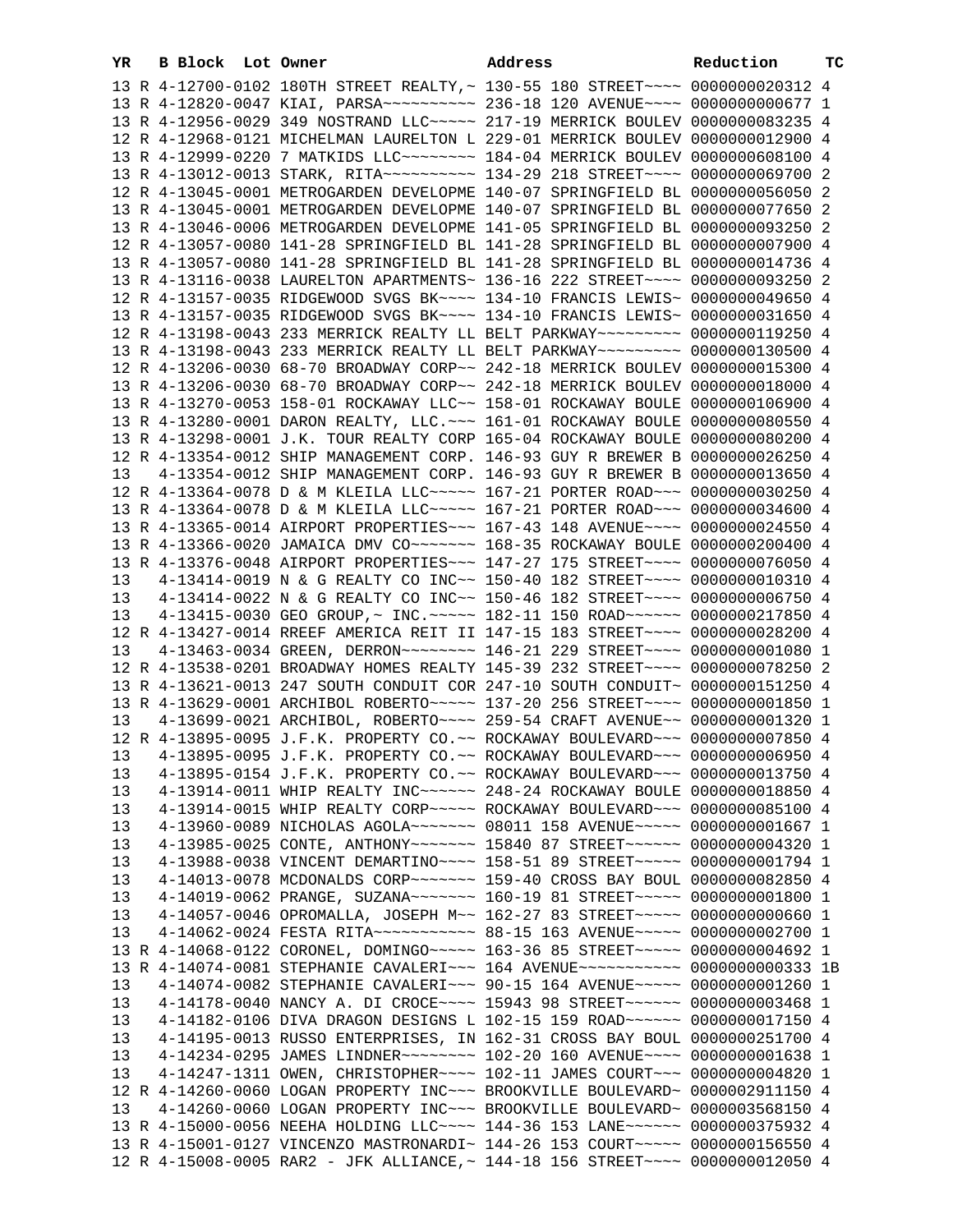| YR | B Block Lot Owner |  | Address                                                                                                                                                   | Reduction | ТC |
|----|-------------------|--|-----------------------------------------------------------------------------------------------------------------------------------------------------------|-----------|----|
|    |                   |  | 13 R 4-15008-0005 RAR2 - JFK ALLIANCE, ~ 144-18 156 STREET~~~~ 0000000011000 4                                                                            |           |    |
|    |                   |  | 13 R 4-15008-0008 SEAGIS JFK LLC ------- 144-24 156 STREET --- 0000000041350 4                                                                            |           |    |
|    |                   |  | 13 R 4-15009-0051 NBS NY LLC ----------- 156-06 ROCKAWAY BOULE 0000001149050 4                                                                            |           |    |
|    |                   |  | 13 R 4-15011-0074 D & M KLEILA LLC~~~~~ 145-03 156 STREET~~~~ 0000000011100 4                                                                             |           |    |
|    |                   |  | 13 R 4-15308-0004 TUBRIDY MICHAEL J~~~~ 937 SHAD CREEK ROAD~~ 00000000001792 1                                                                            |           |    |
|    |                   |  | 13 R 4-15315-0014 ILLUZZI, MARY LOU~~~~ 44 WEST 10 ROAD~~~~~~ 0000000002150 1                                                                             |           |    |
|    |                   |  | 13 R 4-15320-0044 HARPER, JAMES~~~~~~~~ 11 WEST 16 ROAD~~~~~~ 0000000000979 1                                                                             |           |    |
| 13 |                   |  | 4-15464-0003 PHILLIPS, EDWARD F~~~ 208 EAST 8 ROAD~~~~~~ 0000000000522 1                                                                                  |           |    |
| 13 |                   |  | 4-15466-0608 D'AMBROSIO DOLORES~~~ 103 STREET~~~~~~~~~~~ 0000000001458 1B                                                                                 |           |    |
|    |                   |  | 13 R 4-15475-0002 O'HANLON, EUGENE~~~~~ 01034 CROSS BAY BOULE 0000000011184 1                                                                             |           |    |
| 13 |                   |  | 4-15475-0019 HECK, GEORGE~~~~~~~~~~ 10-08 CROSS BAY BOULE 0000000000264 1                                                                                 |           |    |
| 13 |                   |  | 4-15485-0007 126 WILLOUGHBY AVENUE 02020 DEMEREST ROAD~~ 0000000001110 1                                                                                  |           |    |
|    |                   |  | 13 R 4-15500-0018 MADIGAN, STEVEN~~~~~~ 01208 101 STREET~~~~~ 0000000001377 1                                                                             |           |    |
| 13 |                   |  | 4-15500-0082 ARMAGEDDON NASTY INC~ 00022 VAN BRUNT ROAD~ 0000000118725 4                                                                                  |           |    |
|    |                   |  | 13 R 4-15507-0007 GARRON, LAWRENCE~~~~~ 833 CENTRAL AVENUE~~~ 0000000084700 2                                                                             |           |    |
| 13 |                   |  | 4-15525-0016 MERCADO, REYNOLD ~~~~~ 14-32 BEACH CHANNEL D 0000000005220 1                                                                                 |           |    |
|    |                   |  | 13 R 4-15537-0100 FRED STARK~~~~~~~~~~ AUGUSTINA AVENUE~~~~~ 0000000134659 4                                                                              |           |    |
|    |                   |  | 12 R 4-15537-0112 F STARK~~~~~~~~~~~~~~ BAYPORT PLACE~~~~~~~~ 0000000113700 4                                                                             |           |    |
|    |                   |  | 13 R 4-15537-0112 F STARK~~~~~~~~~~~~~~ BAYPORT PLACE~~~~~~~~ 0000000073895 4                                                                             |           |    |
|    |                   |  | 13 R 4-15537-0128 FRED STARK~~~~~~~~~~~ CENTRAL AVENUE~~~~~~~ 0000000054464 4                                                                             |           |    |
|    |                   |  | 13 R 4-15537-0130 FRED STARK~~~~~~~~~~~ CENTRAL AVENUE~~~~~~~ 0000000052880 4                                                                             |           |    |
|    |                   |  | 13 R 4-15537-0137 REECE REALTY INC. ~~~~ 01526 CENTRAL AVENUE~ 0000000024800 4                                                                            |           |    |
|    |                   |  | 13 R 4-15537-0147 1600 CENTRAL REALTY L 16-00 CENTRAL AVENUE~ 0000000188450 4                                                                             |           |    |
|    |                   |  | 13 R 4-15543-0043 HY-MAX REALTY INC~~~~ CENTRAL AVENUE~~~~~~~ 0000000007605 4                                                                             |           |    |
|    |                   |  | 13 R 4-15551-0017 KNOBEL , AARON~~~~~~~ 11-06 BEACH 9 STREET~ 0000000002616 1                                                                             |           |    |
|    |                   |  | 13 R 4-15607-0054 IRIZZARY, NATIVIDAD~~ 150 BEACH 4 STREET~~~ 0000000000386 1                                                                             |           |    |
| 13 |                   |  | 4-15625-0046 MAT-MASH, LLC -------- 289 BEACH 14 STREET -- 0000000027150 4                                                                                |           |    |
|    |                   |  | 13 R 4-15704-0036 GLEITMAN RLTY ASSOCIA 10-62 BEACH 21 STREET 0000000003013 4                                                                             |           |    |
|    |                   |  | 13 R 4-15704-0053 D-MART, INC~~~~~~~~~~~~~~ 10-57 BEACH 20 STREET 0000000037350 4                                                                         |           |    |
|    |                   |  | 13 R 4-15704-0055 GLEITMAN RLTY ASSOCIA 10-55 BEACH 20 STREET 0000000025800 4                                                                             |           |    |
|    |                   |  | 13 R 4-15723-0053 BALDWIN HERBERT J~~~~ 29-24 COLDSPRING ROAD 0000000001620 1                                                                             |           |    |
|    |                   |  | 13 R 4-15750-0050 GLEITMAN FRANCES~~~~~ 615 BEACH 20 STREET~~ 0000000012950 4                                                                             |           |    |
|    |                   |  | 12 R 4-15750-0054 GLEITMAN RLTY ASSOCIA 611 BEACH 20 STREET~~ 0000000018000 4                                                                             |           |    |
|    |                   |  | 12 R 4-15752-0001 NHT OWNERS LLC ------ 22-10 NEW HAVEN AVENU 0000000265900 2                                                                             |           |    |
|    |                   |  | 13 R 4-15752-0001 NHT OWNERS LLC ------ 22-10 NEW HAVEN AVENU 0000000239350 2                                                                             |           |    |
|    |                   |  | 12 R 4-15771-0064 PENINSULA ARMS OWNERS 439 BEACH 22 STREET~~ 0000000091150 2                                                                             |           |    |
| 13 |                   |  | 4-15788-0025 ALVARADO, STEVEN~~~~~ 2934 GERSON COURT~~~~ 0000000000720 1                                                                                  |           |    |
| 13 |                   |  | 4-15818-0163 MING CHEN, LLC ------ 147 BEACH 26 STREET -~ 0000000001200 1                                                                                 |           |    |
| 13 |                   |  | 4-15819-0058 SLS PROPERTIES INC.~~ 155A BEACH 27 STREET~ 0000000002300 1                                                                                  |           |    |
| 13 |                   |  | 4-15819-0158 SLS PROPERTIES INC. ~~ 155 BEACH 27 STREET~~ 0000000002540 1                                                                                 |           |    |
| 13 |                   |  | 4-15819-0259 SLS PROPERTIES INC. ~~ 153 BEACH 27 STREET~~ 0000000002540 1                                                                                 |           |    |
| 13 |                   |  | 4-15840-0006 ROMMI REALTY LLC ---- 3-53 BEACH 49 STREET ~ 0000000493250 4                                                                                 |           |    |
| 13 |                   |  | 4-15908-0028 WILLIE L MATHIS JR~~~ 3-11 BEACH 63 STREET~ 0000000002040 1                                                                                  |           |    |
| 13 |                   |  | 4-15933-0054 CITI LAND SERVICES, L 143 BEACH 61 STREET~~ 0000000001380 1                                                                                  |           |    |
|    |                   |  | 12 R 4-16063-0012 BOUTROSS, MICHAEL E~~ ALMEDA AVENUE~~~~~~~~ 0000000037000 4                                                                             |           |    |
| 13 |                   |  | 4-16063-0012 BOUTROSS, MICHAEL E~~ ALMEDA AVENUE~~~~~~~~ 0000000027550 4                                                                                  |           |    |
| 13 |                   |  | 4-16067-0027 JOSEPH MELE~~~~~~~~~~ 457A BEACH 72 STREET~ 0000000006200 1                                                                                  |           |    |
| 13 |                   |  | 4-16075-0110 BAY TERMINALS/RCKWYIN 75-00 AMSTEL BOULEVAR 0000000040100 4                                                                                  |           |    |
|    |                   |  | 12 R 4-16078-0054 330 BEACH 74TH STREET BEACH 74 STREET~~~~~~ 0000000009700 4                                                                             |           |    |
| 13 |                   |  | 4-16078-0054 330 BEACH 74TH STREET BEACH 74 STREET~~~~~~~ 0000000007900 4                                                                                 |           |    |
| 13 |                   |  | 4-16091-0015 MONTALVO, HECTOR J~~~ 241 BEACH BREEZE LANE 0000000001740 1                                                                                  |           |    |
| 13 |                   |  | 4-16092-0069 CHAPOTEAU, MARILYN~~~ 7010 CORAL REEF WAY~~ 0000000003000 1                                                                                  |           |    |
|    |                   |  | 12 R 4-16110-0044 84TH STREET PIER REAL 1 BEACH 84 STREET~~~~ 0000000611775 2                                                                             |           |    |
| 13 |                   |  | 4-16134-0042 COSTELLO, CARMEL~~~~~ 1-69 BEACH 91 STREET~ 0000000003138 1                                                                                  |           |    |
| 13 |                   |  | 4-16153-0069 BRYANS AUTO PARTS EAS 309 BEACH 97 STREET~~ 0000000070700 4                                                                                  |           |    |
| 13 |                   |  | 4-16153-0071 BRYANS AUTO PARTS EAS 305 BEACH 97 STREET~~ 0000000036100 4                                                                                  |           |    |
| 13 |                   |  | 4-16156-0012 J & L REALTY GROUP LL 226 BEACH 101 STREET~ 0000000061850 4<br>13 R 4-16157-0030 ENG, LUCY SHI LO~~~~~ 3-08 BEACH 102 STREET 0000000001891 1 |           |    |
|    |                   |  | 13 R 4-16157-0041 NOE E CAMPOS -------- 00330 BEACH 102 STREE 0000000003174 1                                                                             |           |    |
| 13 |                   |  | 4-16166-0003 BEACH STREET LLC ---- 206 BEACH 116 STREET ~ 0000000057125 4                                                                                 |           |    |
|    |                   |  | 13 R 4-16166-0015 AMANDA REALTY INC~~~~ 114-22 ROCKAWAY BEACH 0000000057960 2A                                                                            |           |    |
| 13 |                   |  | $4-16166-0322$ BARRACUDA REALTY LLC~ BEACH CHANNEL DRIVE~~ 0000000015700 4                                                                                |           |    |
|    |                   |  |                                                                                                                                                           |           |    |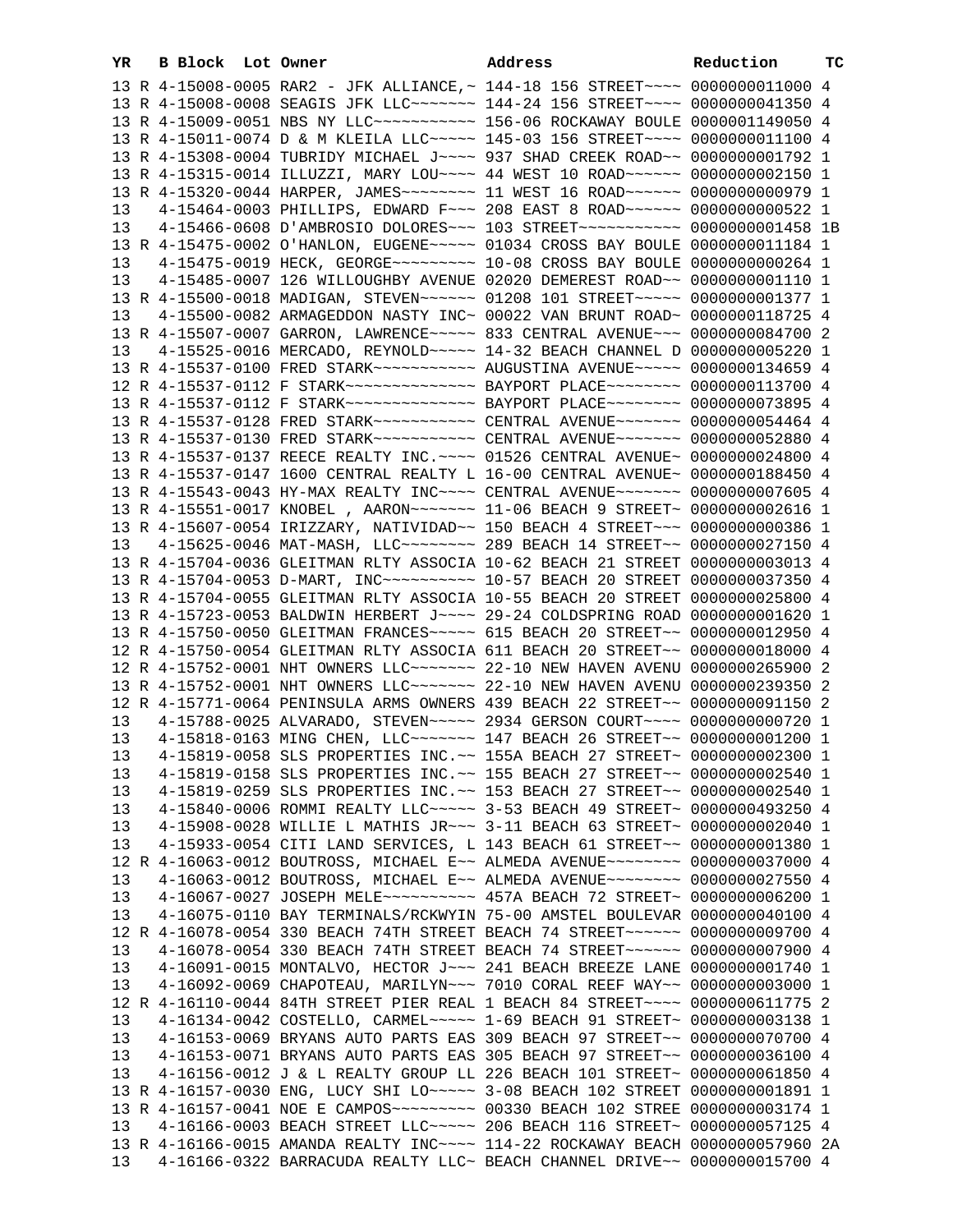| YR |  | B Block Lot Owner |  | Address                                                                                                                                                       | Reduction | <b>TC</b> |
|----|--|-------------------|--|---------------------------------------------------------------------------------------------------------------------------------------------------------------|-----------|-----------|
| 13 |  |                   |  | 4-16166-0483 BINK REALTY CORP. ~~~~ 00260 BEACH 116 STREE 0000000031500 4                                                                                     |           |           |
|    |  |                   |  | 12 R 4-16178-0080 ROCK BEACH REALTY GRO 105-38 ROCKAWAY BEACH 0000000062400 4                                                                                 |           |           |
| 13 |  |                   |  | 4-16195-0010 SUSAN KRIEGER ROSEN~~ 127-05 BEACH CHANNEL~ 0000000001983 1                                                                                      |           |           |
| 13 |  |                   |  | 4-16195-0041 DAVID DWORETSKY~~~~~~ 127-20 CRONSTON AVENU 0000000001391 1                                                                                      |           |           |
| 13 |  |                   |  | 4-16196-0065 DORY, MATTHEW~~~~~~~~ 550 BEACH 129 STREET~ 0000000002188 1                                                                                      |           |           |
| 13 |  |                   |  | 4-16204-0068 KUFFNER~ CLAIRE~~~~~~ 00456 BEACH 123 STREE 0000000002620 1                                                                                      |           |           |
| 13 |  |                   |  | 4-16208-0026 LUNNY JAMES T ------- 427 BEACH 126 STREET ~ 0000000000541 1                                                                                     |           |           |
|    |  |                   |  | 13 R 4-16209-0039 MCKEEVER, MAURA~~~~~~ 12706 NEWPORT AVENUE~ 0000000005277 1                                                                                 |           |           |
|    |  |                   |  | 12 R 4-16212-0033 HOTEL ROGERS INC~~~~~ 116-02 ROCKAWAY BEACH 0000000024500 4                                                                                 |           |           |
| 13 |  |                   |  | 4-16219-0001 JAMES A. MASIELLO~~~~ 12319 NEWPORT AVENUE~ 0000000004800 1                                                                                      |           |           |
|    |  |                   |  |                                                                                                                                                               |           |           |
| 13 |  |                   |  | 4-16226-0019 165 BEACH 116TH STREE 1-65 BEACH 116 STREET 0000000023700 4                                                                                      |           |           |
|    |  |                   |  | 13 R 4-16226-0022 C.C. FLORAL TRADING, ~ 155 BEACH 116 STREET~ 0000000013614 2A                                                                               |           |           |
| 13 |  |                   |  | 4-16228-0032 OWEN CHRISTOPHER~~~~~ 149 BEACH 118 STREET~ 00000000017520 1                                                                                     |           |           |
| 13 |  |                   |  | 4-16235-0039 REUNMAN, ESTHER THEE~ 125-02 OCEAN PROMENAD 0000000079650 4                                                                                      |           |           |
|    |  |                   |  | 13 R 4-16251-0015 KERRY HICKEY~~~~~~~~~ 515 BEACH 139 STREET~ 00000000001276 1                                                                                |           |           |
| 13 |  |                   |  | 4-16262-0029 VASILETS VLADIMIR~~~~ 419 BEACH 139 STREET~ 0000000001200 1                                                                                      |           |           |
| 13 |  |                   |  | 4-16263-0056 KABRAM RUTH~~~~~~~~~~ 00430 BEACH 141 STREE 0000000005760 1<br>13 R 4-16264-0055 CURRAN FAMILY TRUST~~ 224 BEACH 131 STREET~ 0000000001577 1     |           |           |
|    |  |                   |  |                                                                                                                                                               |           |           |
|    |  |                   |  | 13 R 4-16266-0026 PETER REGAN~~~~~~~~~~ 00233 BEACH 132 STREE 0000000003729 1                                                                                 |           |           |
|    |  |                   |  | 13 R 4-16268-0012 DONOVAN, BARBARA~~~~~ 00261 BEACH 134 STREE 0000000003590 1                                                                                 |           |           |
| 13 |  |                   |  | 4-16270-0019 LARKIN BARBARA S~~~~~ 257 BEACH 136 STREET~ 0000000001920 1                                                                                      |           |           |
| 13 |  |                   |  | 4-16270-0083 L MEYER~~~~~~~~~~~~~~ 2-64 BEACH 137 STREET 0000000002137 1                                                                                      |           |           |
| 13 |  |                   |  | 4-16272-0006 ADELLE LAWRENCE~~~~~~ 2-81 BEACH 138 STREET 0000000002382 1                                                                                      |           |           |
| 13 |  |                   |  | 4-16273-0011 NATANZON, ALEX~~~~~~~ 00273 BEACH 139 STREE 0000000002502 1                                                                                      |           |           |
| 13 |  |                   |  | 4-16280-0074 ANTHONY & ROSALIND GE 158 BEACH 136 STREET~ 0000000001882 1                                                                                      |           |           |
| 13 |  |                   |  | 4-16282-0003 GRAY, EVAN~~~~~~~~~~~~~~~~ 137-11 ROCKAWAY BEACH 0000000004320 1                                                                                 |           |           |
| 13 |  |                   |  | 4-16282-0006 SUSAN FRUDNTER~~~~~~~ 137-07 ROCKAWAY BEACH 0000000002977 1                                                                                      |           |           |
| 13 |  |                   |  | 4-16282-0035 LEVENSON, JEFFREY R~~ 1-45 BEACH 137 STREET 0000000002143 1                                                                                      |           |           |
|    |  |                   |  | 13 R 4-16293-0048 ABRAMOV GALINA~~~~~~~ 00414 BEACH 143 STREE 0000000004796 1                                                                                 |           |           |
| 13 |  |                   |  | 4-16300-0047 JACOB FEUEREISEN~~~~~ 322 BEACH 144 STREET~ 00000000010180 1                                                                                     |           |           |
| 13 |  |                   |  | 4-16305-0027 BARRY BRANDES ~~~~~~~~ 333 BEACH 148 STREET~ 0000000000780 1                                                                                     |           |           |
| 13 |  |                   |  | 4-16309-0035 SULLIVAN, BRIAN~~~~~~ 222 BEACH 145 STREET~ 0000000003540 1                                                                                      |           |           |
| 13 |  |                   |  | 4-16315-0021 THE 175 BEACH 141ST, ~ 00175 BEACH 141 STREE 0000000004980 1                                                                                     |           |           |
| 13 |  |                   |  | 4-16317-0067 ALACHA, MICHAEL~~~~~~ 00182 BEACH 144 STREE 0000000001453 1                                                                                      |           |           |
| 13 |  |                   |  | 4-16319-0001 HERBERT LIEBER~~~~~~~ 145-15 ROCKAWAY BEACH 0000000005438 1                                                                                      |           |           |
|    |  |                   |  | 13 R 4-16322-0029 DICANIO, ROBERTA~~~~~ 00149 BEACH 148 STREE 0000000009348 1                                                                                 |           |           |
|    |  |                   |  |                                                                                                                                                               |           |           |
|    |  |                   |  | 12 R 4-70022-2004 VERIZON NEW YORK INC~ ~~~~~~~~~~~~~~~~~~~~~ 0000014870600 3                                                                                 |           |           |
|    |  |                   |  | 13 R 4-70022-2004 VERIZON NEW YORK INC~ ~~~~~~~~~~~~~~~~~~~~~ 0000014127875 3                                                                                 |           |           |
|    |  |                   |  | 12 R 4-70044-0014 MCIMETRO ACCESS TRANS ~~~~~~~~~~~~~~~~~~~~~ 0000000192357 4                                                                                 |           |           |
|    |  |                   |  | 13 R 4-70044-0014 MCIMETRO ACCESS TRANS ~~~~~~~~~~~~~~~~~~~~~ 0000000192357 4<br>13 R 4-70783-0018 ASTORIA GENERATING CO ~~~~~~~~~~~~~~~~~~~~ 0000012709950 4 |           |           |
|    |  |                   |  | 12 R 4-72453-0011 METROPOLITAN FIBER SY ~~~~~~~~~~~~~~~~~~~~~ 0000000630000 4                                                                                 |           |           |
|    |  |                   |  | 13 R 4-72453-0011 METROPOLITAN FIBER SY ~~~~~~~~~~~~~~~~~~~~~ 0000000630000 4                                                                                 |           |           |
|    |  |                   |  | 13 R 4-72538-0001 ABOVENET INC AND ZAYO ~~~~~~~~~~~~~~~~~~~~~ 0000000075600 4                                                                                 |           |           |
|    |  |                   |  | 13 R 4-72555-0011 SPRINT-NEXTEL CORP~~~ ~~~~~~~~~~~~~~~~~~~~ 0000002343435 4                                                                                  |           |           |
|    |  |                   |  | 13 R 4-72616-0001 T-MOBILE USA INC & T~ ~~~~~~~~~~~~~~~~~~~~ 0000002201445 4                                                                                  |           |           |
|    |  |                   |  | 13 R 4-72830-0004 METROPCS WIRLESS INC~ ~~~~~~~~~~~~~~~~~~~~~ 0000001919245 4                                                                                 |           |           |
|    |  |                   |  | 13 R 5-00005-0087 26 BAY STREET, LLC ~~~ 24 BAY STREET ~~~~~~~~ 0000000015800 4                                                                               |           |           |
|    |  |                   |  | 13 R 5-00005-0103 56 BAY ASSOC --------- 56 BAY STREET -------- 0000000114200 4                                                                               |           |           |
|    |  |                   |  | 12 R 5-00008-0092 BANCO SANTANDER CENTR 15 HYATT STREET~~~~~~ 0000000032800 4                                                                                 |           |           |
|    |  |                   |  | 13 R 5-00008-0092 BANCO SANTANDER CENTR 15 HYATT STREET~~~~~~ 0000000017688 4                                                                                 |           |           |
|    |  |                   |  | 13 R 5-00016-0054 BALKON REALTY 1 CO., ~ 350 ST MARKS PLACE~~~ 0000000225550 4                                                                                |           |           |
|    |  |                   |  | 13 R 5-00026-0021 ST. JOSEPH'S HOSPITAL 55 SHERMAN AVENUE~~~~ 0000001250900 4                                                                                 |           |           |
|    |  |                   |  | 13 R 5-00070-0029 ZNB LLC -------------- RICHMOND TERRACE ---- 0000000004705 4                                                                                |           |           |
|    |  |                   |  | 13 R 5-00088-0013 BONAMO, STEVEN T~~~~~ 124 ALDEN PLACE~~~~~~ 00000000004023 1                                                                                |           |           |
|    |  |                   |  | 13 R 5-00164-0115 ANTHONY L GESCHEIDT~~ 00471 BEMENT AVENUE~~ 00000000008850 4                                                                                |           |           |
|    |  |                   |  | 13 R 5-00175-0046 PILIGROMOV, ARTUR~~~~ 12 DOE PLACE~~~~~~~~~ 0000000006457 1                                                                                 |           |           |
|    |  |                   |  | 13 R 5-00175-0062 171 MARKET STREET COR 171 MARKET STREET~~~~ 0000000025200 4                                                                                 |           |           |
|    |  |                   |  | 13 R 5-00178-0093 MARCIANO WHOLESALE CA 1020 CASTLETON AVENUE 0000000051100 4                                                                                 |           |           |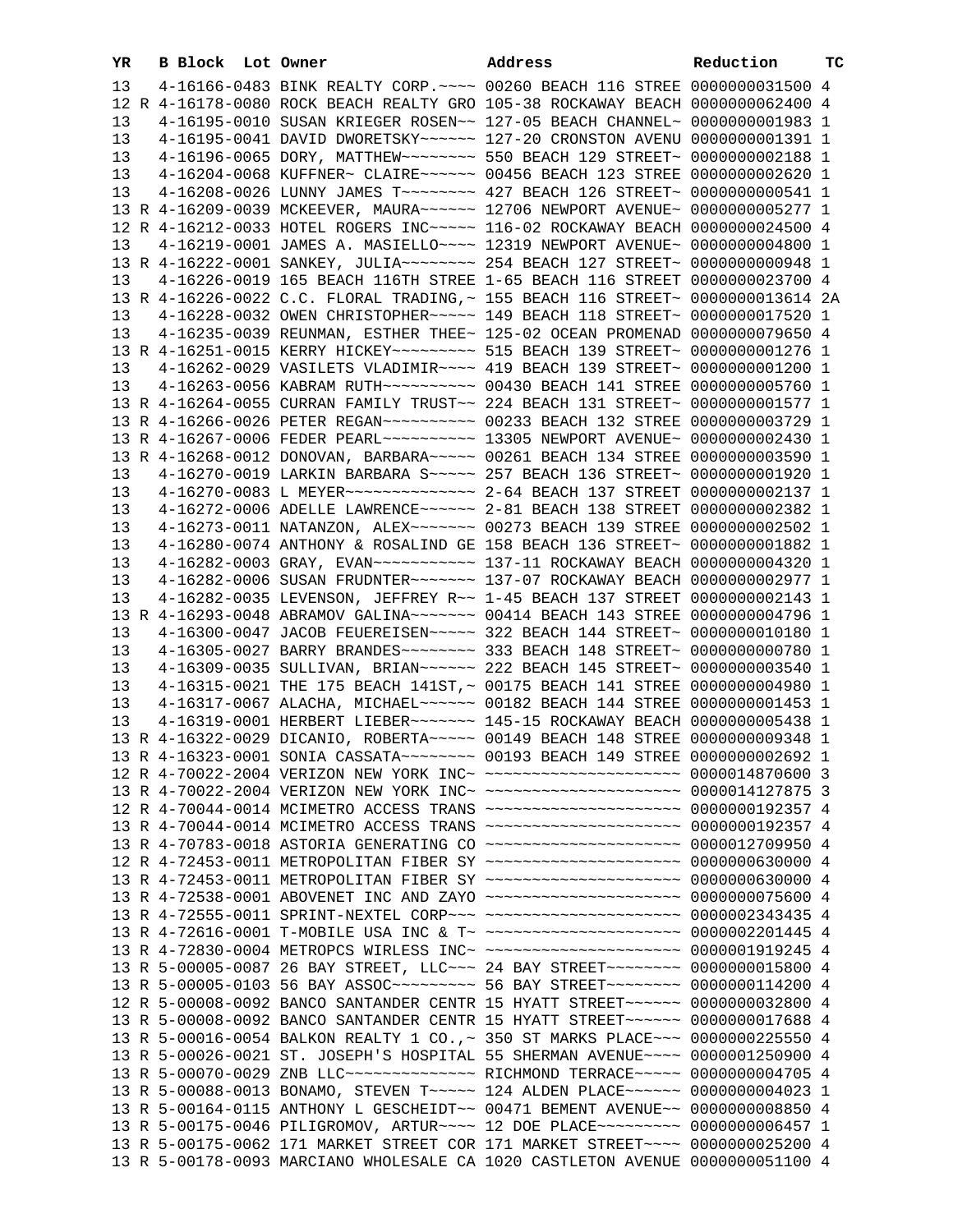| YR. | B Block Lot Owner |  | Address                                                                                                                                                   | Reduction | тc |
|-----|-------------------|--|-----------------------------------------------------------------------------------------------------------------------------------------------------------|-----------|----|
|     |                   |  | 13 R 5-00178-0096 MARCIANO WHOLESALE CA 1018 CASTLETON AVENUE 0000000003147 4                                                                             |           |    |
|     |                   |  | 13 R 5-00178-0098 MARCIANO WHOLESALE CA 1014 CASTLETON AVENUE 0000000007650 4                                                                             |           |    |
|     |                   |  | 12 R 5-00183-0001 BLOCK 183 FOREST CORP 803 FOREST AVENUE~~~~ 0000000023550 4                                                                             |           |    |
|     |                   |  | 13 R 5-00186-0033 CELL TOWER LEASE ACOU 5 BARRETT LANE~~~~~~~ 0000000034600 4                                                                             |           |    |
|     |                   |  | 13 R 5-00187-0085 RICHMOND COUNTY CONST 56 TOMPKINS COURT~~~~ 0000000007550 4                                                                             |           |    |
|     |                   |  | 13 R 5-00187-0152 RICHMOND COUNTY CONST 22 VAN STREET~~~~~~~~ 0000000021950 4                                                                             |           |    |
|     |                   |  | 13 R 5-00187-0158 RICHMOND COUNTY CONST 34 VAN STREET~~~~~~~~ 0000000039300 4                                                                             |           |    |
|     |                   |  | 13 R 5-00217-0018 PRIME ESTATES, INC~~~ 124 SENECA STREET~~~~ 00000000001140 1                                                                            |           |    |
|     |                   |  | 13 R 5-00217-0051 CATHERINE LAZZARO~~~~ 00416 BROADWAY~~~~~~~ 0000000016450 4                                                                             |           |    |
|     |                   |  | 13 R 5-00223-0114 BIANCO RICHARD~~~~~~~ 00729 DELAFIELD AVENU 0000000051150 4                                                                             |           |    |
|     |                   |  | 13 R 5-00225-0007 CEKA 286 REALTY LLC~~ 00290 MYRTLE AVENUE~~ 0000000038200 2                                                                             |           |    |
|     |                   |  | 13 R 5-00229-0029 JOSEPH A NIGRO~~~~~~~ CLOVE ROAD~~~~~~~~~~~ 0000000004416 4                                                                             |           |    |
|     |                   |  | 13 R 5-00238-0287 JOAN O'DONNELL~~~~~~~ 34 LLEWELLYN PLACE~~~ 0000000000780 1                                                                             |           |    |
|     |                   |  | 13 R 5-00254-0135 CAIAZZO, EDWARD G~~~~ 6 SILVER COURT~~~~~~~ 0000000001908 1                                                                             |           |    |
|     |                   |  | 13 R 5-00258-0061 ALEX GUGLIELMO~~~~~~~ 943 BARD AVENUE~~~~~~ 0000000002989 1                                                                             |           |    |
|     |                   |  | 13 R 5-00277-0109 TODD PATTERSON~~~~~~~ 694 BARD AVENUE~~~~~~ 00000000001839 1                                                                            |           |    |
|     |                   |  | 13 R 5-00298-0013 MICHAEL BRUNO~~~~~~~~~ 759 BEMENT AVENUE~~~~ 00000000004020 1                                                                           |           |    |
|     |                   |  | 13 R 5-00300-0100 GRAEBE WILLIAM ------ 698 FOREST AVENUE --- 0000000025900 4                                                                             |           |    |
|     |                   |  | 13 R 5-00326-0005 RACANELLO, AMY~~~~~~~ 73 RICE AVENUE~~~~~~~ 0000000003802 1                                                                             |           |    |
|     |                   |  | 13 R 5-00327-0035 HEALTH INSURANCE PLAN 1050 CLOVE ROAD~~~~~~ 0000001239485 4                                                                             |           |    |
|     |                   |  | 13 R 5-00328-0035 BAJIAM KIASNIGI~~~~~~ 01176 CLOVE ROAD~~~~~ 0000000003273 1                                                                             |           |    |
|     |                   |  | 13 R 5-00351-0032 SELMA GIOVINAZZO ~~~~~ 1086 FOREST AVENUE ~~~ 0000000011735 4                                                                           |           |    |
|     |                   |  | 13 R 5-00371-0053 VALFAN REALTY, LLC ~~~ 1795 VICTORY BOULEVAR 0000000099150 4                                                                            |           |    |
|     |                   |  |                                                                                                                                                           |           |    |
|     |                   |  | 12 R 5-00373-0030 BANCO SANTANDER CENTR 1837 VICTORY BOULEVAR 0000000063250 4                                                                             |           |    |
|     |                   |  | 13 R 5-00373-0030 BANCO SANTANDER CENTR 1837 VICTORY BOULEVAR 0000000089113 4                                                                             |           |    |
|     |                   |  | 13 R 5-00386-0013 1336 FOREST ASSOCIATE 1336 FOREST AVENUE~~~ 0000000018408 4                                                                             |           |    |
|     |                   |  | 12 R 5-00488-0001 THE PASSARELLI FAMILY 491 BAY STREET~~~~~~~ 0000000016300 4                                                                             |           |    |
| 13  |                   |  | 5-00488-0065 PARISI BAY STREET, LL 385 BAY STREET~~~~~~~ 0000000197900 4                                                                                  |           |    |
|     |                   |  | 12 R 5-00490-0004 JOHN BARBAGALLO~~~~~~ 533 BAY STREET~~~~~~~ 0000000115950 4                                                                             |           |    |
|     |                   |  | 13 R 5-00497-0009 ANGIULI BUICK~~~~~~~~ 181 BAY STREET~~~~~~~ 0000000512950 4                                                                             |           |    |
| 13  |                   |  | 5-00503-0032 340 BAY LLC ---------- 340 BAY STREET ------ 0000000037550 4                                                                                 |           |    |
| 13  |                   |  | 12 R 5-00521-0028 BANCO SANTANDER CENTR 81 WATER STREET~~~~~~ 0000000109900 4<br>5-00521-0028 BANCO SANTANDER CENTR 81 WATER STREET~~~~~~ 0000000066700 4 |           |    |
|     |                   |  | 13 R 5-00521-0121 BEACH STREET HOLDING~ 56 BEACH STREET~~~~~~ 0000000011900 4                                                                             |           |    |
|     |                   |  | 13 R 5-00527-0052 AGGARWAL RAJENDRA P~~ CANAL STREET~~~~~~~~~ 0000000035545 4                                                                             |           |    |
|     |                   |  | 13 R 5-00529-0062 DEUTSCHE BANK NATIONA 63 TOMPKINS STREET~~~ 0000000000588 1                                                                             |           |    |
|     |                   |  | 12 R 5-00558-0001 VINCENT ALBANO~~~~~~~~ 160 TOMPKINS AVENUE~~ 0000000186600 4                                                                            |           |    |
|     |                   |  | 13 R 5-00558-0001 VINCENT ALBANO~~~~~~~ 160 TOMPKINS AVENUE~~ 0000000186600 4                                                                             |           |    |
|     |                   |  | 13 R 5-00563-0029 WILLIE E MOORE~~~~~~~ 235 TARGEE STREET~~~~ 00000000001435 1                                                                            |           |    |
|     |                   |  | 13 R 5-00601-0054 VAN CORTLANDT GARDENS 00003 VAN CORTLANDT A 0000000041250 2B                                                                            |           |    |
|     |                   |  | 13 R 5-00604-0034 NEDUNCHEZIAN SITHIAN~ 01130 VICTORY BOULEVA 0000000010988 4                                                                             |           |    |
|     |                   |  | 13 R 5-00616-0026 RICCA, ROBERT~~~~~~~~ 16 TESSA COURT~~~~~~~ 0000000003720 1                                                                             |           |    |
|     |                   |  | 13 R 5-00618-0515 MUNISH KUMAR DHINGRA~ 94 SIGNAL HILL ROAD~~ 00000000001680 1                                                                            |           |    |
|     |                   |  | 13 R 5-00630-0021 MARTINEZ, ATHONY R~~~ 107 LONGVIEW ROAD~~~~ 0000000001260 1                                                                             |           |    |
|     |                   |  | 13 R 5-00635-0001 VICTORY VAN LINES INC 357 TARGEE STREET~~~~ 0000000144700 4                                                                             |           |    |
|     |                   |  | 13 R 5-00654-0052 BRUNSON, JASON C ---- 51 ONTARIO AVENUE --- 0000000000986 1                                                                             |           |    |
|     |                   |  | 13 R 5-00681-0027 B & W REALTY MANAGEME 1500 VICTORY BOULEVAR 0000000043800 4                                                                             |           |    |
|     |                   |  | 13 R 5-00681-0118 CHRISTINA COPPA~~~~~~ 35 AYMAR AVENUE~~~~~~ 0000000000950 1                                                                             |           |    |
|     |                   |  | 13 R 5-00686-0371 JOSEPH BELLUCCI~~~~~~ 356 DEERE PARK PLACE~ 0000000003217 1                                                                             |           |    |
|     |                   |  | 13 R 5-00689-0414 JOSEPHAT AJANG~~~~~~~ 136 FINE BOULEVARD~~~ 0000000004963 1                                                                             |           |    |
|     |                   |  | 13 R 5-00690-0067 TIGRI, MICHAEL~~~~~~~ 184 MELHORN ROAD~~~~~ 0000000002340 1                                                                             |           |    |
|     |                   |  | 13 R 5-00694-0042 D R S ASSOCIATES~~~~~ 71 TODT HILL ROAD~~~~ 0000000015200 4                                                                             |           |    |
|     |                   |  | 13 R 5-00697-0006 MCDONALD FRANK M~~~~~ 991 MANOR ROAD~~~~~~~ 0000000002615 1                                                                             |           |    |
|     |                   |  | 13 R 5-00697-0038 ZHOU, WINSTON WULAN~~ 62 BOLIVAR STREET~~~~ 0000000001742 1                                                                             |           |    |
|     |                   |  | 13 R 5-00709-0001 COMMERCE BANK NA~~~~~ 1818 VICTORY BOULEVAR 0000000027900 4                                                                             |           |    |
|     |                   |  | 13 R 5-00714-0015 JPMORGAN CHASE BANK, ~ 754 MANOR ROAD ~~~~~~~ 0000000461950 4                                                                           |           |    |
|     |                   |  | 12 R 5-00724-0010 MORGAN PROPERTIES, LL 2040 VICTORY BOULEVAR 0000000060850 4                                                                             |           |    |
|     |                   |  | 13 R 5-00724-0010 MORGAN PROPERTIES, LL 2040 VICTORY BOULEVAR 0000000084268 4                                                                             |           |    |
|     |                   |  | 13 R 5-00790-0065 SEEM REALTY~ I LLC~~~ 941 WILLOWBROOK ROAD~ 0000000001342 1                                                                             |           |    |
|     |                   |  | 13 R 5-00794-0244 ROSA, JOE ------------ 35 BASCOM PLACE ------ 0000000002580 1                                                                           |           |    |
|     |                   |  | 13 R 5-00829-0001 SSRM, LLC ------------- 196 DOUGLAS ROAD ----- 00000000001946 1                                                                         |           |    |
|     |                   |  | 13 R 5-00831-0182 Paschal Iammatteo~~~~ 351 DOUGLAS ROAD~~~~~ 0000000002957 1                                                                             |           |    |
|     |                   |  |                                                                                                                                                           |           |    |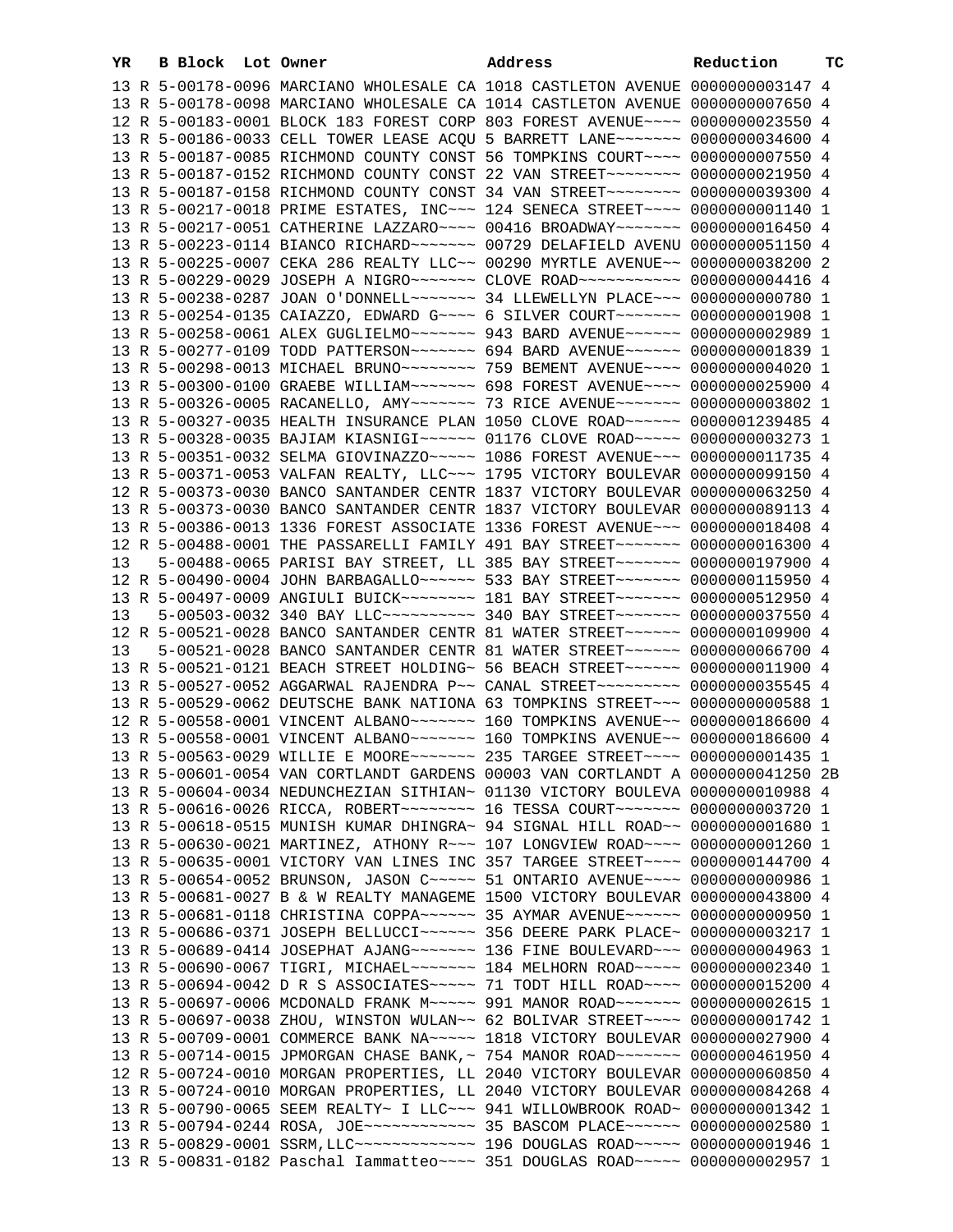| YR | B Block Lot Owner |                                                                                                                                                                         | Address | Reduction | ТC |
|----|-------------------|-------------------------------------------------------------------------------------------------------------------------------------------------------------------------|---------|-----------|----|
|    |                   | 13 R 5-00835-0260 ROBERT GARDYN~~~~~~~~~ 50 WILSON TERRACE~~~~ 0000000001605 1                                                                                          |         |           |    |
|    |                   | 13 R 5-00837-0170 STILWELL, RODNEY~~~~~ 201 MILFORD AVENUE~~~ 0000000010140 1                                                                                           |         |           |    |
|    |                   | 13 R 5-00842-0056 GREGORY S SOFFER~~~~~ 220 SPRING STREET~~~~ 0000000005772 1                                                                                           |         |           |    |
|    |                   | 13 R 5-00843-0055 RICHARD CAMERLENGO~~~ 37 FRANCIS PLACE~~~~~ 0000000002920 1                                                                                           |         |           |    |
|    |                   | 13 R 5-00843-0235 CHROSTOWSKI, JADWIGA~ 48 RIDGE AVENUE~~~~~~ 0000000003108 1                                                                                           |         |           |    |
|    |                   | 13 R 5-00869-0076 DONALD HAROLD E~~~~~~ 66 DALEMERE ROAD~~~~~ 0000000004892 1                                                                                           |         |           |    |
|    |                   | 13 R 5-00878-0334 JOSEPH D. FRANCOLINO~ 16 HIGH POINT ROAD~~~ 0000000007771 1                                                                                           |         |           |    |
|    |                   |                                                                                                                                                                         |         |           |    |
|    |                   | 13 R 5-00894-0450 WASFY W ZAKI~~~~~~~~~~ 5 HILLTOP TERRACE~~~~ 00000000010740 1                                                                                         |         |           |    |
|    |                   | 13 R 5-00953-0195 MICHAEL BECK~~~~~~~~~ 42 BURTON COURT~~~~~~ 0000000004918 1                                                                                           |         |           |    |
|    |                   | 13 R 5-01042-0001 JAM REALTY COMPANY LL 1267 FOREST AVENUE~~~ 0000000167050 4                                                                                           |         |           |    |
|    |                   | 13 R 5-01065-0001 1595 FOREST AVE REALT 1595 FOREST AVENUE~~~ 0000000017650 4                                                                                           |         |           |    |
|    |                   | 13 R 5-01077-0001 GENDUSO, KIM R ~~~~~~~~ 11 HARRISON AVENUE ~~~ 0000000022500 4                                                                                        |         |           |    |
|    |                   | 13 R 5-01077-0003 GENDUSO, KIM R ~~~~~~~~ 15 HARRISON AVENUE ~~~ 0000000006600 4                                                                                        |         |           |    |
|    |                   | 13 R 5-01077-0046 RAMAKRISHNA CHERUKURI 162 PORT RICHMOND AVE 0000000005320 4                                                                                           |         |           |    |
|    |                   | 13 R 5-01097-0032 DOUGLAS L. SARGENT~~~ 222 CHARLES AVENUE~~~ 0000000002204 1                                                                                           |         |           |    |
|    |                   | 13 R 5-01102-0007 JOHN GRECO ----------- 00112 BURDEN AVENUE -- 0000000031541 4                                                                                         |         |           |    |
|    |                   |                                                                                                                                                                         |         |           |    |
|    |                   | 13 R 5-01141-0001 G&P REALTY~~~~~~~~~~~~~~~~ 790 PORT RICHMOND AVE 00000000081200 4                                                                                     |         |           |    |
|    |                   | 13 R 5-01150-0055 MERLINO, OTTAVIO ~~~~~ 28 WINANT STREET ~~~~~ 0000000020250 4                                                                                         |         |           |    |
|    |                   | 13 R 5-01182-0045 AWASTHI LIMITED PARTN 1841 FOREST AVENUE~~~ 0000000015350 4<br>13 R 5-01200-0046 LIBERATO, JOSE E~~~~~ 337 VAN PELT AVENUE~~ 0000000002880 1          |         |           |    |
|    |                   | 12 R 5-01256-0069 GRANDVIEW ESTATES INC 221 GRANDVIEW AVENUE~ 0000000064650 4                                                                                           |         |           |    |
|    |                   | 13 R 5-01256-0069 GRANDVIEW ESTATES INC 221 GRANDVIEW AVENUE~ 0000000073200 4                                                                                           |         |           |    |
|    |                   | 12 R 5-01318-0223 F S DESIGNER REALTY L 178 HOLLAND AVENUE~~~ 0000000073300 4                                                                                           |         |           |    |
|    |                   | 13 R 5-01318-0223 F S DESIGNER REALTY L 178 HOLLAND AVENUE~~~ 0000000071514 4                                                                                           |         |           |    |
|    |                   | 13 R 5-01477-0034 1767 FOREST AVE CORP~ 1767 FOREST AVENUE~~~ 0000000021350 4                                                                                           |         |           |    |
|    |                   | 13 R 5-01479-0001 MASON AVENUE HOLDING~ 965 RICHMOND AVENUE~~ 0000001632300 4                                                                                           |         |           |    |
|    |                   | 13 R 5-01489-1122 WOODBURY , KRISTEN~~~ 59 HOLIDAY WAY~~~~~~~ 0000000001267 1A                                                                                          |         |           |    |
|    |                   | 13 R 5-01504-0012 AUBURN ASSOCIATES LLC 171 AUBURN AVENUE~~~~ 0000000012938 2B                                                                                          |         |           |    |
|    |                   | 13 R 5-01605-0138 PELLICANO, JOHN~~~~~~ 191 KIRSHON AVENUE~~~ 0000000001886 1                                                                                           |         |           |    |
|    |                   | 13 R 5-01696-0008 VORNADO FOREST PLAZA~ 2040 FOREST AVENUE~~~ 0000000896100 4                                                                                           |         |           |    |
|    |                   | 13 R 5-01702-0009 EDWARD DOLNEY~~~~~~~~ 78 ADRIANNE LANE~~~~~ 00000000001408 1                                                                                          |         |           |    |
|    |                   | 12 R 5-01704-0053 HNR REALTY, LLC ~~~~~~ 950 RICHMOND AVENUE ~~ 0000000012800 4                                                                                         |         |           |    |
|    |                   | 13 R 5-01704-0053 HNR REALTY, LLC ~~~~~~ 950 RICHMOND AVENUE ~~ 0000000017750 4                                                                                         |         |           |    |
| 13 |                   | 5-01760-0110 SUZANNE SHAUGHNESSY~~ 680 GULF AVENUE~~~~~~ 0000000009100 4                                                                                                |         |           |    |
|    |                   |                                                                                                                                                                         |         |           |    |
|    |                   | 13 R 5-01985-0166 HAROLD PRETTER~~~~~~~ 43 NILES PLACE~~~~~~~ 00000000001612 1                                                                                          |         |           |    |
|    |                   | 13 R 5-02074-0043 MICHAEL L PORTNOY~~~~ 25 GOLLER PLACE~~~~~~ 0000000001080 1                                                                                           |         |           |    |
|    |                   | 13 R 5-02091-0010 A & K ASSOCIATES LLC~ 742 WILLOWBROOK ROAD~ 0000000005060 2A                                                                                          |         |           |    |
|    |                   | 13 R 5-02158-0045 C AND C REALTY SI LLC 1720 RICHMOND AVENUE~ 0000000048000 4                                                                                           |         |           |    |
|    |                   | 13 R 5-02160-0036 JPQ REALTY, LLC ----- 3167 VICTORY BOULEVAR 0000000031709 2A                                                                                          |         |           |    |
|    |                   | 13 R 5-02197-0140 SEM REALTY 1 LLC ---- 260 GRAHAM AVENUE --- 0000000002700 1                                                                                           |         |           |    |
|    |                   | 13 R 5-02376-0097 SAMAAN, SAM~~~~~~~~~~~~~~~ 1064 ROCKLAND AVENUE~ 00000000001688 1                                                                                     |         |           |    |
|    |                   | 13 R 5-02380-3004 NANE BUILDERS INC~~~~ 153A RICHMOND HILL RO 0000000000544 1A                                                                                          |         |           |    |
|    |                   | 13 R 5-02380-3006 NANE BUILDERS INC --- 155A RICHMOND HILL RO 0000000000544 1A                                                                                          |         |           |    |
|    |                   | 13 R 5-02380-3011 NANE BUILDERS INC~~~~ 320 MERRYMOUNT STREET 0000000002578 1A                                                                                          |         |           |    |
|    |                   | 13 R 5-02380-3012 NANE BUILDERS INC~~~~ 320A MERRYMOUNT STREE 0000000000544 1A                                                                                          |         |           |    |
|    |                   | 13 R 5-02380-3014 NANE BUILDERS INC~~~~ 318A MERRYMOUNT STREE 0000000000544 1A                                                                                          |         |           |    |
|    |                   | 13 R 5-02380-3022 NANE BUILDERS INC~~~~ 310A MERRYMOUNT STREE 0000000000835 1A                                                                                          |         |           |    |
|    |                   | 13 R 5-02380-3024 NANE BUILDERS INC~~~~ 312A MERRYMOUNT STREE 0000000000835 1A                                                                                          |         |           |    |
|    |                   | 13 R 5-02390-0533 SIU-KWAN WONG~~~~~~~~~~~~~~ 139 LEWISTON STREET~~~ 00000000001878 1<br>13 R 5-02390-1007 FHR REALTY LLC~~~~~~~ 1446 FOREST HILL ROAD 0000000006546 1A |         |           |    |
|    |                   | 13 R 5-02390-1009 FHR REALTY LLC~~~~~~~ 1446 FOREST HILL ROAD 0000000003069 1A                                                                                          |         |           |    |
|    |                   | 13 R 5-02390-1011 FHR REALTY LCC~~~~~~~ 1446 FOREST HILL ROAD 0000000003074 1A                                                                                          |         |           |    |
|    |                   | 12 R 5-02400-0210 J C PENNEY COMPANY IN 140 MARSH AVENUE~~~~~ 0000000279500 4                                                                                           |         |           |    |
|    |                   | 13 R 5-02400-0210 J C PENNEY COMPANY IN 140 MARSH AVENUE~~~~~ 0000000534850 4                                                                                           |         |           |    |
|    |                   | 13 R 5-02410-0260 SEEM REALTY 1 LLC --- 17 WESTPORT LANE ---- 00000000001380 1                                                                                          |         |           |    |
|    |                   | 13 R 5-02440-0002 PERGAMENT MALL SI, LL 2795 RICHMOND AVENUE~ 0000001994400 4                                                                                           |         |           |    |
|    |                   | 13 R 5-02450-0515 VEDERNIKOV, ALICIA V~ 202 WELLINGTON COURT~ 00000000001080 1                                                                                          |         |           |    |
|    |                   | 12 R 5-02638-0068 4174 VICTORY REALTY C 4184 VICTORY BOULEVAR 0000000015600 4                                                                                           |         |           |    |
|    |                   | 12 R 5-02647-0013 M & R STATEN ISLAND~~ 300 WILD AVENUE~~~~~~ 0000000273000 4                                                                                           |         |           |    |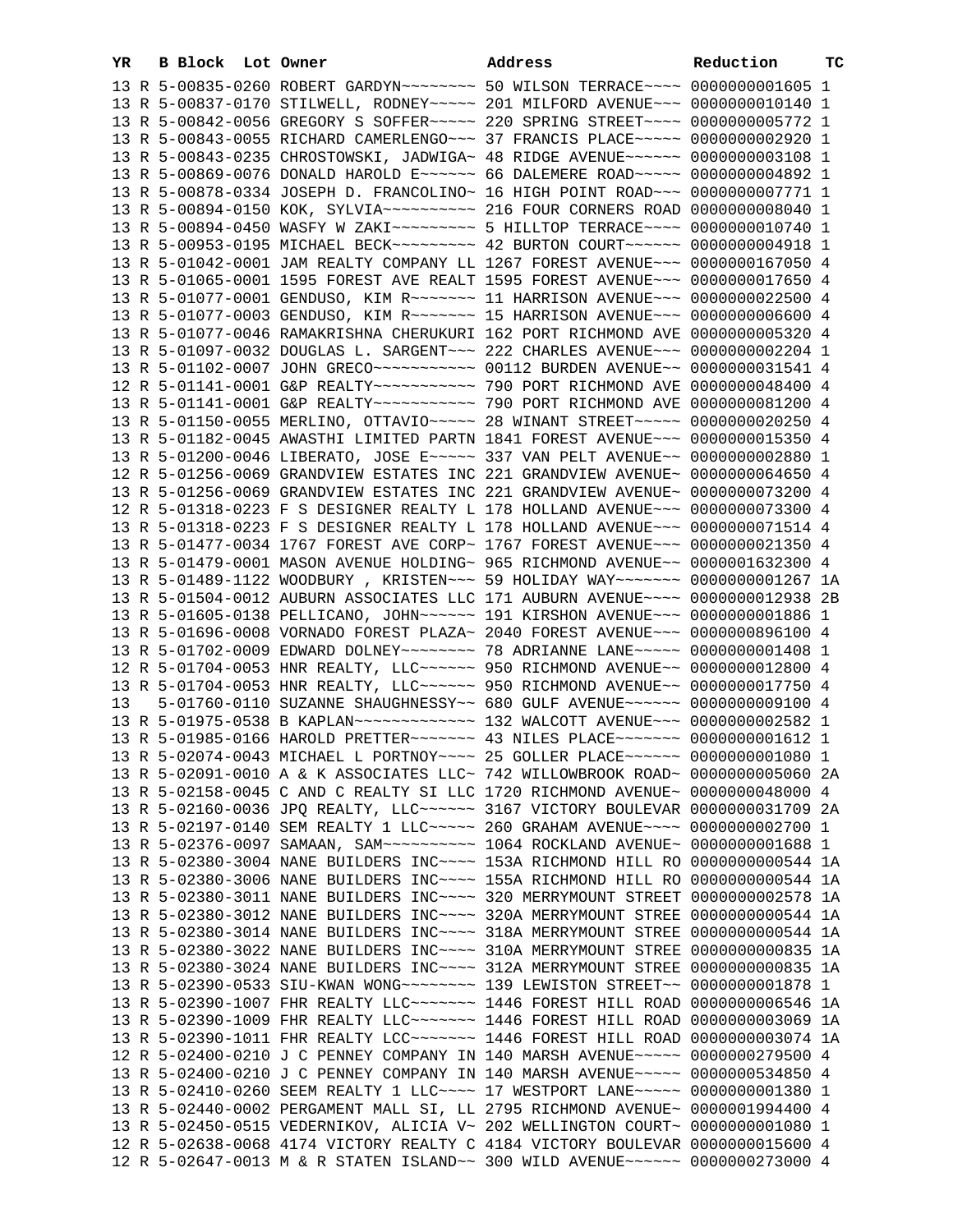| YR |  | B Block Lot Owner | Address                                                                         | Reduction | тc |
|----|--|-------------------|---------------------------------------------------------------------------------|-----------|----|
|    |  |                   | 12 R 5-02647-0021 BRISAM STATEN ISLAND, 310 WILD AVENUE~~~~~~ 0000000868250 4   |           |    |
|    |  |                   | 13 R 5-02786-0047 AVA LAND DEVELOPMENT~ 3755 VICTORY BOULEVAR 0000000023600 4   |           |    |
|    |  |                   | 13 R 5-02786-0077 HOKE ROBERT J~~~~~~~~ BARON BOULEVARD~~~~~~ 0000000008233 4   |           |    |
| 13 |  |                   | 5-02786-0082 ROBERT HOKE C/O PAUL~ WAKEFIELD AVENUE~~~~~ 0000000035650 4        |           |    |
|    |  |                   | 12 R 5-02800-0037 SHORE PLAZA LLC C/O A 1745 SOUTH AVENUE~~~~ 0000000592600 4   |           |    |
|    |  |                   | 12 R 5-02810-0047 J & A BRUNO LLC ----- MEREDITH AVENUE ----- 0000000182000 4   |           |    |
| 13 |  |                   | 5-02810-0047 J & A BRUNO LLC~~~~~~ MEREDITH AVENUE~~~~~~ 0000000227450 4        |           |    |
| 13 |  |                   | 5-02820-0140 REYNOLDS SHIPYARD COR 10 EDGEWATER STREET~~ 0000000011745 4        |           |    |
|    |  |                   | 12 R 5-02827-0059 REYNOLDS SHIPYARD COR 200 EDGEWATER STREET~ 0000000033850 4   |           |    |
|    |  |                   | 13 R 5-02832-1085 JOSEPH F CRISCITELLO~ 6 NEW LANE~~~~~~~~~~~ 0000000002584 2   |           |    |
|    |  |                   | 13 R 5-02844-0019 CONTINENTAL CUSTOMWOO 00170 LYNHURST AVENUE 0000000034000 4   |           |    |
|    |  |                   | 13 R 5-02859-0029 BORUCKI, SEBASTIAN M~ 252 MARYLAND AVENUE~~ 0000000002042 1   |           |    |
|    |  |                   | 12 R 5-02871-0001 FOX HILL PARTNERS, L~ 141 PARK HILL AVENUE~ 0000000647750 2   |           |    |
|    |  |                   | 13 R 5-02871-0001 FOX HILL PARTNERS, L~ 141 PARK HILL AVENUE~ 0000000674300 2   |           |    |
|    |  |                   | 12 R 5-02904-0050 BP PRODUCTS NORTH AME 708 RICHMOND ROAD~~~~ 0000000035000 4   |           |    |
|    |  |                   | 13 R 5-02904-0050 BP PRODUCTS NORTH AME 708 RICHMOND ROAD~~~~ 0000000044900 4   |           |    |
|    |  |                   | 13 R 5-02930-0028 BARRETT HENRY~~~~~~~~ 34 LEEWOOD LOOP~~~~~~ 0000000000870 1   |           |    |
|    |  |                   | 13 R 5-03071-0043 LUANED, LLC~~~~~~~~~~~ 142 FINGERBOARD ROAD~ 0000000063675 4  |           |    |
|    |  |                   | 13 R 5-03118-0012 JSAHS REALTY CORP~~~~ 114 MC CLEAN AVENUE~~ 0000000013750 4   |           |    |
|    |  |                   | 13 R 5-03153-0052 JACOBSEN, DONN L~~~~~ 442 ODER AVENUE~~~~~~ 0000000000480 1   |           |    |
|    |  |                   | 13 R 5-03168-0161 TARGEE STATEN ISLAND~ 1000 TARGEE STREET~~~ 0000000150450 2   |           |    |
|    |  |                   | 13 R 5-03168-1001 RPF REALTY LLC ------- 11 RALPH PLACE ------ 0000000003563 4  |           |    |
|    |  |                   | 13 R 5-03224-0014 1300 HYLAN BOULEVARD~ 1300 HYLAN BOULEVARD~ 0000000295400 4   |           |    |
|    |  |                   | 13 R 5-03235-0073 DI FORTE PLAZA LLC~~~ 1198 HYLAN BOULEVARD~ 0000000015400 4   |           |    |
|    |  |                   | 13 R 5-03237-0057 MALLORY PROPERTIES LL 12 MALLORY AVENUE~~~~ 0000000005378 2A  |           |    |
|    |  |                   | 13 R 5-03237-0059 MALLORY PROPERTIES LL 16 MALLORY AVENUE~~~~ 0000000005378 2A  |           |    |
|    |  |                   | 13 R 5-03267-0070 KUROVSKY VLADIMIR~~~~ 292 MAJOR AVENUE~~~~~ 00000000001920 1  |           |    |
|    |  |                   | 13 R 5-03296-0053 LIBERTY ESTATES CORP~ 99 RARITAN AVENUE~~~~ 0000000002280 1   |           |    |
|    |  |                   | 13 R 5-03299-0050 IOSELEVICH, MILENA~~~ 55 PLATTSBURG STREET~ 0000000003468 1   |           |    |
|    |  |                   | 13 R 5-03299-0053 MELELEO, PASQUALE~~~~ 45 CROMWELL AVENUE~~~ 0000000003324 1   |           |    |
|    |  |                   | 13 R 5-03303-0012 CROMWELL PARTNERS LLC 78 CROMWELL AVENUE~~~ 0000000044700 4   |           |    |
|    |  |                   | 13 R 5-03326-0052 1435-1437 HYLAN BLVD~ 01435 HYLAN BOULEVARD 0000000021650 4   |           |    |
|    |  |                   | 12 R 5-03341-0064 SCI FUNERAL SERVICES~ 1707 HYLAN BOULEVARD~ 0000000024350 4   |           |    |
|    |  |                   | 12 R 5-03346-0008 GIBBYBUNKPORT LP ~~~~~ 1388 HYLAN BOULEVARD~ 0000000007150 4  |           |    |
|    |  |                   | 13 R 5-03346-0008 GIBBYBUNKPORT LP ~~~~~ 1388 HYLAN BOULEVARD ~ 0000000007100 4 |           |    |
|    |  |                   | 13 R 5-03350-0011 HODO LAJKA~~~~~~~~~~~~ 01458 HYLAN BOULEVARD 0000000023850 4  |           |    |
|    |  |                   | 12 R 5-03360-0019 COMMERCE BANK~~~~~~~~ 1540 HYLAN BOULEVARD~ 0000000028400 4   |           |    |
|    |  |                   | 13 5-03472-0014 SEAVIEW DC, LLC ----- 500 SEAVIEW AVENUE -- 0000000156495 4     |           |    |
|    |  |                   | 13 R 5-03554-0081 MELELEO, ANTONINA~~~~ 923 NORTH RAILROAD AV 0000000001320 1   |           |    |
|    |  |                   | 13 R 5-03563-0053 GORELIK, ANDREI~~~~~~ 24 BARTON AVENUE~~~~~ 0000000003890 1   |           |    |
|    |  |                   | 13 R 5-03573-0069 230-234 ADAMS AVE LLC 234 ADAMS AVENUE~~~~~ 00000000001280 1  |           |    |
|    |  |                   | 13 R 5-03578-0028 GANI NIKOVIE~~~~~~~~~~ 00038 COLFAX AVENUE~~ 00000000004015 1 |           |    |
|    |  |                   | 13 R 5-03592-0049 RALPH J MOLINAR~~~~~~ 00074 LINCOLN AVENUE~ 0000000007186 4   |           |    |
|    |  |                   | 13 R 5-03596-0029 SLANE DEVELOPERS LLC~ 00042 GREELEY AVENUE~ 0000000003793 1   |           |    |
| 13 |  |                   | 5-03616-0005 MARCIA CARUSELLE SCAR 02301 HYLAN BOULEVARD 0000000013850 4        |           |    |
|    |  |                   | 12 R 5-03652-0008 DOMINICK PUGLIESE AND 1828 HYLAN BOULEVARD~ 0000000084600 4   |           |    |
| 13 |  |                   | 5-03652-0008 DOMINICK PUGLIESE AND 1828 HYLAN BOULEVARD~ 0000000049950 4        |           |    |
|    |  |                   | 13 R 5-03684-0025 ALAN J FIRESTONE~~~~~ 712 LACONIA AVENUE~~~ 0000000001344 1   |           |    |
|    |  |                   | 13 R 5-03686-0008 SETTI, RAY E~~~~~~~~~ 00298 HUNTER AVENUE~~ 0000000004438 1   |           |    |
| 13 |  |                   | 5-03702-0059 ELEFANTE, ROBERT F~~~ 00321 SANILAC STREET~ 0000000002560 1        |           |    |
| 13 |  |                   | 5-03882-0014 BARRY, MARGARET~~~~~~ 264 GRIMSBY STREET~~~ 0000000001939 1        |           |    |
|    |  |                   | 13 R 5-03901-0012 2424-2464 HYLAN BOULE 2454 HYLAN BOULEVARD~ 0000000034850 4   |           |    |
|    |  |                   | 12 R 5-03969-0001 KING KULLEN GROCERY C 2660 HYLAN BOULEVARD~ 0000000249200 4   |           |    |
|    |  |                   | 12 R 5-03969-0006 ATLANTIC HYLAN CORP~~ 2690 HYLAN BOULEVARD~ 0000000063350 4   |           |    |
|    |  |                   |                                                                                 |           |    |
|    |  |                   | 12 R 5-03969-0035 KING KULLEN GROCERY C 2626 HYLAN BOULEVARD~ 0000000102150 4   |           |    |
| 13 |  |                   | 5-03969-0057 BMN LLC --------------- 2582 HYLAN BOULEVARD ~ 0000000048350 4     |           |    |
|    |  |                   | 13 R 5-03983-0013 PARK TYSEN ASSOCIATES 2712 HYLAN BOULEVARD~ 0000001127450 4   |           |    |
|    |  |                   |                                                                                 |           |    |
| 13 |  |                   | 5-04015-0016 MELELEO PRESERVATION~ 2930 HYLAN BOULEVARD~ 0000000001860 1        |           |    |
|    |  |                   | 13 R 5-04015-0031 MARC SEVEN DEVEL.LLC~ 415 MEDINA STREET~~~~ 0000000002660 1   |           |    |
|    |  |                   | 13 R 5-04015-0033 MARC SEVEN DEVELOPMEN 419 MEDINA STREET~~~~ 0000000002610 1   |           |    |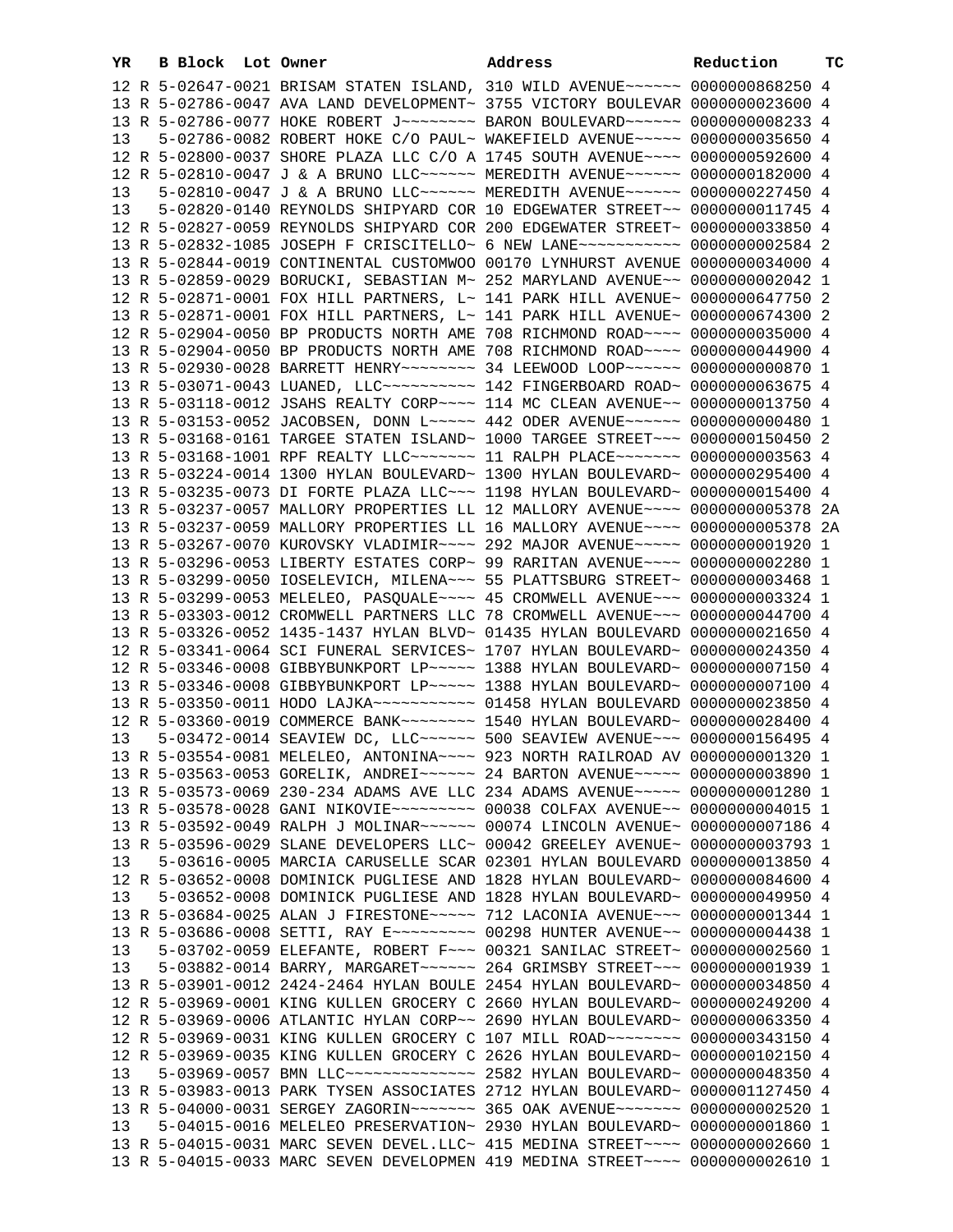| YR | <b>B Block</b> Lot Owner |                                                                                           | Address | Reduction | тc |
|----|--------------------------|-------------------------------------------------------------------------------------------|---------|-----------|----|
|    |                          | 13 R 5-04030-0007 VINCENT SALERNO~~~~~~ 00452 MILL ROAD~~~~~~ 0000000001801 1             |         |           |    |
| 13 |                          | 5-04065-0019 TORRES, JACQUELINE~~~ 00022 HETT AVENUE~~~~ 0000000003480 1                  |         |           |    |
|    |                          | 13 R 5-04078-0034 7 NEPTUNE, LLC ------ 00007 NEPTUNE STREET~ 00000000001602 1            |         |           |    |
| 13 |                          | 5-04079-0043 NASSO MARY~~~~~~~~~~~ 00016 NEPTUNE STREET~ 0000000001800 1                  |         |           |    |
|    |                          | 13 R 5-04081-0057 34 SEAFOAM STREET COR 00034 SEAFOAM STREET~ 00000000000854 1            |         |           |    |
|    |                          |                                                                                           |         |           |    |
| 13 |                          | 5-04087-0002 SANTO, STEVEN~~~~~~~~~ 131 CEDAR GROVE AVENU 0000000000325 1                 |         |           |    |
|    |                          | 13 R 5-04089-0026 THE FRANK J. GISSI~ L 00049 CEDAR GROVE COU 0000000004524 1             |         |           |    |
|    |                          | 13 R 5-04203-0012 109 LLC --------------- 109 NEW DORP PLAZA -- 0000000014800 4           |         |           |    |
|    |                          | 13 R 5-04211-0029 CHASE MAN BANK ------ 200 NEW DORP LANE --- 0000000062343 4             |         |           |    |
|    |                          | 13 R 5-04212-0043 NDP ASSOCIATES, LLC~~ 88 NEW DORP PLAZA~~~~ 0000000163200 4             |         |           |    |
|    |                          | 13 R 5-04218-0028 JANICE RUBANO~~~~~~~~ 217 BEACH AVENUE~~~~~ 0000000003459 1             |         |           |    |
|    |                          | 13 R 5-04302-0064 EDWARD MORRI~~~~~~~~~ 03084 RICHMOND ROAD~~ 00000000001999 1            |         |           |    |
|    |                          | 13 R 5-04409-0032 LEONID YELKIN~~~~~~~~ 319 PARK STREET~~~~~~ 0000000002384 1             |         |           |    |
|    |                          | 13 R 5-04413-0001 NAFIS AHMED~~~~~~~~~~~~~~~~~~~~ 227 NATICK STREET~~~~~ 00000000003209 1 |         |           |    |
|    |                          | 13 R 5-04416-0083 THOMAS P DE ANGELIS~~ 00178 BARBARA STREET~ 0000000000780 1             |         |           |    |
|    |                          | 13 R 5-04418-0009 JOHN LOMBARDO~~~~~~~~~ 279 BARBARA STREET~~~ 0000000007395 1            |         |           |    |
|    |                          | 12 R 5-04624-0350 NEW YORK COMMUNITY BA 3879 AMBOY ROAD~~~~~~ 0000000187500 4             |         |           |    |
|    |                          | 13 R 5-04624-0350 NEW YORK COMMUNITY BA 3879 AMBOY ROAD~~~~~~ 0000000217009 4             |         |           |    |
|    |                          | 13 R 5-04645-0120 LEMPERT, OLEG~~~~~~~~ 54 MEADOW LANE~~~~~~~ 0000000002580 1             |         |           |    |
|    |                          | 13 R 5-04645-0410 NBM DEVELOPMENT, LLC~ 150 GREAVES LANE~~~~~ 0000000497250 4             |         |           |    |
|    |                          | 13 R 5-04645-0415 SUNA BROS INC~~~~~~~~~~~~~ 100 GREAVES LANE~~~~~~ 0000001200000 4       |         |           |    |
| 13 |                          | 5-04728-0123 HENRYK BIGDA~~~~~~~~~~~~~~ 126 BROOK AVENUE~~~~~~ 0000000003000 1            |         |           |    |
|    |                          | 13 R 5-05120-0016 CAVALLO, JILL~~~~~~~~ 93 HIGHLAND ROAD~~~~~ 00000000008070 1            |         |           |    |
|    |                          | 13 R 5-05127-0039 CASTRO& CASTRO LLC~~~ 106 GREAT KILLS ROAD~ 0000000010735 2A            |         |           |    |
| 13 |                          | 5-05202-0173 HAROLD E DONALD~~~~~~ MANSION AVENUE~~~~~~~ 0000000066150 4                  |         |           |    |
| 13 |                          | 5-05207-0001 ST ISLAND BOAT SPACES TENNYSON DRIVE~~~~~~~ 0000000056800 4                  |         |           |    |
| 13 |                          | 5-05212-0074 DORMAN, TANYA A~~~~~~ 15 MORRIS PLACE~~~~~~ 0000000004560 1                  |         |           |    |
|    |                          | 13 R 5-05298-0012 LAIZER SKIGIN~~~~~~~~ 04022 HYLAN BOULEVARD 0000000016250 4             |         |           |    |
|    |                          | 13 R 5-05306-0005 CAPM, LLC ------------ 4072 HYLAN BOULEVARD ~ 0000000139550 4           |         |           |    |
|    |                          |                                                                                           |         |           |    |
|    |                          | 12 R 5-05307-0006 4102 HYLAN REALTY LLC 4106 HYLAN BOULEVARD~ 0000000147000 4             |         |           |    |
|    |                          | 13 R 5-05311-0001 4150 HYLAN SHOPPING~~ 4150 HYLAN BOULEVARD~ 0000000145050 4             |         |           |    |
| 13 |                          | 5-05312-0054 JAMES P. TOUHEY, AS T 00095 ARMSTRONG AVENU 0000000001260 1                  |         |           |    |
|    |                          | 13 R 5-05324-0047 PUGLIESE, ANTHONY D ~~ 4634 AMBOY ROAD ~~~~~~ 0000000037150 4           |         |           |    |
|    |                          | 13 R 5-05324-1001 NG, GORDON~~~~~~~~~~~~~~~~~~ 4654 AMBOY ROAD~~~~~~~ 0000000007488 1A    |         |           |    |
|    |                          | 13 R 5-05324-1002 MINUCCI, DEBORAH~~~~~ 4654 AMBOY ROAD~~~~~~ 0000000007488 1A            |         |           |    |
|    |                          | 13 R 5-05324-1003 SUZANNE CAPUANA~~~~~~ 4654 AMBOY ROAD~~~~~~ 0000000007488 1A            |         |           |    |
|    |                          | 13 R 5-05324-1004 ROBERT MALIN~~~~~~~~~ 4654 AMBOY ROAD~~~~~~ 00000000007488 1A           |         |           |    |
|    |                          | 13 R 5-05324-1005 DOLCI, FELICIA R --- 4654 AMBOY ROAD --- - 0000000007488 1A             |         |           |    |
|    |                          | 13 R 5-05324-1006 NG, KELLEE~~~~~~~~~~~ 4654 AMBOY ROAD~~~~~~ 0000000007488 1A            |         |           |    |
|    |                          | 13 R 5-05324-1007 SILAS, PATRICIA~~~~~~ 4654 AMBOY ROAD~~~~~~ 0000000007488 1A            |         |           |    |
|    |                          | 13 R 5-05324-1008 FITZPATRICK, DANIEL~~ 4654 AMBOY ROAD~~~~~~ 0000000007488 1A            |         |           |    |
|    |                          | 13 R 5-05378-0095 VICENTE A ABANILLA~~~ 4499 HYLAN BOULEVARD~ 0000000002654 1             |         |           |    |
|    |                          | 13 R 5-05411-0038 ISMET NIKOVIC~~~~~~~~~~~~~ 04392 HYLAN BOULEVARD 0000000001633 1        |         |           |    |
|    |                          | 13 R 5-05420-0004 ALEKSANDR SAMOFAL~~~~ 54 BLUEBERRY LANE~~~~ 0000000004773 1             |         |           |    |
|    |                          | 13 R 5-05442-0337 WINBOW, DORIAN~~~~~~~ 105 STIEG AVENUE~~~~~ 00000000001980 1            |         |           |    |
|    |                          | 13 R 5-05450-0116 LOCONTE, MARY ANN~~~~ 100 PEMBERTON AVENUE~ 00000000001638 1            |         |           |    |
|    |                          | 13 R 5-05495-0065 ALLIED AMBOY CO~~~~~~ 4368 AMBOY ROAD~~~~~~ 0000000099400 4             |         |           |    |
|    |                          | 13 R 5-05495-0092 ALLIED AMBOY CO ~~~~~~ 4456 AMBOY ROAD ~~~~~~ 0000000098000 4           |         |           |    |
|    |                          | 13 R 5-05497-0095 SAVO FAMILY LIMITED P AMBOY ROAD~~~~~~~~~~~ 0000000045240 4             |         |           |    |
|    |                          | 13 R 5-05497-0098 OTTAVIO SAVO~~~~~~~~~ AMBOY ROAD~~~~~~~~~~ 0000000056447 4              |         |           |    |
|    |                          | 13 R 5-05520-0216 ZELDIN, ALEX~~~~~~~~~ 19 STAR COURT~~~~~~~~ 00000000001845 1            |         |           |    |
|    |                          | 13 R 5-05585-0080 LEONELLO & OTTAVIO SA 4563 AMBOY ROAD~~~~~~ 0000000035300 4             |         |           |    |
|    |                          | 13 R 5-05613-0114 BAY GARDENS APARTMENT 77 WAINWRIGHT AVENUE~ 00000000008160 1            |         |           |    |
|    |                          | 13 R 5-05613-0115 BAY GARDENS APARTMENT 75 WAINWRIGHT AVENUE~ 00000000003983 1            |         |           |    |
|    |                          | 13 R 5-05613-0116 BAY GARDENS APARTMENT 73 WAINWRIGHT AVENUE~ 0000000006576 1             |         |           |    |
|    |                          | 13 R 5-05613-0117 BAY GARDENS APARTMENT 71 WAINWRIGHT AVENUE~ 0000000005736 1             |         |           |    |
|    |                          | 13 R 5-05613-0118 BAY GARDENS APARTMENT 69 WAINWRIGHT AVENUE~ 00000000003983 1            |         |           |    |
|    |                          |                                                                                           |         |           |    |
|    |                          | 13 R 5-05613-0119 BAY GARDENS APARTMENT 67 WAINWRIGHT AVENUE~ 0000000004776 1             |         |           |    |
|    |                          | 13 R 5-05613-0120 BAY GARDENS APARTMENT 65 WAINWRIGHT AVENUE~ 0000000004236 1             |         |           |    |
|    |                          | 13 R 5-05642-0045 EUGENE BERMAN~~~~~~~~ 3 MARNE AVENUE~~~~~~~ 0000000000900 1             |         |           |    |
|    |                          | 13 R 5-05653-0127 SELIMAN, KARAM H~~~~~ 15 BERRY AVENUE~~~~~~ 0000000000840 1             |         |           |    |
|    |                          | 13 R 5-05699-0069 LOCONTE, MARYANN~~~~~ 81 IONIA AVENUE~~~~~~ 0000000003556 1             |         |           |    |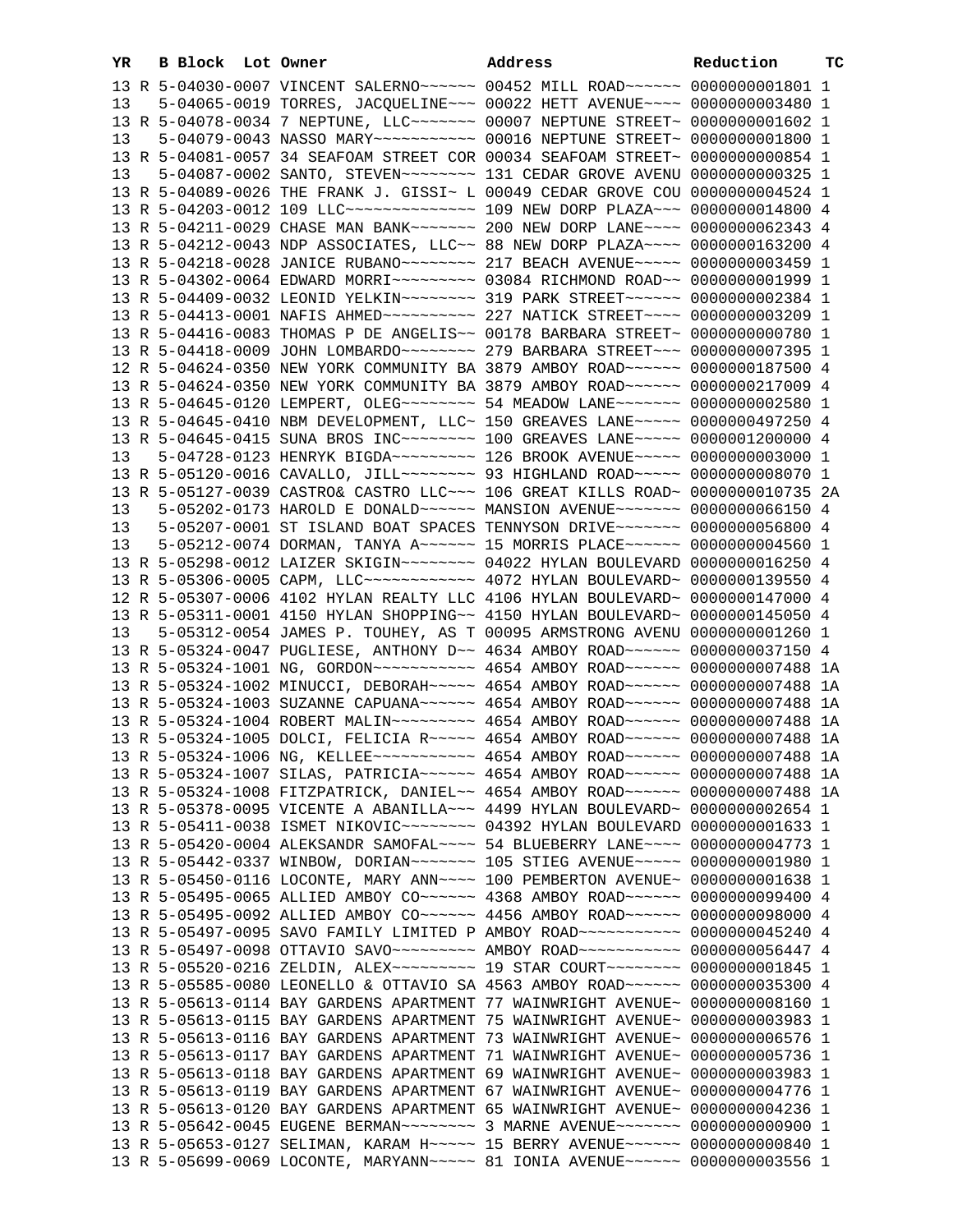| YR. |  | B Block Lot Owner |  | Address                                                                            | <b>Reduction TC</b> |  |
|-----|--|-------------------|--|------------------------------------------------------------------------------------|---------------------|--|
|     |  |                   |  | 13 R 5-05702-0032 11 IONIA AVENUE LLC~~ 11 IONIA AVENUE~~~~~~ 0000000001959 1      |                     |  |
|     |  |                   |  | 13 R 5-05900-0017 RCLS PROPERTY MANAGEM 1555 ARTHUR KILL ROAD 0000000037300 4      |                     |  |
|     |  |                   |  | 13 R 5-05965-0040 JADD LLC ------------- 1757 ARTHUR KILL ROAD 0000000020200 4     |                     |  |
|     |  |                   |  | 13 R 5-06010-0042 NASEF, SANAD S ------ 81 ALMOND STREET ---- 0000000010380 1      |                     |  |
|     |  |                   |  |                                                                                    |                     |  |
|     |  |                   |  | 13 R 5-06022-0197 SAMAAN, AMIR -------- 129 MIMOSA LANE ----- 0000000001000 1      |                     |  |
|     |  |                   |  | 13 R 5-06106-0007 BRIAN BUGGE~~~~~~~~~~~~~~~ 162 COVINGTON CIRCLE~ 0000000000000 1 |                     |  |
|     |  |                   |  | 13 R 5-06145-0040 WOODROW PLAZA LLC #2~ 645 ROSSVILLE AVENUE~ 0000000237700 4      |                     |  |
|     |  |                   |  | 13 R 5-06145-0300 WOODROW PLAZA LLC #2~ 655 ROSSVILLE AVENUE~ 0000000724050 4      |                     |  |
|     |  |                   |  | 13 R 5-06238-0029 MICHAEL & SUSAN AUSIE 228 CROWN AVENUE~~~~~ 0000000007278 1      |                     |  |
|     |  |                   |  | 13 R 5-06252-0059 BUZETTA, ANTHONY~~~~~ 33 DOWNES AVENUE~~~~~ 0000000000458 1      |                     |  |
|     |  |                   |  | 13 R 5-06280-0027 SHIFRIN DAVID~~~~~~~~~ 382 EDGEGROVE AVENUE~ 0000000002271 1     |                     |  |
|     |  |                   |  | 13 R 5-06305-0102 ANTHONY TRAMONTANA~~~ 61 DELMAR AVENUE~~~~~ 0000000002820 1      |                     |  |
|     |  |                   |  | 13 R 5-06361-0046 OWNER / AGENT~~~~~~~~ 130 NOEL STREET~~~~~~ 0000000003224 1      |                     |  |
|     |  |                   |  | 13 R 5-06400-0010 BENIZIO, FILIPPO~~~~~ 432 LIPSETT AVENUE~~~ 0000000004672 1      |                     |  |
|     |  |                   |  | 13 R 5-06534-0050 AWASTHI, VISHNU~~~~~~ 89 JARVIS AVENUE~~~~~ 0000000003144 1      |                     |  |
|     |  |                   |  | 13 R 5-06680-0016 VASTANO MICHAEL~~~~~~ 00073 SEGUINE AVENUE~ 0000000006500 4      |                     |  |
|     |  |                   |  | 13 R 5-06728-0007 BROFMAN, ALEKSANDR~~~ 111 INDALE AVENUE~~~~ 0000000002700 1      |                     |  |
|     |  |                   |  | 13 R 5-06743-0011 CERRA, NICOLE~~~~~~~~~ 12 EVERETT AVENUE~~~~ 00000000001200 1    |                     |  |
|     |  |                   |  | 13 R 5-06743-0014 ROBERT R KUMP~~~~~~~~ 20 EVERETT AVENUE~~~~ 0000000001230 1      |                     |  |
|     |  |                   |  | 13 R 5-06874-0032 CARDITO, DEBRA~~~~~~~ 864 IONIA AVENUE~~~~~ 0000000001800 1      |                     |  |
|     |  |                   |  | 13 R 5-06892-0008 MICHAEL CRESCI~~~~~~~ 555 FOSTER ROAD~~~~~~ 0000000006180 1      |                     |  |
|     |  |                   |  | 13 R 5-06913-0100 ANTHONY ABBRUZZESE~~~ 1882 CARLTON AVENUE~~ 0000000004465 1      |                     |  |
|     |  |                   |  | 13 R 5-06914-0083 NAPLES THOMAS F~~~~~~ 591 DARLINGTON AVENUE 0000000002436 1      |                     |  |
|     |  |                   |  | 13 R 5-06925-0004 MARJORIE EGAN~~~~~~~~ 450 FOSTER ROAD~~~~~~ 0000000001641 1      |                     |  |
|     |  |                   |  | 13 R 5-06926-0059 SATRIANO, JAMES~~~~~~ 966 SHELDON AVENUE~~~ 0000000001440 1      |                     |  |
|     |  |                   |  | 13 R 5-06934-0096 CHIARIELLO, ANDREW JR 1308 WOODROW ROAD~~~~ 0000000002640 1      |                     |  |
|     |  |                   |  | 13 R 5-06944-0121 MORATA, JENNIFER M~~~ 25 FONDA PLACE~~~~~~~ 0000000003240 1      |                     |  |
|     |  |                   |  | 13 R 5-07013-0021 EDWARD W. BRITTAIN II 48 MARISA CIRCLE~~~~~ 0000000001850 1      |                     |  |
|     |  |                   |  | 13 R 5-07020-0494 GUDRUPIS, ANTHONY~~~~ 105 ANTHONY STREET~~~ 0000000003180 1      |                     |  |
|     |  |                   |  | 12 R 5-07054-0518 ALLIED ROSSVILLE CO~~ 1030 ROSSVILLE AVENUE 0000000063900 4      |                     |  |
|     |  |                   |  | 13 R 5-07054-0518 ALLIED ROSSVILLE CO~~ 1030 ROSSVILLE AVENUE 0000000345150 4      |                     |  |
|     |  |                   |  | 12 R 5-07105-0506 WEST SHORE ASSOCIATES VETERANS ROAD WEST~~~ 0000000432175 1B     |                     |  |
|     |  |                   |  | 13 R 5-07105-0506 WEST SHORE ASSOCIATES VETERANS ROAD WEST~~~ 0000000459905 1B     |                     |  |
|     |  |                   |  | 13 R 5-07120-0165 VITO PORTUESI~~~~~~~~~ 20A GRILLE COURT~~~~~ 0000000010507 4     |                     |  |
|     |  |                   |  | 13 R 5-07120-0192 SCHOLASTIC REALTY LLC 2910 ARTHUR KILL ROAD 0000000019900 4      |                     |  |
|     |  |                   |  | 13 R 5-07267-0222 MICHAEL SCAFIDI~~~~~~ 22 POPLAR LANE~~~~~~~ 0000000000660 1      |                     |  |
|     |  |                   |  | 13 R 5-07346-0025 MCERLEAN, MARIANNE~~~ 496 HARGOLD AVENUE~~~ 0000000004560 1      |                     |  |
|     |  |                   |  | 13 R 5-07351-0006 ANTHONY R. ESPOSITO, ~ 245 GAYNOR STREET~~~~ 00000000001620 1    |                     |  |
|     |  |                   |  | 12 R 5-07400-0075 SPINARD THOMAS ------ SHARROTTS ROAD ------ 0000000047350 4      |                     |  |
|     |  |                   |  | 13 R 5-07400-0075 SPINARD THOMAS ------ SHARROTTS ROAD ------ 0000000022616 4      |                     |  |
|     |  |                   |  | 13 R 5-07400-0085 JEFFREY SCHAFFER~~~~~ SHARROTTS ROAD~~~~~~~ 0000000061500 4      |                     |  |
|     |  |                   |  | 13 R 5-07400-0142 81 WINANT PLACE REALT 81 WINANT PLACE~~~~~~ 0000000057350 4      |                     |  |
|     |  |                   |  | 13 R 5-07446-0100 CHARLESTON ENTERPRISE 2720 VETERANS ROAD WE 0000000270650 4      |                     |  |
|     |  |                   |  | 13 R 5-07469-0115 BLOCK 7469, LLC ----- VETERANS ROAD WEST -- 0000000085837 4      |                     |  |
|     |  |                   |  | 13 R 5-07469-0150 BLOCK 7469, LLC ----- TYRELLAN AVENUE ----- 0000000051246 4      |                     |  |
|     |  |                   |  | 13 R 5-07515-0340 B CASALE~~~~~~~~~~~~~~~~ SERVICE ROAD~~~~~~~~~~ 0000000017050 4  |                     |  |
|     |  |                   |  | 13 R 5-07515-0341 OUTERBRIDGE AVENUE SH OUTERBRIDGE AVENUE~~~ 0000000002000 4      |                     |  |
|     |  |                   |  | 13 R 5-07515-0342 OUTERBRIDGE AVENUE SH OUTERBRIDGE AVENUE~~~ 0000000009100 4      |                     |  |
|     |  |                   |  | 13 R 5-07515-0347 OUTERBRIDGE AVENUE SH OUTERBRIDGE AVENUE~~~ 0000000005650 4      |                     |  |
|     |  |                   |  | 13 R 5-07515-0350 OUTERBRIDGE AVENUE SH OUTERBRIDGE AVENUE~~~ 0000000005650 4      |                     |  |
|     |  |                   |  | 13 R 5-07515-0353 OUTERBRIDGE AVENUE SH OUTERBRIDGE AVENUE~~~ 0000000002800 4      |                     |  |
|     |  |                   |  | 13 R 5-07515-0355 OUTERBRIDGE AVENUE SH OUTERBRIDGE AVENUE~~~ 0000000004500 4      |                     |  |
|     |  |                   |  | 13 R 5-07528-0065 HOLLEY JAMES~~~~~~~~~ WANIER AVENUE~~~~~~~~ 0000000011984 4      |                     |  |
|     |  |                   |  | 13 R 5-07577-0123 ARTHUR R MAZZA ------ 78 WEINER STREET ---- 0000000003256 1      |                     |  |
| 13  |  |                   |  | 5-07578-0015 JOSEPH FALLACARO~~~~~ 00115 PAGE AVENUE~~~~ 0000000016450 4           |                     |  |
|     |  |                   |  | 12 R 5-07580-0017 ~~~~~~~~~~~~~~~~~~~~~ PAGE AVENUE~~~~~~~~~~ 0000001174700 4      |                     |  |
| 13  |  |                   |  | 5-07580-0017 ~~~~~~~~~~~~~~~~~~~~~ PAGE AVENUE~~~~~~~~~ 0000000976900 4            |                     |  |
|     |  |                   |  | 13 R 5-07580-0080 T.M. REAL ESTATE HOLD PAGE AVENUE~~~~~~~~~~ 0000000232113 4      |                     |  |
|     |  |                   |  | 12 R 5-07590-0080 4521 AKR, LLC ------- 4521 ARTHUR KILL ROAD 0000000746600 4      |                     |  |
|     |  |                   |  | 12 R 5-07590-0100 4521 AKR, LLC ------- KREISCHER STREET ---- 0000000288550 4      |                     |  |
| 13  |  |                   |  | 5-07626-0100 JJR REALTY LLC ------ 4865 ARTHUR KILL ROAD 0000000019100 4           |                     |  |